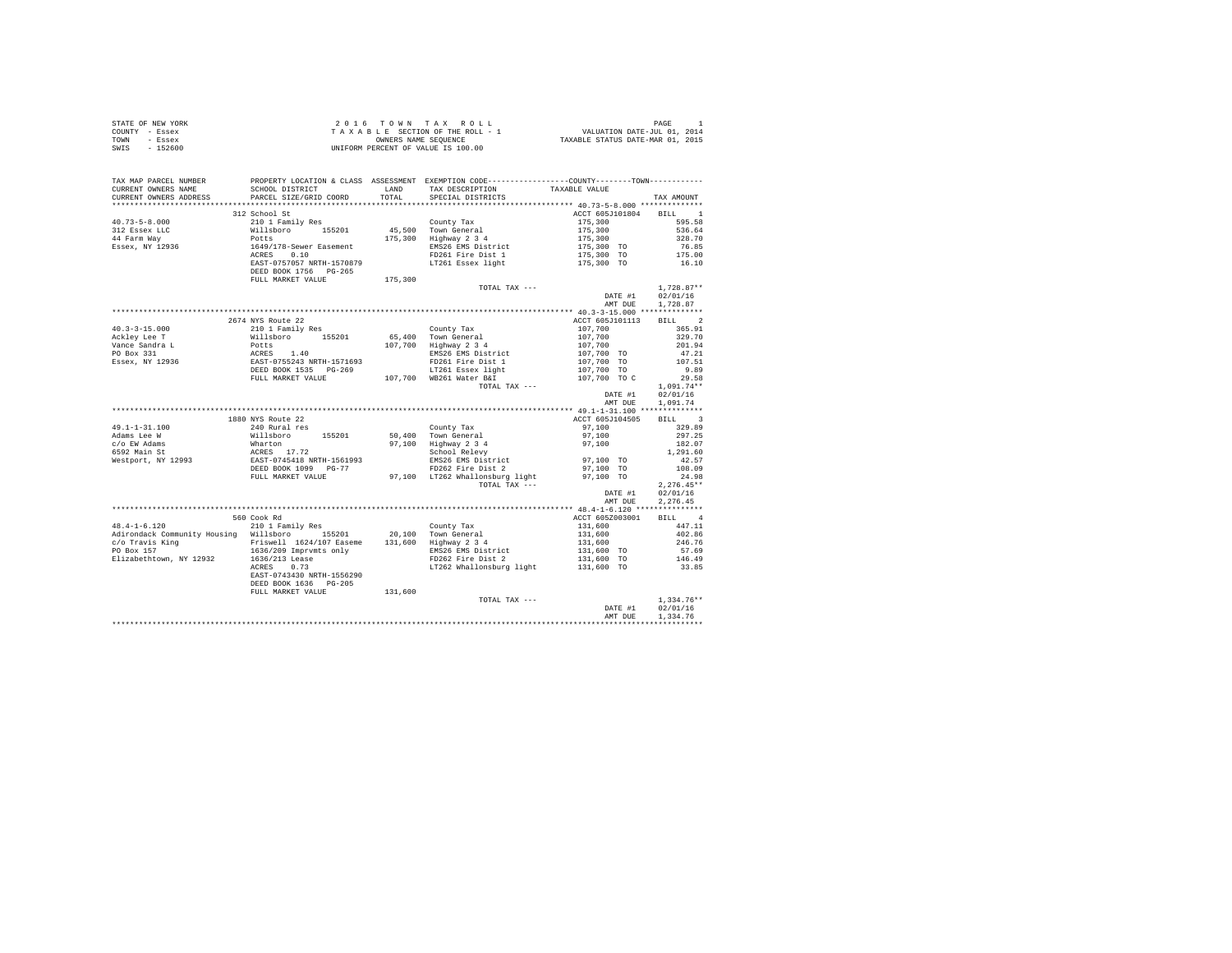| STATE OF NEW YORK | 2016 TOWN TAX ROLL                 | PAGE                             |
|-------------------|------------------------------------|----------------------------------|
| COUNTY - Essex    | TAXABLE SECTION OF THE ROLL - 1    | VALUATION DATE-JUL 01, 2014      |
| TOWN<br>- Essex   | OWNERS NAME SEOUENCE               | TAXABLE STATUS DATE-MAR 01, 2015 |
| SWIS<br>$-152600$ | UNIFORM PERCENT OF VALUE IS 100.00 |                                  |

| TAX MAP PARCEL NUMBER<br>CURRENT OWNERS NAME<br>CURRENT OWNERS ADDRESS                                                                                                               | SCHOOL DISTRICT<br>PARCEL SIZE/GRID COORD                                                                                                                 | LAND<br>TOTAL. | PROPERTY LOCATION & CLASS ASSESSMENT EXEMPTION CODE----------------COUNTY-------TOWN----------<br>TAX DESCRIPTION<br>SPECIAL DISTRICTS | TAXABLE VALUE                                                                | TAX AMOUNT                                                     |
|--------------------------------------------------------------------------------------------------------------------------------------------------------------------------------------|-----------------------------------------------------------------------------------------------------------------------------------------------------------|----------------|----------------------------------------------------------------------------------------------------------------------------------------|------------------------------------------------------------------------------|----------------------------------------------------------------|
| ************************                                                                                                                                                             |                                                                                                                                                           |                |                                                                                                                                        |                                                                              |                                                                |
| $49.11 - 1 - 53.000$<br>Albright Lawson A<br>Arnold Walker A<br>ATHOUR WALLET AT MINITURE 20.20<br>The South St EAST-0757887 NRTH-1561112<br>Needham, MA 02492 DEED BOOK 1471 PG-321 | 1858 Lake Shore Rd<br>210 1 Family Res - WTRFNT<br>Willsboro 155201<br>Wharton                                                                            |                | County Tax<br>163,800 Town General<br>611,400 Highway 2 3 4<br>EMS26 EMS District<br>FD261 Fire Dist 1                                 | ACCT 605J100904<br>611,400<br>611,400<br>611,400<br>611,400 TO<br>611,400 TO | BILL 5<br>2.077.21<br>1,871.66<br>1,146.42<br>268.02<br>610.34 |
|                                                                                                                                                                                      |                                                                                                                                                           |                |                                                                                                                                        |                                                                              |                                                                |
|                                                                                                                                                                                      | FULL MARKET VALUE                                                                                                                                         | 611,400        |                                                                                                                                        |                                                                              |                                                                |
|                                                                                                                                                                                      |                                                                                                                                                           |                | TOTAL TAX ---                                                                                                                          | DATE #1<br>AMT DUE                                                           | $5.973.65**$<br>02/01/16<br>5,973.65                           |
|                                                                                                                                                                                      |                                                                                                                                                           |                |                                                                                                                                        |                                                                              |                                                                |
| $49.11 - 1 - 61.000$<br>Albright Lawson A<br>Arnold Walker A<br>c/o Lawson P Allen<br>710 South St                                                                                   | Lake Shore Rd<br>311 Res vac land<br>Willsboro 155201<br>Wharten<br>ACRES 0.04<br>EAST-0757738 NRTH-1561048<br>DEED BOOK 1471 PG-321<br>FULL MARKET VALUE |                | County Tax<br>2,100 Town General<br>2,100 Highway 2 3 4<br>EMS26 EMS District<br>FD261 Fire Dist 1                                     | ACCT 605J174005<br>2,100<br>2,100<br>2,100<br>2,100 TO<br>2.100 TO           | $6^{\circ}$<br>BILL.<br>7.13<br>6.43<br>3.94<br>.92<br>2.10    |
| Needham, MA 02492                                                                                                                                                                    |                                                                                                                                                           |                |                                                                                                                                        |                                                                              |                                                                |
|                                                                                                                                                                                      |                                                                                                                                                           | 2,100          |                                                                                                                                        |                                                                              |                                                                |
|                                                                                                                                                                                      |                                                                                                                                                           |                | TOTAL TAX ---                                                                                                                          |                                                                              | $20.52**$                                                      |
|                                                                                                                                                                                      |                                                                                                                                                           |                |                                                                                                                                        | DATE #1                                                                      | 02/01/16                                                       |
|                                                                                                                                                                                      |                                                                                                                                                           |                |                                                                                                                                        | AMT DUE                                                                      | 20.52                                                          |
|                                                                                                                                                                                      | 112 Albee Ln                                                                                                                                              |                |                                                                                                                                        | ACCT 605J102115                                                              | BTLL.<br>7                                                     |
| $49.15 - 3 - 3.000$                                                                                                                                                                  | 210 1 Family Res - WTRFNT                                                                                                                                 |                | VETCOM CTS 41130                                                                                                                       | 25,000<br>25,000                                                             |                                                                |
| Alexander Olive                                                                                                                                                                      | Willsboro 155201                                                                                                                                          |                | 275,900 VETDIS CTS 41140                                                                                                               | 50,000 50,000                                                                |                                                                |
| 112 Albee Ln                                                                                                                                                                         | Friswell                                                                                                                                                  |                | 499,400 County Tax                                                                                                                     | 424,400                                                                      | 1,441.89                                                       |
| Essex, NY 12936                                                                                                                                                                      | 1632/45-Restrictive Coven                                                                                                                                 |                |                                                                                                                                        | 424,400                                                                      | 1,299.20                                                       |
|                                                                                                                                                                                      | ACRES 3.20                                                                                                                                                |                | Town General<br>Highway 2 3 4                                                                                                          | 424,400                                                                      | 795.78                                                         |
|                                                                                                                                                                                      | EAST-0759579 NRTH-1556597                                                                                                                                 |                | EMS26 EMS District                                                                                                                     | 499,400 TO                                                                   | 218.92                                                         |
|                                                                                                                                                                                      | DEED BOOK 929 PG-69                                                                                                                                       |                | FD261 Fire Dist 1                                                                                                                      | 499,400 TO                                                                   | 498.53                                                         |
|                                                                                                                                                                                      | FULL MARKET VALUE                                                                                                                                         | 499,400        |                                                                                                                                        |                                                                              |                                                                |
|                                                                                                                                                                                      |                                                                                                                                                           |                | TOTAL TAX ---                                                                                                                          | DATE #1<br>AMT DUE                                                           | $4.254.32**$<br>02/01/16<br>4.254.32                           |
|                                                                                                                                                                                      | 1855 Lake Shore Rd                                                                                                                                        |                |                                                                                                                                        | ACCT 605J103315                                                              | BILL 8                                                         |
| $49.11 - 1 - 55.054$                                                                                                                                                                 | 210 1 Family Res - WTRFNT                                                                                                                                 |                |                                                                                                                                        |                                                                              | 940.76                                                         |
| Allen Lawson P                                                                                                                                                                       |                                                                                                                                                           |                | County Tax<br>134,900 Town General                                                                                                     | 276,900<br>276,900                                                           | 847.66                                                         |
| 710 South St                                                                                                                                                                         | willsboro 155201<br>Wharton 155201                                                                                                                        |                | 276,900 Highway 2 3 4                                                                                                                  | 276,900                                                                      | 519.21                                                         |
| Needham, MA 02492                                                                                                                                                                    | ACRES 1.40                                                                                                                                                |                | EMS26 EMS District                                                                                                                     | 276,900 TO                                                                   | 121.38                                                         |
|                                                                                                                                                                                      | EAST-0757672 NRTH-1561075                                                                                                                                 |                | FD261 Fire Dist 1                                                                                                                      | 276,900 TO                                                                   | 276.42                                                         |
|                                                                                                                                                                                      | DEED BOOK 1779 PG-49                                                                                                                                      |                |                                                                                                                                        |                                                                              |                                                                |
|                                                                                                                                                                                      | FULL MARKET VALUE                                                                                                                                         | 276,900        |                                                                                                                                        |                                                                              |                                                                |
|                                                                                                                                                                                      |                                                                                                                                                           |                | TOTAL TAX ---                                                                                                                          | DATE #1                                                                      | $2,705.43**$<br>02/01/16                                       |
|                                                                                                                                                                                      |                                                                                                                                                           |                |                                                                                                                                        | AMT DUE                                                                      | 2.705.43                                                       |
|                                                                                                                                                                                      |                                                                                                                                                           |                |                                                                                                                                        |                                                                              |                                                                |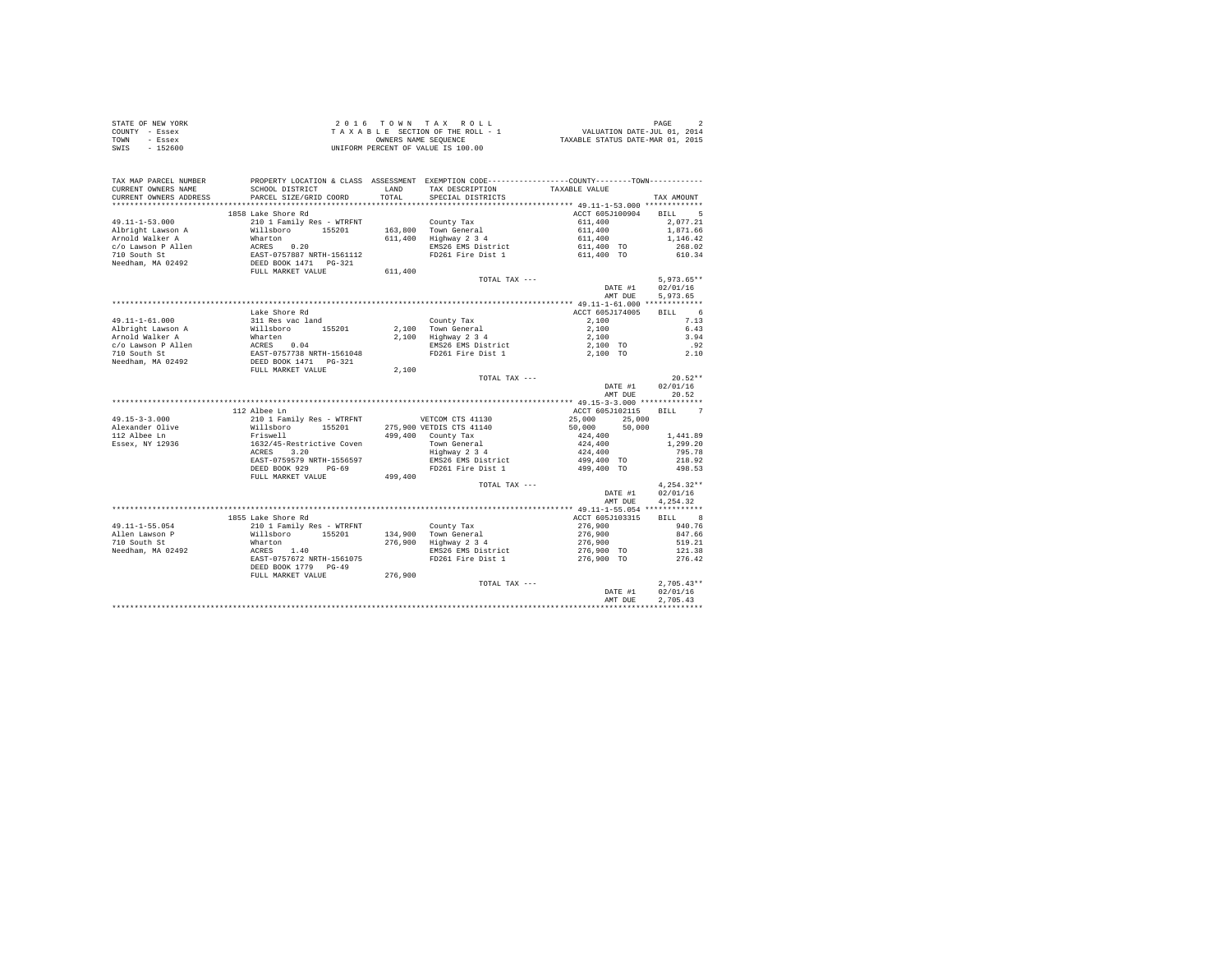|                | STATE OF NEW YORK | 2016 TOWN TAX ROLL                 | PAGE                             |
|----------------|-------------------|------------------------------------|----------------------------------|
| COUNTY - Essex |                   | TAXABLE SECTION OF THE ROLL - 1    | VALUATION DATE-JUL 01, 2014      |
| TOWN           | - Essex           | OWNERS NAME SEOUENCE               | TAXABLE STATUS DATE-MAR 01, 2015 |
| SWIS           | - 152600          | UNIFORM PERCENT OF VALUE IS 100.00 |                                  |

| TAX MAP PARCEL NUMBER<br>CURRENT OWNERS NAME<br>CURRENT OWNERS ADDRESS | SCHOOL DISTRICT<br>PARCEL SIZE/GRID COORD         | LAND<br>TOTAL. | PROPERTY LOCATION & CLASS ASSESSMENT EXEMPTION CODE----------------COUNTY--------TOWN----------<br>TAX DESCRIPTION<br>SPECIAL DISTRICTS | TAXABLE VALUE   | TAX AMOUNT         |
|------------------------------------------------------------------------|---------------------------------------------------|----------------|-----------------------------------------------------------------------------------------------------------------------------------------|-----------------|--------------------|
|                                                                        | Harbor View Way                                   |                |                                                                                                                                         | ACCT 605J197002 | <b>BILL</b><br>- 9 |
| $40.73 - 6 - 11.220$                                                   | 311 Res vac land - WTRFNT                         |                | County Tax                                                                                                                              | 235,100         | 798.74             |
| Alverson Harry L III                                                   | Willsboro<br>155201                               |                | 235,100 Town General                                                                                                                    | 235,100         | 719.70             |
| Alverson Katherine G                                                   | Potts Pat                                         | 235,100        | Highway 2 3 4                                                                                                                           | 235,100         | 440.83             |
| 282 Beacon St Apt 2                                                    | 1652/6-Sewer Easement                             |                | EMS26 EMS District                                                                                                                      | 235,100 TO      | 103.06             |
| Boston, MA 02116                                                       | 1.69<br>ACRES                                     |                | FD261 Fire Dist 1                                                                                                                       | 235,100 TO      | 234.69             |
|                                                                        | EAST-0757602 NRTH-1570217                         |                | LT261 Essex light                                                                                                                       | 235,100 TO      | 21.60              |
|                                                                        | DEED BOOK 1530 PG-46                              |                |                                                                                                                                         |                 |                    |
|                                                                        | FULL MARKET VALUE                                 | 235,100        |                                                                                                                                         |                 |                    |
|                                                                        |                                                   |                |                                                                                                                                         |                 | $2,318.62**$       |
|                                                                        |                                                   |                | TOTAL TAX ---                                                                                                                           |                 | 02/01/16           |
|                                                                        |                                                   |                |                                                                                                                                         | DATE #1         |                    |
|                                                                        |                                                   |                |                                                                                                                                         | AMT DUE         | 2,318.62           |
|                                                                        |                                                   |                |                                                                                                                                         | ACCT 605J102614 |                    |
|                                                                        | Harbor View Way                                   |                |                                                                                                                                         |                 | BILL 10            |
| $40.73 - 6 - 13.100$                                                   | 311 Res vac land - WTRFNT                         |                | County Tax                                                                                                                              | 483,900         | 1,644.04           |
| Alverson Harry L III                                                   | Willsboro<br>155201                               | 483,900        | Town General                                                                                                                            | 483,900         | 1,481.34           |
| Alverson Katherine G                                                   | Potts                                             | 483,900        | Highway 2 3 4                                                                                                                           | 483,900         | 907.35             |
| 282 Beacon St Apt 2                                                    | 1652/46-Sewer Easement                            |                | EMS26 EMS District                                                                                                                      | 483,900 TO      | 212.13             |
| Boston, MA 02116                                                       | 1.70<br>ACRES                                     |                | FD261 Fire Dist 1                                                                                                                       | 483,900 TO      | 483.06             |
|                                                                        | EAST-0757831 NRTH-1570280<br>DEED BOOK 1530 PG-54 |                | LT261 Essex light                                                                                                                       | 483,900 TO      | 44.45              |
|                                                                        | FULL MARKET VALUE                                 | 483,900        |                                                                                                                                         |                 |                    |
|                                                                        |                                                   |                | TOTAL TAX ---                                                                                                                           |                 | $4.772.37**$       |
|                                                                        |                                                   |                |                                                                                                                                         | DATE #1         | 02/01/16           |
|                                                                        |                                                   |                |                                                                                                                                         | AMT DUE         | 4.772.37           |
|                                                                        |                                                   |                |                                                                                                                                         |                 |                    |
|                                                                        | Harbor View Way                                   |                |                                                                                                                                         | ACCT 605J197006 | BTLL.<br>11        |
| $40.73 - 6 - 13.200$                                                   | 311 Res vac land - WTRFNT                         |                | County Tax                                                                                                                              | 263,200         | 894.21             |
| Alverson Harry L III                                                   | Willsboro<br>155201                               | 263.200        | Town General                                                                                                                            | 263,200         | 805.72             |
| Alverson Katherine G                                                   | Potts Pat                                         | 263,200        | Highway 2 3 4                                                                                                                           | 263,200         | 493.52             |
| 282 Beacon St Apt 2                                                    | 1652/11-Sewer Easement                            |                | EMS26 EMS District                                                                                                                      | 263,200 TO      | 115.38             |
| Boston, MA 02116                                                       | ACRES 1.81                                        |                | FD261 Fire Dist 1                                                                                                                       | 263,200 TO      | 262.74             |
|                                                                        | EAST-0757544 NRTH-1570034                         |                | LT261 Essex light                                                                                                                       | 263,200 TO      | 24.18              |
|                                                                        | DEED BOOK 1530<br>$PG-60$                         |                |                                                                                                                                         |                 |                    |
|                                                                        | FULL MARKET VALUE                                 | 263,200        |                                                                                                                                         |                 |                    |
|                                                                        |                                                   |                | TOTAL TAX ---                                                                                                                           |                 | $2.595.75**$       |
|                                                                        |                                                   |                |                                                                                                                                         | DATE #1         | 02/01/16           |
|                                                                        |                                                   |                |                                                                                                                                         | AMT DUE         | 2.595.75           |
|                                                                        |                                                   |                |                                                                                                                                         |                 |                    |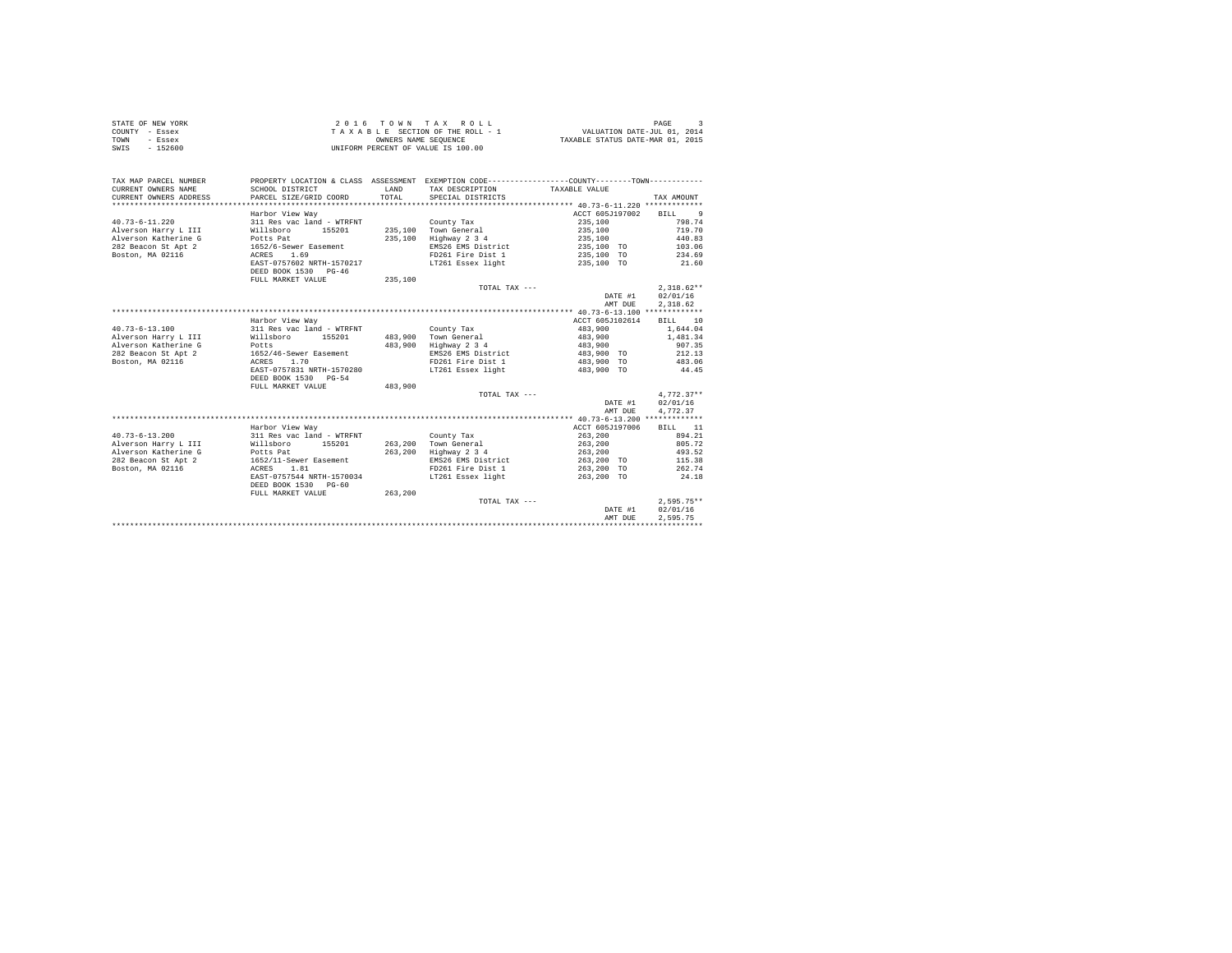| STATE OF NEW YORK | $2.0.16$ TOWN TAX ROLL             | PAGE                             |
|-------------------|------------------------------------|----------------------------------|
| COUNTY - Essex    | TAXABLE SECTION OF THE ROLL - 1    | VALUATION DATE-JUL 01, 2014      |
| TOWN<br>- Essex   | OWNERS NAME SEOUENCE               | TAXABLE STATUS DATE-MAR 01, 2015 |
| $-152600$<br>SWIS | UNIFORM PERCENT OF VALUE IS 100.00 |                                  |

| TAX MAP PARCEL NUMBER<br>CURRENT OWNERS NAME<br>CURRENT OWNERS ADDRESS | SCHOOL DISTRICT<br>PARCEL SIZE/GRID COORD        | LAND<br>TOTAL. | PROPERTY LOCATION & CLASS ASSESSMENT EXEMPTION CODE----------------COUNTY--------TOWN----------<br>TAX DESCRIPTION<br>SPECIAL DISTRICTS | TAXABLE VALUE   | TAX AMOUNT   |
|------------------------------------------------------------------------|--------------------------------------------------|----------------|-----------------------------------------------------------------------------------------------------------------------------------------|-----------------|--------------|
|                                                                        |                                                  |                |                                                                                                                                         |                 |              |
|                                                                        | 410 Leaning Rd                                   |                |                                                                                                                                         | ACCT 605J101504 | BILL 12      |
| $39.4 - 1 - 32.000$                                                    | 260 Seasonal res                                 |                | County Tax                                                                                                                              | 56,300          | 191.28       |
| Amadon William R<br>Willsboro                                          | 155201                                           |                | 32,900 Town General                                                                                                                     | 56,300          | 172.35       |
| PO Box 105                                                             | Potts                                            |                | 56,300 Highway 2 3 4                                                                                                                    | 56,300          | 105.57       |
| Essex, NY 12936                                                        | ACRES 1.90                                       |                | EMS26 EMS District                                                                                                                      | 56,300 TO       | 24.68        |
|                                                                        | EAST-0742838 NRTH-1569359<br>DEED BOOK 1493 PG-5 |                | FD261 Fire Dist 1                                                                                                                       | 56,300 TO       | 56.20        |
|                                                                        | FULL MARKET VALUE                                | 56,300         |                                                                                                                                         |                 |              |
|                                                                        |                                                  |                | TOTAL TAX ---                                                                                                                           |                 | 550.08**     |
|                                                                        |                                                  |                |                                                                                                                                         | DATE #1         | 02/01/16     |
|                                                                        |                                                  |                |                                                                                                                                         | AMT DUE         | 550.08       |
|                                                                        |                                                  |                |                                                                                                                                         |                 |              |
|                                                                        | 408 Leaning Rd                                   |                |                                                                                                                                         | ACCT 605J100310 | BILL 13      |
| $39.4 - 1 - 33.000$                                                    | 210 1 Family Res                                 |                | County Tax                                                                                                                              | 155,300         | 527.63       |
| Amadon William R                                                       | Willsboro 155201                                 |                | 32.000 Town General                                                                                                                     | 155,300         | 475.41       |
| PO Box 105                                                             | Potts                                            | 155,300        | Highway 2 3 4                                                                                                                           | 155,300         | 291.20       |
| Essex, NY 12936                                                        | 1539/75 Conservation                             |                | EMS26 EMS District                                                                                                                      | 155,300 TO      | 68.08        |
|                                                                        | <b>Easement</b>                                  |                | FD261 Fire Dist 1                                                                                                                       | 155,300 TO      | 155.03       |
|                                                                        | 1.00<br>ACRES                                    |                |                                                                                                                                         |                 |              |
|                                                                        | EAST-0742768 NRTH-1569060                        |                |                                                                                                                                         |                 |              |
|                                                                        | DEED BOOK 1539 PG-71                             |                |                                                                                                                                         |                 |              |
|                                                                        | FULL MARKET VALUE                                | 155,300        |                                                                                                                                         |                 |              |
|                                                                        |                                                  |                | TOTAL TAX ---                                                                                                                           |                 | $1.517.35**$ |
|                                                                        |                                                  |                |                                                                                                                                         | DATE #1         | 02/01/16     |
|                                                                        |                                                  |                |                                                                                                                                         | AMT DUE         | 1,517.35     |
|                                                                        |                                                  |                |                                                                                                                                         |                 |              |
|                                                                        | 2215 Lake Shore Rd                               |                |                                                                                                                                         | ACCT 605J102409 | BILL 14      |
| $40.81 - 1 - 4.000$                                                    | 210 1 Family Res                                 |                | County Tax                                                                                                                              | 89,400          | 303.73       |
| Ames Cynthia J                                                         | Willsboro 155201                                 |                | 58.500 Town General                                                                                                                     | 89,400          | 273.68       |
| 26 Adams Rd                                                            | Potts                                            |                | 89,400 Highway 2 3 4                                                                                                                    | 89,400          | 167.63       |
| New Braintree, MA 01531                                                | 1663/185-Easement                                |                | EMS26 EMS District                                                                                                                      | 89,400 TO       | 39.19        |
|                                                                        | 68s X 178S Xirr                                  |                | FD261 Fire Dist 1                                                                                                                       | 89,400 TO       | 89.24        |
|                                                                        | ACRES<br>0.30                                    |                | LT261 Essex light                                                                                                                       | 89,400 TO       | 8.21         |
|                                                                        | EAST-0757234 NRTH-1569617                        |                |                                                                                                                                         |                 |              |
|                                                                        | DEED BOOK 1732 PG-326                            |                |                                                                                                                                         |                 |              |
|                                                                        | FULL MARKET VALUE                                | 89,400         |                                                                                                                                         |                 |              |
|                                                                        |                                                  |                | TOTAL TAX ---                                                                                                                           |                 | 881.68**     |
|                                                                        |                                                  |                |                                                                                                                                         | DATE #1         | 02/01/16     |
|                                                                        |                                                  |                |                                                                                                                                         | AMT DUE         | 881.68       |
|                                                                        |                                                  |                |                                                                                                                                         |                 |              |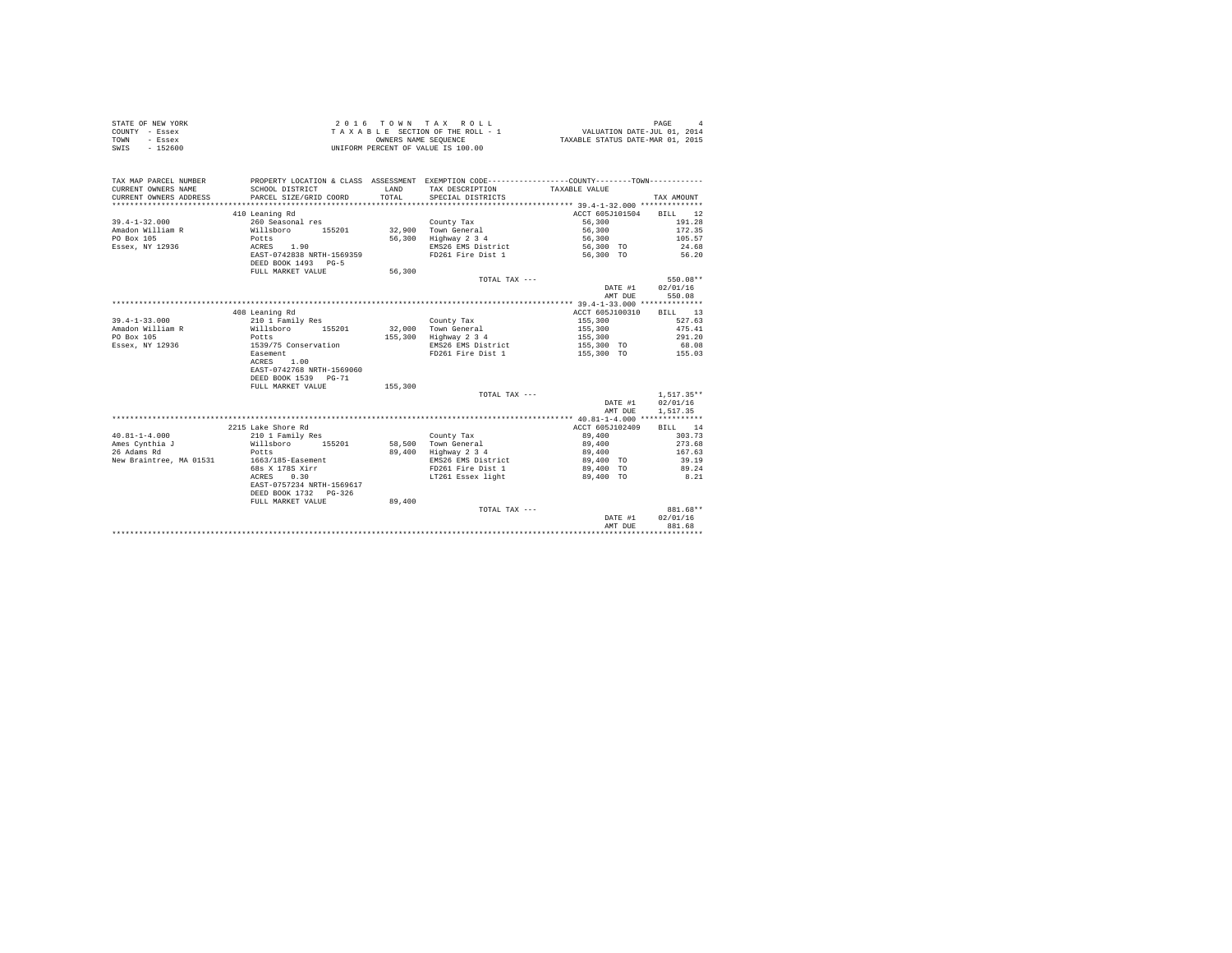| STATE OF NEW YORK | 2016 TOWN TAX ROLL                 | PAGE                             |
|-------------------|------------------------------------|----------------------------------|
| COUNTY - Essex    | TAXABLE SECTION OF THE ROLL - 1    | VALUATION DATE-JUL 01, 2014      |
| TOWN<br>- Essex   | OWNERS NAME SEOUENCE               | TAXABLE STATUS DATE-MAR 01, 2015 |
| SWIS<br>- 152600  | UNIFORM PERCENT OF VALUE IS 100.00 |                                  |

| TAX MAP PARCEL NUMBER<br>CURRENT OWNERS NAME                            | SCHOOL DISTRICT                                                                                                  | <b>T.AND</b> | PROPERTY LOCATION & CLASS ASSESSMENT EXEMPTION CODE---------------COUNTY-------TOWN---------<br>TAX DESCRIPTION | TAXABLE VALUE                                                                                                                                                                                |                    |
|-------------------------------------------------------------------------|------------------------------------------------------------------------------------------------------------------|--------------|-----------------------------------------------------------------------------------------------------------------|----------------------------------------------------------------------------------------------------------------------------------------------------------------------------------------------|--------------------|
| CURRENT OWNERS ADDRESS                                                  | PARCEL SIZE/GRID COORD                                                                                           | TOTAL        | SPECIAL DISTRICTS                                                                                               |                                                                                                                                                                                              | TAX AMOUNT         |
|                                                                         |                                                                                                                  |              |                                                                                                                 |                                                                                                                                                                                              |                    |
|                                                                         | Jersey St                                                                                                        |              |                                                                                                                 | ACCT 605J100110                                                                                                                                                                              | BILL 15            |
| $39.4 - 1 - 2.000$                                                      | 322 Rural vac>10                                                                                                 |              | County Tax                                                                                                      | 45,300                                                                                                                                                                                       | 153.91             |
| Anderson Colette                                                        | Westport 155001                                                                                                  |              | $45,300$ Town General<br>$45,300$ Highway 2 3 4                                                                 | 45,300                                                                                                                                                                                       | 138.68             |
| 1321 Worceter Ave Apt 308                                               | Hicks                                                                                                            |              |                                                                                                                 | 45,300                                                                                                                                                                                       | 84.94              |
| Framingham, MA 01701                                                    | 40ac                                                                                                             |              |                                                                                                                 |                                                                                                                                                                                              |                    |
|                                                                         | ACRES 45.30                                                                                                      |              | EMS26 EMS District 45,300 TO<br>FD262 Fire Dist 2 45,300 TO                                                     |                                                                                                                                                                                              | 19.86<br>50.43     |
|                                                                         | EAST-0735488 NRTH-1572471                                                                                        |              |                                                                                                                 |                                                                                                                                                                                              |                    |
|                                                                         | DEED BOOK 1490 PG-193                                                                                            |              |                                                                                                                 |                                                                                                                                                                                              |                    |
|                                                                         | FULL MARKET VALUE                                                                                                | 45,300       |                                                                                                                 |                                                                                                                                                                                              |                    |
|                                                                         |                                                                                                                  |              | TOTAL TAX ---                                                                                                   |                                                                                                                                                                                              | $447.82**$         |
|                                                                         |                                                                                                                  |              |                                                                                                                 | DATE #1                                                                                                                                                                                      | 02/01/16           |
|                                                                         |                                                                                                                  |              |                                                                                                                 | AMT DUE                                                                                                                                                                                      | 447.82             |
|                                                                         |                                                                                                                  |              |                                                                                                                 |                                                                                                                                                                                              |                    |
|                                                                         | 2162 NYS Route 22                                                                                                |              |                                                                                                                 | ACCT 605J104006                                                                                                                                                                              | BILL 16            |
| $39.4 - 1 - 24.000$                                                     | 210 1 Family Res                                                                                                 |              | County Tax                                                                                                      | $\begin{array}{ccc} 103,400 & 351\, .30 \\ 103,400 & 316\, .53 \\ 103,400 & 193.88 \\ 103,400 & 193.88 \\ 103,400 & {\text{T0}} & 45\, .33 \\ 103,400 & {\text{T0}} & 103\, .22 \end{array}$ |                    |
|                                                                         |                                                                                                                  |              | 32,200 Town General<br>103,400 Highway 2 3 4                                                                    |                                                                                                                                                                                              |                    |
|                                                                         |                                                                                                                  |              |                                                                                                                 |                                                                                                                                                                                              |                    |
|                                                                         |                                                                                                                  |              | EMS26 EMS District                                                                                              |                                                                                                                                                                                              |                    |
|                                                                         |                                                                                                                  |              | FD261 Fire Dist 1                                                                                               |                                                                                                                                                                                              |                    |
|                                                                         |                                                                                                                  |              |                                                                                                                 |                                                                                                                                                                                              |                    |
|                                                                         | FULL MARKET VALUE                                                                                                | 103,400      |                                                                                                                 |                                                                                                                                                                                              |                    |
|                                                                         |                                                                                                                  |              | TOTAL TAX ---                                                                                                   |                                                                                                                                                                                              | $1,010.26**$       |
|                                                                         |                                                                                                                  |              |                                                                                                                 | DATE #1                                                                                                                                                                                      | 02/01/16           |
|                                                                         |                                                                                                                  |              |                                                                                                                 | AMT DUE                                                                                                                                                                                      | 1.010.26           |
|                                                                         |                                                                                                                  |              |                                                                                                                 |                                                                                                                                                                                              |                    |
|                                                                         | Mason Rd                                                                                                         |              |                                                                                                                 | ACCT 605J179009                                                                                                                                                                              | BILL 17            |
| $48.1 - 1 - 4.300$                                                      | 314 Rural vac<10                                                                                                 |              | County Tax                                                                                                      | 28,300                                                                                                                                                                                       | 96.15              |
| Anderson Thurman R                                                      |                                                                                                                  |              |                                                                                                                 | 28,300                                                                                                                                                                                       | 86.63              |
| Anderson Ramona J                                                       |                                                                                                                  |              |                                                                                                                 | $28,300$<br>$28,300$ TO                                                                                                                                                                      | 53.06              |
| 22431 Lewes Georgetown Hwy 6.5 Acres                                    |                                                                                                                  |              |                                                                                                                 |                                                                                                                                                                                              | $33.00$<br>$12.41$ |
| 22431 Lewes Georgetown Hwy 6.5 Acres<br>Georgetown, DE 19947 ACRES 4.28 |                                                                                                                  |              | FD262 Fire Dist 2                                                                                               | 28,300 TO                                                                                                                                                                                    | 31.50              |
|                                                                         | EAST-0725108 NRTH-1567462                                                                                        |              |                                                                                                                 |                                                                                                                                                                                              |                    |
|                                                                         | FULL MARKET VALUE                                                                                                | 28,300       |                                                                                                                 |                                                                                                                                                                                              |                    |
|                                                                         |                                                                                                                  |              | TOTAL TAX ---                                                                                                   |                                                                                                                                                                                              | $279.75**$         |
|                                                                         |                                                                                                                  |              |                                                                                                                 | DATE #1                                                                                                                                                                                      | 02/01/16           |
|                                                                         |                                                                                                                  |              |                                                                                                                 | AMT DUE                                                                                                                                                                                      | 279.75             |
|                                                                         |                                                                                                                  |              |                                                                                                                 |                                                                                                                                                                                              |                    |
|                                                                         | 562 Cook Rd                                                                                                      |              |                                                                                                                 | ACCT 605Z003002                                                                                                                                                                              | BILL 18            |
| $48.4 - 1 - 6.130$                                                      | 210 1 Family Res                                                                                                 |              |                                                                                                                 |                                                                                                                                                                                              | 393.09             |
| Anson Marquerite                                                        |                                                                                                                  |              | County Tax<br>25,900 Town General                                                                               |                                                                                                                                                                                              | 354.19             |
| Anson Bruce                                                             | %10 1 Family Res<br>Willsboro 155201<br>Friswell<br>1633/183-Easement<br>ACRES 0.66<br>EAST-0743500 NRTH-1556170 |              | 115,700 Highway 2 3 4                                                                                           | $\begin{array}{lll} \textbf{115}, 700 \\ \textbf{115}, 700 \\ \textbf{115}, 700 \\ \textbf{115}, 700 \\ \textbf{115}, 700 \text{ TO} \\ \textbf{115}, 700 \text{ TO} \end{array}$            | 216.95             |
| c/o Chuck Hughes<br>AV Habitat for Humanity                             |                                                                                                                  |              | EMS26 EMS District<br>FD262 Fire Dist 2                                                                         |                                                                                                                                                                                              | 50.72              |
|                                                                         |                                                                                                                  |              |                                                                                                                 |                                                                                                                                                                                              | 128.79             |
| PO Box 157                                                              |                                                                                                                  |              | LT262 Whallonsburg light                                                                                        | 115,700 TO                                                                                                                                                                                   | 29.76              |
| Elizabethtown, NY 12932                                                 | DEED BOOK 1358 PG-39                                                                                             |              |                                                                                                                 |                                                                                                                                                                                              |                    |
|                                                                         | FULL MARKET VALUE                                                                                                | 115,700      |                                                                                                                 |                                                                                                                                                                                              |                    |
|                                                                         |                                                                                                                  |              | TOTAL TAX ---                                                                                                   |                                                                                                                                                                                              | $1,173.50**$       |
|                                                                         |                                                                                                                  |              |                                                                                                                 | DATE #1                                                                                                                                                                                      | 02/01/16           |
|                                                                         |                                                                                                                  |              |                                                                                                                 | AMT DUE                                                                                                                                                                                      | 1,173.50           |
|                                                                         |                                                                                                                  |              |                                                                                                                 |                                                                                                                                                                                              |                    |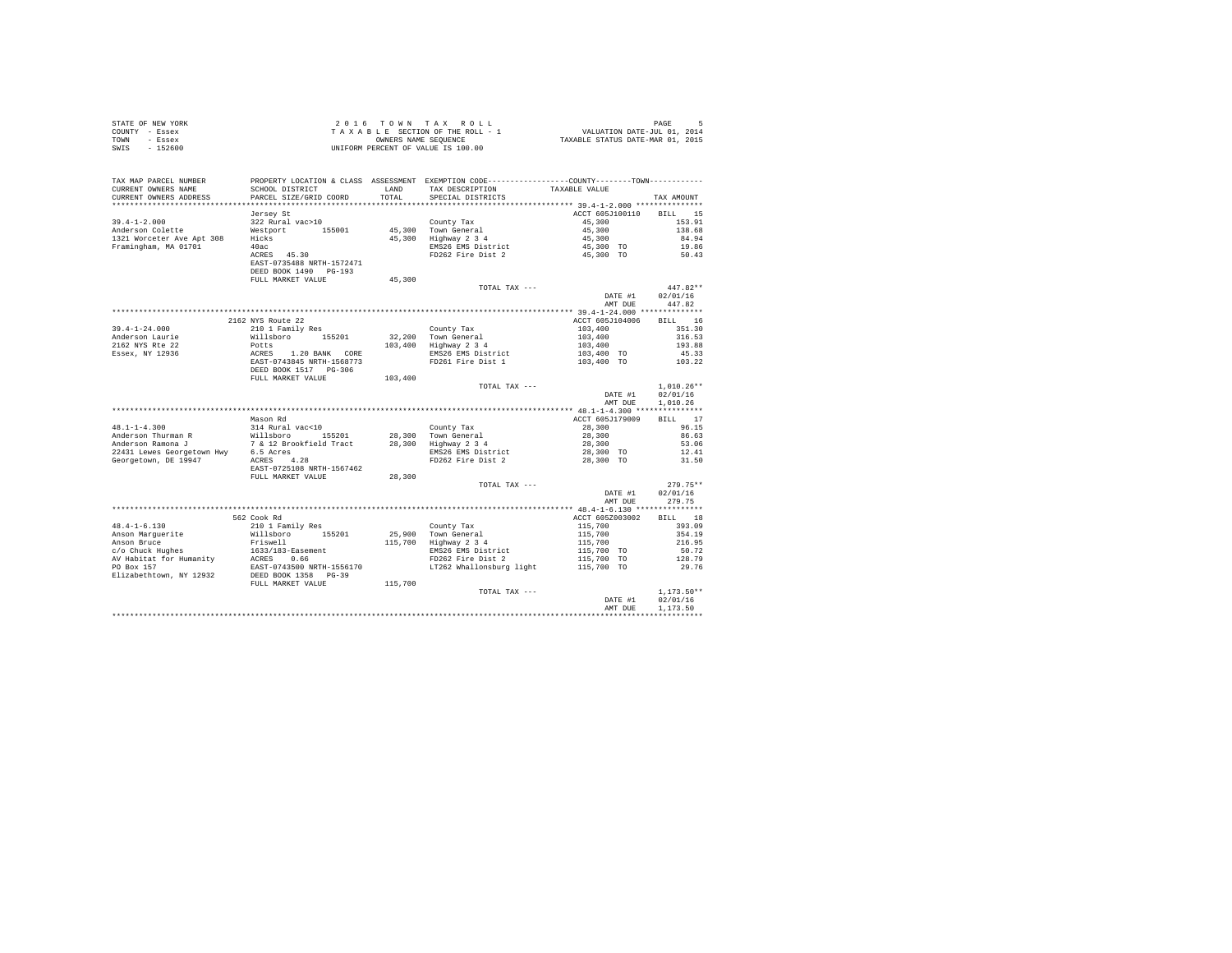| COUNTY - Essex<br>TOWN - Essex<br>SWIS - 152600 | OWNERS NAME SEQUENCE<br>UNIFORM PERCENT OF VALUE IS 100.00                                                                                                                                                                                                                                                                                                                                              |                 |                                      |                    |
|-------------------------------------------------|---------------------------------------------------------------------------------------------------------------------------------------------------------------------------------------------------------------------------------------------------------------------------------------------------------------------------------------------------------------------------------------------------------|-----------------|--------------------------------------|--------------------|
|                                                 |                                                                                                                                                                                                                                                                                                                                                                                                         |                 |                                      |                    |
|                                                 | TAX MAP PARCEL NUMBER PROPERTY LOCATION & CLASS ASSESSMENT EXEMPTION CODE---------------COUNTY--------TOWN----------                                                                                                                                                                                                                                                                                    |                 |                                      |                    |
| CURRENT OWNERS NAME                             |                                                                                                                                                                                                                                                                                                                                                                                                         |                 |                                      |                    |
| CURRENT OWNERS ADDRESS                          | PARCEL SIZE/GRID COORD                                                                                                                                                                                                                                                                                                                                                                                  |                 |                                      | TAX AMOUNT         |
|                                                 |                                                                                                                                                                                                                                                                                                                                                                                                         |                 |                                      |                    |
|                                                 | 651 Angier Hill Rd                                                                                                                                                                                                                                                                                                                                                                                      |                 | ACCT 605J103712 BILL 19              |                    |
|                                                 |                                                                                                                                                                                                                                                                                                                                                                                                         |                 |                                      |                    |
|                                                 |                                                                                                                                                                                                                                                                                                                                                                                                         |                 |                                      |                    |
|                                                 |                                                                                                                                                                                                                                                                                                                                                                                                         |                 |                                      |                    |
|                                                 |                                                                                                                                                                                                                                                                                                                                                                                                         |                 |                                      |                    |
|                                                 |                                                                                                                                                                                                                                                                                                                                                                                                         |                 |                                      |                    |
|                                                 |                                                                                                                                                                                                                                                                                                                                                                                                         |                 |                                      |                    |
|                                                 |                                                                                                                                                                                                                                                                                                                                                                                                         | TOTAL TAX ---   |                                      | $797.21**$         |
|                                                 |                                                                                                                                                                                                                                                                                                                                                                                                         |                 | DATE #1 02/01/16                     |                    |
|                                                 |                                                                                                                                                                                                                                                                                                                                                                                                         |                 |                                      | AMT DUE 797.21     |
|                                                 |                                                                                                                                                                                                                                                                                                                                                                                                         |                 |                                      |                    |
|                                                 | 10 Tuttle Way                                                                                                                                                                                                                                                                                                                                                                                           |                 | ACCT 605J101305 BILL 20              |                    |
|                                                 |                                                                                                                                                                                                                                                                                                                                                                                                         |                 |                                      |                    |
|                                                 |                                                                                                                                                                                                                                                                                                                                                                                                         |                 |                                      |                    |
|                                                 |                                                                                                                                                                                                                                                                                                                                                                                                         |                 |                                      |                    |
|                                                 |                                                                                                                                                                                                                                                                                                                                                                                                         |                 |                                      |                    |
|                                                 |                                                                                                                                                                                                                                                                                                                                                                                                         |                 |                                      |                    |
|                                                 | $\begin{tabular}{l c c c c c} \multicolumn{1}{c c c c} \multicolumn{1}{c c c} \multicolumn{1}{c c c} \multicolumn{1}{c c c} \multicolumn{1}{c c c} \multicolumn{1}{c c c} \multicolumn{1}{c c c} \multicolumn{1}{c c c} \multicolumn{1}{c c c} \multicolumn{1}{c c c} \multicolumn{1}{c c c} \multicolumn{1}{c c c} \multicolumn{1}{c c c} \multicolumn{1}{c c c} \multicolumn{1}{c c c} \multicolumn{$ |                 |                                      |                    |
|                                                 |                                                                                                                                                                                                                                                                                                                                                                                                         | TOTAL TAX $---$ |                                      | $1,442.85**$       |
|                                                 |                                                                                                                                                                                                                                                                                                                                                                                                         |                 | DATE #1 02/01/16<br>AMT DUE 1,442.85 |                    |
|                                                 | $\begin{tabular}{l c c c c c} \multicolumn{4}{c c c c} \multicolumn{4}{c c c} \multicolumn{4}{c c c} \multicolumn{4}{c c c} \multicolumn{4}{c c c} \multicolumn{4}{c c c} \multicolumn{4}{c c c} \multicolumn{4}{c c c} \multicolumn{4}{c c c} \multicolumn{4}{c c c} \multicolumn{4}{c c c} \multicolumn{4}{c c c} \multicolumn{4}{c c c} \multicolumn{4}{c c c} \multicolumn{4}{c c c} \multicolumn{$ |                 |                                      |                    |
|                                                 |                                                                                                                                                                                                                                                                                                                                                                                                         |                 |                                      |                    |
|                                                 |                                                                                                                                                                                                                                                                                                                                                                                                         |                 |                                      |                    |
|                                                 |                                                                                                                                                                                                                                                                                                                                                                                                         |                 |                                      |                    |
|                                                 |                                                                                                                                                                                                                                                                                                                                                                                                         |                 |                                      |                    |
|                                                 |                                                                                                                                                                                                                                                                                                                                                                                                         |                 |                                      |                    |
|                                                 |                                                                                                                                                                                                                                                                                                                                                                                                         |                 |                                      |                    |
|                                                 |                                                                                                                                                                                                                                                                                                                                                                                                         |                 |                                      |                    |
|                                                 |                                                                                                                                                                                                                                                                                                                                                                                                         |                 |                                      |                    |
|                                                 |                                                                                                                                                                                                                                                                                                                                                                                                         |                 |                                      |                    |
|                                                 |                                                                                                                                                                                                                                                                                                                                                                                                         |                 |                                      |                    |
|                                                 |                                                                                                                                                                                                                                                                                                                                                                                                         | TOTAL TAX ---   |                                      | $1,915.26**$       |
|                                                 |                                                                                                                                                                                                                                                                                                                                                                                                         |                 | DATE #1 02/01/16                     |                    |
|                                                 |                                                                                                                                                                                                                                                                                                                                                                                                         |                 |                                      | AMT DUE 1,915.26   |
|                                                 |                                                                                                                                                                                                                                                                                                                                                                                                         |                 |                                      |                    |
|                                                 |                                                                                                                                                                                                                                                                                                                                                                                                         |                 |                                      | BILL 22            |
|                                                 |                                                                                                                                                                                                                                                                                                                                                                                                         |                 |                                      | 99.55              |
|                                                 |                                                                                                                                                                                                                                                                                                                                                                                                         |                 |                                      | 89.69              |
|                                                 |                                                                                                                                                                                                                                                                                                                                                                                                         |                 |                                      | 54.94              |
|                                                 |                                                                                                                                                                                                                                                                                                                                                                                                         |                 |                                      | $12.84$<br>$29.25$ |
|                                                 | 39.4-1-9.000 Jersey St<br>39.4-1-9.000 Jersey St<br>39.4-1-9.000 William Vac-10<br>39.400 William Vac-10<br>39.300 Town General 29,300<br>PO Box 13<br>29,300 Highway 2 34<br>29,300 Highway 2 34<br>29,300 Highway 23 4<br>29,300 Highway 23 4<br>                                                                                                                                                     |                 |                                      |                    |
|                                                 |                                                                                                                                                                                                                                                                                                                                                                                                         |                 |                                      |                    |
|                                                 |                                                                                                                                                                                                                                                                                                                                                                                                         | TOTAL TAX ---   |                                      | $286.27**$         |
|                                                 |                                                                                                                                                                                                                                                                                                                                                                                                         |                 |                                      | DATE #1 02/01/16   |
|                                                 |                                                                                                                                                                                                                                                                                                                                                                                                         |                 | AMT DUE                              | 286.27             |
|                                                 |                                                                                                                                                                                                                                                                                                                                                                                                         |                 |                                      |                    |

STATE OF NEW YORK 2 0 1 6 T O W N T A X R O L L PAGE 6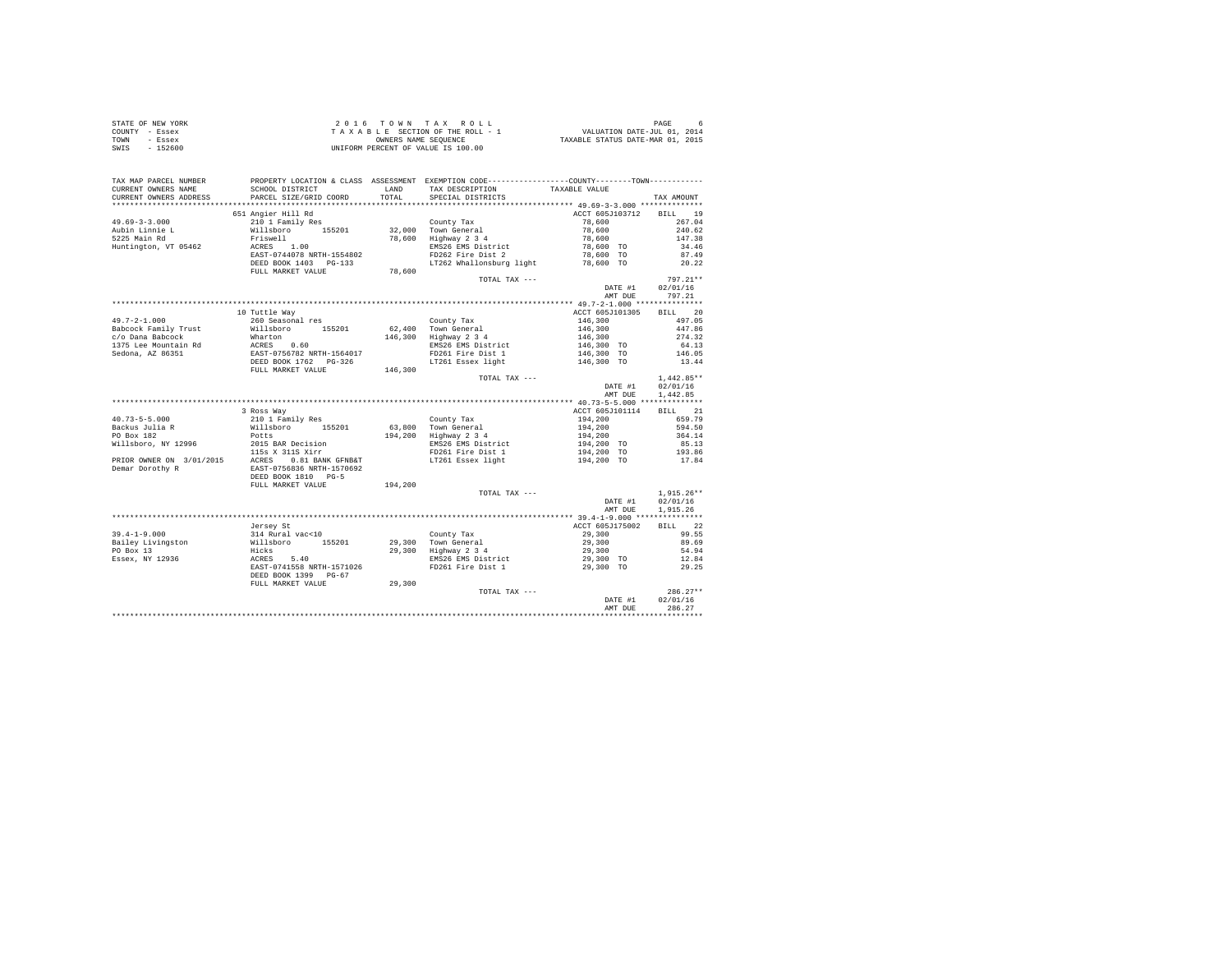|                | STATE OF NEW YORK | 2016 TOWN TAX ROLL                 | PAGE                             |
|----------------|-------------------|------------------------------------|----------------------------------|
| COUNTY - Essex |                   | TAXABLE SECTION OF THE ROLL - 1    | VALUATION DATE-JUL 01, 2014      |
| TOWN           | - Essex           | OWNERS NAME SEOUENCE               | TAXABLE STATUS DATE-MAR 01, 2015 |
| SWIS           | $-152600$         | UNIFORM PERCENT OF VALUE IS 100.00 |                                  |

| TAX MAP PARCEL NUMBER<br>CURRENT OWNERS NAME<br>CURRENT OWNERS ADDRESS                                            | SCHOOL DISTRICT<br>PARCEL SIZE/GRID COORD                                               | LAND<br>TOTAL. | PROPERTY LOCATION & CLASS ASSESSMENT EXEMPTION CODE----------------COUNTY--------TOWN----------<br>TAX DESCRIPTION<br>SPECIAL DISTRICTS | TAXABLE VALUE                                                                                  | TAX AMOUNT       |
|-------------------------------------------------------------------------------------------------------------------|-----------------------------------------------------------------------------------------|----------------|-----------------------------------------------------------------------------------------------------------------------------------------|------------------------------------------------------------------------------------------------|------------------|
| *************************                                                                                         |                                                                                         |                |                                                                                                                                         |                                                                                                |                  |
| $39.4 - 1 - 10.100$                                                                                               | 2347 Jersey St<br>240 Rural res<br>Willsboro 155201<br>Hicks & Potts Pat<br>ACRES 27.52 |                |                                                                                                                                         | ACCT 605J104515 BILL 23<br>$111,700$<br>$111,700$<br>$111,700$<br>$111,700$ TO<br>$111,700$ TO | 379.50           |
| Bailey Livingston H                                                                                               |                                                                                         |                | County Tax<br>56,100 Town General                                                                                                       |                                                                                                | 341.94           |
| PO Box 13                                                                                                         |                                                                                         |                | 111,700 Highway 2 3 4                                                                                                                   |                                                                                                | 209.45           |
| Essex, NY 12936                                                                                                   |                                                                                         |                | EMS26 EMS District                                                                                                                      |                                                                                                | 48.97            |
|                                                                                                                   | EAST-0742121 NRTH-1570880                                                               |                | FD261 Fire Dist 1                                                                                                                       |                                                                                                | 111.51           |
|                                                                                                                   | DEED BOOK 994 PG-20                                                                     |                |                                                                                                                                         |                                                                                                |                  |
|                                                                                                                   | FULL MARKET VALUE                                                                       | 111,700        |                                                                                                                                         |                                                                                                |                  |
|                                                                                                                   |                                                                                         |                | TOTAL TAX ---                                                                                                                           |                                                                                                | $1.091.37**$     |
|                                                                                                                   |                                                                                         |                |                                                                                                                                         | DATE #1                                                                                        | 02/01/16         |
|                                                                                                                   |                                                                                         |                |                                                                                                                                         | AMT DUE                                                                                        | 1,091.37         |
|                                                                                                                   |                                                                                         |                |                                                                                                                                         |                                                                                                |                  |
|                                                                                                                   | Jersey St                                                                               |                |                                                                                                                                         | ACCT 605J102912                                                                                | BILL 24          |
| $39.4 - 1 - 12.000$                                                                                               | 314 Rural vac<10                                                                        |                | County Tax                                                                                                                              | 33,400                                                                                         | 113.48           |
| 33.4-1-12.000<br>Bailey Livingston H Millsboro 155201 33,400 Town General<br>PO Box 13 Hicks 33,400 Highway 2 3 4 |                                                                                         |                |                                                                                                                                         | 33,400                                                                                         | 102.25           |
|                                                                                                                   |                                                                                         |                | 33,400 Highway 2 3 4                                                                                                                    | 33,400                                                                                         | 62.63            |
| Essex, NY 12936                                                                                                   |                                                                                         |                |                                                                                                                                         | 33,400 TO                                                                                      | 14.64<br>33.34   |
|                                                                                                                   | 10.2 Acres<br>ACRES 9.60                                                                |                | EMS26 EMS District<br>FD261 Fire Dist 1                                                                                                 | 33,400 TO                                                                                      |                  |
|                                                                                                                   | EAST-0742556 NRTH-1570432                                                               |                |                                                                                                                                         |                                                                                                |                  |
|                                                                                                                   | DEED BOOK 1377 PG-317                                                                   |                |                                                                                                                                         |                                                                                                |                  |
|                                                                                                                   | FULL MARKET VALUE                                                                       | 33,400         |                                                                                                                                         |                                                                                                |                  |
|                                                                                                                   |                                                                                         |                | TOTAL TAX ---                                                                                                                           |                                                                                                | $326.34**$       |
|                                                                                                                   |                                                                                         |                |                                                                                                                                         |                                                                                                | DATE #1 02/01/16 |
|                                                                                                                   |                                                                                         |                |                                                                                                                                         | AMT DUE                                                                                        | 326.34           |
|                                                                                                                   |                                                                                         |                |                                                                                                                                         |                                                                                                |                  |
|                                                                                                                   | NYS Route 22                                                                            |                |                                                                                                                                         | ACCT 605J191002                                                                                | BILL 25          |
| $57.2 - 4 - 2.200$                                                                                                |                                                                                         |                |                                                                                                                                         | 31,400                                                                                         | 106.68           |
| Bailey Russell B                                                                                                  |                                                                                         |                |                                                                                                                                         |                                                                                                | 96.12            |
| 1354 NYS Route 22                                                                                                 |                                                                                         |                |                                                                                                                                         | $31,400$<br>$31,400$                                                                           | 58.88            |
| Essex, NY 12936                                                                                                   |                                                                                         |                |                                                                                                                                         |                                                                                                | 417.67           |
|                                                                                                                   | EAST-0739130 NRTH-1550139                                                               |                | EMS26 EMS District<br>FD262 Fire Dist 2                                                                                                 | 31,400 TO                                                                                      | 13.76            |
|                                                                                                                   | DEED BOOK 1769 PG-127                                                                   |                |                                                                                                                                         | 31,400 TO<br>31,400 TO                                                                         | 34.95            |
|                                                                                                                   | FULL MARKET VALUE                                                                       |                | 31,400 LT262 Whallonsburg light                                                                                                         |                                                                                                | 8.08             |
|                                                                                                                   |                                                                                         |                | TOTAL TAX $---$                                                                                                                         |                                                                                                | $736.14**$       |
|                                                                                                                   |                                                                                         |                |                                                                                                                                         | DATE #1                                                                                        | 02/01/16         |
|                                                                                                                   |                                                                                         |                |                                                                                                                                         | AMT DUE                                                                                        | 736.14           |
|                                                                                                                   |                                                                                         |                |                                                                                                                                         |                                                                                                |                  |
|                                                                                                                   | 1354 NYS Route 22                                                                       |                |                                                                                                                                         | ACCT 605J178524                                                                                | BILL 26          |
| $57.2 - 6 - 4.000$                                                                                                |                                                                                         |                |                                                                                                                                         | 67,000                                                                                         | 227.63           |
| $Bailey Russell B$<br>$1254 \cdot \cdots$                                                                         |                                                                                         |                |                                                                                                                                         | 67,000                                                                                         | 205.10           |
| 1354 NYS Route 22                                                                                                 |                                                                                         |                |                                                                                                                                         | 67,000                                                                                         | 125.63           |
| Essex, NY 12936                                                                                                   |                                                                                         |                | EMS26 EMS District                                                                                                                      | 67,000 TO                                                                                      | 29.37            |
|                                                                                                                   |                                                                                         |                | FD262 Fire Dist 2                                                                                                                       | 67,000 TO                                                                                      | 74.58            |
|                                                                                                                   | DEED BOOK 1769 PG-127                                                                   |                | LT262 Whallonsburg light 67,000 TO                                                                                                      |                                                                                                | 17.24            |
|                                                                                                                   | FULL MARKET VALUE                                                                       | 67,000         |                                                                                                                                         |                                                                                                |                  |
|                                                                                                                   |                                                                                         |                | TOTAL TAX ---                                                                                                                           |                                                                                                | $679.55**$       |
|                                                                                                                   |                                                                                         |                |                                                                                                                                         | DATE #1                                                                                        | 02/01/16         |
|                                                                                                                   |                                                                                         |                |                                                                                                                                         | AMT DUE                                                                                        | 679.55           |
|                                                                                                                   |                                                                                         |                |                                                                                                                                         | ******************************                                                                 |                  |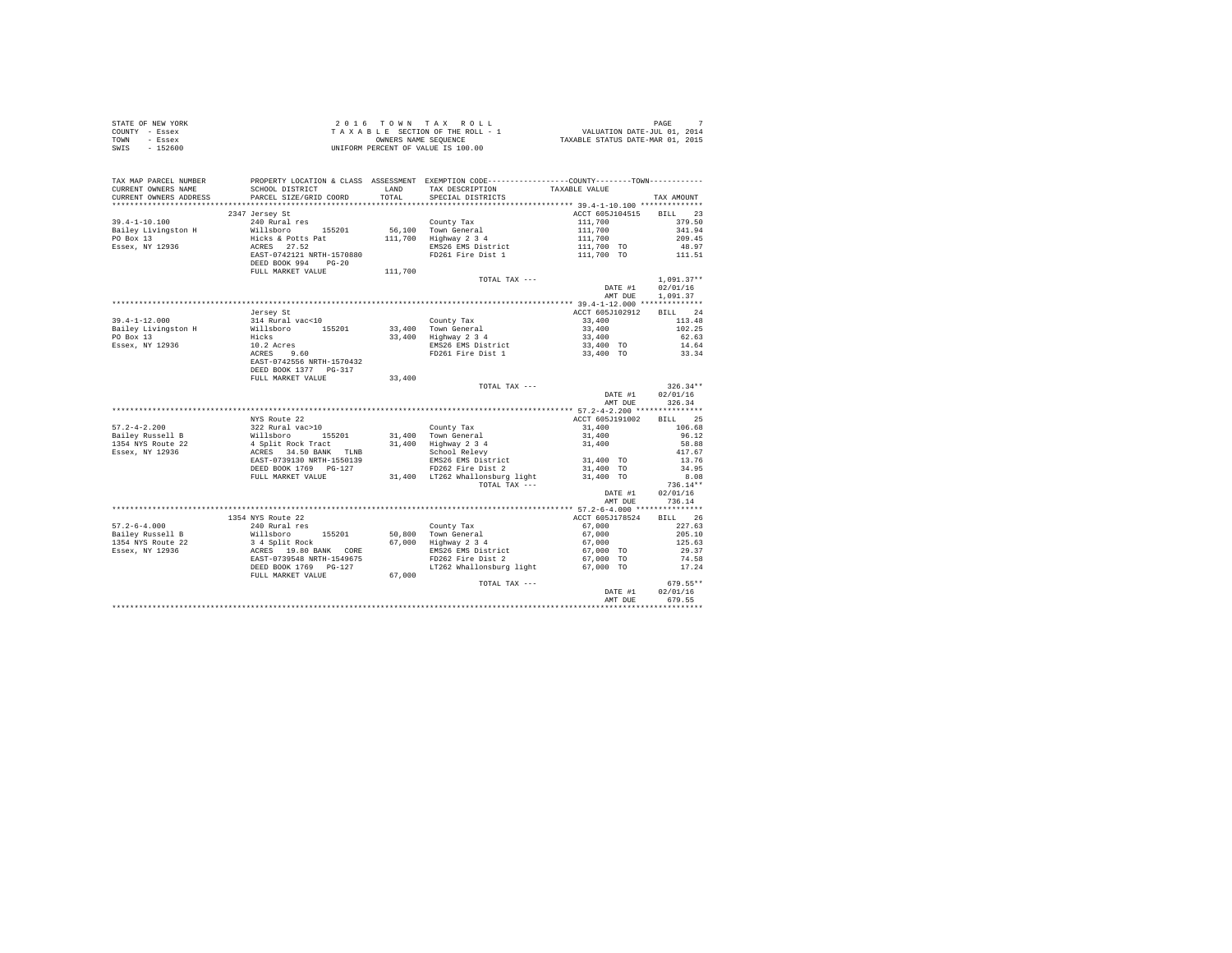| STATE OF NEW YORK | 2016 TOWN TAX ROLL                 | PAGE                             |
|-------------------|------------------------------------|----------------------------------|
| COUNTY - Essex    | TAXABLE SECTION OF THE ROLL - 1    | VALUATION DATE-JUL 01, 2014      |
| TOWN<br>- Essex   | OWNERS NAME SEOUENCE               | TAXABLE STATUS DATE-MAR 01, 2015 |
| $-152600$<br>SWIS | UNIFORM PERCENT OF VALUE IS 100.00 |                                  |

| TAX MAP PARCEL NUMBER  |                                                                             |         | PROPERTY LOCATION & CLASS ASSESSMENT EXEMPTION CODE----------------COUNTY-------TOWN---------- |                         |                  |
|------------------------|-----------------------------------------------------------------------------|---------|------------------------------------------------------------------------------------------------|-------------------------|------------------|
| CURRENT OWNERS NAME    | SCHOOL DISTRICT                                                             | LAND    | TAX DESCRIPTION                                                                                | TAXABLE VALUE           |                  |
| CURRENT OWNERS ADDRESS | PARCEL SIZE/GRID COORD                                                      | TOTAL   | SPECIAL DISTRICTS                                                                              |                         | TAX AMOUNT       |
|                        |                                                                             |         |                                                                                                |                         |                  |
|                        | 2210 Lake Shore Rd                                                          |         |                                                                                                | ACCT 605J100206 BILL 27 |                  |
| $40.81 - 3 - 4.200$    | 210 1 Family Res - WTRFNT                                                   |         | County Tax                                                                                     | 278,300                 | 945.52           |
| Bailey Wayne R         | Willsboro 155201                                                            |         | 143,400 Town General                                                                           | 278,300                 | 851.95           |
| Bailey Donna L         | Potts<br>1646/244-Life Use to Wayn<br>Donna L Bailey                        | 278,300 | Highway 2 3 4                                                                                  | 278,300                 | 521.83           |
| PO Box 12              |                                                                             |         | EMS26 EMS District                                                                             | 278,300 TO              | 122.00           |
| Essex, NY 12936        |                                                                             |         | FD261 Fire Dist 1                                                                              | 278,300 TO              | 277.82           |
|                        | ACRES 1.20                                                                  |         | LT261 Essex light 278,300 TO                                                                   |                         | 25.56            |
|                        | EAST-0757545 NRTH-1569569                                                   |         |                                                                                                |                         |                  |
|                        | DEED BOOK 1680 PG-65                                                        |         |                                                                                                |                         |                  |
|                        | FULL MARKET VALUE                                                           | 278,300 |                                                                                                |                         |                  |
|                        |                                                                             |         | TOTAL TAX ---                                                                                  |                         | $2.744.68**$     |
|                        |                                                                             |         |                                                                                                | DATE #1 02/01/16        |                  |
|                        |                                                                             |         |                                                                                                | AMT DUE                 | 2,744.68         |
|                        |                                                                             |         |                                                                                                |                         |                  |
|                        | 512 Middle Rd                                                               |         |                                                                                                | ACCT 605J176004         | BILL 28          |
| $40.3 - 3 - 7.000$     | 210 1 Family Res                                                            |         | County Tax                                                                                     | 156,800                 | 532.72           |
| Baker Dorothy E        | Willsboro 155201                                                            |         | 35,300 Town General                                                                            | 156,800                 | 480.01           |
| Potts<br>512 Middle Rd |                                                                             |         | 156,800 Highway 2 3 4                                                                          | 156,800                 | 294.01           |
| PO Box 165B            |                                                                             |         | EMS26 EMS District                                                                             | 156,800 TO              | 68.74            |
| Essex, NY 12936        | ACRES 4.30<br>EAST-0749702 NRTH-1570260                                     |         | FD261 Fire Dist 1                                                                              | 156,800 TO              | 156.53           |
|                        |                                                                             |         | LT261 Essex light                                                                              | 156,800 TO              | 14.40            |
|                        | FULL MARKET VALUE                                                           | 156,800 |                                                                                                |                         |                  |
|                        |                                                                             |         | TOTAL TAX ---                                                                                  |                         | $1,546.41**$     |
|                        |                                                                             |         |                                                                                                |                         | DATE #1 02/01/16 |
|                        |                                                                             |         |                                                                                                | AMT DUE                 | 1,546.41         |
|                        |                                                                             |         |                                                                                                |                         |                  |
|                        | 2220 NYS Route 22                                                           |         |                                                                                                |                         |                  |
|                        |                                                                             |         |                                                                                                | ACCT 605J100209         | BILL 29          |
| $39.4 - 1 - 18.000$    | 210 1 Family Res<br>Willsboro 155201 - 32,300 Town General<br>מחומות החיידי |         |                                                                                                | 113,100                 | 384.25           |
| Baker John             |                                                                             |         |                                                                                                | 113,100                 | 346.23           |
| PO Box 104             |                                                                             |         | Highway 2 3 4                                                                                  | 113,100                 | 212.07           |
| Essex, NY 12936        | 00001.30                                                                    |         | School Relevy                                                                                  |                         | 1,121.99         |
|                        | ACRES 1.25                                                                  |         | EMS26 EMS District                                                                             | 113,100 TO              | 49.58            |
|                        | EAST-0744056 NRTH-1569829                                                   |         | FD261 Fire Dist 1                                                                              | 113,100 TO              | 112.90           |
|                        | DEED BOOK 742<br>$PG-238$                                                   |         |                                                                                                |                         |                  |
|                        | FULL MARKET VALUE                                                           | 113,100 |                                                                                                |                         |                  |
|                        |                                                                             |         | TOTAL TAX ---                                                                                  |                         | $2.227.02**$     |
|                        |                                                                             |         |                                                                                                | DATE #1                 | 02/01/16         |
|                        |                                                                             |         |                                                                                                | AMT DUE                 | 2.227.02         |
|                        |                                                                             |         |                                                                                                |                         |                  |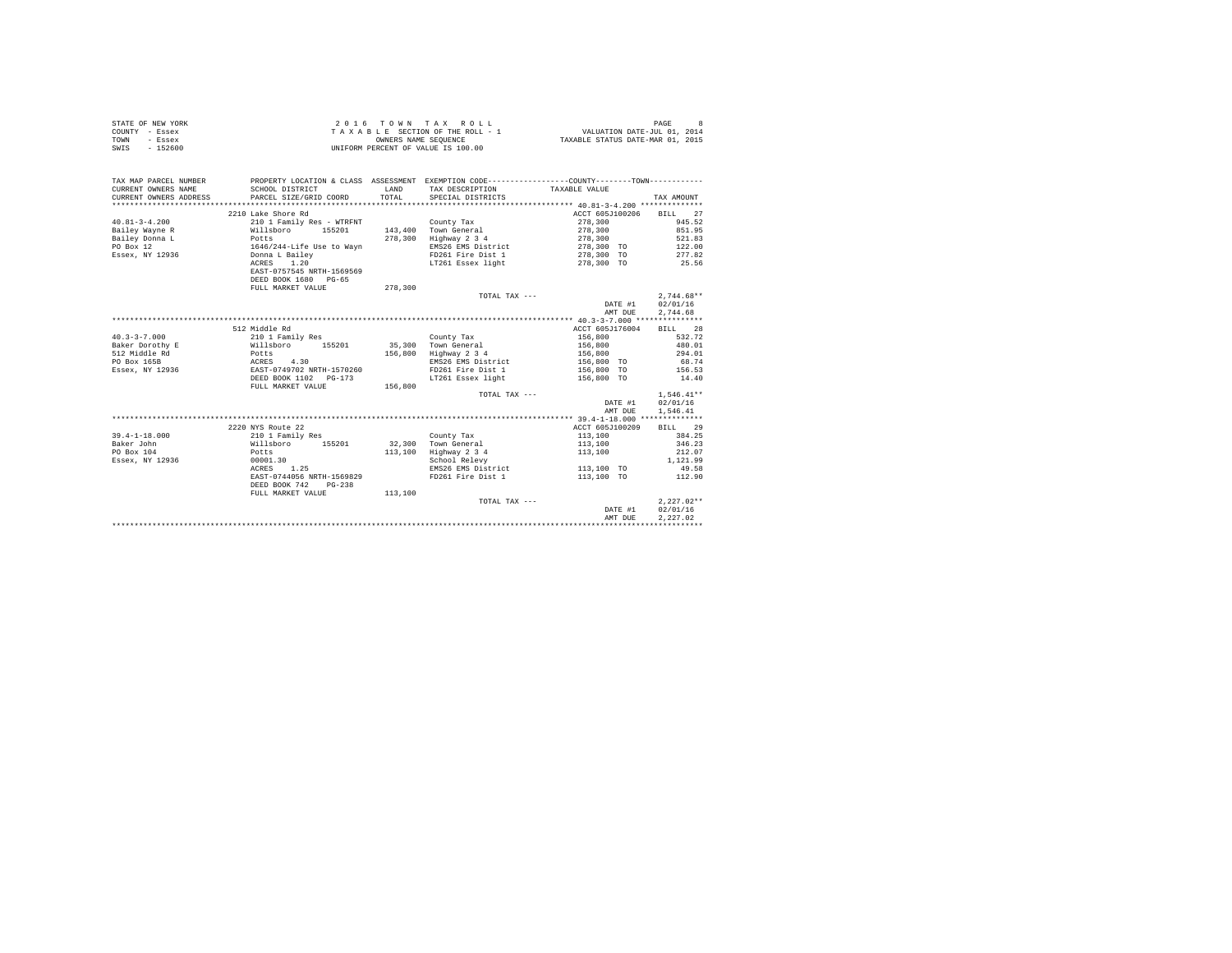| STATE OF NEW YORK | 2016 TOWN TAX ROLL                 | PAGE                             |
|-------------------|------------------------------------|----------------------------------|
| COUNTY - Essex    | TAXABLE SECTION OF THE ROLL - 1    | VALUATION DATE-JUL 01, 2014      |
| TOWN<br>- Essex   | OWNERS NAME SEOUENCE               | TAXABLE STATUS DATE-MAR 01, 2015 |
| SWIS<br>$-152600$ | UNIFORM PERCENT OF VALUE IS 100.00 |                                  |

| CURRENT OWNERS NAME<br>SCHOOL DISTRICT<br>LAND<br>TAX DESCRIPTION<br>TAXABLE VALUE<br>TOTAL<br>CURRENT OWNERS ADDRESS<br>PARCEL SIZE/GRID COORD<br>SPECIAL DISTRICTS<br>TAX AMOUNT<br>ACCT 605J102303 BILL 30<br>NYS Route 22<br>$40.3 - 1 - 11.001$<br>311 Res vac land<br>Willsboro 155201<br>Hicks<br>ACRES 0.80<br>EAST-0744295 NRTH-1570358<br>95.13<br>County Tax<br>28,000<br>28,000 Town General<br>28,000<br>85.72<br>Baker John W<br>PO Box 104<br>28,000 Highway 2 3 4<br>52.50<br>28,000<br>School Relevy<br>Essex, NY 12936<br>372.45<br>28,000 TO<br>EMS26 EMS District<br>12.27<br>FD261 Fire Dist 1 28,000 TO<br>DEED BOOK 897 PG-228<br>27.95<br>28,000<br>FULL MARKET VALUE<br>$646.02**$<br>TOTAL TAX ---<br>DATE #1 02/01/16<br>646.02<br>AMT DUE<br>1806 Lake Shore Rd<br>ACCT 605J102802<br>BILL 31<br>260 Seasonal res - WTRFNT<br>1,416.74<br>County Tax<br>417,000<br>417,000<br>Willsboro 155201<br>261.600 Town General<br>1,276.55<br>417,000 Highway 2 3 4<br>417,000<br>Wharton<br>ACRES 1.60<br>781.90<br>417,000 TO<br>Ottawa Ontario, Canada<br>EMS26 EMS District<br>182.80<br>K2P 0V4 EAST-0757540 NRTH-1559882<br>FD261 Fire Dist 1<br>417,000 TO<br>416.27<br>DEED BOOK 1644 PG-279<br>FULL MARKET VALUE<br>417,000<br>$4.074.26**$<br>TOTAL TAX ---<br>02/01/16<br>DATE #1<br>AMT DUE<br>4,074.26<br>2175 Lake Shore Rd<br>ACCT 605J102004<br>BILL 32<br>210 1 Family Res<br>Willsboro 155201<br>Potts<br>153,200<br>520.49<br>$40.81 - 2 - 1.000$<br>County Tax<br>67.500 Town General<br>Barns Larry<br>153,200<br>153,200<br>468.99<br>$153,200$ Highway $2\overline{3}4$<br>124 Lighthouse Way<br>287.26<br>Potts<br>ACRES 3.50<br>EAST-0757056 NRTH-1568550<br>153,200 TO<br>153,200 TO<br>Essex, NY 12936<br>67.16<br>EMS26 EMS District<br>FD261 Fire Dist 1<br>152.93<br>DEED BOOK 973 PG-101<br>LT261 Essex light<br>153,200 TO<br>14.07<br>153,200 WB261 Water B&I<br>FULL MARKET VALUE<br>153,200 TO C<br>42.07<br>$1,552.97**$<br>TOTAL TAX ---<br>DATE #1<br>02/01/16<br>1,552.97<br>AMT DUE<br>ACCT 605J103714<br>1535 Jersey St<br>BILL 33<br>467.49<br>$39.3 - 1 - 5.100$<br>210 1 Family Res<br>137,600<br>County Tax<br>% = 1. 0.0001<br>% = 11118boro 155201<br>5 Brookfield<br>ACRES 8.50<br>EAST-0725485 NRTH-1569994<br>DEED BOOK 1559 PG-314<br>39.500 Town General<br>Barrett James P Jr<br>137,600<br>421.23<br>137,600 Highway 2 3 4<br>137,600<br>258.01<br>PO Box 962<br>School Relevy<br>1,830.31<br>137,600 TO<br>EMS26 EMS District<br>60.32<br>FD262 Fire Dist 2<br>137,600 TO<br>153.17<br>137,600<br>FULL MARKET VALUE<br>$3.190.53**$<br>TOTAL TAX ---<br>02/01/16<br>DATE #1<br>AMT DUE<br>3,190.53 | TAX MAP PARCEL NUMBER | PROPERTY LOCATION & CLASS ASSESSMENT EXEMPTION CODE---------------COUNTY-------TOWN--------- |  |  |
|-------------------------------------------------------------------------------------------------------------------------------------------------------------------------------------------------------------------------------------------------------------------------------------------------------------------------------------------------------------------------------------------------------------------------------------------------------------------------------------------------------------------------------------------------------------------------------------------------------------------------------------------------------------------------------------------------------------------------------------------------------------------------------------------------------------------------------------------------------------------------------------------------------------------------------------------------------------------------------------------------------------------------------------------------------------------------------------------------------------------------------------------------------------------------------------------------------------------------------------------------------------------------------------------------------------------------------------------------------------------------------------------------------------------------------------------------------------------------------------------------------------------------------------------------------------------------------------------------------------------------------------------------------------------------------------------------------------------------------------------------------------------------------------------------------------------------------------------------------------------------------------------------------------------------------------------------------------------------------------------------------------------------------------------------------------------------------------------------------------------------------------------------------------------------------------------------------------------------------------------------------------------------------------------------------------------------------------------------------------------------------------------------------------------------------------------------------------------------------------------------------------------------------------------------------------------------------------------------------------------------------------------------------------------------------|-----------------------|----------------------------------------------------------------------------------------------|--|--|
|                                                                                                                                                                                                                                                                                                                                                                                                                                                                                                                                                                                                                                                                                                                                                                                                                                                                                                                                                                                                                                                                                                                                                                                                                                                                                                                                                                                                                                                                                                                                                                                                                                                                                                                                                                                                                                                                                                                                                                                                                                                                                                                                                                                                                                                                                                                                                                                                                                                                                                                                                                                                                                                                               |                       |                                                                                              |  |  |
|                                                                                                                                                                                                                                                                                                                                                                                                                                                                                                                                                                                                                                                                                                                                                                                                                                                                                                                                                                                                                                                                                                                                                                                                                                                                                                                                                                                                                                                                                                                                                                                                                                                                                                                                                                                                                                                                                                                                                                                                                                                                                                                                                                                                                                                                                                                                                                                                                                                                                                                                                                                                                                                                               |                       |                                                                                              |  |  |
|                                                                                                                                                                                                                                                                                                                                                                                                                                                                                                                                                                                                                                                                                                                                                                                                                                                                                                                                                                                                                                                                                                                                                                                                                                                                                                                                                                                                                                                                                                                                                                                                                                                                                                                                                                                                                                                                                                                                                                                                                                                                                                                                                                                                                                                                                                                                                                                                                                                                                                                                                                                                                                                                               |                       |                                                                                              |  |  |
|                                                                                                                                                                                                                                                                                                                                                                                                                                                                                                                                                                                                                                                                                                                                                                                                                                                                                                                                                                                                                                                                                                                                                                                                                                                                                                                                                                                                                                                                                                                                                                                                                                                                                                                                                                                                                                                                                                                                                                                                                                                                                                                                                                                                                                                                                                                                                                                                                                                                                                                                                                                                                                                                               |                       |                                                                                              |  |  |
|                                                                                                                                                                                                                                                                                                                                                                                                                                                                                                                                                                                                                                                                                                                                                                                                                                                                                                                                                                                                                                                                                                                                                                                                                                                                                                                                                                                                                                                                                                                                                                                                                                                                                                                                                                                                                                                                                                                                                                                                                                                                                                                                                                                                                                                                                                                                                                                                                                                                                                                                                                                                                                                                               |                       |                                                                                              |  |  |
|                                                                                                                                                                                                                                                                                                                                                                                                                                                                                                                                                                                                                                                                                                                                                                                                                                                                                                                                                                                                                                                                                                                                                                                                                                                                                                                                                                                                                                                                                                                                                                                                                                                                                                                                                                                                                                                                                                                                                                                                                                                                                                                                                                                                                                                                                                                                                                                                                                                                                                                                                                                                                                                                               |                       |                                                                                              |  |  |
|                                                                                                                                                                                                                                                                                                                                                                                                                                                                                                                                                                                                                                                                                                                                                                                                                                                                                                                                                                                                                                                                                                                                                                                                                                                                                                                                                                                                                                                                                                                                                                                                                                                                                                                                                                                                                                                                                                                                                                                                                                                                                                                                                                                                                                                                                                                                                                                                                                                                                                                                                                                                                                                                               |                       |                                                                                              |  |  |
|                                                                                                                                                                                                                                                                                                                                                                                                                                                                                                                                                                                                                                                                                                                                                                                                                                                                                                                                                                                                                                                                                                                                                                                                                                                                                                                                                                                                                                                                                                                                                                                                                                                                                                                                                                                                                                                                                                                                                                                                                                                                                                                                                                                                                                                                                                                                                                                                                                                                                                                                                                                                                                                                               |                       |                                                                                              |  |  |
|                                                                                                                                                                                                                                                                                                                                                                                                                                                                                                                                                                                                                                                                                                                                                                                                                                                                                                                                                                                                                                                                                                                                                                                                                                                                                                                                                                                                                                                                                                                                                                                                                                                                                                                                                                                                                                                                                                                                                                                                                                                                                                                                                                                                                                                                                                                                                                                                                                                                                                                                                                                                                                                                               |                       |                                                                                              |  |  |
|                                                                                                                                                                                                                                                                                                                                                                                                                                                                                                                                                                                                                                                                                                                                                                                                                                                                                                                                                                                                                                                                                                                                                                                                                                                                                                                                                                                                                                                                                                                                                                                                                                                                                                                                                                                                                                                                                                                                                                                                                                                                                                                                                                                                                                                                                                                                                                                                                                                                                                                                                                                                                                                                               |                       |                                                                                              |  |  |
|                                                                                                                                                                                                                                                                                                                                                                                                                                                                                                                                                                                                                                                                                                                                                                                                                                                                                                                                                                                                                                                                                                                                                                                                                                                                                                                                                                                                                                                                                                                                                                                                                                                                                                                                                                                                                                                                                                                                                                                                                                                                                                                                                                                                                                                                                                                                                                                                                                                                                                                                                                                                                                                                               |                       |                                                                                              |  |  |
|                                                                                                                                                                                                                                                                                                                                                                                                                                                                                                                                                                                                                                                                                                                                                                                                                                                                                                                                                                                                                                                                                                                                                                                                                                                                                                                                                                                                                                                                                                                                                                                                                                                                                                                                                                                                                                                                                                                                                                                                                                                                                                                                                                                                                                                                                                                                                                                                                                                                                                                                                                                                                                                                               |                       |                                                                                              |  |  |
|                                                                                                                                                                                                                                                                                                                                                                                                                                                                                                                                                                                                                                                                                                                                                                                                                                                                                                                                                                                                                                                                                                                                                                                                                                                                                                                                                                                                                                                                                                                                                                                                                                                                                                                                                                                                                                                                                                                                                                                                                                                                                                                                                                                                                                                                                                                                                                                                                                                                                                                                                                                                                                                                               |                       |                                                                                              |  |  |
|                                                                                                                                                                                                                                                                                                                                                                                                                                                                                                                                                                                                                                                                                                                                                                                                                                                                                                                                                                                                                                                                                                                                                                                                                                                                                                                                                                                                                                                                                                                                                                                                                                                                                                                                                                                                                                                                                                                                                                                                                                                                                                                                                                                                                                                                                                                                                                                                                                                                                                                                                                                                                                                                               |                       |                                                                                              |  |  |
|                                                                                                                                                                                                                                                                                                                                                                                                                                                                                                                                                                                                                                                                                                                                                                                                                                                                                                                                                                                                                                                                                                                                                                                                                                                                                                                                                                                                                                                                                                                                                                                                                                                                                                                                                                                                                                                                                                                                                                                                                                                                                                                                                                                                                                                                                                                                                                                                                                                                                                                                                                                                                                                                               |                       |                                                                                              |  |  |
|                                                                                                                                                                                                                                                                                                                                                                                                                                                                                                                                                                                                                                                                                                                                                                                                                                                                                                                                                                                                                                                                                                                                                                                                                                                                                                                                                                                                                                                                                                                                                                                                                                                                                                                                                                                                                                                                                                                                                                                                                                                                                                                                                                                                                                                                                                                                                                                                                                                                                                                                                                                                                                                                               |                       |                                                                                              |  |  |
|                                                                                                                                                                                                                                                                                                                                                                                                                                                                                                                                                                                                                                                                                                                                                                                                                                                                                                                                                                                                                                                                                                                                                                                                                                                                                                                                                                                                                                                                                                                                                                                                                                                                                                                                                                                                                                                                                                                                                                                                                                                                                                                                                                                                                                                                                                                                                                                                                                                                                                                                                                                                                                                                               | $49.15 - 1 - 2.000$   |                                                                                              |  |  |
|                                                                                                                                                                                                                                                                                                                                                                                                                                                                                                                                                                                                                                                                                                                                                                                                                                                                                                                                                                                                                                                                                                                                                                                                                                                                                                                                                                                                                                                                                                                                                                                                                                                                                                                                                                                                                                                                                                                                                                                                                                                                                                                                                                                                                                                                                                                                                                                                                                                                                                                                                                                                                                                                               | Barkman Frederick     |                                                                                              |  |  |
|                                                                                                                                                                                                                                                                                                                                                                                                                                                                                                                                                                                                                                                                                                                                                                                                                                                                                                                                                                                                                                                                                                                                                                                                                                                                                                                                                                                                                                                                                                                                                                                                                                                                                                                                                                                                                                                                                                                                                                                                                                                                                                                                                                                                                                                                                                                                                                                                                                                                                                                                                                                                                                                                               | 124 Waverly St        |                                                                                              |  |  |
|                                                                                                                                                                                                                                                                                                                                                                                                                                                                                                                                                                                                                                                                                                                                                                                                                                                                                                                                                                                                                                                                                                                                                                                                                                                                                                                                                                                                                                                                                                                                                                                                                                                                                                                                                                                                                                                                                                                                                                                                                                                                                                                                                                                                                                                                                                                                                                                                                                                                                                                                                                                                                                                                               |                       |                                                                                              |  |  |
|                                                                                                                                                                                                                                                                                                                                                                                                                                                                                                                                                                                                                                                                                                                                                                                                                                                                                                                                                                                                                                                                                                                                                                                                                                                                                                                                                                                                                                                                                                                                                                                                                                                                                                                                                                                                                                                                                                                                                                                                                                                                                                                                                                                                                                                                                                                                                                                                                                                                                                                                                                                                                                                                               |                       |                                                                                              |  |  |
|                                                                                                                                                                                                                                                                                                                                                                                                                                                                                                                                                                                                                                                                                                                                                                                                                                                                                                                                                                                                                                                                                                                                                                                                                                                                                                                                                                                                                                                                                                                                                                                                                                                                                                                                                                                                                                                                                                                                                                                                                                                                                                                                                                                                                                                                                                                                                                                                                                                                                                                                                                                                                                                                               |                       |                                                                                              |  |  |
|                                                                                                                                                                                                                                                                                                                                                                                                                                                                                                                                                                                                                                                                                                                                                                                                                                                                                                                                                                                                                                                                                                                                                                                                                                                                                                                                                                                                                                                                                                                                                                                                                                                                                                                                                                                                                                                                                                                                                                                                                                                                                                                                                                                                                                                                                                                                                                                                                                                                                                                                                                                                                                                                               |                       |                                                                                              |  |  |
|                                                                                                                                                                                                                                                                                                                                                                                                                                                                                                                                                                                                                                                                                                                                                                                                                                                                                                                                                                                                                                                                                                                                                                                                                                                                                                                                                                                                                                                                                                                                                                                                                                                                                                                                                                                                                                                                                                                                                                                                                                                                                                                                                                                                                                                                                                                                                                                                                                                                                                                                                                                                                                                                               |                       |                                                                                              |  |  |
|                                                                                                                                                                                                                                                                                                                                                                                                                                                                                                                                                                                                                                                                                                                                                                                                                                                                                                                                                                                                                                                                                                                                                                                                                                                                                                                                                                                                                                                                                                                                                                                                                                                                                                                                                                                                                                                                                                                                                                                                                                                                                                                                                                                                                                                                                                                                                                                                                                                                                                                                                                                                                                                                               |                       |                                                                                              |  |  |
|                                                                                                                                                                                                                                                                                                                                                                                                                                                                                                                                                                                                                                                                                                                                                                                                                                                                                                                                                                                                                                                                                                                                                                                                                                                                                                                                                                                                                                                                                                                                                                                                                                                                                                                                                                                                                                                                                                                                                                                                                                                                                                                                                                                                                                                                                                                                                                                                                                                                                                                                                                                                                                                                               |                       |                                                                                              |  |  |
|                                                                                                                                                                                                                                                                                                                                                                                                                                                                                                                                                                                                                                                                                                                                                                                                                                                                                                                                                                                                                                                                                                                                                                                                                                                                                                                                                                                                                                                                                                                                                                                                                                                                                                                                                                                                                                                                                                                                                                                                                                                                                                                                                                                                                                                                                                                                                                                                                                                                                                                                                                                                                                                                               |                       |                                                                                              |  |  |
|                                                                                                                                                                                                                                                                                                                                                                                                                                                                                                                                                                                                                                                                                                                                                                                                                                                                                                                                                                                                                                                                                                                                                                                                                                                                                                                                                                                                                                                                                                                                                                                                                                                                                                                                                                                                                                                                                                                                                                                                                                                                                                                                                                                                                                                                                                                                                                                                                                                                                                                                                                                                                                                                               |                       |                                                                                              |  |  |
|                                                                                                                                                                                                                                                                                                                                                                                                                                                                                                                                                                                                                                                                                                                                                                                                                                                                                                                                                                                                                                                                                                                                                                                                                                                                                                                                                                                                                                                                                                                                                                                                                                                                                                                                                                                                                                                                                                                                                                                                                                                                                                                                                                                                                                                                                                                                                                                                                                                                                                                                                                                                                                                                               |                       |                                                                                              |  |  |
|                                                                                                                                                                                                                                                                                                                                                                                                                                                                                                                                                                                                                                                                                                                                                                                                                                                                                                                                                                                                                                                                                                                                                                                                                                                                                                                                                                                                                                                                                                                                                                                                                                                                                                                                                                                                                                                                                                                                                                                                                                                                                                                                                                                                                                                                                                                                                                                                                                                                                                                                                                                                                                                                               |                       |                                                                                              |  |  |
|                                                                                                                                                                                                                                                                                                                                                                                                                                                                                                                                                                                                                                                                                                                                                                                                                                                                                                                                                                                                                                                                                                                                                                                                                                                                                                                                                                                                                                                                                                                                                                                                                                                                                                                                                                                                                                                                                                                                                                                                                                                                                                                                                                                                                                                                                                                                                                                                                                                                                                                                                                                                                                                                               |                       |                                                                                              |  |  |
|                                                                                                                                                                                                                                                                                                                                                                                                                                                                                                                                                                                                                                                                                                                                                                                                                                                                                                                                                                                                                                                                                                                                                                                                                                                                                                                                                                                                                                                                                                                                                                                                                                                                                                                                                                                                                                                                                                                                                                                                                                                                                                                                                                                                                                                                                                                                                                                                                                                                                                                                                                                                                                                                               |                       |                                                                                              |  |  |
|                                                                                                                                                                                                                                                                                                                                                                                                                                                                                                                                                                                                                                                                                                                                                                                                                                                                                                                                                                                                                                                                                                                                                                                                                                                                                                                                                                                                                                                                                                                                                                                                                                                                                                                                                                                                                                                                                                                                                                                                                                                                                                                                                                                                                                                                                                                                                                                                                                                                                                                                                                                                                                                                               |                       |                                                                                              |  |  |
|                                                                                                                                                                                                                                                                                                                                                                                                                                                                                                                                                                                                                                                                                                                                                                                                                                                                                                                                                                                                                                                                                                                                                                                                                                                                                                                                                                                                                                                                                                                                                                                                                                                                                                                                                                                                                                                                                                                                                                                                                                                                                                                                                                                                                                                                                                                                                                                                                                                                                                                                                                                                                                                                               |                       |                                                                                              |  |  |
|                                                                                                                                                                                                                                                                                                                                                                                                                                                                                                                                                                                                                                                                                                                                                                                                                                                                                                                                                                                                                                                                                                                                                                                                                                                                                                                                                                                                                                                                                                                                                                                                                                                                                                                                                                                                                                                                                                                                                                                                                                                                                                                                                                                                                                                                                                                                                                                                                                                                                                                                                                                                                                                                               |                       |                                                                                              |  |  |
|                                                                                                                                                                                                                                                                                                                                                                                                                                                                                                                                                                                                                                                                                                                                                                                                                                                                                                                                                                                                                                                                                                                                                                                                                                                                                                                                                                                                                                                                                                                                                                                                                                                                                                                                                                                                                                                                                                                                                                                                                                                                                                                                                                                                                                                                                                                                                                                                                                                                                                                                                                                                                                                                               |                       |                                                                                              |  |  |
|                                                                                                                                                                                                                                                                                                                                                                                                                                                                                                                                                                                                                                                                                                                                                                                                                                                                                                                                                                                                                                                                                                                                                                                                                                                                                                                                                                                                                                                                                                                                                                                                                                                                                                                                                                                                                                                                                                                                                                                                                                                                                                                                                                                                                                                                                                                                                                                                                                                                                                                                                                                                                                                                               |                       |                                                                                              |  |  |
|                                                                                                                                                                                                                                                                                                                                                                                                                                                                                                                                                                                                                                                                                                                                                                                                                                                                                                                                                                                                                                                                                                                                                                                                                                                                                                                                                                                                                                                                                                                                                                                                                                                                                                                                                                                                                                                                                                                                                                                                                                                                                                                                                                                                                                                                                                                                                                                                                                                                                                                                                                                                                                                                               |                       |                                                                                              |  |  |
|                                                                                                                                                                                                                                                                                                                                                                                                                                                                                                                                                                                                                                                                                                                                                                                                                                                                                                                                                                                                                                                                                                                                                                                                                                                                                                                                                                                                                                                                                                                                                                                                                                                                                                                                                                                                                                                                                                                                                                                                                                                                                                                                                                                                                                                                                                                                                                                                                                                                                                                                                                                                                                                                               |                       |                                                                                              |  |  |
|                                                                                                                                                                                                                                                                                                                                                                                                                                                                                                                                                                                                                                                                                                                                                                                                                                                                                                                                                                                                                                                                                                                                                                                                                                                                                                                                                                                                                                                                                                                                                                                                                                                                                                                                                                                                                                                                                                                                                                                                                                                                                                                                                                                                                                                                                                                                                                                                                                                                                                                                                                                                                                                                               |                       |                                                                                              |  |  |
|                                                                                                                                                                                                                                                                                                                                                                                                                                                                                                                                                                                                                                                                                                                                                                                                                                                                                                                                                                                                                                                                                                                                                                                                                                                                                                                                                                                                                                                                                                                                                                                                                                                                                                                                                                                                                                                                                                                                                                                                                                                                                                                                                                                                                                                                                                                                                                                                                                                                                                                                                                                                                                                                               |                       |                                                                                              |  |  |
|                                                                                                                                                                                                                                                                                                                                                                                                                                                                                                                                                                                                                                                                                                                                                                                                                                                                                                                                                                                                                                                                                                                                                                                                                                                                                                                                                                                                                                                                                                                                                                                                                                                                                                                                                                                                                                                                                                                                                                                                                                                                                                                                                                                                                                                                                                                                                                                                                                                                                                                                                                                                                                                                               |                       |                                                                                              |  |  |
|                                                                                                                                                                                                                                                                                                                                                                                                                                                                                                                                                                                                                                                                                                                                                                                                                                                                                                                                                                                                                                                                                                                                                                                                                                                                                                                                                                                                                                                                                                                                                                                                                                                                                                                                                                                                                                                                                                                                                                                                                                                                                                                                                                                                                                                                                                                                                                                                                                                                                                                                                                                                                                                                               |                       |                                                                                              |  |  |
|                                                                                                                                                                                                                                                                                                                                                                                                                                                                                                                                                                                                                                                                                                                                                                                                                                                                                                                                                                                                                                                                                                                                                                                                                                                                                                                                                                                                                                                                                                                                                                                                                                                                                                                                                                                                                                                                                                                                                                                                                                                                                                                                                                                                                                                                                                                                                                                                                                                                                                                                                                                                                                                                               | Barrett Danielle M    |                                                                                              |  |  |
|                                                                                                                                                                                                                                                                                                                                                                                                                                                                                                                                                                                                                                                                                                                                                                                                                                                                                                                                                                                                                                                                                                                                                                                                                                                                                                                                                                                                                                                                                                                                                                                                                                                                                                                                                                                                                                                                                                                                                                                                                                                                                                                                                                                                                                                                                                                                                                                                                                                                                                                                                                                                                                                                               |                       |                                                                                              |  |  |
|                                                                                                                                                                                                                                                                                                                                                                                                                                                                                                                                                                                                                                                                                                                                                                                                                                                                                                                                                                                                                                                                                                                                                                                                                                                                                                                                                                                                                                                                                                                                                                                                                                                                                                                                                                                                                                                                                                                                                                                                                                                                                                                                                                                                                                                                                                                                                                                                                                                                                                                                                                                                                                                                               | Wainscott, NY 11975   |                                                                                              |  |  |
|                                                                                                                                                                                                                                                                                                                                                                                                                                                                                                                                                                                                                                                                                                                                                                                                                                                                                                                                                                                                                                                                                                                                                                                                                                                                                                                                                                                                                                                                                                                                                                                                                                                                                                                                                                                                                                                                                                                                                                                                                                                                                                                                                                                                                                                                                                                                                                                                                                                                                                                                                                                                                                                                               |                       |                                                                                              |  |  |
|                                                                                                                                                                                                                                                                                                                                                                                                                                                                                                                                                                                                                                                                                                                                                                                                                                                                                                                                                                                                                                                                                                                                                                                                                                                                                                                                                                                                                                                                                                                                                                                                                                                                                                                                                                                                                                                                                                                                                                                                                                                                                                                                                                                                                                                                                                                                                                                                                                                                                                                                                                                                                                                                               |                       |                                                                                              |  |  |
|                                                                                                                                                                                                                                                                                                                                                                                                                                                                                                                                                                                                                                                                                                                                                                                                                                                                                                                                                                                                                                                                                                                                                                                                                                                                                                                                                                                                                                                                                                                                                                                                                                                                                                                                                                                                                                                                                                                                                                                                                                                                                                                                                                                                                                                                                                                                                                                                                                                                                                                                                                                                                                                                               |                       |                                                                                              |  |  |
|                                                                                                                                                                                                                                                                                                                                                                                                                                                                                                                                                                                                                                                                                                                                                                                                                                                                                                                                                                                                                                                                                                                                                                                                                                                                                                                                                                                                                                                                                                                                                                                                                                                                                                                                                                                                                                                                                                                                                                                                                                                                                                                                                                                                                                                                                                                                                                                                                                                                                                                                                                                                                                                                               |                       |                                                                                              |  |  |
|                                                                                                                                                                                                                                                                                                                                                                                                                                                                                                                                                                                                                                                                                                                                                                                                                                                                                                                                                                                                                                                                                                                                                                                                                                                                                                                                                                                                                                                                                                                                                                                                                                                                                                                                                                                                                                                                                                                                                                                                                                                                                                                                                                                                                                                                                                                                                                                                                                                                                                                                                                                                                                                                               |                       |                                                                                              |  |  |
|                                                                                                                                                                                                                                                                                                                                                                                                                                                                                                                                                                                                                                                                                                                                                                                                                                                                                                                                                                                                                                                                                                                                                                                                                                                                                                                                                                                                                                                                                                                                                                                                                                                                                                                                                                                                                                                                                                                                                                                                                                                                                                                                                                                                                                                                                                                                                                                                                                                                                                                                                                                                                                                                               |                       |                                                                                              |  |  |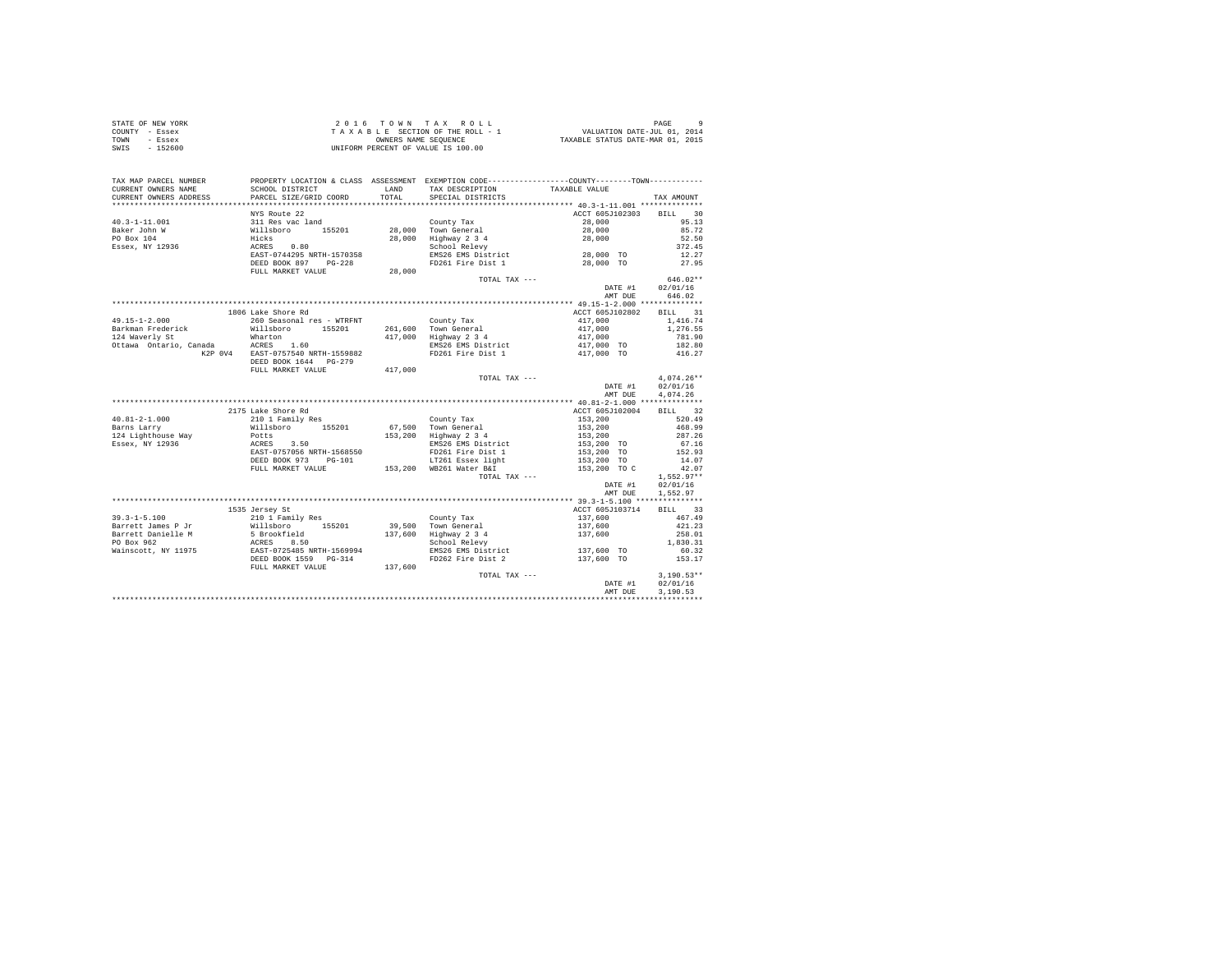| STATE OF NEW YORK | 2016 TOWN TAX ROLL                 | 10<br>PAGE                       |
|-------------------|------------------------------------|----------------------------------|
| COUNTY - Essex    | TAXABLE SECTION OF THE ROLL - 1    | VALUATION DATE-JUL 01, 2014      |
| TOWN<br>- Essex   | OWNERS NAME SEOUENCE               | TAXABLE STATUS DATE-MAR 01, 2015 |
| SWIS<br>$-152600$ | UNIFORM PERCENT OF VALUE IS 100.00 |                                  |

| TAX MAP PARCEL NUMBER                         |                                                                                                                      |               | PROPERTY LOCATION & CLASS ASSESSMENT EXEMPTION CODE---------------COUNTY-------TOWN--------- |                         |                  |
|-----------------------------------------------|----------------------------------------------------------------------------------------------------------------------|---------------|----------------------------------------------------------------------------------------------|-------------------------|------------------|
| CURRENT OWNERS NAME<br>CURRENT OWNERS ADDRESS | SCHOOL DISTRICT<br>PARCEL SIZE/GRID COORD                                                                            | LAND<br>TOTAL | TAX DESCRIPTION<br>SPECIAL DISTRICTS                                                         | TAXABLE VALUE           |                  |
| **********************                        | *******************************                                                                                      |               |                                                                                              |                         | TAX AMOUNT       |
|                                               |                                                                                                                      |               |                                                                                              |                         |                  |
|                                               | Jersey St                                                                                                            |               |                                                                                              | ACCT 605J193003 BILL 34 |                  |
| 39.3-1-21.200                                 | 321 Abandoned ag<br>Willsboro 1!                                                                                     |               | County Tax<br>27.400 Town General                                                            | 27,400<br>27,400        | 93.09            |
| Barrett James P Jr                            | 155201                                                                                                               |               |                                                                                              |                         | 83.88            |
| c/o Danielle Barrett                          | 6 Brookfield Pat<br>ACRES 28.73<br>EAST-0726283 NRTH-1568977                                                         |               | 27,400 Highway 2 3 4<br>School Relevy                                                        | 27,400                  | 51.38            |
| PO Box 962                                    |                                                                                                                      |               |                                                                                              |                         | 364.46           |
| Wainscott, NY 11975                           |                                                                                                                      |               | EMS26 EMS District                                                                           | $27,400$ TO             | 12.01            |
|                                               | DEED BOOK 1235 PG-237                                                                                                |               | FD262 Fire Dist 2                                                                            | 27,400 TO               | 30.50            |
|                                               | FULL MARKET VALUE                                                                                                    | 27,400        |                                                                                              |                         |                  |
|                                               |                                                                                                                      |               | TOTAL TAX ---                                                                                |                         | $635.32**$       |
|                                               |                                                                                                                      |               |                                                                                              | DATE #1 02/01/16        |                  |
|                                               |                                                                                                                      |               |                                                                                              | AMT DUE                 | 635.32           |
|                                               |                                                                                                                      |               |                                                                                              |                         |                  |
|                                               | Mason Rd                                                                                                             |               |                                                                                              | ACCT 605J103713         | BILL 35          |
| 48.1-1-10.000                                 |                                                                                                                      |               | County Tax                                                                                   | 16,200                  | 55.04            |
| Barrett James P Jr                            |                                                                                                                      |               | 16,200 Town General                                                                          | 16,200                  | 49.59            |
| c/o Danielle Barrett                          |                                                                                                                      |               | 16,200 Highway 2 3 4                                                                         | 16,200                  | 30.38            |
| PO Box 962                                    |                                                                                                                      |               | School Relevy                                                                                |                         | 258.23           |
| Wainscott, NY 11975                           |                                                                                                                      |               |                                                                                              | 16,200 TO               | 7.10             |
|                                               |                                                                                                                      |               | EMS26 EMS District<br>FD262 Fire Dist 2                                                      | 16,200 TO               | 18.03            |
|                                               | FULL MARKET VALUE                                                                                                    | 16,200        |                                                                                              |                         |                  |
|                                               |                                                                                                                      |               | TOTAL TAX ---                                                                                |                         | $418.37**$       |
|                                               |                                                                                                                      |               |                                                                                              | DATE #1                 | 02/01/16         |
|                                               |                                                                                                                      |               |                                                                                              | AMT DUE                 | 418.37           |
|                                               |                                                                                                                      |               |                                                                                              |                         |                  |
|                                               | Orchard Ln                                                                                                           |               |                                                                                              | ACCT 605J104109 BILL 36 |                  |
| 40.73-3-26.000                                | 312 Vac w/imprv                                                                                                      |               | County Tax                                                                                   | 12,700                  | 43.15            |
| Battle Johnny C                               | %12 Value (* 1882)<br>Willsboro – 155201<br>Potts (* 155201)<br>ERST-0757334 NRTH-1571473<br>DEED BOOK 1177 – PG-146 |               |                                                                                              |                         | 38.88            |
| Battle Anke M                                 |                                                                                                                      |               | 10 Town General<br>12,700 Highway 2 3 4                                                      | 12,700<br>12,700        | 23.81            |
| 122 N Allen St                                |                                                                                                                      |               | EMS26 EMS District                                                                           | 12,700 TO               | 5.57             |
| Albany, NY 12203                              |                                                                                                                      |               | FD261 Fire Dist 1                                                                            | 12,700 TO               | 12.68            |
|                                               |                                                                                                                      |               | LT261 Essex light                                                                            | 12,700 TO               | 1.17             |
|                                               | FULL MARKET VALUE 12,700                                                                                             |               |                                                                                              |                         |                  |
|                                               |                                                                                                                      |               | TOTAL TAX ---                                                                                |                         | $125.26**$       |
|                                               |                                                                                                                      |               |                                                                                              |                         | DATE #1 02/01/16 |
|                                               |                                                                                                                      |               |                                                                                              | AMT DUE                 | 125.26           |
|                                               |                                                                                                                      |               |                                                                                              |                         |                  |
|                                               | 11 Orchard Ln                                                                                                        |               |                                                                                              | ACCT 605L102914         | BILL 37          |
| $40.73 - 3 - 27.000$                          | 210 1 Family Res                                                                                                     |               | County Tax                                                                                   | 189,400                 | 643.48           |
| Battle Johnny C                               |                                                                                                                      |               | $48,500$ Town General                                                                        |                         | 579.80           |
|                                               | %111sboro 155201<br>Potts<br>ACRES 0.11<br>EAST-0757324 NRTH-1571430<br>DEED BOOK 1177 PG-146                        |               |                                                                                              | 189,400                 |                  |
| Battle Anke M                                 |                                                                                                                      |               | 189,400 Highway 2 3 4                                                                        | 189,400                 | 355.14           |
| 122 N Allen St                                |                                                                                                                      |               | EMS26 EMS District                                                                           | 189,400 TO              | 83.03            |
| Albany, NY 12203                              |                                                                                                                      |               | FD261 Fire Dist 1                                                                            | 189,400 TO              | 189.07           |
|                                               |                                                                                                                      |               | LT261 Essex light                                                                            | 189,400 TO              | 17.40            |
|                                               | FULL MARKET VALUE                                                                                                    | 189,400       |                                                                                              |                         |                  |
|                                               |                                                                                                                      |               | TOTAL TAX ---                                                                                |                         | $1,867.92**$     |
|                                               |                                                                                                                      |               |                                                                                              | DATE #1                 | 02/01/16         |
|                                               |                                                                                                                      |               |                                                                                              | AMT DUE                 | 1,867.92         |
|                                               |                                                                                                                      |               |                                                                                              |                         |                  |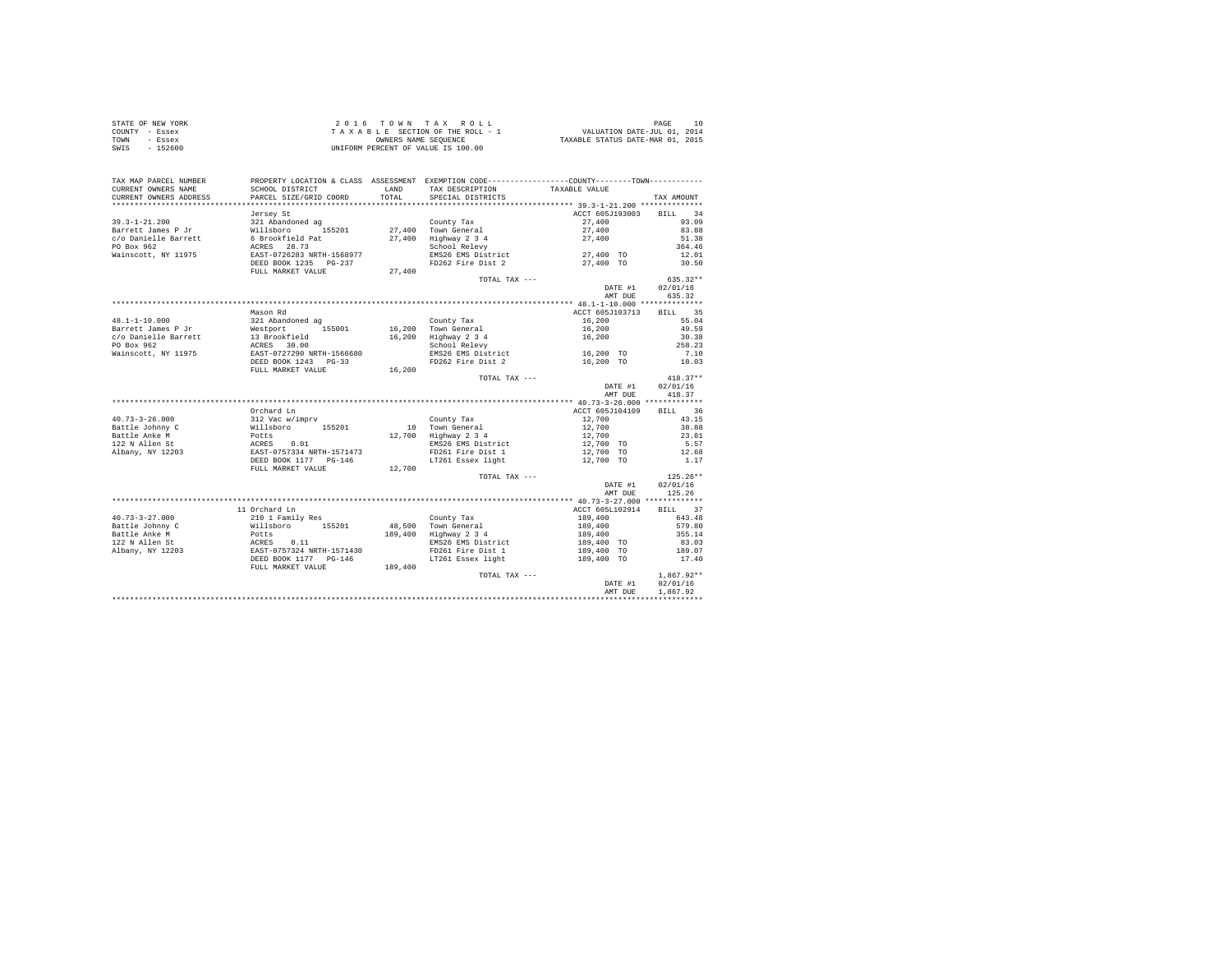| STATE OF NEW YORK      |                           |         | 2016 TOWN TAX ROLL                                                                              |                                  | PAGE<br>11        |
|------------------------|---------------------------|---------|-------------------------------------------------------------------------------------------------|----------------------------------|-------------------|
| COUNTY - Essex         |                           |         | TAXABLE SECTION OF THE ROLL - 1                                                                 | VALUATION DATE-JUL 01, 2014      |                   |
| TOWN<br>- Essex        |                           |         | OWNERS NAME SEQUENCE                                                                            | TAXABLE STATUS DATE-MAR 01, 2015 |                   |
| SWIS<br>$-152600$      |                           |         | UNIFORM PERCENT OF VALUE IS 100.00                                                              |                                  |                   |
|                        |                           |         |                                                                                                 |                                  |                   |
|                        |                           |         |                                                                                                 |                                  |                   |
|                        |                           |         |                                                                                                 |                                  |                   |
| TAX MAP PARCEL NUMBER  |                           |         | PROPERTY LOCATION & CLASS ASSESSMENT EXEMPTION CODE----------------COUNTY--------TOWN---------- |                                  |                   |
| CURRENT OWNERS NAME    | SCHOOL DISTRICT           | LAND    | TAX DESCRIPTION                                                                                 | TAXABLE VALUE                    |                   |
| CURRENT OWNERS ADDRESS | PARCEL SIZE/GRID COORD    | TOTAL.  | SPECIAL DISTRICTS                                                                               |                                  | TAX AMOUNT        |
|                        |                           |         |                                                                                                 |                                  |                   |
|                        | Ridge Way                 |         |                                                                                                 | ACCT 605J104306                  | <b>BILL</b><br>38 |
| $49.11 - 1 - 2.000$    | 311 Res vac land          |         | County Tax                                                                                      | 116,800                          | 396.82            |
| Bayne Sarah Collins    | Willsboro<br>155201       |         | 116,800 Town General                                                                            | 116,800                          | 357.56            |
| Bayne Nicholas A       | Wharton                   | 116,800 | Highway 2 3 4                                                                                   | 116,800                          | 219.01            |
| 854 Route 9D           | ACRES<br>1.40             |         | EMS26 EMS District                                                                              | 116,800 TO                       | 51.20             |
| Garrison, NY 10524     | EAST-0756117 NRTH-1563385 |         | FD261 Fire Dist 1                                                                               | 116,800 TO                       | 116.60            |
|                        | DEED BOOK 1731 PG-232     |         |                                                                                                 |                                  |                   |
|                        | FULL MARKET VALUE         | 116,800 |                                                                                                 |                                  |                   |
|                        |                           |         | TOTAL TAX ---                                                                                   |                                  | $1,141.19**$      |
|                        |                           |         |                                                                                                 | DATE #1                          | 02/01/16          |
|                        |                           |         |                                                                                                 | AMT DUE                          | 1,141,19          |
|                        |                           |         |                                                                                                 |                                  |                   |
|                        | 102 Ridge Way             |         |                                                                                                 | ACCT 605J104307                  | 39<br><b>BILL</b> |
| $49.11 - 1 - 3.000$    | 260 Seasonal res          |         | County Tax                                                                                      | 181,200                          | 615.62            |
| Bayne Sarah Collins    | Willsboro<br>155201       |         | 62.400 Town General                                                                             | 181,200                          | 554.70            |
| Bayne Nicholas A       | Wharton                   | 181,200 | Highway 2 3 4                                                                                   | 181,200                          | 339.76            |
| 854 Route 9D           | ACRES<br>0.60             |         | EMS26 EMS District                                                                              | 181,200 TO                       | 79.43             |
| Garrison, NY 10524     | EAST-0756117 NRTH-1563227 |         | FD261 Fire Dist 1                                                                               | 181,200 TO                       | 180.88            |
|                        | DEED BOOK 1731 PG-228     |         |                                                                                                 |                                  |                   |
|                        | FULL MARKET VALUE         | 181,200 |                                                                                                 |                                  |                   |
|                        |                           |         | TOTAL TAX $---$                                                                                 |                                  | $1,770.39**$      |
|                        |                           |         |                                                                                                 | DATE #1                          | 02/01/16          |
|                        |                           |         |                                                                                                 | AMT DUE                          | 1,770.39          |
|                        |                           |         |                                                                                                 |                                  |                   |
|                        | 149 Albee Ln              |         |                                                                                                 | ACCT 605J100114                  | <b>BILL</b><br>40 |
| $49.15 - 3 - 11.000$   | 210 1 Family Res - WTRFNT |         | County Tax                                                                                      | 514,200                          | 1,746.98          |
| Bechta Donald J        | Willsboro<br>155201       |         | 313,700 Town General                                                                            | 514,200                          | 1,574.10          |
| Bechta Carol M         | bbut.                     | 514,200 | Highway 2 3 4                                                                                   | 514,200                          | 964.16            |
| 149 Albee Ln           | 1304/157 Agreement        |         | EMS26 EMS District                                                                              | 514,200 TO                       | 225.41            |
| Essex, NY 12936        | ACRES<br>1.30             |         | FD262 Fire Dist 2                                                                               | 514,200 TO                       | 572.38            |
|                        | EAST-0760557 NRTH-1556560 |         |                                                                                                 |                                  |                   |
|                        | DEED BOOK 931<br>$PG-116$ |         |                                                                                                 |                                  |                   |
|                        | FULL MARKET VALUE         | 514,200 |                                                                                                 |                                  |                   |
|                        |                           |         |                                                                                                 |                                  |                   |

|                          |                           | ------- |                    |                 |                       |
|--------------------------|---------------------------|---------|--------------------|-----------------|-----------------------|
|                          |                           |         | TOTAL TAX ---      |                 | $5.083.03**$          |
|                          |                           |         |                    | DATE #1         | 02/01/16              |
|                          |                           |         |                    | AMT DUE         | 5,083,03              |
|                          |                           |         |                    |                 | **************        |
|                          | 81 Cook Rd                |         |                    | ACCT 605J100906 | 41<br><b>BILL</b>     |
| $48.2 - 1 - 20.000$      | 910 Priv forest           |         | County Tax         | 2,700           | 9.17                  |
| Benway Dakota            | 155001<br>Westport        | 2,700   | Town General       | 2,700           | 8.27                  |
| 2120 Jersey St           | 1 4 Platt Rogers          | 2,700   | Highway 2 3 4      | 2,700           | 5.06                  |
| Essex, NY 12936          | 4ac                       |         | EMS26 EMS District | 2,700 TO        | 1.18                  |
|                          | 4.10<br>ACRES             |         | FD262 Fire Dist 2  | 2,700 TO        | 3.01                  |
| PRIOR OWNER ON 3/01/2015 | EAST-0736067 NRTH-1560624 |         |                    |                 |                       |
| Coonrod Marjorie         | DEED BOOK 1817<br>PG-115  |         |                    |                 |                       |
|                          | FULL MARKET VALUE         | 2,700   |                    |                 |                       |
|                          |                           |         | TOTAL TAX ---      |                 | $26.69**$             |
|                          |                           |         |                    | DATE #1         | 02/01/16              |
|                          |                           |         |                    | AMT DUE         | 26.69                 |
|                          |                           |         |                    |                 | ********************* |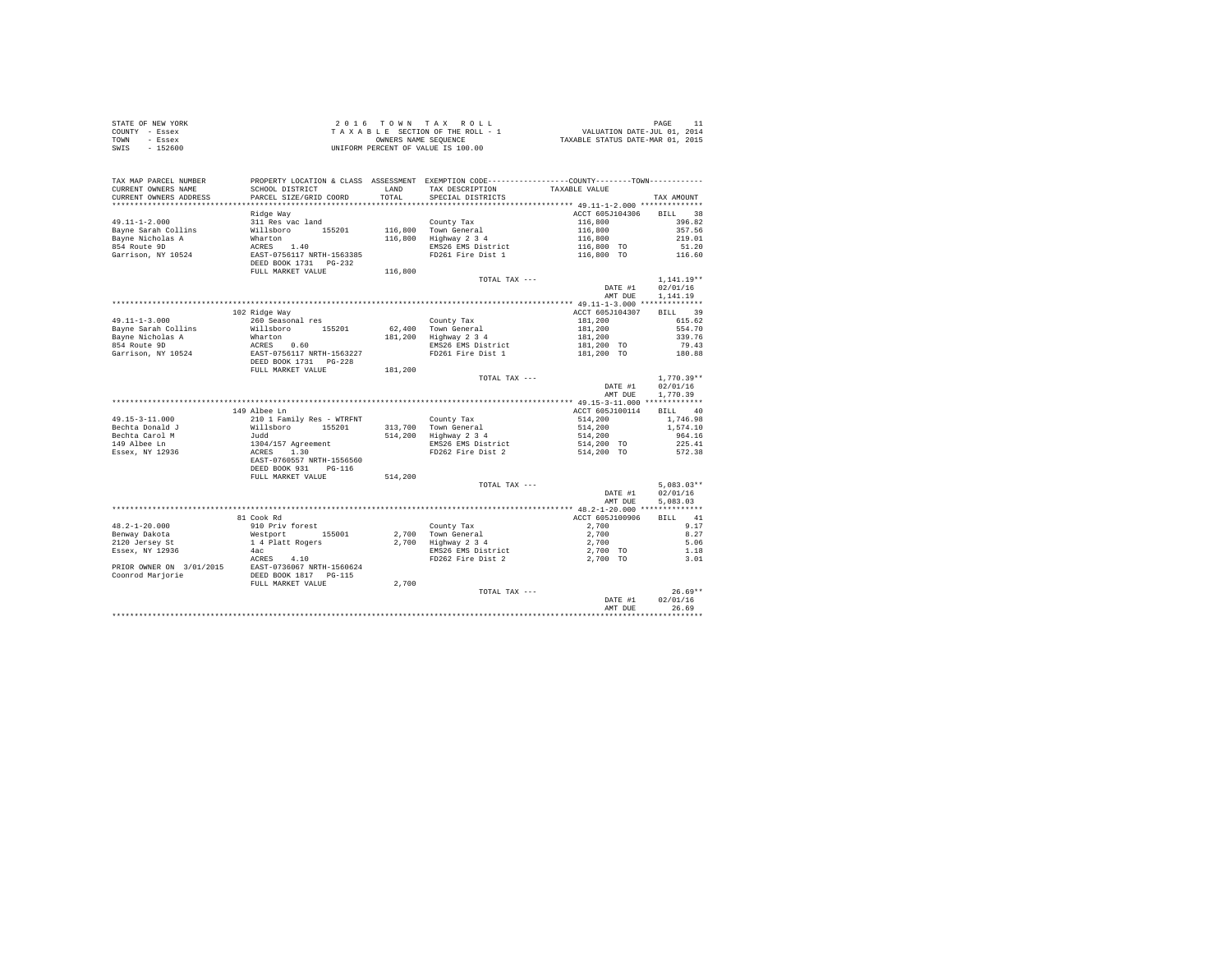|                | STATE OF NEW YORK | 2016 TOWN TAX ROLL                 | PAGE                             |
|----------------|-------------------|------------------------------------|----------------------------------|
| COUNTY - Essex |                   | TAXABLE SECTION OF THE ROLL - 1    | VALUATION DATE-JUL 01, 2014      |
| TOWN           | - Essex           | OWNERS NAME SEOUENCE               | TAXABLE STATUS DATE-MAR 01, 2015 |
| SWIS           | - 152600          | UNIFORM PERCENT OF VALUE IS 100.00 |                                  |

| TAX MAP PARCEL NUMBER<br>CURRENT OWNERS NAME<br>CURRENT OWNERS ADDRESS | SCHOOL DISTRICT<br>PARCEL SIZE/GRID COORD                                                                                                                                                                                      | <b>T.AND</b><br>TOTAL | PROPERTY LOCATION & CLASS ASSESSMENT EXEMPTION CODE----------------COUNTY--------TOWN----------<br>TAX DESCRIPTION<br>SPECIAL DISTRICTS | TAXABLE VALUE                                                              | TAX AMOUNT           |
|------------------------------------------------------------------------|--------------------------------------------------------------------------------------------------------------------------------------------------------------------------------------------------------------------------------|-----------------------|-----------------------------------------------------------------------------------------------------------------------------------------|----------------------------------------------------------------------------|----------------------|
|                                                                        |                                                                                                                                                                                                                                |                       |                                                                                                                                         |                                                                            |                      |
|                                                                        | 889 Whallons Bay Rd                                                                                                                                                                                                            |                       |                                                                                                                                         | ACCT 605J102010 BILL 42                                                    |                      |
| $49.69 - 2 - 1.000$                                                    |                                                                                                                                                                                                                                |                       |                                                                                                                                         |                                                                            | 203.17               |
|                                                                        |                                                                                                                                                                                                                                |                       |                                                                                                                                         |                                                                            | 183.06               |
| Benway Eugene                                                          | CONTRACT CONTRACT CONTRACT CONTRACT CONTRACT CONTRACT CONTRACT CONTRACT CONTRACT CONTRACT CONTRACT CONTRACT CONTRACT CONTRACT CONTRACT CONTRACT CONTRACT CONTRACT CONTRACT CONTRACT CONTRACT CONTRACT CONTRACT CONTRACT CONTRA |                       |                                                                                                                                         | $59,800$<br>$59,800$<br>$59,800$<br>$59,800$<br>$59,800$ TO<br>$59,800$ TO |                      |
| 889 Whallons Bay Rd<br>Essex, NY 12936                                 |                                                                                                                                                                                                                                |                       |                                                                                                                                         |                                                                            | 112.13               |
|                                                                        |                                                                                                                                                                                                                                |                       | EMS26 EMS District                                                                                                                      |                                                                            | 26.21<br>66.57       |
|                                                                        |                                                                                                                                                                                                                                |                       |                                                                                                                                         |                                                                            |                      |
|                                                                        | DEED BOOK 1439 PG-235<br>FULL MARKET VALUE                                                                                                                                                                                     | 59,800                | LT262 Whallonsburg light 59,800 TO 15.38                                                                                                |                                                                            |                      |
|                                                                        |                                                                                                                                                                                                                                |                       | TOTAL TAX ---                                                                                                                           |                                                                            | $606.52**$           |
|                                                                        |                                                                                                                                                                                                                                |                       |                                                                                                                                         |                                                                            | DATE #1 02/01/16     |
|                                                                        |                                                                                                                                                                                                                                |                       |                                                                                                                                         |                                                                            | AMT DUE 606.52       |
|                                                                        |                                                                                                                                                                                                                                |                       |                                                                                                                                         |                                                                            |                      |
|                                                                        | 126 School St                                                                                                                                                                                                                  |                       |                                                                                                                                         | ACCT 605J102414                                                            |                      |
|                                                                        |                                                                                                                                                                                                                                |                       |                                                                                                                                         |                                                                            | BILL 43              |
|                                                                        |                                                                                                                                                                                                                                |                       |                                                                                                                                         | 96,300                                                                     | 327.18               |
|                                                                        |                                                                                                                                                                                                                                |                       |                                                                                                                                         | $96,300$<br>$96,300$                                                       | 294.80               |
| 112 School St<br>Essex, NY 12936                                       |                                                                                                                                                                                                                                |                       | 96,300 Highway 2 3 4<br>School Relevy                                                                                                   |                                                                            | 180.57               |
|                                                                        | ----------<br>ACRES 6.00<br>EAST-0753360 NRTH-1568078<br>EAST-0753360 NRTH-1568078<br>DEED BOOK 1535 PG-314                                                                                                                    |                       | EMS26 EMS District 96,300 TO                                                                                                            |                                                                            | 898.52<br>42.22      |
|                                                                        |                                                                                                                                                                                                                                |                       |                                                                                                                                         |                                                                            | 96.13                |
|                                                                        |                                                                                                                                                                                                                                |                       |                                                                                                                                         |                                                                            |                      |
|                                                                        |                                                                                                                                                                                                                                |                       |                                                                                                                                         |                                                                            | 8.85                 |
|                                                                        |                                                                                                                                                                                                                                |                       |                                                                                                                                         |                                                                            | $1.848.27**$         |
|                                                                        |                                                                                                                                                                                                                                |                       |                                                                                                                                         | DATE #1                                                                    | 02/01/16<br>1,848.27 |
|                                                                        |                                                                                                                                                                                                                                |                       |                                                                                                                                         | AMT DUE                                                                    |                      |
|                                                                        | 395 Cook Rd                                                                                                                                                                                                                    |                       |                                                                                                                                         | ACCT 605J181001                                                            | BILL 44              |
|                                                                        |                                                                                                                                                                                                                                |                       |                                                                                                                                         |                                                                            | 147.45               |
|                                                                        |                                                                                                                                                                                                                                |                       |                                                                                                                                         |                                                                            |                      |
|                                                                        |                                                                                                                                                                                                                                |                       |                                                                                                                                         |                                                                            | 132.86               |
|                                                                        |                                                                                                                                                                                                                                |                       |                                                                                                                                         |                                                                            | 81.38                |
|                                                                        |                                                                                                                                                                                                                                |                       |                                                                                                                                         |                                                                            | 577.29               |
|                                                                        |                                                                                                                                                                                                                                |                       |                                                                                                                                         |                                                                            | 19.03                |
|                                                                        |                                                                                                                                                                                                                                |                       |                                                                                                                                         |                                                                            | 48.31                |
| Benway Danny A                                                         |                                                                                                                                                                                                                                |                       |                                                                                                                                         |                                                                            | 11.16                |
|                                                                        |                                                                                                                                                                                                                                |                       | TOTAL TAX ---                                                                                                                           |                                                                            | $1.017.48**$         |
|                                                                        |                                                                                                                                                                                                                                |                       |                                                                                                                                         | DATE #1                                                                    | 02/01/16             |
|                                                                        |                                                                                                                                                                                                                                |                       |                                                                                                                                         | AMT DUE                                                                    | 1,017.48             |
|                                                                        |                                                                                                                                                                                                                                |                       |                                                                                                                                         |                                                                            |                      |
|                                                                        | 1849 NYS Route 22                                                                                                                                                                                                              |                       |                                                                                                                                         | ACCT 605J190003                                                            | BILL 45              |
|                                                                        |                                                                                                                                                                                                                                |                       |                                                                                                                                         |                                                                            | 540.20               |
|                                                                        |                                                                                                                                                                                                                                |                       |                                                                                                                                         |                                                                            | 486.74               |
|                                                                        |                                                                                                                                                                                                                                |                       |                                                                                                                                         |                                                                            | 298.14               |
|                                                                        |                                                                                                                                                                                                                                |                       |                                                                                                                                         |                                                                            | 69.70                |
|                                                                        |                                                                                                                                                                                                                                |                       |                                                                                                                                         |                                                                            | 176.99               |
|                                                                        | DEED BOOK 1251 PG-154                                                                                                                                                                                                          |                       | LT262 Whallonsburg light 159,000 TO                                                                                                     |                                                                            | 40.90                |
|                                                                        | FULL MARKET VALUE                                                                                                                                                                                                              | $PG-154$ 159,000      |                                                                                                                                         |                                                                            |                      |
|                                                                        |                                                                                                                                                                                                                                |                       | TOTAL TAX ---                                                                                                                           |                                                                            | $1,612.67**$         |
|                                                                        |                                                                                                                                                                                                                                |                       |                                                                                                                                         | DATE #1                                                                    | 02/01/16             |
|                                                                        |                                                                                                                                                                                                                                |                       |                                                                                                                                         | AMT DUE                                                                    | 1,612.67             |
|                                                                        |                                                                                                                                                                                                                                |                       |                                                                                                                                         |                                                                            |                      |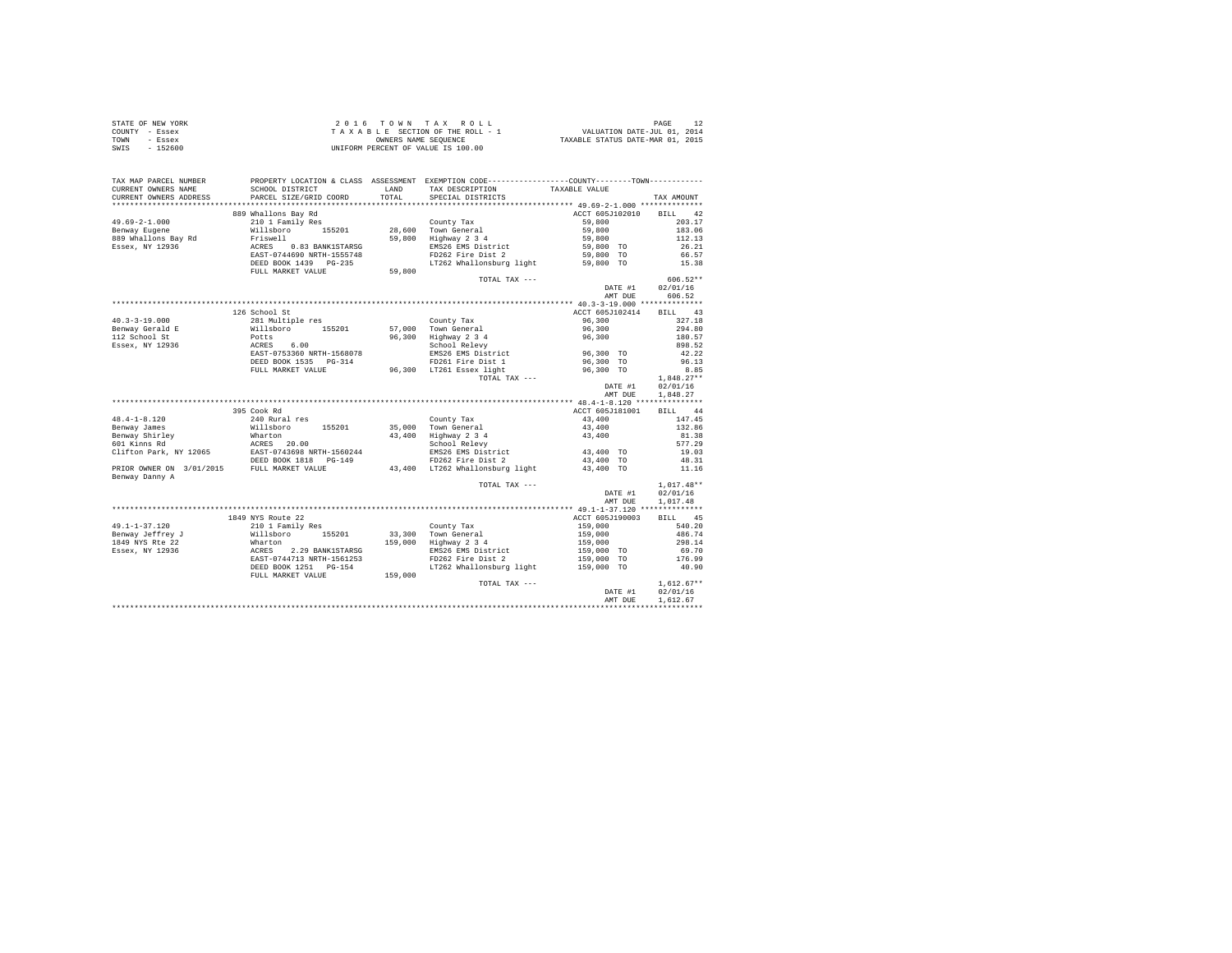| STATE OF NEW YORK<br>COUNTY - Essex<br>TOWN - Essex<br>SWIS<br>$-152600$ |                                                                            |         | 2016 TOWN TAX ROLL<br>$\begin{array}{ccccccccc} 2&0&1&6&\texttt{T} &0&\texttt{W} &\texttt{N} &\texttt{R} &\texttt{N} &\texttt{R} &\texttt{N} &\texttt{R} &\texttt{N} &\texttt{R} &\texttt{N} &\texttt{N} &\texttt{N} &\texttt{N} &\texttt{N} &\texttt{N} &\texttt{N} &\texttt{N} &\texttt{N} &\texttt{N} &\texttt{N} &\texttt{N} &\texttt{N} &\texttt{N} &\texttt{N} &\texttt{N} &\texttt{N} &\texttt{N} &\texttt{N$<br>UNIFORM PERCENT OF VALUE IS 100.00 |                               | PAGE<br>13         |
|--------------------------------------------------------------------------|----------------------------------------------------------------------------|---------|------------------------------------------------------------------------------------------------------------------------------------------------------------------------------------------------------------------------------------------------------------------------------------------------------------------------------------------------------------------------------------------------------------------------------------------------------------|-------------------------------|--------------------|
| TAX MAP PARCEL NUMBER<br>CURRENT OWNERS NAME                             | SCHOOL DISTRICT                                                            | LAND    | PROPERTY LOCATION & CLASS ASSESSMENT EXEMPTION CODE---------------COUNTY-------TOWN---------<br>TAX DESCRIPTION                                                                                                                                                                                                                                                                                                                                            | TAXABLE VALUE                 |                    |
| CURRENT OWNERS ADDRESS                                                   | PARCEL SIZE/GRID COORD                                                     | TOTAL   | SPECIAL DISTRICTS                                                                                                                                                                                                                                                                                                                                                                                                                                          |                               | TAX AMOUNT         |
|                                                                          |                                                                            |         |                                                                                                                                                                                                                                                                                                                                                                                                                                                            |                               |                    |
|                                                                          | 1855 NYS Route 22                                                          |         |                                                                                                                                                                                                                                                                                                                                                                                                                                                            | ACCT 605J188001 BILL 46       |                    |
| $49.1 - 1 - 37.200$                                                      | 433 Auto body                                                              |         | County Tax                                                                                                                                                                                                                                                                                                                                                                                                                                                 |                               | 421.29             |
| Benway Jeffrey J                                                         | Willsboro<br>155201                                                        | 29,500  | Town General                                                                                                                                                                                                                                                                                                                                                                                                                                               | 124,000<br>124,000<br>124,000 | 379.60             |
| 1849 NYS Rte 22                                                          | Wharton                                                                    | 124,000 | Highway 2 3 4<br>School Relevy                                                                                                                                                                                                                                                                                                                                                                                                                             |                               | 232.51             |
| Essex, NY 12936                                                          | ACRES 2.87                                                                 |         |                                                                                                                                                                                                                                                                                                                                                                                                                                                            |                               | 1,649.41           |
|                                                                          | EAST-0744642 NRTH-1561482                                                  |         | EMS26 EMS District<br>FD262 Fire Dist 2                                                                                                                                                                                                                                                                                                                                                                                                                    | $124,000$ TO                  | 54.36              |
|                                                                          | DEED BOOK 1251 PG-157                                                      |         |                                                                                                                                                                                                                                                                                                                                                                                                                                                            | 124,000 TO                    | 138.03             |
|                                                                          |                                                                            |         | FULL MARKET VALUE $124,000$ LT262 Whallonsburg light $124,000$ TO TOTAL TAX ---                                                                                                                                                                                                                                                                                                                                                                            |                               | 31.90              |
|                                                                          |                                                                            |         |                                                                                                                                                                                                                                                                                                                                                                                                                                                            |                               | $2.907.10**$       |
|                                                                          |                                                                            |         |                                                                                                                                                                                                                                                                                                                                                                                                                                                            | DATE #1                       | 02/01/16           |
|                                                                          |                                                                            |         |                                                                                                                                                                                                                                                                                                                                                                                                                                                            | AMT DUE                       | 2.907.10           |
|                                                                          |                                                                            |         |                                                                                                                                                                                                                                                                                                                                                                                                                                                            |                               |                    |
|                                                                          | 400 Leaning Rd                                                             |         |                                                                                                                                                                                                                                                                                                                                                                                                                                                            | ACCT 605J177001               | BILL 47            |
| $39.4 - 1 - 34.000$                                                      | 270 Mfg housing                                                            |         | County Tax                                                                                                                                                                                                                                                                                                                                                                                                                                                 | 37,200                        | 126.39             |
| Benway Thomas R                                                          | Willsboro 155201                                                           |         | 32,100 Town General<br>37,200 Highway 2 3 4                                                                                                                                                                                                                                                                                                                                                                                                                | 37,200                        | 113.88             |
| 592 Fairfield Rd                                                         | Potts<br>ACRES 1.10                                                        |         |                                                                                                                                                                                                                                                                                                                                                                                                                                                            | 37,200                        | 69.75              |
| Wayne, NJ 07470                                                          |                                                                            |         | EMS26 EMS District 37,200 TO<br>FD261 Fire Dist 1 37,200 TO                                                                                                                                                                                                                                                                                                                                                                                                |                               | 16.31              |
|                                                                          | EAST-0742748 NRTH-1568917                                                  |         |                                                                                                                                                                                                                                                                                                                                                                                                                                                            |                               | 37.14              |
|                                                                          | DEED BOOK 957 PG-307<br>FULL MARKET VALUE                                  | 37,200  |                                                                                                                                                                                                                                                                                                                                                                                                                                                            |                               |                    |
|                                                                          |                                                                            |         | TOTAL TAX ---                                                                                                                                                                                                                                                                                                                                                                                                                                              |                               | $363.47**$         |
|                                                                          |                                                                            |         |                                                                                                                                                                                                                                                                                                                                                                                                                                                            | DATE #1                       | 02/01/16           |
|                                                                          |                                                                            |         |                                                                                                                                                                                                                                                                                                                                                                                                                                                            | AMT DUE                       | 363.47             |
|                                                                          |                                                                            |         |                                                                                                                                                                                                                                                                                                                                                                                                                                                            |                               |                    |
|                                                                          | NYS Route 22                                                               |         |                                                                                                                                                                                                                                                                                                                                                                                                                                                            | ACCT 605J100405               | BILL 48            |
| $39.4 - 1 - 26.000$                                                      | 105 Vac farmland                                                           |         | AG DIST C 41720                                                                                                                                                                                                                                                                                                                                                                                                                                            | 26, 211 26, 211               |                    |
| Bigelow Dale A                                                           | Willsboro 155201                                                           |         |                                                                                                                                                                                                                                                                                                                                                                                                                                                            | 7,989                         | 27.14              |
| Bigelow Jennifer L                                                       |                                                                            |         |                                                                                                                                                                                                                                                                                                                                                                                                                                                            | 7,989                         | 24.46              |
| 38 Coonrod Rd                                                            | $ACRES$ 28.50<br>$EACRES$ 28.50                                            |         | 34,200 County Tax<br>34,200 Town General<br>Highway 2 3 4                                                                                                                                                                                                                                                                                                                                                                                                  | 7,989                         | 14.98              |
| Willsboro, NY 12996                                                      | EAST-0743272 NRTH-1568053                                                  |         |                                                                                                                                                                                                                                                                                                                                                                                                                                                            |                               | 14.99              |
|                                                                          | DEED BOOK 1280 PG-216                                                      |         | EMS26 EMS District 34,200 TO<br>FD261 Fire Dist 1 34,200 TO                                                                                                                                                                                                                                                                                                                                                                                                |                               | 34.14              |
| MAY BE SUBJECT TO PAYMENT FULL MARKET VALUE                              |                                                                            | 34,200  |                                                                                                                                                                                                                                                                                                                                                                                                                                                            |                               |                    |
| UNDER AGDIST LAW TIL 2019                                                |                                                                            |         |                                                                                                                                                                                                                                                                                                                                                                                                                                                            |                               |                    |
|                                                                          |                                                                            |         | TOTAL TAX ---                                                                                                                                                                                                                                                                                                                                                                                                                                              |                               | $115.71**$         |
|                                                                          |                                                                            |         |                                                                                                                                                                                                                                                                                                                                                                                                                                                            | DATE #1                       | 02/01/16           |
|                                                                          |                                                                            |         |                                                                                                                                                                                                                                                                                                                                                                                                                                                            | AMT DUE                       | 115.71             |
|                                                                          |                                                                            |         |                                                                                                                                                                                                                                                                                                                                                                                                                                                            |                               |                    |
|                                                                          | NYS Route 22                                                               |         |                                                                                                                                                                                                                                                                                                                                                                                                                                                            | ACCT 605J100414               | BILL 49            |
| $40.3 - 1 - 10.003$                                                      | 105 Vac farmland                                                           |         | AG DIST C 41720                                                                                                                                                                                                                                                                                                                                                                                                                                            | 51,553 51,553                 |                    |
| Bigelow Dale A                                                           | Willsboro 155201                                                           |         |                                                                                                                                                                                                                                                                                                                                                                                                                                                            |                               | 137.08             |
| Bigelow Jennifer L                                                       |                                                                            |         | 91,900 County Tax<br>91,900 Town General<br>Highway 2 3 4                                                                                                                                                                                                                                                                                                                                                                                                  | $40,347$<br>$40,347$          | 123.51             |
| 38 Coonrod Rd                                                            |                                                                            |         |                                                                                                                                                                                                                                                                                                                                                                                                                                                            | 40,347                        | 75.65              |
| Willsboro, NY 12996                                                      |                                                                            |         | EMS26 EMS District<br>FD261 Fire Dist 1                                                                                                                                                                                                                                                                                                                                                                                                                    |                               | 40.29              |
|                                                                          | Potts<br>ACRES 75.30<br>EAST-0746552 NRTH-1568732<br>DEED BOOK 1280 PG-216 |         |                                                                                                                                                                                                                                                                                                                                                                                                                                                            | 91,900 TO<br>91,900 TO        | 91.74              |
| MAY BE SUBJECT TO PAYMENT FULL MARKET VALUE                              |                                                                            | 91,900  |                                                                                                                                                                                                                                                                                                                                                                                                                                                            |                               |                    |
| UNDER AGDIST LAW TIL 2019                                                |                                                                            |         |                                                                                                                                                                                                                                                                                                                                                                                                                                                            |                               |                    |
|                                                                          |                                                                            |         | TOTAL TAX ---                                                                                                                                                                                                                                                                                                                                                                                                                                              |                               | $468.27**$         |
|                                                                          |                                                                            |         |                                                                                                                                                                                                                                                                                                                                                                                                                                                            | DATE #1                       | 02/01/16<br>468.27 |
|                                                                          |                                                                            |         |                                                                                                                                                                                                                                                                                                                                                                                                                                                            | AMT DUE                       |                    |
|                                                                          |                                                                            |         |                                                                                                                                                                                                                                                                                                                                                                                                                                                            |                               |                    |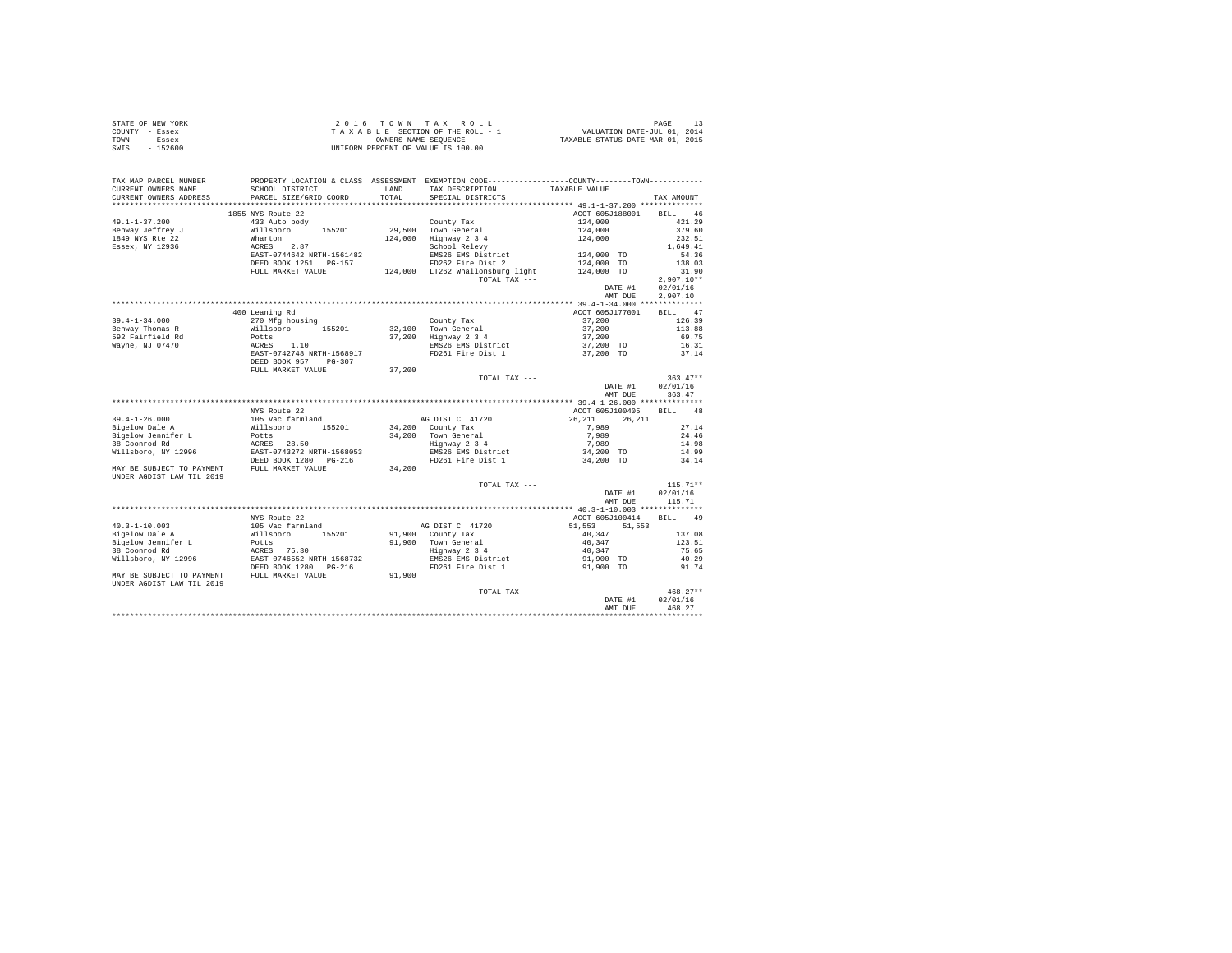| STATE OF NEW YORK | 2016 TOWN TAX ROLL                 | PAGE                             |
|-------------------|------------------------------------|----------------------------------|
| COUNTY - Essex    | TAXABLE SECTION OF THE ROLL - 1    | VALUATION DATE-JUL 01, 2014      |
| TOWN<br>- Essex   | OWNERS NAME SEOUENCE               | TAXABLE STATUS DATE-MAR 01, 2015 |
| - 152600<br>SWIS  | UNIFORM PERCENT OF VALUE IS 100.00 |                                  |

| TAX MAP PARCEL NUMBER                                  |                                            |                    | PROPERTY LOCATION & CLASS ASSESSMENT EXEMPTION CODE---------------COUNTY-------TOWN--------- |                                            |                   |
|--------------------------------------------------------|--------------------------------------------|--------------------|----------------------------------------------------------------------------------------------|--------------------------------------------|-------------------|
| CURRENT OWNERS NAME                                    | SCHOOL DISTRICT                            | LAND               | TAX DESCRIPTION                                                                              | TAXABLE VALUE                              |                   |
| CURRENT OWNERS ADDRESS<br>.                            | PARCEL SIZE/GRID COORD                     | TOTAL.<br>******** | SPECIAL DISTRICTS                                                                            |                                            | TAX AMOUNT        |
|                                                        |                                            |                    |                                                                                              | ******* 49.1-1-1.000 ***************       |                   |
|                                                        | 2098 NYS Route 22                          |                    |                                                                                              | ACCT 605J100502                            | <b>BILL</b><br>50 |
| $49.1 - 1 - 1.000$                                     | 112 Dairy farm                             |                    | AG DIST C 41720                                                                              | 117,387<br>117,387                         |                   |
| Bigelow Dale A                                         | Willsboro<br>155201<br>Potts               | 234,400<br>321,000 | County Tax                                                                                   | 203,613                                    | 691.77<br>623.31  |
| Bigelow Jennifer L<br>38 Coonrod Rd                    | 153ac                                      |                    | Town General                                                                                 | 203,613                                    | 381.79            |
| Willsboro, NY 12996                                    | ACRES 146.70                               |                    | Highway 2 3 4<br>EMS26 EMS District                                                          | 203,613<br>321,000 TO                      | 140.72            |
|                                                        | EAST-0744633 NRTH-1566872                  |                    | FD261 Fire Dist 1                                                                            | 321,000 TO                                 | 320.44            |
| MAY BE SUBJECT TO PAYMENT                              |                                            |                    |                                                                                              |                                            |                   |
| UNDER AGDIST LAW TIL 2019                              | DEED BOOK 1266 PG-286<br>FULL MARKET VALUE | 321,000            |                                                                                              |                                            |                   |
|                                                        |                                            |                    | TOTAL TAX ---                                                                                |                                            | $2,158.03**$      |
|                                                        |                                            |                    |                                                                                              | DATE #1                                    | 02/01/16          |
|                                                        |                                            |                    |                                                                                              | AMT DUE                                    | 2.158.03          |
|                                                        |                                            |                    |                                                                                              |                                            |                   |
|                                                        | NYS Route 22                               |                    |                                                                                              | ACCT 605J100406                            | 51<br><b>BILL</b> |
| $49.1 - 1 - 2.000$                                     | 105 Vac farmland                           |                    | AG DIST C 41720                                                                              | 66,196<br>66,196                           |                   |
| Bigelow Dale A                                         | Willsboro<br>155201                        |                    | 106,300 County Tax                                                                           | 40.104                                     | 136.25            |
| Bigelow Jennifer L                                     | Potts                                      | 106,300            | Town General                                                                                 | 40.104                                     | 122.77            |
| 38 Coonrod Rd                                          | ACRES 77.20                                |                    | Highway 2 3 4                                                                                | 40,104                                     | 75.20             |
| Willsboro, NY 12996                                    | EAST-0745025 NRTH-1565735                  |                    | EMS26 EMS District                                                                           | 106,300 TO                                 | 46.60             |
|                                                        | DEED BOOK 1280 PG-216                      |                    | FD261 Fire Dist 1                                                                            | 106,300 TO                                 | 106.12            |
| MAY BE SUBJECT TO PAYMENT<br>UNDER AGDIST LAW TIL 2019 | FULL MARKET VALUE                          | 106,300            |                                                                                              |                                            |                   |
|                                                        |                                            |                    | TOTAL TAX $---$                                                                              |                                            | 486.94**          |
|                                                        |                                            |                    |                                                                                              | DATE #1                                    | 02/01/16          |
|                                                        |                                            |                    |                                                                                              | AMT DUE                                    | 486.94            |
|                                                        |                                            |                    |                                                                                              | ************ 48.2-1-2.200 ***************  |                   |
|                                                        | 718 Brookfield Rd                          |                    |                                                                                              | ACCT 605J187003                            | 52<br>BTLL.       |
| $48.2 - 1 - 2.200$                                     | 210 1 Family Res                           |                    | County Tax                                                                                   | 56,100                                     | 190.60            |
| Bigelow Donald R                                       | 155001<br>Westport                         | 34,000             | Town General                                                                                 | 56,100                                     | 171.74            |
| 718 Brookfield Rd                                      | 15 Brookfield Patent                       | 56,100             | Highway 2 3 4                                                                                | 56,100                                     | 105.19            |
| PO Box 41                                              | 3.00<br>ACRES                              |                    | EMS26 EMS District                                                                           | 56,100 TO                                  | 24.59             |
| Essex, NY 12936                                        | EAST-0732227 NRTH-1568058                  |                    | FD262 Fire Dist 2                                                                            | 56,100 TO                                  | 62.45             |
|                                                        | DEED BOOK 886<br>$PG-0.08$                 |                    |                                                                                              |                                            |                   |
|                                                        | FULL MARKET VALUE                          | 56,100             |                                                                                              |                                            |                   |
|                                                        |                                            |                    | TOTAL TAX ---                                                                                |                                            | 554.57**          |
|                                                        |                                            |                    |                                                                                              | DATE #1                                    | 02/01/16          |
|                                                        |                                            |                    |                                                                                              | AMT DUE                                    | 554.57            |
|                                                        |                                            |                    |                                                                                              | ************* 48.2-1-8.000 *************** |                   |
|                                                        | 339 Leaning Rd                             |                    |                                                                                              | ACCT 605J100314                            | 53<br><b>BILL</b> |
| $48.2 - 1 - 8.000$                                     | 210 1 Family Res                           |                    | County Tax                                                                                   | 121,400                                    | 412.45            |
| Bigelow Fay P                                          | Willsboro<br>155201                        | 32,200             | Town General                                                                                 | 121,400                                    | 371.64            |
| 339 Leaning Rd                                         | Potts                                      | 121,400            | Highway 2 3 4                                                                                | 121,400                                    | 227.63            |
| Essex, NY 12936                                        | 2015 BAR Decision                          |                    | EMS26 EMS District                                                                           | 121,400 TO                                 | 53.22             |
|                                                        | 1.20<br>ACRES                              |                    | FD261 Fire Dist 1                                                                            | 121,400 TO                                 | 121.19            |
|                                                        | EAST-0742275 NRTH-1567402                  |                    |                                                                                              |                                            |                   |
|                                                        | DEED BOOK 443<br>$PG-383$                  |                    |                                                                                              |                                            |                   |
|                                                        | FULL MARKET VALUE                          | 121,400            |                                                                                              |                                            |                   |
|                                                        |                                            |                    | TOTAL TAX ---                                                                                |                                            | $1,186.13**$      |
|                                                        |                                            |                    |                                                                                              | DATE #1                                    | 02/01/16          |
|                                                        |                                            |                    |                                                                                              | AMT DUE                                    | 1,186.13          |
|                                                        |                                            |                    |                                                                                              |                                            |                   |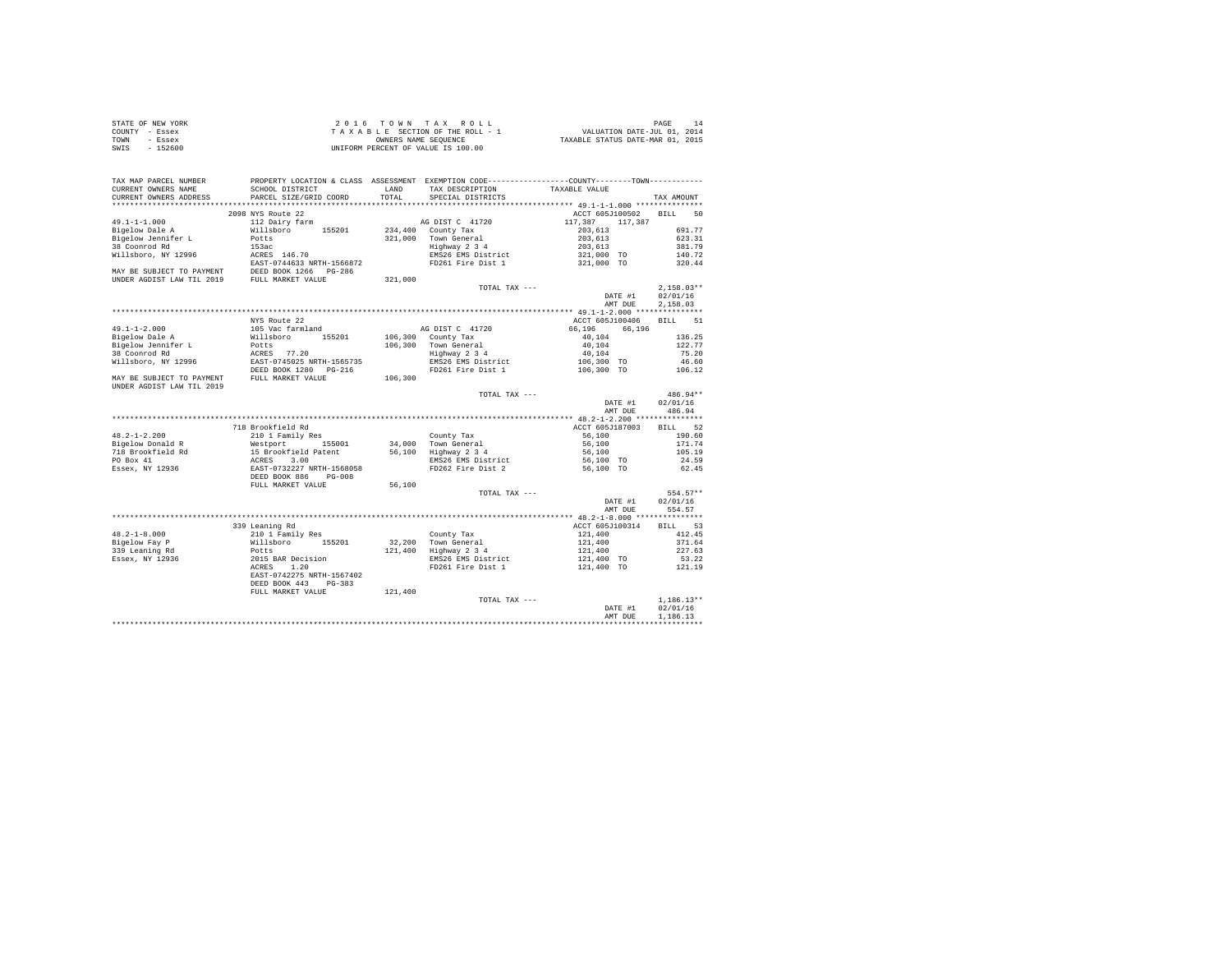| STATE OF NEW YORK | 2016 TOWN TAX ROLL                 | PAGE                             |
|-------------------|------------------------------------|----------------------------------|
| COUNTY - Essex    | TAXABLE SECTION OF THE ROLL - 1    | VALUATION DATE-JUL 01, 2014      |
| TOWN<br>- Essex   | OWNERS NAME SEOUENCE               | TAXABLE STATUS DATE-MAR 01, 2015 |
| $-152600$<br>SWIS | UNIFORM PERCENT OF VALUE IS 100.00 |                                  |

| TAX MAP PARCEL NUMBER<br>CURRENT OWNERS NAME | PROPERTY LOCATION & CLASS ASSESSMENT EXEMPTION CODE---------------COUNTY-------TOWN---------<br>SCHOOL DISTRICT | <b>T.AND</b> | TAX DESCRIPTION    | TAXABLE VALUE      |                    |
|----------------------------------------------|-----------------------------------------------------------------------------------------------------------------|--------------|--------------------|--------------------|--------------------|
| CURRENT OWNERS ADDRESS                       | PARCEL SIZE/GRID COORD                                                                                          | TOTAL        | SPECIAL DISTRICTS  |                    | TAX AMOUNT         |
| ***********************                      |                                                                                                                 |              |                    |                    |                    |
|                                              | 105 Reynolds Rd                                                                                                 |              |                    | ACCT 605J103312    | <b>BILL</b><br>54  |
| $48.1 - 1 - 12.000$                          | 910 Priv forest                                                                                                 |              | County Tax         | 50,200             | 170.55             |
| Bigelow Keith                                | Westport<br>155001                                                                                              | 49,500       | Town General       | 50,200             | 153.68             |
| Bigelow Tammy                                | 13 Brookfield                                                                                                   | 50,200       | Highway 2 3 4      | 50,200             | 94.13              |
| Woodlawn Ln                                  | 00050.00                                                                                                        |              | EMS26 EMS District | 50,200 TO          | 22.01              |
| Willsboro, NY 12996                          | ACRES<br>50.00                                                                                                  |              | FD262 Fire Dist 2  | 50,200 TO          | 55.88              |
|                                              | EAST-0728616 NRTH-1566838                                                                                       |              |                    |                    |                    |
| PRIOR OWNER ON 3/01/2015                     | DEED BOOK 1818<br>$PG-284$                                                                                      |              |                    |                    |                    |
| Power Gerard                                 | FULL MARKET VALUE                                                                                               | 50,200       |                    |                    |                    |
|                                              |                                                                                                                 |              | TOTAL TAX ---      |                    | $496.25**$         |
|                                              |                                                                                                                 |              |                    |                    |                    |
|                                              |                                                                                                                 |              |                    | DATE #1<br>AMT DUE | 02/01/16<br>496.25 |
|                                              |                                                                                                                 |              |                    |                    |                    |
|                                              |                                                                                                                 |              |                    |                    |                    |
|                                              | Mason Rd                                                                                                        |              |                    | ACCT 605J103311    | 55<br><b>BILL</b>  |
| $48.1 - 1 - 17.000$                          | 321 Abandoned ag                                                                                                |              | County Tax         | 38,500             | 130.80             |
| Bigelow Keith L                              | 155001<br>Westport                                                                                              | 38,500       | Town General       | 38,500             | 117.86             |
| Bigelow Tammy F                              | 14 Brookfield                                                                                                   | 38,500       | Highway 2 3 4      | 38,500             | 72.19              |
| 22 Woodlawn Dr                               | ACRES<br>40.00                                                                                                  |              | EMS26 EMS District | 38,500 TO          | 16.88              |
| Willsboro, NY 12996                          | EAST-0729509 NRTH-1567333                                                                                       |              | FD262 Fire Dist 2  | 38,500 TO          | 42.86              |
|                                              | DEED BOOK 1107 PG-188                                                                                           |              |                    |                    |                    |
|                                              | FULL MARKET VALUE                                                                                               | 38,500       |                    |                    |                    |
|                                              |                                                                                                                 |              | TOTAL TAX ---      |                    | 380.59**           |
|                                              |                                                                                                                 |              |                    | DATE #1            | 02/01/16           |
|                                              |                                                                                                                 |              |                    | AMT DUE            | 380.59             |
|                                              |                                                                                                                 |              |                    |                    |                    |
|                                              | 357 Leaning Rd                                                                                                  |              |                    | ACCT 605J100504    | 56<br><b>BILL</b>  |
| $48.2 - 1 - 7.000$                           | 210 1 Family Res                                                                                                |              | County Tax         | 105,800            | 359.45             |
| Bigelow Ronald V                             | 155201<br>Willsboro                                                                                             | 32,000       | Town General       | 105,800            | 323.88             |
| 357 Leaning Rd                               | Potts                                                                                                           | 105,800      | Highway 2 3 4      | 105,800            | 198.38             |
| Essex, NY 12936                              | 1.00<br>ACRES                                                                                                   |              | EMS26 EMS District | 105,800 TO         | 46.38              |
|                                              | EAST-0742353 NRTH-1567851                                                                                       |              | FD261 Fire Dist 1  | 105,800 TO         | 105.62             |
|                                              | DEED BOOK 1318 PG-10                                                                                            |              |                    |                    |                    |
|                                              | FULL MARKET VALUE                                                                                               | 105,800      |                    |                    |                    |
|                                              |                                                                                                                 |              | TOTAL TAX ---      |                    | $1,033.71**$       |
|                                              |                                                                                                                 |              |                    | DATE #1            | 02/01/16           |
|                                              |                                                                                                                 |              |                    | AMT DUE            | 1,033.71           |
|                                              |                                                                                                                 |              |                    |                    |                    |
|                                              | 1707 Jersey St                                                                                                  |              |                    | ACCT 605J101509    | <b>BILL</b><br>57  |
| $39.3 - 1 - 11.110$                          | 240 Rural res                                                                                                   |              | AG DIST C 41720    | 43,485<br>43,485   |                    |
| Bingham Rachel                               | Willsboro<br>155201                                                                                             | 141,900      | County Tax         | 194,415            | 660.52             |
| Henderson Nathan                             | 2 Brookfield                                                                                                    | 237,900      | Town General       | 194,415            | 595.16             |
| 1699 Jersey St                               | 1751/18 Lease                                                                                                   |              | Highway 2 3 4      | 194,415            | 364.54             |
| Essex, NY 12936                              | ACRES 88.00                                                                                                     |              | EMS26 EMS District | 237,900 TO         | 104.29             |
|                                              | EAST-0729470 NRTH-1571510                                                                                       |              | FD262 Fire Dist 2  | 237,900 TO         | 264.82             |
| MAY BE SUBJECT TO PAYMENT                    | DEED BOOK 1773<br>$PG-1$                                                                                        |              |                    |                    |                    |
| UNDER AGDIST LAW TIL 2019                    | FULL MARKET VALUE                                                                                               | 237,900      |                    |                    |                    |
|                                              |                                                                                                                 |              | TOTAL TAX ---      |                    | $1.989.33**$       |
|                                              |                                                                                                                 |              |                    | DATE #1            | 02/01/16           |
|                                              |                                                                                                                 |              |                    | AMT DUE            | 1,989.33           |
|                                              |                                                                                                                 |              |                    |                    |                    |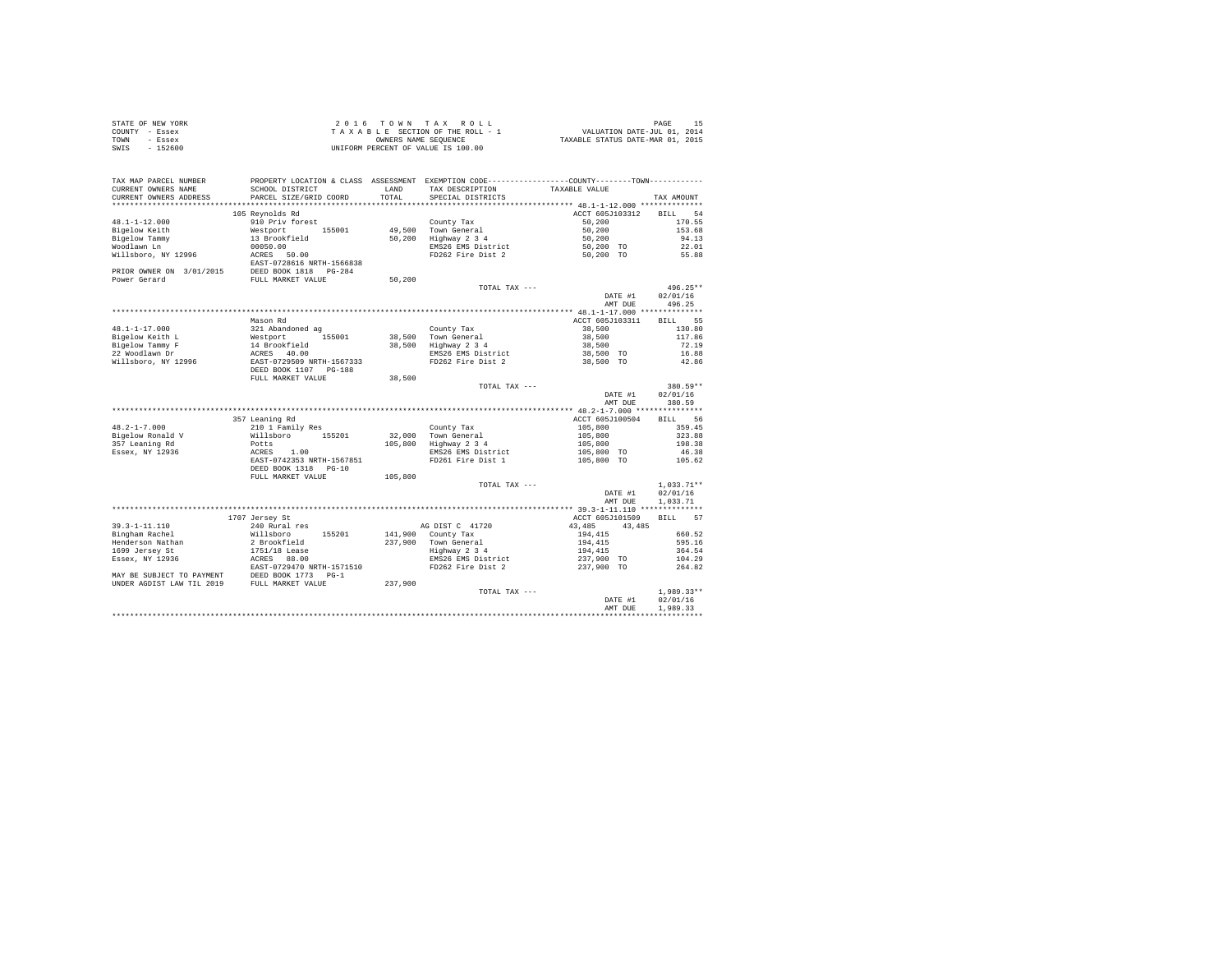|                | STATE OF NEW YORK | 2016 TOWN TAX ROLL                 | PAGE<br>16                       |
|----------------|-------------------|------------------------------------|----------------------------------|
| COUNTY - Essex |                   | TAXABLE SECTION OF THE ROLL - 1    | VALUATION DATE-JUL 01, 2014      |
| TOWN           | - Essex           | OWNERS NAME SEOUENCE               | TAXABLE STATUS DATE-MAR 01, 2015 |
| SWIS           | $-152600$         | UNIFORM PERCENT OF VALUE IS 100.00 |                                  |

| TAX MAP PARCEL NUMBER                         |                                                    |                       | PROPERTY LOCATION & CLASS ASSESSMENT EXEMPTION CODE---------------COUNTY-------TOWN---------- |                                           |                   |
|-----------------------------------------------|----------------------------------------------------|-----------------------|-----------------------------------------------------------------------------------------------|-------------------------------------------|-------------------|
| CURRENT OWNERS NAME<br>CURRENT OWNERS ADDRESS | SCHOOL DISTRICT<br>PARCEL SIZE/GRID COORD          | <b>T.AND</b><br>TOTAL | TAX DESCRIPTION<br>SPECIAL DISTRICTS                                                          | TAXABLE VALUE                             | TAX AMOUNT        |
|                                               |                                                    |                       |                                                                                               |                                           |                   |
|                                               | Jersey St                                          |                       |                                                                                               | ACCT 605Z008007                           | <b>BILL</b><br>58 |
| $39.3 - 4 - 10.000$                           | 322 Rural vac>10                                   |                       | County Tax                                                                                    | 62,600                                    | 212.68            |
| Bingham Rachel W                              | Willsboro<br>155201                                | 62,600                | Town General                                                                                  | 62,600                                    | 191.64            |
| Henderson Nathan D                            |                                                    | 62,600                | Highway 2 3 4                                                                                 | 62,600                                    | 117.38            |
| 1699 Jersey St                                | 9 Brookfield<br>ACRES 31.00                        |                       | EMS26 EMS District                                                                            |                                           | 27.44             |
|                                               |                                                    |                       |                                                                                               | 62,600 TO                                 |                   |
| Essex, NY 12936                               | EAST-0729163 NRTH-1569559<br>DEED BOOK 1800 PG-237 |                       | FD262 Fire Dist 2                                                                             | 62,600 TO                                 | 69.68             |
| PRIOR OWNER ON 3/01/2015<br>Kahrs Stephen J   | FULL MARKET VALUE                                  | 62,600                |                                                                                               |                                           |                   |
|                                               |                                                    |                       | TOTAL TAX ---                                                                                 |                                           | $618.82**$        |
|                                               |                                                    |                       |                                                                                               | DATE #1                                   | 02/01/16          |
|                                               |                                                    |                       |                                                                                               | AMT DUE                                   | 618.82            |
|                                               |                                                    |                       |                                                                                               | ************ 49.11-1-45.200 ************* |                   |
|                                               | Lake Shore Rd                                      |                       |                                                                                               | ACCT 605Z004001                           | BILL 59           |
| 49.11-1-45.200                                | 311 Res vac land - WTRFNT                          |                       | County Tax                                                                                    | 79,700                                    | 270.78            |
| Blake Deborah                                 | Willsboro<br>155201                                |                       | 79,700 Town General<br>79,700 Highway 2 3 4                                                   | 79,700                                    | 243.98            |
| 205 Derby Downs Dr                            | Wharton                                            |                       |                                                                                               | 79,700                                    | 149.44            |
| Sneads Ferry, NC 28460                        | ACRES 0.20                                         |                       | EMS26 EMS District                                                                            | 79,700 TO                                 | 34.94             |
|                                               | EAST-0758060 NRTH-1562130                          |                       | FD261 Fire Dist 1                                                                             | 79,700 TO                                 | 79.56             |
|                                               | DEED BOOK 1371 PG-88                               |                       |                                                                                               |                                           |                   |
|                                               | FULL MARKET VALUE                                  | 79,700                |                                                                                               |                                           |                   |
|                                               |                                                    |                       | TOTAL TAX ---                                                                                 |                                           | $778.70**$        |
|                                               |                                                    |                       |                                                                                               | DATE #1                                   | 02/01/16          |
|                                               |                                                    |                       |                                                                                               | AMT DUE                                   | 778.70            |
|                                               |                                                    |                       |                                                                                               |                                           |                   |
|                                               | 30 Lila Way                                        |                       |                                                                                               | ACCT 605J101408                           | <b>BILL</b><br>60 |
| 49.11-1-46.000                                | 210 1 Family Res                                   |                       | County Tax                                                                                    | 346,800                                   | 1,178.24          |
| Blake Deborah                                 | Willsboro 155201                                   | 68,600                | Town General                                                                                  | 346,800                                   | 1,061.65          |
| 205 Derby Downs Dr                            | Wharton                                            | 346,800               | Highway 2 3 4                                                                                 | 346,800                                   | 650.27            |
| Sneads Ferry, NC 28460                        | ACRES 2.20                                         |                       | EMS26 EMS District                                                                            | 346,800 TO                                | 152.03            |
|                                               | EAST-0757386 NRTH-1562018                          |                       | FD261 Fire Dist 1                                                                             | 346,800 TO                                | 346.20            |
|                                               | DEED BOOK 1297 PG-4                                |                       |                                                                                               |                                           |                   |
|                                               | FULL MARKET VALUE                                  | 346,800               |                                                                                               |                                           |                   |
|                                               |                                                    |                       | TOTAL TAX ---                                                                                 |                                           | $3,388.39**$      |
|                                               |                                                    |                       |                                                                                               | DATE #1                                   | 02/01/16          |
|                                               |                                                    |                       |                                                                                               | AMT DUE                                   | 3,388.39          |
|                                               |                                                    |                       |                                                                                               |                                           |                   |
|                                               | 2496 NYS Route 22                                  |                       |                                                                                               | ACCT 605J102214                           | BILL 61           |
| $40.3 - 3 - 11.000$                           | 210 1 Family Res                                   |                       | County Tax                                                                                    | 95,200                                    | 323.44            |
| Bliss Dorothy                                 | Willsboro<br>155201                                | 22,800                | Town General                                                                                  | 95,200                                    | 291.43            |
| Borden Sheila A                               | Potts                                              | 95,200                | Highway 2 3 4                                                                                 | 95,200                                    | 178.51            |
| 2496 NYS Route 22                             |                                                    |                       | EMS26 EMS District                                                                            | 95,200 TO                                 | 41.73             |
| Essex, NY 12936                               | ACRES 0.40<br>EAST-0750748 NRTH-1570933            |                       | FD261 Fire Dist 1                                                                             | 95,200 TO                                 | 95.03             |
|                                               | DEED BOOK 1818 PG-72                               |                       | LT261 Essex light                                                                             | 95,200 TO                                 | 8.74              |
| PRIOR OWNER ON 3/01/2015 FULL MARKET VALUE    |                                                    | 95,200                |                                                                                               |                                           |                   |
| Bliss Lawrence M                              |                                                    |                       |                                                                                               |                                           |                   |
|                                               |                                                    |                       | TOTAL TAX ---                                                                                 |                                           | 938.88**          |
|                                               |                                                    |                       |                                                                                               | DATE #1                                   | 02/01/16          |
|                                               |                                                    |                       |                                                                                               | AMT DUE                                   | 938.88            |
|                                               |                                                    |                       |                                                                                               |                                           | .                 |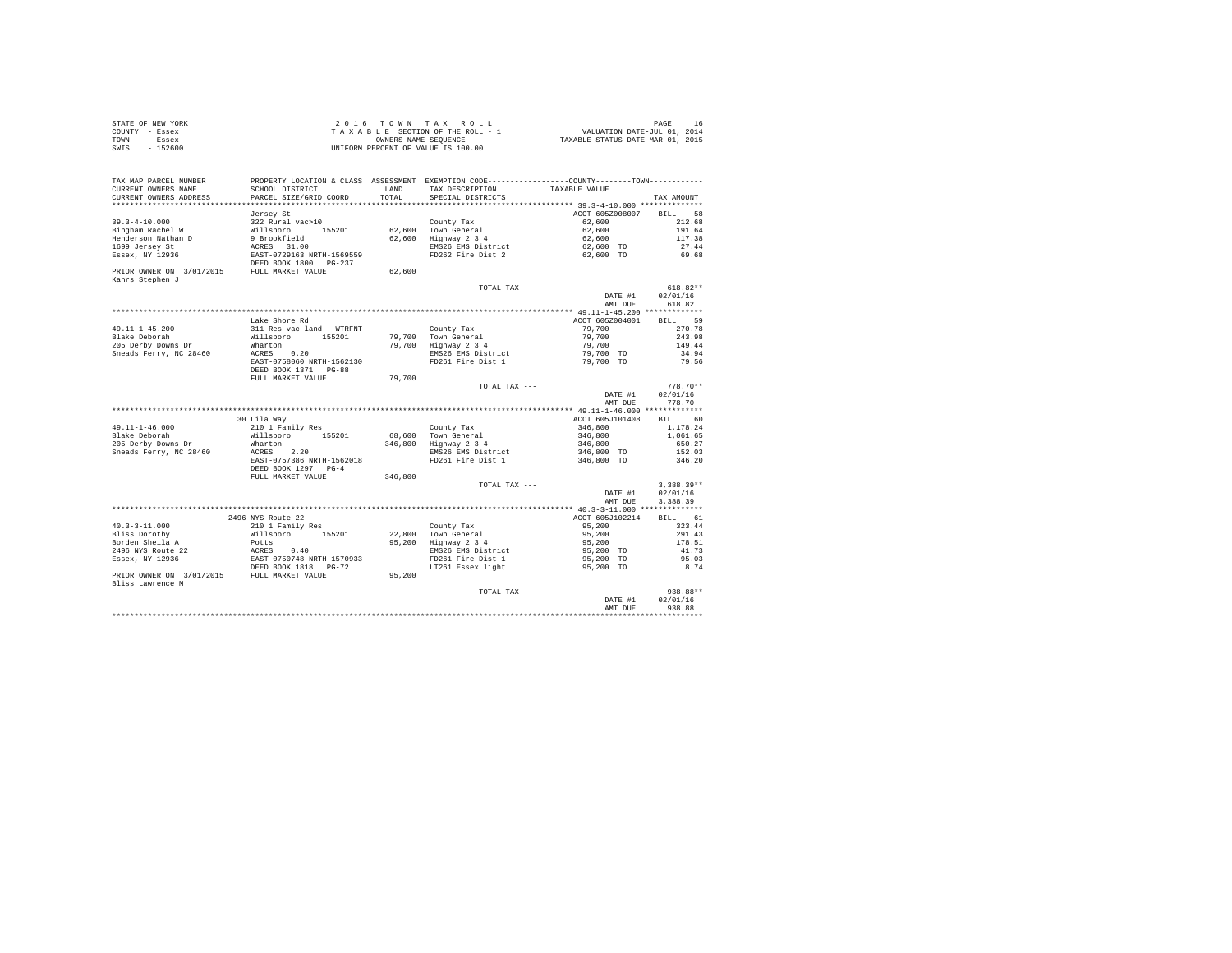|                | STATE OF NEW YORK | 2016 TOWN TAX ROLL                 | PAGE                             |
|----------------|-------------------|------------------------------------|----------------------------------|
| COUNTY - Essex |                   | TAXABLE SECTION OF THE ROLL - 1    | VALUATION DATE-JUL 01, 2014      |
| TOWN           | - Essex           | OWNERS NAME SEOUENCE               | TAXABLE STATUS DATE-MAR 01, 2015 |
| SWIS           | $-152600$         | UNIFORM PERCENT OF VALUE IS 100.00 |                                  |

| TAX MAP PARCEL NUMBER<br>CURRENT OWNERS NAME<br>CURRENT OWNERS ADDRESS | SCHOOL DISTRICT<br>PARCEL SIZE/GRID COORD                                   | LAND<br>TOTAL. | PROPERTY LOCATION & CLASS ASSESSMENT EXEMPTION CODE----------------COUNTY-------TOWN----------<br>TAX DESCRIPTION<br>SPECIAL DISTRICTS | TAXABLE VALUE           | TAX AMOUNT       |
|------------------------------------------------------------------------|-----------------------------------------------------------------------------|----------------|----------------------------------------------------------------------------------------------------------------------------------------|-------------------------|------------------|
| ************************                                               |                                                                             |                |                                                                                                                                        |                         |                  |
|                                                                        | 14 Willett Ln                                                               |                |                                                                                                                                        | ACCT 605J103910 BILL 62 |                  |
| 49.69-1-12.000                                                         | 210 1 Family Res                                                            |                | County Tax<br>county Tax<br>24,000 Town General                                                                                        | 94,700<br>94,700        | 321.74<br>289.90 |
| Bockman Mary<br>Buchanan Andrew N                                      | Willsboro 155201                                                            |                | 94,700 Highway 2 3 4                                                                                                                   | 94,700                  | 177.57           |
| PO Box 274                                                             | Friswell<br>ACRES 0.50<br>EAST-0744175 NRTH-1555283                         |                | EMS26 EMS District                                                                                                                     | 94,700 TO               | 41.51            |
| Essex, NY 12936                                                        |                                                                             |                | FD262 Fire Dist 2                                                                                                                      | 94.700 TO               | 105.41           |
|                                                                        | DEED BOOK 1513 PG-78                                                        |                | LT262 Whallonsburg light 94,700 TO                                                                                                     |                         | 24.36            |
|                                                                        | FULL MARKET VALUE                                                           | 94,700         |                                                                                                                                        |                         |                  |
|                                                                        |                                                                             |                | TOTAL TAX ---                                                                                                                          |                         | $960.49**$       |
|                                                                        |                                                                             |                |                                                                                                                                        | DATE #1                 | 02/01/16         |
|                                                                        |                                                                             |                |                                                                                                                                        | AMT DUE                 | 960.49           |
|                                                                        |                                                                             |                |                                                                                                                                        |                         |                  |
|                                                                        | 2263 Lake Shore Rd                                                          |                |                                                                                                                                        | ACCT 605J103512         | BILL 63          |
| $40.73 - 5 - 9.000$                                                    | 210 1 Family Res                                                            |                | County Tax                                                                                                                             | 257,500                 | 874.85           |
| Boisen Bruce A                                                         | Willsboro<br>155201                                                         |                | 58,500 Town General                                                                                                                    | 257,500                 | 788.27           |
| Boisen Sharon                                                          |                                                                             |                | 257,500 Highway 2 3 4                                                                                                                  | 257.500                 | 482.83           |
| PO Box 201                                                             |                                                                             |                | EMS26 EMS District                                                                                                                     | 257,500 TO              | 112.88           |
| Essex, NY 12936                                                        |                                                                             |                | FD261 Fire Dist 1                                                                                                                      | 257,500 TO              | 257.05           |
|                                                                        | Potts<br>1649/278-Sewer Easement<br>ACRES 0.30<br>EAST-0757033 NRTH-1570806 |                | LT261 Essex light                                                                                                                      | 257,500 TO              | 23.65            |
|                                                                        | DEED BOOK 1045 PG-308                                                       |                |                                                                                                                                        |                         |                  |
|                                                                        | FULL MARKET VALUE                                                           | 257,500        |                                                                                                                                        |                         |                  |
|                                                                        |                                                                             |                | TOTAL TAX ---                                                                                                                          |                         | $2,539.53**$     |
|                                                                        |                                                                             |                |                                                                                                                                        | DATE #1                 | 02/01/16         |
|                                                                        |                                                                             |                |                                                                                                                                        | AMT DUE                 | 2.539.53         |
|                                                                        |                                                                             |                |                                                                                                                                        |                         |                  |
|                                                                        | 38 Burt Way                                                                 |                |                                                                                                                                        | ACCT 605J101212         | BILL 64          |
| $49.11 - 1 - 35.000$                                                   | 260 Seasonal res                                                            |                | County Tax                                                                                                                             | 109,500                 | 372.02           |
| Boucher Thomas                                                         | Willsboro 155201                                                            |                | 24.900 Town General                                                                                                                    | 109,500                 | 335.21           |
| Boucher Rebecca                                                        |                                                                             |                | 109,500 Highway 2 3 4                                                                                                                  | 109,500                 | 205.32           |
| 225 Kane St                                                            |                                                                             |                | School Relevy                                                                                                                          | 109,500 TO              | 1,456.54         |
| Brooklyn, NY 11231                                                     | Wharton<br>ACRES 1.50<br>EAST-0757264 NRTH-1562595<br>DEED BOOK 1078 PG-179 |                | EMS26 EMS District<br>FD261 Fire Dist 1                                                                                                | 109,500 TO              | 48.00            |
|                                                                        | FULL MARKET VALUE                                                           | 109,500        |                                                                                                                                        |                         | 109.31           |
|                                                                        |                                                                             |                | TOTAL TAX ---                                                                                                                          |                         | $2.526.40**$     |
|                                                                        |                                                                             |                |                                                                                                                                        | DATE #1                 | 02/01/16         |
|                                                                        |                                                                             |                |                                                                                                                                        | AMT DUE                 | 2.526.40         |
|                                                                        |                                                                             |                |                                                                                                                                        |                         |                  |
|                                                                        | 1962 Lake Shore Rd                                                          |                |                                                                                                                                        | ACCT 605J104309         | BILL 65          |
| 49.11-1-22.000                                                         | 260 Seasonal res - WTRFNT                                                   |                |                                                                                                                                        |                         | 339.75           |
| Boucher Thomas O                                                       | Willsboro 155201                                                            |                | County Tax<br>91,000 Town General                                                                                                      | 100,000<br>100,000      | 306.13           |
| 85 Adams St Apt 11A                                                    |                                                                             |                | 100,000 Highway 2 3 4                                                                                                                  | 100,000                 | 187.51           |
| Brooklyn, NY 11201                                                     | Wharton<br>ACRES 0.30                                                       |                | EMS26 EMS District                                                                                                                     | 100,000 TO              | 43.84            |
|                                                                        | EAST-0758381 NRTH-1563703                                                   |                | FD261 Fire Dist 1                                                                                                                      | 100,000 TO              | 99.83            |
|                                                                        | DEED BOOK 1642 PG-61                                                        |                |                                                                                                                                        |                         |                  |
|                                                                        | FULL MARKET VALUE                                                           | 100,000        |                                                                                                                                        |                         |                  |
|                                                                        |                                                                             |                | TOTAL TAX ---                                                                                                                          |                         | $977.06**$       |
|                                                                        |                                                                             |                |                                                                                                                                        | DATE #1                 | 02/01/16         |
|                                                                        |                                                                             |                |                                                                                                                                        | AMT DUE                 | 977.06           |
|                                                                        |                                                                             |                |                                                                                                                                        |                         |                  |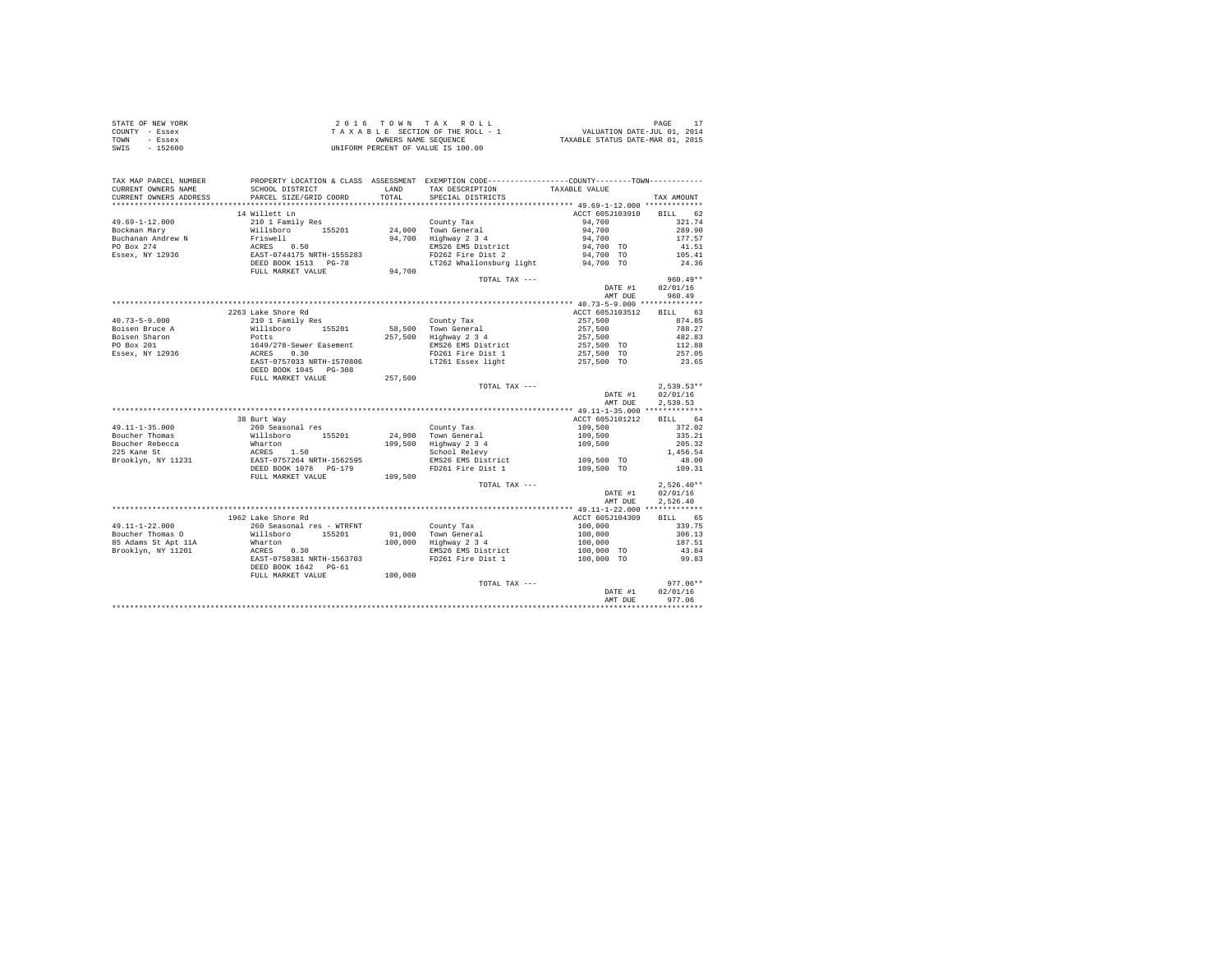| STATE OF NEW YORK     | 2016 TOWN TAX ROLL                                                                             | 18<br>PAGE                       |
|-----------------------|------------------------------------------------------------------------------------------------|----------------------------------|
| COUNTY - Essex        | TAXABLE SECTION OF THE ROLL - 1                                                                | VALUATION DATE-JUL 01, 2014      |
| TOWN<br>- Essex       | OWNERS NAME SEOUENCE                                                                           | TAXABLE STATUS DATE-MAR 01, 2015 |
| $-152600$<br>SWIS     | UNIFORM PERCENT OF VALUE IS 100.00                                                             |                                  |
|                       |                                                                                                |                                  |
|                       |                                                                                                |                                  |
|                       |                                                                                                |                                  |
| TAX MAP PARCEL NUMBER | PROPERTY LOCATION & CLASS ASSESSMENT EXEMPTION CODE----------------COUNTY-------TOWN---------- |                                  |

| CURRENT OWNERS NAME    | SCHOOL DISTRICT           | LAND    | TAX DESCRIPTION    | TAXABLE VALUE   |              |
|------------------------|---------------------------|---------|--------------------|-----------------|--------------|
| CURRENT OWNERS ADDRESS | PARCEL SIZE/GRID COORD    | TOTAL   | SPECIAL DISTRICTS  |                 | TAX AMOUNT   |
|                        |                           |         |                    |                 |              |
|                        | Burt Way                  |         |                    | ACCT 605J186001 | RTLL<br>66   |
| $49.11 - 1 - 34.200$   | 311 Res vac land          |         | County Tax         | 1,000           | 3.40         |
| Boucher Thomas O Jr    | Willsboro<br>155201       | 1,000   | Town General       | 1,000           | 3.06         |
| 225 Kane St            | Wharton Patent            | 1,000   | Highway 2 3 4      | 1,000           | 1.88         |
| Brooklyn, NY 11231     | Bk 946 Pg 312 (Easement)  |         | EMS26 EMS District | 1,000 TO        | .44          |
|                        | 0.47<br>ACRES             |         | FD261 Fire Dist 1  | 1,000 TO        | 1.00         |
|                        | EAST-0757524 NRTH-1562620 |         |                    |                 |              |
|                        | DEED BOOK 1084 PG-10      |         |                    |                 |              |
|                        | FULL MARKET VALUE         | 1,000   |                    |                 |              |
|                        |                           |         | TOTAL TAX ---      |                 | $9.78**$     |
|                        |                           |         |                    | DATE #1         | 02/01/16     |
|                        |                           |         |                    | AMT DUE         | 9.78         |
|                        |                           |         |                    |                 |              |
|                        | 150 Alden Rd              |         |                    | ACCT 605J197011 | RTLL 67      |
| $48.3 - 1 - 22.200$    | 210 1 Family Res          |         | County Tax         | 131,200         | 445.75       |
| Boyle Nancy            | Westport<br>155001        | 39,700  | Town General       | 131,200         | 401.64       |
| 150 Alden Rd           | 35 Taylor & Kimball       | 131,200 | Highway 2 3 4      | 131,200         | 246.01       |
| Westport, NY 12993     | 10ac Deed                 |         | EMS26 EMS District | 131,200 TO      | 57.51        |
|                        | ACRES<br>8.70             |         | FD262 Fire Dist 2  | 131,200 TO      | 146.04       |
|                        | EAST-0727356 NRTH-1552502 |         |                    |                 |              |
|                        | DEED BOOK 1127 PG-250     |         |                    |                 |              |
|                        | FULL MARKET VALUE         | 131,200 |                    |                 |              |
|                        |                           |         | TOTAL TAX ---      |                 | $1.296.95**$ |
|                        |                           |         |                    | DATE #1         | 02/01/16     |
|                        |                           |         |                    | AMT DUE         | 1,296.95     |
|                        |                           |         |                    |                 |              |
|                        | 17 Derby Way              |         |                    | ACCT 605J101901 | RTLL 68      |
| $49.11 - 1 - 39.000$   | 260 Seasonal res          |         | County Tax         | 174,100         | 591.50       |
| Brady Peter C          | 155201<br>Willsboro       | 62,400  | Town General       | 174,100         | 532.97       |
| 513 Higbee Rd          | Wharton                   | 174,100 | Highway 2 3 4      | 174,100         | 326.45       |
| Charlotte, VT 05445    | ACRES<br>0.60             |         | EMS26 EMS District | 174,100 TO      | 76.32        |
|                        | EAST-0757676 NRTH-1562519 |         | FD261 Fire Dist 1  | 174,100 TO      | 173.80       |
|                        | DEED BOOK 1182 PG-108     |         |                    |                 |              |
|                        | FULL MARKET VALUE         | 174,100 |                    |                 |              |
|                        |                           |         | TOTAL TAX ---      |                 | $1.701.04**$ |
|                        |                           |         |                    | DATE #1         | 02/01/16     |
|                        |                           |         |                    | AMT DUE         | 1,701.04     |
|                        |                           |         |                    |                 |              |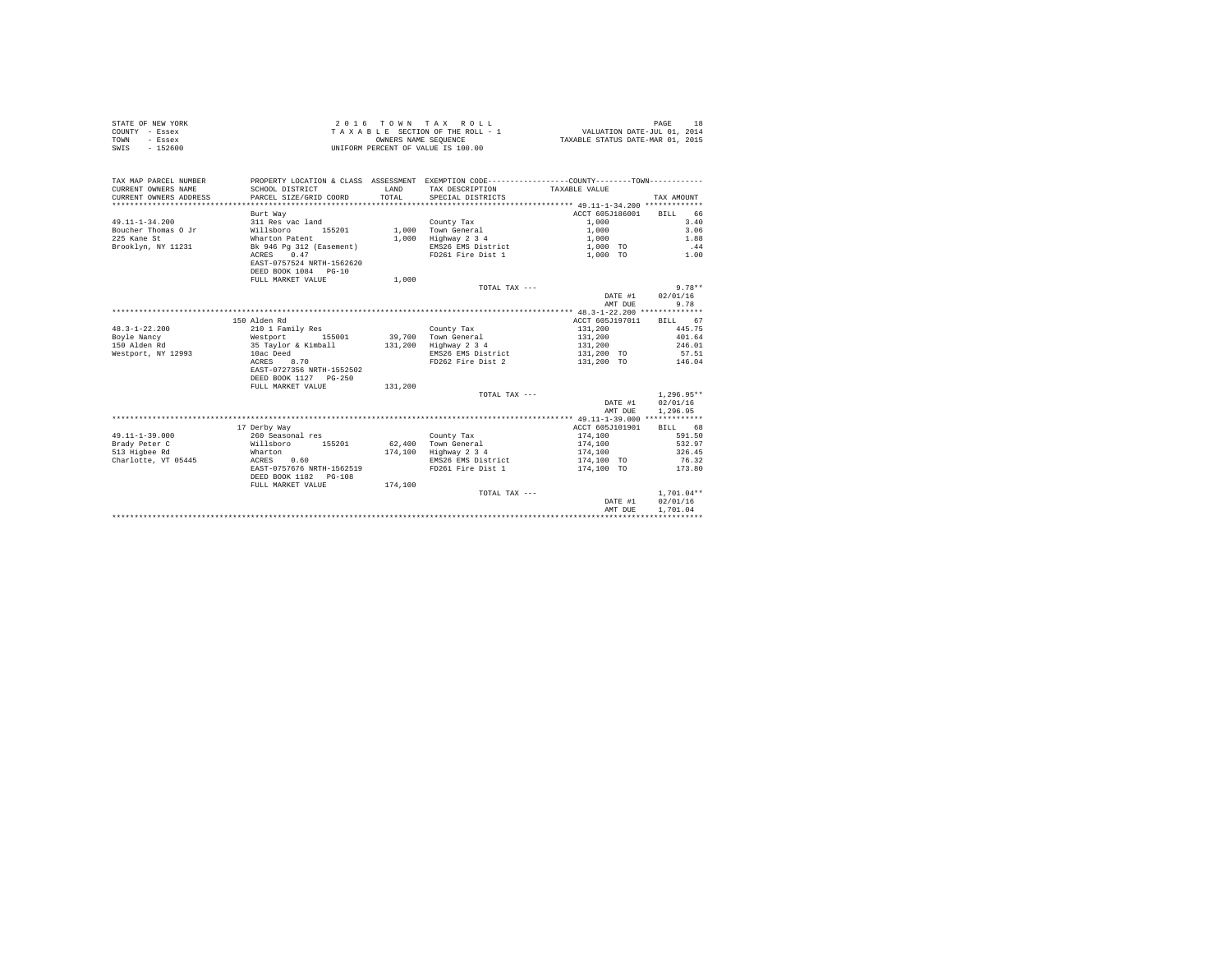|                | STATE OF NEW YORK |  |  |  | 2016 TOWN TAX ROLL                 |  |  |  |  |                                  | PAGE |  |
|----------------|-------------------|--|--|--|------------------------------------|--|--|--|--|----------------------------------|------|--|
| COUNTY - Essex |                   |  |  |  | TAXABLE SECTION OF THE ROLL - 1    |  |  |  |  | VALUATION DATE-JUL 01, 2014      |      |  |
| TOWN           | - Essex           |  |  |  | OWNERS NAME SEOUENCE               |  |  |  |  | TAXABLE STATUS DATE-MAR 01, 2015 |      |  |
| SWIS           | - 152600          |  |  |  | UNIFORM PERCENT OF VALUE IS 100.00 |  |  |  |  |                                  |      |  |

| TAX MAP PARCEL NUMBER<br>CURRENT OWNERS NAME<br>CURRENT OWNERS ADDRESS | SCHOOL DISTRICT<br>PARCEL SIZE/GRID COORD | <b>T.AND</b><br>TOTAL. | PROPERTY LOCATION & CLASS ASSESSMENT EXEMPTION CODE----------------COUNTY--------TOWN----------<br>TAX DESCRIPTION TAXABLE VALUE<br>SPECIAL DISTRICTS |                         | TAX AMOUNT         |
|------------------------------------------------------------------------|-------------------------------------------|------------------------|-------------------------------------------------------------------------------------------------------------------------------------------------------|-------------------------|--------------------|
|                                                                        | Block House Rd                            |                        |                                                                                                                                                       | ACCT 605J100707 BILL 69 |                    |
| $40.3 - 2 - 6.000$                                                     | 321 Abandoned ag                          |                        | County Tax                                                                                                                                            | 106,200                 | 360.81             |
| Braidlea Farms LP                                                      | 155201<br>Willsboro                       | 106,200                | Town General                                                                                                                                          | 106,200                 | 325.11             |
| 6500 Rock Spring Dr Ste 5                                              | Connolly                                  | 106,200                | Highway 2 3 4                                                                                                                                         | 106,200                 | 199.13             |
| Bethesda, MD 20874                                                     | ACRES 86.00                               |                        | EMS26 EMS District                                                                                                                                    | 106,200 TO              | 46.56              |
|                                                                        | EAST-0753384 NRTH-1575725                 |                        | FD261 Fire Dist 1                                                                                                                                     | 106,200 TO              | 106.02             |
|                                                                        | DEED BOOK 1755 PG-76                      |                        | LT261 Essex light                                                                                                                                     | 106,200 TO              | 9.76               |
|                                                                        | FULL MARKET VALUE                         |                        | 106,200 WB261 Water B&I                                                                                                                               | 106,200 TO C            | 29.17              |
|                                                                        |                                           |                        | TOTAL TAX ---                                                                                                                                         |                         | $1.076.56**$       |
|                                                                        |                                           |                        |                                                                                                                                                       | DATE #1                 | 02/01/16           |
|                                                                        |                                           |                        |                                                                                                                                                       | AMT DUE                 | 1,076.56           |
|                                                                        |                                           |                        |                                                                                                                                                       |                         |                    |
|                                                                        | Daniels Rd                                |                        |                                                                                                                                                       | ACCT 605J100815         | BILL 70            |
| $48.1 - 1 - 26.000$                                                    | 910 Priv forest                           |                        | County Tax                                                                                                                                            | 65,200                  | 221.51             |
| Bridge Anthony J Jr                                                    | Westport 155001                           |                        | 32.100 Town General                                                                                                                                   | 65,200                  | 199.59             |
| Simpson John Sr                                                        | 7 Platt Rogers                            | 65,200                 | Highway 2 3 4                                                                                                                                         | 65,200                  | 122.25             |
| 231 North St                                                           | ACRES 50.00                               |                        | EMS26 EMS District 65,200 TO                                                                                                                          |                         | 28.58              |
| Plymouth, CT 06782                                                     | EAST-0728631 NRTH-1562410                 |                        | FD262 Fire Dist 2 65.200 TO                                                                                                                           |                         | 72.58              |
|                                                                        | DEED BOOK 1300 PG-9                       |                        |                                                                                                                                                       |                         |                    |
|                                                                        | FULL MARKET VALUE                         | 65,200                 |                                                                                                                                                       |                         |                    |
|                                                                        |                                           |                        | TOTAL TAX ---                                                                                                                                         |                         | $644.51**$         |
|                                                                        |                                           |                        |                                                                                                                                                       | DATE #1                 | 02/01/16           |
|                                                                        |                                           |                        |                                                                                                                                                       | AMT DUE                 | 644.51             |
|                                                                        |                                           |                        |                                                                                                                                                       |                         |                    |
|                                                                        | Middle Rd                                 |                        |                                                                                                                                                       | ACCT 605Z006003         | BILL 71            |
| $49.1 - 1 - 19.220$                                                    | 105 Vac farmland                          |                        | County Tax                                                                                                                                            | 58,700                  | 199.43             |
| Bridge Laura                                                           | 155201<br>Willsboro                       |                        | 58.700 Town General                                                                                                                                   | 58,700                  | 179.70             |
| Bridge Scott                                                           | Wharton                                   | 58,700                 | Highway 2 3 4                                                                                                                                         | 58,700                  | 110.07             |
| 166 Middle Rd                                                          | ACRES 52.32                               |                        | EMS26 EMS District                                                                                                                                    | 58,700 TO               | 25.73              |
| Essex, NY 12936                                                        | EAST-0750741 NRTH-1562865                 |                        | FD261 Fire Dist 1                                                                                                                                     | 58,700 TO               | 58.60              |
|                                                                        | DEED BOOK 1468 PG-24                      |                        |                                                                                                                                                       |                         |                    |
| MAY BE SUBJECT TO PAYMENT                                              | FULL MARKET VALUE                         | 58,700                 |                                                                                                                                                       |                         |                    |
| UNDER AGDIST LAW TIL 2017                                              |                                           |                        |                                                                                                                                                       |                         |                    |
|                                                                        |                                           |                        | TOTAL TAX ---                                                                                                                                         |                         | $573.53**$         |
|                                                                        |                                           |                        |                                                                                                                                                       | DATE #1                 | 02/01/16<br>573.53 |
|                                                                        |                                           |                        |                                                                                                                                                       | AMT DUE                 |                    |
|                                                                        |                                           |                        |                                                                                                                                                       |                         |                    |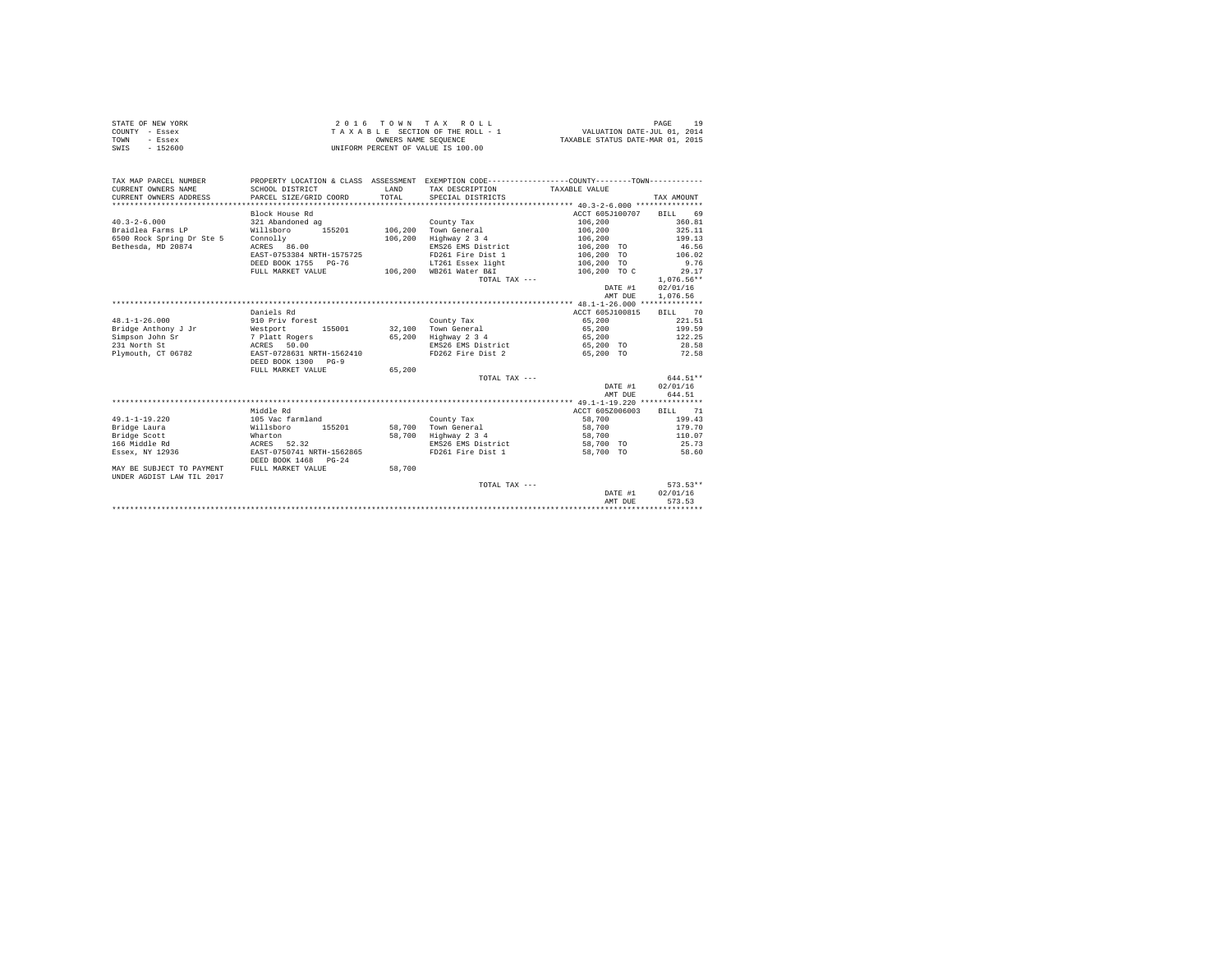|                | STATE OF NEW YORK | 2016 TOWN TAX ROLL                 | 20<br>PAGE                       |
|----------------|-------------------|------------------------------------|----------------------------------|
| COUNTY - Essex |                   | TAXABLE SECTION OF THE ROLL - 1    | VALUATION DATE-JUL 01, 2014      |
| TOWN           | - Essex           | OWNERS NAME SEOUENCE               | TAXABLE STATUS DATE-MAR 01, 2015 |
| SWIS           | $-152600$         | UNIFORM PERCENT OF VALUE IS 100.00 |                                  |

| TAX MAP PARCEL NUMBER            | PROPERTY LOCATION & CLASS ASSESSMENT EXEMPTION CODE-----------------COUNTY-------TOWN--------- |         |                                         |                  |                   |
|----------------------------------|------------------------------------------------------------------------------------------------|---------|-----------------------------------------|------------------|-------------------|
| CURRENT OWNERS NAME              | SCHOOL DISTRICT                                                                                | LAND    | TAX DESCRIPTION                         | TAXABLE VALUE    |                   |
| CURRENT OWNERS ADDRESS           | PARCEL SIZE/GRID COORD                                                                         | TOTAL   | SPECIAL DISTRICTS                       |                  | TAX AMOUNT        |
| ************************         |                                                                                                |         |                                         |                  |                   |
|                                  | 166 Middle Rd                                                                                  |         |                                         | ACCT 605J103209  | <b>BILL</b><br>72 |
| $49.1 - 1 - 18.000$              | 120 Field crops                                                                                |         | AG DIST C 41720                         | 47,681<br>47.681 |                   |
| Bridge Scott W                   | Willsboro 155201                                                                               |         | 113,000 VETWAR CTS 41120                | 15,000<br>15,000 |                   |
| Bridge Laura A                   | Wharton                                                                                        |         | 221,500 County Tax                      | 158,819          | 539.58            |
| 166 Middle Rd                    | ACRES 69.00                                                                                    |         | Town General                            | 158,819          | 486.19            |
| Essex, NY 12936                  | EAST-0751596 NRTH-1561779                                                                      |         | Highway 2 3 4                           | 158,819          | 297.80            |
|                                  | DEED BOOK 1410 PG-231<br>FULL MARKET VALUE                                                     |         | EMS26 EMS District                      | 221,500 TO       | 97.10             |
| MAY BE SUBJECT TO PAYMENT        |                                                                                                |         | 221.500 FD261 Fire Dist 1               | 221,500 TO       | 221.11            |
| <b>INDER AGDIST LAW TIL 2019</b> |                                                                                                |         |                                         |                  |                   |
|                                  |                                                                                                |         | TOTAL TAX ---                           |                  | $1,641.78**$      |
|                                  |                                                                                                |         |                                         | DATE #1          | 02/01/16          |
|                                  |                                                                                                |         |                                         | AMT DUE          | 1.641.78          |
|                                  |                                                                                                |         |                                         |                  |                   |
|                                  | 2324 Jersey St                                                                                 |         |                                         | ACCT 605J104514  | <b>BILL</b><br>73 |
| $39.4 - 1 - 40.002$              | 210 1 Family Res                                                                               |         | VETWAR CTS 41120                        | 15,000<br>15,000 |                   |
| Bridge Steven A                  | Willsboro 155201                                                                               |         | 22,000 County Tax                       | 127,800          | 434.20            |
| Bridge Debra A                   | Hicks                                                                                          |         | 142,800 Town General<br>Highway 2 3 4   | 127,800          | 391.23            |
| 2324 Jersey St                   |                                                                                                |         |                                         | 127,800          | 239.63            |
| Essex, NY 12936                  | ACRES 0.33<br>EAST-0741405 NRTH-1570544<br>DEED BOOK 1139 PG-202                               |         | EMS26 EMS District<br>FD262 Fire Dist 2 | $142,800$ TO     | 62.60             |
|                                  |                                                                                                |         |                                         | 142,800 TO       | 158.96            |
|                                  | FULL MARKET VALUE                                                                              | 142,800 |                                         |                  |                   |
|                                  |                                                                                                |         | TOTAL TAX ---                           |                  | $1.286.62**$      |
|                                  |                                                                                                |         |                                         | DATE #1          | 02/01/16          |
|                                  |                                                                                                |         |                                         | AMT DUE          | 1,286.62          |
|                                  |                                                                                                |         |                                         |                  |                   |
|                                  | 77 Alden Rd                                                                                    |         |                                         | ACCT 605Z001006  | BILL 74           |
| $48.3 - 1 - 10.200$              | 210 1 Family Res                                                                               |         | County Tax                              | 137,900          | 468.51            |
| Briggs George                    | Westport 155001                                                                                |         | 33,200 Town General                     | 137,900          | 422.15            |
| Briggs weorye<br>Briggs Jerilyn  | 8 Platt Rogers                                                                                 |         | 137,900 Highway 2 3 4                   | 137,900          | 258.57            |
| PO Box 726                       | 2.16<br>ACRES                                                                                  |         | EMS26 EMS District                      | 137,900 TO       | 60.45             |
| Elizabethtown, NY 12932          | EAST-0725711 NRTH-1551858                                                                      |         | FD262 Fire Dist 2                       | 137,900 TO       | 153.50            |
|                                  | DEED BOOK 1260 PG-267                                                                          |         |                                         |                  |                   |
|                                  | FULL MARKET VALUE                                                                              | 137,900 |                                         |                  |                   |
|                                  |                                                                                                |         | TOTAL TAX ---                           |                  | $1,363.18**$      |
|                                  |                                                                                                |         |                                         | DATE #1          | 02/01/16          |
|                                  |                                                                                                |         |                                         | AMT DUE          | 1,363.18          |
|                                  |                                                                                                |         |                                         |                  |                   |
|                                  | 236 Christian Rd                                                                               |         |                                         | ACCT 605J186004  | BILL 75           |
| $49.1 - 1 - 27.300$              | 260 Seasonal res                                                                               |         |                                         | 100,800          | 342.46            |
| Brink Frederick                  | Willsboro 155201                                                                               |         | County Tax<br>73,000 Town General       | 100,800          | 308.58            |
| Brink Elise                      | Wharton                                                                                        | 100,800 | Highway 2 3 4                           | 100,800          | 189.01            |
| 15 Glover Sq                     |                                                                                                |         | EMS26 EMS District                      | 100,800 TO       | 44.19             |
| Marblehead, MA 01945             | ACRES 30.56<br>EAST-0747483 NRTH-1558844                                                       |         | FD261 Fire Dist 1                       | 100,800 TO       | 100.62            |
|                                  | DEED BOOK 946<br>$PG-112$                                                                      |         |                                         |                  |                   |
|                                  | FULL MARKET VALUE                                                                              | 100,800 |                                         |                  |                   |
|                                  |                                                                                                |         | TOTAL TAX ---                           |                  | 984.86**          |
|                                  |                                                                                                |         |                                         | DATE #1          | 02/01/16          |
|                                  |                                                                                                |         |                                         | AMT DUE          | 984.86            |
|                                  |                                                                                                |         |                                         |                  |                   |
|                                  |                                                                                                |         |                                         |                  |                   |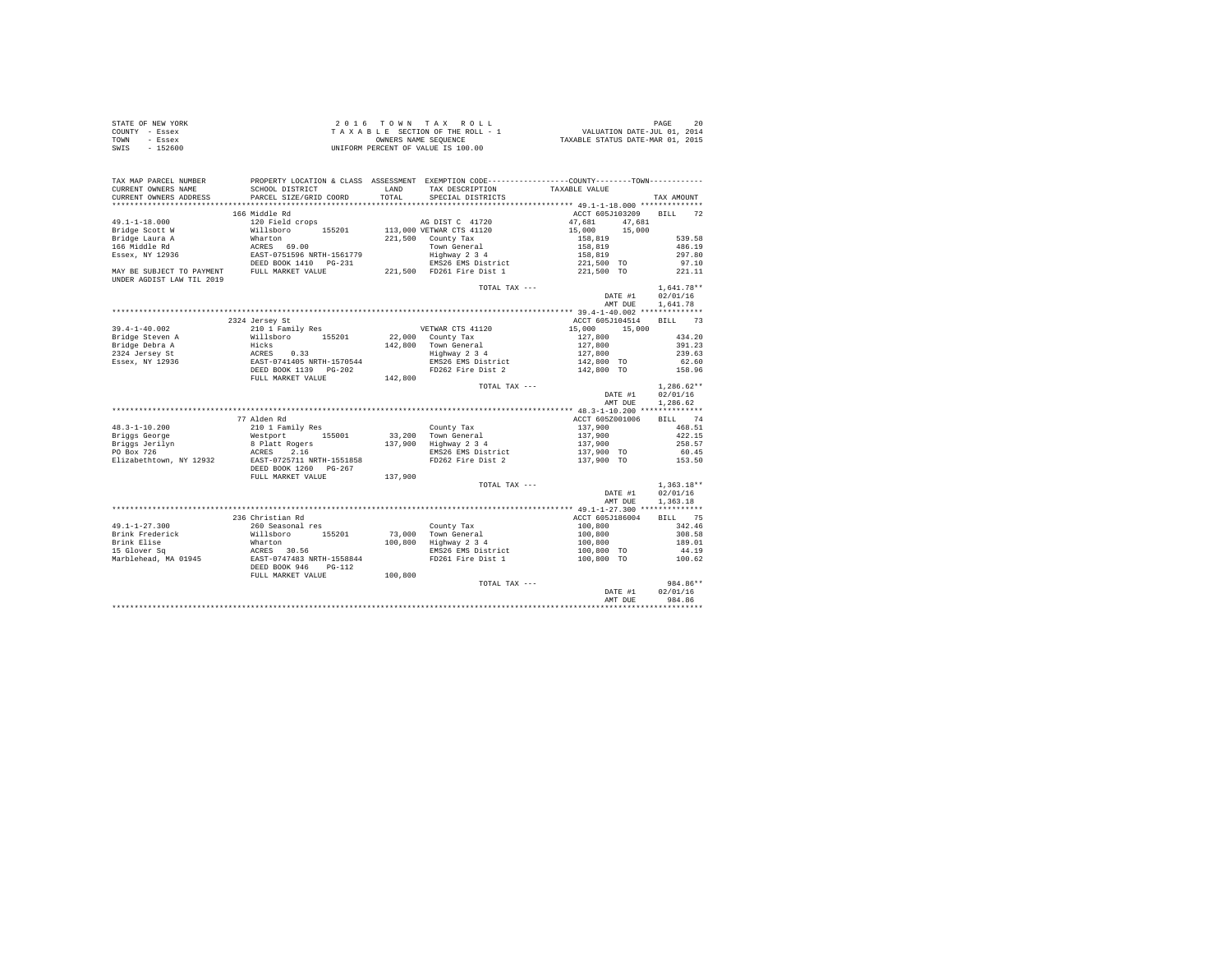| STATE OF NEW YORK | 2016 TOWN TAX ROLL                 | PAGE                             |
|-------------------|------------------------------------|----------------------------------|
| COUNTY - Essex    | TAXABLE SECTION OF THE ROLL - 1    | VALUATION DATE-JUL 01, 2014      |
| TOWN<br>- Essex   | OWNERS NAME SEOUENCE               | TAXABLE STATUS DATE-MAR 01, 2015 |
| $-152600$<br>SWIS | UNIFORM PERCENT OF VALUE IS 100.00 |                                  |

| TAX MAP PARCEL NUMBER<br>CURRENT OWNERS NAME<br>CURRENT OWNERS ADDRESS | SCHOOL DISTRICT<br>PARCEL SIZE/GRID COORD         | LAND<br>TOTAL | PROPERTY LOCATION & CLASS ASSESSMENT EXEMPTION CODE---------------COUNTY-------TOWN----------<br>TAX DESCRIPTION TAXABLE VALUE<br>SPECIAL DISTRICTS |                         | TAX AMOUNT   |
|------------------------------------------------------------------------|---------------------------------------------------|---------------|-----------------------------------------------------------------------------------------------------------------------------------------------------|-------------------------|--------------|
|                                                                        |                                                   |               |                                                                                                                                                     |                         |              |
|                                                                        | 2201 Jersey St                                    |               |                                                                                                                                                     | ACCT 605Z014005         | BILL 76      |
| $39.4 - 1 - 5.222$                                                     | 311 Res vac land                                  |               | County Tax                                                                                                                                          | 32,000                  | 108.72       |
| Brody Stuart                                                           | Willsboro<br>155201                               |               | 32,000 Town General                                                                                                                                 | 32,000                  | 97.96        |
| PO Box 127                                                             | Hicks Pat                                         | 32,000        | Highway 2 3 4                                                                                                                                       | 32,000                  | 60.00        |
| Essex. NY 12936 ACRES                                                  | 8.00                                              |               | EMS26 EMS District 32,000 TO 14.03                                                                                                                  |                         |              |
|                                                                        | EAST-0738446 NRTH-1571733<br>DEED BOOK 1170 PG-52 |               | FD262 Fire Dist 2 32,000 TO 35.62                                                                                                                   |                         |              |
|                                                                        | FULL MARKET VALUE                                 | 32,000        |                                                                                                                                                     |                         |              |
|                                                                        |                                                   |               | TOTAL TAX ---                                                                                                                                       |                         | $316.33**$   |
|                                                                        |                                                   |               |                                                                                                                                                     | DATE #1                 | 02/01/16     |
|                                                                        |                                                   |               |                                                                                                                                                     | AMT DUR                 | 316.33       |
|                                                                        |                                                   |               |                                                                                                                                                     |                         |              |
|                                                                        | 168 Brookfield Rd                                 |               |                                                                                                                                                     | ACCT 605J103105 BILL 77 |              |
| $48.3 - 1 - 6.000$                                                     | 210 1 Family Res                                  |               | County Tax                                                                                                                                          | 71,400                  | 242.58       |
| Bronson Scott D                                                        | Westport 155001 32,400 Town General               |               |                                                                                                                                                     | 71,400                  | 218.57       |
| Bronson Susan L                                                        |                                                   | 71,400        | Highway 2 3 4                                                                                                                                       | 71,400                  | 133.88       |
| 168 Brookfield Rd                                                      | 7 Platt Rogers<br>ACRES 1.40                      |               |                                                                                                                                                     |                         | 665.33       |
| Essex, NY 12936                                                        | EAST-0729443 NRTH-1559220                         |               | School Relevy                                                                                                                                       |                         | 31.30        |
|                                                                        |                                                   |               | EMS26 EMS District 71,400 TO                                                                                                                        |                         |              |
|                                                                        | DEED BOOK 1579 PG-80                              |               | FD262 Fire Dist 2                                                                                                                                   | 71,400 TO               | 79.48        |
|                                                                        | FULL MARKET VALUE                                 | 71,400        |                                                                                                                                                     |                         |              |
|                                                                        |                                                   |               | TOTAL TAX ---                                                                                                                                       |                         | $1.371.14**$ |
|                                                                        |                                                   |               |                                                                                                                                                     | DATE #1                 | 02/01/16     |
|                                                                        |                                                   |               |                                                                                                                                                     | AMT DUE                 | 1,371.14     |
|                                                                        |                                                   |               |                                                                                                                                                     |                         |              |
|                                                                        | Jersey St                                         |               |                                                                                                                                                     | ACCT 605Z005002         | BILL 78      |
| $39.3 - 1 - 11.120$                                                    | 314 Rural vac<10                                  |               | County Tax                                                                                                                                          | 9,600                   | 32.62        |
| Brown Randy S                                                          | Willsboro<br>155201                               |               | 9.600 Town General                                                                                                                                  | 9,600                   | 29.39        |
| 121 Miller St                                                          | Brookfield                                        | 9,600         | Highway 2 3 4                                                                                                                                       | 9,600                   | 18.00        |
| Plattsburgh, NY 12901                                                  | 1759/92 L Use to                                  |               | School Relevy                                                                                                                                       |                         | 127.70       |
|                                                                        | John D Simmons                                    |               | EMS26 EMS District                                                                                                                                  | 9,600 TO                | 4.21         |
|                                                                        | ACRES<br>8.00                                     |               | FD262 Fire Dist 2                                                                                                                                   | 9,600 TO                | 10.69        |
|                                                                        | EAST-0728630 NRTH-1572195                         |               |                                                                                                                                                     |                         |              |
|                                                                        | DEED BOOK 1759 PG-92                              |               |                                                                                                                                                     |                         |              |
|                                                                        | FULL MARKET VALUE                                 | 9,600         |                                                                                                                                                     |                         |              |
|                                                                        |                                                   |               | TOTAL TAX ---                                                                                                                                       |                         | $222.61**$   |
|                                                                        |                                                   |               |                                                                                                                                                     | DATE #1                 | 02/01/16     |
|                                                                        |                                                   |               |                                                                                                                                                     | AMT DUE                 | 222.61       |
|                                                                        |                                                   |               |                                                                                                                                                     |                         |              |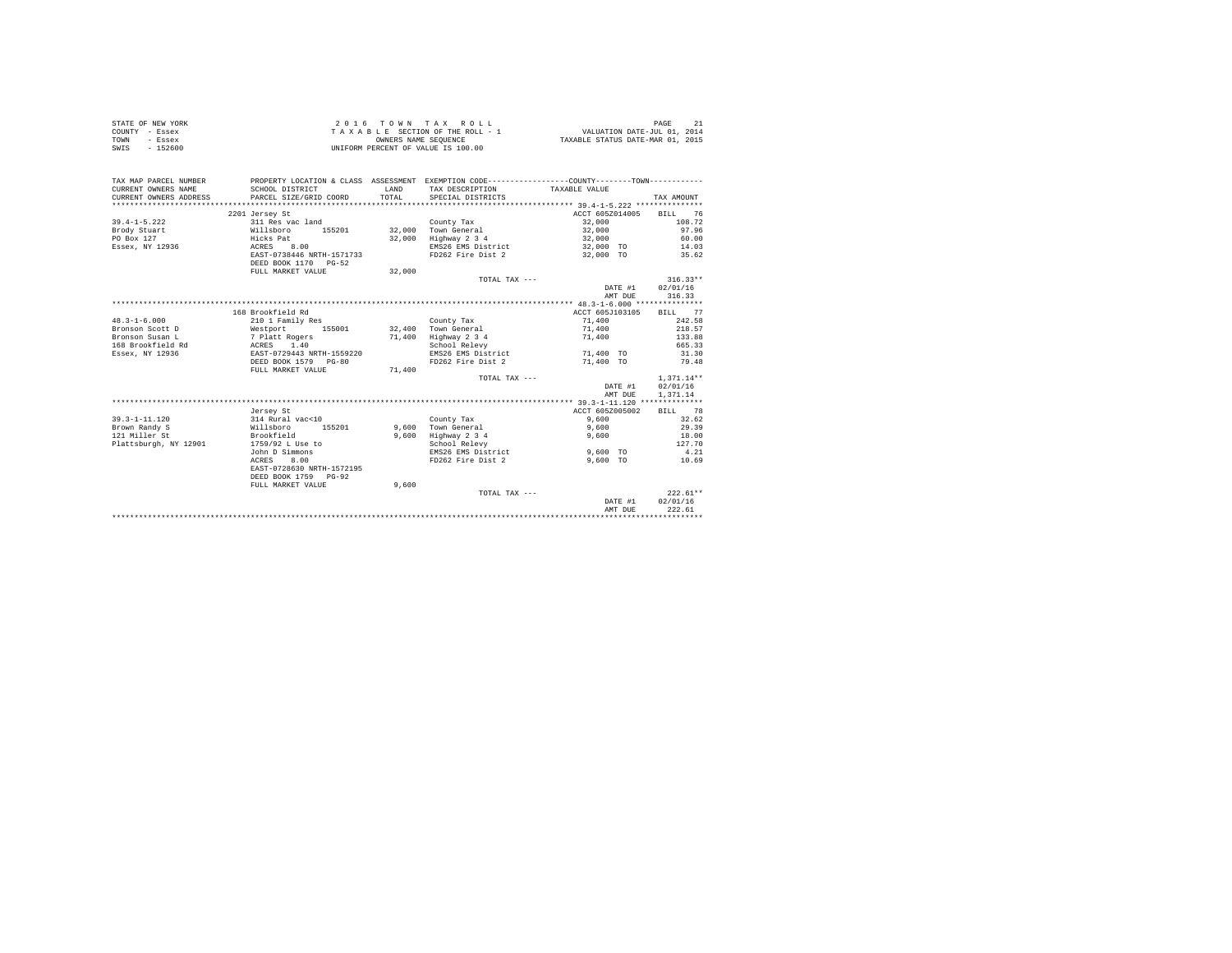| STATE OF NEW YORK      |                                           |         |                                                                                              |                    |              |
|------------------------|-------------------------------------------|---------|----------------------------------------------------------------------------------------------|--------------------|--------------|
| COUNTY - Essex         |                                           |         |                                                                                              |                    |              |
| TOWN<br>- Essex        |                                           |         |                                                                                              |                    |              |
| SWIS - 152600          |                                           |         | UNIFORM PERCENT OF VALUE IS 100.00                                                           |                    |              |
|                        |                                           |         |                                                                                              |                    |              |
|                        |                                           |         |                                                                                              |                    |              |
| TAX MAP PARCEL NUMBER  |                                           |         | PROPERTY LOCATION & CLASS ASSESSMENT EXEMPTION CODE---------------COUNTY-------TOWN--------- |                    |              |
| CURRENT OWNERS NAME    | SCHOOL DISTRICT                           | LAND    | TAX DESCRIPTION                                                                              | TAXABLE VALUE      |              |
| CURRENT OWNERS ADDRESS | PARCEL SIZE/GRID COORD                    | TOTAL   | SPECIAL DISTRICTS                                                                            |                    | TAX AMOUNT   |
|                        |                                           |         |                                                                                              |                    |              |
|                        |                                           |         |                                                                                              |                    | 79           |
|                        | 66 Spear Rd                               |         |                                                                                              | ACCT 605J174004    | BILL         |
| $39.3 - 1 - 28.000$    | 270 Mfg housing<br>270 Mrg<br>Willsboro   |         | VETCOM CTS 41130                                                                             | 9,775<br>9,775     |              |
| Brown Randy S          | 155201                                    |         | 21,600 County Tax                                                                            | 29,325             | 99.63        |
| 121 Miller St          | Brookfield Lot 2                          |         | 39.100 Town General                                                                          | 29,325             | 89.77        |
| Plattsburgh, NY 12901  | 1759/92 L Use to                          |         | Highway 2 3 4<br>School Relevy                                                               | 29,325             | 54.99        |
|                        | John D Simmons                            |         |                                                                                              |                    | 7.64         |
|                        | 0.30<br>ACRES                             |         | EMS26 EMS District                                                                           | 39,100 TO          | 17.14        |
|                        | EAST-0728508 NRTH-1571677                 |         | FD262 Fire Dist 2                                                                            | 39,100 TO          | 43.52        |
|                        | DEED BOOK 1759 PG-92                      |         |                                                                                              |                    |              |
|                        | FULL MARKET VALUE                         | 39,100  |                                                                                              |                    |              |
|                        |                                           |         | TOTAL TAX ---                                                                                |                    | $312.69**$   |
|                        |                                           |         |                                                                                              | DATE #1            | 02/01/16     |
|                        |                                           |         |                                                                                              | AMT DUE            | 312.69       |
|                        |                                           |         |                                                                                              |                    |              |
|                        | 2726 NYS Route 22                         |         |                                                                                              | ACCT 605J102511    | BILL 80      |
| $40.73 - 1 - 5.000$    | 210 1 Family Res                          |         | County Tax                                                                                   |                    | 565.68       |
| Brown Sarah H          | Willsboro 155201                          |         | 48.100 Town General                                                                          | 166,500<br>166,500 | 509.70       |
| 3 Tally Ho Ln          | Potts                                     |         | 166,500 Highway 2 3 4                                                                        | 166,500            | 312.20       |
| Blue Bell, PA 19422    |                                           |         | EMS26 EMS District                                                                           |                    | 72.99        |
|                        | 1465/248 Easement                         |         |                                                                                              | 166,500 TO         |              |
|                        | 1649/228-Sewer Easement                   |         | FD261 Fire Dist 1                                                                            | 166,500 TO         | 166.21       |
|                        | ACRES<br>0.14                             |         | LT261 Essex light                                                                            | 166,500 TO         | 15.29        |
|                        | EAST-0756375 NRTH-1571889                 |         |                                                                                              |                    |              |
|                        | DEED BOOK 1670 PG-133                     |         |                                                                                              |                    |              |
|                        | FULL MARKET VALUE                         | 166,500 |                                                                                              |                    |              |
|                        |                                           |         | TOTAL TAX ---                                                                                |                    | $1.642.07**$ |
|                        |                                           |         |                                                                                              | DATE #1            | 02/01/16     |
|                        |                                           |         |                                                                                              | AMT DUE            | 1,642.07     |
|                        |                                           |         |                                                                                              |                    |              |
|                        | 39 Elm St                                 |         |                                                                                              | ACCT 605J102507    | BILL 81      |
| $40.73 - 1 - 7.000$    | 210 1 Family Res                          |         | County Tax                                                                                   | 197,700            | 671.68       |
| Brown Sarah H          | 210 1 Family Res<br>Willsboro 155201      |         | 58.500 Town General                                                                          | 197,700            | 605.21       |
| 3 Tally Ho Ln          |                                           |         | 197,700 Highway 2 3 4                                                                        | 197,700            | 370.70       |
| Blue Bell, PA 19422    | Potts<br>1650/<br>1650/128-Sewer Easement |         | EMS26 EMS District                                                                           | 197,700 TO         | 86.67        |
|                        | 0.30<br>ACRES                             |         | FD261 Fire Dist 1                                                                            | 197,700 TO         | 197.36       |
|                        | EAST-0756414 NRTH-1571808                 |         | LT261 Essex light                                                                            | 197,700 TO         | 18.16        |
|                        |                                           |         |                                                                                              |                    |              |

|                      |         |               | the contract of the contract of the contract of the contract of the contract of the contract of the contract of | _______      |
|----------------------|---------|---------------|-----------------------------------------------------------------------------------------------------------------|--------------|
| DEED BOOK 1097 PG-38 |         |               |                                                                                                                 |              |
| FULL MARKET VALUE    | 197,700 |               |                                                                                                                 |              |
|                      |         | TOTAL TAX --- |                                                                                                                 | $1.949.78**$ |
|                      |         |               | DATE #1                                                                                                         | 02/01/16     |
|                      |         |               | AMT DUE                                                                                                         | 1,949.78     |
|                      |         |               |                                                                                                                 |              |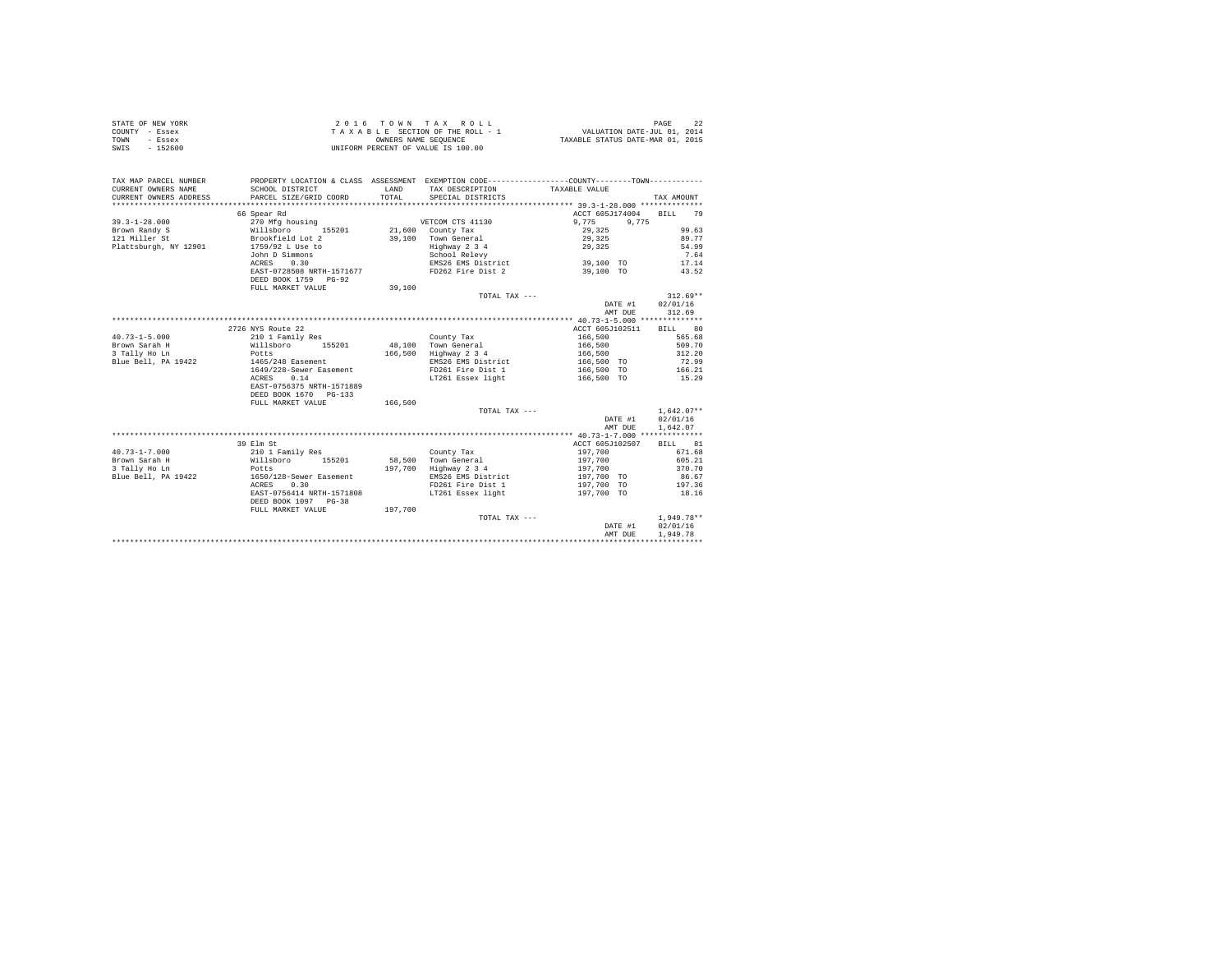| STATE OF NEW YORK | 2016 TOWN TAX ROLL                 | PAGE                             |
|-------------------|------------------------------------|----------------------------------|
| COUNTY - Essex    | TAXABLE SECTION OF THE ROLL - 1    | VALUATION DATE-JUL 01, 2014      |
| TOWN<br>- Essex   | OWNERS NAME SEOUENCE               | TAXABLE STATUS DATE-MAR 01, 2015 |
| SWIS<br>$-152600$ | UNIFORM PERCENT OF VALUE IS 100.00 |                                  |

| TAX DESCRIPTION TAXABLE VALUE<br>TOTAL<br>CURRENT OWNERS ADDRESS<br>PARCEL SIZE/GRID COORD<br>SPECIAL DISTRICTS    | TAX AMOUNT       |
|--------------------------------------------------------------------------------------------------------------------|------------------|
| 307 Daniels Rd<br>ACCT 605J103215                                                                                  | BILL 82          |
| $39.3 - 1 - 25.100$<br>240 Rural res<br>County Tax<br>154,800                                                      | 525.93           |
| 108.100 Town General<br>Bruce David W<br>155201<br>154,800                                                         | 473.88           |
| Willsboro 1552<br>6&11 Brookfield Pat<br>154,800                                                                   | 290.26           |
| Young Catherine L<br>Highway 2 3 4<br>154,800<br>ACRES 92.47<br>PO Box 371                                         | 67.86            |
| EMS26 EMS District<br>154,800 TO                                                                                   |                  |
| Charlotte, VT 05445<br>EAST-0723627 NRTH-1568248<br>FD262 Fire Dist 2<br>154,800 TO 172.31<br>DEED BOOK 1346 PG-34 |                  |
| 154,800<br>FULL MARKET VALUE                                                                                       |                  |
| TOTAL TAX $---$                                                                                                    | $1.530.24**$     |
| DATE #1                                                                                                            | 02/01/16         |
| AMT DUE                                                                                                            | 1,530.24         |
|                                                                                                                    |                  |
| 2854 Essex Rd<br>ACCT 605J176012                                                                                   | BILL 83          |
| 508,200<br>$40.57 - 3 - 5.200$<br>210 1 Family Res - WTRFNT<br>County Tax                                          | 1,726.59         |
| Buch Jere R<br>Town General<br>Willsboro<br>155201<br>360,300<br>508,200                                           | 1,555.73         |
| Buch Eileen F<br>Hicks<br>508,200<br>Highway 2 3 4<br>508,200                                                      | 952.91           |
| 1463/238 Easement<br>3922 Bending Birch Dr<br>EMS26 EMS District<br>508,200 TO                                     | 222.78           |
| 1.10<br>Raleigh, NC 27613<br>ACRES<br>FD261 Fire Dist 1<br>508,200 TO                                              | 507.32           |
| EAST-0757929 NRTH-1574557<br>LT261 Essex light<br>508,200 TO                                                       | 46.68            |
| DEED BOOK 1463 PG-241<br>WB261 Water B&I<br>508,200 TO C                                                           | 139.57           |
| 508,200<br>FULL MARKET VALUE                                                                                       |                  |
| TOTAL TAX ---                                                                                                      | $5.151.58**$     |
| DATE #1                                                                                                            | 02/01/16         |
| AMT DUE                                                                                                            | 5,151.58         |
|                                                                                                                    |                  |
| 77 Leaning Rd<br>ACCT 605J100614                                                                                   | <b>BTT.T.</b> 84 |
| $48.2 - 1 - 16.000$<br>210 1 Family Res<br>191,300<br>County Tax                                                   | 649.94           |
| Budd Ann F<br>155201<br>33,600<br>Willsboro<br>Town General<br>191,300                                             | 585.62           |
| 77 Leaning Rd<br>191,300<br>Highway 2 3 4<br>191,300<br>Wharton                                                    | 358.70           |
| Essex, NY 12936<br>00003.00<br>EMS26 EMS District<br>191,300 TO                                                    | 83.86            |
| 2.60<br>FD262 Fire Dist 2<br>191,300 TO<br>ACRES                                                                   | 212.94           |
| EAST-0739651 NRTH-1562069<br>PRIOR OWNER ON 3/01/2015                                                              |                  |
| Budd Ann F<br>DEED BOOK 1340<br>PG-196                                                                             |                  |
| 191,300<br>FULL MARKET VALUE                                                                                       |                  |
| TOTAL TAX ---                                                                                                      | $1.891.06**$     |
| DATE #1                                                                                                            | 02/01/16         |
| AMT DUE                                                                                                            | 1,891.06         |
|                                                                                                                    |                  |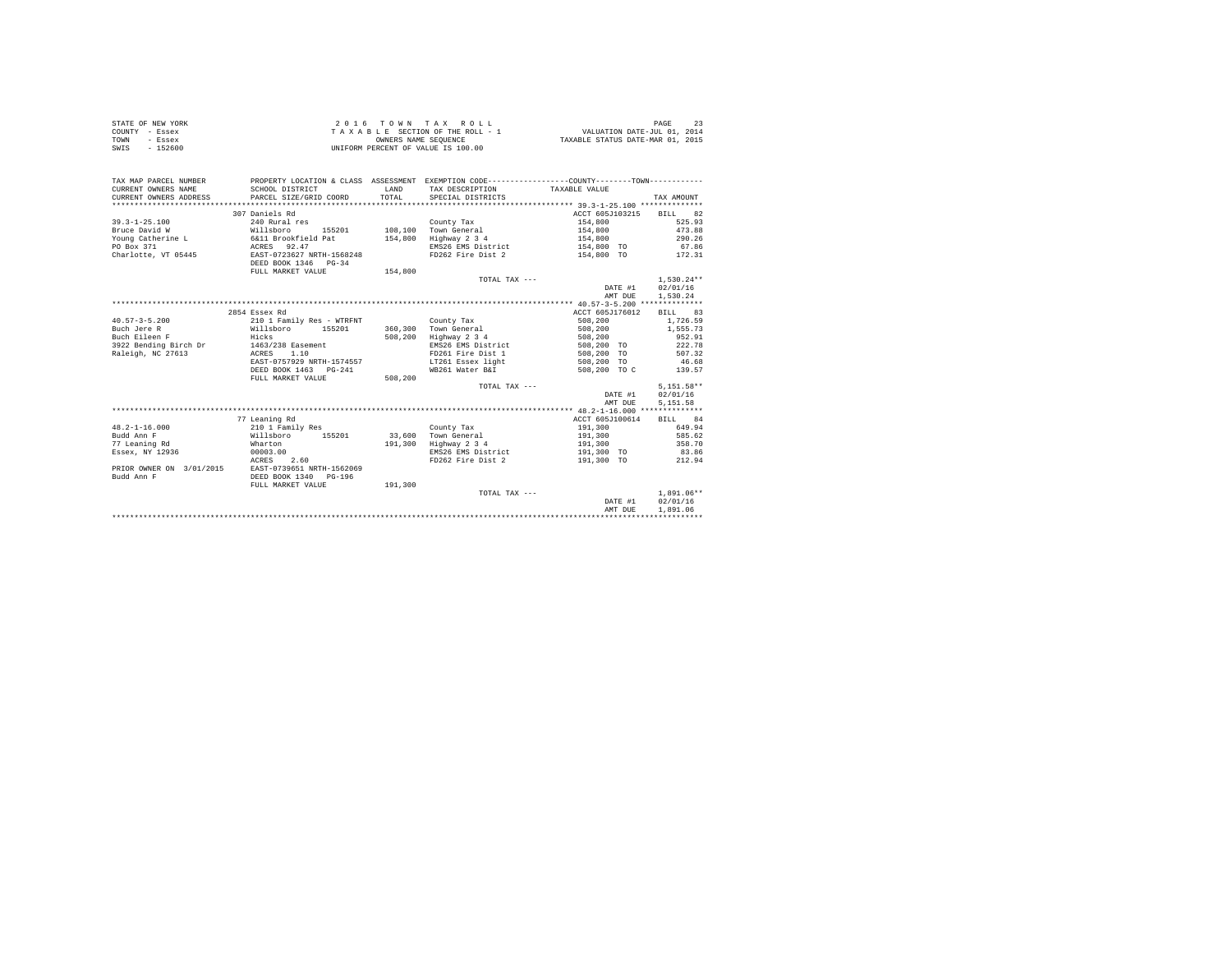| STATE OF NEW YORK | 2016 TOWN TAX ROLL                 | PAGE                             |
|-------------------|------------------------------------|----------------------------------|
| COUNTY - Essex    | TAXABLE SECTION OF THE ROLL - 1    | VALUATION DATE-JUL 01, 2014      |
| TOWN<br>- Essex   | OWNERS NAME SEOUENCE               | TAXABLE STATUS DATE-MAR 01, 2015 |
| $-152600$<br>SWIS | UNIFORM PERCENT OF VALUE IS 100.00 |                                  |

| TAX MAP PARCEL NUMBER               |                                                               |                                                                                                                       | PROPERTY LOCATION & CLASS ASSESSMENT EXEMPTION CODE----------------COUNTY-------TOWN----------                                                                                                                                    |                         |                 |
|-------------------------------------|---------------------------------------------------------------|-----------------------------------------------------------------------------------------------------------------------|-----------------------------------------------------------------------------------------------------------------------------------------------------------------------------------------------------------------------------------|-------------------------|-----------------|
| CURRENT OWNERS NAME                 | SCHOOL DISTRICT                                               | <b>EXAMPLE AND STATE OF A STATE OF A STATE OF A STATE OF A STATE OF A STATE OF A STATE OF A STATE OF A STATE OF A</b> | TAX DESCRIPTION                                                                                                                                                                                                                   | TAXABLE VALUE           |                 |
| CURRENT OWNERS ADDRESS              | PARCEL SIZE/GRID COORD                                        | TOTAL.                                                                                                                | SPECIAL DISTRICTS                                                                                                                                                                                                                 |                         | TAX AMOUNT      |
|                                     |                                                               |                                                                                                                       |                                                                                                                                                                                                                                   |                         |                 |
|                                     | 306 School St                                                 |                                                                                                                       |                                                                                                                                                                                                                                   | ACCT 605J104114 BILL 85 |                 |
| $40.73 - 5 - 6.000$                 | 210 1 Family Res                                              |                                                                                                                       | County Tax                                                                                                                                                                                                                        | 182,800                 | 621.06          |
| Burke Bryan J<br>Willsboro          |                                                               |                                                                                                                       | 155201 60,100 Town General                                                                                                                                                                                                        | 182,800                 | 559.60          |
| Eichenlaub Beverly                  | Potts<br>1238/158 Release Of Lien                             |                                                                                                                       | 182.800 Highway 2 3 4                                                                                                                                                                                                             | 182,800                 | 342.76          |
| PO Box 150                          |                                                               |                                                                                                                       | EMS26 EMS District                                                                                                                                                                                                                | $182,800$ TO            | 80.13           |
| Essex, NY 12936 1672/10-Easement    |                                                               |                                                                                                                       | FD261 Fire Dist 1 0 182,800 TO 182.48                                                                                                                                                                                             |                         |                 |
|                                     | 0.40<br>ACRES                                                 |                                                                                                                       | ${\tt LT261 \; \;Essex \; light} \qquad \qquad {\tt 182,800 \; \; TO} \qquad \qquad {\tt 16.79} \label{eq:27.17}$ ${\tt SRI50 \; \; Return \; sewer \; rent} \qquad \qquad {\tt 1,247.37 \; \; MT} \qquad \qquad {\tt 1,247.37}}$ |                         |                 |
|                                     | EAST-0756915 NRTH-1570765                                     |                                                                                                                       |                                                                                                                                                                                                                                   |                         |                 |
|                                     | DEED BOOK 1396 PG-185                                         |                                                                                                                       | WR151 Return water rent-1 604.02 MT                                                                                                                                                                                               |                         | 604.02          |
|                                     | FULL MARKET VALUE 182,800                                     |                                                                                                                       |                                                                                                                                                                                                                                   |                         |                 |
|                                     |                                                               |                                                                                                                       | TOTAL TAX ---                                                                                                                                                                                                                     |                         | $3,654.21**$    |
|                                     |                                                               |                                                                                                                       |                                                                                                                                                                                                                                   | DATE #1                 | 02/01/16        |
|                                     |                                                               |                                                                                                                       |                                                                                                                                                                                                                                   | AMT DUE                 | 3.654.21        |
|                                     |                                                               |                                                                                                                       |                                                                                                                                                                                                                                   |                         |                 |
|                                     | School St                                                     |                                                                                                                       |                                                                                                                                                                                                                                   | ACCT 605J104201         | BILL 86         |
| $40.73 - 5 - 7.000$                 | 311 Res vac land                                              |                                                                                                                       | County Tax                                                                                                                                                                                                                        | 39,200                  | 133.18          |
| Burke Brvan J                       | Willsboro<br>Potts<br>155201                                  |                                                                                                                       | 39,200 Town General<br>39,200 Highway 2 3 4                                                                                                                                                                                       | 39,200<br>39,200        | 120.00          |
| Burke Bryan J<br>Eichenlaub Beverly |                                                               |                                                                                                                       |                                                                                                                                                                                                                                   |                         | 73.50           |
| PO Box 150                          | 1238/158 Release Of Lien                                      |                                                                                                                       | EMS26 EMS District 39,200 TO 17.18                                                                                                                                                                                                |                         |                 |
| Essex, NY 12936                     | 1672/5 Easement                                               |                                                                                                                       | FD261 Fire Dist 1                                                                                                                                                                                                                 | 39,200 TO<br>39,200 TO  | 39.13           |
|                                     | ACRES<br>0.10                                                 |                                                                                                                       | LT261 Essex light                                                                                                                                                                                                                 |                         | 3.60            |
|                                     | EAST-0756979 NRTH-1570861                                     |                                                                                                                       | SR150 Return sewer rent 268.80 MT 268.80                                                                                                                                                                                          |                         |                 |
|                                     | DEED BOOK 1396 PG-185                                         |                                                                                                                       | WR151 Return water rent-1 92.88 MT                                                                                                                                                                                                |                         | 92.88           |
|                                     | FULL MARKET VALUE                                             | 39,200                                                                                                                |                                                                                                                                                                                                                                   |                         |                 |
|                                     |                                                               |                                                                                                                       | TOTAL TAX ---                                                                                                                                                                                                                     |                         | $748.27**$      |
|                                     |                                                               |                                                                                                                       |                                                                                                                                                                                                                                   | DATE #1                 | 02/01/16        |
|                                     |                                                               |                                                                                                                       |                                                                                                                                                                                                                                   | AMT DUE                 | 748.27          |
|                                     |                                                               |                                                                                                                       |                                                                                                                                                                                                                                   |                         |                 |
|                                     | 892 Whallons Bay Rd                                           |                                                                                                                       |                                                                                                                                                                                                                                   | ACCT 605J104405         | BILL 87         |
| $49.69 - 2 - 3.000$                 | 210 1 Family Res<br>210 1 Family Res<br>Willsboro      155201 |                                                                                                                       | County Tax                                                                                                                                                                                                                        | 205,600<br>205,600      | 698.52          |
| Burke Timothy J<br>Burke Mary B     |                                                               |                                                                                                                       | 33,900 Town General                                                                                                                                                                                                               |                         | 629.40          |
|                                     | Friswell                                                      |                                                                                                                       | 205.600 Highway 2 3 4 205.600                                                                                                                                                                                                     |                         | 385.51          |
|                                     |                                                               |                                                                                                                       | EMS26 EMS District 205,600 TO<br>FD262 Fire Dist 2 205,600 TO                                                                                                                                                                     |                         | 90.13<br>228.86 |
|                                     |                                                               |                                                                                                                       |                                                                                                                                                                                                                                   |                         |                 |
|                                     | DEED BOOK 1297 PG-187                                         |                                                                                                                       | LT262 Whallonsburg light 205,600 TO                                                                                                                                                                                               |                         | 52.89           |
|                                     | FULL MARKET VALUE                                             | 205,600                                                                                                               |                                                                                                                                                                                                                                   |                         |                 |
|                                     |                                                               |                                                                                                                       | TOTAL TAX ---                                                                                                                                                                                                                     |                         | $2,085.31**$    |
|                                     |                                                               |                                                                                                                       |                                                                                                                                                                                                                                   | DATE #1                 | 02/01/16        |
|                                     |                                                               |                                                                                                                       |                                                                                                                                                                                                                                   | AMT DUE                 | 2.085.31        |
|                                     |                                                               |                                                                                                                       |                                                                                                                                                                                                                                   |                         |                 |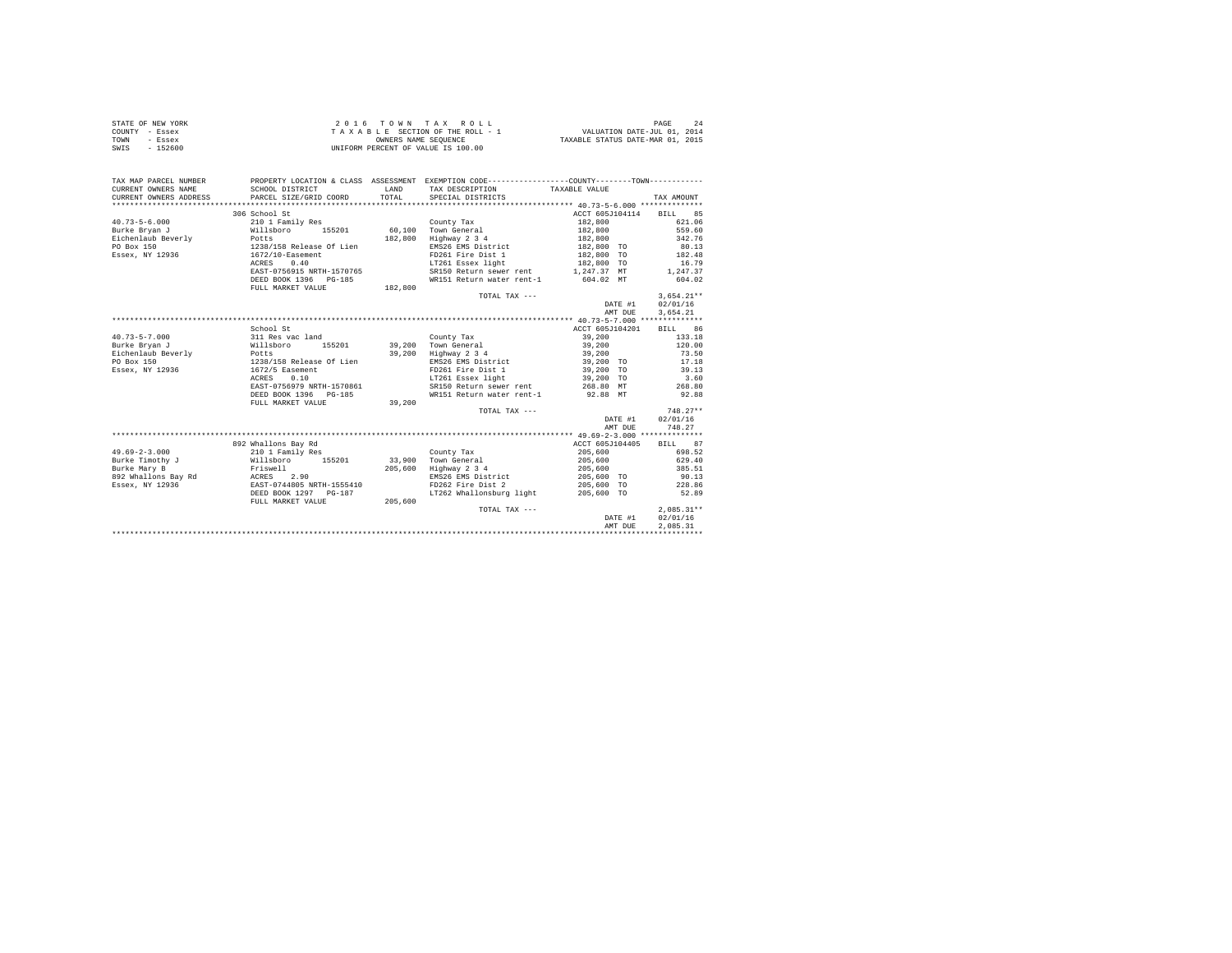| STATE OF NEW YORK | 2016 TOWN TAX ROLL                 | 25<br>PAGE                       |
|-------------------|------------------------------------|----------------------------------|
| COUNTY - Essex    | TAXABLE SECTION OF THE ROLL - 1    | VALUATION DATE-JUL 01, 2014      |
| TOWN<br>- Essex   | OWNERS NAME SEOUENCE               | TAXABLE STATUS DATE-MAR 01, 2015 |
| SWIS<br>$-152600$ | UNIFORM PERCENT OF VALUE IS 100.00 |                                  |

| TAX MAP PARCEL NUMBER<br>CURRENT OWNERS NAME<br>CURRENT OWNERS ADDRESS | SCHOOL DISTRICT<br>PARCEL SIZE/GRID COORD | <b>T.AND</b><br>TOTAL | PROPERTY LOCATION & CLASS ASSESSMENT EXEMPTION CODE---------------COUNTY-------TOWN----------<br>TAX DESCRIPTION<br>SPECIAL DISTRICTS | TAXABLE VALUE   | TAX AMOUNT   |
|------------------------------------------------------------------------|-------------------------------------------|-----------------------|---------------------------------------------------------------------------------------------------------------------------------------|-----------------|--------------|
|                                                                        |                                           |                       |                                                                                                                                       |                 |              |
|                                                                        | Main St                                   |                       |                                                                                                                                       | ACCT 605J100304 | BTLL.<br>88  |
| $40.73 - 4 - 7.000$                                                    | 311 Res vac land                          |                       | County Tax                                                                                                                            | 52,700          | 179.05       |
| Burley Robert A                                                        | Willsboro<br>155201                       | 52,700                | Town General                                                                                                                          | 52,700          | 161.33       |
| Burley Patricia A                                                      | Potts                                     | 52,700                | Highway 2 3 4                                                                                                                         | 52,700          | 98.82        |
| 831 Mill Brook Rd                                                      | 1651/289-Sewer Easement                   |                       | EMS26 EMS District                                                                                                                    | 52,700 TO       | 23.10        |
| Waitsfield, VT 05673                                                   | 0.30<br>ACRES                             |                       | FD261 Fire Dist 1                                                                                                                     | 52,700 TO       | 52.61        |
|                                                                        | EAST-0756917 NRTH-1571086                 |                       | LT261 Essex light                                                                                                                     | 52,700 TO       | 4.84         |
|                                                                        | DEED BOOK 1276 PG-182                     |                       |                                                                                                                                       |                 |              |
|                                                                        | FULL MARKET VALUE                         | 52,700                |                                                                                                                                       |                 |              |
|                                                                        |                                           |                       | TOTAL TAX $---$                                                                                                                       |                 | $519.75**$   |
|                                                                        |                                           |                       |                                                                                                                                       | DATE #1         | 02/01/16     |
|                                                                        |                                           |                       |                                                                                                                                       | AMT DUE         | 519.75       |
|                                                                        |                                           |                       |                                                                                                                                       |                 |              |
|                                                                        | 2273 Main St                              |                       |                                                                                                                                       | ACCT 605J100303 | 89<br>BILL   |
| $40.73 - 4 - 9.000$                                                    | 210 1 Family Res                          |                       | County Tax                                                                                                                            | 233,300         | 792.63       |
| Burley Robert A                                                        | Willsboro<br>155201                       |                       | 63.100 Town General                                                                                                                   | 233,300         | 714.19       |
| Burley Patricia A                                                      | Potts                                     | 233,300               | Highway 2 3 4                                                                                                                         | 233,300         | 437.45       |
| 831 Mill Brook Rd                                                      | 1651/284-Sewer Easement                   |                       | EMS26 EMS District                                                                                                                    | 233,300 TO      | 102.27       |
| Waitsfield, VT 05673                                                   | 0.70<br>ACRES                             |                       | FD261 Fire Dist 1                                                                                                                     | 233,300 TO      | 232.89       |
|                                                                        | EAST-0756928 NRTH-1570997                 |                       | LT261 Essex light                                                                                                                     | 233,300 TO      | 21.43        |
|                                                                        | DEED BOOK 1276 PG-182                     |                       |                                                                                                                                       |                 |              |
|                                                                        | FULL MARKET VALUE                         | 233,300               |                                                                                                                                       |                 |              |
|                                                                        |                                           |                       | TOTAL TAX ---                                                                                                                         |                 | $2.300.86**$ |
|                                                                        |                                           |                       |                                                                                                                                       | DATE #1         | 02/01/16     |
|                                                                        |                                           |                       |                                                                                                                                       | AMT DUE         | 2,300.86     |
|                                                                        |                                           |                       |                                                                                                                                       |                 |              |
|                                                                        | 2270 Main St                              |                       |                                                                                                                                       | ACCT 605J101307 | 90<br>BILL   |
| $40.73 - 6 - 6.100$                                                    | 570 Marina<br>- WTRFNT                    |                       | County Tax                                                                                                                            | 204,900         | 696.14       |
| Burley Robert A Trust                                                  | Willsboro<br>155201                       | 82,500                | Town General                                                                                                                          | 204,900         | 627.25       |
| Burley Patricia A Trust                                                | Potts                                     | 204,900               | Highway 2 3 4                                                                                                                         | 204,900         | 384.20       |
| 831 Mill Brook Rd                                                      | 1606/310-Easement                         |                       | EMS26 EMS District                                                                                                                    | 204,900 TO      | 89.82        |
| Waittsfield, VT 05673                                                  | 1651/280-Sewer Easement                   |                       | FD261 Fire Dist 1                                                                                                                     | 204,900 TO      | 204.54       |
|                                                                        | 0.50<br>ACRES                             |                       | LT261 Essex light                                                                                                                     | 204,900 TO      | 18.82        |
|                                                                        | EAST-0757280 NRTH-1570989                 |                       |                                                                                                                                       |                 |              |
|                                                                        | DEED BOOK 1276 PG-187                     |                       |                                                                                                                                       |                 |              |
|                                                                        | FULL MARKET VALUE                         | 204,900               |                                                                                                                                       |                 |              |
|                                                                        |                                           |                       | TOTAL TAX ---                                                                                                                         |                 | $2.020.77**$ |
|                                                                        |                                           |                       |                                                                                                                                       | DATE #1         | 02/01/16     |
|                                                                        |                                           |                       |                                                                                                                                       | AMT DUE         | 2.020.77     |
|                                                                        |                                           |                       |                                                                                                                                       |                 |              |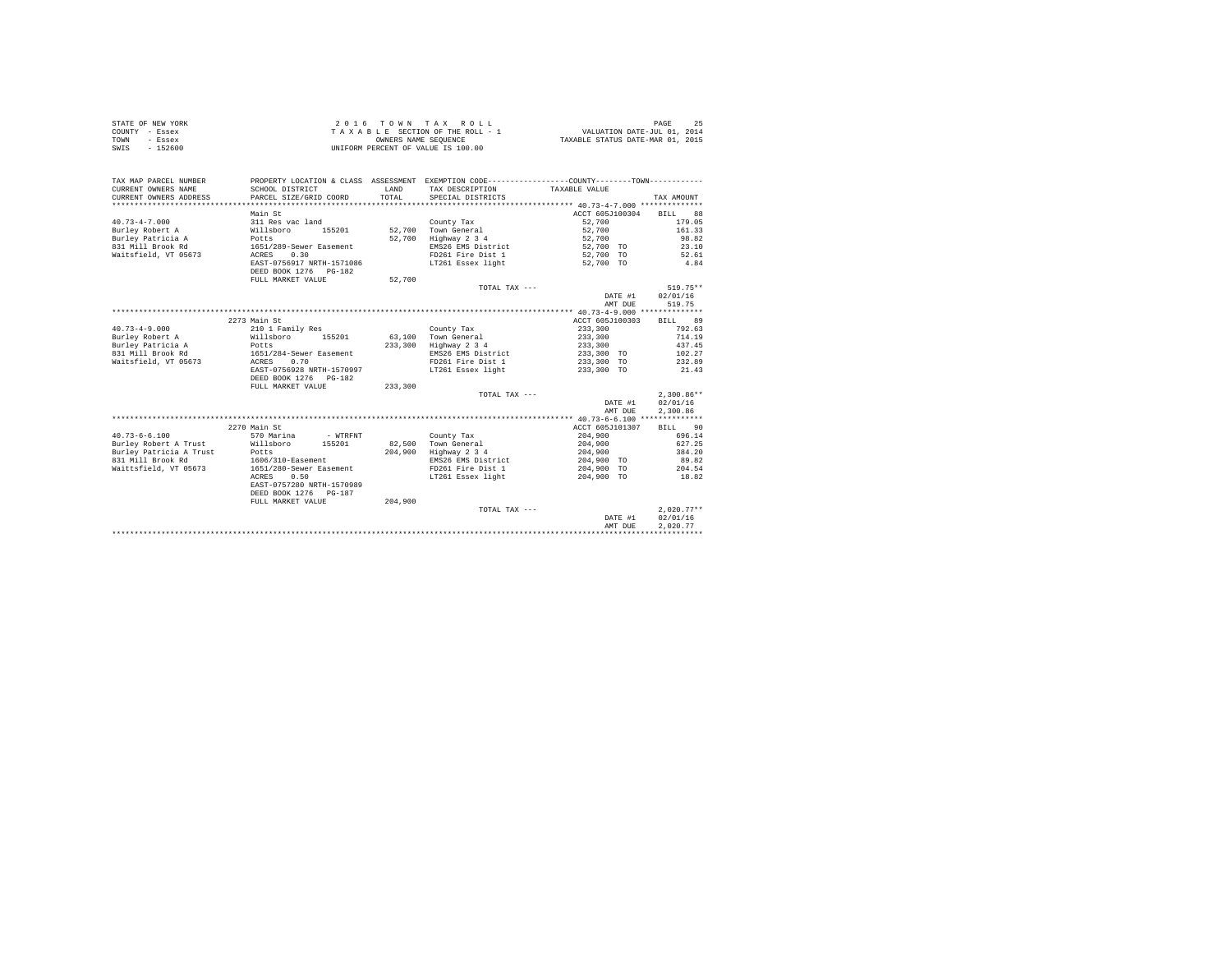| STATE OF NEW YORK | 2016 TOWN TAX ROLL                 | PAGE                             |
|-------------------|------------------------------------|----------------------------------|
| COUNTY - Essex    | TAXABLE SECTION OF THE ROLL - 1    | VALUATION DATE-JUL 01, 2014      |
| TOWN<br>- Essex   | OWNERS NAME SEOUENCE               | TAXABLE STATUS DATE-MAR 01, 2015 |
| SWIS<br>$-152600$ | UNIFORM PERCENT OF VALUE IS 100.00 |                                  |

| TAX MAP PARCEL NUMBER<br>CURRENT OWNERS NAME<br>CURRENT OWNERS ADDRESS<br>************************* | SCHOOL DISTRICT<br>PARCEL SIZE/GRID COORD             | LAND<br>TOTAL | PROPERTY LOCATION & CLASS ASSESSMENT EXEMPTION CODE----------------COUNTY--------TOWN----------<br>TAX DESCRIPTION<br>SPECIAL DISTRICTS | TAXABLE VALUE   | TAX AMOUNT   |
|-----------------------------------------------------------------------------------------------------|-------------------------------------------------------|---------------|-----------------------------------------------------------------------------------------------------------------------------------------|-----------------|--------------|
|                                                                                                     | 2291 Jersey St                                        |               |                                                                                                                                         | ACCT 605J103602 | BTLL<br>91   |
| $39.4 - 1 - 5.100$                                                                                  | 270 Mfg housing                                       |               | County Tax                                                                                                                              | 62,400          | 212.00       |
| Burt Robert H                                                                                       | 155201<br>Willsboro                                   |               | 37,500 Town General                                                                                                                     | 62,400          | 191.02       |
| Burt Charlotte A                                                                                    | Hicks                                                 | 62,400        | Highway 2 3 4                                                                                                                           | 62,400          | 117.00       |
| 16 Burt Way                                                                                         | 1688/55 Rel of Est Tx Lie                             |               | EMS26 EMS District                                                                                                                      | 62,400 TO       | 27.35        |
| Willsboro, NY 12996                                                                                 | ACRES<br>6.51                                         |               | FD262 Fire Dist 2                                                                                                                       | 62,400 TO       | 69.46        |
|                                                                                                     | EAST-0740765 NRTH-1571438                             |               |                                                                                                                                         |                 |              |
|                                                                                                     | DEED BOOK 1688 PG-241                                 |               |                                                                                                                                         |                 |              |
|                                                                                                     | FULL MARKET VALUE                                     | 62,400        |                                                                                                                                         |                 |              |
|                                                                                                     |                                                       |               | TOTAL TAX ---                                                                                                                           |                 | $616.83**$   |
|                                                                                                     |                                                       |               |                                                                                                                                         | DATE #1         | 02/01/16     |
|                                                                                                     |                                                       |               |                                                                                                                                         | AMT DUE         | 616.83       |
|                                                                                                     |                                                       |               |                                                                                                                                         |                 |              |
|                                                                                                     | 13 Derby Way                                          |               |                                                                                                                                         | ACCT 605J102513 | BILL 92      |
| $49.11 - 1 - 42.000$                                                                                | 260 Seasonal res - WTRFNT                             |               | County Tax                                                                                                                              | 264,200         | 897.61       |
| Cammack Ann                                                                                         | Willsboro<br>155201                                   | 193,900       | Town General                                                                                                                            | 264,200         | 808.79       |
| 1401 N Taft St Apt 1418                                                                             | Wharton                                               | 264,200       | Highway 2 3 4                                                                                                                           | 264,200         | 495.39       |
| Arlington, VA 22201                                                                                 | ACRES 1.20                                            |               | EMS26 EMS District                                                                                                                      | 264,200 TO      | 115.82       |
|                                                                                                     | EAST-0757808 NRTH-1562364<br>DEED BOOK 1785<br>PG-136 |               | FD261 Fire Dist 1                                                                                                                       | 264,200 TO      | 263.74       |
|                                                                                                     | FULL MARKET VALUE                                     | 264,200       |                                                                                                                                         |                 |              |
|                                                                                                     |                                                       |               | TOTAL TAX ---                                                                                                                           |                 | $2.581.35**$ |
|                                                                                                     |                                                       |               |                                                                                                                                         | DATE #1         | 02/01/16     |
|                                                                                                     |                                                       |               |                                                                                                                                         | AMT DUE         | 2,581.35     |
|                                                                                                     |                                                       |               |                                                                                                                                         |                 |              |
|                                                                                                     | Jersey St                                             |               |                                                                                                                                         | ACCT 605J100712 | BILL 93      |
| $39.4 - 1 - 1.000$                                                                                  | 910 Priv forest                                       |               | County Tax                                                                                                                              | 142,400         | 483.80       |
| Cardarelli Lori                                                                                     | 155001<br>Westport                                    |               | 142,400 Town General                                                                                                                    | 142,400         | 435.92       |
| 164 Galen St Apt 85                                                                                 | Connolly                                              | 142,400       | Highway 2 3 4                                                                                                                           | 142,400         | 267.01       |
| Watertown, MA 02472                                                                                 | 1584/105 Release of lien                              |               | EMS26 EMS District                                                                                                                      | 142,400 TO      | 62.42        |
|                                                                                                     | 112.0a                                                |               | FD262 Fire Dist 2                                                                                                                       | 142,400 TO      | 158.51       |
|                                                                                                     | ACRES 143.90                                          |               |                                                                                                                                         |                 |              |
|                                                                                                     | EAST-0734063 NRTH-1571698                             |               |                                                                                                                                         |                 |              |
|                                                                                                     | DEED BOOK 1585<br>$PG-94$                             |               |                                                                                                                                         |                 |              |
|                                                                                                     | FULL MARKET VALUE                                     | 142,400       | TOTAL TAX ---                                                                                                                           |                 | $1.407.66**$ |
|                                                                                                     |                                                       |               |                                                                                                                                         | DATE #1         | 02/01/16     |
|                                                                                                     |                                                       |               |                                                                                                                                         | AMT DUE         | 1,407.66     |
|                                                                                                     |                                                       |               |                                                                                                                                         |                 |              |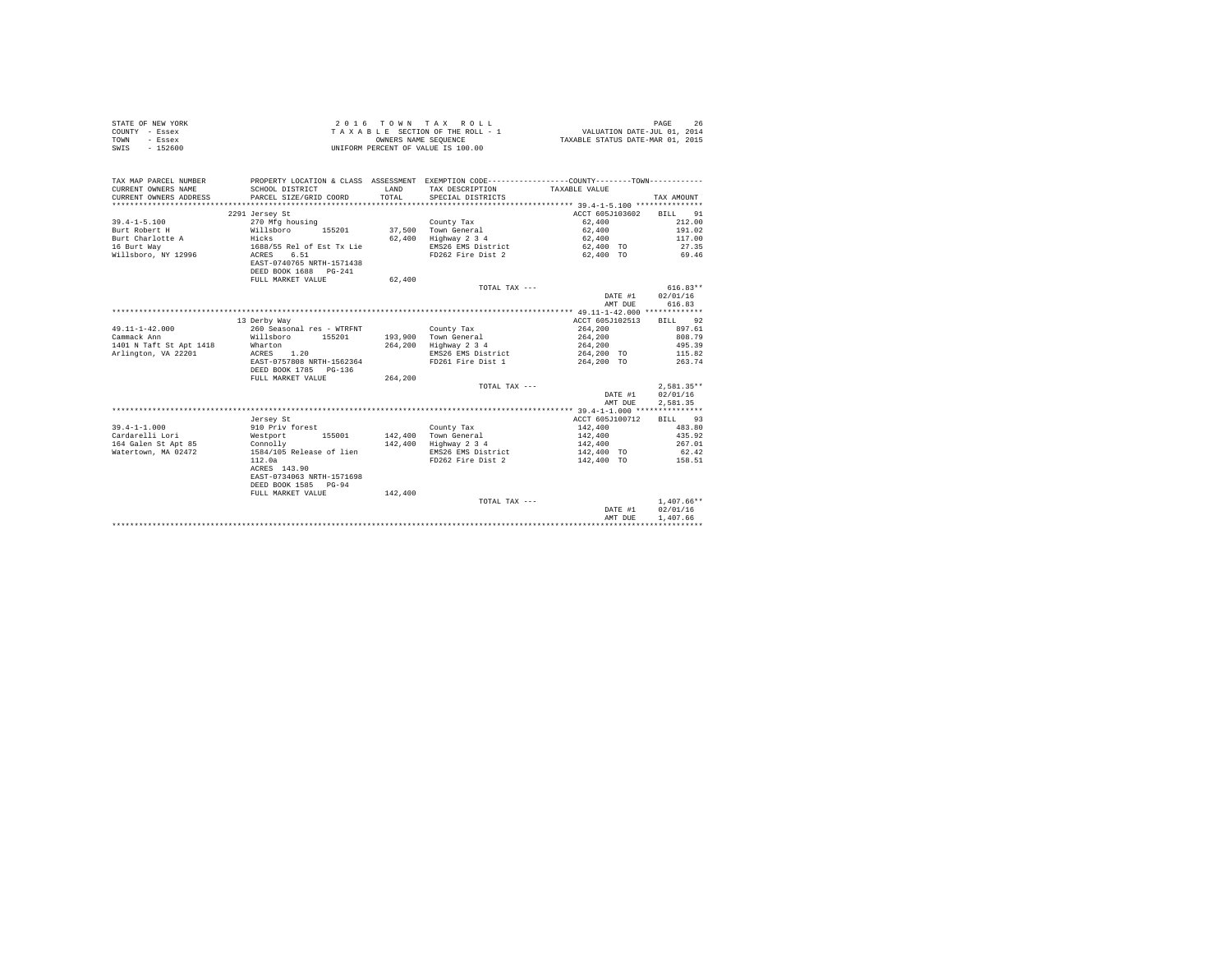|      | STATE OF NEW YORK | 2016 TOWN TAX ROLL                 | PAGE                             |
|------|-------------------|------------------------------------|----------------------------------|
|      | COUNTY - Essex    | TAXABLE SECTION OF THE ROLL - 1    | VALUATION DATE-JUL 01, 2014      |
| TOWN | - Essex           | OWNERS NAME SEOUENCE               | TAXABLE STATUS DATE-MAR 01, 2015 |
| SWIS | - 152600          | UNIFORM PERCENT OF VALUE IS 100.00 |                                  |

| TAX MAP PARCEL NUMBER                         | PROPERTY LOCATION & CLASS ASSESSMENT EXEMPTION CODE----------------COUNTY--------TOWN----------                          |               |                                                                    |                             |                 |
|-----------------------------------------------|--------------------------------------------------------------------------------------------------------------------------|---------------|--------------------------------------------------------------------|-----------------------------|-----------------|
| CURRENT OWNERS NAME<br>CURRENT OWNERS ADDRESS | SCHOOL DISTRICT<br>PARCEL SIZE/GRID COORD                                                                                | LAND<br>TOTAL | TAX DESCRIPTION<br>SPECIAL DISTRICTS                               | TAXABLE VALUE               | TAX AMOUNT      |
| *******************                           | *************************                                                                                                |               |                                                                    |                             |                 |
|                                               | 28 School St                                                                                                             |               |                                                                    | ACCT 605J102814 BILL 94     |                 |
| $49.1 - 1 - 9.000$                            | 20001 Damily Res<br>210 1 Family Res<br>Potts<br>ACRES 0.30<br>EAST-0751041 NRTH-1567758                                 |               | County Tax                                                         | 74,300                      | 252.43          |
| Carson Linda L                                |                                                                                                                          |               | 21.600 Town General                                                | 74,300                      | 227.45          |
| 28 School St                                  |                                                                                                                          |               | 74,300 Highway 2 3 4<br>School Relevy                              | 74,300                      | 139.32          |
| Essex, NY 12936                               |                                                                                                                          |               |                                                                    |                             | 605.88          |
|                                               |                                                                                                                          |               | EMS26 EMS District                                                 | $74,300$ TO                 | 32.57           |
|                                               | DEED BOOK 1530 PG-76                                                                                                     |               |                                                                    | FD261 Fire Dist 1 74,300 TO | 74.17           |
|                                               | FULL MARKET VALUE                                                                                                        | 74,300        |                                                                    |                             |                 |
|                                               |                                                                                                                          |               | TOTAL TAX ---                                                      |                             | $1,331.82**$    |
|                                               |                                                                                                                          |               |                                                                    | DATE #1                     | 02/01/16        |
|                                               |                                                                                                                          |               |                                                                    | AMT DUE                     | 1,331.82        |
|                                               |                                                                                                                          |               |                                                                    |                             |                 |
|                                               | 1835 NYS Route 22                                                                                                        |               |                                                                    | ACCT 605Z015002             | BILL 95         |
| $49.1 - 1 - 37.112$                           | 240 Rural res                                                                                                            |               | County Tax                                                         | 67,200<br>67,200            | 228.31          |
| Cerny John Henry                              | Willsboro 155201                                                                                                         |               | 47,600 Town General<br>a,,ooo iown General<br>67,200 Highway 2 3 4 |                             | 205.72          |
| 16 Overlook Rd                                | Wharton<br>ACRES 19.28                                                                                                   |               |                                                                    | 67,200<br>67,200 TO         | 126.00          |
| East Chatham, NY 12060                        |                                                                                                                          |               | EMS26 EMS District                                                 |                             | 29.46           |
|                                               | EAST-0744134 NRTH-1561466                                                                                                |               | FD262 Fire Dist 2                                                  | 67,200 TO                   | 74.80           |
|                                               | DEED BOOK 1788 PG-139                                                                                                    |               | LT262 Whallonsburg light                                           | 67,200 TO                   | 17.29           |
|                                               | FULL MARKET VALUE                                                                                                        | 67,200        |                                                                    |                             |                 |
|                                               |                                                                                                                          |               | TOTAL TAX ---                                                      |                             | 681.58**        |
|                                               |                                                                                                                          |               |                                                                    | DATE #1                     | 02/01/16        |
|                                               |                                                                                                                          |               |                                                                    | AMT DUE                     | 681.58          |
|                                               |                                                                                                                          |               |                                                                    |                             |                 |
|                                               | 325 Daniels Rd                                                                                                           |               |                                                                    | ACCT 605J100615             | BILL 96         |
|                                               |                                                                                                                          |               | County Tax                                                         | 152,600 518.45              |                 |
|                                               |                                                                                                                          |               | 32,600 Town General<br>152,600 Highway 2 3 4                       | 152,600<br>152,600          | 467.15          |
|                                               |                                                                                                                          |               |                                                                    |                             | 286.14          |
|                                               |                                                                                                                          |               | EMS26 EMS District                                                 | 152,600 TO                  | 66.90<br>169.86 |
|                                               |                                                                                                                          |               | FD262 Fire Dist 2                                                  | 152,600 TO                  |                 |
|                                               |                                                                                                                          |               |                                                                    |                             |                 |
|                                               | FULL MARKET VALUE 152,600                                                                                                |               |                                                                    |                             |                 |
|                                               |                                                                                                                          |               | TOTAL TAX ---                                                      |                             | $1.508.50**$    |
|                                               |                                                                                                                          |               |                                                                    | DATE #1                     | 02/01/16        |
|                                               |                                                                                                                          |               |                                                                    | AMT DUE                     | 1,508.50        |
|                                               | 157 Brookfield Rd                                                                                                        |               |                                                                    | ACCT 605J100715             | BILL 97         |
| $48.3 - 1 - 7.100$                            | 240 Rural res                                                                                                            |               |                                                                    | 242,300                     | 823.21          |
| Christian Michael                             |                                                                                                                          |               | County Tax<br>112,400 Town General                                 | 242,300                     | 741.74          |
| 157 Brookfield Rd                             | % Automate 1<br>Mestport 155001<br>4 5 Platt Rogers<br>ACRES 84.50<br>EAST-0730786 NRTH-1559545<br>DEED BOOK 1094 PG-206 |               | 242,300 Highway 2 3 4                                              |                             | 454.33          |
| PO Box 312                                    |                                                                                                                          |               | School Relevy                                                      | 242,300                     | 3,862.31        |
| Essex, NY 12936                               |                                                                                                                          |               | EMS26 EMS District 242,300 TO                                      |                             | 106.22          |
|                                               |                                                                                                                          |               | FD262 Fire Dist 2 242,300 TO                                       |                             | 269.71          |
|                                               | FULL MARKET VALUE                                                                                                        | 242,300       |                                                                    |                             |                 |
|                                               |                                                                                                                          |               | TOTAL TAX ---                                                      |                             | $6,257.52**$    |
|                                               |                                                                                                                          |               |                                                                    | DATE #1                     | 02/01/16        |
|                                               |                                                                                                                          |               |                                                                    | AMT DUE                     | 6,257.52        |
|                                               |                                                                                                                          |               |                                                                    |                             |                 |
|                                               |                                                                                                                          |               |                                                                    |                             |                 |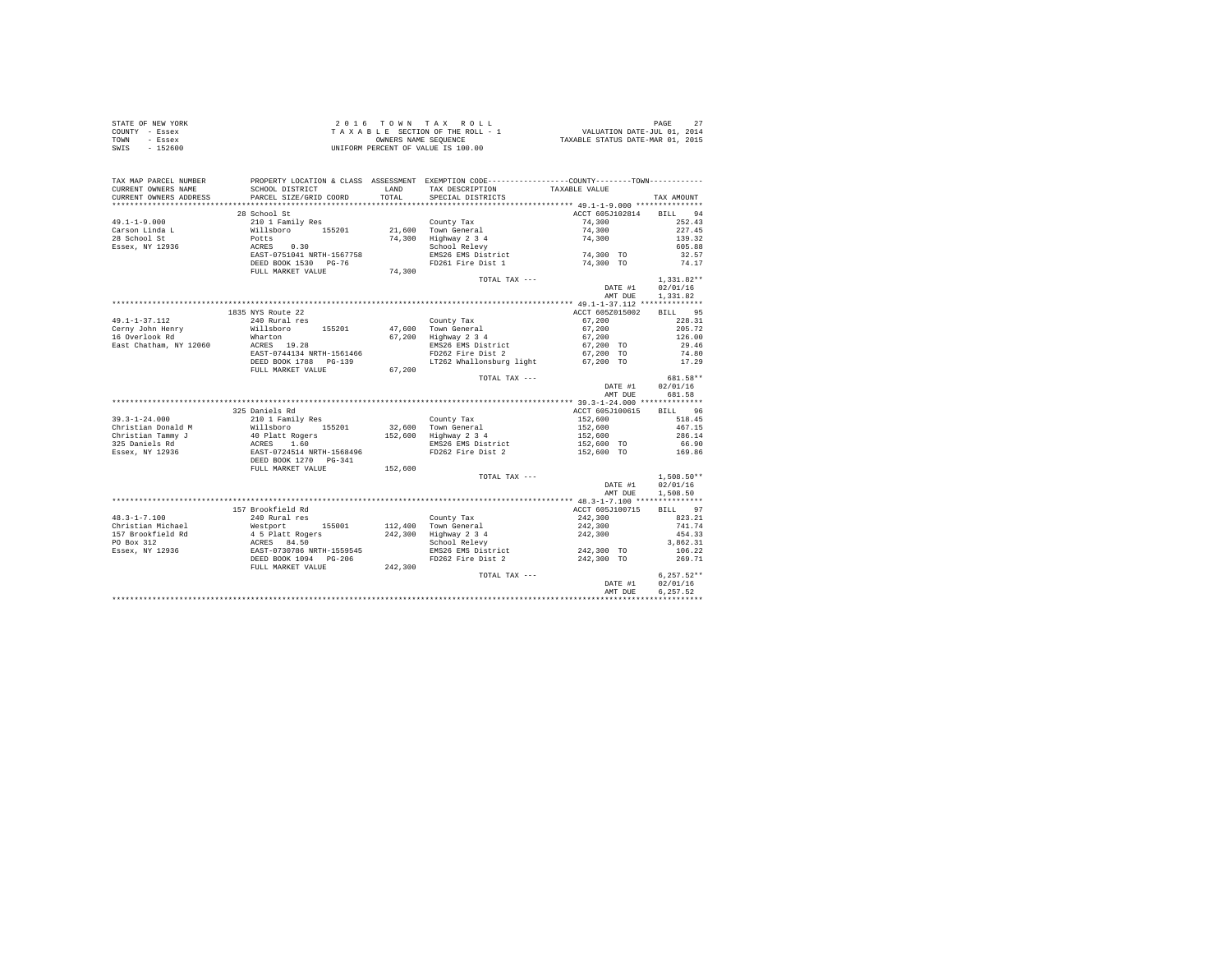| STATE OF NEW YORK | 2016 TOWN TAX ROLL                 | PAGE                             |
|-------------------|------------------------------------|----------------------------------|
| COUNTY - Essex    | TAXABLE SECTION OF THE ROLL - 1    | VALUATION DATE-JUL 01, 2014      |
| TOWN<br>- Essex   | OWNERS NAME SEOUENCE               | TAXABLE STATUS DATE-MAR 01, 2015 |
| - 152600<br>SWIS  | UNIFORM PERCENT OF VALUE IS 100.00 |                                  |

| TAXABLE VALUE<br>LAND TAX DESCRIPTION<br>SCHOOL DISTRICT<br>PARCEL SIZE/GRID COORD<br>TOTAL SPECIAL DISTRICTS<br>CURRENT OWNERS ADDRESS<br>TAX AMOUNT<br>243 Brookfield Rd<br>ACCT 605Z013004<br>BILL 98<br>$48.3 - 1 - 7.200$<br>210 1 Family Res<br>County Tax<br>71,600<br>243.26<br>County Tax (2011)<br>Christian Michael Methort 155001 36,400 Town General<br>157 Brookfield Rd 4 5 Platt Rogers 71,600 Highway 2 3 4<br>PO Box 312 ACRES 8.18<br>RESER, NY 12936 26857 15014<br>ERSER, NY 12936 12857 POSE 2014 PCTH-155<br>219.19<br>134.25<br>1,141,33<br>31.39<br>79.70<br>FULL MARKET VALUE<br>71,600<br>$1,849.12**$<br>TOTAL TAX ---<br>DATE #1<br>02/01/16<br>AMT DUE<br>1,849.12<br>$\begin{tabular}{l c c c c} \hline \texttt{m} \texttt{covor} \texttt{field} & \texttt{Kd} & \texttt{Courly Tax} & \texttt{ACT 605J104001} & \texttt{BILL} & 99 \\ 31 & 81 & 81 & 81 & 81 & 81 & 81 & 81 & 81 & 81 \\ \hline \texttt{M} & \texttt{M} & \texttt{M} & \texttt{M} & \texttt{M} & \texttt{M} & \texttt{M} & \texttt{M} & \texttt{M} & \texttt{M} & \texttt{M} \\ \texttt{M} & \texttt{M$<br>$48.4 - 1 - 1.000$<br>Christian Michael<br>157 Brookfield Rd<br>PO Box 312<br>Essex, NY 12932<br>31,000<br>FULL MARKET VALUE<br>800.59**<br>TOTAL TAX ---<br>02/01/16<br>DATE #1<br>AMT DUE<br>800.59<br>2323 NYS Route 22<br>ACCT 605J102605<br>BILL 100<br>2323 NYS ROUTE 22<br>311 Res vac land<br>Willsboro 155201<br>Hicks<br>ACRES 0.48<br>EAST-0746493 NRTH-1570714<br>County Tax<br>56.40<br>16,600<br>16,600 Town General 16,600<br>16,600 Hghway 2 3 4 16,600<br>School Relevy 3 4 16,600<br>50.82<br>10 Stayaway<br>31.13<br>220.81<br>Willsboro, NY 12996<br>$16,600$ TO<br>EMS26 EMS District 16,600 TO 7.28<br>FD261 Fire Dist 1 16,600 TO 16.57<br>DEED BOOK 1555 PG-59<br>16,600<br>FULL MARKET VALUE<br>TOTAL TAX ---<br>383.01**<br>DATE #1<br>02/01/16<br>383.01<br>AMT DUE<br>85 Wildacres Way<br>ACCT 605J101805<br>BILL 101<br>147,200<br>147,200<br>147,200<br>500.11<br>450.62<br>276.01<br>147,200 TO<br>64.53<br>$\begin{array}{r} 04.33 \\ 146.94 \end{array}$<br>147,200 TO<br>147,200 TO<br>13.52<br>DEED BOOK 1638 PG-219<br>147,200<br>FULL MARKET VALUE<br>$1,451.73**$<br>TOTAL TAX ---<br>DATE #1 02/01/16<br>1,451.73<br>AMT DUE | TAX MAP PARCEL NUMBER | PROPERTY LOCATION & CLASS ASSESSMENT EXEMPTION CODE---------------COUNTY-------TOWN--------- |  |  |
|--------------------------------------------------------------------------------------------------------------------------------------------------------------------------------------------------------------------------------------------------------------------------------------------------------------------------------------------------------------------------------------------------------------------------------------------------------------------------------------------------------------------------------------------------------------------------------------------------------------------------------------------------------------------------------------------------------------------------------------------------------------------------------------------------------------------------------------------------------------------------------------------------------------------------------------------------------------------------------------------------------------------------------------------------------------------------------------------------------------------------------------------------------------------------------------------------------------------------------------------------------------------------------------------------------------------------------------------------------------------------------------------------------------------------------------------------------------------------------------------------------------------------------------------------------------------------------------------------------------------------------------------------------------------------------------------------------------------------------------------------------------------------------------------------------------------------------------------------------------------------------------------------------------------------------------------------------------------------------------------------------------------------------------------------------------------------------------------------------------------------------------------------------------------------------------------------------------------------------------------------------------------------------|-----------------------|----------------------------------------------------------------------------------------------|--|--|
|                                                                                                                                                                                                                                                                                                                                                                                                                                                                                                                                                                                                                                                                                                                                                                                                                                                                                                                                                                                                                                                                                                                                                                                                                                                                                                                                                                                                                                                                                                                                                                                                                                                                                                                                                                                                                                                                                                                                                                                                                                                                                                                                                                                                                                                                                | CURRENT OWNERS NAME   | SCHOOL DISTRICT                                                                              |  |  |
|                                                                                                                                                                                                                                                                                                                                                                                                                                                                                                                                                                                                                                                                                                                                                                                                                                                                                                                                                                                                                                                                                                                                                                                                                                                                                                                                                                                                                                                                                                                                                                                                                                                                                                                                                                                                                                                                                                                                                                                                                                                                                                                                                                                                                                                                                |                       |                                                                                              |  |  |
|                                                                                                                                                                                                                                                                                                                                                                                                                                                                                                                                                                                                                                                                                                                                                                                                                                                                                                                                                                                                                                                                                                                                                                                                                                                                                                                                                                                                                                                                                                                                                                                                                                                                                                                                                                                                                                                                                                                                                                                                                                                                                                                                                                                                                                                                                |                       |                                                                                              |  |  |
|                                                                                                                                                                                                                                                                                                                                                                                                                                                                                                                                                                                                                                                                                                                                                                                                                                                                                                                                                                                                                                                                                                                                                                                                                                                                                                                                                                                                                                                                                                                                                                                                                                                                                                                                                                                                                                                                                                                                                                                                                                                                                                                                                                                                                                                                                |                       |                                                                                              |  |  |
|                                                                                                                                                                                                                                                                                                                                                                                                                                                                                                                                                                                                                                                                                                                                                                                                                                                                                                                                                                                                                                                                                                                                                                                                                                                                                                                                                                                                                                                                                                                                                                                                                                                                                                                                                                                                                                                                                                                                                                                                                                                                                                                                                                                                                                                                                |                       |                                                                                              |  |  |
|                                                                                                                                                                                                                                                                                                                                                                                                                                                                                                                                                                                                                                                                                                                                                                                                                                                                                                                                                                                                                                                                                                                                                                                                                                                                                                                                                                                                                                                                                                                                                                                                                                                                                                                                                                                                                                                                                                                                                                                                                                                                                                                                                                                                                                                                                |                       |                                                                                              |  |  |
|                                                                                                                                                                                                                                                                                                                                                                                                                                                                                                                                                                                                                                                                                                                                                                                                                                                                                                                                                                                                                                                                                                                                                                                                                                                                                                                                                                                                                                                                                                                                                                                                                                                                                                                                                                                                                                                                                                                                                                                                                                                                                                                                                                                                                                                                                |                       |                                                                                              |  |  |
|                                                                                                                                                                                                                                                                                                                                                                                                                                                                                                                                                                                                                                                                                                                                                                                                                                                                                                                                                                                                                                                                                                                                                                                                                                                                                                                                                                                                                                                                                                                                                                                                                                                                                                                                                                                                                                                                                                                                                                                                                                                                                                                                                                                                                                                                                |                       |                                                                                              |  |  |
|                                                                                                                                                                                                                                                                                                                                                                                                                                                                                                                                                                                                                                                                                                                                                                                                                                                                                                                                                                                                                                                                                                                                                                                                                                                                                                                                                                                                                                                                                                                                                                                                                                                                                                                                                                                                                                                                                                                                                                                                                                                                                                                                                                                                                                                                                |                       |                                                                                              |  |  |
|                                                                                                                                                                                                                                                                                                                                                                                                                                                                                                                                                                                                                                                                                                                                                                                                                                                                                                                                                                                                                                                                                                                                                                                                                                                                                                                                                                                                                                                                                                                                                                                                                                                                                                                                                                                                                                                                                                                                                                                                                                                                                                                                                                                                                                                                                |                       |                                                                                              |  |  |
|                                                                                                                                                                                                                                                                                                                                                                                                                                                                                                                                                                                                                                                                                                                                                                                                                                                                                                                                                                                                                                                                                                                                                                                                                                                                                                                                                                                                                                                                                                                                                                                                                                                                                                                                                                                                                                                                                                                                                                                                                                                                                                                                                                                                                                                                                |                       |                                                                                              |  |  |
|                                                                                                                                                                                                                                                                                                                                                                                                                                                                                                                                                                                                                                                                                                                                                                                                                                                                                                                                                                                                                                                                                                                                                                                                                                                                                                                                                                                                                                                                                                                                                                                                                                                                                                                                                                                                                                                                                                                                                                                                                                                                                                                                                                                                                                                                                |                       |                                                                                              |  |  |
|                                                                                                                                                                                                                                                                                                                                                                                                                                                                                                                                                                                                                                                                                                                                                                                                                                                                                                                                                                                                                                                                                                                                                                                                                                                                                                                                                                                                                                                                                                                                                                                                                                                                                                                                                                                                                                                                                                                                                                                                                                                                                                                                                                                                                                                                                |                       |                                                                                              |  |  |
|                                                                                                                                                                                                                                                                                                                                                                                                                                                                                                                                                                                                                                                                                                                                                                                                                                                                                                                                                                                                                                                                                                                                                                                                                                                                                                                                                                                                                                                                                                                                                                                                                                                                                                                                                                                                                                                                                                                                                                                                                                                                                                                                                                                                                                                                                |                       |                                                                                              |  |  |
|                                                                                                                                                                                                                                                                                                                                                                                                                                                                                                                                                                                                                                                                                                                                                                                                                                                                                                                                                                                                                                                                                                                                                                                                                                                                                                                                                                                                                                                                                                                                                                                                                                                                                                                                                                                                                                                                                                                                                                                                                                                                                                                                                                                                                                                                                |                       |                                                                                              |  |  |
|                                                                                                                                                                                                                                                                                                                                                                                                                                                                                                                                                                                                                                                                                                                                                                                                                                                                                                                                                                                                                                                                                                                                                                                                                                                                                                                                                                                                                                                                                                                                                                                                                                                                                                                                                                                                                                                                                                                                                                                                                                                                                                                                                                                                                                                                                |                       |                                                                                              |  |  |
|                                                                                                                                                                                                                                                                                                                                                                                                                                                                                                                                                                                                                                                                                                                                                                                                                                                                                                                                                                                                                                                                                                                                                                                                                                                                                                                                                                                                                                                                                                                                                                                                                                                                                                                                                                                                                                                                                                                                                                                                                                                                                                                                                                                                                                                                                |                       |                                                                                              |  |  |
|                                                                                                                                                                                                                                                                                                                                                                                                                                                                                                                                                                                                                                                                                                                                                                                                                                                                                                                                                                                                                                                                                                                                                                                                                                                                                                                                                                                                                                                                                                                                                                                                                                                                                                                                                                                                                                                                                                                                                                                                                                                                                                                                                                                                                                                                                |                       |                                                                                              |  |  |
|                                                                                                                                                                                                                                                                                                                                                                                                                                                                                                                                                                                                                                                                                                                                                                                                                                                                                                                                                                                                                                                                                                                                                                                                                                                                                                                                                                                                                                                                                                                                                                                                                                                                                                                                                                                                                                                                                                                                                                                                                                                                                                                                                                                                                                                                                |                       |                                                                                              |  |  |
|                                                                                                                                                                                                                                                                                                                                                                                                                                                                                                                                                                                                                                                                                                                                                                                                                                                                                                                                                                                                                                                                                                                                                                                                                                                                                                                                                                                                                                                                                                                                                                                                                                                                                                                                                                                                                                                                                                                                                                                                                                                                                                                                                                                                                                                                                |                       |                                                                                              |  |  |
|                                                                                                                                                                                                                                                                                                                                                                                                                                                                                                                                                                                                                                                                                                                                                                                                                                                                                                                                                                                                                                                                                                                                                                                                                                                                                                                                                                                                                                                                                                                                                                                                                                                                                                                                                                                                                                                                                                                                                                                                                                                                                                                                                                                                                                                                                |                       |                                                                                              |  |  |
|                                                                                                                                                                                                                                                                                                                                                                                                                                                                                                                                                                                                                                                                                                                                                                                                                                                                                                                                                                                                                                                                                                                                                                                                                                                                                                                                                                                                                                                                                                                                                                                                                                                                                                                                                                                                                                                                                                                                                                                                                                                                                                                                                                                                                                                                                |                       |                                                                                              |  |  |
|                                                                                                                                                                                                                                                                                                                                                                                                                                                                                                                                                                                                                                                                                                                                                                                                                                                                                                                                                                                                                                                                                                                                                                                                                                                                                                                                                                                                                                                                                                                                                                                                                                                                                                                                                                                                                                                                                                                                                                                                                                                                                                                                                                                                                                                                                |                       |                                                                                              |  |  |
|                                                                                                                                                                                                                                                                                                                                                                                                                                                                                                                                                                                                                                                                                                                                                                                                                                                                                                                                                                                                                                                                                                                                                                                                                                                                                                                                                                                                                                                                                                                                                                                                                                                                                                                                                                                                                                                                                                                                                                                                                                                                                                                                                                                                                                                                                |                       |                                                                                              |  |  |
|                                                                                                                                                                                                                                                                                                                                                                                                                                                                                                                                                                                                                                                                                                                                                                                                                                                                                                                                                                                                                                                                                                                                                                                                                                                                                                                                                                                                                                                                                                                                                                                                                                                                                                                                                                                                                                                                                                                                                                                                                                                                                                                                                                                                                                                                                |                       |                                                                                              |  |  |
|                                                                                                                                                                                                                                                                                                                                                                                                                                                                                                                                                                                                                                                                                                                                                                                                                                                                                                                                                                                                                                                                                                                                                                                                                                                                                                                                                                                                                                                                                                                                                                                                                                                                                                                                                                                                                                                                                                                                                                                                                                                                                                                                                                                                                                                                                |                       |                                                                                              |  |  |
|                                                                                                                                                                                                                                                                                                                                                                                                                                                                                                                                                                                                                                                                                                                                                                                                                                                                                                                                                                                                                                                                                                                                                                                                                                                                                                                                                                                                                                                                                                                                                                                                                                                                                                                                                                                                                                                                                                                                                                                                                                                                                                                                                                                                                                                                                |                       |                                                                                              |  |  |
|                                                                                                                                                                                                                                                                                                                                                                                                                                                                                                                                                                                                                                                                                                                                                                                                                                                                                                                                                                                                                                                                                                                                                                                                                                                                                                                                                                                                                                                                                                                                                                                                                                                                                                                                                                                                                                                                                                                                                                                                                                                                                                                                                                                                                                                                                |                       |                                                                                              |  |  |
|                                                                                                                                                                                                                                                                                                                                                                                                                                                                                                                                                                                                                                                                                                                                                                                                                                                                                                                                                                                                                                                                                                                                                                                                                                                                                                                                                                                                                                                                                                                                                                                                                                                                                                                                                                                                                                                                                                                                                                                                                                                                                                                                                                                                                                                                                | $40.3 - 1 - 7.100$    |                                                                                              |  |  |
|                                                                                                                                                                                                                                                                                                                                                                                                                                                                                                                                                                                                                                                                                                                                                                                                                                                                                                                                                                                                                                                                                                                                                                                                                                                                                                                                                                                                                                                                                                                                                                                                                                                                                                                                                                                                                                                                                                                                                                                                                                                                                                                                                                                                                                                                                | Clark Darwin          |                                                                                              |  |  |
|                                                                                                                                                                                                                                                                                                                                                                                                                                                                                                                                                                                                                                                                                                                                                                                                                                                                                                                                                                                                                                                                                                                                                                                                                                                                                                                                                                                                                                                                                                                                                                                                                                                                                                                                                                                                                                                                                                                                                                                                                                                                                                                                                                                                                                                                                |                       |                                                                                              |  |  |
|                                                                                                                                                                                                                                                                                                                                                                                                                                                                                                                                                                                                                                                                                                                                                                                                                                                                                                                                                                                                                                                                                                                                                                                                                                                                                                                                                                                                                                                                                                                                                                                                                                                                                                                                                                                                                                                                                                                                                                                                                                                                                                                                                                                                                                                                                |                       |                                                                                              |  |  |
|                                                                                                                                                                                                                                                                                                                                                                                                                                                                                                                                                                                                                                                                                                                                                                                                                                                                                                                                                                                                                                                                                                                                                                                                                                                                                                                                                                                                                                                                                                                                                                                                                                                                                                                                                                                                                                                                                                                                                                                                                                                                                                                                                                                                                                                                                |                       |                                                                                              |  |  |
|                                                                                                                                                                                                                                                                                                                                                                                                                                                                                                                                                                                                                                                                                                                                                                                                                                                                                                                                                                                                                                                                                                                                                                                                                                                                                                                                                                                                                                                                                                                                                                                                                                                                                                                                                                                                                                                                                                                                                                                                                                                                                                                                                                                                                                                                                |                       |                                                                                              |  |  |
|                                                                                                                                                                                                                                                                                                                                                                                                                                                                                                                                                                                                                                                                                                                                                                                                                                                                                                                                                                                                                                                                                                                                                                                                                                                                                                                                                                                                                                                                                                                                                                                                                                                                                                                                                                                                                                                                                                                                                                                                                                                                                                                                                                                                                                                                                |                       |                                                                                              |  |  |
|                                                                                                                                                                                                                                                                                                                                                                                                                                                                                                                                                                                                                                                                                                                                                                                                                                                                                                                                                                                                                                                                                                                                                                                                                                                                                                                                                                                                                                                                                                                                                                                                                                                                                                                                                                                                                                                                                                                                                                                                                                                                                                                                                                                                                                                                                |                       |                                                                                              |  |  |
|                                                                                                                                                                                                                                                                                                                                                                                                                                                                                                                                                                                                                                                                                                                                                                                                                                                                                                                                                                                                                                                                                                                                                                                                                                                                                                                                                                                                                                                                                                                                                                                                                                                                                                                                                                                                                                                                                                                                                                                                                                                                                                                                                                                                                                                                                |                       |                                                                                              |  |  |
|                                                                                                                                                                                                                                                                                                                                                                                                                                                                                                                                                                                                                                                                                                                                                                                                                                                                                                                                                                                                                                                                                                                                                                                                                                                                                                                                                                                                                                                                                                                                                                                                                                                                                                                                                                                                                                                                                                                                                                                                                                                                                                                                                                                                                                                                                |                       |                                                                                              |  |  |
|                                                                                                                                                                                                                                                                                                                                                                                                                                                                                                                                                                                                                                                                                                                                                                                                                                                                                                                                                                                                                                                                                                                                                                                                                                                                                                                                                                                                                                                                                                                                                                                                                                                                                                                                                                                                                                                                                                                                                                                                                                                                                                                                                                                                                                                                                |                       |                                                                                              |  |  |
|                                                                                                                                                                                                                                                                                                                                                                                                                                                                                                                                                                                                                                                                                                                                                                                                                                                                                                                                                                                                                                                                                                                                                                                                                                                                                                                                                                                                                                                                                                                                                                                                                                                                                                                                                                                                                                                                                                                                                                                                                                                                                                                                                                                                                                                                                |                       |                                                                                              |  |  |
|                                                                                                                                                                                                                                                                                                                                                                                                                                                                                                                                                                                                                                                                                                                                                                                                                                                                                                                                                                                                                                                                                                                                                                                                                                                                                                                                                                                                                                                                                                                                                                                                                                                                                                                                                                                                                                                                                                                                                                                                                                                                                                                                                                                                                                                                                |                       |                                                                                              |  |  |
|                                                                                                                                                                                                                                                                                                                                                                                                                                                                                                                                                                                                                                                                                                                                                                                                                                                                                                                                                                                                                                                                                                                                                                                                                                                                                                                                                                                                                                                                                                                                                                                                                                                                                                                                                                                                                                                                                                                                                                                                                                                                                                                                                                                                                                                                                |                       |                                                                                              |  |  |
|                                                                                                                                                                                                                                                                                                                                                                                                                                                                                                                                                                                                                                                                                                                                                                                                                                                                                                                                                                                                                                                                                                                                                                                                                                                                                                                                                                                                                                                                                                                                                                                                                                                                                                                                                                                                                                                                                                                                                                                                                                                                                                                                                                                                                                                                                |                       |                                                                                              |  |  |
|                                                                                                                                                                                                                                                                                                                                                                                                                                                                                                                                                                                                                                                                                                                                                                                                                                                                                                                                                                                                                                                                                                                                                                                                                                                                                                                                                                                                                                                                                                                                                                                                                                                                                                                                                                                                                                                                                                                                                                                                                                                                                                                                                                                                                                                                                |                       |                                                                                              |  |  |
|                                                                                                                                                                                                                                                                                                                                                                                                                                                                                                                                                                                                                                                                                                                                                                                                                                                                                                                                                                                                                                                                                                                                                                                                                                                                                                                                                                                                                                                                                                                                                                                                                                                                                                                                                                                                                                                                                                                                                                                                                                                                                                                                                                                                                                                                                |                       |                                                                                              |  |  |
|                                                                                                                                                                                                                                                                                                                                                                                                                                                                                                                                                                                                                                                                                                                                                                                                                                                                                                                                                                                                                                                                                                                                                                                                                                                                                                                                                                                                                                                                                                                                                                                                                                                                                                                                                                                                                                                                                                                                                                                                                                                                                                                                                                                                                                                                                |                       |                                                                                              |  |  |
|                                                                                                                                                                                                                                                                                                                                                                                                                                                                                                                                                                                                                                                                                                                                                                                                                                                                                                                                                                                                                                                                                                                                                                                                                                                                                                                                                                                                                                                                                                                                                                                                                                                                                                                                                                                                                                                                                                                                                                                                                                                                                                                                                                                                                                                                                |                       |                                                                                              |  |  |
|                                                                                                                                                                                                                                                                                                                                                                                                                                                                                                                                                                                                                                                                                                                                                                                                                                                                                                                                                                                                                                                                                                                                                                                                                                                                                                                                                                                                                                                                                                                                                                                                                                                                                                                                                                                                                                                                                                                                                                                                                                                                                                                                                                                                                                                                                |                       |                                                                                              |  |  |
|                                                                                                                                                                                                                                                                                                                                                                                                                                                                                                                                                                                                                                                                                                                                                                                                                                                                                                                                                                                                                                                                                                                                                                                                                                                                                                                                                                                                                                                                                                                                                                                                                                                                                                                                                                                                                                                                                                                                                                                                                                                                                                                                                                                                                                                                                |                       |                                                                                              |  |  |
|                                                                                                                                                                                                                                                                                                                                                                                                                                                                                                                                                                                                                                                                                                                                                                                                                                                                                                                                                                                                                                                                                                                                                                                                                                                                                                                                                                                                                                                                                                                                                                                                                                                                                                                                                                                                                                                                                                                                                                                                                                                                                                                                                                                                                                                                                |                       |                                                                                              |  |  |
|                                                                                                                                                                                                                                                                                                                                                                                                                                                                                                                                                                                                                                                                                                                                                                                                                                                                                                                                                                                                                                                                                                                                                                                                                                                                                                                                                                                                                                                                                                                                                                                                                                                                                                                                                                                                                                                                                                                                                                                                                                                                                                                                                                                                                                                                                |                       |                                                                                              |  |  |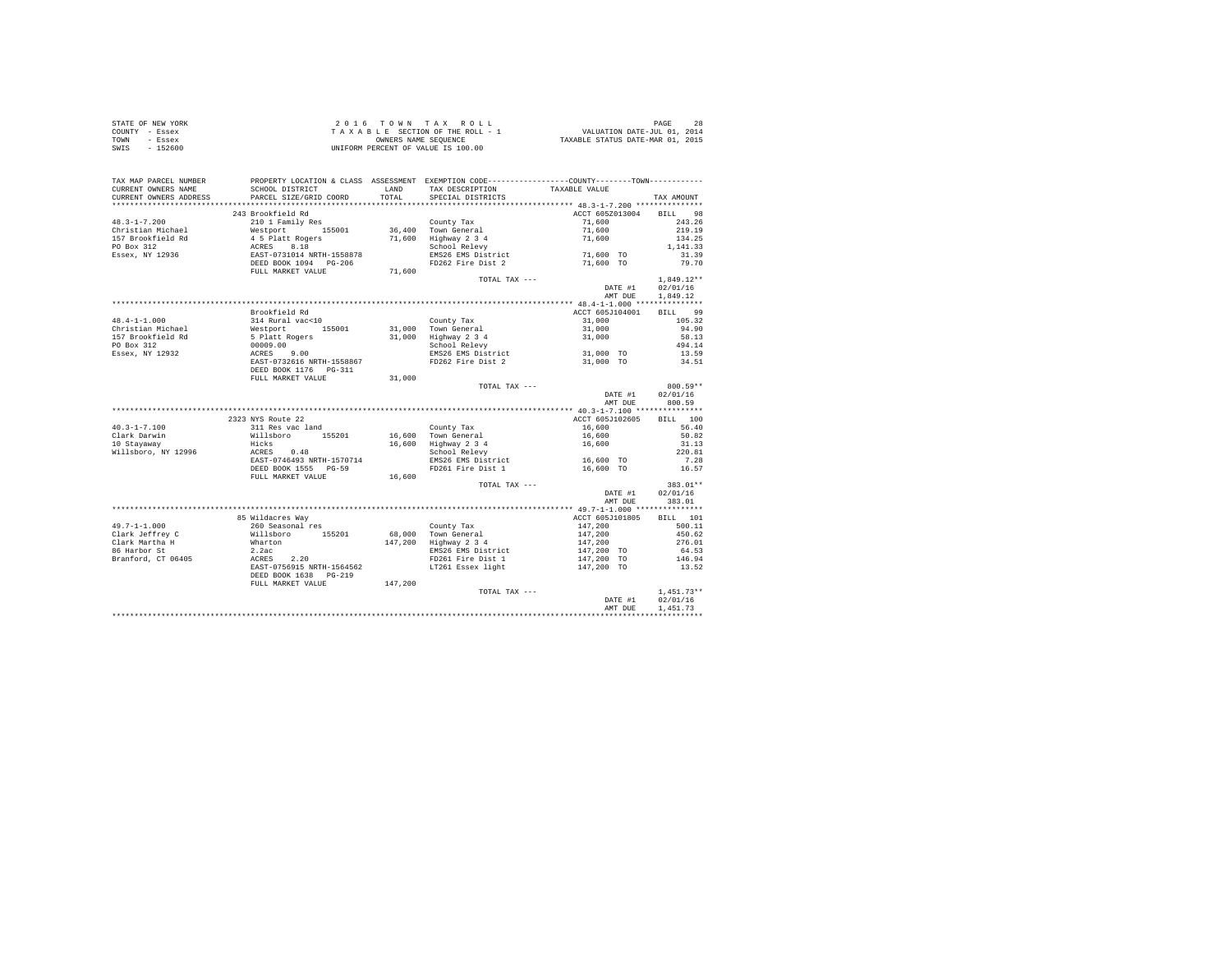| STATE OF NEW YORK | 2016 TOWN TAX ROLL                 | PAGE                             |
|-------------------|------------------------------------|----------------------------------|
| COUNTY - Essex    | TAXABLE SECTION OF THE ROLL - 1    | VALUATION DATE-JUL 01, 2014      |
| TOWN<br>- Essex   | OWNERS NAME SEOUENCE               | TAXABLE STATUS DATE-MAR 01, 2015 |
| $-152600$<br>SWIS | UNIFORM PERCENT OF VALUE IS 100.00 |                                  |

| TAX MAP PARCEL NUMBER                       |                           |              | PROPERTY LOCATION & CLASS ASSESSMENT EXEMPTION CODE----------------COUNTY--------TOWN---------- |                          |              |
|---------------------------------------------|---------------------------|--------------|-------------------------------------------------------------------------------------------------|--------------------------|--------------|
| CURRENT OWNERS NAME                         | SCHOOL DISTRICT           | <b>T.AND</b> | TAX DESCRIPTION                                                                                 | TAXABLE VALUE            |              |
| CURRENT OWNERS ADDRESS                      | PARCEL SIZE/GRID COORD    | TOTAL        | SPECIAL DISTRICTS                                                                               |                          | TAX AMOUNT   |
|                                             |                           |              |                                                                                                 |                          |              |
|                                             | 141 Revnolds Rd           |              |                                                                                                 | ACCT 605J102611 BILL 102 |              |
| $48.1 - 1 - 16.000$                         | 240 Rural res             |              | County Tax                                                                                      | 36,000                   | 122.31       |
| Clifford Jeremy HP Westport                 |                           |              | 155001 27,000 Town General                                                                      | 36,000                   | 110.21       |
|                                             |                           |              | 36,000 Highway 2 3 4                                                                            | 36,000                   | 67.50        |
|                                             |                           |              | EMS26 EMS District                                                                              | 36,000 TO                | 15.78        |
| Essex, NY 12936                             | EAST-0729614 NRTH-1566207 |              | FD262 Fire Dist 2                                                                               | 36,000 TO                | 40.07        |
|                                             | DEED BOOK 1313 PG-63      |              |                                                                                                 |                          |              |
| PRIOR OWNER ON 3/01/2015 FULL MARKET VALUE  |                           | 36,000       |                                                                                                 |                          |              |
| Clifford Jeremy HP                          |                           |              |                                                                                                 |                          |              |
|                                             |                           |              | TOTAL TAX ---                                                                                   |                          | $355.87**$   |
|                                             |                           |              |                                                                                                 | DATE #1                  | 02/01/16     |
|                                             |                           |              |                                                                                                 | AMT DUE                  | 355.87       |
|                                             |                           |              |                                                                                                 |                          |              |
|                                             | 1793 Lake Shore Rd        |              |                                                                                                 | ACCT 605J103003          | BILL 103     |
| $49.15 - 1 - 5.000$                         | 210 1 Family Res - WTRFNT |              | County Tax                                                                                      | 317,800                  | 1,079.72     |
| Coffin Linda L                              | Willsboro 155201          |              | 209,300 Town General                                                                            | 317,800                  | 972.87       |
| 1793 Lake Shore Rd                          | Wharton                   |              | 317,800 Highway 2 3 4                                                                           | 317,800                  | 595.90       |
| Essex, NY 12936                             | ACRES<br>1.50 BANK1STARSG |              | EMS26 EMS District                                                                              | 317,800 TO               | 139.31       |
|                                             | EAST-0757457 NRTH-1559512 |              | FD261 Fire Dist 1                                                                               | 317,800 TO               | 317.25       |
|                                             | DEED BOOK 1417 PG-285     |              |                                                                                                 |                          |              |
|                                             | FULL MARKET VALUE         | 317,800      |                                                                                                 |                          |              |
|                                             |                           |              | TOTAL TAX ---                                                                                   |                          | $3.105.05**$ |
|                                             |                           |              |                                                                                                 | DATE #1                  | 02/01/16     |
|                                             |                           |              |                                                                                                 | AMT DUE                  | 3,105.05     |
|                                             |                           |              |                                                                                                 |                          |              |
|                                             | 693 Walker Rd             |              |                                                                                                 | ACCT 6079978515          | BILL 104     |
| $48.4 - 1 - 18.000$                         | 240 Rural res             |              | County Tax                                                                                      | 271,500                  | 922.41       |
| Coleman James R                             | Willsboro 155201          |              | 62.900 Town General                                                                             | 271,500                  | 831.13       |
| PO Box 110                                  | Friswell                  | 271,500      | Highway 2 3 4                                                                                   | 271,500                  | 509.08       |
| Essex, NY 12936                             | 1615/277-Easement         |              | EMS26 EMS District                                                                              | 271,500 TO               | 119.02       |
|                                             | 1615/274-Easement         |              | FD262 Fire Dist 2                                                                               | 271,500 TO               | 302.22       |
| PRIOR OWNER ON 3/01/2015<br>Coleman James R | ACRES 31.90               |              | LT262 Whallonsburg light                                                                        | 271,500 TO               | 69.84        |
|                                             | EAST-0739745 NRTH-1554899 |              |                                                                                                 |                          |              |
|                                             | DEED BOOK 1035 PG-269     |              |                                                                                                 |                          |              |
|                                             | FULL MARKET VALUE         | 271,500      | TOTAL TAX ---                                                                                   |                          | $2.753.70**$ |
|                                             |                           |              |                                                                                                 |                          | 02/01/16     |
|                                             |                           |              |                                                                                                 | DATE #1                  |              |
|                                             |                           |              |                                                                                                 | AMT DUE                  | 2.753.70     |
|                                             |                           |              |                                                                                                 |                          |              |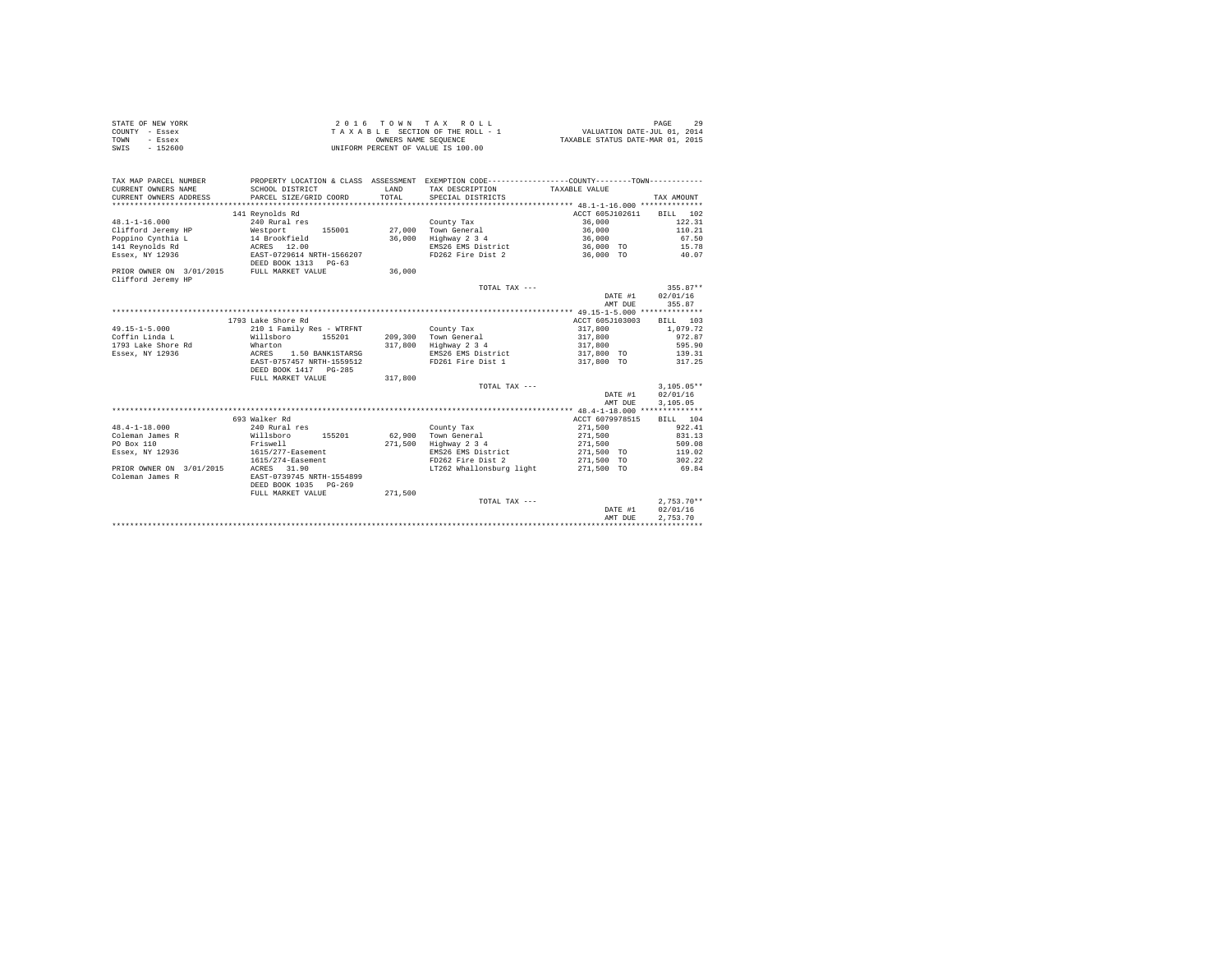|                | STATE OF NEW YORK | $2.0.16$ TOWN TAX ROLL             | PAGE                             |
|----------------|-------------------|------------------------------------|----------------------------------|
| COUNTY - Essex |                   | TAXABLE SECTION OF THE ROLL - 1    | VALUATION DATE-JUL 01, 2014      |
| TOWN           | - Essex           | OWNERS NAME SEOUENCE               | TAXABLE STATUS DATE-MAR 01, 2015 |
| SWIS           | $-152600$         | UNIFORM PERCENT OF VALUE IS 100.00 |                                  |

| TAX MAP PARCEL NUMBER<br>CURRENT OWNERS NAME                             | PROPERTY LOCATION & CLASS ASSESSMENT EXEMPTION CODE----------------COUNTY--------TOWN----------<br>SCHOOL DISTRICT | LAND   | TAX DESCRIPTION                             | TAXABLE VALUE                 |              |
|--------------------------------------------------------------------------|--------------------------------------------------------------------------------------------------------------------|--------|---------------------------------------------|-------------------------------|--------------|
| CURRENT OWNERS ADDRESS                                                   | PARCEL SIZE/GRID COORD                                                                                             | TOTAL  | SPECIAL DISTRICTS                           |                               | TAX AMOUNT   |
| *********************                                                    |                                                                                                                    |        |                                             |                               |              |
|                                                                          | Main St                                                                                                            |        |                                             | ACCT 605Z014002               | BILL 105     |
| $40.73 - 2 - 11.000 / 1$                                                 | 464 Office bldg.                                                                                                   |        | County Tax                                  | 185,000<br>185,000<br>185,000 | 628.53       |
| College for Every Student Inc Willsboro 155201                           |                                                                                                                    |        | 0 Town General                              |                               | 566.33       |
| c/o Herbert F Dalton Jr                                                  | Potts                                                                                                              |        | 185,000 Highway 2 3 4                       |                               | 346.89       |
| 13 Church St                                                             | EAST-0756830 NRTH-1571742<br>DEED BOOK 1708 PG-109<br>FULL MARKET VALUE                                            |        | EMS26 EMS District                          | 185,000 TO                    | 81.10        |
| PO Box 2                                                                 |                                                                                                                    |        | FD261 Fire Dist 1                           | 185,000 TO                    | 184.68       |
| Essex, NY 12936                                                          |                                                                                                                    |        | 185,000 LT261 Essex light                   | 185,000 TO                    | 16.99        |
|                                                                          |                                                                                                                    |        | TOTAL TAX ---                               |                               | $1,824.52**$ |
|                                                                          |                                                                                                                    |        |                                             | DATE #1                       | 02/01/16     |
|                                                                          |                                                                                                                    |        |                                             | AMT DUE                       | 1,824.52     |
|                                                                          |                                                                                                                    |        |                                             |                               |              |
|                                                                          | County Route 10                                                                                                    |        |                                             | ACCT 605J100606               | BILL 106     |
| $57.1 - 2 - 6.000$                                                       | 105 Vac farmland                                                                                                   |        | AG DIST C 41720                             | 20.730<br>20.730              |              |
| Conley Tommy                                                             | Westport 155001                                                                                                    |        | 64,900 County Tax                           | 44,170                        | 150.07       |
| Gibson-Conley Jessie M                                                   | 29 Taylor & Kimball                                                                                                |        | 64,900 Town General                         | 44,170                        | 135.22       |
| 991 NYS Rt 22                                                            | ACRES 59.00                                                                                                        |        | Highway 2 3 4                               | 44,170                        | 82.82        |
| Westport, NY 12993                                                       | EAST-0730675 NRTH-1548587<br>DEED BOOK 1716 PG-41                                                                  |        | EMS26 EMS District                          | 64,900 TO                     | 28.45        |
|                                                                          |                                                                                                                    |        | FD262 Fire Dist 2                           | 64,900 TO                     | 72.24        |
| MAY BE SUBJECT TO PAYMENT FULL MARKET VALUE<br>UNDER AGDIST LAW TIL 2019 |                                                                                                                    | 64,900 |                                             |                               |              |
|                                                                          |                                                                                                                    |        | TOTAL TAX ---                               |                               | 468.80**     |
|                                                                          |                                                                                                                    |        |                                             | DATE #1                       | 02/01/16     |
|                                                                          |                                                                                                                    |        |                                             | AMT DUE                       | 468.80       |
|                                                                          |                                                                                                                    |        |                                             |                               |              |
|                                                                          | 68 Reynolds Rd                                                                                                     |        |                                             | ACCT 605J102612               | BILL 107     |
| $48.1 - 1 - 13.000$                                                      | 240 Rural res                                                                                                      |        | County Tax                                  | 66,400                        | 225.59       |
| Connor Andrea E                                                          | Westport 155001<br>17 18 Brookfield                                                                                |        | 33,400 Town General<br>66,400 Highway 2 3 4 | 66,400                        | 203.27       |
| 68 Reynolds Rd                                                           |                                                                                                                    |        |                                             | 66,400                        | 124.50       |
| Essex, NY 12936                                                          | 20.0 A                                                                                                             |        | EMS26 EMS District<br>FD262 Fire Dist 2     | 66,400 TO<br>66,400 TO        | 29.11        |
|                                                                          | ACRES 20.00<br>EAST-0729188 NRTH-1565275                                                                           |        |                                             |                               | 73.91        |
|                                                                          | DEED BOOK 1394 PG-283                                                                                              |        |                                             |                               |              |
|                                                                          | FULL MARKET VALUE                                                                                                  | 66,400 |                                             |                               |              |
|                                                                          |                                                                                                                    |        | TOTAL TAX ---                               |                               | 656.38**     |
|                                                                          |                                                                                                                    |        |                                             | DATE #1                       | 02/01/16     |
|                                                                          |                                                                                                                    |        |                                             | AMT DUE                       | 656.38       |
|                                                                          |                                                                                                                    |        |                                             |                               |              |
|                                                                          | Jersey St                                                                                                          |        |                                             | ACCT 605J103612               | BILL 108     |
| $39.4 - 1 - 4.000$                                                       |                                                                                                                    |        | County Tax<br>25,200 Town General           | 25,200                        | 85.62        |
| Conway James J                                                           |                                                                                                                    |        |                                             | 25,200                        | 77.14        |
| Conway Rita J                                                            |                                                                                                                    |        | 25,200 Highway 2 3 4                        | 25,200                        | 47.25        |
| 300 Sanders Rd                                                           |                                                                                                                    |        | EMS26 EMS District                          | 25,200 TO                     | 11.05        |
| Willsboro, NY 12996                                                      | ------, --<br>910 Priv forest<br>Willsboro 155201<br>Hicks 25.20<br>RACRES 25.20<br>RACRES 25.20                   |        | FD262 Fire Dist 2                           | 25,200 TO                     | 28.05        |
|                                                                          | DEED BOOK 1155 PG-219                                                                                              |        |                                             |                               |              |
|                                                                          | FULL MARKET VALUE                                                                                                  | 25,200 |                                             |                               |              |
|                                                                          |                                                                                                                    |        | TOTAL TAX ---                               |                               | 249.11**     |
|                                                                          |                                                                                                                    |        |                                             | DATE #1                       | 02/01/16     |
|                                                                          |                                                                                                                    |        |                                             | AMT DUE                       | 249.11       |
|                                                                          |                                                                                                                    |        |                                             |                               |              |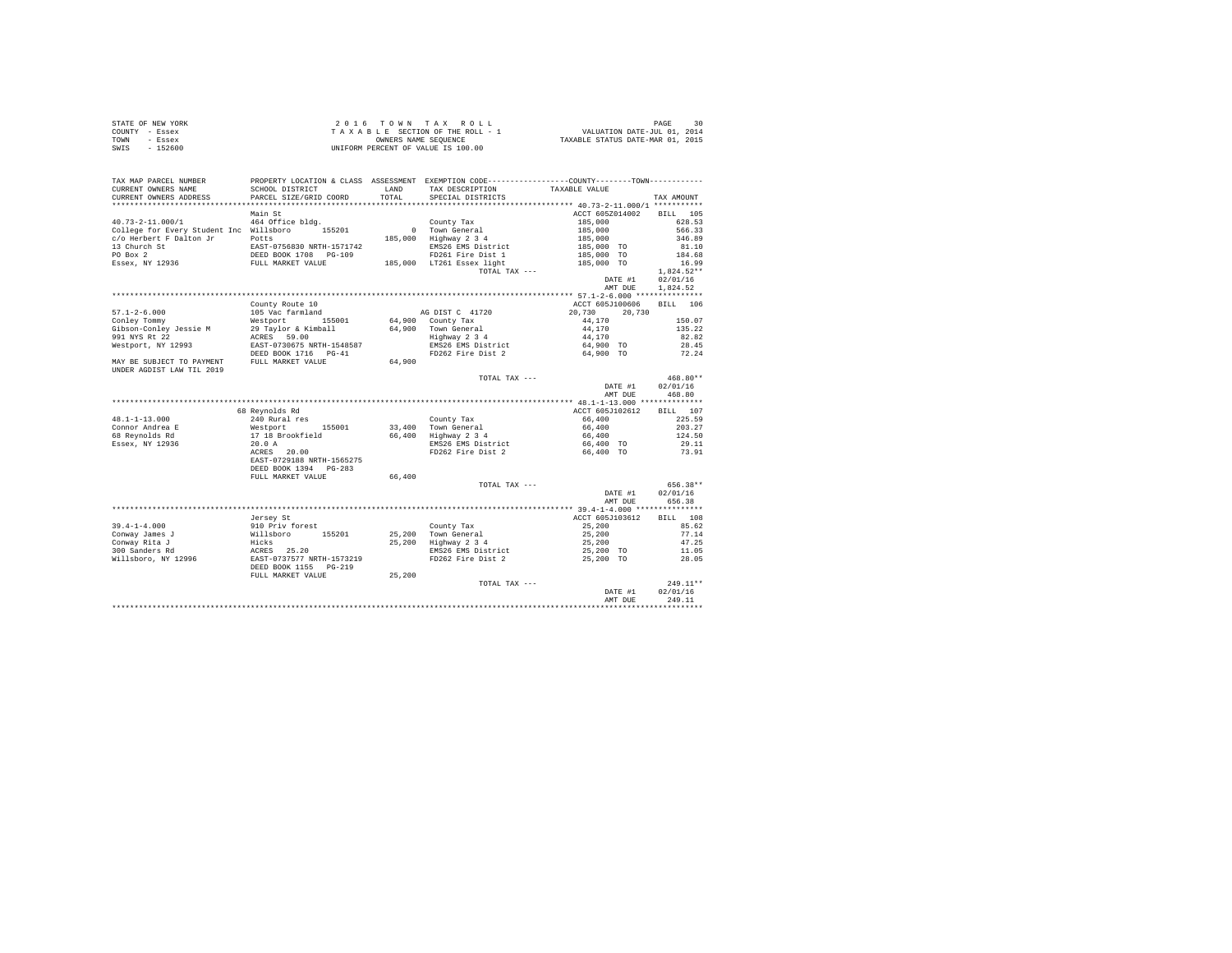| STATE OF NEW YORK | 2016 TOWN TAX ROLL                 | PAGE                             |
|-------------------|------------------------------------|----------------------------------|
| COUNTY - Essex    | TAXABLE SECTION OF THE ROLL - 1    | VALUATION DATE-JUL 01, 2014      |
| TOWN<br>- Essex   | OWNERS NAME SEOUENCE               | TAXABLE STATUS DATE-MAR 01, 2015 |
| SWIS<br>- 152600  | UNIFORM PERCENT OF VALUE IS 100.00 |                                  |

| TAX MAP PARCEL NUMBER<br>CURRENT OWNERS NAME<br>CURRENT OWNERS ADDRESS | SCHOOL DISTRICT<br>PARCEL SIZE/GRID COORD                | <b>T.AND</b><br>TOTAL | PROPERTY LOCATION & CLASS ASSESSMENT EXEMPTION CODE---------------COUNTY-------TOWN----------<br>TAX DESCRIPTION TAXABLE VALUE<br>SPECIAL DISTRICTS |                  | TAX AMOUNT   |
|------------------------------------------------------------------------|----------------------------------------------------------|-----------------------|-----------------------------------------------------------------------------------------------------------------------------------------------------|------------------|--------------|
|                                                                        |                                                          |                       |                                                                                                                                                     |                  |              |
|                                                                        | McAuliffe Way                                            |                       |                                                                                                                                                     | ACCT 605J103006  | BILL 109     |
| $39.4 - 1 - 6.000$                                                     | 105 Vac farmland<br>Willsboro 155201 41.500 Town General |                       | County Tax                                                                                                                                          | 41,500           | 140.99       |
| Conway James J                                                         |                                                          |                       |                                                                                                                                                     | 41,500           | 127.04       |
| Conway Rita J                                                          | Hicks                                                    | 41,500                | Highway 2 3 4                                                                                                                                       | 41,500           | 77.82        |
| 300 Sanders Rd                                                         | ACRES 84.00                                              |                       | EMS26 EMS District                                                                                                                                  | 41,500 TO        | 18.19        |
| Willsboro, NY 12996                                                    | EAST-0741836 NRTH-1573797                                |                       | FD262 Fire Dist 2                                                                                                                                   | 41,500 TO        | 46.20        |
|                                                                        | DEED BOOK 1665 PG-1                                      |                       |                                                                                                                                                     |                  |              |
|                                                                        | FULL MARKET VALUE                                        | 41,500                |                                                                                                                                                     |                  |              |
|                                                                        |                                                          |                       | TOTAL TAX ---                                                                                                                                       |                  | $410.24**$   |
|                                                                        |                                                          |                       |                                                                                                                                                     | DATE #1          | 02/01/16     |
|                                                                        |                                                          |                       |                                                                                                                                                     | AMT DUE          | 410.24       |
|                                                                        |                                                          |                       |                                                                                                                                                     |                  |              |
|                                                                        | 577 Cook Rd                                              |                       |                                                                                                                                                     | ACCT 605J100602  | BILL 110     |
| $48.76 - 1 - 2.000$                                                    | 210 1 Family Res                                         |                       | VETWAR CTS 41120                                                                                                                                    | 15,000<br>15,000 |              |
| Coonrod Emmett J III                                                   | Willsboro<br>155201                                      |                       | $27.600$ County Tax                                                                                                                                 | 122,900          | 417.55       |
| 577 Cook Rd                                                            | Friswell                                                 |                       | 137.900 Town General                                                                                                                                | 122,900          | 376.23       |
| Essex, NY 12936                                                        | ACRES 0.80                                               |                       | Highway 2 3 4                                                                                                                                       | 122,900          | 230.45       |
|                                                                        | EAST-0743851 NRTH-1555843                                |                       | School Relevy                                                                                                                                       |                  | 1.252.35     |
|                                                                        | DEED BOOK 1205 PG-68                                     |                       | EMS26 EMS District 137,900 TO                                                                                                                       |                  | 60.45        |
|                                                                        | FULL MARKET VALUE                                        | 137,900               | FD262 Fire Dist 2                                                                                                                                   | 137,900 TO       | 153.50       |
|                                                                        |                                                          |                       | LT262 Whallonsburg light                                                                                                                            | 137,900 TO       | 35.47        |
|                                                                        |                                                          |                       | TOTAL TAX ---                                                                                                                                       |                  | $2.526.00**$ |
|                                                                        |                                                          |                       |                                                                                                                                                     | DATE #1          | 02/01/16     |
|                                                                        |                                                          |                       |                                                                                                                                                     | AMT DUE          | 2.526.00     |
|                                                                        |                                                          |                       |                                                                                                                                                     |                  |              |
|                                                                        | 10 Ross Way                                              |                       |                                                                                                                                                     | ACCT 605J187001  | BILL 111     |
| $40.73 - 5 - 3.210$                                                    | 210 1 Family Res                                         |                       | County Tax                                                                                                                                          | 292,600          | 994.10       |
| Cordasco Joseph                                                        | Willsboro 155201                                         |                       | 62,300 Town General                                                                                                                                 | 292,600          | 895.73       |
| 10 Ross Way                                                            | Potts                                                    | 292,600               | Highway 2 3 4                                                                                                                                       | 292,600          | 548.64       |
| Essex, NY 12936                                                        | Db 905/254 Row                                           |                       | EMS26 EMS District                                                                                                                                  | 292,600 TO       | 128.27       |
|                                                                        | 1650/132 Sewer Easement                                  |                       | FD261 Fire Dist 1                                                                                                                                   | 292,600 TO       | 292.09       |
|                                                                        | 0.58 BANK CORE<br>ACRES                                  |                       | LT261 Essex light                                                                                                                                   | 292,600 TO       | 26.88        |
|                                                                        | EAST-0756736 NRTH-1570599                                |                       | SR150 Return sewer rent 1,130.77 MT                                                                                                                 |                  | 1,130.77     |
|                                                                        | DEED BOOK 1501 PG-201                                    |                       | WR151 Return water rent-1 666.67 MT                                                                                                                 |                  | 666.67       |
|                                                                        | FULL MARKET VALUE                                        | 292,600               |                                                                                                                                                     |                  |              |
|                                                                        |                                                          |                       | TOTAL TAX ---                                                                                                                                       |                  | $4.683.15**$ |
|                                                                        |                                                          |                       |                                                                                                                                                     | DATE #1          | 02/01/16     |
|                                                                        |                                                          |                       |                                                                                                                                                     | AMT DUE          | 4.683.15     |
|                                                                        |                                                          |                       |                                                                                                                                                     |                  |              |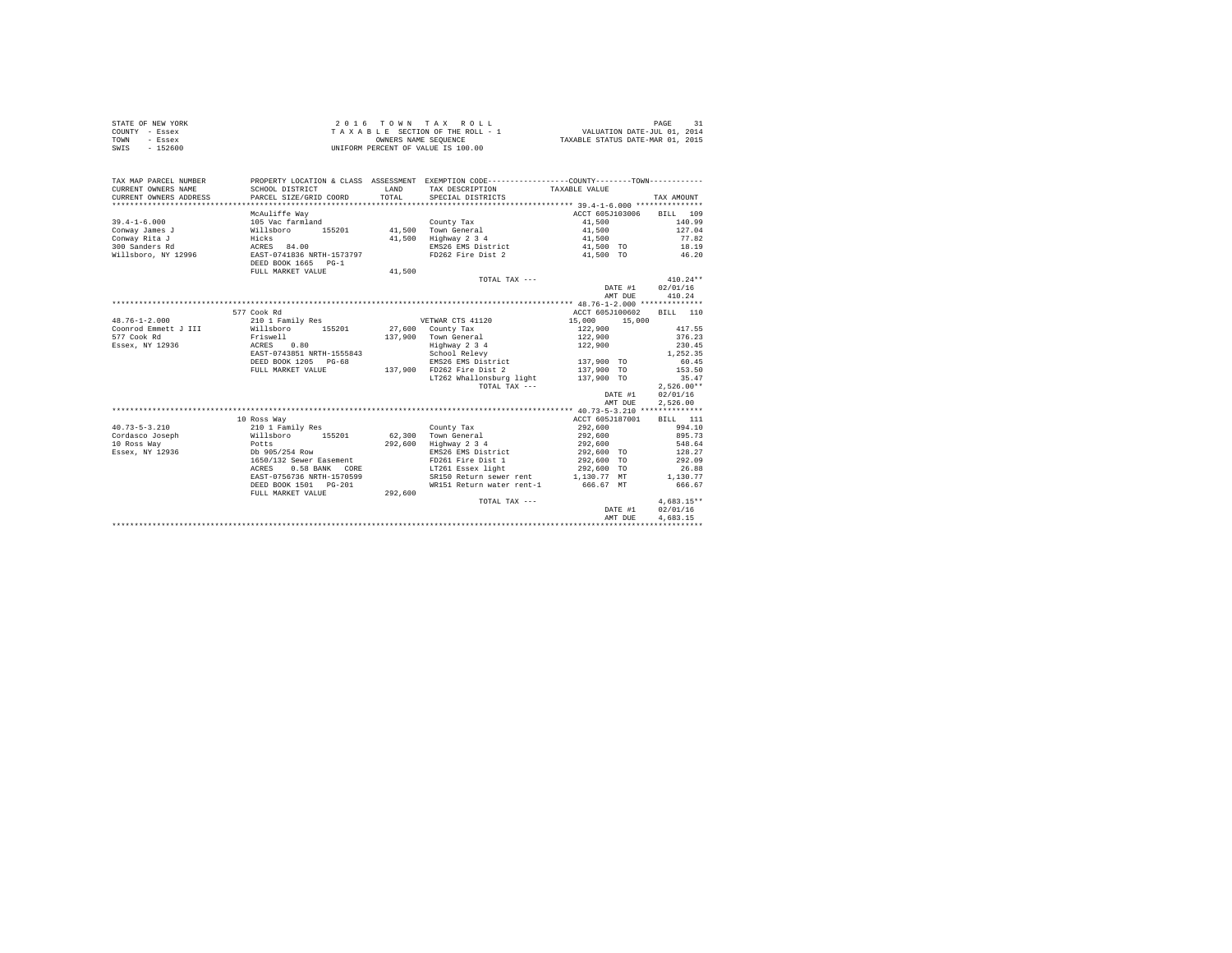| STATE OF NEW YORK                |                                                                                                                                                                                                                                                                                                                                                                                                                                                            |       |                                                                                  |                          |              |
|----------------------------------|------------------------------------------------------------------------------------------------------------------------------------------------------------------------------------------------------------------------------------------------------------------------------------------------------------------------------------------------------------------------------------------------------------------------------------------------------------|-------|----------------------------------------------------------------------------------|--------------------------|--------------|
| COUNTY - Essex                   |                                                                                                                                                                                                                                                                                                                                                                                                                                                            |       |                                                                                  |                          |              |
| TOWN - Essex                     |                                                                                                                                                                                                                                                                                                                                                                                                                                                            |       |                                                                                  |                          |              |
| SWIS - 152600                    |                                                                                                                                                                                                                                                                                                                                                                                                                                                            |       |                                                                                  |                          |              |
|                                  |                                                                                                                                                                                                                                                                                                                                                                                                                                                            |       |                                                                                  |                          |              |
|                                  |                                                                                                                                                                                                                                                                                                                                                                                                                                                            |       |                                                                                  |                          |              |
|                                  |                                                                                                                                                                                                                                                                                                                                                                                                                                                            |       |                                                                                  |                          |              |
|                                  | TAX MAP PARCEL NUMBER PROPERTY LOCATION & CLASS ASSESSMENT EXEMPTION CODE--------------COUNTY--------TOWN----------                                                                                                                                                                                                                                                                                                                                        |       |                                                                                  |                          |              |
| CURRENT OWNERS NAME              |                                                                                                                                                                                                                                                                                                                                                                                                                                                            |       | SCHOOL DISTRICT               LAND     TAX DESCRIPTION             TAXABLE VALUE |                          |              |
| CURRENT OWNERS ADDRESS           | PARCEL SIZE/GRID COORD                                                                                                                                                                                                                                                                                                                                                                                                                                     | TOTAL | SPECIAL DISTRICTS                                                                |                          | TAX AMOUNT   |
|                                  |                                                                                                                                                                                                                                                                                                                                                                                                                                                            |       |                                                                                  |                          |              |
|                                  | 154 Sayre Rd                                                                                                                                                                                                                                                                                                                                                                                                                                               |       |                                                                                  | ACCT 605J101605 BILL 112 |              |
| $57.2 - 3 - 7.100$               | $\begin{tabular}{l c c c c} \multicolumn{3}{c}{\textbf{13.40\textwidth}} & \multicolumn{3}{c}{\textbf{14.41\textwidth}} & \multicolumn{3}{c}{\textbf{14.42\textwidth}} & \multicolumn{3}{c}{\textbf{14.43\textwidth}} & \multicolumn{3}{c}{\textbf{14.44\textwidth}} & \multicolumn{3}{c}{\textbf{14.45\textwidth}} & \multicolumn{3}{c}{\textbf{14.46\textwidth}} & \multicolumn{3}{c}{\textbf{14.47\textwidth}} & \multicolumn{3}{c}{\textbf{14.48\text$ |       |                                                                                  |                          |              |
|                                  |                                                                                                                                                                                                                                                                                                                                                                                                                                                            |       |                                                                                  |                          |              |
| Cornell Edward H<br>154 Sayre Rd |                                                                                                                                                                                                                                                                                                                                                                                                                                                            |       |                                                                                  |                          |              |
|                                  |                                                                                                                                                                                                                                                                                                                                                                                                                                                            |       |                                                                                  |                          |              |
| Westport, NY 12993               |                                                                                                                                                                                                                                                                                                                                                                                                                                                            |       |                                                                                  |                          |              |
|                                  |                                                                                                                                                                                                                                                                                                                                                                                                                                                            |       |                                                                                  |                          |              |
|                                  |                                                                                                                                                                                                                                                                                                                                                                                                                                                            |       |                                                                                  |                          |              |
|                                  |                                                                                                                                                                                                                                                                                                                                                                                                                                                            |       |                                                                                  |                          |              |
|                                  |                                                                                                                                                                                                                                                                                                                                                                                                                                                            |       | TOTAL TAX ---                                                                    |                          | $1,283.79**$ |
|                                  |                                                                                                                                                                                                                                                                                                                                                                                                                                                            |       |                                                                                  | DATE #1 02/01/16         |              |
|                                  |                                                                                                                                                                                                                                                                                                                                                                                                                                                            |       |                                                                                  | AMT DUE 1.283.79         |              |
|                                  |                                                                                                                                                                                                                                                                                                                                                                                                                                                            |       |                                                                                  |                          |              |
|                                  | 9 Gladd Ln                                                                                                                                                                                                                                                                                                                                                                                                                                                 |       |                                                                                  | ACCT 605J103710 BILL 113 |              |
|                                  |                                                                                                                                                                                                                                                                                                                                                                                                                                                            |       |                                                                                  |                          |              |
|                                  |                                                                                                                                                                                                                                                                                                                                                                                                                                                            |       |                                                                                  |                          |              |
|                                  |                                                                                                                                                                                                                                                                                                                                                                                                                                                            |       |                                                                                  |                          |              |
|                                  |                                                                                                                                                                                                                                                                                                                                                                                                                                                            |       |                                                                                  |                          |              |
|                                  |                                                                                                                                                                                                                                                                                                                                                                                                                                                            |       |                                                                                  |                          |              |
|                                  |                                                                                                                                                                                                                                                                                                                                                                                                                                                            |       |                                                                                  |                          |              |
|                                  |                                                                                                                                                                                                                                                                                                                                                                                                                                                            |       |                                                                                  |                          |              |
|                                  |                                                                                                                                                                                                                                                                                                                                                                                                                                                            |       |                                                                                  |                          |              |
|                                  |                                                                                                                                                                                                                                                                                                                                                                                                                                                            |       |                                                                                  |                          |              |
|                                  |                                                                                                                                                                                                                                                                                                                                                                                                                                                            |       | TOTAL TAX ---                                                                    |                          | $2.246.50**$ |
|                                  |                                                                                                                                                                                                                                                                                                                                                                                                                                                            |       |                                                                                  | DATE #1 02/01/16         |              |
|                                  |                                                                                                                                                                                                                                                                                                                                                                                                                                                            |       |                                                                                  | AMT DUE                  | 2,246.50     |
|                                  |                                                                                                                                                                                                                                                                                                                                                                                                                                                            |       |                                                                                  |                          |              |
|                                  | 1845 Lake Shore Rd                                                                                                                                                                                                                                                                                                                                                                                                                                         |       |                                                                                  | ACCT 605J100915 BILL 114 |              |
|                                  |                                                                                                                                                                                                                                                                                                                                                                                                                                                            |       |                                                                                  |                          |              |
|                                  |                                                                                                                                                                                                                                                                                                                                                                                                                                                            |       |                                                                                  |                          |              |
|                                  |                                                                                                                                                                                                                                                                                                                                                                                                                                                            |       |                                                                                  |                          |              |
|                                  |                                                                                                                                                                                                                                                                                                                                                                                                                                                            |       |                                                                                  |                          |              |
|                                  |                                                                                                                                                                                                                                                                                                                                                                                                                                                            |       |                                                                                  |                          |              |
|                                  |                                                                                                                                                                                                                                                                                                                                                                                                                                                            |       |                                                                                  |                          |              |
|                                  |                                                                                                                                                                                                                                                                                                                                                                                                                                                            |       |                                                                                  |                          |              |
|                                  |                                                                                                                                                                                                                                                                                                                                                                                                                                                            |       |                                                                                  |                          |              |
| Couchey Family Trust Ruth        |                                                                                                                                                                                                                                                                                                                                                                                                                                                            |       |                                                                                  |                          |              |
|                                  |                                                                                                                                                                                                                                                                                                                                                                                                                                                            |       | TOTAL TAX $---$                                                                  |                          | $1,466.15**$ |
|                                  |                                                                                                                                                                                                                                                                                                                                                                                                                                                            |       |                                                                                  | DATE #1 02/01/16         |              |
|                                  |                                                                                                                                                                                                                                                                                                                                                                                                                                                            |       |                                                                                  | AMT DUE                  | 1,466.15     |
|                                  |                                                                                                                                                                                                                                                                                                                                                                                                                                                            |       |                                                                                  |                          |              |
|                                  |                                                                                                                                                                                                                                                                                                                                                                                                                                                            |       |                                                                                  | ACCT 605J102113 BILL 115 |              |
|                                  |                                                                                                                                                                                                                                                                                                                                                                                                                                                            |       |                                                                                  |                          | 1,146.99     |
|                                  |                                                                                                                                                                                                                                                                                                                                                                                                                                                            |       |                                                                                  |                          | 1,033.48     |
|                                  |                                                                                                                                                                                                                                                                                                                                                                                                                                                            |       |                                                                                  |                          | 633.02       |
|                                  |                                                                                                                                                                                                                                                                                                                                                                                                                                                            |       |                                                                                  |                          | 147.99       |
|                                  |                                                                                                                                                                                                                                                                                                                                                                                                                                                            |       |                                                                                  |                          | 337.01       |
|                                  |                                                                                                                                                                                                                                                                                                                                                                                                                                                            |       |                                                                                  |                          |              |
|                                  |                                                                                                                                                                                                                                                                                                                                                                                                                                                            |       |                                                                                  |                          |              |
|                                  |                                                                                                                                                                                                                                                                                                                                                                                                                                                            |       |                                                                                  |                          |              |
|                                  |                                                                                                                                                                                                                                                                                                                                                                                                                                                            |       |                                                                                  |                          | $3.298.49**$ |
|                                  |                                                                                                                                                                                                                                                                                                                                                                                                                                                            |       |                                                                                  | DATE #1                  | 02/01/16     |
|                                  |                                                                                                                                                                                                                                                                                                                                                                                                                                                            |       |                                                                                  | AMT DUE                  | 3.298.49     |
|                                  |                                                                                                                                                                                                                                                                                                                                                                                                                                                            |       |                                                                                  |                          | ************ |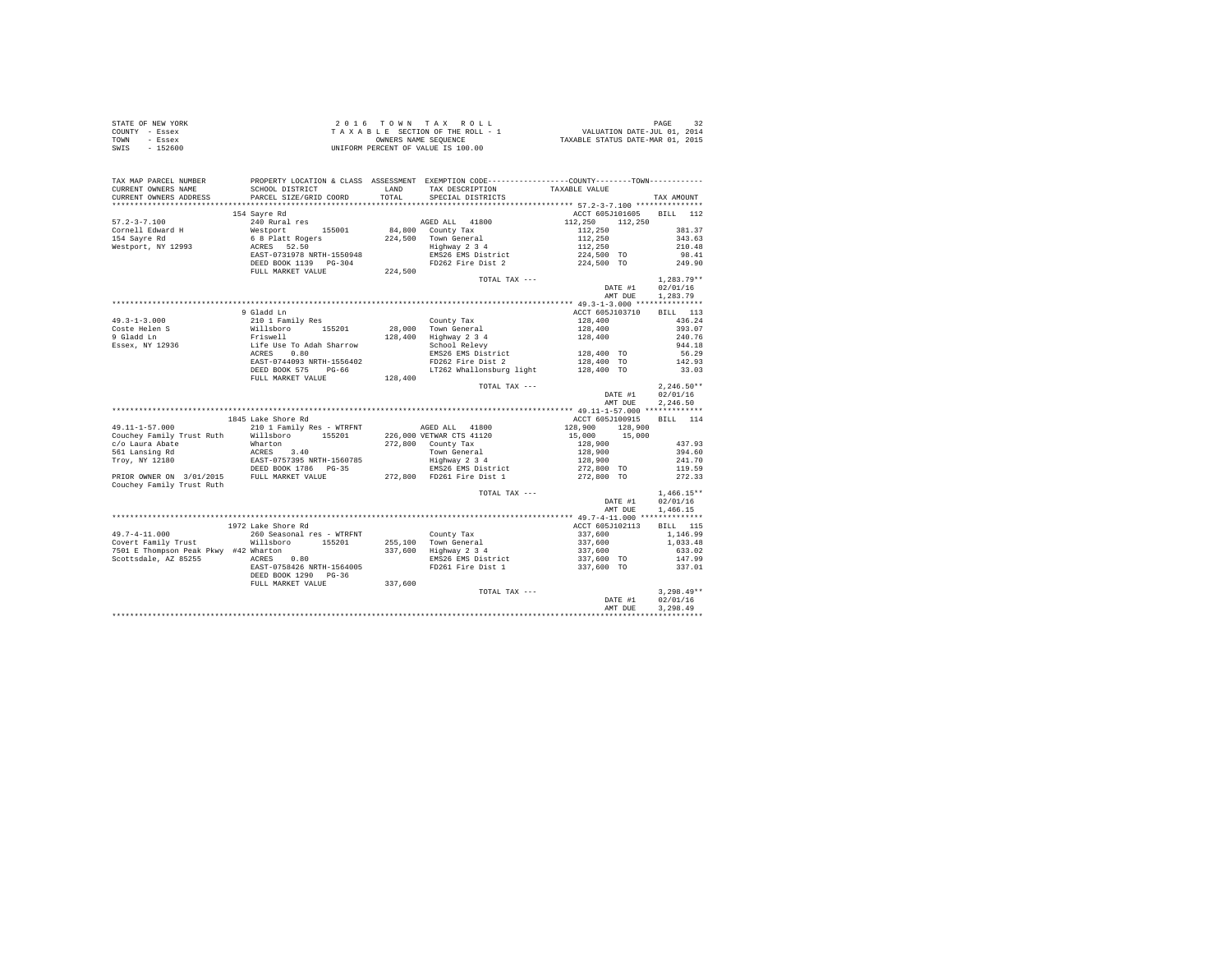| STATE OF NEW YORK | 2016 TOWN TAX ROLL                 | PAGE                             |
|-------------------|------------------------------------|----------------------------------|
| COUNTY - Essex    | TAXABLE SECTION OF THE ROLL - 1    | VALUATION DATE-JUL 01, 2014      |
| TOWN<br>- Essex   | OWNERS NAME SEOUENCE               | TAXABLE STATUS DATE-MAR 01, 2015 |
| SWIS<br>$-152600$ | UNIFORM PERCENT OF VALUE IS 100.00 |                                  |

| TAX MAP PARCEL NUMBER<br>CURRENT OWNERS NAME<br>CURRENT OWNERS ADDRESS | SCHOOL DISTRICT<br>PARCEL SIZE/GRID COORD | LAND<br>TOTAL. | PROPERTY LOCATION & CLASS ASSESSMENT EXEMPTION CODE----------------COUNTY--------TOWN----------<br>TAX DESCRIPTION<br>SPECIAL DISTRICTS | TAXABLE VALUE            | TAX AMOUNT      |
|------------------------------------------------------------------------|-------------------------------------------|----------------|-----------------------------------------------------------------------------------------------------------------------------------------|--------------------------|-----------------|
|                                                                        |                                           |                |                                                                                                                                         |                          |                 |
|                                                                        | 4 Clubhouse Way                           |                |                                                                                                                                         | ACCT 605J100701 BILL 116 |                 |
| $49.11 - 1 - 32.000$                                                   | 260 Seasonal res                          |                | County Tax                                                                                                                              | 138,600                  | 470.89          |
| Cowan Brookes                                                          | Willsboro<br>155201                       |                | 55,300 Town General                                                                                                                     | 138,600                  | 424.29          |
| Roseborough Jaye                                                       | Wharton                                   | 138,600        | Highway 2 3 4                                                                                                                           | 138,600                  | 259.88          |
| 76 Green St                                                            | 1389/220 Boundary Line                    |                | EMS26 EMS District                                                                                                                      | 138,600 TO               | 60.76           |
| Burlington, VT 05401                                                   | 1414/126 Easement<br>0.25<br>ACRES        |                | FD261 Fire Dist 1                                                                                                                       | 138,600 TO 138.36        |                 |
|                                                                        | EAST-0757634 NRTH-1562845                 |                |                                                                                                                                         |                          |                 |
|                                                                        | DEED BOOK 1741 PG-291                     |                |                                                                                                                                         |                          |                 |
|                                                                        | FULL MARKET VALUE                         | 138,600        |                                                                                                                                         |                          |                 |
|                                                                        |                                           |                | TOTAL TAX ---                                                                                                                           |                          | $1.354.18**$    |
|                                                                        |                                           |                |                                                                                                                                         | DATE #1                  | 02/01/16        |
|                                                                        |                                           |                |                                                                                                                                         | AMT DUE                  | 1,354.18        |
|                                                                        |                                           |                |                                                                                                                                         |                          |                 |
|                                                                        | Lake Shore Rd                             |                |                                                                                                                                         | ACCT 605J101002          | BILL 117        |
| $49.7 - 4 - 6.000$                                                     | 311 Res vac land - WTRFNT                 |                | County Tax                                                                                                                              | 46,400                   | 157.64          |
| Crater Club Inc                                                        | 155201<br>Willsboro                       |                | 46,400 Town General                                                                                                                     | 46,400                   | 142.04          |
| PO Box 221                                                             | Wharton                                   | 46,400         | Highway 2 3 4                                                                                                                           | 46,400                   | 87.00           |
| Essex, NY 12936                                                        | 0.20<br>ACRES                             |                | EMS26 EMS District                                                                                                                      | 46,400 TO                | 20.34           |
|                                                                        | EAST-0757795 NRTH-1565425                 |                | FD261 Fire Dist 1                                                                                                                       | 46,400 TO                | 46.32           |
|                                                                        | DEED BOOK 935 PG-136                      |                | LT261 Essex light                                                                                                                       | 46,400 TO                | 4.26            |
|                                                                        | FULL MARKET VALUE                         | 46,400         |                                                                                                                                         |                          |                 |
|                                                                        |                                           |                | TOTAL TAX ---                                                                                                                           |                          | $457.60**$      |
|                                                                        |                                           |                |                                                                                                                                         | DATE #1                  | 02/01/16        |
|                                                                        |                                           |                |                                                                                                                                         | AMT DUE                  | 457.60          |
|                                                                        |                                           |                |                                                                                                                                         |                          |                 |
|                                                                        | 9 Rock Way                                |                |                                                                                                                                         | ACCT 605J101003          | <b>BILL</b> 118 |
| $49.11 - 1 - 5.110$                                                    | 583 Resort cmplx                          |                | County Tax                                                                                                                              | 562,900                  | 1,912.44        |
| Crater Club Inc                                                        | Willsboro 155201                          |                | 257.400 Town General                                                                                                                    | 562,900                  | 1,723.18        |
| PO Box 221                                                             | Wharton                                   | 562,900        | Highway 2 3 4                                                                                                                           | 562,900                  | 1,055.48        |
| Essex, NY 12936                                                        | 1510/126 & 1358/11                        |                | EMS26 EMS District                                                                                                                      | 562,900 TO               | 246.76          |
|                                                                        | Boundary Line Agreements                  |                | FD261 Fire Dist 1                                                                                                                       | 562,900 TO               | 561.92          |
|                                                                        | ACRES 65.13                               |                | LT261 Essex light                                                                                                                       | 562,900 TO               | 51.71           |
|                                                                        | EAST-0756454 NRTH-1562116                 |                |                                                                                                                                         |                          |                 |
|                                                                        | DEED BOOK 237 PG-518                      |                |                                                                                                                                         |                          |                 |
|                                                                        |                                           |                |                                                                                                                                         |                          |                 |
|                                                                        | FULL MARKET VALUE                         | 562,900        |                                                                                                                                         |                          |                 |
|                                                                        |                                           |                | TOTAL TAX ---                                                                                                                           |                          | $5.551.49**$    |
|                                                                        |                                           |                |                                                                                                                                         | DATE #1                  | 02/01/16        |
|                                                                        |                                           |                |                                                                                                                                         | AMT DUE                  | 5.551.49        |
|                                                                        |                                           |                |                                                                                                                                         |                          |                 |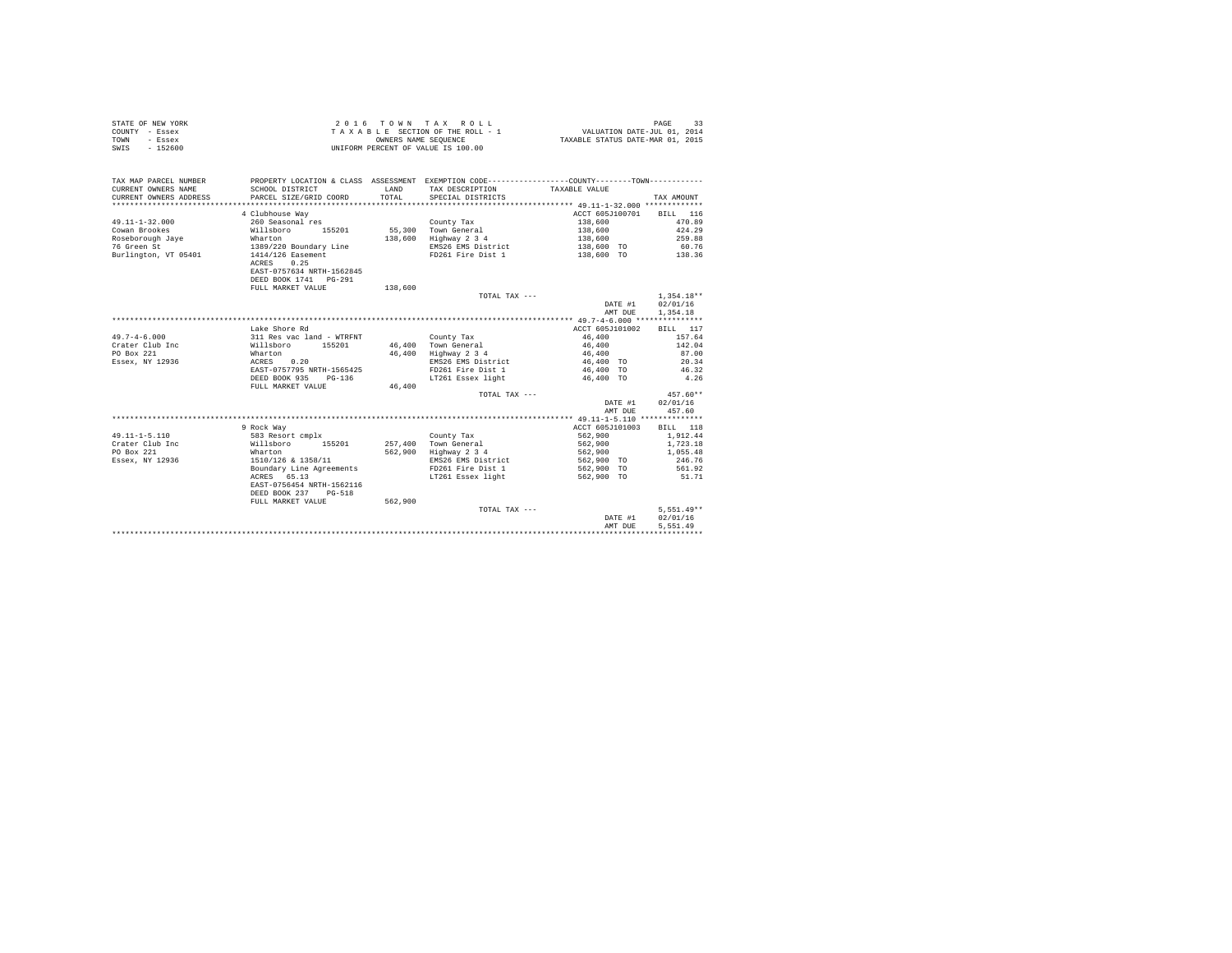|                | STATE OF NEW YORK | 2016 TOWN TAX ROLL                 | PAGE                             |
|----------------|-------------------|------------------------------------|----------------------------------|
| COUNTY - Essex |                   | TAXABLE SECTION OF THE ROLL - 1    | VALUATION DATE-JUL 01, 2014      |
| TOWN           | - Essex           | OWNERS NAME SEOUENCE               | TAXABLE STATUS DATE-MAR 01, 2015 |
| SWIS           | - 152600          | UNIFORM PERCENT OF VALUE IS 100.00 |                                  |

| TAX MAP PARCEL NUMBER<br>CURRENT OWNERS NAME | PROPERTY LOCATION & CLASS ASSESSMENT EXEMPTION CODE----------------COUNTY--------TOWN----------<br>SCHOOL DISTRICT<br>PARCEL SIZE/GRID COORD | <b>T.AND</b> | TAX DESCRIPTION TAXABLE VALUE |                          |                  |
|----------------------------------------------|----------------------------------------------------------------------------------------------------------------------------------------------|--------------|-------------------------------|--------------------------|------------------|
| CURRENT OWNERS ADDRESS                       |                                                                                                                                              | TOTAL.       | SPECIAL DISTRICTS             |                          | TAX AMOUNT       |
|                                              |                                                                                                                                              |              |                               |                          |                  |
|                                              | Lake Shore Rd                                                                                                                                |              |                               | ACCT 605J178519 BILL 119 |                  |
| $49.11 - 1 - 23.000$                         | 311 Res vac land - WTRFNT                                                                                                                    |              | County Tax                    | 57,900                   | 196.71           |
| Crater Club Inc.                             | Willsboro 155201                                                                                                                             |              | 57.900 Town General           | 57,900                   | 177.25           |
| PO Box 221                                   | Wharton                                                                                                                                      | 57,900       | Highway 2 3 4                 | 57,900                   | 108.57           |
| Essex, NY 12936                              | ACRES 0.20                                                                                                                                   |              | EMS26 EMS District            | 57,900 TO                | 25.38            |
|                                              | EAST-0758294 NRTH-1563467                                                                                                                    |              | FD261 Fire Dist 1             | 57,900 TO                | 57.80            |
|                                              | DEED BOOK 935 PG-136                                                                                                                         |              | LT261 Essex light             | 57,900 TO                | 5.32             |
|                                              | FULL MARKET VALUE                                                                                                                            | 57,900       |                               |                          |                  |
|                                              |                                                                                                                                              |              | TOTAL TAX ---                 |                          | $571.03**$       |
|                                              |                                                                                                                                              |              |                               |                          | DATE #1 02/01/16 |
|                                              |                                                                                                                                              |              |                               | AMT DUE                  | 571.03           |
|                                              |                                                                                                                                              |              |                               |                          |                  |
|                                              | 1926 Lake Shore Rd                                                                                                                           |              |                               | ACCT 605J178520          | BILL 120         |
| $49.11 - 1 - 29.000$                         | 312 Vac w/impry - WTRFNT                                                                                                                     |              | County Tax                    | 383,200                  | 1,301.91         |
| Crater Club Inc                              | Willsboro 155201                                                                                                                             |              | 349.100 Town General          | 383,200                  | 1,173.08         |
| PO Box 221                                   | Wharton                                                                                                                                      |              | 383,200 Highway 2 3 4         | 383,200                  | 718.53           |
| Essex, NY 12936                              | ACRES 1.10                                                                                                                                   |              | EMS26 EMS District            | 383,200 TO 167.98        |                  |
|                                              | EAST-0758206 NRTH-1563061                                                                                                                    |              | FD261 Fire Dist 1 383,200 TO  |                          | 382.53           |
|                                              | DEED BOOK 935<br>PG-136                                                                                                                      |              | LT261 Essex light 383.200 TO  |                          | 35.20            |
|                                              | FULL MARKET VALUE 383,200                                                                                                                    |              |                               |                          |                  |
|                                              |                                                                                                                                              |              | TOTAL TAX ---                 |                          | $3.779.23**$     |
|                                              |                                                                                                                                              |              |                               |                          | DATE #1 02/01/16 |
|                                              |                                                                                                                                              |              |                               | AMT DUE                  | 3,779.23         |
|                                              |                                                                                                                                              |              |                               |                          |                  |
|                                              | Lake Shore Rd                                                                                                                                |              |                               | ACCT 605J194001          | <b>BILL</b> 121  |
| $49.11 - 1 - 62.100$                         |                                                                                                                                              |              |                               |                          |                  |
|                                              | 311 Res vac land - WTRFNT                                                                                                                    |              | County Tax                    | 39,400                   | 133.86           |
| Crater Club Inc.<br>Willsboro                | 155201                                                                                                                                       |              | 39,400 Town General           | 39,400                   | 120.61           |
| PO Box 221                                   | Wharton Pat                                                                                                                                  | 39,400       | Highway 2 3 4                 | 39,400                   | 73.88            |
| Essex, NY 12936                              | ACRES<br>0.19                                                                                                                                |              | EMS26 EMS District            | 39,400 TO                | 17.27            |
|                                              | EAST-0758079 NRTH-1562262                                                                                                                    |              | FD261 Fire Dist 1             | 39,400 TO                | 39.33            |
|                                              | DEED BOOK 935<br>$PG-136$                                                                                                                    |              |                               |                          |                  |
|                                              | FULL MARKET VALUE                                                                                                                            | 39,400       |                               |                          |                  |
|                                              |                                                                                                                                              |              | TOTAL TAX ---                 |                          | 384.95**         |
|                                              |                                                                                                                                              |              |                               | DATE #1                  | 02/01/16         |
|                                              |                                                                                                                                              |              |                               | AMT DUE                  | 384.95           |
|                                              |                                                                                                                                              |              |                               |                          |                  |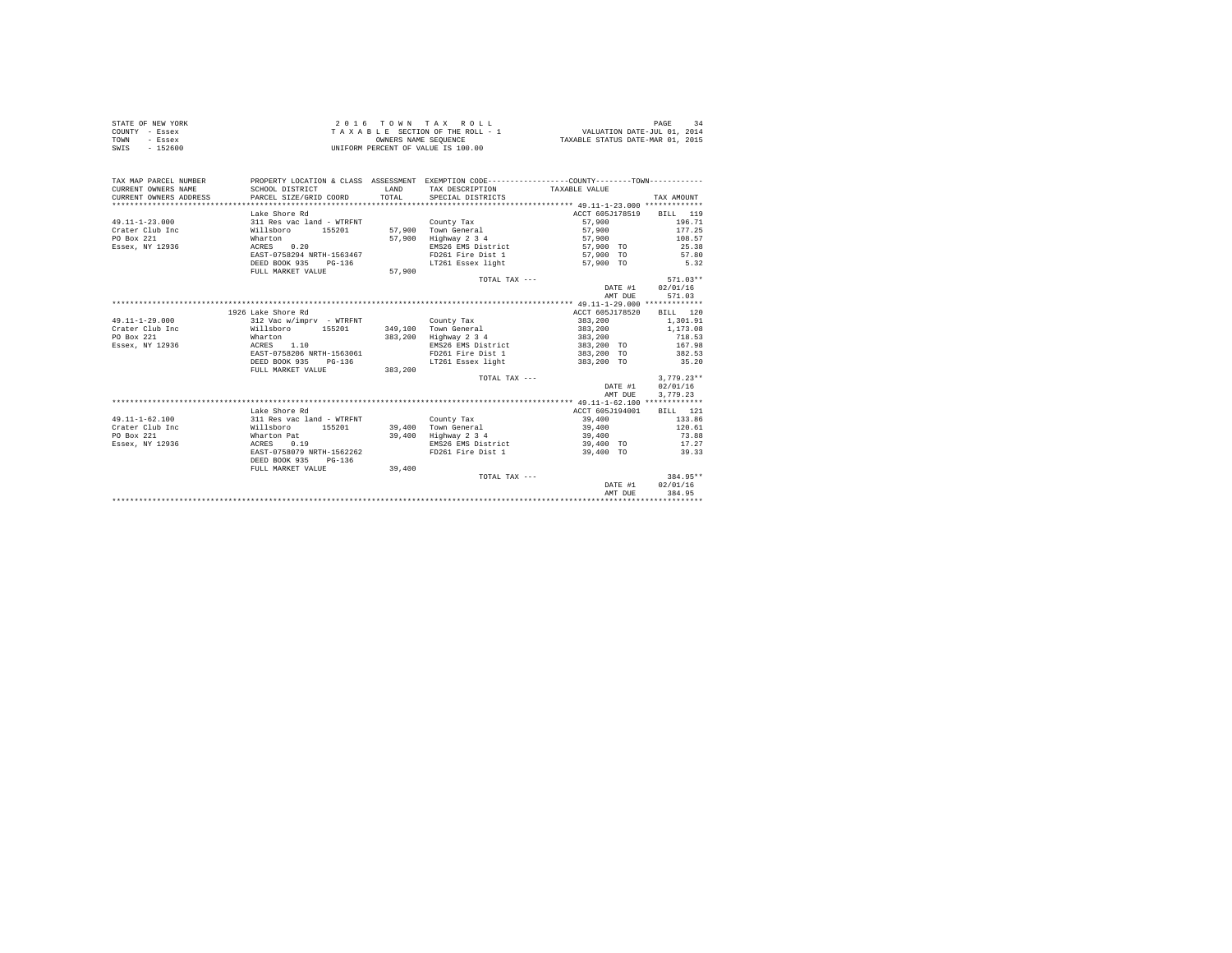| STATE OF NEW YORK | 2016 TOWN TAX ROLL                 | २६<br>PAGE                       |
|-------------------|------------------------------------|----------------------------------|
| COUNTY - Essex    | TAXABLE SECTION OF THE ROLL - 1    | VALUATION DATE-JUL 01, 2014      |
| TOWN<br>- Essex   | OWNERS NAME SEOUENCE               | TAXABLE STATUS DATE-MAR 01, 2015 |
| SWIS<br>- 152600  | UNIFORM PERCENT OF VALUE IS 100.00 |                                  |

| TAX MAP PARCEL NUMBER                                        |                                                                                                                   |        | PROPERTY LOCATION & CLASS ASSESSMENT EXEMPTION CODE----------------COUNTY--------TOWN----------                                                                                                                                                                                                                                                                                              |                               |                  |
|--------------------------------------------------------------|-------------------------------------------------------------------------------------------------------------------|--------|----------------------------------------------------------------------------------------------------------------------------------------------------------------------------------------------------------------------------------------------------------------------------------------------------------------------------------------------------------------------------------------------|-------------------------------|------------------|
|                                                              |                                                                                                                   |        |                                                                                                                                                                                                                                                                                                                                                                                              |                               |                  |
|                                                              |                                                                                                                   |        |                                                                                                                                                                                                                                                                                                                                                                                              |                               |                  |
|                                                              |                                                                                                                   |        |                                                                                                                                                                                                                                                                                                                                                                                              |                               |                  |
|                                                              | 2830 Essex Rd                                                                                                     |        |                                                                                                                                                                                                                                                                                                                                                                                              | ACCT 605J101006               | BILL 122         |
| $40.57 - 3 - 11.000$                                         |                                                                                                                   |        | 210 1 Family Res - WTRFNT VETCOM CTS 41130 25,000 25,000                                                                                                                                                                                                                                                                                                                                     |                               |                  |
|                                                              |                                                                                                                   |        |                                                                                                                                                                                                                                                                                                                                                                                              |                               | 2,036.44         |
|                                                              |                                                                                                                   |        | 624.400 Town General                                                                                                                                                                                                                                                                                                                                                                         |                               | 1.834.92         |
|                                                              |                                                                                                                   |        | Highway 2 3 4                                                                                                                                                                                                                                                                                                                                                                                | 599,400<br>599,400<br>599,400 | 1,123.92         |
|                                                              | ACRES 1.95                                                                                                        |        | EMS26 EMS District 624,400 TO 273.72                                                                                                                                                                                                                                                                                                                                                         |                               |                  |
|                                                              |                                                                                                                   |        | EAST-0757647 NRTH-1574035 FD261 Fire Dist 1 624,400 TO 623.31                                                                                                                                                                                                                                                                                                                                |                               |                  |
|                                                              |                                                                                                                   |        | ${\tt DEED\ BOOK\ 242}\quad {\tt PG-516}\quad {\tt LT261\ Esex\ 1ight}\quad {\tt 624,400}\quad {\tt TO}\nonumber\\ {\tt FUL\ MARKET\  VALUE}\quad {\tt 624,400}\quad {\tt 624,400}\quad {\tt WE261\ 75,400}\quad {\tt 624,400}\quad {\tt 624,400}\quad {\tt 624,400}\quad {\tt 624,400}\quad {\tt 624,400}\quad {\tt 624,400}\quad {\tt 624,400}\quad {\tt 624,400}\quad {\tt 624,400}\quad$ |                               | 57.35            |
|                                                              |                                                                                                                   |        |                                                                                                                                                                                                                                                                                                                                                                                              | 624,400 TO C                  | 171.48           |
|                                                              |                                                                                                                   |        | TOTAL TAX ---                                                                                                                                                                                                                                                                                                                                                                                |                               | $6.121.14**$     |
|                                                              |                                                                                                                   |        |                                                                                                                                                                                                                                                                                                                                                                                              | DATE #1 02/01/16              |                  |
|                                                              |                                                                                                                   |        |                                                                                                                                                                                                                                                                                                                                                                                              | AMT DUE                       | 6.121.14         |
|                                                              |                                                                                                                   |        |                                                                                                                                                                                                                                                                                                                                                                                              |                               |                  |
|                                                              | Brookfield Rd                                                                                                     |        |                                                                                                                                                                                                                                                                                                                                                                                              | ACCT 605J101008 BILL 123      |                  |
| $48.2 - 1 - 25.100$                                          |                                                                                                                   |        |                                                                                                                                                                                                                                                                                                                                                                                              |                               | 88.67            |
| Cross Katherine S<br>PO Box 146                              | 910 Priv forest 155001 120 County Tax<br>Westport 155001 26,100 Town General<br>4 Platt Rogers 26,100 Highway 234 |        |                                                                                                                                                                                                                                                                                                                                                                                              | 26,100<br>26,100              | 79.90            |
| PO Box 146                                                   |                                                                                                                   |        | 26,100 Highway 2 3 4                                                                                                                                                                                                                                                                                                                                                                         | 26,100                        | 48.94            |
| Essex. NY 12936 6 20 ACRES 33.30                             |                                                                                                                   |        | EMS26 EMS District 26,100 TO 11.44                                                                                                                                                                                                                                                                                                                                                           |                               |                  |
|                                                              | EAST-0734463 NRTH-1562806                                                                                         |        | FD262 Fire Dist 2 26,100 TO 29.05                                                                                                                                                                                                                                                                                                                                                            |                               |                  |
|                                                              | DEED BOOK 747 PG-194                                                                                              |        |                                                                                                                                                                                                                                                                                                                                                                                              |                               |                  |
|                                                              | FULL MARKET VALUE                                                                                                 | 26,100 |                                                                                                                                                                                                                                                                                                                                                                                              |                               |                  |
|                                                              |                                                                                                                   |        | TOTAL TAX ---                                                                                                                                                                                                                                                                                                                                                                                |                               | $258.00**$       |
|                                                              |                                                                                                                   |        |                                                                                                                                                                                                                                                                                                                                                                                              |                               | DATE #1 02/01/16 |
|                                                              |                                                                                                                   |        |                                                                                                                                                                                                                                                                                                                                                                                              | AMT DUE                       | 258.00           |
|                                                              |                                                                                                                   |        |                                                                                                                                                                                                                                                                                                                                                                                              |                               |                  |
|                                                              | 8 Tyrrell St                                                                                                      |        |                                                                                                                                                                                                                                                                                                                                                                                              | ACCT 605J101101 BILL 124      |                  |
| $49.3 - 1 - 2.000$                                           | 210 1 Family Res                                                                                                  |        | County Tax                                                                                                                                                                                                                                                                                                                                                                                   | 84.500                        | 287.09           |
| Crowningshield Marshall Millsboro 155201 35,400 Town General |                                                                                                                   |        |                                                                                                                                                                                                                                                                                                                                                                                              | 84,500 258.68                 |                  |
| 8 Tyrrell                                                    | Friswell                                                                                                          | 84,500 | Highway 2 3 4 84,500 158.44                                                                                                                                                                                                                                                                                                                                                                  |                               |                  |
| Essex, NY 12936<br>ACRES 4.40                                |                                                                                                                   |        | School Relevy                                                                                                                                                                                                                                                                                                                                                                                |                               | 741.56           |
|                                                              | EAST-0744383 NRTH-1556694                                                                                         |        | EMS26 EMS District                                                                                                                                                                                                                                                                                                                                                                           | 84,500 TO                     | 37.04            |
|                                                              | DEED BOOK 1663 PG-115                                                                                             |        | FD262 Fire Dist 2                                                                                                                                                                                                                                                                                                                                                                            | 84.500 TO                     | 94.06            |
|                                                              | FULL MARKET VALUE                                                                                                 |        | $84,500$ LT262 Whallonsburg light $84,500$ TO                                                                                                                                                                                                                                                                                                                                                |                               | 21.74            |
|                                                              |                                                                                                                   |        | TOTAL TAX ---                                                                                                                                                                                                                                                                                                                                                                                |                               | $1,598.61**$     |
|                                                              |                                                                                                                   |        |                                                                                                                                                                                                                                                                                                                                                                                              | DATE #1                       | 02/01/16         |
|                                                              |                                                                                                                   |        |                                                                                                                                                                                                                                                                                                                                                                                              | AMT DUE                       | 1,598.61         |
|                                                              |                                                                                                                   |        |                                                                                                                                                                                                                                                                                                                                                                                              |                               |                  |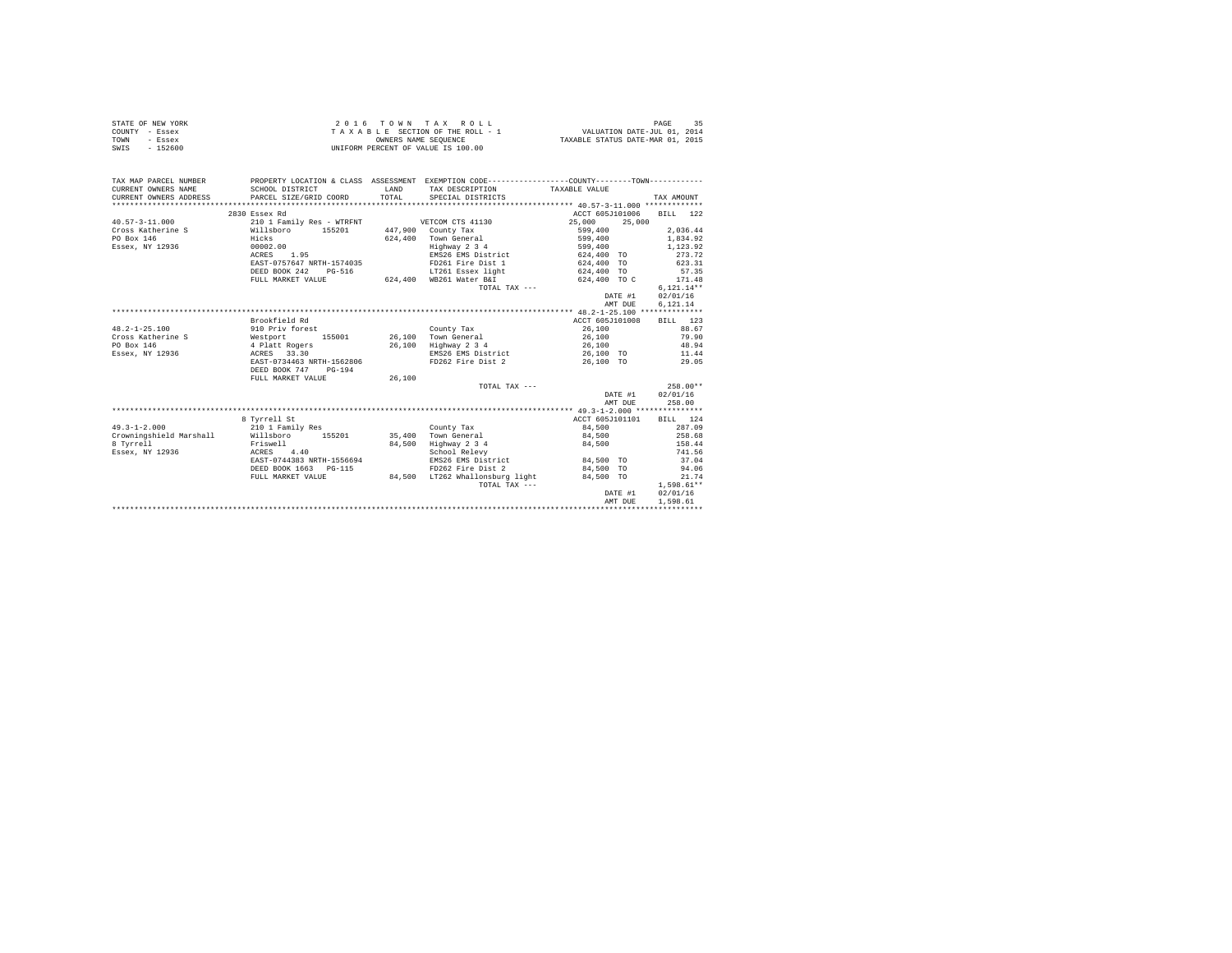| STATE OF NEW YORK                                                                                                                                                                                                                                                                                                                                                                                       |                                                                                                                                                           |               |         |                                      |
|---------------------------------------------------------------------------------------------------------------------------------------------------------------------------------------------------------------------------------------------------------------------------------------------------------------------------------------------------------------------------------------------------------|-----------------------------------------------------------------------------------------------------------------------------------------------------------|---------------|---------|--------------------------------------|
| COUNTY - Essex                                                                                                                                                                                                                                                                                                                                                                                          | 2016 TOWN TAX ROLL 1 PAGE 36<br>TAXABLE SECTION OF THE ROLL - 1 VALUATION DATE-JUL 01, 2014<br>ONNERS NAME SEQUENCE<br>UNIFORM PERCENT OF VALUE IS 100.00 |               |         |                                      |
| TOWN - Essex                                                                                                                                                                                                                                                                                                                                                                                            |                                                                                                                                                           |               |         |                                      |
| SWIS - 152600                                                                                                                                                                                                                                                                                                                                                                                           |                                                                                                                                                           |               |         |                                      |
|                                                                                                                                                                                                                                                                                                                                                                                                         |                                                                                                                                                           |               |         |                                      |
|                                                                                                                                                                                                                                                                                                                                                                                                         |                                                                                                                                                           |               |         |                                      |
|                                                                                                                                                                                                                                                                                                                                                                                                         |                                                                                                                                                           |               |         |                                      |
|                                                                                                                                                                                                                                                                                                                                                                                                         |                                                                                                                                                           |               |         |                                      |
|                                                                                                                                                                                                                                                                                                                                                                                                         |                                                                                                                                                           |               |         |                                      |
|                                                                                                                                                                                                                                                                                                                                                                                                         |                                                                                                                                                           |               |         |                                      |
|                                                                                                                                                                                                                                                                                                                                                                                                         |                                                                                                                                                           |               |         |                                      |
| $\begin{tabular}{l c c c c c} \multicolumn{1}{c c c c} \multicolumn{1}{c c c} \multicolumn{1}{c c c} \multicolumn{1}{c c c} \multicolumn{1}{c c c} \multicolumn{1}{c c c} \multicolumn{1}{c c c} \multicolumn{1}{c c c} \multicolumn{1}{c c c} \multicolumn{1}{c c c} \multicolumn{1}{c c c} \multicolumn{1}{c c c} \multicolumn{1}{c c c} \multicolumn{1}{c c c} \multicolumn{1}{c c c} \multicolumn{$ | 2313 NYS Route 22                                                                                                                                         |               |         | ACCT 605J100714 BILL 125             |
|                                                                                                                                                                                                                                                                                                                                                                                                         |                                                                                                                                                           |               |         |                                      |
|                                                                                                                                                                                                                                                                                                                                                                                                         |                                                                                                                                                           |               |         |                                      |
|                                                                                                                                                                                                                                                                                                                                                                                                         |                                                                                                                                                           |               |         |                                      |
|                                                                                                                                                                                                                                                                                                                                                                                                         |                                                                                                                                                           |               |         |                                      |
|                                                                                                                                                                                                                                                                                                                                                                                                         |                                                                                                                                                           |               |         |                                      |
|                                                                                                                                                                                                                                                                                                                                                                                                         |                                                                                                                                                           |               |         |                                      |
|                                                                                                                                                                                                                                                                                                                                                                                                         |                                                                                                                                                           |               |         |                                      |
|                                                                                                                                                                                                                                                                                                                                                                                                         |                                                                                                                                                           |               |         |                                      |
|                                                                                                                                                                                                                                                                                                                                                                                                         |                                                                                                                                                           |               |         |                                      |
|                                                                                                                                                                                                                                                                                                                                                                                                         |                                                                                                                                                           |               |         | DATE #1 02/01/16<br>AMT DUE 1,571.37 |
|                                                                                                                                                                                                                                                                                                                                                                                                         |                                                                                                                                                           |               |         |                                      |
|                                                                                                                                                                                                                                                                                                                                                                                                         | 2731 NYS Route 22                                                                                                                                         |               |         |                                      |
|                                                                                                                                                                                                                                                                                                                                                                                                         |                                                                                                                                                           |               |         | ACCT 605J102707 BILL 126             |
|                                                                                                                                                                                                                                                                                                                                                                                                         |                                                                                                                                                           |               |         |                                      |
|                                                                                                                                                                                                                                                                                                                                                                                                         |                                                                                                                                                           |               |         |                                      |
|                                                                                                                                                                                                                                                                                                                                                                                                         |                                                                                                                                                           |               |         |                                      |
|                                                                                                                                                                                                                                                                                                                                                                                                         |                                                                                                                                                           |               |         |                                      |
|                                                                                                                                                                                                                                                                                                                                                                                                         |                                                                                                                                                           |               |         |                                      |
|                                                                                                                                                                                                                                                                                                                                                                                                         |                                                                                                                                                           |               |         |                                      |
|                                                                                                                                                                                                                                                                                                                                                                                                         |                                                                                                                                                           |               |         |                                      |
|                                                                                                                                                                                                                                                                                                                                                                                                         |                                                                                                                                                           | TOTAL TAX --- |         |                                      |
|                                                                                                                                                                                                                                                                                                                                                                                                         |                                                                                                                                                           |               |         | $3,562.26**$                         |
|                                                                                                                                                                                                                                                                                                                                                                                                         |                                                                                                                                                           |               |         | DATE #1 02/01/16                     |
|                                                                                                                                                                                                                                                                                                                                                                                                         |                                                                                                                                                           |               |         | AMT DUE 3,562.26                     |
|                                                                                                                                                                                                                                                                                                                                                                                                         |                                                                                                                                                           |               |         |                                      |
|                                                                                                                                                                                                                                                                                                                                                                                                         |                                                                                                                                                           |               |         |                                      |
|                                                                                                                                                                                                                                                                                                                                                                                                         |                                                                                                                                                           |               |         |                                      |
|                                                                                                                                                                                                                                                                                                                                                                                                         |                                                                                                                                                           |               |         |                                      |
|                                                                                                                                                                                                                                                                                                                                                                                                         |                                                                                                                                                           |               |         |                                      |
|                                                                                                                                                                                                                                                                                                                                                                                                         |                                                                                                                                                           |               |         |                                      |
|                                                                                                                                                                                                                                                                                                                                                                                                         |                                                                                                                                                           |               |         |                                      |
|                                                                                                                                                                                                                                                                                                                                                                                                         |                                                                                                                                                           |               |         |                                      |
|                                                                                                                                                                                                                                                                                                                                                                                                         |                                                                                                                                                           |               |         |                                      |
|                                                                                                                                                                                                                                                                                                                                                                                                         |                                                                                                                                                           |               |         |                                      |
|                                                                                                                                                                                                                                                                                                                                                                                                         |                                                                                                                                                           |               |         |                                      |
|                                                                                                                                                                                                                                                                                                                                                                                                         |                                                                                                                                                           |               |         |                                      |
|                                                                                                                                                                                                                                                                                                                                                                                                         |                                                                                                                                                           |               |         | AMT DUE<br>2.608.55                  |
|                                                                                                                                                                                                                                                                                                                                                                                                         |                                                                                                                                                           |               |         |                                      |
|                                                                                                                                                                                                                                                                                                                                                                                                         |                                                                                                                                                           |               |         |                                      |
|                                                                                                                                                                                                                                                                                                                                                                                                         |                                                                                                                                                           |               |         |                                      |
|                                                                                                                                                                                                                                                                                                                                                                                                         |                                                                                                                                                           |               |         |                                      |
|                                                                                                                                                                                                                                                                                                                                                                                                         |                                                                                                                                                           |               |         |                                      |
|                                                                                                                                                                                                                                                                                                                                                                                                         |                                                                                                                                                           |               |         |                                      |
|                                                                                                                                                                                                                                                                                                                                                                                                         |                                                                                                                                                           |               |         |                                      |
|                                                                                                                                                                                                                                                                                                                                                                                                         |                                                                                                                                                           |               |         |                                      |
|                                                                                                                                                                                                                                                                                                                                                                                                         |                                                                                                                                                           |               |         |                                      |
|                                                                                                                                                                                                                                                                                                                                                                                                         |                                                                                                                                                           |               |         |                                      |
| 40.73-3-18.000<br>40.73-3-18.000 - 20000 - 20000 - 20000 - 20000 - 20000 - 20000 - 20000 - 20000 - 20000 - 20000<br>2011 Pamily Res County Tax - 20000 - 20000 - 20000 - 20000 - 20000 - 20000 - 20000 - 20000 - 20000 - 20000 - 2                                                                                                                                                                      |                                                                                                                                                           | TOTAL TAX --- |         | $3.513.94**$                         |
|                                                                                                                                                                                                                                                                                                                                                                                                         |                                                                                                                                                           |               |         | DATE #1 02/01/16                     |
|                                                                                                                                                                                                                                                                                                                                                                                                         |                                                                                                                                                           |               | AMT DUE | 3.513.94                             |
|                                                                                                                                                                                                                                                                                                                                                                                                         |                                                                                                                                                           |               |         | ************                         |
|                                                                                                                                                                                                                                                                                                                                                                                                         |                                                                                                                                                           |               |         |                                      |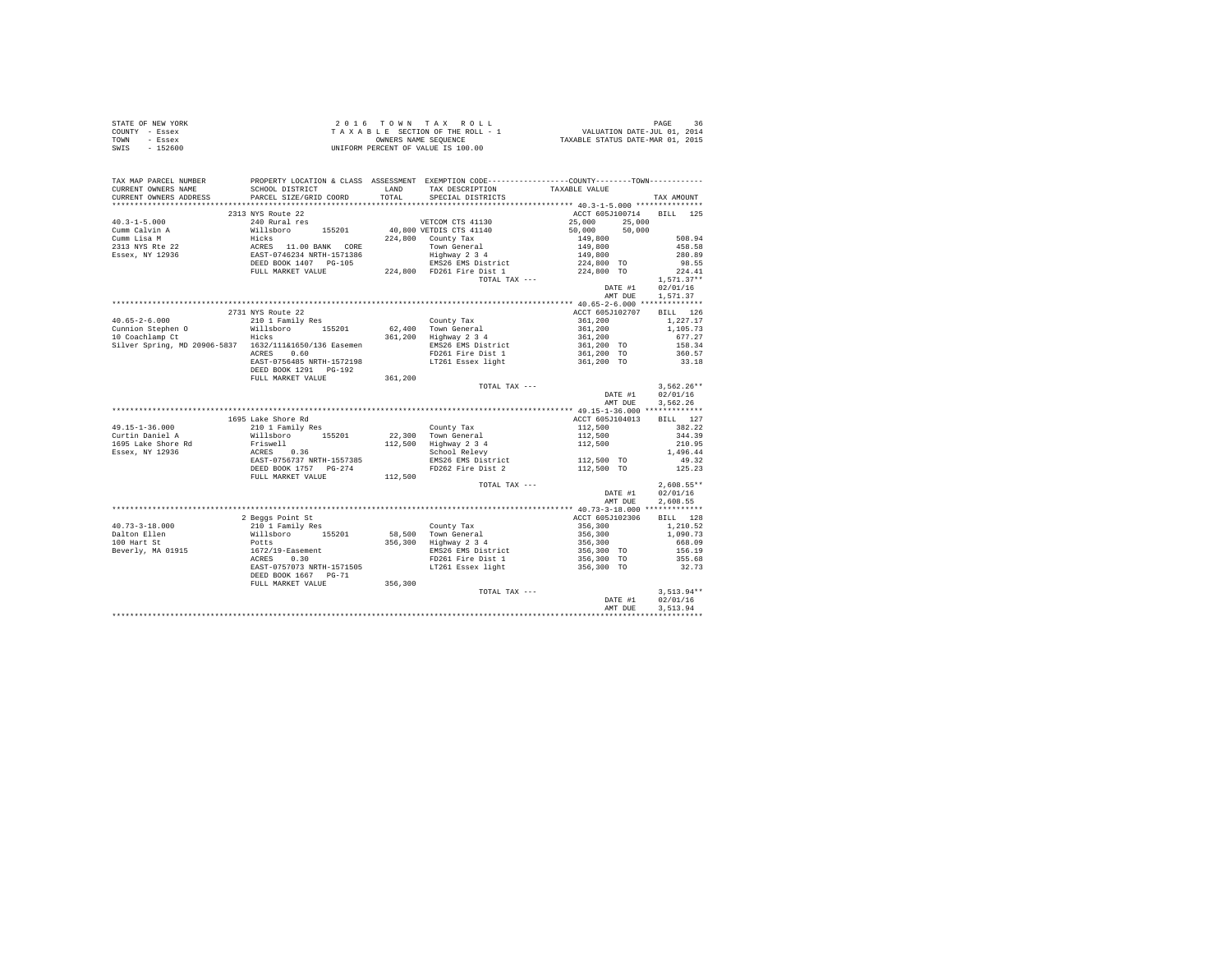| STATE OF NEW YORK | 2016 TOWN TAX ROLL                 | PAGE                             |
|-------------------|------------------------------------|----------------------------------|
| COUNTY - Essex    | TAXABLE SECTION OF THE ROLL - 1    | VALUATION DATE-JUL 01, 2014      |
| TOWN<br>- Essex   | OWNERS NAME SEOUENCE               | TAXABLE STATUS DATE-MAR 01, 2015 |
| $-152600$<br>SWIS | UNIFORM PERCENT OF VALUE IS 100.00 |                                  |

| TAX MAP PARCEL NUMBER<br>CURRENT OWNERS NAME | SCHOOL DISTRICT                                     | LAND    | PROPERTY LOCATION & CLASS ASSESSMENT EXEMPTION CODE----------------COUNTY-------TOWN----------<br>TAX DESCRIPTION | TAXABLE VALUE            |                  |
|----------------------------------------------|-----------------------------------------------------|---------|-------------------------------------------------------------------------------------------------------------------|--------------------------|------------------|
| CURRENT OWNERS ADDRESS                       | PARCEL SIZE/GRID COORD                              | TOTAL.  | SPECIAL DISTRICTS                                                                                                 |                          | TAX AMOUNT       |
|                                              |                                                     |         |                                                                                                                   |                          |                  |
|                                              | 2310 Main St                                        |         |                                                                                                                   | ACCT 605J104202 BILL 129 |                  |
| $40.73 - 3 - 2.000$                          | 482 Det row bldg                                    |         | County Tax                                                                                                        | 237,600                  | 807.24           |
| Dalton Herbert F Jr                          | Willsboro 155201                                    |         | 40.200 Town General                                                                                               | 237,600                  | 727.36           |
| Dalton Karen J                               | Potts                                               | 237,600 | Highway 2 3 4                                                                                                     | 237,600                  | 445.52           |
| PO Box 245                                   | 1394/215 Cons Easement                              |         | EMS26 EMS District                                                                                                | 237,600 TO               | 104.16           |
| Essex, NY 12936                              | 1663/191 Easement                                   |         | FD261 Fire Dist 1                                                                                                 | 237,600 TO               | 237.19           |
|                                              | 0.10<br>ACRES<br>EAST-0756955 NRTH-1571945          |         | LT261 Essex light                                                                                                 | 237,600 TO               | 21.82            |
|                                              | DEED BOOK 1399 PG-147                               |         |                                                                                                                   |                          |                  |
|                                              | FULL MARKET VALUE                                   | 237,600 |                                                                                                                   |                          |                  |
|                                              |                                                     |         | TOTAL TAX ---                                                                                                     |                          | $2.343.29**$     |
|                                              |                                                     |         |                                                                                                                   | DATE #1                  | 02/01/16         |
|                                              |                                                     |         |                                                                                                                   | AMT DUE                  | 2.343.29         |
|                                              |                                                     |         |                                                                                                                   |                          |                  |
|                                              | 3 Beggs Point St                                    |         |                                                                                                                   | ACCT 605J104415          | BILL 130         |
| $40.73 - 3 - 15.000$                         | 210 1 Family Res                                    |         | County Tax                                                                                                        | 246,800                  | 838.50           |
| Dalton John C                                | Willsboro<br>155201                                 | 46,800  | Town General                                                                                                      | 246,800                  | 755.52           |
| Dalton Joan W                                | Potts                                               |         | 246,800 Highway 2 3 4                                                                                             | 246,800                  | 462.77           |
| 1641 Main St                                 | 1668/80-Easement                                    |         | EMS26 EMS District                                                                                                | 246,800 TO               | 108.19           |
| Concord, MA 01742                            | 0.12<br>ACRES                                       |         | FD261 Fire Dist 1                                                                                                 | 246,800 TO               | 246.37           |
|                                              | EAST-0757093 NRTH-1571651<br>DEED BOOK 1584 PG-152  |         | LT261 Essex light                                                                                                 | 246,800 TO               | 22.67            |
|                                              | FULL MARKET VALUE                                   | 246,800 |                                                                                                                   |                          |                  |
|                                              |                                                     |         | TOTAL TAX ---                                                                                                     |                          | $2.434.02**$     |
|                                              |                                                     |         |                                                                                                                   | DATE #1                  | 02/01/16         |
|                                              |                                                     |         |                                                                                                                   | AMT DUE                  | 2,434.02         |
|                                              |                                                     |         |                                                                                                                   |                          |                  |
|                                              | 834 Walker Rd                                       |         |                                                                                                                   | ACCT 605J100601          | BILL 131         |
| $48.76 - 1 - 12.000$<br>DArgento Ellen       | 210 1 Family Res                                    |         | County Tax<br>34.000 Town General                                                                                 | 175,500<br>175,500       | 596.26<br>537.25 |
| c/o Rita Fitzgerald Friswell                 | Willsboro<br>155201                                 |         |                                                                                                                   |                          |                  |
|                                              |                                                     | 175,500 | Highway 2 3 4                                                                                                     | 175,500                  | 329.07           |
| 834 Walker Rd                                | 1399/333 Life Estate To<br>Ronald & Rita Fitzgerald |         | EMS26 EMS District<br>FD262 Fire Dist 2                                                                           | 175,500 TO<br>175,500 TO | 76.93<br>195.36  |
| Essex, NY 12936                              | ACRES<br>3.00                                       |         | LT262 Whallonsburg light 175,500 TO                                                                               |                          | 45.15            |
|                                              | EAST-0743265 NRTH-1555170                           |         |                                                                                                                   |                          |                  |
|                                              | DEED BOOK 1399 PG-333                               |         |                                                                                                                   |                          |                  |
|                                              | FULL MARKET VALUE                                   | 175,500 |                                                                                                                   |                          |                  |
|                                              |                                                     |         | TOTAL TAX ---                                                                                                     |                          | $1.780.02**$     |
|                                              |                                                     |         |                                                                                                                   | DATE #1                  | 02/01/16         |
|                                              |                                                     |         |                                                                                                                   | AMT DUE                  | 1,780.02         |
|                                              |                                                     |         |                                                                                                                   |                          |                  |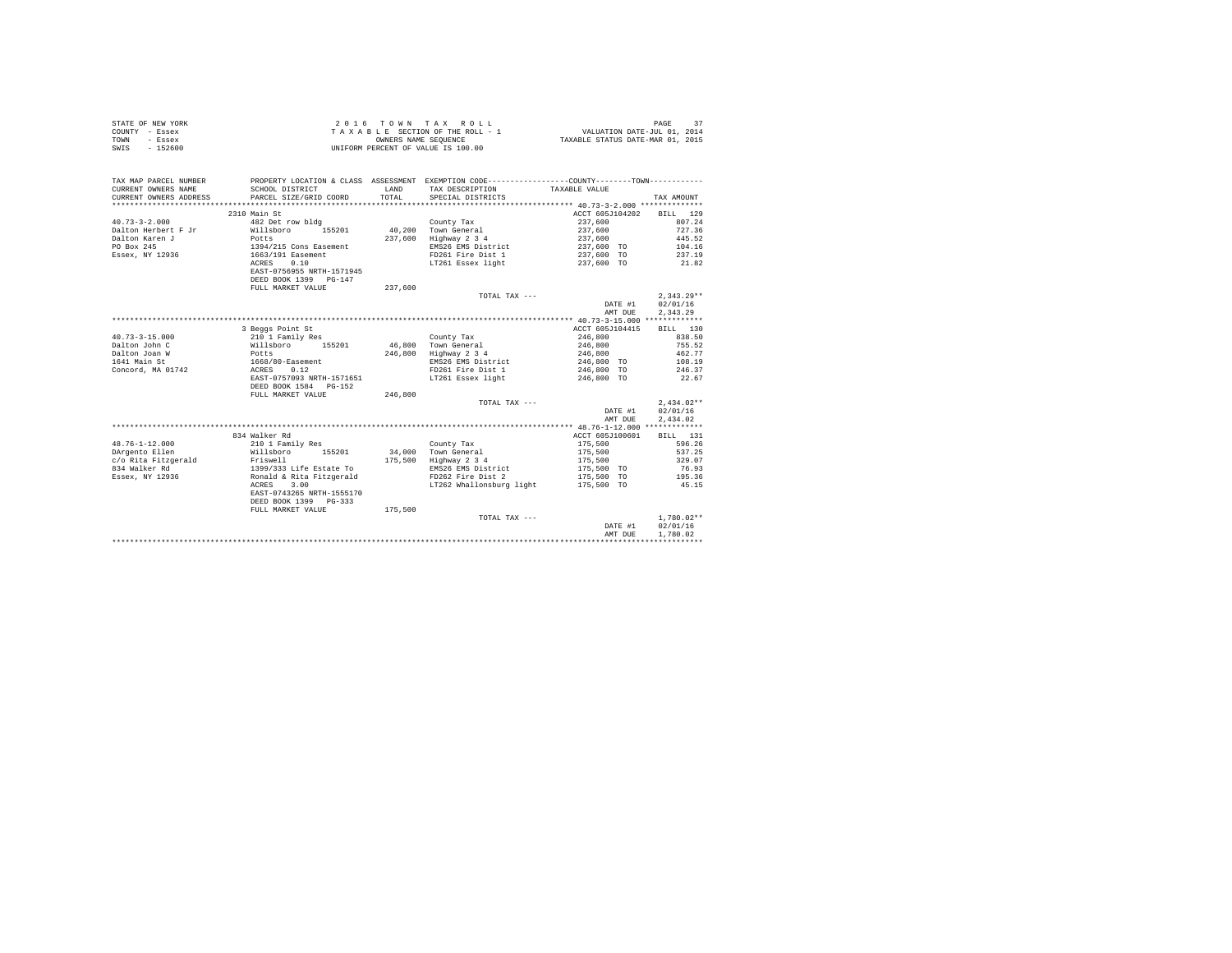| STATE OF NEW YORK | 2016 TOWN TAX ROLL                 | 38<br>PAGE                       |
|-------------------|------------------------------------|----------------------------------|
| COUNTY - Essex    | TAXABLE SECTION OF THE ROLL - 1    | VALUATION DATE-JUL 01, 2014      |
| TOWN<br>- Essex   | OWNERS NAME SEOUENCE               | TAXABLE STATUS DATE-MAR 01, 2015 |
| SWIS<br>$-152600$ | UNIFORM PERCENT OF VALUE IS 100.00 |                                  |

| TAX MAP PARCEL NUMBER<br>CURRENT OWNERS NAME<br>CURRENT OWNERS ADDRESS               | SCHOOL DISTRICT<br>PARCEL SIZE/GRID COORD               | LAND<br>TOTAL | PROPERTY LOCATION & CLASS ASSESSMENT EXEMPTION CODE----------------COUNTY--------TOWN----------<br>TAX DESCRIPTION<br>SPECIAL DISTRICTS | TAXABLE VALUE          | TAX AMOUNT     |
|--------------------------------------------------------------------------------------|---------------------------------------------------------|---------------|-----------------------------------------------------------------------------------------------------------------------------------------|------------------------|----------------|
|                                                                                      | 11 Clubhouse Way                                        |               |                                                                                                                                         | ACCT 605J104601        | BILL 132       |
| $49.11 - 1 - 13.000$                                                                 | 210 1 Family Res                                        |               | County Tax                                                                                                                              | 345,400                | 1,173.49       |
| Dashiells Roberta Trust                                                              | Willsboro<br>155201                                     |               | 65,000 Town General                                                                                                                     | 345,400                | 1,057.36       |
| 3921 Devonshire Dr                                                                   | Wharton                                                 | 345,400       | Highway 2 3 4                                                                                                                           | 345,400                | 647.65         |
| Cincinnati, OH 45226                                                                 | 1162/158                                                |               | EMS26 EMS District                                                                                                                      | 345,400 TO             | 151.41         |
|                                                                                      | 1ac                                                     |               | FD261 Fire Dist 1                                                                                                                       | 345,400 TO 344.80      |                |
|                                                                                      | ACRES 1.00                                              |               |                                                                                                                                         |                        |                |
|                                                                                      | EAST-0757424 NRTH-1563089                               |               |                                                                                                                                         |                        |                |
|                                                                                      | DEED BOOK 1297 PG-229                                   |               |                                                                                                                                         |                        |                |
|                                                                                      | FULL MARKET VALUE                                       | 345,400       |                                                                                                                                         |                        |                |
|                                                                                      |                                                         |               | TOTAL TAX ---                                                                                                                           |                        | $3.374.71**$   |
|                                                                                      |                                                         |               |                                                                                                                                         | DATE #1                | 02/01/16       |
|                                                                                      |                                                         |               |                                                                                                                                         | AMT DUE                | 3.374.71       |
|                                                                                      |                                                         |               |                                                                                                                                         |                        |                |
|                                                                                      | Savre Rd                                                |               |                                                                                                                                         | ACCT 605J101606        | BILL 133       |
| $48.3 - 1 - 21.100$                                                                  | 105 Vac farmland                                        |               | AG DIST C 41720                                                                                                                         | 23,492<br>23,492       |                |
| Davis E Chapin                                                                       | 155001<br>Westport 155001<br>8 Platt Rogers             |               | 66,700 County Tax                                                                                                                       | 45,608                 | 154.95         |
| PO Box 4                                                                             |                                                         | 69,100        | Town General                                                                                                                            | 45,608                 | 139.62         |
| Westport, NY 12993                                                                   | ACRES 33.90                                             |               | Highway 2 3 4                                                                                                                           | 45,608                 | 85.52          |
|                                                                                      | EAST-0729889 NRTH-1552275                               |               | EMS26 EMS District                                                                                                                      | 69,100 TO              | 30.29          |
| MAY BE SUBJECT TO PAYMENT DEED BOOK 1198 INDER AGDIST LAW TIL 2019 FULL MARKET VALUE | $PG-232$                                                |               | FD262 Fire Dist 2                                                                                                                       | 69,100 TO              | 76.92          |
|                                                                                      |                                                         | 69,100        |                                                                                                                                         |                        |                |
|                                                                                      |                                                         |               | TOTAL TAX ---                                                                                                                           |                        | $487.30**$     |
|                                                                                      |                                                         |               |                                                                                                                                         | DATE #1                | 02/01/16       |
|                                                                                      |                                                         |               |                                                                                                                                         | AMT DUE                | 487.30         |
|                                                                                      |                                                         |               |                                                                                                                                         |                        |                |
|                                                                                      | Sayre Rd                                                |               |                                                                                                                                         | ACCT 605J192003        | BILL 134       |
| $48.3 - 1 - 21.200$                                                                  | 322 Rural vac>10                                        |               | AG DIST C 41720                                                                                                                         | 21,990<br>21,990       |                |
| Davis E Chapin                                                                       | Westport 155001                                         |               | 50,700 County Tax                                                                                                                       | 28,710                 | 97.54          |
| PO Box 4                                                                             | 8 Platt Rogers                                          |               | 50.700 Town General                                                                                                                     | 28,710                 | 87.89          |
| Westport, NY 12993                                                                   | ACRES 20.20                                             |               | Highway 2 3 4                                                                                                                           | 28,710                 | 53.83          |
| MAY BE SUBJECT TO PAYMENT                                                            | EAST-0729289 NRTH-1552734<br>DEED BOOK 1198<br>$PG-232$ |               | EMS26 EMS District<br>FD262 Fire Dist 2                                                                                                 | 50.700 TO<br>50,700 TO | 22.23<br>56.44 |
| UNDER AGDIST LAW TIL 2019                                                            | FULL MARKET VALUE                                       | 50,700        |                                                                                                                                         |                        |                |
|                                                                                      |                                                         |               | TOTAL TAX ---                                                                                                                           |                        | $317.93**$     |
|                                                                                      |                                                         |               |                                                                                                                                         | DATE #1                | 02/01/16       |
|                                                                                      |                                                         |               |                                                                                                                                         | AMT DUE                | 317.93         |
|                                                                                      |                                                         |               |                                                                                                                                         |                        |                |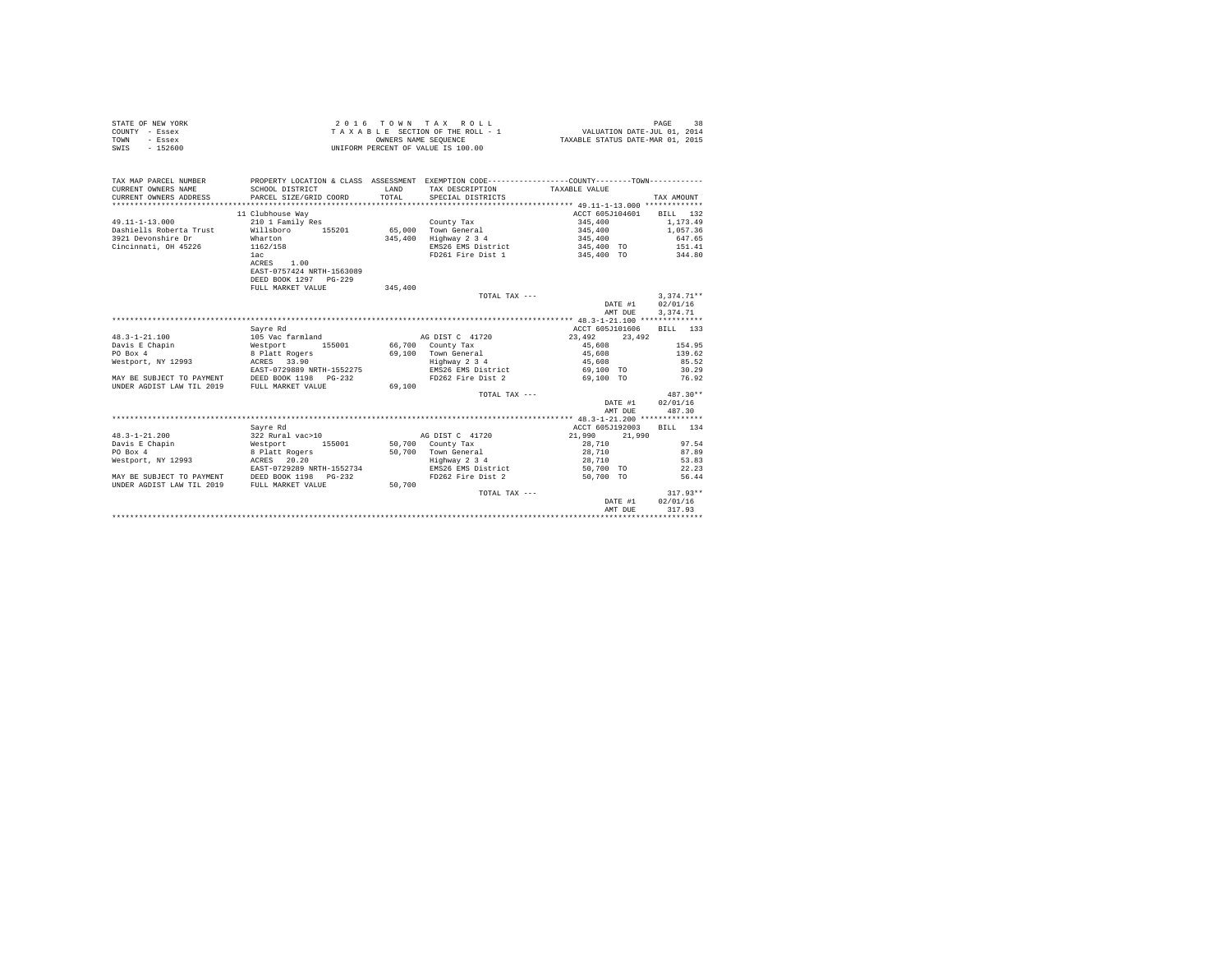|                | STATE OF NEW YORK | 2016 TOWN TAX ROLL                 | 39<br>PAGE                       |
|----------------|-------------------|------------------------------------|----------------------------------|
| COUNTY - Essex |                   | TAXABLE SECTION OF THE ROLL - 1    | VALUATION DATE-JUL 01, 2014      |
| TOWN           | - Essex           | OWNERS NAME SEOUENCE               | TAXABLE STATUS DATE-MAR 01, 2015 |
| SWIS           | $-152600$         | UNIFORM PERCENT OF VALUE IS 100.00 |                                  |

| TAX MAP PARCEL NUMBER<br>CURRENT OWNERS NAME                     | SCHOOL DISTRICT                                                            | LAND    | PROPERTY LOCATION & CLASS ASSESSMENT EXEMPTION CODE---------------COUNTY-------TOWN---------<br>TAX DESCRIPTION | TAXABLE VALUE                       |               |
|------------------------------------------------------------------|----------------------------------------------------------------------------|---------|-----------------------------------------------------------------------------------------------------------------|-------------------------------------|---------------|
| CURRENT OWNERS ADDRESS                                           | PARCEL SIZE/GRID COORD                                                     | TOTAL   | SPECIAL DISTRICTS                                                                                               |                                     | TAX AMOUNT    |
|                                                                  |                                                                            |         |                                                                                                                 |                                     |               |
|                                                                  | 2783 Essex Rd                                                              |         |                                                                                                                 | ACCT 605J103010 BILL 135            |               |
| $40.65 - 1 - 3.000$                                              | 240 Rural res - WTRFNT                                                     |         | County Tax                                                                                                      | 1243,300<br>1243,300                | 4,224.07      |
| Davis George G Jr                                                | willsboro 155201 391,900 Town General                                      |         |                                                                                                                 |                                     | 3,806.07      |
| Bacot-Davis Susan C                                              | Hicks<br>ACRES 31.16<br>EAST-0756077 NRTH-1572957<br>DEED BOOK 1498 PG-270 |         | 1243,300 Highway 2 3 4                                                                                          | 1243,300                            | 2.331.27      |
| PO Box 292                                                       |                                                                            |         | EMS26 EMS District                                                                                              | 1243,300 TO<br>1243,300 TO          | 545.03        |
| Essex, NY 12936                                                  |                                                                            |         | FD261 Fire Dist 1                                                                                               |                                     | 1,241.14      |
|                                                                  |                                                                            |         | LT261 Essex light                                                                                               | $1243,300$ TO<br>$1243,300$ TO      | 114.20        |
|                                                                  | FULL MARKET VALUE                                                          |         | 1243,300 WB261 Water B&I                                                                                        |                                     | 341.46        |
|                                                                  |                                                                            |         | TOTAL TAX ---                                                                                                   |                                     | $12,603.24**$ |
|                                                                  |                                                                            |         |                                                                                                                 | DATE #1                             | 02/01/16      |
|                                                                  |                                                                            |         |                                                                                                                 | AMT DUE                             | 12,603.24     |
|                                                                  |                                                                            |         |                                                                                                                 |                                     |               |
|                                                                  | 2307 Jersey St                                                             |         |                                                                                                                 | ACCT 605J100812                     | BILL 136      |
| $39.4 - 1 - 8.100$                                               | 210 1 Family Res                                                           |         | County Tax                                                                                                      | $189,800$<br>$189,800$<br>$189,800$ | 644.84        |
| Deal Paul J                                                      | Willsboro 155201<br>Hicks                                                  |         | $34,200$ Town General                                                                                           |                                     | 581.03        |
| Brown Anne E                                                     |                                                                            |         | 189,800 Highway 2 3 4                                                                                           |                                     | 355.89        |
|                                                                  |                                                                            |         | EMS26 EMS District<br>FD262 Fire Dist 2                                                                         | 189,800 TO<br>189,800 TO            | 83.20         |
| 2307 Jersey St<br>Essex, NY 12936                                |                                                                            |         |                                                                                                                 |                                     | 211.27        |
|                                                                  | <br>00015.00<br>ACRES 3.20<br>EAST-0741209 NRTH-1571050                    |         |                                                                                                                 |                                     |               |
|                                                                  |                                                                            |         |                                                                                                                 |                                     |               |
| PRIOR OWNER ON 3/01/2015<br>Hastings Jeffrey A FULL MARKET VALUE |                                                                            | 189,800 |                                                                                                                 |                                     |               |
|                                                                  |                                                                            |         | TOTAL TAX ---                                                                                                   |                                     | $1,876.23**$  |
|                                                                  |                                                                            |         |                                                                                                                 | DATE #1                             | 02/01/16      |
|                                                                  |                                                                            |         |                                                                                                                 | AMT DUE                             | 1,876.23      |
|                                                                  |                                                                            |         |                                                                                                                 |                                     |               |
|                                                                  | 2204 Lake Shore Rd                                                         |         |                                                                                                                 | ACCT 605J103601                     | BILL 137      |
| $40.81 - 3 - 6.000$                                              | 210 1 Family Res - WTRFNT                                                  |         | County Tax                                                                                                      | 422,399<br>422,399                  | 1,435.09      |
| DeLaughter Maureen E                                             | Willsboro 155201                                                           |         | 359.200 Town General                                                                                            |                                     | 1,293.07      |
| DeLaughter Kevin                                                 | Potts                                                                      |         | 422,399 Highway 2 3 4                                                                                           | 422,399                             | 792.03        |
| PO Box 303                                                       |                                                                            |         | EMS26 EMS District                                                                                              | 422,399 TO                          | 185.17        |
| Essex, NY 12936                                                  |                                                                            |         | FD261 Fire Dist 1                                                                                               | 422,399 TO                          | 421.66        |
|                                                                  | POLLS<br>ACRES 2.00<br>EAST-0757456 NRTH-1569152<br>DEED BOOK 1619 PG-97   |         | LT261 Essex light 422,399 TO                                                                                    |                                     | 38.80         |
|                                                                  | FULL MARKET VALUE                                                          | 422,399 |                                                                                                                 |                                     |               |
|                                                                  |                                                                            |         | TOTAL TAX ---                                                                                                   |                                     | $4,165.82**$  |
|                                                                  |                                                                            |         |                                                                                                                 | DATE #1                             | 02/01/16      |
|                                                                  |                                                                            |         |                                                                                                                 | AMT DUE                             | 4.165.82      |
|                                                                  |                                                                            |         |                                                                                                                 |                                     |               |
|                                                                  | 73 Albee Ln                                                                |         |                                                                                                                 | ACCT 605J101604 BILL 138            |               |
| $49.15 - 2 - 1.000$                                              | 210 1 Family Res - WTRFNT                                                  |         |                                                                                                                 |                                     | 1,155.14      |
| DelVecchio Kimberly A Trust Willsboro 155201                     |                                                                            |         | County Tax<br>318,100 Town General<br>340,000 Highway 2 3 4                                                     | 340,000<br>340,000<br>340,000       | 1,040.83      |
| Friswell                                                         |                                                                            |         |                                                                                                                 |                                     | 637.52        |
|                                                                  |                                                                            |         | EMS26 EMS District                                                                                              | 340,000 TO                          | 149.05        |
| riswell Saratoga Springs, NY 12866 ACRES 0.58                    |                                                                            |         |                                                                                                                 |                                     |               |
|                                                                  | EAST-0758737 NRTH-1557609                                                  |         | FD261 Fire Dist 1                                                                                               | 340,000 TO                          | 339.41        |
|                                                                  | DEED BOOK 1760 PG-229                                                      | 340,000 |                                                                                                                 |                                     |               |
|                                                                  | FULL MARKET VALUE                                                          |         |                                                                                                                 |                                     |               |
|                                                                  |                                                                            |         | TOTAL TAX ---                                                                                                   |                                     | $3,321.95**$  |
|                                                                  |                                                                            |         |                                                                                                                 | DATE #1                             | 02/01/16      |
|                                                                  |                                                                            |         |                                                                                                                 | AMT DUE                             | 3.321.95      |
|                                                                  |                                                                            |         |                                                                                                                 |                                     |               |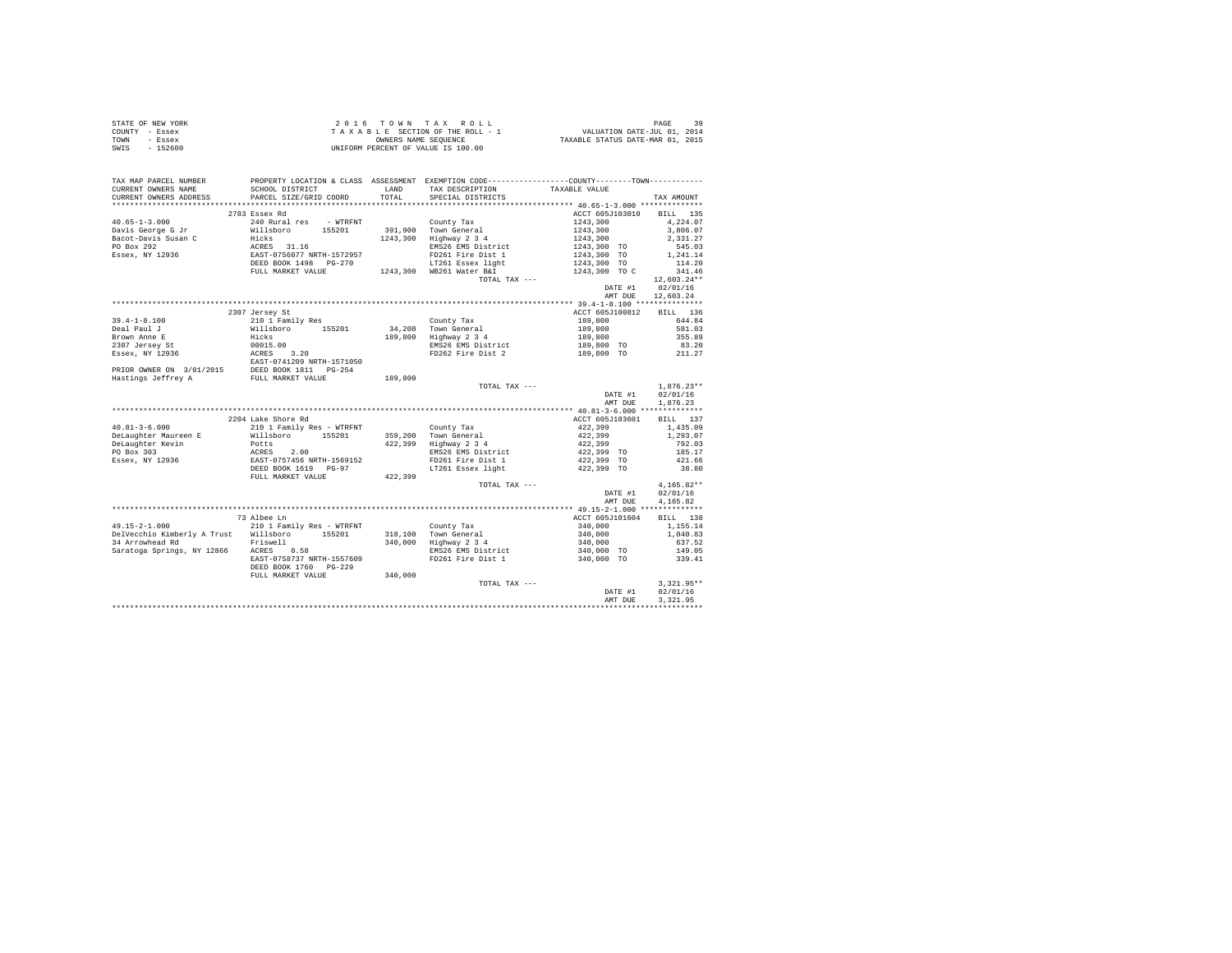| STATE OF NEW YORK | 2016 TOWN TAX ROLL                 | PAGE<br>40                       |
|-------------------|------------------------------------|----------------------------------|
| COUNTY - Essex    | TAXABLE SECTION OF THE ROLL - 1    | VALUATION DATE-JUL 01, 2014      |
| TOWN<br>- Essex   | OWNERS NAME SEOUENCE               | TAXABLE STATUS DATE-MAR 01, 2015 |
| SWIS<br>- 152600  | UNIFORM PERCENT OF VALUE IS 100.00 |                                  |

| TAX MAP PARCEL NUMBER<br>CURRENT OWNERS NAME<br>CURRENT OWNERS ADDRESS | PROPERTY LOCATION & CLASS ASSESSMENT EXEMPTION CODE----------------COUNTY-------TOWN----------<br>SCHOOL DISTRICT<br>PARCEL SIZE/GRID COORD                                                                                                                                                                                                                                              | LAND<br>TOTAL. | TAX DESCRIPTION<br>SPECIAL DISTRICTS                       | TAXABLE VALUE                                                                                   | TAX AMOUNT                           |
|------------------------------------------------------------------------|------------------------------------------------------------------------------------------------------------------------------------------------------------------------------------------------------------------------------------------------------------------------------------------------------------------------------------------------------------------------------------------|----------------|------------------------------------------------------------|-------------------------------------------------------------------------------------------------|--------------------------------------|
| *************************                                              |                                                                                                                                                                                                                                                                                                                                                                                          |                |                                                            |                                                                                                 |                                      |
| $48.1 - 1 - 29.000$<br>Demar Jason A                                   | 65 Daniels Rd<br>240 Rural res                                                                                                                                                                                                                                                                                                                                                           |                | County Tax<br>79,600 Town General<br>144,400 Highway 2 3 4 | ACCT 605J101910 BILL 139<br>$144,400$<br>$144,400$<br>$144,400$<br>$144,400$ TO<br>$144,400$ TO | 490.59<br>442.05                     |
| Demar December L                                                       |                                                                                                                                                                                                                                                                                                                                                                                          |                |                                                            |                                                                                                 | 270.76                               |
| 65 Daniels Rd                                                          |                                                                                                                                                                                                                                                                                                                                                                                          |                | EMS26 EMS District                                         |                                                                                                 | 63.30                                |
| Essex, NY 12936                                                        | % Mestport 155001 79,600<br>7 Platt Rogers 144,400<br>2 ACRES 69.90 BANK CORE<br>2 EAST-0727373 NRTH-1562246                                                                                                                                                                                                                                                                             |                | FD262 Fire Dist 2                                          |                                                                                                 | 160.74                               |
|                                                                        | DEED BOOK 1756 PG-178<br>FULL MARKET VALUE                                                                                                                                                                                                                                                                                                                                               | 144,400        |                                                            |                                                                                                 |                                      |
|                                                                        |                                                                                                                                                                                                                                                                                                                                                                                          |                | TOTAL TAX ---                                              |                                                                                                 | $1.427.44**$                         |
|                                                                        |                                                                                                                                                                                                                                                                                                                                                                                          |                |                                                            | DATE #1                                                                                         | 02/01/16                             |
|                                                                        |                                                                                                                                                                                                                                                                                                                                                                                          |                |                                                            | AMT DUE                                                                                         | 1,427.44                             |
|                                                                        |                                                                                                                                                                                                                                                                                                                                                                                          |                |                                                            |                                                                                                 |                                      |
|                                                                        | 2254 Lake Shore Rd                                                                                                                                                                                                                                                                                                                                                                       |                |                                                            | ACCT 605J101203                                                                                 | BILL 140                             |
| $40.73 - 6 - 10.000$                                                   | 220 2 Family Res                                                                                                                                                                                                                                                                                                                                                                         |                | County Tax                                                 | 208,100                                                                                         | 707.01                               |
| Deso Lawrence L Jr                                                     | Willsboro 155201                                                                                                                                                                                                                                                                                                                                                                         |                | $61,800$ Town General                                      |                                                                                                 | 637.05                               |
| 229 Maple St                                                           | Potts                                                                                                                                                                                                                                                                                                                                                                                    |                | 208,100 Highway 2 3 4                                      |                                                                                                 | 390.20                               |
|                                                                        |                                                                                                                                                                                                                                                                                                                                                                                          |                | EMS26 EMS District<br>FD261 Fire Dist 1                    |                                                                                                 | 91.23                                |
|                                                                        |                                                                                                                                                                                                                                                                                                                                                                                          |                |                                                            | $208,100$<br>$208,100$<br>$208,100$ TO<br>$208,100$ TO                                          | 207.74                               |
|                                                                        | $\begin{tabular}{lllllllll} \textbf{2.4} & \textbf{2.5} & \textbf{2.6} & \textbf{2.6} & \textbf{2.6} \\ \textbf{7.6} & \textbf{13.7} & \textbf{2.6} & \textbf{2.6} & \textbf{2.6} & \textbf{2.6} \\ \textbf{7.6} & \textbf{13.7} & \textbf{2.8} & \textbf{2.7} & \textbf{2.7} & \textbf{2.8} & \textbf{2.7} \\ \textbf{8.7} & \textbf{13.7} & \textbf{2.7} & \textbf{2.8} & \textbf{2.8$ |                | LT261 Essex light                                          | 208,100 TO                                                                                      | 19.12                                |
|                                                                        | FULL MARKET VALUE                                                                                                                                                                                                                                                                                                                                                                        | 208,100        |                                                            |                                                                                                 |                                      |
|                                                                        |                                                                                                                                                                                                                                                                                                                                                                                          |                | TOTAL TAX ---                                              |                                                                                                 | $2,052.35**$                         |
|                                                                        |                                                                                                                                                                                                                                                                                                                                                                                          |                |                                                            | DATE #1                                                                                         | 02/01/16                             |
|                                                                        |                                                                                                                                                                                                                                                                                                                                                                                          |                |                                                            | AMT DUE                                                                                         | 2.052.35                             |
|                                                                        | 2451 NYS Route 22                                                                                                                                                                                                                                                                                                                                                                        |                |                                                            | ACCT 605J101802                                                                                 | BILL 141                             |
| $40.3 - 3 - 4.000$                                                     | 210 1 Family Res                                                                                                                                                                                                                                                                                                                                                                         |                | County Tax                                                 |                                                                                                 | 440.99                               |
| DeWolff Catherine A                                                    | Willsboro 155201                                                                                                                                                                                                                                                                                                                                                                         |                | 33,900 Town General                                        | 129,800<br>129,800                                                                              | 397.35                               |
| PO Box 71                                                              | Potts                                                                                                                                                                                                                                                                                                                                                                                    |                | 129,800 Highway 2 3 4                                      |                                                                                                 | 243.38                               |
| Essex, NY 12936                                                        |                                                                                                                                                                                                                                                                                                                                                                                          |                | EMS26 EMS District                                         | 129,800<br>129,800 TO                                                                           | 56.90                                |
|                                                                        | -----<br>ACRES 2.90<br>EAST-0749671 NRTH-1570840                                                                                                                                                                                                                                                                                                                                         |                | FD261 Fire Dist 1                                          | 129,800 TO                                                                                      | 129.57                               |
|                                                                        |                                                                                                                                                                                                                                                                                                                                                                                          |                | LT261 Essex light 129,800 TO                               |                                                                                                 | 11.92                                |
|                                                                        | FULL MARKET VALUE                                                                                                                                                                                                                                                                                                                                                                        | 129,800        |                                                            |                                                                                                 |                                      |
|                                                                        |                                                                                                                                                                                                                                                                                                                                                                                          |                | TOTAL TAX ---                                              | DATE #1<br>AMT DUE                                                                              | $1,280.11**$<br>02/01/16<br>1,280.11 |
|                                                                        |                                                                                                                                                                                                                                                                                                                                                                                          |                |                                                            |                                                                                                 |                                      |
|                                                                        | 71 Burt Way                                                                                                                                                                                                                                                                                                                                                                              |                |                                                            | ACCT 605J100708                                                                                 | BILL 142                             |
| $49.11 - 1 - 30.000$                                                   |                                                                                                                                                                                                                                                                                                                                                                                          |                | County Tax<br>64,400 Town General                          |                                                                                                 | 584.02                               |
| Diamond Douglas<br>Diamond Elizabeth C                                 |                                                                                                                                                                                                                                                                                                                                                                                          |                | 171,900 Highway 2 3 4                                      |                                                                                                 | 526.23<br>322.32                     |
| 5807 S Woodlawn Ave                                                    |                                                                                                                                                                                                                                                                                                                                                                                          |                | EMS26 EMS District                                         | $171,900$<br>$171,900$<br>$171,900$<br>$171,900$<br>$171,900$ TO<br>$171,900$                   | 75.36                                |
| Chicago, IL 60637                                                      |                                                                                                                                                                                                                                                                                                                                                                                          |                | FD261 Fire Dist 1                                          | 171,900 TO                                                                                      | 171.60                               |
|                                                                        | % and Cassonal res<br>Willsboro 155201<br>Wharton 155201<br>Maarton 2019<br>EAST-0757979 NRTH-1562923<br>DEED BOOK 1204 PG-5                                                                                                                                                                                                                                                             | 171,900        |                                                            |                                                                                                 |                                      |
|                                                                        | FULL MARKET VALUE                                                                                                                                                                                                                                                                                                                                                                        |                | TOTAL TAX ---                                              |                                                                                                 |                                      |
|                                                                        |                                                                                                                                                                                                                                                                                                                                                                                          |                |                                                            | DATE #1                                                                                         | $1,679.53**$<br>02/01/16             |
|                                                                        |                                                                                                                                                                                                                                                                                                                                                                                          |                |                                                            | AMT DUE                                                                                         | 1,679.53                             |
|                                                                        |                                                                                                                                                                                                                                                                                                                                                                                          |                |                                                            |                                                                                                 |                                      |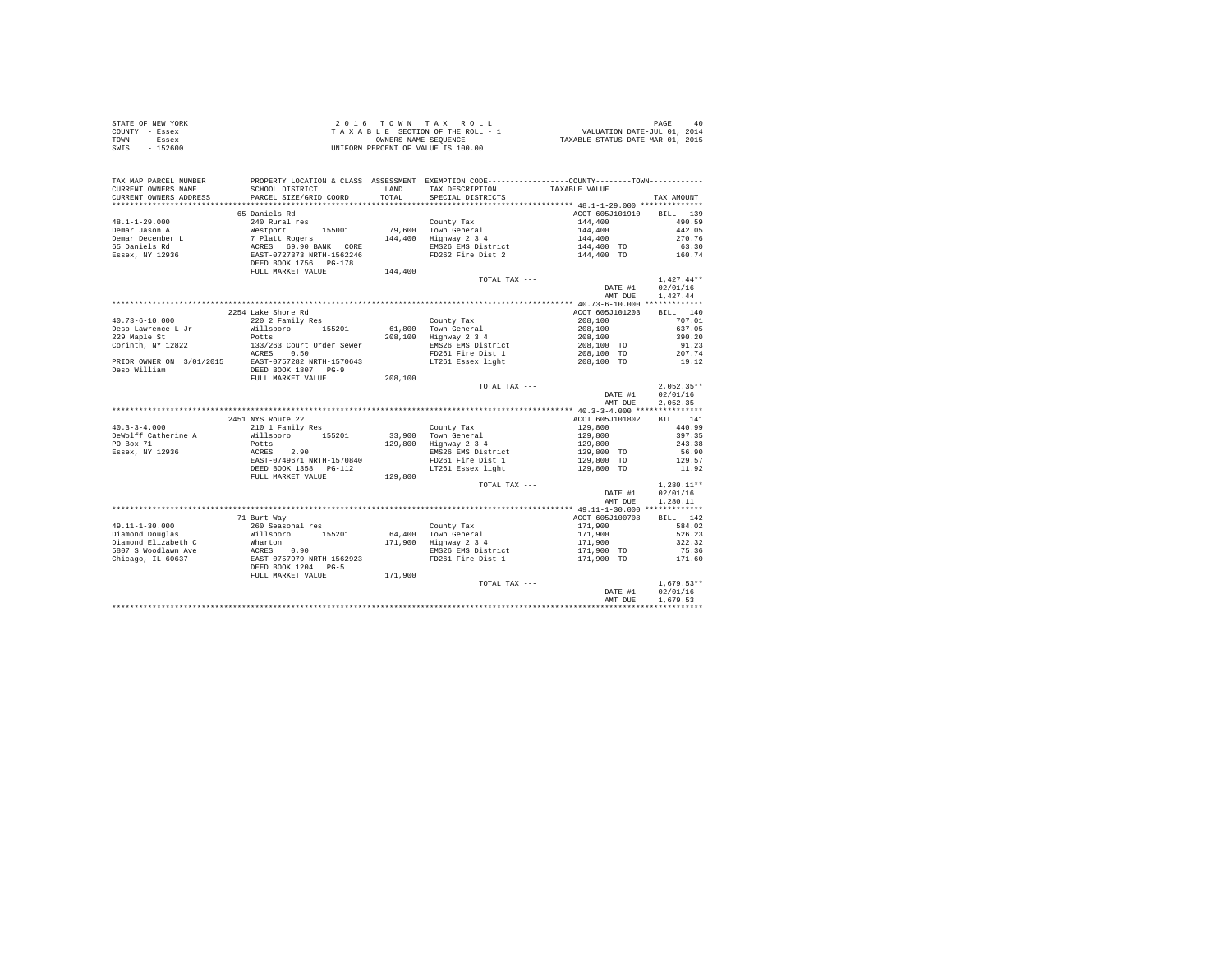|                | STATE OF NEW YORK | 2016 TOWN TAX ROLL                 | PAGE                             |
|----------------|-------------------|------------------------------------|----------------------------------|
| COUNTY - Essex |                   | TAXABLE SECTION OF THE ROLL - 1    | VALUATION DATE-JUL 01, 2014      |
| TOWN           | - Essex           | OWNERS NAME SEOUENCE               | TAXABLE STATUS DATE-MAR 01, 2015 |
| SWIS           | - 152600          | UNIFORM PERCENT OF VALUE IS 100.00 |                                  |

| TAX MAP PARCEL NUMBER<br>CURRENT OWNERS NAME<br>CURRENT OWNERS ADDRESS | SCHOOL DISTRICT<br>PARCEL SIZE/GRID COORD | LAND<br>TOTAL | PROPERTY LOCATION & CLASS ASSESSMENT EXEMPTION CODE----------------COUNTY--------TOWN----------<br>TAX DESCRIPTION<br>SPECIAL DISTRICTS | TAXABLE VALUE    | TAX AMOUNT  |
|------------------------------------------------------------------------|-------------------------------------------|---------------|-----------------------------------------------------------------------------------------------------------------------------------------|------------------|-------------|
|                                                                        | Daniels Rd                                |               |                                                                                                                                         | ACCT 605J104009  | BILL<br>143 |
| $39.3 - 1 - 2.110$                                                     | 105 Vac farmland                          |               | AG DIST C 41720                                                                                                                         | 15,146<br>15,146 |             |
| Dickerson Darren                                                       | Willsboro<br>155201                       |               | $34,200$ County Tax                                                                                                                     | 19.054           | 64.74       |
| 174 Reber Rd                                                           | 7 Peru Bay Tract                          |               | 34.200 Town General                                                                                                                     | 19,054           | 58.33       |
| Willsboro, NY 12996                                                    | 1203/177 Life Use To                      |               | Highway 2 3 4                                                                                                                           | 19,054           | 35.73       |
|                                                                        | R&n Soper                                 |               | EMS26 EMS District 34,200 TO                                                                                                            |                  | 14.99       |
| MAY BE SUBJECT TO PAYMENT                                              | ACRES 44.93                               |               | FD262 Fire Dist 2 34,200 TO                                                                                                             |                  | 38.07       |
| UNDER AGDIST LAW TIL 2019                                              | EAST-0723306 NRTH-1571104                 |               |                                                                                                                                         |                  |             |
|                                                                        | DEED BOOK 1203 PG-177                     |               |                                                                                                                                         |                  |             |
|                                                                        | FULL MARKET VALUE                         | 34,200        |                                                                                                                                         |                  |             |
|                                                                        |                                           |               | TOTAL TAX ---                                                                                                                           |                  | $211.86**$  |
|                                                                        |                                           |               |                                                                                                                                         | DATE #1          | 02/01/16    |
|                                                                        |                                           |               |                                                                                                                                         | AMT DUR          | 211.86      |
|                                                                        |                                           |               |                                                                                                                                         |                  |             |
|                                                                        | Daniels Rd                                |               |                                                                                                                                         | ACCT 605J178502  | BILL 144    |
| $39.3 - 1 - 1.000$                                                     | 105 Vac farmland                          |               | County Tax                                                                                                                              | 1,500            | 5.10        |
| Dickerson Duane                                                        | Willsboro<br>155201                       |               | 1,500 Town General                                                                                                                      | 1,500            | 4.59        |
| 105 Reber Rd                                                           |                                           |               |                                                                                                                                         |                  | 2.81        |
|                                                                        | 7 Peru Bay Tract                          |               | 1,500 Highway 2 3 4                                                                                                                     | 1,500            |             |
| Willsboro, NY 12996                                                    | ACRES 1.46                                |               | EMS26 EMS District                                                                                                                      | 1,500 TO         | .66         |
|                                                                        | EAST-0723298 NRTH-1571662                 |               | FD262 Fire Dist 2                                                                                                                       | 1,500 TO         | 1.67        |
|                                                                        | DEED BOOK 1116 PG-94                      |               |                                                                                                                                         |                  |             |
|                                                                        | FULL MARKET VALUE                         | 1,500         |                                                                                                                                         |                  |             |
|                                                                        |                                           |               | TOTAL TAX ---                                                                                                                           |                  | $14.83**$   |
|                                                                        |                                           |               |                                                                                                                                         | DATE #1          | 02/01/16    |
|                                                                        |                                           |               |                                                                                                                                         | AMT DUE          | 14.83       |
|                                                                        |                                           |               |                                                                                                                                         |                  |             |
|                                                                        | Daniels Rd                                |               |                                                                                                                                         | ACCT 605Z006001  | BILL 145    |
| $39.3 - 1 - 2.120$                                                     | 314 Rural vac<10                          |               | County Tax                                                                                                                              | 3,000            | 10.19       |
| Dickerson Gregg S Willsboro                                            | 155201                                    |               | 3,000 Town General                                                                                                                      | 3,000            | 9.18        |
| Dickerson Angeline B                                                   | 7 Peru Bay Tract<br>ACRES 6.57            |               | 3,000 Highway 2 3 4                                                                                                                     | 3,000            | 5.63        |
| 90 Reber Rd                                                            |                                           |               | EMS26 EMS District                                                                                                                      | 3,000 TO         | 1.32        |
| Willsboro, NY 12996                                                    | EAST-0722664 NRTH-1571467                 |               | FD262 Fire Dist 2                                                                                                                       | 3,000 TO         | 3.34        |
|                                                                        | DEED BOOK 1443 PG-28                      |               |                                                                                                                                         |                  |             |
|                                                                        | FULL MARKET VALUE                         | 3,000         |                                                                                                                                         |                  |             |
|                                                                        |                                           |               | TOTAL TAX ---                                                                                                                           |                  | $29.66**$   |
|                                                                        |                                           |               |                                                                                                                                         | DATE #1          | 02/01/16    |
|                                                                        |                                           |               |                                                                                                                                         | AMT DUE          | 29.66       |
|                                                                        |                                           |               |                                                                                                                                         |                  |             |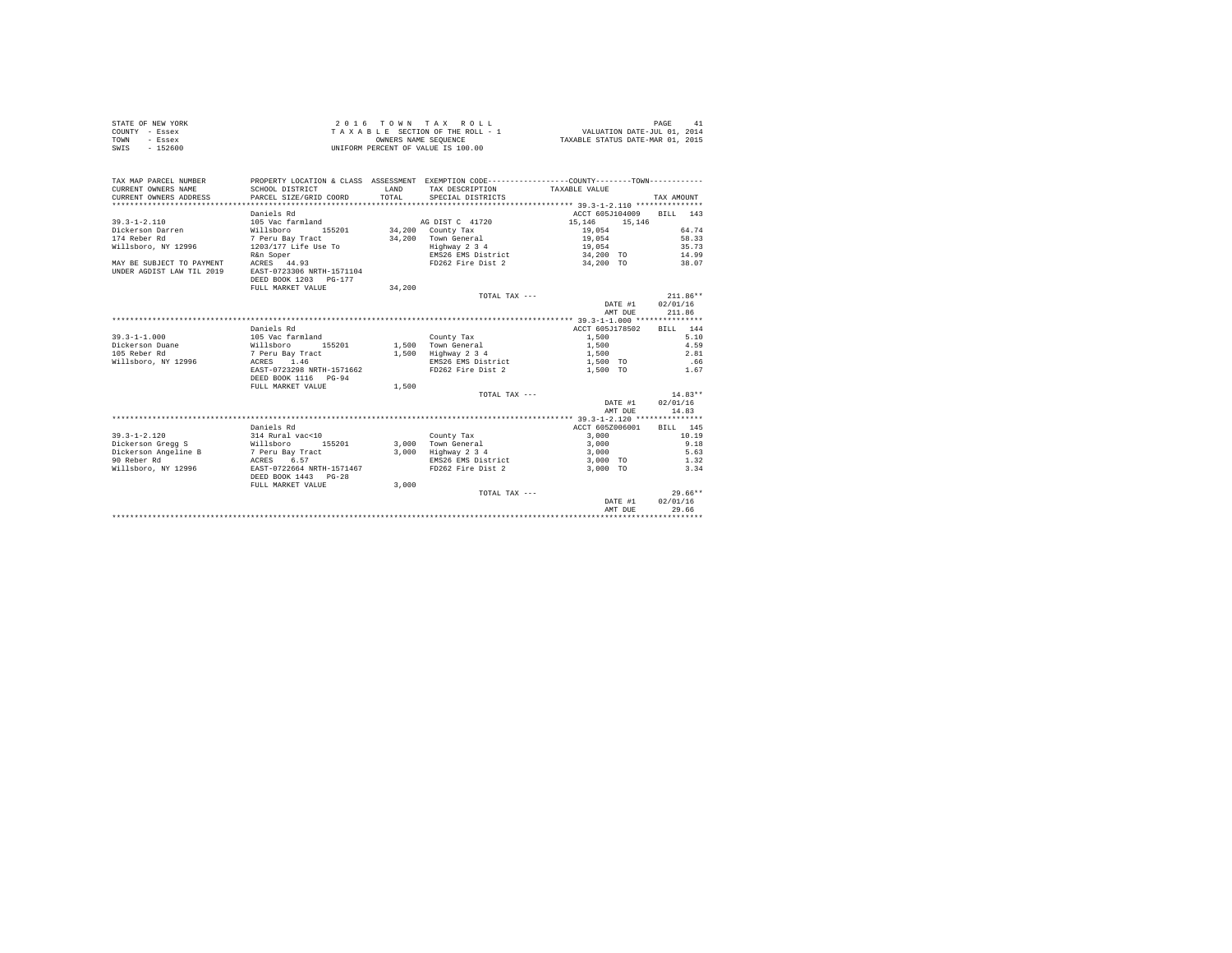| STATE OF NEW YORK | 2016 TOWN TAX ROLL                 | PAGE<br>42                       |
|-------------------|------------------------------------|----------------------------------|
| COUNTY - Essex    | TAXABLE SECTION OF THE ROLL - 1    | VALUATION DATE-JUL 01, 2014      |
| TOWN<br>- Essex   | OWNERS NAME SEOUENCE               | TAXABLE STATUS DATE-MAR 01, 2015 |
| SWIS<br>$-152600$ | UNIFORM PERCENT OF VALUE IS 100.00 |                                  |

| TAX MAP PARCEL NUMBER<br>CURRENT OWNERS NAME | PROPERTY LOCATION & CLASS ASSESSMENT EXEMPTION CODE---------------COUNTY-------TOWN---------<br>SCHOOL DISTRICT | LAND   | TAX DESCRIPTION TAXABLE VALUE |                                     |            |
|----------------------------------------------|-----------------------------------------------------------------------------------------------------------------|--------|-------------------------------|-------------------------------------|------------|
| CURRENT OWNERS ADDRESS                       | PARCEL SIZE/GRID COORD                                                                                          | TOTAL  | SPECIAL DISTRICTS             |                                     | TAX AMOUNT |
|                                              |                                                                                                                 |        |                               |                                     |            |
|                                              | 155 Christian Rd                                                                                                |        |                               | ACCT 605J199002                     | BILL 146   |
| $49.3 - 2 - 2.200$                           | 210 1 Family Res                                                                                                |        | County Tax                    | 77,000                              | 261.61     |
| DiClemente James                             | Willsboro 155201<br>Wharton                                                                                     |        | 35,200 Town General           | 77,000                              | 235.72     |
| 155 Christian Rd                             |                                                                                                                 |        | 77,000 Highway 2 3 4          | 77,000                              | 144.38     |
| Essex, NY 12936-2403                         | ACRES 4.20 BANK1STARSG                                                                                          |        |                               | EMS26 EMS District 577,000 TO 33.75 |            |
|                                              | EAST-0744932 NRTH-1559614                                                                                       |        | FD262 Fire Dist 2             | 77,000 TO                           | 85.71      |
|                                              |                                                                                                                 |        | LT262 Whallonsburg light      | 77,000 TO                           | 19.81      |
|                                              | FULL MARKET VALUE                                                                                               | 77,000 |                               |                                     |            |
|                                              |                                                                                                                 |        | TOTAL TAX ---                 |                                     | 780.98**   |
|                                              |                                                                                                                 |        |                               | DATE #1                             | 02/01/16   |
|                                              |                                                                                                                 |        |                               | AMT DUE                             | 780.98     |
|                                              |                                                                                                                 |        |                               |                                     |            |
|                                              | 1569 NYS Route 22                                                                                               |        |                               | ACCT 605J102811                     | BILL 147   |
| $48.4 - 1 - 13.100$                          | 210 1 Family Res                                                                                                |        | AGED ALL 41800                | 36,800 36,800                       |            |
| Dimisa Jane E                                | Willsboro 155201 22,800 County Tax                                                                              |        |                               | 36,800                              | 125.03     |
| 3021 W Meadows St                            |                                                                                                                 |        | 73.600 Town General           |                                     | 112.65     |
| Tampa, FL 33611                              | Friswell<br>ACRES 0.40                                                                                          |        | Highway 2 3 4                 | 36,800<br>36,800                    | 69.00      |
|                                              | EAST-0743142 NRTH-1554821                                                                                       |        |                               | EMS26 EMS District 73,600 TO 32.26  |            |
|                                              | DEED BOOK 1559 PG-36                                                                                            |        |                               | FD262 Fire Dist 2 73,600 TO         | 81.93      |
|                                              | FULL MARKET VALUE 73,600 LT262 Whallonsburg light                                                               |        |                               | 73,600 TO                           | 18.93      |
|                                              |                                                                                                                 |        | TOTAL TAX ---                 |                                     | 439.80**   |
|                                              |                                                                                                                 |        |                               | DATE #1                             | 02/01/16   |
|                                              |                                                                                                                 |        |                               | AMT DUE                             | 439.80     |
|                                              |                                                                                                                 |        |                               |                                     |            |
|                                              | School St                                                                                                       |        |                               | ACCT 605Z003003                     | BILL 148   |
| $40.3 - 3 - 17.120$                          | 720 Mine/quarry                                                                                                 |        | County Tax                    | 59,000                              | 200.45     |
| Dinnan Terrence J                            | Willsboro                                                                                                       |        | 155201 59,000 Town General    | 59,000                              | 180.61     |
| Ulmer Robin L<br>Potts                       |                                                                                                                 |        | 59,000 Highway 2 3 4          | 59,000                              | 110.63     |
|                                              | 442 Lewis Creek Rd 1382/84 Boundary Agreemen                                                                    |        | EMS26 EMS District            | 59,000 TO                           | 25.86      |
| Charlotte, VT 05445                          | 1764/165 Death Certificat                                                                                       |        | FD261 Fire Dist 1             | 59,000 TO                           | 58.90      |
|                                              | ACRES 35.00                                                                                                     |        | LT261 Essex light             | 59,000 TO                           | 5.42       |
|                                              | EAST-0756490 NRTH-1569150                                                                                       |        |                               |                                     |            |
|                                              | DEED BOOK 1800 PG-139                                                                                           |        |                               |                                     |            |
|                                              | FULL MARKET VALUE                                                                                               | 59,000 |                               |                                     |            |
|                                              |                                                                                                                 |        | TOTAL TAX ---                 |                                     | 581.87**   |
|                                              |                                                                                                                 |        |                               | DATE #1                             | 02/01/16   |
|                                              |                                                                                                                 |        |                               | AMT DUE                             | 581.87     |
|                                              |                                                                                                                 |        |                               |                                     |            |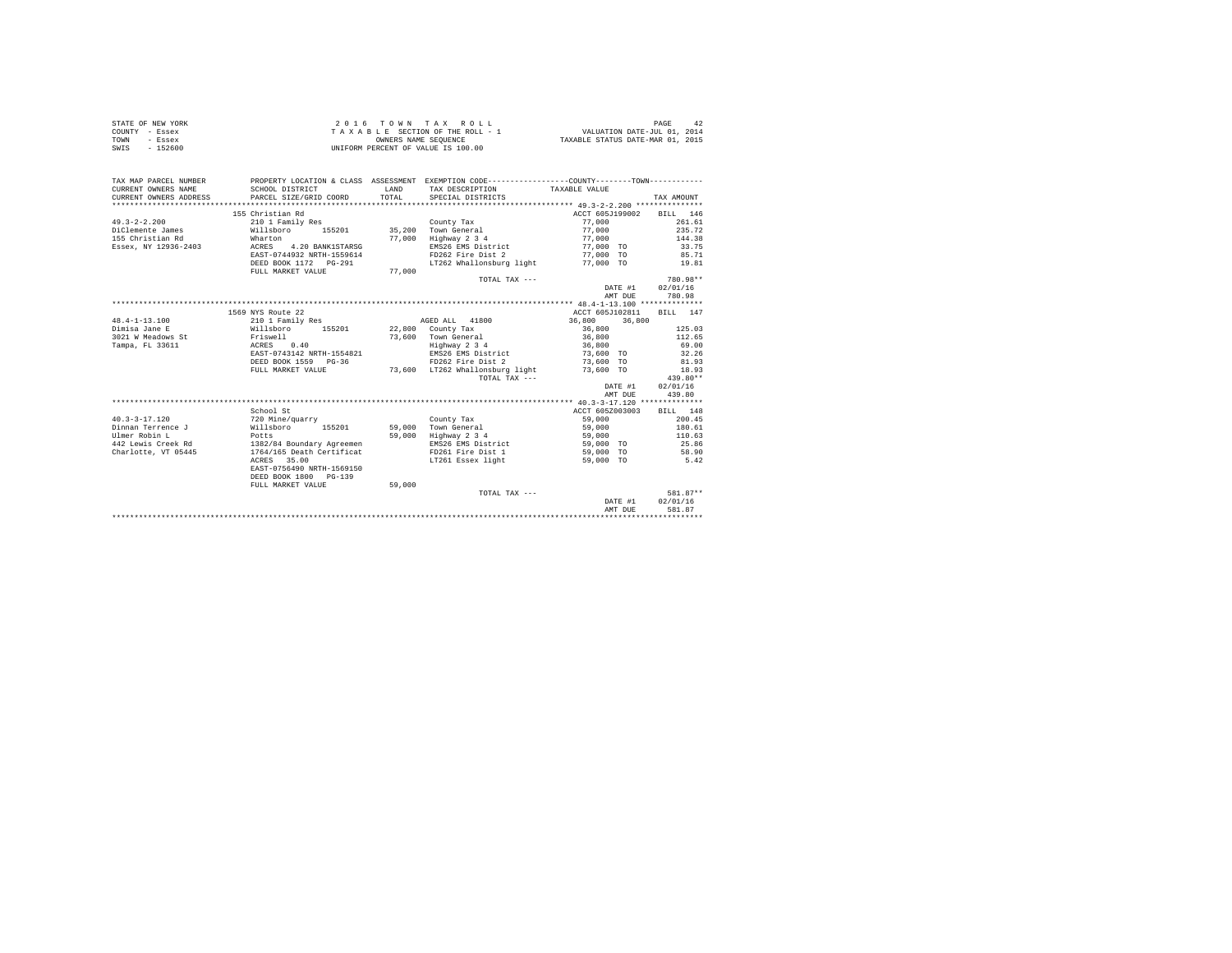|                | STATE OF NEW YORK |  |  |  | $2.0.16$ TOWN TAX ROLL             |  |                                 |                                  | PAGE |  |
|----------------|-------------------|--|--|--|------------------------------------|--|---------------------------------|----------------------------------|------|--|
| COUNTY - Essex |                   |  |  |  |                                    |  | TAXABLE SECTION OF THE ROLL - 1 | VALUATION DATE-JUL 01, 2014      |      |  |
| TOWN           | - Essex           |  |  |  | OWNERS NAME SEOUENCE               |  |                                 | TAXABLE STATUS DATE-MAR 01, 2015 |      |  |
| SWIS           | $-152600$         |  |  |  | UNIFORM PERCENT OF VALUE IS 100.00 |  |                                 |                                  |      |  |

| TAX MAP PARCEL NUMBER<br>CURRENT OWNERS NAME | PROPERTY LOCATION & CLASS ASSESSMENT EXEMPTION CODE----------------COUNTY--------TOWN----------<br>SCHOOL DISTRICT             | LAND    | TAX DESCRIPTION                           | TAXABLE VALUE                                                                                                                                                                                                                                                                                                                                                                                                                                                                     |                  |
|----------------------------------------------|--------------------------------------------------------------------------------------------------------------------------------|---------|-------------------------------------------|-----------------------------------------------------------------------------------------------------------------------------------------------------------------------------------------------------------------------------------------------------------------------------------------------------------------------------------------------------------------------------------------------------------------------------------------------------------------------------------|------------------|
| CURRENT OWNERS ADDRESS                       | PARCEL SIZE/GRID COORD                                                                                                         | TOTAL   | SPECIAL DISTRICTS                         |                                                                                                                                                                                                                                                                                                                                                                                                                                                                                   | TAX AMOUNT       |
|                                              | ***************************                                                                                                    |         |                                           |                                                                                                                                                                                                                                                                                                                                                                                                                                                                                   |                  |
|                                              | 35 Elm St                                                                                                                      |         |                                           | ACCT 605J102510 BILL 149                                                                                                                                                                                                                                                                                                                                                                                                                                                          |                  |
| $40.73 - 1 - 8.000$                          | 210 1 Family Res<br>Willshoro 155201<br>Potts<br>ACRES 0.30 BANK GFNB&T<br>EAST-0756412 NRTH-1571710<br>DEED BOOK 1757 PG-141  |         |                                           | $\begin{array}{lll} \multicolumn{1}{l}{} & \multicolumn{1}{l}{} & \multicolumn{1}{l}{} & \multicolumn{1}{l}{} & \multicolumn{1}{l}{} & \multicolumn{1}{l}{} & \multicolumn{1}{l}{} & \multicolumn{1}{l}{} & \multicolumn{1}{l}{} & \multicolumn{1}{l}{} & \multicolumn{1}{l}{} & \multicolumn{1}{l}{} & \multicolumn{1}{l}{} & \multicolumn{1}{l}{} & \multicolumn{1}{l}{} & \multicolumn{1}{l}{} & \multicolumn{1}{l}{} & \multicolumn{1}{l}{} & \multicolumn{1}{l}{} & \multic$ | 656.05           |
| Disney Sarah L                               |                                                                                                                                |         | County Tax<br>58,500 Town General         |                                                                                                                                                                                                                                                                                                                                                                                                                                                                                   | 591.13           |
| 35 Elm St                                    |                                                                                                                                |         | 193,100 Highway 2 3 4                     |                                                                                                                                                                                                                                                                                                                                                                                                                                                                                   | 362.08           |
| PO Box 213                                   |                                                                                                                                |         | EMS26 EMS District                        |                                                                                                                                                                                                                                                                                                                                                                                                                                                                                   | 84.65            |
| Essex, NY 12936                              |                                                                                                                                |         | FD261 Fire Dist 1                         | 193,100 TO                                                                                                                                                                                                                                                                                                                                                                                                                                                                        | 192.76           |
|                                              |                                                                                                                                |         |                                           | LT261 Essex light 193,100 TO 17.74                                                                                                                                                                                                                                                                                                                                                                                                                                                |                  |
|                                              | DEED BOOK 1757 PG-141<br>FULL MARKET VALUE 193,100                                                                             |         |                                           |                                                                                                                                                                                                                                                                                                                                                                                                                                                                                   |                  |
|                                              |                                                                                                                                |         | TOTAL TAX ---                             |                                                                                                                                                                                                                                                                                                                                                                                                                                                                                   | $1,904.41**$     |
|                                              |                                                                                                                                |         |                                           |                                                                                                                                                                                                                                                                                                                                                                                                                                                                                   | DATE #1 02/01/16 |
|                                              |                                                                                                                                |         |                                           | AMT DUE                                                                                                                                                                                                                                                                                                                                                                                                                                                                           | 1,904.41         |
|                                              |                                                                                                                                |         |                                           |                                                                                                                                                                                                                                                                                                                                                                                                                                                                                   |                  |
|                                              | 2030 Lake Shore Rd                                                                                                             |         |                                           | ACCT 605J100612                                                                                                                                                                                                                                                                                                                                                                                                                                                                   | BILL 150         |
| $49.7 - 4 - 7.000$                           | 210 1 Family Res - WTRFNT                                                                                                      |         | County Tax                                | $492,100$<br>$492,100$<br>$492,100$<br>$492,100$ TO                                                                                                                                                                                                                                                                                                                                                                                                                               | 1,671.89         |
|                                              |                                                                                                                                |         |                                           |                                                                                                                                                                                                                                                                                                                                                                                                                                                                                   | 1,506.45         |
|                                              |                                                                                                                                |         | 492,100 Highway 2 3 4                     |                                                                                                                                                                                                                                                                                                                                                                                                                                                                                   | 922.72           |
|                                              |                                                                                                                                |         | EMS26 EMS District                        |                                                                                                                                                                                                                                                                                                                                                                                                                                                                                   | 215.72           |
|                                              |                                                                                                                                |         | FD261 Fire Dist 1                         | 492,100 TO                                                                                                                                                                                                                                                                                                                                                                                                                                                                        | 491.24           |
|                                              |                                                                                                                                |         | LT261 Essex light                         | 492,100 TO                                                                                                                                                                                                                                                                                                                                                                                                                                                                        | 45.20            |
|                                              | FULL MARKET VALUE                                                                                                              | 492,100 |                                           |                                                                                                                                                                                                                                                                                                                                                                                                                                                                                   |                  |
|                                              |                                                                                                                                |         | TOTAL TAX ---                             |                                                                                                                                                                                                                                                                                                                                                                                                                                                                                   | $4.853.22**$     |
|                                              |                                                                                                                                |         |                                           | DATE #1                                                                                                                                                                                                                                                                                                                                                                                                                                                                           | 02/01/16         |
|                                              |                                                                                                                                |         |                                           | AMT DUE                                                                                                                                                                                                                                                                                                                                                                                                                                                                           | 4.853.22         |
|                                              |                                                                                                                                |         |                                           |                                                                                                                                                                                                                                                                                                                                                                                                                                                                                   |                  |
|                                              | Jersey St                                                                                                                      |         |                                           | ACCT 605J104003                                                                                                                                                                                                                                                                                                                                                                                                                                                                   | BILL 151         |
| $39.4 - 1 - 13.000$                          |                                                                                                                                |         | County Tax                                | 8,500                                                                                                                                                                                                                                                                                                                                                                                                                                                                             | 28.88            |
| Donnan Aileen                                | 921 Abandoned ag<br>Willshoro 155201 8,500<br>Willshoro 155201 8,500<br>Hicks 8,50<br>ACRES 8,500<br>EAST-0742966 NRTH-1570018 |         | 8,500 Town General<br>8,500 Highway 2 3 4 | 8,500                                                                                                                                                                                                                                                                                                                                                                                                                                                                             | 26.02            |
| 2074 Rte 29                                  |                                                                                                                                |         |                                           | 8,500                                                                                                                                                                                                                                                                                                                                                                                                                                                                             | 15.94            |
| Galway, NY 12074                             |                                                                                                                                |         | EMS26 EMS District                        | 8,500 TO                                                                                                                                                                                                                                                                                                                                                                                                                                                                          | 3.73             |
|                                              |                                                                                                                                |         | FD261 Fire Dist 1                         | 8,500 TO                                                                                                                                                                                                                                                                                                                                                                                                                                                                          | 8.49             |
|                                              | DEED BOOK 850 PG-21                                                                                                            |         |                                           |                                                                                                                                                                                                                                                                                                                                                                                                                                                                                   |                  |
|                                              | FULL MARKET VALUE                                                                                                              | 8,500   |                                           |                                                                                                                                                                                                                                                                                                                                                                                                                                                                                   |                  |
|                                              |                                                                                                                                |         | TOTAL TAX ---                             |                                                                                                                                                                                                                                                                                                                                                                                                                                                                                   | 83.06**          |
|                                              |                                                                                                                                |         |                                           |                                                                                                                                                                                                                                                                                                                                                                                                                                                                                   | DATE #1 02/01/16 |
|                                              |                                                                                                                                |         |                                           | AMT DUE                                                                                                                                                                                                                                                                                                                                                                                                                                                                           | 83.06            |
|                                              |                                                                                                                                |         |                                           |                                                                                                                                                                                                                                                                                                                                                                                                                                                                                   |                  |
|                                              | 2120 Jersey St                                                                                                                 |         |                                           | ACCT 605J198003                                                                                                                                                                                                                                                                                                                                                                                                                                                                   | BILL 152         |
| 39.4-1-44.121                                | 240 Rural res                                                                                                                  |         | County Tax                                | 146,200                                                                                                                                                                                                                                                                                                                                                                                                                                                                           | 496.71           |
| Dougal Nancy L                               | Nestport<br>Potts & Hicks<br>ACRES 13.00<br>EAST-0737438 NRTH-1569757                                                          |         | 44,000 Town General                       | 146,200<br>146,200                                                                                                                                                                                                                                                                                                                                                                                                                                                                | 447.56           |
| 2120 Jersey St                               |                                                                                                                                |         | 146,200 Highway 2 3 4                     |                                                                                                                                                                                                                                                                                                                                                                                                                                                                                   | 274.13           |
| Essex, NY 12936                              |                                                                                                                                |         | School Relevy                             |                                                                                                                                                                                                                                                                                                                                                                                                                                                                                   | 1,857.66         |
|                                              |                                                                                                                                |         |                                           | EMS26 EMS District 146,200 TO                                                                                                                                                                                                                                                                                                                                                                                                                                                     | 64.09            |
|                                              | DEED BOOK 1214 PG-185                                                                                                          |         | FD262 Fire Dist 2                         | 146,200 TO                                                                                                                                                                                                                                                                                                                                                                                                                                                                        | 162.74           |
|                                              | FULL MARKET VALUE                                                                                                              | 146,200 |                                           |                                                                                                                                                                                                                                                                                                                                                                                                                                                                                   |                  |
|                                              |                                                                                                                                |         | TOTAL TAX ---                             |                                                                                                                                                                                                                                                                                                                                                                                                                                                                                   | $3,302.89**$     |
|                                              |                                                                                                                                |         |                                           | DATE #1                                                                                                                                                                                                                                                                                                                                                                                                                                                                           | 02/01/16         |
|                                              |                                                                                                                                |         |                                           | AMT DUE                                                                                                                                                                                                                                                                                                                                                                                                                                                                           | 3,302.89         |
|                                              |                                                                                                                                |         |                                           |                                                                                                                                                                                                                                                                                                                                                                                                                                                                                   |                  |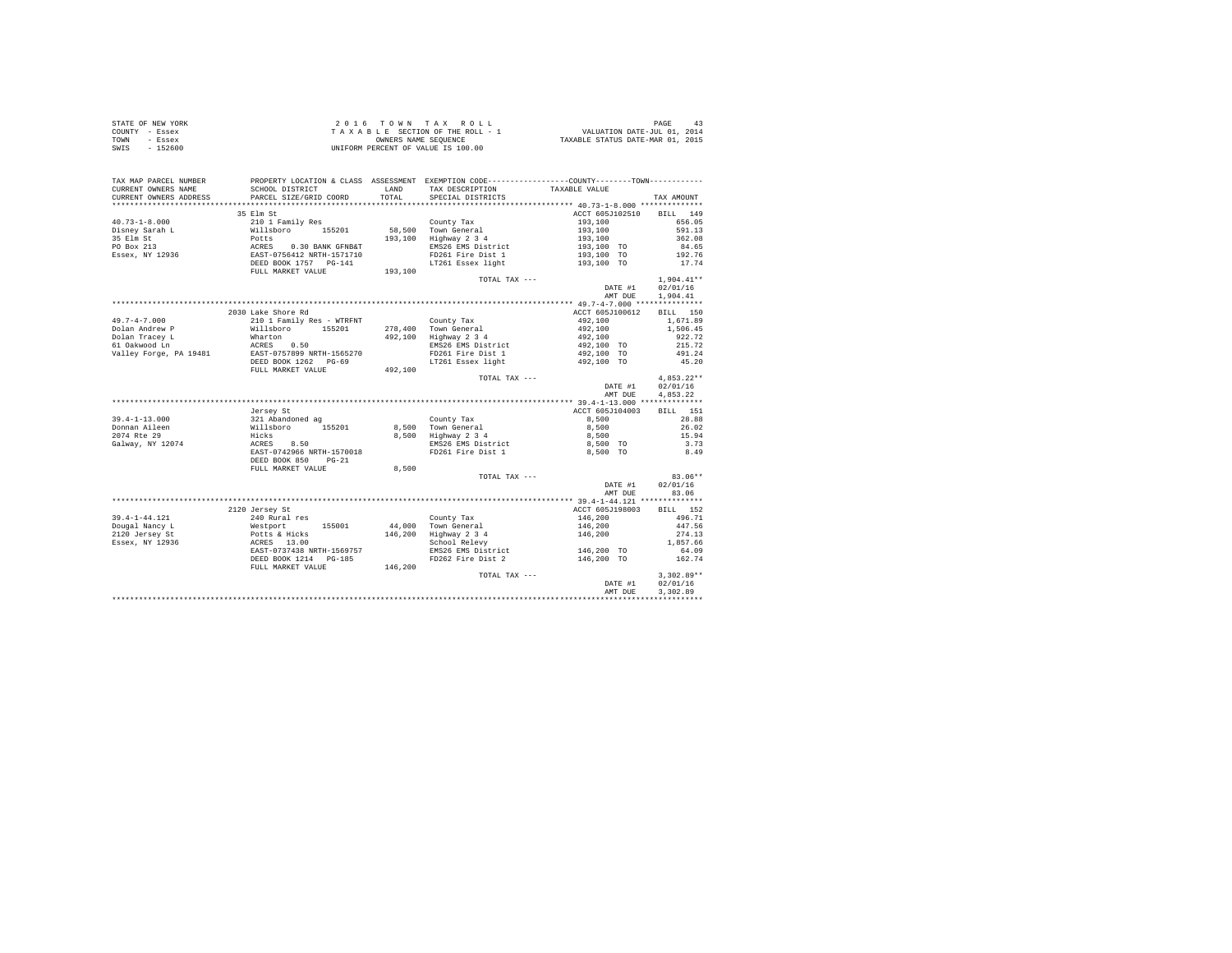| STATE OF NEW YORK |          | 2016 TOWN TAX ROLL                 | PAGE                             |
|-------------------|----------|------------------------------------|----------------------------------|
| COUNTY - Essex    |          | TAXABLE SECTION OF THE ROLL - 1    | VALUATION DATE-JUL 01, 2014      |
| TOWN              | - Essex  | OWNERS NAME SEOUENCE               | TAXABLE STATUS DATE-MAR 01, 2015 |
| SWIS              | - 152600 | UNIFORM PERCENT OF VALUE IS 100.00 |                                  |

| TAX MAP PARCEL NUMBER<br>CURRENT OWNERS NAME<br>CURRENT OWNERS ADDRESS | PROPERTY LOCATION & CLASS ASSESSMENT EXEMPTION CODE---------------COUNTY-------TOWN---------<br>SCHOOL DISTRICT<br>PARCEL SIZE/GRID COORD | <b>T.AND</b><br>TOTAL | TAX DESCRIPTION<br>SPECIAL DISTRICTS | TAXABLE VALUE   | TAX AMOUNT         |
|------------------------------------------------------------------------|-------------------------------------------------------------------------------------------------------------------------------------------|-----------------------|--------------------------------------|-----------------|--------------------|
|                                                                        |                                                                                                                                           |                       |                                      |                 |                    |
|                                                                        | 2094 Jersey St                                                                                                                            |                       |                                      | ACCT 605J179008 | <b>BILL</b><br>153 |
| $39.4 - 1 - 44.200$                                                    | 910 Priv forest                                                                                                                           |                       | County Tax                           | 10,000          | 33.97              |
| Dougal Nancy Lynn                                                      | Westport<br>155001                                                                                                                        | 10,000                | Town General                         | 10,000          | 30.61              |
| Dougal Joseph F                                                        | Potts & Hicks                                                                                                                             | 10,000                | Highway 2 3 4                        | 10,000          | 18.75              |
| 2120 Jersey St                                                         | 20.0 Acres                                                                                                                                |                       | School Relevy                        |                 | 159.41             |
| Essex, NY 12936                                                        | ACRES<br>20.00                                                                                                                            |                       | EMS26 EMS District                   | 10,000 TO       | 4.38               |
|                                                                        | EAST-0736984 NRTH-1568563                                                                                                                 |                       | FD262 Fire Dist 2                    | 10,000 TO       | 11.13              |
|                                                                        | DEED BOOK 1764 PG-73                                                                                                                      |                       |                                      |                 |                    |
|                                                                        | FULL MARKET VALUE                                                                                                                         | 10,000                |                                      |                 |                    |
|                                                                        |                                                                                                                                           |                       | TOTAL TAX ---                        |                 | $258.25**$         |
|                                                                        |                                                                                                                                           |                       |                                      | DATE #1         | 02/01/16           |
|                                                                        |                                                                                                                                           |                       |                                      | AMT DUE         | 258.25             |
|                                                                        |                                                                                                                                           |                       |                                      |                 |                    |
|                                                                        | 1647 Lake Shore Rd                                                                                                                        |                       |                                      | ACCT 605J101208 | BILL 154           |
| $49.3 - 2 - 15.000$                                                    | 312 Vac w/imprv                                                                                                                           |                       | County Tax                           | 2,900           | 9.85               |
| Douglas Mark                                                           | Willsboro<br>155201                                                                                                                       |                       | 600 Town General                     | 2,900           | 8.88               |
|                                                                        |                                                                                                                                           | 2.900                 | Highway 2 3 4                        | 2,900           | 5.44               |
| Douglas Chet                                                           | Judd                                                                                                                                      |                       |                                      |                 |                    |
| c/o Edwin Douglas                                                      | 1499/228 Life Use to                                                                                                                      |                       | EMS26 EMS District                   | 2,900 TO        | 1.27               |
| 31 Gertrude Ave                                                        | Edwin & Bernice Douglas                                                                                                                   |                       | FD262 Fire Dist 2                    | 2,900 TO        | 3.23               |
| Portland, ME 04103                                                     | 0.60<br>ACRES                                                                                                                             |                       |                                      |                 |                    |
|                                                                        | EAST-0756331 NRTH-1556023                                                                                                                 |                       |                                      |                 |                    |
|                                                                        | DEED BOOK 1499 PG-228                                                                                                                     |                       |                                      |                 |                    |
|                                                                        | FULL MARKET VALUE                                                                                                                         | 2,900                 |                                      |                 |                    |
|                                                                        |                                                                                                                                           |                       | TOTAL TAX ---                        |                 | $28.67**$          |
|                                                                        |                                                                                                                                           |                       |                                      | DATE #1         | 02/01/16           |
|                                                                        |                                                                                                                                           |                       |                                      | AMT DUE         | 28.67              |
|                                                                        |                                                                                                                                           |                       |                                      |                 |                    |
|                                                                        | 1641 Lake Shore Rd                                                                                                                        |                       |                                      | ACCT 605J101209 | BILL 155           |
| $49.3 - 2 - 16.000$                                                    | 260 Seasonal res                                                                                                                          |                       | County Tax                           | 67,300          | 228.65             |
| Douglas Mark                                                           | Willsboro<br>155201                                                                                                                       |                       | 21,600 Town General                  | 67,300          | 206.02             |
| Douglas Chet                                                           | Judd                                                                                                                                      | 67.300                | Highway 2 3 4                        | 67,300          | 126.19             |
| c/o Edwin Douglas                                                      | 1499/228 Life use to                                                                                                                      |                       | EMS26 EMS District                   | 67,300 TO       | 29.50              |
| 31 Gertrude Ave                                                        | Edwin & Bernice Douglas                                                                                                                   |                       | FD262 Fire Dist 2                    | 67,300 TO       | 74.91              |
| Portland, ME 04103                                                     | 0.30<br>ACRES                                                                                                                             |                       |                                      |                 |                    |
|                                                                        | EAST-0756447 NRTH-1556014                                                                                                                 |                       |                                      |                 |                    |
|                                                                        | DEED BOOK 1499 PG-228                                                                                                                     |                       |                                      |                 |                    |
|                                                                        |                                                                                                                                           |                       |                                      |                 |                    |
|                                                                        | FULL MARKET VALUE                                                                                                                         | 67,300                |                                      |                 |                    |
|                                                                        |                                                                                                                                           |                       | TOTAL TAX ---                        |                 | $665.27**$         |
|                                                                        |                                                                                                                                           |                       |                                      | DATE #1         | 02/01/16           |
|                                                                        |                                                                                                                                           |                       |                                      | AMT DUE         | 665.27             |
|                                                                        |                                                                                                                                           |                       |                                      |                 |                    |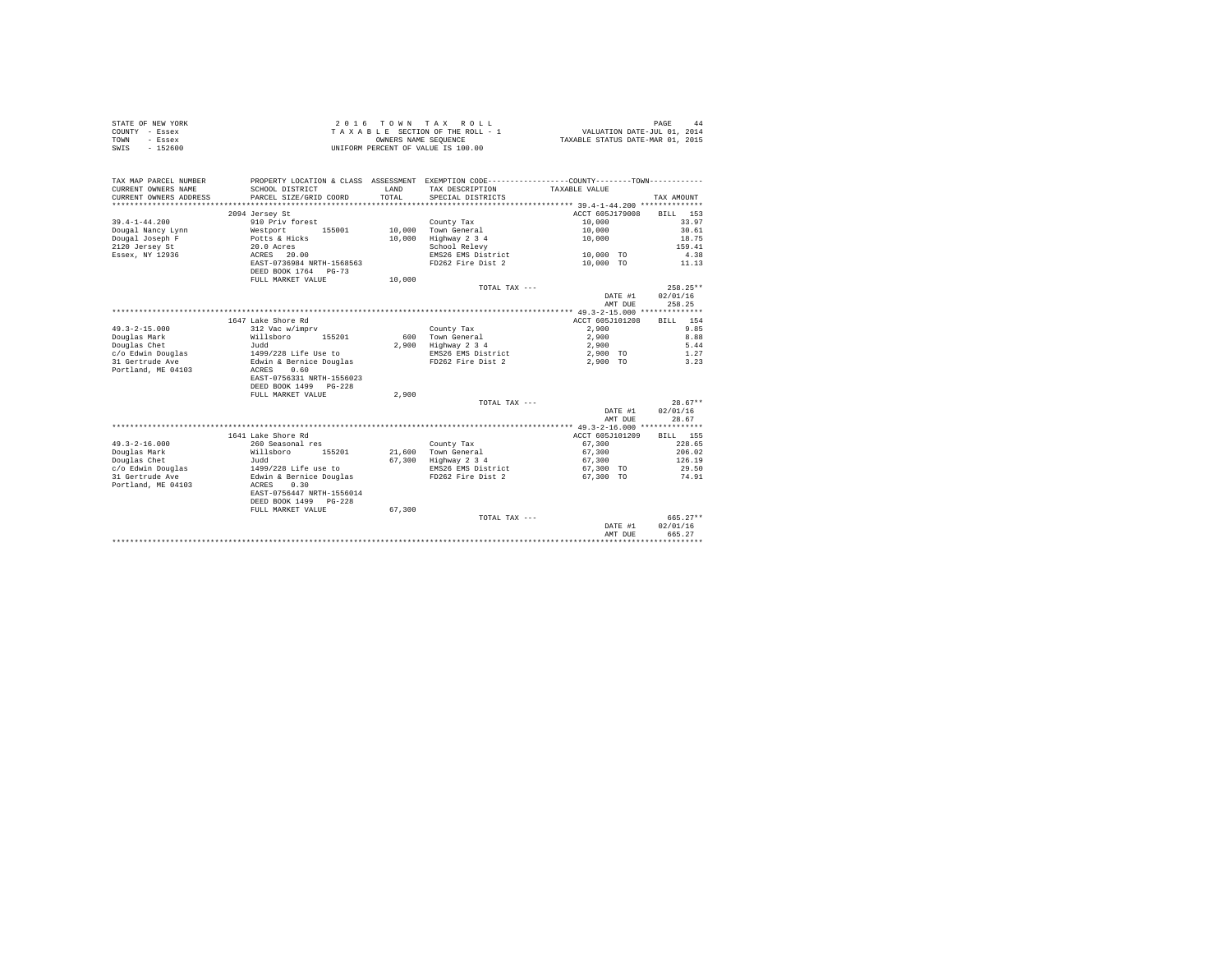| STATE OF NEW YORK                                                                                                                                                                                                                                                                                                                                                                                        |                   |       |               |           |                                    |
|----------------------------------------------------------------------------------------------------------------------------------------------------------------------------------------------------------------------------------------------------------------------------------------------------------------------------------------------------------------------------------------------------------|-------------------|-------|---------------|-----------|------------------------------------|
| COUNTY - Essex                                                                                                                                                                                                                                                                                                                                                                                           |                   |       |               |           |                                    |
| TOWN - Essex                                                                                                                                                                                                                                                                                                                                                                                             |                   |       |               |           |                                    |
| SWIS - 152600                                                                                                                                                                                                                                                                                                                                                                                            |                   |       |               |           |                                    |
|                                                                                                                                                                                                                                                                                                                                                                                                          |                   |       |               |           |                                    |
|                                                                                                                                                                                                                                                                                                                                                                                                          |                   |       |               |           |                                    |
|                                                                                                                                                                                                                                                                                                                                                                                                          |                   |       |               |           |                                    |
|                                                                                                                                                                                                                                                                                                                                                                                                          |                   |       |               |           |                                    |
|                                                                                                                                                                                                                                                                                                                                                                                                          |                   |       |               |           |                                    |
|                                                                                                                                                                                                                                                                                                                                                                                                          |                   | TOTAL |               |           |                                    |
|                                                                                                                                                                                                                                                                                                                                                                                                          |                   |       |               |           |                                    |
|                                                                                                                                                                                                                                                                                                                                                                                                          | 2208 NYS Route 22 |       |               |           | ACCT 605J101210 BILL 156           |
| $\begin{tabular}{l c c c c c} \multicolumn{1}{c c c} \multicolumn{1}{c c c} \multicolumn{1}{c c c} \multicolumn{1}{c c c} \multicolumn{1}{c c c} \multicolumn{1}{c c c} \multicolumn{1}{c c c} \multicolumn{1}{c c c} \multicolumn{1}{c c c} \multicolumn{1}{c c c} \multicolumn{1}{c c c} \multicolumn{1}{c c c} \multicolumn{1}{c c c} \multicolumn{1}{c c c} \multicolumn{1}{c c c} \multicolumn{1}{$ |                   |       |               |           |                                    |
|                                                                                                                                                                                                                                                                                                                                                                                                          |                   |       |               |           |                                    |
|                                                                                                                                                                                                                                                                                                                                                                                                          |                   |       |               |           |                                    |
|                                                                                                                                                                                                                                                                                                                                                                                                          |                   |       |               |           |                                    |
|                                                                                                                                                                                                                                                                                                                                                                                                          |                   |       |               |           |                                    |
|                                                                                                                                                                                                                                                                                                                                                                                                          |                   |       |               |           |                                    |
|                                                                                                                                                                                                                                                                                                                                                                                                          |                   |       |               |           |                                    |
|                                                                                                                                                                                                                                                                                                                                                                                                          |                   |       |               |           |                                    |
|                                                                                                                                                                                                                                                                                                                                                                                                          |                   |       | TOTAL TAX --- |           | $628.16**$                         |
|                                                                                                                                                                                                                                                                                                                                                                                                          |                   |       |               |           | DATE #1 02/01/16                   |
|                                                                                                                                                                                                                                                                                                                                                                                                          |                   |       |               |           | AMT DUE 628.16                     |
|                                                                                                                                                                                                                                                                                                                                                                                                          |                   |       |               |           |                                    |
|                                                                                                                                                                                                                                                                                                                                                                                                          | 2184 NYS Route 22 |       |               |           | ACCT 605J104005 BILL 157           |
|                                                                                                                                                                                                                                                                                                                                                                                                          |                   |       |               |           | 153.91                             |
|                                                                                                                                                                                                                                                                                                                                                                                                          |                   |       |               |           | 138.68                             |
|                                                                                                                                                                                                                                                                                                                                                                                                          |                   |       |               |           |                                    |
|                                                                                                                                                                                                                                                                                                                                                                                                          |                   |       |               |           | 84.94                              |
|                                                                                                                                                                                                                                                                                                                                                                                                          |                   |       |               |           | 19.86                              |
|                                                                                                                                                                                                                                                                                                                                                                                                          |                   |       |               | 45,300 TO | 45.22                              |
|                                                                                                                                                                                                                                                                                                                                                                                                          |                   |       |               |           |                                    |
|                                                                                                                                                                                                                                                                                                                                                                                                          |                   |       |               |           |                                    |
|                                                                                                                                                                                                                                                                                                                                                                                                          |                   |       |               |           |                                    |
| $19.4-1-22.000$ 2184 NYS Route 22<br>Doyle Gary<br>Willaboro 155201<br>200 Millaboro 155201<br>2184 NYS Recall Potta 20<br>2184 NYS Recall Potta 23<br>2184 NYS Recall ACRES<br>2.30<br>2184 NYS Recall ACRES<br>2.30<br>2184 NYS Recall ACRES<br>2                                                                                                                                                      |                   |       | TOTAL TAX --- |           | $442.61**$                         |
|                                                                                                                                                                                                                                                                                                                                                                                                          |                   |       |               |           |                                    |
|                                                                                                                                                                                                                                                                                                                                                                                                          |                   |       |               |           |                                    |
|                                                                                                                                                                                                                                                                                                                                                                                                          |                   |       |               |           | DATE #1 02/01/16<br>AMT DUE 442.61 |
|                                                                                                                                                                                                                                                                                                                                                                                                          |                   |       |               |           |                                    |
|                                                                                                                                                                                                                                                                                                                                                                                                          | 2750 Essex Rd     |       |               |           | ACCT 605J197001 BILL 158           |
|                                                                                                                                                                                                                                                                                                                                                                                                          |                   |       |               |           |                                    |
|                                                                                                                                                                                                                                                                                                                                                                                                          |                   |       |               |           |                                    |
|                                                                                                                                                                                                                                                                                                                                                                                                          |                   |       |               |           |                                    |
|                                                                                                                                                                                                                                                                                                                                                                                                          |                   |       |               |           |                                    |
|                                                                                                                                                                                                                                                                                                                                                                                                          |                   |       |               |           |                                    |
|                                                                                                                                                                                                                                                                                                                                                                                                          |                   |       |               |           |                                    |
|                                                                                                                                                                                                                                                                                                                                                                                                          |                   |       |               |           |                                    |
|                                                                                                                                                                                                                                                                                                                                                                                                          |                   |       |               |           |                                    |
| $\begin{tabular}{l c c c c c} \multicolumn{3}{c c c c} \multicolumn{3}{c c c c} \multicolumn{3}{c c c} \multicolumn{3}{c c c} \multicolumn{3}{c c c} \multicolumn{3}{c c c} \multicolumn{3}{c c c} \multicolumn{3}{c c c} \multicolumn{3}{c c c} \multicolumn{3}{c c c} \multicolumn{3}{c c c} \multicolumn{3}{c c c} \multicolumn{3}{c c c} \multicolumn{3}{c c c} \multicolumn{3}{c c c} \multic$      |                   |       | TOTAL TAX --- |           | $2.611.53**$                       |
|                                                                                                                                                                                                                                                                                                                                                                                                          |                   |       |               |           | DATE #1 02/01/16                   |
|                                                                                                                                                                                                                                                                                                                                                                                                          |                   |       |               |           | AMT DUE<br>2.611.53                |
|                                                                                                                                                                                                                                                                                                                                                                                                          |                   |       |               |           |                                    |
|                                                                                                                                                                                                                                                                                                                                                                                                          |                   |       |               |           |                                    |
|                                                                                                                                                                                                                                                                                                                                                                                                          |                   |       |               |           |                                    |
|                                                                                                                                                                                                                                                                                                                                                                                                          |                   |       |               |           |                                    |
|                                                                                                                                                                                                                                                                                                                                                                                                          |                   |       |               |           |                                    |
|                                                                                                                                                                                                                                                                                                                                                                                                          |                   |       |               |           |                                    |
|                                                                                                                                                                                                                                                                                                                                                                                                          |                   |       |               |           |                                    |
|                                                                                                                                                                                                                                                                                                                                                                                                          |                   |       |               |           |                                    |
|                                                                                                                                                                                                                                                                                                                                                                                                          |                   |       |               |           |                                    |
|                                                                                                                                                                                                                                                                                                                                                                                                          |                   |       |               |           |                                    |
|                                                                                                                                                                                                                                                                                                                                                                                                          |                   |       |               |           |                                    |
|                                                                                                                                                                                                                                                                                                                                                                                                          |                   |       |               |           |                                    |
|                                                                                                                                                                                                                                                                                                                                                                                                          |                   |       |               |           | DATE #1 02/01/16                   |
|                                                                                                                                                                                                                                                                                                                                                                                                          |                   |       |               | AMT DUE   | 2.124.86<br>************           |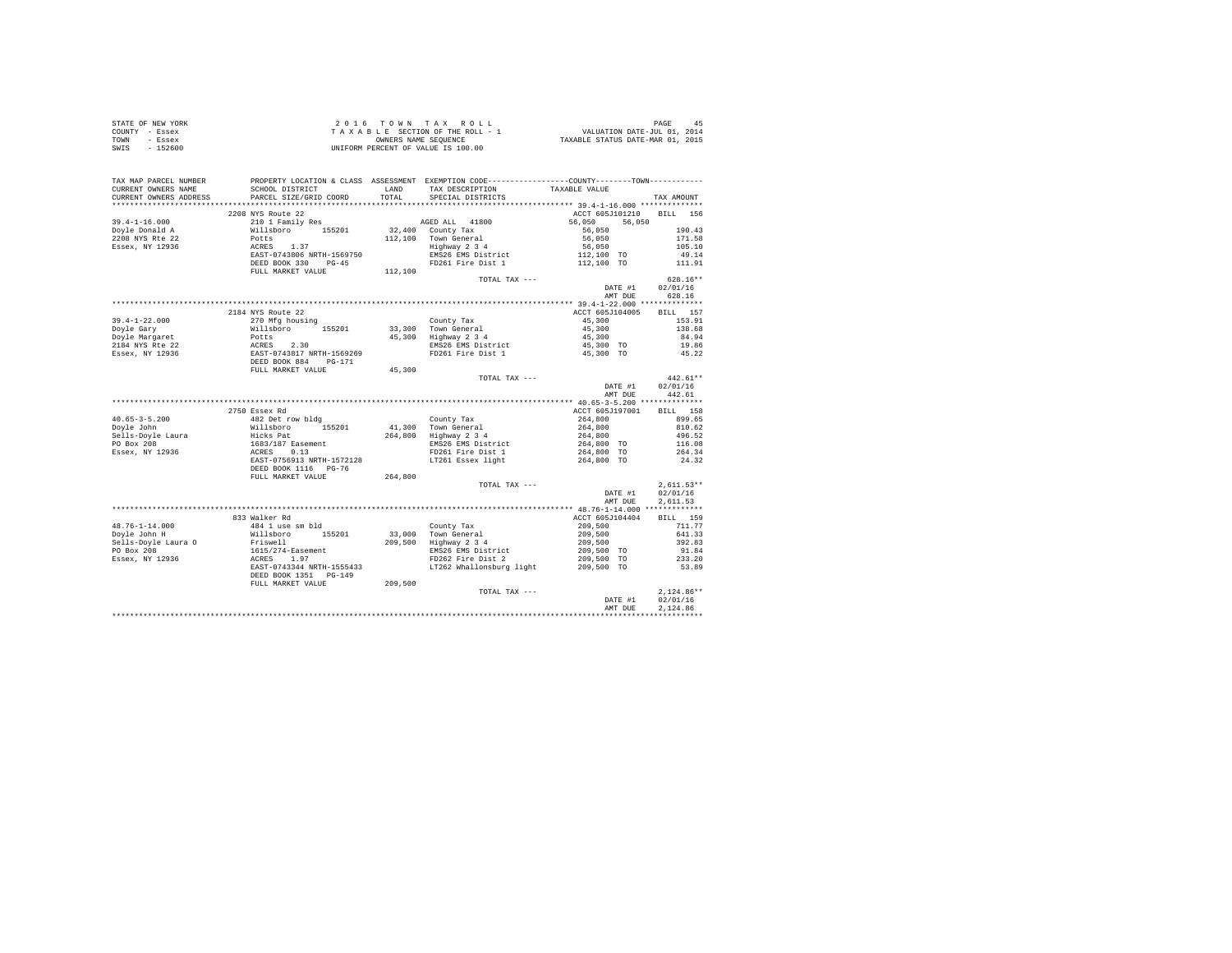|                | STATE OF NEW YORK |  |  |  | 2016 TOWN TAX ROLL                 |  |  |  |  | 46<br>PAGE                       |
|----------------|-------------------|--|--|--|------------------------------------|--|--|--|--|----------------------------------|
| COUNTY - Essex |                   |  |  |  | TAXABLE SECTION OF THE ROLL - 1    |  |  |  |  | VALUATION DATE-JUL 01, 2014      |
| TOWN           | - Essex           |  |  |  | OWNERS NAME SEOUENCE               |  |  |  |  | TAXABLE STATUS DATE-MAR 01, 2015 |
| SWIS           | - 152600          |  |  |  | UNIFORM PERCENT OF VALUE IS 100.00 |  |  |  |  |                                  |

| TAX MAP PARCEL NUMBER<br>CURRENT OWNERS NAME | SCHOOL DISTRICT<br>PARCEL SIZE/GRID COORD                                                                                                                                                                                |         | LAND TAX DESCRIPTION                                        | PROPERTY LOCATION & CLASS ASSESSMENT EXEMPTION CODE----------------COUNTY--------TOWN----------<br>TAXABLE VALUE                                                                                  |              |
|----------------------------------------------|--------------------------------------------------------------------------------------------------------------------------------------------------------------------------------------------------------------------------|---------|-------------------------------------------------------------|---------------------------------------------------------------------------------------------------------------------------------------------------------------------------------------------------|--------------|
| CURRENT OWNERS ADDRESS                       |                                                                                                                                                                                                                          |         | TOTAL SPECIAL DISTRICTS                                     |                                                                                                                                                                                                   | TAX AMOUNT   |
|                                              |                                                                                                                                                                                                                          |         |                                                             |                                                                                                                                                                                                   |              |
|                                              | 1800 Lake Shore Rd                                                                                                                                                                                                       |         |                                                             | ACCT 605J102806                                                                                                                                                                                   | BILL 160     |
|                                              |                                                                                                                                                                                                                          |         |                                                             |                                                                                                                                                                                                   |              |
|                                              |                                                                                                                                                                                                                          |         |                                                             |                                                                                                                                                                                                   |              |
|                                              |                                                                                                                                                                                                                          |         |                                                             |                                                                                                                                                                                                   |              |
|                                              |                                                                                                                                                                                                                          |         |                                                             |                                                                                                                                                                                                   |              |
|                                              |                                                                                                                                                                                                                          |         |                                                             |                                                                                                                                                                                                   |              |
|                                              |                                                                                                                                                                                                                          |         |                                                             |                                                                                                                                                                                                   |              |
|                                              |                                                                                                                                                                                                                          |         | TOTAL TAX ---                                               |                                                                                                                                                                                                   | $1.874.95**$ |
|                                              |                                                                                                                                                                                                                          |         |                                                             | DATE #1 02/01/16                                                                                                                                                                                  |              |
|                                              |                                                                                                                                                                                                                          |         |                                                             | AMT DUE                                                                                                                                                                                           | 1,874.95     |
|                                              |                                                                                                                                                                                                                          |         |                                                             |                                                                                                                                                                                                   |              |
|                                              | 2226 NYS Route 22                                                                                                                                                                                                        |         |                                                             | ACCT 605J104301 BILL 161                                                                                                                                                                          |              |
|                                              |                                                                                                                                                                                                                          |         |                                                             | $70,603$ $70,603$                                                                                                                                                                                 |              |
|                                              |                                                                                                                                                                                                                          |         |                                                             | $252,497$<br>$252,497$<br>$252,497$<br>$252,497$<br>$323,100$ TO<br>$323,100$ TO                                                                                                                  | 857.85       |
|                                              |                                                                                                                                                                                                                          |         | 323,100 Town General<br>Highway 2 3 4<br>EMS26 EMS District |                                                                                                                                                                                                   | 772.96       |
|                                              |                                                                                                                                                                                                                          |         |                                                             |                                                                                                                                                                                                   | 473.45       |
|                                              |                                                                                                                                                                                                                          |         |                                                             |                                                                                                                                                                                                   | 141.64       |
|                                              |                                                                                                                                                                                                                          |         | FD261 Fire Dist 1                                           |                                                                                                                                                                                                   | 322.54       |
|                                              |                                                                                                                                                                                                                          |         |                                                             |                                                                                                                                                                                                   |              |
|                                              |                                                                                                                                                                                                                          |         | TOTAL TAX ---                                               |                                                                                                                                                                                                   | $2,568.44**$ |
|                                              |                                                                                                                                                                                                                          |         |                                                             | DATE #1                                                                                                                                                                                           | 02/01/16     |
|                                              |                                                                                                                                                                                                                          |         |                                                             | AMT DUE                                                                                                                                                                                           | 2,568.44     |
|                                              |                                                                                                                                                                                                                          |         |                                                             |                                                                                                                                                                                                   |              |
|                                              | NYS Route 22                                                                                                                                                                                                             |         |                                                             | ACCT 605J180008                                                                                                                                                                                   | BILL 162     |
| $40.3 - 1 - 1.200$                           |                                                                                                                                                                                                                          |         |                                                             | 63,500                                                                                                                                                                                            | 215.74       |
| Draper Mary T Trust                          | NYS Route 22<br>312 Vac Wimpry<br>Willsboro 155201 63,300 Town General<br>Connolly Hicks & Potts 63,500 Highway 234<br>55.0 Acres 66.70 ENS26 EMS District<br>RCRES 66.70 FD261 Fire Dist 1                              |         |                                                             | 63,500                                                                                                                                                                                            | 194.39       |
| 703 Kingston Rd                              |                                                                                                                                                                                                                          |         |                                                             | 63,500<br>63,500<br>63,500 TO<br>60,500 TO                                                                                                                                                        | 119.07       |
|                                              | The charge of the contract of the charge of the charge of the charge of the charge of the same charge $ACRES$ 66.70                                                                                                      |         |                                                             |                                                                                                                                                                                                   | 27.84        |
|                                              |                                                                                                                                                                                                                          |         |                                                             | 63,500 TO                                                                                                                                                                                         | 63.39        |
|                                              | EAST-0743682 NRTH-1572419                                                                                                                                                                                                |         |                                                             |                                                                                                                                                                                                   |              |
|                                              | DEED BOOK 1135 PG-146                                                                                                                                                                                                    |         |                                                             |                                                                                                                                                                                                   |              |
|                                              | FULL MARKET VALUE                                                                                                                                                                                                        | 63,500  |                                                             |                                                                                                                                                                                                   |              |
|                                              |                                                                                                                                                                                                                          |         | TOTAL TAX ---                                               |                                                                                                                                                                                                   | $620.43**$   |
|                                              |                                                                                                                                                                                                                          |         |                                                             | DATE #1                                                                                                                                                                                           | 02/01/16     |
|                                              |                                                                                                                                                                                                                          |         |                                                             | AMT DUE                                                                                                                                                                                           | 620.43       |
|                                              |                                                                                                                                                                                                                          |         |                                                             |                                                                                                                                                                                                   |              |
|                                              | 1454 Whallons Bay Rd                                                                                                                                                                                                     |         |                                                             | ACCT 605J104203                                                                                                                                                                                   | BILL 163     |
| 49.15-1-7.000                                | 210 1 Family Res                                                                                                                                                                                                         |         |                                                             |                                                                                                                                                                                                   |              |
|                                              |                                                                                                                                                                                                                          |         |                                                             |                                                                                                                                                                                                   |              |
|                                              |                                                                                                                                                                                                                          |         |                                                             | County Tax 166,200<br>39,600 Town General 166,200 504.78<br>166,200 509.78<br>166,200 1142 2 3 4<br>166,200 11.64<br>166,200 70 72.86<br>166,200 70 72.86<br>166,200 70 72.86<br>166,200 70 72.86 |              |
|                                              |                                                                                                                                                                                                                          |         |                                                             |                                                                                                                                                                                                   |              |
|                                              |                                                                                                                                                                                                                          |         |                                                             |                                                                                                                                                                                                   |              |
|                                              | 49.19-1-7.000<br>The Distribute Pamela Land Millaboro 155201<br>1454 Whallons Priswell<br>1454 Whallons Bay 1614/205-Life Use to<br>1454 Whallons Bay 1614/205-Life Use to<br>188ex, NY 12936 Harold Tart<br>RackES 0.70 |         |                                                             |                                                                                                                                                                                                   |              |
|                                              | EAST-0757260 NRTH-1558705                                                                                                                                                                                                |         |                                                             |                                                                                                                                                                                                   |              |
|                                              | DEED BOOK 1614 PG-205                                                                                                                                                                                                    |         |                                                             |                                                                                                                                                                                                   |              |
|                                              | FULL MARKET VALUE                                                                                                                                                                                                        | 166,200 |                                                             |                                                                                                                                                                                                   |              |
|                                              |                                                                                                                                                                                                                          |         | TOTAL TAX ---                                               |                                                                                                                                                                                                   | $1.623.85**$ |
|                                              |                                                                                                                                                                                                                          |         |                                                             | DATE #1<br>DATE #1                                                                                                                                                                                | 02/01/16     |
|                                              |                                                                                                                                                                                                                          |         |                                                             | AMT DUE                                                                                                                                                                                           | 1.623.85     |
|                                              |                                                                                                                                                                                                                          |         |                                                             |                                                                                                                                                                                                   |              |
|                                              |                                                                                                                                                                                                                          |         |                                                             |                                                                                                                                                                                                   |              |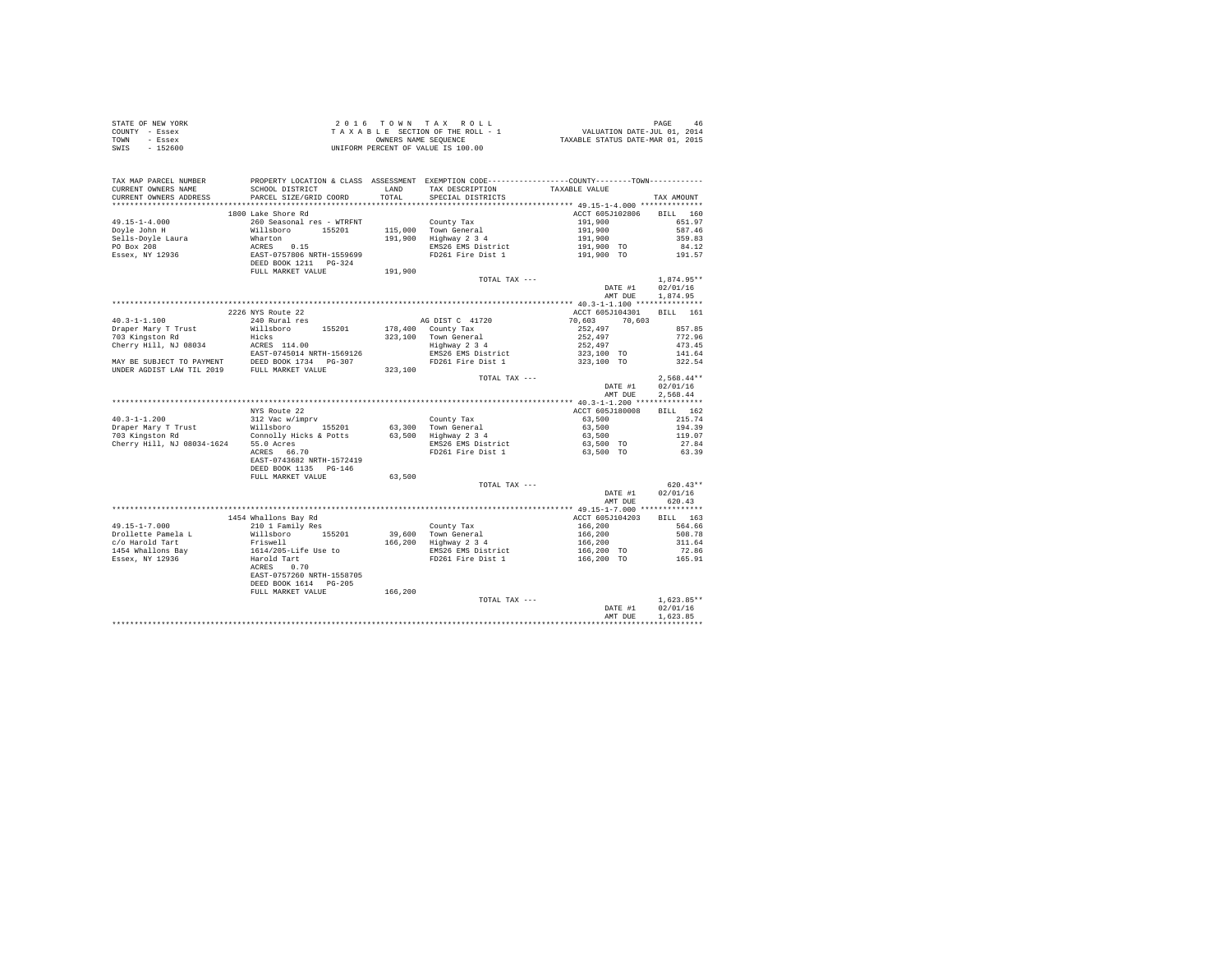| STATE OF NEW YORK | 2016 TOWN TAX ROLL                 | 47<br>PAGE                       |
|-------------------|------------------------------------|----------------------------------|
| COUNTY - Essex    | TAXABLE SECTION OF THE ROLL - 1    | VALUATION DATE-JUL 01, 2014      |
| TOWN<br>- Essex   | OWNERS NAME SEOUENCE               | TAXABLE STATUS DATE-MAR 01, 2015 |
| SWIS<br>$-152600$ | UNIFORM PERCENT OF VALUE IS 100.00 |                                  |

| TAX MAP PARCEL NUMBER<br>CURRENT OWNERS NAME  | SCHOOL DISTRICT                               | LAND    | PROPERTY LOCATION & CLASS ASSESSMENT EXEMPTION CODE----------------COUNTY-------TOWN----------<br>TAX DESCRIPTION | TAXABLE VALUE     |              |
|-----------------------------------------------|-----------------------------------------------|---------|-------------------------------------------------------------------------------------------------------------------|-------------------|--------------|
| CURRENT OWNERS ADDRESS PARCEL SIZE/GRID COORD |                                               | TOTAL   | SPECIAL DISTRICTS                                                                                                 |                   | TAX AMOUNT   |
|                                               |                                               |         |                                                                                                                   |                   |              |
|                                               | 2224 Lake Shore Rd                            |         |                                                                                                                   | ACCT 605J103002   | BILL 164     |
| $40.81 - 3 - 1.000$                           | 210 1 Family Res - WTRFNT                     |         | County Tax                                                                                                        | 211,800           | 719.58       |
| Duca Thomas F                                 | 210 1 Family Res - WIKENI<br>Willsboro 155201 |         | 111.300 Town General                                                                                              | 211,800           | 648.38       |
| PO Box 124                                    | Potts                                         | 211,800 | Highway 2 3 4                                                                                                     | 211,800           | 397.14       |
| Essex, NY 12936                               | ACRES 0.70                                    |         | EMS26 EMS District                                                                                                | 211,800 TO        | 92.85        |
|                                               | EAST-0757539 NRTH-1569887                     |         | FD261 Fire Dist 1                                                                                                 | 211,800 TO        | 211.43       |
|                                               | DEED BOOK 1214    PG-311                      |         | LT261 Essex light                                                                                                 | 211,800 TO        | 19.45        |
|                                               | FULL MARKET VALUE                             | 211,800 |                                                                                                                   |                   |              |
|                                               |                                               |         | TOTAL TAX ---                                                                                                     |                   | $2.088.83**$ |
|                                               |                                               |         |                                                                                                                   | DATE #1           | 02/01/16     |
|                                               |                                               |         |                                                                                                                   | AMT DUE           | 2,088.83     |
|                                               |                                               |         |                                                                                                                   |                   |              |
|                                               | 2729 NYS Route 22                             |         |                                                                                                                   | ACCT 605J103101   | BILL 165     |
| $40.65 - 2 - 5.000$                           | 210 1 Family Res                              |         | County Tax                                                                                                        | 126,100           | 428.42       |
| Ducolon Colin                                 | Willsboro<br>155201                           |         | 60,100 Town General                                                                                               | 126,100           | 386.03       |
| Ducolon Elizabeth A                           | Hicks<br>1675/105-Easement                    |         | 126,100 Highway 2 3 4                                                                                             | 126,100           | 236.45       |
| 41 University Ter                             |                                               |         | EMS26 EMS District                                                                                                | 126,100 TO        | 55.28        |
| Burlington, VT 05401 51s X 338S X Irr         |                                               |         | FD261 Fire Dist 1                                                                                                 | 126,100 TO 125.88 |              |
|                                               | 0.40<br>ACRES                                 |         | LT261 Essex light                                                                                                 | 126,100 TO 11.58  |              |
|                                               | EAST-0756418 NRTH-1572187                     |         |                                                                                                                   |                   |              |
|                                               | DEED BOOK 833 PG-058                          |         |                                                                                                                   |                   |              |
|                                               | FULL MARKET VALUE                             | 126,100 |                                                                                                                   |                   |              |
|                                               |                                               |         | TOTAL TAX ---                                                                                                     |                   | $1,243.64**$ |
|                                               |                                               |         |                                                                                                                   | DATE #1           | 02/01/16     |
|                                               |                                               |         |                                                                                                                   | AMT DUE           | 1,243.64     |
|                                               |                                               |         |                                                                                                                   |                   |              |
|                                               | Lake Shore Rd                                 |         |                                                                                                                   | ACCT 605J101215   | BILL 166     |
| $40.81 - 3 - 8.000$                           | 311 Res vac land - WTRFNT                     |         | County Tax                                                                                                        | 82,000            | 278.59       |
| Duley Verda                                   | Willsboro 155201                              |         | 82,000 Town General                                                                                               | 82,000            | 251.02       |
| Duley Donald F                                | Potts                                         |         | 82,000 Highway 2 3 4                                                                                              | 82,000            | 153.76       |
| 40 Sandra Ave                                 | ACRES 1.00                                    |         | EMS26 EMS District 82,000 TO                                                                                      |                   | 35.95        |
| Plattsburgh, NY 12901                         | EAST-0757341 NRTH-1568688                     |         | FD261 Fire Dist 1 82,000 TO                                                                                       |                   | 81.86        |
|                                               | DEED BOOK 1350 PG-39                          |         | LT261 Essex light                                                                                                 | 82,000 TO         | 7.53         |
|                                               | FULL MARKET VALUE                             | 82,000  |                                                                                                                   |                   |              |
|                                               |                                               |         | TOTAL TAX ---                                                                                                     |                   | 808.71**     |
|                                               |                                               |         |                                                                                                                   | DATE #1           | 02/01/16     |
|                                               |                                               |         |                                                                                                                   | AMT DUE           | 808.71       |
|                                               |                                               |         |                                                                                                                   |                   |              |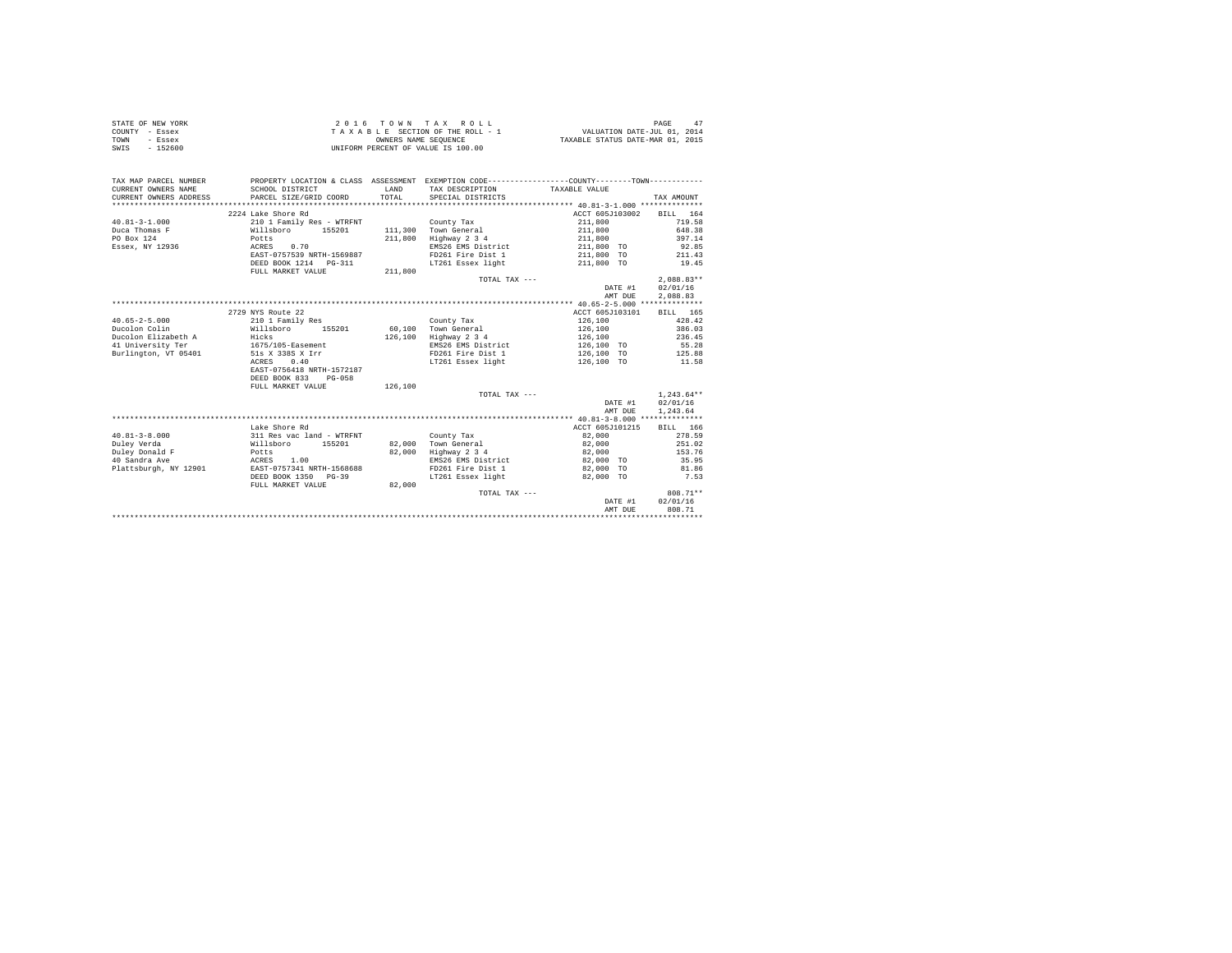| STATE OF NEW YORK | 2016 TOWN TAX ROLL                 | 48<br>PAGE                       |
|-------------------|------------------------------------|----------------------------------|
| COUNTY - Essex    | TAXABLE SECTION OF THE ROLL - 1    | VALUATION DATE-JUL 01, 2014      |
| TOWN<br>- Essex   | OWNERS NAME SEOUENCE               | TAXABLE STATUS DATE-MAR 01, 2015 |
| SWIS<br>- 152600  | UNIFORM PERCENT OF VALUE IS 100.00 |                                  |

| TAX MAP PARCEL NUMBER<br>CURRENT OWNERS NAME<br>CURRENT OWNERS ADDRESS | SCHOOL DISTRICT<br>PARCEL SIZE/GRID COORD | <b>T.AND</b><br>TOTAL. | PROPERTY LOCATION & CLASS ASSESSMENT EXEMPTION CODE----------------COUNTY--------TOWN----------<br>TAX DESCRIPTION TAXABLE VALUE<br>SPECIAL DISTRICTS |                  | TAX AMOUNT   |
|------------------------------------------------------------------------|-------------------------------------------|------------------------|-------------------------------------------------------------------------------------------------------------------------------------------------------|------------------|--------------|
|                                                                        | Main St                                   |                        |                                                                                                                                                       | ACCT 605J190004  | BILL<br>167  |
| $40.73 - 3 - 6.200$                                                    | 311 Res vac land                          |                        | County Tax                                                                                                                                            | 500              | 1.70         |
| Durant John F                                                          | Willsboro<br>155201                       |                        | 500 Town General                                                                                                                                      | 500              | 1.53         |
| 80 E Main St                                                           | Potts                                     | 500                    | Highway 2 3 4                                                                                                                                         | 500              | 0.94         |
| Richmond, VT 05477                                                     | 1670/193-Easement                         |                        | EMS26 EMS District                                                                                                                                    | 500 TO           | .22          |
|                                                                        | ACRES<br>0.03                             |                        | FD261 Fire Dist 1                                                                                                                                     | 500 TO           | .50          |
|                                                                        | EAST-0757049 NRTH-1571809                 |                        | LT261 Essex light                                                                                                                                     | 500 TO           | .05          |
|                                                                        | DEED BOOK 1097 PG-151                     |                        |                                                                                                                                                       |                  |              |
|                                                                        | FULL MARKET VALUE                         | 500                    |                                                                                                                                                       |                  |              |
|                                                                        |                                           |                        | TOTAL TAX ---                                                                                                                                         |                  | $4.94**$     |
|                                                                        |                                           |                        |                                                                                                                                                       | DATE #1          | 02/01/16     |
|                                                                        |                                           |                        |                                                                                                                                                       | AMT DUE          | 4.94         |
|                                                                        |                                           |                        |                                                                                                                                                       |                  |              |
|                                                                        | 2304 Main St                              |                        |                                                                                                                                                       | ACCT 605J101303  | BILL 168     |
| $40.73 - 3 - 5.000$                                                    | 483 Converted Re                          |                        | County Tax                                                                                                                                            | 234,000          | 795.01       |
| Durant John F Jr                                                       | Willsboro<br>155201                       |                        | 45.500 Town General                                                                                                                                   | 234,000          | 716.34       |
| 97 E Main St                                                           | Potts                                     | 234,000                | Highway 2 3 4                                                                                                                                         | 234,000          | 438.77       |
| Richmond, VT 05477-7741                                                | 1649/174-Sewer Easement                   |                        | EMS26 EMS District                                                                                                                                    | 234,000 TO       | 102.58       |
|                                                                        | Bk 951 Pg 247 (Easement)                  |                        | FD261 Fire Dist 1                                                                                                                                     | 234,000 TO       | 233.59       |
|                                                                        | ACRES<br>0.10                             |                        | LT261 Essex light                                                                                                                                     | 234,000 TO       | 21.49        |
|                                                                        | EAST-0756991 NRTH-1571794                 |                        |                                                                                                                                                       |                  |              |
|                                                                        | DEED BOOK 1097 PG-151                     |                        |                                                                                                                                                       |                  |              |
|                                                                        | FULL MARKET VALUE                         | 234,000                |                                                                                                                                                       |                  |              |
|                                                                        |                                           |                        | TOTAL TAX ---                                                                                                                                         |                  | $2,307.78**$ |
|                                                                        |                                           |                        |                                                                                                                                                       | DATE #1          | 02/01/16     |
|                                                                        |                                           |                        |                                                                                                                                                       | AMT DUE          | 2.307.78     |
|                                                                        |                                           |                        |                                                                                                                                                       |                  |              |
|                                                                        | 8 Orchard Ln                              |                        |                                                                                                                                                       | ACCT 605J103415  | RTT.T. 169   |
| $40.73 - 6 - 2.000$                                                    | 210 1 Family Res                          |                        | VETWAR CTS 41120                                                                                                                                      | 15,000<br>15,000 |              |
| East Frank P                                                           | Willsboro<br>155201                       | 52,000                 | County Tax                                                                                                                                            | 148,800          | 505.54       |
| East Karen G                                                           | Potts                                     | 163,800                | Town General                                                                                                                                          | 148,800          | 455.52       |
| PO Box 23                                                              | 1666/49-Easement                          |                        | Highway 2 3 4                                                                                                                                         | 148,800          | 279.01       |
| Essex, NY 12936                                                        | ACRES 0.20                                |                        | EMS26 EMS District                                                                                                                                    | 163,800 TO       | 71.81        |
|                                                                        | EAST-0757207 NRTH-1571303                 |                        | FD261 Fire Dist 1                                                                                                                                     | 163,800 TO       | 163.52       |
|                                                                        | DEED BOOK 961<br>$PG - 291$               |                        | LT261 Essex light                                                                                                                                     | 163,800 TO       | 15.05        |
|                                                                        | FULL MARKET VALUE                         | 163,800                |                                                                                                                                                       |                  |              |
|                                                                        |                                           |                        | TOTAL TAX ---                                                                                                                                         |                  | $1,490.45**$ |
|                                                                        |                                           |                        |                                                                                                                                                       | DATE #1          | 02/01/16     |
|                                                                        |                                           |                        |                                                                                                                                                       | AMT DUE          | 1,490.45     |
|                                                                        |                                           |                        |                                                                                                                                                       |                  |              |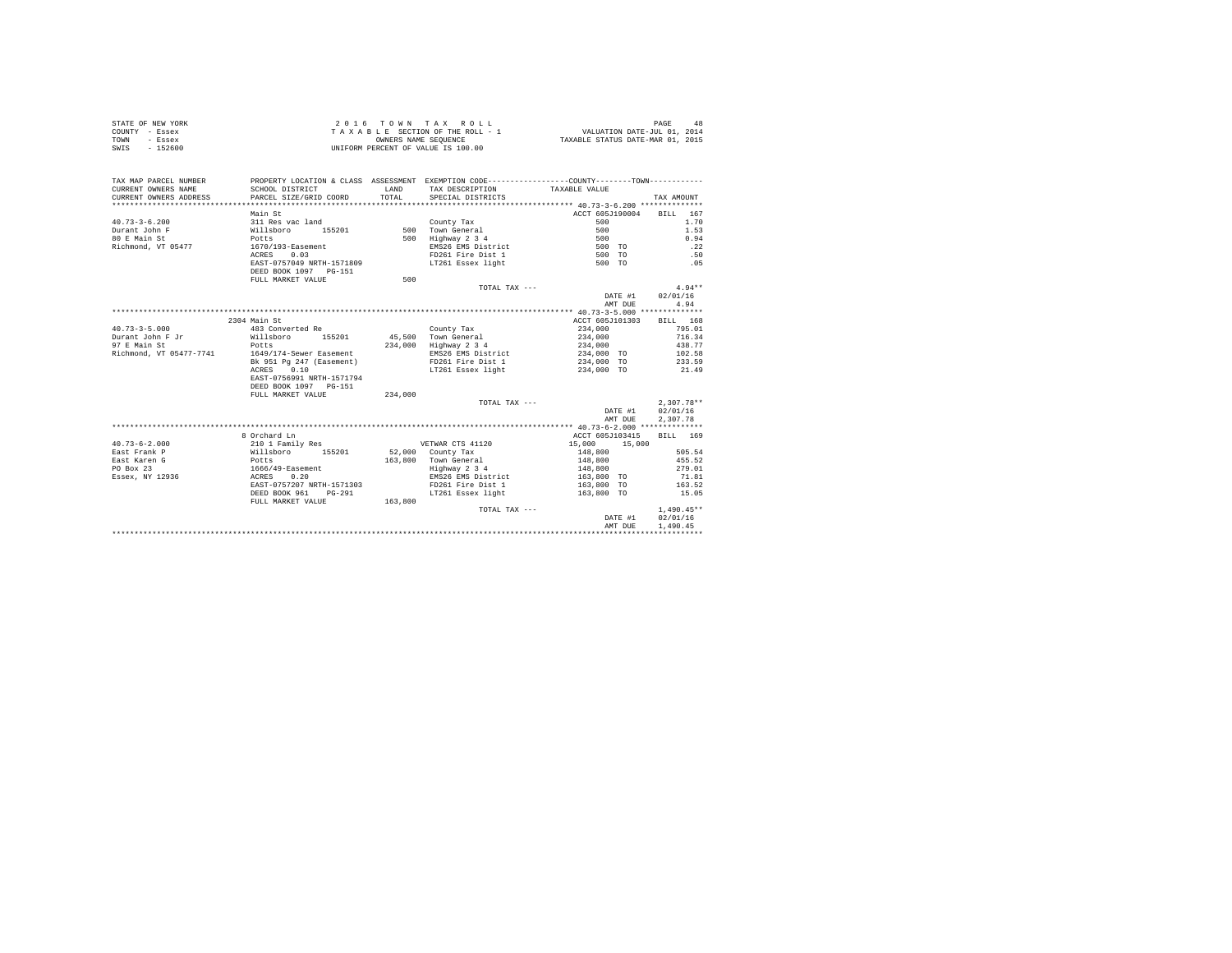| STATE OF NEW YORK |  | 2016 TOWN TAX ROLL                 |  |                                  | PAGE                        |  |
|-------------------|--|------------------------------------|--|----------------------------------|-----------------------------|--|
| COUNTY - Essex    |  | TAXABLE SECTION OF THE ROLL - 1    |  |                                  | VALUATION DATE-JUL 01, 2014 |  |
| TOWN<br>- Essex   |  | OWNERS NAME SEOUENCE               |  | TAXABLE STATUS DATE-MAR 01, 2015 |                             |  |
| SWIS<br>- 152600  |  | UNIFORM PERCENT OF VALUE IS 100.00 |  |                                  |                             |  |

| TAX MAP PARCEL NUMBER<br>CURRENT OWNERS NAME | PROPERTY LOCATION & CLASS ASSESSMENT EXEMPTION CODE---------------COUNTY-------TOWN---------<br>SCHOOL DISTRICT                                                                                                                           | LAND    | TAX DESCRIPTION                         | TAXABLE VALUE                                                                                                                                                                                                |                  |
|----------------------------------------------|-------------------------------------------------------------------------------------------------------------------------------------------------------------------------------------------------------------------------------------------|---------|-----------------------------------------|--------------------------------------------------------------------------------------------------------------------------------------------------------------------------------------------------------------|------------------|
| CURRENT OWNERS ADDRESS                       | PARCEL SIZE/GRID COORD                                                                                                                                                                                                                    | TOTAL   | SPECIAL DISTRICTS                       |                                                                                                                                                                                                              | TAX AMOUNT       |
|                                              |                                                                                                                                                                                                                                           |         |                                         |                                                                                                                                                                                                              |                  |
|                                              | Christian Rd                                                                                                                                                                                                                              |         |                                         | ACCT 605J190006 BILL 170                                                                                                                                                                                     |                  |
| $49.1 - 1 - 24.200$                          |                                                                                                                                                                                                                                           |         |                                         |                                                                                                                                                                                                              |                  |
| Ecclesine Maureen U                          | 120 Field crops<br>Willsboro 155201                                                                                                                                                                                                       |         |                                         | AG DIST C 41720 25,159 25,159<br>51,600 County Tax 26,441<br>26,441                                                                                                                                          | 89.83            |
| PO Box 309                                   | Wharton                                                                                                                                                                                                                                   |         |                                         | 91,600 County Tax = 20,441 = 20,441 = 91.94<br>51,600 Town General = 26,441 = 80.94<br>EMS26 EMS District = 51,600 TO 22.62<br>EMS26 EMS Pistrict = 51,600 TO 21.51<br>= FD261 Fire Dist 1 = 51,600 TO 51.51 |                  |
| Essex, NY 12936                              | what con<br>ACRES 36.86<br>EAST-0749467 NRTH-1561970                                                                                                                                                                                      |         |                                         |                                                                                                                                                                                                              |                  |
|                                              |                                                                                                                                                                                                                                           |         |                                         |                                                                                                                                                                                                              |                  |
|                                              |                                                                                                                                                                                                                                           |         |                                         |                                                                                                                                                                                                              |                  |
|                                              | MAY BE SUBJECT TO PAYMENT DEED BOOK 1061 PG-158<br>UNDER AGDIST LAW TIL 2019 FULL MARKET VALUE                                                                                                                                            | 51,600  |                                         |                                                                                                                                                                                                              |                  |
|                                              |                                                                                                                                                                                                                                           |         | $TOTAI. TAX - - -$                      |                                                                                                                                                                                                              | $294.48**$       |
|                                              |                                                                                                                                                                                                                                           |         |                                         | DATE #1 02/01/16                                                                                                                                                                                             |                  |
|                                              |                                                                                                                                                                                                                                           |         |                                         | AMT DUE                                                                                                                                                                                                      | 294.48           |
|                                              |                                                                                                                                                                                                                                           |         |                                         |                                                                                                                                                                                                              |                  |
|                                              | 409 Christian Rd                                                                                                                                                                                                                          |         |                                         | ACCT 605J102014 BILL 171                                                                                                                                                                                     |                  |
| $49.1 - 1 - 25.000$                          | 210 1 Family Res                                                                                                                                                                                                                          |         |                                         | 299,600                                                                                                                                                                                                      | 1,017.88         |
| Ecclesine Maureen U                          | Willsboro 155201                                                                                                                                                                                                                          |         | County Tax<br>27,200 Town General       | 299,600                                                                                                                                                                                                      | 917.15           |
| PO Box 309                                   | Wharton                                                                                                                                                                                                                                   |         | 299,600 Highway 2 3 4                   | 299,600                                                                                                                                                                                                      | 561.77           |
| Essex, NY 12936                              |                                                                                                                                                                                                                                           |         | EMS26 EMS District                      | 299,600 TO                                                                                                                                                                                                   | 131.34           |
|                                              | ACRES 0.76<br>EAST-0749554 NRTH-1561754                                                                                                                                                                                                   |         | FD261 Fire Dist 1                       | 299,600 TO                                                                                                                                                                                                   | 299.08           |
|                                              | DEED BOOK 1061 PG-158                                                                                                                                                                                                                     |         |                                         |                                                                                                                                                                                                              |                  |
|                                              | FULL MARKET VALUE                                                                                                                                                                                                                         | 299,600 |                                         |                                                                                                                                                                                                              |                  |
|                                              |                                                                                                                                                                                                                                           |         | TOTAL TAX ---                           |                                                                                                                                                                                                              | $2,927.22**$     |
|                                              |                                                                                                                                                                                                                                           |         |                                         | DATE #1                                                                                                                                                                                                      | 02/01/16         |
|                                              |                                                                                                                                                                                                                                           |         |                                         | AMT DUE                                                                                                                                                                                                      | 2,927.22         |
|                                              |                                                                                                                                                                                                                                           |         |                                         |                                                                                                                                                                                                              |                  |
|                                              | Leaning Rd                                                                                                                                                                                                                                |         |                                         | ACCT 605J101202                                                                                                                                                                                              | BILL 172         |
| $39.4 - 1 - 38.000$                          |                                                                                                                                                                                                                                           |         |                                         | 25,200                                                                                                                                                                                                       | 85.62            |
| Eddy Foundation                              |                                                                                                                                                                                                                                           |         |                                         | 25,200                                                                                                                                                                                                       | 77.14            |
| PO Box 42                                    |                                                                                                                                                                                                                                           |         |                                         | 25,200                                                                                                                                                                                                       | 47.25            |
| Essex, NY 12936                              |                                                                                                                                                                                                                                           |         |                                         |                                                                                                                                                                                                              | 11.05            |
|                                              | 314 Rural vac<10<br>Wilaboro 155201<br>25,200 Town General<br>Potts 25,200 Highway 234<br>25,200 Highway 234<br>25,200 Highway 234<br>25,200 Highway 234<br>REST-0742533 NRTH-1569240<br>RER PORT 15021 Fire Dist 1<br>RER PORT 1502 PORT |         | EMS26 EMS District<br>FD261 Fire Dist 1 | 25,200 TO<br>25,200 TO                                                                                                                                                                                       | 25.16            |
|                                              |                                                                                                                                                                                                                                           |         |                                         |                                                                                                                                                                                                              |                  |
|                                              | DEED BOOK 1527 PG-100                                                                                                                                                                                                                     |         |                                         |                                                                                                                                                                                                              |                  |
|                                              | FULL MARKET VALUE                                                                                                                                                                                                                         | 25,200  |                                         |                                                                                                                                                                                                              |                  |
|                                              |                                                                                                                                                                                                                                           |         | TOTAL TAX ---                           |                                                                                                                                                                                                              | $246.22**$       |
|                                              |                                                                                                                                                                                                                                           |         |                                         |                                                                                                                                                                                                              | DATE #1 02/01/16 |
|                                              |                                                                                                                                                                                                                                           |         |                                         | AMT DUE                                                                                                                                                                                                      | 246.22           |
|                                              |                                                                                                                                                                                                                                           |         |                                         |                                                                                                                                                                                                              |                  |
|                                              | Daniels Rd                                                                                                                                                                                                                                |         |                                         | ACCT 605Z007001 BILL 173                                                                                                                                                                                     |                  |
|                                              |                                                                                                                                                                                                                                           |         |                                         |                                                                                                                                                                                                              | 134.20           |
|                                              | 48.1-1-8.222 and an example and private control of the control of the state of the state of the production of<br>Eddy Foundation (1990) and the state of the state of the state of the state of the state of the state of the sta         |         |                                         | 39,500<br>39,500                                                                                                                                                                                             | 120.92           |
|                                              |                                                                                                                                                                                                                                           |         |                                         | 39,500                                                                                                                                                                                                       | 74.07            |
|                                              |                                                                                                                                                                                                                                           |         | EMS26 EMS District                      | 39,500 TO                                                                                                                                                                                                    | 17.32            |
|                                              |                                                                                                                                                                                                                                           |         | FD262 Fire Dist 2                       | 39,500 TO                                                                                                                                                                                                    | 43.97            |
|                                              | DEED BOOK 1489    PG-229                                                                                                                                                                                                                  |         |                                         |                                                                                                                                                                                                              |                  |
|                                              | FULL MARKET VALUE                                                                                                                                                                                                                         | 39,500  |                                         |                                                                                                                                                                                                              |                  |
|                                              |                                                                                                                                                                                                                                           |         | TOTAL TAX ---                           |                                                                                                                                                                                                              | 390.48**         |
|                                              |                                                                                                                                                                                                                                           |         |                                         | DATE #1                                                                                                                                                                                                      | 02/01/16         |
|                                              |                                                                                                                                                                                                                                           |         |                                         | AMT DUE                                                                                                                                                                                                      | 390.48           |
|                                              |                                                                                                                                                                                                                                           |         |                                         |                                                                                                                                                                                                              |                  |
|                                              |                                                                                                                                                                                                                                           |         |                                         |                                                                                                                                                                                                              |                  |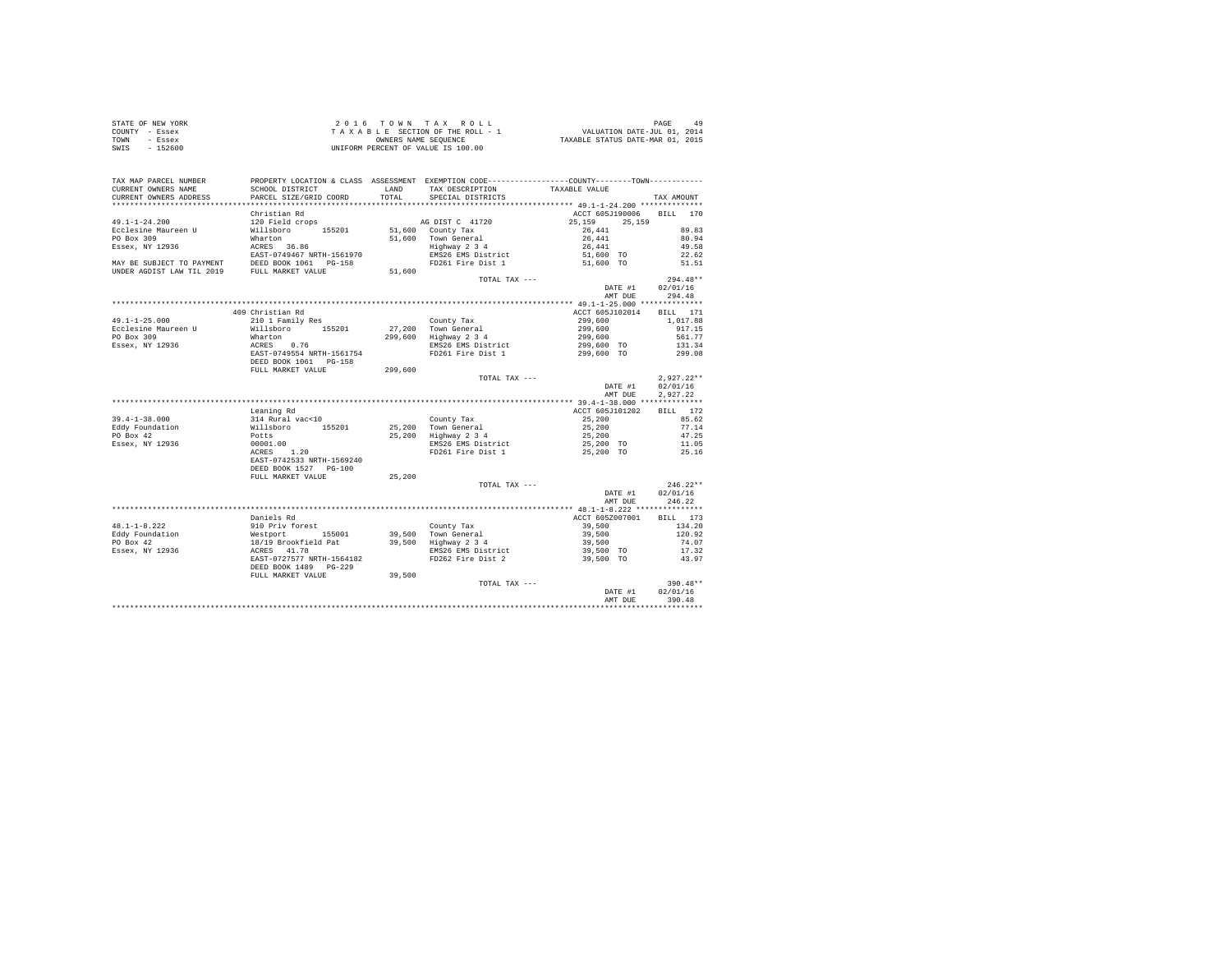|      | STATE OF NEW YORK | 2016 TOWN TAX ROLL                 | 50<br>PAGE                       |
|------|-------------------|------------------------------------|----------------------------------|
|      | COUNTY - Essex    | TAXABLE SECTION OF THE ROLL - 1    | VALUATION DATE-JUL 01, 2014      |
| TOWN | - Essex           | OWNERS NAME SEOUENCE               | TAXABLE STATUS DATE-MAR 01, 2015 |
| SWIS | $-152600$         | UNIFORM PERCENT OF VALUE IS 100.00 |                                  |

| TAX MAP PARCEL NUMBER<br>CURRENT OWNERS NAME<br>CURRENT OWNERS ADDRESS<br>************************* | SCHOOL DISTRICT<br>PARCEL SIZE/GRID COORD   | LAND<br>TOTAL. | PROPERTY LOCATION & CLASS ASSESSMENT EXEMPTION CODE---------------COUNTY-------TOWN----------<br>TAX DESCRIPTION<br>SPECIAL DISTRICTS | TAXABLE VALUE     | TAX AMOUNT       |
|-----------------------------------------------------------------------------------------------------|---------------------------------------------|----------------|---------------------------------------------------------------------------------------------------------------------------------------|-------------------|------------------|
|                                                                                                     | 493 Brookfield Rd                           |                |                                                                                                                                       | ACCT 605J102815   | BILL 174         |
| $48.1 - 1 - 24.100$                                                                                 | 240 Rural res                               |                |                                                                                                                                       |                   | 473.95           |
|                                                                                                     |                                             |                | County Tax                                                                                                                            | 139,500           |                  |
| Eddy Foundation                                                                                     | 155001<br>Westport                          | 41,000         | Town General                                                                                                                          | 139,500           | 427.05           |
| PO Box 42                                                                                           | 4 Platt Rogers<br>1619/292-Rel of Est Tx Li |                | 139,500 Highway 2 3 4                                                                                                                 | 139,500           | 261.57           |
| Essex, NY 12936                                                                                     |                                             |                | EMS26 EMS District                                                                                                                    | 139,500 TO        | 61.15            |
|                                                                                                     | ACRES 10.04                                 |                | FD262 Fire Dist 2                                                                                                                     | 139,500 TO 155.28 |                  |
|                                                                                                     | EAST-0732848 NRTH-1562905                   |                |                                                                                                                                       |                   |                  |
|                                                                                                     | DEED BOOK 1619 PG-231                       |                |                                                                                                                                       |                   |                  |
|                                                                                                     | FULL MARKET VALUE                           | 139,500        |                                                                                                                                       |                   |                  |
|                                                                                                     |                                             |                | TOTAL TAX ---                                                                                                                         |                   | $1.379.00**$     |
|                                                                                                     |                                             |                |                                                                                                                                       | DATE #1           | 02/01/16         |
|                                                                                                     |                                             |                |                                                                                                                                       | AMT DUE           | 1,379.00         |
|                                                                                                     |                                             |                |                                                                                                                                       |                   |                  |
|                                                                                                     | Cook Rd                                     |                |                                                                                                                                       | ACCT 605J100402   | BILL 175         |
| $48.2 - 1 - 12.100$                                                                                 | 105 Vac farmland                            |                | County Tax                                                                                                                            | 38,900            | 132.16           |
| Eddy Foundation<br>Willsboro                                                                        | 155201                                      | 38,900         | Town General                                                                                                                          | 38,900            | 119.08           |
| PO Box 42                                                                                           | Wharton                                     | 38,900         | Highway 2 3 4                                                                                                                         | 38,900            | 72.94            |
| Essex, NY 12936                                                                                     | ACRES 45.23                                 |                | EMS26 EMS District                                                                                                                    | 38,900 TO         | 17.05            |
|                                                                                                     | EAST-0742781 NRTH-1561982                   |                | FD262 Fire Dist 2                                                                                                                     | 38,900 TO         | 43.30            |
|                                                                                                     | DEED BOOK 1266 PG-205                       |                |                                                                                                                                       |                   |                  |
|                                                                                                     | FULL MARKET VALUE                           | 38,900         |                                                                                                                                       |                   |                  |
|                                                                                                     |                                             |                | TOTAL TAX ---                                                                                                                         |                   | $384.53**$       |
|                                                                                                     |                                             |                |                                                                                                                                       |                   | DATE #1 02/01/16 |
|                                                                                                     |                                             |                |                                                                                                                                       | AMT DUE           | 384.53           |
|                                                                                                     |                                             |                |                                                                                                                                       |                   |                  |
|                                                                                                     | Cook Rd                                     |                |                                                                                                                                       | ACCT 605J100401   | BILL 176         |
| $48.2 - 1 - 13.000$                                                                                 | 910 Priv forest                             |                | County Tax                                                                                                                            | 19,900            | 67.61            |
| Eddy Foundation<br>Willsboro                                                                        | 155201                                      |                | 19,900 Town General                                                                                                                   | 19,900            | 60.92            |
| PO Box 42                                                                                           | Wharton                                     | 19,900         | Highway 2 3 4                                                                                                                         | 19,900            | 37.31            |
| Essex, NY 12936                                                                                     | 00024.00                                    |                | EMS26 EMS District                                                                                                                    | 19,900 TO         | 8.72             |
|                                                                                                     | ACRES 42.00                                 |                | FD262 Fire Dist 2                                                                                                                     | 19,900 TO         | 22.15            |
|                                                                                                     | EAST-0743039 NRTH-1561010                   |                |                                                                                                                                       |                   |                  |
|                                                                                                     | DEED BOOK 1266 PG-205                       |                |                                                                                                                                       |                   |                  |
|                                                                                                     | FULL MARKET VALUE                           | 19,900         |                                                                                                                                       |                   |                  |
|                                                                                                     |                                             |                | TOTAL TAX ---                                                                                                                         |                   | $196.71**$       |
|                                                                                                     |                                             |                |                                                                                                                                       | DATE #1           | 02/01/16         |
|                                                                                                     |                                             |                |                                                                                                                                       | AMT DUE           | 196.71           |
|                                                                                                     |                                             |                |                                                                                                                                       |                   |                  |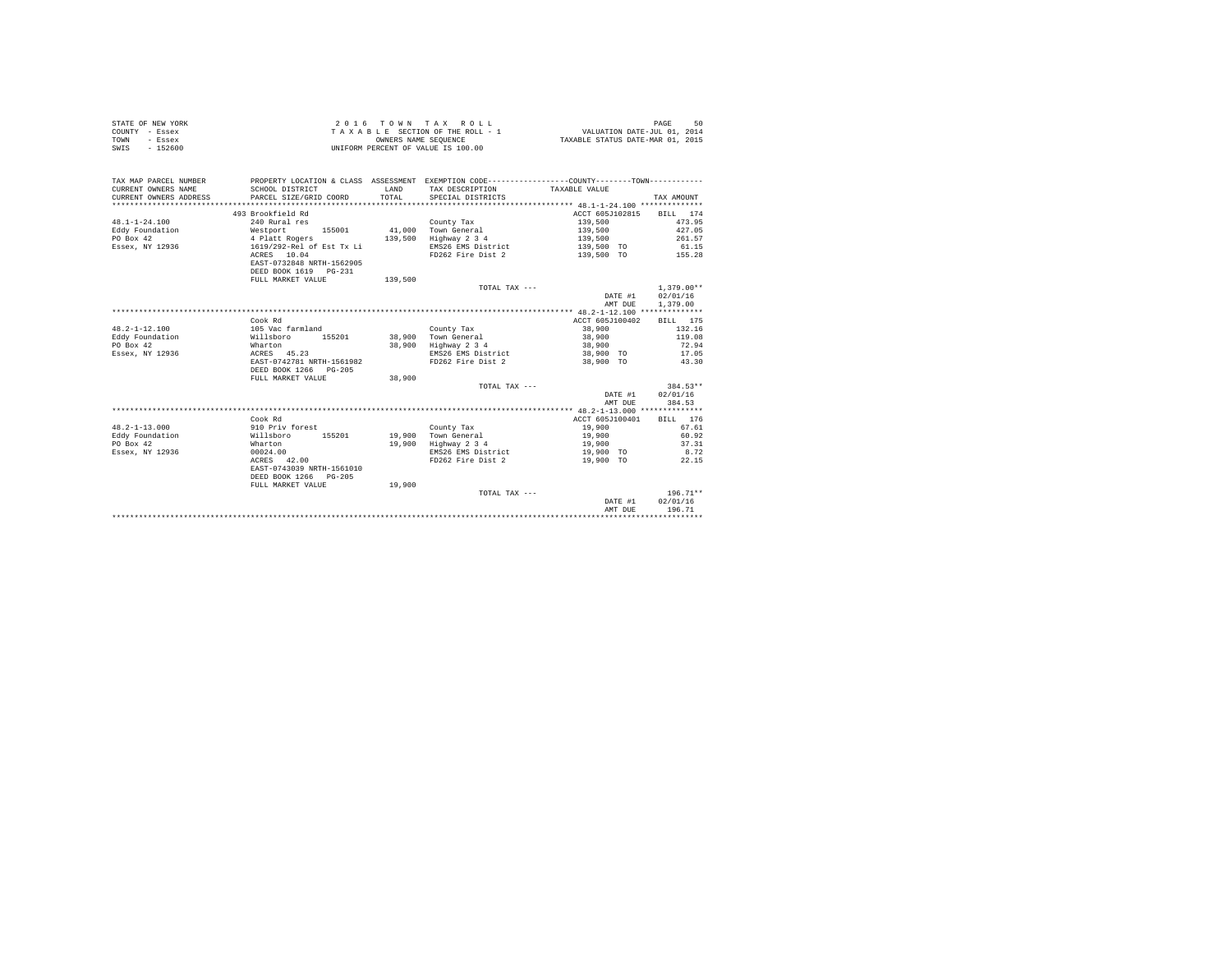| STATE OF NEW YORK | 2016 TOWN TAX ROLL                 | PAGE<br>-51                      |
|-------------------|------------------------------------|----------------------------------|
| COUNTY - Essex    | TAXABLE SECTION OF THE ROLL - 1    | VALUATION DATE-JUL 01, 2014      |
| TOWN<br>- Essex   | OWNERS NAME SEOUENCE               | TAXABLE STATUS DATE-MAR 01, 2015 |
| SWIS<br>- 152600  | UNIFORM PERCENT OF VALUE IS 100.00 |                                  |

| TAX MAP PARCEL NUMBER<br>CURRENT OWNERS NAME | SCHOOL DISTRICT                                                                                                                                      | LAND    | PROPERTY LOCATION & CLASS ASSESSMENT EXEMPTION CODE---------------COUNTY-------TOWN---------<br>TAX DESCRIPTION | TAXABLE VALUE                                                     |                    |
|----------------------------------------------|------------------------------------------------------------------------------------------------------------------------------------------------------|---------|-----------------------------------------------------------------------------------------------------------------|-------------------------------------------------------------------|--------------------|
| CURRENT OWNERS ADDRESS<br>                   | PARCEL SIZE/GRID COORD<br>*****************************                                                                                              | TOTAL   | SPECIAL DISTRICTS                                                                                               |                                                                   | TAX AMOUNT         |
|                                              | 515 Walker Rd                                                                                                                                        |         |                                                                                                                 |                                                                   | BILL 177           |
| $48.4 - 1 - 20.200$                          | 240 Rural res                                                                                                                                        |         |                                                                                                                 | ACCT 605J195008                                                   | 1,115,73           |
|                                              | 41,40<br>240 Nurai res 155201 141,40<br>263 Brookfield Pat 328,40<br>263 Brookfield Pat 328,40<br>ERET-0735941 NRTH-1556051<br>ERED BOOK 1788 PG-273 |         | County Tax<br>County Tax<br>41,400 Town General                                                                 | $328,400$<br>$328,400$<br>$328,400$<br>$328,400$<br>$328,400$ TO  |                    |
| Edmund Robert                                |                                                                                                                                                      |         | 328,400 Highway 2 3 4                                                                                           |                                                                   | 1,005.32<br>615.77 |
| Koenig Janice<br>1610 Middle Rd              |                                                                                                                                                      |         | EMS26 EMS District                                                                                              |                                                                   | 143.96             |
|                                              |                                                                                                                                                      |         |                                                                                                                 |                                                                   |                    |
| Riverhead, NY 11901                          |                                                                                                                                                      |         | FD262 Fire Dist 2                                                                                               | 328,400 TO                                                        | 365.55             |
|                                              | FULL MARKET VALUE                                                                                                                                    | 328,400 | LT262 Whallonsburg light 328,400 TO                                                                             |                                                                   | 84.48              |
|                                              |                                                                                                                                                      |         |                                                                                                                 |                                                                   | $3.330.81**$       |
|                                              |                                                                                                                                                      |         | TOTAL TAX ---                                                                                                   | DATE #1                                                           | 02/01/16           |
|                                              |                                                                                                                                                      |         |                                                                                                                 |                                                                   |                    |
|                                              |                                                                                                                                                      |         |                                                                                                                 | AMT DUE                                                           | 3,330.81           |
|                                              |                                                                                                                                                      |         |                                                                                                                 |                                                                   |                    |
|                                              | 2208 Jersey St                                                                                                                                       |         |                                                                                                                 | ACCT 605J100508<br>--- ∘v∍J1005t<br>215,700<br>215,700<br>215,700 | BILL 178           |
| $39.4 - 1 - 42.000$                          | 210 1 Family Res                                                                                                                                     |         | County Tax                                                                                                      |                                                                   | 732.83             |
|                                              | Ehrhart Laura J Trust Willsboro 155201 34,200 Town General                                                                                           |         |                                                                                                                 |                                                                   | 660.31             |
| 2208 Jersey St                               | Hicks                                                                                                                                                |         | 215,700 Highway 2 3 4<br>School Relevy                                                                          |                                                                   | 404.45             |
| Essex, NY 12936                              | 00002.00<br>ACRES 3.20                                                                                                                               |         | EMS26 EMS District 215,700 TO                                                                                   |                                                                   | 2,105.42           |
|                                              |                                                                                                                                                      |         |                                                                                                                 |                                                                   | 94.56              |
|                                              | EAST-0738692 NRTH-1571245<br>DEED BOOK 1738 PG-130                                                                                                   |         | FD262 Fire Dist 2                                                                                               | 215,700 TO                                                        | 240.10             |
|                                              | FULL MARKET VALUE                                                                                                                                    | 215,700 |                                                                                                                 |                                                                   |                    |
|                                              |                                                                                                                                                      |         | TOTAL TAX ---                                                                                                   |                                                                   | $4,237.67**$       |
|                                              |                                                                                                                                                      |         |                                                                                                                 | DATE #1                                                           | 02/01/16           |
|                                              |                                                                                                                                                      |         |                                                                                                                 | AMT DUE                                                           | 4,237.67           |
|                                              |                                                                                                                                                      |         |                                                                                                                 |                                                                   |                    |
|                                              | 4 Tuttle Way                                                                                                                                         |         |                                                                                                                 | ACCT 605J103508                                                   | BILL 179           |
| 49.7-3-1.000<br>Ellis Barry R                |                                                                                                                                                      |         | County Tax                                                                                                      |                                                                   | 488.56             |
|                                              | 260 Seasonal res<br>Willsboro 155201<br>Wharton<br>ACRES 1.10<br>EAST-0756971 NRTH-1563820                                                           |         | 65,300 Town General                                                                                             | $143,800$<br>$143,800$<br>$143,800$<br>$143,800$ TO               | 440.21             |
| 3400 Seven Lakes W                           |                                                                                                                                                      |         | 143,800 Highway 2 3 4                                                                                           |                                                                   | 269.63             |
| West End, NC 27376                           |                                                                                                                                                      |         | EMS26 EMS District                                                                                              |                                                                   | 63.04              |
|                                              | EAST-0756971 NRTH-1563820                                                                                                                            |         | FD261 Fire Dist 1                                                                                               | 143,800 TO                                                        | 143.55             |
|                                              | DEED BOOK 626<br>$PG-0.35$                                                                                                                           |         |                                                                                                                 |                                                                   |                    |
|                                              | FULL MARKET VALUE                                                                                                                                    | 143,800 |                                                                                                                 |                                                                   |                    |
|                                              |                                                                                                                                                      |         | TOTAL TAX ---                                                                                                   |                                                                   | $1.404.99**$       |
|                                              |                                                                                                                                                      |         |                                                                                                                 | DATE #1                                                           | 02/01/16           |
|                                              |                                                                                                                                                      |         |                                                                                                                 | AMT DUE                                                           | 1,404.99           |
|                                              |                                                                                                                                                      |         |                                                                                                                 |                                                                   |                    |
|                                              | 2488 NYS Route 22                                                                                                                                    |         |                                                                                                                 | ACCT 605J101601                                                   | BILL 180           |
|                                              |                                                                                                                                                      |         | County Tax<br>63,000 Town General                                                                               | 226,000<br>226,000<br>226,000                                     | 767.83             |
|                                              |                                                                                                                                                      |         |                                                                                                                 |                                                                   | 691.85             |
|                                              |                                                                                                                                                      |         |                                                                                                                 |                                                                   | 423.77             |
|                                              |                                                                                                                                                      |         | 226,000 $\frac{1}{\text{min}}$ will be a 23 4<br>EMS26 EMS District                                             | 226,000 TO                                                        | 99.07              |
|                                              |                                                                                                                                                      |         | FD261 Fire Dist 1                                                                                               | 226.000 TO                                                        | 225.61             |
|                                              | DEED BOOK 1587 PG-185                                                                                                                                |         | LT261 Essex light 226,000 TO                                                                                    |                                                                   | 20.76              |
|                                              | FULL MARKET VALUE                                                                                                                                    | 226,000 |                                                                                                                 |                                                                   |                    |
|                                              |                                                                                                                                                      |         | TOTAL TAX ---                                                                                                   |                                                                   | $2,228.89**$       |
|                                              |                                                                                                                                                      |         |                                                                                                                 | DATE #1                                                           | 02/01/16           |
|                                              |                                                                                                                                                      |         |                                                                                                                 | AMT DUE                                                           | 2.228.89           |
|                                              |                                                                                                                                                      |         |                                                                                                                 |                                                                   |                    |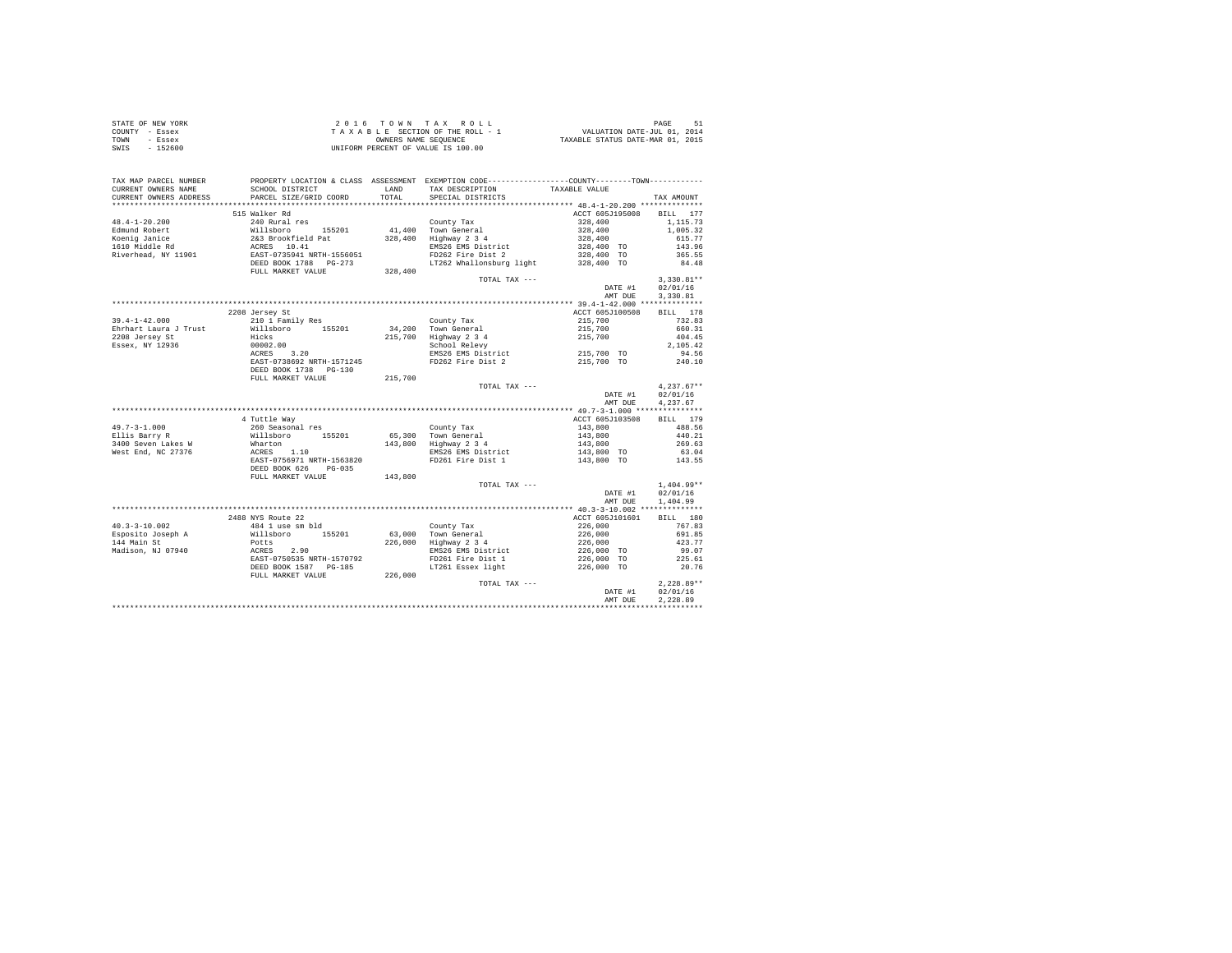| STATE OF NEW YORK | 2016 TOWN TAX ROLL                 | 52<br>PAGE                       |
|-------------------|------------------------------------|----------------------------------|
| COUNTY - Essex    | TAXABLE SECTION OF THE ROLL - 1    | VALUATION DATE-JUL 01, 2014      |
| TOWN<br>- Essex   | OWNERS NAME SEOUENCE               | TAXABLE STATUS DATE-MAR 01, 2015 |
| SWIS<br>$-152600$ | UNIFORM PERCENT OF VALUE IS 100.00 |                                  |

| TAX MAP PARCEL NUMBER                                                                   | PROPERTY LOCATION & CLASS ASSESSMENT EXEMPTION CODE----------------COUNTY-------TOWN--------- |         |                                  |                                    |              |
|-----------------------------------------------------------------------------------------|-----------------------------------------------------------------------------------------------|---------|----------------------------------|------------------------------------|--------------|
| CURRENT OWNERS NAME                                                                     | SCHOOL DISTRICT                                                                               | LAND    | TAX DESCRIPTION TAXABLE VALUE    |                                    |              |
| CURRENT OWNERS ADDRESS                                                                  | PARCEL SIZE/GRID COORD                                                                        | TOTAL   | SPECIAL DISTRICTS                |                                    | TAX AMOUNT   |
|                                                                                         |                                                                                               |         |                                  |                                    |              |
|                                                                                         | 449 Angier Hill Rd                                                                            |         |                                  | ACCT 605J100804                    | BILL 181     |
| $57.2 - 6 - 3.000$                                                                      | 240 Rural res                                                                                 |         | AG DIST C 41720                  | 43,420 43,420                      |              |
| Esposito Patrick A Millsboro                                                            | 155201 154,800 County Tax                                                                     |         |                                  | 419,880                            | 1,426.53     |
|                                                                                         |                                                                                               |         | 463,300 Town General             | 419,880<br>419,880                 | 1,285.36     |
|                                                                                         |                                                                                               |         | Highway 2 3 4                    |                                    | 787.30       |
|                                                                                         | Chatham, NJ 07928-2727 EAST-0740767 NRTH-1549589                                              |         | EMS26 EMS District               | 463,300 TO                         | 203.10       |
|                                                                                         | DEED BOOK 1565 PG-236                                                                         |         |                                  | FD262 Fire Dist 2 463,300 TO       | 515.72       |
| MAY BE SUBJECT TO PAYMENT FULL MARKET VALUE                                             |                                                                                               |         | 463,300 LT262 Whallonsburg light | 463,300 TO                         | 119.18       |
| UNDER AGDIST LAW TIL 2019                                                               |                                                                                               |         |                                  |                                    |              |
|                                                                                         |                                                                                               |         | TOTAL TAX ---                    |                                    | $4.337.19**$ |
|                                                                                         |                                                                                               |         |                                  | DATE #1                            | 02/01/16     |
|                                                                                         |                                                                                               |         |                                  | AMT DUE                            | 4,337.19     |
|                                                                                         |                                                                                               |         |                                  |                                    |              |
|                                                                                         | Angier Hill Rd                                                                                |         |                                  | ACCT 605J100808                    | BILL 182     |
| $58.1 - 2 - 3.000$                                                                      | 105 Vac farmland                                                                              |         | AG DIST C 41720                  | 97.567 97.567                      |              |
| Esposito Patrick A Millsboro                                                            | 155201                                                                                        |         | $173.600$ County Tax             | 76.033                             | 258.32       |
|                                                                                         |                                                                                               |         | 173,600 Town General             | $76\,, 033$                        | 232.76       |
| c/o Evelyn Malackov         Judd<br>47 Red Rd                             ACRES  144.70 |                                                                                               |         | Highway 2 3 4                    | 76,033                             | 142.57       |
|                                                                                         | Chatham, NJ 07928-2727 EAST-0744511 NRTH-1550874                                              |         |                                  | EMS26 EMS District 173,600 TO      | 76.10        |
|                                                                                         | DEED BOOK 1565 PG-236                                                                         |         | FD262 Fire Dist 2                | 173,600 TO                         | 193.24       |
| MAY BE SUBJECT TO PAYMENT                                                               | FULL MARKET VALUE                                                                             |         | 173,600 LT262 Whallonsburg light | 173,600 TO                         | 44.66        |
| UNDER AGDIST LAW TIL 2019                                                               |                                                                                               |         |                                  |                                    |              |
|                                                                                         |                                                                                               |         | TOTAL TAX ---                    |                                    | $947.65**$   |
|                                                                                         |                                                                                               |         |                                  | DATE #1                            | 02/01/16     |
|                                                                                         |                                                                                               |         |                                  | AMT DUE                            | 947.65       |
|                                                                                         |                                                                                               |         |                                  |                                    |              |
|                                                                                         | 2297 Main St                                                                                  |         |                                  | ACCT 605J101801                    | BILL 183     |
| $40.73 - 2 - 12.000$                                                                    | 418 Inn/lodge                                                                                 |         | County Tax                       | 599,100                            | 2.035.42     |
|                                                                                         | Essex Adirondack Coast LLC Willsboro 155201 68.500 Town General                               |         |                                  | 599,100                            | 1,834.00     |
| 2237 Main St                                                                            | Potts                                                                                         |         | 599,100 Highway 2 3 4            | 599,100                            | 1,123.35     |
| PO Box 245                                                                              | rotts<br>1358/323 Covenant<br>1663/211-Easement                                               |         | EMS26 EMS District               | 599,100 TO                         | 262.63       |
| Essex, NY 12936                                                                         |                                                                                               |         | FD261 Fire Dist 1                | 599,100 TO                         | 598.06       |
|                                                                                         | ACRES<br>0.40                                                                                 |         |                                  | LT261 Essex light 699,100 TO 55.03 |              |
|                                                                                         | EAST-0756848 NRTH-1571650                                                                     |         |                                  |                                    |              |
|                                                                                         | DEED BOOK 1648 PG-14                                                                          |         |                                  |                                    |              |
|                                                                                         | FULL MARKET VALUE                                                                             | 599.100 |                                  |                                    |              |
|                                                                                         |                                                                                               |         | TOTAL TAX ---                    |                                    | $5.908.49**$ |
|                                                                                         |                                                                                               |         |                                  | DATE #1                            | 02/01/16     |
|                                                                                         |                                                                                               |         |                                  | AMT DUE                            | 5,908.49     |
|                                                                                         |                                                                                               |         |                                  |                                    |              |
|                                                                                         |                                                                                               |         |                                  |                                    |              |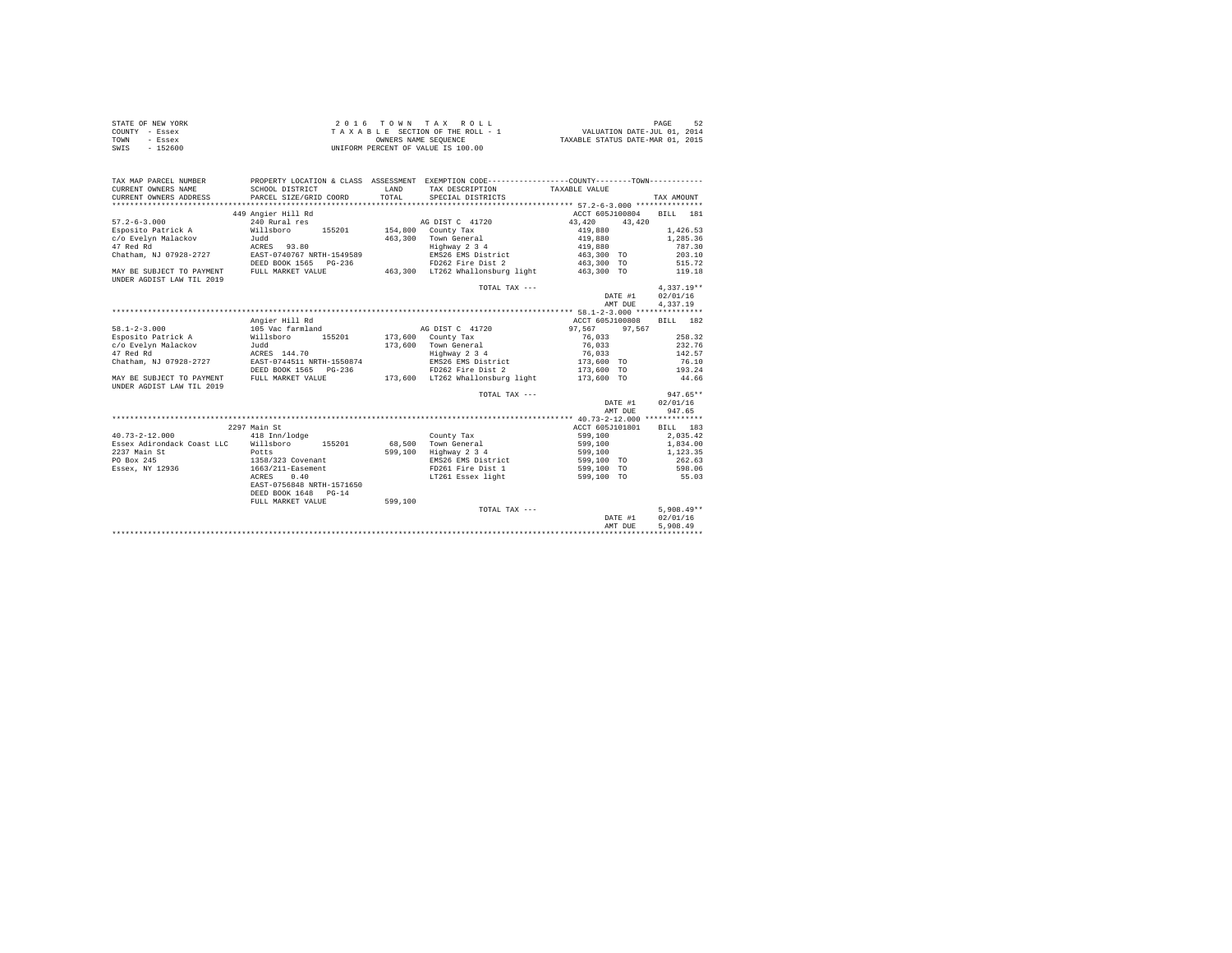|                | STATE OF NEW YORK | 2016 TOWN TAX ROLL                 | -53<br>PAGE                      |
|----------------|-------------------|------------------------------------|----------------------------------|
| COUNTY - Essex |                   | TAXABLE SECTION OF THE ROLL - 1    | VALUATION DATE-JUL 01, 2014      |
| TOWN           | - Essex           | OWNERS NAME SEOUENCE               | TAXABLE STATUS DATE-MAR 01, 2015 |
| SWIS           | $-152600$         | UNIFORM PERCENT OF VALUE IS 100.00 |                                  |

| TAX MAP PARCEL NUMBER<br>CURRENT OWNERS NAME<br>CURRENT OWNERS ADDRESS | SCHOOL DISTRICT<br>PARCEL SIZE/GRID COORD         | LAND<br>TOTAL | PROPERTY LOCATION & CLASS ASSESSMENT EXEMPTION CODE----------------COUNTY-------TOWN----------<br>TAX DESCRIPTION TAXABLE VALUE<br>SPECIAL DISTRICTS |                   | TAX AMOUNT   |
|------------------------------------------------------------------------|---------------------------------------------------|---------------|------------------------------------------------------------------------------------------------------------------------------------------------------|-------------------|--------------|
|                                                                        | 2314 Main St                                      |               |                                                                                                                                                      | ACCT 605J104205   | BILL 184     |
| $40.65 - 3 - 7.000$                                                    | 483 Converted Re - WTRFNT                         |               | County Tax                                                                                                                                           | 241,000           | 818.79       |
|                                                                        | 155201                                            |               | 165,900 Town General                                                                                                                                 | 241,000           | 737.76       |
| Essex and Main LLC Willsboro<br>PO Box 202                             | Potts Hicks                                       |               | 241,000 Highway 2 3 4                                                                                                                                | 241,000           | 451.89       |
|                                                                        | $1666/53$ -Easement                               |               | EMS26 EMS District                                                                                                                                   |                   | 105.65       |
| Essex, NY 12936                                                        |                                                   |               |                                                                                                                                                      | 241,000 TO        |              |
|                                                                        | 0.21<br>ACRES                                     |               | FD261 Fire Dist 1 241,000 TO                                                                                                                         |                   | 240.58       |
|                                                                        | EAST-0756993 NRTH-1572020<br>DEED BOOK 1644 PG-72 |               | LT261 Essex light 6 241,000 TO 22.14                                                                                                                 |                   |              |
|                                                                        | FULL MARKET VALUE                                 | 241,000       |                                                                                                                                                      |                   |              |
|                                                                        |                                                   |               | TOTAL TAX ---                                                                                                                                        |                   | $2.376.81**$ |
|                                                                        |                                                   |               |                                                                                                                                                      | DATE #1           | 02/01/16     |
|                                                                        |                                                   |               |                                                                                                                                                      | AMT DUE           | 2.376.81     |
|                                                                        |                                                   |               |                                                                                                                                                      |                   |              |
|                                                                        | NYS Route 22                                      |               |                                                                                                                                                      | ACCT 605Z015003   | BILL 185     |
| $40.73 - 1 - 6.000 / 1$                                                | 483 Converted Re                                  |               | County Tax                                                                                                                                           | 10,800            | 36.69        |
| Essex Comm Heritage Org Inc Willsboro                                  | 155201                                            |               | 0 Town General                                                                                                                                       | 10,800            | 33.06        |
| Station Rd                                                             | This Acct located within 10,800 Highway 2 3 4     |               |                                                                                                                                                      | 10,800            | 20.25        |
| Essex, NY 12936                                                        | $40.73 - 1 - 6.000$                               |               | EMS26 EMS District                                                                                                                                   | 10,800 TO         | 4.73         |
|                                                                        | EAST-0756431 NRTH-1571902                         |               | FD261 Fire Dist 1 10,800 TO                                                                                                                          |                   | 10.78        |
|                                                                        | DEED BOOK 1267 PG-162                             |               | LT261 Essex light                                                                                                                                    | 10,800 TO         | .99          |
|                                                                        | FULL MARKET VALUE                                 | 10,800        |                                                                                                                                                      |                   |              |
|                                                                        |                                                   |               | TOTAL TAX ---                                                                                                                                        |                   | $106.50**$   |
|                                                                        |                                                   |               |                                                                                                                                                      | DATE #1           | 02/01/16     |
|                                                                        |                                                   |               |                                                                                                                                                      | AMT DUE           | 106.50       |
|                                                                        |                                                   |               |                                                                                                                                                      |                   |              |
|                                                                        | Cook Rd                                           |               |                                                                                                                                                      | ACCT 605K105012   | BILL 186     |
| $48.2 - 1 - 19.000$                                                    | 942 Co. reforest                                  |               | CNTY REFOR 33302                                                                                                                                     | 123,600 0         |              |
| Essex County                                                           | Willsboro 155201                                  |               | 123,600 County Tax                                                                                                                                   | 0.00              | 0.00         |
| County Reforestation Prop Parker Farm                                  |                                                   |               | 123,600 Town General                                                                                                                                 | 123,600           | 378.37       |
| Elizabethtown, NY 12932                                                | Bk-No Pq-Ref                                      |               | Highway 2 3 4                                                                                                                                        | 123,600           | 231.76       |
|                                                                        | ACRES 150.00                                      |               | $\begin{array}{ll}\n\text{HMS26 EMS} & \text{if } 3 = 4 \\ \text{EMS26 EMS} & \text{District}\n\end{array}$                                          | 123,600 TO        | 54.18        |
|                                                                        | EAST-0737229 NRTH-1561096                         |               | FD262 Fire Dist 2                                                                                                                                    | 123,600 TO 137.58 |              |
|                                                                        | DEED BOOK 200<br>$PG - 30$                        |               |                                                                                                                                                      |                   |              |
|                                                                        | FULL MARKET VALUE                                 | 123,600       |                                                                                                                                                      |                   |              |
|                                                                        |                                                   |               | TOTAL TAX ---                                                                                                                                        |                   | $801.89**$   |
|                                                                        |                                                   |               |                                                                                                                                                      | DATE #1           | 02/01/16     |
|                                                                        |                                                   |               |                                                                                                                                                      | AMT DUE           | 801.89       |
|                                                                        |                                                   |               |                                                                                                                                                      |                   |              |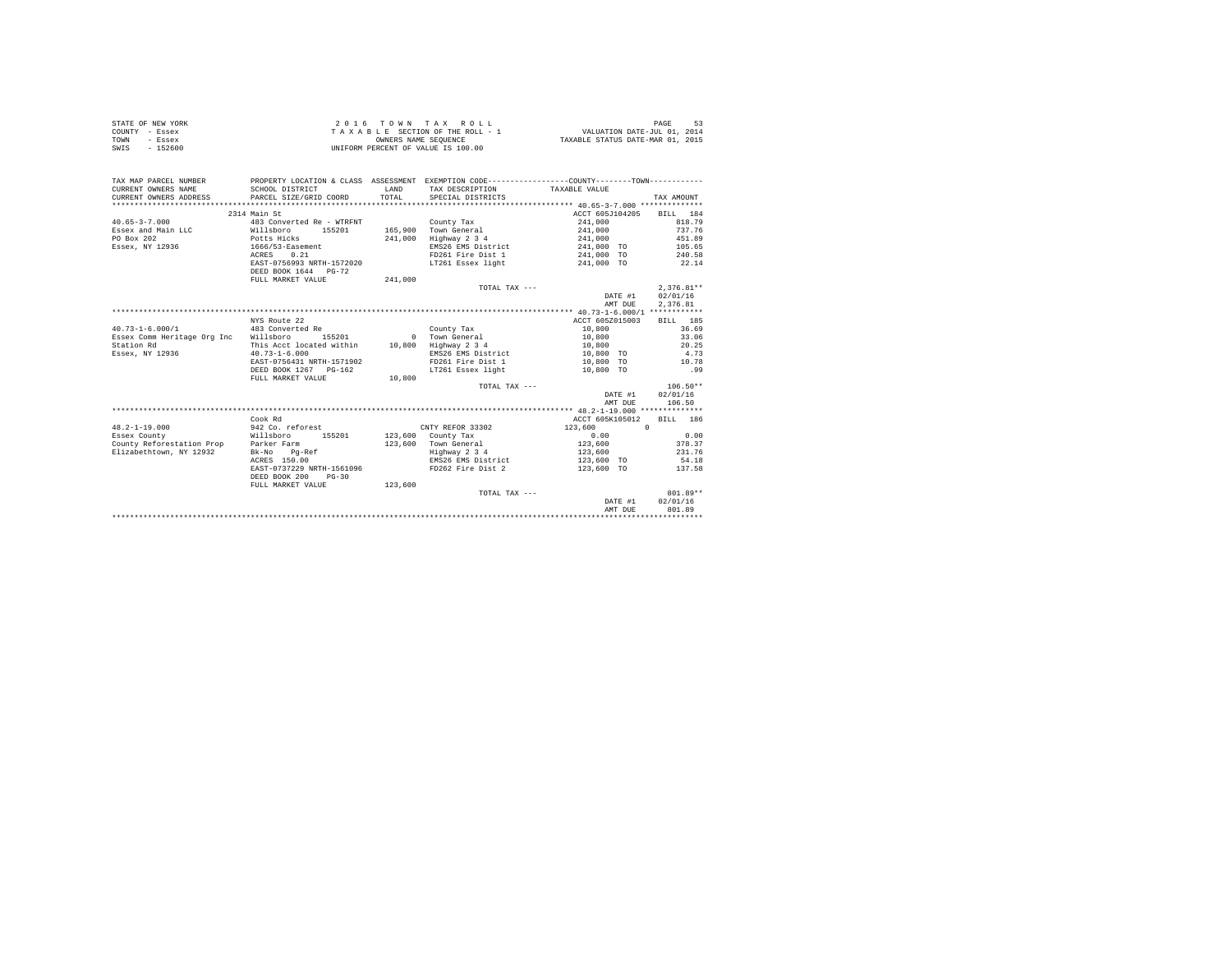|                | STATE OF NEW YORK | $2.0.16$ TOWN TAX ROLL             | PAGE<br>- 54                     |
|----------------|-------------------|------------------------------------|----------------------------------|
| COUNTY - Essex |                   | TAXABLE SECTION OF THE ROLL - 1    | VALUATION DATE-JUL 01, 2014      |
| TOWN           | - Essex           | OWNERS NAME SEOUENCE               | TAXABLE STATUS DATE-MAR 01, 2015 |
| SWIS           | $-152600$         | UNIFORM PERCENT OF VALUE IS 100.00 |                                  |

| TAX MAP PARCEL NUMBER<br>CURRENT OWNERS NAME | PROPERTY LOCATION & CLASS ASSESSMENT EXEMPTION CODE---------------COUNTY-------TOWN----------<br>SCHOOL DISTRICT                                                                                                                                                                                                                                                                                        | LAND    | TAX DESCRIPTION                                           | TAXABLE VALUE            |                  |
|----------------------------------------------|---------------------------------------------------------------------------------------------------------------------------------------------------------------------------------------------------------------------------------------------------------------------------------------------------------------------------------------------------------------------------------------------------------|---------|-----------------------------------------------------------|--------------------------|------------------|
|                                              | CURRENT OWNERS ADDRESS PARCEL SIZE/GRID COORD TOTAL SPECIAL DISTRICTS                                                                                                                                                                                                                                                                                                                                   |         |                                                           |                          | TAX AMOUNT       |
|                                              |                                                                                                                                                                                                                                                                                                                                                                                                         |         |                                                           |                          |                  |
|                                              | 2857 Essex Rd                                                                                                                                                                                                                                                                                                                                                                                           |         |                                                           | ACCT 605J103203 BILL 187 |                  |
| $40.3 - 2 - 8.111$                           | 485 >luse sm bld                                                                                                                                                                                                                                                                                                                                                                                        |         | County Tax                                                | 229,700                  | 780.40           |
|                                              |                                                                                                                                                                                                                                                                                                                                                                                                         |         |                                                           | 229,700                  | 703.17           |
| PO Box 37                                    | Hicks                                                                                                                                                                                                                                                                                                                                                                                                   |         | Highway 2 3 4                                             | 229,700                  | 430.70           |
|                                              |                                                                                                                                                                                                                                                                                                                                                                                                         | 229,700 |                                                           |                          |                  |
| Essex, NY 12936<br>RCRES 1.33                |                                                                                                                                                                                                                                                                                                                                                                                                         |         | EMS26 EMS District 229,700 TO 100.69<br>FD261 Fire Dist 1 | 229,700 TO               | 229.30           |
|                                              | EAST-0757225 NRTH-1574633<br>PRIOR OWNER ON 3/01/2015 DEED BOOK 1702 PG-185<br>Essex Legacy Trust                                                                                                                                                                                                                                                                                                       |         |                                                           |                          | 21.10            |
|                                              |                                                                                                                                                                                                                                                                                                                                                                                                         |         | LT261 Essex light<br>229,700 WB261 Water B&I              | 229,700 TO               |                  |
|                                              |                                                                                                                                                                                                                                                                                                                                                                                                         |         |                                                           | 229,700 то с             | 63.08            |
|                                              |                                                                                                                                                                                                                                                                                                                                                                                                         |         | TOTAL TAX ---                                             |                          | $2.328.44**$     |
|                                              |                                                                                                                                                                                                                                                                                                                                                                                                         |         |                                                           | DATE #1                  | 02/01/16         |
|                                              | $\begin{minipage}{.4\linewidth} \begin{tabular}{l} \hline \textbf{0.1} & \textbf{0.1} & \textbf{0.1} & \textbf{0.1} \\ \textbf{0.1} & \textbf{0.1} & \textbf{0.1} & \textbf{0.1} \\ \textbf{0.1} & \textbf{0.1} & \textbf{0.1} & \textbf{0.1} \\ \textbf{0.1} & \textbf{0.1} & \textbf{0.1} & \textbf{0.1} \\ \textbf{0.1} & \textbf{0.1} & \textbf{0.1} & \textbf{0.1} \\ \textbf{0.1} & \textbf{0.1}$ |         |                                                           | AMT DUE                  | 2,328.44         |
|                                              |                                                                                                                                                                                                                                                                                                                                                                                                         |         |                                                           |                          |                  |
|                                              | 2775 Essex Rd                                                                                                                                                                                                                                                                                                                                                                                           |         |                                                           | ACCT 605J103707 BILL 188 |                  |
| $40.65 - 1 - 4.000$                          | 210 1 Family Res - WTRFNT                                                                                                                                                                                                                                                                                                                                                                               |         | County Tax                                                | 851,600                  | 2,893.28         |
|                                              |                                                                                                                                                                                                                                                                                                                                                                                                         |         |                                                           | 851,600                  | 2,606.97         |
| PO Box 37                                    | Hicks                                                                                                                                                                                                                                                                                                                                                                                                   |         | 851,600 Highway 2 3 4                                     | 851,600                  | 1,596.81         |
| $E$ ssex, NY 12936 $00001.90$                |                                                                                                                                                                                                                                                                                                                                                                                                         |         | EMS26 EMS District                                        | 851,600 TO               | 373.32           |
|                                              | ACRES 1.58                                                                                                                                                                                                                                                                                                                                                                                              |         | FD261 Fire Dist 1 851,600 TO 850.12                       |                          |                  |
|                                              | PRIOR OWNER ON 3/01/2015 EAST-0756809 NRTH-1572861                                                                                                                                                                                                                                                                                                                                                      |         | LT261 Essex light 651,600 TO                              |                          | 78.22            |
| Essex Legacy Trust                           | DEED BOOK 1733 PG-89                                                                                                                                                                                                                                                                                                                                                                                    |         | WB261 Water B&I                                           | 851,600 TO C             | 233.88           |
|                                              | FULL MARKET VALUE                                                                                                                                                                                                                                                                                                                                                                                       | 851,600 |                                                           |                          |                  |
|                                              |                                                                                                                                                                                                                                                                                                                                                                                                         |         | TOTAL TAX ---                                             |                          | $8.632.60**$     |
|                                              |                                                                                                                                                                                                                                                                                                                                                                                                         |         |                                                           |                          | DATE #1 02/01/16 |
|                                              |                                                                                                                                                                                                                                                                                                                                                                                                         |         |                                                           | AMT DUE                  | 8,632.60         |
|                                              |                                                                                                                                                                                                                                                                                                                                                                                                         |         |                                                           |                          |                  |
|                                              | 2309 Main St                                                                                                                                                                                                                                                                                                                                                                                            |         |                                                           | ACCT 605J104108 BILL 189 |                  |
| $40.73 - 2 - 8.000$                          | 482 Det row bldg                                                                                                                                                                                                                                                                                                                                                                                        |         | County Tax                                                | 266,700 906.10           |                  |
|                                              |                                                                                                                                                                                                                                                                                                                                                                                                         |         | Town General                                              | 266,700 816.44           |                  |
| PO Box 37                                    |                                                                                                                                                                                                                                                                                                                                                                                                         | 266,700 | Highway 2 3 4                                             |                          | 500.08           |
| Essex, NY 12936                              | Potts<br>1649/161 Sewer Easement                                                                                                                                                                                                                                                                                                                                                                        |         | EMS26 EMS District                                        | 266,700<br>266,700 TO    | 116.91           |
|                                              | ACRES<br>0.09                                                                                                                                                                                                                                                                                                                                                                                           |         | FD261 Fire Dist 1 266,700 TO                              |                          | 266.24           |
|                                              | PRIOR OWNER ON 3/01/2015 EAST-0756778 NRTH-1571897                                                                                                                                                                                                                                                                                                                                                      |         | LT261 Essex light 266,700 TO                              |                          | 24.50            |
| Essex Legacy Trust                           | DEED BOOK 1698 PG-179                                                                                                                                                                                                                                                                                                                                                                                   |         | WR151 Return water rent-1 162.00 MT                       |                          | 162.00           |
|                                              | FULL MARKET VALUE 266,700                                                                                                                                                                                                                                                                                                                                                                               |         |                                                           |                          |                  |
|                                              |                                                                                                                                                                                                                                                                                                                                                                                                         |         | TOTAL TAX ---                                             |                          | $2,792.27**$     |
|                                              |                                                                                                                                                                                                                                                                                                                                                                                                         |         |                                                           |                          | DATE #1 02/01/16 |
|                                              |                                                                                                                                                                                                                                                                                                                                                                                                         |         |                                                           | AMT DUE                  | 2.792.27         |
|                                              |                                                                                                                                                                                                                                                                                                                                                                                                         |         |                                                           |                          |                  |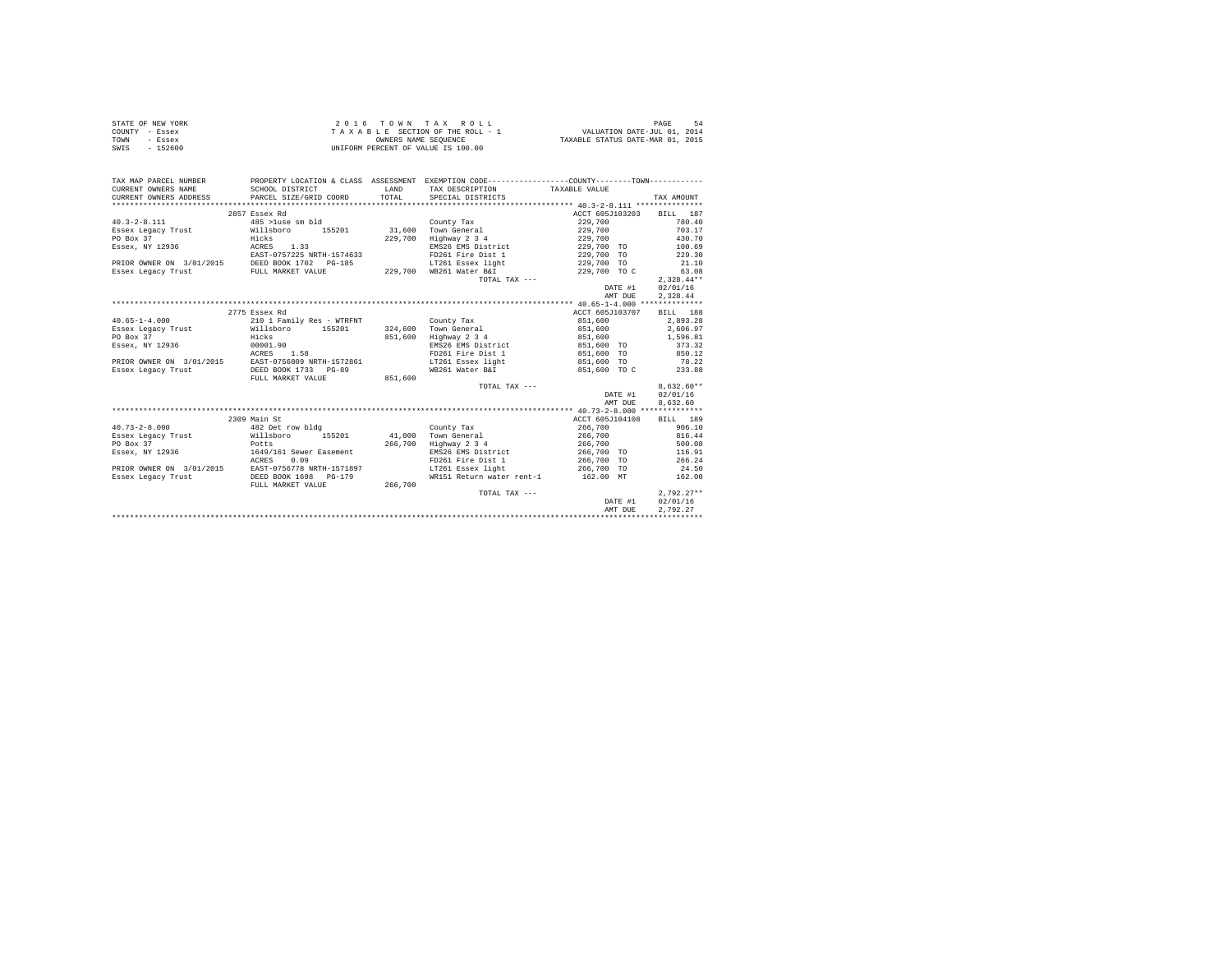| STATE OF NEW YORK | $2.0.16$ TOWN TAX ROLL             | PAGE<br>-55                      |
|-------------------|------------------------------------|----------------------------------|
| COUNTY - Essex    | TAXABLE SECTION OF THE ROLL - 1    | VALUATION DATE-JUL 01, 2014      |
| TOWN<br>- Essex   | OWNERS NAME SEOUENCE               | TAXABLE STATUS DATE-MAR 01, 2015 |
| $-152600$<br>SWIS | UNIFORM PERCENT OF VALUE IS 100.00 |                                  |

| TAX MAP PARCEL NUMBER<br>CURRENT OWNERS NAME<br>CURRENT OWNERS ADDRESS | SCHOOL DISTRICT<br>PARCEL SIZE/GRID COORD | LAND<br>TOTAL. | PROPERTY LOCATION & CLASS ASSESSMENT EXEMPTION CODE---------------COUNTY-------TOWN---------<br>TAX DESCRIPTION TAXABLE VALUE<br>SPECIAL DISTRICTS |                          | TAX AMOUNT   |
|------------------------------------------------------------------------|-------------------------------------------|----------------|----------------------------------------------------------------------------------------------------------------------------------------------------|--------------------------|--------------|
|                                                                        | 2264 Lake Shore Rd                        |                |                                                                                                                                                    | ACCT 605J101306 BILL 190 |              |
| $40.73 - 6 - 8.000$                                                    | 421 Restaurant - WTRFNT                   |                | County Tax                                                                                                                                         | 569,500                  | 1,934.86     |
| Essex One LLC                                                          | Willsboro 155201                          |                | 305,600 Town General                                                                                                                               | 569,500                  | 1,743.39     |
| PO Box 37                                                              | Potts                                     | 569,500        | Highway 2 3 4                                                                                                                                      | 569,500                  | 1,067.85     |
|                                                                        | 1606/310-Easement                         |                | EMS26 EMS District                                                                                                                                 | 569,500 TO               | 249.65       |
| Essex, NY 12936                                                        |                                           |                | FD261 Fire Dist 1                                                                                                                                  |                          |              |
|                                                                        | 1670/202 Easement                         |                |                                                                                                                                                    | 569,500 TO 568.51        |              |
| PRIOR OWNER ON 3/01/2015                                               | 0.65<br>ACRES                             |                | LT261 Essex light 6569,500 TO 52.31                                                                                                                |                          |              |
| Essex One LLC                                                          | EAST-0757250 NRTH-1570874                 |                |                                                                                                                                                    |                          |              |
|                                                                        | DEED BOOK 1606 PG-303                     |                |                                                                                                                                                    |                          |              |
|                                                                        | FULL MARKET VALUE                         | 569.500        |                                                                                                                                                    |                          |              |
|                                                                        |                                           |                | TOTAL TAX ---                                                                                                                                      |                          | $5.616.57**$ |
|                                                                        |                                           |                |                                                                                                                                                    | DATE #1                  | 02/01/16     |
|                                                                        |                                           |                |                                                                                                                                                    | AMT DUE                  | 5.616.57     |
|                                                                        |                                           |                |                                                                                                                                                    |                          |              |
|                                                                        | Lake Shore Rd                             |                |                                                                                                                                                    | ACCT 605J101309 BILL 191 |              |
| $40.73 - 7 - 1.100$                                                    | 315 Underwtr lnd                          |                | County Tax                                                                                                                                         | 1,000                    | 3.40         |
| Essex One LLC                                                          | Willsboro                                 |                | 155201 1,000 Town General                                                                                                                          | $1$ , $000\,$            | 3.06         |
| PO Box 37                                                              | Henry Ross                                |                | 1,000 Highway 2 3 4                                                                                                                                | 1,000                    | 1.88         |
| Essex, NY 12936                                                        | Underwater Grant                          |                | EMS26 EMS District 1,000 TO                                                                                                                        |                          | .44          |
|                                                                        | 6/12/1833 1606/310-Easem                  |                | FD261 Fire Dist 1 1,000 TO                                                                                                                         |                          | 1.00         |
| PRIOR OWNER ON 3/01/2015                                               | ACRES 3.20                                |                | LT261 Essex light                                                                                                                                  | 1,000 TO                 | .09          |
| Essex One LLC                                                          | EAST-0757581 NRTH-1570930                 |                |                                                                                                                                                    |                          |              |
|                                                                        | DEED BOOK 1606 PG-303                     |                |                                                                                                                                                    |                          |              |
|                                                                        | FULL MARKET VALUE                         | 1,000          |                                                                                                                                                    |                          |              |
|                                                                        |                                           |                | TOTAL TAX ---                                                                                                                                      |                          | $9.87**$     |
|                                                                        |                                           |                |                                                                                                                                                    | DATE #1                  | 02/01/16     |
|                                                                        |                                           |                |                                                                                                                                                    | AMT DUE                  | 9.87         |
|                                                                        |                                           |                |                                                                                                                                                    |                          |              |
|                                                                        | 349 Middle Rd                             |                |                                                                                                                                                    | ACCT 605J100201          | BILL 192     |
| $49.1 - 1 - 6.000$                                                     | 240 Rural res                             |                | County Tax                                                                                                                                         | 187,900                  | 638.38       |
| Estrada Torri                                                          | Willsboro 155201                          |                | 105,900 Town General                                                                                                                               | 187,900                  | 575.21       |
| Peracca Sara                                                           | Potts                                     |                | 187,900 Highway 2 3 4                                                                                                                              | 187,900                  | 352.33       |
|                                                                        |                                           |                | EMS26 EMS District                                                                                                                                 | 187,900 TO               | 82.37        |
|                                                                        |                                           |                | FD261 Fire Dist 1                                                                                                                                  | 187.900 TO               | 187.57       |
|                                                                        | DEED BOOK 1455 PG-166                     |                |                                                                                                                                                    |                          |              |
|                                                                        | FULL MARKET VALUE                         | 187,900        |                                                                                                                                                    |                          |              |
|                                                                        |                                           |                | TOTAL TAX ---                                                                                                                                      |                          | $1.835.86**$ |
|                                                                        |                                           |                |                                                                                                                                                    | DATE #1                  | 02/01/16     |
|                                                                        |                                           |                |                                                                                                                                                    | AMT DUE                  | 1,835.86     |
|                                                                        |                                           |                |                                                                                                                                                    |                          |              |
|                                                                        |                                           |                |                                                                                                                                                    |                          |              |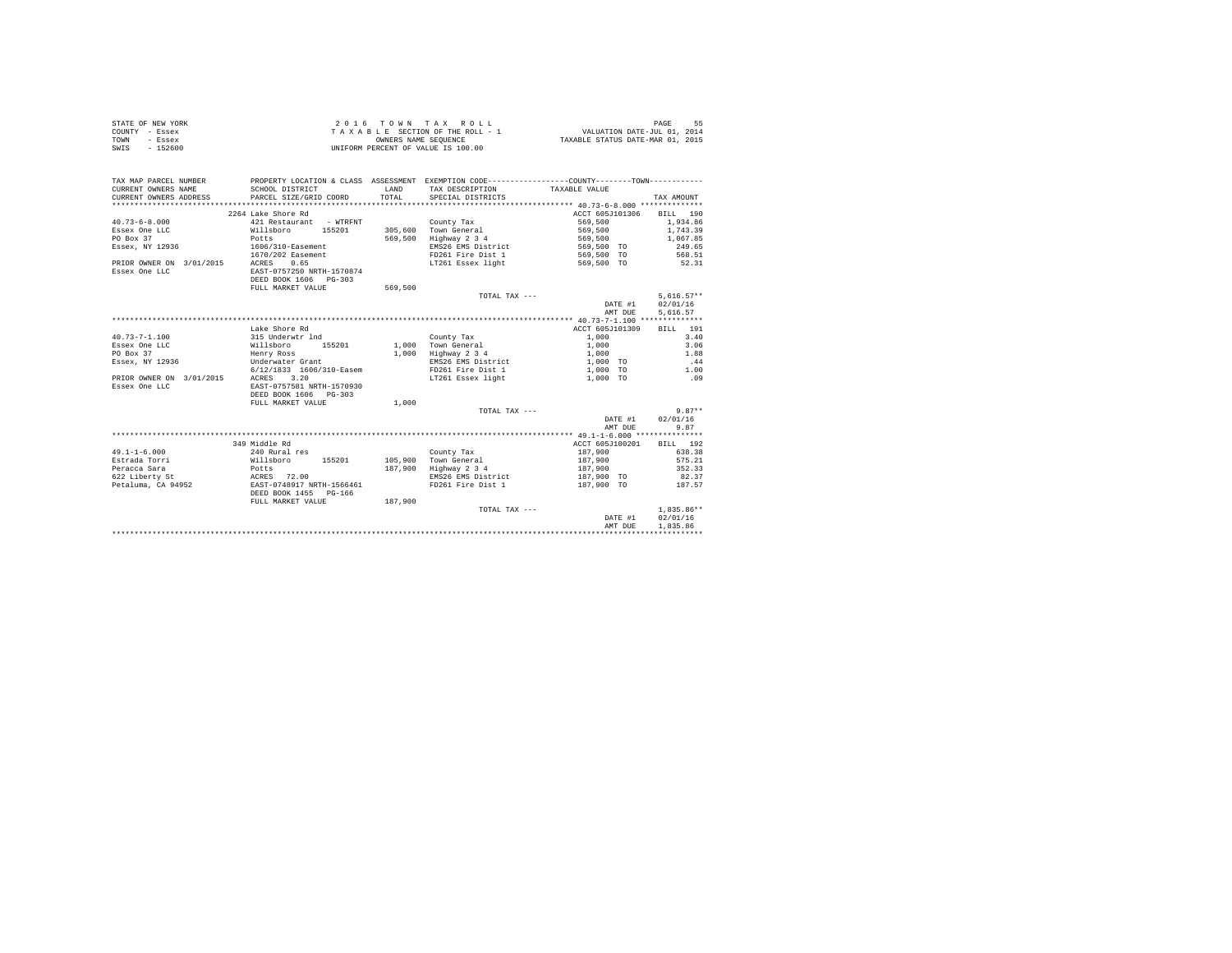| STATE OF NEW YORK | $2.0.16$ TOWN TAX ROLL             | 56<br>PAGE                       |
|-------------------|------------------------------------|----------------------------------|
| COUNTY - Essex    | TAXABLE SECTION OF THE ROLL - 1    | VALUATION DATE-JUL 01, 2014      |
| TOWN<br>- Essex   | OWNERS NAME SEOUENCE               | TAXABLE STATUS DATE-MAR 01, 2015 |
| $-152600$<br>SWIS | UNIFORM PERCENT OF VALUE IS 100.00 |                                  |

| TAX MAP PARCEL NUMBER<br>CURRENT OWNERS NAME                                                                                                                                                           | SCHOOL DISTRICT                      | LAND    | PROPERTY LOCATION & CLASS ASSESSMENT EXEMPTION CODE----------------COUNTY--------TOWN----------<br>TAX DESCRIPTION | TAXABLE VALUE                                                                                                                                                                                                                                                                                                                                                                                                                                |                  |
|--------------------------------------------------------------------------------------------------------------------------------------------------------------------------------------------------------|--------------------------------------|---------|--------------------------------------------------------------------------------------------------------------------|----------------------------------------------------------------------------------------------------------------------------------------------------------------------------------------------------------------------------------------------------------------------------------------------------------------------------------------------------------------------------------------------------------------------------------------------|------------------|
| CURRENT OWNERS ADDRESS                                                                                                                                                                                 | PARCEL SIZE/GRID COORD               | TOTAL   | SPECIAL DISTRICTS                                                                                                  |                                                                                                                                                                                                                                                                                                                                                                                                                                              | TAX AMOUNT       |
|                                                                                                                                                                                                        |                                      |         |                                                                                                                    |                                                                                                                                                                                                                                                                                                                                                                                                                                              |                  |
|                                                                                                                                                                                                        | 2211 Lake Shore Rd                   |         |                                                                                                                    | ACCT 605J101915 BILL 193                                                                                                                                                                                                                                                                                                                                                                                                                     |                  |
| $40.81 - 1 - 5.000$                                                                                                                                                                                    | 210 1 Family Res<br>Willsboro 155201 |         | County Tax                                                                                                         |                                                                                                                                                                                                                                                                                                                                                                                                                                              |                  |
| Estus Cynthia H Trust                                                                                                                                                                                  |                                      |         | 60,100 Town General<br>191,600 Highway 2 3 4                                                                       |                                                                                                                                                                                                                                                                                                                                                                                                                                              |                  |
| 2211 Lake Shore Rd                                                                                                                                                                                     | Potts                                |         | EMS26 EMS District                                                                                                 |                                                                                                                                                                                                                                                                                                                                                                                                                                              |                  |
|                                                                                                                                                                                                        |                                      |         | FD261 Fire Dist 1                                                                                                  | $\begin{tabular}{lllllllllllll} \multicolumn{4}{c}{\textbf{0.96}} & \multicolumn{4}{c}{\textbf{55.0.96}} & \multicolumn{4}{c}{\textbf{56.0.96}} & \multicolumn{4}{c}{\textbf{57.0.96}} & \multicolumn{4}{c}{\textbf{58.0.96}} & \multicolumn{4}{c}{\textbf{59.0.96}} & \multicolumn{4}{c}{\textbf{59.0.96}} & \multicolumn{4}{c}{\textbf{59.0.96}} & \multicolumn{4}{c}{\textbf{59.0.96}} & \multicolumn{4}{c}{\text$                        |                  |
|                                                                                                                                                                                                        |                                      |         | LT261 Essex light                                                                                                  |                                                                                                                                                                                                                                                                                                                                                                                                                                              |                  |
|                                                                                                                                                                                                        |                                      |         |                                                                                                                    |                                                                                                                                                                                                                                                                                                                                                                                                                                              |                  |
|                                                                                                                                                                                                        |                                      | 191,600 |                                                                                                                    |                                                                                                                                                                                                                                                                                                                                                                                                                                              |                  |
|                                                                                                                                                                                                        |                                      |         | TOTAL TAX ---                                                                                                      |                                                                                                                                                                                                                                                                                                                                                                                                                                              | $1,889.62**$     |
|                                                                                                                                                                                                        |                                      |         |                                                                                                                    | DATE #1                                                                                                                                                                                                                                                                                                                                                                                                                                      | 02/01/16         |
|                                                                                                                                                                                                        |                                      |         |                                                                                                                    | AMT DUE                                                                                                                                                                                                                                                                                                                                                                                                                                      | 1,889.62         |
|                                                                                                                                                                                                        |                                      |         |                                                                                                                    |                                                                                                                                                                                                                                                                                                                                                                                                                                              |                  |
|                                                                                                                                                                                                        | 59 Burt Way                          |         |                                                                                                                    | ACCT 605J178521                                                                                                                                                                                                                                                                                                                                                                                                                              | BILL 194         |
| 49.11-1-31.000                                                                                                                                                                                         | 260 Seasonal res                     |         |                                                                                                                    | $\begin{array}{lll} \textbf{A}\textbf{C} & \textbf{0}\textbf{3} \textbf{3} & \textbf{0}\textbf{3} \\ \textbf{1}\textbf{3}\textbf{9},700 & & & \\ \textbf{1}\textbf{3}\textbf{9},700 & & & \\ \textbf{1}\textbf{3}\textbf{9},700 & & & \\ \textbf{1}\textbf{3}\textbf{9},700 & & & \\ \textbf{1}\textbf{3}\textbf{9},700 & & & \\ \textbf{1}\textbf{3}\textbf{9},700 & & & \\ \textbf{1}\textbf{3}\textbf{9},700 & & & \\ \textbf{1}\textbf{$ | 474.63           |
|                                                                                                                                                                                                        |                                      |         | County Tax<br>65,300 Town General<br>139,700 Highway 2 3 4                                                         |                                                                                                                                                                                                                                                                                                                                                                                                                                              | 427.66           |
|                                                                                                                                                                                                        |                                      |         |                                                                                                                    |                                                                                                                                                                                                                                                                                                                                                                                                                                              | 261.95           |
|                                                                                                                                                                                                        |                                      |         |                                                                                                                    |                                                                                                                                                                                                                                                                                                                                                                                                                                              | 61.24            |
|                                                                                                                                                                                                        |                                      |         |                                                                                                                    |                                                                                                                                                                                                                                                                                                                                                                                                                                              | 139.46           |
|                                                                                                                                                                                                        |                                      |         | LT261 Essex light                                                                                                  |                                                                                                                                                                                                                                                                                                                                                                                                                                              | 12.83            |
|                                                                                                                                                                                                        |                                      |         |                                                                                                                    |                                                                                                                                                                                                                                                                                                                                                                                                                                              |                  |
|                                                                                                                                                                                                        |                                      |         | TOTAL TAX ---                                                                                                      |                                                                                                                                                                                                                                                                                                                                                                                                                                              | $1,377.77**$     |
|                                                                                                                                                                                                        |                                      |         |                                                                                                                    | DATE #1                                                                                                                                                                                                                                                                                                                                                                                                                                      | 02/01/16         |
|                                                                                                                                                                                                        |                                      |         |                                                                                                                    | AMT DUE                                                                                                                                                                                                                                                                                                                                                                                                                                      | 1.377.77         |
|                                                                                                                                                                                                        |                                      |         |                                                                                                                    |                                                                                                                                                                                                                                                                                                                                                                                                                                              |                  |
|                                                                                                                                                                                                        | 681 Brookfield Rd                    |         |                                                                                                                    | ACCT 605J102304                                                                                                                                                                                                                                                                                                                                                                                                                              | BILL 195         |
|                                                                                                                                                                                                        |                                      |         |                                                                                                                    |                                                                                                                                                                                                                                                                                                                                                                                                                                              | 457.64           |
|                                                                                                                                                                                                        |                                      |         |                                                                                                                    | $134,700$<br>$134,700$<br>$134,700$<br>$134,700$ TO                                                                                                                                                                                                                                                                                                                                                                                          | 412.35           |
|                                                                                                                                                                                                        |                                      |         |                                                                                                                    |                                                                                                                                                                                                                                                                                                                                                                                                                                              | 252.57           |
|                                                                                                                                                                                                        |                                      |         |                                                                                                                    |                                                                                                                                                                                                                                                                                                                                                                                                                                              | 59.05            |
|                                                                                                                                                                                                        |                                      |         | FD262 Fire Dist 2                                                                                                  | 134,700 TO                                                                                                                                                                                                                                                                                                                                                                                                                                   | 149.94           |
|                                                                                                                                                                                                        | DEED BOOK 1676 PG-154                |         |                                                                                                                    |                                                                                                                                                                                                                                                                                                                                                                                                                                              |                  |
|                                                                                                                                                                                                        | FULL MARKET VALUE                    | 134,700 |                                                                                                                    |                                                                                                                                                                                                                                                                                                                                                                                                                                              |                  |
|                                                                                                                                                                                                        |                                      |         | TOTAL TAX ---                                                                                                      |                                                                                                                                                                                                                                                                                                                                                                                                                                              | $1,331.55**$     |
|                                                                                                                                                                                                        |                                      |         |                                                                                                                    | DATE #1                                                                                                                                                                                                                                                                                                                                                                                                                                      | 02/01/16         |
|                                                                                                                                                                                                        |                                      |         |                                                                                                                    | AMT DUE                                                                                                                                                                                                                                                                                                                                                                                                                                      | 1,331.55         |
|                                                                                                                                                                                                        |                                      |         |                                                                                                                    |                                                                                                                                                                                                                                                                                                                                                                                                                                              |                  |
|                                                                                                                                                                                                        | 2719 NYS Route 22                    |         |                                                                                                                    | ACCT 605J102915                                                                                                                                                                                                                                                                                                                                                                                                                              | BILL 196         |
|                                                                                                                                                                                                        |                                      |         | County Tax<br>58,500 Town General                                                                                  |                                                                                                                                                                                                                                                                                                                                                                                                                                              | 524.57           |
|                                                                                                                                                                                                        |                                      |         |                                                                                                                    |                                                                                                                                                                                                                                                                                                                                                                                                                                              | 472.66           |
| 14221 Dallas Pkwy Ste 1000 Hicks                                                                                                                                                                       |                                      |         | 154,400 Highway 2 3 4<br>School Relevy                                                                             | $154,400$<br>$154,400$<br>$154,400$                                                                                                                                                                                                                                                                                                                                                                                                          | 289.51           |
|                                                                                                                                                                                                        |                                      |         |                                                                                                                    |                                                                                                                                                                                                                                                                                                                                                                                                                                              | 2,053.78         |
|                                                                                                                                                                                                        |                                      |         | = 20001 Nelevy<br>EMS26 EMS District<br>FD261 Fire Dist 1 154,400 TO<br>LT261 Essex light 154,400 TO               |                                                                                                                                                                                                                                                                                                                                                                                                                                              | 67.68            |
|                                                                                                                                                                                                        |                                      |         |                                                                                                                    |                                                                                                                                                                                                                                                                                                                                                                                                                                              | 154.13           |
| 1121<br>1850/178-Sewer Easement<br>PRIOR OWNER ON 3/01/2015<br>PRIOR OWNER ON 3/01/2015<br>DEED BOOK 1815 PG-171<br>DEED BOOK 1815 PG-171<br>DEED BOOK 1815 PG-171<br>DEED BOOK 1815 PG-171<br>154,400 |                                      |         |                                                                                                                    |                                                                                                                                                                                                                                                                                                                                                                                                                                              | 14.18            |
|                                                                                                                                                                                                        |                                      |         |                                                                                                                    |                                                                                                                                                                                                                                                                                                                                                                                                                                              |                  |
|                                                                                                                                                                                                        |                                      |         | TOTAL TAX ---                                                                                                      |                                                                                                                                                                                                                                                                                                                                                                                                                                              | $3,576.51**$     |
|                                                                                                                                                                                                        |                                      |         |                                                                                                                    |                                                                                                                                                                                                                                                                                                                                                                                                                                              | DATE #1 02/01/16 |
|                                                                                                                                                                                                        |                                      |         |                                                                                                                    | AMT DUE                                                                                                                                                                                                                                                                                                                                                                                                                                      | 3.576.51         |
|                                                                                                                                                                                                        |                                      |         |                                                                                                                    |                                                                                                                                                                                                                                                                                                                                                                                                                                              |                  |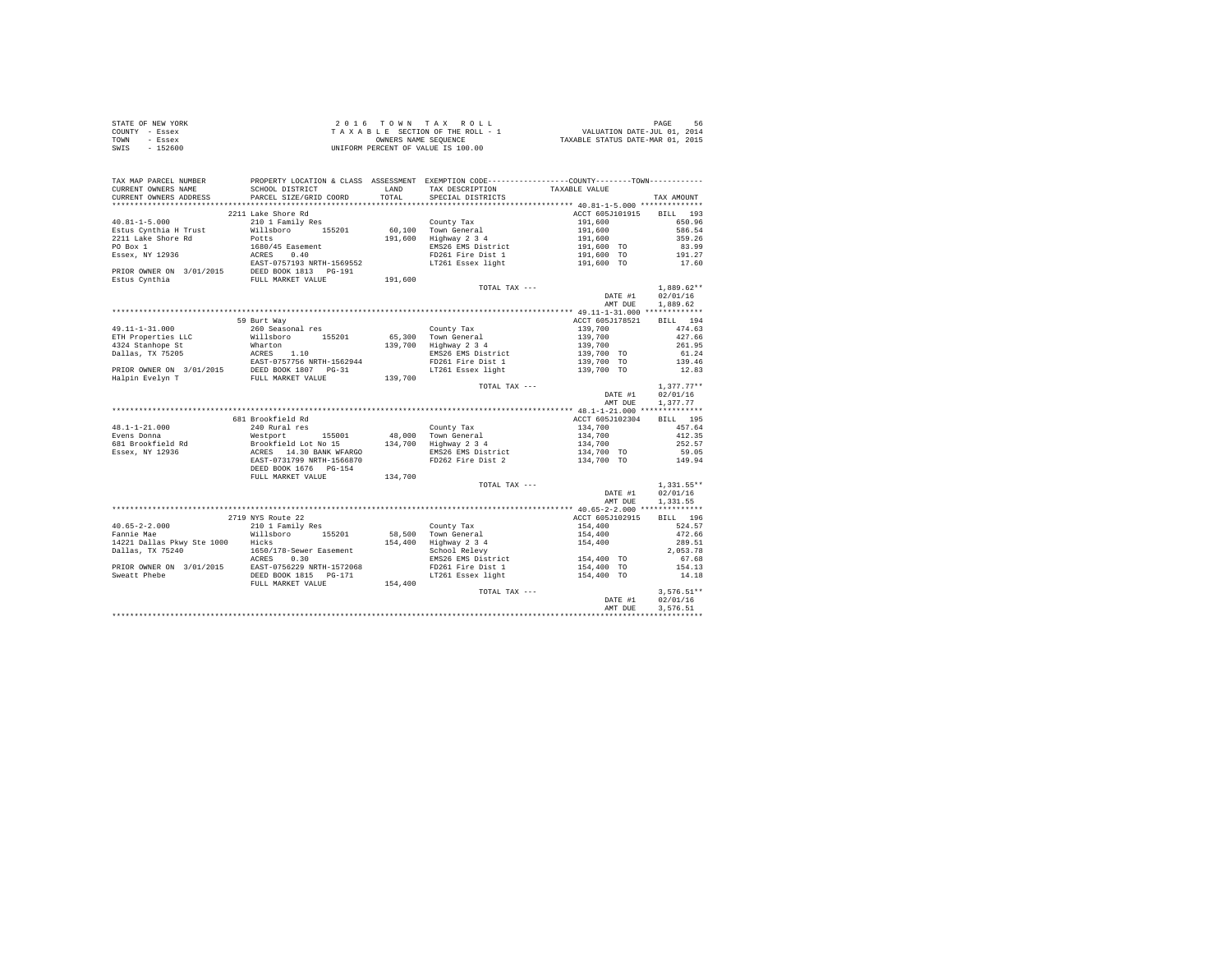| STATE OF NEW YORK | 2016 TOWN TAX ROLL                 | PAGE                             |
|-------------------|------------------------------------|----------------------------------|
| COUNTY - Essex    | TAXABLE SECTION OF THE ROLL - 1    | VALUATION DATE-JUL 01, 2014      |
| TOWN<br>- Essex   | OWNERS NAME SEOUENCE               | TAXABLE STATUS DATE-MAR 01, 2015 |
| $-152600$<br>SWIS | UNIFORM PERCENT OF VALUE IS 100.00 |                                  |

| TAX MAP PARCEL NUMBER<br>CURRENT OWNERS NAME<br>CURRENT OWNERS ADDRESS | PROPERTY LOCATION & CLASS ASSESSMENT EXEMPTION CODE---------------COUNTY-------TOWN----------<br>SCHOOL DISTRICT<br>PARCEL SIZE/GRID COORD | LAND<br>TOTAL | TAX DESCRIPTION<br>SPECIAL DISTRICTS         | TAXABLE VALUE            | TAX AMOUNT   |
|------------------------------------------------------------------------|--------------------------------------------------------------------------------------------------------------------------------------------|---------------|----------------------------------------------|--------------------------|--------------|
| *********************                                                  | ************************                                                                                                                   |               |                                              |                          |              |
|                                                                        | Brookfield Rd                                                                                                                              |               |                                              | ACCT 605J101806          | BILL 197     |
| $48.2 - 1 - 26.000$                                                    | 323 Vacant rural                                                                                                                           |               | County Tax                                   | 64,000                   | 217.44       |
| Faruolo Andrius                                                        | Westport 155001                                                                                                                            |               | 64,000 Town General                          | 64,000                   | 195.92       |
| PO Box 37                                                              | 4 Platt Rogers                                                                                                                             |               | 64,000 Highway 2 3 4                         | 64,000                   | 120.00       |
| Elizabethtown, NY 12932                                                | ACRES 85.58                                                                                                                                |               | EMS26 EMS District                           | 64,000 TO                | 28.06        |
|                                                                        | EAST-0734335 NRTH-1563888                                                                                                                  |               | FD262 Fire Dist 2                            | 64,000 TO                | 71.24        |
|                                                                        | DEED BOOK 1073 PG-209                                                                                                                      |               |                                              |                          |              |
|                                                                        | FULL MARKET VALUE                                                                                                                          | 64,000        |                                              |                          | 632.66**     |
|                                                                        |                                                                                                                                            |               | TOTAL TAX ---                                | DATE #1                  | 02/01/16     |
|                                                                        |                                                                                                                                            |               |                                              |                          |              |
|                                                                        |                                                                                                                                            |               |                                              | AMT DUE                  | 632.66       |
|                                                                        |                                                                                                                                            |               |                                              |                          |              |
|                                                                        | 1665 Lake Shore Rd                                                                                                                         |               |                                              | ACCT 605J100909          | BILL 198     |
| 49.15-1-20.110                                                         | 210 1 Family Res                                                                                                                           |               | County Tax                                   | 65,500                   | 222.53       |
| Fay Douglas                                                            | Willsboro<br>155201                                                                                                                        | 34,400        | Town General                                 | 65,500                   | 200.51       |
| c/o Margaret E Fay                                                     | Friswell                                                                                                                                   |               | 65,500 Highway 2 3 4                         | 65,500                   | 122.82       |
|                                                                        |                                                                                                                                            |               | Highway<br>EMS26 EMS District                | 65,500 TO                | 28.71        |
|                                                                        |                                                                                                                                            |               | FD262 Fire Dist 2                            | 65,500 TO                | 72.91        |
|                                                                        |                                                                                                                                            |               |                                              |                          |              |
|                                                                        | FULL MARKET VALUE                                                                                                                          | 65,500        |                                              |                          |              |
|                                                                        |                                                                                                                                            |               | TOTAL TAX ---                                |                          | $647.48**$   |
|                                                                        |                                                                                                                                            |               |                                              | DATE #1                  | 02/01/16     |
|                                                                        |                                                                                                                                            |               |                                              | AMT DUE                  | 647.48       |
|                                                                        |                                                                                                                                            |               |                                              |                          |              |
|                                                                        | 1495 Jersey St                                                                                                                             |               |                                              | ACCT 605J100901          | BILL 199     |
| $39.3 - 1 - 4.000$                                                     | 240 Rural res                                                                                                                              |               | County Tax                                   | 106,800                  | 362.85       |
| Federal National Mtg Assoc Willsboro 155201                            |                                                                                                                                            |               |                                              | 106,800<br>106,800       | 326.94       |
| 1900 Market St                                                         | 5 Brookfield                                                                                                                               |               | 44,000 Town General<br>106,800 Highway 2 3 4 |                          | 200.26       |
| Philadelphia, PA 19103                                                 | ACRES 11.92 BANK WFARGO                                                                                                                    |               | EMS26 EMS District                           | 106,800 TO<br>106,800 TO | 46.82        |
|                                                                        | EAST-0724741 NRTH-1570406                                                                                                                  |               | FD262 Fire Dist 2                            |                          | 118.88       |
| PRIOR OWNER ON 3/01/2015                                               | DEED BOOK 1803 PG-61                                                                                                                       |               |                                              |                          |              |
| Martin Donald                                                          | FULL MARKET VALUE                                                                                                                          | 106,800       |                                              |                          |              |
|                                                                        |                                                                                                                                            |               | TOTAL TAX ---                                |                          | $1,055.75**$ |
|                                                                        |                                                                                                                                            |               |                                              | DATE #1                  | 02/01/16     |
|                                                                        |                                                                                                                                            |               |                                              | AMT DUE                  | 1,055.75     |
|                                                                        |                                                                                                                                            |               |                                              |                          |              |
|                                                                        | 2291 NYS Route 22                                                                                                                          |               |                                              | ACCT 605J101409          | BILL 200     |
| $40.3 - 1 - 3.000$                                                     | 240 Rural res                                                                                                                              |               | County Tax                                   | 186,300                  | 632.95       |
| Federal National Mtg Assoc Willsboro                                   | 155201                                                                                                                                     |               |                                              |                          | 570.31       |
| 1900 Market St                                                         | Hicks                                                                                                                                      | 186,300       | 54,400 Town General<br>186,300 Highway 2 3 4 | 186,300<br>186,300       | 349.33       |
| Philadelphia, PA 19103                                                 | 20.0 Acres                                                                                                                                 |               | EMS26 EMS District                           | 186,300 TO               | 81.67        |
|                                                                        | 20.00 BANK1STARSG                                                                                                                          |               | FD261 Fire Dist 1                            | 186,300 TO               | 185.98       |
|                                                                        |                                                                                                                                            |               |                                              |                          |              |
|                                                                        |                                                                                                                                            |               |                                              |                          |              |
|                                                                        | FULL MARKET VALUE                                                                                                                          | 186,300       |                                              |                          |              |
|                                                                        |                                                                                                                                            |               | TOTAL TAX ---                                |                          | $1,820.24**$ |
|                                                                        |                                                                                                                                            |               |                                              | DATE #1                  | 02/01/16     |
|                                                                        |                                                                                                                                            |               |                                              | AMT DUE                  | 1.820.24     |
|                                                                        |                                                                                                                                            |               |                                              |                          |              |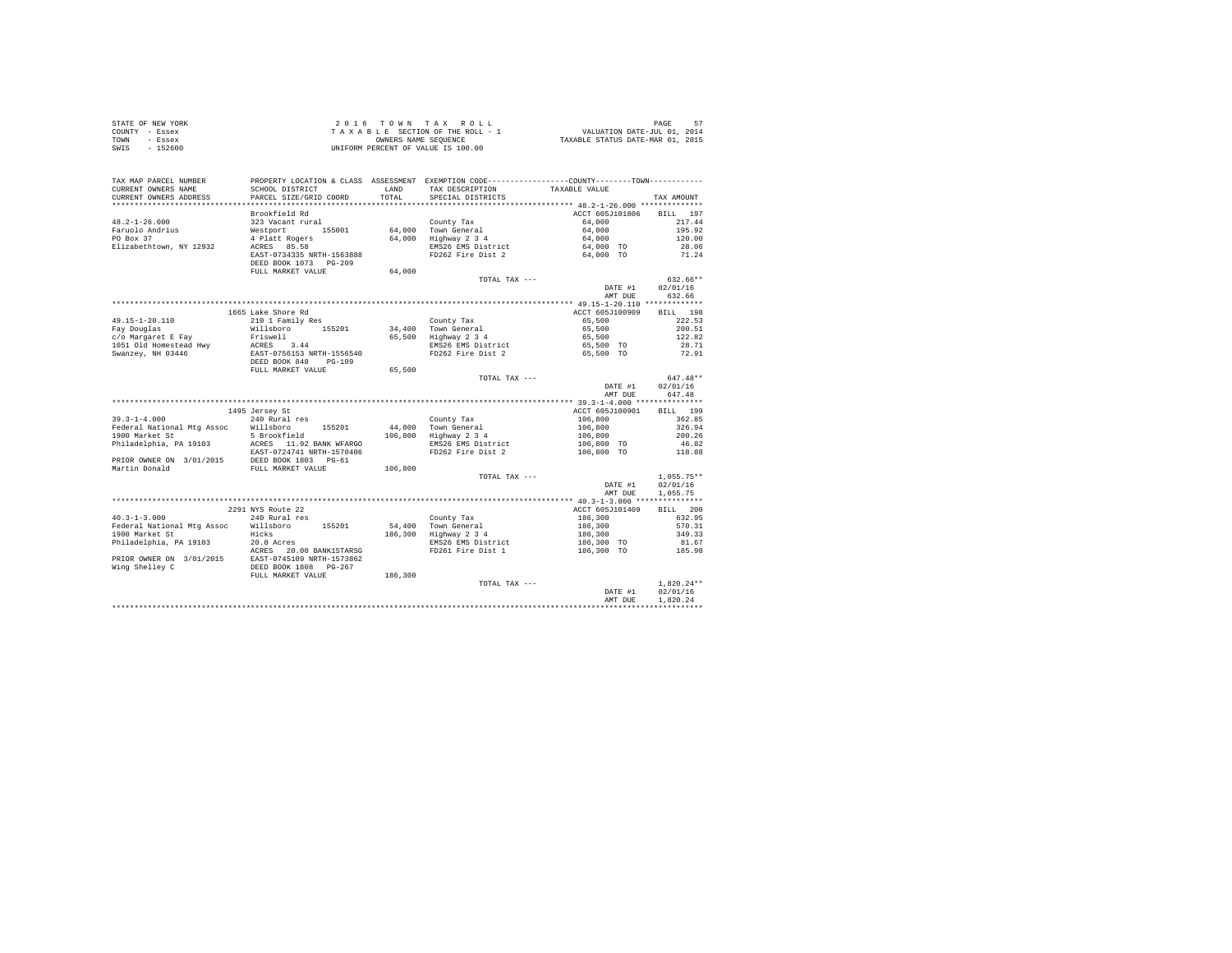| STATE OF NEW YORK | 2016 TOWN TAX ROLL                 | 58<br>PAGE                       |
|-------------------|------------------------------------|----------------------------------|
| COUNTY - Essex    | TAXABLE SECTION OF THE ROLL - 1    | VALUATION DATE-JUL 01, 2014      |
| TOWN<br>- Essex   | OWNERS NAME SEOUENCE               | TAXABLE STATUS DATE-MAR 01, 2015 |
| SWIS<br>$-152600$ | UNIFORM PERCENT OF VALUE IS 100.00 |                                  |

| TAX MAP PARCEL NUMBER                                                                                                                                                                                                                        |                                                                             |               | PROPERTY LOCATION & CLASS ASSESSMENT EXEMPTION CODE----------------COUNTY--------TOWN---------- |                                                     |              |
|----------------------------------------------------------------------------------------------------------------------------------------------------------------------------------------------------------------------------------------------|-----------------------------------------------------------------------------|---------------|-------------------------------------------------------------------------------------------------|-----------------------------------------------------|--------------|
| CURRENT OWNERS NAME<br>CURRENT OWNERS ADDRESS                                                                                                                                                                                                | SCHOOL DISTRICT<br>PARCEL SIZE/GRID COORD                                   | LAND<br>TOTAL | TAX DESCRIPTION<br>SPECIAL DISTRICTS                                                            | TAXABLE VALUE                                       | TAX AMOUNT   |
| *********************                                                                                                                                                                                                                        |                                                                             |               |                                                                                                 |                                                     |              |
|                                                                                                                                                                                                                                              | 533 Angier Hill Rd                                                          |               |                                                                                                 | ACCT 605J198001 BILL 201                            |              |
| $58.1 - 2 - 1.000$                                                                                                                                                                                                                           | 210 1 Family Res                                                            |               | County Tax<br>34,900 Town General                                                               | $170,600$<br>$170,600$<br>$170,600$<br>$170,600$ TO | 579.61       |
| Federal National Mtg Assoc Millsboro 155201                                                                                                                                                                                                  |                                                                             |               |                                                                                                 |                                                     | 522.25       |
|                                                                                                                                                                                                                                              |                                                                             |               | 170.600 Highway 2 3 4                                                                           |                                                     | 319.89       |
|                                                                                                                                                                                                                                              |                                                                             |               | EMS26 EMS District                                                                              |                                                     | 74.79        |
|                                                                                                                                                                                                                                              |                                                                             |               | FD262 Fire Dist 2                                                                               | 170,600 TO                                          | 189.90       |
| PRIOR OWNER ON 3/01/2015 DEED BOOK 1802 PG-102                                                                                                                                                                                               |                                                                             |               | LT262 Whallonsburg light 170,600 TO                                                             |                                                     | 43.89        |
| Palmer William                                                                                                                                                                                                                               | FULL MARKET VALUE                                                           | 170,600       |                                                                                                 |                                                     |              |
|                                                                                                                                                                                                                                              |                                                                             |               | TOTAL TAX ---                                                                                   |                                                     | $1,730.33**$ |
|                                                                                                                                                                                                                                              |                                                                             |               |                                                                                                 | DATE #1                                             | 02/01/16     |
|                                                                                                                                                                                                                                              |                                                                             |               |                                                                                                 | AMT DUE                                             | 1,730.33     |
|                                                                                                                                                                                                                                              |                                                                             |               |                                                                                                 |                                                     |              |
|                                                                                                                                                                                                                                              | 237 Daniels Rd                                                              |               |                                                                                                 | ACCT 605J101107                                     | BILL 202     |
| $48.1 - 1 - 4.100$                                                                                                                                                                                                                           | 210 1 Family Res                                                            |               | County Tax                                                                                      | 202,700                                             | 688.67       |
| Feeley Michael A                                                                                                                                                                                                                             | Westport 155001<br>12 Brookfield<br>ACRES 2.20<br>EAST-0725139 NRTH-1566286 |               | 33,200 Town General                                                                             | 202,700                                             | 620.52       |
| 237 Daniels Rd                                                                                                                                                                                                                               |                                                                             |               | 202,700 Highway 2 3 4                                                                           | 202,700                                             | 380.08       |
| Essex, NY 12936                                                                                                                                                                                                                              |                                                                             |               | EMS26 EMS District                                                                              | 202,700 TO                                          | 88.86        |
|                                                                                                                                                                                                                                              |                                                                             |               | FD262 Fire Dist 2 202,700 TO                                                                    |                                                     | 225.63       |
|                                                                                                                                                                                                                                              | DEED BOOK 1492    PG-271                                                    |               |                                                                                                 |                                                     |              |
|                                                                                                                                                                                                                                              | FULL MARKET VALUE                                                           | 202,700       |                                                                                                 |                                                     |              |
|                                                                                                                                                                                                                                              |                                                                             |               | TOTAL TAX ---                                                                                   |                                                     | $2.003.76**$ |
|                                                                                                                                                                                                                                              |                                                                             |               |                                                                                                 | DATE #1                                             | 02/01/16     |
|                                                                                                                                                                                                                                              |                                                                             |               |                                                                                                 | AMT DUE                                             | 2.003.76     |
|                                                                                                                                                                                                                                              |                                                                             |               |                                                                                                 |                                                     |              |
|                                                                                                                                                                                                                                              | Ferris Ln                                                                   |               |                                                                                                 | ACCT 605J102810                                     | BILL 203     |
| $57.2 - 3 - 2.000$                                                                                                                                                                                                                           | 312 Vac w/imprv                                                             |               | County Tax                                                                                      | 46,400                                              | 157.64       |
|                                                                                                                                                                                                                                              |                                                                             |               | 41,400 Town General<br>46,400 Highway 2 3 4                                                     | 46,400<br>46,400                                    | 142.04       |
|                                                                                                                                                                                                                                              |                                                                             |               |                                                                                                 |                                                     | 87.00        |
|                                                                                                                                                                                                                                              |                                                                             |               | EMS26 EMS District                                                                              | 46,400 TO                                           | 20.34        |
|                                                                                                                                                                                                                                              |                                                                             |               | FD262 Fire Dist 2                                                                               | 46,400 TO                                           | 51.65        |
|                                                                                                                                                                                                                                              |                                                                             |               |                                                                                                 |                                                     |              |
|                                                                                                                                                                                                                                              | FULL MARKET VALUE 46,400                                                    |               |                                                                                                 |                                                     |              |
|                                                                                                                                                                                                                                              |                                                                             |               | TOTAL TAX ---                                                                                   |                                                     | $458.67**$   |
|                                                                                                                                                                                                                                              |                                                                             |               |                                                                                                 | DATE #1                                             | 02/01/16     |
|                                                                                                                                                                                                                                              |                                                                             |               |                                                                                                 | AMT DUE                                             | 458.67       |
|                                                                                                                                                                                                                                              |                                                                             |               |                                                                                                 |                                                     |              |
|                                                                                                                                                                                                                                              | 60 Ferris Ln                                                                |               |                                                                                                 | ACCT 605J101511                                     | BILL 204     |
| $57.2 - 3 - 4.000$                                                                                                                                                                                                                           | 210 1 Family Res                                                            |               | County Tax                                                                                      | 194,500                                             | 660.81       |
| 97.2-3-4.000<br>Elembloom Roephen E (Respondent 155001<br>Feinbloom Roephen E (Respondent 155001<br>Feinbloom Roephen 2 (Respondent 1549212<br>Mestport, NY 12993<br>Mestport, NY 12993<br>ERST-0735785 NRTH-1549212<br>ERST-0735785 NRTH-15 |                                                                             |               | 33,200 Town General<br>194,500 Highway 2 3 4                                                    | 194,500<br>194,500                                  | 595.42       |
|                                                                                                                                                                                                                                              |                                                                             |               |                                                                                                 |                                                     | 364.70       |
|                                                                                                                                                                                                                                              |                                                                             |               | EMS26 EMS District<br>FD262 Fire Dist 2                                                         | 194,500 TO                                          | 85.26        |
|                                                                                                                                                                                                                                              |                                                                             |               |                                                                                                 | 194,500 TO                                          | 216.51       |
|                                                                                                                                                                                                                                              |                                                                             |               |                                                                                                 |                                                     |              |
|                                                                                                                                                                                                                                              | FULL MARKET VALUE                                                           | 194.500       |                                                                                                 |                                                     |              |
|                                                                                                                                                                                                                                              |                                                                             |               | TOTAL TAX ---                                                                                   |                                                     | $1,922.70**$ |
|                                                                                                                                                                                                                                              |                                                                             |               |                                                                                                 | DATE #1                                             | 02/01/16     |
|                                                                                                                                                                                                                                              |                                                                             |               |                                                                                                 | AMT DUE                                             | 1,922.70     |
|                                                                                                                                                                                                                                              |                                                                             |               |                                                                                                 |                                                     |              |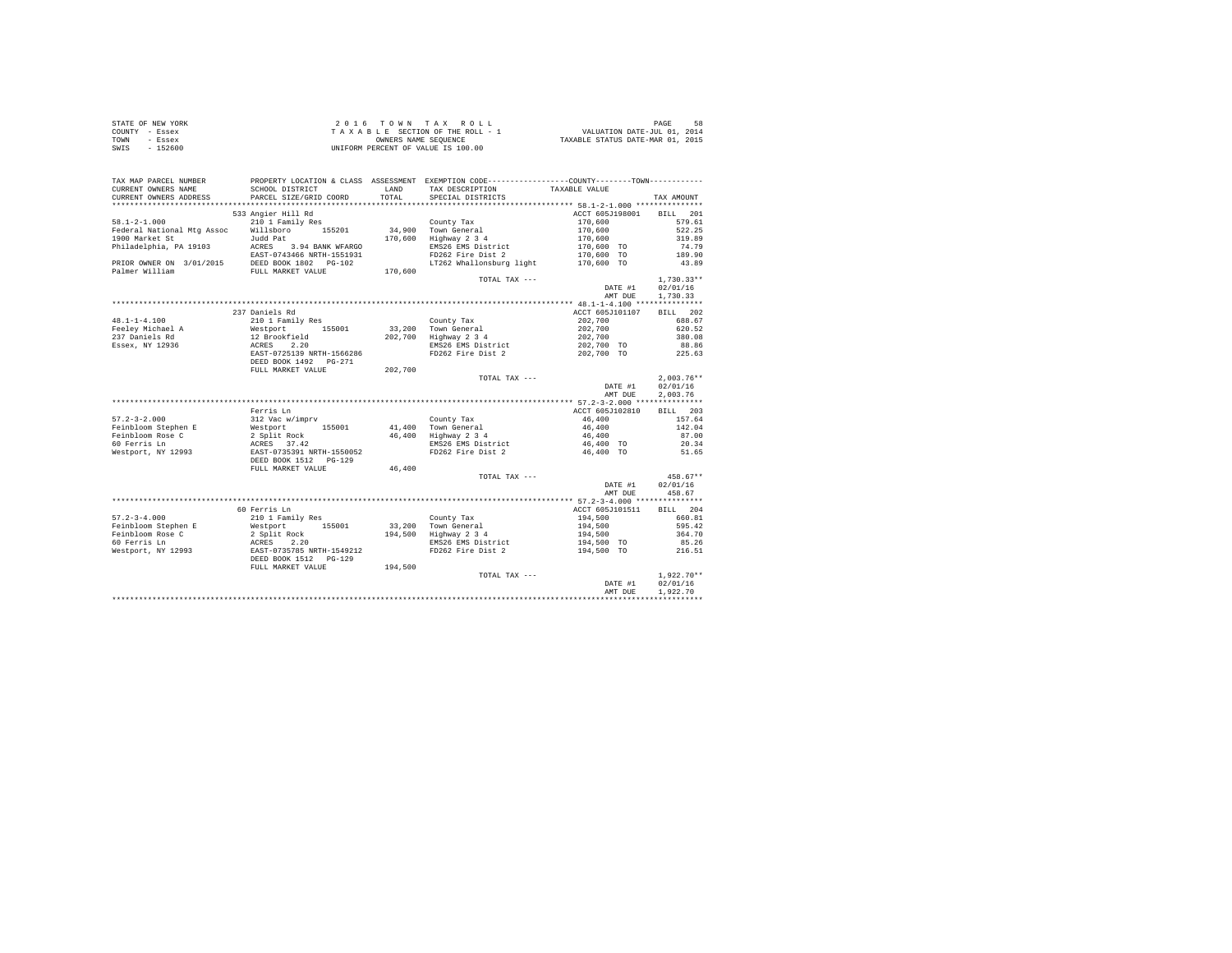|      | STATE OF NEW YORK | 2016 TOWN TAX ROLL                 | PAGE                             |
|------|-------------------|------------------------------------|----------------------------------|
|      | COUNTY - Essex    | TAXABLE SECTION OF THE ROLL - 1    | VALUATION DATE-JUL 01, 2014      |
| TOWN | - Essex           | OWNERS NAME SEOUENCE               | TAXABLE STATUS DATE-MAR 01, 2015 |
| SWIS | - 152600          | UNIFORM PERCENT OF VALUE IS 100.00 |                                  |

| TAX MAP PARCEL NUMBER<br>CURRENT OWNERS NAME | SCHOOL DISTRICT           | <b>T.AND</b> | PROPERTY LOCATION & CLASS ASSESSMENT EXEMPTION CODE---------------COUNTY-------TOWN---------<br>TAX DESCRIPTION | TAXABLE VALUE            |              |
|----------------------------------------------|---------------------------|--------------|-----------------------------------------------------------------------------------------------------------------|--------------------------|--------------|
|                                              | PARCEL SIZE/GRID COORD    | TOTAL        | SPECIAL DISTRICTS                                                                                               |                          |              |
| CURRENT OWNERS ADDRESS                       |                           |              |                                                                                                                 |                          | TAX AMOUNT   |
|                                              |                           |              |                                                                                                                 |                          |              |
|                                              | 2868 Essex Rd             |              |                                                                                                                 | ACCT 605J103308          | BILL 205     |
| $40.57 - 3 - 4.000$                          | 210 1 Family Res - WTRFNT |              | County Tax                                                                                                      | 488,800                  | 1,660.68     |
| Ferguson Donald Trust                        | Willsboro<br>155201       |              | 294.100 Town General                                                                                            | 488,800                  | 1,496.34     |
| Ferguson Sandra Trust                        | Hicks                     | 488,800      | Highway 2 3 4                                                                                                   | 488,800                  | 916.53       |
| 2868 Essex Rd                                | 2.0A                      |              | EMS26 EMS District                                                                                              | 488,800 TO               | 214.28       |
| Essex, NY 12936                              | ACRES<br>2.00 BANK1STARSG |              | FD261 Fire Dist 1                                                                                               | 488,800 TO               | 487.95       |
|                                              | EAST-0757798 NRTH-1574920 |              | LT261 Essex light                                                                                               | 488,800 TO               | 44.90        |
|                                              | DEED BOOK 1771 PG-55      |              | WB261 Water B&I                                                                                                 | 488,800 TO C             | 134.24       |
|                                              | FULL MARKET VALUE         | 488,800      |                                                                                                                 |                          |              |
|                                              |                           |              | TOTAL TAX ---                                                                                                   |                          | $4.954.92**$ |
|                                              |                           |              |                                                                                                                 | DATE #1                  | 02/01/16     |
|                                              |                           |              |                                                                                                                 | AMT DUE                  | 4.954.92     |
|                                              |                           |              |                                                                                                                 |                          |              |
|                                              | 1740 Jersey St            |              |                                                                                                                 | ACCT 605J180006          | BILL 206     |
| $39.3 - 4 - 3.000$                           | 210 1 Family Res          |              | County Tax                                                                                                      | 162,400                  | 551.75       |
| Fiegl Jason                                  | Willsboro<br>155201       |              | 38.300 Town General                                                                                             | 162,400                  | 497.15       |
| Fiegl Kristin                                | 10 Brookfield Patent      | 162,400      | Highway 2 3 4                                                                                                   | 162,400                  | 304.51       |
| <b>ACRES</b><br>1740 Jersey St               | 7.33                      |              | EMS26 EMS District                                                                                              | 162,400 TO               | 71.19        |
| Essex, NY 12936                              | EAST-0730926 NRTH-1570198 |              | FD262 Fire Dist 2                                                                                               | 162,400 TO               | 180.77       |
|                                              | DEED BOOK 1540 PG-49      |              |                                                                                                                 |                          |              |
|                                              | FULL MARKET VALUE         | 162,400      |                                                                                                                 |                          |              |
|                                              |                           |              | TOTAL TAX ---                                                                                                   |                          | $1.605.37**$ |
|                                              |                           |              |                                                                                                                 | DATE #1                  | 02/01/16     |
|                                              |                           |              |                                                                                                                 |                          |              |
|                                              |                           |              |                                                                                                                 | AMT DUE                  | 1,605.37     |
|                                              |                           |              |                                                                                                                 |                          |              |
|                                              | Cross Rd                  |              |                                                                                                                 | ACCT 605J101405 BILL 207 |              |
| $49.3 - 2 - 20.100$                          | 321 Abandoned ag          |              | County Tax                                                                                                      | 51,000                   | 173.27       |
| Fine Anthony S                               | Willsboro<br>155201       |              | 51.000 Town General                                                                                             | 51,000                   | 156.12       |
| 133 Circular St                              | Judd Patent               |              | 51,000 Highway 2 3 4                                                                                            | 51,000                   | 95.63        |
| Saratoga Springs, NY 12866                   | 6 Fine Subd 5949          |              | EMS26 EMS District                                                                                              | 51,000 TO                | 22.36        |
|                                              | ACRES 27.00               |              | FD262 Fire Dist 2                                                                                               | 51,000 TO                | 56.77        |
|                                              | EAST-0754328 NRTH-1555795 |              |                                                                                                                 |                          |              |
|                                              | DEED BOOK 1513 PG-47      |              |                                                                                                                 |                          |              |
|                                              | FULL MARKET VALUE         | 51,000       |                                                                                                                 |                          |              |
|                                              |                           |              | TOTAL TAX ---                                                                                                   |                          | $504.15**$   |
|                                              |                           |              |                                                                                                                 | DATE #1                  | 02/01/16     |
|                                              |                           |              |                                                                                                                 | AMT DUE                  | 504.15       |
|                                              |                           |              |                                                                                                                 |                          |              |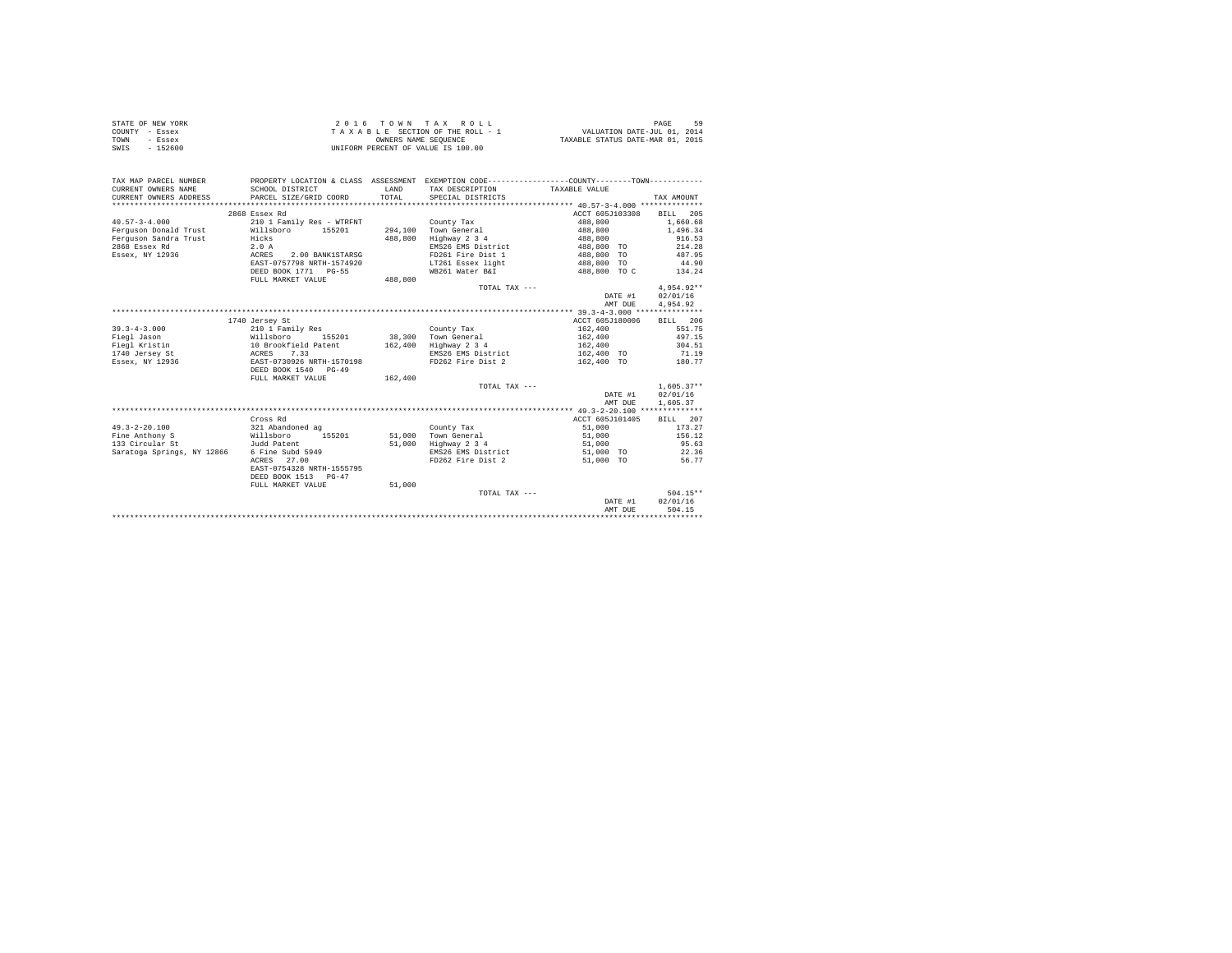| STATE OF NEW YORK | 2016 TOWN TAX ROLL                 |                                  | PAGE | 60 |
|-------------------|------------------------------------|----------------------------------|------|----|
| COUNTY - Essex    | TAXABLE SECTION OF THE ROLL - 1    | VALUATION DATE-JUL 01, 2014      |      |    |
| TOWN<br>- Essex   | OWNERS NAME SEOUENCE               | TAXABLE STATUS DATE-MAR 01, 2015 |      |    |
| SWIS<br>$-152600$ | UNIFORM PERCENT OF VALUE IS 100.00 |                                  |      |    |

| ACCT 605Z007002<br>BILL 208<br>Cross Rd<br>$49.3 - 2 - 20.200$<br>29,469<br>120 Field crops<br>AG DIST C 41720<br>29,469<br>37,300 County Tax<br>Fine Anthony S<br>Willsboro<br>155201<br>7.831<br>26.61<br>Judd Patent<br>37,300 Town General<br>7.831<br>23.97<br>Saratoga Springs, NY 12886<br>1 Fine Subd 5949<br>Highway 2 3 4<br>14.68<br>7,831<br>37,300 TO<br>EMS26 EMS District<br>ACRES 13.27<br>16.35<br>EAST-0753045 NRTH-1554125<br>FD262 Fire Dist 2<br>37,300 TO<br>41.52<br>DEED BOOK 1490 PG-319<br>FULL MARKET VALUE<br>37,300<br>$123.13**$<br>TOTAL TAX ---<br>02/01/16<br>DATE #1<br>123.13<br>AMT DUE<br>1298 Whallons Bay Rd<br>ACCT 605J175010<br>BILL 209<br>351.64<br>240 Rural res<br>103,500<br>County Tax<br>61.800 Town General<br>Willsboro<br>155201<br>103,500<br>316.84<br>Friswell<br>103,500<br>Highway 2 3 4<br>194.07<br>103,500<br>30.8ac<br>45.37<br>EMS26 EMS District<br>103,500 TO<br>ACRES 30.81<br>FD262 Fire Dist 2<br>115.21<br>103,500 TO<br>Oxford, UK OX4 1NF<br>EAST-0754323 NRTH-1556622<br>DEED BOOK 1515 PG-208<br>103,500<br>FULL MARKET VALUE<br>$1.023.13**$<br>TOTAL TAX ---<br>02/01/16<br>DATE #1<br>1.023.13<br>AMT DUE<br>ACCT 605J101404<br>2300 Main St<br>BILL 210<br>$40.73 - 3 - 16.000$<br>806.22<br>210 1 Family Res<br>County Tax<br>237,300<br>Willsboro<br>52.000 Town General<br>237,300<br>726.44<br>Fine Rose M Trust<br>155201<br>15 Senior Ln Apt 5<br>237,300<br>Highway 2 3 4<br>444.95<br>237,300<br>Potts<br>1479/295 Life Estate Rose<br>Willsboro, NY 12996-3957<br>School Relevy<br>3.156.48<br>237,300 TO<br>1661/92-Easement<br>EMS26 EMS District<br>104.03<br>FD261 Fire Dist 1<br>237,300 TO<br>236.89<br>ACRES<br>0.20<br>EAST-0757047 NRTH-1571701<br>LT261 Essex light<br>237,300 TO<br>21.80<br>SR150 Return sewer rent<br>DEED BOOK 1479 PG-295<br>185.25 MT<br>185.25<br>WR151 Return water rent-1 51.00 MT<br>FULL MARKET VALUE<br>237,300<br>51.00<br>$5,733.06**$<br>TOTAL TAX ---<br>02/01/16<br>DATE #1<br>5.733.06<br>AMT DUE | TAX MAP PARCEL NUMBER<br>CURRENT OWNERS NAME<br>CURRENT OWNERS ADDRESS | SCHOOL DISTRICT<br>PARCEL SIZE/GRID COORD | <b>T.AND</b><br>TOTAL | PROPERTY LOCATION & CLASS ASSESSMENT EXEMPTION CODE----------------COUNTY--------TOWN----------<br>TAX DESCRIPTION TAXABLE VALUE<br>SPECIAL DISTRICTS | TAX AMOUNT |
|------------------------------------------------------------------------------------------------------------------------------------------------------------------------------------------------------------------------------------------------------------------------------------------------------------------------------------------------------------------------------------------------------------------------------------------------------------------------------------------------------------------------------------------------------------------------------------------------------------------------------------------------------------------------------------------------------------------------------------------------------------------------------------------------------------------------------------------------------------------------------------------------------------------------------------------------------------------------------------------------------------------------------------------------------------------------------------------------------------------------------------------------------------------------------------------------------------------------------------------------------------------------------------------------------------------------------------------------------------------------------------------------------------------------------------------------------------------------------------------------------------------------------------------------------------------------------------------------------------------------------------------------------------------------------------------------------------------------------------------------------------------------------------------------------------------------------------------------------------------------------------------------------------------------------------------------------------------------------------------------------------------------------------|------------------------------------------------------------------------|-------------------------------------------|-----------------------|-------------------------------------------------------------------------------------------------------------------------------------------------------|------------|
|                                                                                                                                                                                                                                                                                                                                                                                                                                                                                                                                                                                                                                                                                                                                                                                                                                                                                                                                                                                                                                                                                                                                                                                                                                                                                                                                                                                                                                                                                                                                                                                                                                                                                                                                                                                                                                                                                                                                                                                                                                    |                                                                        |                                           |                       |                                                                                                                                                       |            |
|                                                                                                                                                                                                                                                                                                                                                                                                                                                                                                                                                                                                                                                                                                                                                                                                                                                                                                                                                                                                                                                                                                                                                                                                                                                                                                                                                                                                                                                                                                                                                                                                                                                                                                                                                                                                                                                                                                                                                                                                                                    |                                                                        |                                           |                       |                                                                                                                                                       |            |
|                                                                                                                                                                                                                                                                                                                                                                                                                                                                                                                                                                                                                                                                                                                                                                                                                                                                                                                                                                                                                                                                                                                                                                                                                                                                                                                                                                                                                                                                                                                                                                                                                                                                                                                                                                                                                                                                                                                                                                                                                                    |                                                                        |                                           |                       |                                                                                                                                                       |            |
|                                                                                                                                                                                                                                                                                                                                                                                                                                                                                                                                                                                                                                                                                                                                                                                                                                                                                                                                                                                                                                                                                                                                                                                                                                                                                                                                                                                                                                                                                                                                                                                                                                                                                                                                                                                                                                                                                                                                                                                                                                    |                                                                        |                                           |                       |                                                                                                                                                       |            |
|                                                                                                                                                                                                                                                                                                                                                                                                                                                                                                                                                                                                                                                                                                                                                                                                                                                                                                                                                                                                                                                                                                                                                                                                                                                                                                                                                                                                                                                                                                                                                                                                                                                                                                                                                                                                                                                                                                                                                                                                                                    | 133 Circular St                                                        |                                           |                       |                                                                                                                                                       |            |
|                                                                                                                                                                                                                                                                                                                                                                                                                                                                                                                                                                                                                                                                                                                                                                                                                                                                                                                                                                                                                                                                                                                                                                                                                                                                                                                                                                                                                                                                                                                                                                                                                                                                                                                                                                                                                                                                                                                                                                                                                                    |                                                                        |                                           |                       |                                                                                                                                                       |            |
|                                                                                                                                                                                                                                                                                                                                                                                                                                                                                                                                                                                                                                                                                                                                                                                                                                                                                                                                                                                                                                                                                                                                                                                                                                                                                                                                                                                                                                                                                                                                                                                                                                                                                                                                                                                                                                                                                                                                                                                                                                    |                                                                        |                                           |                       |                                                                                                                                                       |            |
|                                                                                                                                                                                                                                                                                                                                                                                                                                                                                                                                                                                                                                                                                                                                                                                                                                                                                                                                                                                                                                                                                                                                                                                                                                                                                                                                                                                                                                                                                                                                                                                                                                                                                                                                                                                                                                                                                                                                                                                                                                    | MAY BE SUBJECT TO PAYMENT                                              |                                           |                       |                                                                                                                                                       |            |
|                                                                                                                                                                                                                                                                                                                                                                                                                                                                                                                                                                                                                                                                                                                                                                                                                                                                                                                                                                                                                                                                                                                                                                                                                                                                                                                                                                                                                                                                                                                                                                                                                                                                                                                                                                                                                                                                                                                                                                                                                                    | UNDER AGDIST LAW TIL 2019                                              |                                           |                       |                                                                                                                                                       |            |
|                                                                                                                                                                                                                                                                                                                                                                                                                                                                                                                                                                                                                                                                                                                                                                                                                                                                                                                                                                                                                                                                                                                                                                                                                                                                                                                                                                                                                                                                                                                                                                                                                                                                                                                                                                                                                                                                                                                                                                                                                                    |                                                                        |                                           |                       |                                                                                                                                                       |            |
|                                                                                                                                                                                                                                                                                                                                                                                                                                                                                                                                                                                                                                                                                                                                                                                                                                                                                                                                                                                                                                                                                                                                                                                                                                                                                                                                                                                                                                                                                                                                                                                                                                                                                                                                                                                                                                                                                                                                                                                                                                    |                                                                        |                                           |                       |                                                                                                                                                       |            |
|                                                                                                                                                                                                                                                                                                                                                                                                                                                                                                                                                                                                                                                                                                                                                                                                                                                                                                                                                                                                                                                                                                                                                                                                                                                                                                                                                                                                                                                                                                                                                                                                                                                                                                                                                                                                                                                                                                                                                                                                                                    |                                                                        |                                           |                       |                                                                                                                                                       |            |
|                                                                                                                                                                                                                                                                                                                                                                                                                                                                                                                                                                                                                                                                                                                                                                                                                                                                                                                                                                                                                                                                                                                                                                                                                                                                                                                                                                                                                                                                                                                                                                                                                                                                                                                                                                                                                                                                                                                                                                                                                                    |                                                                        |                                           |                       |                                                                                                                                                       |            |
|                                                                                                                                                                                                                                                                                                                                                                                                                                                                                                                                                                                                                                                                                                                                                                                                                                                                                                                                                                                                                                                                                                                                                                                                                                                                                                                                                                                                                                                                                                                                                                                                                                                                                                                                                                                                                                                                                                                                                                                                                                    |                                                                        |                                           |                       |                                                                                                                                                       |            |
|                                                                                                                                                                                                                                                                                                                                                                                                                                                                                                                                                                                                                                                                                                                                                                                                                                                                                                                                                                                                                                                                                                                                                                                                                                                                                                                                                                                                                                                                                                                                                                                                                                                                                                                                                                                                                                                                                                                                                                                                                                    |                                                                        |                                           |                       |                                                                                                                                                       |            |
|                                                                                                                                                                                                                                                                                                                                                                                                                                                                                                                                                                                                                                                                                                                                                                                                                                                                                                                                                                                                                                                                                                                                                                                                                                                                                                                                                                                                                                                                                                                                                                                                                                                                                                                                                                                                                                                                                                                                                                                                                                    | $49.3 - 2 - 21.000$                                                    |                                           |                       |                                                                                                                                                       |            |
|                                                                                                                                                                                                                                                                                                                                                                                                                                                                                                                                                                                                                                                                                                                                                                                                                                                                                                                                                                                                                                                                                                                                                                                                                                                                                                                                                                                                                                                                                                                                                                                                                                                                                                                                                                                                                                                                                                                                                                                                                                    | Fine Paul EM                                                           |                                           |                       |                                                                                                                                                       |            |
|                                                                                                                                                                                                                                                                                                                                                                                                                                                                                                                                                                                                                                                                                                                                                                                                                                                                                                                                                                                                                                                                                                                                                                                                                                                                                                                                                                                                                                                                                                                                                                                                                                                                                                                                                                                                                                                                                                                                                                                                                                    | Beral Valerie                                                          |                                           |                       |                                                                                                                                                       |            |
|                                                                                                                                                                                                                                                                                                                                                                                                                                                                                                                                                                                                                                                                                                                                                                                                                                                                                                                                                                                                                                                                                                                                                                                                                                                                                                                                                                                                                                                                                                                                                                                                                                                                                                                                                                                                                                                                                                                                                                                                                                    | 193 Morrell Ave                                                        |                                           |                       |                                                                                                                                                       |            |
|                                                                                                                                                                                                                                                                                                                                                                                                                                                                                                                                                                                                                                                                                                                                                                                                                                                                                                                                                                                                                                                                                                                                                                                                                                                                                                                                                                                                                                                                                                                                                                                                                                                                                                                                                                                                                                                                                                                                                                                                                                    |                                                                        |                                           |                       |                                                                                                                                                       |            |
|                                                                                                                                                                                                                                                                                                                                                                                                                                                                                                                                                                                                                                                                                                                                                                                                                                                                                                                                                                                                                                                                                                                                                                                                                                                                                                                                                                                                                                                                                                                                                                                                                                                                                                                                                                                                                                                                                                                                                                                                                                    |                                                                        |                                           |                       |                                                                                                                                                       |            |
|                                                                                                                                                                                                                                                                                                                                                                                                                                                                                                                                                                                                                                                                                                                                                                                                                                                                                                                                                                                                                                                                                                                                                                                                                                                                                                                                                                                                                                                                                                                                                                                                                                                                                                                                                                                                                                                                                                                                                                                                                                    |                                                                        |                                           |                       |                                                                                                                                                       |            |
|                                                                                                                                                                                                                                                                                                                                                                                                                                                                                                                                                                                                                                                                                                                                                                                                                                                                                                                                                                                                                                                                                                                                                                                                                                                                                                                                                                                                                                                                                                                                                                                                                                                                                                                                                                                                                                                                                                                                                                                                                                    |                                                                        |                                           |                       |                                                                                                                                                       |            |
|                                                                                                                                                                                                                                                                                                                                                                                                                                                                                                                                                                                                                                                                                                                                                                                                                                                                                                                                                                                                                                                                                                                                                                                                                                                                                                                                                                                                                                                                                                                                                                                                                                                                                                                                                                                                                                                                                                                                                                                                                                    |                                                                        |                                           |                       |                                                                                                                                                       |            |
|                                                                                                                                                                                                                                                                                                                                                                                                                                                                                                                                                                                                                                                                                                                                                                                                                                                                                                                                                                                                                                                                                                                                                                                                                                                                                                                                                                                                                                                                                                                                                                                                                                                                                                                                                                                                                                                                                                                                                                                                                                    |                                                                        |                                           |                       |                                                                                                                                                       |            |
|                                                                                                                                                                                                                                                                                                                                                                                                                                                                                                                                                                                                                                                                                                                                                                                                                                                                                                                                                                                                                                                                                                                                                                                                                                                                                                                                                                                                                                                                                                                                                                                                                                                                                                                                                                                                                                                                                                                                                                                                                                    |                                                                        |                                           |                       |                                                                                                                                                       |            |
|                                                                                                                                                                                                                                                                                                                                                                                                                                                                                                                                                                                                                                                                                                                                                                                                                                                                                                                                                                                                                                                                                                                                                                                                                                                                                                                                                                                                                                                                                                                                                                                                                                                                                                                                                                                                                                                                                                                                                                                                                                    |                                                                        |                                           |                       |                                                                                                                                                       |            |
|                                                                                                                                                                                                                                                                                                                                                                                                                                                                                                                                                                                                                                                                                                                                                                                                                                                                                                                                                                                                                                                                                                                                                                                                                                                                                                                                                                                                                                                                                                                                                                                                                                                                                                                                                                                                                                                                                                                                                                                                                                    |                                                                        |                                           |                       |                                                                                                                                                       |            |
|                                                                                                                                                                                                                                                                                                                                                                                                                                                                                                                                                                                                                                                                                                                                                                                                                                                                                                                                                                                                                                                                                                                                                                                                                                                                                                                                                                                                                                                                                                                                                                                                                                                                                                                                                                                                                                                                                                                                                                                                                                    |                                                                        |                                           |                       |                                                                                                                                                       |            |
|                                                                                                                                                                                                                                                                                                                                                                                                                                                                                                                                                                                                                                                                                                                                                                                                                                                                                                                                                                                                                                                                                                                                                                                                                                                                                                                                                                                                                                                                                                                                                                                                                                                                                                                                                                                                                                                                                                                                                                                                                                    |                                                                        |                                           |                       |                                                                                                                                                       |            |
|                                                                                                                                                                                                                                                                                                                                                                                                                                                                                                                                                                                                                                                                                                                                                                                                                                                                                                                                                                                                                                                                                                                                                                                                                                                                                                                                                                                                                                                                                                                                                                                                                                                                                                                                                                                                                                                                                                                                                                                                                                    |                                                                        |                                           |                       |                                                                                                                                                       |            |
|                                                                                                                                                                                                                                                                                                                                                                                                                                                                                                                                                                                                                                                                                                                                                                                                                                                                                                                                                                                                                                                                                                                                                                                                                                                                                                                                                                                                                                                                                                                                                                                                                                                                                                                                                                                                                                                                                                                                                                                                                                    |                                                                        |                                           |                       |                                                                                                                                                       |            |
|                                                                                                                                                                                                                                                                                                                                                                                                                                                                                                                                                                                                                                                                                                                                                                                                                                                                                                                                                                                                                                                                                                                                                                                                                                                                                                                                                                                                                                                                                                                                                                                                                                                                                                                                                                                                                                                                                                                                                                                                                                    |                                                                        |                                           |                       |                                                                                                                                                       |            |
|                                                                                                                                                                                                                                                                                                                                                                                                                                                                                                                                                                                                                                                                                                                                                                                                                                                                                                                                                                                                                                                                                                                                                                                                                                                                                                                                                                                                                                                                                                                                                                                                                                                                                                                                                                                                                                                                                                                                                                                                                                    |                                                                        |                                           |                       |                                                                                                                                                       |            |
|                                                                                                                                                                                                                                                                                                                                                                                                                                                                                                                                                                                                                                                                                                                                                                                                                                                                                                                                                                                                                                                                                                                                                                                                                                                                                                                                                                                                                                                                                                                                                                                                                                                                                                                                                                                                                                                                                                                                                                                                                                    |                                                                        |                                           |                       |                                                                                                                                                       |            |
|                                                                                                                                                                                                                                                                                                                                                                                                                                                                                                                                                                                                                                                                                                                                                                                                                                                                                                                                                                                                                                                                                                                                                                                                                                                                                                                                                                                                                                                                                                                                                                                                                                                                                                                                                                                                                                                                                                                                                                                                                                    |                                                                        |                                           |                       |                                                                                                                                                       |            |
|                                                                                                                                                                                                                                                                                                                                                                                                                                                                                                                                                                                                                                                                                                                                                                                                                                                                                                                                                                                                                                                                                                                                                                                                                                                                                                                                                                                                                                                                                                                                                                                                                                                                                                                                                                                                                                                                                                                                                                                                                                    |                                                                        |                                           |                       |                                                                                                                                                       |            |
|                                                                                                                                                                                                                                                                                                                                                                                                                                                                                                                                                                                                                                                                                                                                                                                                                                                                                                                                                                                                                                                                                                                                                                                                                                                                                                                                                                                                                                                                                                                                                                                                                                                                                                                                                                                                                                                                                                                                                                                                                                    |                                                                        |                                           |                       |                                                                                                                                                       |            |
|                                                                                                                                                                                                                                                                                                                                                                                                                                                                                                                                                                                                                                                                                                                                                                                                                                                                                                                                                                                                                                                                                                                                                                                                                                                                                                                                                                                                                                                                                                                                                                                                                                                                                                                                                                                                                                                                                                                                                                                                                                    |                                                                        |                                           |                       |                                                                                                                                                       |            |
|                                                                                                                                                                                                                                                                                                                                                                                                                                                                                                                                                                                                                                                                                                                                                                                                                                                                                                                                                                                                                                                                                                                                                                                                                                                                                                                                                                                                                                                                                                                                                                                                                                                                                                                                                                                                                                                                                                                                                                                                                                    |                                                                        |                                           |                       |                                                                                                                                                       |            |
|                                                                                                                                                                                                                                                                                                                                                                                                                                                                                                                                                                                                                                                                                                                                                                                                                                                                                                                                                                                                                                                                                                                                                                                                                                                                                                                                                                                                                                                                                                                                                                                                                                                                                                                                                                                                                                                                                                                                                                                                                                    |                                                                        |                                           |                       |                                                                                                                                                       |            |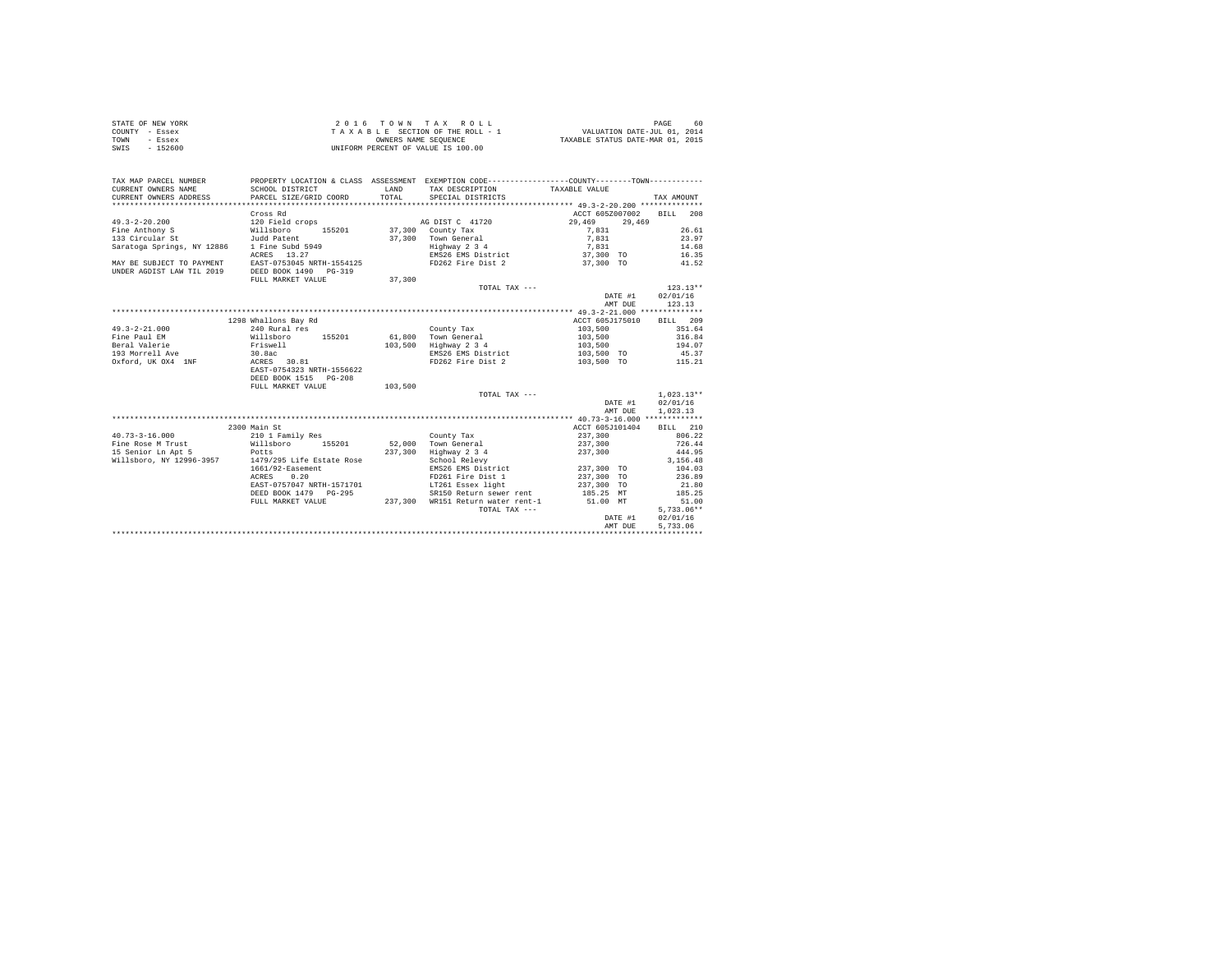| STATE OF NEW YORK | 2016 TOWN TAX ROLL                 | PAGE<br>61                       |
|-------------------|------------------------------------|----------------------------------|
| COUNTY - Essex    | TAXABLE SECTION OF THE ROLL - 1    | VALUATION DATE-JUL 01, 2014      |
| TOWN<br>- Essex   | OWNERS NAME SEOUENCE               | TAXABLE STATUS DATE-MAR 01, 2015 |
| SWIS<br>- 152600  | UNIFORM PERCENT OF VALUE IS 100.00 |                                  |

| TAX MAP PARCEL NUMBER<br>CURRENT OWNERS NAME<br>CURRENT OWNERS ADDRESS | PROPERTY LOCATION & CLASS ASSESSMENT EXEMPTION CODE---------------COUNTY--------TOWN----------<br>SCHOOL DISTRICT<br>PARCEL SIZE/GRID COORD | <b>T.AND</b><br>TOTAL | TAX DESCRIPTION TAXABLE VALUE<br>SPECIAL DISTRICTS |                          |          | TAX AMOUNT   |            |
|------------------------------------------------------------------------|---------------------------------------------------------------------------------------------------------------------------------------------|-----------------------|----------------------------------------------------|--------------------------|----------|--------------|------------|
|                                                                        |                                                                                                                                             |                       |                                                    |                          |          |              |            |
|                                                                        | Cross Rd                                                                                                                                    |                       |                                                    | ACCT 605Z007005 BILL 211 |          |              |            |
| $49.3 - 2 - 20.500$                                                    | 120 Field crops                                                                                                                             |                       | AG DIST C 41720                                    | 27.728 27.728            |          |              |            |
|                                                                        | 155201 34,300 County Tax                                                                                                                    |                       |                                                    | 6.572                    |          |              | 22.33      |
| Fine Rose M Trust Millsboro<br>Fine-Lease Paul H Judd Patent           |                                                                                                                                             |                       | 34,300 Town General                                | 6.572                    |          |              | 20.12      |
| c/o Mariko D Fine Lease 3 Fine Subd 5949                               |                                                                                                                                             |                       | Highway 2 3 4                                      | 6,572                    |          |              | 12.32      |
| PO Box 97                                                              | ACRES 10.26 BANK WALDEN                                                                                                                     |                       | School Relevy<br>EMS26 EMS District 34,300 TO      |                          |          |              | 87.42      |
| Essex, NY 12936                                                        | EAST-0753098 NRTH-1555032                                                                                                                   |                       |                                                    |                          |          |              | 15.04      |
|                                                                        | DEED BOOK 1491 PG-5                                                                                                                         |                       | FD262 Fire Dist 2 34,300 TO                        |                          |          |              | 38.18      |
| MAY BE SUBJECT TO PAYMENT<br>UNDER AGDIST LAW TIL 2019                 | FULL MARKET VALUE                                                                                                                           | 34,300                |                                                    |                          |          |              |            |
|                                                                        |                                                                                                                                             |                       | TOTAL TAX ---                                      |                          |          |              | $195.41**$ |
|                                                                        |                                                                                                                                             |                       |                                                    |                          | DATE #1  | 02/01/16     |            |
|                                                                        |                                                                                                                                             |                       |                                                    |                          | AMT DUE  |              | 195.41     |
|                                                                        |                                                                                                                                             |                       |                                                    |                          |          |              |            |
|                                                                        | 2234 Lake Shore Rd                                                                                                                          |                       |                                                    | ACCT 605J101302          |          | BILL 212     |            |
| $40.73 - 6 - 12.000$                                                   | 210 1 Family Res                                                                                                                            |                       | County Tax                                         | 160,000                  |          | 543.60       |            |
| Fine-Lease Mariko D                                                    | Willsboro 155201 58,500 Town General                                                                                                        |                       |                                                    | 160,000                  |          |              | 489.80     |
| PO Box 97                                                              | Potts                                                                                                                                       | 160,000               | Highway 2 3 4                                      | 160,000                  |          |              | 300.01     |
| Essex, NY 12936                                                        | $1661/88 -$ Easement                                                                                                                        |                       | School Relevy                                      |                          |          |              | 2.128.26   |
|                                                                        | ACRES<br>0.30 BANK WALDEN                                                                                                                   |                       | EMS26 EMS District 160,000 TO                      |                          |          |              | 70.14      |
|                                                                        | EAST-0757393 NRTH-1570094                                                                                                                   |                       | FD261 Fire Dist 1                                  | 160,000 TO               |          |              | 159.72     |
|                                                                        | DEED BOOK 1199 PG-31                                                                                                                        |                       | LT261 Essex light                                  | $160,000$ TO             |          |              | 14.70      |
|                                                                        | FULL MARKET VALUE                                                                                                                           |                       | 160,000 SR150 Return sewer rent 683.82 MT          |                          |          | 683.82       |            |
|                                                                        |                                                                                                                                             |                       | WR151 Return water rent-1 343.95 MT                |                          |          |              | 343.95     |
|                                                                        |                                                                                                                                             |                       | TOTAL TAX ---                                      |                          |          | $4,734.00**$ |            |
|                                                                        |                                                                                                                                             |                       |                                                    |                          | DATE #1  | 02/01/16     |            |
|                                                                        |                                                                                                                                             |                       |                                                    |                          | AMT DUE  | 4,734.00     |            |
|                                                                        |                                                                                                                                             |                       |                                                    |                          |          |              |            |
| $49.4 - 1 - 1.000$                                                     | Lake Shore Rd<br>314 Rural vac<10                                                                                                           |                       |                                                    | ACCT 605J100603<br>5,300 |          | BILL 213     | 18.01      |
| Fine-Lease Mariko D                                                    | Willsboro 155201 5,300 Town General 5,300                                                                                                   |                       | County Tax                                         |                          |          |              | 16.22      |
| 5020 Rte 9W                                                            |                                                                                                                                             |                       |                                                    |                          |          |              | 9.94       |
| Newburgh, NY 12550                                                     | Judd<br>00005.30                                                                                                                            |                       | 5,300 Highway 2 3 4 5,300<br>School Relevy         |                          |          |              | 70.50      |
|                                                                        | 5.30 BANK WALDEN<br>ACRES                                                                                                                   |                       | EMS26 EMS District                                 |                          | 5,300 TO | 2.32         |            |
|                                                                        | EAST-0756445 NRTH-1555441                                                                                                                   |                       | FD262 Fire Dist 2                                  |                          | 5,300 TO |              | 5.90       |
|                                                                        | DEED BOOK 1429 PG-100                                                                                                                       |                       |                                                    |                          |          |              |            |
|                                                                        | FULL MARKET VALUE                                                                                                                           | 5,300                 |                                                    |                          |          |              |            |
|                                                                        |                                                                                                                                             |                       | TOTAL TAX ---                                      |                          |          | $122.89**$   |            |
|                                                                        |                                                                                                                                             |                       |                                                    |                          | DATE #1  | 02/01/16     |            |
|                                                                        |                                                                                                                                             |                       |                                                    |                          | AMT DUE  | 122.89       |            |
|                                                                        |                                                                                                                                             |                       |                                                    |                          |          |              |            |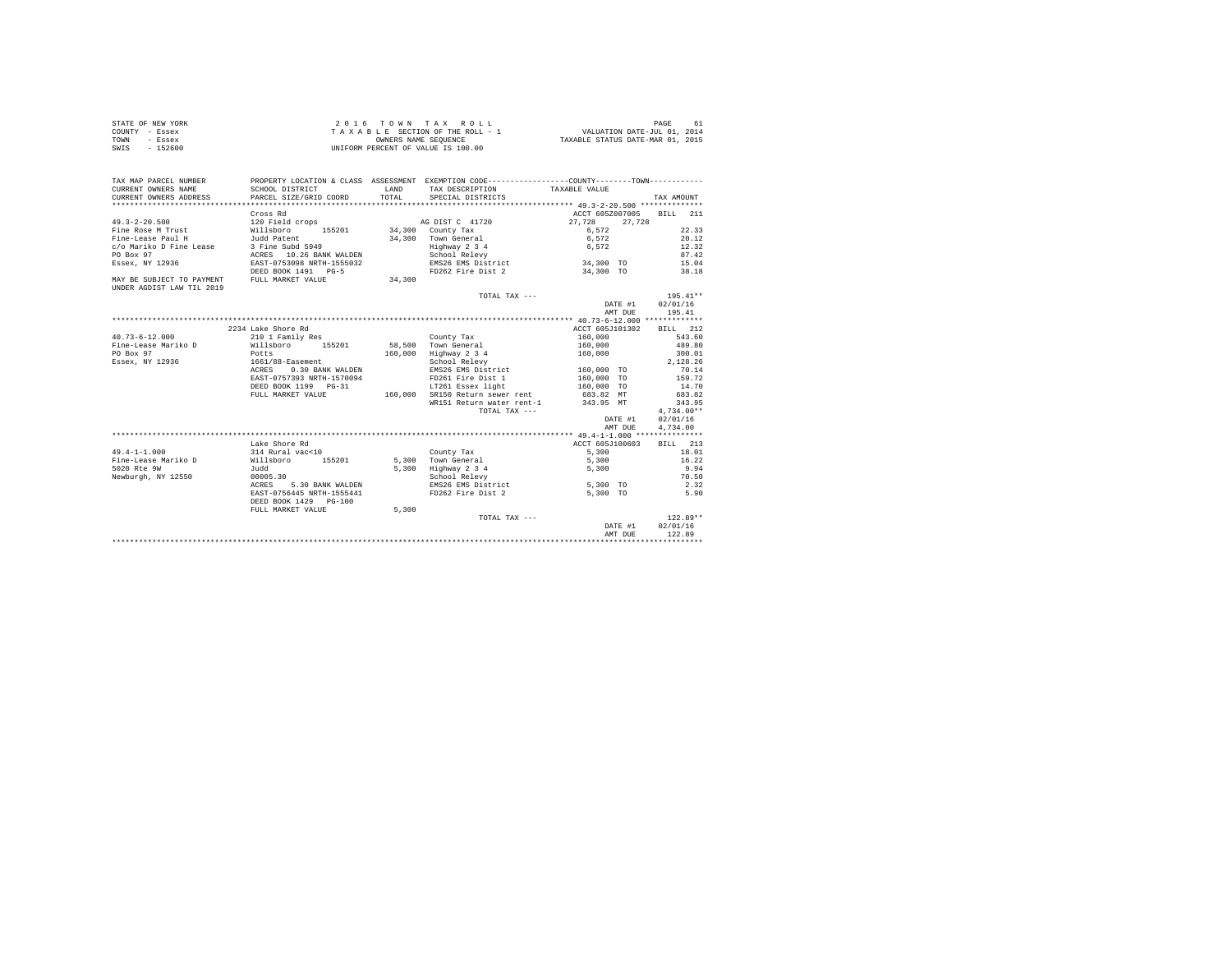|                | STATE OF NEW YORK | $2.0.16$ TOWN TAX ROLL             | PAGE<br>-62                      |
|----------------|-------------------|------------------------------------|----------------------------------|
| COUNTY - Essex |                   | TAXABLE SECTION OF THE ROLL - 1    | VALUATION DATE-JUL 01, 2014      |
| TOWN           | - Essex           | OWNERS NAME SEOUENCE               | TAXABLE STATUS DATE-MAR 01, 2015 |
| SWIS           | - 152600          | UNIFORM PERCENT OF VALUE IS 100.00 |                                  |

| TAX MAP PARCEL NUMBER<br>CURRENT OWNERS NAME                                                                                                                                                                                            | SCHOOL DISTRICT                                                                                                                                                                                                                                 |         | PROPERTY LOCATION & CLASS ASSESSMENT EXEMPTION CODE---------------COUNTY-------TOWN---------<br>LAND TAX DESCRIPTION                | TAXABLE VALUE                                        |                 |
|-----------------------------------------------------------------------------------------------------------------------------------------------------------------------------------------------------------------------------------------|-------------------------------------------------------------------------------------------------------------------------------------------------------------------------------------------------------------------------------------------------|---------|-------------------------------------------------------------------------------------------------------------------------------------|------------------------------------------------------|-----------------|
| CURRENT OWNERS ADDRESS                                                                                                                                                                                                                  | PARCEL SIZE/GRID COORD                                                                                                                                                                                                                          |         | TOTAL SPECIAL DISTRICTS                                                                                                             |                                                      | TAX AMOUNT      |
|                                                                                                                                                                                                                                         |                                                                                                                                                                                                                                                 |         |                                                                                                                                     |                                                      |                 |
|                                                                                                                                                                                                                                         | 1849 Lake Shore Rd                                                                                                                                                                                                                              |         |                                                                                                                                     | ACCT 605J102503                                      | BILL 214        |
| $49.11 - 1 - 56.000$                                                                                                                                                                                                                    |                                                                                                                                                                                                                                                 |         |                                                                                                                                     | 222,500                                              | 755.94          |
| Fine-Lease Mariko D                                                                                                                                                                                                                     | 270 MFg housing - WTRFNT<br>270 MFg housing - WTRFNT<br>215,200 Town General<br>222,500 Highway 2 3 4<br>222,500 Highway 2 3 4<br>222,500 Highway 2 3 4<br>EAST-0757550 NRTH-1560931<br>EAST DOOK 1326 PG-73<br>2022,500 MESS ENG26 EMS<br>2026 |         |                                                                                                                                     | $222,500$<br>$222,500$                               | 681.13          |
| PO Box 97                                                                                                                                                                                                                               |                                                                                                                                                                                                                                                 |         | 222,500 Highway 2 3 4<br>School Relevy                                                                                              |                                                      | 417.20          |
| Essex, NY 12936                                                                                                                                                                                                                         |                                                                                                                                                                                                                                                 |         |                                                                                                                                     |                                                      | 2.959.62        |
|                                                                                                                                                                                                                                         |                                                                                                                                                                                                                                                 |         | EMS26 EMS District 222,500 TO                                                                                                       |                                                      | 97.54           |
|                                                                                                                                                                                                                                         |                                                                                                                                                                                                                                                 |         | FD261 Fire Dist 1                                                                                                                   | 222,500 TO                                           | 222.11          |
|                                                                                                                                                                                                                                         | FULL MARKET VALUE                                                                                                                                                                                                                               | 222,500 |                                                                                                                                     |                                                      |                 |
|                                                                                                                                                                                                                                         |                                                                                                                                                                                                                                                 |         | TOTAL TAX ---                                                                                                                       |                                                      | $5,133.54**$    |
|                                                                                                                                                                                                                                         |                                                                                                                                                                                                                                                 |         |                                                                                                                                     | DATE #1                                              | 02/01/16        |
|                                                                                                                                                                                                                                         |                                                                                                                                                                                                                                                 |         |                                                                                                                                     | AMT DUE                                              | 5.133.54        |
|                                                                                                                                                                                                                                         |                                                                                                                                                                                                                                                 |         |                                                                                                                                     |                                                      |                 |
|                                                                                                                                                                                                                                         | 2874 Essex Rd                                                                                                                                                                                                                                   |         |                                                                                                                                     | ACCT 605J100213                                      | BILL 215        |
|                                                                                                                                                                                                                                         |                                                                                                                                                                                                                                                 |         |                                                                                                                                     | 574.900                                              | 1,953.20        |
|                                                                                                                                                                                                                                         |                                                                                                                                                                                                                                                 |         |                                                                                                                                     | 574,900                                              | 1,759.92        |
|                                                                                                                                                                                                                                         |                                                                                                                                                                                                                                                 |         |                                                                                                                                     | 574,900<br>574,900 TO                                | 1,077.98        |
|                                                                                                                                                                                                                                         |                                                                                                                                                                                                                                                 |         |                                                                                                                                     | 574,900 TO                                           | 252.02          |
|                                                                                                                                                                                                                                         |                                                                                                                                                                                                                                                 |         | LT261 Essex light                                                                                                                   | $574,900$ TO                                         | 573.90<br>52.81 |
|                                                                                                                                                                                                                                         | EXED BOOK 1510 PG-122<br>FULL MARKET VALUE 574,900 WB261 Water B&I                                                                                                                                                                              |         |                                                                                                                                     | 574,900 TO C                                         | 157.89          |
|                                                                                                                                                                                                                                         |                                                                                                                                                                                                                                                 |         | WR151 Return water rent-1                                                                                                           | 34.00 MT                                             | 34.00           |
|                                                                                                                                                                                                                                         |                                                                                                                                                                                                                                                 |         | TOTAL TAX ---                                                                                                                       |                                                      | $5,861.72**$    |
|                                                                                                                                                                                                                                         |                                                                                                                                                                                                                                                 |         |                                                                                                                                     | DATE #1                                              | 02/01/16        |
|                                                                                                                                                                                                                                         |                                                                                                                                                                                                                                                 |         |                                                                                                                                     | AMT DUE                                              | 5,861.72        |
|                                                                                                                                                                                                                                         |                                                                                                                                                                                                                                                 |         |                                                                                                                                     |                                                      |                 |
|                                                                                                                                                                                                                                         | Jersey St                                                                                                                                                                                                                                       |         |                                                                                                                                     | ACCT 605J104502                                      | BILL 216        |
| 39.3-1-19.002 99.3-1 99.000 99.32 Rural vac>10<br>Finucane William Millaboro 155201 49,000 Town General 49.000 11<br>1637 Jersey St & Brookfield 49,000 Highway 2 3 4<br>1637 Jersey St & Brookfield 49,000 Biss26 EMS bistrict 49,0    |                                                                                                                                                                                                                                                 |         |                                                                                                                                     | 49,000                                               | 166.48          |
|                                                                                                                                                                                                                                         |                                                                                                                                                                                                                                                 |         |                                                                                                                                     |                                                      | 150.00          |
|                                                                                                                                                                                                                                         |                                                                                                                                                                                                                                                 |         |                                                                                                                                     |                                                      | 91.88           |
|                                                                                                                                                                                                                                         |                                                                                                                                                                                                                                                 |         |                                                                                                                                     |                                                      | 21.48           |
|                                                                                                                                                                                                                                         |                                                                                                                                                                                                                                                 |         |                                                                                                                                     | 49,000 TO                                            | 54.54           |
|                                                                                                                                                                                                                                         | DEED BOOK 1045 PG-311                                                                                                                                                                                                                           |         |                                                                                                                                     |                                                      |                 |
|                                                                                                                                                                                                                                         | FULL MARKET VALUE                                                                                                                                                                                                                               | 49,000  |                                                                                                                                     |                                                      |                 |
|                                                                                                                                                                                                                                         |                                                                                                                                                                                                                                                 |         | TOTAL TAX ---                                                                                                                       |                                                      | 484.38**        |
|                                                                                                                                                                                                                                         |                                                                                                                                                                                                                                                 |         |                                                                                                                                     | DATE #1                                              | 02/01/16        |
|                                                                                                                                                                                                                                         |                                                                                                                                                                                                                                                 |         |                                                                                                                                     |                                                      | AMT DUE 484.38  |
|                                                                                                                                                                                                                                         |                                                                                                                                                                                                                                                 |         |                                                                                                                                     |                                                      |                 |
|                                                                                                                                                                                                                                         | Jersey St                                                                                                                                                                                                                                       |         |                                                                                                                                     | ACCT 605J102201 BILL 217                             |                 |
| 39.3-1-9.110 $322$ Rural vac>10 AG DIST C 41720<br>Finucane William M William 22 Rural vac>10 23,000 County Tax<br>Finucane Kalora K a Brookfield<br>1637 Jersey St ACRES 16.40<br>1637 Jersey St ACRES 16.40<br>1687 Jersey NY 12936 E |                                                                                                                                                                                                                                                 |         | AG DIST C 41720                                                                                                                     | $14,549$ $14,549$ $8,451$                            |                 |
|                                                                                                                                                                                                                                         |                                                                                                                                                                                                                                                 |         |                                                                                                                                     |                                                      | 28.71           |
|                                                                                                                                                                                                                                         |                                                                                                                                                                                                                                                 |         | 23,000 Town General 8,451<br>Highway 23 4<br>EMS26 EMS District 8,451<br>FD262 Fire Dist 2 23,000 TO<br>PD262 Fire Dist 2 23,000 TO |                                                      | 25.87           |
|                                                                                                                                                                                                                                         |                                                                                                                                                                                                                                                 |         |                                                                                                                                     |                                                      | 15.85           |
|                                                                                                                                                                                                                                         |                                                                                                                                                                                                                                                 |         |                                                                                                                                     |                                                      | 10.08           |
|                                                                                                                                                                                                                                         |                                                                                                                                                                                                                                                 |         |                                                                                                                                     |                                                      | 25.60           |
| MAY BE SUBJECT TO PAYMENT FULL MARKET VALUE 23,000                                                                                                                                                                                      |                                                                                                                                                                                                                                                 |         |                                                                                                                                     |                                                      |                 |
| UNDER AGDIST LAW TIL 2019                                                                                                                                                                                                               |                                                                                                                                                                                                                                                 |         |                                                                                                                                     |                                                      |                 |
|                                                                                                                                                                                                                                         |                                                                                                                                                                                                                                                 |         | TOTAL TAX ---                                                                                                                       | $\begin{array}{cc}\n\texttt{DATE} & #1\n\end{array}$ | $106.11**$      |
|                                                                                                                                                                                                                                         |                                                                                                                                                                                                                                                 |         |                                                                                                                                     |                                                      | 02/01/16        |
|                                                                                                                                                                                                                                         |                                                                                                                                                                                                                                                 |         |                                                                                                                                     | AMT DUE                                              | 106.11          |
|                                                                                                                                                                                                                                         |                                                                                                                                                                                                                                                 |         |                                                                                                                                     |                                                      | ************    |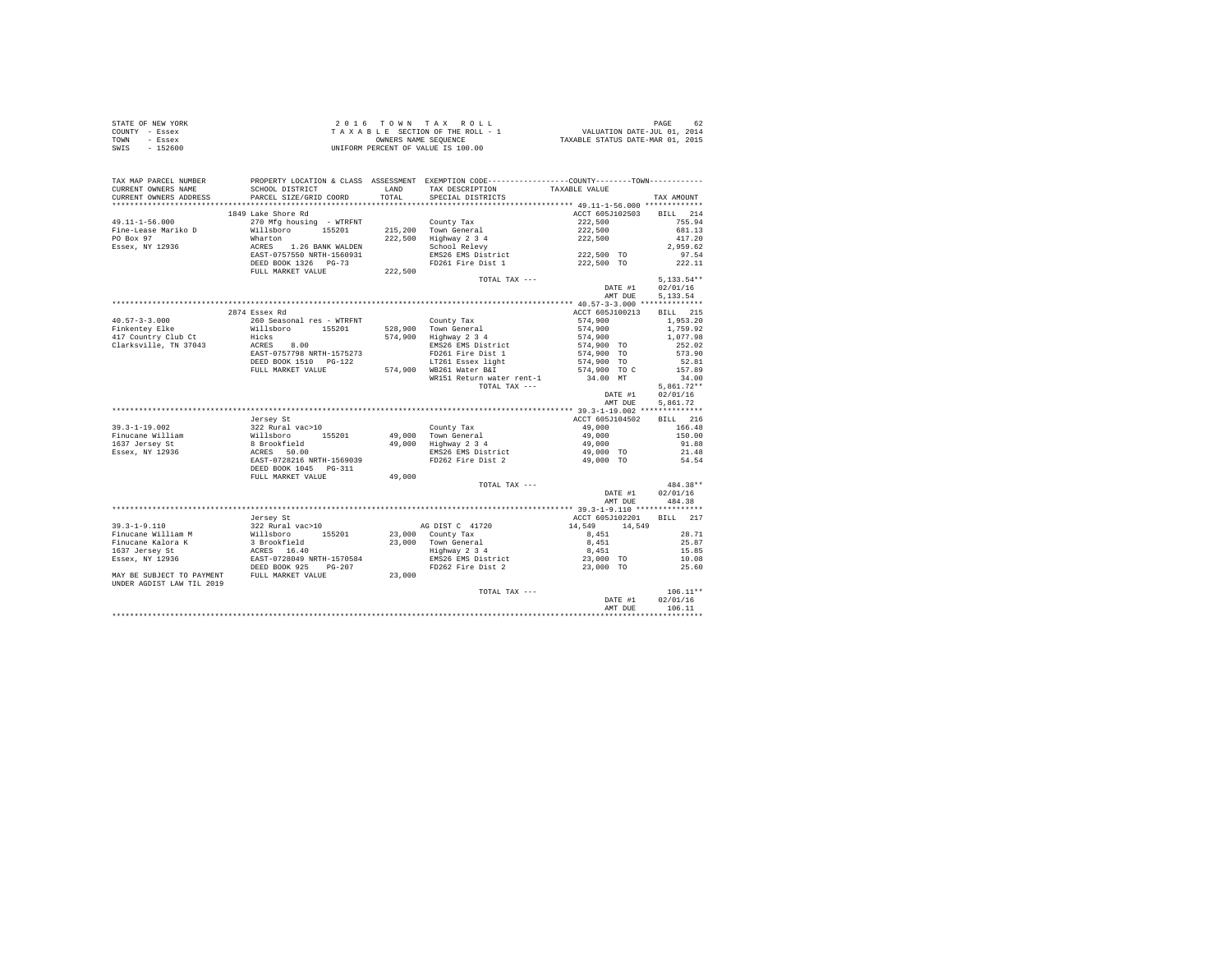|                | STATE OF NEW YORK | 2016 TOWN TAX ROLL                 |  |  |                      |  |  |  | 63<br>PAGE                       |
|----------------|-------------------|------------------------------------|--|--|----------------------|--|--|--|----------------------------------|
| COUNTY - Essex |                   | TAXABLE SECTION OF THE ROLL - 1    |  |  |                      |  |  |  | VALUATION DATE-JUL 01, 2014      |
| TOWN           | - Essex           |                                    |  |  | OWNERS NAME SEOUENCE |  |  |  | TAXABLE STATUS DATE-MAR 01, 2015 |
| SWIS           | - 152600          | UNIFORM PERCENT OF VALUE IS 100.00 |  |  |                      |  |  |  |                                  |

| TAX MAP PARCEL NUMBER                              | PROPERTY LOCATION & CLASS ASSESSMENT EXEMPTION CODE---------------COUNTY-------TOWN---------                                                                                                                                                                                                                                                                                                |         |                                                            |                                                                                                                                                                                                                                  |              |
|----------------------------------------------------|---------------------------------------------------------------------------------------------------------------------------------------------------------------------------------------------------------------------------------------------------------------------------------------------------------------------------------------------------------------------------------------------|---------|------------------------------------------------------------|----------------------------------------------------------------------------------------------------------------------------------------------------------------------------------------------------------------------------------|--------------|
| CURRENT OWNERS NAME                                | SCHOOL DISTRICT                                                                                                                                                                                                                                                                                                                                                                             | LAND    | TAX DESCRIPTION                                            | TAXABLE VALUE                                                                                                                                                                                                                    |              |
| CURRENT OWNERS ADDRESS                             | PARCEL SIZE/GRID COORD                                                                                                                                                                                                                                                                                                                                                                      | TOTAL   | SPECIAL DISTRICTS                                          |                                                                                                                                                                                                                                  | TAX AMOUNT   |
|                                                    |                                                                                                                                                                                                                                                                                                                                                                                             |         |                                                            |                                                                                                                                                                                                                                  |              |
|                                                    | 1637 Jersey St                                                                                                                                                                                                                                                                                                                                                                              |         |                                                            | ACCT 605J174003 BILL 218                                                                                                                                                                                                         |              |
|                                                    |                                                                                                                                                                                                                                                                                                                                                                                             |         |                                                            |                                                                                                                                                                                                                                  |              |
|                                                    |                                                                                                                                                                                                                                                                                                                                                                                             |         |                                                            |                                                                                                                                                                                                                                  |              |
|                                                    |                                                                                                                                                                                                                                                                                                                                                                                             |         |                                                            |                                                                                                                                                                                                                                  |              |
|                                                    |                                                                                                                                                                                                                                                                                                                                                                                             |         |                                                            |                                                                                                                                                                                                                                  |              |
|                                                    |                                                                                                                                                                                                                                                                                                                                                                                             |         |                                                            |                                                                                                                                                                                                                                  |              |
|                                                    |                                                                                                                                                                                                                                                                                                                                                                                             |         |                                                            |                                                                                                                                                                                                                                  |              |
|                                                    | FULL MARKET VALUE                                                                                                                                                                                                                                                                                                                                                                           | 252,600 |                                                            |                                                                                                                                                                                                                                  |              |
|                                                    |                                                                                                                                                                                                                                                                                                                                                                                             |         | TOTAL TAX ---                                              |                                                                                                                                                                                                                                  | $2,497.02**$ |
|                                                    |                                                                                                                                                                                                                                                                                                                                                                                             |         |                                                            | DATE #1                                                                                                                                                                                                                          | 02/01/16     |
|                                                    |                                                                                                                                                                                                                                                                                                                                                                                             |         |                                                            | AMT DUE                                                                                                                                                                                                                          | 2,497.02     |
|                                                    |                                                                                                                                                                                                                                                                                                                                                                                             |         |                                                            |                                                                                                                                                                                                                                  |              |
|                                                    |                                                                                                                                                                                                                                                                                                                                                                                             |         |                                                            |                                                                                                                                                                                                                                  |              |
|                                                    |                                                                                                                                                                                                                                                                                                                                                                                             |         |                                                            |                                                                                                                                                                                                                                  |              |
|                                                    |                                                                                                                                                                                                                                                                                                                                                                                             |         |                                                            |                                                                                                                                                                                                                                  |              |
|                                                    |                                                                                                                                                                                                                                                                                                                                                                                             |         |                                                            |                                                                                                                                                                                                                                  |              |
|                                                    |                                                                                                                                                                                                                                                                                                                                                                                             |         |                                                            |                                                                                                                                                                                                                                  |              |
|                                                    |                                                                                                                                                                                                                                                                                                                                                                                             |         |                                                            |                                                                                                                                                                                                                                  |              |
|                                                    |                                                                                                                                                                                                                                                                                                                                                                                             |         |                                                            |                                                                                                                                                                                                                                  |              |
|                                                    |                                                                                                                                                                                                                                                                                                                                                                                             |         |                                                            |                                                                                                                                                                                                                                  |              |
|                                                    |                                                                                                                                                                                                                                                                                                                                                                                             |         |                                                            |                                                                                                                                                                                                                                  |              |
|                                                    |                                                                                                                                                                                                                                                                                                                                                                                             |         |                                                            |                                                                                                                                                                                                                                  |              |
|                                                    |                                                                                                                                                                                                                                                                                                                                                                                             |         | TOTAL TAX ---                                              |                                                                                                                                                                                                                                  | $199.44**$   |
|                                                    |                                                                                                                                                                                                                                                                                                                                                                                             |         |                                                            | DATE #1 02/01/16                                                                                                                                                                                                                 |              |
|                                                    |                                                                                                                                                                                                                                                                                                                                                                                             |         |                                                            | AMT DUE 199.44                                                                                                                                                                                                                   |              |
|                                                    |                                                                                                                                                                                                                                                                                                                                                                                             |         |                                                            |                                                                                                                                                                                                                                  |              |
|                                                    | 39 Block House Rd                                                                                                                                                                                                                                                                                                                                                                           |         |                                                            | ACCT 605J190001 BILL 220                                                                                                                                                                                                         |              |
| $40.3 - 2 - 2.212$                                 | 281 Multiple res                                                                                                                                                                                                                                                                                                                                                                            |         | AGED C/T 41801                                             |                                                                                                                                                                                                                                  |              |
|                                                    |                                                                                                                                                                                                                                                                                                                                                                                             |         |                                                            |                                                                                                                                                                                                                                  |              |
|                                                    |                                                                                                                                                                                                                                                                                                                                                                                             |         | 56,700 County Tax<br>416,500 Town General<br>Highway 2 3 4 |                                                                                                                                                                                                                                  |              |
|                                                    |                                                                                                                                                                                                                                                                                                                                                                                             |         |                                                            |                                                                                                                                                                                                                                  |              |
|                                                    | $\begin{tabular}{lcccc} 40.3--2-.4.212 & 40.8--2.01 & 56.700 \\ \hline \texttt{F1} & \texttt{F2} & \texttt{F3} & \texttt{F4} & \texttt{N1} & \texttt{N2} & \texttt{N3} & \texttt{N4} \\ \texttt{F2} & \texttt{F3} & \texttt{F4} & \texttt{F4} & \texttt{N1} & \texttt{N2} & \texttt{N4} & \texttt{N4} \\ \texttt{C1} & \texttt{C1} & \texttt{C1} & \texttt{C1} & \texttt{C2} & \texttt{C3}$ |         |                                                            | AGED C/T 41801 200,250 200,250 200,250 200,250 200,250 200,250 200,250 200,250 200,250 200,250 200,250 200,250<br>700 County 200,250 200,250 200,250 200,250 200,250 200,250 200,250 200,250 200,250 200,460 200,460 200,480 200 |              |
|                                                    |                                                                                                                                                                                                                                                                                                                                                                                             |         | FD261 Fire Dist 1                                          | 416,500 TO                                                                                                                                                                                                                       | 415.78       |
|                                                    | FULL MARKET VALUE                                                                                                                                                                                                                                                                                                                                                                           | 416,500 |                                                            |                                                                                                                                                                                                                                  |              |
|                                                    |                                                                                                                                                                                                                                                                                                                                                                                             |         | TOTAL TAX ---                                              |                                                                                                                                                                                                                                  | $2,333.87**$ |
|                                                    |                                                                                                                                                                                                                                                                                                                                                                                             |         |                                                            | DATE #1 02/01/16                                                                                                                                                                                                                 |              |
|                                                    |                                                                                                                                                                                                                                                                                                                                                                                             |         |                                                            | AMT DUE                                                                                                                                                                                                                          | 2,333.87     |
|                                                    |                                                                                                                                                                                                                                                                                                                                                                                             |         |                                                            |                                                                                                                                                                                                                                  |              |
|                                                    |                                                                                                                                                                                                                                                                                                                                                                                             |         |                                                            | ACCT 605J193001                                                                                                                                                                                                                  |              |
| $40.3 - 2 - 2.222$                                 |                                                                                                                                                                                                                                                                                                                                                                                             |         |                                                            |                                                                                                                                                                                                                                  |              |
|                                                    |                                                                                                                                                                                                                                                                                                                                                                                             |         |                                                            |                                                                                                                                                                                                                                  |              |
|                                                    |                                                                                                                                                                                                                                                                                                                                                                                             |         |                                                            |                                                                                                                                                                                                                                  |              |
| Fletcher Stephen R<br>PO Box 19<br>Essex, NY 12936 |                                                                                                                                                                                                                                                                                                                                                                                             |         |                                                            |                                                                                                                                                                                                                                  |              |
|                                                    |                                                                                                                                                                                                                                                                                                                                                                                             |         |                                                            |                                                                                                                                                                                                                                  |              |
|                                                    | Block House Rd<br>312 Wallaboro 155201 13,300 Town General 19,900 1971<br>312 Willaboro 155201 13,300 Town General 19,900 167.61<br>2011 2011<br>2016 2019<br>2010 2011<br>2016 2019<br>2020 2020 2021 2012<br>2020 2021 2012 2021 2021 2022                                                                                                                                                |         |                                                            |                                                                                                                                                                                                                                  |              |
|                                                    | FULL MARKET VALUE                                                                                                                                                                                                                                                                                                                                                                           | 19,900  |                                                            |                                                                                                                                                                                                                                  |              |
|                                                    |                                                                                                                                                                                                                                                                                                                                                                                             |         | TOTAL TAX ---                                              | $194.43 \n\times 194.43$<br>DATE #1 02/01/16<br>$194.43$                                                                                                                                                                         |              |
|                                                    |                                                                                                                                                                                                                                                                                                                                                                                             |         |                                                            |                                                                                                                                                                                                                                  |              |
|                                                    |                                                                                                                                                                                                                                                                                                                                                                                             |         |                                                            | AMT DUE 194.43                                                                                                                                                                                                                   |              |
|                                                    |                                                                                                                                                                                                                                                                                                                                                                                             |         |                                                            |                                                                                                                                                                                                                                  |              |
|                                                    |                                                                                                                                                                                                                                                                                                                                                                                             |         |                                                            |                                                                                                                                                                                                                                  |              |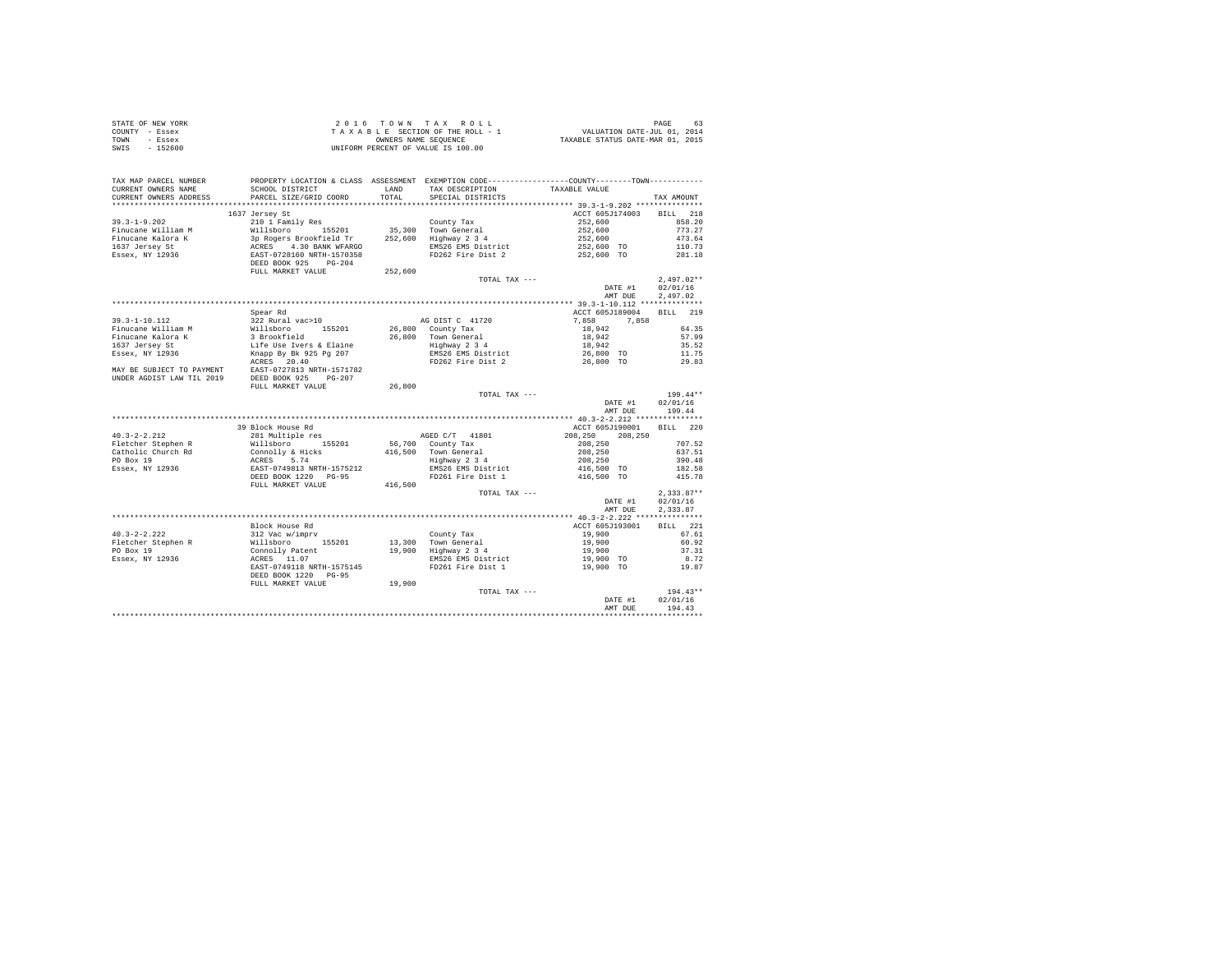| STATE OF NEW YORK | 2016 TOWN TAX ROLL                 | PAGE<br>-64                      |
|-------------------|------------------------------------|----------------------------------|
| COUNTY - Essex    | TAXABLE SECTION OF THE ROLL - 1    | VALUATION DATE-JUL 01, 2014      |
| TOWN<br>- Essex   | OWNERS NAME SEOUENCE               | TAXABLE STATUS DATE-MAR 01, 2015 |
| $-152600$<br>SWIS | UNIFORM PERCENT OF VALUE IS 100.00 |                                  |

| TAX MAP PARCEL NUMBER                     | PROPERTY LOCATION & CLASS ASSESSMENT EXEMPTION CODE----------------COUNTY--------TOWN---------- |              |                                     |                          |                  |
|-------------------------------------------|-------------------------------------------------------------------------------------------------|--------------|-------------------------------------|--------------------------|------------------|
| CURRENT OWNERS NAME                       | SCHOOL DISTRICT                                                                                 | <b>T.AND</b> | TAX DESCRIPTION                     | TAXABLE VALUE            |                  |
| CURRENT OWNERS ADDRESS                    | PARCEL SIZE/GRID COORD                                                                          | TOTAL        | SPECIAL DISTRICTS                   |                          | TAX AMOUNT       |
|                                           |                                                                                                 |              |                                     |                          |                  |
|                                           | 4 Elm St                                                                                        |              |                                     | ACCT 605J100113 BILL 222 |                  |
| $40.73 - 4 - 11.000$                      | 210 1 Family Res                                                                                |              | County Tax                          | 145,800                  | 495.35           |
| Flinn Jason                               | Willsboro 155201 45,500 Town General                                                            |              |                                     | 145,800 446.33           |                  |
|                                           |                                                                                                 |              | 145,800 Highway 2 3 4               | 145,800                  | 273.38           |
|                                           |                                                                                                 |              | School Relevy                       |                          | 1,939.39         |
| Bascara Espana,                           | 1676/317-Easement                                                                               |              | EMS26 EMS District 145.800 TO       |                          | 63.91            |
|                                           | ACRES<br>0.10                                                                                   |              | FD261 Fire Dist 1 145,800 TO 145.55 |                          |                  |
|                                           | EAST-0756756 NRTH-1570988                                                                       |              | LT261 Essex light                   | 145,800 TO               | 13.39            |
|                                           | DEED BOOK 1654 PG-219                                                                           |              |                                     |                          |                  |
|                                           | FULL MARKET VALUE                                                                               | 145,800      |                                     |                          |                  |
|                                           |                                                                                                 |              | TOTAL TAX ---                       |                          | $3.377.30**$     |
|                                           |                                                                                                 |              |                                     | DATE #1                  | 02/01/16         |
|                                           |                                                                                                 |              |                                     | AMT DUE                  | 3.377.30         |
|                                           |                                                                                                 |              |                                     |                          |                  |
|                                           | Elm St                                                                                          |              |                                     | ACCT 605J100112          | BILL 223         |
| $40.73 - 4 - 12.000$                      | 311 Res vac land                                                                                |              | County Tax                          | 45,500                   | 154.58           |
| Flinn Jason                               | Willsboro 155201                                                                                |              | 45,500 Town General                 | 45,500                   | 139.29           |
| Castella Serge                            | Potts                                                                                           | 45,500       | Highway 2 3 4                       | 45,500                   | 85.32            |
| Masos de Calabuig 17483 1676/309-Easement |                                                                                                 |              | School Relevy                       |                          | 605.22           |
| Bascara Espana,                           | 0.10<br>ACRES                                                                                   |              | EMS26 EMS District                  | 45,500 TO                | 19.95            |
|                                           | EAST-0756743 NRTH-1571041                                                                       |              | FD261 Fire Dist 1                   | 45,500 TO                | 45.42            |
|                                           | DEED BOOK 1654 PG-219                                                                           |              | LT261 Essex light                   | 45,500 TO                | 4.18             |
|                                           | FULL MARKET VALUE                                                                               | 45,500       |                                     |                          |                  |
|                                           |                                                                                                 |              | TOTAL TAX ---                       |                          | $1,053.96**$     |
|                                           |                                                                                                 |              |                                     |                          | DATE #1 02/01/16 |
|                                           |                                                                                                 |              |                                     | AMT DUE                  | 1,053.96         |
|                                           |                                                                                                 |              |                                     |                          |                  |
|                                           | 30 Albee Ln                                                                                     |              |                                     | ACCT 605J104513          | <b>BILL</b> 224  |
| 49.15-1-13.000                            | 210 1 Family Res - WTRFNT                                                                       |              | County Tax                          | 685,250                  | 2.328.12         |
| Fortune John B                            | Willsboro 155201                                                                                |              | 307,400 Town General                | 685,250                  | 2,097.73         |
| Fortune Janellen                          | Friswell<br>ACRES 3.51                                                                          |              | 685,250 Highway 2 3 4               | 685,250                  | 1,284.89         |
| 30 Albee Ln                               |                                                                                                 |              | EMS26 EMS District                  | 685,250 TO               | 300.39           |
| Essex, NY 12936                           | EAST-0757830 NRTH-1557902                                                                       |              | FD261 Fire Dist 1                   | 685,250 TO               | 684.06           |
|                                           | DEED BOOK 1553 PG-72                                                                            |              |                                     |                          |                  |
|                                           | FULL MARKET VALUE                                                                               | 685,250      |                                     |                          |                  |
|                                           |                                                                                                 |              | TOTAL TAX ---                       |                          | $6.695.19**$     |
|                                           |                                                                                                 |              |                                     | DATE #1                  | 02/01/16         |
|                                           |                                                                                                 |              |                                     | AMT DUE                  | 6.695.19         |
|                                           |                                                                                                 |              |                                     |                          |                  |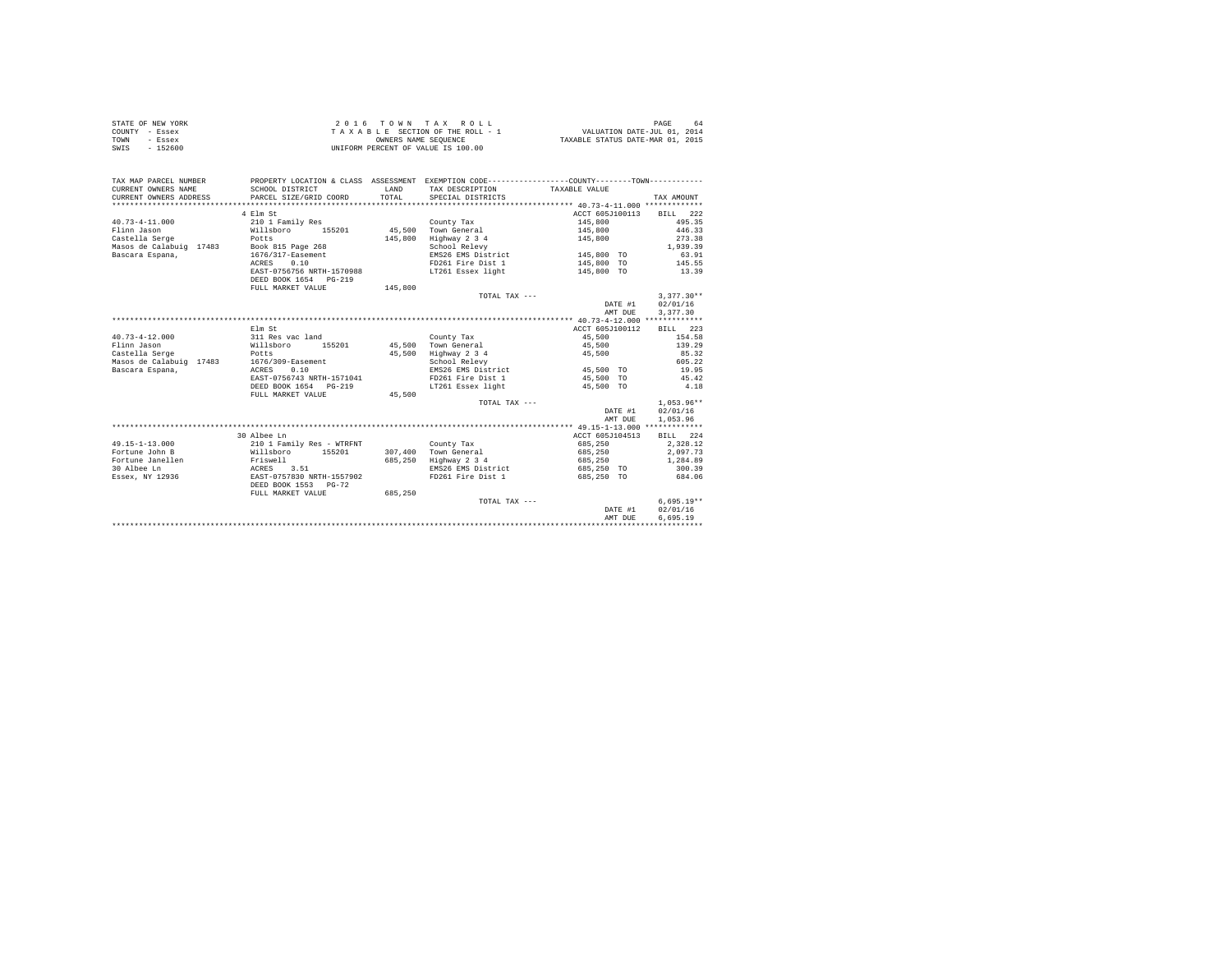| STATE OF NEW YORK                                                                                                                                  |                                                                                                                |         |                                                                                                |                                     |              |          |
|----------------------------------------------------------------------------------------------------------------------------------------------------|----------------------------------------------------------------------------------------------------------------|---------|------------------------------------------------------------------------------------------------|-------------------------------------|--------------|----------|
| COUNTY - Essex                                                                                                                                     |                                                                                                                |         |                                                                                                |                                     |              |          |
| TOWN - Essex                                                                                                                                       |                                                                                                                |         |                                                                                                |                                     |              |          |
| SWIS - 152600                                                                                                                                      |                                                                                                                |         |                                                                                                |                                     |              |          |
|                                                                                                                                                    |                                                                                                                |         |                                                                                                |                                     |              |          |
|                                                                                                                                                    |                                                                                                                |         |                                                                                                |                                     |              |          |
|                                                                                                                                                    |                                                                                                                |         |                                                                                                |                                     |              |          |
| TAX MAP PARCEL NUMBER                                                                                                                              | PROPERTY LOCATION & CLASS ASSESSMENT EXEMPTION CODE-----------------COUNTY--------TOWN----------               |         |                                                                                                |                                     |              |          |
| CURRENT OWNERS NAME                                                                                                                                | SCHOOL DISTRICT                                                                                                |         | LAND TAX DESCRIPTION TAXABLE VALUE                                                             |                                     |              |          |
| CURRENT OWNERS ADDRESS                                                                                                                             | PARCEL SIZE/GRID COORD                                                                                         | TOTAL.  | SPECIAL DISTRICTS                                                                              |                                     | TAX AMOUNT   |          |
|                                                                                                                                                    |                                                                                                                |         |                                                                                                |                                     |              |          |
|                                                                                                                                                    | Jersey St                                                                                                      |         |                                                                                                | ACCT 605J102515 BILL 225            |              |          |
| $39.3 - 1 - 12.000$                                                                                                                                | 314 Rural vac<10                                                                                               |         | County Tax                                                                                     | 200                                 |              | 0.68     |
| French Bradley                                                                                                                                     |                                                                                                                |         |                                                                                                | 200                                 |              | 0.61     |
|                                                                                                                                                    |                                                                                                                |         |                                                                                                |                                     |              | 0.38     |
|                                                                                                                                                    |                                                                                                                |         |                                                                                                |                                     |              | .09      |
| French Holly B<br>1723 Jersey St<br>PO Box 35<br>Essex, NY 12936                                                                                   | % Millaboro<br>Willaboro 155201<br>1 Brookfield<br>72 x 102<br>RERS 1020<br>RERS 1020<br>DEED BOOK 1412 PG-301 |         | County Tax<br>200 Town General<br>200 Highway 2 3 4<br>EMS26 EMS District<br>FD262 Fire Dist 2 | $\frac{1}{200}$<br>200 TO<br>200 TO |              | .22      |
|                                                                                                                                                    |                                                                                                                |         |                                                                                                |                                     |              |          |
|                                                                                                                                                    |                                                                                                                |         |                                                                                                |                                     |              |          |
|                                                                                                                                                    | FULL MARKET VALUE                                                                                              | 200     |                                                                                                |                                     |              |          |
|                                                                                                                                                    |                                                                                                                |         | TOTAL TAX ---                                                                                  |                                     |              | $1.98**$ |
|                                                                                                                                                    |                                                                                                                |         |                                                                                                | DATE #1                             | 02/01/16     |          |
|                                                                                                                                                    |                                                                                                                |         |                                                                                                | AMT DUE                             |              | 1.98     |
|                                                                                                                                                    |                                                                                                                |         |                                                                                                |                                     |              |          |
|                                                                                                                                                    |                                                                                                                |         |                                                                                                |                                     |              |          |
|                                                                                                                                                    | 1723 Jersey St                                                                                                 |         |                                                                                                | ACCT 605J102601 BILL 226            |              |          |
| $39.3 - 1 - 13.100$                                                                                                                                | 240 Rural res                                                                                                  |         | AG. BLDG. 41700                                                                                | 10,000 10,000                       |              |          |
| French Bradley                                                                                                                                     | Willsboro 155201                                                                                               |         | 164,600 County Tax<br>250,900 Town General<br>Highway 2 3 4                                    | 240,900                             |              | 818.45   |
|                                                                                                                                                    |                                                                                                                |         |                                                                                                | 240,900                             |              | 737.46   |
|                                                                                                                                                    |                                                                                                                |         |                                                                                                | 240,900                             |              | 451.70   |
|                                                                                                                                                    |                                                                                                                |         |                                                                                                |                                     |              | 109.99   |
| French Holly<br>1723 Jersey St<br>1723 Jersey St<br>1723 Jersey St<br>1888 - ACT-0731768 NRTH-1571736<br>1882 - DEED BOOK 1285<br>1892 - POST 1889 |                                                                                                                |         | EMS26 EMS District 250,900 TO<br>FD262 Fire Dist 2 2 250,900 TO                                |                                     | 279.29       |          |
| MAY BE SUBJECT TO PAYMENT FULL MARKET VALUE                                                                                                        |                                                                                                                | 250,900 |                                                                                                |                                     |              |          |
| UNDER RPTL483 UNTIL 2020                                                                                                                           |                                                                                                                |         |                                                                                                |                                     |              |          |
|                                                                                                                                                    |                                                                                                                |         | TOTAL TAX ---                                                                                  |                                     | $2.396.89**$ |          |
|                                                                                                                                                    |                                                                                                                |         |                                                                                                | DATE #1                             | 02/01/16     |          |
|                                                                                                                                                    |                                                                                                                |         |                                                                                                | AMT DUE                             | 2.396.89     |          |
|                                                                                                                                                    |                                                                                                                |         |                                                                                                |                                     |              |          |
|                                                                                                                                                    | Jersey St                                                                                                      |         |                                                                                                | ACCT 605J102604                     | BILL 227     |          |
| $39.3 - 4 - 6.000$                                                                                                                                 | 910 Priv forest                                                                                                |         |                                                                                                | 25,000                              | 84.94        |          |
| 39.3-4-6.000<br>French Bradley<br>French Holly<br>1723 Jersey St<br>Essex, NY 12936                                                                |                                                                                                                |         | County Tax<br>25,000 Town General<br>25,000 Highway 2 3 4                                      |                                     |              | 76.53    |
|                                                                                                                                                    |                                                                                                                |         |                                                                                                | $25,000$<br>$25,000$                |              | 46.88    |
|                                                                                                                                                    |                                                                                                                |         |                                                                                                | 25,000 TO                           |              | 10.96    |
|                                                                                                                                                    |                                                                                                                |         | EMS26 EMS District<br>FD262 Fire Dist 2                                                        | 25,000 TO                           |              | 27.83    |
|                                                                                                                                                    |                                                                                                                |         |                                                                                                |                                     |              |          |
|                                                                                                                                                    | FULL MARKET VALUE                                                                                              | 25,000  |                                                                                                |                                     |              |          |
|                                                                                                                                                    |                                                                                                                |         | TOTAL TAX ---                                                                                  |                                     | $247.14**$   |          |
|                                                                                                                                                    |                                                                                                                |         |                                                                                                | DATE #1                             | 02/01/16     |          |
|                                                                                                                                                    |                                                                                                                |         |                                                                                                | AMT DUE 247.14                      |              |          |
|                                                                                                                                                    |                                                                                                                |         |                                                                                                |                                     |              |          |
|                                                                                                                                                    |                                                                                                                |         |                                                                                                |                                     |              |          |
|                                                                                                                                                    | 268 Daniels Rd                                                                                                 |         |                                                                                                | ACCT 605J179003                     | BILL 228     |          |
| $48.1 - 1 - 4.200$                                                                                                                                 | 314 Rural vac<10                                                                                               |         |                                                                                                | 126,800                             |              | 430.80   |
| French Michael                                                                                                                                     | Westport 155001<br>Brookfield Lot 12<br>ACRES 5.90<br>EAST-0725061 NRTH-1566920                                |         | County Tax<br>36,900 Town General<br>126,800 Highway 2 3 4                                     | 126,800<br>126,800<br>126,800 TO    |              | 388.17   |
| French Michael<br>1717 Jersey St                                                                                                                   |                                                                                                                |         |                                                                                                |                                     |              | 237.76   |
| Essex, NY 12936                                                                                                                                    |                                                                                                                |         | EMS26 EMS District                                                                             |                                     |              | 55.59    |
|                                                                                                                                                    |                                                                                                                |         | FD262 Fire Dist 2                                                                              | 126,800 TO                          |              | 141.15   |
|                                                                                                                                                    | DEED BOOK 1253 PG-234                                                                                          |         |                                                                                                |                                     |              |          |
|                                                                                                                                                    | FULL MARKET VALUE 126,800                                                                                      |         |                                                                                                |                                     |              |          |
|                                                                                                                                                    |                                                                                                                |         | TOTAL TAX ---                                                                                  |                                     | $1.253.47**$ |          |
|                                                                                                                                                    |                                                                                                                |         |                                                                                                | DATE #1                             | 02/01/16     |          |
|                                                                                                                                                    |                                                                                                                |         |                                                                                                | AMT DUE                             | 1.253.47     |          |
|                                                                                                                                                    |                                                                                                                |         |                                                                                                |                                     | ************ |          |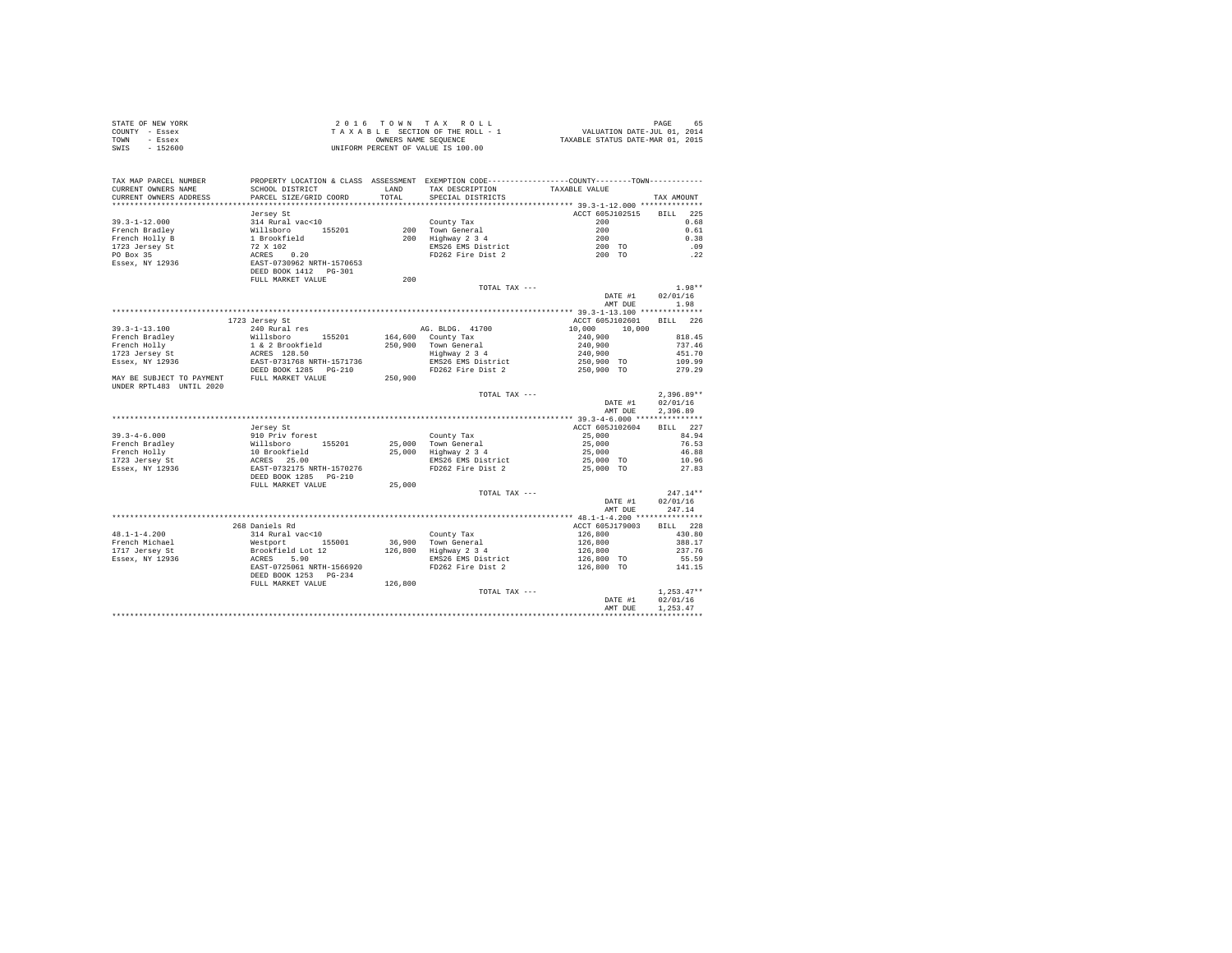| STATE OF NEW YORK | 2016 TOWN TAX ROLL                 | 66<br>PAGE                       |
|-------------------|------------------------------------|----------------------------------|
| COUNTY - Essex    | TAXABLE SECTION OF THE ROLL - 1    | VALUATION DATE-JUL 01, 2014      |
| TOWN<br>- Essex   | OWNERS NAME SEOUENCE               | TAXABLE STATUS DATE-MAR 01, 2015 |
| SWIS<br>- 152600  | UNIFORM PERCENT OF VALUE IS 100.00 |                                  |

| TAX MAP PARCEL NUMBER<br>CURRENT OWNERS NAME<br>CURRENT OWNERS ADDRESS | PROPERTY LOCATION & CLASS ASSESSMENT EXEMPTION CODE---------------COUNTY-------TOWN---------<br>SCHOOL DISTRICT<br>PARCEL SIZE/GRID COORD                                                                                    | <b>T.AND</b><br>TOTAL | TAX DESCRIPTION<br>SPECIAL DISTRICTS                      | TAXABLE VALUE                                                                                                    | TAX AMOUNT   |
|------------------------------------------------------------------------|------------------------------------------------------------------------------------------------------------------------------------------------------------------------------------------------------------------------------|-----------------------|-----------------------------------------------------------|------------------------------------------------------------------------------------------------------------------|--------------|
| *********************                                                  | ******************************                                                                                                                                                                                               |                       |                                                           |                                                                                                                  |              |
|                                                                        | 1717 Jersey St                                                                                                                                                                                                               |                       |                                                           | ACCT 605J188002 BILL 229                                                                                         |              |
| $39.3 - 1 - 13.200$                                                    | 210 1 Family Res                                                                                                                                                                                                             |                       | County Tax                                                | 52,000                                                                                                           | 176.67       |
|                                                                        |                                                                                                                                                                                                                              |                       | County Tax<br>28,800 Town General<br>52,000 Highway 2 3 4 | 52,000                                                                                                           | 159.19       |
|                                                                        |                                                                                                                                                                                                                              |                       |                                                           | 52,000                                                                                                           | 97.50        |
|                                                                        |                                                                                                                                                                                                                              |                       | EMS26 EMS District                                        | 52,000 TO                                                                                                        | 22.80        |
|                                                                        |                                                                                                                                                                                                                              |                       | FD262 Fire Dist 2                                         | 52,000 TO                                                                                                        | 57.88        |
|                                                                        |                                                                                                                                                                                                                              |                       |                                                           |                                                                                                                  |              |
|                                                                        | FULL MARKET VALUE                                                                                                                                                                                                            | 52,000                |                                                           |                                                                                                                  |              |
|                                                                        |                                                                                                                                                                                                                              |                       | TOTAL TAX ---                                             |                                                                                                                  | $514.04**$   |
|                                                                        |                                                                                                                                                                                                                              |                       |                                                           | DATE #1                                                                                                          | 02/01/16     |
|                                                                        |                                                                                                                                                                                                                              |                       |                                                           | AMT DUE                                                                                                          | 514.04       |
|                                                                        |                                                                                                                                                                                                                              |                       |                                                           |                                                                                                                  |              |
|                                                                        | 545 Middle Rd                                                                                                                                                                                                                |                       |                                                           | ACCT 605J180013 BILL 230                                                                                         |              |
| $40.3 - 2 - 14.200$                                                    | 484 1 use sm bld                                                                                                                                                                                                             |                       |                                                           | 305,500                                                                                                          | 1,037.93     |
|                                                                        | Willsboro 155201 36,200 Town General                                                                                                                                                                                         |                       | County Tax                                                |                                                                                                                  |              |
| Fruition Orchards Inc                                                  |                                                                                                                                                                                                                              |                       |                                                           | $305,500$<br>$305,500$                                                                                           | 935.22       |
| 61 Block House Rd                                                      | Hicks                                                                                                                                                                                                                        |                       | 305,500 Highway 2 3 4<br>School Relevy                    |                                                                                                                  | 572.83       |
| Essex, NY 12936                                                        | -------<br>ACRES 5.70<br>EAST-0748840 NRTH-1571115<br>DEED BOOK 1779 PG-90                                                                                                                                                   |                       |                                                           |                                                                                                                  | 4,063.67     |
|                                                                        |                                                                                                                                                                                                                              |                       | EMS26 EMS District 305,500 TO                             |                                                                                                                  | 133.92       |
|                                                                        |                                                                                                                                                                                                                              |                       | FD261 Fire Dist 1                                         | 305,500 TO                                                                                                       | 304.97       |
|                                                                        | FULL MARKET VALUE                                                                                                                                                                                                            | 305,500               |                                                           |                                                                                                                  |              |
|                                                                        |                                                                                                                                                                                                                              |                       | TOTAL TAX ---                                             |                                                                                                                  | $7.048.54**$ |
|                                                                        |                                                                                                                                                                                                                              |                       |                                                           | DATE #1                                                                                                          | 02/01/16     |
|                                                                        |                                                                                                                                                                                                                              |                       |                                                           | AMT DUE                                                                                                          | 7.048.54     |
|                                                                        |                                                                                                                                                                                                                              |                       |                                                           |                                                                                                                  |              |
|                                                                        | 2164 Lake Shore Rd                                                                                                                                                                                                           |                       |                                                           | ACCT 605J178510                                                                                                  | BILL 231     |
| $40.81 - 3 - 9.000$                                                    | 210 1 Family Res - WTRFNT                                                                                                                                                                                                    |                       | County Tax                                                |                                                                                                                  | 1,384.81     |
| Fullington Kevin E                                                     |                                                                                                                                                                                                                              |                       |                                                           |                                                                                                                  | 1,247.77     |
| Fullington Mary C                                                      |                                                                                                                                                                                                                              |                       |                                                           |                                                                                                                  | 764.28       |
| 9 Edgehill Dr                                                          |                                                                                                                                                                                                                              |                       | EMS26 EMS District                                        |                                                                                                                  | 178.68       |
| Darien, CT 06820                                                       |                                                                                                                                                                                                                              |                       |                                                           |                                                                                                                  | 406.89       |
|                                                                        | AND 11 BOOT 2011 291,900 TOWN TRANSPORT 1118<br>POITS 15201 291,900 TOWN General<br>POITS 20124 NRTH-1568378<br>ACRES 0.50 EMS26 EMS26 EMS District<br>EAST-0757224 NRTH-1568378<br>DEED BOOK 1361 PO-210 117261 Essex light |                       |                                                           | $407,600$<br>$407,600$<br>$407,600$<br>$407,600$<br>$407,600$ TO<br>$407,600$ TO<br>$407,600$ TO<br>$407,600$ TO | 37.44        |
|                                                                        | FULL MARKET VALUE                                                                                                                                                                                                            |                       | 407,600 WB261 Water B&I                                   |                                                                                                                  | 111.94       |
|                                                                        |                                                                                                                                                                                                                              |                       | WR151 Return water rent-1                                 | 493.96 MT                                                                                                        | 493.96       |
|                                                                        |                                                                                                                                                                                                                              |                       | TOTAL TAX ---                                             |                                                                                                                  | $4.625.77**$ |
|                                                                        |                                                                                                                                                                                                                              |                       |                                                           | DATE #1                                                                                                          | 02/01/16     |
|                                                                        |                                                                                                                                                                                                                              |                       |                                                           | AMT DUE                                                                                                          | 4,625.77     |
|                                                                        |                                                                                                                                                                                                                              |                       |                                                           |                                                                                                                  |              |
|                                                                        | Jersey St                                                                                                                                                                                                                    |                       |                                                           | ACCT 605J101505                                                                                                  | BILL 232     |
|                                                                        |                                                                                                                                                                                                                              |                       |                                                           | 49,500                                                                                                           | 168.17       |
|                                                                        |                                                                                                                                                                                                                              |                       | County Tax<br>49,500 Town General<br>49,500 Highway 2 3 4 | 49,500                                                                                                           | 151.53       |
|                                                                        |                                                                                                                                                                                                                              |                       |                                                           |                                                                                                                  | 92.82        |
|                                                                        |                                                                                                                                                                                                                              |                       |                                                           | 49,500<br>EMS26 EMS District 49,500 TO                                                                           |              |
|                                                                        |                                                                                                                                                                                                                              |                       | FD262 Fire Dist 2                                         |                                                                                                                  | 21.70        |
|                                                                        |                                                                                                                                                                                                                              |                       |                                                           | 49,500 TO                                                                                                        | 55.10        |
|                                                                        |                                                                                                                                                                                                                              |                       |                                                           |                                                                                                                  |              |
|                                                                        |                                                                                                                                                                                                                              | 49,500                |                                                           |                                                                                                                  |              |
|                                                                        |                                                                                                                                                                                                                              |                       | TOTAL TAX ---                                             |                                                                                                                  | 489.32**     |
|                                                                        |                                                                                                                                                                                                                              |                       |                                                           | DATE #1                                                                                                          | 02/01/16     |
|                                                                        |                                                                                                                                                                                                                              |                       |                                                           | AMT DUE                                                                                                          | 489.32       |
|                                                                        |                                                                                                                                                                                                                              |                       |                                                           |                                                                                                                  |              |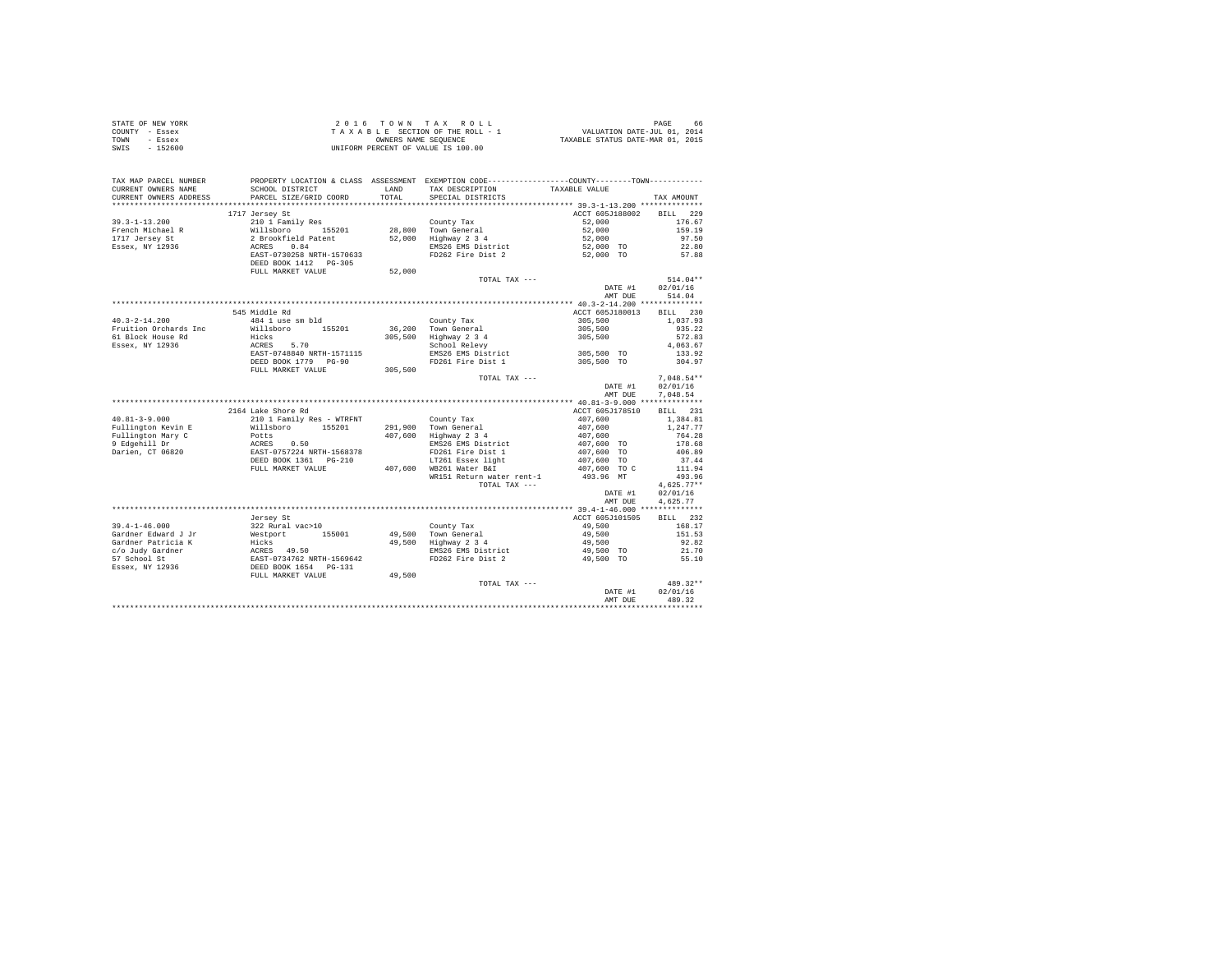| STATE OF NEW YORK     |                 |      | 2016 TOWN TAX ROLL                 | 67<br>PAGE                                                                                    |
|-----------------------|-----------------|------|------------------------------------|-----------------------------------------------------------------------------------------------|
| COUNTY - Essex        |                 |      | TAXABLE SECTION OF THE ROLL - 1    | VALUATION DATE-JUL 01, 2014                                                                   |
| TOWN<br>- Essex       |                 |      | OWNERS NAME SEOUENCE               | TAXABLE STATUS DATE-MAR 01, 2015                                                              |
| - 152600<br>SWIS      |                 |      | UNIFORM PERCENT OF VALUE IS 100.00 |                                                                                               |
|                       |                 |      |                                    |                                                                                               |
|                       |                 |      |                                    |                                                                                               |
|                       |                 |      |                                    |                                                                                               |
| TAX MAP PARCEL NUMBER |                 |      |                                    | PROPERTY LOCATION & CLASS ASSESSMENT EXEMPTION CODE---------------COUNTY-------TOWN---------- |
| CURRENT OWNERS NAME   | SCHOOL DISTRICT | LAND | TAX DESCRIPTION                    | TAXABLE VALUE                                                                                 |

| CURRENT OWNERS ADDRESS | PARCEL SIZE/GRID COORD    | TOTAL   | SPECIAL DISTRICTS  |                                               | TAX AMOUNT         |
|------------------------|---------------------------|---------|--------------------|-----------------------------------------------|--------------------|
|                        |                           |         |                    | **************** 40.3-3-20.002 ************** |                    |
|                        | 57 School St              |         |                    | ACCT 605J176014                               | <b>BILL</b><br>233 |
| $40.3 - 3 - 20.002$    | 210 1 Family Res          |         | County Tax         | 152,000                                       | 516.42             |
| Gardner Edward J Jr    | Willsboro<br>155201       | 39,600  | Town General       | 152,000                                       | 465.31             |
| Gardner Patricia       | Potts                     | 152,000 | Highway 2 3 4      | 152,000                                       | 285.01             |
| 57 School St           | Db 1005/325 Corr Deed     |         | EMS26 EMS District | 152,000 TO                                    | 66.63              |
| Essex, NY 12936        | 7.40<br>ACRES             |         | FD261 Fire Dist 1  | 152,000 TO                                    | 151.74             |
|                        | EAST-0751947 NRTH-1568233 |         |                    |                                               |                    |
|                        | DEED BOOK 641<br>$PG-219$ |         |                    |                                               |                    |
|                        | FULL MARKET VALUE         | 152,000 |                    |                                               |                    |
|                        |                           |         | TOTAL TAX ---      |                                               | $1.485.11**$       |
|                        |                           |         |                    | DATE #1                                       | 02/01/16           |
|                        |                           |         |                    | AMT DUE                                       | 1,485.11           |
|                        |                           |         |                    |                                               |                    |
|                        | 2723 NYS Route 22         |         |                    | ACCT 605J102310                               | BILL 234           |
| $40.65 - 2 - 3.000$    | 210 1 Family Res          |         | County Tax         | 113,800                                       | 386.63             |
| Gardner Shelby A       | Willsboro<br>155201       | 58,500  | Town General       | 113,800                                       | 348.37             |
| Gardner Nicole L       | Hicks                     | 113,800 | Highway 2 3 4      | 113,800                                       | 213.38             |
| 1025 Middle Rd         | 1651/266-Sewer Easement   |         | EMS26 EMS District | 113,800 TO                                    | 49.89              |
| Willsboro, NY 12996    | ACRES<br>0.30 BANK1STARSG |         | FD261 Fire Dist 1  | 113,800<br><b>TO</b>                          | 113.60             |
|                        | EAST-0756309 NRTH-1572083 |         | LT261 Essex light  | 113,800 TO                                    | 10.45              |
|                        | DEED BOOK 1671 PG-296     |         |                    |                                               |                    |
|                        | FULL MARKET VALUE         | 113,800 |                    |                                               |                    |
|                        |                           |         | TOTAL TAX ---      |                                               | $1.122.32**$       |
|                        |                           |         |                    | DATE #1                                       | 02/01/16           |
|                        |                           |         |                    | AMT DUE                                       | 1.122.32           |
|                        |                           |         |                    |                                               |                    |
|                        | 274 School St             |         |                    | ACCT 605J101506                               | BILL 235           |
| $40.3 - 3 - 17.110$    | 240 Rural res             |         | County Tax         | 112,100                                       | 380.86             |
| Gardner Tina           | 155201<br>Willsboro       | 46,000  | Town General       | 112,100                                       | 343.17             |
| PO Box 111             | Potts                     | 112,100 | Highway 2 3 4      | 112,100                                       | 210.20             |
| Essex, NY 12936        | 1666/324-Easement         |         | EMS26 EMS District | 112,100 TO                                    | 49.14              |
|                        | ACRES 13.00               |         | FD261 Fire Dist 1  | 112,100<br><b>TO</b>                          | 111.91             |
|                        | EAST-0756300 NRTH-1570060 |         | LT261 Essex light  | 112,100 TO                                    | 10.30              |
|                        | DEED BOOK 1347 PG-92      |         |                    |                                               |                    |
|                        | FULL MARKET VALUE         | 112,100 |                    |                                               |                    |
|                        |                           |         | TOTAL TAX ---      |                                               | $1.105.58**$       |
|                        |                           |         |                    | DATE #1                                       | 02/01/16           |
|                        |                           |         |                    | AMT DUE                                       | 1,105.58           |
|                        |                           |         |                    |                                               |                    |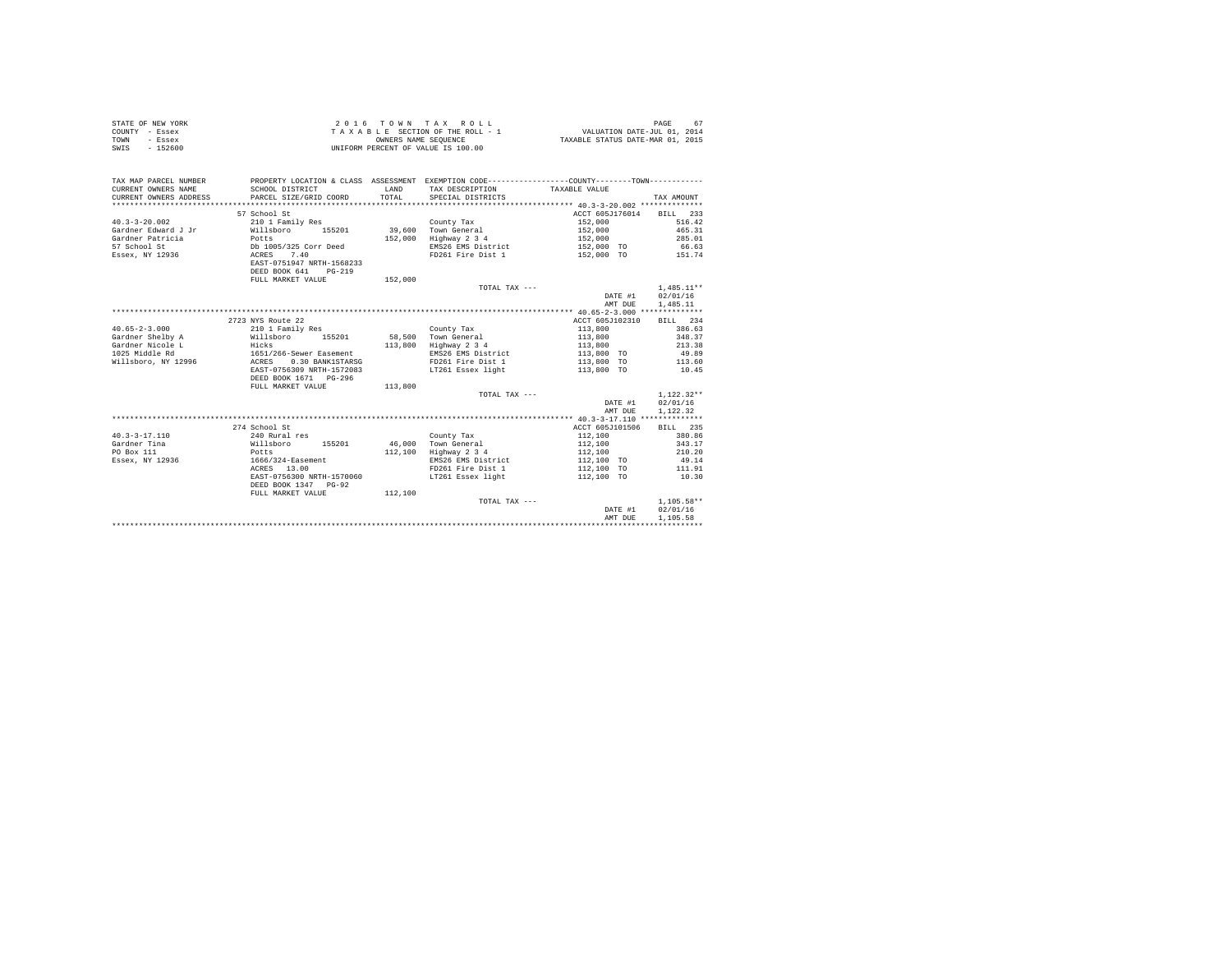|                | STATE OF NEW YORK |  |  |  | 2016 TOWN TAX ROLL                 |  |  |  |  | 68<br>PAGE                       |
|----------------|-------------------|--|--|--|------------------------------------|--|--|--|--|----------------------------------|
| COUNTY - Essex |                   |  |  |  | TAXABLE SECTION OF THE ROLL - 1    |  |  |  |  | VALUATION DATE-JUL 01, 2014      |
| TOWN           | - Essex           |  |  |  | OWNERS NAME SEOUENCE               |  |  |  |  | TAXABLE STATUS DATE-MAR 01, 2015 |
| SWIS           | - 152600          |  |  |  | UNIFORM PERCENT OF VALUE IS 100.00 |  |  |  |  |                                  |

| TAX MAP PARCEL NUMBER<br>CURRENT OWNERS NAME | SCHOOL DISTRICT                                | LAND    | PROPERTY LOCATION & CLASS ASSESSMENT EXEMPTION CODE---------------COUNTY-------TOWN----------<br>TAX DESCRIPTION | TAXABLE VALUE   |              |
|----------------------------------------------|------------------------------------------------|---------|------------------------------------------------------------------------------------------------------------------|-----------------|--------------|
| CURRENT OWNERS ADDRESS                       | PARCEL SIZE/GRID COORD                         | TOTAL.  | SPECIAL DISTRICTS                                                                                                |                 | TAX AMOUNT   |
|                                              |                                                |         |                                                                                                                  |                 |              |
|                                              | School St                                      |         |                                                                                                                  | ACCT 605Z003005 | BILL 236     |
| $40.3 - 3 - 17.140$                          | 322 Rural vac>10                               |         | County Tax<br>26,400 Town General                                                                                | 26,400          | 89.69        |
| Gardner Tina                                 |                                                |         |                                                                                                                  | 26,400          | 80.82        |
| PO Box 111                                   | Willsboro 155201<br>Potts 22.00<br>ACRES 22.00 |         | 26,400 Highway 2 3 4                                                                                             | 26,400          | 49.50        |
| Essex, NY 12936                              |                                                |         | EMS26 EMS District                                                                                               | 26,400 TO       | 11.57        |
|                                              | EAST-0754150 NRTH-1568880                      |         | FD261 Fire Dist 1                                                                                                | 26,400 TO       | 26.35        |
|                                              | DEED BOOK 1347 PG-92                           |         | LT261 Essex light 26,400 TO                                                                                      |                 | 2.42         |
|                                              | FULL MARKET VALUE                              | 26,400  |                                                                                                                  |                 |              |
|                                              |                                                |         | TOTAL TAX ---                                                                                                    |                 | $260.35**$   |
|                                              |                                                |         |                                                                                                                  | DATE #1         | 02/01/16     |
|                                              |                                                |         |                                                                                                                  | AMT DUE         | 260.35       |
|                                              |                                                |         |                                                                                                                  |                 |              |
|                                              | 1770 Jersey St                                 |         |                                                                                                                  | ACCT 605J103413 | BILL 237     |
| $39.3 - 4 - 5.000$                           | 210 1 Family Res                               |         | County Tax                                                                                                       | 124,900         | 424.34       |
| Garvey Bryan                                 | Willsboro 155201<br>10 Brookfield              |         | 30,000 Town General                                                                                              | 124,900         | 382.35       |
| Garvey Mary A                                |                                                |         | 124,900 Highway 2 3 4                                                                                            | 124,900         | 234.20       |
|                                              |                                                |         | EMS26 EMS District                                                                                               | 124,900 TO      | 54.75        |
|                                              |                                                |         | FD262 Fire Dist 2                                                                                                | 124,900 TO      | 139.03       |
|                                              |                                                |         |                                                                                                                  |                 |              |
|                                              |                                                | 124,900 |                                                                                                                  |                 |              |
|                                              |                                                |         | TOTAL TAX ---                                                                                                    |                 | $1.234.67**$ |
|                                              |                                                |         |                                                                                                                  | DATE #1         | 02/01/16     |
|                                              |                                                |         |                                                                                                                  | AMT DUE         | 1,234.67     |
|                                              |                                                |         |                                                                                                                  |                 |              |
|                                              | 25 Derby Way                                   |         |                                                                                                                  | ACCT 605J101611 | BILL 238     |
| 49.11-1-34.100                               | 210 1 Family Res                               |         | County Tax                                                                                                       | 334,100         | 1,135.09     |
| Ginn Living Trust                            | Willsboro 155201                               |         | $62,900$ Town General<br>334,100 Highway 2 3 4                                                                   | 334,100         | 1,022.77     |
| 25 Derby Way                                 | Wharton                                        |         |                                                                                                                  | 334,100         | 626.46       |
| Essex, NY 12936                              | Bk 946 Pg 312 (Easement)<br>ACRES 0.68         |         | EMS26 EMS District<br>FD261 Fire Dist 1                                                                          | 334,100 TO      | 146.46       |
|                                              |                                                |         |                                                                                                                  | 334,100 TO      | 333.52       |
|                                              | EAST-0757661 NRTH-1562662                      |         |                                                                                                                  |                 |              |
|                                              | DEED BOOK 1743 PG-56                           |         |                                                                                                                  |                 |              |
|                                              | FULL MARKET VALUE                              | 334,100 |                                                                                                                  |                 |              |
|                                              |                                                |         | TOTAL TAX ---                                                                                                    |                 | $3.264.30**$ |
|                                              |                                                |         |                                                                                                                  | DATE #1         | 02/01/16     |
|                                              |                                                |         |                                                                                                                  | AMT DUE         | 3.264.30     |
|                                              |                                                |         |                                                                                                                  |                 |              |
|                                              | 2430 NYS Route 22                              |         |                                                                                                                  | ACCT 605J100703 | BILL 239     |
| $40.3 - 3 - 2.000$                           | 421 Restaurant                                 |         | County Tax<br>18,000 Town General                                                                                | 102,900         | 349.60       |
| Giveans George B                             | Willsboro 155201                               |         |                                                                                                                  | 102,900         | 315.00       |
| PO Box 57                                    | Potts                                          |         | 102,900 Highway 2 3 4                                                                                            | 102,900         | 192.94       |
| New Hampton, NY 10958                        | ACRES 0.60                                     |         | EMS26 EMS District                                                                                               | 102,900 TO      | 45.11        |
|                                              | EAST-0749153 NRTH-1570862                      |         | FD261 Fire Dist 1                                                                                                | 102,900 TO      | 102.72       |
|                                              | DEED BOOK 1671 PG-267                          |         |                                                                                                                  |                 |              |
|                                              | FULL MARKET VALUE                              | 102,900 |                                                                                                                  |                 |              |
|                                              |                                                |         | TOTAL TAX ---                                                                                                    |                 | $1,005.37**$ |
|                                              |                                                |         |                                                                                                                  | DATE #1         | 02/01/16     |
|                                              |                                                |         |                                                                                                                  | AMT DUE         | 1,005.37     |
|                                              |                                                |         |                                                                                                                  |                 |              |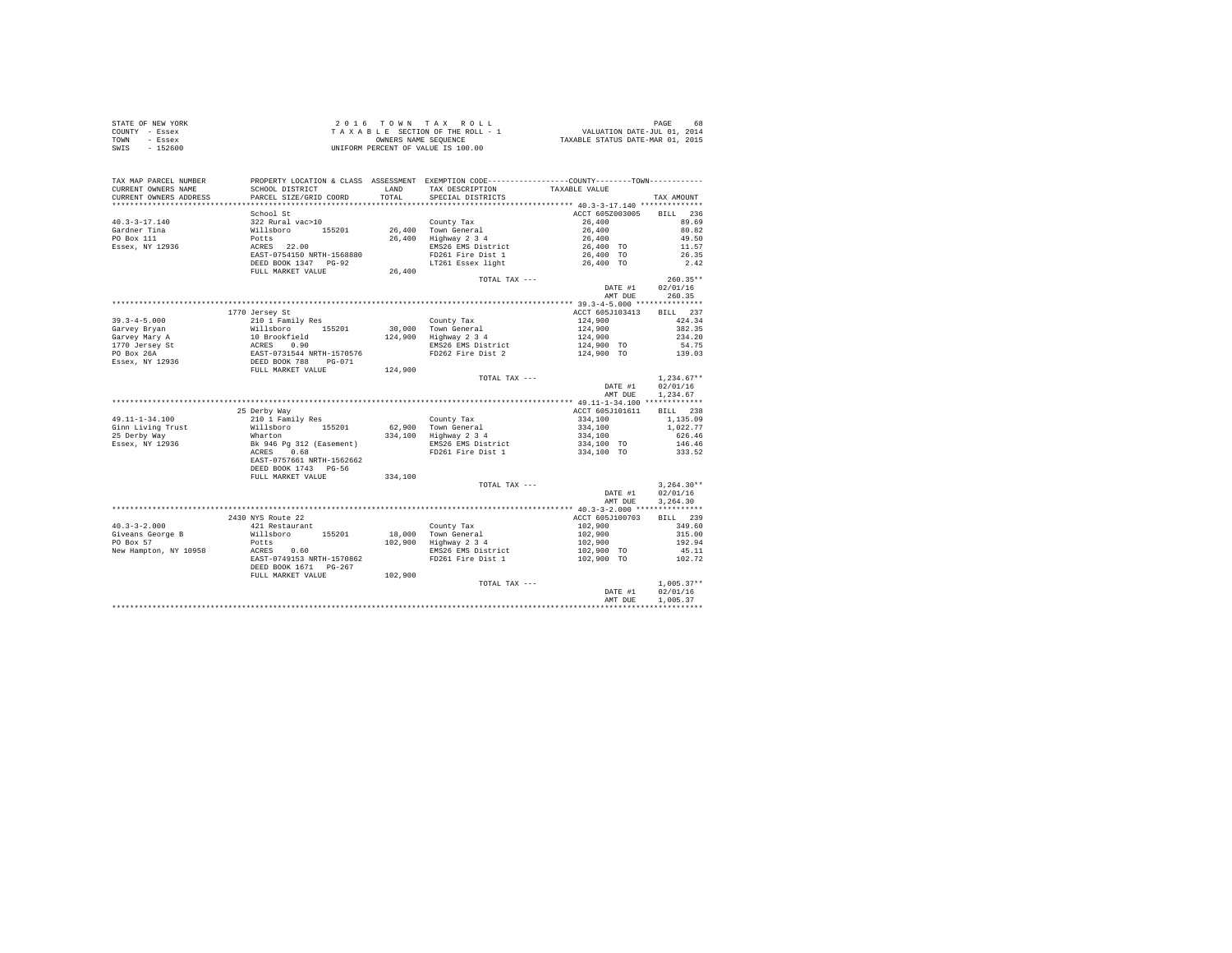|                | STATE OF NEW YORK | 2016 TOWN TAX ROLL                 | PAGE<br>69                       |
|----------------|-------------------|------------------------------------|----------------------------------|
| COUNTY - Essex |                   | TAXABLE SECTION OF THE ROLL - 1    | VALUATION DATE-JUL 01, 2014      |
| TOWN           | - Essex           | OWNERS NAME SEOUENCE               | TAXABLE STATUS DATE-MAR 01, 2015 |
| SWIS           | $-152600$         | UNIFORM PERCENT OF VALUE IS 100.00 |                                  |

| TAX MAP PARCEL NUMBER<br>CURRENT OWNERS NAME<br>CURRENT OWNERS ADDRESS | SCHOOL DISTRICT<br>PARCEL SIZE/GRID COORD          | <b>T.AND</b><br>TOTAL | PROPERTY LOCATION & CLASS ASSESSMENT EXEMPTION CODE----------------COUNTY-------TOWN----------<br>TAX DESCRIPTION TAXABLE VALUE<br>SPECIAL DISTRICTS |                          | TAX AMOUNT   |
|------------------------------------------------------------------------|----------------------------------------------------|-----------------------|------------------------------------------------------------------------------------------------------------------------------------------------------|--------------------------|--------------|
|                                                                        |                                                    |                       |                                                                                                                                                      |                          |              |
|                                                                        | NYS Route 22                                       |                       |                                                                                                                                                      | ACCT 605J100702          | BILL 240     |
| $40.3 - 3 - 3.000$                                                     | 314 Rural vac<10                                   |                       | County Tax                                                                                                                                           | 25,500                   | 86.64        |
| Giveans George B                                                       | Willsboro<br>Potts<br>155201                       |                       | 25,500 Town General                                                                                                                                  | 25,500                   | 78.06        |
| PO Box 57                                                              |                                                    |                       | 25,500 Highway 2 3 4                                                                                                                                 | 25,500                   | 47.81        |
| New Hampton, NY 10958                                                  | ACRES 1.50                                         |                       | EMS26 EMS District 25.500 TO                                                                                                                         |                          | 11.18        |
|                                                                        | EAST-0749406 NRTH-1570829                          |                       | FD261 Fire Dist 1 25.500 TO                                                                                                                          |                          | 25.46        |
|                                                                        | DEED BOOK 1671 PG-267                              |                       | LT261 Essex light                                                                                                                                    | 25,500 TO                | 2.34         |
|                                                                        | FULL MARKET VALUE                                  | 25,500                |                                                                                                                                                      |                          |              |
|                                                                        |                                                    |                       | TOTAL TAX $---$                                                                                                                                      |                          | $251.49**$   |
|                                                                        |                                                    |                       |                                                                                                                                                      | DATE #1                  | 02/01/16     |
|                                                                        |                                                    |                       |                                                                                                                                                      | AMT DUE                  | 251.49       |
|                                                                        |                                                    |                       |                                                                                                                                                      |                          |              |
|                                                                        | 1970 Lake Shore Rd                                 |                       |                                                                                                                                                      | ACCT 605J101902 BILL 241 |              |
| $49.7 - 4 - 8.000$                                                     | 260 Seasonal res - WTRFNT                          |                       | County Tax                                                                                                                                           | 238,900                  | 811.66       |
| Glenn Morris F                                                         | Willsboro<br>155201                                |                       | 131.900 Town General                                                                                                                                 | 238,900                  | 731.34       |
| Glenn Ellin B                                                          |                                                    |                       | 238,900 Highway 2 3 4                                                                                                                                | 238,900                  | 447.95       |
| PO Box 629                                                             |                                                    |                       | EMS26 EMS District                                                                                                                                   | 238,900 TO               | 104.73       |
| Oxford, MD 21654                                                       | Wharton<br>ACRES 0.30<br>EAST-0758408 NRTH-1563833 |                       | FD261 Fire Dist 1                                                                                                                                    | 238,900 TO               | 238.48       |
|                                                                        | DEED BOOK 605<br>$PG-017$                          |                       |                                                                                                                                                      |                          |              |
|                                                                        | FULL MARKET VALUE                                  | 238,900               |                                                                                                                                                      |                          |              |
|                                                                        |                                                    |                       | TOTAL TAX ---                                                                                                                                        |                          | $2,334.16**$ |
|                                                                        |                                                    |                       |                                                                                                                                                      | DATE #1                  | 02/01/16     |
|                                                                        |                                                    |                       |                                                                                                                                                      | AMT DUE                  | 2,334.16     |
|                                                                        |                                                    |                       |                                                                                                                                                      |                          |              |
|                                                                        | 2717 NYS Route 22                                  |                       |                                                                                                                                                      | ACCT 605J102309          | BILL 242     |
| $40.65 - 2 - 1.000$                                                    | 210 1 Family Res                                   |                       | County Tax                                                                                                                                           | 111,600                  | 379.16       |
| Willsboro<br>Glynn Virginia                                            | 155201                                             |                       | 52.000 Town General                                                                                                                                  | 111,600                  | 341.64       |
| PO Box 159                                                             | Hicks                                              | 111,600               | Highway 2 3 4                                                                                                                                        | 111,600                  | 209.26       |
| Rhinecliff, NY 12574                                                   | 1652/16-Easement                                   |                       | School Relevy                                                                                                                                        |                          | 1,484.46     |
|                                                                        | ACRES 0.20                                         |                       | EMS26 EMS District                                                                                                                                   | $111,600$ TO             | 48.92        |
|                                                                        | EAST-0756161 NRTH-1572056                          |                       | FD261 Fire Dist 1                                                                                                                                    | 111,600 TO               | 111.41       |
|                                                                        | DEED BOOK 1738 PG-314                              |                       | LT261 Essex light                                                                                                                                    | 111,600 TO               | 10.25        |
|                                                                        |                                                    |                       |                                                                                                                                                      |                          | 850.25       |
|                                                                        | FULL MARKET VALUE                                  | 111,600               | SR150 Return sewer rent                                                                                                                              | 850.25 MT                |              |
|                                                                        |                                                    |                       | WR151 Return water rent-1                                                                                                                            | 526.71 MT                | 526.71       |
|                                                                        |                                                    |                       | TOTAL TAX ---                                                                                                                                        |                          | $3.962.06**$ |
|                                                                        |                                                    |                       |                                                                                                                                                      | DATE #1                  | 02/01/16     |
|                                                                        |                                                    |                       |                                                                                                                                                      | AMT DUE                  | 3.962.06     |
|                                                                        |                                                    |                       |                                                                                                                                                      |                          |              |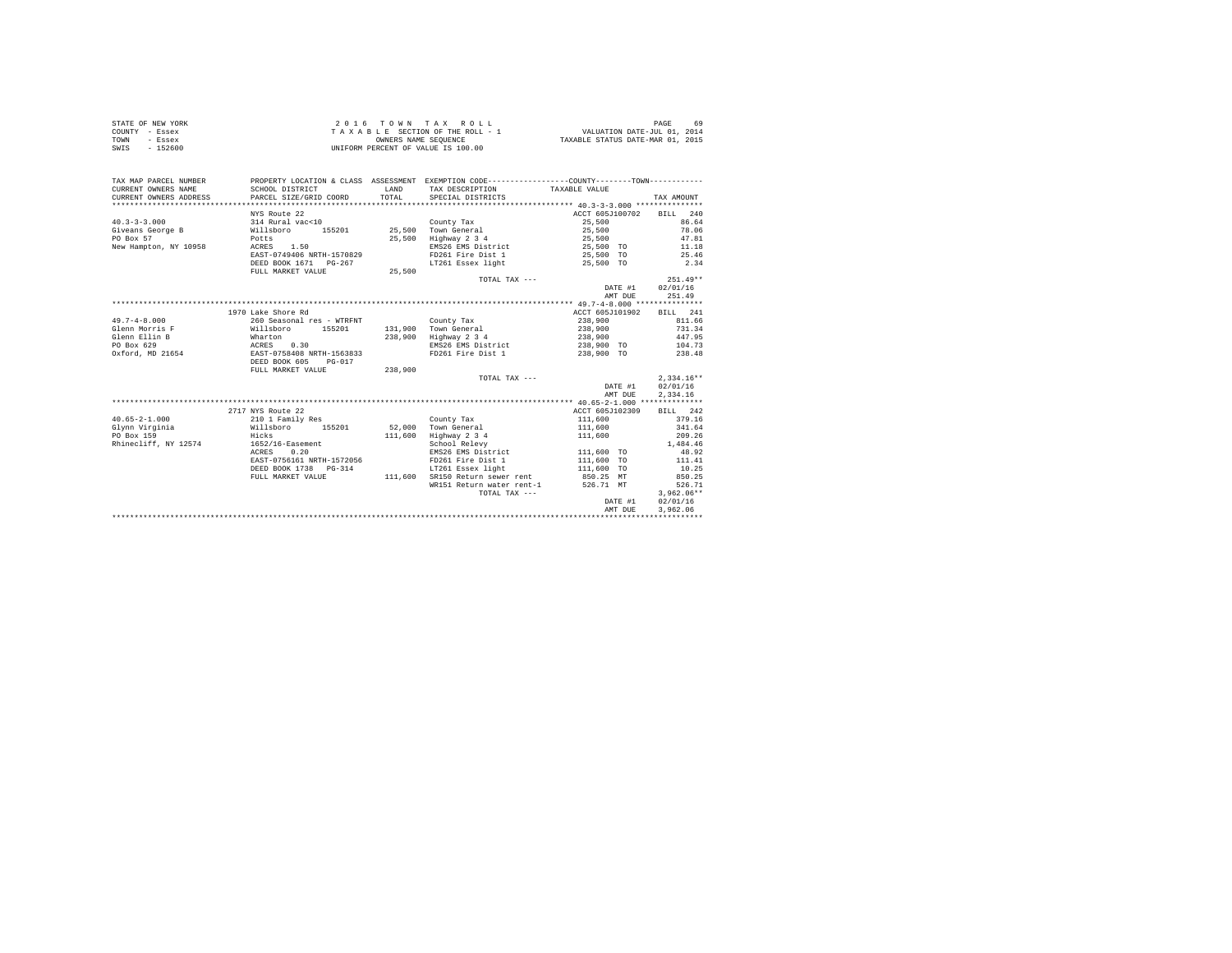| STATE OF NEW YORK | $2.0.16$ TOWN TAX ROLL             | 70<br>PAGE                       |
|-------------------|------------------------------------|----------------------------------|
| COUNTY - Essex    | TAXABLE SECTION OF THE ROLL - 1    | VALUATION DATE-JUL 01, 2014      |
| TOWN<br>- Essex   | OWNERS NAME SEOUENCE               | TAXABLE STATUS DATE-MAR 01, 2015 |
| $-152600$<br>SWIS | UNIFORM PERCENT OF VALUE IS 100.00 |                                  |

| TAX MAP PARCEL NUMBER<br>CURRENT OWNERS NAME | PROPERTY LOCATION & CLASS ASSESSMENT EXEMPTION CODE---------------COUNTY-------TOWN----------<br>SCHOOL DISTRICT                                                                  | LAND    | TAX DESCRIPTION                              | TAXABLE VALUE                                                       |                 |
|----------------------------------------------|-----------------------------------------------------------------------------------------------------------------------------------------------------------------------------------|---------|----------------------------------------------|---------------------------------------------------------------------|-----------------|
| CURRENT OWNERS ADDRESS                       | PARCEL SIZE/GRID COORD                                                                                                                                                            | TOTAL   | SPECIAL DISTRICTS                            |                                                                     | TAX AMOUNT      |
|                                              | 2305 Main St                                                                                                                                                                      |         |                                              | ACCT 605J104204 BILL 243                                            |                 |
| $40.73 - 2 - 10.100$                         | 210 1 Family Res                                                                                                                                                                  |         | County Tax                                   |                                                                     | 824.23          |
| Goetz Helen L                                |                                                                                                                                                                                   |         |                                              | $242,600$<br>$242,600$<br>$242,600$<br>$242,600$ TO<br>$242,600$ TO | 742.66          |
| PO Box 143                                   |                                                                                                                                                                                   |         | 54,000 Town General<br>242,600 Highway 2 3 4 |                                                                     | 454.89          |
| Essex, NY 12936                              |                                                                                                                                                                                   |         | EMS26 EMS District                           |                                                                     | 106.35          |
|                                              |                                                                                                                                                                                   |         | FD261 Fire Dist 1                            |                                                                     | 242.18          |
|                                              | EAST-0756766 NRTH-1571798                                                                                                                                                         |         | LT261 Essex light                            | 242,600 TO                                                          | 22.28           |
|                                              | DEED BOOK 1261 PG-1                                                                                                                                                               |         |                                              |                                                                     |                 |
|                                              | FULL MARKET VALUE 242,600                                                                                                                                                         |         |                                              |                                                                     |                 |
|                                              |                                                                                                                                                                                   |         | TOTAL TAX ---                                |                                                                     | $2.392.59**$    |
|                                              |                                                                                                                                                                                   |         |                                              | DATE #1                                                             | 02/01/16        |
|                                              |                                                                                                                                                                                   |         |                                              | AMT DUE                                                             | 2.392.59        |
|                                              |                                                                                                                                                                                   |         |                                              |                                                                     |                 |
|                                              | Essex Rd                                                                                                                                                                          |         |                                              | ACCT 605J183002                                                     | BILL 244        |
| $40.3 - 2 - 8.120$                           | 321 Abandoned ag<br>Willsboro 155201<br>Hicks<br>ACRES 31.90<br>EAST-0756524 NRTH-1574960                                                                                         |         | County Tax                                   | 38,300                                                              | 130.12          |
| Goff Norma                                   |                                                                                                                                                                                   |         | 38,300 Town General<br>38,300 Highway 2 3 4  | 38,300                                                              | 117.25          |
| PO Box 293<br>Essex, NY 12936                |                                                                                                                                                                                   |         |                                              | 38,300                                                              | 71.82           |
|                                              |                                                                                                                                                                                   |         | EMS26 EMS District                           | 38,300 TO                                                           | 16.79           |
|                                              |                                                                                                                                                                                   |         | FD261 Fire Dist 1                            | 38,300 TO                                                           | 38.23           |
|                                              | DEED BOOK 764 PG-102                                                                                                                                                              |         | LT261 Essex light<br>38,300 WB261 Water B&I  | 38,300 TO                                                           | 3.52            |
|                                              | FULL MARKET VALUE                                                                                                                                                                 |         |                                              | 38,300 TO C                                                         | 10.52           |
|                                              |                                                                                                                                                                                   |         | TOTAL TAX ---                                |                                                                     | 388.25**        |
|                                              |                                                                                                                                                                                   |         |                                              | DATE #1                                                             | 02/01/16        |
|                                              |                                                                                                                                                                                   |         |                                              | AMT DUE                                                             | 388.25          |
|                                              |                                                                                                                                                                                   |         |                                              |                                                                     |                 |
|                                              | 10 Beggs Point St                                                                                                                                                                 |         |                                              | ACCT 605J104409 BILL 245                                            |                 |
| $40.73 - 3 - 20.000$                         |                                                                                                                                                                                   |         | County Tax                                   |                                                                     | 699.20          |
| Goff Norma<br>PO Box 293                     |                                                                                                                                                                                   |         | 52,000 Town General                          |                                                                     | 630.01          |
| Essex, NY 12936                              | 210 1 Family Res<br>Willsboro 155201<br>Potts<br>1676/300-Easement<br>ACRES 0.20                                                                                                  |         | 205,800 Highway 2 3 4<br>EMS26 EMS District  | $205,800$<br>$205,800$<br>$205,800$<br>$205,800$ TO                 | 385.89<br>90.22 |
|                                              |                                                                                                                                                                                   |         | FD261 Fire Dist 1                            | 205,800 TO                                                          | 205.44          |
|                                              | EAST-0757232 NRTH-1571528                                                                                                                                                         |         | LT261 Essex light                            | 205,800 TO                                                          | 18.90           |
|                                              | DEED BOOK 583 PG-248                                                                                                                                                              |         |                                              |                                                                     |                 |
|                                              | FULL MARKET VALUE                                                                                                                                                                 | 205,800 |                                              |                                                                     |                 |
|                                              |                                                                                                                                                                                   |         | TOTAL TAX ---                                |                                                                     | $2.029.66**$    |
|                                              |                                                                                                                                                                                   |         |                                              | DATE #1                                                             | 02/01/16        |
|                                              |                                                                                                                                                                                   |         |                                              | AMT DUE                                                             | 2.029.66        |
|                                              |                                                                                                                                                                                   |         |                                              |                                                                     |                 |
|                                              | Mason Rd                                                                                                                                                                          |         |                                              | ACCT 605J101106                                                     | BILL 246        |
| 48.1-1-11.000                                |                                                                                                                                                                                   |         |                                              | 14,700                                                              | 49.94           |
| Goff Norma                                   |                                                                                                                                                                                   |         |                                              | 14,700                                                              | 45.00           |
| PO Box 293                                   |                                                                                                                                                                                   |         | 14,700 Highway 2 3 4                         | 14,700                                                              | 27.56           |
| Essex, NY 12936                              |                                                                                                                                                                                   |         | EMS26 EMS District<br>FD262 Fire Dist 2      | 14,700 TO                                                           | 6.44            |
|                                              | 910 Priv forest 155001 Westpart 2001<br>Westpart 155001 14,700 Town General<br>13 Brookfield 14,700 Highway 2 3 4<br>25.0 Acres 27.30 EMS26 EMS District<br>RCRES 27.30 EMS26 EMS |         |                                              | 14,700 TO                                                           | 16.36           |
|                                              | EAST-0727812 NRTH-1566760                                                                                                                                                         |         |                                              |                                                                     |                 |
|                                              | DEED BOOK 1233 PG-292                                                                                                                                                             |         |                                              |                                                                     |                 |
|                                              | FULL MARKET VALUE                                                                                                                                                                 | 14,700  |                                              |                                                                     |                 |
|                                              |                                                                                                                                                                                   |         | TOTAL TAX ---                                |                                                                     | $145.30**$      |
|                                              |                                                                                                                                                                                   |         |                                              | DATE #1                                                             | 02/01/16        |
|                                              |                                                                                                                                                                                   |         |                                              | AMT DUE                                                             | 145.30          |
|                                              |                                                                                                                                                                                   |         |                                              |                                                                     |                 |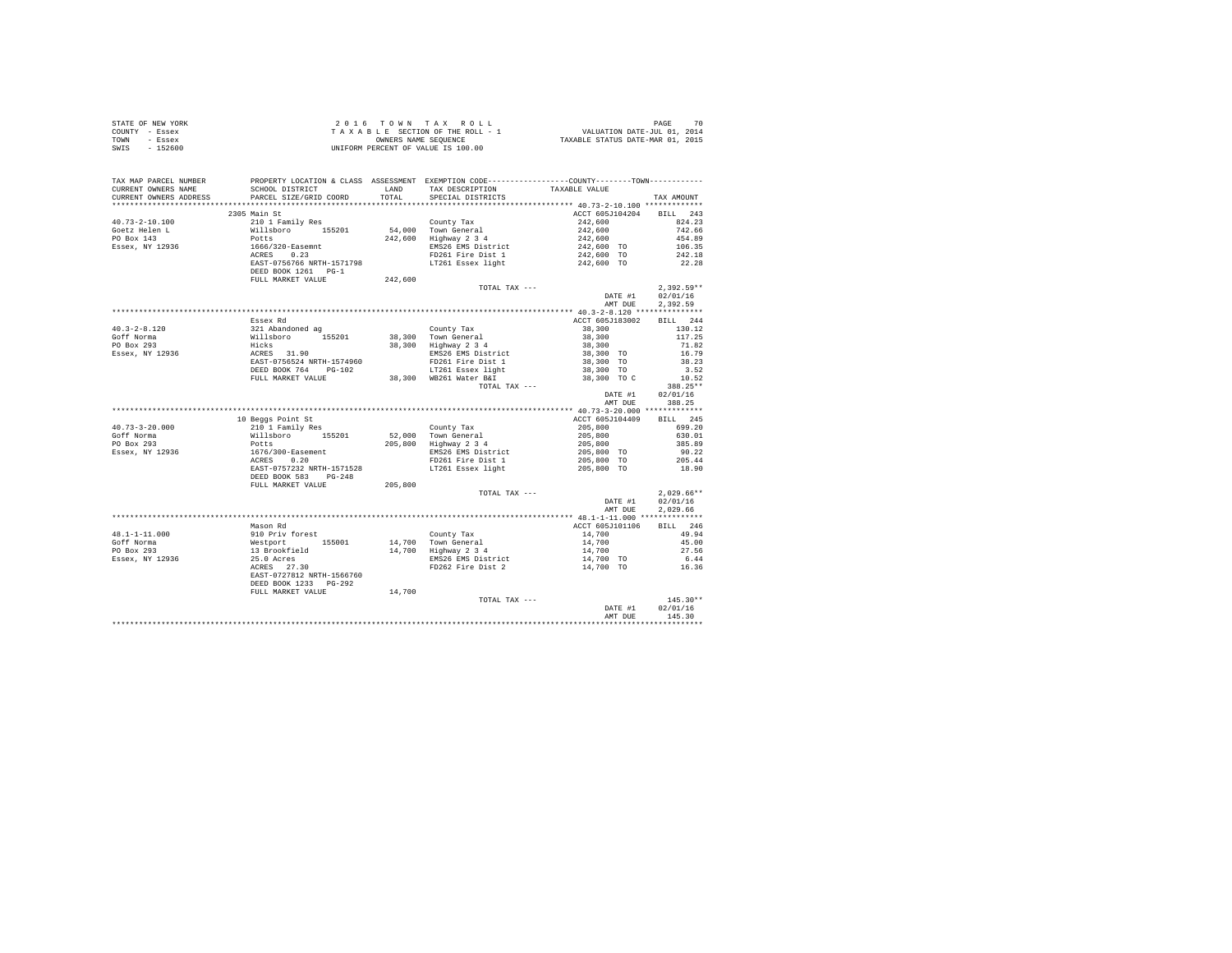| STATE OF NEW YORK<br>COUNTY - Essex<br>- Essex<br>TOWN<br>SWIS - 152600 | $\begin{tabular}{ccccc} 2 & 0 & 1 & 6 & T & 0 & W & M & T & A & A & K & U & L & L \\ T & A & X & A & B & S & S & C & T & O & T & R & R & O & L \\ \hline UNIFOR M & ONNERS NAMS & SEQUENCE \\ \end{tabular}$ |              | 2016 TOWN TAX ROLL<br>$\begin{array}{ccccccccc} \texttt{Y} & \texttt{X} & \texttt{X} & \texttt{X} & \texttt{X} & \texttt{X} & \texttt{X} & \texttt{X} & \texttt{X} & \texttt{X} & \texttt{X} & \texttt{X} & \texttt{X} & \texttt{X} & \texttt{X} & \texttt{X} & \texttt{X} & \texttt{X} & \texttt{X} & \texttt{X} & \texttt{X} & \texttt{X} & \texttt{X} & \texttt{X} & \texttt{X} & \texttt{X} & \texttt{X} & \texttt{X} & \texttt{X} & \texttt{X} & \$ |                          | 71<br>PAGE   |
|-------------------------------------------------------------------------|--------------------------------------------------------------------------------------------------------------------------------------------------------------------------------------------------------------|--------------|----------------------------------------------------------------------------------------------------------------------------------------------------------------------------------------------------------------------------------------------------------------------------------------------------------------------------------------------------------------------------------------------------------------------------------------------------------|--------------------------|--------------|
| TAX MAP PARCEL NUMBER                                                   |                                                                                                                                                                                                              |              | PROPERTY LOCATION & CLASS ASSESSMENT EXEMPTION CODE---------------COUNTY-------TOWN---------                                                                                                                                                                                                                                                                                                                                                             |                          |              |
| CURRENT OWNERS NAME                                                     | SCHOOL DISTRICT                                                                                                                                                                                              | <b>T.AND</b> | TAX DESCRIPTION TAXABLE VALUE                                                                                                                                                                                                                                                                                                                                                                                                                            |                          |              |
| CURRENT OWNERS ADDRESS                                                  | PARCEL SIZE/GRID COORD                                                                                                                                                                                       | TOTAL        | SPECIAL DISTRICTS                                                                                                                                                                                                                                                                                                                                                                                                                                        |                          | TAX AMOUNT   |
|                                                                         |                                                                                                                                                                                                              |              |                                                                                                                                                                                                                                                                                                                                                                                                                                                          |                          |              |
|                                                                         | Brookfield Rd                                                                                                                                                                                                |              |                                                                                                                                                                                                                                                                                                                                                                                                                                                          | ACCT 605J104402 BILL 247 |              |
| $48.2 - 1 - 23.000$                                                     | 910 Priv forest                                                                                                                                                                                              |              | County Tax                                                                                                                                                                                                                                                                                                                                                                                                                                               | 72,000                   | 244.62       |
| Goff Norma                                                              |                                                                                                                                                                                                              |              | 72,000 Town General                                                                                                                                                                                                                                                                                                                                                                                                                                      | 72,000                   | 220.41       |
| PO Box 293                                                              |                                                                                                                                                                                                              |              | 72,000 Highway 2 3 4                                                                                                                                                                                                                                                                                                                                                                                                                                     | 72,000                   | 135.00       |
| Essex, NY 12936                                                         | Westport 155001<br>4 Platt Rogers<br>00078.50                                                                                                                                                                |              | EMS26 EMS District                                                                                                                                                                                                                                                                                                                                                                                                                                       | 72,000 TO                | 31.56        |
|                                                                         | ACRES 78.50                                                                                                                                                                                                  |              | FD262 Fire Dist 2                                                                                                                                                                                                                                                                                                                                                                                                                                        | 72,000 TO                | 80.15        |
|                                                                         | EAST-0734309 NRTH-1561211                                                                                                                                                                                    |              |                                                                                                                                                                                                                                                                                                                                                                                                                                                          |                          |              |
|                                                                         | DEED BOOK 722 PG-299                                                                                                                                                                                         |              |                                                                                                                                                                                                                                                                                                                                                                                                                                                          |                          |              |
|                                                                         | FULL MARKET VALUE                                                                                                                                                                                            | 72,000       |                                                                                                                                                                                                                                                                                                                                                                                                                                                          |                          |              |
|                                                                         |                                                                                                                                                                                                              |              | TOTAL TAX ---                                                                                                                                                                                                                                                                                                                                                                                                                                            |                          | $711.74**$   |
|                                                                         |                                                                                                                                                                                                              |              |                                                                                                                                                                                                                                                                                                                                                                                                                                                          | DATE #1                  | 02/01/16     |
|                                                                         |                                                                                                                                                                                                              |              |                                                                                                                                                                                                                                                                                                                                                                                                                                                          | AMT DUE                  | 711.74       |
|                                                                         |                                                                                                                                                                                                              |              |                                                                                                                                                                                                                                                                                                                                                                                                                                                          |                          |              |
|                                                                         | NYS Route 22                                                                                                                                                                                                 |              |                                                                                                                                                                                                                                                                                                                                                                                                                                                          | ACCT 605J104407          | RTT.T. 248   |
| $48.76 - 1 - 3.000$                                                     | 311 Res vac land                                                                                                                                                                                             |              | County Tax                                                                                                                                                                                                                                                                                                                                                                                                                                               | 800                      | 2.72         |
| Goff Norma                                                              | Willsboro 155201<br>Friswell                                                                                                                                                                                 |              | 800 Town General<br>800 Highway 2 3 4                                                                                                                                                                                                                                                                                                                                                                                                                    | 800                      | 2.45         |
| PO Box 293                                                              |                                                                                                                                                                                                              |              |                                                                                                                                                                                                                                                                                                                                                                                                                                                          | 800                      | 1.50         |
| Essex, NY 12936                                                         | 205s X 235S Xirr<br>ACRES 0.80                                                                                                                                                                               |              | EMS26 EMS District<br>FD262 Fire Dist 2                                                                                                                                                                                                                                                                                                                                                                                                                  | 800 TO                   | .35          |
|                                                                         |                                                                                                                                                                                                              |              |                                                                                                                                                                                                                                                                                                                                                                                                                                                          | 800 TO                   | .89          |
|                                                                         | EAST-0744007 NRTH-1555670                                                                                                                                                                                    |              | LT262 Whallonsburg light                                                                                                                                                                                                                                                                                                                                                                                                                                 | 800 TO                   | .21          |
|                                                                         | DEED BOOK 723 PG-192                                                                                                                                                                                         |              |                                                                                                                                                                                                                                                                                                                                                                                                                                                          |                          |              |
|                                                                         | FULL MARKET VALUE                                                                                                                                                                                            | 800          |                                                                                                                                                                                                                                                                                                                                                                                                                                                          |                          |              |
|                                                                         |                                                                                                                                                                                                              |              | TOTAL TAX ---                                                                                                                                                                                                                                                                                                                                                                                                                                            |                          | $8.12**$     |
|                                                                         |                                                                                                                                                                                                              |              |                                                                                                                                                                                                                                                                                                                                                                                                                                                          | DATE #1                  | 02/01/16     |
|                                                                         |                                                                                                                                                                                                              |              |                                                                                                                                                                                                                                                                                                                                                                                                                                                          | AMT DUE                  | 8.12         |
|                                                                         |                                                                                                                                                                                                              |              |                                                                                                                                                                                                                                                                                                                                                                                                                                                          |                          |              |
|                                                                         | 2286 Main St                                                                                                                                                                                                 |              |                                                                                                                                                                                                                                                                                                                                                                                                                                                          | ACCT 605J101515          | RTT.T. 249   |
| $40.73 - 3 - 31.000$                                                    | 210 1 Family Res                                                                                                                                                                                             |              | VETCOM CTS 41130                                                                                                                                                                                                                                                                                                                                                                                                                                         | 25,000<br>25,000         |              |
| Goff Todd M                                                             | Willsboro 155201                                                                                                                                                                                             |              | 58,500 County Tax                                                                                                                                                                                                                                                                                                                                                                                                                                        | 284,400                  | 966.24       |
| c/o Charles A Goff                                                      | Potts                                                                                                                                                                                                        |              | 309,400 Town General                                                                                                                                                                                                                                                                                                                                                                                                                                     | 284,400                  | 870.62       |
| PO Box 293                                                              | 1650/148 Sewer Easement<br>ACRES 0.30                                                                                                                                                                        |              | Highway 2 3 4                                                                                                                                                                                                                                                                                                                                                                                                                                            | 284,400                  | 533.27       |
| Essex, NY 12936                                                         |                                                                                                                                                                                                              |              | EMS26 EMS District                                                                                                                                                                                                                                                                                                                                                                                                                                       | 309,400 TO               | 135.63       |
|                                                                         | EAST-0757093 NRTH-1571412                                                                                                                                                                                    |              | FD261 Fire Dist 1                                                                                                                                                                                                                                                                                                                                                                                                                                        | 309,400 TO               | 308.86       |
|                                                                         |                                                                                                                                                                                                              |              | LT261 Essex light                                                                                                                                                                                                                                                                                                                                                                                                                                        | 309,400 TO               | 28.42        |
|                                                                         | FULL MARKET VALUE                                                                                                                                                                                            | 309,400      |                                                                                                                                                                                                                                                                                                                                                                                                                                                          |                          |              |
|                                                                         |                                                                                                                                                                                                              |              | TOTAL TAX ---                                                                                                                                                                                                                                                                                                                                                                                                                                            |                          | $2.843.04**$ |
|                                                                         |                                                                                                                                                                                                              |              |                                                                                                                                                                                                                                                                                                                                                                                                                                                          | DATE #1                  | 02/01/16     |
|                                                                         |                                                                                                                                                                                                              |              |                                                                                                                                                                                                                                                                                                                                                                                                                                                          | AMT DUR                  | 2.843.04     |
|                                                                         |                                                                                                                                                                                                              |              |                                                                                                                                                                                                                                                                                                                                                                                                                                                          |                          |              |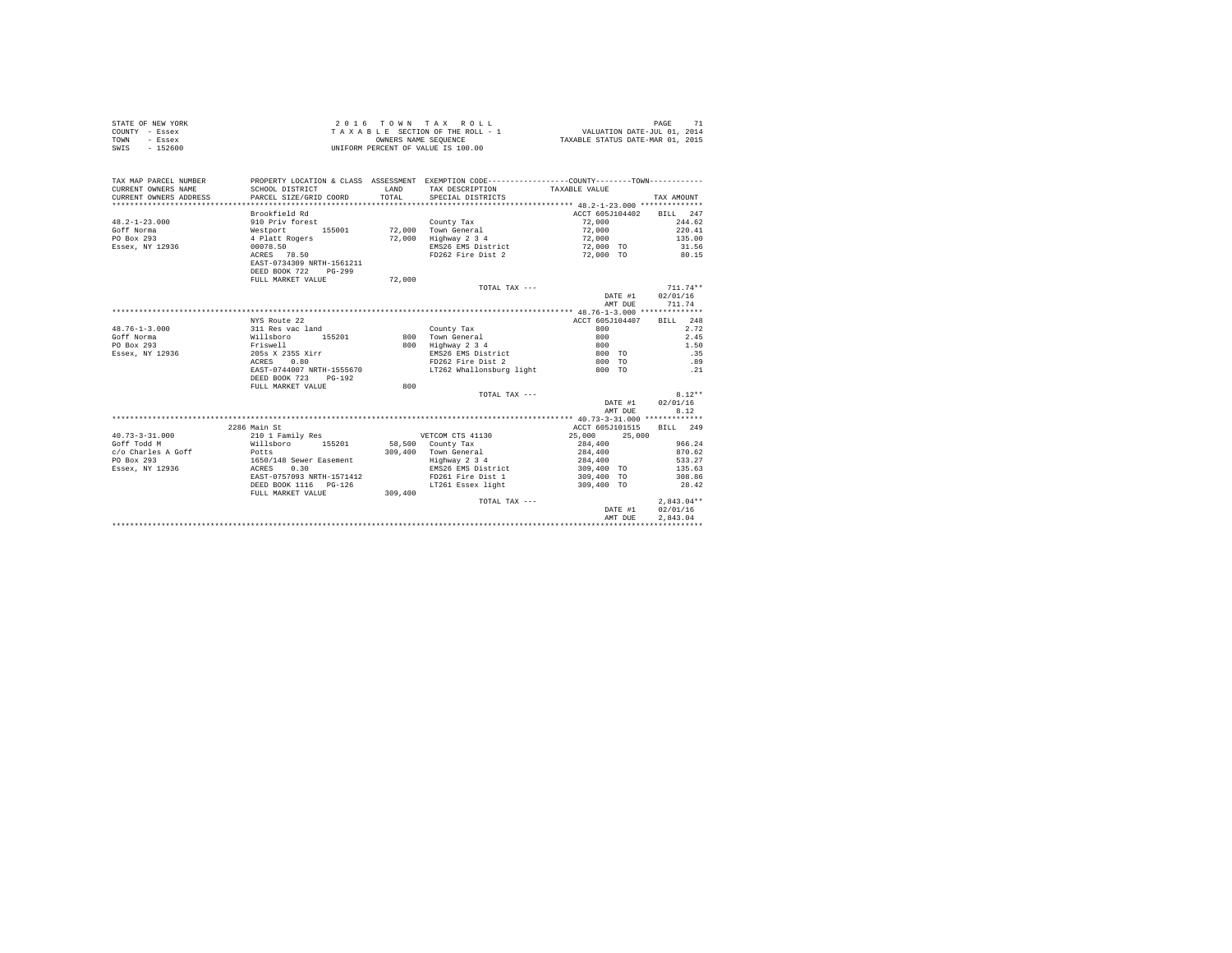| STATE OF NEW YORK | 2016 TOWN TAX ROLL                 | PAGE                             |
|-------------------|------------------------------------|----------------------------------|
| COUNTY - Essex    | TAXABLE SECTION OF THE ROLL - 1    | VALUATION DATE-JUL 01, 2014      |
| TOWN<br>- Essex   | OWNERS NAME SEOUENCE               | TAXABLE STATUS DATE-MAR 01, 2015 |
| SWIS<br>- 152600  | UNIFORM PERCENT OF VALUE IS 100.00 |                                  |

| TAX MAP PARCEL NUMBER<br>CURRENT OWNERS NAME                                                                                                      | PROPERTY LOCATION & CLASS ASSESSMENT EXEMPTION CODE----------------COUNTY-------TOWN----------<br>SCHOOL DISTRICT | LAND    | TAX DESCRIPTION                       | TAXABLE VALUE                         |                  |
|---------------------------------------------------------------------------------------------------------------------------------------------------|-------------------------------------------------------------------------------------------------------------------|---------|---------------------------------------|---------------------------------------|------------------|
| CURRENT OWNERS ADDRESS PARCEL SIZE/GRID COORD                                                                                                     |                                                                                                                   | TOTAL   | SPECIAL DISTRICTS                     |                                       | TAX AMOUNT       |
|                                                                                                                                                   |                                                                                                                   |         |                                       |                                       |                  |
|                                                                                                                                                   | 191 Daniels Rd                                                                                                    |         |                                       | ACCT 605J100609 BILL 250              |                  |
| $48.1 - 1 - 3.000$                                                                                                                                | 210 1 Family Res                                                                                                  |         | County Tax                            | 135,300                               | 459.68           |
| Govier Andrew <b>Mestport</b> 155001 36,500 Town General 135,300 135,300 414.19                                                                   |                                                                                                                   |         |                                       |                                       |                  |
| Govier Martina (12.19 Brookfield 135,300<br>1911 Daniels Rd (12.19 ACRES 5.500 ACRES 135,300 ACRES 13584, NY 12936-2809 EAST-0725660 NRTH-1565419 |                                                                                                                   |         | Highway 2 3 4                         | 135,300                               | 253.70           |
|                                                                                                                                                   |                                                                                                                   |         | EMS26 EMS District                    | 135,300 TO 59.31<br>135,300 TO 150.61 |                  |
|                                                                                                                                                   | DEED BOOK 979 PG-159                                                                                              |         | FD262 Fire Dist 2                     |                                       |                  |
|                                                                                                                                                   | FULL MARKET VALUE 135,300                                                                                         |         |                                       |                                       |                  |
|                                                                                                                                                   |                                                                                                                   |         | TOTAL TAX ---                         |                                       | $1.337.49**$     |
|                                                                                                                                                   |                                                                                                                   |         |                                       | DATE #1 02/01/16                      |                  |
|                                                                                                                                                   |                                                                                                                   |         |                                       | AMT DUE                               | 1,337.49         |
|                                                                                                                                                   |                                                                                                                   |         |                                       |                                       |                  |
|                                                                                                                                                   | 319 Leaning Rd                                                                                                    |         |                                       | ACCT 605J197009 BILL 251              |                  |
| $48.2 - 1 - 6.210$                                                                                                                                | 111 Poultry farm                                                                                                  |         | AG DIST C 41720                       | 75,486 75,486                         |                  |
| Graves James                                                                                                                                      | Willsboro 155201 153,100 County Tax                                                                               |         |                                       | 98, 314 334.02                        |                  |
| Extrak Sara (Extra 1998)<br>Survey #6277<br>19 Essex, NY 12936 (ESSEX, 2008)                                                                      |                                                                                                                   |         | 173,800 Town General<br>Highway 2 3 4 | 98,314                                | 300.96           |
|                                                                                                                                                   |                                                                                                                   |         |                                       | 98,314                                | 184.35           |
|                                                                                                                                                   |                                                                                                                   |         | EMS26 EMS District 173.800 TO 76.19   |                                       |                  |
|                                                                                                                                                   | EAST-0741902 NRTH-1566960                                                                                         |         | FD261 Fire Dist 1                     | 173,800 TO 173.50                     |                  |
| MAY BE SUBJECT TO PAYMENT DEED BOOK 1630 PG-114<br>UNDER RPTL480A UNTIL 2019 FULL MARKET VALUE                                                    |                                                                                                                   |         |                                       |                                       |                  |
|                                                                                                                                                   |                                                                                                                   | 173,800 |                                       |                                       |                  |
|                                                                                                                                                   |                                                                                                                   |         | TOTAL TAX ---                         |                                       | $1.069.02**$     |
|                                                                                                                                                   |                                                                                                                   |         |                                       | DATE #1                               | 02/01/16         |
|                                                                                                                                                   |                                                                                                                   |         |                                       | AMT DUE                               | 1,069.02         |
|                                                                                                                                                   |                                                                                                                   |         |                                       |                                       |                  |
|                                                                                                                                                   | 40 Lila Way                                                                                                       |         |                                       | ACCT 605J101602                       | BILL 252         |
| $49.11 - 1 - 47.000$                                                                                                                              | 210 1 Family Res                                                                                                  |         | VETCOM CTS 41130                      | 25,000<br>25,000                      |                  |
| Grav Paul H                                                                                                                                       | Willsboro 155201 69,200 County Tax<br>Wharton 155201 201,700 Town General                                         |         |                                       | 176,700<br>176,700                    | 600.33           |
| PO Box 171                                                                                                                                        |                                                                                                                   |         | 201,700 Town General                  |                                       | 540.93           |
| Essex, NY 12936 Life Estate To Almon D &                                                                                                          |                                                                                                                   |         | Highway 2 3 4                         | 176,700 331.32                        |                  |
|                                                                                                                                                   | Jean H Gray (1079/217)                                                                                            |         | EMS26 EMS District                    | 201,700 TO                            | 88.42            |
|                                                                                                                                                   | ACRES 2.40                                                                                                        |         | FD261 Fire Dist 1                     | 201,700 TO                            | 201.35           |
|                                                                                                                                                   | EAST-0756997 NRTH-1561948                                                                                         |         |                                       |                                       |                  |
|                                                                                                                                                   | DEED BOOK 1079 PG-217                                                                                             |         |                                       |                                       |                  |
|                                                                                                                                                   | FULL MARKET VALUE 201,700                                                                                         |         |                                       |                                       |                  |
|                                                                                                                                                   |                                                                                                                   |         | TOTAL TAX ---                         |                                       | $1.762.35**$     |
|                                                                                                                                                   |                                                                                                                   |         |                                       |                                       | DATE #1 02/01/16 |
|                                                                                                                                                   |                                                                                                                   |         |                                       | AMT DUE                               | 1,762.35         |
|                                                                                                                                                   |                                                                                                                   |         |                                       |                                       |                  |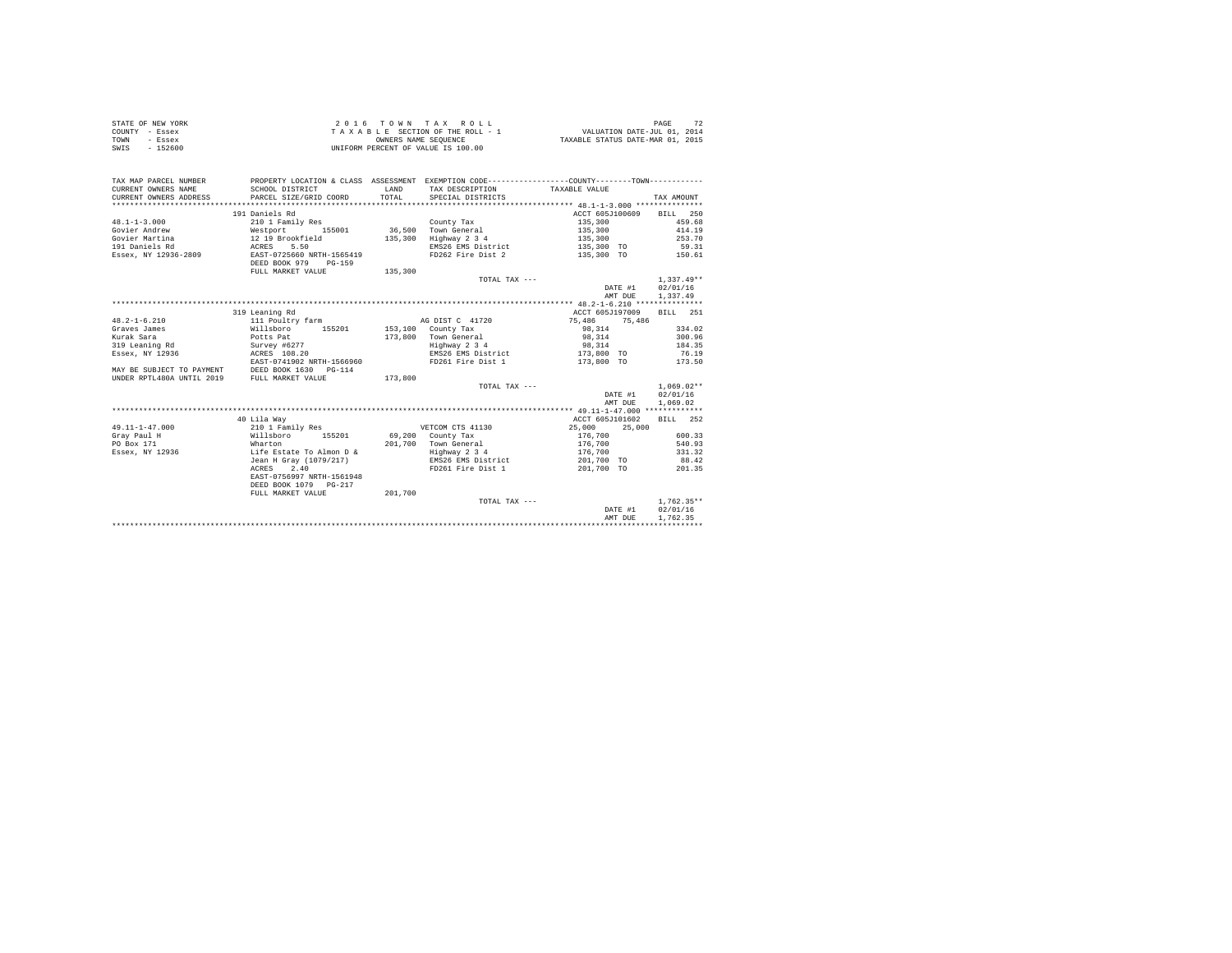|                | STATE OF NEW YORK | 2016 TOWN TAX ROLL                 | PAGE                             |
|----------------|-------------------|------------------------------------|----------------------------------|
| COUNTY - Essex |                   | TAXABLE SECTION OF THE ROLL - 1    | VALUATION DATE-JUL 01, 2014      |
| TOWN           | - Essex           | OWNERS NAME SEOUENCE               | TAXABLE STATUS DATE-MAR 01, 2015 |
| SWIS           | $-152600$         | UNIFORM PERCENT OF VALUE IS 100.00 |                                  |

| TAX MAP PARCEL NUMBER<br>CURRENT OWNERS NAME<br>CURRENT OWNERS ADDRESS | SCHOOL DISTRICT<br>PARCEL SIZE/GRID COORD                       | LAND<br>TOTAL. | PROPERTY LOCATION & CLASS ASSESSMENT EXEMPTION CODE----------------COUNTY-------TOWN----------<br>TAX DESCRIPTION TAXABLE VALUE<br>SPECIAL DISTRICTS |                   | TAX AMOUNT   |
|------------------------------------------------------------------------|-----------------------------------------------------------------|----------------|------------------------------------------------------------------------------------------------------------------------------------------------------|-------------------|--------------|
|                                                                        |                                                                 |                |                                                                                                                                                      |                   |              |
|                                                                        | Middle Rd                                                       |                |                                                                                                                                                      | ACCT 605J101810   | BILL 253     |
| $49.1 - 1 - 19.100$                                                    | 105 Vac farmland                                                |                | County Tax                                                                                                                                           | 33,800            | 114.83       |
| Guettel Adam                                                           | Willsboro<br>155201                                             |                | 33,800 Town General                                                                                                                                  | 33,800            | 103.47       |
| c/o VWC Management Inc                                                 | Wharton                                                         | 33,800         | Highway 2 3 4                                                                                                                                        | 33,800            | 63.38        |
| 10510 Northup Way Ste 300                                              | 81ac                                                            |                | EMS26 EMS District                                                                                                                                   | 33,800 TO         | 14.82        |
| Kirkland, WA 98033-7928                                                | ACRES 7.30<br>EAST-0752671 NRTH-1563421<br>DEED BOOK 1333 PG-56 |                | FD261 Fire Dist 1                                                                                                                                    | 33,800 TO         | 33.74        |
|                                                                        | FULL MARKET VALUE                                               | 33,800         |                                                                                                                                                      |                   |              |
|                                                                        |                                                                 |                | TOTAL TAX ---                                                                                                                                        |                   | $330.24**$   |
|                                                                        |                                                                 |                |                                                                                                                                                      | DATE #1           | 02/01/16     |
|                                                                        |                                                                 |                |                                                                                                                                                      | AMT DUE           | 330.24       |
|                                                                        |                                                                 |                |                                                                                                                                                      |                   |              |
|                                                                        | Middle Rd                                                       |                |                                                                                                                                                      | ACCT 605J101812   | BILL 254     |
| $49.1 - 1 - 20.100$                                                    | 105 Vac farmland                                                |                | County Tax                                                                                                                                           | 158,800           | 539.52       |
| Guettel Adam                                                           | Willsboro<br>155201                                             | 158,800        | Town General                                                                                                                                         | 158,800           | 486.13       |
| c/o VWC Management Inc                                                 | Wharton<br>0 ACRES 134.90                                       |                | 158,800 Highway 2 3 4                                                                                                                                | 158,800           | 297.76       |
| 10510 Northup Way Ste 300                                              |                                                                 |                | EMS26 EMS District                                                                                                                                   | 158,800 TO        | 69.61        |
| Kirkland, WA 98033-7928                                                | EAST-0751602 NRTH-1564648<br>DEED BOOK 1333 PG-56               |                | FD261 Fire Dist 1                                                                                                                                    | 158,800 TO 158.52 |              |
| MAY BE SUBJECT TO PAYMENT                                              | FULL MARKET VALUE                                               | 158,800        |                                                                                                                                                      |                   |              |
| UNDER AGDIST LAW TIL 2019                                              |                                                                 |                |                                                                                                                                                      |                   |              |
|                                                                        |                                                                 |                | TOTAL TAX ---                                                                                                                                        |                   | $1.551.54**$ |
|                                                                        |                                                                 |                |                                                                                                                                                      | DATE #1           | 02/01/16     |
|                                                                        |                                                                 |                |                                                                                                                                                      | AMT DUE           | 1,551.54     |
|                                                                        |                                                                 |                |                                                                                                                                                      |                   |              |
|                                                                        | 2852 Essex Rd                                                   |                |                                                                                                                                                      | ACCT 605J101001   | 255<br>RTLL. |
| $40.57 - 3 - 6.000$                                                    | 210 1 Family Res<br>Willsboro 155201                            |                | County Tax                                                                                                                                           | 412,600           | 1,401.80     |
| Gullo Mary K Trust                                                     |                                                                 | 65,500         | Town General                                                                                                                                         | 412,600           | 1,263.08     |
| Essex House                                                            | Hicks                                                           | 412,600        | Highway 2 3 4                                                                                                                                        | 412,600           | 773.65       |
| 2852 Essex Rd                                                          |                                                                 |                | EMS26 EMS District                                                                                                                                   | 412,600 TO        | 180.87       |
| Essex, NY 12936                                                        | ACRES 1.50<br>EAST-0757651 NRTH-1574533                         |                | FD261 Fire Dist 1                                                                                                                                    | 412,600 TO        | 411.88       |
|                                                                        | DEED BOOK 1470 PG-195                                           |                | LT261 Essex light                                                                                                                                    | 412,600 TO        | 37.90        |
|                                                                        | FULL MARKET VALUE                                               | 412,600        | WB261 Water B&I                                                                                                                                      | 412,600 TO C      | 113.32       |
|                                                                        |                                                                 |                | WR151 Return water rent-1                                                                                                                            | 430.64 MT         | 430.64       |
|                                                                        |                                                                 |                | TOTAL TAX ---                                                                                                                                        |                   | $4,613.14**$ |
|                                                                        |                                                                 |                |                                                                                                                                                      | DATE #1           | 02/01/16     |
|                                                                        |                                                                 |                |                                                                                                                                                      | AMT DUE           | 4.613.14     |
|                                                                        |                                                                 |                |                                                                                                                                                      |                   |              |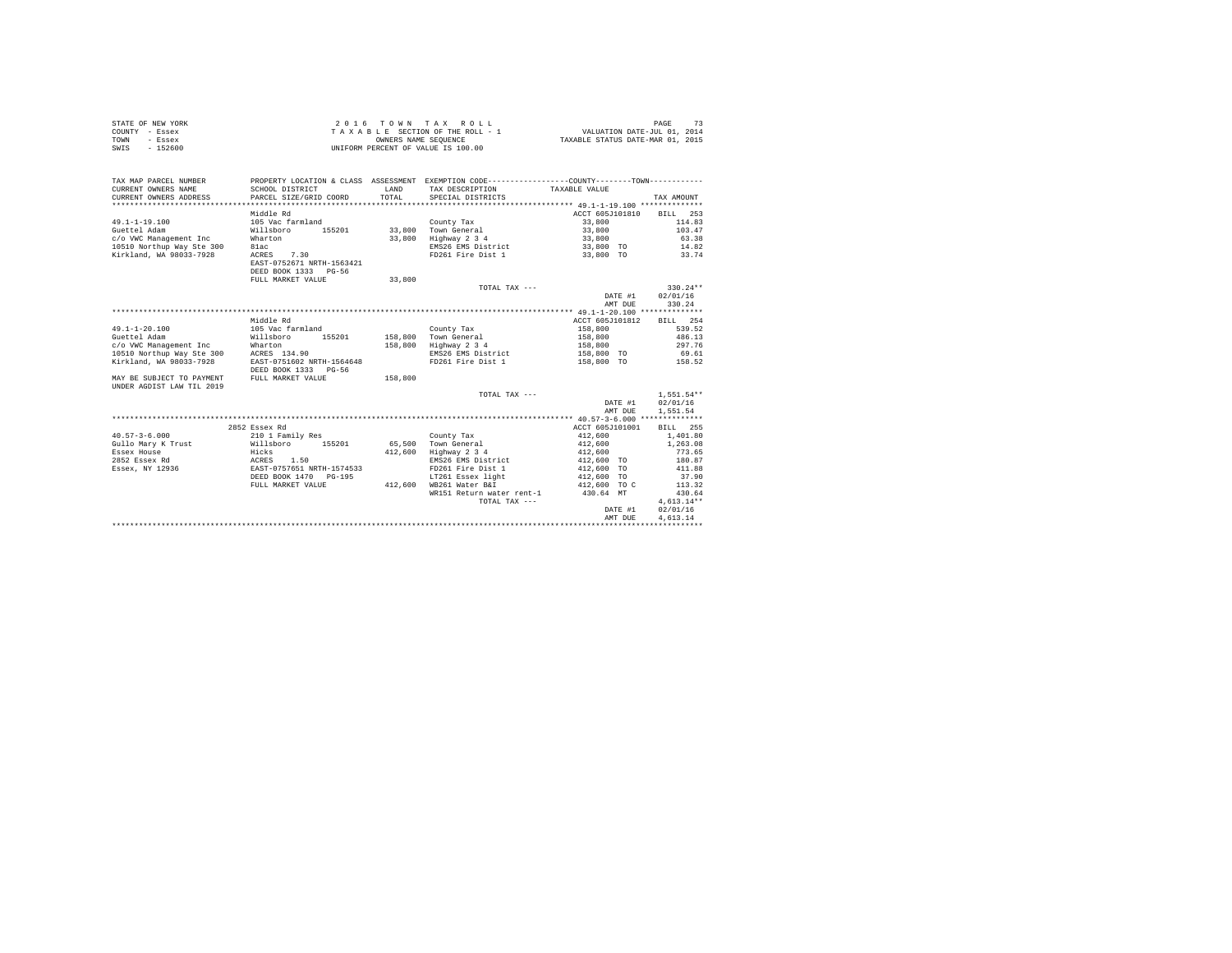| STATE OF NEW YORK | $2.0.16$ TOWN TAX ROLL             | PAGE                             |
|-------------------|------------------------------------|----------------------------------|
| COUNTY - Essex    | TAXABLE SECTION OF THE ROLL - 1    | VALUATION DATE-JUL 01, 2014      |
| TOWN<br>- Essex   | OWNERS NAME SEOUENCE               | TAXABLE STATUS DATE-MAR 01, 2015 |
| $-152600$<br>SWIS | UNIFORM PERCENT OF VALUE IS 100.00 |                                  |

| TAX MAP PARCEL NUMBER<br>CURRENT OWNERS NAME | SCHOOL DISTRICT                  | LAND    | PROPERTY LOCATION & CLASS ASSESSMENT EXEMPTION CODE----------------COUNTY-------TOWN----------<br>TAX DESCRIPTION | TAXABLE VALUE                                                                                                                                                                                                                    |              |
|----------------------------------------------|----------------------------------|---------|-------------------------------------------------------------------------------------------------------------------|----------------------------------------------------------------------------------------------------------------------------------------------------------------------------------------------------------------------------------|--------------|
| CURRENT OWNERS ADDRESS                       | PARCEL SIZE/GRID COORD           | TOTAL   | SPECIAL DISTRICTS                                                                                                 |                                                                                                                                                                                                                                  | TAX AMOUNT   |
|                                              |                                  |         |                                                                                                                   |                                                                                                                                                                                                                                  |              |
|                                              | Essex Rd                         |         |                                                                                                                   | ACCT 605J178505 BILL 256                                                                                                                                                                                                         |              |
| $40.57 - 3 - 7.000$                          | 311 Res vac land - WTRFNT        |         | County Tax                                                                                                        | 77,100                                                                                                                                                                                                                           | 261.94       |
| Gullo Mary K Trust                           | Willsboro<br>155201              |         | 77.100 Town General                                                                                               | 77,100                                                                                                                                                                                                                           | 236.02       |
| Essex House                                  | Hicks                            | 77.100  | Highway 2 3 4                                                                                                     | 77.100                                                                                                                                                                                                                           | 144.57       |
| 2852 Essex Rd                                | ACRES 0.60                       |         | EMS26 EMS District                                                                                                | 77,100 TO                                                                                                                                                                                                                        | 33.80        |
| Essex, NY 12936                              | EAST-0757747 NRTH-1574428        |         | FD261 Fire Dist 1                                                                                                 | 77,100 TO                                                                                                                                                                                                                        | 76.97        |
|                                              | DEED BOOK 1470 PG-195            |         | LT261 Essex light                                                                                                 | 77,100 TO                                                                                                                                                                                                                        | 7.08         |
|                                              | FULL MARKET VALUE                |         | 77,100 WB261 Water B&I                                                                                            | 77,100 TO C                                                                                                                                                                                                                      | 21.17        |
|                                              |                                  |         | WR151 Return water rent-1                                                                                         | 18.70 MT                                                                                                                                                                                                                         | 18.70        |
|                                              |                                  |         | TOTAL TAX ---                                                                                                     |                                                                                                                                                                                                                                  | $800.25**$   |
|                                              |                                  |         |                                                                                                                   | DATE #1                                                                                                                                                                                                                          | 02/01/16     |
|                                              |                                  |         |                                                                                                                   | AMT DUE                                                                                                                                                                                                                          | 800.25       |
|                                              |                                  |         |                                                                                                                   |                                                                                                                                                                                                                                  |              |
|                                              | Essex Rd                         |         |                                                                                                                   | ACCT 605J178530                                                                                                                                                                                                                  | BILL 257     |
| $40.57 - 3 - 13.000$                         | 311 Res vac land                 |         | County Tax                                                                                                        | 100                                                                                                                                                                                                                              | 0.34         |
| Gullo Mary K Trust                           | 155201<br>Willsboro              |         | 100 Town General                                                                                                  | 100                                                                                                                                                                                                                              | 0.31         |
| Essex House                                  | Hicks Patent                     |         | 100 Highway 2 3 4                                                                                                 | 100                                                                                                                                                                                                                              | 0.19         |
| 2852 Essex Rd                                | Pump House                       |         | School Relevy                                                                                                     |                                                                                                                                                                                                                                  | 1.34         |
| Essex, NY 12936                              | 0.10<br>ACRES                    |         | EMS26 EMS District                                                                                                | при последните по 100 то то то на при последните подата на при последните подата на при последните подата и пр<br>В 100 године последните подата на при последните подата на при подата се при подата на при подата на при подат | .04          |
|                                              | EAST-0757998 NRTH-1574461        |         | FD261 Fire Dist 1                                                                                                 | 100 TO                                                                                                                                                                                                                           | .10          |
|                                              | DEED BOOK 1470 PG-195            |         | LT261 Essex light                                                                                                 | 100 TO                                                                                                                                                                                                                           | .01          |
|                                              | FULL MARKET VALUE                | 100     |                                                                                                                   |                                                                                                                                                                                                                                  |              |
|                                              |                                  |         | TOTAL TAX ---                                                                                                     |                                                                                                                                                                                                                                  | $2.33**$     |
|                                              |                                  |         |                                                                                                                   | DATE #1                                                                                                                                                                                                                          | 02/01/16     |
|                                              |                                  |         |                                                                                                                   | AMT DUE                                                                                                                                                                                                                          | 2.33         |
|                                              |                                  |         |                                                                                                                   |                                                                                                                                                                                                                                  |              |
|                                              | 14 Beggs Point St                |         |                                                                                                                   | ACCT 605J101607                                                                                                                                                                                                                  | BILL 258     |
| $40.73 - 3 - 21.000$                         | 210 1 Family Res                 |         | County Tax                                                                                                        | 218,300                                                                                                                                                                                                                          | 741.67       |
| Gussman Family Joint Trust Willsboro 155201  |                                  |         | 64.400 Town General                                                                                               | 218,300                                                                                                                                                                                                                          | 668.27       |
| c/o William H Gussman                        |                                  | 218,300 | Highway 2 3 4                                                                                                     | 218,300                                                                                                                                                                                                                          | 409.33       |
| 7507 New Market Dr                           | Potts<br>1650/152 Sewer Easement |         | EMS26 EMS District                                                                                                | 218,300 TO                                                                                                                                                                                                                       | 95.70        |
| Bethesda, MD 20817                           | 140.2 X 98.4 Xirr                |         | FD261 Fire Dist 1                                                                                                 | 218,300 TO                                                                                                                                                                                                                       | 217.92       |
|                                              | ACRES<br>0.30                    |         | LT261 Essex light                                                                                                 | 218,300 TO                                                                                                                                                                                                                       | 20.05        |
|                                              | EAST-0757342 NRTH-1571542        |         |                                                                                                                   |                                                                                                                                                                                                                                  |              |
|                                              | DEED BOOK 1780 PG-225            |         |                                                                                                                   |                                                                                                                                                                                                                                  |              |
|                                              | FULL MARKET VALUE                | 218,300 |                                                                                                                   |                                                                                                                                                                                                                                  |              |
|                                              |                                  |         | TOTAL TAX ---                                                                                                     |                                                                                                                                                                                                                                  | $2.152.94**$ |
|                                              |                                  |         |                                                                                                                   | DATE #1                                                                                                                                                                                                                          | 02/01/16     |
|                                              |                                  |         |                                                                                                                   | AMT DUE                                                                                                                                                                                                                          | 2.152.94     |
|                                              |                                  |         |                                                                                                                   |                                                                                                                                                                                                                                  |              |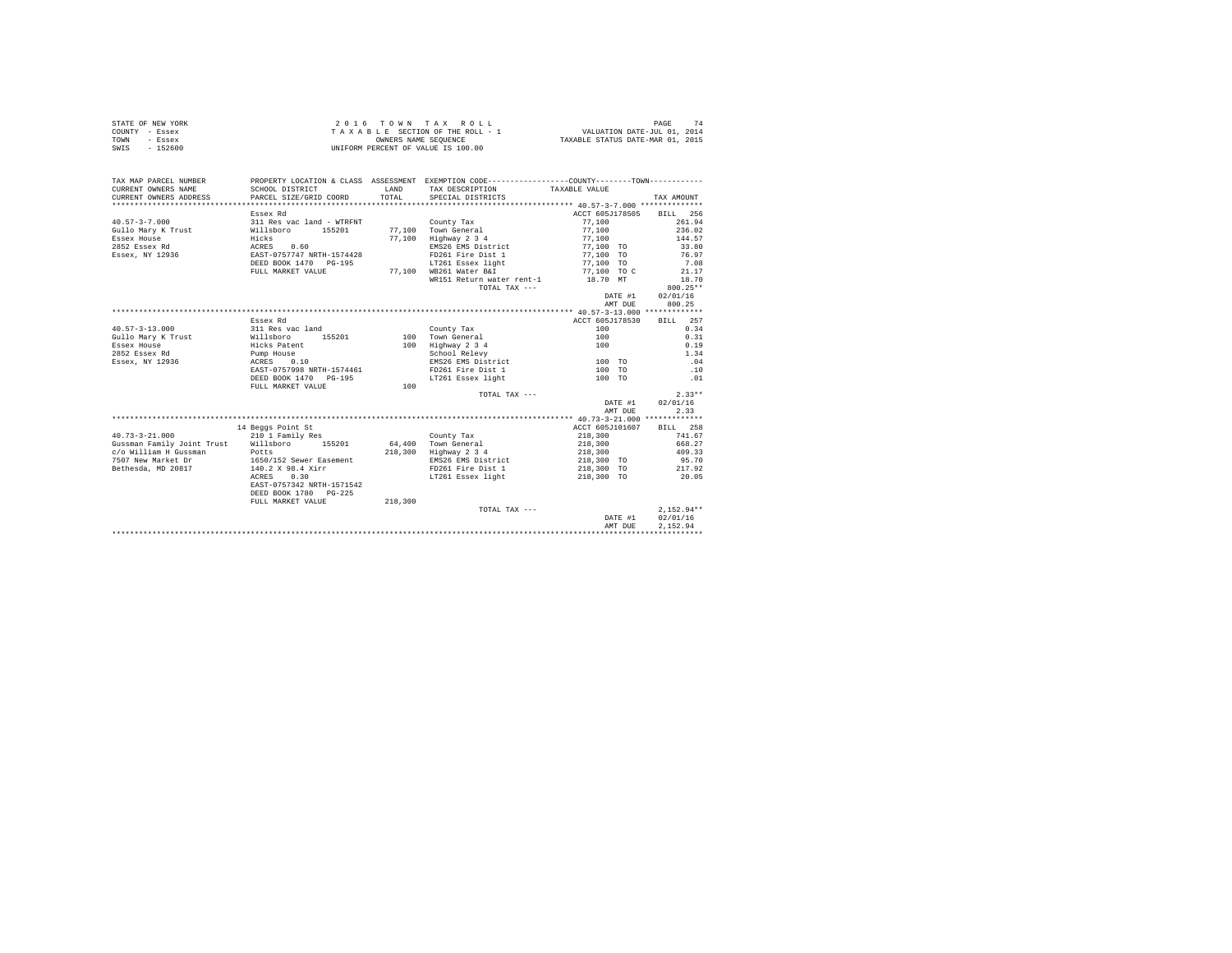| STATE OF NEW YORK | $2.0.16$ TOWN TAX ROLL             | PAGE                             |
|-------------------|------------------------------------|----------------------------------|
| COUNTY - Essex    | TAXABLE SECTION OF THE ROLL - 1    | VALUATION DATE-JUL 01, 2014      |
| TOWN<br>- Essex   | OWNERS NAME SEOUENCE               | TAXABLE STATUS DATE-MAR 01, 2015 |
| $-152600$<br>SWIS | UNIFORM PERCENT OF VALUE IS 100.00 |                                  |

| TAX MAP PARCEL NUMBER     | PROPERTY LOCATION & CLASS ASSESSMENT EXEMPTION CODE---------------COUNTY-------TOWN----------                                                                                                                                                                                                                                                                           |         |                                         |                                                                                                                                                                                                                                                                                                                                              |                   |
|---------------------------|-------------------------------------------------------------------------------------------------------------------------------------------------------------------------------------------------------------------------------------------------------------------------------------------------------------------------------------------------------------------------|---------|-----------------------------------------|----------------------------------------------------------------------------------------------------------------------------------------------------------------------------------------------------------------------------------------------------------------------------------------------------------------------------------------------|-------------------|
| CURRENT OWNERS NAME       | SCHOOL DISTRICT                                                                                                                                                                                                                                                                                                                                                         |         | LAND TAX DESCRIPTION TAXABLE VALUE      |                                                                                                                                                                                                                                                                                                                                              |                   |
|                           |                                                                                                                                                                                                                                                                                                                                                                         |         | TOTAL SPECIAL DISTRICTS                 |                                                                                                                                                                                                                                                                                                                                              | TAX AMOUNT        |
|                           |                                                                                                                                                                                                                                                                                                                                                                         |         |                                         |                                                                                                                                                                                                                                                                                                                                              |                   |
|                           | NYS Route 22                                                                                                                                                                                                                                                                                                                                                            |         |                                         | ACCT 605J103911 BILL 259                                                                                                                                                                                                                                                                                                                     |                   |
|                           |                                                                                                                                                                                                                                                                                                                                                                         |         |                                         | 23,600                                                                                                                                                                                                                                                                                                                                       | 80.18             |
|                           |                                                                                                                                                                                                                                                                                                                                                                         |         |                                         |                                                                                                                                                                                                                                                                                                                                              | 72.25             |
|                           |                                                                                                                                                                                                                                                                                                                                                                         |         |                                         |                                                                                                                                                                                                                                                                                                                                              | 44.25             |
|                           |                                                                                                                                                                                                                                                                                                                                                                         |         |                                         |                                                                                                                                                                                                                                                                                                                                              | 313.93            |
|                           |                                                                                                                                                                                                                                                                                                                                                                         |         |                                         |                                                                                                                                                                                                                                                                                                                                              | 10.35             |
|                           |                                                                                                                                                                                                                                                                                                                                                                         |         |                                         |                                                                                                                                                                                                                                                                                                                                              | 26.27             |
|                           | FULL MARKET VALUE                                                                                                                                                                                                                                                                                                                                                       |         | 23,600 LT262 Whallonsburg light         | 23,600 TO                                                                                                                                                                                                                                                                                                                                    | 6.07              |
|                           |                                                                                                                                                                                                                                                                                                                                                                         |         | TOTAL TAX ---                           |                                                                                                                                                                                                                                                                                                                                              | $553.30**$        |
|                           |                                                                                                                                                                                                                                                                                                                                                                         |         |                                         | DATE #1 02/01/16                                                                                                                                                                                                                                                                                                                             |                   |
|                           |                                                                                                                                                                                                                                                                                                                                                                         |         |                                         | AMT DUE 553.30                                                                                                                                                                                                                                                                                                                               |                   |
|                           |                                                                                                                                                                                                                                                                                                                                                                         |         |                                         |                                                                                                                                                                                                                                                                                                                                              |                   |
|                           | Loukes Ln                                                                                                                                                                                                                                                                                                                                                               |         |                                         | ACCT 605J175003 BILL 260                                                                                                                                                                                                                                                                                                                     |                   |
|                           |                                                                                                                                                                                                                                                                                                                                                                         |         |                                         | 7,473 7,473                                                                                                                                                                                                                                                                                                                                  |                   |
|                           |                                                                                                                                                                                                                                                                                                                                                                         |         |                                         | $13,627$<br>$-2,627$<br>$-2,627$<br>$-46.30$                                                                                                                                                                                                                                                                                                 |                   |
|                           |                                                                                                                                                                                                                                                                                                                                                                         |         |                                         |                                                                                                                                                                                                                                                                                                                                              | 41.72             |
|                           |                                                                                                                                                                                                                                                                                                                                                                         |         |                                         |                                                                                                                                                                                                                                                                                                                                              | 25.55             |
|                           |                                                                                                                                                                                                                                                                                                                                                                         |         |                                         |                                                                                                                                                                                                                                                                                                                                              | $9.25$<br>$23.49$ |
|                           |                                                                                                                                                                                                                                                                                                                                                                         |         |                                         |                                                                                                                                                                                                                                                                                                                                              |                   |
|                           |                                                                                                                                                                                                                                                                                                                                                                         |         |                                         |                                                                                                                                                                                                                                                                                                                                              |                   |
|                           |                                                                                                                                                                                                                                                                                                                                                                         |         |                                         |                                                                                                                                                                                                                                                                                                                                              |                   |
|                           |                                                                                                                                                                                                                                                                                                                                                                         |         | TOTAL TAX ---                           |                                                                                                                                                                                                                                                                                                                                              | $146.31**$        |
|                           |                                                                                                                                                                                                                                                                                                                                                                         |         |                                         | DATE #1 02/01/16                                                                                                                                                                                                                                                                                                                             |                   |
|                           |                                                                                                                                                                                                                                                                                                                                                                         |         |                                         | AMT DUE                                                                                                                                                                                                                                                                                                                                      | 146.31            |
|                           |                                                                                                                                                                                                                                                                                                                                                                         |         |                                         |                                                                                                                                                                                                                                                                                                                                              |                   |
|                           |                                                                                                                                                                                                                                                                                                                                                                         |         |                                         |                                                                                                                                                                                                                                                                                                                                              |                   |
|                           |                                                                                                                                                                                                                                                                                                                                                                         |         |                                         |                                                                                                                                                                                                                                                                                                                                              |                   |
|                           |                                                                                                                                                                                                                                                                                                                                                                         |         |                                         |                                                                                                                                                                                                                                                                                                                                              |                   |
|                           |                                                                                                                                                                                                                                                                                                                                                                         |         |                                         |                                                                                                                                                                                                                                                                                                                                              |                   |
|                           |                                                                                                                                                                                                                                                                                                                                                                         |         |                                         |                                                                                                                                                                                                                                                                                                                                              |                   |
|                           |                                                                                                                                                                                                                                                                                                                                                                         |         |                                         |                                                                                                                                                                                                                                                                                                                                              |                   |
|                           |                                                                                                                                                                                                                                                                                                                                                                         |         |                                         |                                                                                                                                                                                                                                                                                                                                              |                   |
|                           | $\begin{tabular}{l c c c c c} \hline $57.1-2-10.100$ & \hline {\rm{Loukes Ln}} & \hline $57.1-2-10.100$ & \hline $16.10$ & \hline $120$ & \hline $14$ & \hline $261$ & \hline $261$ & \hline $261$ & \hline $261$ & \hline $261$ & \hline $261$ & \hline $261$ & \hline $261$ & \hline $261$ & \hline $261$ & \hline $261$ & \hline $261$ & \hline $261$ & \hline $261$ |         |                                         |                                                                                                                                                                                                                                                                                                                                              |                   |
| UNDER AGDIST LAW TIL 2024 |                                                                                                                                                                                                                                                                                                                                                                         |         |                                         |                                                                                                                                                                                                                                                                                                                                              |                   |
|                           |                                                                                                                                                                                                                                                                                                                                                                         |         | TOTAL TAX ---                           |                                                                                                                                                                                                                                                                                                                                              | $443.37**$        |
|                           |                                                                                                                                                                                                                                                                                                                                                                         |         |                                         | DATE #1 02/01/16                                                                                                                                                                                                                                                                                                                             |                   |
|                           |                                                                                                                                                                                                                                                                                                                                                                         |         |                                         | AMT DUE 443.37                                                                                                                                                                                                                                                                                                                               |                   |
|                           |                                                                                                                                                                                                                                                                                                                                                                         |         |                                         | ACCT 605J175012 BILL 262                                                                                                                                                                                                                                                                                                                     |                   |
|                           | 82 Loukes Ln                                                                                                                                                                                                                                                                                                                                                            |         |                                         |                                                                                                                                                                                                                                                                                                                                              |                   |
|                           |                                                                                                                                                                                                                                                                                                                                                                         |         |                                         |                                                                                                                                                                                                                                                                                                                                              |                   |
|                           |                                                                                                                                                                                                                                                                                                                                                                         |         |                                         |                                                                                                                                                                                                                                                                                                                                              |                   |
|                           |                                                                                                                                                                                                                                                                                                                                                                         |         |                                         |                                                                                                                                                                                                                                                                                                                                              |                   |
|                           |                                                                                                                                                                                                                                                                                                                                                                         |         | EMS26 EMS District<br>FD262 Fire Dist 2 | $\begin{tabular}{lllllllllll} \multicolumn{1}{l} \multicolumn{1}{l}{} & 523 & 40 & 523 & 40 \\ \multicolumn{1}{l}{} & 157,000 & 480.62 & 533.40 \\ \multicolumn{1}{l}{} & 157,000 & 480.62 & 533.40 \\ \multicolumn{1}{l}{} & 157,000 & 70 & 68.82 & 533 & 533 & 533 \\ \multicolumn{1}{l}{} & 157,000 & 70 & 673 & 774.76 \\ \end{tabular}$ |                   |
|                           |                                                                                                                                                                                                                                                                                                                                                                         |         |                                         |                                                                                                                                                                                                                                                                                                                                              |                   |
|                           |                                                                                                                                                                                                                                                                                                                                                                         |         |                                         |                                                                                                                                                                                                                                                                                                                                              |                   |
|                           | FULL MARKET VALUE                                                                                                                                                                                                                                                                                                                                                       | 157,000 |                                         |                                                                                                                                                                                                                                                                                                                                              |                   |
|                           |                                                                                                                                                                                                                                                                                                                                                                         |         | TOTAL TAX ---                           |                                                                                                                                                                                                                                                                                                                                              | $1,551.99**$      |
|                           |                                                                                                                                                                                                                                                                                                                                                                         |         |                                         | DATE #1 02/01/16                                                                                                                                                                                                                                                                                                                             |                   |
|                           |                                                                                                                                                                                                                                                                                                                                                                         |         |                                         | AMT DUE                                                                                                                                                                                                                                                                                                                                      | 1,551.99          |
|                           |                                                                                                                                                                                                                                                                                                                                                                         |         |                                         |                                                                                                                                                                                                                                                                                                                                              |                   |
|                           |                                                                                                                                                                                                                                                                                                                                                                         |         |                                         |                                                                                                                                                                                                                                                                                                                                              |                   |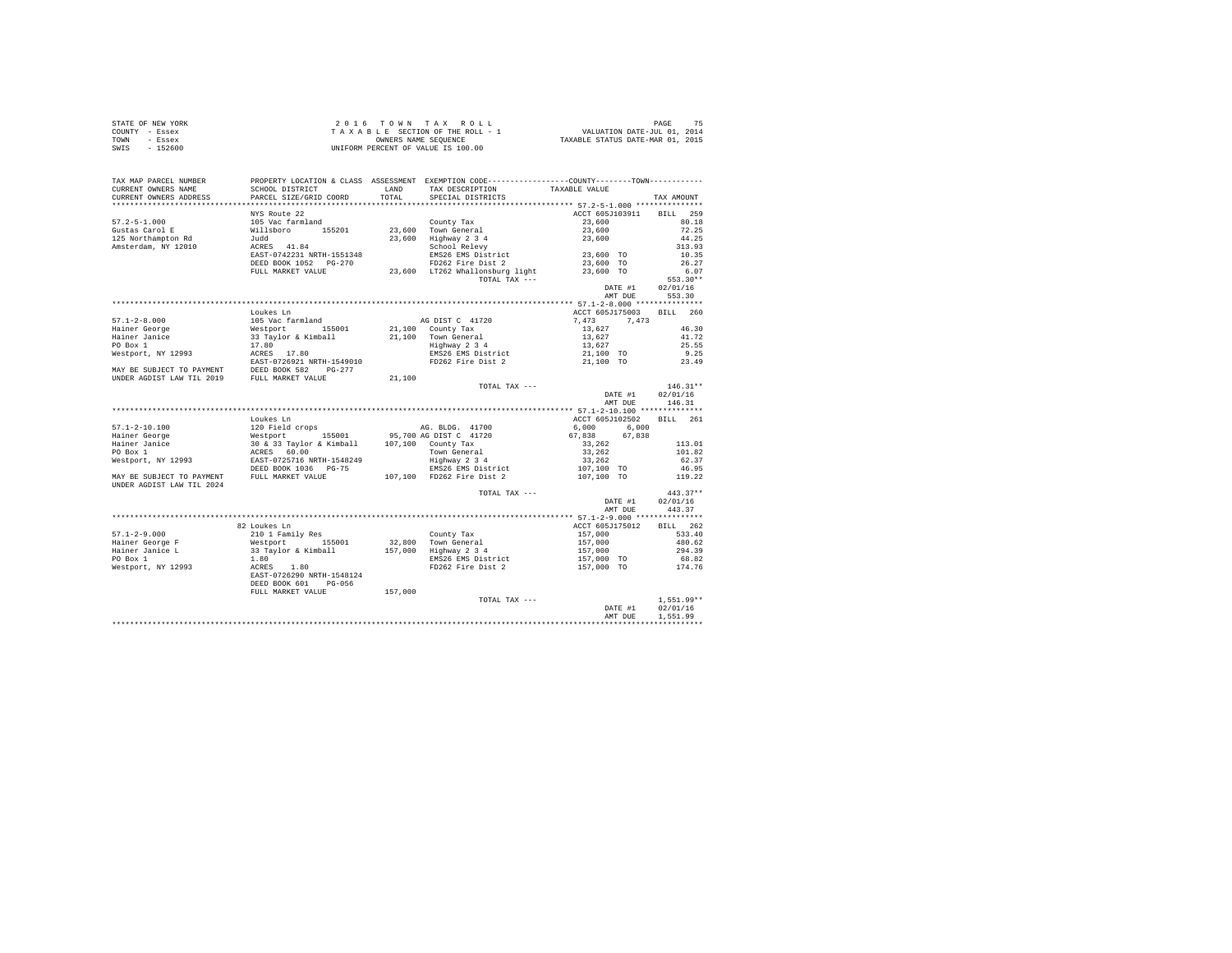| STATE OF NEW YORK | 2016 TOWN TAX ROLL                 | PAGE                             |
|-------------------|------------------------------------|----------------------------------|
| COUNTY - Essex    | TAXABLE SECTION OF THE ROLL - 1    | VALUATION DATE-JUL 01, 2014      |
| TOWN<br>- Essex   | OWNERS NAME SEOUENCE               | TAXABLE STATUS DATE-MAR 01, 2015 |
| $-152600$<br>SWIS | UNIFORM PERCENT OF VALUE IS 100.00 |                                  |

| PROPERTY LOCATION & CLASS ASSESSMENT EXEMPTION CODE----------------COUNTY--------TOWN----------<br>TAX MAP PARCEL NUMBER<br>CURRENT OWNERS NAME<br><b>T.AND</b><br>TAX DESCRIPTION TAXABLE VALUE<br>SCHOOL DISTRICT |         |                  |
|---------------------------------------------------------------------------------------------------------------------------------------------------------------------------------------------------------------------|---------|------------------|
| PARCEL SIZE/GRID COORD<br>TOTAL<br>CURRENT OWNERS ADDRESS<br>SPECIAL DISTRICTS                                                                                                                                      |         | TAX AMOUNT       |
|                                                                                                                                                                                                                     |         |                  |
| ACCT 605J183005<br>Loukes Ln                                                                                                                                                                                        |         | BILL 263         |
| $57.1 - 2 - 10.200$<br>321 Abandoned ag<br>AG DIST C 41720<br>1,615                                                                                                                                                 | 1.615   |                  |
| Nestport 155001 24,800 County Tax<br>Hainer George F<br>23,185                                                                                                                                                      |         | 78.77            |
| 30 33 Taylor & Kimball 24,800 Town General<br>Hainer Janice L<br>23,185                                                                                                                                             |         | 70.98            |
| PO Box 1<br>Highway 2 3 4<br>23,185                                                                                                                                                                                 |         | 43.47            |
| ACRES 26.84<br>EAST-0726937 NRTH-1547907<br>EMS26 EMS District<br>Westport, NY 12993<br>24,800 TO                                                                                                                   |         | 10.87            |
| FD262 Fire Dist 2<br>24,800 TO<br>DEED BOOK 781<br>$PG-0.28$                                                                                                                                                        |         | 27.61            |
| MAY BE SUBJECT TO PAYMENT<br>FULL MARKET VALUE<br>24,800                                                                                                                                                            |         |                  |
| UNDER AGDIST LAW TIL 2019                                                                                                                                                                                           |         |                  |
| TOTAL TAX ---                                                                                                                                                                                                       |         | $231.70**$       |
|                                                                                                                                                                                                                     |         | DATE #1 02/01/16 |
|                                                                                                                                                                                                                     | AMT DUE | 231.70           |
|                                                                                                                                                                                                                     |         |                  |
| ACCT 605J101608<br>43 Ridge Way                                                                                                                                                                                     |         | BILL 264         |
| $49.11 - 1 - 16.000$<br>281 Multiple res<br>220,200<br>County Tax                                                                                                                                                   |         | 748.12           |
| 84.900 Town General<br>Hall Anne L<br>Willsboro<br>155201<br>220,200                                                                                                                                                |         | 674.09           |
| Wharton<br>Wurst Richard S Jr<br>220.200 Highway 2 3 4<br>220,200                                                                                                                                                   |         | 412.89           |
| 1311/71<br>EMS26 EMS District<br>220,200 TO<br>211 29th St S                                                                                                                                                        |         | 96.53            |
| Purcellville, VA 20132<br>FD261 Fire Dist 1 220,200 TO 219.82<br>ACRES<br>0.91                                                                                                                                      |         |                  |
| EAST-0757533 NRTH-1563538                                                                                                                                                                                           |         |                  |
| DEED BOOK 1306 PG-151                                                                                                                                                                                               |         |                  |
| FULL MARKET VALUE<br>220,200                                                                                                                                                                                        |         |                  |
| TOTAL TAX ---                                                                                                                                                                                                       |         | $2.151.45**$     |
|                                                                                                                                                                                                                     | DATE #1 | 02/01/16         |
|                                                                                                                                                                                                                     | AMT DUE | 2,151.45         |
|                                                                                                                                                                                                                     |         |                  |
| 2241 Lake Shore Rd<br>ACCT 605J100505                                                                                                                                                                               |         | BILL 265         |
| $40.73 - 5 - 15.000$<br>210 1 Family Res<br>224,900<br>County Tax                                                                                                                                                   |         | 764.09           |
| Hall Mark R<br>59.300 Town General<br>224,900<br>Willsboro<br>155201                                                                                                                                                |         | 688.48           |
| Highway 2 3 4<br>Hall Erin C<br>Potts<br>224,900<br>224,900                                                                                                                                                         |         | 421.70           |
| PO Box 182<br>EMS26 EMS District<br>224,900 TO                                                                                                                                                                      |         | 98.59            |
| Essex, NY 12936<br>FD261 Fire Dist 1<br>224,900 TO                                                                                                                                                                  |         | 224.51           |
| EAST-0757168 NRTH-1570238<br>LT261 Essex light<br>224,900 TO                                                                                                                                                        |         | 20.66            |
| DEED BOOK 1475 PG-136                                                                                                                                                                                               |         |                  |
| 224,900<br>FULL MARKET VALUE                                                                                                                                                                                        |         |                  |
| TOTAL TAX ---                                                                                                                                                                                                       |         | $2.218.03**$     |
|                                                                                                                                                                                                                     | DATE #1 | 02/01/16         |
|                                                                                                                                                                                                                     | AMT DUE | 2.218.03         |
|                                                                                                                                                                                                                     |         |                  |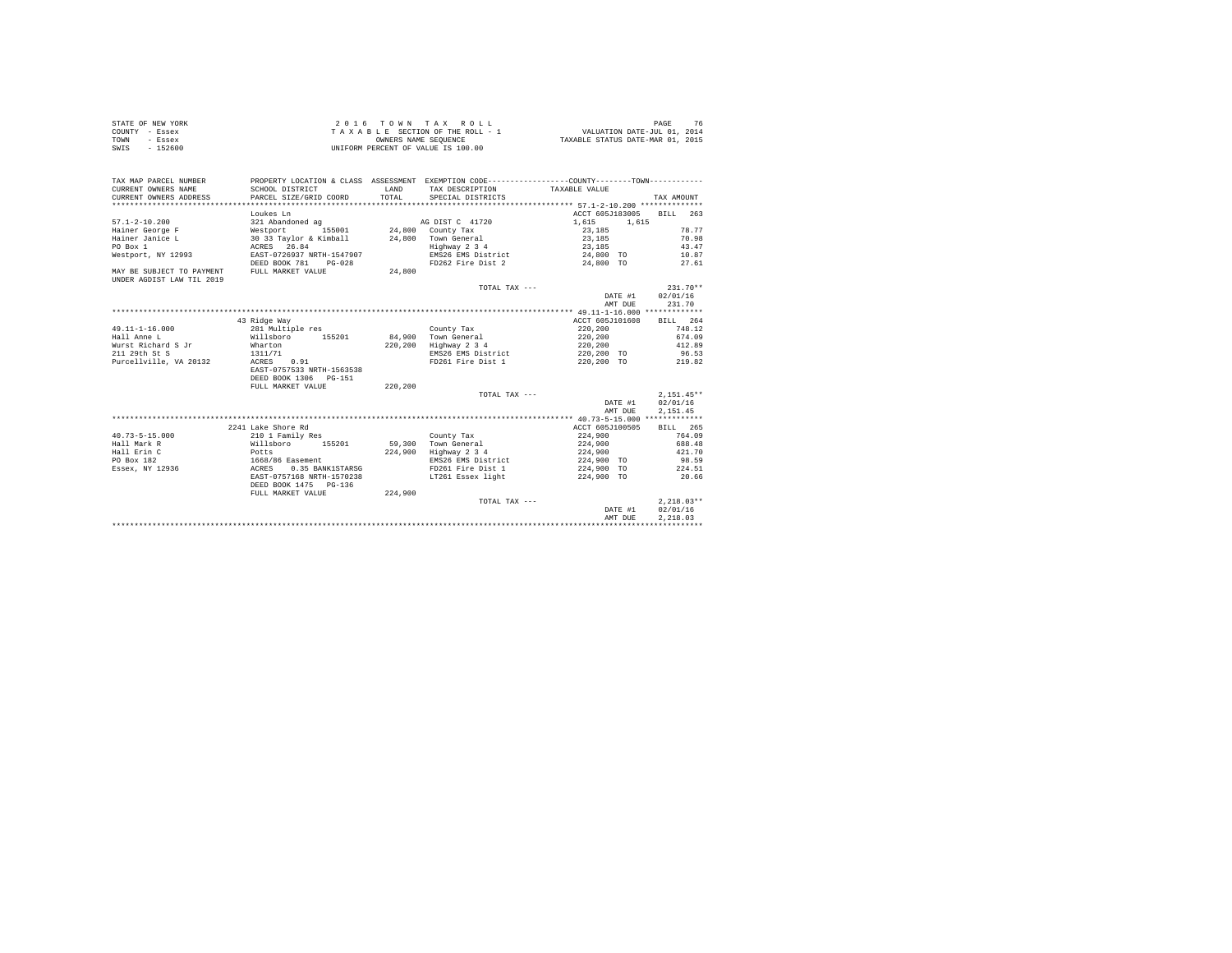| STATE OF NEW YORK                            |                                                                                                                 |         | 2016 TOWN TAX ROLL                                         | PAGE 77<br>VALUATION DATE-JUL 01, 2014<br>TAXABLE STATUS DATE-MAR 01, 2015 |                   |
|----------------------------------------------|-----------------------------------------------------------------------------------------------------------------|---------|------------------------------------------------------------|----------------------------------------------------------------------------|-------------------|
| COUNTY - Essex                               |                                                                                                                 |         | TAXABLE SECTION OF THE ROLL - 1                            |                                                                            |                   |
| TOWN - Essex<br>SWIS - 152600                |                                                                                                                 |         | OWNERS NAME SEQUENCE<br>UNIFORM PERCENT OF VALUE IS 100.00 |                                                                            |                   |
|                                              |                                                                                                                 |         |                                                            |                                                                            |                   |
|                                              |                                                                                                                 |         |                                                            |                                                                            |                   |
| TAX MAP PARCEL NUMBER<br>CURRENT OWNERS NAME | PROPERTY LOCATION & CLASS ASSESSMENT EXEMPTION CODE---------------COUNTY-------TOWN---------<br>SCHOOL DISTRICT | LAND    | TAX DESCRIPTION                                            | TAXABLE VALUE                                                              |                   |
| CURRENT OWNERS ADDRESS                       | PARCEL SIZE/GRID COORD                                                                                          | TOTAL.  | SPECIAL DISTRICTS                                          |                                                                            | TAX AMOUNT        |
|                                              |                                                                                                                 |         |                                                            |                                                                            |                   |
|                                              | Burt Way                                                                                                        |         |                                                            | ACCT 605J186002                                                            | BILL 266          |
| $49.11 - 1 - 34.300$                         | 311 Res vac land                                                                                                |         | County Tax                                                 | 59.200                                                                     | 201.13            |
| Halpin Jack H Trust                          | Willsboro 155201                                                                                                |         |                                                            | 59,200                                                                     | 181.23            |
| 2304 Washington Ave                          | Wharton Patent                                                                                                  |         | 59,200 Town General<br>59,200 Highway 2 3 4                | 59,200                                                                     | 111.00            |
| Redding, CA 96001                            | Bk 946 Pg 312 (Easement)                                                                                        |         | EMS26 EMS District                                         | 59,200 TO                                                                  | 25.95             |
|                                              | ACRES 0.34                                                                                                      |         | FD261 Fire Dist 1                                          | 59,200 TO                                                                  | 59.10             |
|                                              | EAST-0757447 NRTH-1562574                                                                                       |         |                                                            |                                                                            |                   |
|                                              | DEED BOOK 1206 PG-92                                                                                            |         |                                                            |                                                                            |                   |
|                                              | FULL MARKET VALUE                                                                                               | 59,200  |                                                            |                                                                            |                   |
|                                              |                                                                                                                 |         | TOTAL TAX ---                                              |                                                                            | $578.41**$        |
|                                              |                                                                                                                 |         |                                                            | DATE #1                                                                    | 02/01/16          |
|                                              |                                                                                                                 |         |                                                            | AMT DUE                                                                    | 578.41            |
|                                              |                                                                                                                 |         |                                                            |                                                                            |                   |
|                                              | 2752 Essex Rd                                                                                                   |         |                                                            | ACCT 605J103206                                                            | BILL 267          |
| $40.65 - 3 - 4.002$                          | 421 Restaurant - WTRFNT                                                                                         |         | County Tax                                                 | 595,400                                                                    | 2.022.85          |
| Halpin Jack Trust                            | Willsboro 155201                                                                                                |         | 341,300 Town General<br>595,400 Highway 2 3 4              | 595,400                                                                    | 1,822.68          |
| 2304 Washington Ave<br>Redding, CA 96001     | Hicks                                                                                                           |         |                                                            | 595,400                                                                    | 1,116,42          |
|                                              | 1675/82-Easement<br>ACRES 0.79                                                                                  |         | EMS26 EMS District<br>FD261 Fire Dist 1                    | 595,400 TO                                                                 | 261.01<br>594.36  |
|                                              | EAST-0757085 NRTH-1572193                                                                                       |         | LT261 Essex light                                          | 595,400 TO<br>595,400 TO                                                   | 54.69             |
|                                              | DEED BOOK 1206 PG-92                                                                                            |         |                                                            |                                                                            |                   |
|                                              | FULL MARKET VALUE                                                                                               | 595,400 |                                                            |                                                                            |                   |
|                                              |                                                                                                                 |         | TOTAL TAX ---                                              |                                                                            | $5.872.01**$      |
|                                              |                                                                                                                 |         |                                                            | DATE #1                                                                    | 02/01/16          |
|                                              |                                                                                                                 |         |                                                            | AMT DUE                                                                    | 5.872.01          |
|                                              |                                                                                                                 |         |                                                            |                                                                            |                   |
|                                              | Essex Rd                                                                                                        |         |                                                            | ACCT 605J178527                                                            | <b>BILL</b> 268   |
| $40.65 - 4 - 1.000$                          | 315 Underwtr 1nd - WTRFNT                                                                                       |         | County Tax                                                 | 1,500                                                                      | 5.10              |
| Halpin Jack Trust                            | Willsboro 155201                                                                                                |         | 1,500 Town General<br>1,500 Highway 2 3 4                  | 1,500                                                                      | 4.59              |
| 2304 Washington Ave                          | Wm Ross Underwater Grant                                                                                        |         |                                                            | 1,500                                                                      | 2.81              |
| Redding, CA 96001                            | ACRES 0.18                                                                                                      |         | EMS26 EMS District                                         | 1,500 TO                                                                   | .66               |
|                                              | EAST-0757247 NRTH-1572225                                                                                       |         | FD261 Fire Dist 1                                          | 1,500 TO                                                                   | 1.50              |
|                                              | DEED BOOK 1206 PG-92                                                                                            |         | LT261 Essex light                                          | 1,500 TO                                                                   | .14               |
|                                              | FULL MARKET VALUE                                                                                               | 1,500   |                                                            |                                                                            |                   |
|                                              |                                                                                                                 |         | TOTAL TAX ---                                              |                                                                            | $14.80**$         |
|                                              |                                                                                                                 |         |                                                            | DATE #1<br>AMT DUE                                                         | 02/01/16<br>14.80 |
|                                              |                                                                                                                 |         |                                                            |                                                                            |                   |
|                                              | School St                                                                                                       |         |                                                            | ACCT 605J101508                                                            | BILL 269          |
| $40.3 - 3 - 22.100$                          | 105 Vac farmland                                                                                                |         | County Tax                                                 | 65,000                                                                     | 220.84            |
| Hamilton Barry                               | Willsboro 155201                                                                                                |         |                                                            | 65,000                                                                     | 198.98            |
| PO Box 245                                   | Potts                                                                                                           |         | 65,000 Town General<br>65,000 Highway 2 3 4                | 65,000                                                                     | 121.88            |
| Westport, NY 12993                           | ACRES 57.92                                                                                                     |         | EMS26 EMS District                                         | 65,000 TO                                                                  | 28.49             |
|                                              | EAST-0751179 NRTH-1568677                                                                                       |         | FD261 Fire Dist 1                                          | 65,000 TO                                                                  | 64.89             |
|                                              |                                                                                                                 |         |                                                            |                                                                            |                   |
|                                              | DEED BOOK 1005 PG-328                                                                                           |         |                                                            |                                                                            |                   |
|                                              | FULL MARKET VALUE                                                                                               |         |                                                            |                                                                            |                   |
|                                              |                                                                                                                 | 65,000  | TOTAL TAX ---                                              |                                                                            | 635.08**          |
|                                              |                                                                                                                 |         |                                                            | DATE #1                                                                    | 02/01/16          |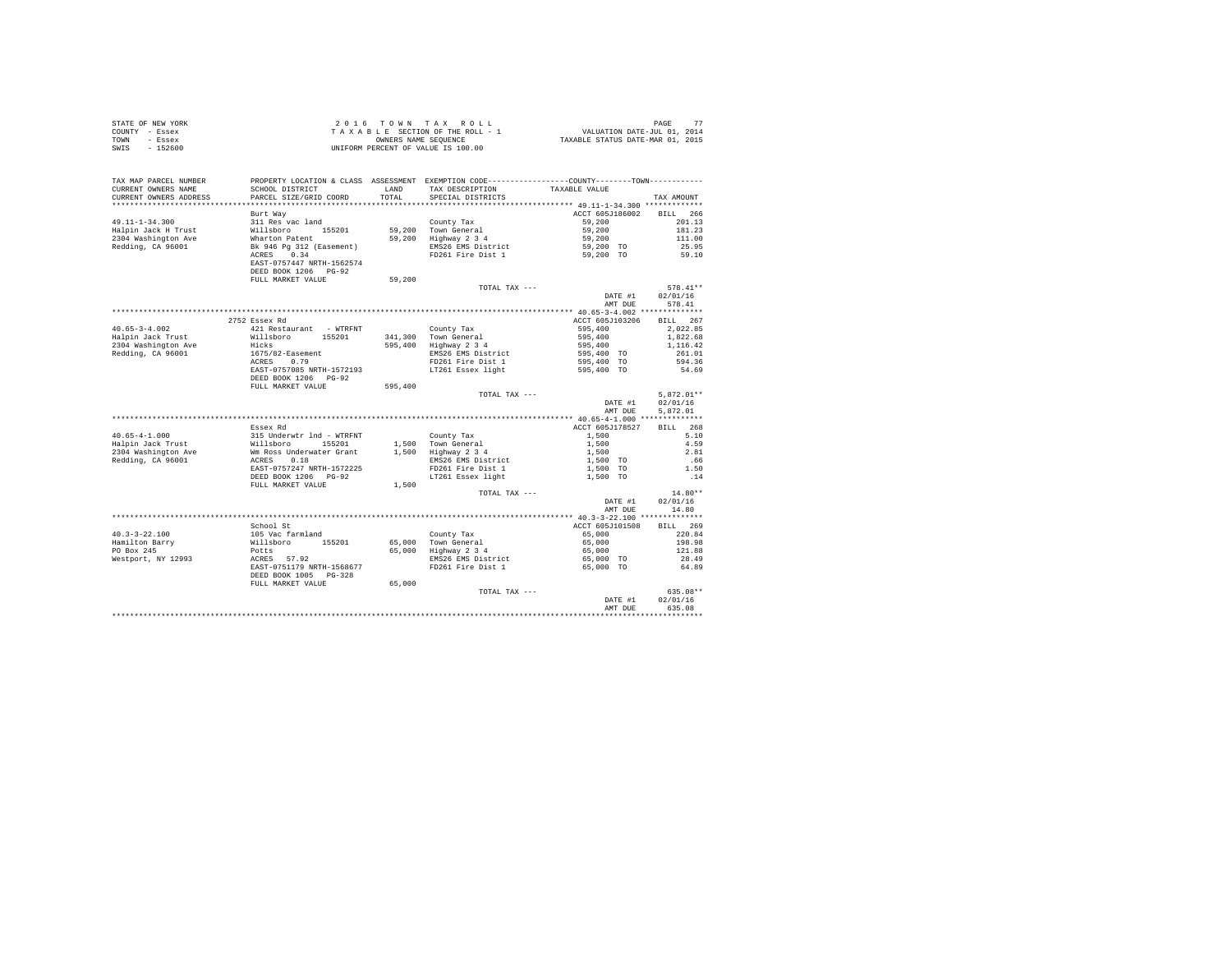|                | STATE OF NEW YORK | 2016 TOWN TAX ROLL                 | PAGE                             |
|----------------|-------------------|------------------------------------|----------------------------------|
| COUNTY - Essex |                   | TAXABLE SECTION OF THE ROLL - 1    | VALUATION DATE-JUL 01, 2014      |
| TOWN           | - Essex           | OWNERS NAME SEOUENCE               | TAXABLE STATUS DATE-MAR 01, 2015 |
| SWIS           | $-152600$         | UNIFORM PERCENT OF VALUE IS 100.00 |                                  |

| 2269 Main St<br>ACCT 605J100308 BILL 270<br>$40.73 - 4 - 8.000$<br>81,100<br>275.53<br>210 1 Family Res<br>County Tax<br>45.500 Town General<br>248.27<br>Hamilton Barry<br>Willsboro 155201<br>81,100<br>Main St<br>81,100 Highway 2 3 4<br>152.07<br>Potts<br>81,100<br>PO Box 57<br>1131/65 (37% Int)<br>EMS26 EMS District<br>35.55<br>81,100 TO<br>Essex, NY 12936<br>1668/98 Easement<br>FD261 Fire Dist 1<br>81,100 TO<br>80.96<br>0.10<br>LT261 Essex light<br>7.45<br>ACRES<br>81,100 TO<br>EAST-0757051 NRTH-1570974<br>DEED BOOK 1203 PG-22<br>FULL MARKET VALUE<br>81,100<br>799.83**<br>TOTAL TAX ---<br>02/01/16<br>DATE #1<br>799.83<br>AMT DUE<br>2272 Main St<br>ACCT 605J189001<br>BILL 271<br>$40.73 - 6 - 6.202$<br>492,300<br>1,672.57<br>570 Marina<br>- WTRFNT<br>County Tax<br>Hamilton Barry<br>Willsboro 155201<br>313,100 Town General<br>492.300<br>1,507.06<br>492,300 Highway 2 3 4<br>Lake Shore Rd<br>492,300<br>923.10<br>Potts<br>Westport, NY 12993<br>EMS26 EMS District<br>215.81<br>1651/271-Sewer Easement<br>492,300 TO<br>0.56<br>FD261 Fire Dist 1<br>492,300 TO<br>491.44<br>ACRES<br>EAST-0757282 NRTH-1571121<br>LT261 Essex light<br>492,300 TO<br>45.22<br>DEED BOOK 1053 PG-39<br>FULL MARKET VALUE<br>492,300<br>$4.855.20**$<br>TOTAL TAX ---<br>02/01/16<br>DATE #1<br>4,855.20<br>AMT DUE<br>Lake Shore Rd<br>ACCT 605J189002<br>BILL 272<br>$40.73 - 7 - 1.200$<br>315 Underwtr 1nd<br>300<br>1.02<br>County Tax<br>300 Town General<br>Hamilton Barry<br>300<br>0.92<br>Willsboro<br>155201<br>Lake Shore Rd<br>0.56<br>300<br>Highway 2 3 4<br>300<br>Potts<br>Westport, NY 12993<br>EMS26 EMS District<br>300 TO<br>.13<br>Henry Ross Underwater<br>FD261 Fire Dist 1<br>Grant<br>300 TO<br>.30<br>LT261 Essex light<br>1.00<br>300 TO<br>.03<br>ACRES<br>EAST-0757567 NRTH-1571109<br>DEED BOOK 1053 PG-39<br>300<br>FULL MARKET VALUE<br>$2.96**$<br>TOTAL TAX ---<br>02/01/16<br>DATE #1<br>2.96<br>AMT DUE | TAX MAP PARCEL NUMBER<br>CURRENT OWNERS NAME | SCHOOL DISTRICT        | LAND   | PROPERTY LOCATION & CLASS ASSESSMENT EXEMPTION CODE----------------COUNTY--------TOWN----------<br>TAX DESCRIPTION | TAXABLE VALUE |            |
|------------------------------------------------------------------------------------------------------------------------------------------------------------------------------------------------------------------------------------------------------------------------------------------------------------------------------------------------------------------------------------------------------------------------------------------------------------------------------------------------------------------------------------------------------------------------------------------------------------------------------------------------------------------------------------------------------------------------------------------------------------------------------------------------------------------------------------------------------------------------------------------------------------------------------------------------------------------------------------------------------------------------------------------------------------------------------------------------------------------------------------------------------------------------------------------------------------------------------------------------------------------------------------------------------------------------------------------------------------------------------------------------------------------------------------------------------------------------------------------------------------------------------------------------------------------------------------------------------------------------------------------------------------------------------------------------------------------------------------------------------------------------------------------------------------------------------------------------------------------------------------------------------------------------------------------------------------------------|----------------------------------------------|------------------------|--------|--------------------------------------------------------------------------------------------------------------------|---------------|------------|
|                                                                                                                                                                                                                                                                                                                                                                                                                                                                                                                                                                                                                                                                                                                                                                                                                                                                                                                                                                                                                                                                                                                                                                                                                                                                                                                                                                                                                                                                                                                                                                                                                                                                                                                                                                                                                                                                                                                                                                        | CURRENT OWNERS ADDRESS                       | PARCEL SIZE/GRID COORD | TOTAL. | SPECIAL DISTRICTS                                                                                                  |               | TAX AMOUNT |
|                                                                                                                                                                                                                                                                                                                                                                                                                                                                                                                                                                                                                                                                                                                                                                                                                                                                                                                                                                                                                                                                                                                                                                                                                                                                                                                                                                                                                                                                                                                                                                                                                                                                                                                                                                                                                                                                                                                                                                        |                                              |                        |        |                                                                                                                    |               |            |
|                                                                                                                                                                                                                                                                                                                                                                                                                                                                                                                                                                                                                                                                                                                                                                                                                                                                                                                                                                                                                                                                                                                                                                                                                                                                                                                                                                                                                                                                                                                                                                                                                                                                                                                                                                                                                                                                                                                                                                        |                                              |                        |        |                                                                                                                    |               |            |
|                                                                                                                                                                                                                                                                                                                                                                                                                                                                                                                                                                                                                                                                                                                                                                                                                                                                                                                                                                                                                                                                                                                                                                                                                                                                                                                                                                                                                                                                                                                                                                                                                                                                                                                                                                                                                                                                                                                                                                        |                                              |                        |        |                                                                                                                    |               |            |
|                                                                                                                                                                                                                                                                                                                                                                                                                                                                                                                                                                                                                                                                                                                                                                                                                                                                                                                                                                                                                                                                                                                                                                                                                                                                                                                                                                                                                                                                                                                                                                                                                                                                                                                                                                                                                                                                                                                                                                        |                                              |                        |        |                                                                                                                    |               |            |
|                                                                                                                                                                                                                                                                                                                                                                                                                                                                                                                                                                                                                                                                                                                                                                                                                                                                                                                                                                                                                                                                                                                                                                                                                                                                                                                                                                                                                                                                                                                                                                                                                                                                                                                                                                                                                                                                                                                                                                        |                                              |                        |        |                                                                                                                    |               |            |
|                                                                                                                                                                                                                                                                                                                                                                                                                                                                                                                                                                                                                                                                                                                                                                                                                                                                                                                                                                                                                                                                                                                                                                                                                                                                                                                                                                                                                                                                                                                                                                                                                                                                                                                                                                                                                                                                                                                                                                        |                                              |                        |        |                                                                                                                    |               |            |
|                                                                                                                                                                                                                                                                                                                                                                                                                                                                                                                                                                                                                                                                                                                                                                                                                                                                                                                                                                                                                                                                                                                                                                                                                                                                                                                                                                                                                                                                                                                                                                                                                                                                                                                                                                                                                                                                                                                                                                        |                                              |                        |        |                                                                                                                    |               |            |
|                                                                                                                                                                                                                                                                                                                                                                                                                                                                                                                                                                                                                                                                                                                                                                                                                                                                                                                                                                                                                                                                                                                                                                                                                                                                                                                                                                                                                                                                                                                                                                                                                                                                                                                                                                                                                                                                                                                                                                        |                                              |                        |        |                                                                                                                    |               |            |
|                                                                                                                                                                                                                                                                                                                                                                                                                                                                                                                                                                                                                                                                                                                                                                                                                                                                                                                                                                                                                                                                                                                                                                                                                                                                                                                                                                                                                                                                                                                                                                                                                                                                                                                                                                                                                                                                                                                                                                        |                                              |                        |        |                                                                                                                    |               |            |
|                                                                                                                                                                                                                                                                                                                                                                                                                                                                                                                                                                                                                                                                                                                                                                                                                                                                                                                                                                                                                                                                                                                                                                                                                                                                                                                                                                                                                                                                                                                                                                                                                                                                                                                                                                                                                                                                                                                                                                        |                                              |                        |        |                                                                                                                    |               |            |
|                                                                                                                                                                                                                                                                                                                                                                                                                                                                                                                                                                                                                                                                                                                                                                                                                                                                                                                                                                                                                                                                                                                                                                                                                                                                                                                                                                                                                                                                                                                                                                                                                                                                                                                                                                                                                                                                                                                                                                        |                                              |                        |        |                                                                                                                    |               |            |
|                                                                                                                                                                                                                                                                                                                                                                                                                                                                                                                                                                                                                                                                                                                                                                                                                                                                                                                                                                                                                                                                                                                                                                                                                                                                                                                                                                                                                                                                                                                                                                                                                                                                                                                                                                                                                                                                                                                                                                        |                                              |                        |        |                                                                                                                    |               |            |
|                                                                                                                                                                                                                                                                                                                                                                                                                                                                                                                                                                                                                                                                                                                                                                                                                                                                                                                                                                                                                                                                                                                                                                                                                                                                                                                                                                                                                                                                                                                                                                                                                                                                                                                                                                                                                                                                                                                                                                        |                                              |                        |        |                                                                                                                    |               |            |
|                                                                                                                                                                                                                                                                                                                                                                                                                                                                                                                                                                                                                                                                                                                                                                                                                                                                                                                                                                                                                                                                                                                                                                                                                                                                                                                                                                                                                                                                                                                                                                                                                                                                                                                                                                                                                                                                                                                                                                        |                                              |                        |        |                                                                                                                    |               |            |
|                                                                                                                                                                                                                                                                                                                                                                                                                                                                                                                                                                                                                                                                                                                                                                                                                                                                                                                                                                                                                                                                                                                                                                                                                                                                                                                                                                                                                                                                                                                                                                                                                                                                                                                                                                                                                                                                                                                                                                        |                                              |                        |        |                                                                                                                    |               |            |
|                                                                                                                                                                                                                                                                                                                                                                                                                                                                                                                                                                                                                                                                                                                                                                                                                                                                                                                                                                                                                                                                                                                                                                                                                                                                                                                                                                                                                                                                                                                                                                                                                                                                                                                                                                                                                                                                                                                                                                        |                                              |                        |        |                                                                                                                    |               |            |
|                                                                                                                                                                                                                                                                                                                                                                                                                                                                                                                                                                                                                                                                                                                                                                                                                                                                                                                                                                                                                                                                                                                                                                                                                                                                                                                                                                                                                                                                                                                                                                                                                                                                                                                                                                                                                                                                                                                                                                        |                                              |                        |        |                                                                                                                    |               |            |
|                                                                                                                                                                                                                                                                                                                                                                                                                                                                                                                                                                                                                                                                                                                                                                                                                                                                                                                                                                                                                                                                                                                                                                                                                                                                                                                                                                                                                                                                                                                                                                                                                                                                                                                                                                                                                                                                                                                                                                        |                                              |                        |        |                                                                                                                    |               |            |
|                                                                                                                                                                                                                                                                                                                                                                                                                                                                                                                                                                                                                                                                                                                                                                                                                                                                                                                                                                                                                                                                                                                                                                                                                                                                                                                                                                                                                                                                                                                                                                                                                                                                                                                                                                                                                                                                                                                                                                        |                                              |                        |        |                                                                                                                    |               |            |
|                                                                                                                                                                                                                                                                                                                                                                                                                                                                                                                                                                                                                                                                                                                                                                                                                                                                                                                                                                                                                                                                                                                                                                                                                                                                                                                                                                                                                                                                                                                                                                                                                                                                                                                                                                                                                                                                                                                                                                        |                                              |                        |        |                                                                                                                    |               |            |
|                                                                                                                                                                                                                                                                                                                                                                                                                                                                                                                                                                                                                                                                                                                                                                                                                                                                                                                                                                                                                                                                                                                                                                                                                                                                                                                                                                                                                                                                                                                                                                                                                                                                                                                                                                                                                                                                                                                                                                        |                                              |                        |        |                                                                                                                    |               |            |
|                                                                                                                                                                                                                                                                                                                                                                                                                                                                                                                                                                                                                                                                                                                                                                                                                                                                                                                                                                                                                                                                                                                                                                                                                                                                                                                                                                                                                                                                                                                                                                                                                                                                                                                                                                                                                                                                                                                                                                        |                                              |                        |        |                                                                                                                    |               |            |
|                                                                                                                                                                                                                                                                                                                                                                                                                                                                                                                                                                                                                                                                                                                                                                                                                                                                                                                                                                                                                                                                                                                                                                                                                                                                                                                                                                                                                                                                                                                                                                                                                                                                                                                                                                                                                                                                                                                                                                        |                                              |                        |        |                                                                                                                    |               |            |
|                                                                                                                                                                                                                                                                                                                                                                                                                                                                                                                                                                                                                                                                                                                                                                                                                                                                                                                                                                                                                                                                                                                                                                                                                                                                                                                                                                                                                                                                                                                                                                                                                                                                                                                                                                                                                                                                                                                                                                        |                                              |                        |        |                                                                                                                    |               |            |
|                                                                                                                                                                                                                                                                                                                                                                                                                                                                                                                                                                                                                                                                                                                                                                                                                                                                                                                                                                                                                                                                                                                                                                                                                                                                                                                                                                                                                                                                                                                                                                                                                                                                                                                                                                                                                                                                                                                                                                        |                                              |                        |        |                                                                                                                    |               |            |
|                                                                                                                                                                                                                                                                                                                                                                                                                                                                                                                                                                                                                                                                                                                                                                                                                                                                                                                                                                                                                                                                                                                                                                                                                                                                                                                                                                                                                                                                                                                                                                                                                                                                                                                                                                                                                                                                                                                                                                        |                                              |                        |        |                                                                                                                    |               |            |
|                                                                                                                                                                                                                                                                                                                                                                                                                                                                                                                                                                                                                                                                                                                                                                                                                                                                                                                                                                                                                                                                                                                                                                                                                                                                                                                                                                                                                                                                                                                                                                                                                                                                                                                                                                                                                                                                                                                                                                        |                                              |                        |        |                                                                                                                    |               |            |
|                                                                                                                                                                                                                                                                                                                                                                                                                                                                                                                                                                                                                                                                                                                                                                                                                                                                                                                                                                                                                                                                                                                                                                                                                                                                                                                                                                                                                                                                                                                                                                                                                                                                                                                                                                                                                                                                                                                                                                        |                                              |                        |        |                                                                                                                    |               |            |
|                                                                                                                                                                                                                                                                                                                                                                                                                                                                                                                                                                                                                                                                                                                                                                                                                                                                                                                                                                                                                                                                                                                                                                                                                                                                                                                                                                                                                                                                                                                                                                                                                                                                                                                                                                                                                                                                                                                                                                        |                                              |                        |        |                                                                                                                    |               |            |
|                                                                                                                                                                                                                                                                                                                                                                                                                                                                                                                                                                                                                                                                                                                                                                                                                                                                                                                                                                                                                                                                                                                                                                                                                                                                                                                                                                                                                                                                                                                                                                                                                                                                                                                                                                                                                                                                                                                                                                        |                                              |                        |        |                                                                                                                    |               |            |
|                                                                                                                                                                                                                                                                                                                                                                                                                                                                                                                                                                                                                                                                                                                                                                                                                                                                                                                                                                                                                                                                                                                                                                                                                                                                                                                                                                                                                                                                                                                                                                                                                                                                                                                                                                                                                                                                                                                                                                        |                                              |                        |        |                                                                                                                    |               |            |
|                                                                                                                                                                                                                                                                                                                                                                                                                                                                                                                                                                                                                                                                                                                                                                                                                                                                                                                                                                                                                                                                                                                                                                                                                                                                                                                                                                                                                                                                                                                                                                                                                                                                                                                                                                                                                                                                                                                                                                        |                                              |                        |        |                                                                                                                    |               |            |
|                                                                                                                                                                                                                                                                                                                                                                                                                                                                                                                                                                                                                                                                                                                                                                                                                                                                                                                                                                                                                                                                                                                                                                                                                                                                                                                                                                                                                                                                                                                                                                                                                                                                                                                                                                                                                                                                                                                                                                        |                                              |                        |        |                                                                                                                    |               |            |
|                                                                                                                                                                                                                                                                                                                                                                                                                                                                                                                                                                                                                                                                                                                                                                                                                                                                                                                                                                                                                                                                                                                                                                                                                                                                                                                                                                                                                                                                                                                                                                                                                                                                                                                                                                                                                                                                                                                                                                        |                                              |                        |        |                                                                                                                    |               |            |
|                                                                                                                                                                                                                                                                                                                                                                                                                                                                                                                                                                                                                                                                                                                                                                                                                                                                                                                                                                                                                                                                                                                                                                                                                                                                                                                                                                                                                                                                                                                                                                                                                                                                                                                                                                                                                                                                                                                                                                        |                                              |                        |        |                                                                                                                    |               |            |
|                                                                                                                                                                                                                                                                                                                                                                                                                                                                                                                                                                                                                                                                                                                                                                                                                                                                                                                                                                                                                                                                                                                                                                                                                                                                                                                                                                                                                                                                                                                                                                                                                                                                                                                                                                                                                                                                                                                                                                        |                                              |                        |        |                                                                                                                    |               |            |
|                                                                                                                                                                                                                                                                                                                                                                                                                                                                                                                                                                                                                                                                                                                                                                                                                                                                                                                                                                                                                                                                                                                                                                                                                                                                                                                                                                                                                                                                                                                                                                                                                                                                                                                                                                                                                                                                                                                                                                        |                                              |                        |        |                                                                                                                    |               |            |
|                                                                                                                                                                                                                                                                                                                                                                                                                                                                                                                                                                                                                                                                                                                                                                                                                                                                                                                                                                                                                                                                                                                                                                                                                                                                                                                                                                                                                                                                                                                                                                                                                                                                                                                                                                                                                                                                                                                                                                        |                                              |                        |        |                                                                                                                    |               |            |
|                                                                                                                                                                                                                                                                                                                                                                                                                                                                                                                                                                                                                                                                                                                                                                                                                                                                                                                                                                                                                                                                                                                                                                                                                                                                                                                                                                                                                                                                                                                                                                                                                                                                                                                                                                                                                                                                                                                                                                        |                                              |                        |        |                                                                                                                    |               |            |
|                                                                                                                                                                                                                                                                                                                                                                                                                                                                                                                                                                                                                                                                                                                                                                                                                                                                                                                                                                                                                                                                                                                                                                                                                                                                                                                                                                                                                                                                                                                                                                                                                                                                                                                                                                                                                                                                                                                                                                        |                                              |                        |        |                                                                                                                    |               |            |
|                                                                                                                                                                                                                                                                                                                                                                                                                                                                                                                                                                                                                                                                                                                                                                                                                                                                                                                                                                                                                                                                                                                                                                                                                                                                                                                                                                                                                                                                                                                                                                                                                                                                                                                                                                                                                                                                                                                                                                        |                                              |                        |        |                                                                                                                    |               |            |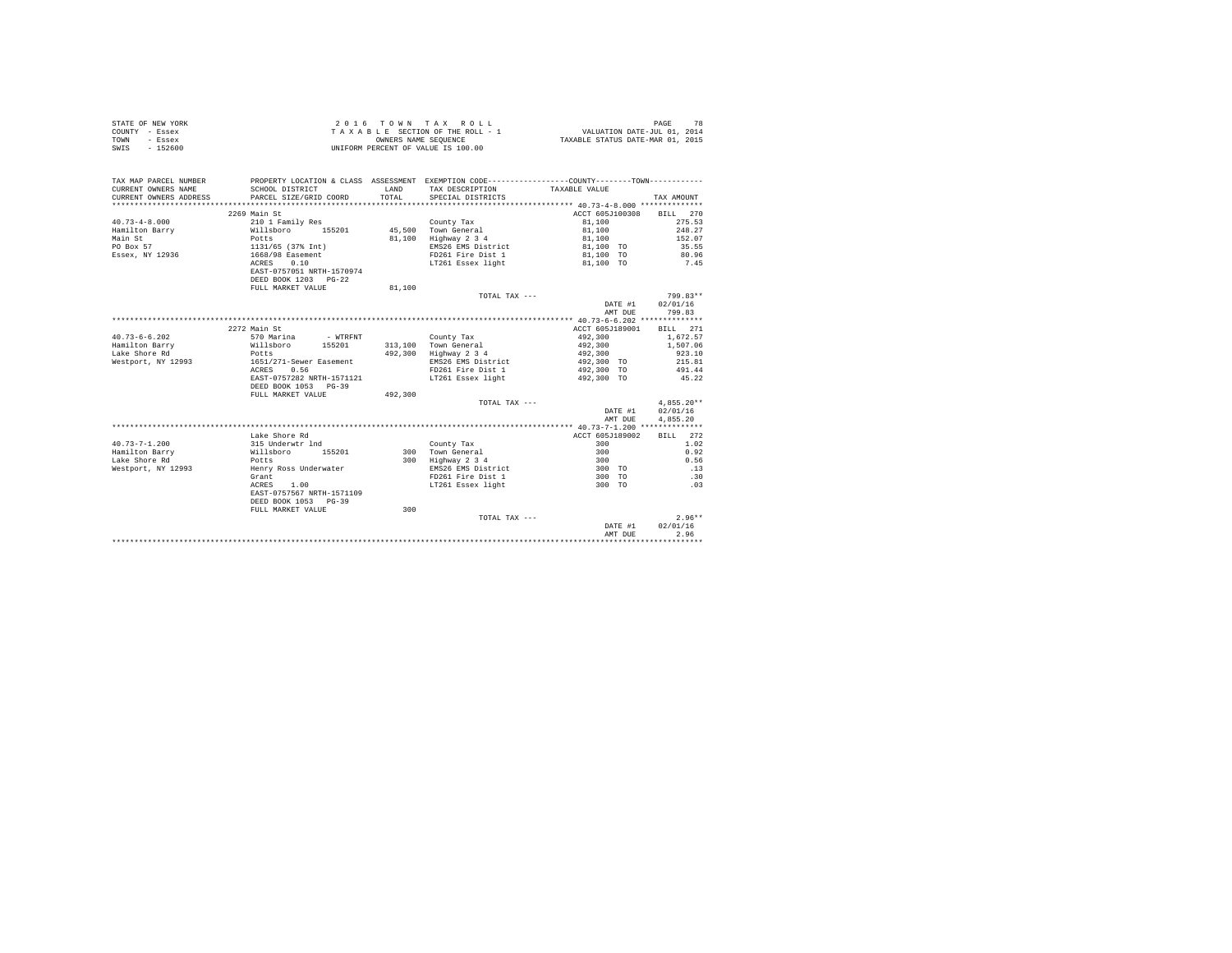| STATE OF NEW YORK | 2016 TOWN TAX ROLL                 | PAGE                             | 79 |
|-------------------|------------------------------------|----------------------------------|----|
| COUNTY - Essex    | TAXABLE SECTION OF THE ROLL - 1    | VALUATION DATE-JUL 01, 2014      |    |
| TOWN<br>- Essex   | OWNERS NAME SEOUENCE               | TAXABLE STATUS DATE-MAR 01, 2015 |    |
| SWIS<br>$-152600$ | UNIFORM PERCENT OF VALUE IS 100.00 |                                  |    |

| TAX MAP PARCEL NUMBER  |                                                                                                                                                                                                                  |         |                               | PROPERTY LOCATION & CLASS ASSESSMENT EXEMPTION CODE---------------COUNTY-------TOWN--------- |                     |
|------------------------|------------------------------------------------------------------------------------------------------------------------------------------------------------------------------------------------------------------|---------|-------------------------------|----------------------------------------------------------------------------------------------|---------------------|
| CURRENT OWNERS NAME    | SCHOOL DISTRICT                                                                                                                                                                                                  | LAND    | TAX DESCRIPTION TAXABLE VALUE |                                                                                              |                     |
| CURRENT OWNERS ADDRESS | PARCEL SIZE/GRID COORD                                                                                                                                                                                           | TOTAL   | SPECIAL DISTRICTS             |                                                                                              | TAX AMOUNT          |
|                        |                                                                                                                                                                                                                  |         |                               |                                                                                              |                     |
|                        | 2104 Jersey St                                                                                                                                                                                                   |         |                               | ACCT 605J100507 BILL 273                                                                     |                     |
| 39.4-1-44.110          | 240 Rural res                                                                                                                                                                                                    |         | County Tax                    | 163,200                                                                                      | 554.47              |
|                        | Hance Joshua D <b>Westport</b> 155001 44,300 Town General                                                                                                                                                        |         |                               | 163,200                                                                                      | 499.60              |
| 2104 Jersey St         | Potts<br>ACRES 13.30 BANK1STARSG                                                                                                                                                                                 |         | 163.200 Highway 2 3 4         | 163,200                                                                                      | 306.01              |
| Essex, NY 12936        |                                                                                                                                                                                                                  |         | EMS26 EMS District            | 163,200 TO                                                                                   | 71.54               |
|                        | EAST-0736930 NRTH-1569451                                                                                                                                                                                        |         | FD262 Fire Dist 2             | 163.200 TO 181.66                                                                            |                     |
|                        | DEED BOOK 1667 PG-48                                                                                                                                                                                             |         |                               |                                                                                              |                     |
|                        | FULL MARKET VALUE                                                                                                                                                                                                | 163,200 |                               |                                                                                              |                     |
|                        |                                                                                                                                                                                                                  |         | TOTAL TAX $---$               |                                                                                              | $1.613.28**$        |
|                        |                                                                                                                                                                                                                  |         |                               |                                                                                              | DATE #1 02/01/16    |
|                        |                                                                                                                                                                                                                  |         |                               | AMT DUE 1, 613.28                                                                            |                     |
|                        |                                                                                                                                                                                                                  |         |                               |                                                                                              |                     |
|                        | 268 Savre Rd 6053104110 76 PCT OF VALUE USED FOR EXEMPTION PURPOSES ACCT 6053104110                                                                                                                              |         |                               |                                                                                              | BILL 274            |
| $48.3 - 1 - 13.000$    | 281 Multiple res                                                                                                                                                                                                 |         | AGED ALL 41800                | 59.204 59.204                                                                                |                     |
|                        |                                                                                                                                                                                                                  |         |                               | 96,596                                                                                       | 328.18              |
|                        | $274 ~\rm{Gyr}$ Hance Michael A<br>$\rm{Mestport}$ 155001 52,400 County Tax 155,800 Town General PS P1<br>att Rogers 155,800 Town General Mestport, NY 12993 1253/300 Lease Agr<br>mnt 2ac 155,800 Tophway 2 3 4 |         |                               | 96,596                                                                                       | 295.71              |
| Westport, NY 12993     |                                                                                                                                                                                                                  |         | Highway 2 3 4                 | 96,596                                                                                       | 181.12              |
|                        |                                                                                                                                                                                                                  |         |                               | 1728/212 LU to Joyce A Ha <b>EMS26</b> EMS District 155,800 TO 68.30                         |                     |
|                        | ACRES 2.30                                                                                                                                                                                                       |         | FD262 Fire Dist 2             | 155,800 TO 173.43                                                                            |                     |
|                        | EAST-0731009 NRTH-1554603                                                                                                                                                                                        |         |                               |                                                                                              |                     |
|                        | DEED BOOK 1728 PG-212                                                                                                                                                                                            |         |                               |                                                                                              |                     |
|                        | FULL MARKET VALUE                                                                                                                                                                                                | 155,800 |                               |                                                                                              |                     |
|                        |                                                                                                                                                                                                                  |         | TOTAL TAX ---                 |                                                                                              | $1.046.74**$        |
|                        |                                                                                                                                                                                                                  |         |                               |                                                                                              | DATE #1 02/01/16    |
|                        |                                                                                                                                                                                                                  |         |                               | AMT DUE                                                                                      | 1,046.74            |
|                        |                                                                                                                                                                                                                  |         |                               |                                                                                              |                     |
|                        | 7 Orchard Ln                                                                                                                                                                                                     |         |                               | ACCT 605J102613                                                                              | BILL 275            |
| $40.73 - 3 - 29.000$   | 210 1 Family Res                                                                                                                                                                                                 |         | County Tax                    | 188.500 640.42                                                                               |                     |
| Hanes Steven D         | Willsboro 155201 47.800 Town General                                                                                                                                                                             |         |                               | 188,500                                                                                      | 577.05              |
| Hanes Dorothy E        | Potts                                                                                                                                                                                                            | 188,500 | Highway 2 3 4                 | 188,500                                                                                      | 353.45              |
|                        | Analyze Christian Ter 1650/156 Sewer Easement<br>Syracuse, NY 13224 ACRES 0.10                                                                                                                                   |         | EMS26 EMS District            | 188,500 TO                                                                                   | $82.63$<br>$188.17$ |
|                        |                                                                                                                                                                                                                  |         | $FD261$ Fire Dist 1           | 188,500 TO                                                                                   |                     |
|                        | EAST-0757225 NRTH-1571427                                                                                                                                                                                        |         | LT261 Essex light             | 188,500 TO 17.31                                                                             |                     |
|                        | DEED BOOK 1617 PG-135                                                                                                                                                                                            |         |                               |                                                                                              |                     |
|                        | FULL MARKET VALUE                                                                                                                                                                                                | 188,500 |                               |                                                                                              |                     |
|                        |                                                                                                                                                                                                                  |         | TOTAL TAX ---                 |                                                                                              | $1,859.03**$        |
|                        |                                                                                                                                                                                                                  |         |                               |                                                                                              | DATE #1 02/01/16    |
|                        |                                                                                                                                                                                                                  |         |                               | AMT DUE                                                                                      | 1,859.03            |
|                        |                                                                                                                                                                                                                  |         |                               |                                                                                              |                     |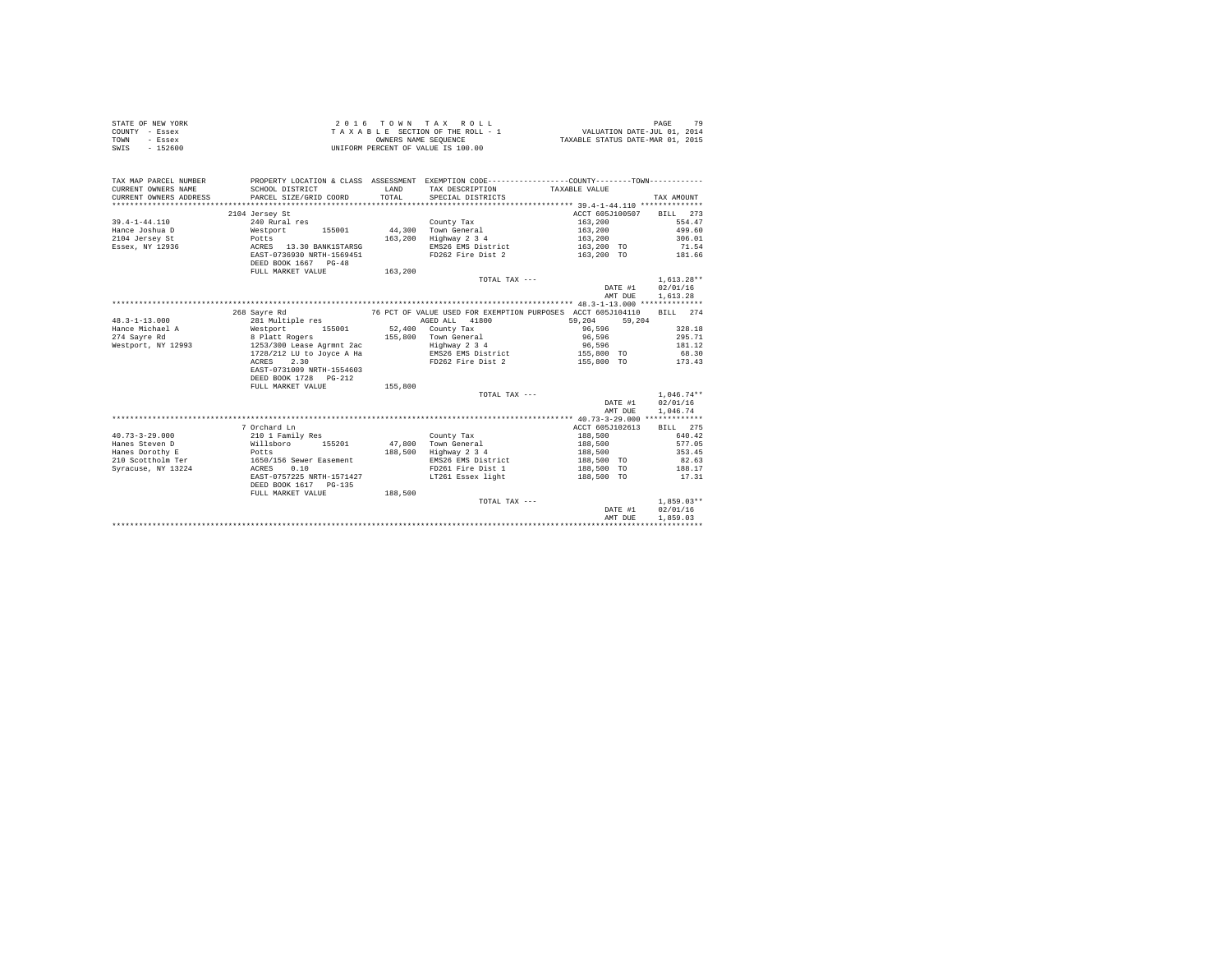| STATE OF NEW YORK | 2016 TOWN TAX ROLL                 | 80<br>PAGE                       |
|-------------------|------------------------------------|----------------------------------|
| COUNTY - Essex    | TAXABLE SECTION OF THE ROLL - 1    | VALUATION DATE-JUL 01, 2014      |
| TOWN<br>- Essex   | OWNERS NAME SEOUENCE               | TAXABLE STATUS DATE-MAR 01, 2015 |
| $-152600$<br>SWIS | UNIFORM PERCENT OF VALUE IS 100.00 |                                  |

| TAX MAP PARCEL NUMBER<br>CURRENT OWNERS NAME<br>CURRENT OWNERS ADDRESS | SCHOOL DISTRICT<br>PARCEL SIZE/GRID COORD | LAND<br>TOTAL. | TAX DESCRIPTION TAXABLE VALUE<br>SPECIAL DISTRICTS | PROPERTY LOCATION & CLASS ASSESSMENT EXEMPTION CODE----------------COUNTY--------TOWN---------- | TAX AMOUNT   |
|------------------------------------------------------------------------|-------------------------------------------|----------------|----------------------------------------------------|-------------------------------------------------------------------------------------------------|--------------|
|                                                                        |                                           |                |                                                    | ACCT 605J100409                                                                                 | BTLL 276     |
| $48.2 - 1 - 11.102$                                                    | Leaning Rd<br>312 Vac w/imprv             |                | AG DIST C 41720                                    | 50.228<br>50,228                                                                                |              |
| Hanna Joseph F                                                         | Willsboro<br>155201                       |                | $109.000$ County Tax                               | 86.872                                                                                          | 295.14       |
| Hanna Meredith K                                                       | Potts & Wharton                           |                | 137.100 Town General                               | 86,872                                                                                          | 265.94       |
| 121 Leaning Rd                                                         | ACRES 94.00                               |                | Highway 2 3 4                                      | 86.872                                                                                          | 162.89       |
| Essex, NY 12936                                                        | EAST-0741786 NRTH-1563626                 |                | EMS26 EMS District                                 | 137,100 TO                                                                                      | 60.10        |
|                                                                        | DEED BOOK 1385 PG-245                     |                | FD262 Fire Dist 2                                  | 137,100 TO                                                                                      | 152.61       |
| MAY BE SUBJECT TO PAYMENT                                              | FULL MARKET VALUE                         | 137,100        |                                                    |                                                                                                 |              |
| UNDER AGDIST LAW TIL 2019                                              |                                           |                |                                                    |                                                                                                 |              |
|                                                                        |                                           |                | TOTAL TAX ---                                      |                                                                                                 | $936.68**$   |
|                                                                        |                                           |                |                                                    | DATE #1                                                                                         | 02/01/16     |
|                                                                        |                                           |                |                                                    | AMT DUE                                                                                         | 936.68       |
|                                                                        |                                           |                |                                                    |                                                                                                 |              |
|                                                                        | 121 Leaning Rd                            |                |                                                    | ACCT 605J180007                                                                                 | BILL 277     |
| $48.2 - 1 - 11.200$                                                    | 240 Rural res                             |                | County Tax                                         | 337,000                                                                                         | 1,144.95     |
| Hanna Joseph F                                                         | 155201<br>Willsboro                       |                | 98.000 Town General                                | 337,000                                                                                         | 1,031.65     |
| Hanna Meredith K                                                       |                                           | 337,000        | Highway 2 3 4                                      | 337,000                                                                                         | 631.90       |
| 121 Leaning Rd                                                         | Potts & Wharton<br>47.0 Acres             |                | EMS26 EMS District                                 | 337,000 TO                                                                                      | 147.73       |
| Essex, NY 12936                                                        | ACRES 47.00                               |                | FD262 Fire Dist 2                                  | 337,000 TO 375.13                                                                               |              |
|                                                                        | EAST-0739136 NRTH-1563242                 |                |                                                    |                                                                                                 |              |
|                                                                        | DEED BOOK 1385<br>$PG - 245$              |                |                                                    |                                                                                                 |              |
|                                                                        | FULL MARKET VALUE                         | 337,000        |                                                    |                                                                                                 |              |
|                                                                        |                                           |                | TOTAL TAX ---                                      |                                                                                                 | $3.331.36**$ |
|                                                                        |                                           |                |                                                    | DATE #1                                                                                         | 02/01/16     |
|                                                                        |                                           |                |                                                    | AMT DUE                                                                                         | 3.331.36     |
|                                                                        |                                           |                |                                                    |                                                                                                 |              |
|                                                                        | 387 Mason Rd                              |                |                                                    | ACCT 605J103403                                                                                 | BILL 278     |
| $39.3 - 1 - 23.000$                                                    | 210 1 Family Res                          |                | County Tax                                         | 175,400                                                                                         | 595.92       |
| Harsh Robert A                                                         | willsboro<br>155201                       |                | 40.400 Town General                                | 175,400                                                                                         | 536.95       |
| Harsh Carole K                                                         | 39 40 Platt Rogers                        | 175,400        | Highway 2 3 4                                      | 175,400                                                                                         | 328.89       |
| 387 Mason Rd                                                           | 16ac                                      |                | EMS26 EMS District                                 | 175,400 TO                                                                                      | 76.89        |
| Essex, NY 12936                                                        | 9.40<br>ACRES                             |                | FD262 Fire Dist 2                                  | 175,400 TO                                                                                      | 195.24       |
|                                                                        | EAST-0724489 NRTH-1567174                 |                |                                                    |                                                                                                 |              |
|                                                                        | DEED BOOK 543<br>$PG-32$                  |                |                                                    |                                                                                                 |              |
|                                                                        | FULL MARKET VALUE                         | 175,400        |                                                    |                                                                                                 |              |
|                                                                        |                                           |                | TOTAL TAX ---                                      |                                                                                                 | $1.733.89**$ |
|                                                                        |                                           |                |                                                    | DATE #1                                                                                         | 02/01/16     |
|                                                                        |                                           |                |                                                    | AMT DUE                                                                                         | 1,733.89     |
|                                                                        |                                           |                |                                                    |                                                                                                 |              |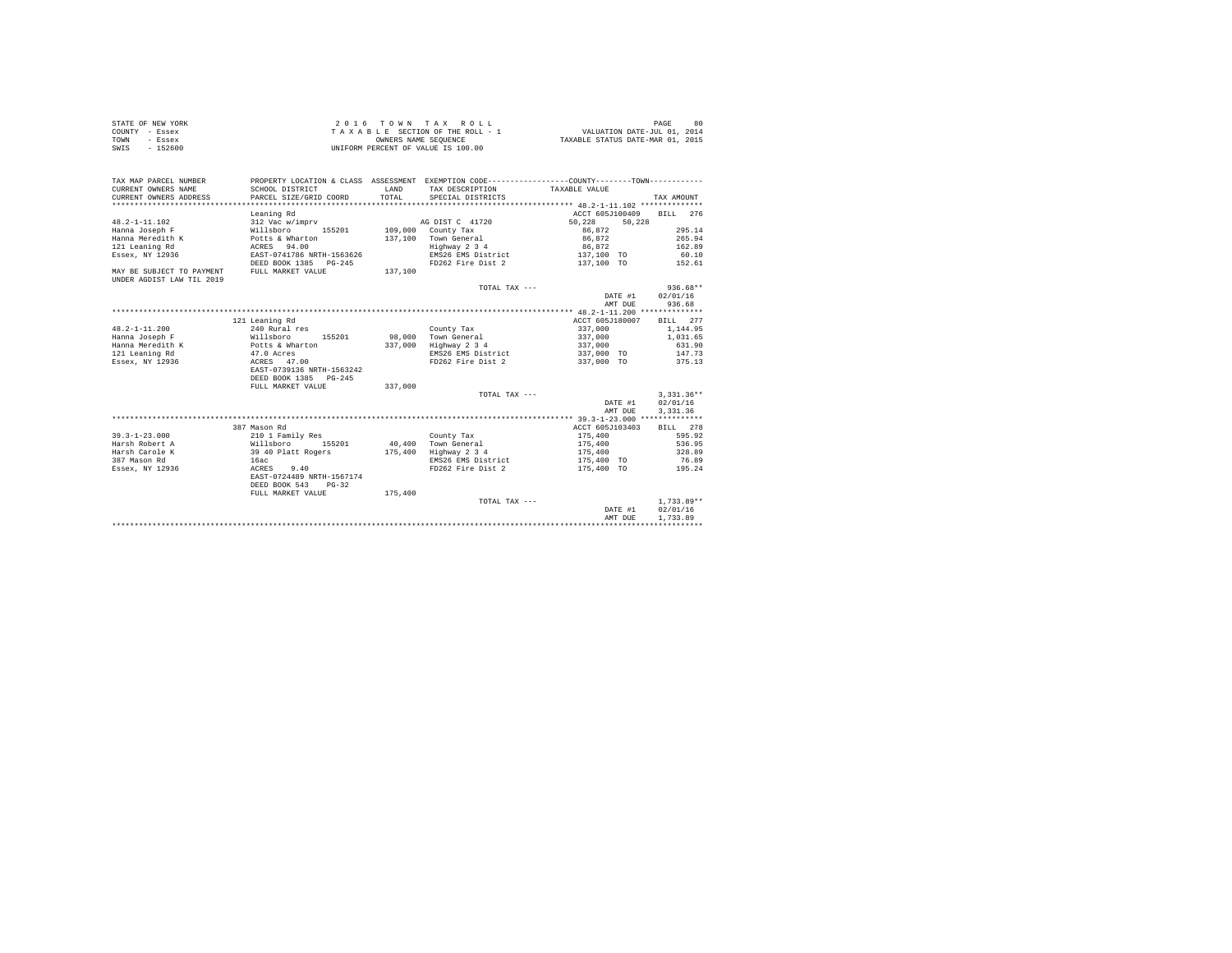| STATE OF NEW YORK<br>COUNTY - Essex<br>- Essex<br>TOWN<br>$-152600$<br>SWIS |                                          |        | 2016 TOWN TAX ROLL<br>$\begin{array}{ccccccccc} \texttt{Z} & \texttt{U} & \texttt{I} & \texttt{U} & \texttt{W} & \texttt{W} & \texttt{W} & \texttt{W} & \texttt{W} & \texttt{W} \\ \texttt{T} & \texttt{A} & \texttt{X} & \texttt{B} & \texttt{L} & \texttt{E} & \texttt{SECITION OF THE ROLL} & -\texttt{T} & \texttt{U} & \texttt{I} & \texttt{W} & \texttt{M} & \texttt{M} & \texttt{M} & \texttt{W} & \texttt{M} & \texttt{W} & \texttt{M} & \texttt{W} & \text$<br>UNIFORM PERCENT OF VALUE IS 100.00 |                 | PAGE<br>81 |
|-----------------------------------------------------------------------------|------------------------------------------|--------|------------------------------------------------------------------------------------------------------------------------------------------------------------------------------------------------------------------------------------------------------------------------------------------------------------------------------------------------------------------------------------------------------------------------------------------------------------------------------------------------------------|-----------------|------------|
| TAX MAP PARCEL NUMBER                                                       |                                          |        | PROPERTY LOCATION & CLASS ASSESSMENT EXEMPTION CODE---------------COUNTY--------TOWN----------                                                                                                                                                                                                                                                                                                                                                                                                             |                 |            |
| CURRENT OWNERS NAME                                                         | SCHOOL DISTRICT                          | LAND   | TAX DESCRIPTION                                                                                                                                                                                                                                                                                                                                                                                                                                                                                            | TAXABLE VALUE   |            |
| CURRENT OWNERS ADDRESS                                                      | PARCEL SIZE/GRID COORD                   | TOTAL. | SPECIAL DISTRICTS                                                                                                                                                                                                                                                                                                                                                                                                                                                                                          |                 | TAX AMOUNT |
|                                                                             |                                          |        |                                                                                                                                                                                                                                                                                                                                                                                                                                                                                                            |                 |            |
|                                                                             | Daniels Rd                               |        |                                                                                                                                                                                                                                                                                                                                                                                                                                                                                                            | ACCT 605J179001 | BILL 279   |
| $48.1 - 1 - 1.200$                                                          | 314 Rural vac<10                         |        | County Tax                                                                                                                                                                                                                                                                                                                                                                                                                                                                                                 | 400             | 1.36       |
| Harsh Robert A                                                              | Westport 155001                          |        | 400 Town General                                                                                                                                                                                                                                                                                                                                                                                                                                                                                           | 400             | 1.22       |
| 387 Mason Rd                                                                | 11 Platt Rogers Patent                   |        | 400 Highway 2 3 4                                                                                                                                                                                                                                                                                                                                                                                                                                                                                          | 400             | 0.75       |
| Essex, NY 12936                                                             | 0.40<br>ACRES                            |        | EMS26 EMS District                                                                                                                                                                                                                                                                                                                                                                                                                                                                                         | 400 TO          | .18        |
|                                                                             | EAST-0724773 NRTH-1566950                |        | FD262 Fire Dist 2                                                                                                                                                                                                                                                                                                                                                                                                                                                                                          | 400 TO          | .45        |
|                                                                             | DEED BOOK 671 PG-038                     |        |                                                                                                                                                                                                                                                                                                                                                                                                                                                                                                            |                 |            |
|                                                                             | FULL MARKET VALUE                        | 400    |                                                                                                                                                                                                                                                                                                                                                                                                                                                                                                            |                 |            |
|                                                                             |                                          |        | TOTAL TAX ---                                                                                                                                                                                                                                                                                                                                                                                                                                                                                              |                 | $3.96**$   |
|                                                                             |                                          |        |                                                                                                                                                                                                                                                                                                                                                                                                                                                                                                            | DATE #1         | 02/01/16   |
|                                                                             |                                          |        |                                                                                                                                                                                                                                                                                                                                                                                                                                                                                                            | AMT DUE         | 3.96       |
|                                                                             |                                          |        |                                                                                                                                                                                                                                                                                                                                                                                                                                                                                                            |                 |            |
|                                                                             | 486 Brookfield Rd                        |        |                                                                                                                                                                                                                                                                                                                                                                                                                                                                                                            | ACCT 605J184007 | BTLL 280   |
| $48.2 - 1 - 25.200$                                                         | 210 1 Family Res                         |        | County Tax                                                                                                                                                                                                                                                                                                                                                                                                                                                                                                 | 54,400          | 184.82     |
| Hart Shawn R                                                                | Westport 155001                          |        | 33,800 Town General                                                                                                                                                                                                                                                                                                                                                                                                                                                                                        | 54,400          | 166.53     |
| Hart Alicia K                                                               | 1 Platt Rogers Tract                     |        | 54,400 Highway 2 3 4                                                                                                                                                                                                                                                                                                                                                                                                                                                                                       | 54,400          | 102.00     |
| 126 Connell Rd<br>Keeseville, NY 12944-4129 EAST-0733369 NRTH-1562293       | ACRES 2.79                               |        | EMS26 EMS District                                                                                                                                                                                                                                                                                                                                                                                                                                                                                         | 54,400 TO       | 23.85      |
|                                                                             | DEED BOOK 1566 PG-209                    |        | FD262 Fire Dist 2                                                                                                                                                                                                                                                                                                                                                                                                                                                                                          | 54,400 TO       | 60.55      |
|                                                                             | FULL MARKET VALUE                        | 54,400 |                                                                                                                                                                                                                                                                                                                                                                                                                                                                                                            |                 |            |
|                                                                             |                                          |        | TOTAL TAX $---$                                                                                                                                                                                                                                                                                                                                                                                                                                                                                            |                 | 537.75**   |
|                                                                             |                                          |        |                                                                                                                                                                                                                                                                                                                                                                                                                                                                                                            | DATE #1         | 02/01/16   |
|                                                                             |                                          |        |                                                                                                                                                                                                                                                                                                                                                                                                                                                                                                            | AMT DUE         | 537.75     |
|                                                                             |                                          |        |                                                                                                                                                                                                                                                                                                                                                                                                                                                                                                            |                 |            |
|                                                                             | 2303 Jersey St                           |        |                                                                                                                                                                                                                                                                                                                                                                                                                                                                                                            | ACCT 605Z013002 | BILL 281   |
| $39.4 - 1 - 8.200$                                                          | 322 Rural vac>10                         |        | County Tax                                                                                                                                                                                                                                                                                                                                                                                                                                                                                                 | 34,600          | 117.55     |
| Hastings Jeffrey A                                                          | Willshoro 155201                         | 34,600 | Town General                                                                                                                                                                                                                                                                                                                                                                                                                                                                                               | 34,600          | 105.92     |
| Hastings Cheryl A                                                           | Hicks                                    |        | 34,600 Highway 2 3 4                                                                                                                                                                                                                                                                                                                                                                                                                                                                                       | 34,600          | 64.88      |
| 2316 Jersey St                                                              | 00015.00                                 |        | EMS26 EMS District                                                                                                                                                                                                                                                                                                                                                                                                                                                                                         | 34,600 TO       | 15.17      |
| Essex, NY 12936                                                             | ACRES 10.60<br>EAST-0740985 NRTH-1571908 |        | FD262 Fire Dist 2                                                                                                                                                                                                                                                                                                                                                                                                                                                                                          | 34,600 TO       | 38.51      |
| PRIOR OWNER ON 3/01/2015<br>Hastings Jeffrey A FULL MARKET VALUE            |                                          |        |                                                                                                                                                                                                                                                                                                                                                                                                                                                                                                            |                 |            |
|                                                                             |                                          | 34,600 |                                                                                                                                                                                                                                                                                                                                                                                                                                                                                                            |                 |            |
|                                                                             |                                          |        | TOTAL TAX ---                                                                                                                                                                                                                                                                                                                                                                                                                                                                                              |                 | $342.03**$ |
|                                                                             |                                          |        |                                                                                                                                                                                                                                                                                                                                                                                                                                                                                                            | DATE #1         | 02/01/16   |
|                                                                             |                                          |        |                                                                                                                                                                                                                                                                                                                                                                                                                                                                                                            | AMT DUE         | 342.03     |
|                                                                             |                                          |        |                                                                                                                                                                                                                                                                                                                                                                                                                                                                                                            |                 |            |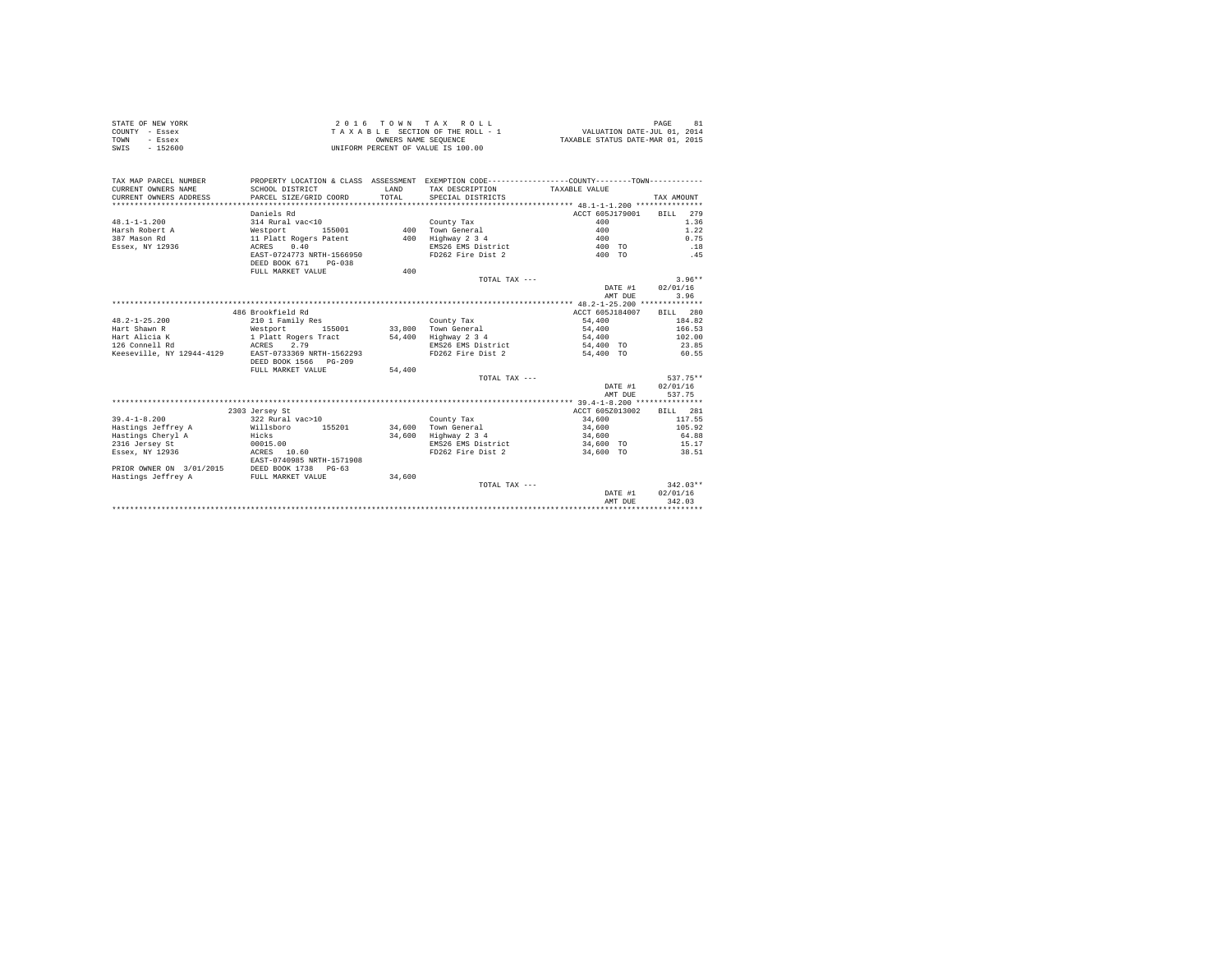| STATE OF NEW YORK<br>COUNTY - Essex<br>TOWN<br>- Essex<br>SWIS - 152600 | T A X A B L B J L J L D<br>OWNERS NAME SEQUENCE<br>UNIFORM PERCENT OF VALUE IS 100.00                                                                                                   |               | $\begin{array}{lclll} \textit{z} & \textit{u} & \textit{u} & \textit{w} & \textit{w} & \textit{w} & \textit{v} & \textit{v} \\ \textit{y} & \textit{y} & \textit{y} & \textit{y} & \textit{y} & \textit{y} & \textit{v} & \textit{v} \\ \textit{y} & \textit{y} & \textit{y} & \textit{y} & \textit{y} & \textit{y} & \textit{y} & \textit{v} & \textit{v} \\ \textit{y} & \textit{y} & \textit{y} & \textit{y} & \textit{y} & \$ |                    | PAGE<br>82   |
|-------------------------------------------------------------------------|-----------------------------------------------------------------------------------------------------------------------------------------------------------------------------------------|---------------|-----------------------------------------------------------------------------------------------------------------------------------------------------------------------------------------------------------------------------------------------------------------------------------------------------------------------------------------------------------------------------------------------------------------------------------|--------------------|--------------|
| TAX MAP PARCEL NUMBER                                                   |                                                                                                                                                                                         |               | PROPERTY LOCATION & CLASS ASSESSMENT EXEMPTION CODE---------------COUNTY-------TOWN----------                                                                                                                                                                                                                                                                                                                                     |                    |              |
| CURRENT OWNERS NAME<br>CURRENT OWNERS ADDRESS                           | SCHOOL DISTRICT<br>PARCEL SIZE/GRID COORD                                                                                                                                               | LAND<br>TOTAL | TAX DESCRIPTION TAXABLE VALUE<br>SPECIAL DISTRICTS                                                                                                                                                                                                                                                                                                                                                                                |                    | TAX AMOUNT   |
|                                                                         |                                                                                                                                                                                         |               |                                                                                                                                                                                                                                                                                                                                                                                                                                   |                    |              |
|                                                                         | 542 Angier Hill Rd                                                                                                                                                                      |               | 88 PCT OF VALUE USED FOR EXEMPTION PURPOSES ACCT 605J103113                                                                                                                                                                                                                                                                                                                                                                       |                    | BILL 282     |
| $58.1 - 2 - 4.000$                                                      | 210 1 Family Res                                                                                                                                                                        |               | AGED ALL 41800                                                                                                                                                                                                                                                                                                                                                                                                                    | 71,368<br>71,368   |              |
| Hathaway Ethel P                                                        | Willsboro 155201                                                                                                                                                                        |               | 37,700 County Tax                                                                                                                                                                                                                                                                                                                                                                                                                 | 90,832             | 308.60       |
| PO Box 238                                                              | Judd                                                                                                                                                                                    |               | 162,200 Town General                                                                                                                                                                                                                                                                                                                                                                                                              | 90.832             | 278.06       |
| Willsboro, NY 12996                                                     | 11509 Will<br>ACRES 6.66                                                                                                                                                                |               | Highway 2 3 4                                                                                                                                                                                                                                                                                                                                                                                                                     | 90.832             | 170.32       |
|                                                                         |                                                                                                                                                                                         |               | EMS26 EMS District                                                                                                                                                                                                                                                                                                                                                                                                                | 162,200 TO         | 71.10        |
|                                                                         | EAST-0744497 NRTH-1552113                                                                                                                                                               |               | FD262 Fire Dist 2                                                                                                                                                                                                                                                                                                                                                                                                                 | 162,200 TO         | 180.55       |
|                                                                         | DEED BOOK 1442 PG-87                                                                                                                                                                    |               | LT262 Whallonsburg light                                                                                                                                                                                                                                                                                                                                                                                                          | 162,200 TO         | 41.73        |
|                                                                         | FULL MARKET VALUE 162,200                                                                                                                                                               |               |                                                                                                                                                                                                                                                                                                                                                                                                                                   |                    |              |
|                                                                         |                                                                                                                                                                                         |               | TOTAL TAX ---                                                                                                                                                                                                                                                                                                                                                                                                                     |                    | $1.050.36**$ |
|                                                                         |                                                                                                                                                                                         |               |                                                                                                                                                                                                                                                                                                                                                                                                                                   | DATE #1            | 02/01/16     |
|                                                                         |                                                                                                                                                                                         |               |                                                                                                                                                                                                                                                                                                                                                                                                                                   | AMT DUE            | 1,050.36     |
|                                                                         |                                                                                                                                                                                         |               |                                                                                                                                                                                                                                                                                                                                                                                                                                   |                    |              |
|                                                                         | 2670 NYS Route 22                                                                                                                                                                       |               |                                                                                                                                                                                                                                                                                                                                                                                                                                   | ACCT 605L101703    | BILL 283     |
| $40.3 - 3 - 14.000$                                                     | 210 1 Family Res                                                                                                                                                                        |               | County Tax                                                                                                                                                                                                                                                                                                                                                                                                                        | 147,200            | 500.11       |
| Hayes Scott E                                                           | Willsboro 155201<br>Potts Patent<br>ACRES 0.90<br>DIGES 0.90 UPW 1531640                                                                                                                |               | $64,400$ Town General                                                                                                                                                                                                                                                                                                                                                                                                             | 147,200            | 450.62       |
| PO Box 47                                                               |                                                                                                                                                                                         |               | 147,200 Highway 2 3 4                                                                                                                                                                                                                                                                                                                                                                                                             | 147,200            | 276.01       |
| Essex, NY 12936                                                         |                                                                                                                                                                                         |               | EMS26 EMS District                                                                                                                                                                                                                                                                                                                                                                                                                | 147,200 TO         | 64.53        |
|                                                                         | EAST-0754978 NRTH-1571648                                                                                                                                                               |               | FD261 Fire Dist 1                                                                                                                                                                                                                                                                                                                                                                                                                 | 147,200 TO         | 146.94       |
|                                                                         | DEED BOOK 1492    PG-167                                                                                                                                                                |               | LT261 Essex light                                                                                                                                                                                                                                                                                                                                                                                                                 | 147,200 TO         | 13.52        |
|                                                                         | FULL MARKET VALUE                                                                                                                                                                       | 147,200       |                                                                                                                                                                                                                                                                                                                                                                                                                                   |                    |              |
|                                                                         |                                                                                                                                                                                         |               | TOTAL TAX ---                                                                                                                                                                                                                                                                                                                                                                                                                     |                    | $1.451.73**$ |
|                                                                         |                                                                                                                                                                                         |               |                                                                                                                                                                                                                                                                                                                                                                                                                                   | DATE #1            | 02/01/16     |
|                                                                         |                                                                                                                                                                                         |               |                                                                                                                                                                                                                                                                                                                                                                                                                                   | AMT DUE            | 1,451.73     |
|                                                                         |                                                                                                                                                                                         |               |                                                                                                                                                                                                                                                                                                                                                                                                                                   |                    |              |
|                                                                         | 17 Reynolds Rd                                                                                                                                                                          |               |                                                                                                                                                                                                                                                                                                                                                                                                                                   | ACCT 605J100102    | BILL 284     |
| $48.1 - 1 - 8.100$                                                      | % - All Microsoft Marshall (1950)<br>270 Mfg housing<br>18919 Brookfield (195001 1971 0001 1971 11132<br>1891 Brookfield (1970)<br>1982 Mife Lease Raymond/Doroth (1971 1975 1982 11143 |               |                                                                                                                                                                                                                                                                                                                                                                                                                                   | 14,250<br>$\sim$ 0 |              |
| Haynes Donna                                                            |                                                                                                                                                                                         |               |                                                                                                                                                                                                                                                                                                                                                                                                                                   | 14,250<br>$\sim$ 0 |              |
| 17 Reynolds Rd                                                          |                                                                                                                                                                                         |               |                                                                                                                                                                                                                                                                                                                                                                                                                                   | 2.850<br>$\sim$ 0  |              |
| Essex, NY 12936                                                         |                                                                                                                                                                                         |               |                                                                                                                                                                                                                                                                                                                                                                                                                                   | 2,850<br>$\sim$ 0  |              |
|                                                                         | Depuy Bk 949 Pg 95<br>ACRES 5.10                                                                                                                                                        |               | AGED ALL 41800                                                                                                                                                                                                                                                                                                                                                                                                                    | 19,950 19,950      |              |
|                                                                         | ACRES<br>5.10                                                                                                                                                                           |               | County Tax                                                                                                                                                                                                                                                                                                                                                                                                                        | 19,950             | 67.78        |
|                                                                         | EAST-0728685 NRTH-1563800                                                                                                                                                               |               | Town General<br>Highway 2 3 4                                                                                                                                                                                                                                                                                                                                                                                                     | 19,950             | 61.07        |
|                                                                         | DEED BOOK 1249 PG-285                                                                                                                                                                   |               |                                                                                                                                                                                                                                                                                                                                                                                                                                   | 19,950             | 37.41        |
|                                                                         | FULL MARKET VALUE                                                                                                                                                                       |               | 57,000 EMS26 EMS District                                                                                                                                                                                                                                                                                                                                                                                                         | 57,000 TO          | 24.99        |
|                                                                         |                                                                                                                                                                                         |               | FD262 Fire Dist 2                                                                                                                                                                                                                                                                                                                                                                                                                 | 57,000 TO          | 63.45        |
|                                                                         |                                                                                                                                                                                         |               | TOTAL TAX ---                                                                                                                                                                                                                                                                                                                                                                                                                     |                    | $254.70**$   |
|                                                                         |                                                                                                                                                                                         |               |                                                                                                                                                                                                                                                                                                                                                                                                                                   | DATE #1            | 02/01/16     |
|                                                                         |                                                                                                                                                                                         |               |                                                                                                                                                                                                                                                                                                                                                                                                                                   | AMT DUE            | 254.70       |
|                                                                         |                                                                                                                                                                                         |               |                                                                                                                                                                                                                                                                                                                                                                                                                                   |                    |              |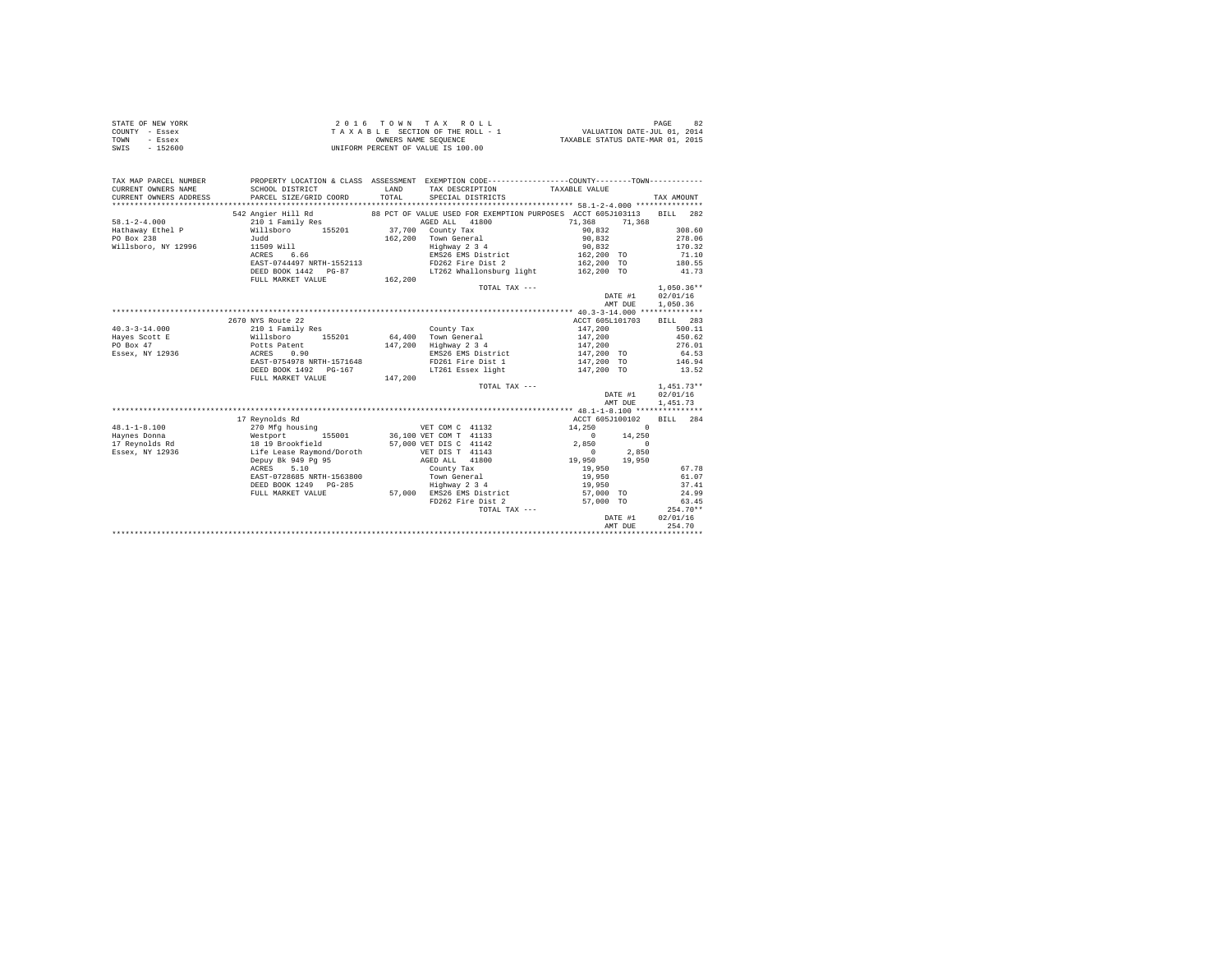| STATE OF NEW YORK | 2016 TOWN TAX ROLL                 | 83<br>PAGE                       |
|-------------------|------------------------------------|----------------------------------|
| COUNTY - Essex    | TAXABLE SECTION OF THE ROLL - 1    | VALUATION DATE-JUL 01, 2014      |
| TOWN<br>- Essex   | OWNERS NAME SEOUENCE               | TAXABLE STATUS DATE-MAR 01, 2015 |
| $-152600$<br>SWIS | UNIFORM PERCENT OF VALUE IS 100.00 |                                  |

| TAX MAP PARCEL NUMBER     |                                              |         | PROPERTY LOCATION & CLASS ASSESSMENT EXEMPTION CODE----------------COUNTY-------TOWN---------- |                          |              |
|---------------------------|----------------------------------------------|---------|------------------------------------------------------------------------------------------------|--------------------------|--------------|
| CURRENT OWNERS NAME       | SCHOOL DISTRICT                              | T.AND   | TAX DESCRIPTION                                                                                | TAXABLE VALUE            |              |
| CURRENT OWNERS ADDRESS    | PARCEL SIZE/GRID COORD                       | TOTAL   | SPECIAL DISTRICTS                                                                              |                          | TAX AMOUNT   |
|                           |                                              |         |                                                                                                |                          |              |
|                           | 118 Middle Rd                                |         |                                                                                                | ACCT 605J188005 BILL 285 |              |
| $49.1 - 1 - 17.200$       | 240 Rural res                                |         | County Tax                                                                                     | 574,300                  | 1,951.17     |
| Hearn George C            | Willsboro<br>155201                          |         | 73.300 Town General                                                                            | 574.300 1.758.08         |              |
| Hearn Leslie A            | Wharton Patent                               |         | 574,300 Highway 2 3 4                                                                          | 574.300                  | 1,076.85     |
| 118 Middle Rd             | ACRES 49.30 BANK1STARSG                      |         | EMS26 EMS District                                                                             | 574,300 TO               | 251.76       |
| Essex, NY 12936           | EAST-0751558 NRTH-1560747                    |         | FD261 Fire Dist 1                                                                              | 574,300 TO               | 573.30       |
|                           | DEED BOOK 1228 PG-253                        |         |                                                                                                |                          |              |
| MAY BE SUBJECT TO PAYMENT | FULL MARKET VALUE                            | 574,300 |                                                                                                |                          |              |
| UNDER AGDIST LAW TIL 2018 |                                              |         |                                                                                                |                          |              |
|                           |                                              |         | TOTAL TAX ---                                                                                  |                          | $5.611.16**$ |
|                           |                                              |         |                                                                                                | DATE #1                  | 02/01/16     |
|                           |                                              |         |                                                                                                | AMT DUE                  | 5,611.16     |
|                           |                                              |         |                                                                                                |                          |              |
|                           | 6 Old Oak Way                                |         |                                                                                                | ACCT 605J101614          | BILL 286     |
| $49.11 - 1 - 10.000$      | 260 Seasonal res                             |         | County Tax                                                                                     | 162,000                  | 550.39       |
| Heavev Elizabeth R        | Willsboro 155201                             |         | 67.400 Town General                                                                            | 162,000                  | 495.92       |
| Heavey Olivia L           | Wharton                                      | 162,000 | Highway 2 3 4                                                                                  | 162,000                  | 303.76       |
| 6700 Rannoch Rd           | ACRES 1.80                                   |         | School Relevy                                                                                  |                          | 2.154.87     |
|                           | Bethesda, MD 20817 EAST-0756868 NRTH-1562540 |         | EMS26 EMS District                                                                             | 162,000 TO               | 71.02        |
|                           | DEED BOOK 1164 PG-74                         |         | FD261 Fire Dist 1                                                                              | 162,000 TO               | 161.72       |
| PRIOR OWNER ON 3/01/2015  | FULL MARKET VALUE                            | 162,000 |                                                                                                |                          |              |
| Heavey Elizabeth R        |                                              |         |                                                                                                |                          |              |
|                           |                                              |         | TOTAL TAX ---                                                                                  |                          | $3.737.68**$ |
|                           |                                              |         |                                                                                                | DATE #1                  | 02/01/16     |
|                           |                                              |         |                                                                                                | AMT DUE                  | 3,737.68     |
|                           |                                              |         |                                                                                                |                          |              |
|                           | 56 Albee Ln                                  |         |                                                                                                | ACCT 605J101714          | BILL 287     |
| $49.4 - 1 - 2.110$        | 112 Dairy farm - WTRFNT                      |         | County Tax                                                                                     | 251,100                  | 853.10       |
| Heurich Garv F            | Willsboro 155201                             |         | 90.100 Town General                                                                            | 251,100                  | 768.68       |
| 12 Spire Way              | Judd                                         | 251,100 | Highway 2 3 4                                                                                  | 251,100                  | 470.83       |
| Essex, NY 12936           | ACRES 63.40                                  |         | EMS26 EMS District                                                                             | 251,100 TO               | 110.07       |
|                           | EAST-0758359 NRTH-1556917                    |         | FD261 Fire Dist 1                                                                              | 251,100 TO               | 250.66       |
|                           | DEED BOOK 1744 PG-73                         |         |                                                                                                |                          |              |
|                           | CONSERVATION ESMT % 83.00                    |         |                                                                                                |                          |              |
|                           | FULL MARKET VALUE                            | 251,100 |                                                                                                |                          |              |
|                           |                                              |         | TOTAL TAX ---                                                                                  |                          | $2.453.34**$ |
|                           |                                              |         |                                                                                                | DATE #1                  | 02/01/16     |
|                           |                                              |         |                                                                                                | AMT DUE                  | 2.453.34     |
|                           |                                              |         |                                                                                                |                          |              |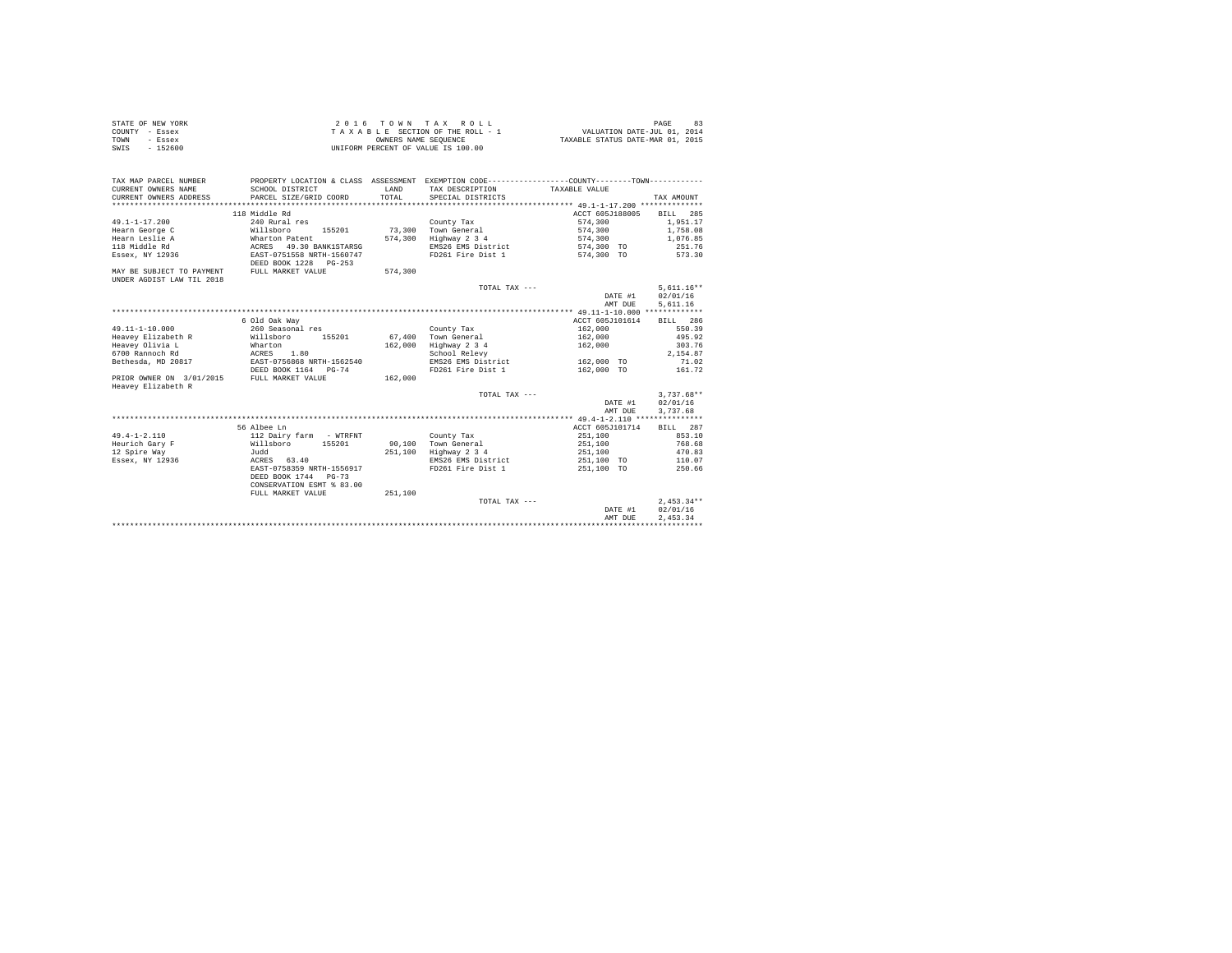| VALUATION DATE-JUL 01, 2014<br>TAXABLE STATUS DATE-MAR 01, 2015<br>OWNERS NAME SEQUENCE<br>TOWN<br>- Essex<br>$-152600$<br>UNIFORM PERCENT OF VALUE IS 100.00<br>SWIS<br>TAX MAP PARCEL NUMBER<br>PROPERTY LOCATION & CLASS ASSESSMENT EXEMPTION CODE---------------COUNTY-------TOWN----------<br>CURRENT OWNERS NAME<br>SCHOOL DISTRICT<br>LAND<br>TAX DESCRIPTION<br>TAXABLE VALUE<br>TOTAL<br>CURRENT OWNERS ADDRESS<br>PARCEL SIZE/GRID COORD<br>SPECIAL DISTRICTS<br>TAX AMOUNT<br>*************************<br>ACCT 605Z012003<br>BILL 288<br>Albee Ln<br>$49.4 - 1 - 2.120$<br>311 Res vac land - WTRFNT<br>46,750<br>158.83<br>County Tax<br>155201<br>46.750 Town General<br>46,750<br>143.11<br>Heurich Gary F<br>Willsboro<br>46,750<br>46,750<br>87.66<br>12 Spire Way<br>Judd<br>Highway 2 3 4<br>Essex, NY 12936<br>ACRES<br>3.80<br>20.49<br>EMS26 EMS District<br>46,750 TO<br>EAST-0759233 NRTH-1556917<br>FD261 Fire Dist 1<br>46,750 TO<br>46.67<br>DEED BOOK 1744 PG-81<br>CONSERVATION ESMT % 83.00<br>FULL MARKET VALUE<br>46.750<br>$456.76**$<br>TOTAL TAX ---<br>DATE #1<br>02/01/16<br>456.76<br>AMT DUE<br>ACCT 605Z012010<br>289<br>Albee Ln<br>RTT.T.<br>$49.4 - 1 - 2.130$<br>322 Rural vac>10<br>2.499<br>8.49<br>County Tax<br>Heurich Gary F<br>Willsboro<br>155201<br>2.499 Town General<br>2.499<br>7.65<br>12 Spire Way<br>2,499 Highway 2 3 4<br>2,499<br>4.69<br>Judd<br>ACRES 14.70<br>Essex, NY 12936<br>EMS26 EMS District<br>2,499 TO<br>1.10<br>EAST-0760806 NRTH-1555858<br>FD261 Fire Dist 1<br>2.49<br>2.499 TO<br>DEED BOOK 1744 PG-61<br>CONSERVATION ESMT % 83.00<br>2,499<br>FULL MARKET VALUE<br>$24.42**$<br>TOTAL TAX ---<br>02/01/16<br>DATE #1<br>AMT DUE<br>24.42<br>ACCT 605Z012013<br>BILL 290<br>Albee Ln<br>$49.4 - 1 - 2.160$<br>322 Rural vac>10<br>17,289<br>58.74<br>County Tax<br>Heurich Gary F<br>155201<br>17,289<br>17,289<br>52.93<br>Willsboro<br>Town General<br>12 Spire Way<br>17,289<br>17,289<br>32.42<br>hhuT.<br>Highway 2 3 4<br>Essex, NY 12936<br>ACRES 113.60<br>EMS26 EMS District<br>7.58<br>17,289 TO<br>EAST-0760149 NRTH-1555197<br>FD261 Fire Dist 1<br>17,289 TO<br>17.26<br>DEED BOOK 1744 PG-69<br>CONSERVATION ESMT % 83.00<br>FULL MARKET VALUE<br>17,289<br>$168.93**$<br>TOTAL TAX ---<br>DATE #1<br>02/01/16<br>168.93<br>AMT DUE | STATE OF NEW YORK | 2016                            |  | TOWN TAX ROLL |  | PAGE<br>84 |
|------------------------------------------------------------------------------------------------------------------------------------------------------------------------------------------------------------------------------------------------------------------------------------------------------------------------------------------------------------------------------------------------------------------------------------------------------------------------------------------------------------------------------------------------------------------------------------------------------------------------------------------------------------------------------------------------------------------------------------------------------------------------------------------------------------------------------------------------------------------------------------------------------------------------------------------------------------------------------------------------------------------------------------------------------------------------------------------------------------------------------------------------------------------------------------------------------------------------------------------------------------------------------------------------------------------------------------------------------------------------------------------------------------------------------------------------------------------------------------------------------------------------------------------------------------------------------------------------------------------------------------------------------------------------------------------------------------------------------------------------------------------------------------------------------------------------------------------------------------------------------------------------------------------------------------------------------------------------------------------------------------------------------------------------------------------------------------------------------------------------------------------------------------------------------------------------------------------------------------------------------------------------------------------------------------------------------------|-------------------|---------------------------------|--|---------------|--|------------|
|                                                                                                                                                                                                                                                                                                                                                                                                                                                                                                                                                                                                                                                                                                                                                                                                                                                                                                                                                                                                                                                                                                                                                                                                                                                                                                                                                                                                                                                                                                                                                                                                                                                                                                                                                                                                                                                                                                                                                                                                                                                                                                                                                                                                                                                                                                                                    | COUNTY - Essex    | TAXABLE SECTION OF THE ROLL - 1 |  |               |  |            |
|                                                                                                                                                                                                                                                                                                                                                                                                                                                                                                                                                                                                                                                                                                                                                                                                                                                                                                                                                                                                                                                                                                                                                                                                                                                                                                                                                                                                                                                                                                                                                                                                                                                                                                                                                                                                                                                                                                                                                                                                                                                                                                                                                                                                                                                                                                                                    |                   |                                 |  |               |  |            |
|                                                                                                                                                                                                                                                                                                                                                                                                                                                                                                                                                                                                                                                                                                                                                                                                                                                                                                                                                                                                                                                                                                                                                                                                                                                                                                                                                                                                                                                                                                                                                                                                                                                                                                                                                                                                                                                                                                                                                                                                                                                                                                                                                                                                                                                                                                                                    |                   |                                 |  |               |  |            |
|                                                                                                                                                                                                                                                                                                                                                                                                                                                                                                                                                                                                                                                                                                                                                                                                                                                                                                                                                                                                                                                                                                                                                                                                                                                                                                                                                                                                                                                                                                                                                                                                                                                                                                                                                                                                                                                                                                                                                                                                                                                                                                                                                                                                                                                                                                                                    |                   |                                 |  |               |  |            |
|                                                                                                                                                                                                                                                                                                                                                                                                                                                                                                                                                                                                                                                                                                                                                                                                                                                                                                                                                                                                                                                                                                                                                                                                                                                                                                                                                                                                                                                                                                                                                                                                                                                                                                                                                                                                                                                                                                                                                                                                                                                                                                                                                                                                                                                                                                                                    |                   |                                 |  |               |  |            |
|                                                                                                                                                                                                                                                                                                                                                                                                                                                                                                                                                                                                                                                                                                                                                                                                                                                                                                                                                                                                                                                                                                                                                                                                                                                                                                                                                                                                                                                                                                                                                                                                                                                                                                                                                                                                                                                                                                                                                                                                                                                                                                                                                                                                                                                                                                                                    |                   |                                 |  |               |  |            |
|                                                                                                                                                                                                                                                                                                                                                                                                                                                                                                                                                                                                                                                                                                                                                                                                                                                                                                                                                                                                                                                                                                                                                                                                                                                                                                                                                                                                                                                                                                                                                                                                                                                                                                                                                                                                                                                                                                                                                                                                                                                                                                                                                                                                                                                                                                                                    |                   |                                 |  |               |  |            |
|                                                                                                                                                                                                                                                                                                                                                                                                                                                                                                                                                                                                                                                                                                                                                                                                                                                                                                                                                                                                                                                                                                                                                                                                                                                                                                                                                                                                                                                                                                                                                                                                                                                                                                                                                                                                                                                                                                                                                                                                                                                                                                                                                                                                                                                                                                                                    |                   |                                 |  |               |  |            |
|                                                                                                                                                                                                                                                                                                                                                                                                                                                                                                                                                                                                                                                                                                                                                                                                                                                                                                                                                                                                                                                                                                                                                                                                                                                                                                                                                                                                                                                                                                                                                                                                                                                                                                                                                                                                                                                                                                                                                                                                                                                                                                                                                                                                                                                                                                                                    |                   |                                 |  |               |  |            |
|                                                                                                                                                                                                                                                                                                                                                                                                                                                                                                                                                                                                                                                                                                                                                                                                                                                                                                                                                                                                                                                                                                                                                                                                                                                                                                                                                                                                                                                                                                                                                                                                                                                                                                                                                                                                                                                                                                                                                                                                                                                                                                                                                                                                                                                                                                                                    |                   |                                 |  |               |  |            |
|                                                                                                                                                                                                                                                                                                                                                                                                                                                                                                                                                                                                                                                                                                                                                                                                                                                                                                                                                                                                                                                                                                                                                                                                                                                                                                                                                                                                                                                                                                                                                                                                                                                                                                                                                                                                                                                                                                                                                                                                                                                                                                                                                                                                                                                                                                                                    |                   |                                 |  |               |  |            |
|                                                                                                                                                                                                                                                                                                                                                                                                                                                                                                                                                                                                                                                                                                                                                                                                                                                                                                                                                                                                                                                                                                                                                                                                                                                                                                                                                                                                                                                                                                                                                                                                                                                                                                                                                                                                                                                                                                                                                                                                                                                                                                                                                                                                                                                                                                                                    |                   |                                 |  |               |  |            |
|                                                                                                                                                                                                                                                                                                                                                                                                                                                                                                                                                                                                                                                                                                                                                                                                                                                                                                                                                                                                                                                                                                                                                                                                                                                                                                                                                                                                                                                                                                                                                                                                                                                                                                                                                                                                                                                                                                                                                                                                                                                                                                                                                                                                                                                                                                                                    |                   |                                 |  |               |  |            |
|                                                                                                                                                                                                                                                                                                                                                                                                                                                                                                                                                                                                                                                                                                                                                                                                                                                                                                                                                                                                                                                                                                                                                                                                                                                                                                                                                                                                                                                                                                                                                                                                                                                                                                                                                                                                                                                                                                                                                                                                                                                                                                                                                                                                                                                                                                                                    |                   |                                 |  |               |  |            |
|                                                                                                                                                                                                                                                                                                                                                                                                                                                                                                                                                                                                                                                                                                                                                                                                                                                                                                                                                                                                                                                                                                                                                                                                                                                                                                                                                                                                                                                                                                                                                                                                                                                                                                                                                                                                                                                                                                                                                                                                                                                                                                                                                                                                                                                                                                                                    |                   |                                 |  |               |  |            |
|                                                                                                                                                                                                                                                                                                                                                                                                                                                                                                                                                                                                                                                                                                                                                                                                                                                                                                                                                                                                                                                                                                                                                                                                                                                                                                                                                                                                                                                                                                                                                                                                                                                                                                                                                                                                                                                                                                                                                                                                                                                                                                                                                                                                                                                                                                                                    |                   |                                 |  |               |  |            |
|                                                                                                                                                                                                                                                                                                                                                                                                                                                                                                                                                                                                                                                                                                                                                                                                                                                                                                                                                                                                                                                                                                                                                                                                                                                                                                                                                                                                                                                                                                                                                                                                                                                                                                                                                                                                                                                                                                                                                                                                                                                                                                                                                                                                                                                                                                                                    |                   |                                 |  |               |  |            |
|                                                                                                                                                                                                                                                                                                                                                                                                                                                                                                                                                                                                                                                                                                                                                                                                                                                                                                                                                                                                                                                                                                                                                                                                                                                                                                                                                                                                                                                                                                                                                                                                                                                                                                                                                                                                                                                                                                                                                                                                                                                                                                                                                                                                                                                                                                                                    |                   |                                 |  |               |  |            |
|                                                                                                                                                                                                                                                                                                                                                                                                                                                                                                                                                                                                                                                                                                                                                                                                                                                                                                                                                                                                                                                                                                                                                                                                                                                                                                                                                                                                                                                                                                                                                                                                                                                                                                                                                                                                                                                                                                                                                                                                                                                                                                                                                                                                                                                                                                                                    |                   |                                 |  |               |  |            |
|                                                                                                                                                                                                                                                                                                                                                                                                                                                                                                                                                                                                                                                                                                                                                                                                                                                                                                                                                                                                                                                                                                                                                                                                                                                                                                                                                                                                                                                                                                                                                                                                                                                                                                                                                                                                                                                                                                                                                                                                                                                                                                                                                                                                                                                                                                                                    |                   |                                 |  |               |  |            |
|                                                                                                                                                                                                                                                                                                                                                                                                                                                                                                                                                                                                                                                                                                                                                                                                                                                                                                                                                                                                                                                                                                                                                                                                                                                                                                                                                                                                                                                                                                                                                                                                                                                                                                                                                                                                                                                                                                                                                                                                                                                                                                                                                                                                                                                                                                                                    |                   |                                 |  |               |  |            |
|                                                                                                                                                                                                                                                                                                                                                                                                                                                                                                                                                                                                                                                                                                                                                                                                                                                                                                                                                                                                                                                                                                                                                                                                                                                                                                                                                                                                                                                                                                                                                                                                                                                                                                                                                                                                                                                                                                                                                                                                                                                                                                                                                                                                                                                                                                                                    |                   |                                 |  |               |  |            |
|                                                                                                                                                                                                                                                                                                                                                                                                                                                                                                                                                                                                                                                                                                                                                                                                                                                                                                                                                                                                                                                                                                                                                                                                                                                                                                                                                                                                                                                                                                                                                                                                                                                                                                                                                                                                                                                                                                                                                                                                                                                                                                                                                                                                                                                                                                                                    |                   |                                 |  |               |  |            |
|                                                                                                                                                                                                                                                                                                                                                                                                                                                                                                                                                                                                                                                                                                                                                                                                                                                                                                                                                                                                                                                                                                                                                                                                                                                                                                                                                                                                                                                                                                                                                                                                                                                                                                                                                                                                                                                                                                                                                                                                                                                                                                                                                                                                                                                                                                                                    |                   |                                 |  |               |  |            |
|                                                                                                                                                                                                                                                                                                                                                                                                                                                                                                                                                                                                                                                                                                                                                                                                                                                                                                                                                                                                                                                                                                                                                                                                                                                                                                                                                                                                                                                                                                                                                                                                                                                                                                                                                                                                                                                                                                                                                                                                                                                                                                                                                                                                                                                                                                                                    |                   |                                 |  |               |  |            |
|                                                                                                                                                                                                                                                                                                                                                                                                                                                                                                                                                                                                                                                                                                                                                                                                                                                                                                                                                                                                                                                                                                                                                                                                                                                                                                                                                                                                                                                                                                                                                                                                                                                                                                                                                                                                                                                                                                                                                                                                                                                                                                                                                                                                                                                                                                                                    |                   |                                 |  |               |  |            |
|                                                                                                                                                                                                                                                                                                                                                                                                                                                                                                                                                                                                                                                                                                                                                                                                                                                                                                                                                                                                                                                                                                                                                                                                                                                                                                                                                                                                                                                                                                                                                                                                                                                                                                                                                                                                                                                                                                                                                                                                                                                                                                                                                                                                                                                                                                                                    |                   |                                 |  |               |  |            |
|                                                                                                                                                                                                                                                                                                                                                                                                                                                                                                                                                                                                                                                                                                                                                                                                                                                                                                                                                                                                                                                                                                                                                                                                                                                                                                                                                                                                                                                                                                                                                                                                                                                                                                                                                                                                                                                                                                                                                                                                                                                                                                                                                                                                                                                                                                                                    |                   |                                 |  |               |  |            |
|                                                                                                                                                                                                                                                                                                                                                                                                                                                                                                                                                                                                                                                                                                                                                                                                                                                                                                                                                                                                                                                                                                                                                                                                                                                                                                                                                                                                                                                                                                                                                                                                                                                                                                                                                                                                                                                                                                                                                                                                                                                                                                                                                                                                                                                                                                                                    |                   |                                 |  |               |  |            |
|                                                                                                                                                                                                                                                                                                                                                                                                                                                                                                                                                                                                                                                                                                                                                                                                                                                                                                                                                                                                                                                                                                                                                                                                                                                                                                                                                                                                                                                                                                                                                                                                                                                                                                                                                                                                                                                                                                                                                                                                                                                                                                                                                                                                                                                                                                                                    |                   |                                 |  |               |  |            |
|                                                                                                                                                                                                                                                                                                                                                                                                                                                                                                                                                                                                                                                                                                                                                                                                                                                                                                                                                                                                                                                                                                                                                                                                                                                                                                                                                                                                                                                                                                                                                                                                                                                                                                                                                                                                                                                                                                                                                                                                                                                                                                                                                                                                                                                                                                                                    |                   |                                 |  |               |  |            |
|                                                                                                                                                                                                                                                                                                                                                                                                                                                                                                                                                                                                                                                                                                                                                                                                                                                                                                                                                                                                                                                                                                                                                                                                                                                                                                                                                                                                                                                                                                                                                                                                                                                                                                                                                                                                                                                                                                                                                                                                                                                                                                                                                                                                                                                                                                                                    |                   |                                 |  |               |  |            |
|                                                                                                                                                                                                                                                                                                                                                                                                                                                                                                                                                                                                                                                                                                                                                                                                                                                                                                                                                                                                                                                                                                                                                                                                                                                                                                                                                                                                                                                                                                                                                                                                                                                                                                                                                                                                                                                                                                                                                                                                                                                                                                                                                                                                                                                                                                                                    |                   |                                 |  |               |  |            |
|                                                                                                                                                                                                                                                                                                                                                                                                                                                                                                                                                                                                                                                                                                                                                                                                                                                                                                                                                                                                                                                                                                                                                                                                                                                                                                                                                                                                                                                                                                                                                                                                                                                                                                                                                                                                                                                                                                                                                                                                                                                                                                                                                                                                                                                                                                                                    |                   |                                 |  |               |  |            |
|                                                                                                                                                                                                                                                                                                                                                                                                                                                                                                                                                                                                                                                                                                                                                                                                                                                                                                                                                                                                                                                                                                                                                                                                                                                                                                                                                                                                                                                                                                                                                                                                                                                                                                                                                                                                                                                                                                                                                                                                                                                                                                                                                                                                                                                                                                                                    |                   |                                 |  |               |  |            |
|                                                                                                                                                                                                                                                                                                                                                                                                                                                                                                                                                                                                                                                                                                                                                                                                                                                                                                                                                                                                                                                                                                                                                                                                                                                                                                                                                                                                                                                                                                                                                                                                                                                                                                                                                                                                                                                                                                                                                                                                                                                                                                                                                                                                                                                                                                                                    |                   |                                 |  |               |  |            |
|                                                                                                                                                                                                                                                                                                                                                                                                                                                                                                                                                                                                                                                                                                                                                                                                                                                                                                                                                                                                                                                                                                                                                                                                                                                                                                                                                                                                                                                                                                                                                                                                                                                                                                                                                                                                                                                                                                                                                                                                                                                                                                                                                                                                                                                                                                                                    |                   |                                 |  |               |  |            |
|                                                                                                                                                                                                                                                                                                                                                                                                                                                                                                                                                                                                                                                                                                                                                                                                                                                                                                                                                                                                                                                                                                                                                                                                                                                                                                                                                                                                                                                                                                                                                                                                                                                                                                                                                                                                                                                                                                                                                                                                                                                                                                                                                                                                                                                                                                                                    |                   |                                 |  |               |  |            |
|                                                                                                                                                                                                                                                                                                                                                                                                                                                                                                                                                                                                                                                                                                                                                                                                                                                                                                                                                                                                                                                                                                                                                                                                                                                                                                                                                                                                                                                                                                                                                                                                                                                                                                                                                                                                                                                                                                                                                                                                                                                                                                                                                                                                                                                                                                                                    |                   |                                 |  |               |  |            |
|                                                                                                                                                                                                                                                                                                                                                                                                                                                                                                                                                                                                                                                                                                                                                                                                                                                                                                                                                                                                                                                                                                                                                                                                                                                                                                                                                                                                                                                                                                                                                                                                                                                                                                                                                                                                                                                                                                                                                                                                                                                                                                                                                                                                                                                                                                                                    |                   |                                 |  |               |  |            |
|                                                                                                                                                                                                                                                                                                                                                                                                                                                                                                                                                                                                                                                                                                                                                                                                                                                                                                                                                                                                                                                                                                                                                                                                                                                                                                                                                                                                                                                                                                                                                                                                                                                                                                                                                                                                                                                                                                                                                                                                                                                                                                                                                                                                                                                                                                                                    |                   |                                 |  |               |  |            |
|                                                                                                                                                                                                                                                                                                                                                                                                                                                                                                                                                                                                                                                                                                                                                                                                                                                                                                                                                                                                                                                                                                                                                                                                                                                                                                                                                                                                                                                                                                                                                                                                                                                                                                                                                                                                                                                                                                                                                                                                                                                                                                                                                                                                                                                                                                                                    |                   |                                 |  |               |  |            |
|                                                                                                                                                                                                                                                                                                                                                                                                                                                                                                                                                                                                                                                                                                                                                                                                                                                                                                                                                                                                                                                                                                                                                                                                                                                                                                                                                                                                                                                                                                                                                                                                                                                                                                                                                                                                                                                                                                                                                                                                                                                                                                                                                                                                                                                                                                                                    |                   |                                 |  |               |  |            |
|                                                                                                                                                                                                                                                                                                                                                                                                                                                                                                                                                                                                                                                                                                                                                                                                                                                                                                                                                                                                                                                                                                                                                                                                                                                                                                                                                                                                                                                                                                                                                                                                                                                                                                                                                                                                                                                                                                                                                                                                                                                                                                                                                                                                                                                                                                                                    |                   |                                 |  |               |  |            |
|                                                                                                                                                                                                                                                                                                                                                                                                                                                                                                                                                                                                                                                                                                                                                                                                                                                                                                                                                                                                                                                                                                                                                                                                                                                                                                                                                                                                                                                                                                                                                                                                                                                                                                                                                                                                                                                                                                                                                                                                                                                                                                                                                                                                                                                                                                                                    |                   |                                 |  |               |  |            |
|                                                                                                                                                                                                                                                                                                                                                                                                                                                                                                                                                                                                                                                                                                                                                                                                                                                                                                                                                                                                                                                                                                                                                                                                                                                                                                                                                                                                                                                                                                                                                                                                                                                                                                                                                                                                                                                                                                                                                                                                                                                                                                                                                                                                                                                                                                                                    |                   |                                 |  |               |  |            |
|                                                                                                                                                                                                                                                                                                                                                                                                                                                                                                                                                                                                                                                                                                                                                                                                                                                                                                                                                                                                                                                                                                                                                                                                                                                                                                                                                                                                                                                                                                                                                                                                                                                                                                                                                                                                                                                                                                                                                                                                                                                                                                                                                                                                                                                                                                                                    |                   |                                 |  |               |  |            |
|                                                                                                                                                                                                                                                                                                                                                                                                                                                                                                                                                                                                                                                                                                                                                                                                                                                                                                                                                                                                                                                                                                                                                                                                                                                                                                                                                                                                                                                                                                                                                                                                                                                                                                                                                                                                                                                                                                                                                                                                                                                                                                                                                                                                                                                                                                                                    |                   |                                 |  |               |  |            |
|                                                                                                                                                                                                                                                                                                                                                                                                                                                                                                                                                                                                                                                                                                                                                                                                                                                                                                                                                                                                                                                                                                                                                                                                                                                                                                                                                                                                                                                                                                                                                                                                                                                                                                                                                                                                                                                                                                                                                                                                                                                                                                                                                                                                                                                                                                                                    |                   |                                 |  |               |  |            |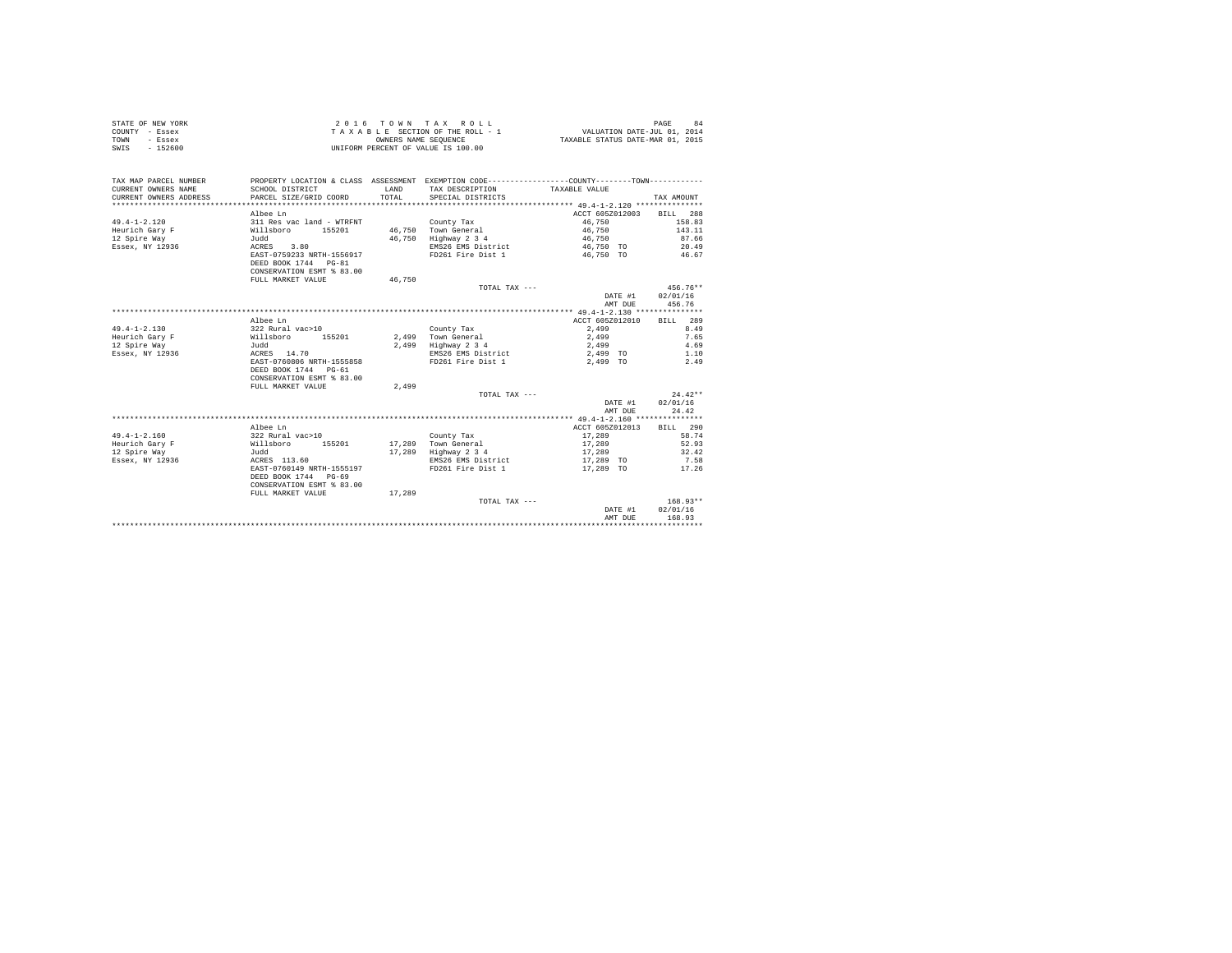| STATE OF NEW YORK<br>COUNTY - Essex<br>- Essex<br>TOWN<br>$-152600$<br>SWIS | UNIFORM PERCENT OF VALUE IS 100.00                |              | 2016 TOWN TAX ROLL<br>T A X A B L E SECTION OF THE ROLL - 1<br>OWNERS NAME SEQUENCE          | VALUATION DATE-JUL 01, 2014<br>TAXABLE STATUS DATE-MAR 01, 2015 | 85<br>PAGE   |
|-----------------------------------------------------------------------------|---------------------------------------------------|--------------|----------------------------------------------------------------------------------------------|-----------------------------------------------------------------|--------------|
| TAX MAP PARCEL NUMBER                                                       |                                                   |              | PROPERTY LOCATION & CLASS ASSESSMENT EXEMPTION CODE---------------COUNTY-------TOWN--------- |                                                                 |              |
| CURRENT OWNERS NAME                                                         | SCHOOL DISTRICT                                   | <b>T.AND</b> | TAX DESCRIPTION TAXABLE VALUE                                                                |                                                                 |              |
| CURRENT OWNERS ADDRESS                                                      | PARCEL SIZE/GRID COORD                            | TOTAL        | SPECIAL DISTRICTS                                                                            |                                                                 | TAX AMOUNT   |
|                                                                             |                                                   |              |                                                                                              |                                                                 |              |
|                                                                             | Albee Ln                                          |              |                                                                                              | ACCT 605Z012016                                                 | BILL 291     |
| $49.4 - 1 - 2.190$                                                          | 314 Rural vac<10 - WTRFNT                         |              | County Tax                                                                                   | 1,411                                                           | 4.79         |
| Heurich Garv F                                                              | Willsboro 155201                                  |              | 1,411 Town General                                                                           | 1,411                                                           | 4.32         |
| 12 Spire Way                                                                | Judd                                              | 1,411        | Highway 2 3 4                                                                                | 1,411                                                           | 2.65         |
| Essex, NY 12936                                                             | ACRES 8.30                                        |              | EMS26 EMS District                                                                           | 1,411 TO                                                        | .62          |
|                                                                             | EAST-0757328 NRTH-1557588                         |              | FD261 Fire Dist 1                                                                            | 1,411 TO                                                        | 1.41         |
|                                                                             | DEED BOOK 1744 PG-85                              |              |                                                                                              |                                                                 |              |
|                                                                             | CONSERVATION ESMT % 83.00                         |              |                                                                                              |                                                                 |              |
|                                                                             | FULL MARKET VALUE                                 | 1,411        |                                                                                              |                                                                 |              |
|                                                                             |                                                   |              | TOTAL TAX ---                                                                                |                                                                 | $13.79**$    |
|                                                                             |                                                   |              |                                                                                              | DATE #1                                                         | 02/01/16     |
|                                                                             |                                                   |              |                                                                                              | AMT DUE                                                         | 13.79        |
|                                                                             |                                                   |              |                                                                                              |                                                                 |              |
|                                                                             | 175 Lighthouse Way                                |              |                                                                                              | ACCT 605J101706                                                 | BILL 292     |
| $49.4 - 1 - 3.000$                                                          | 260 Seasonal res - WTRFNT                         |              | County Tax                                                                                   | 288,437                                                         | 979.96       |
| Heurich Gary F                                                              | Willsboro 155201                                  |              | 177.837 Town General                                                                         | 288,437                                                         | 882.98       |
| 12 Spire Way                                                                | Judd                                              | 288,437      | $Highway$ 2 3 4                                                                              | 288,437                                                         | 540.84       |
| Essex, NY 12936                                                             | 00004.80                                          |              | EMS26 EMS District                                                                           | 288,437 TO                                                      | 126.44       |
|                                                                             | ACRES 39.60                                       |              | FD261 Fire Dist 1                                                                            | 230.750 TO                                                      | 230.35       |
|                                                                             | EAST-0763865 NRTH-1556911<br>DEED BOOK 1744 PG-65 |              | FD262 Fire Dist 2                                                                            | 57.687 TO                                                       | 64.21        |
|                                                                             | CONSERVATION ESMT % 83.00                         |              |                                                                                              |                                                                 |              |
|                                                                             | FULL MARKET VALUE                                 | 288.437      |                                                                                              |                                                                 |              |
|                                                                             |                                                   |              | TOTAL TAX ---                                                                                |                                                                 | $2,824.78**$ |
|                                                                             |                                                   |              |                                                                                              | DATE #1                                                         | 02/01/16     |
|                                                                             |                                                   |              |                                                                                              | AMT DUE                                                         | 2.824.78     |
|                                                                             |                                                   |              |                                                                                              |                                                                 |              |
|                                                                             | Lighthouse Way                                    |              |                                                                                              | ACCT 605Z012004                                                 | RTT.T. 293   |
| $49.4 - 1 - 6.120$                                                          | 314 Rural vac<10 - WTRFNT                         |              | County Tax                                                                                   | 28,750                                                          | 97.68        |
| Heurich Gary F                                                              | Willsboro 155201                                  |              | 28,750 Town General                                                                          | 28,750                                                          | 88.01        |
| 12 Spire Way                                                                | Judd                                              | 28,750       | Highway 2 3 4                                                                                | 28,750                                                          | 53.91        |
| Essex, NY 12936                                                             | ACRES 0.40                                        |              | EMS26 EMS District                                                                           | 28,750 TO                                                       | 12.60        |
|                                                                             | EAST-0764811 NRTH-1556789                         |              | FD261 Fire Dist 1                                                                            | 23,288 TO                                                       | 23.25        |
|                                                                             | DEED BOOK 1744 PG-65                              |              | FD262 Fire Dist 2                                                                            | 5,463 TO                                                        | 6.08         |
|                                                                             | FULL MARKET VALUE                                 | 28,750       |                                                                                              |                                                                 |              |
|                                                                             |                                                   |              | TOTAL TAX ---                                                                                |                                                                 | $281.53**$   |
|                                                                             |                                                   |              |                                                                                              | DATE #1                                                         | 02/01/16     |
|                                                                             |                                                   |              |                                                                                              | AMT DUE                                                         | 281.53       |
|                                                                             |                                                   |              |                                                                                              | *******************************                                 |              |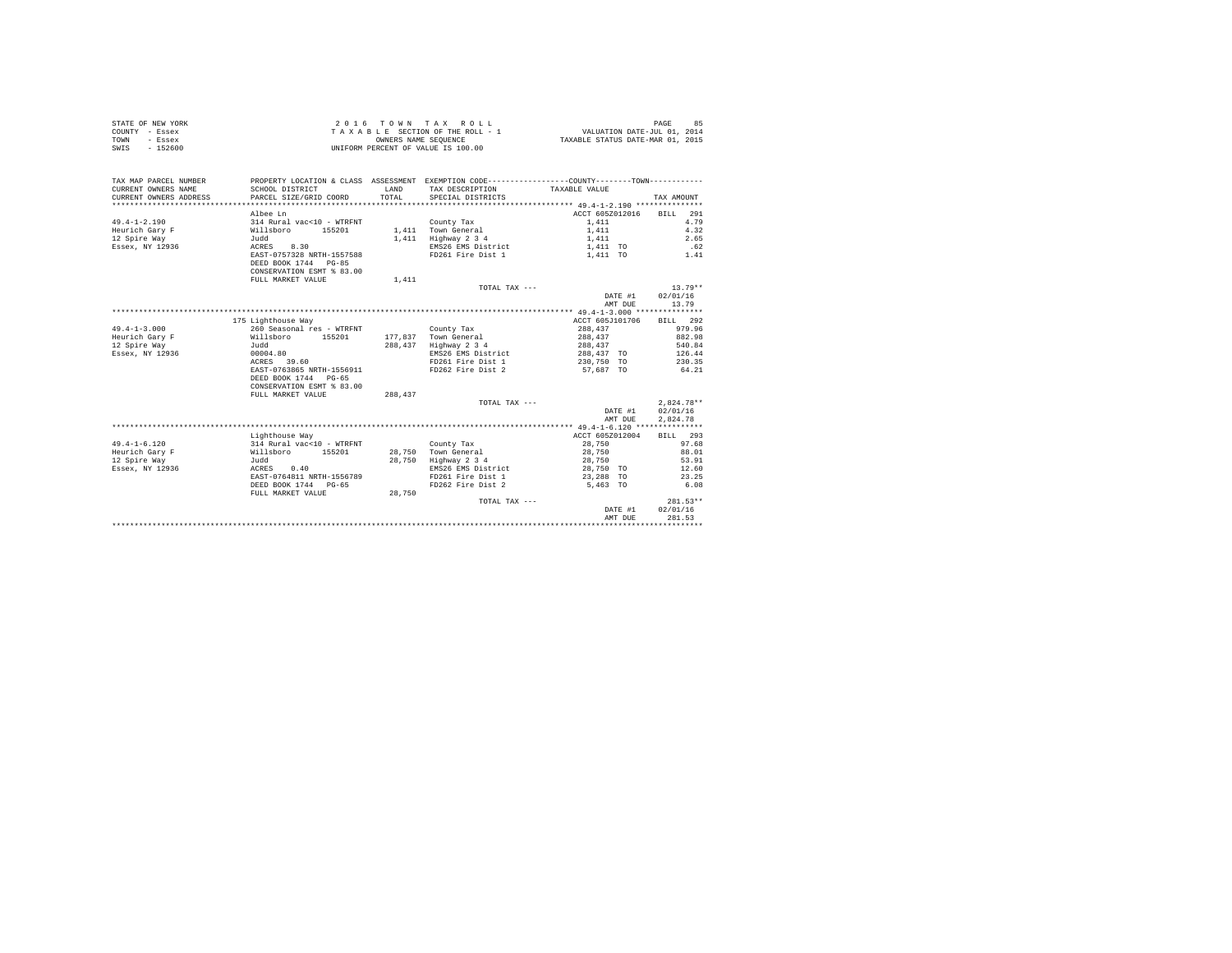|      | STATE OF NEW YORK | 2016 TOWN TAX ROLL                 | 86<br>PAGE                       |
|------|-------------------|------------------------------------|----------------------------------|
|      | COUNTY - Essex    | TAXABLE SECTION OF THE ROLL - 1    | VALUATION DATE-JUL 01, 2014      |
| TOWN | - Essex           | OWNERS NAME SEOUENCE               | TAXABLE STATUS DATE-MAR 01, 2015 |
| SWIS | - 152600          | UNIFORM PERCENT OF VALUE IS 100.00 |                                  |

| TAX MAP PARCEL NUMBER<br>CURRENT OWNERS NAME<br>CURRENT OWNERS ADDRESS | SCHOOL DISTRICT<br>PARCEL SIZE/GRID COORD | <b>T.AND</b><br>TOTAL | PROPERTY LOCATION & CLASS ASSESSMENT EXEMPTION CODE----------------COUNTY--------TOWN----------<br>TAX DESCRIPTION TAXABLE VALUE<br>SPECIAL DISTRICTS |                 | TAX AMOUNT       |
|------------------------------------------------------------------------|-------------------------------------------|-----------------------|-------------------------------------------------------------------------------------------------------------------------------------------------------|-----------------|------------------|
|                                                                        | Lake Shore Rd                             |                       |                                                                                                                                                       | ACCT 605J101713 | BILL 294         |
| $49.4 - 1 - 9.110$                                                     | 322 Rural vac>10                          |                       | County Tax                                                                                                                                            | 20,808          | 70.69            |
| Heurich Gary F                                                         | Willsboro<br>155201                       |                       | 20,808 Town General                                                                                                                                   | 20,808          | 63.70            |
| 12 Spire Way                                                           | Judd                                      | 20,808                | Highway 2 3 4                                                                                                                                         | 20,808          | 39.02            |
| Essex, NY 12936                                                        | ACRES 122.40                              |                       | EMS26 EMS District                                                                                                                                    | 20,808 TO       | 9.12             |
|                                                                        | EAST-0757479 NRTH-1555245                 |                       | FD261 Fire Dist 1                                                                                                                                     | 15,606 TO       | 15.58            |
|                                                                        | DEED BOOK 1744 PG-77                      |                       | FD262 Fire Dist 2                                                                                                                                     | 5.202 TO        | 5.79             |
|                                                                        | CONSERVATION ESMT % 83.00                 |                       |                                                                                                                                                       |                 |                  |
|                                                                        | FULL MARKET VALUE                         | 20,808                |                                                                                                                                                       |                 |                  |
|                                                                        |                                           |                       | TOTAL TAX ---                                                                                                                                         |                 | $203.90**$       |
|                                                                        |                                           |                       |                                                                                                                                                       | DATE #1         | 02/01/16         |
|                                                                        |                                           |                       |                                                                                                                                                       | AMT DUE         | 203.90           |
|                                                                        |                                           |                       |                                                                                                                                                       |                 |                  |
|                                                                        | Lake Shore Rd                             |                       |                                                                                                                                                       | ACCT 605J101712 | BILL 295         |
| $49.15 - 1 - 14.000$                                                   | 311 Res vac land                          |                       | County Tax                                                                                                                                            | 27,700          | 94.11            |
| Heurich Gary F                                                         | Willsboro<br>155201                       |                       | 27,700 Town General                                                                                                                                   | 27,700          | 84.80            |
| 12 Spire Way                                                           | Friswell                                  |                       | 27.700 Highway 2 3 4                                                                                                                                  | 27,700          | 51.94            |
| Essex, NY 12936                                                        | ACRES 3.70                                |                       | EMS26 EMS District                                                                                                                                    | 27,700 TO       | 12.14            |
|                                                                        | EAST-0756985 NRTH-1557320                 |                       | FD261 Fire Dist 1                                                                                                                                     | 27,700 TO       | 27.65            |
|                                                                        | DEED BOOK 1349 PG-256                     |                       |                                                                                                                                                       |                 |                  |
|                                                                        | FULL MARKET VALUE                         | 27,700                |                                                                                                                                                       |                 |                  |
|                                                                        |                                           |                       | TOTAL TAX ---                                                                                                                                         |                 | $270.64**$       |
|                                                                        |                                           |                       |                                                                                                                                                       |                 | DATE #1 02/01/16 |
|                                                                        |                                           |                       |                                                                                                                                                       | AMT DUE         | 270.64           |
|                                                                        |                                           |                       |                                                                                                                                                       |                 |                  |
|                                                                        | 12 Spire Way                              |                       |                                                                                                                                                       | ACCT 605J101715 | BILL 296         |
| $49.15 - 3 - 14.000$                                                   | 210 1 Family Res - WTRFNT                 |                       | County Tax                                                                                                                                            | 244,918         | 832.10           |
| Heurich Gary F                                                         | Willsboro 155201                          |                       | 113,934 Town General                                                                                                                                  | 244,918         | 749.76           |
| 12 Spire Way                                                           | Judd                                      |                       | 244,918 Highway 2 3 4                                                                                                                                 | 244,918         | 459.24           |
| Essex, NY 12936                                                        | ACRES 25.00                               |                       | EMS26 EMS District                                                                                                                                    | 244,918 TO      | 107.36           |
|                                                                        | EAST-0761824 NRTH-1556534                 |                       | FD261 Fire Dist 1                                                                                                                                     | 235,121 TO      | 234.71           |
|                                                                        | DEED BOOK 1744 PG-61                      |                       | FD262 Fire Dist 2                                                                                                                                     | 9,797 TO        | 10.91            |
|                                                                        | CONSERVATION ESMT % 83.00                 |                       |                                                                                                                                                       |                 |                  |
|                                                                        | FULL MARKET VALUE                         | 244,918               |                                                                                                                                                       |                 |                  |
|                                                                        |                                           |                       | TOTAL TAX ---                                                                                                                                         |                 | $2.394.08**$     |
|                                                                        |                                           |                       |                                                                                                                                                       | DATE #1         | 02/01/16         |
|                                                                        |                                           |                       |                                                                                                                                                       | AMT DUE         | 2.394.08         |
|                                                                        |                                           |                       |                                                                                                                                                       |                 |                  |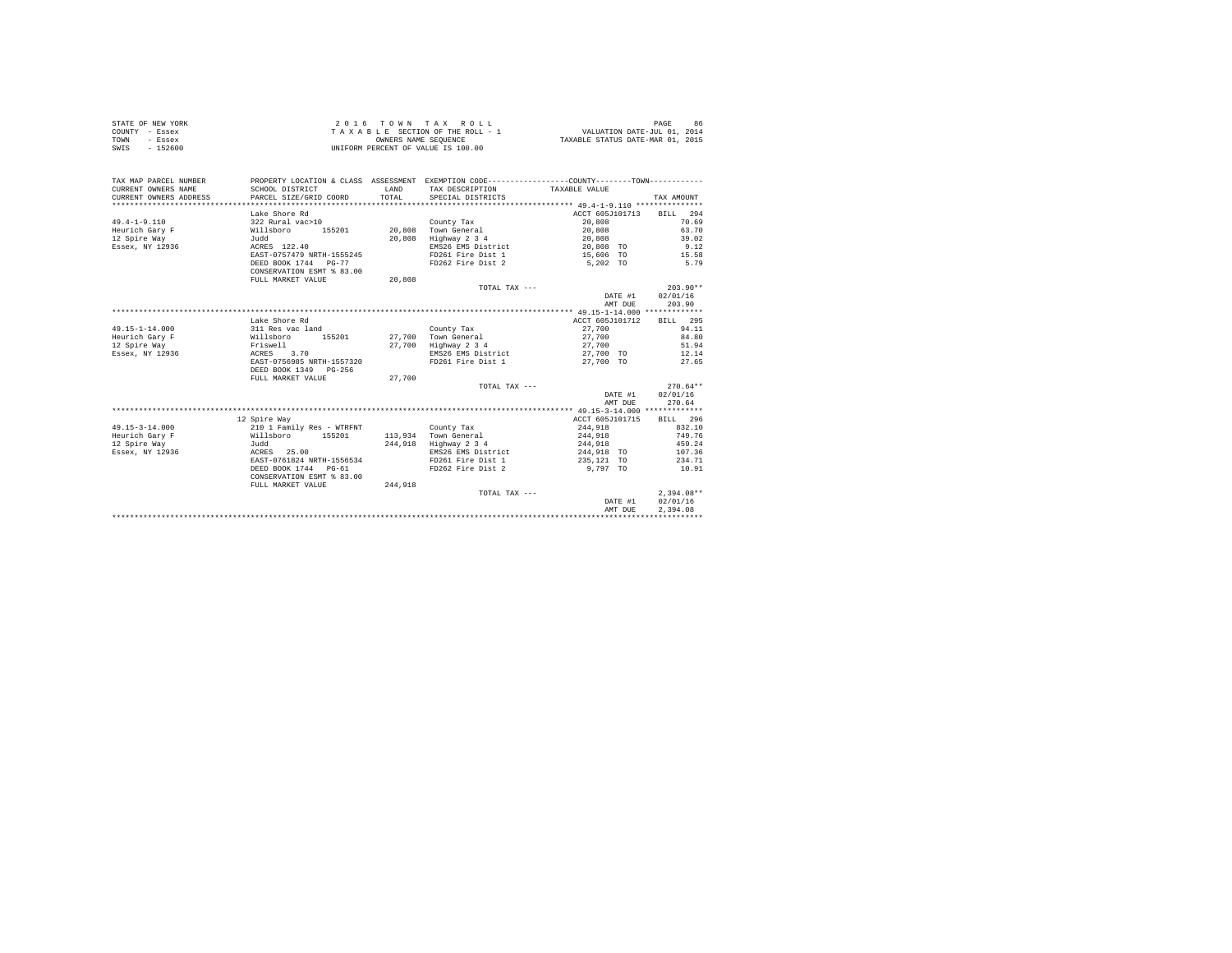|                | STATE OF NEW YORK | 2016 TOWN TAX ROLL                 | 87<br>PAGE                       |
|----------------|-------------------|------------------------------------|----------------------------------|
| COUNTY - Essex |                   | TAXABLE SECTION OF THE ROLL - 1    | VALUATION DATE-JUL 01, 2014      |
| TOWN           | - Essex           | OWNERS NAME SEOUENCE               | TAXABLE STATUS DATE-MAR 01, 2015 |
| SWIS           | $-152600$         | UNIFORM PERCENT OF VALUE IS 100.00 |                                  |

| TAX MAP PARCEL NUMBER<br>CURRENT OWNERS NAME<br>CURRENT OWNERS ADDRESS | SCHOOL DISTRICT<br>PARCEL SIZE/GRID COORD | <b>T.AND</b><br>TOTAL | PROPERTY LOCATION & CLASS ASSESSMENT EXEMPTION CODE---------------COUNTY-------TOWN---------<br>TAX DESCRIPTION<br>SPECIAL DISTRICTS | TAXABLE VALUE    | TAX AMOUNT   |
|------------------------------------------------------------------------|-------------------------------------------|-----------------------|--------------------------------------------------------------------------------------------------------------------------------------|------------------|--------------|
|                                                                        |                                           |                       |                                                                                                                                      |                  |              |
|                                                                        | 23 Elm St                                 |                       |                                                                                                                                      | ACCT 605J104215  | BILL 297     |
| $40.3 - 3 - 13.110$                                                    | 240 Rural res                             |                       | County Tax                                                                                                                           | 799,200          | 2.715.26     |
| Hickory Hill Essex LLC                                                 | Willsboro<br>155201                       | 237,700               | Town General                                                                                                                         | 799,200          | 2,446.56     |
| c/o Robert Close                                                       | Potts                                     | 799,200               | Highway 2 3 4                                                                                                                        | 799.200          | 1,498.55     |
| 164 North Rd                                                           | Survey #6488                              |                       | EMS26 EMS District                                                                                                                   | 799,200 TO       | 350.35       |
| Chelmsford, MA 01824-1668                                              | Unrecorded Will                           |                       | FD261 Fire Dist 1                                                                                                                    | 799,200 TO       | 797.81       |
|                                                                        | ACRES 219.68                              |                       | LT261 Essex light                                                                                                                    | 799,200 TO       | 73.41        |
|                                                                        | EAST-0754132 NRTH-1570510                 |                       |                                                                                                                                      |                  |              |
|                                                                        | DEED BOOK 1630 PG-292                     |                       |                                                                                                                                      |                  |              |
|                                                                        | FULL MARKET VALUE                         | 799,200               |                                                                                                                                      |                  |              |
|                                                                        |                                           |                       | TOTAL TAX ---                                                                                                                        |                  | $7.881.94**$ |
|                                                                        |                                           |                       |                                                                                                                                      | DATE #1          | 02/01/16     |
|                                                                        |                                           |                       |                                                                                                                                      | AMT DUE          | 7,881.94     |
|                                                                        |                                           |                       |                                                                                                                                      |                  |              |
|                                                                        | 32 Elm St                                 |                       |                                                                                                                                      | ACCT 605J102015  | BILL 298     |
| $40.73 - 2 - 17.000$                                                   | 281 Multiple res                          |                       | County Tax                                                                                                                           | 226,600          | 769.87       |
| Hobbs Sylvia                                                           | 155201<br>Willsboro                       |                       | 76,600 Town General                                                                                                                  | 226,600          | 693.68       |
| PO Box 43                                                              | Potts                                     | 226,600               | Highway 2 3 4                                                                                                                        | 226,600          | 424.89       |
| Essex, NY 12936                                                        | 1661/97-Easement                          |                       | EMS26 EMS District                                                                                                                   | 226,600 TO       | 99.33        |
|                                                                        | 83(s) X 114 X Irr                         |                       | FD261 Fire Dist 1                                                                                                                    | 226,600 TO       | 226.21       |
|                                                                        | 0.28<br>ACRES                             |                       | LT261 Essex light                                                                                                                    | 226,600 TO       | 20.81        |
|                                                                        | EAST-0756629 NRTH-1571669                 |                       |                                                                                                                                      |                  |              |
|                                                                        | DEED BOOK 731<br>$PG-063$                 |                       |                                                                                                                                      |                  |              |
|                                                                        | FULL MARKET VALUE                         | 226,600               |                                                                                                                                      |                  |              |
|                                                                        |                                           |                       | TOTAL TAX ---                                                                                                                        |                  | $2,234.79**$ |
|                                                                        |                                           |                       |                                                                                                                                      | DATE #1          | 02/01/16     |
|                                                                        |                                           |                       |                                                                                                                                      | AMT DUE          | 2,234.79     |
|                                                                        |                                           |                       |                                                                                                                                      |                  |              |
|                                                                        | bg efbbiM                                 |                       |                                                                                                                                      | ACCT 605J101809  | 299<br>BILL. |
| $49.1 - 1 - 5.000$                                                     | 105 Vac farmland                          |                       | AG DIST C 41720                                                                                                                      | 23,486<br>23,486 |              |
| Holland Esther M                                                       | 155201<br>Willsboro                       |                       | $32,900$ County Tax                                                                                                                  | 9.414            | 31.98        |
| Holland Fred                                                           | Potts                                     |                       | 32.900 Town General                                                                                                                  | 9,414            | 28.82        |
| 46 Holland Brothers Way                                                | 1430/113 & 1454/133                       |                       | Highway 2 3 4                                                                                                                        | 9,414            | 17.65        |
| Essex, NY 12936                                                        | 29ac                                      |                       | EMS26 EMS District                                                                                                                   | 32,900 TO        | 14.42        |
|                                                                        | ACRES 27.90                               |                       | FD261 Fire Dist 1                                                                                                                    | 32,900 TO        | 32.84        |
| MAY BE SUBJECT TO PAYMENT                                              | EAST-0748785 NRTH-1565679                 |                       |                                                                                                                                      |                  |              |
| UNDER AGDIST LAW TIL 2019                                              | DEED BOOK 467<br>$PG-570$                 |                       |                                                                                                                                      |                  |              |
|                                                                        | FULL MARKET VALUE                         | 32,900                |                                                                                                                                      |                  |              |
|                                                                        |                                           |                       | TOTAL TAX ---                                                                                                                        |                  | $125.71**$   |
|                                                                        |                                           |                       |                                                                                                                                      | DATE #1          | 02/01/16     |
|                                                                        |                                           |                       |                                                                                                                                      | AMT DUE          | 125.71       |
|                                                                        |                                           |                       |                                                                                                                                      |                  |              |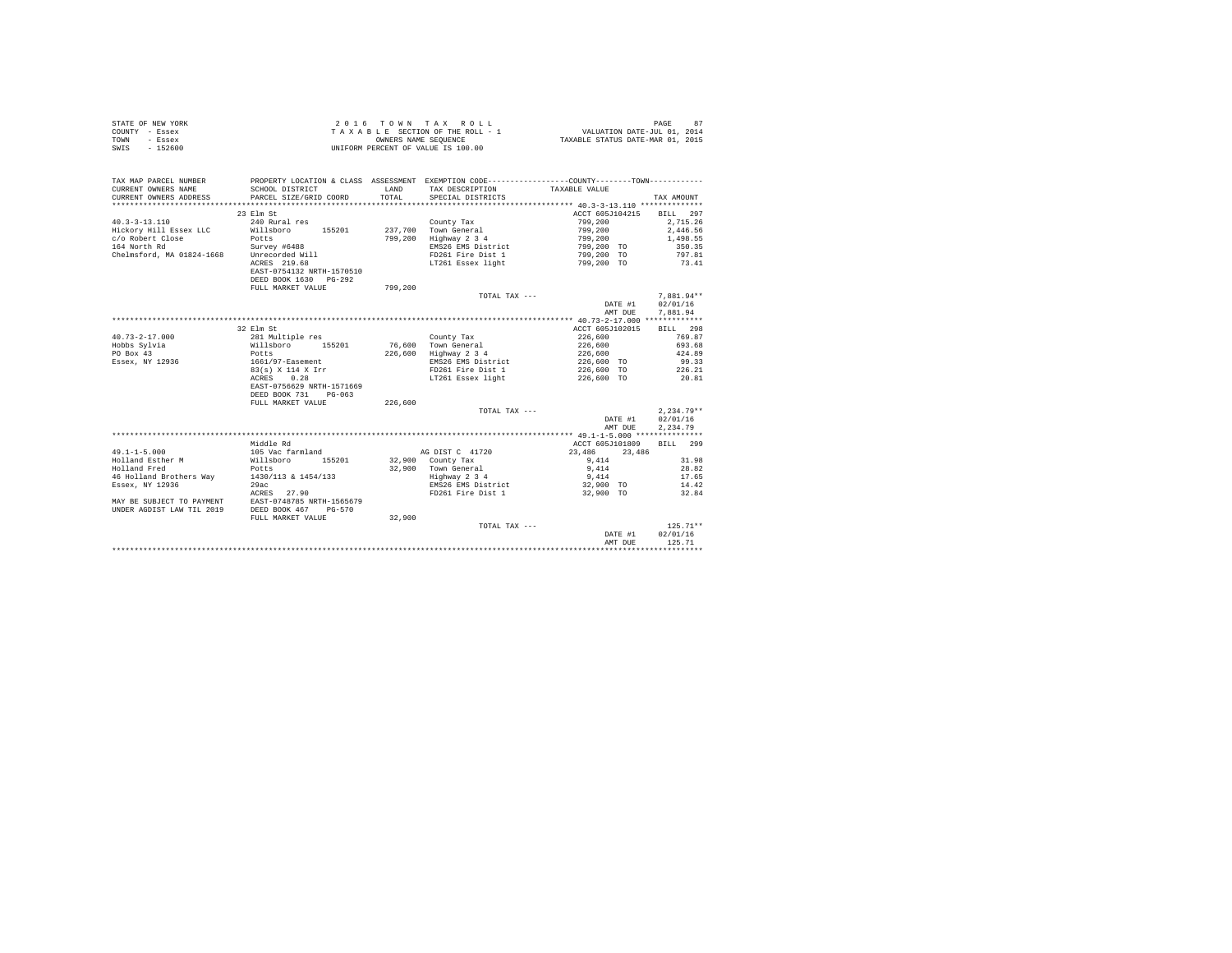| STATE OF NEW YORK | 2016 TOWN TAX ROLL                 | 88<br>PAGE                       |
|-------------------|------------------------------------|----------------------------------|
| COUNTY - Essex    | TAXABLE SECTION OF THE ROLL - 1    | VALUATION DATE-JUL 01, 2014      |
| TOWN<br>- Essex   | OWNERS NAME SEOUENCE               | TAXABLE STATUS DATE-MAR 01, 2015 |
| $-152600$<br>SWIS | UNIFORM PERCENT OF VALUE IS 100.00 |                                  |

| TAX MAP PARCEL NUMBER                       | PROPERTY LOCATION & CLASS ASSESSMENT EXEMPTION CODE----------------COUNTY--------TOWN----------                                                                                                                                                                                                                                                      |         |                                                                     |                          |              |
|---------------------------------------------|------------------------------------------------------------------------------------------------------------------------------------------------------------------------------------------------------------------------------------------------------------------------------------------------------------------------------------------------------|---------|---------------------------------------------------------------------|--------------------------|--------------|
| CURRENT OWNERS NAME                         | SCHOOL DISTRICT                                                                                                                                                                                                                                                                                                                                      | LAND    | TAX DESCRIPTION                                                     | TAXABLE VALUE            |              |
| CURRENT OWNERS ADDRESS                      | PARCEL SIZE/GRID COORD                                                                                                                                                                                                                                                                                                                               | TOTAL   | SPECIAL DISTRICTS                                                   |                          | TAX AMOUNT   |
|                                             | Holland Brothers Way                                                                                                                                                                                                                                                                                                                                 |         |                                                                     | ACCT 605J101807 BILL 300 |              |
| $49.1 - 1 - 22.000$                         | 105 Vac farmland                                                                                                                                                                                                                                                                                                                                     |         | AG DIST C 41720                                                     | 55,768 55,768            |              |
| Holland Esther M                            | Willsboro 155201                                                                                                                                                                                                                                                                                                                                     |         | $84,500$ County Tax                                                 | 28,732                   | 97.62        |
| Holland Fred                                |                                                                                                                                                                                                                                                                                                                                                      |         |                                                                     |                          | 87.96        |
| 46 Holland Brothers Way 1430/113 & 1454/133 |                                                                                                                                                                                                                                                                                                                                                      |         |                                                                     |                          | 53.87        |
| Essex, NY 12936                             | Wharton & Potts<br>1430/1138 14500 12.00 12.00 12.00 12.00 12.00 12.00 12.00 12.00 12.00 12.00 12.00 12.00 12.00 12.00 12.00 12.00 12.00 12.00 12.00 12.00 12.00 12.00 12.00 12.00 12.00 12.00 12.00 12.00 12.00 12.00 12.00 12.                                                                                                                     |         |                                                                     |                          | 37.04        |
|                                             |                                                                                                                                                                                                                                                                                                                                                      |         |                                                                     |                          | 84.35        |
|                                             |                                                                                                                                                                                                                                                                                                                                                      |         |                                                                     |                          |              |
|                                             | MAY BE SUBJECT TO PAYMENT<br>UNDER AGDIST LAW TIL 2019 FULL MARKET VALUE                                                                                                                                                                                                                                                                             | 84,500  |                                                                     |                          |              |
|                                             |                                                                                                                                                                                                                                                                                                                                                      |         | TOTAL TAX ---                                                       |                          | $360.84**$   |
|                                             |                                                                                                                                                                                                                                                                                                                                                      |         |                                                                     | DATE #1                  | 02/01/16     |
|                                             |                                                                                                                                                                                                                                                                                                                                                      |         |                                                                     | AMT DUE                  | 360.84       |
|                                             |                                                                                                                                                                                                                                                                                                                                                      |         |                                                                     |                          |              |
|                                             | 26 Holland Brothers Way                                                                                                                                                                                                                                                                                                                              |         |                                                                     | ACCT 605J101808 BILL 301 |              |
| $49.1 - 1 - 23.000$                         | 112 Dairy farm                                                                                                                                                                                                                                                                                                                                       |         |                                                                     | 137,082 137,082          |              |
|                                             | willsboro 155201                                                                                                                                                                                                                                                                                                                                     |         | AG DIST C 41720<br>255,900 County Tax                               | 171,718                  | 583.41       |
| Holland Esther M<br>Holland Fred            | Wharton                                                                                                                                                                                                                                                                                                                                              |         | 308,800 Town General                                                | 171,718                  | 525.67       |
|                                             |                                                                                                                                                                                                                                                                                                                                                      |         |                                                                     | 171,718                  | 321.98       |
|                                             |                                                                                                                                                                                                                                                                                                                                                      |         | Town General<br>Highway 2 3 4<br>EMS26 EMS District                 | 308,800 TO               | 135.37       |
|                                             |                                                                                                                                                                                                                                                                                                                                                      |         |                                                                     | 308,800 TO               | 308.26       |
|                                             |                                                                                                                                                                                                                                                                                                                                                      |         |                                                                     |                          |              |
|                                             | 46 Holland Brothers Way<br>$\begin{array}{l} \text{45.011 m} & \text{45.018 m} \\ \text{46.011 m} & \text{47.0195} \\ \text{58.01 m} & \text{49.018 m} \\ \text{59.01 m} & \text{49.018 m} \\ \text{50.01 m} & \text{40.018 m} \\ \text{50.01 m} & \text{40.018 m} \\ \text{50.01 m} & \text{40.018 m} \\ \text{50.01 m} & \text{40.018 m} \\ \text$ |         |                                                                     |                          |              |
|                                             |                                                                                                                                                                                                                                                                                                                                                      |         | TOTAL TAX ---                                                       |                          | $1,874.69**$ |
|                                             |                                                                                                                                                                                                                                                                                                                                                      |         |                                                                     | DATE #1                  | 02/01/16     |
|                                             |                                                                                                                                                                                                                                                                                                                                                      |         |                                                                     | AMT DUE                  | 1,874.69     |
|                                             |                                                                                                                                                                                                                                                                                                                                                      |         |                                                                     |                          |              |
|                                             | 1575 Lake Shore Rd                                                                                                                                                                                                                                                                                                                                   |         |                                                                     | ACCT 605J101110 BILL 302 |              |
| $49.3 - 2 - 17.000$                         | 240 Rural res                                                                                                                                                                                                                                                                                                                                        |         | VETWAR CTS 41120                                                    | $15,000$ $15,000$        |              |
| Hollingsworth Donald                        | Willsboro 155201                                                                                                                                                                                                                                                                                                                                     |         | 43,500 County Tax                                                   | 192,800                  | 655.03       |
| Hollingsworth Veronica L                    |                                                                                                                                                                                                                                                                                                                                                      |         | 207,800 Town General                                                | 192,800                  | 590.21       |
| 1575 Lake Shore Rd                          |                                                                                                                                                                                                                                                                                                                                                      |         | Town General<br>Highway 2 3 4                                       | 192,800                  | 361.51       |
| Essex, NY 12936                             |                                                                                                                                                                                                                                                                                                                                                      |         | EMS26 EMS District                                                  | 207,800 TO               | 91.09        |
|                                             |                                                                                                                                                                                                                                                                                                                                                      |         | FD262 Fire Dist 2                                                   | 207,800 TO               | 231.31       |
|                                             | FULL MARKET VALUE                                                                                                                                                                                                                                                                                                                                    | 207,800 |                                                                     |                          |              |
|                                             |                                                                                                                                                                                                                                                                                                                                                      |         | TOTAL TAX ---                                                       |                          | $1.929.15**$ |
|                                             |                                                                                                                                                                                                                                                                                                                                                      |         |                                                                     | DATE #1                  | 02/01/16     |
|                                             |                                                                                                                                                                                                                                                                                                                                                      |         |                                                                     | AMT DUE                  | 1,929.15     |
|                                             |                                                                                                                                                                                                                                                                                                                                                      |         |                                                                     |                          |              |
|                                             | Lake Shore Rd                                                                                                                                                                                                                                                                                                                                        |         |                                                                     | ACCT 605J102008          | BILL 303     |
| 49.11-1-58.000                              | 311 Res vac land - WTRFNT                   County Tax                                                                                                                                                                                                                                                                                               |         |                                                                     | 207,800                  | 705.99       |
| Hollingsworth Donald                        | Willsboro 155201                                                                                                                                                                                                                                                                                                                                     |         | 207,800 Town General<br>207,800 Highway 2 3 4<br>EMS26 EMS District | 207,800                  | 636.13       |
| 1575 Lake Shore Rd                          | Wharton<br>ACRES 1.00                                                                                                                                                                                                                                                                                                                                |         |                                                                     | 207,800                  | 389.64       |
| Essex, NY 12936                             |                                                                                                                                                                                                                                                                                                                                                      |         |                                                                     | 207,800 TO               | 91.09        |
|                                             | EAST-0757567 NRTH-1560687                                                                                                                                                                                                                                                                                                                            |         | FD261 Fire Dist 1                                                   | 207,800 TO               | 207.44       |
|                                             | DEED BOOK 838<br>PG-086                                                                                                                                                                                                                                                                                                                              |         |                                                                     |                          |              |
|                                             | FULL MARKET VALUE                                                                                                                                                                                                                                                                                                                                    | 207,800 |                                                                     |                          |              |
|                                             |                                                                                                                                                                                                                                                                                                                                                      |         | TOTAL TAX ---                                                       |                          | $2.030.29**$ |
|                                             |                                                                                                                                                                                                                                                                                                                                                      |         |                                                                     | DATE #1                  | 02/01/16     |
|                                             |                                                                                                                                                                                                                                                                                                                                                      |         |                                                                     | AMT DUE                  | 2,030.29     |
|                                             |                                                                                                                                                                                                                                                                                                                                                      |         |                                                                     |                          |              |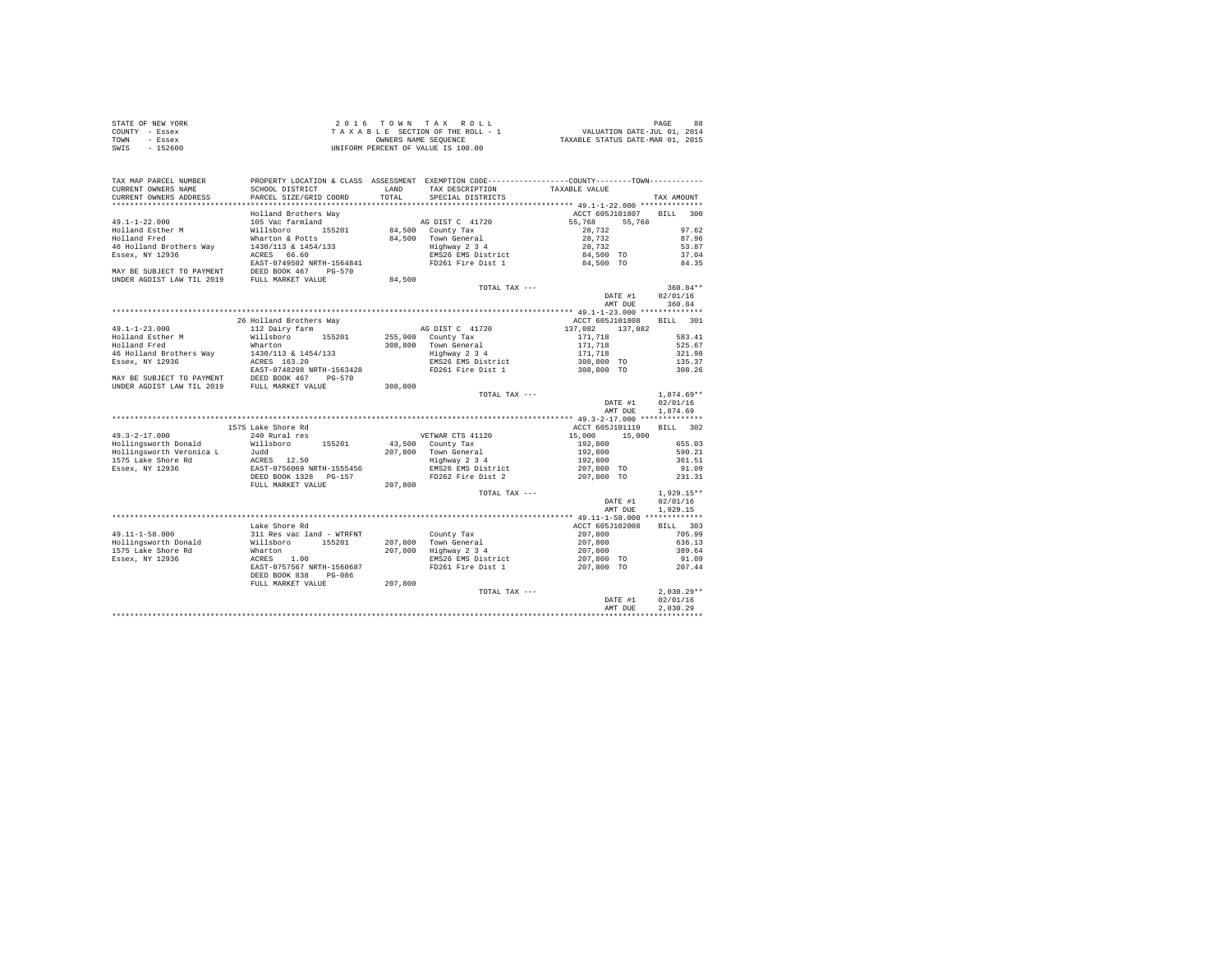| STATE OF NEW YORK                                                                                                   |                                                                                                                                                                 |        |                                                           |                                                                     |              |
|---------------------------------------------------------------------------------------------------------------------|-----------------------------------------------------------------------------------------------------------------------------------------------------------------|--------|-----------------------------------------------------------|---------------------------------------------------------------------|--------------|
| COUNTY - Essex                                                                                                      |                                                                                                                                                                 |        |                                                           |                                                                     |              |
| TOWN - Essex                                                                                                        |                                                                                                                                                                 |        |                                                           |                                                                     |              |
| SWIS - 152600                                                                                                       |                                                                                                                                                                 |        |                                                           |                                                                     |              |
|                                                                                                                     |                                                                                                                                                                 |        |                                                           |                                                                     |              |
|                                                                                                                     |                                                                                                                                                                 |        |                                                           |                                                                     |              |
|                                                                                                                     |                                                                                                                                                                 |        |                                                           |                                                                     |              |
| TAX MAP PARCEL NUMBER PROPERTY LOCATION & CLASS ASSESSMENT EXEMPTION CODE--------------COUNTY--------TOWN---------- |                                                                                                                                                                 |        |                                                           |                                                                     |              |
| CURRENT OWNERS NAME                                                                                                 | SCHOOL DISTRICT                                                                                                                                                 |        | LAND TAX DESCRIPTION                                      | TAXABLE VALUE                                                       |              |
| CURRENT OWNERS ADDRESS                                                                                              | PARCEL SIZE/GRID COORD                                                                                                                                          | TOTAL  | SPECIAL DISTRICTS                                         |                                                                     | TAX AMOUNT   |
|                                                                                                                     |                                                                                                                                                                 |        |                                                           |                                                                     |              |
|                                                                                                                     | 656 Angier Hill Rd                                                                                                                                              |        |                                                           | ACCT 605J101911 BILL 304                                            |              |
| $49.69 - 3 - 1.000$                                                                                                 | 210 1 Family Res                                                                                                                                                |        |                                                           | 83,600                                                              | 284.03       |
| Hopkins Mary A                                                                                                      |                                                                                                                                                                 |        |                                                           | 83,600                                                              | 255.92       |
|                                                                                                                     |                                                                                                                                                                 |        | County Tax<br>32,000 Town General<br>83,600 Highway 2 3 4 | 83,600                                                              | 156.76       |
| 656 Angier Hill Rd<br>Essex, NY 12936                                                                               |                                                                                                                                                                 |        |                                                           | 83,600 TO                                                           | 36.65        |
|                                                                                                                     |                                                                                                                                                                 |        | EMS26 EMS District<br>FD262 Fire Dist 2                   | 83,600 TO                                                           | 93.06        |
|                                                                                                                     |                                                                                                                                                                 |        | LT262 Whallonsburg light                                  | 83,600 TO                                                           | 21.51        |
|                                                                                                                     | FULL MARKET VALUE                                                                                                                                               | 83,600 |                                                           |                                                                     |              |
|                                                                                                                     |                                                                                                                                                                 |        | TOTAL TAX ---                                             |                                                                     | $847.93**$   |
|                                                                                                                     |                                                                                                                                                                 |        |                                                           |                                                                     | 02/01/16     |
|                                                                                                                     |                                                                                                                                                                 |        |                                                           | DATE #1                                                             | 847.93       |
|                                                                                                                     |                                                                                                                                                                 |        |                                                           | AMT DUE                                                             |              |
|                                                                                                                     |                                                                                                                                                                 |        |                                                           |                                                                     |              |
|                                                                                                                     | Angier Hill Rd                                                                                                                                                  |        |                                                           | ACCT 605J103711                                                     | BILL 305     |
| $49.69 - 3 - 2.000$                                                                                                 | $314$ Rural vac<10                                                                                                                                              |        | County Tax                                                | 17,600                                                              | 59.80        |
| Hopkins Mary A<br>656 Angier Hill Rd<br>Essex, NY 12936                                                             | 914 Millsboro 155201<br>Willsboro 155201<br>RTiswell<br>ACRES 0.60<br>EAST-0744310 NRTH-1554890<br>DEED BOOK 1580 PG-106                                        |        | 17,600 Town General<br>17,600 Highway 2 3 4               | 17,600                                                              | 53.88        |
|                                                                                                                     |                                                                                                                                                                 |        |                                                           | 17,600                                                              | 33.00        |
|                                                                                                                     |                                                                                                                                                                 |        | EMS26 EMS District<br>FD262 Fire Dist 2                   | 17,600 TO                                                           | 7.72         |
|                                                                                                                     |                                                                                                                                                                 |        |                                                           | 17,600 TO                                                           | 19.59        |
|                                                                                                                     |                                                                                                                                                                 |        | LT262 Whallonsburg light                                  | 17,600 TO                                                           | 4.53         |
|                                                                                                                     | FULL MARKET VALUE                                                                                                                                               | 17,600 |                                                           |                                                                     |              |
|                                                                                                                     |                                                                                                                                                                 |        | TOTAL TAX ---                                             |                                                                     | $178.52**$   |
|                                                                                                                     |                                                                                                                                                                 |        |                                                           | DATE #1                                                             | 02/01/16     |
|                                                                                                                     |                                                                                                                                                                 |        |                                                           | AMT DUE                                                             | 178.52       |
|                                                                                                                     |                                                                                                                                                                 |        |                                                           |                                                                     |              |
|                                                                                                                     | 571 Cook Rd                                                                                                                                                     |        |                                                           | ACCT 605J101102                                                     | BILL 306     |
| $48.76 - 1 - 1.000$                                                                                                 |                                                                                                                                                                 |        | County Tax                                                | 38,800                                                              | 131.82       |
|                                                                                                                     |                                                                                                                                                                 |        |                                                           | 38,800                                                              | 118.78       |
|                                                                                                                     |                                                                                                                                                                 |        | 23,800 Town General<br>38,800 Highway 2 3 4               | 38,800                                                              | 72.75        |
| Hoskins Edward<br>Hoskins Audrey<br>571 Cook Rd<br>Essex, NY 12936                                                  |                                                                                                                                                                 |        |                                                           | 38,800 TO                                                           | 17.01        |
|                                                                                                                     |                                                                                                                                                                 |        | EMS26 EMS District<br>FD262 Fire Dist 2                   | 38,800 TO                                                           | 43.19        |
|                                                                                                                     |                                                                                                                                                                 |        | LT262 Whallonsburg light                                  | 38,800 TO                                                           | 9.98         |
|                                                                                                                     | % CON Ky<br>270 Mfg housing<br>Willaboro<br>Priswell<br>160s X 1358 X Irr<br>ACRES 165<br>EAST-0743755 NRTH-1556050<br>DEED BOOK 631<br>DEED DOOK 631<br>PG-278 |        |                                                           |                                                                     |              |
|                                                                                                                     | FULL MARKET VALUE                                                                                                                                               | 38,800 |                                                           |                                                                     |              |
|                                                                                                                     |                                                                                                                                                                 |        | TOTAL TAX ---                                             |                                                                     | $393.53**$   |
|                                                                                                                     |                                                                                                                                                                 |        |                                                           |                                                                     |              |
|                                                                                                                     |                                                                                                                                                                 |        |                                                           | DATE #1                                                             | 02/01/16     |
|                                                                                                                     |                                                                                                                                                                 |        |                                                           | AMT DUE                                                             | 393.53       |
|                                                                                                                     |                                                                                                                                                                 |        |                                                           |                                                                     |              |
|                                                                                                                     | 1740 Lake Shore Rd                                                                                                                                              |        |                                                           | ACCT 605J101815                                                     | BILL 307     |
|                                                                                                                     |                                                                                                                                                                 |        |                                                           | $442,290$<br>$442,290$<br>$442,290$<br>$442,290$ TO<br>$442,290$ TO | 1,502.67     |
|                                                                                                                     |                                                                                                                                                                 |        |                                                           |                                                                     | 1,353.97     |
|                                                                                                                     |                                                                                                                                                                 |        |                                                           |                                                                     | 829.32       |
|                                                                                                                     |                                                                                                                                                                 |        |                                                           |                                                                     | 193.89       |
|                                                                                                                     |                                                                                                                                                                 |        |                                                           |                                                                     | 441.52       |
|                                                                                                                     |                                                                                                                                                                 |        |                                                           |                                                                     |              |
|                                                                                                                     |                                                                                                                                                                 |        |                                                           |                                                                     |              |
|                                                                                                                     |                                                                                                                                                                 |        | TOTAL TAX ---                                             |                                                                     | $4.321.37**$ |
|                                                                                                                     |                                                                                                                                                                 |        |                                                           | DATE #1                                                             | 02/01/16     |
|                                                                                                                     |                                                                                                                                                                 |        |                                                           | AMT DUE                                                             | 4.321.37     |
|                                                                                                                     |                                                                                                                                                                 |        |                                                           |                                                                     |              |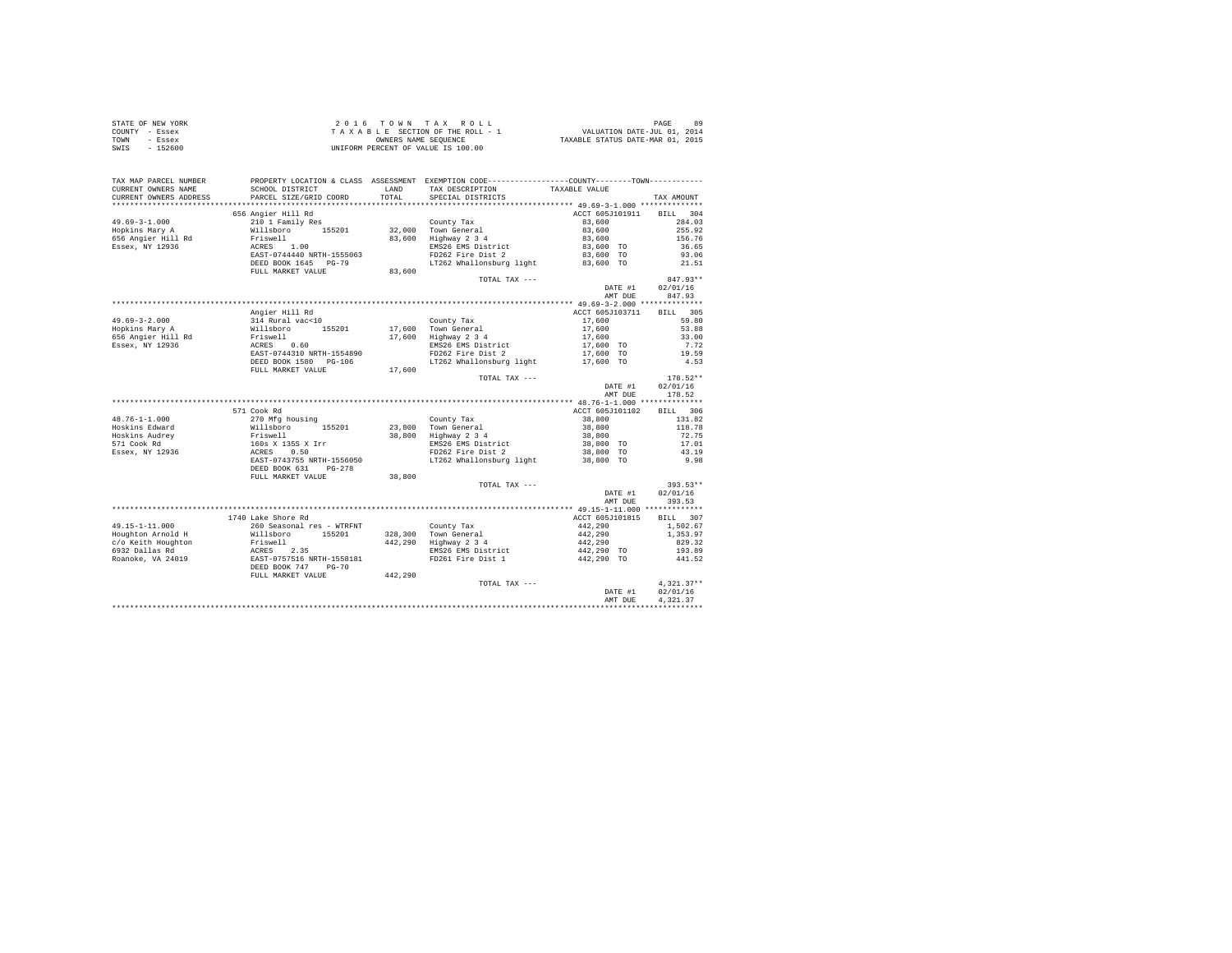| STATE OF NEW YORK | 2016 TOWN TAX ROLL                 | 90<br>PAGE                       |
|-------------------|------------------------------------|----------------------------------|
| COUNTY - Essex    | TAXABLE SECTION OF THE ROLL - 1    | VALUATION DATE-JUL 01, 2014      |
| TOWN<br>- Essex   | OWNERS NAME SEOUENCE               | TAXABLE STATUS DATE-MAR 01, 2015 |
| SWIS<br>$-152600$ | UNIFORM PERCENT OF VALUE IS 100.00 |                                  |

| TAX MAP PARCEL NUMBER<br>CURRENT OWNERS NAME<br>CURRENT OWNERS ADDRESS | SCHOOL DISTRICT<br>PARCEL SIZE/GRID COORD | LAND<br>TOTAL | TAX DESCRIPTION<br>SPECIAL DISTRICTS | PROPERTY LOCATION & CLASS ASSESSMENT EXEMPTION CODE----------------COUNTY-------TOWN----------<br>TAXABLE VALUE | TAX AMOUNT         |
|------------------------------------------------------------------------|-------------------------------------------|---------------|--------------------------------------|-----------------------------------------------------------------------------------------------------------------|--------------------|
| **********************                                                 | ************************                  |               |                                      |                                                                                                                 |                    |
|                                                                        | Albee Ln                                  |               |                                      | ACCT 605J101814                                                                                                 | <b>BILL</b><br>308 |
| $49.15 - 1 - 12.000$                                                   | 311 Res vac land - WTRFNT                 |               | County Tax                           | 32,600                                                                                                          | 110.76             |
| Houghton Arnold H                                                      | Willsboro<br>155201                       |               | 32,600 Town General                  | 32,600                                                                                                          | 99.80              |
| c/o Keith Houghton                                                     | Friswell                                  | 32,600        | Highway 2 3 4                        | 32,600                                                                                                          | 61.13              |
| 6932 Dallas Rd                                                         | 0.60<br>ACRES                             |               | EMS26 EMS District                   | 32,600 TO                                                                                                       | 14.29              |
| Roanoke, VA 24019                                                      | EAST-0757730 NRTH-1558073                 |               | FD261 Fire Dist 1                    | 32,600 TO                                                                                                       | 32.54              |
|                                                                        | DEED BOOK 747<br>$PG-70$                  |               |                                      |                                                                                                                 |                    |
|                                                                        | FULL MARKET VALUE                         | 32,600        |                                      |                                                                                                                 |                    |
|                                                                        |                                           |               | TOTAL TAX ---                        |                                                                                                                 | $318.52**$         |
|                                                                        |                                           |               |                                      | DATE #1                                                                                                         | 02/01/16           |
|                                                                        |                                           |               |                                      | AMT DUE                                                                                                         | 318.52             |
|                                                                        |                                           |               |                                      |                                                                                                                 |                    |
|                                                                        | 2722 NYS Route 22                         |               |                                      | ACCT 605J100101                                                                                                 | BILL 309           |
| $40.73 - 1 - 3.000$                                                    | 210 1 Family Res                          |               | VETCOM CTS 41130                     | 25,000<br>25,000                                                                                                |                    |
| Houghton Billie Jean                                                   | Willsboro<br>155201                       | 56,600        | County Tax                           | 173,200                                                                                                         | 588.44             |
| 2722 NYS Rte 9                                                         | Potts                                     | 198,200       | Town General                         | 173,200                                                                                                         | 530.21             |
| PO Box 65                                                              |                                           |               | Highway 2 3 4                        | 173,200                                                                                                         | 324.76             |
| Essex, NY 12936                                                        | 1649/240-Sewer Easement<br>ACRES 0.27     |               | EMS26 EMS District                   |                                                                                                                 | 86.89              |
|                                                                        | EAST-0756290 NRTH-1571788                 |               | FD261 Fire Dist 1                    | 198,200 TO                                                                                                      | 197.86             |
|                                                                        |                                           |               |                                      | 198,200 TO                                                                                                      |                    |
|                                                                        | DEED BOOK 1758 PG-300                     |               | LT261 Essex light                    | 198,200 TO                                                                                                      | 18.21              |
|                                                                        | FULL MARKET VALUE                         | 198,200       |                                      |                                                                                                                 |                    |
|                                                                        |                                           |               | TOTAL TAX ---                        |                                                                                                                 | $1,746.37**$       |
|                                                                        |                                           |               |                                      | DATE #1                                                                                                         | 02/01/16           |
|                                                                        |                                           |               |                                      | AMT DUE                                                                                                         | 1,746.37           |
|                                                                        |                                           |               |                                      |                                                                                                                 |                    |
|                                                                        | 58 Ridge Way                              |               |                                      | ACCT 605J101904                                                                                                 | BTLL<br>310        |
| $49.7 - 3 - 2.000$                                                     | 260 Seasonal res                          |               | County Tax                           | 166,400                                                                                                         | 565.34             |
| Houston Sherrill Trust                                                 | 155201<br>Willsboro                       |               | 65,300 Town General                  | 166,400                                                                                                         | 509.39             |
| Houston Mary Trust                                                     | Wharton                                   | 166,400       | Highway 2 3 4                        | 166,400                                                                                                         | 312.01             |
| 402 Crazy Horse Cir                                                    | ACRES 1.10                                |               | EMS26 EMS District                   | 166,400 TO                                                                                                      | 72.94              |
| Edwards, CO 81632                                                      | EAST-0757191 NRTH-1563799                 |               | FD261 Fire Dist 1                    | 166,400 TO                                                                                                      | 166.11             |
|                                                                        | DEED BOOK 1334 PG-46                      |               |                                      |                                                                                                                 |                    |
|                                                                        | FULL MARKET VALUE                         | 166,400       |                                      |                                                                                                                 |                    |
|                                                                        |                                           |               | TOTAL TAX ---                        |                                                                                                                 | $1,625.79**$       |
|                                                                        |                                           |               |                                      | DATE #1                                                                                                         | 02/01/16           |
|                                                                        |                                           |               |                                      | AMT DUE                                                                                                         | 1.625.79           |
|                                                                        |                                           |               |                                      |                                                                                                                 |                    |
|                                                                        | 48 Alden Rd                               |               |                                      | ACCT 605J101905                                                                                                 | <b>BILL</b><br>311 |
| $48.3 - 1 - 25.000$                                                    | 270 Mfg housing                           |               | AGED ALL 41800                       | 21,600<br>21,600                                                                                                |                    |
| Howard Aletha S                                                        | 155001<br>Westport                        | 32,000        | County Tax                           | 21,600                                                                                                          | 73.39              |
| 48 Alden Rd                                                            | Taylor & Kimball 35                       |               | 43,200 Town General                  | 21,600                                                                                                          | 66.12              |
| Westport, NY 12993                                                     | ACRES<br>1.00                             |               | Highway 2 3 4                        | 21,600                                                                                                          | 40.50              |
|                                                                        | EAST-0725802 NRTH-1551143                 |               | School Relevy                        |                                                                                                                 | 2.18               |
|                                                                        | DEED BOOK 1617 PG-90                      |               | EMS26 EMS District                   | 43,200 TO                                                                                                       | 18.94              |
|                                                                        | FULL MARKET VALUE                         |               | 43,200 FD262 Fire Dist 2             | 43,200 TO                                                                                                       | 48.09              |
|                                                                        |                                           |               | TOTAL TAX ---                        |                                                                                                                 | $249.22**$         |
|                                                                        |                                           |               |                                      | DATE #1                                                                                                         | 02/01/16           |
|                                                                        |                                           |               |                                      | AMT DUE                                                                                                         | 249.22             |
|                                                                        |                                           |               |                                      |                                                                                                                 |                    |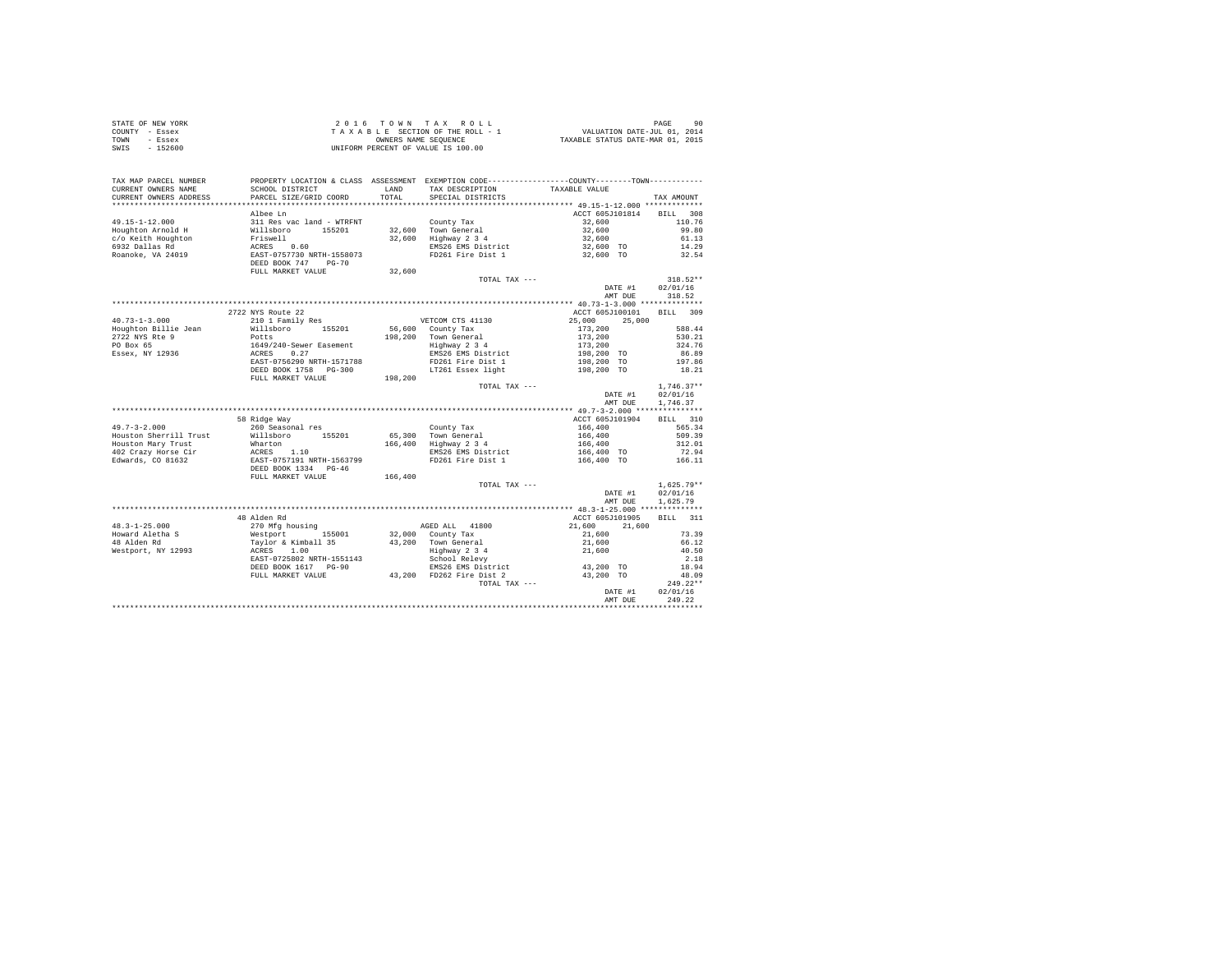|                | STATE OF NEW YORK |  |  |  | 2016 TOWN TAX ROLL                 |  |  |  |  |                                  | PAGE |  |
|----------------|-------------------|--|--|--|------------------------------------|--|--|--|--|----------------------------------|------|--|
| COUNTY - Essex |                   |  |  |  | TAXABLE SECTION OF THE ROLL - 1    |  |  |  |  | VALUATION DATE-JUL 01, 2014      |      |  |
| TOWN           | - Essex           |  |  |  | OWNERS NAME SEOUENCE               |  |  |  |  | TAXABLE STATUS DATE-MAR 01, 2015 |      |  |
| SWIS           | - 152600          |  |  |  | UNIFORM PERCENT OF VALUE IS 100.00 |  |  |  |  |                                  |      |  |

| TAX MAP PARCEL NUMBER                                                                                                                                                                                                                 | PROPERTY LOCATION & CLASS ASSESSMENT EXEMPTION CODE----------------COUNTY--------TOWN---------- |         |                                       |                    |                          |
|---------------------------------------------------------------------------------------------------------------------------------------------------------------------------------------------------------------------------------------|-------------------------------------------------------------------------------------------------|---------|---------------------------------------|--------------------|--------------------------|
| CURRENT OWNERS NAME                                                                                                                                                                                                                   | SCHOOL DISTRICT                                                                                 | LAND    | TAX DESCRIPTION                       | TAXABLE VALUE      |                          |
| CURRENT OWNERS ADDRESS                                                                                                                                                                                                                | PARCEL SIZE/GRID COORD                                                                          | TOTAL   | SPECIAL DISTRICTS                     |                    | TAX AMOUNT               |
|                                                                                                                                                                                                                                       |                                                                                                 |         |                                       |                    |                          |
|                                                                                                                                                                                                                                       | 2748 Essex Rd                                                                                   |         |                                       |                    | ACCT 6079905013 BILL 312 |
| $40.65 - 3 - 6.000$                                                                                                                                                                                                                   | 481 Att row bldg                                                                                |         | County Tax                            | 284,900            | 967.94                   |
| Humphrey Richard Willsboro 155201 41,300 Town General                                                                                                                                                                                 |                                                                                                 |         |                                       |                    | 284,900 872.15           |
|                                                                                                                                                                                                                                       |                                                                                                 | 284,900 | Highway 2 3 4 284,900                 |                    | 534.21                   |
|                                                                                                                                                                                                                                       |                                                                                                 |         | School Relevy                         |                    | 3,789.65                 |
|                                                                                                                                                                                                                                       | EAST-0756925 NRTH-1572071                                                                       |         | EMS26 EMS District 284,900 TO         |                    | 124.89                   |
|                                                                                                                                                                                                                                       | DEED BOOK 1465 PG-54                                                                            |         | FD261 Fire Dist 1 284.900 TO          |                    | 284.40                   |
|                                                                                                                                                                                                                                       | FULL MARKET VALUE                                                                               |         | 284,900 LT261 Essex light 284,900 TO  |                    | 26.17                    |
|                                                                                                                                                                                                                                       |                                                                                                 |         | SR150 Return sewer rent 2,924.90 MT   |                    | 2,924.90                 |
|                                                                                                                                                                                                                                       |                                                                                                 |         | WR151 Return water rent-1 1,271.53 MT |                    | 1,271.53                 |
|                                                                                                                                                                                                                                       |                                                                                                 |         | TOTAL TAX ---                         |                    | 10,795.84**              |
|                                                                                                                                                                                                                                       |                                                                                                 |         |                                       |                    | DATE #1 02/01/16         |
|                                                                                                                                                                                                                                       |                                                                                                 |         |                                       |                    | AMT DUE 10.795.84        |
|                                                                                                                                                                                                                                       |                                                                                                 |         |                                       |                    |                          |
|                                                                                                                                                                                                                                       | 1575 NYS Route 22                                                                               |         |                                       | ACCT 6079905003    | BILL 313                 |
| 48.76-1-9.000<br>Huriburt Scot (1948) 1986 and 1989 and 155201<br>Huriburt Scot (1952) 155201<br>Huriburt Scot (1952) 155201<br>Huriburt Scot (1970) 11 11 127.000 and 11 11 11 128 and 17.000 and 11 128 and 17.000 and 17.000 and 1 |                                                                                                 |         |                                       | 47,000<br>47,000   | 159.68                   |
|                                                                                                                                                                                                                                       |                                                                                                 |         |                                       |                    | 143.88                   |
|                                                                                                                                                                                                                                       |                                                                                                 |         | 47,000 Highway 2 3 4 47,000           |                    | 88.13                    |
| Essex, NY 12936                                                                                                                                                                                                                       | ACRES 0.40                                                                                      |         | EMS26 EMS District 47,000 TO 20.60    |                    |                          |
|                                                                                                                                                                                                                                       | EAST-0743197 NRTH-1554909                                                                       |         | FD262 Fire Dist 2                     | 47,000 TO          | 52.32<br>12.09           |
|                                                                                                                                                                                                                                       | DEED BOOK 1164 PG-267                                                                           |         | LT262 Whallonsburg light              | 47,000 TO          |                          |
|                                                                                                                                                                                                                                       | FULL MARKET VALUE                                                                               | 47.000  |                                       |                    |                          |
|                                                                                                                                                                                                                                       |                                                                                                 |         | TOTAL TAX ---                         |                    | $476.70**$               |
|                                                                                                                                                                                                                                       |                                                                                                 |         |                                       |                    | DATE #1 02/01/16         |
|                                                                                                                                                                                                                                       |                                                                                                 |         |                                       |                    | 476.70<br>AMT DUE        |
|                                                                                                                                                                                                                                       |                                                                                                 |         |                                       |                    |                          |
|                                                                                                                                                                                                                                       | 1586 NYS Route 22                                                                               |         |                                       | ACCT 605J101906    | BILL 314                 |
| $48.76 - 1 - 8.000$                                                                                                                                                                                                                   |                                                                                                 |         |                                       |                    | 605.43                   |
| Hurlburt Scott                                                                                                                                                                                                                        |                                                                                                 |         |                                       | 178,200<br>178,200 | 545.52                   |
| Hurlburt Darcey L Friswell                                                                                                                                                                                                            |                                                                                                 |         | 178,200 Highway 2 3 4                 | 178,200            | 334.14                   |
| 1586 NYS Rt 22                                                                                                                                                                                                                        |                                                                                                 |         | EMS26 EMS District                    | $178,200$ TO       |                          |
| $1.8ac$<br>ACRES 6.38<br>Essex, NY 12936                                                                                                                                                                                              |                                                                                                 |         | FD262 Fire Dist 2                     | 178,200 TO         | 78.12<br>198.36          |
|                                                                                                                                                                                                                                       | EAST-0743471 NRTH-1554785                                                                       |         | LT262 Whallonsburg light 178.200 TO   |                    | 45.84                    |
|                                                                                                                                                                                                                                       | DEED BOOK 1048 PG-182                                                                           |         |                                       |                    |                          |
|                                                                                                                                                                                                                                       | FULL MARKET VALUE                                                                               | 178,200 |                                       |                    |                          |
|                                                                                                                                                                                                                                       |                                                                                                 |         | TOTAL TAX ---                         |                    | $1.807.41**$             |
|                                                                                                                                                                                                                                       |                                                                                                 |         |                                       |                    | 02/01/16<br>DATE #1      |
|                                                                                                                                                                                                                                       |                                                                                                 |         |                                       |                    | 1,807.41<br>AMT DUE      |
|                                                                                                                                                                                                                                       |                                                                                                 |         |                                       |                    |                          |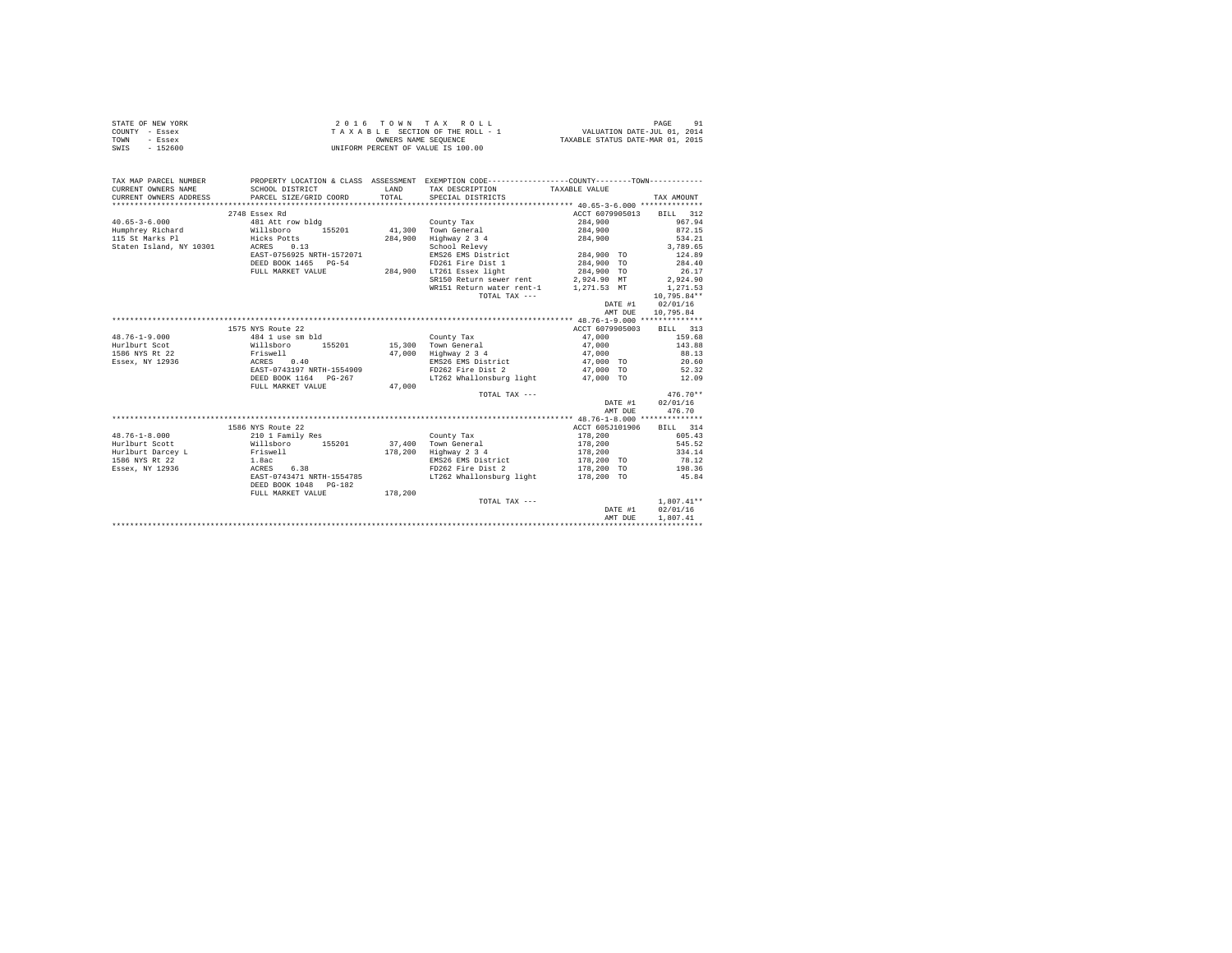| STATE OF NEW YORK | $2.0.16$ TOWN TAX ROLL             | 92<br>PAGE                       |
|-------------------|------------------------------------|----------------------------------|
| COUNTY - Essex    | TAXABLE SECTION OF THE ROLL - 1    | VALUATION DATE-JUL 01, 2014      |
| TOWN<br>- Essex   | OWNERS NAME SEOUENCE               | TAXABLE STATUS DATE-MAR 01, 2015 |
| SWIS<br>$-152600$ | UNIFORM PERCENT OF VALUE IS 100.00 |                                  |

| TAX MAP PARCEL NUMBER                  | PROPERTY LOCATION & CLASS ASSESSMENT EXEMPTION CODE----------------COUNTY-------TOWN----------                     |         |                                             |                                      |                  |
|----------------------------------------|--------------------------------------------------------------------------------------------------------------------|---------|---------------------------------------------|--------------------------------------|------------------|
| CURRENT OWNERS NAME                    | SCHOOL DISTRICT                                                                                                    | LAND    | TAX DESCRIPTION                             | TAXABLE VALUE                        |                  |
| CURRENT OWNERS ADDRESS                 | PARCEL SIZE/GRID COORD                                                                                             | TOTAL.  | SPECIAL DISTRICTS                           |                                      | TAX AMOUNT       |
|                                        |                                                                                                                    |         |                                             |                                      |                  |
|                                        | 2279 Main St                                                                                                       |         |                                             | ACCT 605J102311                      | BILL 315         |
| $40.73 - 4 - 5.000$<br>Hutchins Reid C | 210 1 Family Res<br>Willsboro 155201                                                                               |         | County Tax                                  | 282,000<br>282,000                   | 958.09<br>863.28 |
| Hutchins Jennifer L                    | Potts                                                                                                              | 282,000 | 52,000 Town General<br>Highway 2 3 4        | 282,000                              | 528.77           |
|                                        |                                                                                                                    |         | EMS26 EMS District                          | 282,000 TO                           | 123.62           |
| Queensbury, NY 12804                   | 2 Whispering Pines Way 1446/153 Release of<br>Estate Tax Lien                                                      |         | FD261 Fire Dist 1                           | 282,000 TO                           | 281.51           |
|                                        | 0.20 BANK GFNB&T<br>ACRES                                                                                          |         | LT261 Essex light                           | 282,000 TO                           | 25.90            |
|                                        | EAST-0756952 NRTH-1571195                                                                                          |         | SR150 Return sewer rent                     | 113.29 MT                            | 113.29           |
|                                        | DEED BOOK 1756 PG-307                                                                                              |         | WR151 Return water rent-1                   | 114.65 MT                            | 114.65           |
|                                        | FULL MARKET VALUE                                                                                                  | 282,000 |                                             |                                      |                  |
|                                        |                                                                                                                    |         | TOTAL TAX ---                               |                                      | $3,009.11**$     |
|                                        |                                                                                                                    |         |                                             | DATE #1                              | 02/01/16         |
|                                        |                                                                                                                    |         |                                             | AMT DUE                              | 3,009.11         |
|                                        |                                                                                                                    |         |                                             |                                      |                  |
|                                        | 2259 Lake Shore Rd                                                                                                 |         |                                             | ACCT 605J101702                      | BILL 316         |
| $40.73 - 5 - 11.000$                   | 215 1 Fam Res w/                                                                                                   |         | County Tax                                  | 179,400                              | 609.51           |
| Hutchins Reid L                        | Willsboro 155201                                                                                                   |         | 58.500 Town General                         | 179,400                              | 549.19           |
| Hutchins Jennifer L                    | Potts                                                                                                              |         | 179,400 Highway 2 3 4                       | 179,400                              | 336.39           |
|                                        | 2 Whispering Pines Way 1677/285-Easement                                                                           |         | EMS26 EMS District                          | 179,400 TO                           | 78.64            |
| Queensbury, NY 12804                   | 0.30 BANK1STARSG<br>ACRES                                                                                          |         | FD261 Fire Dist 1                           |                                      | 179.09           |
|                                        | EAST-0757067 NRTH-1570682                                                                                          |         | LT261 Essex light                           | 179,400 TO<br>179,400 TO             | 16.48            |
|                                        | DEED BOOK 1740 PG-281                                                                                              |         |                                             | SR150 Return sewer rent 181.83 MT    | 181.83           |
|                                        | FULL MARKET VALUE                                                                                                  |         | 179,400 WR151 Return water rent-1 212.30 MT |                                      | 212.30           |
|                                        |                                                                                                                    |         | TOTAL TAX ---                               |                                      | $2,163.43**$     |
|                                        |                                                                                                                    |         |                                             | DATE #1                              | 02/01/16         |
|                                        |                                                                                                                    |         |                                             | AMT DUE                              | 2,163.43         |
|                                        |                                                                                                                    |         |                                             |                                      |                  |
|                                        | 2736 NYS Route 22                                                                                                  |         |                                             | ACCT 605J104010                      | BILL 317         |
| $40.73 - 2 - 2.000$                    |                                                                                                                    |         | County Tax                                  | 366,300                              | 1,244.49         |
| Hutson Harry M Jr                      | 210 1 Family Res<br>Willsboro 155201                                                                               |         | 60.100 Town General                         | 366,300                              | 1,121,34         |
|                                        |                                                                                                                    |         | 366,300 Highway 2 3 4                       | 366,300                              | 686.84           |
|                                        | Russell Marsha Dodds Potts<br>100 Mill Race Dr 1520/312 Cons Easement<br>1520/312 1520/312 1549/248 Sewer Easement |         | EMS26 EMS District                          | 366,300 TO                           |                  |
|                                        |                                                                                                                    |         | FD261 Fire Dist 1                           | 366,300 TO                           | 160.58<br>365.66 |
|                                        | 0.34<br>ACRES                                                                                                      |         |                                             | LT261 Essex light 6 366,300 TO 33.65 |                  |
|                                        | PRIOR OWNER ON 3/01/2015 EAST-0756634 NRTH-1571924                                                                 |         |                                             |                                      |                  |
| Shaw Joseph P                          | DEED BOOK 1815 PG-325                                                                                              |         |                                             |                                      |                  |
|                                        | FULL MARKET VALUE                                                                                                  | 366,300 |                                             |                                      |                  |
|                                        |                                                                                                                    |         | TOTAL TAX ---                               |                                      | $3,612.56**$     |
|                                        |                                                                                                                    |         |                                             | DATE #1                              | 02/01/16         |
|                                        |                                                                                                                    |         |                                             | AMT DUE                              | 3,612.56         |
|                                        |                                                                                                                    |         |                                             |                                      |                  |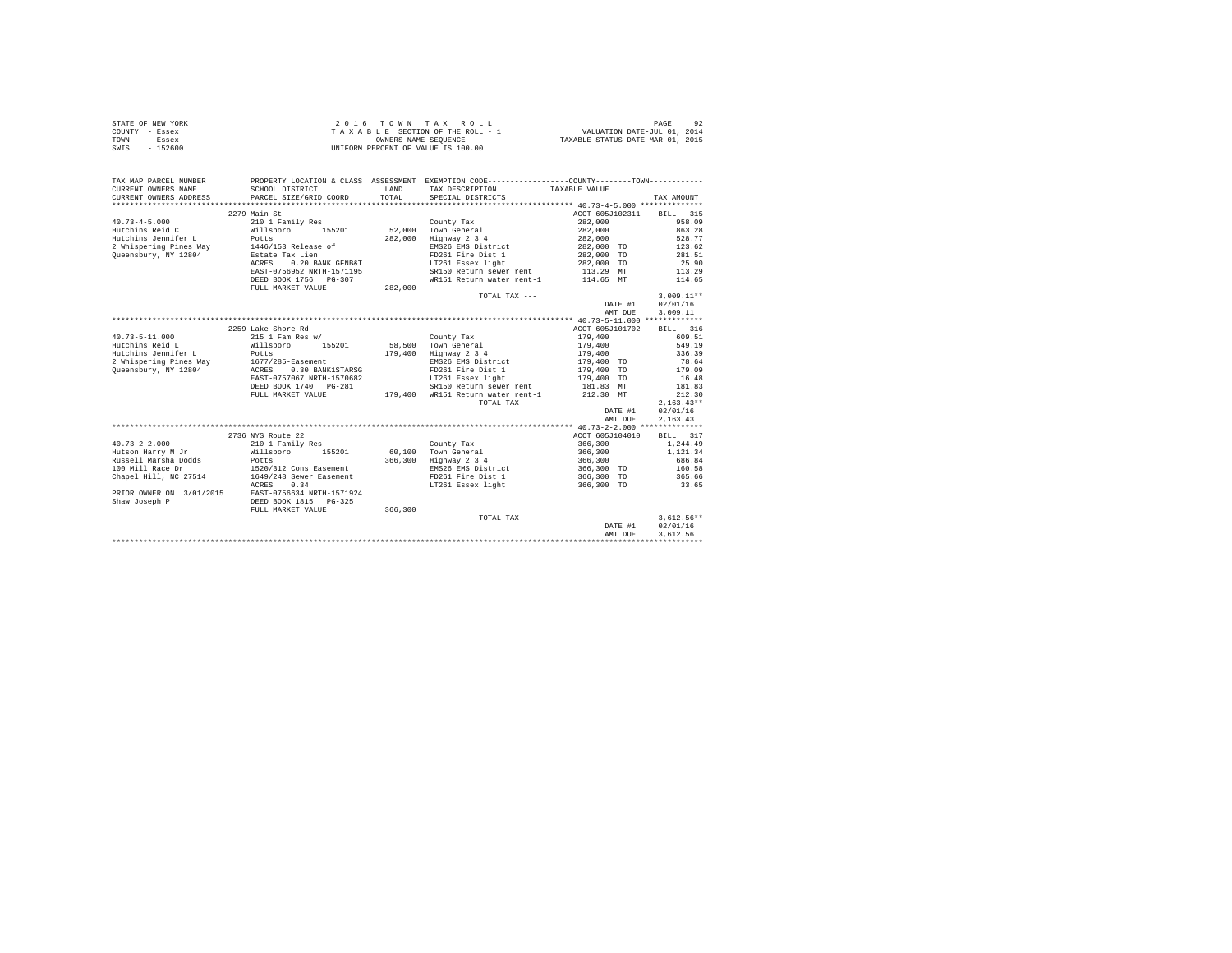| COUNTY - Essex                                                                                                                                                                                                                                                                                                                                                               |                                                                                                                                                                                                                                                |         |                                                                                                                         |                                                                                  |              |
|------------------------------------------------------------------------------------------------------------------------------------------------------------------------------------------------------------------------------------------------------------------------------------------------------------------------------------------------------------------------------|------------------------------------------------------------------------------------------------------------------------------------------------------------------------------------------------------------------------------------------------|---------|-------------------------------------------------------------------------------------------------------------------------|----------------------------------------------------------------------------------|--------------|
| - Essex<br>TOWN                                                                                                                                                                                                                                                                                                                                                              | OWNERS NAME SEQUENCE<br>UNIFORM PERCENT OF VALUE IS 100.00                                                                                                                                                                                     |         | T A X A B L E SECTION OF THE ROLL - 1 VALUATION DATE-JUL 01, 2014<br>CONNERS NAME SEQUENCE ARE STATUS DATE-MAR 01, 2015 |                                                                                  |              |
| $-152600$<br>SWIS                                                                                                                                                                                                                                                                                                                                                            |                                                                                                                                                                                                                                                |         |                                                                                                                         |                                                                                  |              |
|                                                                                                                                                                                                                                                                                                                                                                              |                                                                                                                                                                                                                                                |         |                                                                                                                         |                                                                                  |              |
|                                                                                                                                                                                                                                                                                                                                                                              |                                                                                                                                                                                                                                                |         |                                                                                                                         |                                                                                  |              |
|                                                                                                                                                                                                                                                                                                                                                                              |                                                                                                                                                                                                                                                |         |                                                                                                                         |                                                                                  |              |
| TAX MAP PARCEL NUMBER                                                                                                                                                                                                                                                                                                                                                        |                                                                                                                                                                                                                                                |         | PROPERTY LOCATION & CLASS ASSESSMENT EXEMPTION CODE----------------COUNTY--------TOWN----------                         |                                                                                  |              |
| CURRENT OWNERS NAME                                                                                                                                                                                                                                                                                                                                                          | SCHOOL DISTRICT                                                                                                                                                                                                                                |         |                                                                                                                         |                                                                                  |              |
|                                                                                                                                                                                                                                                                                                                                                                              |                                                                                                                                                                                                                                                |         | LAND TAX DESCRIPTION TAXABLE VALUE TOTAL SPECIAL DISTRICTS                                                              |                                                                                  |              |
| CURRENT OWNERS ADDRESS                                                                                                                                                                                                                                                                                                                                                       | PARCEL SIZE/GRID COORD                                                                                                                                                                                                                         |         |                                                                                                                         |                                                                                  | TAX AMOUNT   |
|                                                                                                                                                                                                                                                                                                                                                                              |                                                                                                                                                                                                                                                |         |                                                                                                                         |                                                                                  |              |
| $\begin{tabular}{lcccc} 48.3-1-26.000 & 8 {\small\hbox{Win Valley In}} & & & & & & & & & \\ 48.3-1-26.000 & 2101 {\small\hbox{Yone}} & 1800 & 43,050 & 43,050 \\ \hline \end{tabular} \hline \begin{tabular}{lcccc} 48.3-1-26.000 & 8 {\small\hbox{Win Valley In}} & & & & & & & & & \\ 48.3-1-26.000 & 43,050 & 43,050 & 43,050 \\ 8 {\small\hbox{Ric}_1$ & 35 38 {\small\$ | 8 Twin Valley Ln                                                                                                                                                                                                                               |         |                                                                                                                         | ACCT 605J101907 BILL 318                                                         |              |
|                                                                                                                                                                                                                                                                                                                                                                              |                                                                                                                                                                                                                                                |         |                                                                                                                         |                                                                                  |              |
|                                                                                                                                                                                                                                                                                                                                                                              |                                                                                                                                                                                                                                                |         |                                                                                                                         |                                                                                  | 146.26       |
|                                                                                                                                                                                                                                                                                                                                                                              |                                                                                                                                                                                                                                                |         |                                                                                                                         |                                                                                  | 131.79       |
|                                                                                                                                                                                                                                                                                                                                                                              |                                                                                                                                                                                                                                                |         |                                                                                                                         |                                                                                  | 80.72        |
|                                                                                                                                                                                                                                                                                                                                                                              |                                                                                                                                                                                                                                                |         |                                                                                                                         |                                                                                  | 37.74        |
|                                                                                                                                                                                                                                                                                                                                                                              |                                                                                                                                                                                                                                                |         |                                                                                                                         |                                                                                  | 95.84        |
|                                                                                                                                                                                                                                                                                                                                                                              |                                                                                                                                                                                                                                                |         |                                                                                                                         |                                                                                  |              |
|                                                                                                                                                                                                                                                                                                                                                                              | DEED BOOK 1208 PG-327                                                                                                                                                                                                                          |         |                                                                                                                         |                                                                                  |              |
|                                                                                                                                                                                                                                                                                                                                                                              | FULL MARKET VALUE 86,100                                                                                                                                                                                                                       |         |                                                                                                                         |                                                                                  |              |
|                                                                                                                                                                                                                                                                                                                                                                              |                                                                                                                                                                                                                                                |         | TOTAL TAX ---                                                                                                           |                                                                                  | $492.35**$   |
|                                                                                                                                                                                                                                                                                                                                                                              |                                                                                                                                                                                                                                                |         |                                                                                                                         | DATE #1                                                                          | 02/01/16     |
|                                                                                                                                                                                                                                                                                                                                                                              |                                                                                                                                                                                                                                                |         |                                                                                                                         | AMT DUE 492.35                                                                   |              |
|                                                                                                                                                                                                                                                                                                                                                                              |                                                                                                                                                                                                                                                |         |                                                                                                                         |                                                                                  |              |
|                                                                                                                                                                                                                                                                                                                                                                              | 42 Clubhouse Way                                                                                                                                                                                                                               |         |                                                                                                                         | ACCT 605J102110 BILL 319                                                         |              |
|                                                                                                                                                                                                                                                                                                                                                                              |                                                                                                                                                                                                                                                |         |                                                                                                                         |                                                                                  | 1,062.05     |
|                                                                                                                                                                                                                                                                                                                                                                              |                                                                                                                                                                                                                                                |         |                                                                                                                         |                                                                                  |              |
|                                                                                                                                                                                                                                                                                                                                                                              |                                                                                                                                                                                                                                                |         |                                                                                                                         |                                                                                  | 956.95       |
|                                                                                                                                                                                                                                                                                                                                                                              |                                                                                                                                                                                                                                                |         |                                                                                                                         |                                                                                  | 586.15       |
|                                                                                                                                                                                                                                                                                                                                                                              |                                                                                                                                                                                                                                                |         |                                                                                                                         | $312,600$<br>$312,600$<br>$312,600$<br>$312,600$<br>$312,600$ TO<br>$312,600$ TO | 137.03       |
|                                                                                                                                                                                                                                                                                                                                                                              |                                                                                                                                                                                                                                                |         |                                                                                                                         |                                                                                  | 312.06       |
|                                                                                                                                                                                                                                                                                                                                                                              |                                                                                                                                                                                                                                                |         |                                                                                                                         |                                                                                  |              |
|                                                                                                                                                                                                                                                                                                                                                                              | FULL MARKET VALUE                                                                                                                                                                                                                              | 312,600 |                                                                                                                         |                                                                                  |              |
|                                                                                                                                                                                                                                                                                                                                                                              |                                                                                                                                                                                                                                                |         | $\begin{minipage}{.4\linewidth} \texttt{TOTAL} \texttt{ TAX} \texttt{---} \end{minipage}$                               |                                                                                  | $3,054.24**$ |
|                                                                                                                                                                                                                                                                                                                                                                              |                                                                                                                                                                                                                                                |         |                                                                                                                         | DATE #1                                                                          | 02/01/16     |
|                                                                                                                                                                                                                                                                                                                                                                              |                                                                                                                                                                                                                                                |         |                                                                                                                         | AMT DUE                                                                          | 3.054.24     |
|                                                                                                                                                                                                                                                                                                                                                                              |                                                                                                                                                                                                                                                |         |                                                                                                                         |                                                                                  |              |
|                                                                                                                                                                                                                                                                                                                                                                              |                                                                                                                                                                                                                                                |         |                                                                                                                         |                                                                                  |              |
|                                                                                                                                                                                                                                                                                                                                                                              | 1421 Whallons Bay Rd                                                                                                                                                                                                                           |         |                                                                                                                         | ACCT 605J102206 BILL 320                                                         |              |
|                                                                                                                                                                                                                                                                                                                                                                              |                                                                                                                                                                                                                                                |         |                                                                                                                         |                                                                                  |              |
|                                                                                                                                                                                                                                                                                                                                                                              |                                                                                                                                                                                                                                                |         |                                                                                                                         |                                                                                  |              |
|                                                                                                                                                                                                                                                                                                                                                                              |                                                                                                                                                                                                                                                |         |                                                                                                                         |                                                                                  |              |
|                                                                                                                                                                                                                                                                                                                                                                              |                                                                                                                                                                                                                                                |         |                                                                                                                         |                                                                                  |              |
|                                                                                                                                                                                                                                                                                                                                                                              |                                                                                                                                                                                                                                                |         |                                                                                                                         |                                                                                  |              |
|                                                                                                                                                                                                                                                                                                                                                                              |                                                                                                                                                                                                                                                |         |                                                                                                                         |                                                                                  |              |
|                                                                                                                                                                                                                                                                                                                                                                              |                                                                                                                                                                                                                                                |         |                                                                                                                         |                                                                                  |              |
|                                                                                                                                                                                                                                                                                                                                                                              |                                                                                                                                                                                                                                                |         |                                                                                                                         |                                                                                  |              |
|                                                                                                                                                                                                                                                                                                                                                                              |                                                                                                                                                                                                                                                |         | TOTAL TAX ---                                                                                                           |                                                                                  | $6.890.39**$ |
|                                                                                                                                                                                                                                                                                                                                                                              |                                                                                                                                                                                                                                                |         |                                                                                                                         | DATE #1                                                                          | 02/01/16     |
|                                                                                                                                                                                                                                                                                                                                                                              |                                                                                                                                                                                                                                                |         |                                                                                                                         | AMT DUE                                                                          | 6.890.39     |
|                                                                                                                                                                                                                                                                                                                                                                              |                                                                                                                                                                                                                                                |         |                                                                                                                         |                                                                                  |              |
|                                                                                                                                                                                                                                                                                                                                                                              | Whallons Bay Rd                                                                                                                                                                                                                                |         |                                                                                                                         | ACCT 605J100801<br>$70,100$<br>70,100<br>70,100                                  | BILL 321     |
| $49.3 - 2 - 10.000$                                                                                                                                                                                                                                                                                                                                                          |                                                                                                                                                                                                                                                |         |                                                                                                                         |                                                                                  | 238.16       |
| Irwin Francisca P Trust                                                                                                                                                                                                                                                                                                                                                      |                                                                                                                                                                                                                                                |         |                                                                                                                         |                                                                                  | 214.59       |
|                                                                                                                                                                                                                                                                                                                                                                              |                                                                                                                                                                                                                                                |         |                                                                                                                         | 70,100                                                                           | 131.44       |
| 1421 Whallons Bay Rd                                                                                                                                                                                                                                                                                                                                                         | Whallons Bay Rd<br>322 Rural vac>10<br>Willsboro 155201 70,100 Town General<br>Wharton 155201 70,100 Highway 234<br>ACRES 51.35<br>BAS26 EMS District<br>EAST-0753430 NRTH-1559107 FD261 Fire Dist 1<br>TED BOOK 1671 PG-193<br>TD261 Fire Dis |         |                                                                                                                         |                                                                                  |              |
| Essex, NY 12936                                                                                                                                                                                                                                                                                                                                                              |                                                                                                                                                                                                                                                |         |                                                                                                                         | 70,100 TO<br>70,100 TO                                                           | 30.73        |
|                                                                                                                                                                                                                                                                                                                                                                              |                                                                                                                                                                                                                                                |         |                                                                                                                         |                                                                                  | 69.98        |
|                                                                                                                                                                                                                                                                                                                                                                              |                                                                                                                                                                                                                                                |         |                                                                                                                         |                                                                                  |              |
|                                                                                                                                                                                                                                                                                                                                                                              | FULL MARKET VALUE 70,100                                                                                                                                                                                                                       |         |                                                                                                                         |                                                                                  |              |
|                                                                                                                                                                                                                                                                                                                                                                              |                                                                                                                                                                                                                                                |         | TOTAL TAX ---                                                                                                           |                                                                                  | 684.90**     |
|                                                                                                                                                                                                                                                                                                                                                                              |                                                                                                                                                                                                                                                |         |                                                                                                                         | DATE #1                                                                          | 02/01/16     |
|                                                                                                                                                                                                                                                                                                                                                                              |                                                                                                                                                                                                                                                |         |                                                                                                                         | AMT DUE                                                                          | 684.90       |
|                                                                                                                                                                                                                                                                                                                                                                              |                                                                                                                                                                                                                                                |         |                                                                                                                         |                                                                                  |              |
|                                                                                                                                                                                                                                                                                                                                                                              |                                                                                                                                                                                                                                                |         |                                                                                                                         |                                                                                  |              |

STATE OF NEW YORK 2 0 1 6 T O W N T A X R O L L PAGE 93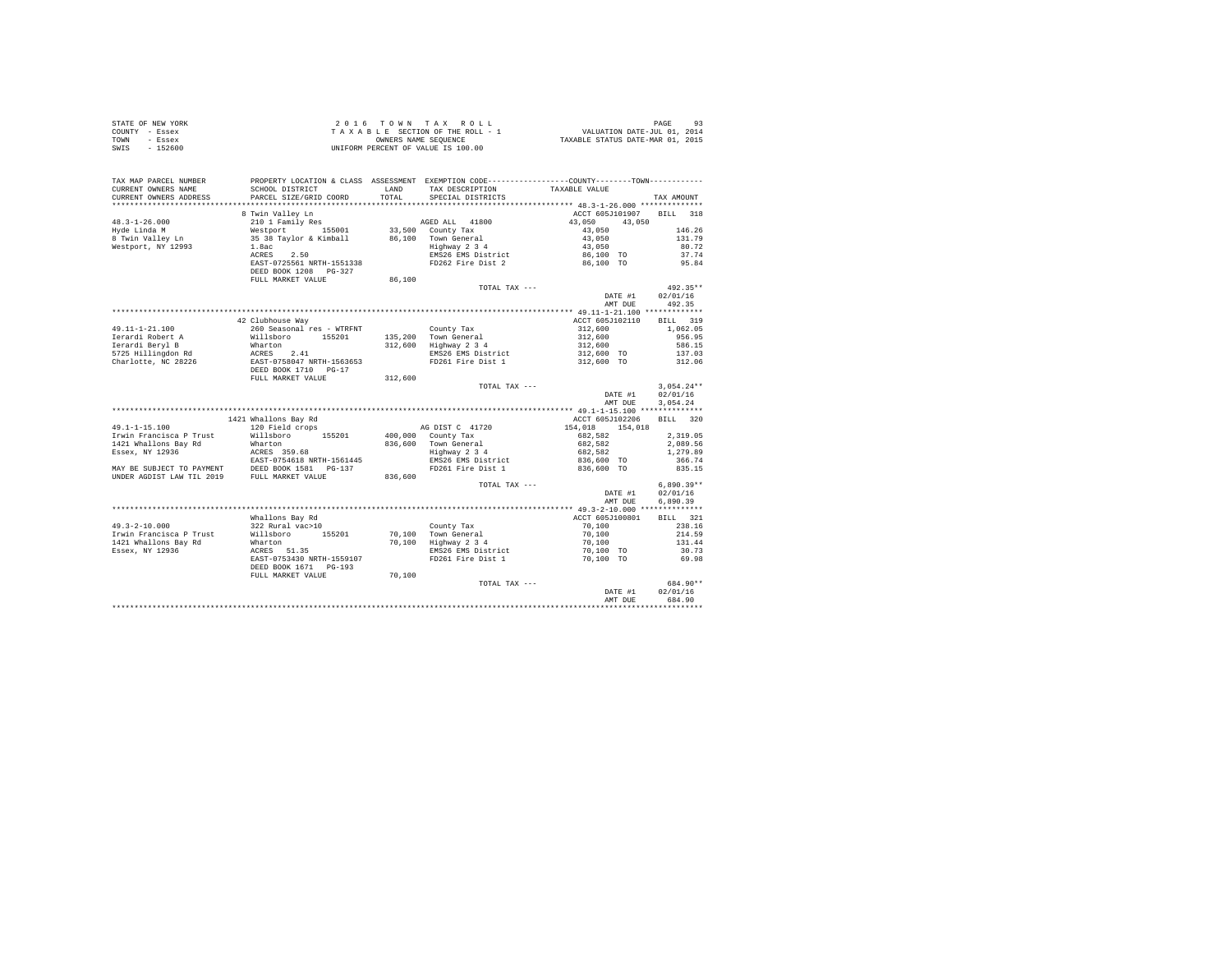| STATE OF NEW YORK | 2016 TOWN TAX ROLL                 | 94<br>PAGE                       |
|-------------------|------------------------------------|----------------------------------|
| COUNTY - Essex    | TAXABLE SECTION OF THE ROLL - 1    | VALUATION DATE-JUL 01, 2014      |
| TOWN<br>- Essex   | OWNERS NAME SEOUENCE               | TAXABLE STATUS DATE-MAR 01, 2015 |
| SWIS<br>- 152600  | UNIFORM PERCENT OF VALUE IS 100.00 |                                  |

| TAX MAP PARCEL NUMBER<br>CURRENT OWNERS NAME<br>CURRENT OWNERS ADDRESS | PROPERTY LOCATION & CLASS ASSESSMENT EXEMPTION CODE---------------COUNTY-------TOWN----------<br>SCHOOL DISTRICT<br>PARCEL SIZE/GRID COORD | LAND<br>TOTAL. | TAX DESCRIPTION<br>SPECIAL DISTRICTS          | TAXABLE VALUE                 | TAX AMOUNT                         |
|------------------------------------------------------------------------|--------------------------------------------------------------------------------------------------------------------------------------------|----------------|-----------------------------------------------|-------------------------------|------------------------------------|
| ************************                                               | *****************************                                                                                                              |                |                                               |                               |                                    |
| $49.3 - 2 - 11.000$<br>Irwin Francisca P Trust                         | Whallons Bay Rd<br>314 Rural vac<10<br>Willsboro 155201                                                                                    |                | County Tax<br>300 Town General                | ACCT 605J100711<br>300<br>300 | <b>BILL</b><br>322<br>1.02<br>0.92 |
|                                                                        |                                                                                                                                            |                |                                               |                               | 0.56                               |
| 1421 Whallons Bay Rd<br>Essex, NY 12936                                | Wharton<br>ACRES 0.26                                                                                                                      |                | 300 Highway 2 3 4                             | 300<br>300 TO                 |                                    |
|                                                                        |                                                                                                                                            |                | EMS26 EMS District<br>FD261 Fire Dist 1       |                               | .13                                |
|                                                                        | EAST-0754207 NRTH-1558420<br>DEED BOOK 1671    PG-193<br>FULL MARKET VALUE                                                                 | 300            |                                               | 300 TO                        | .30                                |
|                                                                        |                                                                                                                                            |                | TOTAL TAX ---                                 |                               | $2.93**$                           |
|                                                                        |                                                                                                                                            |                |                                               | DATE #1                       | 02/01/16                           |
|                                                                        |                                                                                                                                            |                |                                               | AMT DUE                       | 2.93                               |
|                                                                        |                                                                                                                                            |                |                                               |                               |                                    |
|                                                                        | Jersey St                                                                                                                                  |                |                                               | ACCT 605J104501               | BILL 323                           |
| $39.3 - 1 - 7.110$                                                     |                                                                                                                                            |                | County Tax                                    | 48,000                        | 163.08                             |
| Ivy Robert H                                                           |                                                                                                                                            |                | 48,000 Town General                           | 48,000                        | 146.94                             |
| Ivy Amy D                                                              |                                                                                                                                            |                | 48,000 Highway 2 3 4                          | 48,000                        | 90.00                              |
| 1600 Jersey St                                                         |                                                                                                                                            |                | EMS26 EMS District                            | 48,000 TO                     | 21.04                              |
| Essex, NY 12936                                                        |                                                                                                                                            |                | FD262 Fire Dist 2                             | 48,000 TO                     | 53.43                              |
|                                                                        | Crisey of Gramland<br>Willsboro 155201<br>9 Peru Bay Tract<br>ACRES 49.40<br>EAST-0727037 NRTH-1571014<br>DEED BOOK 1293 PG-101            |                |                                               |                               |                                    |
|                                                                        | FULL MARKET VALUE                                                                                                                          | 48,000         |                                               |                               |                                    |
|                                                                        |                                                                                                                                            |                | TOTAL TAX ---                                 |                               | $474.49**$                         |
|                                                                        |                                                                                                                                            |                |                                               | DATE #1                       | 02/01/16                           |
|                                                                        |                                                                                                                                            |                |                                               | AMT DUE                       | 474.49                             |
|                                                                        |                                                                                                                                            |                |                                               |                               |                                    |
|                                                                        | 1600 Jersey St                                                                                                                             |                |                                               | ACCT 605J101811               | BILL 324                           |
| $39.3 - 1 - 20.002$                                                    |                                                                                                                                            |                | County Tax                                    | 304,000                       | 1,032.83                           |
| Ivy Robert H                                                           |                                                                                                                                            |                |                                               | 304,000                       | 930.62                             |
| Ivy Amy D                                                              |                                                                                                                                            |                | 83,100 Town General<br>304,000 Highway 2 3 4  | 304,000                       | 570.02                             |
| 1600 Jersey St                                                         |                                                                                                                                            |                | EMS26 EMS District                            | 304,000 TO                    | 133.26                             |
| Essex, NY 12936                                                        | 240 Rural res<br>Willsboro<br>8 Brookfield<br>ACRES 49.40<br>EAST-0727277 NRTH-1568974                                                     |                | FD262 Fire Dist 2                             | 304,000 TO                    | 338.39                             |
|                                                                        | DEED BOOK 898 PG-195                                                                                                                       |                |                                               |                               |                                    |
|                                                                        | FULL MARKET VALUE                                                                                                                          | 304,000        |                                               |                               |                                    |
|                                                                        |                                                                                                                                            |                | TOTAL TAX ---                                 |                               | $3,005.12**$                       |
|                                                                        |                                                                                                                                            |                |                                               | DATE #1                       | 02/01/16                           |
|                                                                        |                                                                                                                                            |                |                                               | AMT DUE                       | 3,005.12                           |
|                                                                        |                                                                                                                                            |                |                                               |                               |                                    |
|                                                                        | NYS Route 22                                                                                                                               |                |                                               | ACCT 605J104015               | BILL 325                           |
| $40.3 - 3 - 12.100$                                                    | 105 Vac farmland                                                                                                                           |                | AG DIST C 41720                               | 3,853<br>3,853                |                                    |
| Jackson Living Trust                                                   | Willsboro<br>155201                                                                                                                        |                | 45,500 County Tax                             | 41,647                        | 141.49                             |
| PO Box 123                                                             | Potts                                                                                                                                      |                | 45.500 Town General                           | 41,647                        | 127.49                             |
|                                                                        |                                                                                                                                            |                | Highway 2 3 4                                 | 41,647                        | 78.09                              |
|                                                                        |                                                                                                                                            |                | EMS26 EMS District                            | 45,500 TO                     | 19.95                              |
|                                                                        |                                                                                                                                            |                |                                               | 45,500 TO                     | 45.42                              |
|                                                                        |                                                                                                                                            |                | FD261 Fire Dist 1<br>45,500 LT261 Essex light | 45,500 TO                     | 4.18                               |
|                                                                        |                                                                                                                                            |                | TOTAL TAX ---                                 |                               | $416.62**$                         |
|                                                                        |                                                                                                                                            |                |                                               | DATE #1                       | 02/01/16                           |
|                                                                        |                                                                                                                                            |                |                                               | AMT DUE                       | 416.62                             |
|                                                                        |                                                                                                                                            |                |                                               |                               |                                    |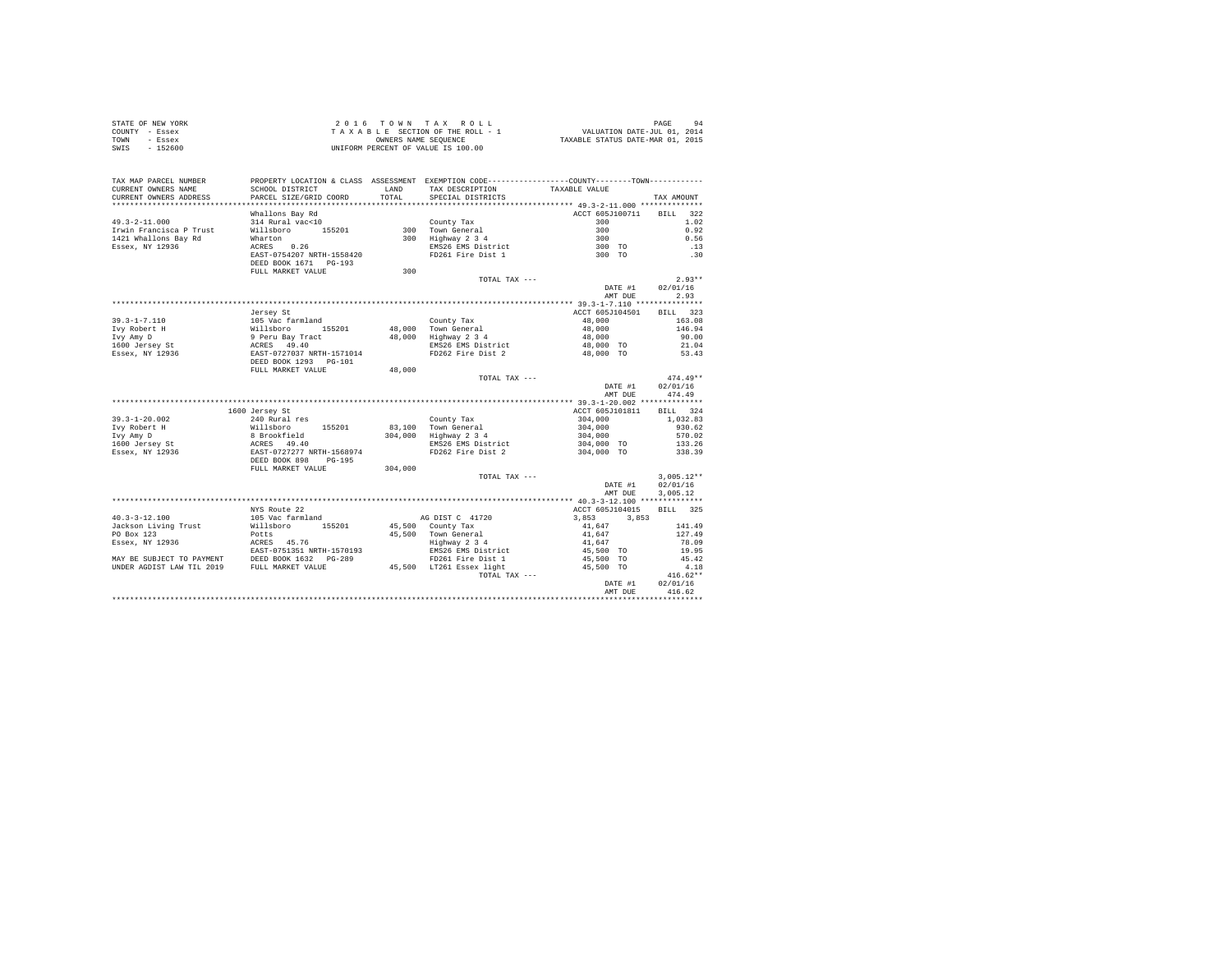|                | STATE OF NEW YORK | 2016 TOWN TAX ROLL                 | 95<br>PAGE                       |
|----------------|-------------------|------------------------------------|----------------------------------|
| COUNTY - Essex |                   | TAXABLE SECTION OF THE ROLL - 1    | VALUATION DATE-JUL 01, 2014      |
| TOWN           | - Essex           | OWNERS NAME SEOUENCE               | TAXABLE STATUS DATE-MAR 01, 2015 |
| SWIS           | $-152600$         | UNIFORM PERCENT OF VALUE IS 100.00 |                                  |

| TAX MAP PARCEL NUMBER<br>CURRENT OWNERS NAME | SCHOOL DISTRICT                         | <b>T.AND</b> | PROPERTY LOCATION & CLASS ASSESSMENT EXEMPTION CODE----------------COUNTY--------TOWN----------<br>TAX DESCRIPTION | TAXABLE VALUE            |              |
|----------------------------------------------|-----------------------------------------|--------------|--------------------------------------------------------------------------------------------------------------------|--------------------------|--------------|
| CURRENT OWNERS ADDRESS                       | PARCEL SIZE/GRID COORD                  | TOTAL.       | SPECIAL DISTRICTS                                                                                                  |                          | TAX AMOUNT   |
|                                              |                                         |              |                                                                                                                    |                          |              |
|                                              | 2538 NYS Route 22                       |              |                                                                                                                    | ACCT 605J179005 BILL 326 |              |
| $40.3 - 3 - 12.200$                          | 210 1 Family Res                        |              | County Tax                                                                                                         | 183,100                  | 622.08       |
| Jackson Living Trust                         | Willsboro 155201 33,500 Town General    |              |                                                                                                                    | 183,100                  | 560.52       |
| c/o Ronald E Jackson                         | Potts Patent                            | 183,100      | Highway 2 3 4                                                                                                      | 183,100                  | 343.32       |
| Trustee                                      | ACRES 2.50<br>EAST-0751746 NRTH-1570996 |              | EMS26 EMS District                                                                                                 | $183, 100$ TO            | 80.27        |
| PO Box 123                                   |                                         |              | FD261 Fire Dist 1                                                                                                  | 183,100 TO               | 182.78       |
| Essex, NY 12936<br>DEED BOOK 1632<br>PG-284  |                                         |              | LT261 Essex light                                                                                                  | 183,100 TO               | 16.82        |
|                                              | FULL MARKET VALUE                       | 183,100      |                                                                                                                    |                          |              |
|                                              |                                         |              | TOTAL TAX ---                                                                                                      |                          | $1.805.79**$ |
|                                              |                                         |              |                                                                                                                    | DATE #1                  | 02/01/16     |
|                                              |                                         |              |                                                                                                                    | AMT DUE                  | 1,805.79     |
|                                              |                                         |              |                                                                                                                    |                          |              |
|                                              | 44 Beggs Point St                       |              |                                                                                                                    | ACCT 605J101913          | BILL 327     |
| $40.73 - 3 - 3.000$                          | 210 1 Family Res - WTRFNT               |              | County Tax                                                                                                         | 167.500                  | 569.08       |
| Jackson Norma C                              | Willsboro 155201                        |              | 42.400 Town General                                                                                                | 167.500                  | 512.76       |
| Essex, NY 12936                              | Potts                                   |              | 167,500 Highway 2 3 4                                                                                              | 167,500                  | 314.07       |
|                                              | 133/263 Court Order Sewer               |              | EMS26 EMS District                                                                                                 | 167.500 TO               | 73.43        |
|                                              | 88s X 37S Xirr                          |              | FD261 Fire Dist 1                                                                                                  | 167,500 TO               | 167.21       |
|                                              | ACRES<br>0.10                           |              | LT261 Essex light 167,500 TO                                                                                       |                          | 15.39        |
|                                              | EAST-0757039 NRTH-1571964               |              | SR150 Return sewer rent                                                                                            | 227.94 MT                | 227.94       |
|                                              | DEED BOOK 445<br>$PG-100$               |              | WR151 Return water rent-1 114.65 MT                                                                                |                          | 114.65       |
|                                              | FULL MARKET VALUE                       | 167,500      |                                                                                                                    |                          |              |
|                                              |                                         |              | TOTAL TAX ---                                                                                                      |                          | $1.994.53**$ |
|                                              |                                         |              |                                                                                                                    | DATE #1                  | 02/01/16     |
|                                              |                                         |              |                                                                                                                    | AMT DUE                  | 1,994.53     |
|                                              |                                         |              |                                                                                                                    |                          |              |
|                                              | Lake Shore Rd                           |              |                                                                                                                    | ACCT 605J102005          | BILL 328     |
| $49.15 - 1 - 16.000$                         | 311 Res vac land                        |              |                                                                                                                    | 22,600                   | 76.78        |
| James Douglas H                              |                                         |              | County Tax<br>22.600 Town General                                                                                  |                          | 69.18        |
|                                              | Willsboro 155201                        |              |                                                                                                                    | 22,600                   |              |
| Friswell<br>651 MacElroy Rd                  |                                         |              | 22,600 Highway 2 3 4                                                                                               | 22,600                   | 42.38        |
| Ballston Lake, NY 12019                      | Will 2012-100                           |              | EMS26 EMS District                                                                                                 | 22,600 TO                | 9.91         |
|                                              | ACRES 0.90                              |              | FD262 Fire Dist 2                                                                                                  | 22,600 TO                | 25.16        |
|                                              | EAST-0756803 NRTH-1556802               |              |                                                                                                                    |                          |              |
|                                              | DEED BOOK 1744 PG-118                   |              |                                                                                                                    |                          |              |
|                                              | FULL MARKET VALUE                       | 22,600       |                                                                                                                    |                          |              |
|                                              |                                         |              | TOTAL TAX ---                                                                                                      |                          | $223.41**$   |
|                                              |                                         |              |                                                                                                                    | DATE #1                  | 02/01/16     |
|                                              |                                         |              |                                                                                                                    | AMT DUE                  | 223.41       |
|                                              |                                         |              |                                                                                                                    |                          |              |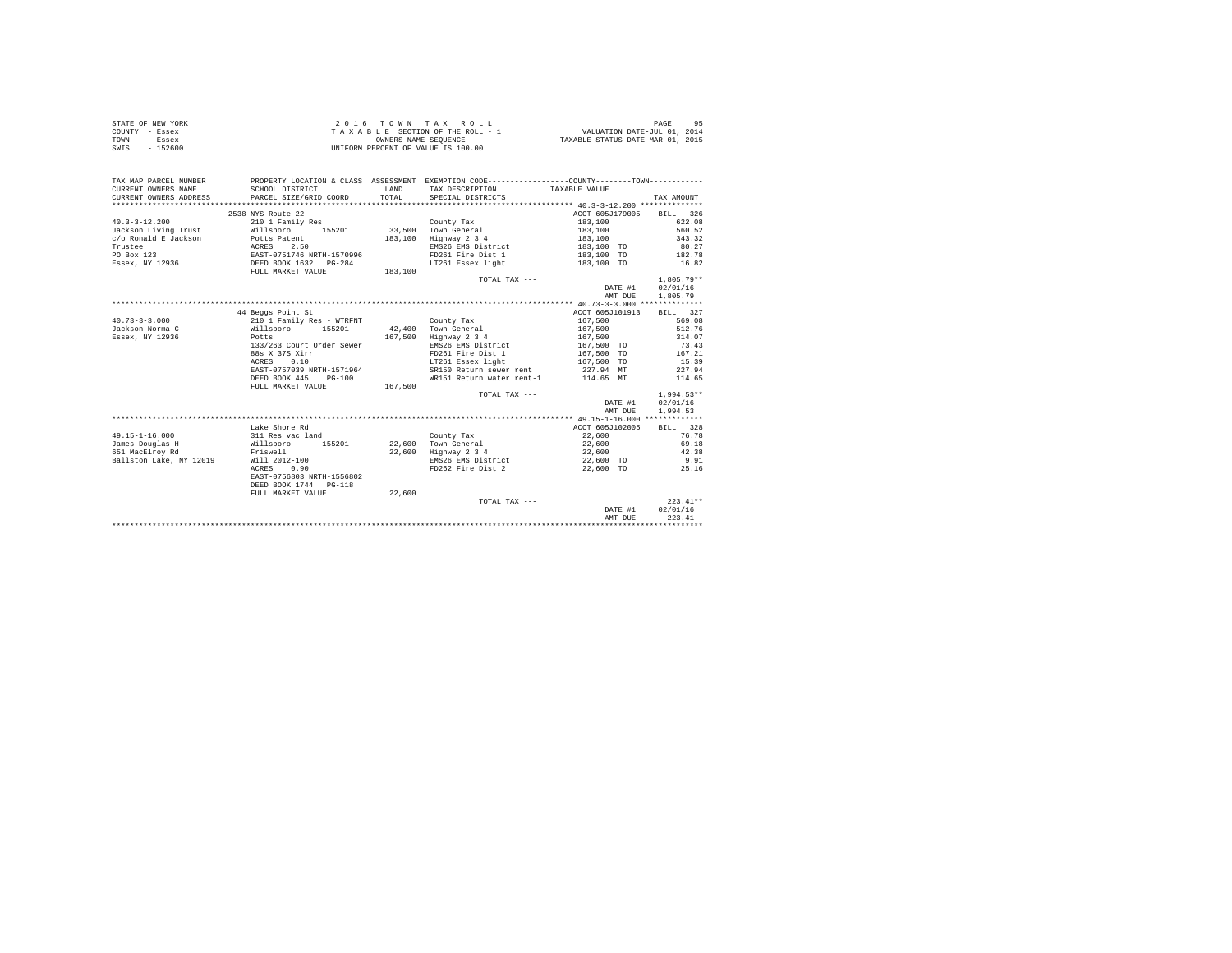|      | STATE OF NEW YORK | 2016 TOWN TAX ROLL                 | 96<br>PAGE                       |
|------|-------------------|------------------------------------|----------------------------------|
|      | COUNTY - Essex    | TAXABLE SECTION OF THE ROLL - 1    | VALUATION DATE-JUL 01, 2014      |
| TOWN | - Essex           | OWNERS NAME SEOUENCE               | TAXABLE STATUS DATE-MAR 01, 2015 |
| SWIS | - 152600          | UNIFORM PERCENT OF VALUE IS 100.00 |                                  |

| ACCT 605J102002<br>43 Leaning Rd<br>BILL 329<br>$48.2 - 1 - 17.000$<br>129,360<br>439.50<br>129,360<br>396.00<br>James Lloyd H |         | SPECIAL DISTRICTS | TAX DESCRIPTION TAXABLE VALUE | TAX AMOUNT   |
|--------------------------------------------------------------------------------------------------------------------------------|---------|-------------------|-------------------------------|--------------|
|                                                                                                                                |         |                   |                               |              |
|                                                                                                                                |         |                   |                               |              |
|                                                                                                                                |         |                   |                               |              |
| 129,360                                                                                                                        | Wharton |                   |                               |              |
| Highway 2 3 4<br>86 Corlear Dr<br>129,360                                                                                      |         |                   |                               | 242.56       |
| Willsboro, NY 12996 ACRES 69.53<br>EMS26 EMS District<br>129,360 TO 56.71                                                      |         |                   |                               |              |
| EAST-0738996 NRTH-1561822<br>FD262 Fire Dist 2<br>129,360 TO 144.00                                                            |         |                   |                               |              |
| DEED BOOK 1142 PG-147                                                                                                          |         |                   |                               |              |
| FULL MARKET VALUE<br>129,360                                                                                                   |         |                   |                               |              |
| TOTAL TAX ---                                                                                                                  |         |                   |                               | $1.278.77**$ |
| DATE #1                                                                                                                        |         |                   |                               | 02/01/16     |
| AMT DUE                                                                                                                        |         |                   |                               | 1,278.77     |
|                                                                                                                                |         |                   |                               |              |
| 1809 NYS Route 22<br>ACCT 605J102607                                                                                           |         |                   |                               | BILL 330     |
| $49.1 - 1 - 34.000$<br>210 1 Family Res<br>152,000<br>County Tax                                                               |         |                   |                               | 516.42       |
| James Stanley H Willsboro<br>152,000<br>465.31<br>155201 37,700 Town General                                                   |         |                   |                               |              |
| James Candy M<br>152,000<br>Highway 2 3 4<br>Wharton                                                                           |         |                   |                               | 285.01       |
| 152,000<br>152,000 TO<br>152,000 TO<br>6.70 A<br>ACRES 6.70<br>EMS26 EMS District<br>FD262 Fire Dist 2<br>James Commercial 22  |         |                   |                               | 66.63        |
| 169.20<br>Essex, NY 12936                                                                                                      |         |                   |                               |              |
| LT262 Whallonsburg light 152,000 TO 39.10<br>EAST-0744647 NRTH-1560357                                                         |         |                   |                               |              |
| DEED BOOK 657<br>$PG-169$                                                                                                      |         |                   |                               |              |
| FULL MARKET VALUE 152,000                                                                                                      |         |                   |                               |              |
| TOTAL TAX ---                                                                                                                  |         |                   |                               | $1.541.67**$ |
| DATE #1<br>02/01/16                                                                                                            |         |                   |                               |              |
| AMT DUE                                                                                                                        |         |                   |                               | 1,541.67     |
|                                                                                                                                |         |                   |                               |              |
| 1823 NYS Route 22<br>ACCT 605J102003                                                                                           |         |                   |                               | BILL 331     |
| $49.1 - 1 - 35.000$<br>27,500<br>210 1 Family Res<br>AGED ALL 41800<br>27,500                                                  |         |                   |                               |              |
| James Stanley H<br>38,500 County Tax<br>27,500                                                                                 |         |                   |                               | 93.43        |
| Willsboro 155201<br>Wharton<br>1809 NYS Rte 22<br>55,000 Town General<br>27,500                                                |         |                   |                               | 84.18        |
| 912/267 Life Use To<br>Highway 2 3 4 27,500<br>Essex, NY 12936                                                                 |         |                   |                               | 51.56        |
| EMS26 EMS District 55,000 TO<br>Florence James                                                                                 |         |                   |                               | 24.11        |
| ACRES 7.50<br>FD262 Fire Dist 2<br>55,000 TO                                                                                   |         |                   |                               | 61.22        |
| EAST-0744530 NRTH-1560749 LT262 Whallonsburg light<br>55,000 TO                                                                |         |                   |                               | 14.15        |
| DEED BOOK 912<br>$PG-267$                                                                                                      |         |                   |                               |              |
| FULL MARKET VALUE 55,000                                                                                                       |         |                   |                               |              |
| TOTAL TAX ---                                                                                                                  |         |                   |                               | $328.65**$   |
| DATE #1                                                                                                                        |         |                   |                               | 02/01/16     |
| 328.65<br>AMT DUE                                                                                                              |         |                   |                               |              |
|                                                                                                                                |         |                   |                               |              |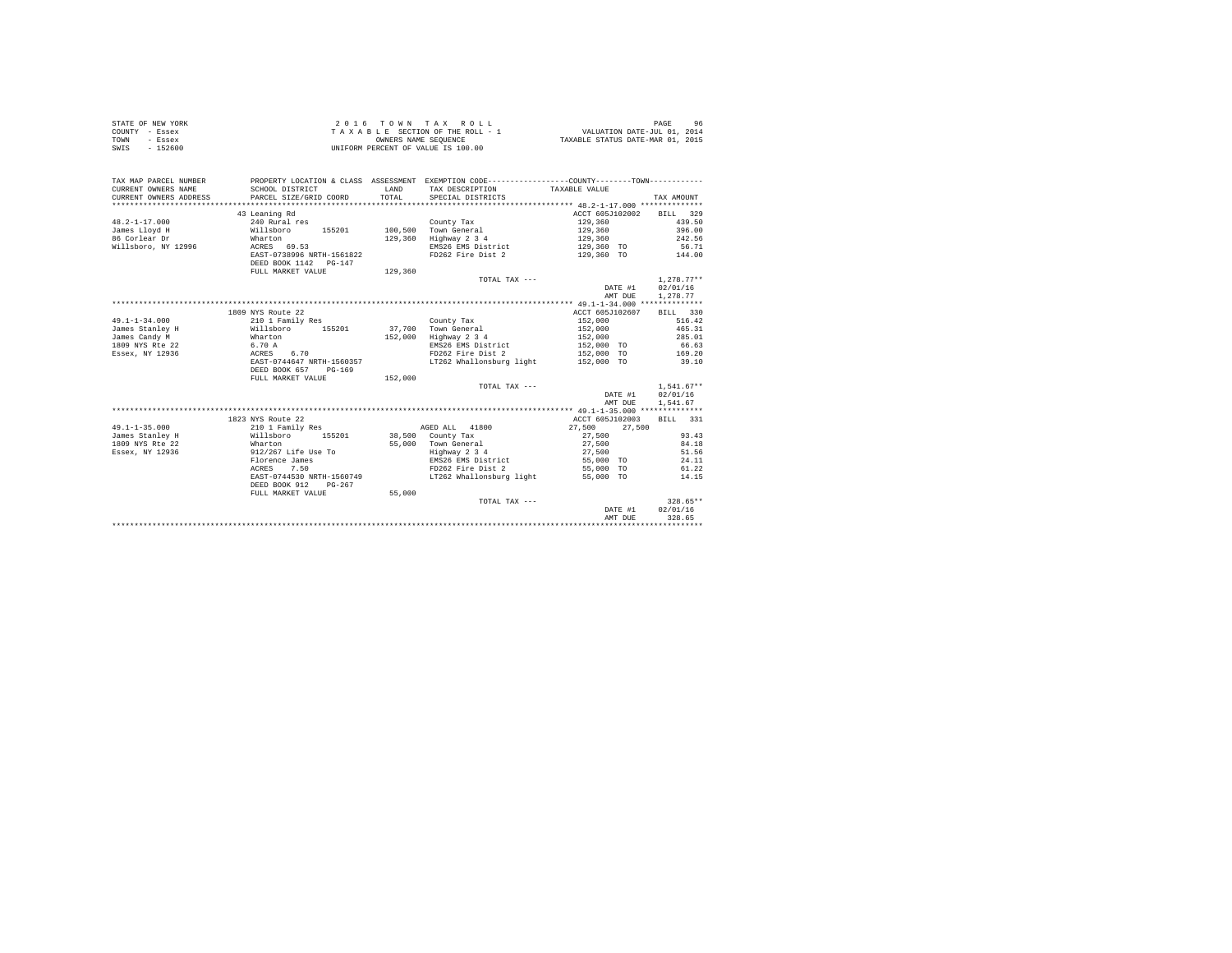| STATE OF NEW YORK | $2.0.16$ TOWN TAX ROLL             | Q <sub>7</sub><br>PAGE           |
|-------------------|------------------------------------|----------------------------------|
| COUNTY - Essex    | TAXABLE SECTION OF THE ROLL - 1    | VALUATION DATE-JUL 01, 2014      |
| TOWN<br>- Essex   | OWNERS NAME SEOUENCE               | TAXABLE STATUS DATE-MAR 01, 2015 |
| $-152600$<br>SWIS | UNIFORM PERCENT OF VALUE IS 100.00 |                                  |

| TAX MAP PARCEL NUMBER                                                   |                                    |         | PROPERTY LOCATION & CLASS ASSESSMENT EXEMPTION CODE---------------COUNTY--------TOWN--------- |                          |                  |
|-------------------------------------------------------------------------|------------------------------------|---------|-----------------------------------------------------------------------------------------------|--------------------------|------------------|
| CURRENT OWNERS NAME                                                     | SCHOOL DISTRICT                    |         | LAND TAX DESCRIPTION TAXABLE VALUE                                                            |                          |                  |
| CURRENT OWNERS ADDRESS . PARCEL SIZE/GRID COORD TOTAL SPECIAL DISTRICTS |                                    |         |                                                                                               |                          | TAX AMOUNT       |
|                                                                         |                                    |         |                                                                                               |                          |                  |
|                                                                         | 1666 Lake Shore Rd                 |         |                                                                                               | ACCT 605J102001 BILL 332 |                  |
| 49.15-1-17.000                                                          | 210 1 Family Res                   |         | County Tax                                                                                    | 94,300                   | 320.38           |
| James Stewart G                                                         |                                    |         |                                                                                               | 94,300                   | 288.68           |
|                                                                         |                                    | 94,300  | Highway 2 3 4                                                                                 | 94,300                   | 176.82           |
| 938 Mason St                                                            | ACRES 1.00                         |         | EMS26 EMS District 94,300 TO                                                                  |                          | 41.34            |
| Morrisonville, NY 12962 EAST-0756752 NRTH-1556568                       | DEED BOOK 1133 PG-160              |         | FD262 Fire Dist 2 94,300 TO 104.97                                                            |                          |                  |
| PRIOR OWNER ON 3/01/2015 FULL MARKET VALUE<br>James Stewart G           |                                    | 94,300  |                                                                                               |                          |                  |
|                                                                         |                                    |         | TOTAL TAX ---                                                                                 |                          | $932.19**$       |
|                                                                         |                                    |         |                                                                                               | DATE #1 $02/01/16$       |                  |
|                                                                         |                                    |         |                                                                                               | AMT DUE                  | 932.19           |
|                                                                         |                                    |         |                                                                                               |                          |                  |
|                                                                         | 1712 Jersey St                     |         |                                                                                               | ACCT 605J197013          | BILL 333         |
| $39.3 - 4 - 2.000$                                                      | 240 Rural res                      |         | County Tax                                                                                    | 249,600                  | 848.01           |
| Jamison Gwen                                                            | Willsboro 155201                   |         | 67,900 Town General                                                                           | 249,600                  | 764.09           |
|                                                                         |                                    |         | 249,600 Highway 2 3 4                                                                         | 249,600                  | 468.02           |
| Essex, NY 12936 6 ACRES 32.50                                           |                                    |         | EMS26 EMS District                                                                            | 249.600 TO 109.42        |                  |
|                                                                         | EAST-0730178 NRTH-1569805          |         | FD262 Fire Dist 2                                                                             | 249,600 TO               | 277.84           |
| PRIOR OWNER ON 3/01/2015 DEED BOOK 1817 PG-255                          |                                    |         |                                                                                               |                          |                  |
| Rowe Robert W                                                           | FULL MARKET VALUE                  | 249,600 |                                                                                               |                          |                  |
|                                                                         |                                    |         | TOTAL TAX ---                                                                                 |                          | $2.467.38**$     |
|                                                                         |                                    |         |                                                                                               | DATE #1 02/01/16         |                  |
|                                                                         |                                    |         |                                                                                               | AMT DUE                  | 2,467.38         |
|                                                                         |                                    |         |                                                                                               |                          |                  |
|                                                                         | NYS Route 22                       |         |                                                                                               | ACCT 605J178517          | BILL 334         |
| $49.1 - 1 - 28.000$ 105 Vac farmland as a pist c 41720 15.924 15.924    |                                    |         |                                                                                               |                          |                  |
| Jerdo Peter M                                                           | Willsboro 155201 24,100 County Tax |         |                                                                                               | 8,176 27.78              |                  |
| 1924 NYS Route 22                                                       | Wharton                            |         | 24,100 Town General<br>Highway 2 3 4                                                          | 8,176                    | 25.03            |
| Essex, NY 12936                                                         | 1639/305-Rel of Estate Tx          |         |                                                                                               | 8,176                    | 15.33            |
|                                                                         | ACRES 17.20                        |         | EMS26 EMS District 24,100 TO 10.56                                                            |                          |                  |
| MAY BE SUBJECT TO PAYMENT<br>UNDER AGDIST LAW TIL 2019                  | DEED BOOK 1636 PG-167              |         | EAST-0746942 NRTH-1563019 FD261 Fire Dist 1 24.100 TO 24.06                                   |                          |                  |
|                                                                         | FULL MARKET VALUE                  | 24,100  |                                                                                               |                          |                  |
|                                                                         |                                    |         | TOTAL TAX ---                                                                                 |                          | $102.76**$       |
|                                                                         |                                    |         |                                                                                               |                          | DATE #1 02/01/16 |
|                                                                         |                                    |         |                                                                                               | AMT DUE                  | 102.76           |
|                                                                         |                                    |         |                                                                                               |                          |                  |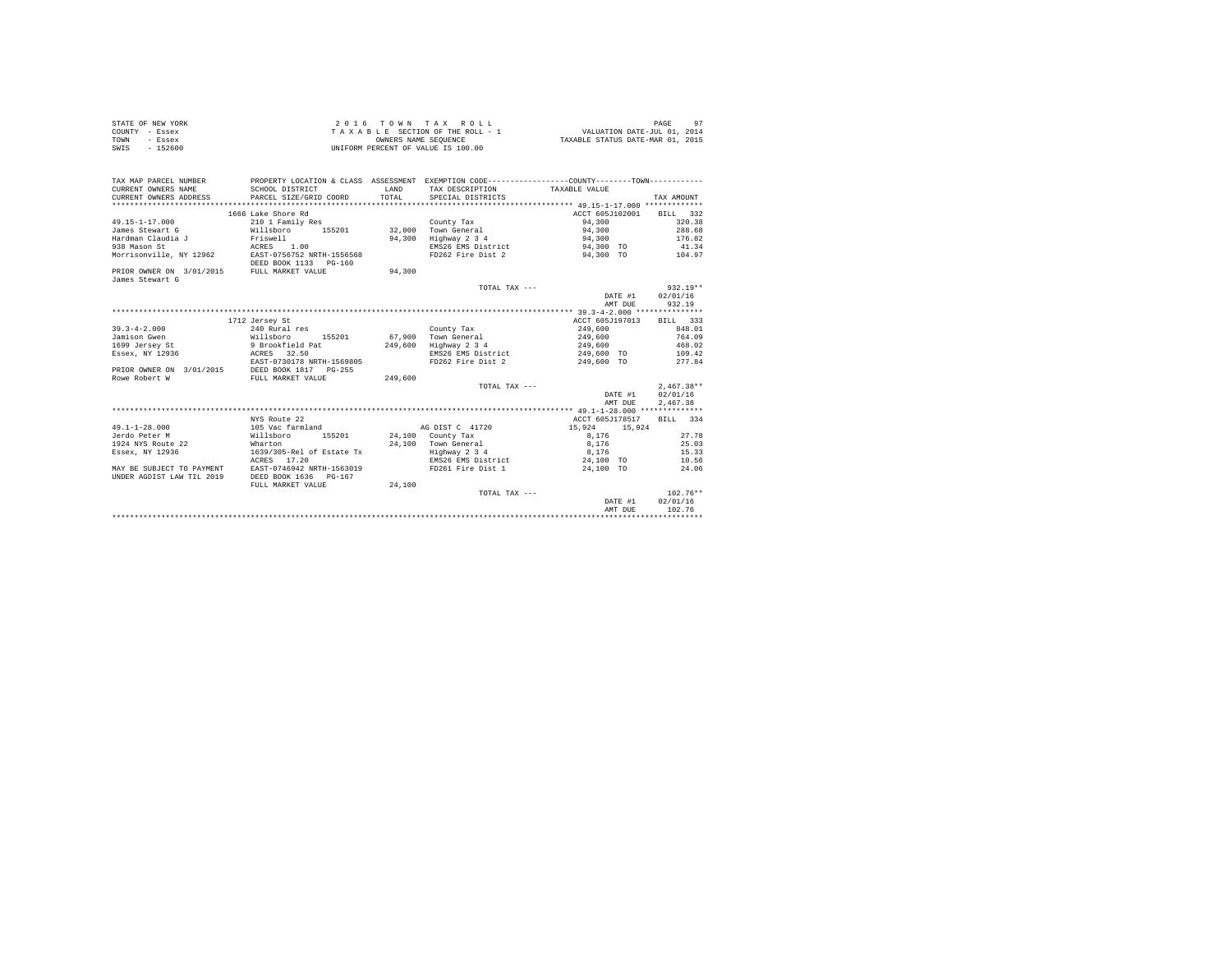| STATE OF NEW YORK | 2016 TOWN TAX ROLL                 | 98<br>PAGE                       |
|-------------------|------------------------------------|----------------------------------|
| COUNTY - Essex    | TAXABLE SECTION OF THE ROLL - 1    | VALUATION DATE-JUL 01, 2014      |
| TOWN<br>- Essex   | OWNERS NAME SEOUENCE               | TAXABLE STATUS DATE-MAR 01, 2015 |
| $-152600$<br>SWIS | UNIFORM PERCENT OF VALUE IS 100.00 |                                  |

| PROPERTY LOCATION & CLASS ASSESSMENT EXEMPTION CODE----------------COUNTY--------TOWN----------<br>TAX MAP PARCEL NUMBER<br>CURRENT OWNERS NAME<br>LAND<br>SCHOOL DISTRICT<br>TAX DESCRIPTION TAXABLE VALUE<br>TOTAL<br>CURRENT OWNERS ADDRESS<br>PARCEL SIZE/GRID COORD<br>SPECIAL DISTRICTS | TAX AMOUNT<br>BTLL 335 |
|-----------------------------------------------------------------------------------------------------------------------------------------------------------------------------------------------------------------------------------------------------------------------------------------------|------------------------|
|                                                                                                                                                                                                                                                                                               |                        |
|                                                                                                                                                                                                                                                                                               |                        |
|                                                                                                                                                                                                                                                                                               |                        |
|                                                                                                                                                                                                                                                                                               |                        |
| 1924 NYS Route 22<br>ACCT 605J102011                                                                                                                                                                                                                                                          |                        |
| $49.1 - 1 - 30.000$<br>112 Dairy farm<br>AG DIST C 41720<br>50,190<br>50,190                                                                                                                                                                                                                  |                        |
| Jerdo Peter M<br>Willsboro<br>155201<br>121,800 County Tax<br>167.310                                                                                                                                                                                                                         | 568.43                 |
| 1924 NYS Route 22<br>217,500 Town General<br>167.310<br>Wharton                                                                                                                                                                                                                               | 512.18                 |
| Essex, NY 12936<br>Highway 2 3 4<br>1639/305-Rel of Estate Tx<br>167,310                                                                                                                                                                                                                      | 313.72                 |
| EMS26 EMS District<br>ACRES 92.80<br>217,500 TO                                                                                                                                                                                                                                               | 95.35                  |
| EAST-0745171 NRTH-1563049<br>FD261 Fire Dist 1<br>217,500 TO<br>MAY BE SUBJECT TO PAYMENT                                                                                                                                                                                                     | 217.12                 |
| UNDER AGDIST LAW TIL 2019<br>DEED BOOK 1636 PG-167                                                                                                                                                                                                                                            |                        |
| 217,500<br>FULL MARKET VALUE                                                                                                                                                                                                                                                                  |                        |
| TOTAL TAX ---                                                                                                                                                                                                                                                                                 | $1.706.80**$           |
| DATE #1                                                                                                                                                                                                                                                                                       | 02/01/16               |
| AMT DUE                                                                                                                                                                                                                                                                                       | 1,706.80               |
|                                                                                                                                                                                                                                                                                               |                        |
| 2020 Lake Shore Rd<br>ACCT 605J102103                                                                                                                                                                                                                                                         | BILL 336               |
| $49.7 - 4 - 9.000$<br>260 Seasonal res - WTRFNT<br>560,800<br>County Tax                                                                                                                                                                                                                      | 1,905.30               |
| 495,000 Town General<br>Jones Stephen C<br>Willsboro<br>155201<br>560,800                                                                                                                                                                                                                     | 1,716.76               |
| 116 Dowling Dr<br>560,800<br>Highway 2 3 4<br>Wharton<br>560,800                                                                                                                                                                                                                              | 1,051.54               |
| Pittsburgh, PA 15215<br>1.60<br>EMS26 EMS District<br>560,800 TO<br>ACRES                                                                                                                                                                                                                     | 245.84                 |
| FD261 Fire Dist 1<br>560,800 TO<br>EAST-0758054 NRTH-1564983                                                                                                                                                                                                                                  | 559.82                 |
| DEED BOOK 1269 PG-57<br>LT261 Essex light                                                                                                                                                                                                                                                     | 51.51                  |
| 560,800 TO                                                                                                                                                                                                                                                                                    |                        |
| FULL MARKET VALUE<br>560,800                                                                                                                                                                                                                                                                  | $5.530.77**$           |
| TOTAL TAX ---                                                                                                                                                                                                                                                                                 |                        |
| DATE #1                                                                                                                                                                                                                                                                                       | 02/01/16               |
| AMT DUE                                                                                                                                                                                                                                                                                       | 5,530.77               |
|                                                                                                                                                                                                                                                                                               |                        |
| 7 Clubhouse Way<br>ACCT 605J100306                                                                                                                                                                                                                                                            | BILL 337               |
| $49.11 - 1 - 12.000$<br>260 Seasonal res<br>230,300<br>County Tax                                                                                                                                                                                                                             | 782.44                 |
| Jordan Charles Goodwin Trust Willsboro<br>61,600 Town General<br>155201<br>230,300                                                                                                                                                                                                            | 705.01                 |
| PO Box 6172<br>230,300<br>Highway 2 3 4<br>230,300<br>Wharton                                                                                                                                                                                                                                 | 431.83                 |
| 230,300 TO<br>Glen Allen, VA 23058<br>1358/11 BLA<br>EMS26 EMS District                                                                                                                                                                                                                       | 100.96                 |
| 1414/126 Easement<br>FD261 Fire Dist 1<br>230,300 TO                                                                                                                                                                                                                                          | 229.90                 |
| PRIOR OWNER ON 3/01/2015<br>ACRES<br>0.49                                                                                                                                                                                                                                                     |                        |
| Jordan Charles<br>EAST-0757438 NRTH-1562968                                                                                                                                                                                                                                                   |                        |
| DEED BOOK 1819<br>$PG-116$                                                                                                                                                                                                                                                                    |                        |
| 230,300<br>FULL MARKET VALUE                                                                                                                                                                                                                                                                  |                        |
| TOTAL TAX ---                                                                                                                                                                                                                                                                                 | $2.250.14**$           |
| DATE #1                                                                                                                                                                                                                                                                                       | 02/01/16               |
| AMT DUE                                                                                                                                                                                                                                                                                       | 2.250.14               |
|                                                                                                                                                                                                                                                                                               |                        |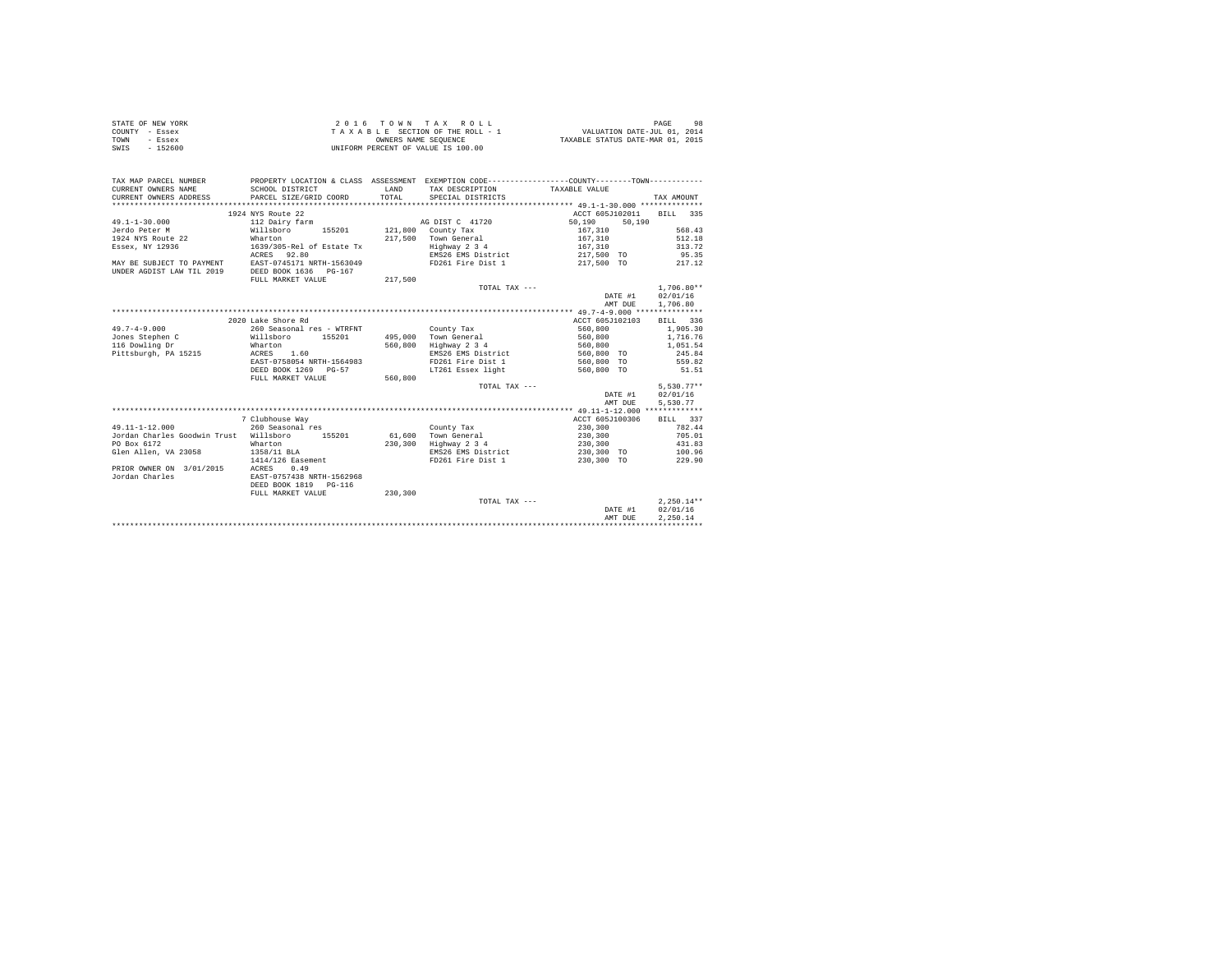|                | STATE OF NEW YORK | 2016 TOWN TAX ROLL                 | 99<br>PAGE                       |
|----------------|-------------------|------------------------------------|----------------------------------|
| COUNTY - Essex |                   | TAXABLE SECTION OF THE ROLL - 1    | VALUATION DATE-JUL 01, 2014      |
| TOWN           | - Essex           | OWNERS NAME SEOUENCE               | TAXABLE STATUS DATE-MAR 01, 2015 |
| SWIS           | - 152600          | UNIFORM PERCENT OF VALUE IS 100.00 |                                  |

| TAX MAP PARCEL NUMBER<br>CURRENT OWNERS NAME<br>CURRENT OWNERS ADDRESS | SCHOOL DISTRICT<br>PARCEL SIZE/GRID COORD | LAND<br>TOTAL. | PROPERTY LOCATION & CLASS ASSESSMENT EXEMPTION CODE----------------COUNTY-------TOWN----------<br>TAX DESCRIPTION TAXABLE VALUE<br>SPECIAL DISTRICTS |                          | TAX AMOUNT       |
|------------------------------------------------------------------------|-------------------------------------------|----------------|------------------------------------------------------------------------------------------------------------------------------------------------------|--------------------------|------------------|
|                                                                        |                                           |                |                                                                                                                                                      |                          |                  |
|                                                                        | 2276 Main St                              |                |                                                                                                                                                      | ACCT 605J101207 BILL 338 |                  |
| $40.73 - 6 - 5.000$                                                    | 210 1 Family Res                          |                | County Tax                                                                                                                                           | 173,000                  | 587.76           |
|                                                                        |                                           |                |                                                                                                                                                      |                          |                  |
| 124 Sand Dollar St<br>Holden Beach, NC 28462 1670/183 Easement         |                                           |                | 173,000 Highway 2 3 4                                                                                                                                | 173,000<br>173,000 TO    | 324.39           |
|                                                                        |                                           |                | EMS26 EMS District                                                                                                                                   |                          | 75.84            |
|                                                                        | ACRES 0.30                                |                | FD261 Fire Dist 1 000 173,000 TO 172.70                                                                                                              |                          |                  |
|                                                                        |                                           |                | EAST-0757173 NRTH-1571121 LT261 Essex light                                                                                                          | 173,000 TO 15.89         |                  |
|                                                                        | DEED BOOK 1699 PG-246                     |                |                                                                                                                                                      |                          |                  |
|                                                                        | FULL MARKET VALUE                         | 173,000        |                                                                                                                                                      |                          |                  |
|                                                                        |                                           |                | TOTAL TAX ---                                                                                                                                        |                          | $1,706.18**$     |
|                                                                        |                                           |                |                                                                                                                                                      | DATE #1 02/01/16         |                  |
|                                                                        |                                           |                |                                                                                                                                                      |                          | AMT DUE 1,706.18 |
|                                                                        |                                           |                |                                                                                                                                                      |                          |                  |
|                                                                        | 154 Brookfield Rd                         |                |                                                                                                                                                      | ACCT 605J102105 BILL 339 |                  |
| $48.3 - 1 - 5.000$                                                     | 210 1 Family Res                          |                | AGED ALL 41800                                                                                                                                       | 33,900 33,900            |                  |
| Joy Philip G                                                           | Westport 155001 34,200 County Tax         |                |                                                                                                                                                      | 33,900                   | 115.17           |
| Joy Polly                                                              | 7 Platt Rogers<br>3.8ac                   |                |                                                                                                                                                      | 33,900                   | 103.78           |
| 154 Brookfield Rd                                                      |                                           |                | 67,800 Town General<br>Highway 2 3 4                                                                                                                 | 33,900                   | 63.56            |
| Essex, NY 12936                                                        | ACRES 3.20                                |                | EMS26 EMS District 67,800 TO 29.72                                                                                                                   |                          |                  |
|                                                                        |                                           |                | EAST-0729382 NRTH-1559746 67.800 TO 75.47                                                                                                            |                          |                  |
|                                                                        | DEED BOOK 387 PG-129                      |                |                                                                                                                                                      |                          |                  |
|                                                                        | FULL MARKET VALUE                         | 67,800         |                                                                                                                                                      |                          |                  |
|                                                                        |                                           |                | TOTAL TAX ---                                                                                                                                        |                          | 387.70**         |
|                                                                        |                                           |                |                                                                                                                                                      | DATE #1 02/01/16         |                  |
|                                                                        |                                           |                |                                                                                                                                                      | AMT DUE                  | 387.70           |
|                                                                        |                                           |                |                                                                                                                                                      |                          |                  |
|                                                                        | 2307 Main St                              |                |                                                                                                                                                      | ACCT 605J103214 BILL 340 |                  |
| $40.73 - 2 - 9.000$                                                    | 210 1 Family Res                          |                | County Tax                                                                                                                                           | 290,000                  | 985.27           |
| Kamiya Kathleen Moses (Willsboro 155201 52.000 Town General            |                                           |                |                                                                                                                                                      | 290,000 887.77           |                  |
| PO Box 126                                                             | Potts                                     |                |                                                                                                                                                      |                          | 543.77           |
| Essex, NY 12936                                                        | 1661/108-Easement                         |                | 290,000 Highway 2 3 4<br>EMS26 EMS District                                                                                                          | 290,000<br>290,000 TO    | 127.13           |
|                                                                        | en en de la partie<br>Bk 902 Pg 328       |                | FD261 Fire Dist 1 290,000 TO                                                                                                                         |                          | 289.50           |
|                                                                        | ACRES 0.20                                |                |                                                                                                                                                      |                          | 26.64            |
|                                                                        | EAST-0756718 NRTH-1571844                 |                | SR150 Return sewer rent                                                                                                                              | 227.94 MT                | 227.94           |
|                                                                        | DEED BOOK 1765 PG-197                     |                | WR151 Return water rent-1 114.65 MT 114.65                                                                                                           |                          |                  |
|                                                                        | FULL MARKET VALUE 290,000                 |                |                                                                                                                                                      |                          |                  |
|                                                                        |                                           |                | TOTAL TAX ---                                                                                                                                        |                          | $3.202.67**$     |
|                                                                        |                                           |                |                                                                                                                                                      | DATE #1                  | 02/01/16         |
|                                                                        |                                           |                |                                                                                                                                                      | AMT DUE                  | 3.202.67         |
|                                                                        |                                           |                |                                                                                                                                                      |                          |                  |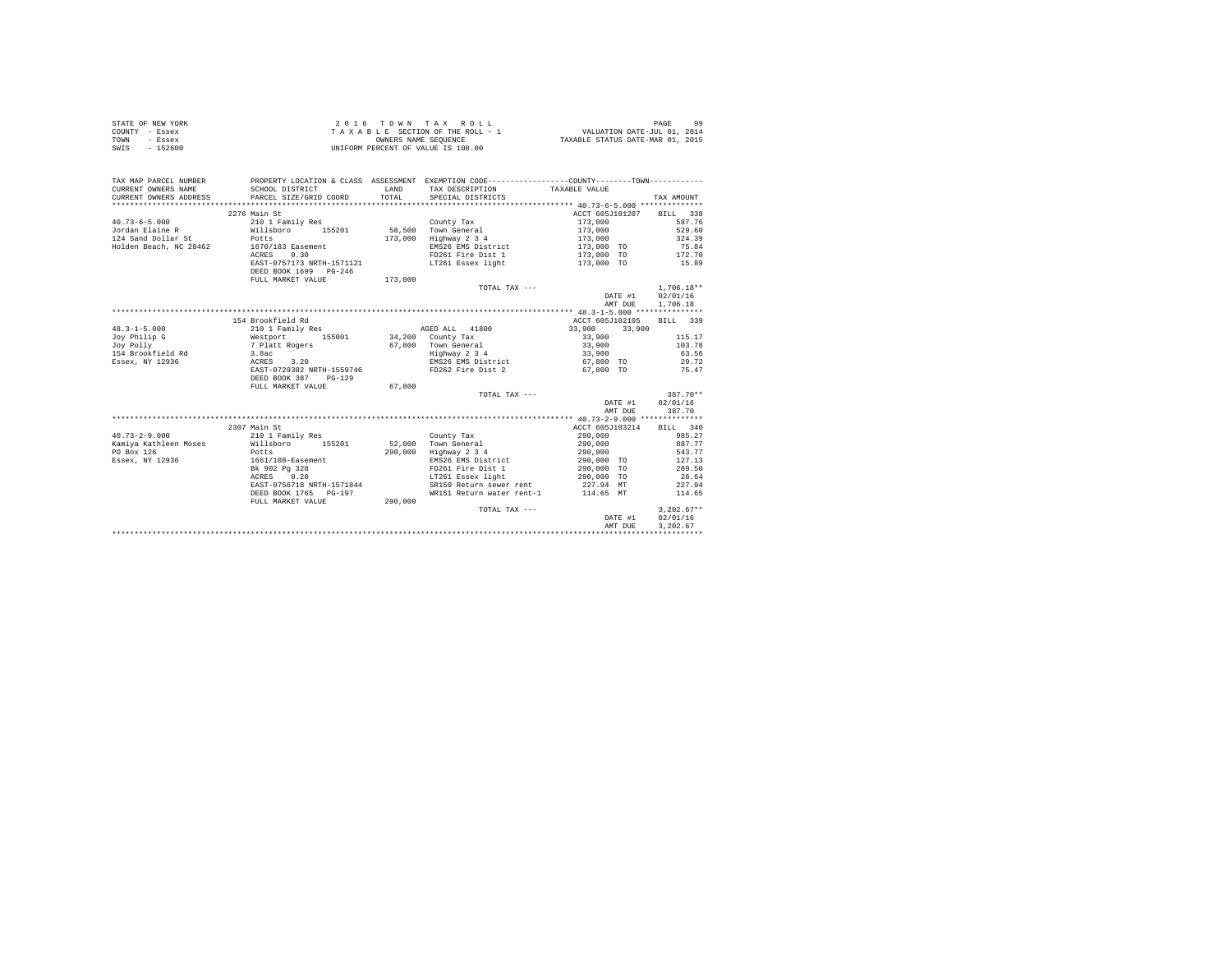|      | STATE OF NEW YORK | 2016 TOWN TAX ROLL                 | 100<br>PAGE                      |
|------|-------------------|------------------------------------|----------------------------------|
|      | COUNTY - Essex    | TAXABLE SECTION OF THE ROLL - 1    | VALUATION DATE-JUL 01, 2014      |
| TOWN | - Essex           | OWNERS NAME SEOUENCE               | TAXABLE STATUS DATE-MAR 01, 2015 |
| SWIS | - 152600          | UNIFORM PERCENT OF VALUE IS 100.00 |                                  |

| TAX MAP PARCEL NUMBER<br>CURRENT OWNERS NAME<br>CURRENT OWNERS ADDRESS PARCEL SIZE/GRID COORD                                 | PROPERTY LOCATION & CLASS ASSESSMENT EXEMPTION CODE---------------COUNTY-------TOWN----------<br>SCHOOL DISTRICT | LAND<br>TOTAL | TAX DESCRIPTION TAXABLE VALUE<br>SPECIAL DISTRICTS |           |           |                          | TAX AMOUNT   |        |
|-------------------------------------------------------------------------------------------------------------------------------|------------------------------------------------------------------------------------------------------------------|---------------|----------------------------------------------------|-----------|-----------|--------------------------|--------------|--------|
|                                                                                                                               | 32 Sayre Rd                                                                                                      |               |                                                    |           |           | ACCT 605J102106 BILL 341 |              |        |
| $57.1 - 2 - 7.002$                                                                                                            | 260 Seasonal res                                                                                                 |               | AG DIST C 41720                                    | 8.725     |           | 8,725                    |              |        |
| Kapper James L (Westport 155001 / 73,700 County Tax                                                                           |                                                                                                                  |               |                                                    | 92.675    |           |                          |              | 314.86 |
| Kapper Theresa G 39 Taylor & Kimball                                                                                          |                                                                                                                  |               | 101,400 Town General                               | 92.675    |           |                          |              | 283.70 |
|                                                                                                                               |                                                                                                                  |               | Highway 2 3 4                                      | 92.675    |           |                          |              | 173.77 |
|                                                                                                                               |                                                                                                                  |               | School Relevy                                      |           |           |                          | 1,477.25     |        |
|                                                                                                                               | DEED BOOK 882<br>$PG-88$                                                                                         |               | EMS26 EMS District 101,400 TO                      |           |           |                          |              | 44.45  |
| MAY BE SUBJECT TO PAYMENT FULL MARKET VALUE                                                                                   |                                                                                                                  |               | 101.400 FD262 Fire Dist 2 101.400 TO               |           |           |                          | 112.87       |        |
| UNDER AGDIST LAW TIL 2019                                                                                                     |                                                                                                                  |               |                                                    |           |           |                          |              |        |
|                                                                                                                               |                                                                                                                  |               | TOTAL TAX ---                                      |           |           |                          | $2.406.90**$ |        |
|                                                                                                                               |                                                                                                                  |               |                                                    |           |           | DATE #1                  | 02/01/16     |        |
|                                                                                                                               |                                                                                                                  |               |                                                    |           |           | AMT DUE                  | 2,406.90     |        |
|                                                                                                                               |                                                                                                                  |               |                                                    |           |           |                          |              |        |
|                                                                                                                               | 1787 NYS Route 22                                                                                                |               |                                                    |           |           | ACCT 605Z012002          | BILL 342     |        |
| $49.3 - 1 - 1.200$                                                                                                            | 312 Vac w/imprv                                                                                                  |               | County Tax                                         | 33,900    |           |                          |              | 115.17 |
|                                                                                                                               |                                                                                                                  |               | 33.000 Town General                                | 33,900    |           |                          |              | 103.78 |
|                                                                                                                               |                                                                                                                  | 33,900        | Highway 2 3 4                                      | 33,900    |           |                          |              | 63.56  |
| Keene Karin Nama (1980) - Willsboro (1952)<br>80 Tilley Ln (1980) - Wharton<br>Sedona, AZ 86351 - ACRES (1980) - ACRES (1980) |                                                                                                                  |               | EMS26 EMS District 33,900 TO                       |           |           |                          | 14.86        |        |
|                                                                                                                               | EAST-0744453 NRTH-1559707                                                                                        |               | FD262 Fire Dist 2 33,900 TO 37.74                  |           |           |                          |              |        |
|                                                                                                                               | DEED BOOK 1186    PG-272                                                                                         |               | LT262 Whallonsburg light 33.900 TO                 |           |           |                          | 8.72         |        |
|                                                                                                                               | FULL MARKET VALUE                                                                                                | 33,900        |                                                    |           |           |                          |              |        |
|                                                                                                                               |                                                                                                                  |               | TOTAL TAX ---                                      |           |           |                          | $343.83**$   |        |
|                                                                                                                               |                                                                                                                  |               |                                                    |           |           | DATE #1                  | 02/01/16     |        |
|                                                                                                                               |                                                                                                                  |               |                                                    |           |           | AMT DUE                  |              | 343.83 |
|                                                                                                                               |                                                                                                                  |               |                                                    |           |           |                          |              |        |
|                                                                                                                               | 510 Walker Rd                                                                                                    |               |                                                    |           |           | ACCT 605J199005          | BILL 343     |        |
| $48.4 - 1 - 20.120$                                                                                                           | 105 Vac farmland                                                                                                 |               | County Tax                                         | 72,900    |           |                          |              | 247.68 |
| Keil Jessie                                                                                                                   | Willsboro<br>155201                                                                                              |               | 42,500 Town General                                |           | 72,900    |                          |              | 223.17 |
| 115 Beebe Hill Rd 3 Platt Rogers                                                                                              |                                                                                                                  | 72,900        | Highway 2 3 4                                      | 72,900    |           |                          |              | 136.69 |
| Milton, VT 05468                                                                                                              | ACRES 11.51                                                                                                      |               | School Relevy                                      |           |           |                          |              | 969.70 |
|                                                                                                                               | EAST-0735576 NRTH-1555377                                                                                        |               | EMS26 EMS District                                 | 72,900 TO |           |                          |              | 31.96  |
|                                                                                                                               | DEED BOOK 1440 PG-140                                                                                            |               | FD262 Fire Dist 2                                  |           | 72,900 TO |                          |              | 81.15  |
|                                                                                                                               | FULL MARKET VALUE                                                                                                |               | 72,900 LT262 Whallonsburg light 72,900 TO          |           |           |                          |              | 18.75  |
|                                                                                                                               |                                                                                                                  |               | TOTAL TAX ---                                      |           |           |                          | $1.709.10**$ |        |
|                                                                                                                               |                                                                                                                  |               |                                                    |           |           | DATE #1                  | 02/01/16     |        |
|                                                                                                                               |                                                                                                                  |               |                                                    |           |           | AMT DUE                  | 1,709.10     |        |
|                                                                                                                               |                                                                                                                  |               |                                                    |           |           |                          |              |        |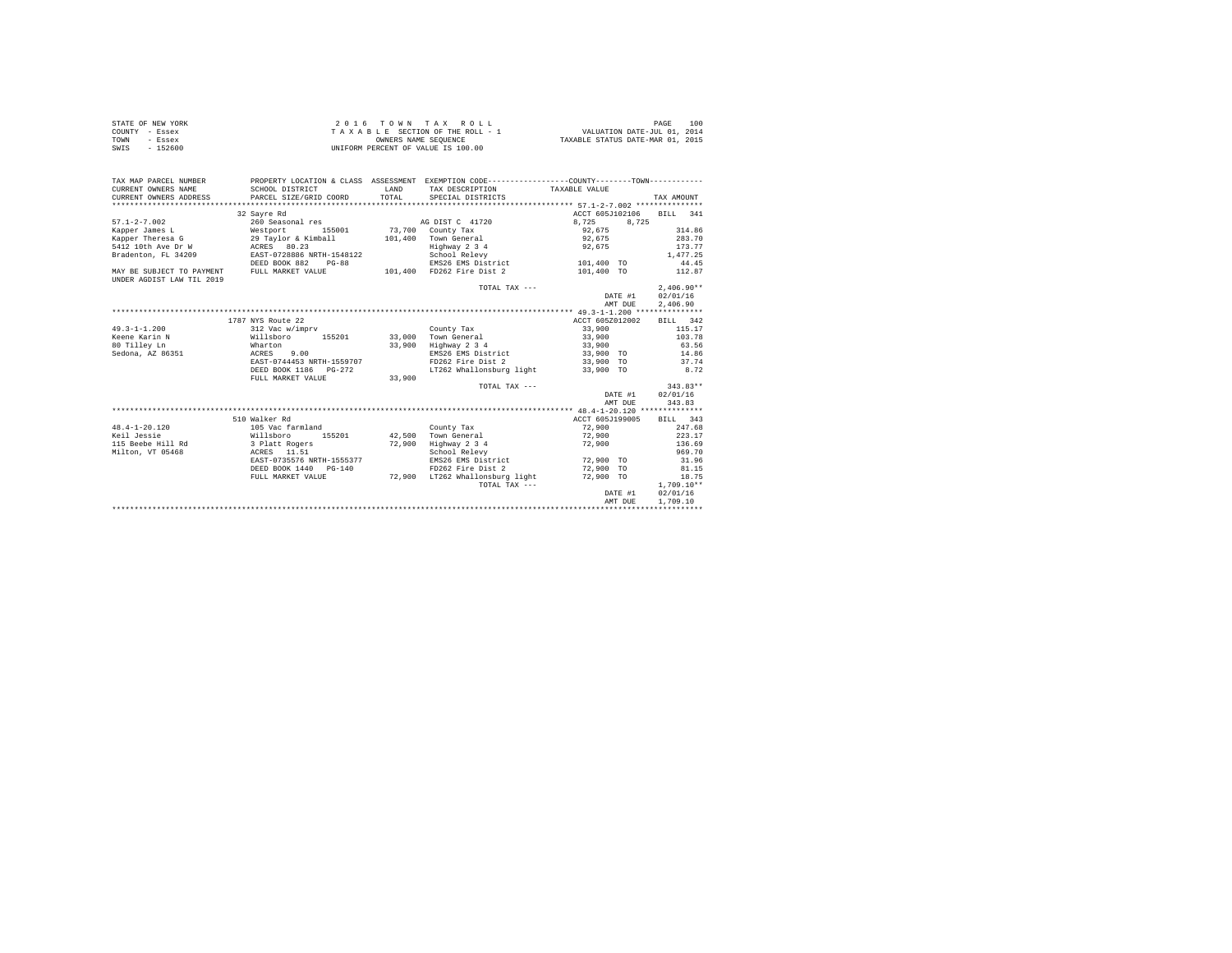| STATE OF NEW YORK | $2.0.16$ TOWN TAX ROLL             | 101<br>PAGE                      |
|-------------------|------------------------------------|----------------------------------|
| COUNTY - Essex    | TAXABLE SECTION OF THE ROLL - 1    | VALUATION DATE-JUL 01, 2014      |
| TOWN<br>- Essex   | OWNERS NAME SEOUENCE               | TAXABLE STATUS DATE-MAR 01, 2015 |
| SWIS<br>$-152600$ | UNIFORM PERCENT OF VALUE IS 100.00 |                                  |

| TAX MAP PARCEL NUMBER<br>CURRENT OWNERS NAME  | PROPERTY LOCATION & CLASS ASSESSMENT EXEMPTION CODE---------------COUNTY-------TOWN---------<br>SCHOOL DISTRICT | <b>T.AND</b> | TAX DESCRIPTION         | TAXABLE VALUE                                                        |              |
|-----------------------------------------------|-----------------------------------------------------------------------------------------------------------------|--------------|-------------------------|----------------------------------------------------------------------|--------------|
| CURRENT OWNERS ADDRESS PARCEL SIZE/GRID COORD |                                                                                                                 | TOTAL        | SPECIAL DISTRICTS       |                                                                      | TAX AMOUNT   |
|                                               |                                                                                                                 |              |                         |                                                                      |              |
|                                               | 2838 Essex Rd                                                                                                   |              |                         | ACCT 605J103104                                                      | BILL 344     |
| $40.57 - 3 - 10.000$                          | 260 Seasonal res - WTRFNT                                                                                       |              | County Tax              | 511,400                                                              | 1,737.47     |
| Kellogg Steven                                | Willsboro 155201                                                                                                |              | 440,800 Town General    | 511,400                                                              | 1,565.53     |
| Hicks<br>Kellogg Helen                        |                                                                                                                 | 511,400      | Highway 2 3 4           | 511,400                                                              | 958.91       |
| Blockhouse Farm ACRES 2.50                    |                                                                                                                 |              |                         | EMS26 EMS District 511,400 TO                                        | 224.18       |
| PO Box 280                                    | EAST-0757722 NRTH-1574285<br>DEED BOOK 1096 PG-35                                                               |              | FD261 Fire Dist 1       | 511,400 TO                                                           | 510.51       |
| Essex, NY 12936                               |                                                                                                                 |              | LT261 Essex light       | 511,400 TO                                                           | 46.97        |
|                                               | FULL MARKET VALUE                                                                                               |              | 511,400 WB261 Water B&I | 511,400 TO C                                                         | 140.45       |
|                                               |                                                                                                                 |              | TOTAL TAX ---           |                                                                      | $5.184.02**$ |
|                                               |                                                                                                                 |              |                         | DATE #1                                                              | 02/01/16     |
|                                               |                                                                                                                 |              |                         | AMT DUE                                                              | 5,184.02     |
|                                               |                                                                                                                 |              |                         |                                                                      |              |
|                                               | 2916 Essex Rd                                                                                                   |              |                         | ACCT 605J190008                                                      | BILL 345     |
| $40.57 - 3 - 15.000$                          | 210 1 Family Res - WTRFNT                                                                                       |              | County Tax              | 849,900                                                              | 2,887.51     |
| Kellogg Steven                                | Willsboro<br>155201                                                                                             |              | 448,000 Town General    | 849,900                                                              | 2.601.77     |
| Kellogg Helen                                 |                                                                                                                 | 849,900      | Highway 2 3 4           | 849,900                                                              | 1,593.62     |
| Blockhouse Farm                               | Connolly Hicks<br>1 Blockhouse Landing                                                                          |              | EMS26 EMS District      | 849,900 TO                                                           | 372.57       |
| PO Box 280                                    | ACRES 11.54                                                                                                     |              |                         | FD261 Fire Dist 1 849,900 TO                                         | 848.42       |
|                                               | Essex, NY 12936 688T-0757825 NRTH-1576014                                                                       |              |                         | LT261 Essex light 849,900 TO                                         | 78.07        |
|                                               |                                                                                                                 |              | WB261 Water B&I         | 849,900 TO C                                                         | 233.41       |
|                                               | FULL MARKET VALUE                                                                                               | 849,900      |                         |                                                                      |              |
|                                               |                                                                                                                 |              | TOTAL TAX ---           |                                                                      | $8,615.37**$ |
|                                               |                                                                                                                 |              |                         | DATE #1                                                              | 02/01/16     |
|                                               |                                                                                                                 |              |                         | AMT DUE                                                              | 8,615.37     |
|                                               |                                                                                                                 |              |                         |                                                                      |              |
|                                               | 2341 NYS Route 22                                                                                               |              |                         | 85 PCT OF VALUE USED FOR EXEMPTION PURPOSES ACCT 605J102111 BILL 346 |              |
| $40.3 - 2 - 16.000$                           | 210 1 Family Res                                                                                                |              | VETCOM CTS 41130        | 23,800<br>23,800                                                     |              |
| Kelly Edward R                                | Willsboro 155201 38,200 County Tax                                                                              |              |                         | 88,200                                                               | 299.66       |
| Kelly Alicia L                                | Hicks<br>00007.00                                                                                               |              | 112,000 Town General    | 88,200                                                               | 270.00       |
| 2341 NYS Rte 22                               |                                                                                                                 |              | Highway 2 3 4           | 88,200                                                               | 165.38       |
| Essex, NY 12936                               | 7.20 BANK1STARSG<br>ACRES                                                                                       |              |                         | EMS26 EMS District 112,000 TO                                        | 49.10        |
|                                               | EAST-0746932 NRTH-1570922                                                                                       |              |                         | FD261 Fire Dist 1 112,000 TO 111.81                                  |              |
|                                               | DEED BOOK 1172 PG-54                                                                                            |              |                         |                                                                      |              |
|                                               | FULL MARKET VALUE                                                                                               | 112,000      |                         |                                                                      |              |
|                                               |                                                                                                                 |              | TOTAL TAX ---           |                                                                      | 895.95**     |
|                                               |                                                                                                                 |              |                         | DATE #1                                                              | 02/01/16     |
|                                               |                                                                                                                 |              |                         | AMT DUE                                                              | 895.95       |
|                                               |                                                                                                                 |              |                         |                                                                      |              |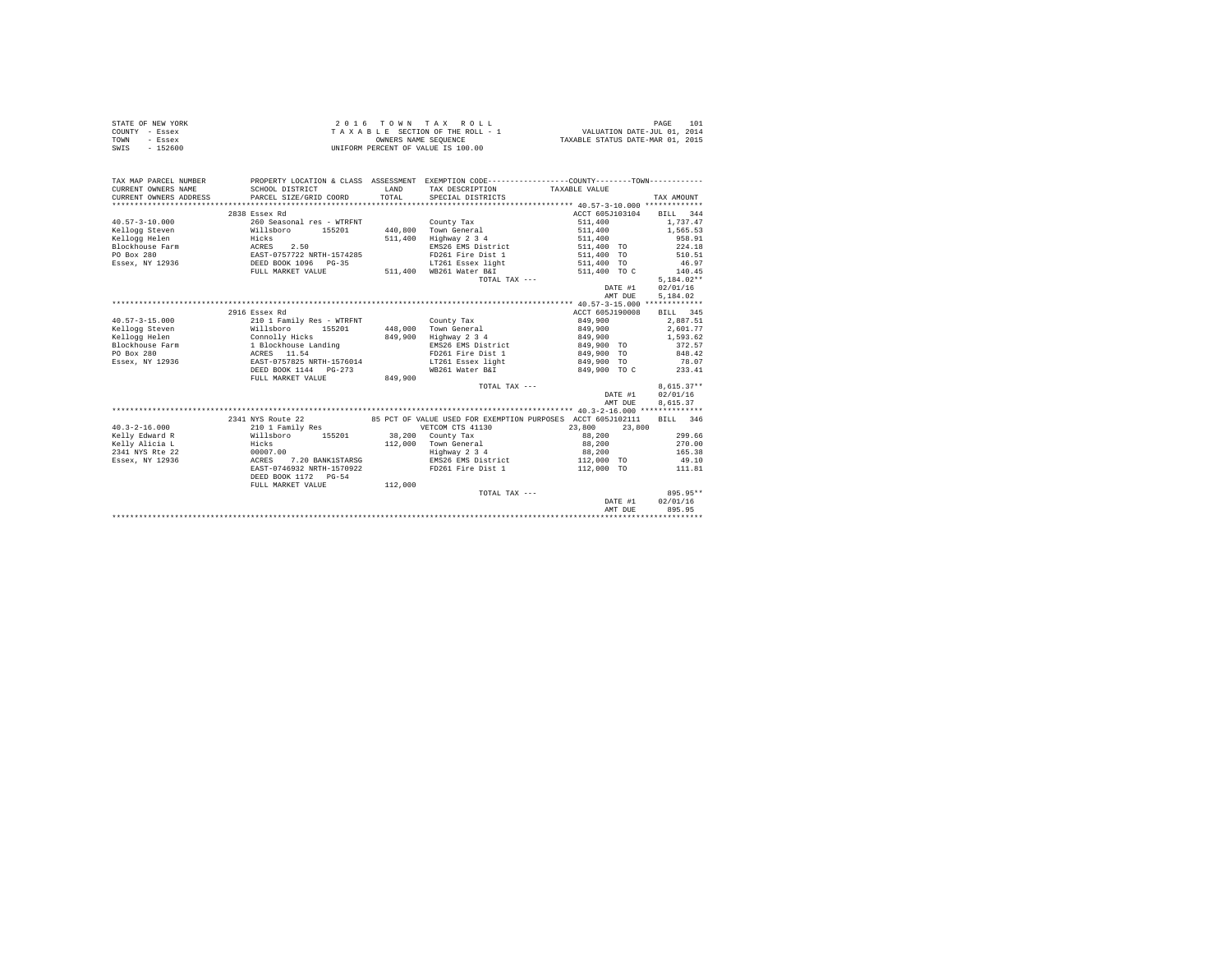| STATE OF NEW YORK | 2016 TOWN TAX ROLL                 | 102<br>PAGE                      |
|-------------------|------------------------------------|----------------------------------|
| COUNTY - Essex    | TAXABLE SECTION OF THE ROLL - 1    | VALUATION DATE-JUL 01, 2014      |
| TOWN<br>- Essex   | OWNERS NAME SEOUENCE               | TAXABLE STATUS DATE-MAR 01, 2015 |
| $-152600$<br>SWIS | UNIFORM PERCENT OF VALUE IS 100.00 |                                  |

| TAX MAP PARCEL NUMBER                                                      | PROPERTY LOCATION & CLASS ASSESSMENT  |               | EXEMPTION CODE-----------------COUNTY--------TOWN----------- |                                                    |                  |
|----------------------------------------------------------------------------|---------------------------------------|---------------|--------------------------------------------------------------|----------------------------------------------------|------------------|
| CURRENT OWNERS NAME<br>CURRENT OWNERS ADDRESS                              | SCHOOL DISTRICT                       | LAND<br>TOTAL | TAX DESCRIPTION                                              | TAXABLE VALUE                                      |                  |
| *********************                                                      | PARCEL SIZE/GRID COORD                |               | SPECIAL DISTRICTS                                            |                                                    | TAX AMOUNT       |
|                                                                            |                                       |               |                                                              |                                                    |                  |
|                                                                            | Lake Shore Rd                         |               |                                                              | ACCT 605J189009                                    | BILL 347         |
| $49.11 - 1 - 5.130$                                                        | 311 Res vac land - WTRFNT             |               | County Tax                                                   | 77,800                                             | 264.32           |
| Kelly Margaret Miles                                                       | Willsboro<br>155201                   |               | 77,800 Town General<br>77,800 Highway 2 3 4                  | $77,800$<br>$77,800$<br>$77,800$ TO<br>$77,800$ TO | 238.17           |
| 365 Winding Way                                                            | Wharton                               |               |                                                              |                                                    | 145.88           |
| Kettering, OH 45429                                                        | ACRES 3.65                            |               | EMS26 EMS District                                           |                                                    | 34.11            |
| EAST-0757233 NRTH-156109<br>PRIOR OWNER ON 3/01/2015 DEED BOOK 1813 PG-142 | EAST-0757233 NRTH-1561099             |               | FD261 Fire Dist 1                                            |                                                    | 77.66            |
|                                                                            |                                       |               | LT261 Essex light                                            | 77,800 TO                                          | 7.15             |
| Wight Richmond M                                                           | FULL MARKET VALUE                     | 77,800        |                                                              |                                                    |                  |
|                                                                            |                                       |               | TOTAL TAX ---                                                |                                                    | $767.29**$       |
|                                                                            |                                       |               |                                                              | DATE #1                                            | 02/01/16         |
|                                                                            |                                       |               |                                                              | AMT DUE                                            | 767.29           |
|                                                                            |                                       |               |                                                              |                                                    |                  |
|                                                                            | 1877 Lake Shore Rd                    |               |                                                              | ACCT 605J104512                                    | BILL 348         |
| $49.11 - 1 - 51.000$                                                       | 260 Seasonal res - WTRFNT             |               | County Tax                                                   | 490,900                                            | 1,667.82         |
| Kelly Margaret Miles                                                       | Willsboro 155201                      |               | 299,000 Town General<br>490,900 Highway 2 3 4                | 490.900                                            | 1,502.77         |
| 365 Winding Way                                                            | Wharton                               |               |                                                              | 490,900                                            | 920.47           |
| Kittering, OH 45429                                                        | ACRES 4.60                            |               | EMS26 EMS District                                           | 490,900 TO                                         | 215.20           |
|                                                                            | EAST-0757462 NRTH-1561373             |               | FD261 Fire Dist 1                                            | 490,900 TO                                         | 490.05           |
|                                                                            | DEED BOOK 1695 PG-313                 |               |                                                              |                                                    |                  |
|                                                                            | FULL MARKET VALUE                     | 490,900       |                                                              |                                                    |                  |
|                                                                            |                                       |               | TOTAL TAX ---                                                |                                                    | 4,796.31**       |
|                                                                            |                                       |               |                                                              | DATE #1                                            | 02/01/16         |
|                                                                            |                                       |               |                                                              | AMT DUE                                            | 4,796.31         |
|                                                                            |                                       |               |                                                              |                                                    |                  |
|                                                                            | 2712 NYS Route 22                     |               |                                                              | ACCT 605L102112                                    | BILL 349         |
| $40.73 - 1 - 1.000$                                                        | 210 1 Family Res                      |               | County Tax                                                   | 142,000                                            | 482.44           |
| Kempster Karol Kay                                                         | Willsboro 155201                      |               | 52,300 Town General                                          | 142,000                                            | 434.70           |
|                                                                            | Potts Patent                          |               | 142,000 Highway 2 3 4                                        |                                                    | 266.26           |
| 665 NE 25th St Apt 2403                                                    |                                       |               |                                                              | 142,000                                            | 62.25            |
| Miami, FL 33137                                                            | 1649/135-Sewer Easement<br>ACRES 1.30 |               | EMS26 EMS District                                           | 142,000 TO                                         | 141.75           |
|                                                                            |                                       |               | FD261 Fire Dist 1                                            | 142,000 TO                                         |                  |
|                                                                            | EAST-0756047 NRTH-1571759             |               | LT261 Essex light                                            | 142,000 TO                                         | 13.04            |
|                                                                            | DEED BOOK 1707 PG-25                  |               |                                                              |                                                    |                  |
|                                                                            | FULL MARKET VALUE                     | 142,000       |                                                              |                                                    |                  |
|                                                                            |                                       |               | TOTAL TAX ---                                                |                                                    | $1,400.44**$     |
|                                                                            |                                       |               |                                                              | DATE #1                                            | 02/01/16         |
|                                                                            |                                       |               |                                                              | AMT DUE                                            | 1,400.44         |
|                                                                            |                                       |               |                                                              |                                                    |                  |
|                                                                            | 2249 Lake Shore Rd                    |               |                                                              | ACCT 605L101314                                    | BILL 350         |
| $40.73 - 5 - 13.000$                                                       | 210 1 Family Res                      |               | County Tax                                                   | 241,600                                            | 820.83           |
| Kennedy Henry                                                              | Willsboro 155201<br>Potts Patent      |               | 61,800 Town General                                          | 241,600                                            | 739.60           |
| Kennedy Laura                                                              |                                       |               | 241,600 Highway 2 3 4                                        | 241,600                                            | 453.02           |
| 280 LaFayette Ave                                                          | 1649/219-Sewer Easement<br>ACRES 0.51 |               | EMS26 EMS District                                           | 241,600 TO                                         | 105.91<br>241.18 |
| Staten Island, NY 12301                                                    |                                       |               | FD261 Fire Dist 1                                            | 241,600 TO                                         |                  |
|                                                                            | EAST-0757112 NRTH-1570446             |               | LT261 Essex light                                            | 241,600 TO                                         | 22.19            |
|                                                                            | DEED BOOK 1561 PG-165                 |               |                                                              |                                                    |                  |
|                                                                            | FULL MARKET VALUE                     | 241,600       |                                                              |                                                    |                  |
|                                                                            |                                       |               | TOTAL TAX ---                                                |                                                    | $2,382.73**$     |
|                                                                            |                                       |               |                                                              | DATE #1                                            | 02/01/16         |
|                                                                            |                                       |               |                                                              | AMT DUE                                            | 2,382.73         |
|                                                                            |                                       |               |                                                              |                                                    |                  |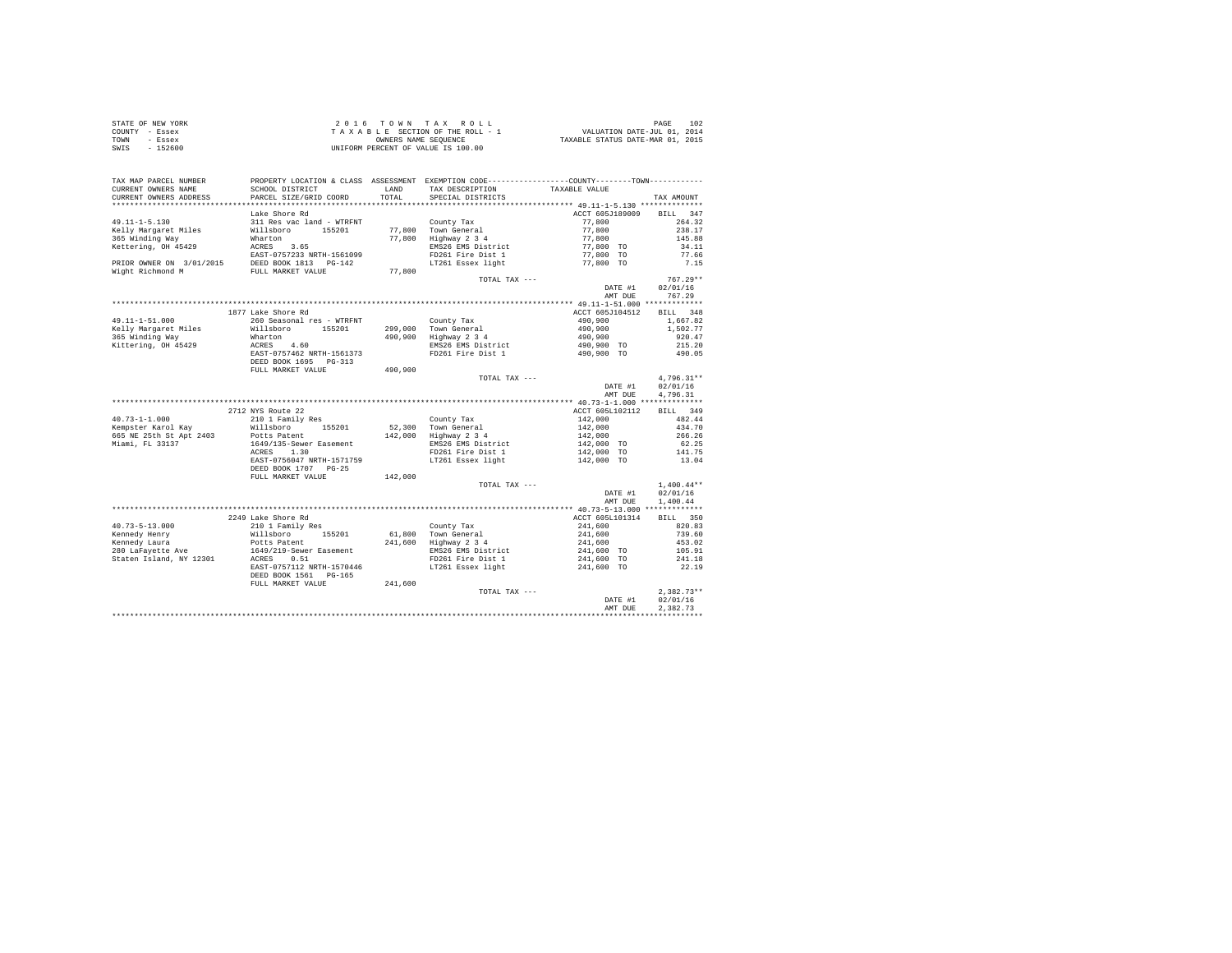| STATE OF NEW YORK | $2.0.16$ TOWN TAX ROLL             | 103<br>PAGE                      |
|-------------------|------------------------------------|----------------------------------|
| COUNTY - Essex    | TAXABLE SECTION OF THE ROLL - 1    | VALUATION DATE-JUL 01, 2014      |
| TOWN<br>- Essex   | OWNERS NAME SEOUENCE               | TAXABLE STATUS DATE-MAR 01, 2015 |
| - 152600<br>SWIS  | UNIFORM PERCENT OF VALUE IS 100.00 |                                  |

| TAX MAP PARCEL NUMBER<br>CURRENT OWNERS NAME                                         | SCHOOL DISTRICT                                                                                                                                                                                                                      | LAND   | PROPERTY LOCATION & CLASS ASSESSMENT EXEMPTION CODE---------------COUNTY--------TOWN----------<br>TAX DESCRIPTION | TAXABLE VALUE                    |                  |
|--------------------------------------------------------------------------------------|--------------------------------------------------------------------------------------------------------------------------------------------------------------------------------------------------------------------------------------|--------|-------------------------------------------------------------------------------------------------------------------|----------------------------------|------------------|
| CURRENT OWNERS ADDRESS                                                               | PARCEL SIZE/GRID COORD                                                                                                                                                                                                               | TOTAL. | SPECIAL DISTRICTS                                                                                                 |                                  | TAX AMOUNT       |
|                                                                                      |                                                                                                                                                                                                                                      |        |                                                                                                                   |                                  |                  |
|                                                                                      | 5 Willett Ln                                                                                                                                                                                                                         |        |                                                                                                                   | ACCT 605L103912 BILL 351         |                  |
| $49.69 - 1 - 8.000$                                                                  | 210 1 Family Res                                                                                                                                                                                                                     |        | County Tax                                                                                                        | 62,300                           | 211.66           |
|                                                                                      |                                                                                                                                                                                                                                      |        |                                                                                                                   | $62,300$<br>$62,300$             | 190.72           |
|                                                                                      |                                                                                                                                                                                                                                      |        |                                                                                                                   |                                  | 116.82           |
|                                                                                      |                                                                                                                                                                                                                                      |        |                                                                                                                   | EMS26 EMS District 62,300 TO     | 27.31            |
|                                                                                      | EAST-0744330 NRTH-1555517                                                                                                                                                                                                            |        | FD262 Fire Dist 2                                                                                                 | 62,300 TO                        | 69.35            |
|                                                                                      | DEED BOOK 1298 PG-303                                                                                                                                                                                                                |        | LT262 Whallonsburg light                                                                                          | 62,300 TO                        | 16.03            |
|                                                                                      | FULL MARKET VALUE                                                                                                                                                                                                                    | 62,300 |                                                                                                                   |                                  |                  |
|                                                                                      |                                                                                                                                                                                                                                      |        | TOTAL TAX ---                                                                                                     |                                  | $631.89**$       |
|                                                                                      |                                                                                                                                                                                                                                      |        |                                                                                                                   | DATE #1                          | 02/01/16         |
|                                                                                      |                                                                                                                                                                                                                                      |        |                                                                                                                   | AMT DUE                          | 631.89           |
|                                                                                      |                                                                                                                                                                                                                                      |        |                                                                                                                   |                                  |                  |
|                                                                                      | 2503 NYS Route 22                                                                                                                                                                                                                    |        |                                                                                                                   | ACCT 605J104104 BILL 352         |                  |
| $40.3 - 2 - 13.111$                                                                  | 105 Vac farmland                                                                                                                                                                                                                     |        | AG DIST C 41720                                                                                                   | 102,652 102,652                  |                  |
|                                                                                      |                                                                                                                                                                                                                                      |        |                                                                                                                   | $153,048$<br>$153,048$           | 519.98           |
|                                                                                      |                                                                                                                                                                                                                                      |        | 255,700 Town General                                                                                              |                                  | 468.52           |
| 2503 NYS Rt 22                                                                       |                                                                                                                                                                                                                                      |        |                                                                                                                   |                                  |                  |
| Essex, NY 12936                                                                      |                                                                                                                                                                                                                                      |        |                                                                                                                   |                                  |                  |
|                                                                                      |                                                                                                                                                                                                                                      |        |                                                                                                                   |                                  |                  |
| MAY BE SUBJECT TO PAYMENT FULL MARKET VALUE                                          | Highway 2 3 4<br>ACRES 273.27<br>EAST-0751757 NRTH-1573401 BMS26 EMS District 255,700 TO 112.09<br>DEED BOOK 1770 PG-210 PD261 Fire Dist 1 255,700 TO 255.26<br>PRIMENT PULL MARKET VALUE 255,700 LT261 Essex light 255,700 TO 23.49 |        |                                                                                                                   |                                  |                  |
| UNDER AGDIST LAW TIL 2019                                                            |                                                                                                                                                                                                                                      |        |                                                                                                                   |                                  |                  |
|                                                                                      |                                                                                                                                                                                                                                      |        | TOTAL TAX ---                                                                                                     |                                  | $1,666.32**$     |
|                                                                                      |                                                                                                                                                                                                                                      |        |                                                                                                                   |                                  | DATE #1 02/01/16 |
|                                                                                      |                                                                                                                                                                                                                                      |        |                                                                                                                   | AMT DUE                          | 1,666.32         |
|                                                                                      |                                                                                                                                                                                                                                      |        |                                                                                                                   |                                  |                  |
| $40.3 - 2 - 13.200$                                                                  | NYS Route 22<br>112 Dairy farm                                                                                                                                                                                                       |        | AG DIST C 41720                                                                                                   | ACCT 605J180003<br>52,957 52,957 | BILL 353         |
| Kimball Mark F                                                                       | Willsboro 155201 121,400 AG. IMPMNT 42100                                                                                                                                                                                            |        |                                                                                                                   | 20,000 20,000                    |                  |
|                                                                                      |                                                                                                                                                                                                                                      |        | 300,200 County Tax                                                                                                |                                  | 772.05           |
|                                                                                      |                                                                                                                                                                                                                                      |        | Town General                                                                                                      | 227, 243<br>227,243              | 695.65           |
|                                                                                      |                                                                                                                                                                                                                                      |        |                                                                                                                   | 227.243 426.10                   |                  |
|                                                                                      |                                                                                                                                                                                                                                      |        | Highway 2 3 4<br>EMS26 EMS District                                                                               | 280,200 TO 122.83                |                  |
| DEED BOOK 1552 PG-252 MAY BE SUBJECT TO PAYMENT FULL MARKET VALUE 300,200 200,000 EX |                                                                                                                                                                                                                                      |        |                                                                                                                   |                                  |                  |
| UNDER AGDIST LAW TIL 2019                                                            |                                                                                                                                                                                                                                      |        | FD261 Fire Dist 1                                                                                                 | 280.200 TO                       | 279.71           |
|                                                                                      |                                                                                                                                                                                                                                      |        | 20.000 EX                                                                                                         |                                  |                  |
|                                                                                      |                                                                                                                                                                                                                                      |        | LT261 Essex light                                                                                                 | 280.200 TO                       | 25.74            |
|                                                                                      |                                                                                                                                                                                                                                      |        | 20,000 EX                                                                                                         |                                  |                  |
|                                                                                      |                                                                                                                                                                                                                                      |        | TOTAL TAX ---                                                                                                     |                                  | $2.322.08**$     |
|                                                                                      |                                                                                                                                                                                                                                      |        |                                                                                                                   | DATE #1                          | 02/01/16         |
|                                                                                      |                                                                                                                                                                                                                                      |        |                                                                                                                   | AMT DUE                          | 2,322.08         |
|                                                                                      |                                                                                                                                                                                                                                      |        |                                                                                                                   |                                  |                  |
|                                                                                      |                                                                                                                                                                                                                                      |        |                                                                                                                   |                                  |                  |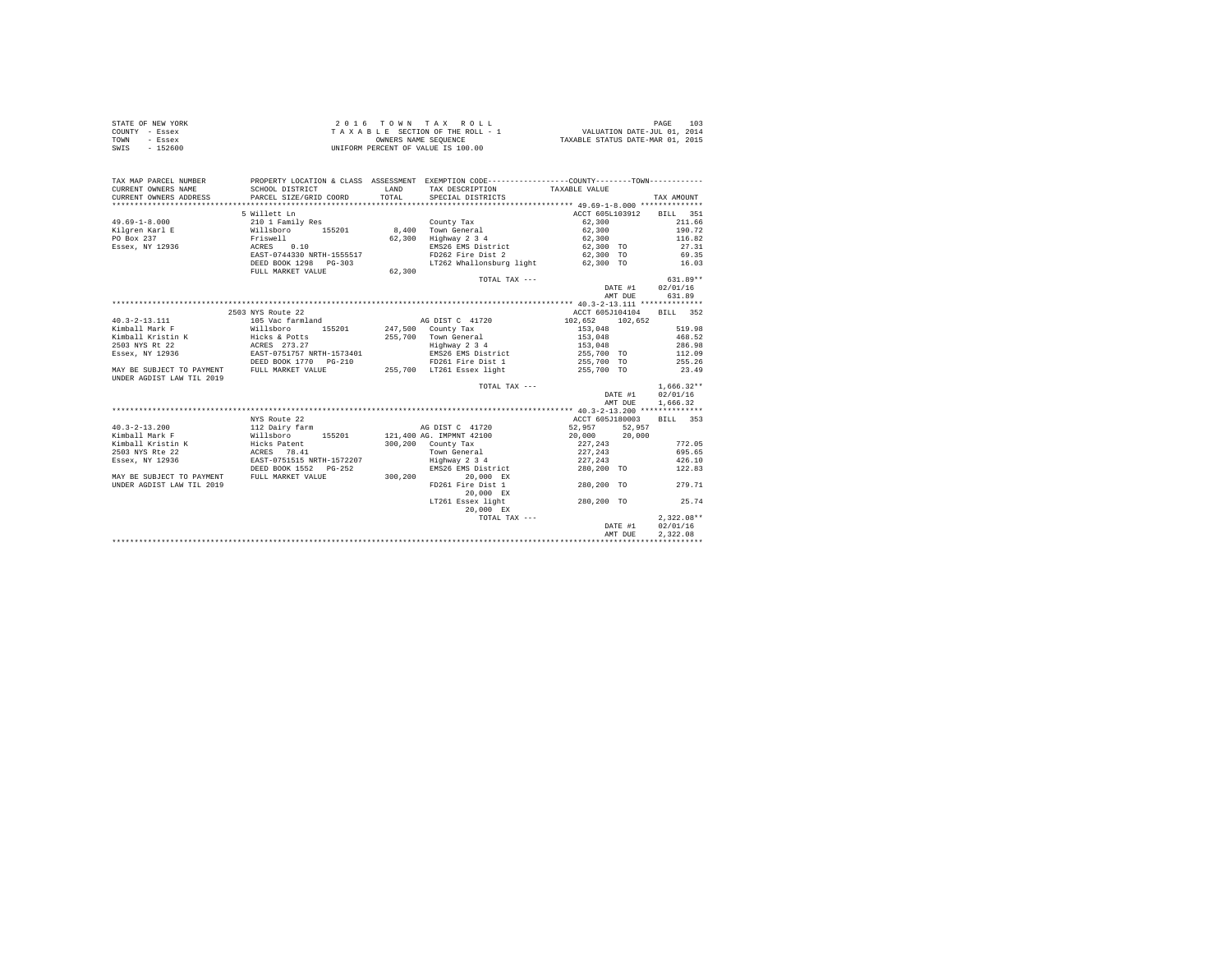|                | STATE OF NEW YORK | 2016 TOWN TAX ROLL                 | 104<br>PAGE                      |
|----------------|-------------------|------------------------------------|----------------------------------|
| COUNTY - Essex |                   | TAXABLE SECTION OF THE ROLL - 1    | VALUATION DATE-JUL 01, 2014      |
| TOWN           | - Essex           | OWNERS NAME SEOUENCE               | TAXABLE STATUS DATE-MAR 01, 2015 |
| SWIS           | $-152600$         | UNIFORM PERCENT OF VALUE IS 100.00 |                                  |

| TAX MAP PARCEL NUMBER<br>CURRENT OWNERS NAME<br>CURRENT OWNERS ADDRESS | PROPERTY LOCATION & CLASS ASSESSMENT EXEMPTION CODE----------------COUNTY-------TOWN----------<br>SCHOOL DISTRICT<br>PARCEL SIZE/GRID COORD | LAND<br>TOTAL | TAX DESCRIPTION<br>SPECIAL DISTRICTS | TAXABLE VALUE    | TAX AMOUNT         |
|------------------------------------------------------------------------|---------------------------------------------------------------------------------------------------------------------------------------------|---------------|--------------------------------------|------------------|--------------------|
|                                                                        |                                                                                                                                             |               |                                      |                  |                    |
|                                                                        | 1801 Lake Shore Rd                                                                                                                          |               |                                      | ACCT 605J104305  | <b>BILL</b><br>354 |
| $49.15 - 1 - 3.000$                                                    | 260 Seasonal res - WTRFNT                                                                                                                   |               | County Tax                           | 374,800          | 1,273.37           |
| Klaus-Scarborough Jane                                                 | Willsboro<br>155201                                                                                                                         |               | 248.100 Town General                 | 374,800          | 1,147.36           |
| 85 Oblong Rd                                                           | Wharton                                                                                                                                     | 374,800       | Highway 2 3 4                        | 374,800          | 702.78             |
| Williamstown, MA 01267                                                 | ACRES 3.40                                                                                                                                  |               | EMS26 EMS District                   | 374,800 TO       | 164.30             |
|                                                                        | EAST-0757485 NRTH-1559695                                                                                                                   |               | FD261 Fire Dist 1                    | 374,800 TO       | 374.15             |
|                                                                        | DEED BOOK 1240 PG-139                                                                                                                       |               |                                      |                  |                    |
|                                                                        | FULL MARKET VALUE                                                                                                                           | 374,800       |                                      |                  |                    |
|                                                                        |                                                                                                                                             |               | TOTAL TAX ---                        |                  | $3.661.96**$       |
|                                                                        |                                                                                                                                             |               |                                      | DATE #1          | 02/01/16           |
|                                                                        |                                                                                                                                             |               |                                      | AMT DUE          | 3,661.96           |
|                                                                        |                                                                                                                                             |               |                                      |                  |                    |
|                                                                        | 327 Walker Rd                                                                                                                               |               |                                      | ACCT 605J100814  | BILL 355           |
| $48.4 - 1 - 22.000$                                                    | 240 Rural res                                                                                                                               |               | AG DIST C 41720                      | 36,948<br>36,948 |                    |
| Klepetar Dillon Thomas                                                 | Westport<br>155001                                                                                                                          |               | 174,700 County Tax                   | 182.352          | 619.54             |
| 327 Walker Rd                                                          | 5 8 Platt Rogers                                                                                                                            | 219,300       | Town General                         | 182,352          | 558.23             |
| Essex, NY 12936                                                        | ACRES 156.40                                                                                                                                |               | Highway 2 3 4                        | 182,352          | 341.92             |
|                                                                        | EAST-0732399 NRTH-1556024                                                                                                                   |               | EMS26 EMS District                   | 219,300 TO       | 96.13              |
|                                                                        | MAY BE SUBJECT TO PAYMENT DEED BOOK 1786 PG-256                                                                                             |               | FD262 Fire Dist 2                    | 219,300 TO       | 244.11             |
| UNDER AGDIST LAW TIL 2019                                              | FULL MARKET VALUE                                                                                                                           | 219,300       |                                      |                  |                    |
|                                                                        |                                                                                                                                             |               | TOTAL TAX ---                        |                  | $1.859.93**$       |
|                                                                        |                                                                                                                                             |               |                                      | DATE #1          | 02/01/16           |
|                                                                        |                                                                                                                                             |               |                                      | AMT DUE          | 1,859.93           |
|                                                                        |                                                                                                                                             |               |                                      |                  |                    |
|                                                                        | 2041 Lake Shore Rd                                                                                                                          |               |                                      | ACCT 605J102107  | BILL 356           |
| $49.7 - 4 - 3.000$                                                     | 210 1 Family Res                                                                                                                            |               | County Tax                           | 322,000          | 1,093.99           |
| Klink Margaret E Trust                                                 | Willsboro<br>155201                                                                                                                         | 50,500        | Town General                         | 322,000          | 985.73             |
| c/o Kathryn K Ramspacher                                               | Wharton                                                                                                                                     | 322,000       | Highway 2 3 4                        | 322,000          | 603.77             |
| 2854 Flint Hill Rd                                                     | ACRES 3.50                                                                                                                                  |               | EMS26 EMS District                   | 322,000 TO       | 141.16             |
| Coopersburg, PA 18036                                                  | EAST-0757498 NRTH-1565367                                                                                                                   |               | FD261 Fire Dist 1                    | 322,000 TO       | 321.44             |
|                                                                        | DEED BOOK 1342 PG-162                                                                                                                       |               | LT261 Essex light                    | 322,000 TO       | 29.58              |
|                                                                        | FULL MARKET VALUE                                                                                                                           | 322,000       |                                      |                  |                    |
|                                                                        |                                                                                                                                             |               | TOTAL TAX ---                        |                  | $3.175.67**$       |
|                                                                        |                                                                                                                                             |               |                                      | DATE #1          | 02/01/16           |
|                                                                        |                                                                                                                                             |               |                                      | AMT DUE          | 3,175.67           |
|                                                                        |                                                                                                                                             |               |                                      |                  |                    |
|                                                                        | 9 Elm St                                                                                                                                    |               |                                      | ACCT 605J101313  | 357<br>BILL        |
| $40.73 - 8 - 1.000$                                                    | 210 1 Family Res                                                                                                                            |               | County Tax                           | 200,900          | 682.55             |
| Klipper Ionel                                                          | Willsboro<br>155201                                                                                                                         | 62,400        | Town General                         | 200,900          | 615.01             |
| Klipper Miriam                                                         | Potts                                                                                                                                       | 200,900       | Highway 2 3 4                        | 200,900          | 376.70             |
| 3 E 71st St                                                            | ACRES 0.60<br>EAST-0756488 NRTH-1571065                                                                                                     |               | EMS26 EMS District                   | 200,900 TO       | 88.07              |
| New York, NY 10021                                                     |                                                                                                                                             |               | FD261 Fire Dist 1                    | 200,900 TO       | 200.55             |
|                                                                        | DEED BOOK 1531 PG-169                                                                                                                       |               | LT261 Essex light                    | 200,900 TO       | 18.45              |
|                                                                        | FULL MARKET VALUE                                                                                                                           | 200,900       |                                      |                  |                    |
|                                                                        |                                                                                                                                             |               | TOTAL TAX ---                        |                  | 1,981.33**         |
|                                                                        |                                                                                                                                             |               |                                      | DATE #1          | 02/01/16           |
|                                                                        |                                                                                                                                             |               |                                      | AMT DUE          | 1,981.33           |
|                                                                        |                                                                                                                                             |               |                                      |                  |                    |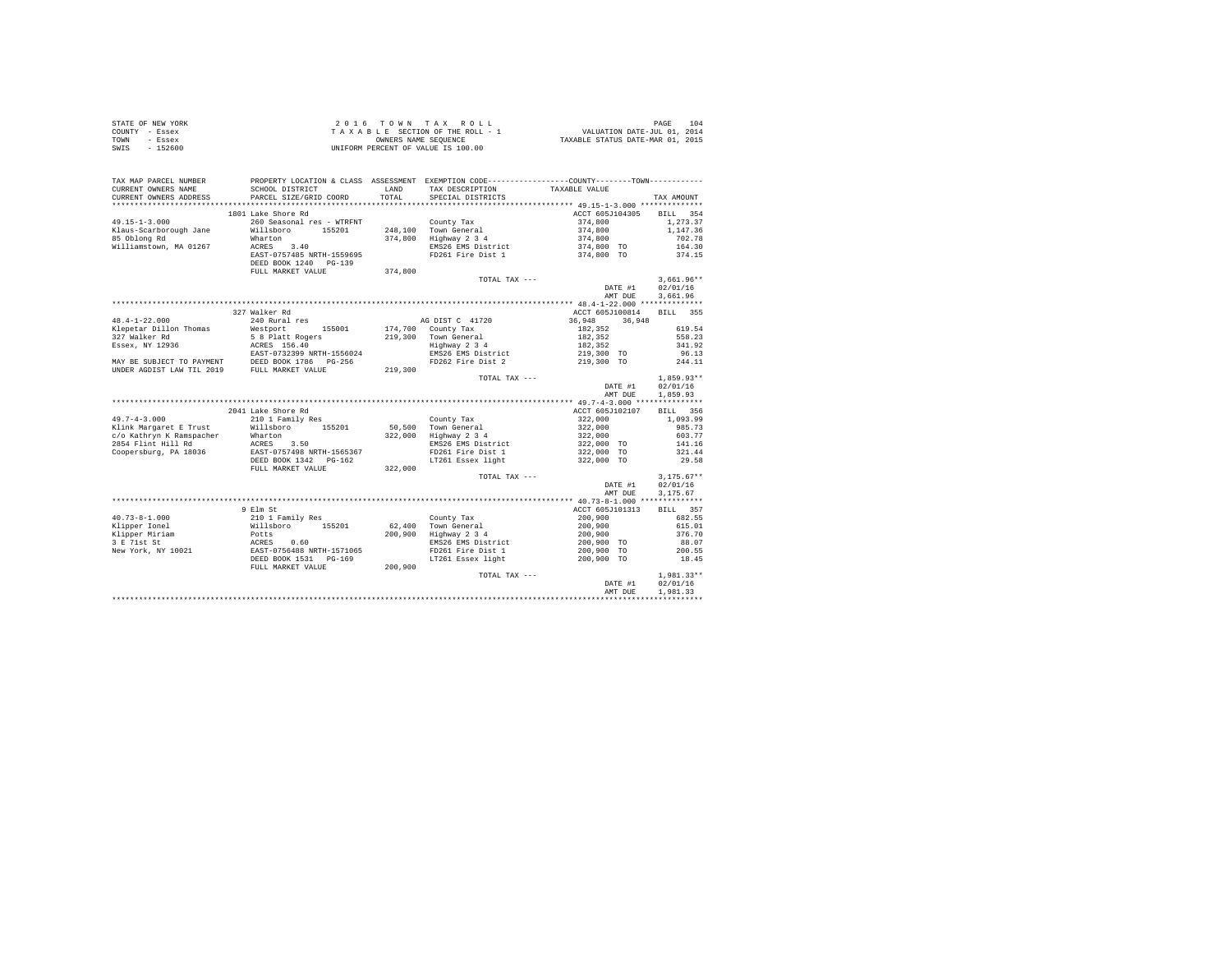|                | STATE OF NEW YORK |  |  |  | 2016 TOWN TAX ROLL                 |  |  |  |  |                                  |                             | PAGE | 105 |
|----------------|-------------------|--|--|--|------------------------------------|--|--|--|--|----------------------------------|-----------------------------|------|-----|
| COUNTY - Essex |                   |  |  |  | TAXABLE SECTION OF THE ROLL - 1    |  |  |  |  |                                  | VALUATION DATE-JUL 01, 2014 |      |     |
| TOWN           | - Essex           |  |  |  | OWNERS NAME SEOUENCE               |  |  |  |  | TAXABLE STATUS DATE-MAR 01, 2015 |                             |      |     |
| SWIS           | - 152600          |  |  |  | UNIFORM PERCENT OF VALUE IS 100.00 |  |  |  |  |                                  |                             |      |     |

| ACCT 605J104113<br>7 Elm St<br>BILL 358<br>1,630.11<br>$40.73 - 8 - 2.000$<br>210 1 Family Res<br>479,800<br>County Tax<br>65,400 Town General<br>Klipper Ionel<br>Willsboro<br>155201<br>479,800<br>1,468.79<br>Klipper Miriam<br>479,800<br>Highway 2 3 4<br>899.66<br>Potts<br>479,800<br>3 E 71st St Apt 8B<br>EMS26 EMS District<br>210.33<br>1675/221-Easement<br>479,800 TO<br>New York, NY 10021<br>FD261 Fire Dist 1<br>478.97<br>1.7ac<br>479,800 TO<br>ACRES 1.40<br>LT261 Essex light<br>44.07<br>479,800 TO<br>EAST-0756514 NRTH-1570936<br>DEED BOOK 927 PG-204<br>479,800<br>FULL MARKET VALUE<br>$4.731.93**$<br>TOTAL TAX ---<br>DATE #1<br>02/01/16<br>4,731.93<br>AMT DUE<br>283 School St<br>ACCT 605J101009<br>BILL 359<br>$40.73 - 8 - 3.000$<br>85,200<br>289.46<br>210 1 Family Res<br>County Tax<br>260.82<br>Willsboro 155201<br>63.100 Town General<br>85,200<br>85,200<br>Highway 2 3 4<br>159.76<br>85,200<br>Potts<br>EMS26 EMS District<br>ACRES<br>0.70<br>85,200 TO<br>37.35<br>EAST-0756380 NRTH-1570770<br>FD261 Fire Dist 1<br>85.05<br>85,200 TO<br>LT261 Essex light<br>DEED BOOK 1784 PG-225<br>85,200 TO<br>7.83<br>85,200<br>FULL MARKET VALUE<br>$840.27**$<br>TOTAL TAX ---<br>02/01/16<br>DATE #1<br>840.27<br>AMT DUE<br>2285 Main St<br>ACCT 605J101015<br>BILL 360<br>2.345.61<br>$40.73 - 4 - 4.000$<br>210 1 Family Res<br>690,400<br>County Tax<br>Klipper Nathaniel<br>65,800<br>Town General<br>2,113.50<br>Willsboro 155201<br>690,400<br>510 LaGuardia 5thFl<br>Highway 2 3 4<br>690,400<br>690,400<br>1,294.55<br>Potts<br>New York, NY 10012<br>1649/211-Sewer Easement<br>EMS26 EMS District<br>302.65<br>690,400 TO<br>FD261 Fire Dist 1<br>689.20<br>ACRES 1.80<br>690,400 TO<br>EAST-0756819 NRTH-1571315<br>LT261 Essex light<br>63.42<br>690.400 TO<br>DEED BOOK 1436 PG-258<br>690,400<br>FULL MARKET VALUE<br>$6.808.93**$<br>TOTAL TAX ---<br>02/01/16<br>DATE #1<br>6,808.93<br>AMT DUE | TAX MAP PARCEL NUMBER<br>CURRENT OWNERS NAME<br>CURRENT OWNERS ADDRESS | SCHOOL DISTRICT<br>PARCEL SIZE/GRID COORD | <b>T.AND</b><br>TOTAL | PROPERTY LOCATION & CLASS ASSESSMENT EXEMPTION CODE----------------COUNTY--------TOWN----------<br>TAX DESCRIPTION TAXABLE VALUE<br>SPECIAL DISTRICTS | TAX AMOUNT |
|-----------------------------------------------------------------------------------------------------------------------------------------------------------------------------------------------------------------------------------------------------------------------------------------------------------------------------------------------------------------------------------------------------------------------------------------------------------------------------------------------------------------------------------------------------------------------------------------------------------------------------------------------------------------------------------------------------------------------------------------------------------------------------------------------------------------------------------------------------------------------------------------------------------------------------------------------------------------------------------------------------------------------------------------------------------------------------------------------------------------------------------------------------------------------------------------------------------------------------------------------------------------------------------------------------------------------------------------------------------------------------------------------------------------------------------------------------------------------------------------------------------------------------------------------------------------------------------------------------------------------------------------------------------------------------------------------------------------------------------------------------------------------------------------------------------------------------------------------------------------------------------------------------------------------------------------------------------|------------------------------------------------------------------------|-------------------------------------------|-----------------------|-------------------------------------------------------------------------------------------------------------------------------------------------------|------------|
|                                                                                                                                                                                                                                                                                                                                                                                                                                                                                                                                                                                                                                                                                                                                                                                                                                                                                                                                                                                                                                                                                                                                                                                                                                                                                                                                                                                                                                                                                                                                                                                                                                                                                                                                                                                                                                                                                                                                                           |                                                                        |                                           |                       |                                                                                                                                                       |            |
|                                                                                                                                                                                                                                                                                                                                                                                                                                                                                                                                                                                                                                                                                                                                                                                                                                                                                                                                                                                                                                                                                                                                                                                                                                                                                                                                                                                                                                                                                                                                                                                                                                                                                                                                                                                                                                                                                                                                                           |                                                                        |                                           |                       |                                                                                                                                                       |            |
|                                                                                                                                                                                                                                                                                                                                                                                                                                                                                                                                                                                                                                                                                                                                                                                                                                                                                                                                                                                                                                                                                                                                                                                                                                                                                                                                                                                                                                                                                                                                                                                                                                                                                                                                                                                                                                                                                                                                                           |                                                                        |                                           |                       |                                                                                                                                                       |            |
|                                                                                                                                                                                                                                                                                                                                                                                                                                                                                                                                                                                                                                                                                                                                                                                                                                                                                                                                                                                                                                                                                                                                                                                                                                                                                                                                                                                                                                                                                                                                                                                                                                                                                                                                                                                                                                                                                                                                                           |                                                                        |                                           |                       |                                                                                                                                                       |            |
|                                                                                                                                                                                                                                                                                                                                                                                                                                                                                                                                                                                                                                                                                                                                                                                                                                                                                                                                                                                                                                                                                                                                                                                                                                                                                                                                                                                                                                                                                                                                                                                                                                                                                                                                                                                                                                                                                                                                                           |                                                                        |                                           |                       |                                                                                                                                                       |            |
|                                                                                                                                                                                                                                                                                                                                                                                                                                                                                                                                                                                                                                                                                                                                                                                                                                                                                                                                                                                                                                                                                                                                                                                                                                                                                                                                                                                                                                                                                                                                                                                                                                                                                                                                                                                                                                                                                                                                                           |                                                                        |                                           |                       |                                                                                                                                                       |            |
|                                                                                                                                                                                                                                                                                                                                                                                                                                                                                                                                                                                                                                                                                                                                                                                                                                                                                                                                                                                                                                                                                                                                                                                                                                                                                                                                                                                                                                                                                                                                                                                                                                                                                                                                                                                                                                                                                                                                                           |                                                                        |                                           |                       |                                                                                                                                                       |            |
|                                                                                                                                                                                                                                                                                                                                                                                                                                                                                                                                                                                                                                                                                                                                                                                                                                                                                                                                                                                                                                                                                                                                                                                                                                                                                                                                                                                                                                                                                                                                                                                                                                                                                                                                                                                                                                                                                                                                                           |                                                                        |                                           |                       |                                                                                                                                                       |            |
|                                                                                                                                                                                                                                                                                                                                                                                                                                                                                                                                                                                                                                                                                                                                                                                                                                                                                                                                                                                                                                                                                                                                                                                                                                                                                                                                                                                                                                                                                                                                                                                                                                                                                                                                                                                                                                                                                                                                                           |                                                                        |                                           |                       |                                                                                                                                                       |            |
|                                                                                                                                                                                                                                                                                                                                                                                                                                                                                                                                                                                                                                                                                                                                                                                                                                                                                                                                                                                                                                                                                                                                                                                                                                                                                                                                                                                                                                                                                                                                                                                                                                                                                                                                                                                                                                                                                                                                                           |                                                                        |                                           |                       |                                                                                                                                                       |            |
|                                                                                                                                                                                                                                                                                                                                                                                                                                                                                                                                                                                                                                                                                                                                                                                                                                                                                                                                                                                                                                                                                                                                                                                                                                                                                                                                                                                                                                                                                                                                                                                                                                                                                                                                                                                                                                                                                                                                                           |                                                                        |                                           |                       |                                                                                                                                                       |            |
|                                                                                                                                                                                                                                                                                                                                                                                                                                                                                                                                                                                                                                                                                                                                                                                                                                                                                                                                                                                                                                                                                                                                                                                                                                                                                                                                                                                                                                                                                                                                                                                                                                                                                                                                                                                                                                                                                                                                                           |                                                                        |                                           |                       |                                                                                                                                                       |            |
|                                                                                                                                                                                                                                                                                                                                                                                                                                                                                                                                                                                                                                                                                                                                                                                                                                                                                                                                                                                                                                                                                                                                                                                                                                                                                                                                                                                                                                                                                                                                                                                                                                                                                                                                                                                                                                                                                                                                                           |                                                                        |                                           |                       |                                                                                                                                                       |            |
|                                                                                                                                                                                                                                                                                                                                                                                                                                                                                                                                                                                                                                                                                                                                                                                                                                                                                                                                                                                                                                                                                                                                                                                                                                                                                                                                                                                                                                                                                                                                                                                                                                                                                                                                                                                                                                                                                                                                                           |                                                                        |                                           |                       |                                                                                                                                                       |            |
|                                                                                                                                                                                                                                                                                                                                                                                                                                                                                                                                                                                                                                                                                                                                                                                                                                                                                                                                                                                                                                                                                                                                                                                                                                                                                                                                                                                                                                                                                                                                                                                                                                                                                                                                                                                                                                                                                                                                                           |                                                                        |                                           |                       |                                                                                                                                                       |            |
|                                                                                                                                                                                                                                                                                                                                                                                                                                                                                                                                                                                                                                                                                                                                                                                                                                                                                                                                                                                                                                                                                                                                                                                                                                                                                                                                                                                                                                                                                                                                                                                                                                                                                                                                                                                                                                                                                                                                                           |                                                                        |                                           |                       |                                                                                                                                                       |            |
|                                                                                                                                                                                                                                                                                                                                                                                                                                                                                                                                                                                                                                                                                                                                                                                                                                                                                                                                                                                                                                                                                                                                                                                                                                                                                                                                                                                                                                                                                                                                                                                                                                                                                                                                                                                                                                                                                                                                                           |                                                                        |                                           |                       |                                                                                                                                                       |            |
|                                                                                                                                                                                                                                                                                                                                                                                                                                                                                                                                                                                                                                                                                                                                                                                                                                                                                                                                                                                                                                                                                                                                                                                                                                                                                                                                                                                                                                                                                                                                                                                                                                                                                                                                                                                                                                                                                                                                                           | Klipper Ionel                                                          |                                           |                       |                                                                                                                                                       |            |
|                                                                                                                                                                                                                                                                                                                                                                                                                                                                                                                                                                                                                                                                                                                                                                                                                                                                                                                                                                                                                                                                                                                                                                                                                                                                                                                                                                                                                                                                                                                                                                                                                                                                                                                                                                                                                                                                                                                                                           | 3 E 71st St                                                            |                                           |                       |                                                                                                                                                       |            |
|                                                                                                                                                                                                                                                                                                                                                                                                                                                                                                                                                                                                                                                                                                                                                                                                                                                                                                                                                                                                                                                                                                                                                                                                                                                                                                                                                                                                                                                                                                                                                                                                                                                                                                                                                                                                                                                                                                                                                           | New York, NY 10021                                                     |                                           |                       |                                                                                                                                                       |            |
|                                                                                                                                                                                                                                                                                                                                                                                                                                                                                                                                                                                                                                                                                                                                                                                                                                                                                                                                                                                                                                                                                                                                                                                                                                                                                                                                                                                                                                                                                                                                                                                                                                                                                                                                                                                                                                                                                                                                                           |                                                                        |                                           |                       |                                                                                                                                                       |            |
|                                                                                                                                                                                                                                                                                                                                                                                                                                                                                                                                                                                                                                                                                                                                                                                                                                                                                                                                                                                                                                                                                                                                                                                                                                                                                                                                                                                                                                                                                                                                                                                                                                                                                                                                                                                                                                                                                                                                                           |                                                                        |                                           |                       |                                                                                                                                                       |            |
|                                                                                                                                                                                                                                                                                                                                                                                                                                                                                                                                                                                                                                                                                                                                                                                                                                                                                                                                                                                                                                                                                                                                                                                                                                                                                                                                                                                                                                                                                                                                                                                                                                                                                                                                                                                                                                                                                                                                                           |                                                                        |                                           |                       |                                                                                                                                                       |            |
|                                                                                                                                                                                                                                                                                                                                                                                                                                                                                                                                                                                                                                                                                                                                                                                                                                                                                                                                                                                                                                                                                                                                                                                                                                                                                                                                                                                                                                                                                                                                                                                                                                                                                                                                                                                                                                                                                                                                                           |                                                                        |                                           |                       |                                                                                                                                                       |            |
|                                                                                                                                                                                                                                                                                                                                                                                                                                                                                                                                                                                                                                                                                                                                                                                                                                                                                                                                                                                                                                                                                                                                                                                                                                                                                                                                                                                                                                                                                                                                                                                                                                                                                                                                                                                                                                                                                                                                                           |                                                                        |                                           |                       |                                                                                                                                                       |            |
|                                                                                                                                                                                                                                                                                                                                                                                                                                                                                                                                                                                                                                                                                                                                                                                                                                                                                                                                                                                                                                                                                                                                                                                                                                                                                                                                                                                                                                                                                                                                                                                                                                                                                                                                                                                                                                                                                                                                                           |                                                                        |                                           |                       |                                                                                                                                                       |            |
|                                                                                                                                                                                                                                                                                                                                                                                                                                                                                                                                                                                                                                                                                                                                                                                                                                                                                                                                                                                                                                                                                                                                                                                                                                                                                                                                                                                                                                                                                                                                                                                                                                                                                                                                                                                                                                                                                                                                                           |                                                                        |                                           |                       |                                                                                                                                                       |            |
|                                                                                                                                                                                                                                                                                                                                                                                                                                                                                                                                                                                                                                                                                                                                                                                                                                                                                                                                                                                                                                                                                                                                                                                                                                                                                                                                                                                                                                                                                                                                                                                                                                                                                                                                                                                                                                                                                                                                                           |                                                                        |                                           |                       |                                                                                                                                                       |            |
|                                                                                                                                                                                                                                                                                                                                                                                                                                                                                                                                                                                                                                                                                                                                                                                                                                                                                                                                                                                                                                                                                                                                                                                                                                                                                                                                                                                                                                                                                                                                                                                                                                                                                                                                                                                                                                                                                                                                                           |                                                                        |                                           |                       |                                                                                                                                                       |            |
|                                                                                                                                                                                                                                                                                                                                                                                                                                                                                                                                                                                                                                                                                                                                                                                                                                                                                                                                                                                                                                                                                                                                                                                                                                                                                                                                                                                                                                                                                                                                                                                                                                                                                                                                                                                                                                                                                                                                                           |                                                                        |                                           |                       |                                                                                                                                                       |            |
|                                                                                                                                                                                                                                                                                                                                                                                                                                                                                                                                                                                                                                                                                                                                                                                                                                                                                                                                                                                                                                                                                                                                                                                                                                                                                                                                                                                                                                                                                                                                                                                                                                                                                                                                                                                                                                                                                                                                                           |                                                                        |                                           |                       |                                                                                                                                                       |            |
|                                                                                                                                                                                                                                                                                                                                                                                                                                                                                                                                                                                                                                                                                                                                                                                                                                                                                                                                                                                                                                                                                                                                                                                                                                                                                                                                                                                                                                                                                                                                                                                                                                                                                                                                                                                                                                                                                                                                                           |                                                                        |                                           |                       |                                                                                                                                                       |            |
|                                                                                                                                                                                                                                                                                                                                                                                                                                                                                                                                                                                                                                                                                                                                                                                                                                                                                                                                                                                                                                                                                                                                                                                                                                                                                                                                                                                                                                                                                                                                                                                                                                                                                                                                                                                                                                                                                                                                                           |                                                                        |                                           |                       |                                                                                                                                                       |            |
|                                                                                                                                                                                                                                                                                                                                                                                                                                                                                                                                                                                                                                                                                                                                                                                                                                                                                                                                                                                                                                                                                                                                                                                                                                                                                                                                                                                                                                                                                                                                                                                                                                                                                                                                                                                                                                                                                                                                                           |                                                                        |                                           |                       |                                                                                                                                                       |            |
|                                                                                                                                                                                                                                                                                                                                                                                                                                                                                                                                                                                                                                                                                                                                                                                                                                                                                                                                                                                                                                                                                                                                                                                                                                                                                                                                                                                                                                                                                                                                                                                                                                                                                                                                                                                                                                                                                                                                                           |                                                                        |                                           |                       |                                                                                                                                                       |            |
|                                                                                                                                                                                                                                                                                                                                                                                                                                                                                                                                                                                                                                                                                                                                                                                                                                                                                                                                                                                                                                                                                                                                                                                                                                                                                                                                                                                                                                                                                                                                                                                                                                                                                                                                                                                                                                                                                                                                                           |                                                                        |                                           |                       |                                                                                                                                                       |            |
|                                                                                                                                                                                                                                                                                                                                                                                                                                                                                                                                                                                                                                                                                                                                                                                                                                                                                                                                                                                                                                                                                                                                                                                                                                                                                                                                                                                                                                                                                                                                                                                                                                                                                                                                                                                                                                                                                                                                                           |                                                                        |                                           |                       |                                                                                                                                                       |            |
|                                                                                                                                                                                                                                                                                                                                                                                                                                                                                                                                                                                                                                                                                                                                                                                                                                                                                                                                                                                                                                                                                                                                                                                                                                                                                                                                                                                                                                                                                                                                                                                                                                                                                                                                                                                                                                                                                                                                                           |                                                                        |                                           |                       |                                                                                                                                                       |            |
|                                                                                                                                                                                                                                                                                                                                                                                                                                                                                                                                                                                                                                                                                                                                                                                                                                                                                                                                                                                                                                                                                                                                                                                                                                                                                                                                                                                                                                                                                                                                                                                                                                                                                                                                                                                                                                                                                                                                                           |                                                                        |                                           |                       |                                                                                                                                                       |            |
|                                                                                                                                                                                                                                                                                                                                                                                                                                                                                                                                                                                                                                                                                                                                                                                                                                                                                                                                                                                                                                                                                                                                                                                                                                                                                                                                                                                                                                                                                                                                                                                                                                                                                                                                                                                                                                                                                                                                                           |                                                                        |                                           |                       |                                                                                                                                                       |            |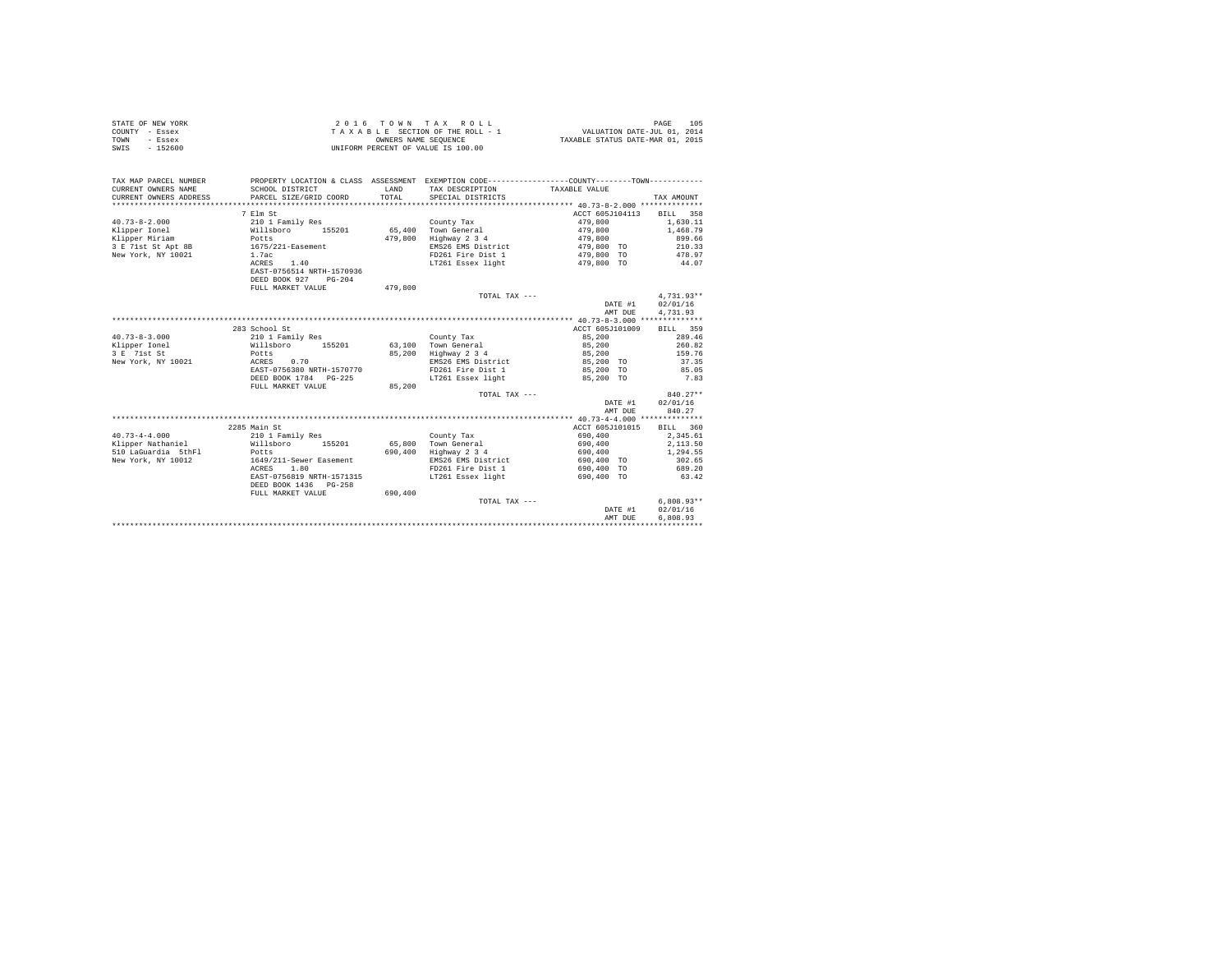| STATE OF NEW YORK | $2.0.16$ TOWN TAX ROLL             | 106<br>PAGE                      |
|-------------------|------------------------------------|----------------------------------|
| COUNTY - Essex    | TAXABLE SECTION OF THE ROLL - 1    | VALUATION DATE-JUL 01, 2014      |
| TOWN<br>- Essex   | OWNERS NAME SEOUENCE               | TAXABLE STATUS DATE-MAR 01, 2015 |
| $-152600$<br>SWIS | UNIFORM PERCENT OF VALUE IS 100.00 |                                  |

| TAX MAP PARCEL NUMBER<br>CURRENT OWNERS NAME<br>CURRENT OWNERS ADDRESS                                                              | SCHOOL DISTRICT<br>PARCEL SIZE/GRID COORD | LAND<br>TOTAL | PROPERTY LOCATION & CLASS ASSESSMENT EXEMPTION CODE----------------COUNTY-------TOWN----------<br>TAX DESCRIPTION<br>SPECIAL DISTRICTS | TAXABLE VALUE                                                       | TAX AMOUNT               |
|-------------------------------------------------------------------------------------------------------------------------------------|-------------------------------------------|---------------|----------------------------------------------------------------------------------------------------------------------------------------|---------------------------------------------------------------------|--------------------------|
| ***********************                                                                                                             |                                           |               |                                                                                                                                        |                                                                     |                          |
|                                                                                                                                     | 2222 Lake Shore Rd                        |               |                                                                                                                                        | ACCT 605J189007 BILL 361                                            |                          |
| $40.81 - 3 - 2.200$                                                                                                                 | 210 1 Family Res - WTRFNT                 |               | County Tax                                                                                                                             |                                                                     | 1,149.36                 |
| Klipper Nathaniel J                                                                                                                 | Willsboro 155201                          |               | 154,300 Town General                                                                                                                   |                                                                     | 1,035.62                 |
| 510 LaGuardia 5thFl                                                                                                                 | Potts                                     |               | 338,300 Highway 2 3 4                                                                                                                  |                                                                     | 634.34                   |
| New York, NY 10012                                                                                                                  | 1649/207-Sewer Easement                   |               | EMS26 EMS District                                                                                                                     |                                                                     | 148.30                   |
|                                                                                                                                     | ACRES 0.92                                |               | FD261 Fire Dist 1                                                                                                                      | $338,300$<br>$338,300$<br>$338,300$<br>$338,300$ TO<br>$338,300$ TO | 337.71                   |
|                                                                                                                                     | EAST-0757525 NRTH-1569798                 |               | LT261 Essex light                                                                                                                      | 338,300 TO                                                          | 31.07                    |
|                                                                                                                                     | DEED BOOK 1465 PG-322                     |               |                                                                                                                                        |                                                                     |                          |
|                                                                                                                                     | FULL MARKET VALUE                         | 338,300       |                                                                                                                                        |                                                                     |                          |
|                                                                                                                                     |                                           |               | TOTAL TAX ---                                                                                                                          |                                                                     | $3,336.40**$             |
|                                                                                                                                     |                                           |               |                                                                                                                                        | DATE #1                                                             | 02/01/16                 |
|                                                                                                                                     |                                           |               |                                                                                                                                        | AMT DUE                                                             | 3,336.40                 |
|                                                                                                                                     |                                           |               |                                                                                                                                        |                                                                     |                          |
|                                                                                                                                     | Spear Rd                                  |               |                                                                                                                                        | ACCT 605J102202                                                     | BILL 362                 |
| $39.3 - 1 - 10.111$                                                                                                                 | 314 Rural vac<10                          |               | County Tax                                                                                                                             | 26,200                                                              | 89.01                    |
| 39.3-1-10.111 314 Kurai vaccio<br>Knapp Alvin P Willsboro 155201<br>79 Spear Rd 3 Brookfield<br>Willsboro, NY 12996-3402 ACRES 2.20 |                                           |               | 26,200 Town General                                                                                                                    | 26,200                                                              | 80.21                    |
|                                                                                                                                     |                                           |               | 26,200 Highway 2 3 4<br>School Relevy                                                                                                  | 26,200                                                              | 49.13                    |
|                                                                                                                                     |                                           |               |                                                                                                                                        |                                                                     | 348.51                   |
|                                                                                                                                     | EAST-0728138 NRTH-1572259                 |               | EMS26 EMS District 26,200 TO                                                                                                           |                                                                     | 11.49                    |
|                                                                                                                                     | DEED BOOK 229 PG-46                       |               | FD262 Fire Dist 2                                                                                                                      | 26,200 TO                                                           | 29.16                    |
|                                                                                                                                     | FULL MARKET VALUE                         | 26,200        |                                                                                                                                        |                                                                     |                          |
|                                                                                                                                     |                                           |               | TOTAL TAX ---                                                                                                                          |                                                                     | 607.51**                 |
|                                                                                                                                     |                                           |               |                                                                                                                                        | DATE #1<br>AMT DUE                                                  | 02/01/16<br>607.51       |
|                                                                                                                                     |                                           |               |                                                                                                                                        |                                                                     |                          |
|                                                                                                                                     | 79 Spear Rd                               |               |                                                                                                                                        | ACCT 605J181003                                                     | BILL 363                 |
| $39.3 - 1 - 10.120$                                                                                                                 |                                           |               |                                                                                                                                        | 69,100                                                              | 234.77                   |
| Knapp Alvin P                                                                                                                       |                                           |               |                                                                                                                                        | 69,100                                                              | 211.53                   |
| 79 Spear Rd                                                                                                                         |                                           |               |                                                                                                                                        | 69,100                                                              | 129.57                   |
| Willsboro, NY 12996-3402                                                                                                            |                                           |               |                                                                                                                                        |                                                                     | 919.14                   |
|                                                                                                                                     | EAST-0728195 NRTH-1571967                 |               |                                                                                                                                        | 69,100 TO                                                           | 30.29                    |
|                                                                                                                                     | DEED BOOK 926 PG-079                      |               | EMS26 EMS District<br>FD262 Fire Dist 2                                                                                                | 69,100 TO                                                           | 76.92                    |
|                                                                                                                                     | FULL MARKET VALUE                         | 69,100        |                                                                                                                                        |                                                                     |                          |
|                                                                                                                                     |                                           |               | TOTAL TAX ---                                                                                                                          |                                                                     | $1,602.22**$             |
|                                                                                                                                     |                                           |               |                                                                                                                                        | DATE #1                                                             | 02/01/16                 |
|                                                                                                                                     |                                           |               |                                                                                                                                        | AMT DUE                                                             | 1,602.22                 |
|                                                                                                                                     |                                           |               |                                                                                                                                        |                                                                     |                          |
|                                                                                                                                     | 2264 County Route 10                      |               |                                                                                                                                        | ACCT 605J102210                                                     | BILL 364                 |
| $57.1 - 2 - 4.000$                                                                                                                  | 240 Rural res                             |               | County Tax                                                                                                                             |                                                                     | 640.42                   |
| Koenig David Graf                                                                                                                   | Westport 155001                           |               | 44,500 Town General                                                                                                                    | 188,500<br>188,500<br>188,500                                       | 577.05                   |
| 100 County Road 1470                                                                                                                | 32 Taylor & Kimball                       |               | 188,500 Highway 2 3 4                                                                                                                  |                                                                     | 353.45                   |
| Cullman, AL 35058                                                                                                                   | 00014.80                                  |               | EMS26 EMS District                                                                                                                     | 188,500 TO                                                          | 82.63                    |
|                                                                                                                                     | ACRES 14.80                               |               | FD262 Fire Dist 2                                                                                                                      | 188,500 TO                                                          | 209.83                   |
|                                                                                                                                     | EAST-0727100 NRTH-1549463                 |               |                                                                                                                                        |                                                                     |                          |
|                                                                                                                                     | DEED BOOK 1692 PG-210                     |               |                                                                                                                                        |                                                                     |                          |
|                                                                                                                                     | FULL MARKET VALUE                         | 188,500       |                                                                                                                                        |                                                                     |                          |
|                                                                                                                                     |                                           |               | TOTAL TAX ---                                                                                                                          |                                                                     | $1.863.38**$<br>02/01/16 |
|                                                                                                                                     |                                           |               |                                                                                                                                        | DATE #1<br>AMT DUE                                                  | 1,863.38                 |
|                                                                                                                                     |                                           |               |                                                                                                                                        |                                                                     |                          |
|                                                                                                                                     |                                           |               |                                                                                                                                        |                                                                     |                          |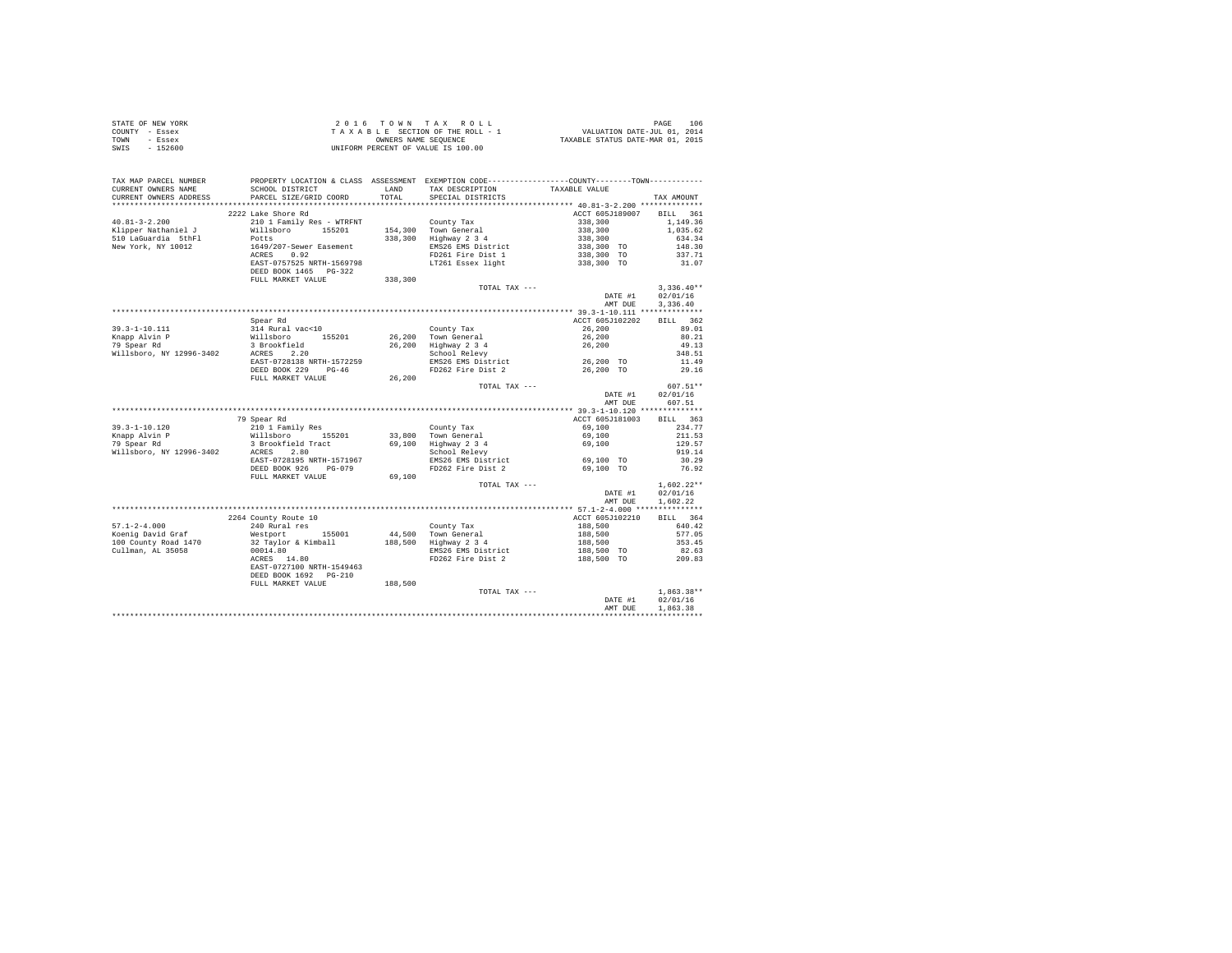| STATE OF NEW YORK<br>COUNTY - Essex<br>TOWN<br>- Essex<br>SWIS - 152600 |                                                                                                                                                                                                                               |        | 2016 TOWN TAX ROLL<br>UNIFORM PERCENT OF VALUE IS 100.00 |                  | 107<br>PAGE |
|-------------------------------------------------------------------------|-------------------------------------------------------------------------------------------------------------------------------------------------------------------------------------------------------------------------------|--------|----------------------------------------------------------|------------------|-------------|
| TAX MAP PARCEL NUMBER                                                   | PROPERTY LOCATION & CLASS ASSESSMENT EXEMPTION CODE----------------COUNTY-------TOWN----------                                                                                                                                |        |                                                          |                  |             |
| CURRENT OWNERS NAME                                                     | SCHOOL DISTRICT                                                                                                                                                                                                               |        | LAND TAX DESCRIPTION TAXABLE VALUE                       |                  |             |
| CURRENT OWNERS ADDRESS                                                  | PARCEL SIZE/GRID COORD TOTAL SPECIAL DISTRICTS                                                                                                                                                                                |        |                                                          |                  | TAX AMOUNT  |
|                                                                         |                                                                                                                                                                                                                               |        |                                                          |                  |             |
|                                                                         | 91 Leaning Rd                                                                                                                                                                                                                 |        |                                                          | ACCT 605J102211  | RTLL 365    |
| $48.2 - 1 - 15.000$                                                     | 210 1 Family Res 69, 250 AGED ALL 41800 59, 250                                                                                                                                                                               |        |                                                          | 59,250           |             |
|                                                                         | Koenig Judith (Willsboro 155201 33,900 County Tax                                                                                                                                                                             |        |                                                          | 59,250           | 201.30      |
| 91 Leaning Rd                                                           | Wharton                                                                                                                                                                                                                       |        | 118.500 Town General 59.250 181.38                       |                  |             |
| Essex, NY 12936                                                         | 00002.80                                                                                                                                                                                                                      |        | Highway 2 3 4 59,250 111.10                              |                  |             |
|                                                                         | ACRES 2.90                                                                                                                                                                                                                    |        | EMS26 EMS District 118,500 TO 51.95                      |                  |             |
|                                                                         | EAST-0739845 NRTH-1562594 FD262 Fire Dist 2 118,500 TO 131.91                                                                                                                                                                 |        |                                                          |                  |             |
|                                                                         | DEED BOOK 840<br>$PG-246$                                                                                                                                                                                                     |        |                                                          |                  |             |
|                                                                         | FULL MARKET VALUE 118,500                                                                                                                                                                                                     |        | TOTAL TAX ---                                            |                  | $677.64**$  |
|                                                                         |                                                                                                                                                                                                                               |        |                                                          | DATE #1 02/01/16 |             |
|                                                                         |                                                                                                                                                                                                                               |        |                                                          | AMT DUE          | 677.64      |
|                                                                         |                                                                                                                                                                                                                               |        |                                                          |                  |             |
|                                                                         | Block House Rd                                                                                                                                                                                                                |        |                                                          | ACCT 605J104101  | BILL 366    |
| $40.3 - 2 - 7.000$                                                      | 105 Vac farmland                                                                                                                                                                                                              |        | County Tax                                               | 48,900           | 166.14      |
| Kulleseid Lars I                                                        | Willsboro 155201 48,900 Town General                                                                                                                                                                                          |        |                                                          | 48,900 149.70    |             |
| 78 Whippoorwill Pond Rd                                                 | Hicks                                                                                                                                                                                                                         |        | 48,900 Highway 2 3 4                                     | 48,900           | 91.69       |
| Garrison, NY 10524                                                      | 00043.00                                                                                                                                                                                                                      |        | EMS26 EMS District 48,900 TO                             |                  | 21.44       |
|                                                                         | ACRES 40.20                                                                                                                                                                                                                   |        | FD261 Fire Dist 1                                        | 48,900 TO        | 48.81       |
| MAY BE SUBJECT TO PAYMENT                                               | EAST-0754517 NRTH-1575337                                                                                                                                                                                                     |        |                                                          |                  |             |
| UNDER AGDIST LAW TIL 2019                                               | DEED BOOK 1089 PG-170                                                                                                                                                                                                         |        |                                                          |                  |             |
|                                                                         | FULL MARKET VALUE                                                                                                                                                                                                             | 48,900 |                                                          |                  |             |
|                                                                         |                                                                                                                                                                                                                               |        | TOTAL TAX $---$                                          |                  | $477.78**$  |
|                                                                         |                                                                                                                                                                                                                               |        |                                                          | DATE #1 02/01/16 |             |
|                                                                         |                                                                                                                                                                                                                               |        |                                                          | AMT DUE          | 477.78      |
|                                                                         |                                                                                                                                                                                                                               |        |                                                          |                  |             |
|                                                                         | manager and the control of the state of the state of the state of the state of the state of the state of the state of the state of the state of the state of the state of the state of the state of the state of the state of |        |                                                          |                  |             |

|                           |                           |         |                    | - 牛貝: ちースー品:     スー・・・・・・・・・・・・・・・・ |              |
|---------------------------|---------------------------|---------|--------------------|-------------------------------------|--------------|
|                           | Essex Rd                  |         |                    | ACCT 605J184008                     | 367<br>BILL  |
| $40.3 - 2 - 8.112$        | 105 Vac farmland          |         | County Tax         | 147,700                             | 501.81       |
| Kulleseid Lars I          | 155201<br>Willsboro       | 147,700 | Town General       | 147,700                             | 452.15       |
| 78 Whippoorwill Pond Rd   | Hicks                     | 147.700 | Highway 2 3 4      | 147,700                             | 276.95       |
| Garrison, NY 10524        | ACRES 106.83              |         | EMS26 EMS District | 147,700 TO                          | 64.75        |
|                           | EAST-0755058 NRTH-1574446 |         | FD261 Fire Dist 1  | 147,700 TO                          | 147.44       |
| MAY BE SUBJECT TO PAYMENT | DEED BOOK 1089 PG-170     |         | LT261 Essex light  | 147,700 TO                          | 13.57        |
| UNDER AGDIST LAW TIL 2019 | FULL MARKET VALUE         | 147,700 |                    |                                     |              |
|                           |                           |         | TOTAL TAX $---$    |                                     | $1.456.67**$ |
|                           |                           |         |                    | DATE #1                             | 02/01/16     |
|                           |                           |         |                    | AMT DUR                             | 1,456.67     |
|                           |                           |         |                    |                                     |              |
|                           |                           |         |                    |                                     |              |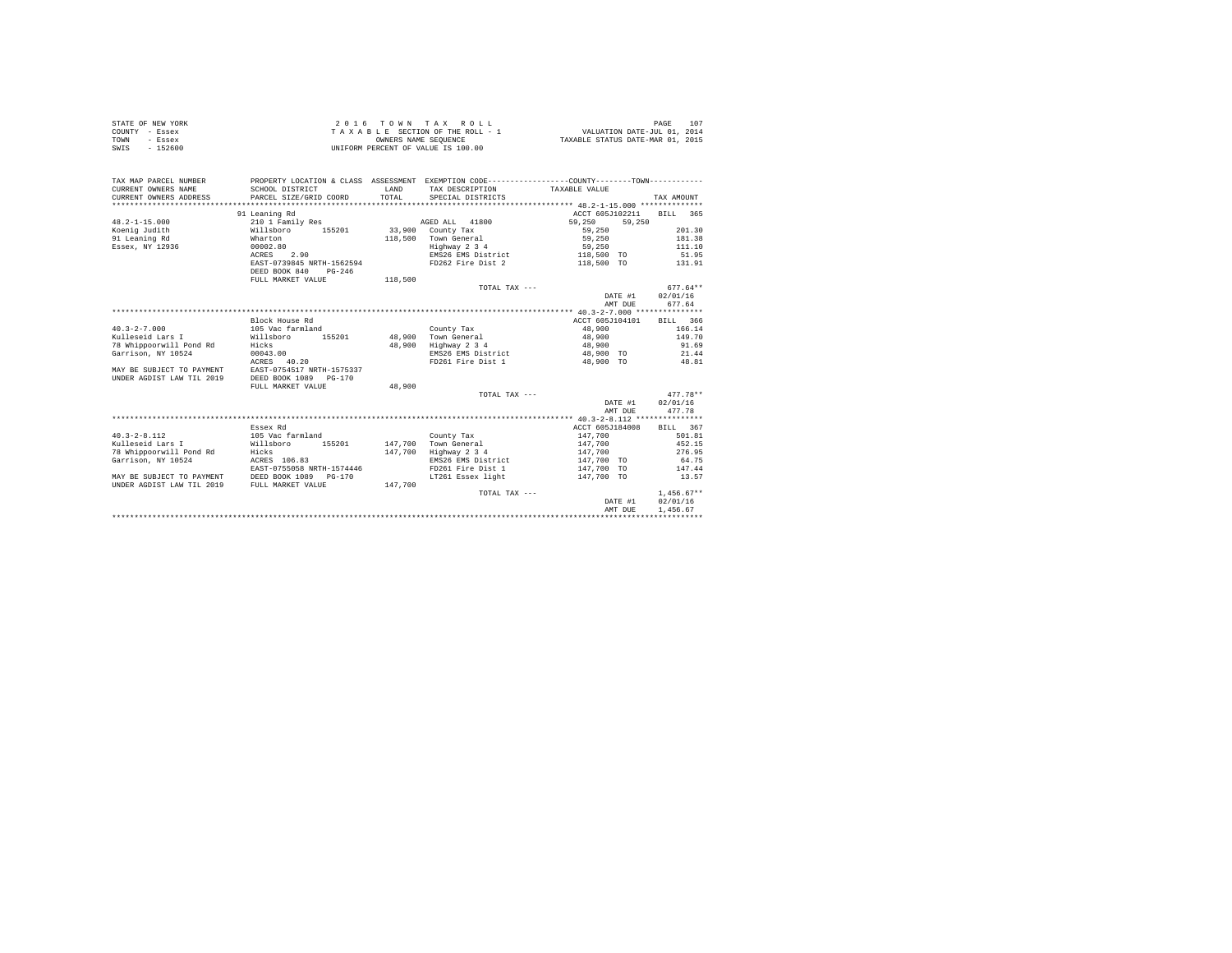|      | STATE OF NEW YORK | 2016 TOWN TAX ROLL                 | 108<br>PAGE                      |
|------|-------------------|------------------------------------|----------------------------------|
|      | COUNTY - Essex    | TAXABLE SECTION OF THE ROLL - 1    | VALUATION DATE-JUL 01, 2014      |
| TOWN | - Essex           | OWNERS NAME SEOUENCE               | TAXABLE STATUS DATE-MAR 01, 2015 |
| SWIS | - 152600          | UNIFORM PERCENT OF VALUE IS 100.00 |                                  |

| TAX MAP PARCEL NUMBER<br>CURRENT OWNERS NAME            | SCHOOL DISTRICT                                                            | <b>T.AND</b> | TAX DESCRIPTION       | PROPERTY LOCATION & CLASS ASSESSMENT EXEMPTION CODE----------------COUNTY--------TOWN----------<br>TAXABLE VALUE |              |
|---------------------------------------------------------|----------------------------------------------------------------------------|--------------|-----------------------|------------------------------------------------------------------------------------------------------------------|--------------|
| CURRENT OWNERS ADDRESS                                  | PARCEL SIZE/GRID COORD                                                     | TOTAL.       | SPECIAL DISTRICTS     |                                                                                                                  | TAX AMOUNT   |
|                                                         |                                                                            |              |                       |                                                                                                                  |              |
|                                                         | 2277 Main St                                                               |              |                       | ACCT 605J102906                                                                                                  | BILL 368     |
| $40.73 - 4 - 6.000$                                     | 210 1 Family Res                                                           |              | County Tax            | 236,000                                                                                                          | 801.80       |
| Kunzi Barbara                                           | Willsboro 155201                                                           |              | 61,800 Town General   | 236,000                                                                                                          | 722.46       |
| PO Box 83                                               | Potts                                                                      | 236,000      | Highway 2 3 4         | 236,000                                                                                                          | 442.52       |
| Essex, NY 12936                                         | 1652/1-Sewer Easement                                                      |              | EMS26 EMS District    | 236,000 TO                                                                                                       | 103.46       |
|                                                         | ACRES 0.50                                                                 |              | FD261 Fire Dist 1     | 236,000 TO                                                                                                       | 235.59       |
|                                                         | EAST-0756865 NRTH-1571144                                                  |              |                       | LT261 Essex light (236,000 TO                                                                                    | 21.68        |
|                                                         | DEED BOOK 1579 PG-118                                                      |              |                       | SR150 Return sewer rent 227.94 MT                                                                                | 227.94       |
|                                                         | FULL MARKET VALUE                                                          |              |                       | 236,000 WR151 Return water rent-1 114.65 MT                                                                      | 114.65       |
|                                                         |                                                                            |              | TOTAL TAX ---         |                                                                                                                  | $2.670.10**$ |
|                                                         |                                                                            |              |                       | DATE #1                                                                                                          | 02/01/16     |
|                                                         |                                                                            |              |                       | AMT DUE                                                                                                          | 2,670.10     |
|                                                         |                                                                            |              |                       |                                                                                                                  |              |
|                                                         | 2245 Lake Shore Rd                                                         |              |                       | ACCT 605J102615                                                                                                  | BILL 369     |
| $40.73 - 5 - 14.000$                                    | 210 1 Family Res                                                           |              | County Tax            | 217,300                                                                                                          | 738.27       |
| Kunzi Barbara                                           | Willsboro 155201                                                           |              | 59,600 Town General   | 217,300                                                                                                          | 665.21       |
| PO Box 83                                               | Potts                                                                      |              | 217.300 Highway 2 3 4 | 217,300                                                                                                          | 407.45       |
| Essex, NY 12936                                         | 1587/327 Death Certificat                                                  |              | EMS26 EMS District    | 217,300 TO                                                                                                       | 95.26        |
|                                                         | 1649/232-Sewer Easement                                                    |              | FD261 Fire Dist 1     | 217,300 TO                                                                                                       | 216.92       |
|                                                         | ACRES<br>0.37                                                              |              | LT261 Essex light     | 217,300 TO                                                                                                       | 19.96        |
|                                                         | EAST-0757142 NRTH-1570334                                                  |              |                       |                                                                                                                  |              |
|                                                         | DEED BOOK 1699 PG-175                                                      |              |                       |                                                                                                                  |              |
|                                                         | FULL MARKET VALUE                                                          | 217,300      |                       |                                                                                                                  |              |
|                                                         |                                                                            |              | TOTAL TAX ---         |                                                                                                                  | $2.143.07**$ |
|                                                         |                                                                            |              |                       | DATE #1                                                                                                          | 02/01/16     |
|                                                         |                                                                            |              |                       | AMT DUE                                                                                                          | 2.143.07     |
|                                                         |                                                                            |              |                       |                                                                                                                  |              |
|                                                         | 72 Alden Rd                                                                |              |                       | ACCT 605J103011                                                                                                  | BILL 370     |
| $48.3 - 1 - 23.000$                                     | 210 1 Family Res                                                           |              | County Tax            | 131,700                                                                                                          | 447.45       |
| LaBombard Tracy M 	 Westport 155001 33,000 Town General |                                                                            |              |                       | 131,700                                                                                                          | 403.17       |
| Soper Steven P                                          |                                                                            |              | 131,700 Highway 2 3 4 | 131,700                                                                                                          | 246.95       |
| 72 Alden Rd                                             | 35 Taylor & Kimball<br>ACRES 2.00 BANK WFARGO<br>BAST-0725833 NRTH-1551559 |              | EMS26 EMS District    | 131,700 TO                                                                                                       | 57.73        |
| Westport, NY 12993                                      |                                                                            |              | FD262 Fire Dist 2     | 131,700 TO                                                                                                       | 146.60       |
|                                                         | DEED BOOK 1614 PG-178                                                      |              |                       |                                                                                                                  |              |
|                                                         | FULL MARKET VALUE                                                          | 131,700      |                       |                                                                                                                  |              |
|                                                         |                                                                            |              | TOTAL TAX ---         |                                                                                                                  | $1.301.90**$ |
|                                                         |                                                                            |              |                       | DATE #1                                                                                                          | 02/01/16     |
|                                                         |                                                                            |              |                       | AMT DUE                                                                                                          | 1,301.90     |
|                                                         |                                                                            |              |                       |                                                                                                                  |              |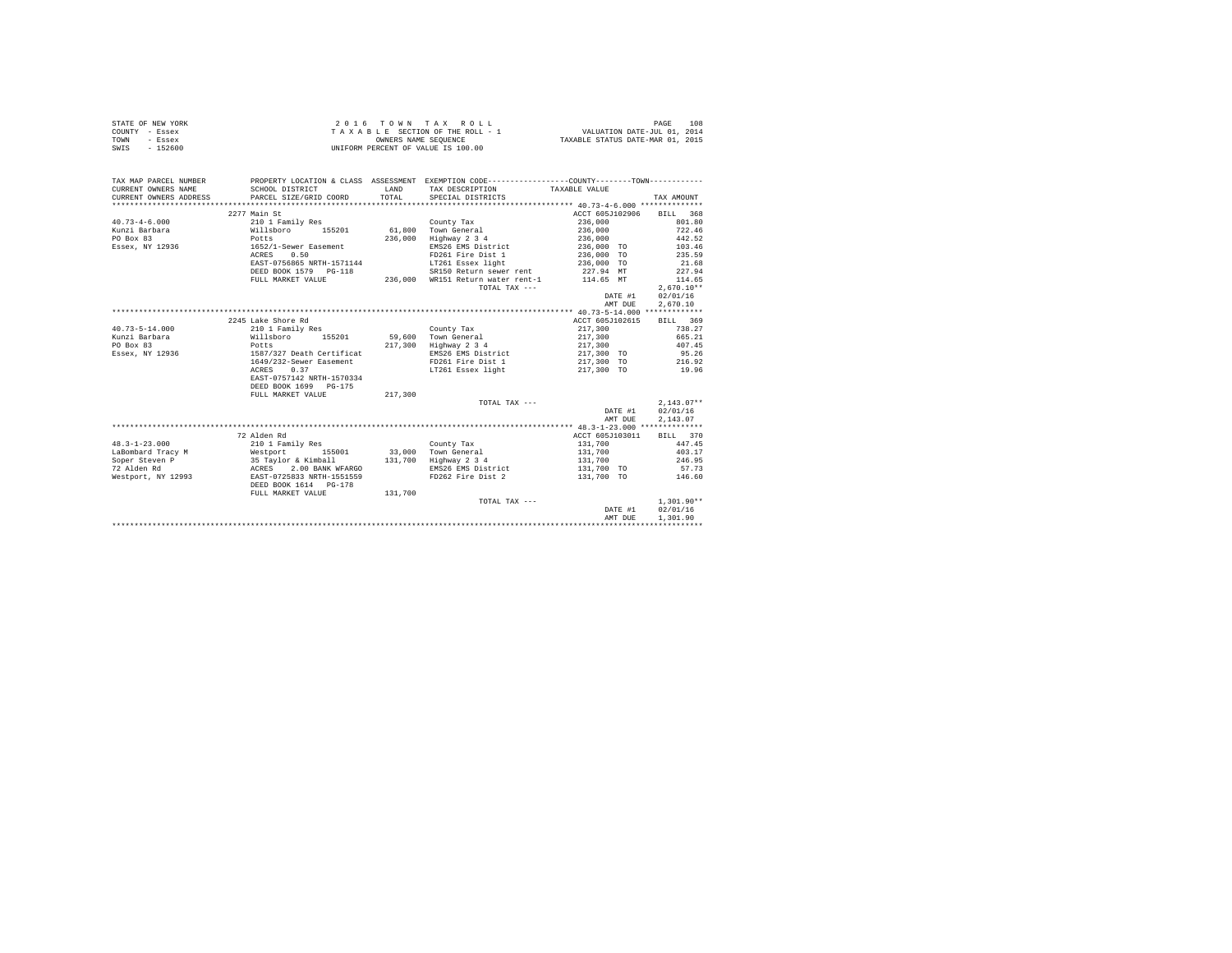|                | STATE OF NEW YORK | 2016 TOWN TAX ROLL                 | 109<br>PAGE                      |
|----------------|-------------------|------------------------------------|----------------------------------|
| COUNTY - Essex |                   | TAXABLE SECTION OF THE ROLL - 1    | VALUATION DATE-JUL 01, 2014      |
| TOWN           | - Essex           | OWNERS NAME SEOUENCE               | TAXABLE STATUS DATE-MAR 01, 2015 |
| SWIS           | $-152600$         | UNIFORM PERCENT OF VALUE IS 100.00 |                                  |

| TAX MAP PARCEL NUMBER<br>CURRENT OWNERS NAME<br>CURRENT OWNERS ADDRESS | SCHOOL DISTRICT<br>PARCEL SIZE/GRID COORD                                                         | LAND<br>TOTAL. | PROPERTY LOCATION & CLASS ASSESSMENT EXEMPTION CODE----------------COUNTY-------TOWN----------<br>TAX DESCRIPTION<br>SPECIAL DISTRICTS | TAXABLE VALUE                 | TAX AMOUNT                   |
|------------------------------------------------------------------------|---------------------------------------------------------------------------------------------------|----------------|----------------------------------------------------------------------------------------------------------------------------------------|-------------------------------|------------------------------|
| ***********************                                                |                                                                                                   |                |                                                                                                                                        |                               |                              |
| $49.69 - 1 - 4.000$                                                    | 873 Whallons Bay Rd<br>210 1 Family Res                                                           |                | County Tax                                                                                                                             | ACCT 605L100905<br>75,100     | <b>BILL</b><br>371<br>255.15 |
| Lacey Charlotte N<br>Dickerson Judith M                                | Willsboro 155201                                                                                  |                | 32,100 Town General<br>75,100 Highway 2 3 4                                                                                            | 75,100<br>75,100<br>75,100 TO | 229.90<br>140.82             |
| c/o Joseph 0 Cumm<br>873 Whallons Bay Rd<br>PO Box 299                 | Friswell<br>RCRES 1.10<br>EAST-0744275 NRTH-1555830<br>DEED BOOK 1089 PG-214<br>FULL MARKET VALUE |                | EMS26 EMS District<br>FD262 Fire Dist 2<br>LT262 Whallonsburg light                                                                    | 75,100 TO<br>75,100 TO        | 32.92<br>83.60<br>19.32      |
| Whallonsburg, NY 12936                                                 |                                                                                                   | 75,100         | TOTAL TAX ---                                                                                                                          |                               | $761.71**$                   |
|                                                                        |                                                                                                   |                |                                                                                                                                        | DATE #1<br>AMT DUE            | 02/01/16<br>761.71           |
|                                                                        |                                                                                                   |                |                                                                                                                                        |                               |                              |
|                                                                        | 871 Whallons Bay Rd                                                                               |                |                                                                                                                                        | ACCT 605J101104               | BILL 372                     |
| $49.69 - 1 - 5.000$                                                    | 312 Vac w/imprv<br>Willsboro 155201                                                               |                | County Tax                                                                                                                             | 42,700                        | 145.07<br>130.72             |
| Lacey Charlotte N<br>Dickerson Judith M                                |                                                                                                   |                | 25,200 Town General<br>42,700 Highway 2 3 4                                                                                            | 42,700<br>42,700              | 80.07                        |
| 873 Whallons Bay Rd                                                    |                                                                                                   |                | EMS26 EMS District                                                                                                                     | 42,700 TO                     | 18.72                        |
| PO Box 299                                                             |                                                                                                   |                | FD262 Fire Dist 2                                                                                                                      | 42,700 TO                     | 47.53                        |
| Essex, NY 12936                                                        | Friswell<br>ACRES 0.60<br>EAST-0744174 NRTH-1555801<br>DEED BOOK 1089 PG-214<br>FULL MARKET VALUE | 42,700         | LT262 Whallonsburg light                                                                                                               | 42,700 TO                     | 10.98                        |
|                                                                        |                                                                                                   |                | TOTAL TAX ---                                                                                                                          |                               | $433.09**$                   |
|                                                                        |                                                                                                   |                |                                                                                                                                        | DATE #1                       | 02/01/16                     |
|                                                                        |                                                                                                   |                |                                                                                                                                        | AMT DUE                       | 433.09                       |
|                                                                        |                                                                                                   |                |                                                                                                                                        |                               |                              |
|                                                                        | Jersey St                                                                                         |                |                                                                                                                                        | ACCT 605J102603               | BILL 373                     |
| $39.4 - 1 - 49.000$                                                    | 311 Res vac land                                                                                  |                | County Tax                                                                                                                             | 25,100                        | 85.28                        |
| LaDuke David                                                           | Westport 155001<br>Gore                                                                           |                | $25,100$ Town General                                                                                                                  | 25,100                        | 76.84                        |
| 49 Nashville Rd                                                        |                                                                                                   |                | 25,100 Highway 2 3 4                                                                                                                   | 25,100                        | 47.06                        |
| Jericho, VT 05465                                                      | ACRES 1.10                                                                                        |                | School Relevy                                                                                                                          |                               | 400.09                       |
|                                                                        | EAST-0733253 NRTH-1570966                                                                         |                | EMS26 EMS District 25,100 TO                                                                                                           |                               | 11.00                        |
|                                                                        | DEED BOOK 826 PG-076                                                                              |                | FD262 Fire Dist 2                                                                                                                      | 25,100 TO                     | 27.94                        |
|                                                                        | FULL MARKET VALUE                                                                                 | 25,100         |                                                                                                                                        |                               |                              |
|                                                                        |                                                                                                   |                | TOTAL TAX ---                                                                                                                          | DATE #1                       | 648.21**<br>02/01/16         |
|                                                                        |                                                                                                   |                |                                                                                                                                        | AMT DUE                       | 648.21                       |
|                                                                        |                                                                                                   |                |                                                                                                                                        |                               |                              |
|                                                                        | 870 Whallons Bay Rd                                                                               |                |                                                                                                                                        | ACCT 605J100514               | BILL 374                     |
| $49.69 - 1 - 10.000$                                                   | 483 Converted Re                                                                                  |                | County Tax                                                                                                                             | 63,100                        | 214.38                       |
| LaForest James                                                         |                                                                                                   |                |                                                                                                                                        | 63,100                        | 193.17                       |
| LaForest Shirley                                                       |                                                                                                   |                | 18,700 Town General<br>63,100 Highway 2 3 4                                                                                            | 63,100                        | 118.32                       |
| 839 Walker Rd                                                          | Willsboro 155201<br>Friswell<br>ACRES 0.65<br>EAST-0744205 NRTH-1555476                           |                | EMS26 EMS District                                                                                                                     | 63,100 TO                     | 27.66                        |
| Essex, NY 12936                                                        |                                                                                                   |                | FD262 Fire Dist 2                                                                                                                      | 63,100 TO                     | 70.24                        |
|                                                                        | DEED BOOK 979<br>$PG-20$<br>FULL MARKET VALUE                                                     | 63,100         | LT262 Whallonsburg light 63,100 TO                                                                                                     |                               | 16.23                        |
|                                                                        |                                                                                                   |                | TOTAL TAX ---                                                                                                                          |                               | 640.00**                     |
|                                                                        |                                                                                                   |                |                                                                                                                                        | DATE #1                       | 02/01/16                     |
|                                                                        |                                                                                                   |                |                                                                                                                                        | AMT DUE                       | 640.00                       |
|                                                                        |                                                                                                   |                |                                                                                                                                        |                               |                              |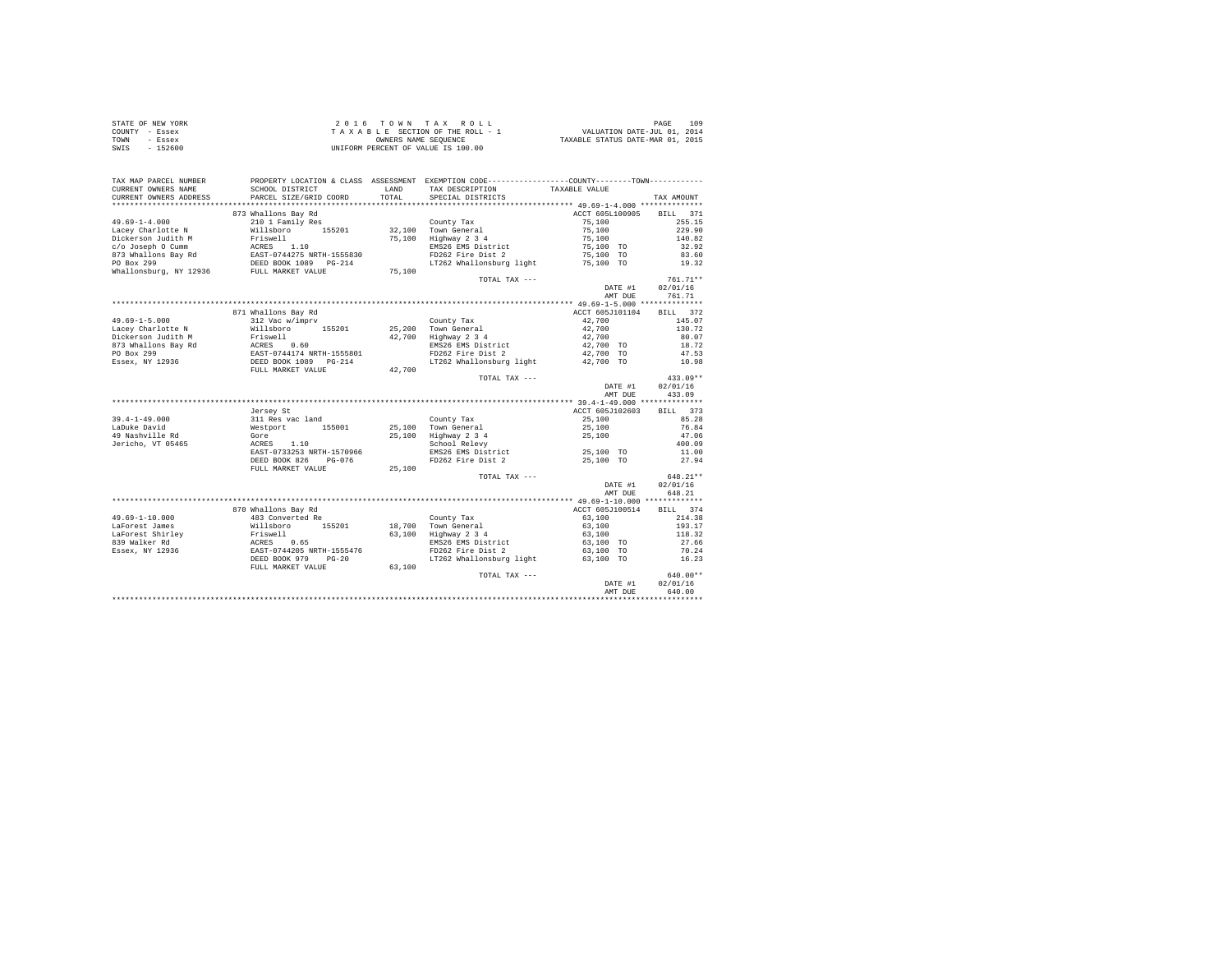| STATE OF NEW YORK<br>COUNTY - Essex<br>TOWN<br>- Essex<br>$-152600$<br>SWIS |                                            | OWNERS NAME SEQUENCE | 2016 TOWN TAX ROLL<br>TAXABLE SECTION OF THE ROLL - 1<br>UNIFORM PERCENT OF VALUE IS 100.00                                          | VALUATION DATE-JUL 01, 2014<br>TAXABLE STATUS DATE-MAR 01, 2015 | 110<br>PAGE      |
|-----------------------------------------------------------------------------|--------------------------------------------|----------------------|--------------------------------------------------------------------------------------------------------------------------------------|-----------------------------------------------------------------|------------------|
| TAX MAP PARCEL NUMBER<br>CURRENT OWNERS NAME<br>CURRENT OWNERS ADDRESS      | SCHOOL DISTRICT<br>PARCEL SIZE/GRID COORD  | LAND<br>TOTAL.       | PROPERTY LOCATION & CLASS ASSESSMENT EXEMPTION CODE---------------COUNTY-------TOWN---------<br>TAX DESCRIPTION<br>SPECIAL DISTRICTS | TAXABLE VALUE                                                   | TAX AMOUNT       |
|                                                                             | 839 Walker Rd                              |                      |                                                                                                                                      | ACCT 605J102408                                                 | BILL 375         |
| $48.76 - 1 - 15.000$                                                        | 210 1 Family Res                           |                      | VETCOM CTS 41130                                                                                                                     | 25,000<br>25,000                                                |                  |
| LaForest James R                                                            | Willsboro 155201                           |                      | 27,200 County Tax                                                                                                                    | 106,900                                                         | 363.19           |
| LaForest Shirley C                                                          | Friswell                                   | 131,900              | Town General                                                                                                                         | 106,900                                                         | 327.25           |
| 839 Walker Rd                                                               | 0.76<br>ACRES                              |                      | Highway 2 3 4                                                                                                                        | 106,900                                                         | 200.44           |
| Essex, NY 12936                                                             | EAST-0743572 NRTH-1555439                  |                      | EMS26 EMS District                                                                                                                   | 131,900 TO                                                      | 57.82            |
|                                                                             | DEED BOOK 1044 PG-218                      |                      | FD262 Fire Dist 2                                                                                                                    | 131,900 TO                                                      | 146.82           |
|                                                                             | FULL MARKET VALUE                          |                      | 131.900 LT262 Whallonsburg light                                                                                                     | 131,900 TO                                                      | 33.93            |
|                                                                             |                                            |                      | TOTAL TAX ---                                                                                                                        |                                                                 | $1.129.45**$     |
|                                                                             |                                            |                      |                                                                                                                                      | DATE #1                                                         | 02/01/16         |
|                                                                             |                                            |                      |                                                                                                                                      | AMT DUE                                                         | 1.129.45         |
|                                                                             |                                            |                      |                                                                                                                                      |                                                                 |                  |
|                                                                             | 49 Spear Rd                                |                      |                                                                                                                                      | ACCT 605J180005                                                 | BILL 376         |
| $39.3 - 1 - 10.200$                                                         | 270 Mfg housing                            |                      | County Tax                                                                                                                           | 84,000                                                          | 285.39<br>257.15 |
| LaFountain Barry J<br>49 Spear Rd                                           | Willsboro<br>155201<br>3 Brookfield        |                      | 33,900 Town General<br>84.000 Highway 2 3 4                                                                                          | 84,000<br>84,000                                                | 157.51           |
| Willsboro, NY 12996                                                         | Life Use Jk Lafountain                     |                      | EMS26 EMS District                                                                                                                   | 84,000 TO                                                       | 36.82            |
|                                                                             | & Bm Chambery 1147\81                      |                      | FD262 Fire Dist 2                                                                                                                    | 84,000 TO                                                       | 93.50            |
|                                                                             | 2.00<br>ACRES                              |                      |                                                                                                                                      |                                                                 |                  |
|                                                                             | EAST-0728217 NRTH-1571442                  |                      |                                                                                                                                      |                                                                 |                  |
|                                                                             | DEED BOOK 1147 PG-87                       |                      |                                                                                                                                      |                                                                 |                  |
|                                                                             | FULL MARKET VALUE                          | 84,000               |                                                                                                                                      |                                                                 |                  |
|                                                                             |                                            |                      | TOTAL TAX ---                                                                                                                        |                                                                 | $830.37**$       |
|                                                                             |                                            |                      |                                                                                                                                      | DATE #1                                                         | 02/01/16         |
|                                                                             |                                            |                      |                                                                                                                                      | AMT DUE                                                         | 830.37           |
|                                                                             |                                            |                      |                                                                                                                                      |                                                                 |                  |
|                                                                             | 1455 Whallons Bay Rd                       |                      |                                                                                                                                      | ACCT 605J101406                                                 | BILL 377         |
| $49.15 - 1 - 10.000$                                                        | 260 Seasonal res - WTRFNT                  |                      | County Tax                                                                                                                           | 215,000                                                         | 730.46           |
| Lamanna Richard B                                                           | Willsboro<br>155201                        |                      | 193,000 Town General                                                                                                                 | 215,000                                                         | 658.17           |
| 818 Saratoga Rd                                                             | Wharton                                    |                      | 215,000 Highway 2 3 4                                                                                                                | 215,000                                                         | 403.14           |
| Burnt Hills, NY 12027                                                       | ACRES 0.60 BANK1STARSG                     |                      | EMS26 EMS District                                                                                                                   | 215,000 TO                                                      | 94.25            |
|                                                                             | EAST-0757350 NRTH-1558883                  |                      | FD261 Fire Dist 1                                                                                                                    | 215,000 TO                                                      | 214.63           |
|                                                                             | DEED BOOK 1372 PG-104<br>FULL MARKET VALUE | 215,000              |                                                                                                                                      |                                                                 |                  |
|                                                                             |                                            |                      | TOTAL TAX ---                                                                                                                        |                                                                 | $2.100.65**$     |
|                                                                             |                                            |                      |                                                                                                                                      | DATE #1                                                         | 02/01/16         |
|                                                                             |                                            |                      |                                                                                                                                      | AMT DUE                                                         | 2.100.65         |
|                                                                             |                                            |                      |                                                                                                                                      |                                                                 |                  |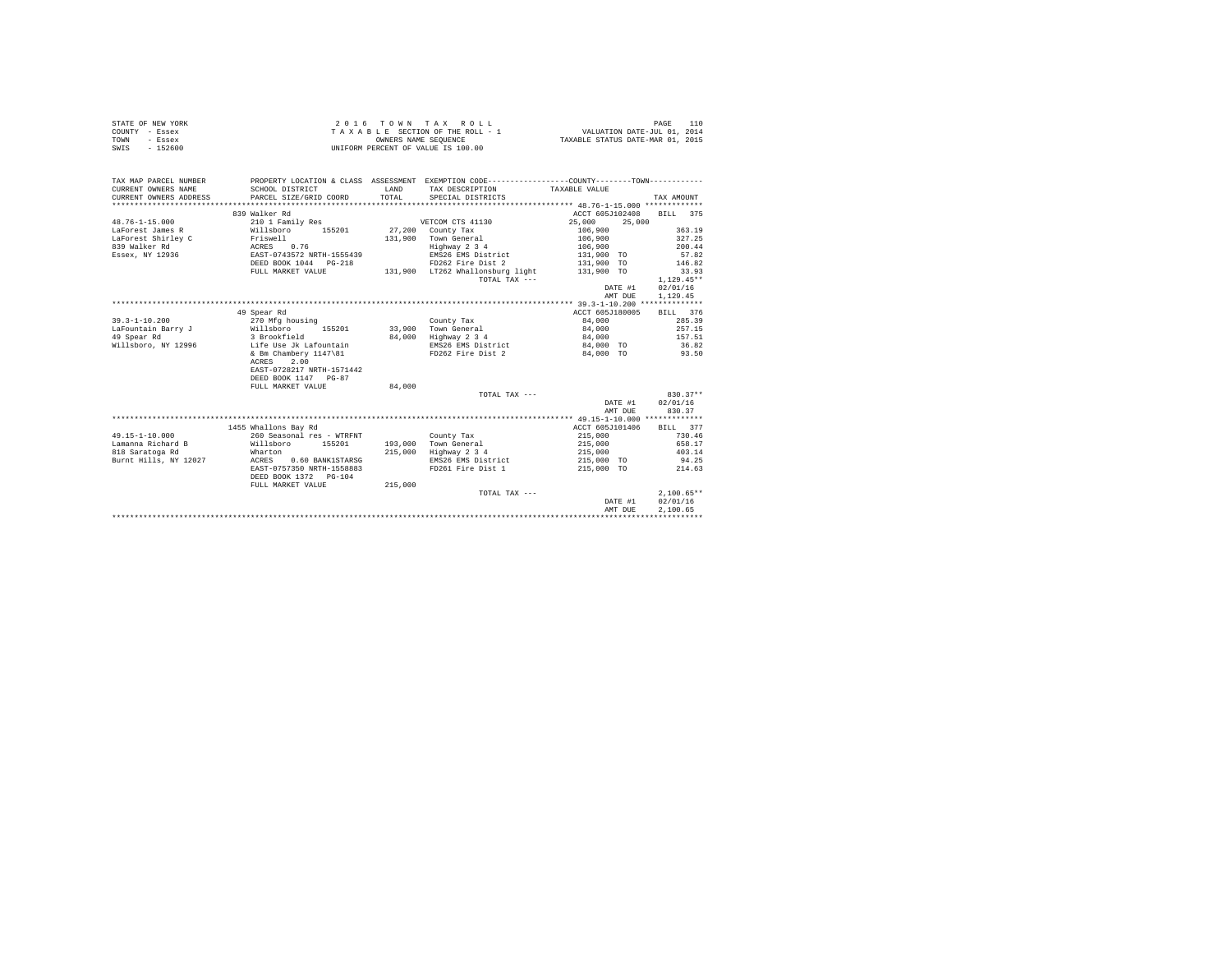| STATE OF NEW YORK | 2016 TOWN TAX ROLL                 | PAGE                             |
|-------------------|------------------------------------|----------------------------------|
| COUNTY - Essex    | TAXABLE SECTION OF THE ROLL - 1    | VALUATION DATE-JUL 01, 2014      |
| TOWN<br>- Essex   | OWNERS NAME SEOUENCE               | TAXABLE STATUS DATE-MAR 01, 2015 |
| $-152600$<br>SWIS | UNIFORM PERCENT OF VALUE IS 100.00 |                                  |

| TAX MAP PARCEL NUMBER | PROPERTY LOCATION & CLASS ASSESSMENT EXEMPTION CODE----------------COUNTY--------TOWN----------                                                                                                                                                                                                                                                                                                                                |         | LAND TAX DESCRIPTION TAXABLE VALUE |                                                 |                  |
|-----------------------|--------------------------------------------------------------------------------------------------------------------------------------------------------------------------------------------------------------------------------------------------------------------------------------------------------------------------------------------------------------------------------------------------------------------------------|---------|------------------------------------|-------------------------------------------------|------------------|
|                       |                                                                                                                                                                                                                                                                                                                                                                                                                                |         | TOTAL SPECIAL DISTRICTS            |                                                 | TAX AMOUNT       |
|                       |                                                                                                                                                                                                                                                                                                                                                                                                                                |         |                                    |                                                 |                  |
|                       | 130 School St                                                                                                                                                                                                                                                                                                                                                                                                                  |         |                                    | ACCT 605J101507 BILL 378                        |                  |
|                       |                                                                                                                                                                                                                                                                                                                                                                                                                                |         |                                    |                                                 | 249.03           |
|                       |                                                                                                                                                                                                                                                                                                                                                                                                                                |         |                                    |                                                 |                  |
|                       |                                                                                                                                                                                                                                                                                                                                                                                                                                |         |                                    |                                                 | 224.39           |
|                       |                                                                                                                                                                                                                                                                                                                                                                                                                                |         |                                    |                                                 | 137.44<br>32.13  |
|                       |                                                                                                                                                                                                                                                                                                                                                                                                                                |         |                                    |                                                 |                  |
|                       |                                                                                                                                                                                                                                                                                                                                                                                                                                |         |                                    |                                                 | $73.17$<br>6.73  |
|                       |                                                                                                                                                                                                                                                                                                                                                                                                                                |         |                                    |                                                 |                  |
|                       | FULL MARKET VALUE 73,300                                                                                                                                                                                                                                                                                                                                                                                                       |         |                                    |                                                 |                  |
|                       |                                                                                                                                                                                                                                                                                                                                                                                                                                |         | TOTAL TAX ---                      |                                                 | $722.89**$       |
|                       |                                                                                                                                                                                                                                                                                                                                                                                                                                |         |                                    |                                                 | DATE #1 02/01/16 |
|                       |                                                                                                                                                                                                                                                                                                                                                                                                                                |         |                                    |                                                 | AMT DUE 722.89   |
|                       |                                                                                                                                                                                                                                                                                                                                                                                                                                |         |                                    |                                                 |                  |
|                       | 2849 Essex Rd<br>$\begin{tabular}{l c c c c c} \multicolumn{1}{c}{\textbf{40.3--2--18.000}} & \multicolumn{1}{c}{249.5888888816} & \multicolumn{1}{c}{\textbf{24.10}} & \multicolumn{1}{c}{\textbf{43.27}} & \multicolumn{1}{c}{\textbf{25.30}} & \multicolumn{1}{c}{\textbf{26.40}} & \multicolumn{1}{c}{\textbf{26.5}} & \multicolumn{1}{c}{\textbf{27.6}} & \multicolumn{1}{c}{\textbf{28.6}} & \multicolumn{1}{c}{\textbf$ |         |                                    | ACCT 605J194006 BILL 379                        |                  |
|                       |                                                                                                                                                                                                                                                                                                                                                                                                                                |         |                                    |                                                 |                  |
|                       |                                                                                                                                                                                                                                                                                                                                                                                                                                |         |                                    |                                                 |                  |
|                       |                                                                                                                                                                                                                                                                                                                                                                                                                                |         |                                    |                                                 |                  |
|                       |                                                                                                                                                                                                                                                                                                                                                                                                                                |         |                                    |                                                 |                  |
|                       |                                                                                                                                                                                                                                                                                                                                                                                                                                |         |                                    |                                                 |                  |
|                       |                                                                                                                                                                                                                                                                                                                                                                                                                                |         |                                    |                                                 |                  |
|                       |                                                                                                                                                                                                                                                                                                                                                                                                                                |         |                                    |                                                 |                  |
|                       |                                                                                                                                                                                                                                                                                                                                                                                                                                |         |                                    |                                                 |                  |
|                       |                                                                                                                                                                                                                                                                                                                                                                                                                                |         |                                    |                                                 |                  |
|                       |                                                                                                                                                                                                                                                                                                                                                                                                                                |         |                                    | AMT DUE                                         | 1,307.66         |
|                       |                                                                                                                                                                                                                                                                                                                                                                                                                                |         |                                    |                                                 |                  |
|                       | 2858 Essex Rd                                                                                                                                                                                                                                                                                                                                                                                                                  |         |                                    | ACCT 605J102301 BILL 380                        |                  |
|                       |                                                                                                                                                                                                                                                                                                                                                                                                                                |         |                                    |                                                 |                  |
|                       |                                                                                                                                                                                                                                                                                                                                                                                                                                |         |                                    |                                                 |                  |
|                       |                                                                                                                                                                                                                                                                                                                                                                                                                                |         |                                    |                                                 |                  |
|                       |                                                                                                                                                                                                                                                                                                                                                                                                                                |         |                                    |                                                 |                  |
|                       |                                                                                                                                                                                                                                                                                                                                                                                                                                |         |                                    |                                                 |                  |
|                       |                                                                                                                                                                                                                                                                                                                                                                                                                                |         |                                    |                                                 |                  |
|                       |                                                                                                                                                                                                                                                                                                                                                                                                                                |         |                                    |                                                 |                  |
|                       |                                                                                                                                                                                                                                                                                                                                                                                                                                |         |                                    |                                                 |                  |
|                       |                                                                                                                                                                                                                                                                                                                                                                                                                                |         |                                    |                                                 |                  |
|                       |                                                                                                                                                                                                                                                                                                                                                                                                                                |         |                                    | DATE #1                                         | 02/01/16         |
|                       |                                                                                                                                                                                                                                                                                                                                                                                                                                |         |                                    | AMT DUE                                         | 5.505.38         |
|                       |                                                                                                                                                                                                                                                                                                                                                                                                                                |         |                                    |                                                 |                  |
|                       | 2697 NYS Route 22                                                                                                                                                                                                                                                                                                                                                                                                              |         |                                    | ACCT 605J102308 BILL 381                        |                  |
|                       |                                                                                                                                                                                                                                                                                                                                                                                                                                |         |                                    |                                                 |                  |
|                       |                                                                                                                                                                                                                                                                                                                                                                                                                                |         |                                    |                                                 |                  |
|                       |                                                                                                                                                                                                                                                                                                                                                                                                                                |         |                                    |                                                 |                  |
|                       |                                                                                                                                                                                                                                                                                                                                                                                                                                |         |                                    |                                                 |                  |
|                       |                                                                                                                                                                                                                                                                                                                                                                                                                                |         |                                    |                                                 |                  |
|                       |                                                                                                                                                                                                                                                                                                                                                                                                                                |         |                                    |                                                 |                  |
|                       |                                                                                                                                                                                                                                                                                                                                                                                                                                |         |                                    |                                                 |                  |
|                       | DEED BOOK 1450 PG-169                                                                                                                                                                                                                                                                                                                                                                                                          |         |                                    |                                                 |                  |
|                       | FULL MARKET VALUE                                                                                                                                                                                                                                                                                                                                                                                                              | 168,800 |                                    |                                                 |                  |
|                       |                                                                                                                                                                                                                                                                                                                                                                                                                                |         | TOTAL TAX ---                      | $1,711.12**$<br>DATE #1 $02/01/16$<br>$-26.128$ |                  |
|                       |                                                                                                                                                                                                                                                                                                                                                                                                                                |         |                                    |                                                 |                  |
|                       |                                                                                                                                                                                                                                                                                                                                                                                                                                |         |                                    |                                                 | AMT DUE 1,711.12 |
|                       |                                                                                                                                                                                                                                                                                                                                                                                                                                |         |                                    |                                                 |                  |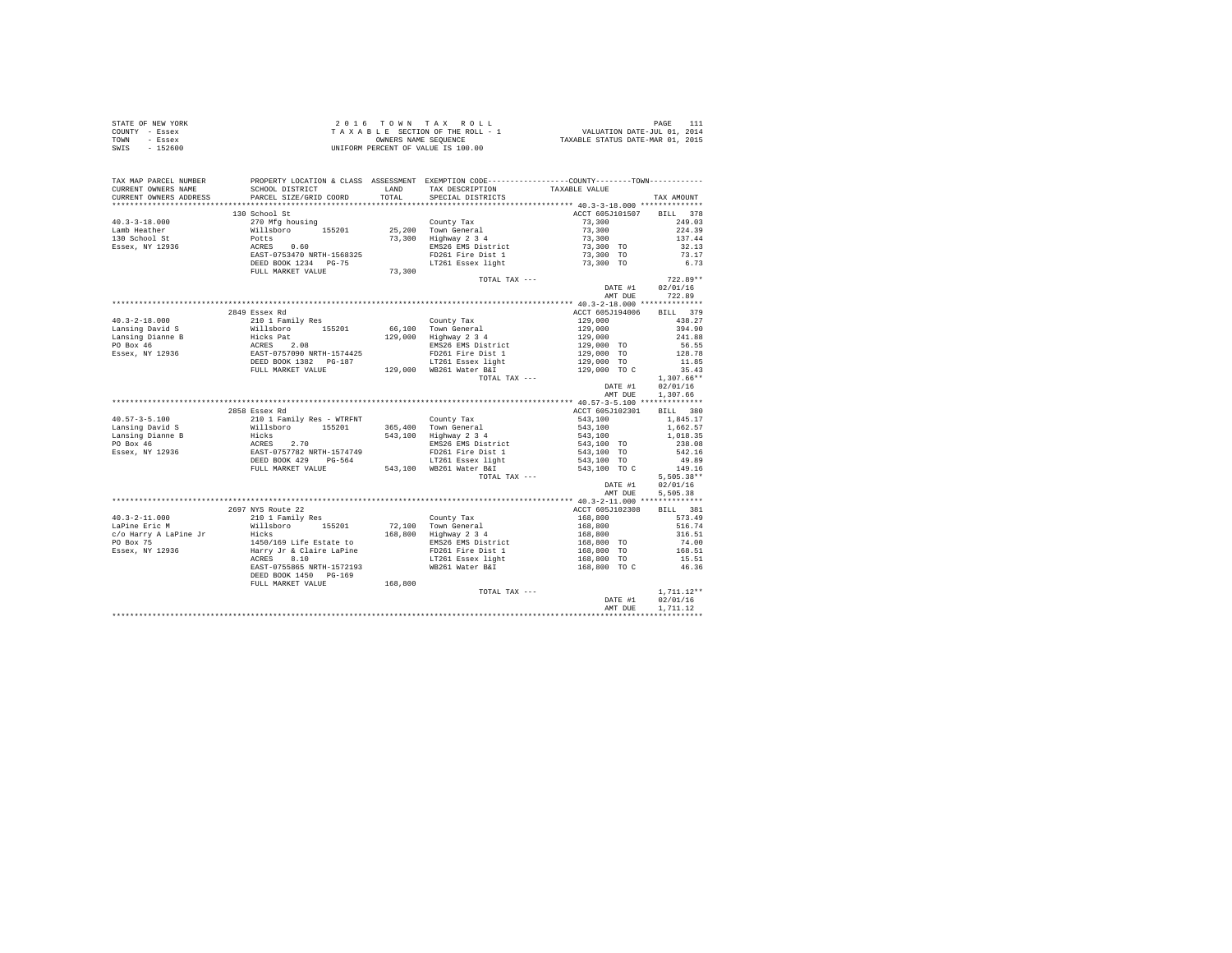| STATE OF NEW YORK | 2016 TOWN TAX ROLL                 | PAGE                             |
|-------------------|------------------------------------|----------------------------------|
| COUNTY - Essex    | TAXABLE SECTION OF THE ROLL - 1    | VALUATION DATE-JUL 01, 2014      |
| TOWN<br>- Essex   | OWNERS NAME SEOUENCE               | TAXABLE STATUS DATE-MAR 01, 2015 |
| $-152600$<br>SWIS | UNIFORM PERCENT OF VALUE IS 100.00 |                                  |

| TAX MAP PARCEL NUMBER<br>CURRENT OWNERS NAME | PROPERTY LOCATION & CLASS ASSESSMENT EXEMPTION CODE----------------COUNTY-------TOWN----------<br>SCHOOL DISTRICT                                                                                                                               | LAND    | TAX DESCRIPTION                              | TAXABLE VALUE                                  |              |
|----------------------------------------------|-------------------------------------------------------------------------------------------------------------------------------------------------------------------------------------------------------------------------------------------------|---------|----------------------------------------------|------------------------------------------------|--------------|
| CURRENT OWNERS ADDRESS                       | PARCEL SIZE/GRID COORD                                                                                                                                                                                                                          | TOTAL   | SPECIAL DISTRICTS                            |                                                | TAX AMOUNT   |
|                                              |                                                                                                                                                                                                                                                 |         |                                              |                                                |              |
|                                              | NYS Route 22                                                                                                                                                                                                                                    |         |                                              | ACCT 605J102307 BILL 382                       |              |
|                                              |                                                                                                                                                                                                                                                 |         |                                              | 7.500                                          | 25.48        |
|                                              | 40.3-2-12.000<br>40.3-2-12.000<br>140.3-2-12.000<br>140.3-2-12.000<br>140.3-2-12.000<br>140.3-2-12.000<br>140.3-2-12.000<br>140.3-2-12.000<br>152.000<br>152.000<br>162.000<br>17.500<br>17.500<br>17.500<br>17.500<br>17.500<br>17.500<br>17.5 |         |                                              |                                                | 22.96        |
|                                              |                                                                                                                                                                                                                                                 |         |                                              | $7,500$<br>$7,500$                             | 14.06        |
|                                              |                                                                                                                                                                                                                                                 |         |                                              | 7,500 TO                                       | 3.29         |
|                                              |                                                                                                                                                                                                                                                 |         | EMS26 EMS District                           | 7.500 TO                                       | 7.49         |
|                                              |                                                                                                                                                                                                                                                 |         |                                              | 7,500 TO                                       | .69          |
|                                              | FULL MARKET VALUE                                                                                                                                                                                                                               |         | 7,500 WB261 Water B&I                        | 7,500 TO C                                     | 2.06         |
|                                              |                                                                                                                                                                                                                                                 |         | TOTAL TAX ---                                |                                                | $76.03**$    |
|                                              |                                                                                                                                                                                                                                                 |         |                                              | DATE #1                                        | 02/01/16     |
|                                              |                                                                                                                                                                                                                                                 |         |                                              | AMT DUE                                        | 76.03        |
|                                              |                                                                                                                                                                                                                                                 |         |                                              |                                                |              |
|                                              | 2217 NYS Route 22                                                                                                                                                                                                                               |         |                                              | ACCT 605J101501 BILL 383                       |              |
| $39.4 - 1 - 14.000$                          | 240 Rural res                                                                                                                                                                                                                                   |         | County Tax                                   |                                                | 827.96       |
| Lawrence R Scott                             |                                                                                                                                                                                                                                                 |         | 58,200 Town General                          | 243,700<br>243,700                             | 746.03       |
| Roller Nola                                  |                                                                                                                                                                                                                                                 |         | 243,700 Highway 2 3 4                        | 243,700                                        | 456.95       |
| 2020 N Main St 18                            |                                                                                                                                                                                                                                                 |         |                                              |                                                | 106.83       |
| Los Angeles, CA 90031                        | Willisboro 155201 58,<br>Hicks 21.50 BANK WFARGO 243,<br>ACRES 21.50 BANK WFARGO 2543,                                                                                                                                                          |         | EMS26 EMS District<br>FD261 Fire Dist 1      | 243,700 TO<br>243,700 TO                       | 243.28       |
|                                              | DEED BOOK 1339 PG-82                                                                                                                                                                                                                            |         |                                              |                                                |              |
|                                              | FULL MARKET VALUE 243,700                                                                                                                                                                                                                       |         |                                              |                                                |              |
|                                              |                                                                                                                                                                                                                                                 |         | TOTAL TAX ---                                |                                                | $2,381.05**$ |
|                                              |                                                                                                                                                                                                                                                 |         |                                              | DATE #1                                        | 02/01/16     |
|                                              |                                                                                                                                                                                                                                                 |         |                                              | AMT DUE                                        | 2.381.05     |
|                                              |                                                                                                                                                                                                                                                 |         |                                              |                                                |              |
|                                              | 1699 Lake Shore Rd                                                                                                                                                                                                                              |         |                                              | ACCT 605J102514                                | BILL 384     |
| $49.15 - 1 - 37.000$                         | 260 Seasonal res                                                                                                                                                                                                                                |         | County Tax                                   | 65,100                                         | 221.18       |
| Lawrence Trust                               |                                                                                                                                                                                                                                                 |         |                                              |                                                | 199.29       |
| 1699 Lake Shore Rd                           | Willsboro 155201<br>Friswell                                                                                                                                                                                                                    |         | 21,600 Town General<br>65,100 Highway 2 3 4  | 65,100<br>65,100                               | 122.07       |
| Essex, NY 12936-2006                         | ACRES 0.30                                                                                                                                                                                                                                      |         |                                              |                                                | 28.54        |
|                                              | EAST-0756764 NRTH-1557477                                                                                                                                                                                                                       |         | EMS26 EMS District<br>FD262 Fire Dist 2      | 65,100 TO<br>65,100 TO                         | 72.47        |
|                                              | DEED BOOK 1230 PG-109                                                                                                                                                                                                                           |         |                                              |                                                |              |
|                                              | FULL MARKET VALUE                                                                                                                                                                                                                               | 65,100  |                                              |                                                |              |
|                                              |                                                                                                                                                                                                                                                 |         |                                              |                                                | 643.55**     |
|                                              |                                                                                                                                                                                                                                                 |         | TOTAL TAX ---                                | DATE #1                                        | 02/01/16     |
|                                              |                                                                                                                                                                                                                                                 |         |                                              | AMT DUE                                        | 643.55       |
|                                              |                                                                                                                                                                                                                                                 |         |                                              |                                                |              |
|                                              | 2248 Lake Shore Rd                                                                                                                                                                                                                              |         |                                              | ACCT 605J197004 BILL 385                       |              |
| $40.73 - 6 - 11.240$                         | eso maxe SHOre RG<br>210 1 Family Res                                                                                                                                                                                                           |         | County Tax                                   | 156,800                                        | 532.72       |
|                                              |                                                                                                                                                                                                                                                 |         |                                              |                                                | 480.01       |
|                                              | North Contract Material Contract Material Contract Material Contract Material Contract Material Contract Material Contract Material Contract Material Contract Material Contract Material Contract Material Contract Material                   |         | 56,600 Town General<br>156,800 Highway 2 3 4 | 156,800<br>156,800<br>156,800 TO<br>156,800 TO | 294.01       |
|                                              |                                                                                                                                                                                                                                                 |         | EMS26 EMS District                           |                                                | 68.74        |
|                                              |                                                                                                                                                                                                                                                 |         | FD261 Fire Dist 1                            |                                                | 156.53       |
|                                              |                                                                                                                                                                                                                                                 |         | LT261 Essex light                            | 156,800 TO                                     | 14.40        |
|                                              | DEED BOOK 1229 PG-142                                                                                                                                                                                                                           |         |                                              |                                                |              |
|                                              | FULL MARKET VALUE                                                                                                                                                                                                                               | 156,800 |                                              |                                                |              |
|                                              |                                                                                                                                                                                                                                                 |         | TOTAL TAX ---                                |                                                | $1,546.41**$ |
|                                              |                                                                                                                                                                                                                                                 |         |                                              | DATE #1                                        | 02/01/16     |
|                                              |                                                                                                                                                                                                                                                 |         |                                              | AMT DUE                                        | 1,546.41     |
|                                              |                                                                                                                                                                                                                                                 |         |                                              |                                                |              |
|                                              |                                                                                                                                                                                                                                                 |         |                                              |                                                |              |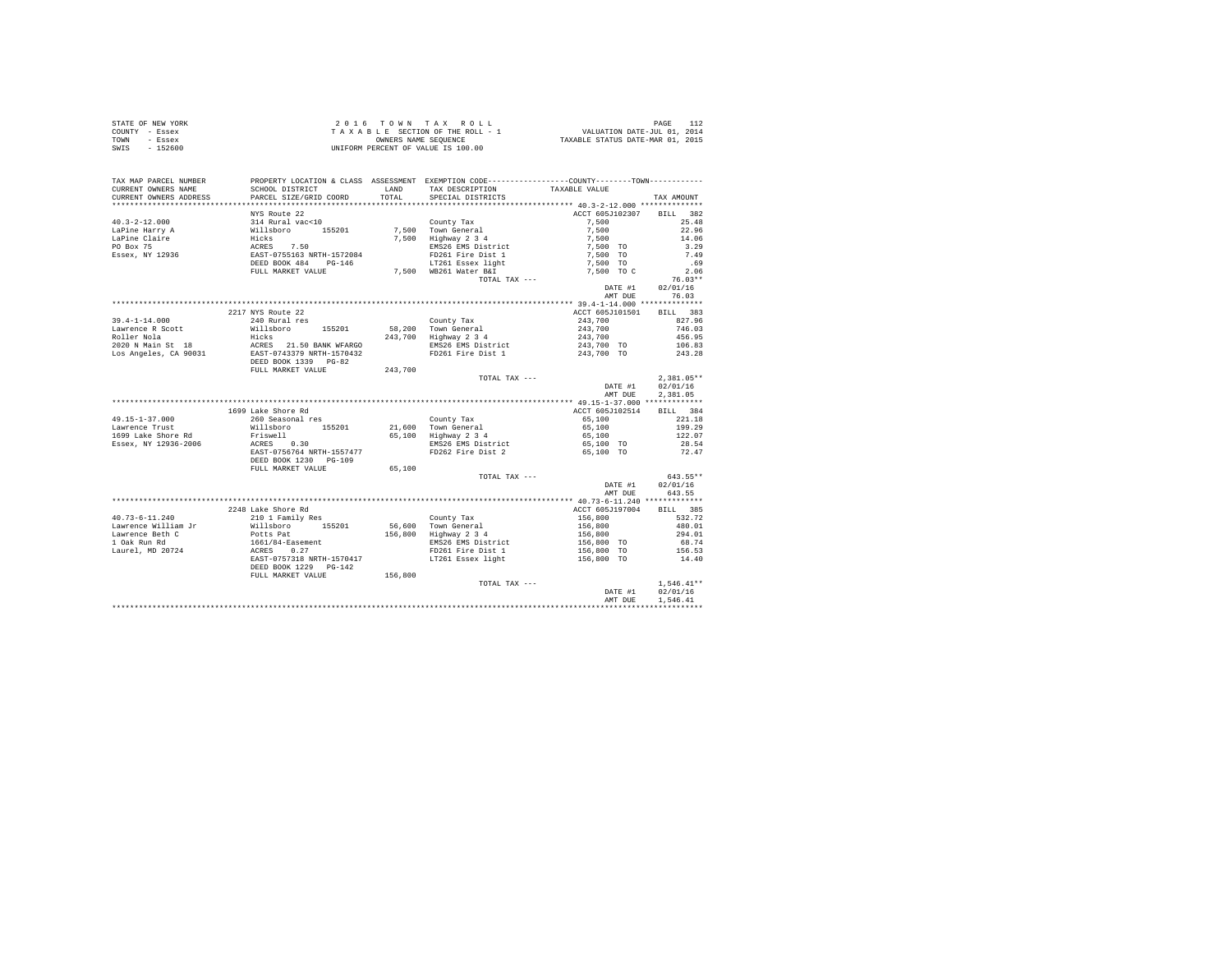| STATE OF NEW YORK | 2016 TOWN TAX ROLL                 | PAGE 113                         |
|-------------------|------------------------------------|----------------------------------|
| COUNTY - Essex    | TAXABLE SECTION OF THE ROLL - 1    | VALUATION DATE-JUL 01, 2014      |
| TOWN<br>- Essex   | OWNERS NAME SEOUENCE               | TAXABLE STATUS DATE-MAR 01, 2015 |
| SWIS<br>$-152600$ | UNIFORM PERCENT OF VALUE IS 100.00 |                                  |

| TAX MAP PARCEL NUMBER    |                                               |         | PROPERTY LOCATION & CLASS ASSESSMENT EXEMPTION CODE----------------COUNTY-------TOWN---------- |                   |              |
|--------------------------|-----------------------------------------------|---------|------------------------------------------------------------------------------------------------|-------------------|--------------|
| CURRENT OWNERS NAME      | SCHOOL DISTRICT                               | LAND    | TAX DESCRIPTION                                                                                | TAXABLE VALUE     |              |
| CURRENT OWNERS ADDRESS   | PARCEL SIZE/GRID COORD                        | TOTAL   | SPECIAL DISTRICTS                                                                              |                   | TAX AMOUNT   |
|                          |                                               |         |                                                                                                |                   |              |
|                          | 2010 NYS Route 22                             |         |                                                                                                | ACCT 605J185001   | BILL 386     |
| $49.1 - 1 - 3.200$       | 210 1 Family Res                              |         | VETCOM CTS 41130                                                                               | 25,000<br>25,000  |              |
| Leaning David K          | Willsboro 155201                              |         | 34,000 County Tax                                                                              | 103,400           | 351.30       |
| Leaning Randy S          | Potts                                         |         | 128.400 Town General                                                                           | 103,400           | 316.53       |
| c/o Stella W Leaning     | 1319/328 Life Use To<br>Kirk & Stella Leaning |         | Highway 2 3 4                                                                                  | 103,400           | 193.88       |
| 2007 NYS Rte 22          |                                               |         | EMS26 EMS District                                                                             | 128,400 TO        | 56.29        |
| PO Box 381               | <b>ACRES</b><br>2.98                          |         | FD261 Fire Dist 1                                                                              | 128.400 TO 128.18 |              |
| Essex, NY 12936          | EAST-0743913 NRTH-1565036                     |         |                                                                                                |                   |              |
|                          | DEED BOOK 1319    PG-328                      |         |                                                                                                |                   |              |
|                          | FULL MARKET VALUE                             | 128,400 |                                                                                                |                   |              |
|                          |                                               |         | TOTAL TAX ---                                                                                  |                   | $1,046.18**$ |
|                          |                                               |         |                                                                                                | DATE #1           | 02/01/16     |
|                          |                                               |         |                                                                                                | AMT DUE           | 1,046.18     |
|                          |                                               |         |                                                                                                |                   |              |
|                          | 2007 NYS Route 22                             |         |                                                                                                | ACCT 605J102405   | BILL 387     |
| $49.1 - 1 - 3.100$       | 113 Cattle farm                               |         | County Tax                                                                                     | 274,100           | 931.25       |
| Leaning Garth W          | Willsboro<br>155201                           |         | 235.100 Town General                                                                           | 274,100           | 839.09       |
| Leaning David K          | Potts & Wharton                               |         | 274,100 Highway 2 3 4                                                                          | 274.100           | 513.96       |
| 2007 NYS Rte 22          | ACRES 153.18                                  |         | EMS26 EMS District                                                                             | 274,100 TO        | 120.16       |
| Essex, NY 12936          | EAST-0745370 NRTH-1564608                     |         | FD261 Fire Dist 1                                                                              | 274,100 TO        | 273.62       |
|                          | DEED BOOK 1084 PG-82                          |         |                                                                                                |                   |              |
|                          | FULL MARKET VALUE                             | 274,100 |                                                                                                |                   |              |
|                          |                                               |         | TOTAL TAX ---                                                                                  |                   | $2,678.08**$ |
|                          |                                               |         |                                                                                                | DATE #1           | 02/01/16     |
|                          |                                               |         |                                                                                                | AMT DUE           | 2,678.08     |
|                          |                                               |         |                                                                                                |                   |              |
|                          | NYS Route 22                                  |         |                                                                                                | ACCT 605J102404   | BILL 388     |
| $49.1 - 1 - 4.000$       | 105 Vac farmland                              |         | County Tax                                                                                     | 19,200            | 65.23        |
| Leaning Garth W          | Willsboro<br>155201                           |         | 19,200 Town General                                                                            | 19,200            | 58.78        |
| Leaning David K<br>Potts |                                               | 19,200  | Highway 2 3 4                                                                                  | 19,200            | 36.00        |
| 2007 NYS Rte 22          | 15ac                                          |         | EMS26 EMS District                                                                             | 19,200 TO         | 8.42         |
| Essex, NY 12936          | ACRES 17.84                                   |         | FD261 Fire Dist 1                                                                              | 19,200 TO         | 19.17        |
|                          | EAST-0747182 NRTH-1566225                     |         |                                                                                                |                   |              |
|                          | DEED BOOK 1093 PG-247                         |         |                                                                                                |                   |              |
|                          | FULL MARKET VALUE                             | 19,200  |                                                                                                |                   |              |
|                          |                                               |         | TOTAL TAX ---                                                                                  |                   | $187.60**$   |
|                          |                                               |         |                                                                                                | DATE #1           | 02/01/16     |
|                          |                                               |         |                                                                                                | AMT DUE           | 187.60       |
|                          |                                               |         |                                                                                                |                   |              |
|                          |                                               |         |                                                                                                |                   |              |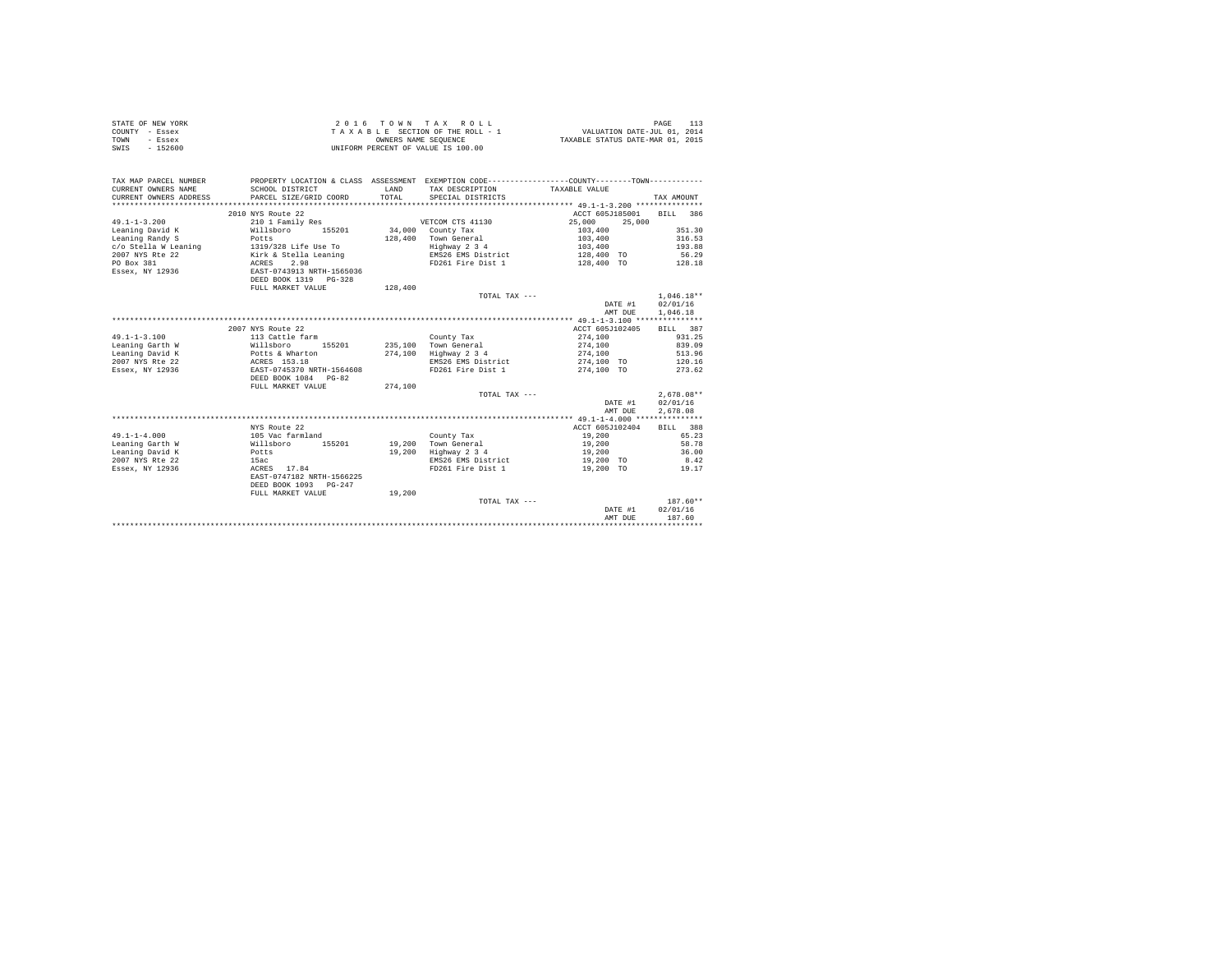| STATE OF NEW YORK | 2016 TOWN TAX ROLL                 | PAGE 114                         |
|-------------------|------------------------------------|----------------------------------|
| COUNTY - Essex    | TAXABLE SECTION OF THE ROLL - 1    | VALUATION DATE-JUL 01, 2014      |
| TOWN<br>- Essex   | OWNERS NAME SEOUENCE               | TAXABLE STATUS DATE-MAR 01, 2015 |
| SWIS<br>$-152600$ | UNIFORM PERCENT OF VALUE IS 100.00 |                                  |

| TAX MAP PARCEL NUMBER<br>CURRENT OWNERS NAME<br>CURRENT OWNERS ADDRESS | SCHOOL DISTRICT<br>PARCEL SIZE/GRID COORD | <b>T.AND</b><br>TOTAL. | PROPERTY LOCATION & CLASS ASSESSMENT EXEMPTION CODE----------------COUNTY--------TOWN----------<br>TAX DESCRIPTION<br>SPECIAL DISTRICTS | TAXABLE VALUE    | TAX AMOUNT   |
|------------------------------------------------------------------------|-------------------------------------------|------------------------|-----------------------------------------------------------------------------------------------------------------------------------------|------------------|--------------|
|                                                                        | Middle Rd                                 |                        |                                                                                                                                         | ACCT 605J102407  | BILL 389     |
| $49.1 - 1 - 7.000$                                                     | 105 Vac farmland                          |                        | AG DIST C 41720                                                                                                                         | 52.024<br>52.024 |              |
| Leaning Garth W                                                        | 155201<br>Willsboro                       |                        | 99.900 County Tax                                                                                                                       | 47.876           | 162.66       |
| Leaning David K                                                        | Potts                                     | 99,900                 | Town General                                                                                                                            | 47.876           | 146.56       |
| 2007 NYS Rte 22                                                        | ACRES 79.60                               |                        | Highway 2 3 4                                                                                                                           | 47.876           | 89.77        |
| PO Box 381                                                             | EAST-0748890 NRTH-1567622                 |                        | EMS26 EMS District                                                                                                                      | 99,900 TO        | 43.79        |
| Essex, NY 12936                                                        | DEED BOOK 1093 PG-244                     |                        | FD261 Fire Dist 1                                                                                                                       | 99,900 TO        | 99.73        |
|                                                                        |                                           |                        |                                                                                                                                         |                  |              |
|                                                                        | FULL MARKET VALUE                         | 99,900                 |                                                                                                                                         |                  |              |
| MAY BE SUBJECT TO PAYMENT                                              |                                           |                        |                                                                                                                                         |                  |              |
| UNDER AGDIST LAW TIL 2019                                              |                                           |                        |                                                                                                                                         |                  |              |
|                                                                        |                                           |                        | TOTAL TAX ---                                                                                                                           |                  | $542.51**$   |
|                                                                        |                                           |                        |                                                                                                                                         | DATE #1          | 02/01/16     |
|                                                                        |                                           |                        |                                                                                                                                         | AMT DUE          | 542.51       |
|                                                                        |                                           |                        |                                                                                                                                         |                  |              |
|                                                                        | School St                                 |                        |                                                                                                                                         | ACCT 605J102403  | BILL 390     |
| $49.1 - 1 - 10.000$                                                    | 105 Vac farmland                          |                        | County Tax                                                                                                                              | 119,800          | 407.02       |
| Leaning Garth W                                                        | Willsboro<br>155201                       |                        | 119,800 Town General                                                                                                                    | 119,800          | 366.74       |
| Leaning David K                                                        | Potts                                     | 119,800                | Highway 2 3 4                                                                                                                           | 119,800          | 224.63       |
| 2007 NYS Rte 22                                                        | 98ac                                      |                        | EMS26 EMS District                                                                                                                      | 119,800 TO       | 52.52        |
| Essex, NY 12936                                                        | ACRES 91.00                               |                        | FD261 Fire Dist 1                                                                                                                       | 119,800 TO       | 119.59       |
|                                                                        | EAST-0751414 NRTH-1566966                 |                        |                                                                                                                                         |                  |              |
|                                                                        | DEED BOOK 1093 PG-247                     |                        |                                                                                                                                         |                  |              |
|                                                                        | FULL MARKET VALUE                         | 119,800                |                                                                                                                                         |                  |              |
|                                                                        |                                           |                        | TOTAL TAX ---                                                                                                                           |                  | $1.170.50**$ |
|                                                                        |                                           |                        |                                                                                                                                         | DATE #1          | 02/01/16     |
|                                                                        |                                           |                        |                                                                                                                                         | AMT DUE          | 1,170.50     |
|                                                                        |                                           |                        |                                                                                                                                         |                  |              |
|                                                                        | 131 Albee Ln                              |                        |                                                                                                                                         | ACCT 605J100604  | BILL 391     |
| $49.15 - 3 - 7.000$                                                    | 210 1 Family Res - WTRFNT                 |                        | County Tax                                                                                                                              | 511,200          | 1,736.79     |
| Leaning Garth W                                                        | Willsboro<br>155201                       |                        | 371,400 Town General                                                                                                                    | 511,200          | 1,564.92     |
| Leaning David K                                                        | Friswell                                  | 511,200                | Highway 2 3 4                                                                                                                           | 511,200          | 958.53       |
| 2007 NYS Rte 22                                                        | Book 826 Page 195 & 198                   |                        | EMS26 EMS District                                                                                                                      | 511,200 TO       | 224.10       |
| Essex, NY 12936                                                        | ACRES<br>1.10                             |                        | FD261 Fire Dist 1                                                                                                                       | 511,200 TO       | 510.31       |
|                                                                        | EAST-0760138 NRTH-1556696                 |                        |                                                                                                                                         |                  |              |
|                                                                        | DEED BOOK 1201 PG-318                     |                        |                                                                                                                                         |                  |              |
|                                                                        | FULL MARKET VALUE                         | 511,200                |                                                                                                                                         |                  |              |
|                                                                        |                                           |                        | TOTAL TAX ---                                                                                                                           |                  | $4.994.65**$ |
|                                                                        |                                           |                        |                                                                                                                                         | DATE #1          | 02/01/16     |
|                                                                        |                                           |                        |                                                                                                                                         | AMT DUE          | 4,994.65     |
|                                                                        |                                           |                        |                                                                                                                                         |                  |              |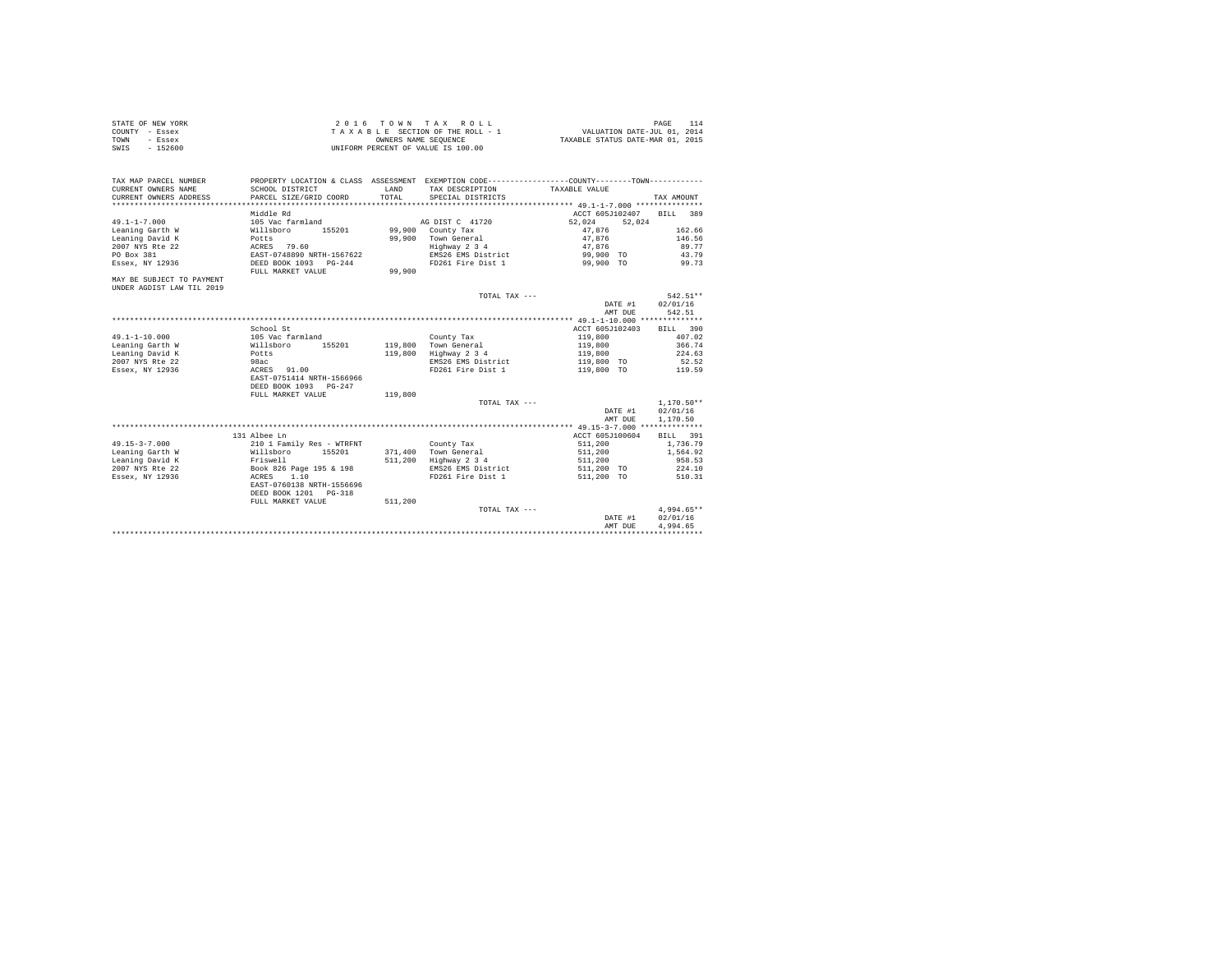| STATE OF NEW YORK | 2016 TOWN TAX ROLL                 | PAGE                             |
|-------------------|------------------------------------|----------------------------------|
| COUNTY - Essex    | TAXABLE SECTION OF THE ROLL - 1    | VALUATION DATE-JUL 01, 2014      |
| TOWN<br>- Essex   | OWNERS NAME SEOUENCE               | TAXABLE STATUS DATE-MAR 01, 2015 |
| - 152600<br>SWIS  | UNIFORM PERCENT OF VALUE IS 100.00 |                                  |

| TAX MAP PARCEL NUMBER<br>CURRENT OWNERS NAME<br>VERTRAIN THE SERVICE SERVICE SUBSEX CORPORATION CONTRACTES TO THE SERVICE SERVICE SERVICE SERVICE SERVICE SERVICE SERVICES TO THE SERVICE SERVICES TO THE SERVICE SERVICES TO THE SERVICES TO THE SERVICES TO THE SERVICE SERV | SCHOOL DISTRICT                                     | <b>T.AND</b> | PROPERTY LOCATION & CLASS ASSESSMENT EXEMPTION CODE----------------COUNTY-------TOWN----------<br>TAX DESCRIPTION TAXABLE VALUE |                          |              |
|--------------------------------------------------------------------------------------------------------------------------------------------------------------------------------------------------------------------------------------------------------------------------------|-----------------------------------------------------|--------------|---------------------------------------------------------------------------------------------------------------------------------|--------------------------|--------------|
|                                                                                                                                                                                                                                                                                |                                                     |              |                                                                                                                                 |                          |              |
|                                                                                                                                                                                                                                                                                | Albee Ln                                            |              |                                                                                                                                 | ACCT 605J100616 BILL 392 |              |
| $49.15 - 3 - 8.000$                                                                                                                                                                                                                                                            | 311 Res vac land - WTRFNT                           |              | County Tax                                                                                                                      | 115,500                  | 392.41       |
| Leaning Garth W                                                                                                                                                                                                                                                                | Willsboro<br>155201                                 |              | 115,500 Town General                                                                                                            | 115,500                  | 353.58       |
| Leaning David K                                                                                                                                                                                                                                                                | Friswell Judd                                       | 115,500      | Highway 2 3 4                                                                                                                   | 115,500                  | 216.57       |
| 2007 NYS Rte 22                                                                                                                                                                                                                                                                | Book 826 Page 195 & 198<br>ACRES 0.63               |              | EMS26 EMS District                                                                                                              | 115,500 TO               | 50.63        |
| Essex, NY 12936                                                                                                                                                                                                                                                                | EAST-0760280 NRTH-1556655<br>DEED BOOK 1201 PG-318  |              | FD262 Fire Dist 2                                                                                                               | 115,500 TO 128.57        |              |
|                                                                                                                                                                                                                                                                                | FULL MARKET VALUE                                   | 115,500      |                                                                                                                                 |                          |              |
|                                                                                                                                                                                                                                                                                |                                                     |              | TOTAL TAX ---                                                                                                                   |                          | $1.141.76**$ |
|                                                                                                                                                                                                                                                                                |                                                     |              |                                                                                                                                 | DATE #1                  | 02/01/16     |
|                                                                                                                                                                                                                                                                                |                                                     |              |                                                                                                                                 | AMT DUE                  | 1,141.76     |
|                                                                                                                                                                                                                                                                                |                                                     |              |                                                                                                                                 |                          |              |
|                                                                                                                                                                                                                                                                                | 38 Block House Rd                                   |              |                                                                                                                                 | ACCT 605J103514          | BILL 393     |
| $40.3 - 2 - 3.000$                                                                                                                                                                                                                                                             | 240 Rural res                                       |              | AG DIST C 41720                                                                                                                 | 23, 332 23, 332          |              |
| Lease John III                                                                                                                                                                                                                                                                 | Willsboro 155201 97,600 County Tax                  |              |                                                                                                                                 | 569,568                  | 1,935.09     |
| Fine-Lease Mariko D                                                                                                                                                                                                                                                            |                                                     |              |                                                                                                                                 | 569,568                  | 1,743.60     |
| 5020 Rte 9W                                                                                                                                                                                                                                                                    | Hicks<br>ACRES 50.20                                |              | 592,900 Town General<br>Highway 2 3 4                                                                                           | 569,568                  | 1,067.98     |
| Newburgh, NY 12550 EAST-0749877 NRTH-1574183                                                                                                                                                                                                                                   |                                                     |              | EMS26 EMS District 592,900 TO                                                                                                   |                          | 259.91       |
|                                                                                                                                                                                                                                                                                | DEED BOOK 1575 PG-300                               |              | FD261 Fire Dist 1                                                                                                               | 592,900 TO               | 591.87       |
| MAY BE SUBJECT TO PAYMENT                                                                                                                                                                                                                                                      | FULL MARKET VALUE                                   | 592,900      |                                                                                                                                 |                          |              |
| UNDER AGDIST LAW TIL 2019                                                                                                                                                                                                                                                      |                                                     |              |                                                                                                                                 |                          |              |
|                                                                                                                                                                                                                                                                                |                                                     |              | TOTAL TAX ---                                                                                                                   |                          | $5.598.45**$ |
|                                                                                                                                                                                                                                                                                |                                                     |              |                                                                                                                                 | DATE #1                  | 02/01/16     |
|                                                                                                                                                                                                                                                                                |                                                     |              |                                                                                                                                 | AMT DUE                  | 5,598.45     |
|                                                                                                                                                                                                                                                                                |                                                     |              |                                                                                                                                 |                          |              |
|                                                                                                                                                                                                                                                                                | 2718 NYS Route 22                                   |              |                                                                                                                                 | ACCT 605J101704          | BILL 394     |
| $40.73 - 1 - 2.000$                                                                                                                                                                                                                                                            |                                                     |              | County Tax                                                                                                                      | 164,300                  | 558.20       |
| Lease John III                                                                                                                                                                                                                                                                 | 210 1 Family Res<br>Willsboro 155201 63,100         |              | Town General                                                                                                                    | 164,300                  | 502.97       |
| Potts<br>Fine-Lease Mariko D                                                                                                                                                                                                                                                   |                                                     | 164,300      | Highway 2 3 4                                                                                                                   | 164,300                  | 308.07       |
| 5020 Rte 9W                                                                                                                                                                                                                                                                    | ACRES 0.70 BANK1STARSG<br>EAST-0756198 NRTH-1571776 |              | EMS26 EMS District                                                                                                              | 164,300 TO               | 72.02        |
| Newburgh, NY 12550                                                                                                                                                                                                                                                             |                                                     |              | FD261 Fire Dist 1                                                                                                               | 164,300 TO               | 164.01       |
|                                                                                                                                                                                                                                                                                | DEED BOOK 1393 PG-211                               |              | LT261 Essex light 164,300 TO                                                                                                    |                          | 15.09        |
|                                                                                                                                                                                                                                                                                | FULL MARKET VALUE                                   | 164,300      | SR150 Return sewer rent 1,130.77 MT                                                                                             |                          | 1,130.77     |
|                                                                                                                                                                                                                                                                                |                                                     |              | WR151 Return water rent-1 666.67 MT                                                                                             |                          | 666.67       |
|                                                                                                                                                                                                                                                                                |                                                     |              | TOTAL TAX ---                                                                                                                   |                          | $3.417.80**$ |
|                                                                                                                                                                                                                                                                                |                                                     |              |                                                                                                                                 | DATE #1                  | 02/01/16     |
|                                                                                                                                                                                                                                                                                |                                                     |              |                                                                                                                                 | AMT DUE                  | 3,417.80     |
|                                                                                                                                                                                                                                                                                |                                                     |              |                                                                                                                                 |                          |              |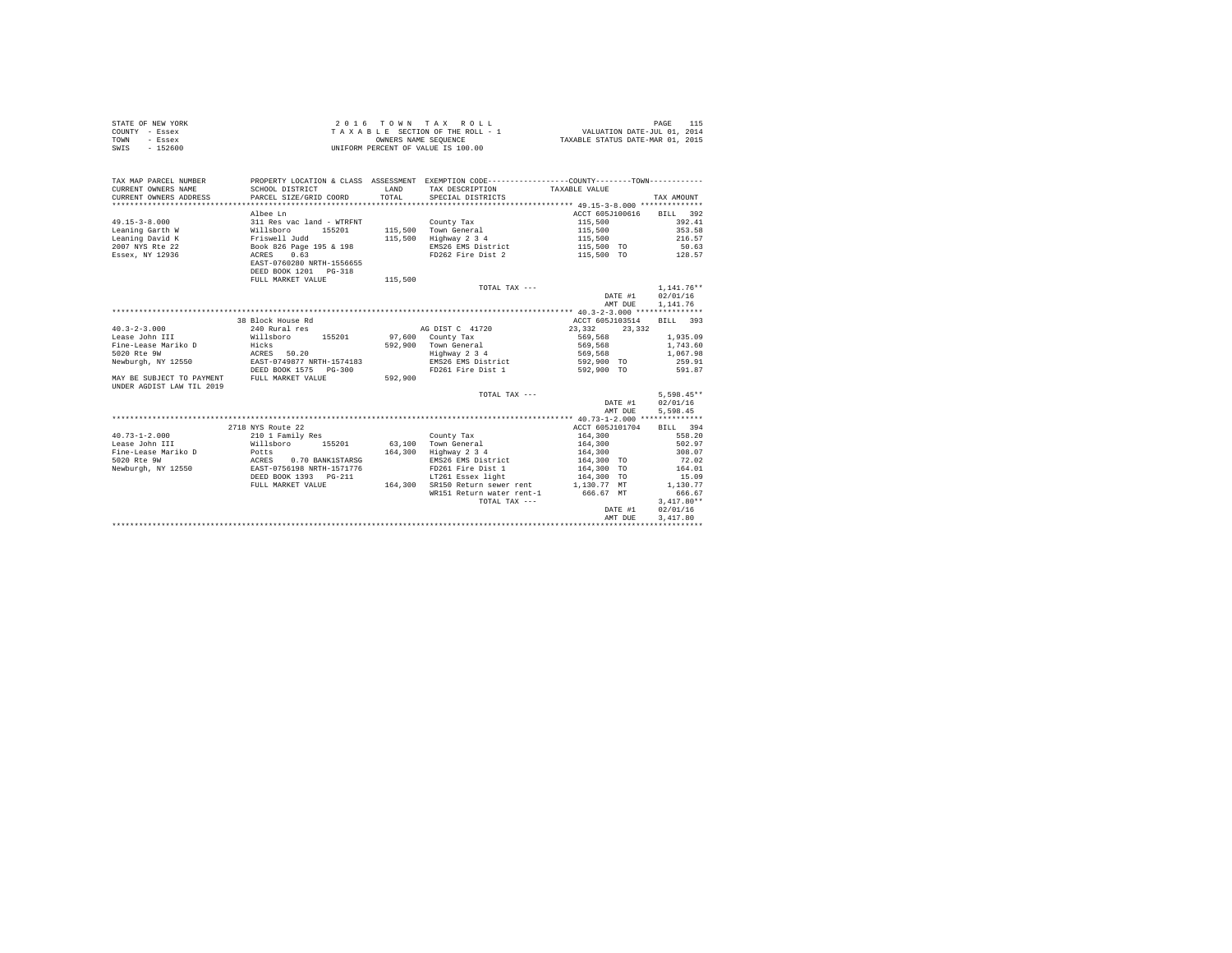|                | STATE OF NEW YORK | 2016 TOWN TAX ROLL                 | PAGE                             |
|----------------|-------------------|------------------------------------|----------------------------------|
| COUNTY - Essex |                   | TAXABLE SECTION OF THE ROLL - 1    | VALUATION DATE-JUL 01, 2014      |
| TOWN           | - Essex           | OWNERS NAME SEOUENCE               | TAXABLE STATUS DATE-MAR 01, 2015 |
| SWIS           | $-152600$         | UNIFORM PERCENT OF VALUE IS 100.00 |                                  |

| TAX MAP PARCEL NUMBER                                                                                                                                                                                                                                   |                                           |         | PROPERTY LOCATION & CLASS ASSESSMENT EXEMPTION CODE---------------COUNTY-------TOWN---------         |                     |              |
|---------------------------------------------------------------------------------------------------------------------------------------------------------------------------------------------------------------------------------------------------------|-------------------------------------------|---------|------------------------------------------------------------------------------------------------------|---------------------|--------------|
| CURRENT OWNERS NAME<br>CURRENT OWNERS ADDRESS                                                                                                                                                                                                           | SCHOOL DISTRICT<br>PARCEL SIZE/GRID COORD | TOTAL   | LAND TAX DESCRIPTION                                                                                 | TAXABLE VALUE       |              |
|                                                                                                                                                                                                                                                         |                                           |         | SPECIAL DISTRICTS                                                                                    |                     | TAX AMOUNT   |
|                                                                                                                                                                                                                                                         | 2724 NYS Route 22                         |         |                                                                                                      | ACCT 605J103507     | BILL 395     |
| $40.73 - 1 - 4.000$                                                                                                                                                                                                                                     | 210 1 Family Res                          |         | County Tax                                                                                           | 147,400             | 500.79       |
| Lease John III                                                                                                                                                                                                                                          |                                           |         |                                                                                                      |                     | 451.23       |
| Fine-Lease Mariko D                                                                                                                                                                                                                                     | Willsboro 155201<br>Potts                 |         | 54,000 Town General<br>147,400 Highway 2 3 4                                                         | 147,400<br>147,400  | 276.39       |
| 5020 Rte 9W                                                                                                                                                                                                                                             |                                           |         | EMS26 EMS District                                                                                   | 147,400 TO          | 64.62        |
| Newburgh, NY 12550                                                                                                                                                                                                                                      | Db 854 Pg 50<br>ACRES 0.23 BANK1STARSG    |         | FD261 Fire Dist 1                                                                                    | 147,400 TO          | 147.14       |
|                                                                                                                                                                                                                                                         | EAST-0756329 NRTH-1571830                 |         | LT261 Essex light                                                                                    | 147,400 TO          | 13.54        |
|                                                                                                                                                                                                                                                         |                                           |         | SR150 Return sewer rent                                                                              | 1,130.77 MT         | 1,130.77     |
|                                                                                                                                                                                                                                                         |                                           |         | DEED BOOK 1416 PG-276 SRIBU Return sewer rent<br>FULL MARKET VALUE 147,400 WR151 Return water rent-1 | 666.67 MT           | 666.67       |
|                                                                                                                                                                                                                                                         |                                           |         | TOTAL TAX ---                                                                                        |                     | $3.251.15**$ |
|                                                                                                                                                                                                                                                         |                                           |         |                                                                                                      | DATE #1             | 02/01/16     |
|                                                                                                                                                                                                                                                         |                                           |         |                                                                                                      | AMT DUE             | 3, 251.15    |
|                                                                                                                                                                                                                                                         |                                           |         |                                                                                                      |                     |              |
|                                                                                                                                                                                                                                                         | 1600 Lake Shore Rd                        |         |                                                                                                      | ACCT 605J100605     | BILL 396     |
| $49.4 - 1 - 10.000$                                                                                                                                                                                                                                     | 210 1 Family Res                          |         | County Tax                                                                                           | 270,900             | 920.37       |
| Lease John III                                                                                                                                                                                                                                          | Willsboro 155201                          |         |                                                                                                      | 270,900             | 829.30       |
| Fine-Lease Mariko D                                                                                                                                                                                                                                     | niisse<br>Judd                            |         | 36,100 Town General<br>270,900 Highway 2 3 4                                                         | 270,900             | 507.96       |
| 5020 Rte 9W                                                                                                                                                                                                                                             | 00005.20<br>ACRES 5.10 BANK1STARSG        |         |                                                                                                      |                     |              |
| Newburgh, NY 12550                                                                                                                                                                                                                                      |                                           |         | EMS26 EMS District $270,900$ TO $118.75$<br>FD262 Fire Dist 2 $270,900$ TO $301.55$                  |                     |              |
|                                                                                                                                                                                                                                                         | EAST-0756202 NRTH-1554803                 |         |                                                                                                      |                     |              |
|                                                                                                                                                                                                                                                         | DEED BOOK 1429 PG-14                      |         |                                                                                                      |                     |              |
|                                                                                                                                                                                                                                                         | FULL MARKET VALUE                         | 270,900 |                                                                                                      |                     |              |
|                                                                                                                                                                                                                                                         |                                           |         | TOTAL TAX ---                                                                                        |                     | $2.677.93**$ |
|                                                                                                                                                                                                                                                         |                                           |         |                                                                                                      | DATE #1             | 02/01/16     |
|                                                                                                                                                                                                                                                         |                                           |         |                                                                                                      | AMT DUE             | 2.677.93     |
|                                                                                                                                                                                                                                                         |                                           |         |                                                                                                      |                     |              |
|                                                                                                                                                                                                                                                         | Lake Shore Rd                             |         |                                                                                                      | ACCT 605J102411     | BILL 397     |
|                                                                                                                                                                                                                                                         |                                           |         | County Tax                                                                                           | 26,900              | 91.39        |
|                                                                                                                                                                                                                                                         |                                           |         |                                                                                                      | 26,900              | 82.35        |
|                                                                                                                                                                                                                                                         |                                           |         | 26,900 Town General<br>26,900 Highway 2 3 4                                                          | 26,900              | 50.44        |
| 49.15-1-19.000<br>Ledges Gregory G<br>Millsboro 155201<br>Hollingsworth Veronica E<br>Hollingsworth Text Prince 2.90<br>ISS Lake Shore Rd<br>EASES 2.90<br>EASES 2.90<br>EASES 2.90<br>EASES 2.90<br>EASES 2.90<br>EASES 2.90<br>EASES 2.90<br>EASES 2. |                                           |         | EMS26 EMS District $26,900$ TO<br>FD262 Fire Dist 2 26,900 TO                                        |                     | 11.79        |
|                                                                                                                                                                                                                                                         |                                           |         |                                                                                                      |                     | 29.94        |
|                                                                                                                                                                                                                                                         | DEED BOOK 1338 PG-247                     |         |                                                                                                      |                     |              |
|                                                                                                                                                                                                                                                         | FULL MARKET VALUE                         | 26,900  |                                                                                                      |                     |              |
|                                                                                                                                                                                                                                                         |                                           |         | TOTAL TAX ---                                                                                        |                     | $265.91**$   |
|                                                                                                                                                                                                                                                         |                                           |         |                                                                                                      | DATE #1             | 02/01/16     |
|                                                                                                                                                                                                                                                         |                                           |         |                                                                                                      | AMT DUE             | 265.91       |
|                                                                                                                                                                                                                                                         |                                           |         |                                                                                                      |                     |              |
|                                                                                                                                                                                                                                                         | 1669 Lake Shore Rd                        |         |                                                                                                      | ACCT 605J102413     | BILL 398     |
| $49.15 - 1 - 26.000$                                                                                                                                                                                                                                    | 210 1 Family Res                          |         | County Tax                                                                                           | 81,900              | 278.25       |
| Ledges Gregory G                                                                                                                                                                                                                                        | Willsboro 155201                          |         | 32,600 Town General<br>81,900 Highway 2 3 4<br>EMS26 EMS District                                    | 81,900              | 250.72       |
|                                                                                                                                                                                                                                                         |                                           |         |                                                                                                      | 81,900<br>81,900 TO | 153.57       |
|                                                                                                                                                                                                                                                         |                                           |         |                                                                                                      |                     | 35.90        |
| Exagge burger of the main and the main state of the main state of the main state of the main state of the main state of the main state of the main state of the main state of the main state of the main state of the main sta                          |                                           |         | FD262 Fire Dist 2                                                                                    | 81,900 TO           | 91.17        |
|                                                                                                                                                                                                                                                         | DEED BOOK 1338 PG-247                     |         |                                                                                                      |                     |              |
|                                                                                                                                                                                                                                                         | FULL MARKET VALUE                         | 81,900  |                                                                                                      |                     |              |
|                                                                                                                                                                                                                                                         |                                           |         | TOTAL TAX ---                                                                                        |                     | 809.61**     |
|                                                                                                                                                                                                                                                         |                                           |         |                                                                                                      | DATE #1             | 02/01/16     |
|                                                                                                                                                                                                                                                         |                                           |         |                                                                                                      | AMT DUE             | 809.61       |
|                                                                                                                                                                                                                                                         |                                           |         |                                                                                                      |                     |              |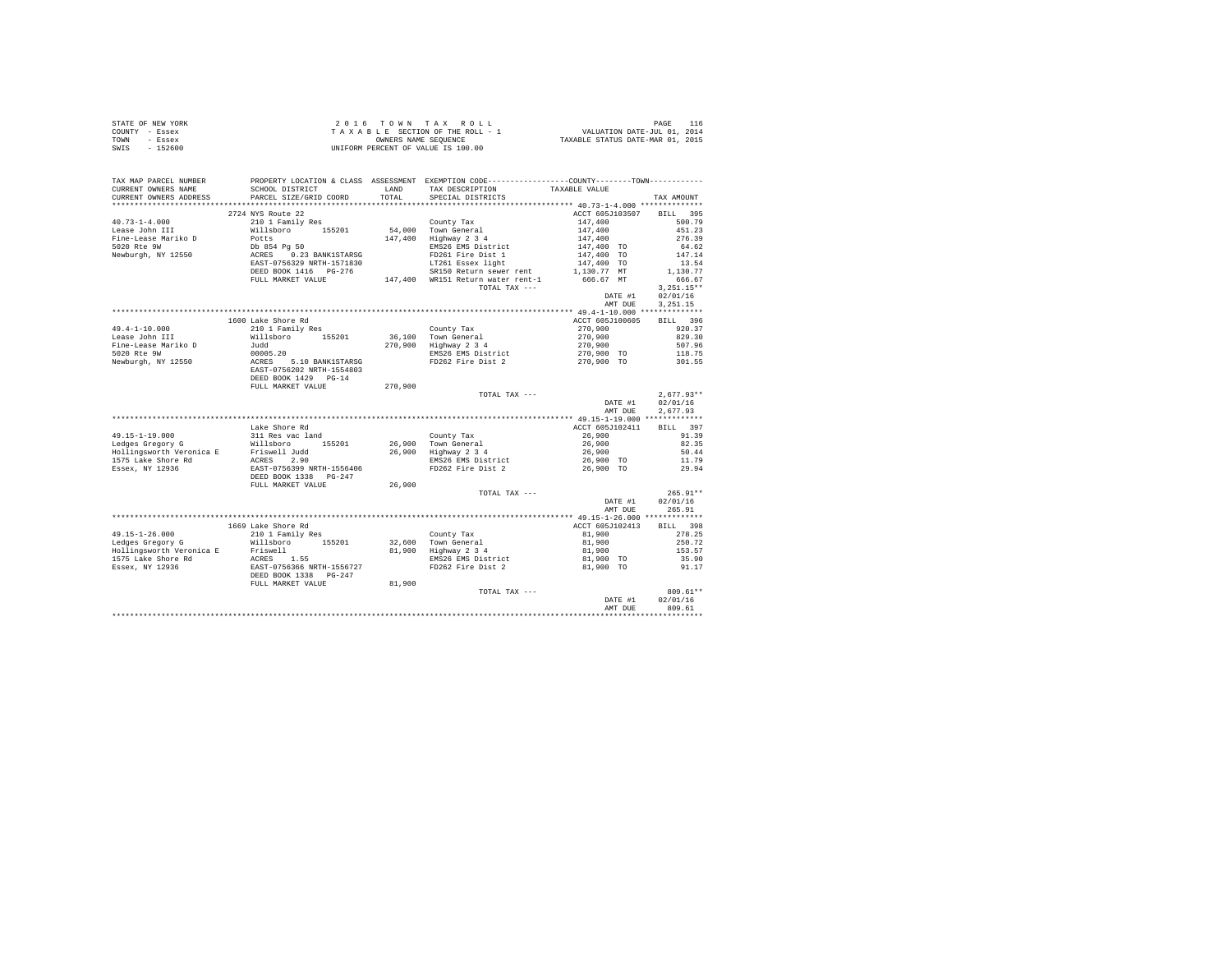|                | STATE OF NEW YORK | 2016 TOWN TAX ROLL                 |  |  |                      |  |  |  |                                  | PAGE                        |  |
|----------------|-------------------|------------------------------------|--|--|----------------------|--|--|--|----------------------------------|-----------------------------|--|
| COUNTY - Essex |                   | TAXABLE SECTION OF THE ROLL - 1    |  |  |                      |  |  |  |                                  | VALUATION DATE-JUL 01, 2014 |  |
| TOWN           | - Essex           |                                    |  |  | OWNERS NAME SEOUENCE |  |  |  | TAXABLE STATUS DATE-MAR 01, 2015 |                             |  |
| SWIS           | $-152600$         | UNIFORM PERCENT OF VALUE IS 100.00 |  |  |                      |  |  |  |                                  |                             |  |

| ACCT 605J104313 BILL 399<br>99 Savre Rd<br>$57.1 - 2 - 3.110$<br>1,240.76<br>120 Field crops<br>365,200<br>County Tax<br>Lemmon Nadine A Westport<br>155001 115,100 Town General<br>1,117.97<br>365,200<br>$32 \& 35$ Taylor & Kimball 365,200<br>ACRES 59.10<br>99 Savre Rd<br>Highway 2 3 4<br>684.77<br>365,200<br>EMS26 EMS District<br>365,200 TO<br>160.09<br>FD262 Fire Dist 2 365,200 TO<br>EAST-0728907 NRTH-1551474<br>406.52<br>DEED BOOK 1416 PG-304<br>365,200<br>FULL MARKET VALUE<br>$3,610.11**$<br>TOTAL TAX ---<br>DATE #1<br>02/01/16<br>3,610.11<br>AMT DUE<br>909 Whallons Bay Rd<br>ACCT 605J100809<br>BILL 400<br>120 Field crops<br>AG. BLDG. 41700<br>328,858 328,858<br>37,470 37,470<br>Lewis Family Farm Inc<br>Willsboro 155201<br>1055,600 AG. BLDG. 41700<br>190.068 190.068<br>2341,690 AG, BLDG, 41700<br>Judd<br>AG DIST C 41720<br>366, 795 366, 795<br>4,819.31<br>County Tax<br>1418,499<br>MAY BE SUBJECT TO PAYMENT EAST-0747928 NRTH-1553690<br>1418,499<br>Town General<br>4,342.40<br>Highway 2 3 4<br>2,659.78<br>DEED BOOK 1023 PG-35<br>1418,499<br>2341,690 EMS26 EMS District<br>FULL MARKET VALUE<br>2341,690 TO<br>1,026.53<br>FD262 Fire Dist 2<br>2341,690 TO<br>2,606.62<br>LT262 Whallonsburg light 2341,690 TO<br>602.40<br>TOTAL TAX ---<br>$16,057.04**$<br>02/01/16<br>DATE #1<br>16,057.04<br>AMT DUE<br>1212 Whallons Bay Rd<br>ACCT 605J102013<br>BILL 401<br>$49.3 - 2 - 24.000$<br>439.97<br>210 1 Family Res<br>129,500<br>County Tax<br>Lewis Salim B<br>34,200 Town General<br>396.43<br>Willsboro 155201<br>129,500<br>1212 Whallons Bay Rd<br>129,500<br>Highway 2 3 4<br>129,500<br>Friswell<br>242.82<br>Essex, NY 12936<br>129.500 TO 56.77<br>EMS26 EMS District<br>Court Order<br>FD262 Fire Dist 2<br>ACRES<br>5.20<br>129,500 TO 144.15<br>EAST-0751406 NRTH-1557407<br>DEED BOOK 1471 PG-224<br>FULL MARKET VALUE<br>129,500<br>$1.280.14**$<br>TOTAL TAX ---<br>02/01/16<br>DATE #1<br>1,280.14<br>AMT DUE | TAX MAP PARCEL NUMBER<br>CURRENT OWNERS NAME<br>CURRENT OWNERS ADDRESS | SCHOOL DISTRICT<br>PARCEL SIZE/GRID COORD | LAND<br>TOTAL | PROPERTY LOCATION & CLASS ASSESSMENT EXEMPTION CODE----------------COUNTY--------TOWN----------<br>TAX DESCRIPTION<br>SPECIAL DISTRICTS | TAXABLE VALUE | TAX AMOUNT |
|----------------------------------------------------------------------------------------------------------------------------------------------------------------------------------------------------------------------------------------------------------------------------------------------------------------------------------------------------------------------------------------------------------------------------------------------------------------------------------------------------------------------------------------------------------------------------------------------------------------------------------------------------------------------------------------------------------------------------------------------------------------------------------------------------------------------------------------------------------------------------------------------------------------------------------------------------------------------------------------------------------------------------------------------------------------------------------------------------------------------------------------------------------------------------------------------------------------------------------------------------------------------------------------------------------------------------------------------------------------------------------------------------------------------------------------------------------------------------------------------------------------------------------------------------------------------------------------------------------------------------------------------------------------------------------------------------------------------------------------------------------------------------------------------------------------------------------------------------------------------------------------------------------------------------------------------------------------------------------------|------------------------------------------------------------------------|-------------------------------------------|---------------|-----------------------------------------------------------------------------------------------------------------------------------------|---------------|------------|
|                                                                                                                                                                                                                                                                                                                                                                                                                                                                                                                                                                                                                                                                                                                                                                                                                                                                                                                                                                                                                                                                                                                                                                                                                                                                                                                                                                                                                                                                                                                                                                                                                                                                                                                                                                                                                                                                                                                                                                                        |                                                                        |                                           |               |                                                                                                                                         |               |            |
|                                                                                                                                                                                                                                                                                                                                                                                                                                                                                                                                                                                                                                                                                                                                                                                                                                                                                                                                                                                                                                                                                                                                                                                                                                                                                                                                                                                                                                                                                                                                                                                                                                                                                                                                                                                                                                                                                                                                                                                        |                                                                        |                                           |               |                                                                                                                                         |               |            |
|                                                                                                                                                                                                                                                                                                                                                                                                                                                                                                                                                                                                                                                                                                                                                                                                                                                                                                                                                                                                                                                                                                                                                                                                                                                                                                                                                                                                                                                                                                                                                                                                                                                                                                                                                                                                                                                                                                                                                                                        |                                                                        |                                           |               |                                                                                                                                         |               |            |
|                                                                                                                                                                                                                                                                                                                                                                                                                                                                                                                                                                                                                                                                                                                                                                                                                                                                                                                                                                                                                                                                                                                                                                                                                                                                                                                                                                                                                                                                                                                                                                                                                                                                                                                                                                                                                                                                                                                                                                                        |                                                                        |                                           |               |                                                                                                                                         |               |            |
|                                                                                                                                                                                                                                                                                                                                                                                                                                                                                                                                                                                                                                                                                                                                                                                                                                                                                                                                                                                                                                                                                                                                                                                                                                                                                                                                                                                                                                                                                                                                                                                                                                                                                                                                                                                                                                                                                                                                                                                        |                                                                        |                                           |               |                                                                                                                                         |               |            |
|                                                                                                                                                                                                                                                                                                                                                                                                                                                                                                                                                                                                                                                                                                                                                                                                                                                                                                                                                                                                                                                                                                                                                                                                                                                                                                                                                                                                                                                                                                                                                                                                                                                                                                                                                                                                                                                                                                                                                                                        | Westport, NY 12993                                                     |                                           |               |                                                                                                                                         |               |            |
|                                                                                                                                                                                                                                                                                                                                                                                                                                                                                                                                                                                                                                                                                                                                                                                                                                                                                                                                                                                                                                                                                                                                                                                                                                                                                                                                                                                                                                                                                                                                                                                                                                                                                                                                                                                                                                                                                                                                                                                        |                                                                        |                                           |               |                                                                                                                                         |               |            |
|                                                                                                                                                                                                                                                                                                                                                                                                                                                                                                                                                                                                                                                                                                                                                                                                                                                                                                                                                                                                                                                                                                                                                                                                                                                                                                                                                                                                                                                                                                                                                                                                                                                                                                                                                                                                                                                                                                                                                                                        |                                                                        |                                           |               |                                                                                                                                         |               |            |
|                                                                                                                                                                                                                                                                                                                                                                                                                                                                                                                                                                                                                                                                                                                                                                                                                                                                                                                                                                                                                                                                                                                                                                                                                                                                                                                                                                                                                                                                                                                                                                                                                                                                                                                                                                                                                                                                                                                                                                                        |                                                                        |                                           |               |                                                                                                                                         |               |            |
|                                                                                                                                                                                                                                                                                                                                                                                                                                                                                                                                                                                                                                                                                                                                                                                                                                                                                                                                                                                                                                                                                                                                                                                                                                                                                                                                                                                                                                                                                                                                                                                                                                                                                                                                                                                                                                                                                                                                                                                        |                                                                        |                                           |               |                                                                                                                                         |               |            |
|                                                                                                                                                                                                                                                                                                                                                                                                                                                                                                                                                                                                                                                                                                                                                                                                                                                                                                                                                                                                                                                                                                                                                                                                                                                                                                                                                                                                                                                                                                                                                                                                                                                                                                                                                                                                                                                                                                                                                                                        |                                                                        |                                           |               |                                                                                                                                         |               |            |
|                                                                                                                                                                                                                                                                                                                                                                                                                                                                                                                                                                                                                                                                                                                                                                                                                                                                                                                                                                                                                                                                                                                                                                                                                                                                                                                                                                                                                                                                                                                                                                                                                                                                                                                                                                                                                                                                                                                                                                                        |                                                                        |                                           |               |                                                                                                                                         |               |            |
|                                                                                                                                                                                                                                                                                                                                                                                                                                                                                                                                                                                                                                                                                                                                                                                                                                                                                                                                                                                                                                                                                                                                                                                                                                                                                                                                                                                                                                                                                                                                                                                                                                                                                                                                                                                                                                                                                                                                                                                        |                                                                        |                                           |               |                                                                                                                                         |               |            |
|                                                                                                                                                                                                                                                                                                                                                                                                                                                                                                                                                                                                                                                                                                                                                                                                                                                                                                                                                                                                                                                                                                                                                                                                                                                                                                                                                                                                                                                                                                                                                                                                                                                                                                                                                                                                                                                                                                                                                                                        | $49.3 - 2 - 27.000$                                                    |                                           |               |                                                                                                                                         |               |            |
|                                                                                                                                                                                                                                                                                                                                                                                                                                                                                                                                                                                                                                                                                                                                                                                                                                                                                                                                                                                                                                                                                                                                                                                                                                                                                                                                                                                                                                                                                                                                                                                                                                                                                                                                                                                                                                                                                                                                                                                        |                                                                        |                                           |               |                                                                                                                                         |               |            |
|                                                                                                                                                                                                                                                                                                                                                                                                                                                                                                                                                                                                                                                                                                                                                                                                                                                                                                                                                                                                                                                                                                                                                                                                                                                                                                                                                                                                                                                                                                                                                                                                                                                                                                                                                                                                                                                                                                                                                                                        | 1212 Whallons Bay Rd                                                   |                                           |               |                                                                                                                                         |               |            |
|                                                                                                                                                                                                                                                                                                                                                                                                                                                                                                                                                                                                                                                                                                                                                                                                                                                                                                                                                                                                                                                                                                                                                                                                                                                                                                                                                                                                                                                                                                                                                                                                                                                                                                                                                                                                                                                                                                                                                                                        | Essex, NY 12936                                                        |                                           |               |                                                                                                                                         |               |            |
|                                                                                                                                                                                                                                                                                                                                                                                                                                                                                                                                                                                                                                                                                                                                                                                                                                                                                                                                                                                                                                                                                                                                                                                                                                                                                                                                                                                                                                                                                                                                                                                                                                                                                                                                                                                                                                                                                                                                                                                        |                                                                        |                                           |               |                                                                                                                                         |               |            |
|                                                                                                                                                                                                                                                                                                                                                                                                                                                                                                                                                                                                                                                                                                                                                                                                                                                                                                                                                                                                                                                                                                                                                                                                                                                                                                                                                                                                                                                                                                                                                                                                                                                                                                                                                                                                                                                                                                                                                                                        |                                                                        |                                           |               |                                                                                                                                         |               |            |
|                                                                                                                                                                                                                                                                                                                                                                                                                                                                                                                                                                                                                                                                                                                                                                                                                                                                                                                                                                                                                                                                                                                                                                                                                                                                                                                                                                                                                                                                                                                                                                                                                                                                                                                                                                                                                                                                                                                                                                                        | UNDER AGDIST LAW TIL 2019                                              |                                           |               |                                                                                                                                         |               |            |
|                                                                                                                                                                                                                                                                                                                                                                                                                                                                                                                                                                                                                                                                                                                                                                                                                                                                                                                                                                                                                                                                                                                                                                                                                                                                                                                                                                                                                                                                                                                                                                                                                                                                                                                                                                                                                                                                                                                                                                                        |                                                                        |                                           |               |                                                                                                                                         |               |            |
|                                                                                                                                                                                                                                                                                                                                                                                                                                                                                                                                                                                                                                                                                                                                                                                                                                                                                                                                                                                                                                                                                                                                                                                                                                                                                                                                                                                                                                                                                                                                                                                                                                                                                                                                                                                                                                                                                                                                                                                        |                                                                        |                                           |               |                                                                                                                                         |               |            |
|                                                                                                                                                                                                                                                                                                                                                                                                                                                                                                                                                                                                                                                                                                                                                                                                                                                                                                                                                                                                                                                                                                                                                                                                                                                                                                                                                                                                                                                                                                                                                                                                                                                                                                                                                                                                                                                                                                                                                                                        |                                                                        |                                           |               |                                                                                                                                         |               |            |
|                                                                                                                                                                                                                                                                                                                                                                                                                                                                                                                                                                                                                                                                                                                                                                                                                                                                                                                                                                                                                                                                                                                                                                                                                                                                                                                                                                                                                                                                                                                                                                                                                                                                                                                                                                                                                                                                                                                                                                                        |                                                                        |                                           |               |                                                                                                                                         |               |            |
|                                                                                                                                                                                                                                                                                                                                                                                                                                                                                                                                                                                                                                                                                                                                                                                                                                                                                                                                                                                                                                                                                                                                                                                                                                                                                                                                                                                                                                                                                                                                                                                                                                                                                                                                                                                                                                                                                                                                                                                        |                                                                        |                                           |               |                                                                                                                                         |               |            |
|                                                                                                                                                                                                                                                                                                                                                                                                                                                                                                                                                                                                                                                                                                                                                                                                                                                                                                                                                                                                                                                                                                                                                                                                                                                                                                                                                                                                                                                                                                                                                                                                                                                                                                                                                                                                                                                                                                                                                                                        |                                                                        |                                           |               |                                                                                                                                         |               |            |
|                                                                                                                                                                                                                                                                                                                                                                                                                                                                                                                                                                                                                                                                                                                                                                                                                                                                                                                                                                                                                                                                                                                                                                                                                                                                                                                                                                                                                                                                                                                                                                                                                                                                                                                                                                                                                                                                                                                                                                                        |                                                                        |                                           |               |                                                                                                                                         |               |            |
|                                                                                                                                                                                                                                                                                                                                                                                                                                                                                                                                                                                                                                                                                                                                                                                                                                                                                                                                                                                                                                                                                                                                                                                                                                                                                                                                                                                                                                                                                                                                                                                                                                                                                                                                                                                                                                                                                                                                                                                        |                                                                        |                                           |               |                                                                                                                                         |               |            |
|                                                                                                                                                                                                                                                                                                                                                                                                                                                                                                                                                                                                                                                                                                                                                                                                                                                                                                                                                                                                                                                                                                                                                                                                                                                                                                                                                                                                                                                                                                                                                                                                                                                                                                                                                                                                                                                                                                                                                                                        |                                                                        |                                           |               |                                                                                                                                         |               |            |
|                                                                                                                                                                                                                                                                                                                                                                                                                                                                                                                                                                                                                                                                                                                                                                                                                                                                                                                                                                                                                                                                                                                                                                                                                                                                                                                                                                                                                                                                                                                                                                                                                                                                                                                                                                                                                                                                                                                                                                                        |                                                                        |                                           |               |                                                                                                                                         |               |            |
|                                                                                                                                                                                                                                                                                                                                                                                                                                                                                                                                                                                                                                                                                                                                                                                                                                                                                                                                                                                                                                                                                                                                                                                                                                                                                                                                                                                                                                                                                                                                                                                                                                                                                                                                                                                                                                                                                                                                                                                        |                                                                        |                                           |               |                                                                                                                                         |               |            |
|                                                                                                                                                                                                                                                                                                                                                                                                                                                                                                                                                                                                                                                                                                                                                                                                                                                                                                                                                                                                                                                                                                                                                                                                                                                                                                                                                                                                                                                                                                                                                                                                                                                                                                                                                                                                                                                                                                                                                                                        |                                                                        |                                           |               |                                                                                                                                         |               |            |
|                                                                                                                                                                                                                                                                                                                                                                                                                                                                                                                                                                                                                                                                                                                                                                                                                                                                                                                                                                                                                                                                                                                                                                                                                                                                                                                                                                                                                                                                                                                                                                                                                                                                                                                                                                                                                                                                                                                                                                                        |                                                                        |                                           |               |                                                                                                                                         |               |            |
|                                                                                                                                                                                                                                                                                                                                                                                                                                                                                                                                                                                                                                                                                                                                                                                                                                                                                                                                                                                                                                                                                                                                                                                                                                                                                                                                                                                                                                                                                                                                                                                                                                                                                                                                                                                                                                                                                                                                                                                        |                                                                        |                                           |               |                                                                                                                                         |               |            |
|                                                                                                                                                                                                                                                                                                                                                                                                                                                                                                                                                                                                                                                                                                                                                                                                                                                                                                                                                                                                                                                                                                                                                                                                                                                                                                                                                                                                                                                                                                                                                                                                                                                                                                                                                                                                                                                                                                                                                                                        |                                                                        |                                           |               |                                                                                                                                         |               |            |
|                                                                                                                                                                                                                                                                                                                                                                                                                                                                                                                                                                                                                                                                                                                                                                                                                                                                                                                                                                                                                                                                                                                                                                                                                                                                                                                                                                                                                                                                                                                                                                                                                                                                                                                                                                                                                                                                                                                                                                                        |                                                                        |                                           |               |                                                                                                                                         |               |            |
|                                                                                                                                                                                                                                                                                                                                                                                                                                                                                                                                                                                                                                                                                                                                                                                                                                                                                                                                                                                                                                                                                                                                                                                                                                                                                                                                                                                                                                                                                                                                                                                                                                                                                                                                                                                                                                                                                                                                                                                        |                                                                        |                                           |               |                                                                                                                                         |               |            |
|                                                                                                                                                                                                                                                                                                                                                                                                                                                                                                                                                                                                                                                                                                                                                                                                                                                                                                                                                                                                                                                                                                                                                                                                                                                                                                                                                                                                                                                                                                                                                                                                                                                                                                                                                                                                                                                                                                                                                                                        |                                                                        |                                           |               |                                                                                                                                         |               |            |
|                                                                                                                                                                                                                                                                                                                                                                                                                                                                                                                                                                                                                                                                                                                                                                                                                                                                                                                                                                                                                                                                                                                                                                                                                                                                                                                                                                                                                                                                                                                                                                                                                                                                                                                                                                                                                                                                                                                                                                                        |                                                                        |                                           |               |                                                                                                                                         |               |            |
|                                                                                                                                                                                                                                                                                                                                                                                                                                                                                                                                                                                                                                                                                                                                                                                                                                                                                                                                                                                                                                                                                                                                                                                                                                                                                                                                                                                                                                                                                                                                                                                                                                                                                                                                                                                                                                                                                                                                                                                        |                                                                        |                                           |               |                                                                                                                                         |               |            |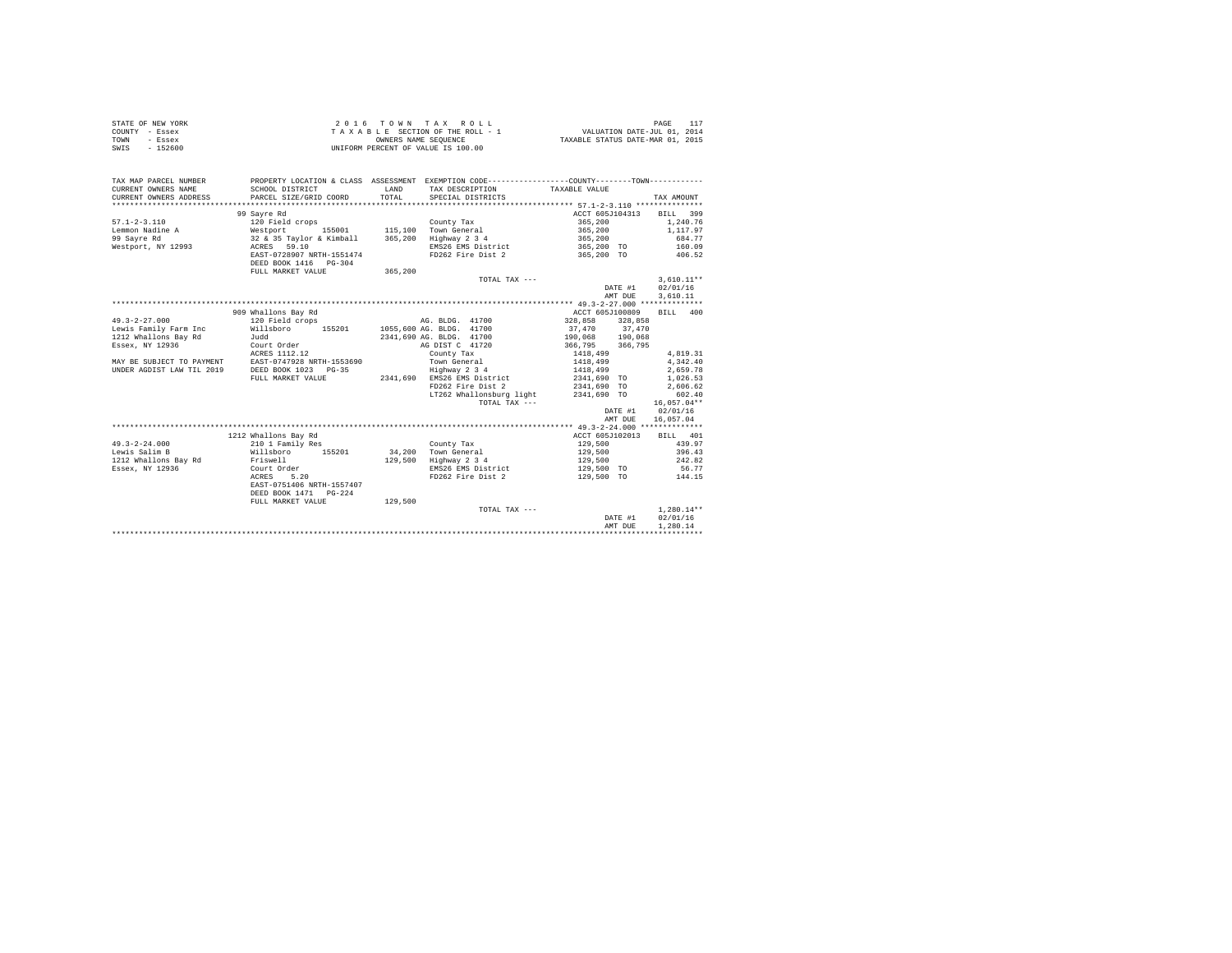| STATE OF NEW YORK | $2.0.16$ TOWN TAX ROLL             | PAGE                             |
|-------------------|------------------------------------|----------------------------------|
| COUNTY - Essex    | TAXABLE SECTION OF THE ROLL - 1    | VALUATION DATE-JUL 01, 2014      |
| TOWN<br>- Essex   | OWNERS NAME SEOUENCE               | TAXABLE STATUS DATE-MAR 01, 2015 |
| SWIS<br>$-152600$ | UNIFORM PERCENT OF VALUE IS 100.00 |                                  |

| TAX MAP PARCEL NUMBER<br>CURRENT OWNERS NAME<br>CURRENT OWNERS ADDRESS | SCHOOL DISTRICT<br>PARCEL SIZE/GRID COORD          | LAND<br>TOTAL | PROPERTY LOCATION & CLASS ASSESSMENT EXEMPTION CODE---------------COUNTY-------TOWN----------<br>TAX DESCRIPTION<br>SPECIAL DISTRICTS | TAXABLE VALUE   | TAX AMOUNT   |
|------------------------------------------------------------------------|----------------------------------------------------|---------------|---------------------------------------------------------------------------------------------------------------------------------------|-----------------|--------------|
|                                                                        | 10 Orchard Ln                                      |               |                                                                                                                                       | ACCT 605J103501 | BILL 402     |
| $40.73 - 6 - 3.000$                                                    | 210 1 Family Res - WTRFNT                          |               | County Tax                                                                                                                            | 431,800         | 1,467.03     |
| Little Brick House In Essex Willsboro                                  | 155201                                             | 202,800       | Town General                                                                                                                          | 431,800         | 1,321.85     |
| LLC (The)                                                              | Potts                                              | 431,800       | Highway 2 3 4                                                                                                                         | 431,800         | 809.65       |
|                                                                        | 1649/215-Sewer Easement                            |               | EMS26 EMS District                                                                                                                    | 431,800 TO      | 189.29       |
| c/o Amy Parsons<br>60 Matthews Mill Rd ACRES                           | 0.30                                               |               | FD261 Fire Dist 1                                                                                                                     | 431,800 TO      | 431.05       |
|                                                                        |                                                    |               | LT261 Essex light                                                                                                                     |                 |              |
| Bedford Hills, NY 10507                                                | EAST-0757339 NRTH-1571316<br>DEED BOOK 1115 PG-173 |               |                                                                                                                                       | 431,800 TO      | 39.66        |
|                                                                        | FULL MARKET VALUE                                  | 431,800       |                                                                                                                                       |                 |              |
|                                                                        |                                                    |               | TOTAL TAX ---                                                                                                                         |                 | $4.258.53**$ |
|                                                                        |                                                    |               |                                                                                                                                       | DATE #1         | 02/01/16     |
|                                                                        |                                                    |               |                                                                                                                                       | AMT DUE         | 4,258.53     |
|                                                                        |                                                    |               |                                                                                                                                       |                 |              |
|                                                                        | 87 Middle Rd                                       |               |                                                                                                                                       | ACCT 605J183001 | BILL 403     |
| $49.3 - 2 - 8.200$                                                     | 240 Rural res                                      |               | VETERANS 41101                                                                                                                        | 5,000<br>5,000  |              |
| Lloyd James E                                                          | 155201<br>Willsboro                                | 55,700        | County Tax                                                                                                                            | 185,900         | 631.59       |
| 87 Middle Rd                                                           | Wharton                                            | 190,900       | Town General                                                                                                                          | 185,900         | 569.09       |
| Essex, NY 12936                                                        | 29.0 Acres                                         |               | Highway 2 3 4                                                                                                                         | 185,900         | 348.58       |
|                                                                        | ACRES 24.65                                        |               | EMS26 EMS District                                                                                                                    | 190,900 TO      | 83.69        |
|                                                                        | EAST-0750084 NRTH-1559216                          |               | FD261 Fire Dist 1                                                                                                                     | 190,900 TO      | 190.57       |
|                                                                        | DEED BOOK 1492 PG-129                              |               |                                                                                                                                       |                 |              |
|                                                                        | FULL MARKET VALUE                                  | 190,900       |                                                                                                                                       |                 |              |
|                                                                        |                                                    |               | TOTAL TAX ---                                                                                                                         |                 | $1.823.52**$ |
|                                                                        |                                                    |               |                                                                                                                                       | DATE #1         | 02/01/16     |
|                                                                        |                                                    |               |                                                                                                                                       | AMT DUE         | 1,823.52     |
|                                                                        |                                                    |               |                                                                                                                                       |                 |              |
|                                                                        | Jersey St                                          |               |                                                                                                                                       | ACCT 605J103005 | BILL 404     |
| $39.4 - 1 - 43.000$                                                    | 910 Priv forest                                    |               | County Tax                                                                                                                            | 92,000          | 312.57       |
| Lobato Sergio                                                          | Westport 155001                                    | 92,000        | Town General                                                                                                                          | 92,000          | 281.64       |
| Stumpel St                                                             | Hicks                                              | 92.000        | Highway 2 3 4                                                                                                                         | 92,000          | 172.51       |
| Brentwood, NY 11717                                                    | ACRES 92.00                                        |               | EMS26 EMS District                                                                                                                    | 92,000 TO       | 40.33        |
|                                                                        | EAST-0736643 NRTH-1570105                          |               | FD262 Fire Dist 2                                                                                                                     | 92,000 TO       | 102.41       |
| PRIOR OWNER ON 3/01/2015                                               | DEED BOOK 1356<br>$PG-29$                          |               |                                                                                                                                       |                 |              |
| Lobato Sergio                                                          | FULL MARKET VALUE                                  | 92,000        |                                                                                                                                       |                 |              |
|                                                                        |                                                    |               | TOTAL TAX ---                                                                                                                         |                 | $909.46**$   |
|                                                                        |                                                    |               |                                                                                                                                       | DATE #1         | 02/01/16     |
|                                                                        |                                                    |               |                                                                                                                                       | AMT DUE         | 909.46       |
|                                                                        |                                                    |               |                                                                                                                                       |                 |              |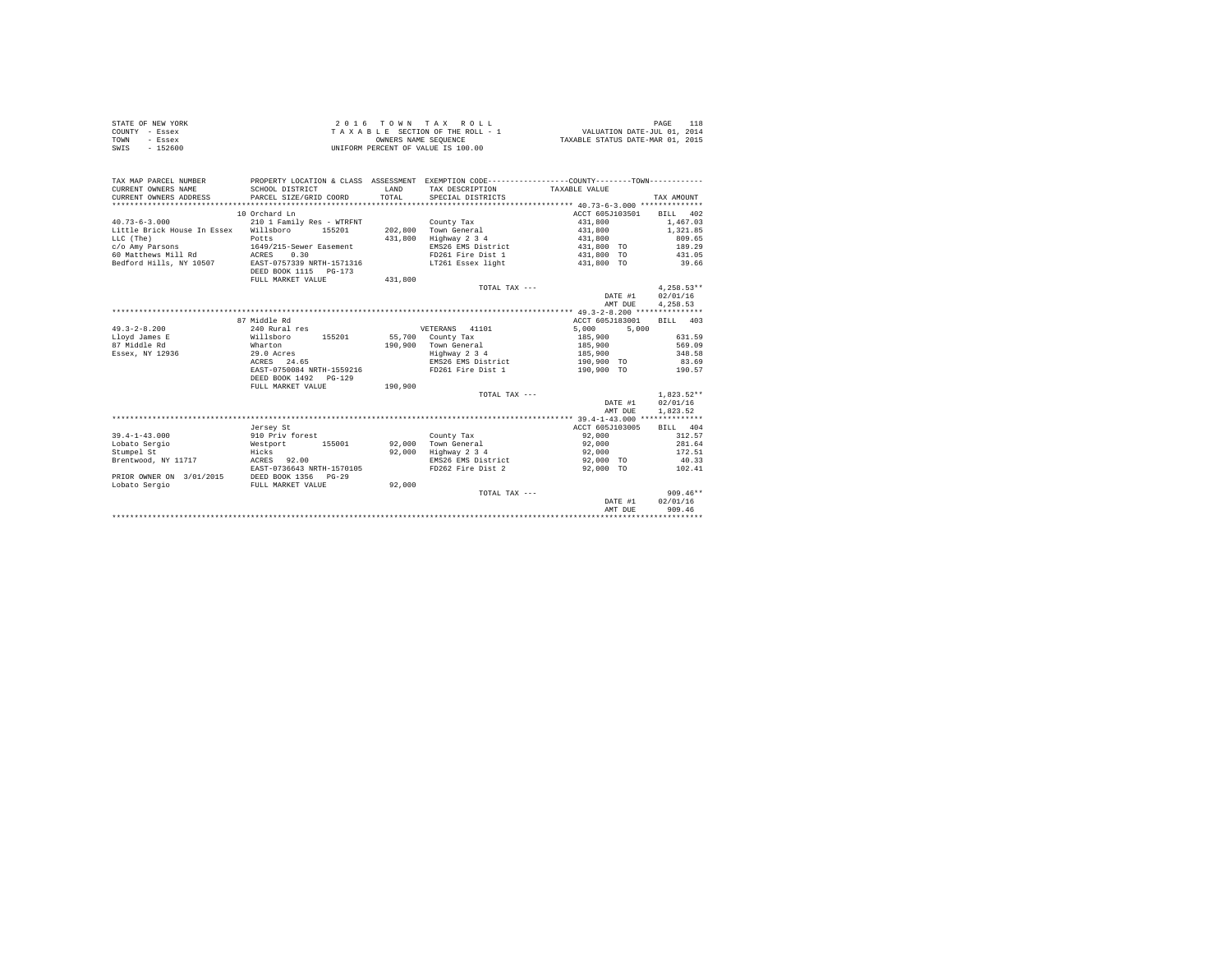| STATE OF NEW YORK | 2016 TOWN TAX ROLL                 | PAGE                             |
|-------------------|------------------------------------|----------------------------------|
| COUNTY - Essex    | TAXABLE SECTION OF THE ROLL - 1    | VALUATION DATE-JUL 01, 2014      |
| TOWN<br>- Essex   | OWNERS NAME SEOUENCE               | TAXABLE STATUS DATE-MAR 01, 2015 |
| SWIS<br>$-152600$ | UNIFORM PERCENT OF VALUE IS 100.00 |                                  |

| TAX MAP PARCEL NUMBER<br>CURRENT OWNERS NAME<br>CURRENT OWNERS ADDRESS | SCHOOL DISTRICT<br>PARCEL SIZE/GRID COORD              | <b>T.AND</b><br>TOTAL | PROPERTY LOCATION & CLASS ASSESSMENT EXEMPTION CODE---------------COUNTY-------TOWN----------<br>TAX DESCRIPTION<br>SPECIAL DISTRICTS | TAXABLE VALUE   | TAX AMOUNT   |
|------------------------------------------------------------------------|--------------------------------------------------------|-----------------------|---------------------------------------------------------------------------------------------------------------------------------------|-----------------|--------------|
|                                                                        | 2737 NYS Route 22                                      |                       |                                                                                                                                       | ACCT 605J102610 | BILL 405     |
| $40.65 - 2 - 8.000$                                                    | 220 2 Family Res                                       |                       | County Tax                                                                                                                            | 287,700         | 977.45       |
| LugoDeSlosser Hada                                                     | Willsboro<br>155201                                    | 61,800                | Town General                                                                                                                          | 287,700         | 880.73       |
| PO Box 36                                                              | Hicks                                                  | 287,700               | Highway 2 3 4                                                                                                                         | 287,700         | 539.46       |
| Essex, NY 12936                                                        | 1673/228 Easement                                      |                       | EMS26 EMS District                                                                                                                    | 287,700 TO      | 126.12       |
|                                                                        | ACRES<br>0.50                                          |                       | FD261 Fire Dist 1                                                                                                                     | 287,700 TO      | 287.20       |
|                                                                        | EAST-0756665 NRTH-1572151                              |                       | LT261 Essex light                                                                                                                     | 287,700 TO      | 26.43        |
|                                                                        | DEED BOOK 1439 PG-48                                   |                       |                                                                                                                                       |                 |              |
|                                                                        | FULL MARKET VALUE                                      | 287,700               |                                                                                                                                       |                 |              |
|                                                                        |                                                        |                       | TOTAL TAX ---                                                                                                                         |                 | $2.837.39**$ |
|                                                                        |                                                        |                       |                                                                                                                                       | DATE #1         | 02/01/16     |
|                                                                        |                                                        |                       |                                                                                                                                       | AMT DUE         | 2,837.39     |
|                                                                        |                                                        |                       |                                                                                                                                       |                 |              |
|                                                                        | 10 Sandy Point Way                                     |                       |                                                                                                                                       | ACCT 605J178501 | BILL 406     |
| $40.65 - 1 - 1.200$                                                    | 260 Seasonal res - WTRFNT                              |                       | County Tax                                                                                                                            | 398,400         | 1,353.55     |
| MacBride Peter A                                                       | Willsboro<br>155201                                    | 301,000               | Town General                                                                                                                          | 398,400         | 1,219.61     |
| MacBride Judith A                                                      | Hicks Pat                                              | 398,400               | Highway 2 3 4                                                                                                                         | 398,400         | 747.03       |
| 21 Cherry Ln                                                           | ACRES 1.75                                             |                       | EMS26 EMS District                                                                                                                    | 398,400 TO      | 174.65       |
| Dedham, MA 02026                                                       | EAST-0757466 NRTH-1573592                              |                       | FD261 Fire Dist 1                                                                                                                     | 398,400 TO      | 397.71       |
|                                                                        | DEED BOOK 1568 PG-261                                  |                       | LT261 Essex light                                                                                                                     | 398,400 TO      | 36.60        |
|                                                                        | FULL MARKET VALUE                                      | 398,400               | WB261 Water B&I                                                                                                                       | 398,400 TO C    | 109.42       |
|                                                                        |                                                        |                       | TOTAL TAX ---                                                                                                                         |                 | $4.038.57**$ |
|                                                                        |                                                        |                       |                                                                                                                                       | DATE #1         | 02/01/16     |
|                                                                        |                                                        |                       |                                                                                                                                       | AMT DUE         | 4,038.57     |
|                                                                        |                                                        |                       |                                                                                                                                       |                 |              |
|                                                                        | 2261 Lake Shore Rd                                     |                       |                                                                                                                                       | ACCT 605J104112 | BILL 407     |
| $40.73 - 5 - 10.000$                                                   | 210 1 Family Res                                       |                       | County Tax                                                                                                                            | 176,000         | 597.95       |
| MacDevitt Lawrence                                                     | Willsboro<br>155201                                    | 52,000                | Town General                                                                                                                          | 176,000         | 538.78       |
| Breckenridge Darla                                                     | Potts                                                  | 176,000               | Highway 2 3 4                                                                                                                         | 176,000         | 330.01       |
| 2261 Lake Shore Rd                                                     | 1672/24 Easement                                       |                       | EMS26 EMS District                                                                                                                    | 176,000 TO      | 77.15        |
| PO Box 273                                                             | 0.20<br>ACRES                                          |                       | FD261 Fire Dist 1                                                                                                                     | 176,000 TO      | 175.69       |
| Essex, NY 12936                                                        | EAST-0757048 NRTH-1570742<br>DEED BOOK 906<br>$PG-221$ |                       | LT261 Essex light                                                                                                                     | 176,000 TO      | 16.17        |
|                                                                        | FULL MARKET VALUE                                      | 176,000               |                                                                                                                                       |                 |              |
|                                                                        |                                                        |                       | TOTAL TAX ---                                                                                                                         |                 | $1.735.75**$ |
|                                                                        |                                                        |                       |                                                                                                                                       | DATE #1         | 02/01/16     |
|                                                                        |                                                        |                       |                                                                                                                                       | AMT DUE         | 1,735.75     |
|                                                                        |                                                        |                       |                                                                                                                                       |                 |              |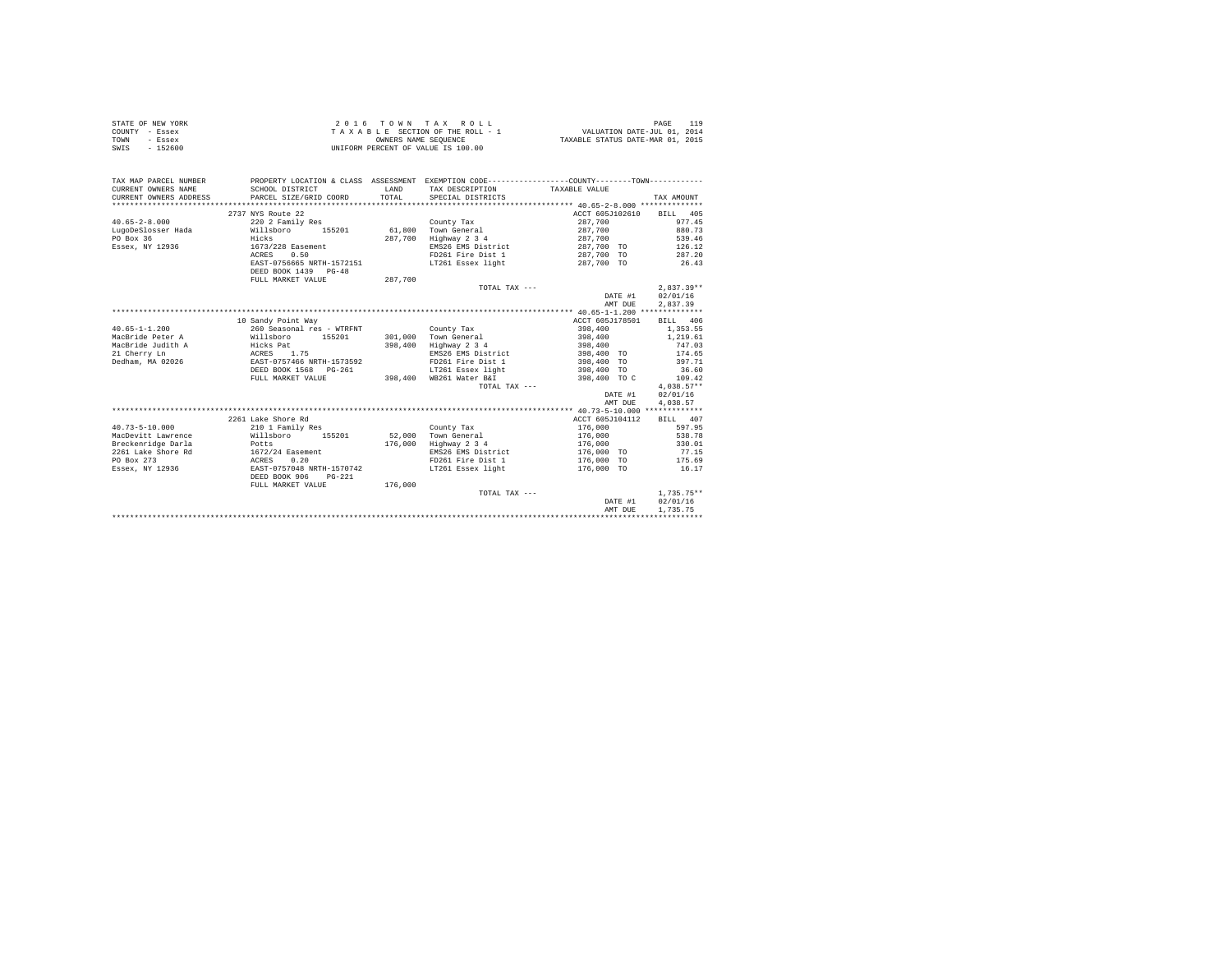| STATE OF NEW YORK | 2016 TOWN TAX ROLL                 | 120<br>PAGE                      |
|-------------------|------------------------------------|----------------------------------|
| COUNTY - Essex    | TAXABLE SECTION OF THE ROLL - 1    | VALUATION DATE-JUL 01, 2014      |
| TOWN<br>- Essex   | OWNERS NAME SEOUENCE               | TAXABLE STATUS DATE-MAR 01, 2015 |
| SWIS<br>$-152600$ | UNIFORM PERCENT OF VALUE IS 100.00 |                                  |

| TAX MAP PARCEL NUMBER                         | PROPERTY LOCATION & CLASS ASSESSMENT EXEMPTION CODE---------------COUNTY-------TOWN--------- |              |                                             |                 |              |
|-----------------------------------------------|----------------------------------------------------------------------------------------------|--------------|---------------------------------------------|-----------------|--------------|
| CURRENT OWNERS NAME                           | SCHOOL DISTRICT                                                                              | <b>T.AND</b> | TAX DESCRIPTION                             | TAXABLE VALUE   |              |
| CURRENT OWNERS ADDRESS PARCEL SIZE/GRID COORD |                                                                                              | TOTAL        | SPECIAL DISTRICTS                           |                 | TAX AMOUNT   |
|                                               |                                                                                              |              |                                             |                 |              |
|                                               | 2219 Lake Shore Rd                                                                           |              |                                             | ACCT 605L102215 | BILL 408     |
| $40.81 - 1 - 2.000$                           | 210 1 Family Res                                                                             |              | County Tax                                  | 137,700         | 467.83       |
| MacDougal Andrew                              | Willsboro<br>155201                                                                          |              | 58,500 Town General                         | 137,700         | 421.54       |
| Nichols-MacDougal Maghan L Potts Patent       |                                                                                              | 137,700      | Highway 2 3 4                               | 137,700         | 258.20       |
| 2219 Lake Shore Rd                            | 1680/80 Easement                                                                             |              | School Relevy                               |                 | 1,449.21     |
| Essex, NY 12936                               | 0.30<br>ACRES                                                                                |              | EMS26 EMS District                          | 137,700 TO      | 60.36        |
|                                               | EAST-0757231 NRTH-1569743                                                                    |              | FD261 Fire Dist 1                           | 137,700 TO      | 137.46       |
|                                               | DEED BOOK 1434 PG-10                                                                         |              | LT261 Essex light                           | 137,700 TO      | 12.65        |
|                                               | FULL MARKET VALUE                                                                            |              | 137.700 SR150 Return sewer rent 1.130.77 MT |                 | 1,130.77     |
|                                               |                                                                                              |              | WR151 Return water rent-1 666.67 MT         |                 | 666.67       |
|                                               |                                                                                              |              | TOTAL TAX ---                               |                 | $4,604.69**$ |
|                                               |                                                                                              |              |                                             | DATE #1         | 02/01/16     |
|                                               |                                                                                              |              |                                             | AMT DUE         | 4,604.69     |
|                                               |                                                                                              |              |                                             |                 |              |
|                                               | Whallons Bay Rd                                                                              |              |                                             | ACCT 605J102109 | BILL 409     |
| $49.69 - 1 - 13.000$                          | 312 Vac w/imprv                                                                              |              | County Tax                                  | 32,400          | 110.08       |
| MacDougal Harold                              | Willsboro 155201                                                                             |              | 25,600 Town General                         | 32,400          | 99.18        |
| MacDougal Leta                                | Friswell                                                                                     | 32,400       | Highway 2 3 4                               | 32,400          | 60.75        |
| 9 Willett Ln                                  | ACRES 1.60                                                                                   |              | EMS26 EMS District                          | 32,400 TO       | 14.20        |
| Essex, NY 12936                               | EAST-0744015 NRTH-1555094                                                                    |              | FD262 Fire Dist 2                           | 32,400 TO       | 36.07        |
|                                               | DEED BOOK 1232 PG-109                                                                        |              | LT262 Whallonsburg light                    | 32,400 TO       | 8.33         |
|                                               | FULL MARKET VALUE                                                                            | 32,400       |                                             |                 |              |
|                                               |                                                                                              |              | TOTAL TAX ---                               |                 | $328.61**$   |
|                                               |                                                                                              |              |                                             | DATE #1         | 02/01/16     |
|                                               |                                                                                              |              |                                             | AMT DUE         | 328.61       |
|                                               |                                                                                              |              |                                             |                 |              |
|                                               | 9 Willett Ln                                                                                 |              |                                             | ACCT 605L102108 | BILL 410     |
| $49.69 - 1 - 9.000$                           | 210 1 Family Res                                                                             |              | County Tax                                  | 158,100         | 537.14       |
| MacDougal Harold T                            | Willsboro<br>Friswell Patent<br>ACRES 0.30<br>155201                                         |              | 21,600 Town General                         | 158,100         | 483.99       |
| MacDougal Leta M                              |                                                                                              | 158,100      | Highway 2 3 4                               | 158,100         | 296.45       |
| 9 Willett Ln                                  |                                                                                              |              | EMS26 EMS District                          | 158,100 TO      | 69.31        |
| Essex, NY 12936                               | EAST-0744308 NRTH-1555438                                                                    |              | FD262 Fire Dist 2                           | 158,100 TO      | 175.99       |
|                                               | DEED BOOK 877<br>$PG-213$                                                                    |              | LT262 Whallonsburg light 158,100 TO         |                 | 40.67        |
|                                               | FULL MARKET VALUE                                                                            | 158,100      |                                             |                 |              |
|                                               |                                                                                              |              | TOTAL TAX ---                               |                 | $1,603.55**$ |
|                                               |                                                                                              |              |                                             | DATE #1         | 02/01/16     |
|                                               |                                                                                              |              |                                             | AMT DUE         | 1,603.55     |
|                                               |                                                                                              |              |                                             |                 |              |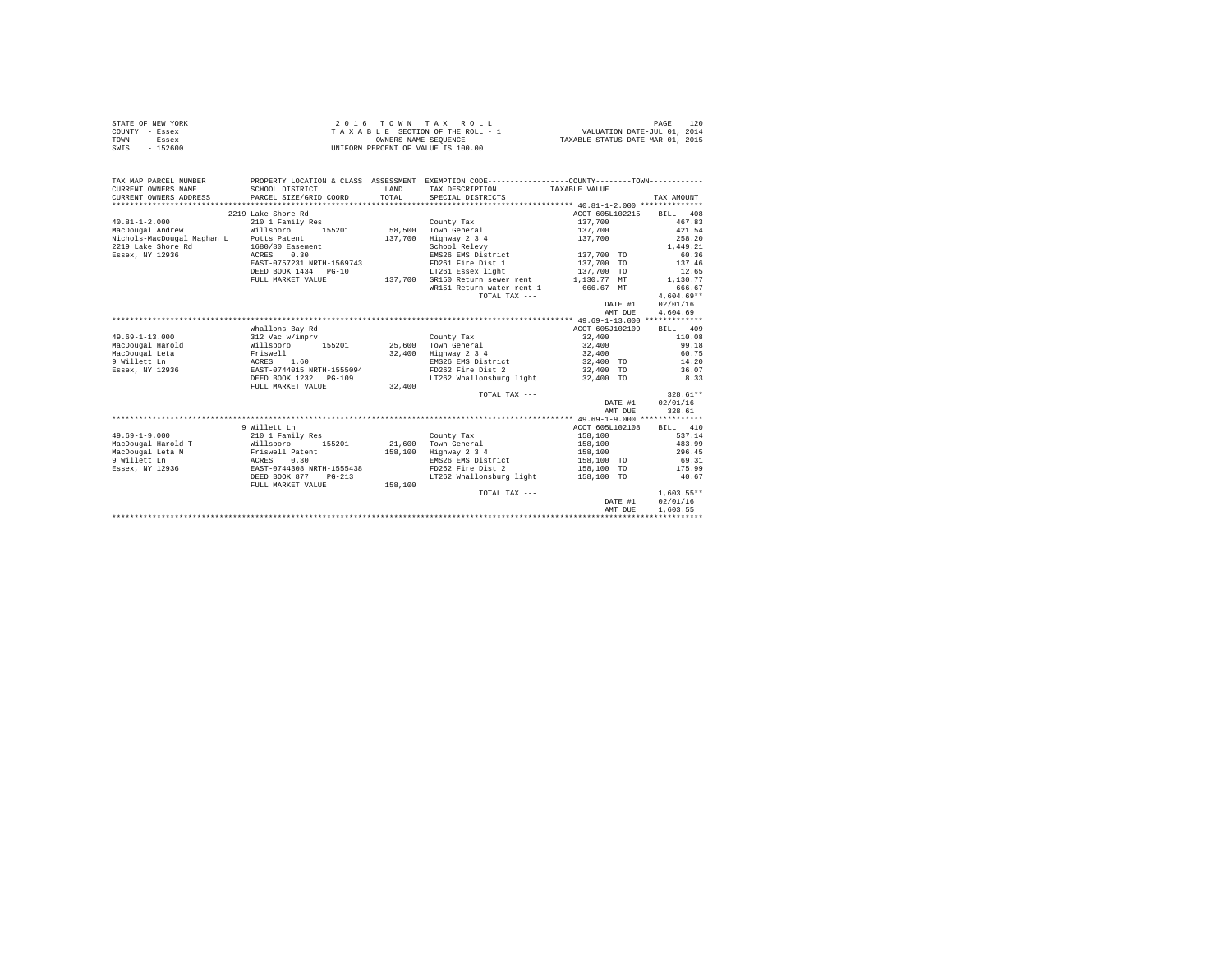|                | STATE OF NEW YORK | 2016 TOWN TAX ROLL                 | PAGE                             |
|----------------|-------------------|------------------------------------|----------------------------------|
| COUNTY - Essex |                   | TAXABLE SECTION OF THE ROLL - 1    | VALUATION DATE-JUL 01, 2014      |
| TOWN           | - Essex           | OWNERS NAME SEOUENCE               | TAXABLE STATUS DATE-MAR 01, 2015 |
| SWIS           | $-152600$         | UNIFORM PERCENT OF VALUE IS 100.00 |                                  |

| TAX MAP PARCEL NUMBER<br>CURRENT OWNERS NAME   | PROPERTY LOCATION & CLASS ASSESSMENT EXEMPTION CODE----------------COUNTY--------TOWN----------<br>SCHOOL DISTRICT | <b>T.AND</b> | TAX DESCRIPTION                 | TAXABLE VALUE                 |                     |
|------------------------------------------------|--------------------------------------------------------------------------------------------------------------------|--------------|---------------------------------|-------------------------------|---------------------|
| CURRENT OWNERS ADDRESS                         | PARCEL SIZE/GRID COORD                                                                                             | TOTAL.       | SPECIAL DISTRICTS               |                               | TAX AMOUNT          |
|                                                |                                                                                                                    |              |                                 |                               |                     |
|                                                | 2218 Lake Shore Rd                                                                                                 |              |                                 | ACCT 605J103001               | BILL 411            |
| $40.81 - 3 - 2.100$                            | 210 1 Family Res - WTRFNT                                                                                          |              | County Tax                      | 280,900                       | 954.35              |
| MacDougal Harold Thomas                        | Willsboro 155201                                                                                                   |              | 122,000 Town General            | 280,900                       | 859.91              |
| MacDougal Leta                                 | Potts                                                                                                              | 280,900      | Highway 2 3 4                   | 280,900                       | 526.71              |
| 2218 Lake Shore Rd                             | 1652/24-Sewer Easement<br>ACRES 0.78                                                                               |              | School Relevy                   |                               | 3,736.44            |
| Essex, NY 12936                                |                                                                                                                    |              |                                 | EMS26 EMS District 280,900 TO | 123.14              |
|                                                | EAST-0757542 NRTH-1569699                                                                                          |              |                                 | FD261 Fire Dist 1 280.900 TO  | 280.41              |
| PRIOR OWNER ON 3/01/2015 DEED BOOK 1236 PG-261 |                                                                                                                    |              |                                 | LT261 Essex light 280,900 TO  | 25.80               |
| MacDougal Margaret S                           | FULL MARKET VALUE                                                                                                  |              | 280.900 SR150 Return sewer rent | 247.00 MT                     | 247.00              |
|                                                |                                                                                                                    |              | WR151 Return water rent-1       | 68.00 MT                      | 68.00               |
|                                                |                                                                                                                    |              | TOTAL TAX ---                   |                               | $6,821.76**$        |
|                                                |                                                                                                                    |              |                                 |                               | 02/01/16<br>DATE #1 |
|                                                |                                                                                                                    |              |                                 |                               | 6,821.76<br>AMT DUE |
|                                                |                                                                                                                    |              |                                 |                               |                     |
|                                                | 2217 Lake Shore Rd                                                                                                 |              |                                 | ACCT 605J100710               | BILL 412            |
| $40.81 - 1 - 3.000$                            | 210 1 Family Res                                                                                                   |              | County Tax                      | 137,900                       | 468.51              |
| MacDougal Michael D                            | Willsboro 155201                                                                                                   |              | 52.000 Town General             | 137,900                       | 422.15              |
| 2217 Lake Shore Rd                             | Potts                                                                                                              | 137,900      | Highway 2 3 4                   | 137,900                       | 258.57              |
| Essex, NY 12936                                | 1680/38 Easement                                                                                                   |              | EMS26 EMS District              | 137,900 TO                    | 60.45               |
|                                                | ACRES<br>0.20                                                                                                      |              | FD261 Fire Dist 1               |                               | 137.66              |
|                                                | EAST-0757228 NRTH-1569681                                                                                          |              | LT261 Essex light               | 137,900 TO<br>137,900 TO      | 12.67               |
|                                                | DEED BOOK 1676 PG-262                                                                                              |              |                                 |                               |                     |
|                                                | FULL MARKET VALUE                                                                                                  | 137,900      |                                 |                               |                     |
|                                                |                                                                                                                    |              | TOTAL TAX ---                   |                               | $1.360.01**$        |
|                                                |                                                                                                                    |              |                                 |                               | DATE #1<br>02/01/16 |
|                                                |                                                                                                                    |              |                                 |                               | 1,360.01<br>AMT DUE |
|                                                |                                                                                                                    |              |                                 |                               |                     |
|                                                | 2289 NYS Route 22                                                                                                  |              |                                 | ACCT 605J102909               | BILL 413            |
| $40.3 - 1 - 8.001$                             | 312 Vac w/imprv                                                                                                    |              | County Tax                      | 29,300                        | 99.55               |
| Mace Valerie                                   | Willsboro 155201 24.000 Town General                                                                               |              |                                 |                               | 29,300<br>89.69     |
| PO Box 1                                       |                                                                                                                    |              | 29,300 Highway 2 3 4            | 29,300                        | 54.94               |
| Somers, NY 10589                               | Hicks<br>ACRES 0.50                                                                                                |              | EMS26 EMS District              | 29,300 TO                     | 12.84               |
|                                                | EAST-0745291 NRTH-1570532                                                                                          |              | FD261 Fire Dist 1               | 29,300 TO                     | 29.25               |
|                                                | DEED BOOK 1318    PG-160                                                                                           |              |                                 |                               |                     |
|                                                | FULL MARKET VALUE                                                                                                  | 29,300       |                                 |                               |                     |
|                                                |                                                                                                                    |              | TOTAL TAX ---                   |                               | $286.27**$          |
|                                                |                                                                                                                    |              |                                 |                               | 02/01/16<br>DATE #1 |
|                                                |                                                                                                                    |              |                                 |                               | AMT DUE<br>286.27   |
|                                                |                                                                                                                    |              |                                 |                               |                     |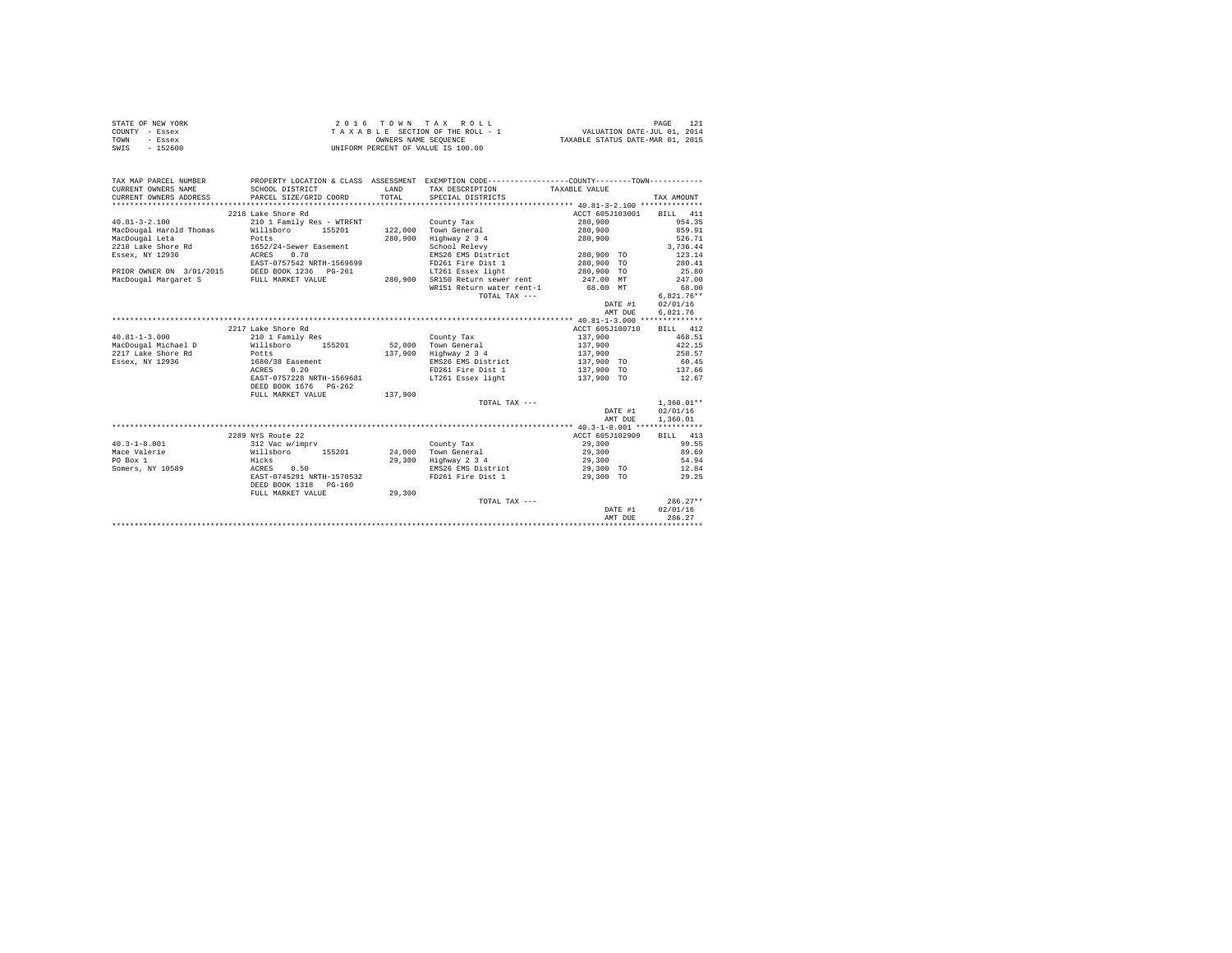|      | STATE OF NEW YORK | $2.0.16$ TOWN TAX ROLL             | PAGE                             |
|------|-------------------|------------------------------------|----------------------------------|
|      | COUNTY - Essex    | TAXABLE SECTION OF THE ROLL - 1    | VALUATION DATE-JUL 01, 2014      |
| TOWN | - Essex           | OWNERS NAME SEOUENCE               | TAXABLE STATUS DATE-MAR 01, 2015 |
| SWIS | - 152600          | UNIFORM PERCENT OF VALUE IS 100.00 |                                  |

| TAX MAP PARCEL NUMBER<br>CURRENT OWNERS NAME<br>CURRENT OWNERS ADDRESS | SCHOOL DISTRICT<br>PARCEL SIZE/GRID COORD          | T.AND<br>TOTAL | PROPERTY LOCATION & CLASS ASSESSMENT EXEMPTION CODE---------------COUNTY-------TOWN---------<br>TAX DESCRIPTION<br>SPECIAL DISTRICTS | TAXABLE VALUE    | TAX AMOUNT         |
|------------------------------------------------------------------------|----------------------------------------------------|----------------|--------------------------------------------------------------------------------------------------------------------------------------|------------------|--------------------|
| ******************                                                     |                                                    |                |                                                                                                                                      |                  |                    |
|                                                                        | 468 Walker Rd                                      |                |                                                                                                                                      | ACCT 605J199006  | <b>BILL</b><br>414 |
| $48.4 - 1 - 20.131$                                                    | 240 Rural res                                      |                | County Tax                                                                                                                           | 198,800          | 675.42             |
| MacIver Roderick W                                                     | Willsboro 155201                                   |                | 46,000 Town General                                                                                                                  | 198,800          | 608.58             |
| 468 Walker Rd                                                          | 3 Brookfield Pat                                   | 198,800        | Highway 2 3 4                                                                                                                        | 198,800          | 372.76             |
| Essex, NY 12936                                                        | ACRES 15.00 BANK1STARSG                            |                | EMS26 EMS District                                                                                                                   | 198,800 TO       | 87.15              |
|                                                                        | EAST-0734942 NRTH-1555594                          |                | FD262 Fire Dist 2                                                                                                                    | 198,800 TO       | 221.29             |
|                                                                        | DEED BOOK 1552 PG-144                              |                | LT262 Whallonsburg light 198,800 TO                                                                                                  |                  | 51.14              |
|                                                                        | FULL MARKET VALUE                                  | 198,800        |                                                                                                                                      |                  |                    |
|                                                                        |                                                    |                | TOTAL TAX ---                                                                                                                        |                  | $2,016.34**$       |
|                                                                        |                                                    |                |                                                                                                                                      | DATE #1          | 02/01/16           |
|                                                                        |                                                    |                |                                                                                                                                      | AMT DUE          | 2,016.34           |
|                                                                        |                                                    |                |                                                                                                                                      |                  |                    |
|                                                                        | 299 School St                                      |                |                                                                                                                                      | ACCT 605J104207  | BILL 415           |
| $40.73 - 4 - 10.000$                                                   | 210 1 Family Res                                   |                | VETCOM CTS 41130                                                                                                                     | 25,000<br>25,000 |                    |
| MacLeod Grace A                                                        | 155201<br>Willsboro                                |                | 50,500 County Tax                                                                                                                    | 157,200          | 534.08             |
| PO Box 173                                                             | Potts                                              |                | 182.200 Town General                                                                                                                 | 157,200          | 481.23             |
| Essex, NY 12936                                                        | 1649/194 Sewer Easement                            |                | Highway 2 3 4                                                                                                                        | 157,200          | 294.76             |
|                                                                        | 0.14<br>ACRES                                      |                | EMS26 EMS District                                                                                                                   | 182,200 TO       | 79.87              |
|                                                                        | EAST-0756765 NRTH-1570933                          |                | FD261 Fire Dist 1                                                                                                                    | 182,200 TO       | 181.88             |
|                                                                        | DEED BOOK 1010 PG-279                              |                | LT261 Essex light                                                                                                                    | 182,200 TO       | 16.74              |
|                                                                        | FULL MARKET VALUE                                  | 182,200        |                                                                                                                                      |                  |                    |
|                                                                        |                                                    |                | TOTAL TAX ---                                                                                                                        |                  | $1,588.56**$       |
|                                                                        |                                                    |                |                                                                                                                                      | DATE #1          | 02/01/16           |
|                                                                        |                                                    |                |                                                                                                                                      | AMT DUE          | 1,588.56           |
|                                                                        |                                                    |                |                                                                                                                                      |                  |                    |
|                                                                        | Ridge Way                                          |                |                                                                                                                                      | ACCT 605J102508  | RTT.T. 416         |
| $49.11 - 1 - 15.000$                                                   | 311 Res vac land                                   |                | County Tax                                                                                                                           | 20,500           | 69.65              |
| Madigan John Jr Trus                                                   | Willsboro 155201                                   |                | 20,500 Town General                                                                                                                  | 20,500           | 62.76              |
| 28 Clubhouse Way                                                       | Wharton                                            |                | 20,500 Highway 2 3 4                                                                                                                 | 20,500           | 38.44              |
| PO Box 322                                                             | ACRES 0.09                                         |                | EMS26 EMS District                                                                                                                   | 20,500 TO        | 8.99               |
| Essex, NY 12936                                                        | EAST-0757663 NRTH-1563428                          |                | FD261 Fire Dist 1                                                                                                                    | 20,500 TO        | 20.46              |
|                                                                        | DEED BOOK 1346    PG-328                           |                | LT261 Essex light                                                                                                                    | 20.500 TO        | 1.88               |
|                                                                        | FULL MARKET VALUE                                  | 20,500         |                                                                                                                                      |                  |                    |
|                                                                        |                                                    |                | TOTAL TAX ---                                                                                                                        |                  | $202.18**$         |
|                                                                        |                                                    |                |                                                                                                                                      | DATE #1          | 02/01/16           |
|                                                                        |                                                    |                |                                                                                                                                      | AMT DUE          | 202.18             |
|                                                                        |                                                    |                |                                                                                                                                      |                  |                    |
|                                                                        | 10 Pearson Way                                     |                |                                                                                                                                      | ACCT 605J102509  | BILL 417           |
| 49.11-1-26.000                                                         | 281 Multiple res                                   |                | County Tax                                                                                                                           | 456,400          | 1,550.60           |
| Madigan John Jr Trus                                                   | Willsboro 155201                                   |                | 86.500 Town General                                                                                                                  | 456,400          | 1,397.16           |
| 28 Clubhouse Way                                                       |                                                    |                | 456,400 Highway 2 3 4                                                                                                                | 456,400          | 855.78             |
| PO Box 322                                                             |                                                    |                | EMS26 EMS District                                                                                                                   | 456,400 TO       | 200.07             |
| Essex, NY 12936                                                        | Wharton<br>ACRES 1.50<br>EAST-0757858 NRTH-1563381 |                | FD261 Fire Dist 1                                                                                                                    | 456,400 TO       | 455.61             |
|                                                                        | DEED BOOK 1346 PG-328                              |                |                                                                                                                                      |                  |                    |
|                                                                        | FULL MARKET VALUE                                  | 456,400        |                                                                                                                                      |                  |                    |
|                                                                        |                                                    |                | TOTAL TAX ---                                                                                                                        |                  | $4,459.22**$       |
|                                                                        |                                                    |                |                                                                                                                                      | DATE #1          | 02/01/16           |
|                                                                        |                                                    |                |                                                                                                                                      | AMT DUE          | 4.459.22           |
|                                                                        |                                                    |                |                                                                                                                                      |                  |                    |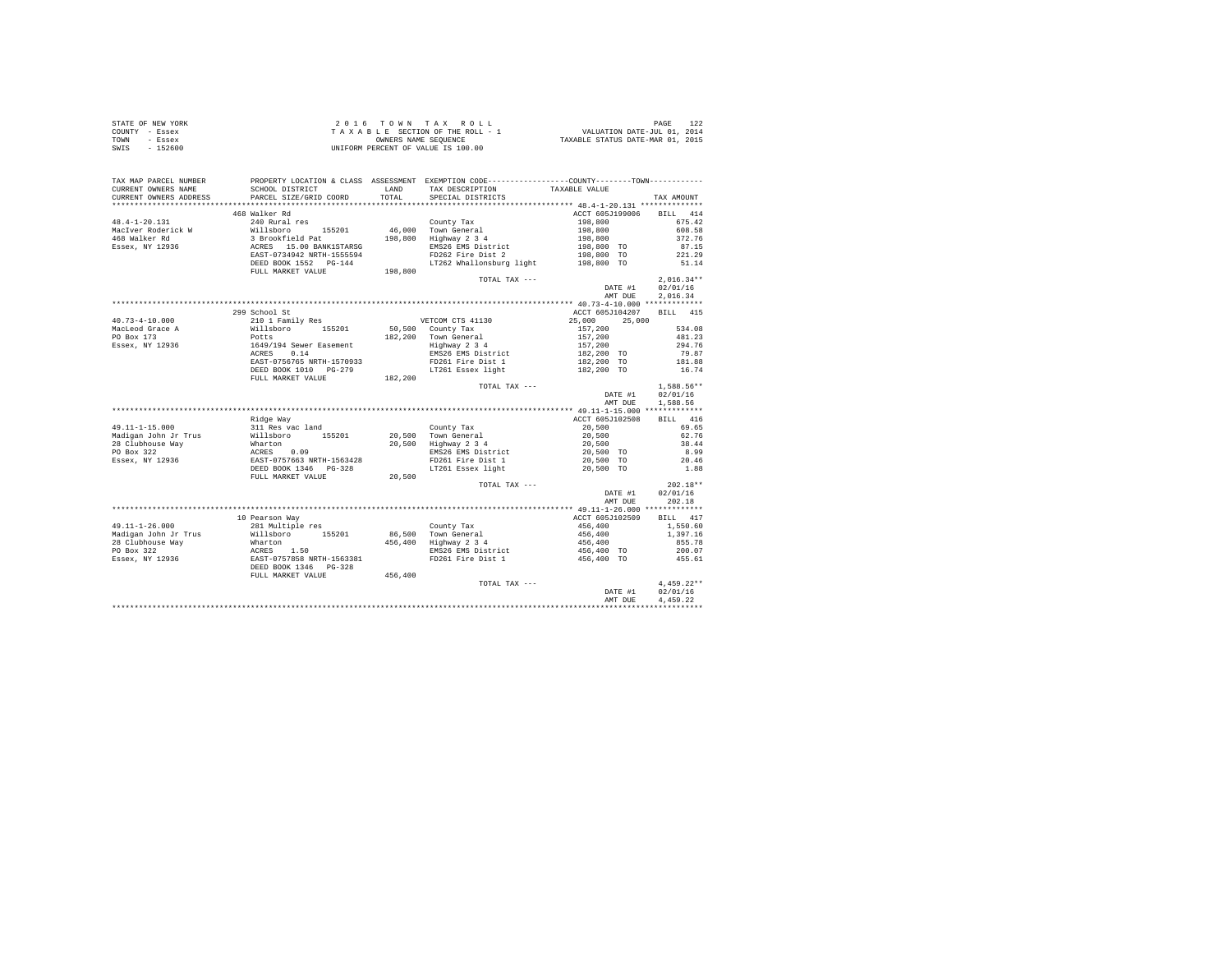|      | STATE OF NEW YORK | 2016 TOWN TAX ROLL                 | PAGE                             |
|------|-------------------|------------------------------------|----------------------------------|
|      | COUNTY - Essex    | TAXABLE SECTION OF THE ROLL - 1    | VALUATION DATE-JUL 01, 2014      |
| TOWN | - Essex           | OWNERS NAME SEOUENCE               | TAXABLE STATUS DATE-MAR 01, 2015 |
| SWIS | - 152600          | UNIFORM PERCENT OF VALUE IS 100.00 |                                  |

| TAX MAP PARCEL NUMBER          |                                             |         | PROPERTY LOCATION & CLASS ASSESSMENT EXEMPTION CODE---------------COUNTY-------TOWN--------- |                        |                    |
|--------------------------------|---------------------------------------------|---------|----------------------------------------------------------------------------------------------|------------------------|--------------------|
| CURRENT OWNERS NAME            | SCHOOL DISTRICT                             | LAND    | TAX DESCRIPTION                                                                              | TAXABLE VALUE          |                    |
| CURRENT OWNERS ADDRESS         | PARCEL SIZE/GRID COORD                      | TOTAL   | SPECIAL DISTRICTS                                                                            |                        | TAX AMOUNT         |
|                                |                                             |         |                                                                                              |                        |                    |
|                                | Lake Shore Rd                               |         |                                                                                              | ACCT 605J174009        | 418<br><b>BILL</b> |
| 49.11-1-27.000                 | 311 Res vac land                            |         | County Tax                                                                                   | 57,800                 | 196.37             |
| Madigan John Jr Trus           | Willsboro<br>155201<br>Wharton              | 57,800  | 57.800 Town General                                                                          | 57,800                 | 176.94<br>108.38   |
| 28 Clubhouse Way<br>PO Box 322 | Db 893 Pg 233/236                           |         | Highway 2 3 4<br>EMS26 EMS District                                                          | 57,800                 | 25.34              |
| Essex, NY 12936                | ACRES<br>1.60                               |         | FD261 Fire Dist 1                                                                            | 57,800 TO<br>57,800 TO | 57.70              |
|                                | EAST-0757886 NRTH-1563223                   |         |                                                                                              |                        |                    |
|                                | DEED BOOK 1346 PG-328                       |         |                                                                                              |                        |                    |
|                                | FULL MARKET VALUE                           | 57,800  |                                                                                              |                        |                    |
|                                |                                             |         | TOTAL TAX ---                                                                                |                        | 564.73**           |
|                                |                                             |         |                                                                                              | DATE #1                | 02/01/16           |
|                                |                                             |         |                                                                                              | AMT DUE                | 564.73             |
|                                |                                             |         |                                                                                              |                        |                    |
|                                | Lake Shore Rd                               |         |                                                                                              | ACCT 605J102910        | 419<br><b>BILL</b> |
| $49.3 - 2 - 14.000$            | 321 Abandoned ag                            |         | County Tax                                                                                   | 16,900                 | 57.42              |
| Mandeville Myrna               | 155201<br>Willsboro                         |         | 16,900 Town General                                                                          | 16,900                 | 51.74              |
| 1571 Lake Shore Rd             | Judd                                        | 16,900  | Highway 2 3 4                                                                                | 16,900                 | 31.69              |
| Essex, NY 12936                | ACRES 16.90                                 |         | EMS26 EMS District                                                                           | 16,900 TO              | 7.41               |
|                                | EAST-0755732 NRTH-1555733                   |         | FD262 Fire Dist 2                                                                            | 16,900 TO              | 18.81              |
|                                | DEED BOOK 1309 PG-240                       |         |                                                                                              |                        |                    |
|                                | FULL MARKET VALUE                           | 16,900  |                                                                                              |                        |                    |
|                                |                                             |         | TOTAL TAX ---                                                                                |                        | $167.07**$         |
|                                |                                             |         |                                                                                              | DATE #1                | 02/01/16           |
|                                |                                             |         |                                                                                              | AMT DUE                | 167.07             |
|                                | 1571 Lake Shore Rd                          |         |                                                                                              | ACCT 605J101603        | BILL 420           |
| $49.3 - 2 - 18.000$            | 281 Multiple res                            |         | County Tax                                                                                   | 580,600                | 1.972.57           |
| Mandeville Myrna               | 155201<br>Willsboro                         | 78,300  | Town General                                                                                 | 580,600                | 1,777.37           |
| 1571 Lake Shore Rd             | Judd                                        | 580,600 | Highway 2 3 4                                                                                | 580,600                | 1,088.66           |
| Essex, NY 12936                | ACRES 25.30                                 |         | EMS26 EMS District                                                                           | 580,600 TO             | 254.52             |
|                                | EAST-0755275 NRTH-1554774                   |         | FD262 Fire Dist 2                                                                            | 580,600 TO             | 646.29             |
|                                | DEED BOOK 695<br>$PG-231$                   |         |                                                                                              |                        |                    |
|                                | FULL MARKET VALUE                           | 580,600 |                                                                                              |                        |                    |
|                                |                                             |         | TOTAL TAX ---                                                                                |                        | $5.739.41**$       |
|                                |                                             |         |                                                                                              | DATE #1                | 02/01/16           |
|                                |                                             |         |                                                                                              | AMT DUE                | 5.739.41           |
|                                |                                             |         |                                                                                              |                        |                    |
|                                | Lake Shore Rd                               |         |                                                                                              | ACCT 605J175011        | BTLL.<br>421       |
| $49.3 - 2 - 19.000$            | 105 Vac farmland                            |         | AG DIST C 41720                                                                              | 81,241<br>81.241       |                    |
| Mandeville Myrna               | Willsboro<br>155201                         | 135,100 | County Tax                                                                                   | 53,859                 | 182.98             |
| 1571 Lake Shore Rd             | Judd                                        | 135,100 | Town General                                                                                 | 53,859                 | 164.88             |
| Essex, NY 12936                | ACRES 101.10                                |         | Highway 2 3 4                                                                                | 53,859                 | 100.99             |
|                                | EAST-0754330 NRTH-1554272                   |         | EMS26 EMS District                                                                           | 135,100 TO             | 59.22              |
| MAY BE SUBJECT TO PAYMENT      | DEED BOOK 775<br>FULL MARKET !!<br>$PG-018$ |         | FD262 Fire Dist 2                                                                            | 135,100 TO             | 150.38             |
| UNDER AGDIST LAW TIL 2019      | FULL MARKET VALUE                           | 135,100 | TOTAL TAX ---                                                                                |                        | 658.45**           |
|                                |                                             |         |                                                                                              | DATE #1                | 02/01/16           |
|                                |                                             |         |                                                                                              | AMT DUE                | 658.45             |
|                                |                                             |         |                                                                                              |                        |                    |
|                                |                                             |         |                                                                                              |                        |                    |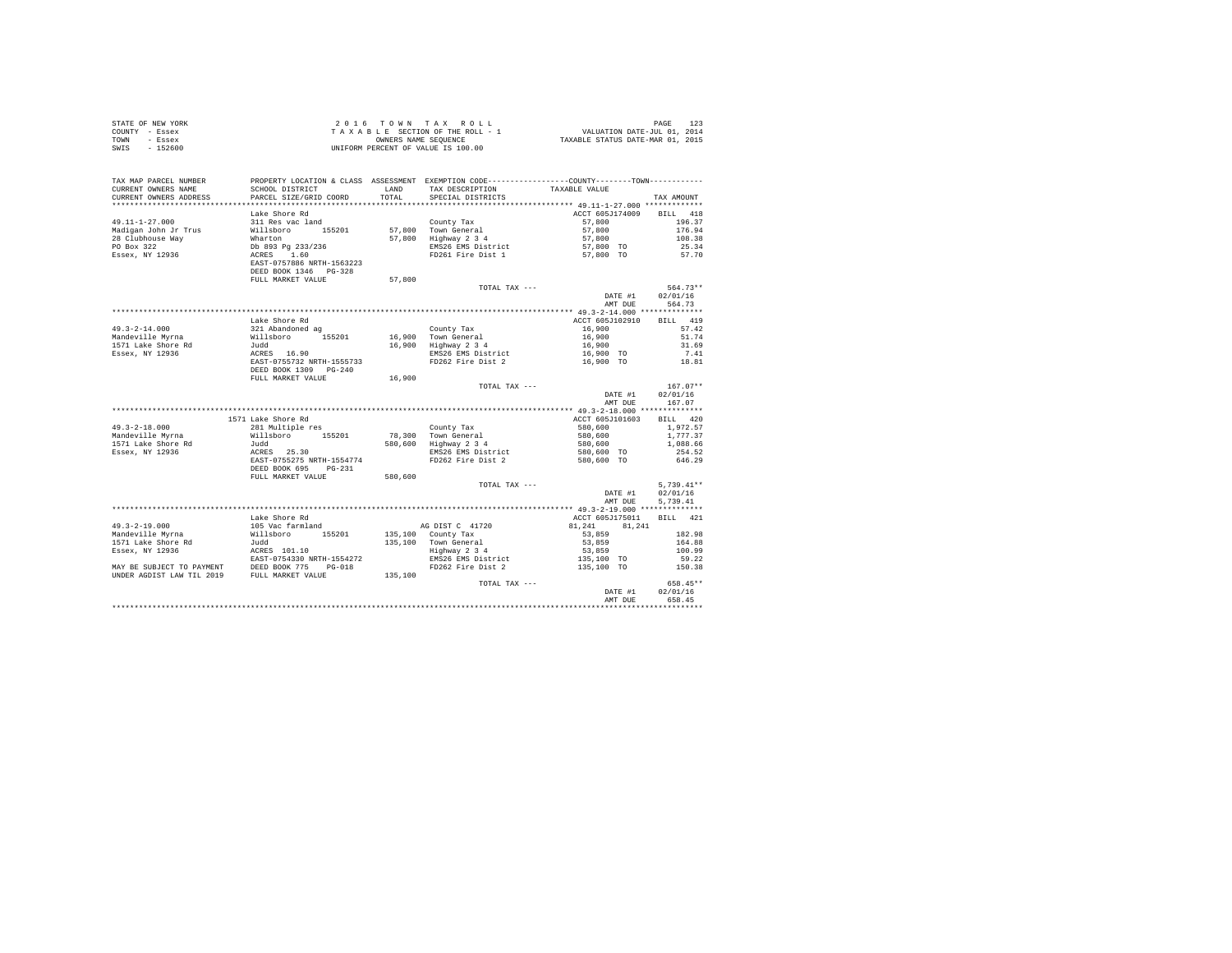|                | STATE OF NEW YORK | 2016 TOWN TAX ROLL                 | PAGE                             |
|----------------|-------------------|------------------------------------|----------------------------------|
| COUNTY - Essex |                   | TAXABLE SECTION OF THE ROLL - 1    | VALUATION DATE-JUL 01, 2014      |
| TOWN           | - Essex           | OWNERS NAME SEOUENCE               | TAXABLE STATUS DATE-MAR 01, 2015 |
| SWIS           | $-152600$         | UNIFORM PERCENT OF VALUE IS 100.00 |                                  |

| TAX MAP PARCEL NUMBER                           | PROPERTY LOCATION & CLASS ASSESSMENT EXEMPTION CODE----------------COUNTY-------TOWN---------- |                      |                                                                                      |                        |              |
|-------------------------------------------------|------------------------------------------------------------------------------------------------|----------------------|--------------------------------------------------------------------------------------|------------------------|--------------|
| CURRENT OWNERS NAME                             | SCHOOL DISTRICT                                                                                | <b>T.AND</b>         | TAX DESCRIPTION                                                                      | TAXABLE VALUE          |              |
| CURRENT OWNERS ADDRESS<br>********************* | PARCEL SIZE/GRID COORD                                                                         | TOTAL<br>*********** | SPECIAL DISTRICTS<br>********************************** 49.15-1-15.000 ************* |                        | TAX AMOUNT   |
|                                                 |                                                                                                |                      |                                                                                      |                        |              |
|                                                 | 1680 Lake Shore Rd                                                                             |                      |                                                                                      | ACCT 605J102006        | 422<br>BTLL. |
| $49.15 - 1 - 15.000$                            | 311 Res vac land                                                                               |                      | County Tax                                                                           | 25,300                 | 85.96        |
| Mangano Thomas J                                | Willsboro 155201                                                                               |                      | 25,300 Town General                                                                  | 25,300                 | 77.45        |
| Mangano Mary Anne                               | Friswell                                                                                       |                      | 25,300 Highway 2 3 4                                                                 | 25,300                 | 47.44        |
| 1409 Dean St                                    |                                                                                                |                      | EMS26 EMS District                                                                   | 25,300 TO<br>25,300 TO | 11.09        |
| Niskayuna, NY 12309                             | ACRES 1.30<br>EAST-0756940 NRTH-1556966<br>DEED BOOK 1679 PG-233                               |                      | FD262 Fire Dist 2                                                                    |                        | 28.16        |
|                                                 |                                                                                                |                      |                                                                                      |                        |              |
|                                                 | FULL MARKET VALUE                                                                              | 25,300               |                                                                                      |                        |              |
|                                                 |                                                                                                |                      | TOTAL TAX ---                                                                        |                        | $250.10**$   |
|                                                 |                                                                                                |                      |                                                                                      | DATE #1                | 02/01/16     |
|                                                 |                                                                                                |                      |                                                                                      | AMT DUE                | 250.10       |
|                                                 |                                                                                                |                      |                                                                                      |                        |              |
|                                                 | 1681 Lake Shore Rd                                                                             |                      |                                                                                      | ACCT 605J100911        | BILL 423     |
| $49.15 - 1 - 32.000$                            | 210 1 Family Res                                                                               |                      | County Tax                                                                           | 159,700                | 542.58       |
| Mangano Thomas J                                | Willsboro 155201                                                                               |                      | 33.100 Town General                                                                  | 159,700                | 488.88       |
| Mangano MaryAnne                                | Friswell                                                                                       |                      | 159,700 Highway 2 3 4                                                                |                        | 299.45       |
| 1409 Dean St                                    | ACRES 2.06                                                                                     |                      | EMS26 EMS District                                                                   | 159,700<br>159,700 TO  | 70.01        |
| Schenctady, NY 12309                            | EAST-0756429 NRTH-1557037                                                                      |                      | FD262 Fire Dist 2                                                                    | 159,700 TO             | 177.77       |
|                                                 | DEED BOOK 1543 PG-32                                                                           |                      |                                                                                      |                        |              |
|                                                 | FULL MARKET VALUE                                                                              | 159,700              |                                                                                      |                        |              |
|                                                 |                                                                                                |                      | TOTAL TAX ---                                                                        |                        | $1,578.69**$ |
|                                                 |                                                                                                |                      |                                                                                      | DATE #1                | 02/01/16     |
|                                                 |                                                                                                |                      |                                                                                      | AMT DUE                | 1,578.69     |
|                                                 |                                                                                                |                      |                                                                                      |                        |              |
|                                                 | Beggs Point St                                                                                 |                      |                                                                                      | ACCT 605J103603        | BILL 424     |
|                                                 |                                                                                                |                      |                                                                                      |                        |              |
| $40.73 - 3 - 19.000$                            | 311 Res vac land                                                                               |                      | County Tax                                                                           | 45,500                 | 154.58       |
| Martini Antonio D                               | Willsboro<br>155201                                                                            |                      | 45.500 Town General                                                                  | 45,500                 | 139.29       |
| Martini Susan E                                 | Potts                                                                                          |                      | 45,500 Highway 2 3 4                                                                 | 45,500                 | 85.32        |
| 8 Pennacook St                                  | $1651/322$ -Easement<br>ACRES $0.10$                                                           |                      | EMS26 EMS District                                                                   | 45,500 TO              | 19.95        |
| Norfolk, MA 02056                               |                                                                                                |                      | FD261 Fire Dist 1                                                                    | 45,500 TO              | 45.42        |
|                                                 | EAST-0757156 NRTH-1571518                                                                      |                      | LT261 Essex light                                                                    | 45,500 TO              | 4.18         |
|                                                 | DEED BOOK 1480 PG-25                                                                           |                      |                                                                                      |                        |              |
|                                                 | FULL MARKET VALUE                                                                              | 45,500               |                                                                                      |                        |              |
|                                                 |                                                                                                |                      | TOTAL TAX ---                                                                        |                        | 448.74**     |
|                                                 |                                                                                                |                      |                                                                                      | DATE #1                | 02/01/16     |
|                                                 |                                                                                                |                      |                                                                                      | AMT DUE                | 448.74       |
|                                                 |                                                                                                |                      |                                                                                      |                        |              |
|                                                 | 5 Orchard Ln                                                                                   |                      |                                                                                      | ACCT 605J103604        | BILL 425     |
| $40.73 - 3 - 30.000$                            | 210 1 Family Res                                                                               |                      | County Tax                                                                           | 256,100                | 870.09       |
| Martini Antonio D                               | Willsboro<br>155201                                                                            |                      | 45.500 Town General                                                                  | 256,100                | 783.99       |
| Martini Susan E                                 | Potts                                                                                          |                      | 256,100 Highway 2 3 4                                                                | 256,100                | 480.20       |
| 8 Pennacook St                                  |                                                                                                |                      | EMS26 EMS District                                                                   | 256,100 TO             | 112.27       |
| Norfolk, MA 02056                               | 1651/326-Sewer Easement<br>ACRES 0.10                                                          |                      | FD261 Fire Dist 1                                                                    | 256,100 TO             | 255.65       |
|                                                 | EAST-0757173 NRTH-1571418                                                                      |                      | LT261 Essex light                                                                    | 256,100 TO             | 23.52        |
|                                                 | DEED BOOK 1480 PG-25                                                                           |                      |                                                                                      |                        |              |
|                                                 | FULL MARKET VALUE                                                                              | 256,100              |                                                                                      |                        |              |
|                                                 |                                                                                                |                      | TOTAL TAX ---                                                                        |                        | $2,525.72**$ |
|                                                 |                                                                                                |                      |                                                                                      | DATE #1                | 02/01/16     |
|                                                 |                                                                                                |                      |                                                                                      | AMT DUE                | 2.525.72     |
|                                                 |                                                                                                |                      |                                                                                      |                        |              |
|                                                 |                                                                                                |                      |                                                                                      |                        |              |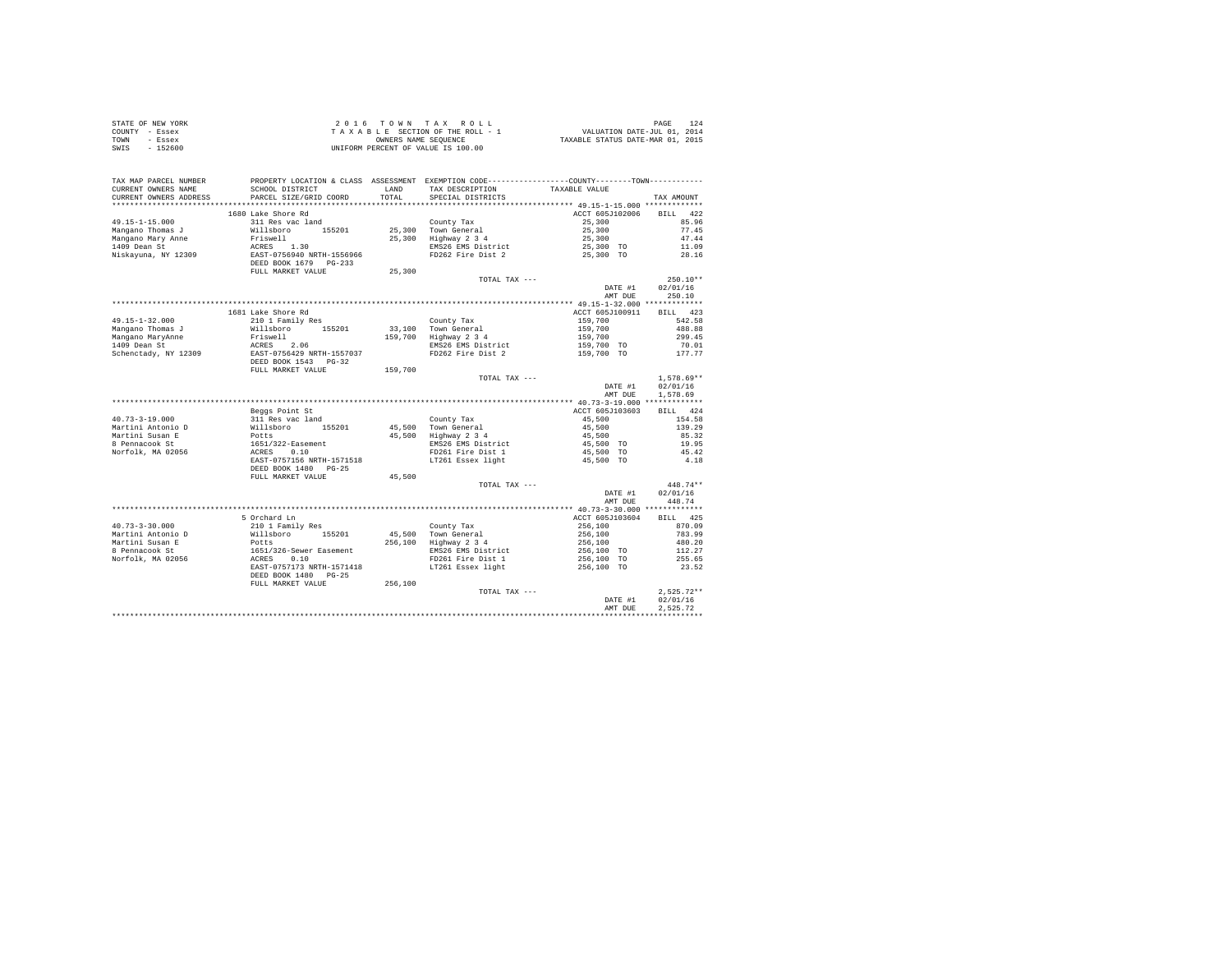|                | STATE OF NEW YORK | 2016 TOWN TAX ROLL                 | 125<br>PAGE                      |
|----------------|-------------------|------------------------------------|----------------------------------|
| COUNTY - Essex |                   | TAXABLE SECTION OF THE ROLL - 1    | VALUATION DATE-JUL 01, 2014      |
| TOWN           | - Essex           | OWNERS NAME SEOUENCE               | TAXABLE STATUS DATE-MAR 01, 2015 |
| SWIS           | $-152600$         | UNIFORM PERCENT OF VALUE IS 100.00 |                                  |

| TAX MAP PARCEL NUMBER                  | PROPERTY LOCATION & CLASS ASSESSMENT EXEMPTION CODE----------------COUNTY-------TOWN---------- |         |                      |                 |              |
|----------------------------------------|------------------------------------------------------------------------------------------------|---------|----------------------|-----------------|--------------|
| CURRENT OWNERS NAME                    | SCHOOL DISTRICT                                                                                | LAND    | TAX DESCRIPTION      | TAXABLE VALUE   |              |
| CURRENT OWNERS ADDRESS                 | PARCEL SIZE/GRID COORD                                                                         | TOTAL   | SPECIAL DISTRICTS    |                 | TAX AMOUNT   |
|                                        |                                                                                                |         |                      |                 |              |
|                                        | 2765 Essex Rd                                                                                  |         |                      | ACCT 605J100207 | BILL 426     |
| $40.3 - 2 - 10.110$                    | 250 Estate                                                                                     |         | County Tax           | 739,900         | 2,513.79     |
| Maselli Stephen A (Willsboro / 155201) |                                                                                                |         | 102.500 Town General | 739,900         | 2,265.03     |
| Hislop David C                         | Hicks<br>1302/88 Quitclaim<br>ACRES 6.00 BANK CNBANK<br>------- NRTH-1572603                   | 739,900 | Highway 2 3 4        | 739.900         | 1,387.36     |
| PO Box 84                              |                                                                                                |         | EMS26 EMS District   | 739,900 TO      | 324.35       |
| Essex, NY 12936                        |                                                                                                |         | FD261 Fire Dist 1    | 739,900 TO      | 738.61       |
|                                        |                                                                                                |         | LT261 Essex light    | 739,900 TO      | 67.96        |
|                                        | DEED BOOK 1077 PG-242                                                                          |         | WB261 Water B&I      | 739,900 TO C    | 203.20       |
|                                        | FULL MARKET VALUE                                                                              | 739,900 |                      |                 |              |
|                                        |                                                                                                |         | TOTAL TAX ---        |                 | $7,500.30**$ |
|                                        |                                                                                                |         |                      | DATE #1         | 02/01/16     |
|                                        |                                                                                                |         |                      | AMT DUE         | 7,500.30     |
|                                        |                                                                                                |         |                      |                 |              |
|                                        | Savre Rd                                                                                       |         |                      | ACCT 605J180001 | BILL 427     |
| $57.1 - 2 - 11.000$                    | 314 Rural vac<10                                                                               |         | County Tax           | 100             | 0.34         |
| Mastandrea Joseph A                    |                                                                                                |         | 100 Town General     | 100             | 0.31         |
| 54 Hearthstone Dr                      |                                                                                                |         | 100 Highway 2 3 4    | 100             | 0.19         |
| Gansevoort, NY 12831                   | ACRES<br>0.30                                                                                  |         | EMS26 EMS District   | 100 TO          | .04          |
|                                        | EAST-0728061 NRTH-1547414                                                                      |         | FD262 Fire Dist 2    | 100 TO          | $\ldots$ 11  |
| PRIOR OWNER ON 3/01/2015               | $PG-92$                                                                                        |         |                      |                 |              |
| Mastandrea Joseph A                    | 2015 DEED BOOK 920 I<br>FULL MARKET VALUE                                                      | 100     |                      |                 |              |
|                                        |                                                                                                |         | TOTAL TAX ---        |                 | $0.99**$     |
|                                        |                                                                                                |         |                      | DATE #1         | 02/01/16     |
|                                        |                                                                                                |         |                      | AMT DUE         | 0.99         |
|                                        |                                                                                                |         |                      |                 |              |
|                                        | 3 Church St                                                                                    |         |                      | ACCT 605J102911 | BILL 428     |
| $40.73 - 2 - 16.100$                   | 210 1 Family Res                                                                               |         | County Tax           | 420,400         | 1,428.30     |
| Mastrovich Steven J                    | Willsboro<br>155201                                                                            |         | 51.400 Town General  | 420,400         | 1,286.95     |
| 623 Clapboardtree St                   | Potts                                                                                          | 420,400 | Highway 2 3 4        | 420,400         | 788.28       |
| Westwood, MA 02090-2508                | 1661/112-Easement                                                                              |         | School Relevy        |                 | 5.592.02     |
|                                        | Bk 960 Pg 107 (Will)                                                                           |         | EMS26 EMS District   | 420,400 TO      | 184.29       |
|                                        | ACRES 0.19                                                                                     |         | FD261 Fire Dist 1    | 420,400 TO      | 419.67       |
|                                        | EAST-0756649 NRTH-1571576                                                                      |         | LT261 Essex light    | 420,400 TO      | 38.62        |
|                                        | DEED BOOK 1652 PG-127                                                                          |         |                      |                 |              |
|                                        | FULL MARKET VALUE                                                                              | 420,400 |                      |                 |              |
|                                        |                                                                                                |         | TOTAL TAX ---        |                 | $9.738.13**$ |
|                                        |                                                                                                |         |                      | DATE #1         | 02/01/16     |
|                                        |                                                                                                |         |                      | AMT DUE         | 9,738.13     |
|                                        |                                                                                                |         |                      |                 |              |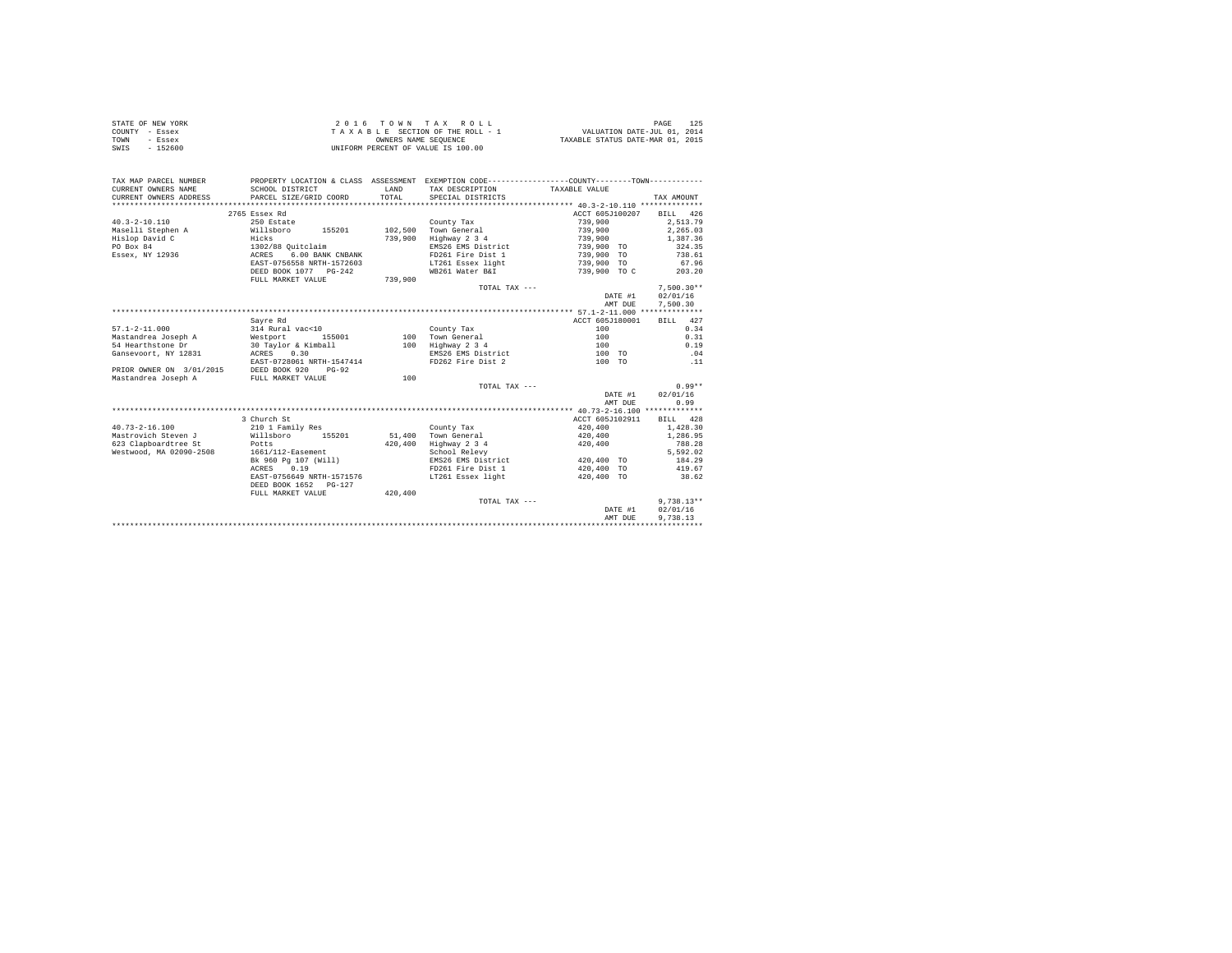|                | STATE OF NEW YORK | 2016 TOWN TAX ROLL                 | PAGE                             |
|----------------|-------------------|------------------------------------|----------------------------------|
| COUNTY - Essex |                   | TAXABLE SECTION OF THE ROLL - 1    | VALUATION DATE-JUL 01, 2014      |
| TOWN           | - Essex           | OWNERS NAME SEOUENCE               | TAXABLE STATUS DATE-MAR 01, 2015 |
| SWIS           | - 152600          | UNIFORM PERCENT OF VALUE IS 100.00 |                                  |

| TAXABLE VALUE<br>TOTAL<br>PARCEL SIZE/GRID COORD<br>CURRENT OWNERS ADDRESS<br>SPECIAL DISTRICTS<br>TAX AMOUNT<br>2047 Lake Shore Rd<br>ACCT 605J103007 BILL 429<br>$49.7 - 4 - 2.000$<br>260 Seasonal res - WTRFNT<br>579,400<br>1,968.49<br>County Tax<br>1,773.70<br>McBride Jonathan E Willsboro 155201<br>448.000 Town General<br>579,400<br>3704 Blackthorn Ct<br>579,400<br>Wharton<br>Highway 2 3 4<br>579,400<br>1,086.41<br>253.99<br>Chevy Chase, MD 20815-4942 ACRES 5.49<br>EMS26 EMS District<br>579,400 TO<br>EAST-0757465 NRTH-1565759<br>FD261 Fire Dist 1<br>579,400 TO<br>578.39<br>DEED BOOK 1344 PG-309<br>LT261 Essex light<br>579,400 TO<br>53.22<br>FULL MARKET VALUE<br>579,400<br>$5.714.20**$<br>TOTAL TAX ---<br>02/01/16<br>DATE #1<br>5,714.20<br>AMT DUE<br>ACCT 605J104007<br>BILL 430<br>2412 Jersey St<br>$39.4 - 1 - 27.000$<br>314 Rural vac<10<br>3,200<br>10.87<br>County Tax<br>McConnell Christopher Willsboro<br>155201 3,200 Town General<br>9.80<br>3,200<br>McConnell Nicole<br>3,200<br>Highway 2 3 4<br>EMS26 EMS District<br>6.00<br>Potts<br>ACRES 3.20<br>3,200<br>3,200 TO<br>1.40<br>Portsmouth, RI 02871 EAST-0743097 NRTH-1569385<br>FD261 Fire Dist 1<br>3,200 TO<br>3.19<br>DEED BOOK 1794 PG-306<br>PRIOR OWNER ON 3/01/2015 FULL MARKET VALUE<br>3,200<br>$31.26**$<br>TOTAL TAX ---<br>02/01/16<br>DATE #1<br>AMT DUE<br>31.26<br>2418 Jersey St<br>ACCT 605J101502<br>BILL 431<br>308.49<br>$39.4 - 1 - 30.000$<br>90,800<br>210 1 Family Res<br>County Tax<br>McConnell Christopher<br>Willsboro 155201<br>Potts<br>32.400 Town General<br>90,800<br>277.96<br>Highway 2 3 4<br>McConnell Nicole<br>90,800<br>90,800<br>170.26<br>2015 BAR Decision<br>444.04<br>2418 Jersey St<br>School Relevy<br>1.50<br>EMS26 EMS District<br>39.80<br>Essex, NY 12936<br>90.800 TO<br>1.40<br>ACRES<br>FD261 Fire Dist 1<br>90.800 TO<br>90.64<br>PRIOR OWNER ON 3/01/2015 EAST-0743333 NRTH-1569550<br>Howard Gilbert<br>DEED BOOK 1803 PG-5<br>FULL MARKET VALUE<br>90,800<br>$1.331.19**$<br>TOTAL TAX ---<br>02/01/16<br>DATE #1<br>1,331.19<br>AMT DUE | TAX MAP PARCEL NUMBER |                 |       | PROPERTY LOCATION & CLASS ASSESSMENT EXEMPTION CODE----------------COUNTY-------TOWN---------- |  |
|-------------------------------------------------------------------------------------------------------------------------------------------------------------------------------------------------------------------------------------------------------------------------------------------------------------------------------------------------------------------------------------------------------------------------------------------------------------------------------------------------------------------------------------------------------------------------------------------------------------------------------------------------------------------------------------------------------------------------------------------------------------------------------------------------------------------------------------------------------------------------------------------------------------------------------------------------------------------------------------------------------------------------------------------------------------------------------------------------------------------------------------------------------------------------------------------------------------------------------------------------------------------------------------------------------------------------------------------------------------------------------------------------------------------------------------------------------------------------------------------------------------------------------------------------------------------------------------------------------------------------------------------------------------------------------------------------------------------------------------------------------------------------------------------------------------------------------------------------------------------------------------------------------------------------------------------------------------------------------------------------------------------------------------------------------------------------------------------------------------|-----------------------|-----------------|-------|------------------------------------------------------------------------------------------------|--|
|                                                                                                                                                                                                                                                                                                                                                                                                                                                                                                                                                                                                                                                                                                                                                                                                                                                                                                                                                                                                                                                                                                                                                                                                                                                                                                                                                                                                                                                                                                                                                                                                                                                                                                                                                                                                                                                                                                                                                                                                                                                                                                             | CURRENT OWNERS NAME   | SCHOOL DISTRICT | T.AND | TAX DESCRIPTION                                                                                |  |
|                                                                                                                                                                                                                                                                                                                                                                                                                                                                                                                                                                                                                                                                                                                                                                                                                                                                                                                                                                                                                                                                                                                                                                                                                                                                                                                                                                                                                                                                                                                                                                                                                                                                                                                                                                                                                                                                                                                                                                                                                                                                                                             |                       |                 |       |                                                                                                |  |
|                                                                                                                                                                                                                                                                                                                                                                                                                                                                                                                                                                                                                                                                                                                                                                                                                                                                                                                                                                                                                                                                                                                                                                                                                                                                                                                                                                                                                                                                                                                                                                                                                                                                                                                                                                                                                                                                                                                                                                                                                                                                                                             |                       |                 |       |                                                                                                |  |
|                                                                                                                                                                                                                                                                                                                                                                                                                                                                                                                                                                                                                                                                                                                                                                                                                                                                                                                                                                                                                                                                                                                                                                                                                                                                                                                                                                                                                                                                                                                                                                                                                                                                                                                                                                                                                                                                                                                                                                                                                                                                                                             |                       |                 |       |                                                                                                |  |
|                                                                                                                                                                                                                                                                                                                                                                                                                                                                                                                                                                                                                                                                                                                                                                                                                                                                                                                                                                                                                                                                                                                                                                                                                                                                                                                                                                                                                                                                                                                                                                                                                                                                                                                                                                                                                                                                                                                                                                                                                                                                                                             |                       |                 |       |                                                                                                |  |
|                                                                                                                                                                                                                                                                                                                                                                                                                                                                                                                                                                                                                                                                                                                                                                                                                                                                                                                                                                                                                                                                                                                                                                                                                                                                                                                                                                                                                                                                                                                                                                                                                                                                                                                                                                                                                                                                                                                                                                                                                                                                                                             |                       |                 |       |                                                                                                |  |
|                                                                                                                                                                                                                                                                                                                                                                                                                                                                                                                                                                                                                                                                                                                                                                                                                                                                                                                                                                                                                                                                                                                                                                                                                                                                                                                                                                                                                                                                                                                                                                                                                                                                                                                                                                                                                                                                                                                                                                                                                                                                                                             |                       |                 |       |                                                                                                |  |
|                                                                                                                                                                                                                                                                                                                                                                                                                                                                                                                                                                                                                                                                                                                                                                                                                                                                                                                                                                                                                                                                                                                                                                                                                                                                                                                                                                                                                                                                                                                                                                                                                                                                                                                                                                                                                                                                                                                                                                                                                                                                                                             |                       |                 |       |                                                                                                |  |
|                                                                                                                                                                                                                                                                                                                                                                                                                                                                                                                                                                                                                                                                                                                                                                                                                                                                                                                                                                                                                                                                                                                                                                                                                                                                                                                                                                                                                                                                                                                                                                                                                                                                                                                                                                                                                                                                                                                                                                                                                                                                                                             |                       |                 |       |                                                                                                |  |
|                                                                                                                                                                                                                                                                                                                                                                                                                                                                                                                                                                                                                                                                                                                                                                                                                                                                                                                                                                                                                                                                                                                                                                                                                                                                                                                                                                                                                                                                                                                                                                                                                                                                                                                                                                                                                                                                                                                                                                                                                                                                                                             |                       |                 |       |                                                                                                |  |
|                                                                                                                                                                                                                                                                                                                                                                                                                                                                                                                                                                                                                                                                                                                                                                                                                                                                                                                                                                                                                                                                                                                                                                                                                                                                                                                                                                                                                                                                                                                                                                                                                                                                                                                                                                                                                                                                                                                                                                                                                                                                                                             |                       |                 |       |                                                                                                |  |
|                                                                                                                                                                                                                                                                                                                                                                                                                                                                                                                                                                                                                                                                                                                                                                                                                                                                                                                                                                                                                                                                                                                                                                                                                                                                                                                                                                                                                                                                                                                                                                                                                                                                                                                                                                                                                                                                                                                                                                                                                                                                                                             |                       |                 |       |                                                                                                |  |
|                                                                                                                                                                                                                                                                                                                                                                                                                                                                                                                                                                                                                                                                                                                                                                                                                                                                                                                                                                                                                                                                                                                                                                                                                                                                                                                                                                                                                                                                                                                                                                                                                                                                                                                                                                                                                                                                                                                                                                                                                                                                                                             |                       |                 |       |                                                                                                |  |
|                                                                                                                                                                                                                                                                                                                                                                                                                                                                                                                                                                                                                                                                                                                                                                                                                                                                                                                                                                                                                                                                                                                                                                                                                                                                                                                                                                                                                                                                                                                                                                                                                                                                                                                                                                                                                                                                                                                                                                                                                                                                                                             |                       |                 |       |                                                                                                |  |
|                                                                                                                                                                                                                                                                                                                                                                                                                                                                                                                                                                                                                                                                                                                                                                                                                                                                                                                                                                                                                                                                                                                                                                                                                                                                                                                                                                                                                                                                                                                                                                                                                                                                                                                                                                                                                                                                                                                                                                                                                                                                                                             |                       |                 |       |                                                                                                |  |
|                                                                                                                                                                                                                                                                                                                                                                                                                                                                                                                                                                                                                                                                                                                                                                                                                                                                                                                                                                                                                                                                                                                                                                                                                                                                                                                                                                                                                                                                                                                                                                                                                                                                                                                                                                                                                                                                                                                                                                                                                                                                                                             |                       |                 |       |                                                                                                |  |
|                                                                                                                                                                                                                                                                                                                                                                                                                                                                                                                                                                                                                                                                                                                                                                                                                                                                                                                                                                                                                                                                                                                                                                                                                                                                                                                                                                                                                                                                                                                                                                                                                                                                                                                                                                                                                                                                                                                                                                                                                                                                                                             |                       |                 |       |                                                                                                |  |
|                                                                                                                                                                                                                                                                                                                                                                                                                                                                                                                                                                                                                                                                                                                                                                                                                                                                                                                                                                                                                                                                                                                                                                                                                                                                                                                                                                                                                                                                                                                                                                                                                                                                                                                                                                                                                                                                                                                                                                                                                                                                                                             |                       |                 |       |                                                                                                |  |
|                                                                                                                                                                                                                                                                                                                                                                                                                                                                                                                                                                                                                                                                                                                                                                                                                                                                                                                                                                                                                                                                                                                                                                                                                                                                                                                                                                                                                                                                                                                                                                                                                                                                                                                                                                                                                                                                                                                                                                                                                                                                                                             |                       |                 |       |                                                                                                |  |
|                                                                                                                                                                                                                                                                                                                                                                                                                                                                                                                                                                                                                                                                                                                                                                                                                                                                                                                                                                                                                                                                                                                                                                                                                                                                                                                                                                                                                                                                                                                                                                                                                                                                                                                                                                                                                                                                                                                                                                                                                                                                                                             | 7 Lehigh Ter          |                 |       |                                                                                                |  |
|                                                                                                                                                                                                                                                                                                                                                                                                                                                                                                                                                                                                                                                                                                                                                                                                                                                                                                                                                                                                                                                                                                                                                                                                                                                                                                                                                                                                                                                                                                                                                                                                                                                                                                                                                                                                                                                                                                                                                                                                                                                                                                             |                       |                 |       |                                                                                                |  |
|                                                                                                                                                                                                                                                                                                                                                                                                                                                                                                                                                                                                                                                                                                                                                                                                                                                                                                                                                                                                                                                                                                                                                                                                                                                                                                                                                                                                                                                                                                                                                                                                                                                                                                                                                                                                                                                                                                                                                                                                                                                                                                             |                       |                 |       |                                                                                                |  |
|                                                                                                                                                                                                                                                                                                                                                                                                                                                                                                                                                                                                                                                                                                                                                                                                                                                                                                                                                                                                                                                                                                                                                                                                                                                                                                                                                                                                                                                                                                                                                                                                                                                                                                                                                                                                                                                                                                                                                                                                                                                                                                             |                       |                 |       |                                                                                                |  |
|                                                                                                                                                                                                                                                                                                                                                                                                                                                                                                                                                                                                                                                                                                                                                                                                                                                                                                                                                                                                                                                                                                                                                                                                                                                                                                                                                                                                                                                                                                                                                                                                                                                                                                                                                                                                                                                                                                                                                                                                                                                                                                             | Richer Andre          |                 |       |                                                                                                |  |
|                                                                                                                                                                                                                                                                                                                                                                                                                                                                                                                                                                                                                                                                                                                                                                                                                                                                                                                                                                                                                                                                                                                                                                                                                                                                                                                                                                                                                                                                                                                                                                                                                                                                                                                                                                                                                                                                                                                                                                                                                                                                                                             |                       |                 |       |                                                                                                |  |
|                                                                                                                                                                                                                                                                                                                                                                                                                                                                                                                                                                                                                                                                                                                                                                                                                                                                                                                                                                                                                                                                                                                                                                                                                                                                                                                                                                                                                                                                                                                                                                                                                                                                                                                                                                                                                                                                                                                                                                                                                                                                                                             |                       |                 |       |                                                                                                |  |
|                                                                                                                                                                                                                                                                                                                                                                                                                                                                                                                                                                                                                                                                                                                                                                                                                                                                                                                                                                                                                                                                                                                                                                                                                                                                                                                                                                                                                                                                                                                                                                                                                                                                                                                                                                                                                                                                                                                                                                                                                                                                                                             |                       |                 |       |                                                                                                |  |
|                                                                                                                                                                                                                                                                                                                                                                                                                                                                                                                                                                                                                                                                                                                                                                                                                                                                                                                                                                                                                                                                                                                                                                                                                                                                                                                                                                                                                                                                                                                                                                                                                                                                                                                                                                                                                                                                                                                                                                                                                                                                                                             |                       |                 |       |                                                                                                |  |
|                                                                                                                                                                                                                                                                                                                                                                                                                                                                                                                                                                                                                                                                                                                                                                                                                                                                                                                                                                                                                                                                                                                                                                                                                                                                                                                                                                                                                                                                                                                                                                                                                                                                                                                                                                                                                                                                                                                                                                                                                                                                                                             |                       |                 |       |                                                                                                |  |
|                                                                                                                                                                                                                                                                                                                                                                                                                                                                                                                                                                                                                                                                                                                                                                                                                                                                                                                                                                                                                                                                                                                                                                                                                                                                                                                                                                                                                                                                                                                                                                                                                                                                                                                                                                                                                                                                                                                                                                                                                                                                                                             |                       |                 |       |                                                                                                |  |
|                                                                                                                                                                                                                                                                                                                                                                                                                                                                                                                                                                                                                                                                                                                                                                                                                                                                                                                                                                                                                                                                                                                                                                                                                                                                                                                                                                                                                                                                                                                                                                                                                                                                                                                                                                                                                                                                                                                                                                                                                                                                                                             |                       |                 |       |                                                                                                |  |
|                                                                                                                                                                                                                                                                                                                                                                                                                                                                                                                                                                                                                                                                                                                                                                                                                                                                                                                                                                                                                                                                                                                                                                                                                                                                                                                                                                                                                                                                                                                                                                                                                                                                                                                                                                                                                                                                                                                                                                                                                                                                                                             |                       |                 |       |                                                                                                |  |
|                                                                                                                                                                                                                                                                                                                                                                                                                                                                                                                                                                                                                                                                                                                                                                                                                                                                                                                                                                                                                                                                                                                                                                                                                                                                                                                                                                                                                                                                                                                                                                                                                                                                                                                                                                                                                                                                                                                                                                                                                                                                                                             |                       |                 |       |                                                                                                |  |
|                                                                                                                                                                                                                                                                                                                                                                                                                                                                                                                                                                                                                                                                                                                                                                                                                                                                                                                                                                                                                                                                                                                                                                                                                                                                                                                                                                                                                                                                                                                                                                                                                                                                                                                                                                                                                                                                                                                                                                                                                                                                                                             |                       |                 |       |                                                                                                |  |
|                                                                                                                                                                                                                                                                                                                                                                                                                                                                                                                                                                                                                                                                                                                                                                                                                                                                                                                                                                                                                                                                                                                                                                                                                                                                                                                                                                                                                                                                                                                                                                                                                                                                                                                                                                                                                                                                                                                                                                                                                                                                                                             |                       |                 |       |                                                                                                |  |
|                                                                                                                                                                                                                                                                                                                                                                                                                                                                                                                                                                                                                                                                                                                                                                                                                                                                                                                                                                                                                                                                                                                                                                                                                                                                                                                                                                                                                                                                                                                                                                                                                                                                                                                                                                                                                                                                                                                                                                                                                                                                                                             |                       |                 |       |                                                                                                |  |
|                                                                                                                                                                                                                                                                                                                                                                                                                                                                                                                                                                                                                                                                                                                                                                                                                                                                                                                                                                                                                                                                                                                                                                                                                                                                                                                                                                                                                                                                                                                                                                                                                                                                                                                                                                                                                                                                                                                                                                                                                                                                                                             |                       |                 |       |                                                                                                |  |
|                                                                                                                                                                                                                                                                                                                                                                                                                                                                                                                                                                                                                                                                                                                                                                                                                                                                                                                                                                                                                                                                                                                                                                                                                                                                                                                                                                                                                                                                                                                                                                                                                                                                                                                                                                                                                                                                                                                                                                                                                                                                                                             |                       |                 |       |                                                                                                |  |
|                                                                                                                                                                                                                                                                                                                                                                                                                                                                                                                                                                                                                                                                                                                                                                                                                                                                                                                                                                                                                                                                                                                                                                                                                                                                                                                                                                                                                                                                                                                                                                                                                                                                                                                                                                                                                                                                                                                                                                                                                                                                                                             |                       |                 |       |                                                                                                |  |
|                                                                                                                                                                                                                                                                                                                                                                                                                                                                                                                                                                                                                                                                                                                                                                                                                                                                                                                                                                                                                                                                                                                                                                                                                                                                                                                                                                                                                                                                                                                                                                                                                                                                                                                                                                                                                                                                                                                                                                                                                                                                                                             |                       |                 |       |                                                                                                |  |
|                                                                                                                                                                                                                                                                                                                                                                                                                                                                                                                                                                                                                                                                                                                                                                                                                                                                                                                                                                                                                                                                                                                                                                                                                                                                                                                                                                                                                                                                                                                                                                                                                                                                                                                                                                                                                                                                                                                                                                                                                                                                                                             |                       |                 |       |                                                                                                |  |
|                                                                                                                                                                                                                                                                                                                                                                                                                                                                                                                                                                                                                                                                                                                                                                                                                                                                                                                                                                                                                                                                                                                                                                                                                                                                                                                                                                                                                                                                                                                                                                                                                                                                                                                                                                                                                                                                                                                                                                                                                                                                                                             |                       |                 |       |                                                                                                |  |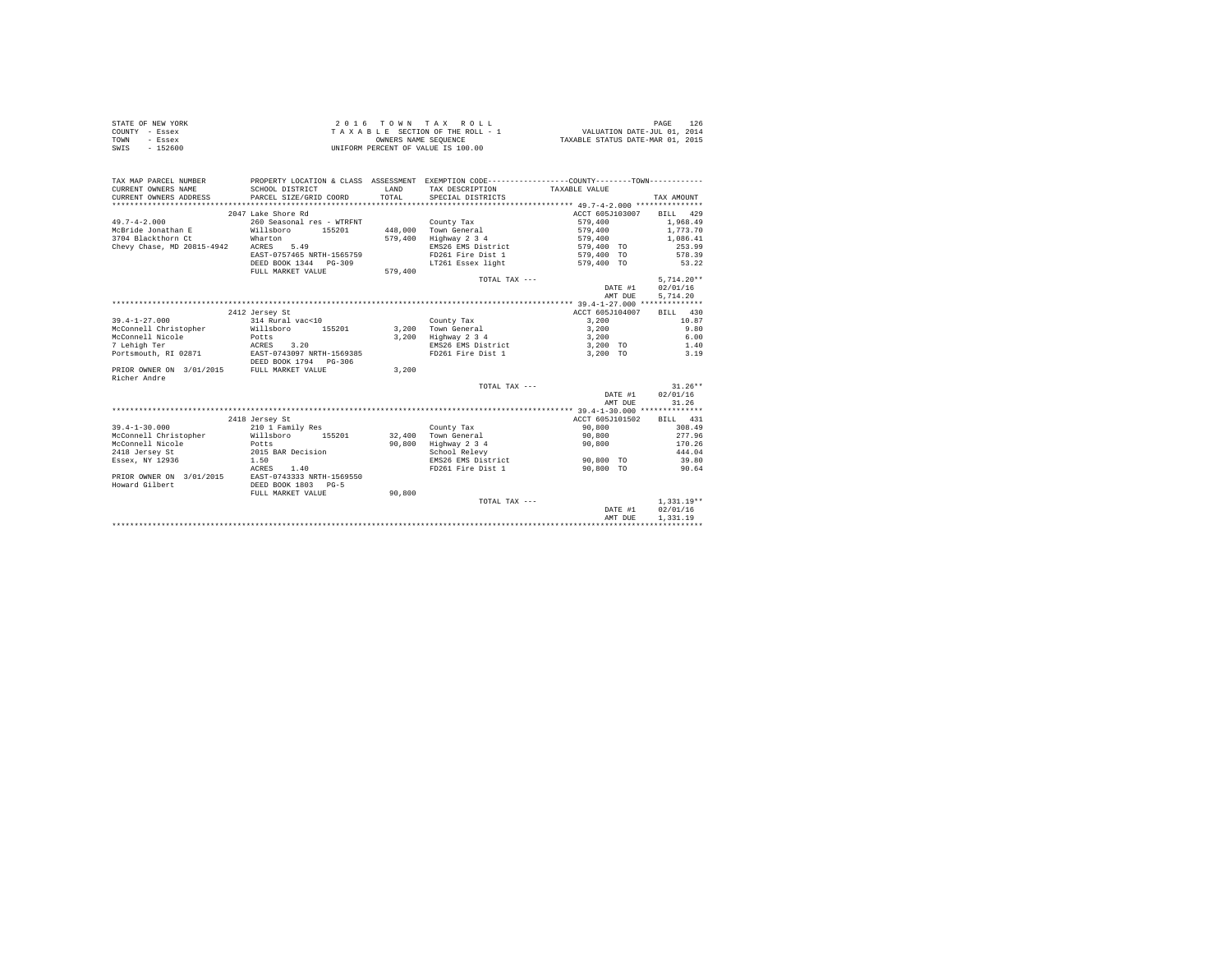| STATE OF NEW YORK | 2016 TOWN TAX ROLL                 | PAGE                             |
|-------------------|------------------------------------|----------------------------------|
| COUNTY - Essex    | TAXABLE SECTION OF THE ROLL - 1    | VALUATION DATE-JUL 01, 2014      |
| TOWN<br>- Essex   | OWNERS NAME SEOUENCE               | TAXABLE STATUS DATE-MAR 01, 2015 |
| $-152600$<br>SWIS | UNIFORM PERCENT OF VALUE IS 100.00 |                                  |

| TAX MAP PARCEL NUMBER<br>CURRENT OWNERS NAME<br>CURRENT OWNERS ADDRESS | PROPERTY LOCATION & CLASS ASSESSMENT EXEMPTION CODE---------------COUNTY-------TOWN----------<br>SCHOOL DISTRICT<br>PARCEL SIZE/GRID COORD                                                                             | LAND<br>TOTAL. | TAX DESCRIPTION<br>SPECIAL DISTRICTS                             | TAXABLE VALUE                                             | TAX AMOUNT                |
|------------------------------------------------------------------------|------------------------------------------------------------------------------------------------------------------------------------------------------------------------------------------------------------------------|----------------|------------------------------------------------------------------|-----------------------------------------------------------|---------------------------|
| *************************                                              |                                                                                                                                                                                                                        |                |                                                                  |                                                           |                           |
| $49.11 - 1 - 25.000$<br>McDuffie Ann V                                 | 12 Pearson Way<br>260 Seasonal res - WTRFNT<br>Willsboro 155001                                                                                                                                                        |                | County Tax<br>127,800 Town General                               | ACCT 605J100704 BILL 432<br>209,500<br>209,500<br>209,500 | 711.77<br>641.33          |
| 74 Davids Hill Rd<br>Bedford Hills, NY 10507                           | Wharton<br>1449/103 Affidavit<br>ACRES 0.70<br>EAST-0758079 NRTH-1563381<br>DEED BOOK 799 PG-87                                                                                                                        |                | 209,500 Highway 2 3 4<br>EMS26 EMS District<br>FD261 Fire Dist 1 | 209,500 TO<br>209,500 TO                                  | 392.83<br>91.84<br>209.14 |
|                                                                        | FULL MARKET VALUE                                                                                                                                                                                                      | 209,500        |                                                                  |                                                           |                           |
|                                                                        |                                                                                                                                                                                                                        |                | TOTAL TAX ---                                                    | DATE #1                                                   | $2.046.91**$<br>02/01/16  |
|                                                                        |                                                                                                                                                                                                                        |                |                                                                  | AMT DUE                                                   | 2.046.91                  |
|                                                                        |                                                                                                                                                                                                                        |                |                                                                  |                                                           |                           |
|                                                                        | 1723 NYS Route 22                                                                                                                                                                                                      |                |                                                                  | ACCT 605J178518                                           | BILL 433                  |
| $49.3 - 1 - 1.100$                                                     | 240 Rural res                                                                                                                                                                                                          |                | County Tax                                                       |                                                           | 883.00                    |
| McFadden Philip J                                                      | 470 Numer 105201 61,100 Town General<br>Wharton 155201 61,100 Town General<br>MERIC 10 BANK WFARGO<br>EMS26 EMS District<br>EAST-0744075 NRTH-1558110 FD262 Fire Dist<br>DEED BOOK 1760 PG-285<br>17262 Whallonsburg 1 |                |                                                                  | 259,900<br>259,900<br>259,900                             | 795.62                    |
| Tiller Kimberley                                                       |                                                                                                                                                                                                                        |                |                                                                  |                                                           | 487.33                    |
| 4 Navajo Ln                                                            |                                                                                                                                                                                                                        |                | EMS26 EMS District                                               | 259,900 TO                                                | 113.93                    |
| Ossining, NY 10562                                                     |                                                                                                                                                                                                                        |                | FD262 Fire Dist 2                                                | 259,900 TO                                                | 289.30                    |
|                                                                        |                                                                                                                                                                                                                        |                | LT262 Whallonsburg light 259,900 TO                              |                                                           | 66.86                     |
|                                                                        | FULL MARKET VALUE                                                                                                                                                                                                      | 259,900        | TOTAL TAX ---                                                    |                                                           |                           |
|                                                                        |                                                                                                                                                                                                                        |                |                                                                  | DATE #1                                                   | $2,636.04**$<br>02/01/16  |
|                                                                        |                                                                                                                                                                                                                        |                |                                                                  | AMT DUE                                                   | 2.636.04                  |
|                                                                        |                                                                                                                                                                                                                        |                |                                                                  |                                                           |                           |
|                                                                        | 2229 County Route 10                                                                                                                                                                                                   |                |                                                                  | ACCT 605Z000007                                           | BILL 434                  |
| $57.1 - 2 - 2.200$                                                     | 210 1 Family Res                                                                                                                                                                                                       |                | County Tax                                                       | 141,700                                                   | 481.42                    |
| McGarry Timothy J                                                      |                                                                                                                                                                                                                        |                |                                                                  |                                                           | 433.78                    |
| 2229 County Rte 10                                                     | Westport 155001 32,800 Town General<br>35 Taylor & Kimball 141,700 Highway 2 3 4                                                                                                                                       |                |                                                                  |                                                           | 265.70                    |
| Westport, NY 12993                                                     | ACRES 3.10                                                                                                                                                                                                             |                | EMS26 EMS District                                               | 141,700<br>141,700<br>141,700 TO                          | 62.12                     |
|                                                                        | EAST-0726821 NRTH-1550162<br>DEED BOOK 1225 PG-320                                                                                                                                                                     |                | FD262 Fire Dist 2                                                | 141,700 TO                                                | 157.73                    |
|                                                                        | FULL MARKET VALUE                                                                                                                                                                                                      | 141,700        |                                                                  |                                                           |                           |
|                                                                        |                                                                                                                                                                                                                        |                | TOTAL TAX ---                                                    |                                                           | $1,400.75**$              |
|                                                                        |                                                                                                                                                                                                                        |                |                                                                  | DATE #1                                                   | 02/01/16                  |
|                                                                        |                                                                                                                                                                                                                        |                |                                                                  | AMT DUE                                                   | 1,400.75                  |
|                                                                        |                                                                                                                                                                                                                        |                |                                                                  |                                                           |                           |
|                                                                        | 2077 Lake Shore Rd                                                                                                                                                                                                     |                |                                                                  | ACCT 605J103310                                           | BILL 435                  |
| 49.7-4-1.000<br>McGraw Thomas                                          | 210 1 Family Res - WTRFNT<br>Willsboro 155201                                                                                                                                                                          |                | County Tax<br>446,600 Town General                               | 671,500<br>671,500                                        | 2,281.40                  |
| McGraw Martha                                                          | Potts                                                                                                                                                                                                                  |                | 671,500 Highway 2 3 4                                            | 671,500                                                   | 2,055.64<br>1,259.11      |
| 30 N VanDien Ave                                                       |                                                                                                                                                                                                                        |                | EMS26 EMS District                                               | 671,500 TO                                                | 294.37                    |
| Ridgewood, NJ 07450                                                    | 00003.90<br>ACRES 3.40                                                                                                                                                                                                 |                | FD261 Fire Dist 1                                                | 671,500 TO                                                | 670.33                    |
|                                                                        | EAST-0757490 NRTH-1566282                                                                                                                                                                                              |                | LT261 Essex light                                                | 671,500 TO                                                | 61.68                     |
|                                                                        | DEED BOOK 1382 PG-76                                                                                                                                                                                                   |                |                                                                  |                                                           |                           |
|                                                                        | FULL MARKET VALUE                                                                                                                                                                                                      | 671,500        |                                                                  |                                                           | $6.622.53**$              |
|                                                                        |                                                                                                                                                                                                                        |                | TOTAL TAX ---                                                    | DATE #1                                                   | 02/01/16                  |
|                                                                        |                                                                                                                                                                                                                        |                |                                                                  | AMT DUE                                                   | 6.622.53                  |
|                                                                        |                                                                                                                                                                                                                        |                |                                                                  |                                                           |                           |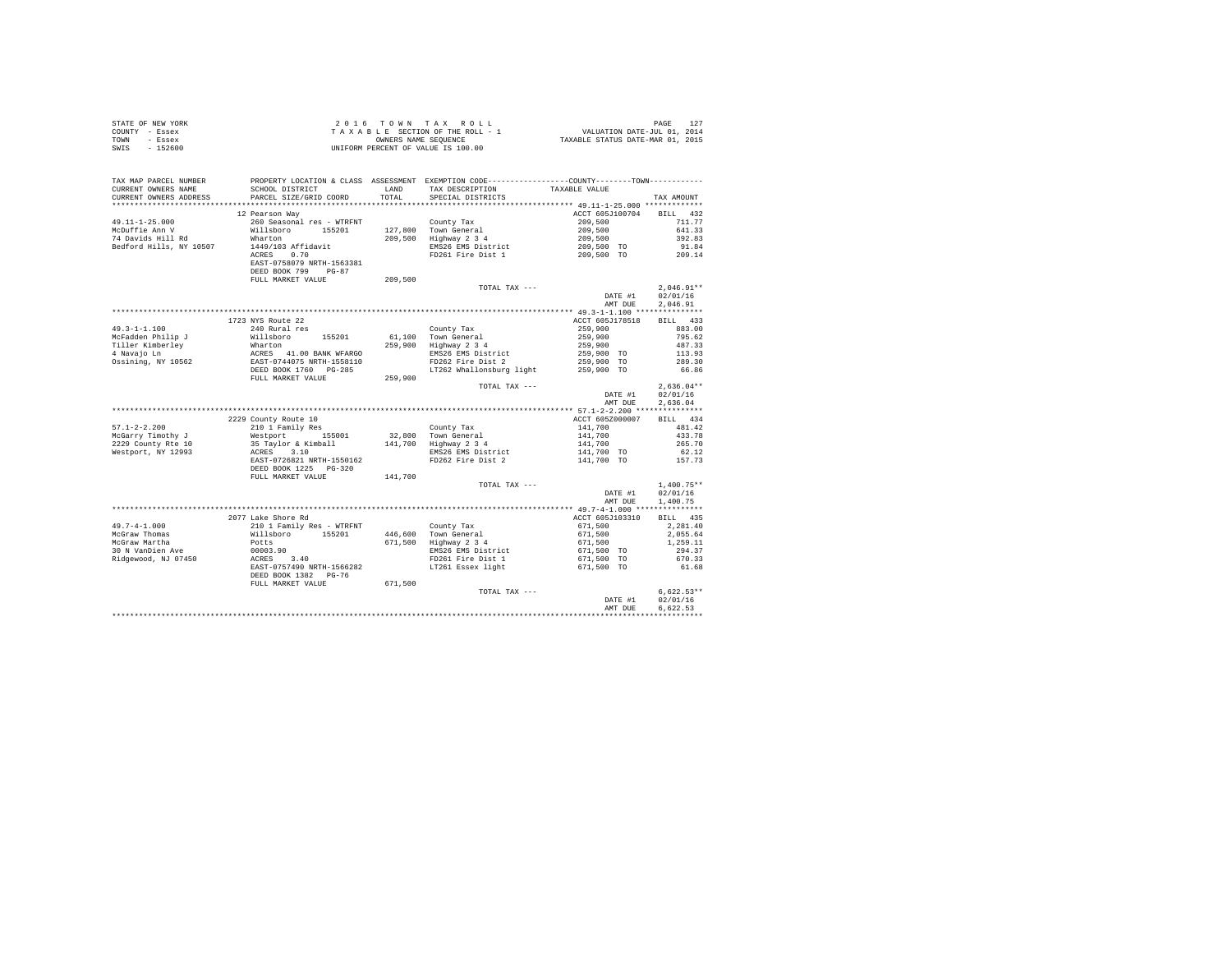| STATE OF NEW YORK | 2016 TOWN TAX ROLL                 | PAGE                             |
|-------------------|------------------------------------|----------------------------------|
| COUNTY - Essex    | TAXABLE SECTION OF THE ROLL - 1    | VALUATION DATE-JUL 01, 2014      |
| TOWN<br>- Essex   | OWNERS NAME SEOUENCE               | TAXABLE STATUS DATE-MAR 01, 2015 |
| $-152600$<br>SWIS | UNIFORM PERCENT OF VALUE IS 100.00 |                                  |

| TAX MAP PARCEL NUMBER<br>CURRENT OWNERS NAME<br>CURRENT OWNERS ADDRESS | SCHOOL DISTRICT<br>PARCEL SIZE/GRID COORD | LAND<br>TOTAL | PROPERTY LOCATION & CLASS ASSESSMENT EXEMPTION CODE----------------COUNTY-------TOWN----------<br>TAX DESCRIPTION TAXABLE VALUE<br>SPECIAL DISTRICTS |                 | TAX AMOUNT   |
|------------------------------------------------------------------------|-------------------------------------------|---------------|------------------------------------------------------------------------------------------------------------------------------------------------------|-----------------|--------------|
|                                                                        | 20 Ridge Way                              |               |                                                                                                                                                      | ACCT 605J104208 | BILL 436     |
| $49.7 - 5 - 4.000$                                                     | 281 Multiple res                          |               |                                                                                                                                                      | 129,400         | 439.63       |
|                                                                        |                                           | 82,300        | County Tax                                                                                                                                           |                 | 396.13       |
| McIntvre Katrina                                                       | Willsboro<br>155201                       |               | Town General                                                                                                                                         | 129,400         |              |
| 9194 State Highway 24 NW                                               | Wharton                                   | 129,400       | Highway 2 3 4                                                                                                                                        | 129,400         | 242.63       |
| Annadale, MN 55302                                                     | ACRES 0.60                                |               | EMS26 EMS District                                                                                                                                   | 129,400 TO      | 56.73        |
|                                                                        | EAST-0758003 NRTH-1564092                 |               | FD261 Fire Dist 1                                                                                                                                    | 129,400 TO      | 129.17       |
| PRIOR OWNER ON 3/01/2015                                               | DEED BOOK 1624 PG-204                     |               |                                                                                                                                                      |                 |              |
| McIntvre Katrina                                                       | FULL MARKET VALUE                         | 129,400       |                                                                                                                                                      |                 |              |
|                                                                        |                                           |               | TOTAL TAX ---                                                                                                                                        |                 | $1.264.29**$ |
|                                                                        |                                           |               |                                                                                                                                                      | DATE #1         | 02/01/16     |
|                                                                        |                                           |               |                                                                                                                                                      | AMT DUE         | 1,264.29     |
|                                                                        |                                           |               |                                                                                                                                                      |                 |              |
|                                                                        | 9 Church St                               |               |                                                                                                                                                      | ACCT 605J104303 | BILL 437     |
| $40.73 - 2 - 14.002$                                                   | 210 1 Family Res                          |               | County Tax                                                                                                                                           | 273,000         | 927.51       |
| McKenna Joanne                                                         | Willsboro<br>155201                       | 56,600        | Town General                                                                                                                                         | 273,000         | 835.72       |
| Hepworth Michele M                                                     |                                           | 273,000       | Highway 2 3 4                                                                                                                                        | 273,000         | 511.89       |
| 679 Marbella Ct                                                        | Potts<br>ACRES 0.27                       |               | EMS26 EMS District                                                                                                                                   | 273,000 TO      | 119.68       |
| Calabash, NC 28467                                                     | EAST-0756728 NRTH-1571624                 |               | FD261 Fire Dist 1                                                                                                                                    | 273,000 TO      | 272.53       |
|                                                                        | DEED BOOK 1098 PG-247                     |               | LT261 Essex light                                                                                                                                    | 273,000 TO      | 25.08        |
|                                                                        | FULL MARKET VALUE                         | 273,000       | SR150 Return sewer rent 466.16 MT                                                                                                                    |                 | 466.16       |
|                                                                        |                                           |               | WR151 Return water rent-1 263.56 MT                                                                                                                  |                 | 263.56       |
|                                                                        |                                           |               | TOTAL TAX ---                                                                                                                                        |                 | $3,422.13**$ |
|                                                                        |                                           |               |                                                                                                                                                      | DATE #1         | 02/01/16     |
|                                                                        |                                           |               |                                                                                                                                                      | AMT DUE         | 3.422.13     |
|                                                                        |                                           |               |                                                                                                                                                      |                 |              |
|                                                                        | Main St                                   |               |                                                                                                                                                      | ACCT 605Z008005 | BILL 438     |
| $40.73 - 3 - 32.100/1$                                                 | 315 Underwtr 1nd - WTRFNT                 |               | County Tax                                                                                                                                           | 46,600          | 158.32       |
| McKenna Stephen                                                        | Willsboro<br>155201                       |               | 0 Town General                                                                                                                                       | 46,600          | 142.65       |
| PO Box 241                                                             | Account Located In                        | 46,600        | Highway 2 3 4                                                                                                                                        | 46,600          | 87.38        |
|                                                                        |                                           |               |                                                                                                                                                      |                 |              |
| Essex, NY 12936                                                        | $40.73 - 3 - 32.100$                      |               | School Relevy                                                                                                                                        |                 | 619.85       |
|                                                                        | EAST-0757195 NRTH-1572052                 |               | EMS26 EMS District                                                                                                                                   | 46,600 TO       | 20.43        |
|                                                                        | DEED BOOK 1416   PG-182                   |               | FD261 Fire Dist 1                                                                                                                                    | 46,600 TO       | 46.52        |
|                                                                        | FULL MARKET VALUE                         |               | 46,600 LT261 Essex light                                                                                                                             | 46,600 TO       | 4.28         |
|                                                                        |                                           |               | TOTAL TAX ---                                                                                                                                        |                 | $1.079.43**$ |
|                                                                        |                                           |               |                                                                                                                                                      | DATE #1         | 02/01/16     |
|                                                                        |                                           |               |                                                                                                                                                      | AMT DUE         | 1,079.43     |
|                                                                        |                                           |               |                                                                                                                                                      |                 |              |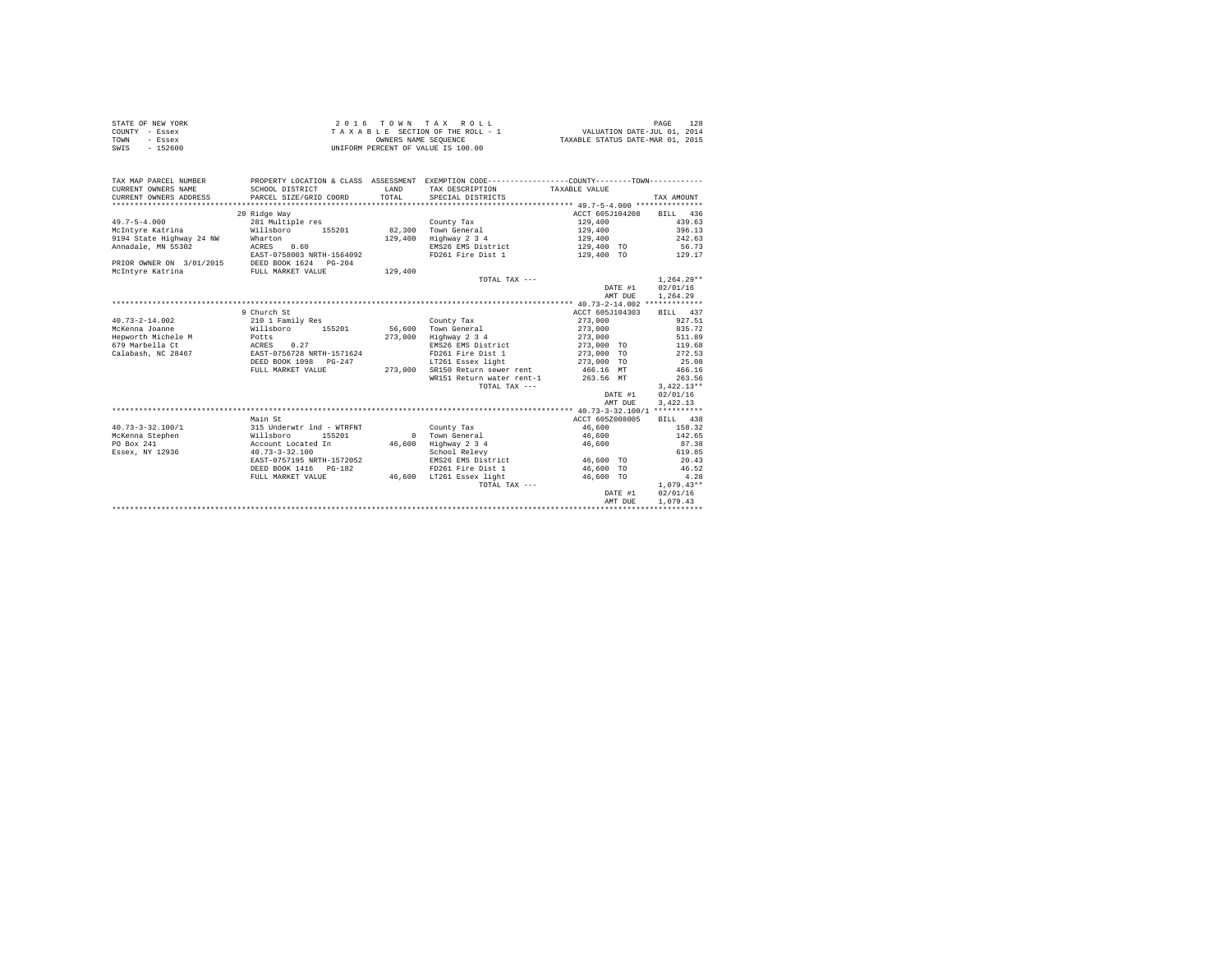| PROPERTY LOCATION & CLASS ASSESSMENT EXEMPTION CODE---------------COUNTY-------TOWN----------<br>TAX MAP PARCEL NUMBER<br>CURRENT OWNERS NAME<br>SCHOOL DISTRICT<br>LAND<br>TAXABLE VALUE<br>TAX DESCRIPTION<br>TOTAL<br>CURRENT OWNERS ADDRESS<br>PARCEL SIZE/GRID COORD<br>SPECIAL DISTRICTS<br>TAX AMOUNT<br>29 Beggs Point St<br>ACCT 605J100203<br>BILL 439<br>415 Motel<br>349,200<br>$40.73 - 3 - 10.000$<br>1,186.40<br>- WTRFNT<br>County Tax<br>McKenna Stephen A<br>141,300 Town General<br>Willsboro<br>155201<br>349,200<br>1,068.99<br>29 Beggs Point St<br>349,200<br>Highway 2 3 4<br>349,200<br>654.77<br>Potts<br>EMS26 EMS District<br>PO Box 241<br>1649/186 Sewer Easement<br>349,200 TO<br>153.08<br>ACRES 0.20 BANK1STARSG<br>Essex, NY 12936<br>FD261 Fire Dist 1<br>349,200 TO<br>348.59<br>LT261 Essex light<br>EAST-0757292 NRTH-1571812<br>349,200 TO<br>32.08<br>DEED BOOK 1263 PG-54<br>SR150 Return sewer rent<br>2,653.58 MT<br>2.653.58<br>FULL MARKET VALUE<br>349,200 WR151 Return water rent-1<br>1,691.60 MT<br>1,691.60<br>$7.789.09**$<br>TOTAL TAX ---<br>DATE #1<br>02/01/16<br>7,789.09<br>AMT DUE<br>ACCT 605J100202<br>Beggs Point St<br>BILL 440<br>$40.73 - 3 - 11.000$<br>311 Res vac land - WTRFNT<br>75,900<br>County Tax<br>257.87<br>75,900<br>Willsboro 155201<br>232.35<br>McKenna Stephen A<br>75,900 Town General<br>75,900<br>Orchard St<br>75,900 Highway 2 3 4<br>142.32<br>Potts<br>PO Box 241<br>1649/190 Sewer Easement<br>ACRES 0.20 BANK1STARSG<br>EMS26 EMS District<br>33.27<br>75,900 TO<br>Essex, NY 12936<br>FD261 Fire Dist 1<br>75,900 TO<br>75.77<br>EAST-0757358 NRTH-1571783<br>LT261 Essex light<br>75,900 TO<br>6.97<br>DEED BOOK 1263 PG-54<br>75,900<br>FULL MARKET VALUE<br>748.55**<br>TOTAL TAX ---<br>DATE #1<br>02/01/16<br>AMT DUE<br>748.55<br>51 Block House Rd<br>ACCT 605J180002<br>BILL 441<br>$40.3 - 2 - 2.211$<br>312 Vac w/imprv<br>County Tax<br>41,800<br>142.01<br>Town General<br>Highway 2 3 4<br>McKenna Stephen M<br>Willsboro<br>155201<br>29,600<br>41,800<br>127.96<br>51 Block House Rd<br>41,800<br>Connolly & Hicks<br>41,800<br>78.38<br>EMS26 EMS District<br>Willsboro, NY 12996<br>1516/26 Boundary<br>41,800 TO<br>18.32<br>FD261 Fire Dist 1<br>Line Agreement<br>41,800 TO<br>41.73<br>ACRES 5.56 BANK1STARSG<br>EAST-0750215 NRTH-1575375<br>DEED BOOK 1493 PG-110<br>FULL MARKET VALUE<br>41,800<br>TOTAL TAX ---<br>$408.40**$<br>02/01/16<br>DATE #1<br>408.40<br>AMT DUE | 2016 TOWN TAX ROLL<br>129<br>STATE OF NEW YORK<br>PAGE<br>VALUATION DATE-JUL 01, 2014<br>COUNTY - Essex<br>T A X A B L E SECTION OF THE ROLL - 1<br>OWNERS NAME SEQUENCE<br>TAXABLE STATUS DATE-MAR 01, 2015<br>- Essex<br>TOWN<br>$-152600$<br>UNIFORM PERCENT OF VALUE IS 100.00<br>SWIS |  |  |  |  |  |
|-----------------------------------------------------------------------------------------------------------------------------------------------------------------------------------------------------------------------------------------------------------------------------------------------------------------------------------------------------------------------------------------------------------------------------------------------------------------------------------------------------------------------------------------------------------------------------------------------------------------------------------------------------------------------------------------------------------------------------------------------------------------------------------------------------------------------------------------------------------------------------------------------------------------------------------------------------------------------------------------------------------------------------------------------------------------------------------------------------------------------------------------------------------------------------------------------------------------------------------------------------------------------------------------------------------------------------------------------------------------------------------------------------------------------------------------------------------------------------------------------------------------------------------------------------------------------------------------------------------------------------------------------------------------------------------------------------------------------------------------------------------------------------------------------------------------------------------------------------------------------------------------------------------------------------------------------------------------------------------------------------------------------------------------------------------------------------------------------------------------------------------------------------------------------------------------------------------------------------------------------------------------------------------------------------------------------------------------------------------------------------------------------------------------------------------------------------------------------------------------------|--------------------------------------------------------------------------------------------------------------------------------------------------------------------------------------------------------------------------------------------------------------------------------------------|--|--|--|--|--|
|                                                                                                                                                                                                                                                                                                                                                                                                                                                                                                                                                                                                                                                                                                                                                                                                                                                                                                                                                                                                                                                                                                                                                                                                                                                                                                                                                                                                                                                                                                                                                                                                                                                                                                                                                                                                                                                                                                                                                                                                                                                                                                                                                                                                                                                                                                                                                                                                                                                                                               |                                                                                                                                                                                                                                                                                            |  |  |  |  |  |
|                                                                                                                                                                                                                                                                                                                                                                                                                                                                                                                                                                                                                                                                                                                                                                                                                                                                                                                                                                                                                                                                                                                                                                                                                                                                                                                                                                                                                                                                                                                                                                                                                                                                                                                                                                                                                                                                                                                                                                                                                                                                                                                                                                                                                                                                                                                                                                                                                                                                                               |                                                                                                                                                                                                                                                                                            |  |  |  |  |  |
|                                                                                                                                                                                                                                                                                                                                                                                                                                                                                                                                                                                                                                                                                                                                                                                                                                                                                                                                                                                                                                                                                                                                                                                                                                                                                                                                                                                                                                                                                                                                                                                                                                                                                                                                                                                                                                                                                                                                                                                                                                                                                                                                                                                                                                                                                                                                                                                                                                                                                               |                                                                                                                                                                                                                                                                                            |  |  |  |  |  |
|                                                                                                                                                                                                                                                                                                                                                                                                                                                                                                                                                                                                                                                                                                                                                                                                                                                                                                                                                                                                                                                                                                                                                                                                                                                                                                                                                                                                                                                                                                                                                                                                                                                                                                                                                                                                                                                                                                                                                                                                                                                                                                                                                                                                                                                                                                                                                                                                                                                                                               |                                                                                                                                                                                                                                                                                            |  |  |  |  |  |
|                                                                                                                                                                                                                                                                                                                                                                                                                                                                                                                                                                                                                                                                                                                                                                                                                                                                                                                                                                                                                                                                                                                                                                                                                                                                                                                                                                                                                                                                                                                                                                                                                                                                                                                                                                                                                                                                                                                                                                                                                                                                                                                                                                                                                                                                                                                                                                                                                                                                                               |                                                                                                                                                                                                                                                                                            |  |  |  |  |  |
|                                                                                                                                                                                                                                                                                                                                                                                                                                                                                                                                                                                                                                                                                                                                                                                                                                                                                                                                                                                                                                                                                                                                                                                                                                                                                                                                                                                                                                                                                                                                                                                                                                                                                                                                                                                                                                                                                                                                                                                                                                                                                                                                                                                                                                                                                                                                                                                                                                                                                               |                                                                                                                                                                                                                                                                                            |  |  |  |  |  |
|                                                                                                                                                                                                                                                                                                                                                                                                                                                                                                                                                                                                                                                                                                                                                                                                                                                                                                                                                                                                                                                                                                                                                                                                                                                                                                                                                                                                                                                                                                                                                                                                                                                                                                                                                                                                                                                                                                                                                                                                                                                                                                                                                                                                                                                                                                                                                                                                                                                                                               |                                                                                                                                                                                                                                                                                            |  |  |  |  |  |
|                                                                                                                                                                                                                                                                                                                                                                                                                                                                                                                                                                                                                                                                                                                                                                                                                                                                                                                                                                                                                                                                                                                                                                                                                                                                                                                                                                                                                                                                                                                                                                                                                                                                                                                                                                                                                                                                                                                                                                                                                                                                                                                                                                                                                                                                                                                                                                                                                                                                                               |                                                                                                                                                                                                                                                                                            |  |  |  |  |  |
|                                                                                                                                                                                                                                                                                                                                                                                                                                                                                                                                                                                                                                                                                                                                                                                                                                                                                                                                                                                                                                                                                                                                                                                                                                                                                                                                                                                                                                                                                                                                                                                                                                                                                                                                                                                                                                                                                                                                                                                                                                                                                                                                                                                                                                                                                                                                                                                                                                                                                               |                                                                                                                                                                                                                                                                                            |  |  |  |  |  |
|                                                                                                                                                                                                                                                                                                                                                                                                                                                                                                                                                                                                                                                                                                                                                                                                                                                                                                                                                                                                                                                                                                                                                                                                                                                                                                                                                                                                                                                                                                                                                                                                                                                                                                                                                                                                                                                                                                                                                                                                                                                                                                                                                                                                                                                                                                                                                                                                                                                                                               |                                                                                                                                                                                                                                                                                            |  |  |  |  |  |
|                                                                                                                                                                                                                                                                                                                                                                                                                                                                                                                                                                                                                                                                                                                                                                                                                                                                                                                                                                                                                                                                                                                                                                                                                                                                                                                                                                                                                                                                                                                                                                                                                                                                                                                                                                                                                                                                                                                                                                                                                                                                                                                                                                                                                                                                                                                                                                                                                                                                                               |                                                                                                                                                                                                                                                                                            |  |  |  |  |  |
|                                                                                                                                                                                                                                                                                                                                                                                                                                                                                                                                                                                                                                                                                                                                                                                                                                                                                                                                                                                                                                                                                                                                                                                                                                                                                                                                                                                                                                                                                                                                                                                                                                                                                                                                                                                                                                                                                                                                                                                                                                                                                                                                                                                                                                                                                                                                                                                                                                                                                               |                                                                                                                                                                                                                                                                                            |  |  |  |  |  |
|                                                                                                                                                                                                                                                                                                                                                                                                                                                                                                                                                                                                                                                                                                                                                                                                                                                                                                                                                                                                                                                                                                                                                                                                                                                                                                                                                                                                                                                                                                                                                                                                                                                                                                                                                                                                                                                                                                                                                                                                                                                                                                                                                                                                                                                                                                                                                                                                                                                                                               |                                                                                                                                                                                                                                                                                            |  |  |  |  |  |
|                                                                                                                                                                                                                                                                                                                                                                                                                                                                                                                                                                                                                                                                                                                                                                                                                                                                                                                                                                                                                                                                                                                                                                                                                                                                                                                                                                                                                                                                                                                                                                                                                                                                                                                                                                                                                                                                                                                                                                                                                                                                                                                                                                                                                                                                                                                                                                                                                                                                                               |                                                                                                                                                                                                                                                                                            |  |  |  |  |  |
|                                                                                                                                                                                                                                                                                                                                                                                                                                                                                                                                                                                                                                                                                                                                                                                                                                                                                                                                                                                                                                                                                                                                                                                                                                                                                                                                                                                                                                                                                                                                                                                                                                                                                                                                                                                                                                                                                                                                                                                                                                                                                                                                                                                                                                                                                                                                                                                                                                                                                               |                                                                                                                                                                                                                                                                                            |  |  |  |  |  |
|                                                                                                                                                                                                                                                                                                                                                                                                                                                                                                                                                                                                                                                                                                                                                                                                                                                                                                                                                                                                                                                                                                                                                                                                                                                                                                                                                                                                                                                                                                                                                                                                                                                                                                                                                                                                                                                                                                                                                                                                                                                                                                                                                                                                                                                                                                                                                                                                                                                                                               |                                                                                                                                                                                                                                                                                            |  |  |  |  |  |
|                                                                                                                                                                                                                                                                                                                                                                                                                                                                                                                                                                                                                                                                                                                                                                                                                                                                                                                                                                                                                                                                                                                                                                                                                                                                                                                                                                                                                                                                                                                                                                                                                                                                                                                                                                                                                                                                                                                                                                                                                                                                                                                                                                                                                                                                                                                                                                                                                                                                                               |                                                                                                                                                                                                                                                                                            |  |  |  |  |  |
|                                                                                                                                                                                                                                                                                                                                                                                                                                                                                                                                                                                                                                                                                                                                                                                                                                                                                                                                                                                                                                                                                                                                                                                                                                                                                                                                                                                                                                                                                                                                                                                                                                                                                                                                                                                                                                                                                                                                                                                                                                                                                                                                                                                                                                                                                                                                                                                                                                                                                               |                                                                                                                                                                                                                                                                                            |  |  |  |  |  |
|                                                                                                                                                                                                                                                                                                                                                                                                                                                                                                                                                                                                                                                                                                                                                                                                                                                                                                                                                                                                                                                                                                                                                                                                                                                                                                                                                                                                                                                                                                                                                                                                                                                                                                                                                                                                                                                                                                                                                                                                                                                                                                                                                                                                                                                                                                                                                                                                                                                                                               |                                                                                                                                                                                                                                                                                            |  |  |  |  |  |
|                                                                                                                                                                                                                                                                                                                                                                                                                                                                                                                                                                                                                                                                                                                                                                                                                                                                                                                                                                                                                                                                                                                                                                                                                                                                                                                                                                                                                                                                                                                                                                                                                                                                                                                                                                                                                                                                                                                                                                                                                                                                                                                                                                                                                                                                                                                                                                                                                                                                                               |                                                                                                                                                                                                                                                                                            |  |  |  |  |  |
|                                                                                                                                                                                                                                                                                                                                                                                                                                                                                                                                                                                                                                                                                                                                                                                                                                                                                                                                                                                                                                                                                                                                                                                                                                                                                                                                                                                                                                                                                                                                                                                                                                                                                                                                                                                                                                                                                                                                                                                                                                                                                                                                                                                                                                                                                                                                                                                                                                                                                               |                                                                                                                                                                                                                                                                                            |  |  |  |  |  |
|                                                                                                                                                                                                                                                                                                                                                                                                                                                                                                                                                                                                                                                                                                                                                                                                                                                                                                                                                                                                                                                                                                                                                                                                                                                                                                                                                                                                                                                                                                                                                                                                                                                                                                                                                                                                                                                                                                                                                                                                                                                                                                                                                                                                                                                                                                                                                                                                                                                                                               |                                                                                                                                                                                                                                                                                            |  |  |  |  |  |
|                                                                                                                                                                                                                                                                                                                                                                                                                                                                                                                                                                                                                                                                                                                                                                                                                                                                                                                                                                                                                                                                                                                                                                                                                                                                                                                                                                                                                                                                                                                                                                                                                                                                                                                                                                                                                                                                                                                                                                                                                                                                                                                                                                                                                                                                                                                                                                                                                                                                                               |                                                                                                                                                                                                                                                                                            |  |  |  |  |  |
|                                                                                                                                                                                                                                                                                                                                                                                                                                                                                                                                                                                                                                                                                                                                                                                                                                                                                                                                                                                                                                                                                                                                                                                                                                                                                                                                                                                                                                                                                                                                                                                                                                                                                                                                                                                                                                                                                                                                                                                                                                                                                                                                                                                                                                                                                                                                                                                                                                                                                               |                                                                                                                                                                                                                                                                                            |  |  |  |  |  |
|                                                                                                                                                                                                                                                                                                                                                                                                                                                                                                                                                                                                                                                                                                                                                                                                                                                                                                                                                                                                                                                                                                                                                                                                                                                                                                                                                                                                                                                                                                                                                                                                                                                                                                                                                                                                                                                                                                                                                                                                                                                                                                                                                                                                                                                                                                                                                                                                                                                                                               |                                                                                                                                                                                                                                                                                            |  |  |  |  |  |
|                                                                                                                                                                                                                                                                                                                                                                                                                                                                                                                                                                                                                                                                                                                                                                                                                                                                                                                                                                                                                                                                                                                                                                                                                                                                                                                                                                                                                                                                                                                                                                                                                                                                                                                                                                                                                                                                                                                                                                                                                                                                                                                                                                                                                                                                                                                                                                                                                                                                                               |                                                                                                                                                                                                                                                                                            |  |  |  |  |  |
|                                                                                                                                                                                                                                                                                                                                                                                                                                                                                                                                                                                                                                                                                                                                                                                                                                                                                                                                                                                                                                                                                                                                                                                                                                                                                                                                                                                                                                                                                                                                                                                                                                                                                                                                                                                                                                                                                                                                                                                                                                                                                                                                                                                                                                                                                                                                                                                                                                                                                               |                                                                                                                                                                                                                                                                                            |  |  |  |  |  |
|                                                                                                                                                                                                                                                                                                                                                                                                                                                                                                                                                                                                                                                                                                                                                                                                                                                                                                                                                                                                                                                                                                                                                                                                                                                                                                                                                                                                                                                                                                                                                                                                                                                                                                                                                                                                                                                                                                                                                                                                                                                                                                                                                                                                                                                                                                                                                                                                                                                                                               |                                                                                                                                                                                                                                                                                            |  |  |  |  |  |
|                                                                                                                                                                                                                                                                                                                                                                                                                                                                                                                                                                                                                                                                                                                                                                                                                                                                                                                                                                                                                                                                                                                                                                                                                                                                                                                                                                                                                                                                                                                                                                                                                                                                                                                                                                                                                                                                                                                                                                                                                                                                                                                                                                                                                                                                                                                                                                                                                                                                                               |                                                                                                                                                                                                                                                                                            |  |  |  |  |  |
|                                                                                                                                                                                                                                                                                                                                                                                                                                                                                                                                                                                                                                                                                                                                                                                                                                                                                                                                                                                                                                                                                                                                                                                                                                                                                                                                                                                                                                                                                                                                                                                                                                                                                                                                                                                                                                                                                                                                                                                                                                                                                                                                                                                                                                                                                                                                                                                                                                                                                               |                                                                                                                                                                                                                                                                                            |  |  |  |  |  |
|                                                                                                                                                                                                                                                                                                                                                                                                                                                                                                                                                                                                                                                                                                                                                                                                                                                                                                                                                                                                                                                                                                                                                                                                                                                                                                                                                                                                                                                                                                                                                                                                                                                                                                                                                                                                                                                                                                                                                                                                                                                                                                                                                                                                                                                                                                                                                                                                                                                                                               |                                                                                                                                                                                                                                                                                            |  |  |  |  |  |
|                                                                                                                                                                                                                                                                                                                                                                                                                                                                                                                                                                                                                                                                                                                                                                                                                                                                                                                                                                                                                                                                                                                                                                                                                                                                                                                                                                                                                                                                                                                                                                                                                                                                                                                                                                                                                                                                                                                                                                                                                                                                                                                                                                                                                                                                                                                                                                                                                                                                                               |                                                                                                                                                                                                                                                                                            |  |  |  |  |  |
|                                                                                                                                                                                                                                                                                                                                                                                                                                                                                                                                                                                                                                                                                                                                                                                                                                                                                                                                                                                                                                                                                                                                                                                                                                                                                                                                                                                                                                                                                                                                                                                                                                                                                                                                                                                                                                                                                                                                                                                                                                                                                                                                                                                                                                                                                                                                                                                                                                                                                               |                                                                                                                                                                                                                                                                                            |  |  |  |  |  |
|                                                                                                                                                                                                                                                                                                                                                                                                                                                                                                                                                                                                                                                                                                                                                                                                                                                                                                                                                                                                                                                                                                                                                                                                                                                                                                                                                                                                                                                                                                                                                                                                                                                                                                                                                                                                                                                                                                                                                                                                                                                                                                                                                                                                                                                                                                                                                                                                                                                                                               |                                                                                                                                                                                                                                                                                            |  |  |  |  |  |
|                                                                                                                                                                                                                                                                                                                                                                                                                                                                                                                                                                                                                                                                                                                                                                                                                                                                                                                                                                                                                                                                                                                                                                                                                                                                                                                                                                                                                                                                                                                                                                                                                                                                                                                                                                                                                                                                                                                                                                                                                                                                                                                                                                                                                                                                                                                                                                                                                                                                                               |                                                                                                                                                                                                                                                                                            |  |  |  |  |  |
|                                                                                                                                                                                                                                                                                                                                                                                                                                                                                                                                                                                                                                                                                                                                                                                                                                                                                                                                                                                                                                                                                                                                                                                                                                                                                                                                                                                                                                                                                                                                                                                                                                                                                                                                                                                                                                                                                                                                                                                                                                                                                                                                                                                                                                                                                                                                                                                                                                                                                               |                                                                                                                                                                                                                                                                                            |  |  |  |  |  |
|                                                                                                                                                                                                                                                                                                                                                                                                                                                                                                                                                                                                                                                                                                                                                                                                                                                                                                                                                                                                                                                                                                                                                                                                                                                                                                                                                                                                                                                                                                                                                                                                                                                                                                                                                                                                                                                                                                                                                                                                                                                                                                                                                                                                                                                                                                                                                                                                                                                                                               |                                                                                                                                                                                                                                                                                            |  |  |  |  |  |
|                                                                                                                                                                                                                                                                                                                                                                                                                                                                                                                                                                                                                                                                                                                                                                                                                                                                                                                                                                                                                                                                                                                                                                                                                                                                                                                                                                                                                                                                                                                                                                                                                                                                                                                                                                                                                                                                                                                                                                                                                                                                                                                                                                                                                                                                                                                                                                                                                                                                                               |                                                                                                                                                                                                                                                                                            |  |  |  |  |  |
|                                                                                                                                                                                                                                                                                                                                                                                                                                                                                                                                                                                                                                                                                                                                                                                                                                                                                                                                                                                                                                                                                                                                                                                                                                                                                                                                                                                                                                                                                                                                                                                                                                                                                                                                                                                                                                                                                                                                                                                                                                                                                                                                                                                                                                                                                                                                                                                                                                                                                               |                                                                                                                                                                                                                                                                                            |  |  |  |  |  |
|                                                                                                                                                                                                                                                                                                                                                                                                                                                                                                                                                                                                                                                                                                                                                                                                                                                                                                                                                                                                                                                                                                                                                                                                                                                                                                                                                                                                                                                                                                                                                                                                                                                                                                                                                                                                                                                                                                                                                                                                                                                                                                                                                                                                                                                                                                                                                                                                                                                                                               |                                                                                                                                                                                                                                                                                            |  |  |  |  |  |
|                                                                                                                                                                                                                                                                                                                                                                                                                                                                                                                                                                                                                                                                                                                                                                                                                                                                                                                                                                                                                                                                                                                                                                                                                                                                                                                                                                                                                                                                                                                                                                                                                                                                                                                                                                                                                                                                                                                                                                                                                                                                                                                                                                                                                                                                                                                                                                                                                                                                                               |                                                                                                                                                                                                                                                                                            |  |  |  |  |  |
|                                                                                                                                                                                                                                                                                                                                                                                                                                                                                                                                                                                                                                                                                                                                                                                                                                                                                                                                                                                                                                                                                                                                                                                                                                                                                                                                                                                                                                                                                                                                                                                                                                                                                                                                                                                                                                                                                                                                                                                                                                                                                                                                                                                                                                                                                                                                                                                                                                                                                               |                                                                                                                                                                                                                                                                                            |  |  |  |  |  |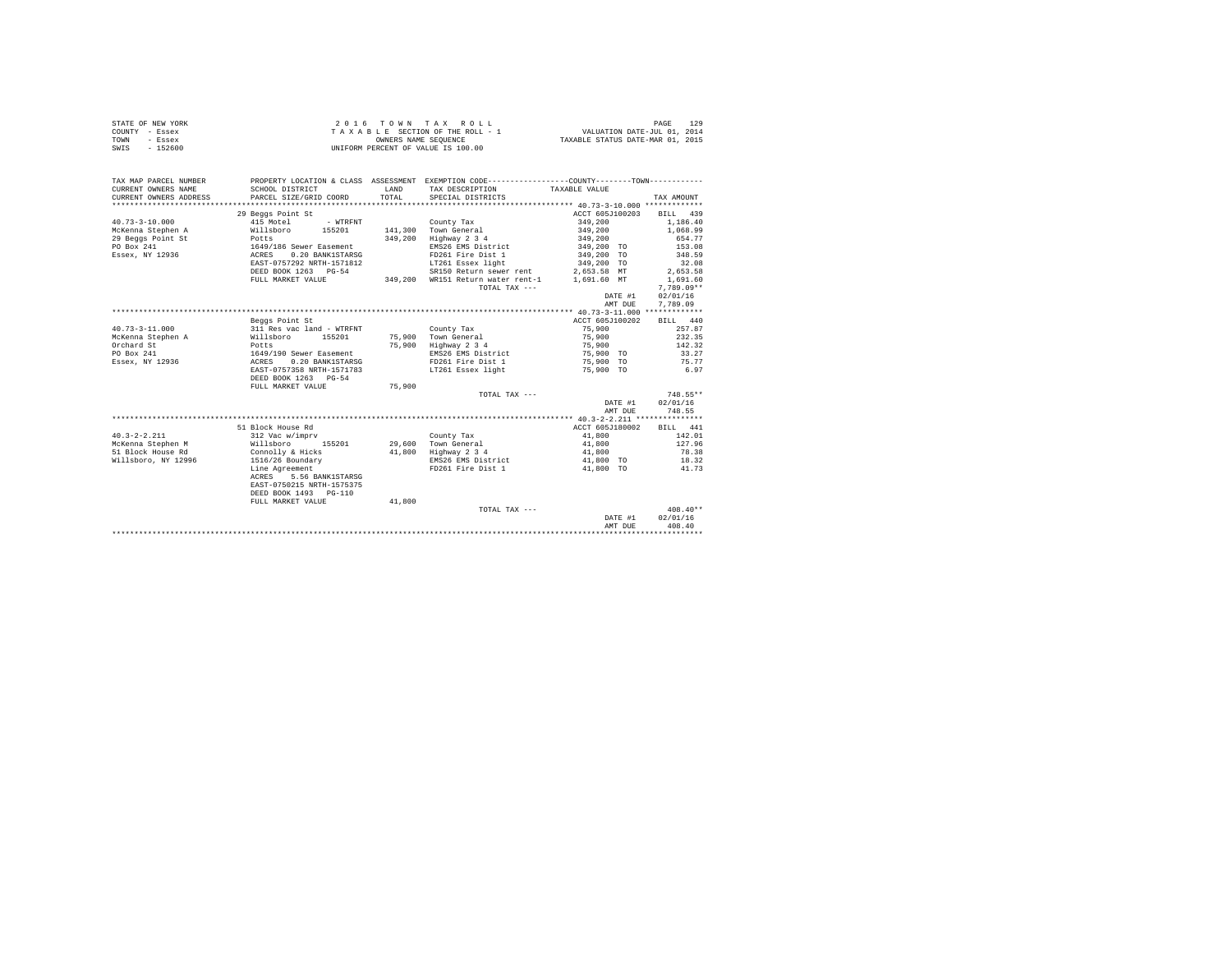|      | STATE OF NEW YORK | 2016 TOWN TAX ROLL                 | 130<br>PAGE                      |
|------|-------------------|------------------------------------|----------------------------------|
|      | COUNTY - Essex    | TAXABLE SECTION OF THE ROLL - 1    | VALUATION DATE-JUL 01, 2014      |
| TOWN | - Essex           | OWNERS NAME SEOUENCE               | TAXABLE STATUS DATE-MAR 01, 2015 |
| SWIS | - 152600          | UNIFORM PERCENT OF VALUE IS 100.00 |                                  |

| TAX MAP PARCEL NUMBER<br>CURRENT OWNERS NAME<br>CURRENT OWNERS ADDRESS                 | PROPERTY LOCATION & CLASS ASSESSMENT EXEMPTION CODE---------------COUNTY-------TOWN----------<br>SCHOOL DISTRICT<br>PARCEL SIZE/GRID COORD | LAND<br>TOTAL. | TAX DESCRIPTION<br>SPECIAL DISTRICTS                                             | TAXABLE VALUE                                                    | TAX AMOUNT                                                   |
|----------------------------------------------------------------------------------------|--------------------------------------------------------------------------------------------------------------------------------------------|----------------|----------------------------------------------------------------------------------|------------------------------------------------------------------|--------------------------------------------------------------|
| *********************                                                                  | **************************                                                                                                                 |                |                                                                                  |                                                                  |                                                              |
| $39.3 - 1 - 25.300$<br>McMahon William J<br>LaRock-McMahon Catherine<br>371 Daniels Rd | 371 Daniels Rd<br>240 Rural res<br>Willsboro 155201<br>6 Brookfield Pat<br>ACRES 15.78 BANK WFARGO                                         |                | County Tax<br>46,800 Town General<br>300.000 Highway 2 3 4<br>EMS26 EMS District | ACCT 605J195007<br>300,000<br>300,000<br>300,000<br>$300,000$ TO | <b>BILL</b><br>442<br>1,019.24<br>918.38<br>562.52<br>131.51 |
| Essex, NY 12936                                                                        | EAST-0724094 NRTH-1569320<br>DEED BOOK 1307 PG-180<br>FULL MARKET VALUE                                                                    | 300,000        | FD262 Fire Dist 2<br>TOTAL TAX ---                                               | 300,000 TO<br>DATE #1                                            | 333.94<br>$2,965.59**$<br>02/01/16                           |
|                                                                                        |                                                                                                                                            |                |                                                                                  | AMT DUE                                                          | 2,965.59                                                     |
|                                                                                        |                                                                                                                                            |                |                                                                                  |                                                                  |                                                              |
| $49.3 - 2 - 1.000$                                                                     | 121 Christian Rd<br>210 1 Family Res                                                                                                       |                | County Tax                                                                       | ACCT 605J104106<br>67,300                                        | BILL 443<br>228.65                                           |
| McShane Melinda M<br>121 Christian Rd                                                  | Willsboro 155201<br>Wharton                                                                                                                |                | 32.400 Town General<br>67,300 Highway 2 3 4                                      | 67,300<br>67,300                                                 | 206.02<br>126.19                                             |
| Essex, NY 12936                                                                        | 1708/202 death cert<br>ACRES 1.40<br>EAST-0744941 NRTH-1558526<br>DEED BOOK 1747 PG-264                                                    |                | EMS26 EMS District<br>FD262 Fire Dist 2<br>LT262 Whallonsburg light              | 67,300 TO<br>67,300 TO<br>67,300 TO                              | 29.50<br>74.91<br>17.31                                      |
|                                                                                        | FULL MARKET VALUE                                                                                                                          | 67,300         |                                                                                  |                                                                  |                                                              |
|                                                                                        |                                                                                                                                            |                | TOTAL TAX ---                                                                    |                                                                  | 682.58**                                                     |
|                                                                                        |                                                                                                                                            |                |                                                                                  | DATE #1                                                          | 02/01/16                                                     |
|                                                                                        |                                                                                                                                            |                |                                                                                  | AMT DUE                                                          | 682.58                                                       |
|                                                                                        |                                                                                                                                            |                |                                                                                  |                                                                  |                                                              |
|                                                                                        | 1880 Jersey St                                                                                                                             |                |                                                                                  | ACCT 605J183004                                                  | BILL 444                                                     |
| $39.3 - 4 - 7.000$                                                                     | 210 1 Family Res                                                                                                                           |                | County Tax                                                                       | 295,700                                                          | 1,004.63                                                     |
| McShane Michael R                                                                      | Willsboro 155201                                                                                                                           |                | 33,600 Town General                                                              | 295,700                                                          | 905.22                                                       |
| McShane Melinda M                                                                      | 10 Brookfield                                                                                                                              |                | 295,700 Highway 2 3 4                                                            | 295,700                                                          | 554.46                                                       |
| 1880 Jersey St                                                                         |                                                                                                                                            |                | EMS26 EMS District                                                               | 295,700 TO                                                       | 129.63                                                       |
| Essex, NY 12936                                                                        | ACRES 2.58<br>EAST-0732213 NRTH-1569236<br>DEED BOOK 1267 PG-24                                                                            |                | FD262 Fire Dist 2                                                                | 295,700 TO                                                       | 329.15                                                       |
|                                                                                        | FULL MARKET VALUE                                                                                                                          | 295,700        |                                                                                  |                                                                  |                                                              |
|                                                                                        |                                                                                                                                            |                | TOTAL TAX ---                                                                    |                                                                  | $2.923.09**$                                                 |
|                                                                                        |                                                                                                                                            |                |                                                                                  | DATE #1<br>AMT DUE                                               | 02/01/16<br>2.923.09                                         |
|                                                                                        |                                                                                                                                            |                |                                                                                  |                                                                  |                                                              |
|                                                                                        | 290 School St                                                                                                                              |                |                                                                                  | ACCT 605J102804                                                  | BILL 445                                                     |
| $40.73 - 5 - 1.100$                                                                    | 281 Multiple res                                                                                                                           |                | County Tax                                                                       |                                                                  | 779.72                                                       |
| Mesick John I                                                                          | Willsboro<br>155201                                                                                                                        |                | 65,000 Town General                                                              | 229,500<br>229,500                                               | 702.56                                                       |
| 728 Schodack Landing Rd                                                                | Potts                                                                                                                                      |                | 229,500 Highway 2 3 4                                                            | 229,500                                                          | 430.33                                                       |
| Schodack Landing, NY 12156                                                             | 1672/15-Easement                                                                                                                           |                | EMS26 EMS District                                                               | 229,500 TO                                                       | 100.61                                                       |
|                                                                                        | ACRES 1.60                                                                                                                                 |                | FD261 Fire Dist 1                                                                | 229,500 TO                                                       | 229.10                                                       |
|                                                                                        | EAST-0756577 NRTH-1570654<br>DEED BOOK 506<br>$PG-525$                                                                                     |                | LT261 Essex light                                                                | 229,500 TO                                                       | 21.08                                                        |
|                                                                                        | FULL MARKET VALUE                                                                                                                          | 229,500        |                                                                                  |                                                                  |                                                              |
|                                                                                        |                                                                                                                                            |                | TOTAL TAX ---                                                                    | DATE #1                                                          | $2.263.40**$<br>02/01/16                                     |
|                                                                                        |                                                                                                                                            |                |                                                                                  | AMT DUE                                                          | 2.263.40                                                     |
|                                                                                        |                                                                                                                                            |                |                                                                                  |                                                                  |                                                              |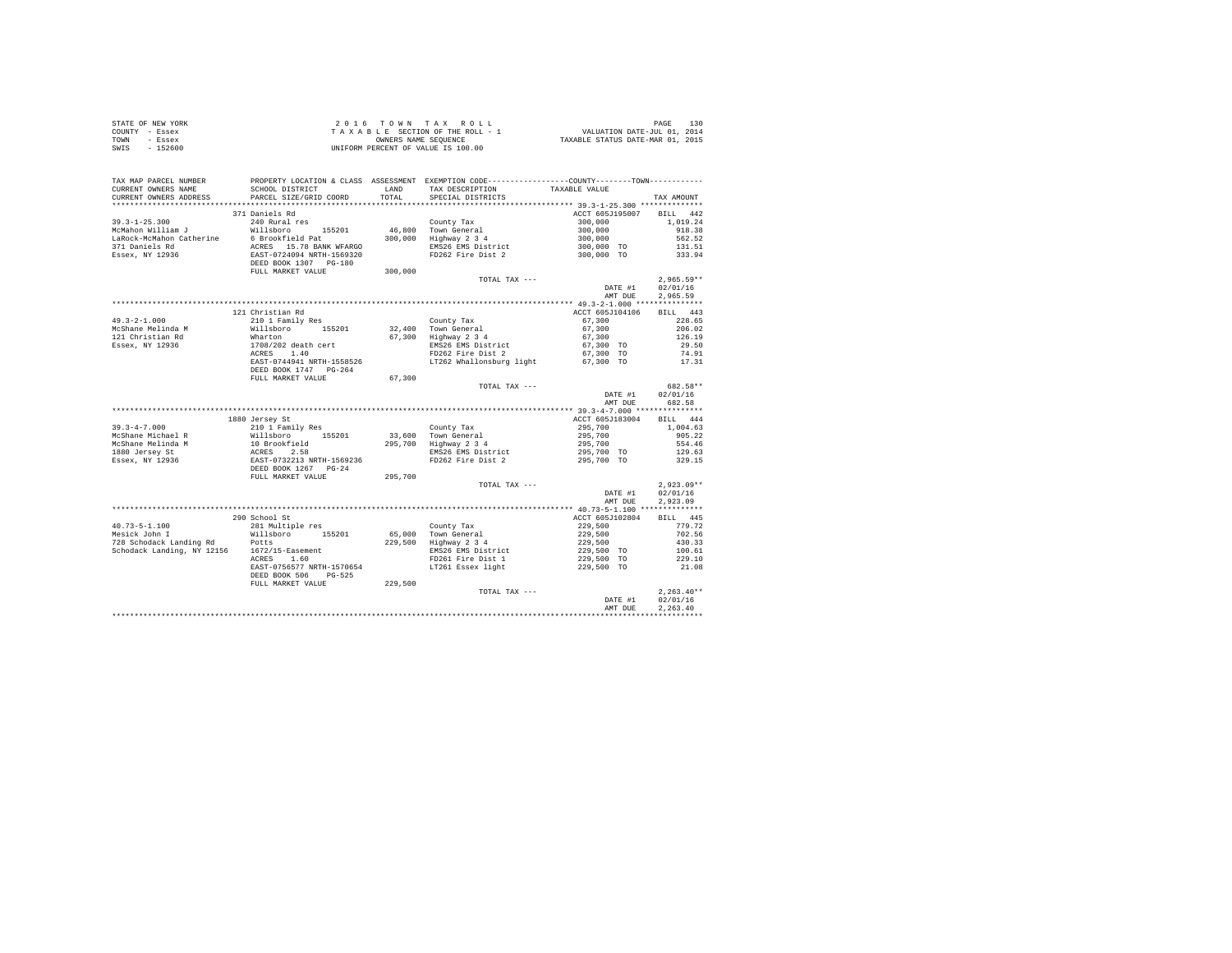|      | STATE OF NEW YORK | 2016 TOWN TAX ROLL                 | PAGE                             |
|------|-------------------|------------------------------------|----------------------------------|
|      | COUNTY - Essex    | TAXABLE SECTION OF THE ROLL - 1    | VALUATION DATE-JUL 01, 2014      |
| TOWN | - Essex           | OWNERS NAME SEOUENCE               | TAXABLE STATUS DATE-MAR 01, 2015 |
| SWIS | - 152600          | UNIFORM PERCENT OF VALUE IS 100.00 |                                  |

| TAX MAP PARCEL NUMBER                                                                                                                                                                                                                     |                                                                                                                                                                                                                                   |         | PROPERTY LOCATION & CLASS ASSESSMENT EXEMPTION CODE---------------COUNTY-------TOWN--------- |                                                                            |                      |
|-------------------------------------------------------------------------------------------------------------------------------------------------------------------------------------------------------------------------------------------|-----------------------------------------------------------------------------------------------------------------------------------------------------------------------------------------------------------------------------------|---------|----------------------------------------------------------------------------------------------|----------------------------------------------------------------------------|----------------------|
| CURRENT OWNERS NAME                                                                                                                                                                                                                       | SCHOOL DISTRICT                                                                                                                                                                                                                   |         | LAND TAX DESCRIPTION<br>TOTAL SPECIAL DISTRICTS                                              | TAXABLE VALUE                                                              |                      |
| CURRENT OWNERS ADDRESS                                                                                                                                                                                                                    | PARCEL SIZE/GRID COORD                                                                                                                                                                                                            |         |                                                                                              |                                                                            | TAX AMOUNT           |
|                                                                                                                                                                                                                                           |                                                                                                                                                                                                                                   |         |                                                                                              |                                                                            |                      |
|                                                                                                                                                                                                                                           | Beggs Point St                                                                                                                                                                                                                    |         |                                                                                              | ACCT 605J101315 BILL 446                                                   |                      |
|                                                                                                                                                                                                                                           |                                                                                                                                                                                                                                   |         | County Tax                                                                                   | 41,000                                                                     | 139.30               |
|                                                                                                                                                                                                                                           |                                                                                                                                                                                                                                   |         | 41,000 Town General<br>41,000 Highway 2 3 4                                                  |                                                                            | 125.51               |
|                                                                                                                                                                                                                                           |                                                                                                                                                                                                                                   |         |                                                                                              |                                                                            | 76.88                |
| 40.73-3-23.000<br>Meyer Kenneth G (Willsboro 155201)<br>Meyer Di C (Willsboro 155201)<br>Mewhon Centre, MA 02459 (RCRES 0.10<br>Newton Centre, MA 02459 (RCRES 0.10<br>Newton Centre, MA 02459 (RCRES 0.10<br>Newton Centre, MA 02459 (RC |                                                                                                                                                                                                                                   |         | EMS26 EMS District<br>FD261 Fire Dist 1                                                      | $41,000$<br>$41,000$<br>$41,000$ TO<br>$41,000$ TO<br>$41,000$ TO          | 17.97                |
|                                                                                                                                                                                                                                           |                                                                                                                                                                                                                                   |         |                                                                                              |                                                                            | 40.93                |
|                                                                                                                                                                                                                                           | DEED BOOK 1744 PG-21                                                                                                                                                                                                              |         | LT261 Essex light                                                                            |                                                                            | 3.77                 |
|                                                                                                                                                                                                                                           | FULL MARKET VALUE                                                                                                                                                                                                                 |         | 41,000 SR150 Return sewer rent                                                               | 61.75 MT<br>17.00 MT                                                       | 61.75                |
|                                                                                                                                                                                                                                           |                                                                                                                                                                                                                                   |         | WR151 Return water rent-1                                                                    |                                                                            | 17.00                |
|                                                                                                                                                                                                                                           |                                                                                                                                                                                                                                   |         | TOTAL TAX ---                                                                                |                                                                            | 483.11**             |
|                                                                                                                                                                                                                                           |                                                                                                                                                                                                                                   |         |                                                                                              | DATE #1                                                                    | 02/01/16             |
|                                                                                                                                                                                                                                           |                                                                                                                                                                                                                                   |         |                                                                                              | AMT DUE                                                                    | 483.11               |
|                                                                                                                                                                                                                                           |                                                                                                                                                                                                                                   |         |                                                                                              |                                                                            |                      |
|                                                                                                                                                                                                                                           | 13 Orchard Ln                                                                                                                                                                                                                     |         |                                                                                              | ACCT 605J103204                                                            | BILL 447             |
| $40.73 - 3 - 25.000$                                                                                                                                                                                                                      | 210 1 Family Res                                                                                                                                                                                                                  |         | County Tax                                                                                   | 177,300                                                                    | 602.37               |
| Meyer Kenneth G                                                                                                                                                                                                                           | willsboro 155201<br>Potts 1651/298-Sewer Easement                                                                                                                                                                                 |         | 54,600 Town General<br>177,300 Highway 2 3 4                                                 | 177,300<br>177,300                                                         | 542.76               |
| Mever Di C                                                                                                                                                                                                                                |                                                                                                                                                                                                                                   |         |                                                                                              |                                                                            | 332.45               |
| 36 White Ave                                                                                                                                                                                                                              | ACRES 0.20                                                                                                                                                                                                                        |         | EMS26 EMS District                                                                           | 177,300 TO                                                                 | 77.72<br>176.99      |
| Newton Centre, MA 02459                                                                                                                                                                                                                   |                                                                                                                                                                                                                                   |         | FD261 Fire Dist 1                                                                            | 177,300 TO                                                                 |                      |
|                                                                                                                                                                                                                                           | EAST-0757386 NRTH-1571484                                                                                                                                                                                                         |         | LT261 Essex light                                                                            | 177,300 TO                                                                 | 16.29                |
|                                                                                                                                                                                                                                           | DEED BOOK 1744 PG-21                                                                                                                                                                                                              |         | SR150 Return sewer rent<br>FULL MARKET VALUE 177,300 WR151 Return water rent-1               | 227.94 MT<br>114.65 MT                                                     | 227.94               |
|                                                                                                                                                                                                                                           |                                                                                                                                                                                                                                   |         | TOTAL TAX ---                                                                                |                                                                            | 114.65               |
|                                                                                                                                                                                                                                           |                                                                                                                                                                                                                                   |         |                                                                                              |                                                                            | $2.091.17**$         |
|                                                                                                                                                                                                                                           |                                                                                                                                                                                                                                   |         |                                                                                              | DATE #1<br>AMT DUE                                                         | 02/01/16<br>2.091.17 |
|                                                                                                                                                                                                                                           |                                                                                                                                                                                                                                   |         |                                                                                              |                                                                            |                      |
|                                                                                                                                                                                                                                           | Alden Rd                                                                                                                                                                                                                          |         |                                                                                              | ACCT 605J185005                                                            | BILL 448             |
| $48.3 - 1 - 11.120$                                                                                                                                                                                                                       |                                                                                                                                                                                                                                   |         |                                                                                              | 26,200                                                                     | 89.01                |
|                                                                                                                                                                                                                                           |                                                                                                                                                                                                                                   |         | County Tax                                                                                   |                                                                            | 80.21                |
| Miller Eleanor E<br>321 Alden Rd                                                                                                                                                                                                          |                                                                                                                                                                                                                                   |         | 26,200 Town General<br>26,200 Highway 2 3 4                                                  | 26,200<br>26,200                                                           | 49.13                |
| Westport, NY 12993                                                                                                                                                                                                                        |                                                                                                                                                                                                                                   |         |                                                                                              |                                                                            | 11.49                |
|                                                                                                                                                                                                                                           | EAST-0730673 NRTH-1554720                                                                                                                                                                                                         |         | EMS26 EMS District $26,200$ TO<br>FD262 Fire Dist 2 26,200 TO                                |                                                                            | 29.16                |
|                                                                                                                                                                                                                                           | DEED BOOK 1258 PG-144                                                                                                                                                                                                             |         |                                                                                              |                                                                            |                      |
|                                                                                                                                                                                                                                           | FULL MARKET VALUE                                                                                                                                                                                                                 | 26,200  |                                                                                              |                                                                            |                      |
|                                                                                                                                                                                                                                           |                                                                                                                                                                                                                                   |         | TOTAL TAX ---                                                                                |                                                                            | $259.00**$           |
|                                                                                                                                                                                                                                           |                                                                                                                                                                                                                                   |         |                                                                                              | DATE #1                                                                    | 02/01/16             |
|                                                                                                                                                                                                                                           |                                                                                                                                                                                                                                   |         |                                                                                              | AMT DUE                                                                    | 259.00               |
|                                                                                                                                                                                                                                           |                                                                                                                                                                                                                                   |         |                                                                                              |                                                                            |                      |
|                                                                                                                                                                                                                                           | 321 Alden Rd                                                                                                                                                                                                                      |         |                                                                                              | ACCT 605J100706                                                            | BILL 449             |
| $48.3 - 1 - 12.000$                                                                                                                                                                                                                       | % 21 Aldem Ramily Res (2011)<br>Westport (2016) 23,300 Town General<br>8 Platt Rogers (2016) 23,300 Town General<br>8 Platt Rogers (2018) 28,400 Highway 234<br>ACRES 2.30 EMSZ6 EMS DESIGN ENGL PLATTE-1555157 PD262 Fire Dist 2 |         |                                                                                              | 128,400                                                                    | 436.24               |
|                                                                                                                                                                                                                                           |                                                                                                                                                                                                                                   |         |                                                                                              | 128,400                                                                    | 393.07               |
| Miller Eleanor E<br>321 Alden Rd<br>Westport, NY 12993                                                                                                                                                                                    |                                                                                                                                                                                                                                   |         |                                                                                              |                                                                            | 240.76               |
|                                                                                                                                                                                                                                           |                                                                                                                                                                                                                                   |         |                                                                                              | $128,400$<br>$128,400$ TO                                                  | 56.29                |
|                                                                                                                                                                                                                                           |                                                                                                                                                                                                                                   |         | FD262 Fire Dist 2                                                                            | 128,400 TO                                                                 | 142.93               |
|                                                                                                                                                                                                                                           | DEED BOOK 1258 PG-144                                                                                                                                                                                                             |         |                                                                                              |                                                                            |                      |
|                                                                                                                                                                                                                                           | FULL MARKET VALUE                                                                                                                                                                                                                 | 128,400 |                                                                                              |                                                                            |                      |
|                                                                                                                                                                                                                                           |                                                                                                                                                                                                                                   |         | TOTAL TAX ---                                                                                |                                                                            | $1,269.29**$         |
|                                                                                                                                                                                                                                           |                                                                                                                                                                                                                                   |         |                                                                                              | $\begin{minipage}{.4\linewidth} \textbf{DATE} &\textbf{#1} \end{minipage}$ | 02/01/16             |
|                                                                                                                                                                                                                                           |                                                                                                                                                                                                                                   |         |                                                                                              | AMT DUE                                                                    | 1,269.29             |
|                                                                                                                                                                                                                                           |                                                                                                                                                                                                                                   |         |                                                                                              |                                                                            |                      |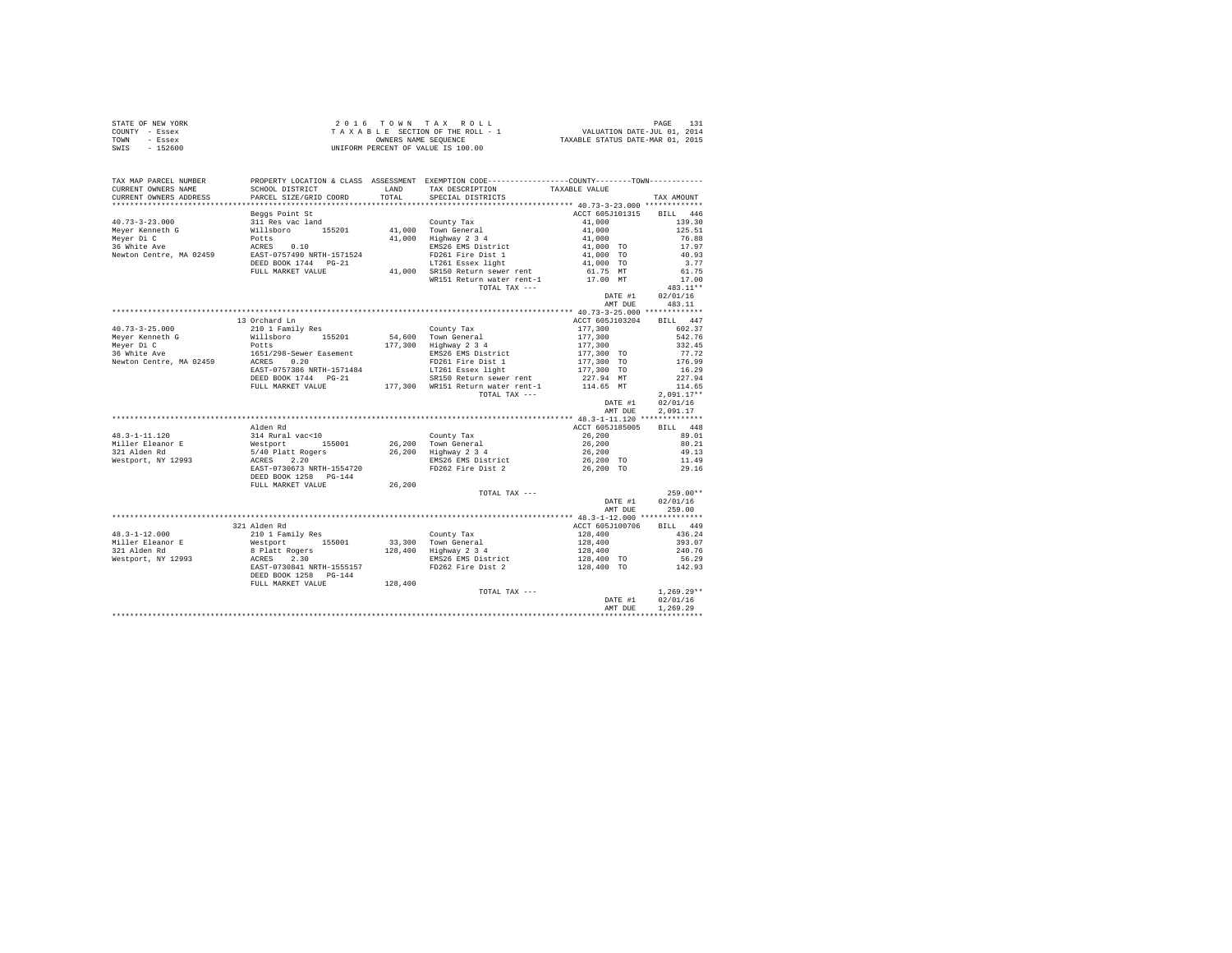| STATE OF NEW YORK | 2016 TOWN TAX ROLL                 | PAGE                             |
|-------------------|------------------------------------|----------------------------------|
| COUNTY - Essex    | TAXABLE SECTION OF THE ROLL - 1    | VALUATION DATE-JUL 01, 2014      |
| TOWN<br>- Essex   | OWNERS NAME SEOUENCE               | TAXABLE STATUS DATE-MAR 01, 2015 |
| $-152600$<br>SWIS | UNIFORM PERCENT OF VALUE IS 100.00 |                                  |

| TAX MAP PARCEL NUMBER<br>CURRENT OWNERS NAME      | SCHOOL DISTRICT                                                                                                                                                                                                                         |         | PROPERTY LOCATION & CLASS ASSESSMENT EXEMPTION CODE----------------COUNTY--------TOWN----------<br>LAND TAX DESCRIPTION | TAXABLE VALUE                     |                          |
|---------------------------------------------------|-----------------------------------------------------------------------------------------------------------------------------------------------------------------------------------------------------------------------------------------|---------|-------------------------------------------------------------------------------------------------------------------------|-----------------------------------|--------------------------|
| CURRENT OWNERS ADDRESS                            | PARCEL SIZE/GRID COORD                                                                                                                                                                                                                  |         | TOTAL SPECIAL DISTRICTS                                                                                                 |                                   | TAX AMOUNT               |
|                                                   |                                                                                                                                                                                                                                         |         |                                                                                                                         |                                   |                          |
|                                                   | 30 Ridge Way                                                                                                                                                                                                                            |         |                                                                                                                         | ACCT 605J100610                   | BILL 450                 |
| $49.7 - 5 - 2.000$                                |                                                                                                                                                                                                                                         |         |                                                                                                                         | 95,000                            | 322.76                   |
| Miller Mark S                                     |                                                                                                                                                                                                                                         |         |                                                                                                                         | 95,000                            | 290.82                   |
| 1010 Hershey Mill Rd                              | Wharton<br>Wharton<br>ACRES 0.40                                                                                                                                                                                                        |         | 95,000 Highway 2 3 4<br>School Relevy                                                                                   | 95,000                            | 178.13                   |
| West Chester, PA 19380                            |                                                                                                                                                                                                                                         |         | EMS26 EMS District<br>EMS26 EMS District 55,000 TO                                                                      |                                   | 1,263.66                 |
|                                                   | EAST-0757744 NRTH-1563995                                                                                                                                                                                                               |         |                                                                                                                         |                                   | 41.65                    |
|                                                   | DEED BOOK 1591    PG-321                                                                                                                                                                                                                |         | FD261 Fire Dist 1                                                                                                       | 95,000 TO                         | 94.83                    |
|                                                   | FULL MARKET VALUE                                                                                                                                                                                                                       | 95,000  |                                                                                                                         |                                   |                          |
|                                                   |                                                                                                                                                                                                                                         |         | TOTAL TAX ---                                                                                                           | DATE #1                           | $2,191.85**$<br>02/01/16 |
|                                                   |                                                                                                                                                                                                                                         |         |                                                                                                                         | AMT DUE                           | 2,191.85                 |
|                                                   |                                                                                                                                                                                                                                         |         |                                                                                                                         |                                   |                          |
|                                                   | 10 Lila Wav                                                                                                                                                                                                                             |         |                                                                                                                         | ACCT 605J103109                   | BILL 451                 |
|                                                   | 210 1 Family Res - WTRFNT                                                                                                                                                                                                               |         |                                                                                                                         | 440,200                           | 1,495.57                 |
| 49.11-1-45.100<br>Miller Mark S                   |                                                                                                                                                                                                                                         |         | County Tax<br>251,400 Town General                                                                                      |                                   |                          |
|                                                   |                                                                                                                                                                                                                                         |         |                                                                                                                         | 440,200<br>$440,200$<br>$440,200$ | 1,347.57<br>825.40       |
|                                                   |                                                                                                                                                                                                                                         |         | 440,200 Highway 2 3 4<br>School Relevy                                                                                  |                                   | 5,855.39                 |
|                                                   | Miller Christine State Milleboro 155201 251,400<br>Miller Christine State Whatcom 155201 440,200<br>1000 Hersey Mill Rd Db 1043 Pg 323 (Will)<br>1000 Hersey Pail Rd Db 1043 Pg 323 (Will)<br>1000 Hersey Pail Rock 2,91<br>1000 Hersey |         | EMS26 EMS District 440,200 TO                                                                                           |                                   | 192.97                   |
|                                                   |                                                                                                                                                                                                                                         |         | FD261 Fire Dist 1                                                                                                       | 440,200 TO                        | 439.43                   |
|                                                   |                                                                                                                                                                                                                                         |         |                                                                                                                         |                                   |                          |
|                                                   | PRIOR OWNER ON 3/01/2015 DEED BOOK 1808 PG-194<br>Humphrey Richard A FULL MARKET VALUE                                                                                                                                                  | 440,200 |                                                                                                                         |                                   |                          |
|                                                   |                                                                                                                                                                                                                                         |         | TOTAL TAX ---                                                                                                           |                                   | $10, 156.33**$           |
|                                                   |                                                                                                                                                                                                                                         |         |                                                                                                                         | DATE #1 02/01/16                  |                          |
|                                                   |                                                                                                                                                                                                                                         |         |                                                                                                                         | AMT DUE                           | 10,156.33                |
|                                                   |                                                                                                                                                                                                                                         |         |                                                                                                                         |                                   |                          |
|                                                   | 82 Ridge Way                                                                                                                                                                                                                            |         |                                                                                                                         | ACCT 605J103106                   | BILL 452                 |
| 49.11-1-54.061                                    |                                                                                                                                                                                                                                         |         | County Tax                                                                                                              |                                   | 437.59                   |
| Miller Wendy C                                    | 22 Analys Ray<br>281 Multiple res<br>Willsboro<br>Mharton<br>ACRES<br>EAST-0756386 NRTH-1563593<br>DEED BOOK 1223 PG-216                                                                                                                |         | 82.300 Town General                                                                                                     | $128,800$<br>$128,800$            | 394.29                   |
|                                                   |                                                                                                                                                                                                                                         |         | 128,800 Highway 2 3 4                                                                                                   | 128,800                           | 241.51                   |
| Harper Robert W<br>2418 Noves St<br>2418 Noves St |                                                                                                                                                                                                                                         |         | EMS26 EMS District                                                                                                      | $128,800$ TO                      | 56.46                    |
| Evanston, IL 60201                                |                                                                                                                                                                                                                                         |         | FD261 Fire Dist 1                                                                                                       | 128,800 TO                        | 128.58                   |
|                                                   |                                                                                                                                                                                                                                         |         |                                                                                                                         |                                   |                          |
|                                                   | FULL MARKET VALUE                                                                                                                                                                                                                       | 128,800 |                                                                                                                         |                                   |                          |
|                                                   |                                                                                                                                                                                                                                         |         | TOTAL TAX ---                                                                                                           |                                   | $1,258.43**$             |
|                                                   |                                                                                                                                                                                                                                         |         |                                                                                                                         | DATE #1                           | 02/01/16                 |
|                                                   |                                                                                                                                                                                                                                         |         |                                                                                                                         | AMT DUE                           | 1,258.43                 |
|                                                   |                                                                                                                                                                                                                                         |         |                                                                                                                         |                                   |                          |
|                                                   | 82 Albee Ln                                                                                                                                                                                                                             |         |                                                                                                                         | ACCT 605J100105 BILL 453          |                          |
|                                                   |                                                                                                                                                                                                                                         |         |                                                                                                                         | 15,000 15,000                     |                          |
|                                                   |                                                                                                                                                                                                                                         |         |                                                                                                                         | 548,400                           | 1,863.17                 |
|                                                   |                                                                                                                                                                                                                                         |         |                                                                                                                         | 548,400                           | 1,678.80                 |
|                                                   |                                                                                                                                                                                                                                         |         | 563,400 Town General<br>Highway 2 3 4                                                                                   | 548,400                           | 1,028.29                 |
|                                                   |                                                                                                                                                                                                                                         |         | EMS26 EMS District                                                                                                      | 563,400 TO                        | 246.98                   |
|                                                   | DEED BOOK 1619 PG-105                                                                                                                                                                                                                   |         | FD261 Fire Dist 1 563,400 TO                                                                                            |                                   | 562.42                   |
|                                                   | FULL MARKET VALUE                                                                                                                                                                                                                       | 563,400 |                                                                                                                         |                                   |                          |
|                                                   |                                                                                                                                                                                                                                         |         | TOTAL TAX ---                                                                                                           |                                   | $5,379.66**$             |
|                                                   |                                                                                                                                                                                                                                         |         |                                                                                                                         | DATE #1                           | 02/01/16                 |
|                                                   |                                                                                                                                                                                                                                         |         |                                                                                                                         | AMT DUE                           | 5,379.66                 |
|                                                   |                                                                                                                                                                                                                                         |         |                                                                                                                         |                                   |                          |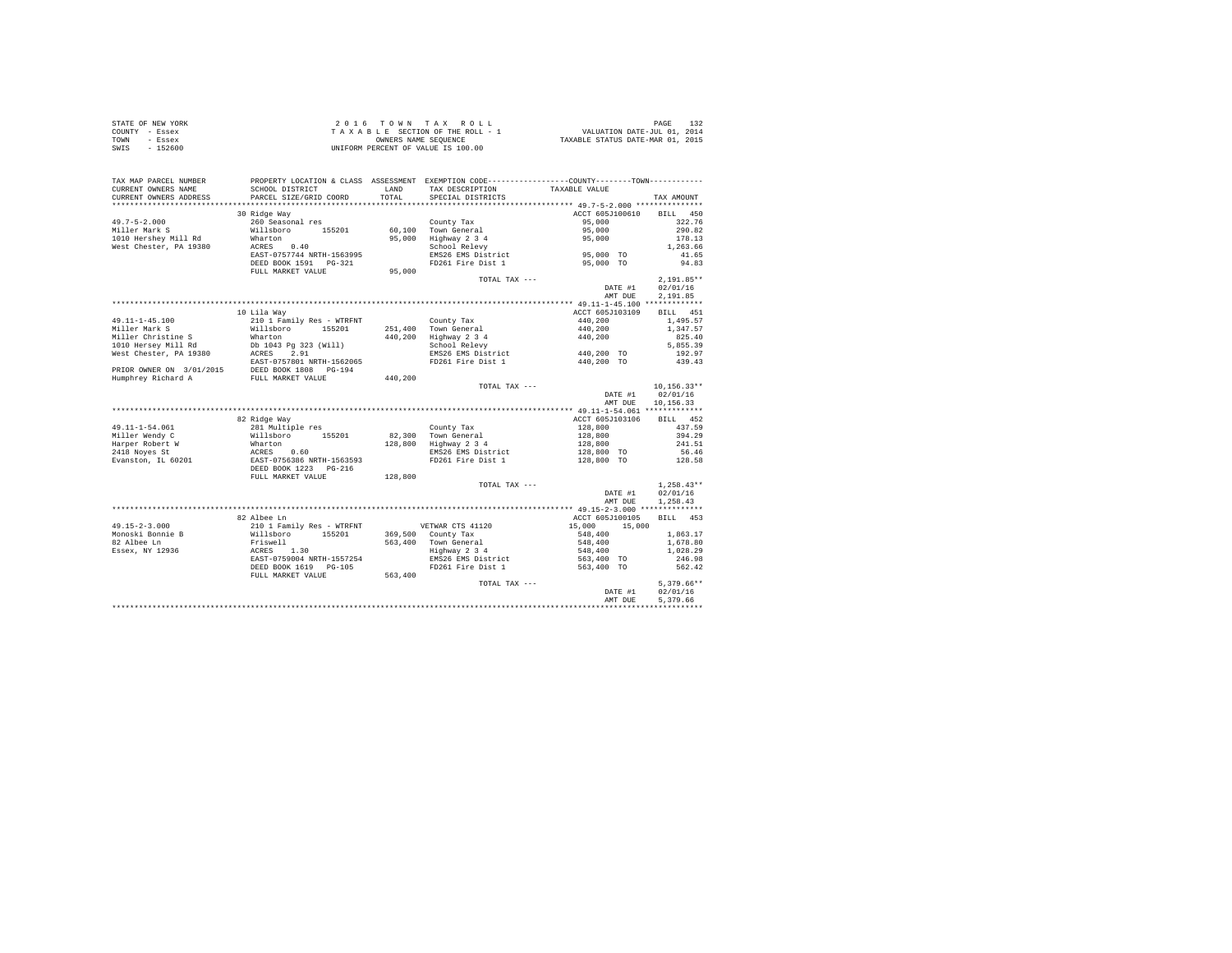|                | STATE OF NEW YORK | 2016 TOWN TAX ROLL                 | PAGE                             |
|----------------|-------------------|------------------------------------|----------------------------------|
| COUNTY - Essex |                   | TAXABLE SECTION OF THE ROLL - 1    | VALUATION DATE-JUL 01, 2014      |
| TOWN           | - Essex           | OWNERS NAME SEOUENCE               | TAXABLE STATUS DATE-MAR 01, 2015 |
| SWIS           | $-152600$         | UNIFORM PERCENT OF VALUE IS 100.00 |                                  |

| TAX MAP PARCEL NUMBER                      |                                      |         | PROPERTY LOCATION & CLASS ASSESSMENT EXEMPTION CODE----------------COUNTY-------TOWN---------- |                          |              |
|--------------------------------------------|--------------------------------------|---------|------------------------------------------------------------------------------------------------|--------------------------|--------------|
|                                            | 300 Daniels Rd                       |         |                                                                                                | ACCT 605J199004 BILL 454 |              |
| $39.3 - 1 - 22.200$                        | 240 Rural res                        |         | County Tax                                                                                     | 198,500                  | 674.40       |
| Montville Harold Jr                        | Willsboro 155201                     | 37,800  | Town General                                                                                   | 198,500 607.66           |              |
| Montville Faylene                          |                                      | 198,500 | Highway 2 3 4                                                                                  | 198,500                  | 372.20       |
| 300 Daniels Rd                             | 7 Brookfield<br>ACRES 17.92          |         | EMS26 EMS District                                                                             | 198,500 TO               | 87.02        |
| Essex, NY 12936                            | EAST-0725121 NRTH-1568142            |         | FD262 Fire Dist 2                                                                              | 198.500 TO 220.96        |              |
|                                            | DEED BOOK 1178   PG-342              |         |                                                                                                |                          |              |
| PRIOR OWNER ON 3/01/2015 FULL MARKET VALUE |                                      | 198,500 |                                                                                                |                          |              |
| Montville Harold Jr                        |                                      |         |                                                                                                |                          |              |
|                                            |                                      |         | TOTAL TAX ---                                                                                  |                          | $1.962.24**$ |
|                                            |                                      |         |                                                                                                | DATE #1 02/01/16         |              |
|                                            |                                      |         |                                                                                                | AMT DUE                  | 1,962.24     |
|                                            |                                      |         |                                                                                                |                          |              |
|                                            | 92 Middle Rd                         |         |                                                                                                | ACCT 605J102901          | BILL 455     |
| $49.1 - 1 - 17.100$                        | 210 1 Family Res                     |         | AGED ALL 41800                                                                                 | 66,300 66,300            |              |
| Moran Janice                               | Willsboro 155201<br>Wharton          |         | 32,700 County Tax                                                                              |                          | 225.25       |
| 92 Middle Rd                               |                                      |         | 132,600 Town General                                                                           | 66,300<br>66,300         | 202.96       |
| Essex, NY 12936 ACRES                      | 1.70                                 |         | Highway 2 3 4                                                                                  | 66.300 124.32            |              |
|                                            | EAST-0750579 NRTH-1560166            |         | EMS26 EMS District 132,600 TO 58.13                                                            |                          |              |
|                                            | DEED BOOK 890<br>$PG-050$            |         | FD261 Fire Dist 1                                                                              | 132,600 TO               | 132.37       |
|                                            | FULL MARKET VALUE 132,600            |         |                                                                                                |                          |              |
|                                            |                                      |         | TOTAL TAX ---                                                                                  |                          | $743.03**$   |
|                                            |                                      |         |                                                                                                | DATE #1                  | 02/01/16     |
|                                            |                                      |         |                                                                                                | AMT DUE                  | 743.03       |
|                                            |                                      |         |                                                                                                |                          |              |
|                                            | 16 Old Oak Way                       |         |                                                                                                | ACCT 605J103009 BILL 456 |              |
| $49.11 - 1 - 7.000$                        | 210 1 Family Res                     |         | County Tax                                                                                     | 150,000                  | 509.62       |
| Moredock Etta M                            | willsboro 155201 63,700 Town General |         |                                                                                                | $150 \, , \, 000$        | 459.19       |
| 5505 White Ibis Dr Wharton                 |                                      | 150,000 | Highway 2 3 4                                                                                  | 150.000 281.26           |              |
| North Port, FL 34287<br>ACRES              | 0.80                                 |         | EMS26 EMS District                                                                             | 150,000 TO 65.76         |              |
|                                            | EAST-0756826 NRTH-1562360            |         | FD261 Fire Dist 1                                                                              | 150,000 TO 149.74        |              |
|                                            | DEED BOOK 706<br>$PG-295$            |         |                                                                                                |                          |              |
|                                            | FULL MARKET VALUE                    | 150,000 |                                                                                                |                          |              |
|                                            |                                      |         | TOTAL TAX ---                                                                                  |                          | $1.465.57**$ |
|                                            |                                      |         |                                                                                                | DATE #1 02/01/16         |              |
|                                            |                                      |         |                                                                                                | AMT DUE                  | 1,465.57     |
|                                            |                                      |         |                                                                                                |                          |              |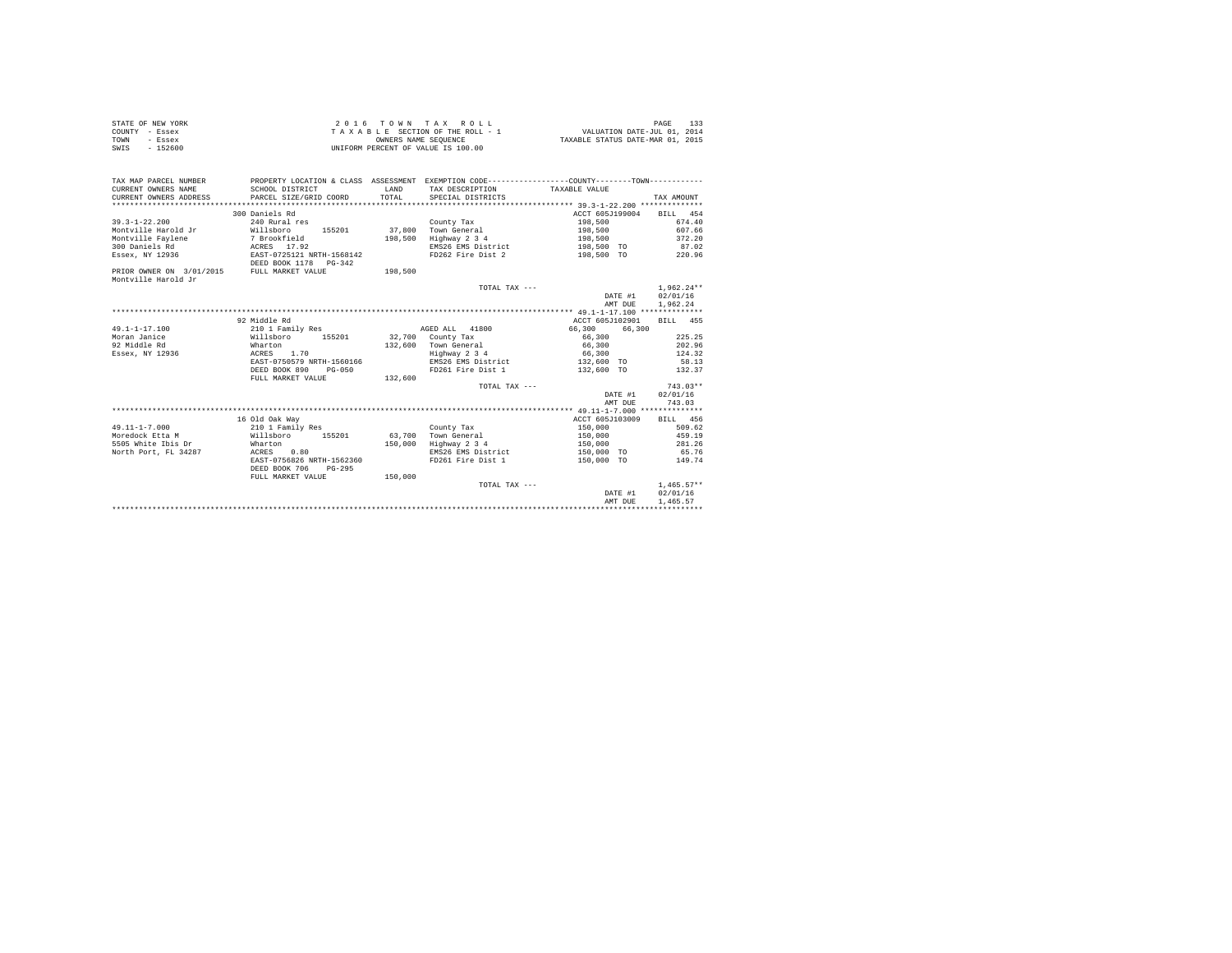| STATE OF NEW YORK | 2016 TOWN TAX ROLL                 | 134<br>PAGE                      |
|-------------------|------------------------------------|----------------------------------|
| COUNTY - Essex    | TAXABLE SECTION OF THE ROLL - 1    | VALUATION DATE-JUL 01, 2014      |
| TOWN<br>- Essex   | OWNERS NAME SEOUENCE               | TAXABLE STATUS DATE-MAR 01, 2015 |
| SWIS<br>$-152600$ | UNIFORM PERCENT OF VALUE IS 100.00 |                                  |

| TAX MAP PARCEL NUMBER<br>CURRENT OWNERS NAME<br>CURRENT OWNERS ADDRESS | SCHOOL DISTRICT<br>PARCEL SIZE/GRID COORD | <b>T.AND</b><br>TOTAL | PROPERTY LOCATION & CLASS ASSESSMENT EXEMPTION CODE---------------COUNTY-------TOWN---------<br>TAX DESCRIPTION<br>SPECIAL DISTRICTS | TAXABLE VALUE    | TAX AMOUNT   |
|------------------------------------------------------------------------|-------------------------------------------|-----------------------|--------------------------------------------------------------------------------------------------------------------------------------|------------------|--------------|
|                                                                        | 1538 NYS Route 22                         |                       |                                                                                                                                      | ACCT 605J104403  | BILL 457     |
| $48.4 - 1 - 15.000$                                                    | 210 1 Family Res                          |                       | VETWAR CTS 41120                                                                                                                     | 15,000<br>15,000 |              |
| Morgan James Z Jr                                                      | Willsboro 155201                          |                       | 41,000 County Tax                                                                                                                    | 136,000          | 462.06       |
| 1538 NYS Rte 22                                                        | Friswell                                  | 151,000               | Town General                                                                                                                         | 136,000          | 416.33       |
| Essex, NY 12936                                                        | 00010.00                                  |                       | Highway 2 3 4                                                                                                                        | 136,000          | 255.01       |
|                                                                        | ACRES 10.00                               |                       | EMS26 EMS District                                                                                                                   | 151,000 TO       | 66.19        |
|                                                                        | EAST-0742944 NRTH-1553721                 |                       | FD262 Fire Dist 2                                                                                                                    | 151,000 TO       | 168.08       |
|                                                                        | DEED BOOK 1462 PG-41                      |                       | LT262 Whallonsburg light 151,000 TO                                                                                                  |                  | 38.84        |
|                                                                        |                                           |                       |                                                                                                                                      |                  |              |
|                                                                        | FULL MARKET VALUE                         | 151,000               |                                                                                                                                      |                  | $1.406.51**$ |
|                                                                        |                                           |                       | TOTAL TAX ---                                                                                                                        |                  | 02/01/16     |
|                                                                        |                                           |                       |                                                                                                                                      | DATE #1          |              |
|                                                                        |                                           |                       |                                                                                                                                      | AMT DUE          | 1,406.51     |
|                                                                        |                                           |                       |                                                                                                                                      |                  |              |
|                                                                        | 62 Block House Rd                         |                       |                                                                                                                                      | ACCT 605J102504  | BILL 458     |
| $40.3 - 2 - 4.000$                                                     | 210 1 Family Res                          |                       | County Tax                                                                                                                           | 370,900          | 1,260.12     |
| Morris Edith L                                                         | Willsboro<br>155201                       |                       | 36.800 Town General                                                                                                                  | 370,900          | 1,135.42     |
| Morris Ross W                                                          | Hicks                                     |                       | 370,900 Highway 2 3 4                                                                                                                | 370,900          | 695.46       |
| 26 Maple Ave                                                           | 2015 BAR Decision                         |                       | EMS26 EMS District                                                                                                                   | 370,900 TO       | 162.59       |
| Mechanicville, NY 12118                                                | ACRES<br>5.80                             |                       | FD261 Fire Dist 1 370,900 TO 370.26                                                                                                  |                  |              |
|                                                                        | EAST-0750062 NRTH-1574702                 |                       |                                                                                                                                      |                  |              |
| PRIOR OWNER ON 3/01/2015                                               | DEED BOOK 1812 PG-43                      |                       |                                                                                                                                      |                  |              |
| Lowe Virginia H Trust                                                  | FULL MARKET VALUE                         | 370,900               |                                                                                                                                      |                  |              |
|                                                                        |                                           |                       | TOTAL TAX ---                                                                                                                        |                  | $3.623.85**$ |
|                                                                        |                                           |                       |                                                                                                                                      | DATE #1          | 02/01/16     |
|                                                                        |                                           |                       |                                                                                                                                      | AMT DUE          | 3,623.85     |
|                                                                        |                                           |                       |                                                                                                                                      |                  |              |
|                                                                        | Block House Rd                            |                       |                                                                                                                                      | ACCT 605J102505  | BILL 459     |
| $40.3 - 2 - 5.000$                                                     | 314 Rural vac<10                          |                       | County Tax                                                                                                                           | 5,500            | 18.69        |
| Morris Edith L                                                         | Willsboro<br>155201                       |                       | 5.500 Town General                                                                                                                   | 5,500            | 16.84        |
| Morris Ross W                                                          | Hicks                                     | 5,500                 | Highway 2 3 4                                                                                                                        | 5,500            | 10.31        |
| 26 Maple Ave                                                           | ACRES 5.50                                |                       | EMS26 EMS District                                                                                                                   | 5,500 TO         | 2.41         |
| Mechanicville, NY 12118                                                | EAST-0750663 NRTH-1574793                 |                       | FD261 Fire Dist 1                                                                                                                    | 5,500 TO         | 5.49         |
|                                                                        | DEED BOOK 1812 PG-43                      |                       |                                                                                                                                      |                  |              |
| PRIOR OWNER ON 3/01/2015                                               | FULL MARKET VALUE                         | 5,500                 |                                                                                                                                      |                  |              |
| Lowe Virginia H                                                        |                                           |                       |                                                                                                                                      |                  |              |
|                                                                        |                                           |                       | TOTAL TAX ---                                                                                                                        |                  | $53.74**$    |
|                                                                        |                                           |                       |                                                                                                                                      | DATE #1          | 02/01/16     |
|                                                                        |                                           |                       |                                                                                                                                      | AMT DUE          | 53.74        |
|                                                                        |                                           |                       |                                                                                                                                      |                  |              |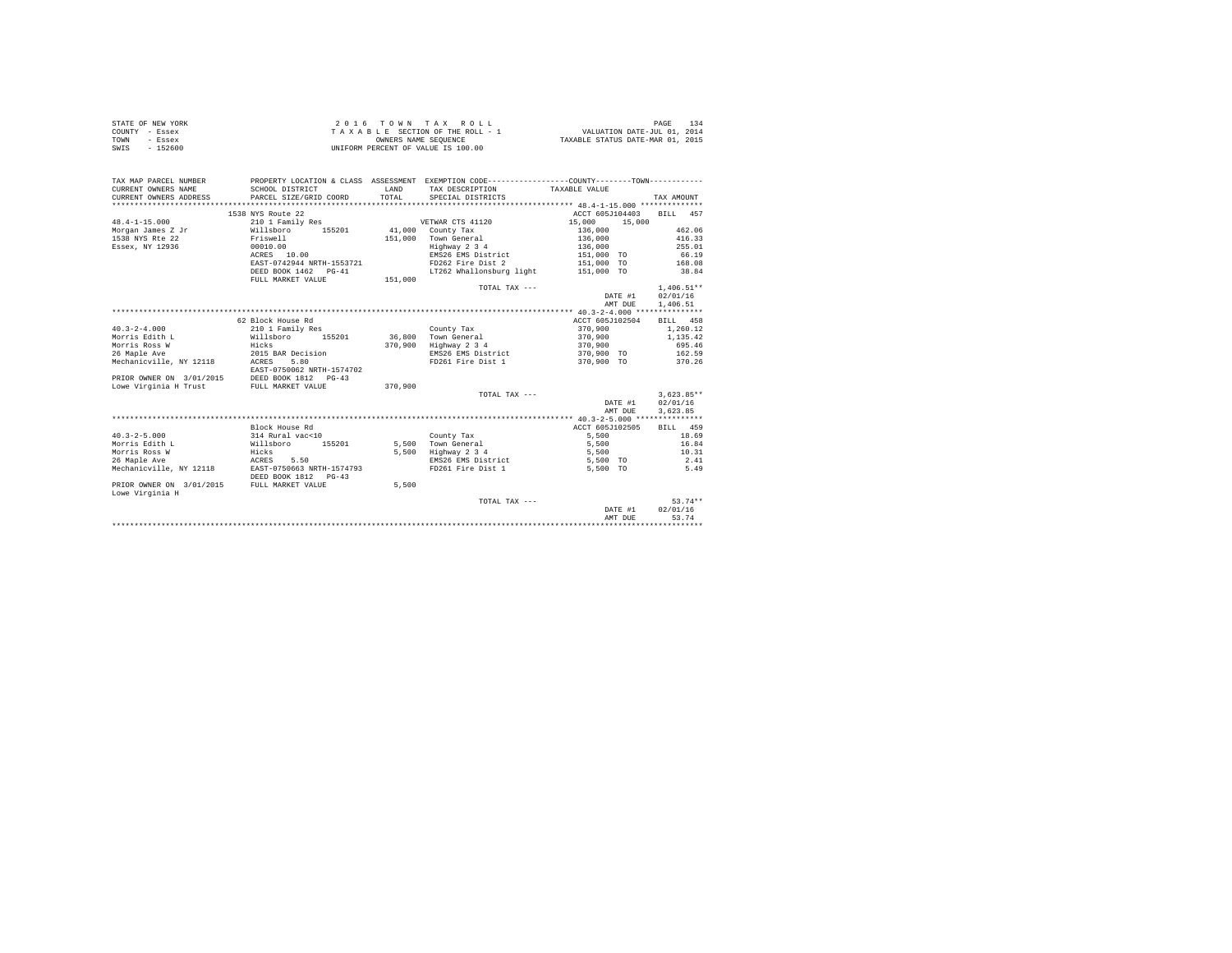| STATE OF NEW YORK | 2016 TOWN TAX ROLL                 | PAGE                             |
|-------------------|------------------------------------|----------------------------------|
| COUNTY - Essex    | TAXABLE SECTION OF THE ROLL - 1    | VALUATION DATE-JUL 01, 2014      |
| TOWN<br>- Essex   | OWNERS NAME SEOUENCE               | TAXABLE STATUS DATE-MAR 01, 2015 |
| $-152600$<br>SWIS | UNIFORM PERCENT OF VALUE IS 100.00 |                                  |

| TAX MAP PARCEL NUMBER<br>CURRENT OWNERS NAME<br>CURRENT OWNERS ADDRESS           | PROPERTY LOCATION & CLASS ASSESSMENT EXEMPTION CODE---------------COUNTY-------TOWN---------<br>SCHOOL DISTRICT<br>PARCEL SIZE/GRID COORD | LAND<br>TOTAL. | TAX DESCRIPTION<br>SPECIAL DISTRICTS | TAXABLE VALUE   | TAX AMOUNT   |
|----------------------------------------------------------------------------------|-------------------------------------------------------------------------------------------------------------------------------------------|----------------|--------------------------------------|-----------------|--------------|
|                                                                                  |                                                                                                                                           |                |                                      |                 |              |
|                                                                                  | 582 Cook Rd                                                                                                                               |                |                                      | ACCT 605J100309 | BILL 460     |
| $48.76 - 1 - 17.000$                                                             | 210 1 Family Res                                                                                                                          |                | County Tax                           | 108,800         | 369.64       |
| Morse Joshua A                                                                   |                                                                                                                                           |                | 24,600 Town General                  | 108,800         | 333.07       |
| Morse Charlene D                                                                 | Willsboro 155201<br>Friswell                                                                                                              | 108,800        | $Highway$ 2 3 4                      | 108,800         | 204.01       |
| 582 Cook Rd                                                                      |                                                                                                                                           |                | EMS26 EMS District                   | 108,800 TO      | 47.69        |
| Essex, NY 12936                                                                  |                                                                                                                                           |                | FD262 Fire Dist 2                    | 108,800 TO      | 121.11       |
|                                                                                  | ACRES 0.55 BANK CORE<br>EAST-0743662 NRTH-1555773<br>DEED BOOK 1335 PG-257<br>FULL MARKET VALUE                                           | 108,800        | LT262 Whallonsburg light             | 108,800 TO      | 27.99        |
|                                                                                  |                                                                                                                                           |                | TOTAL TAX ---                        |                 | $1.103.51**$ |
|                                                                                  |                                                                                                                                           |                |                                      | DATE #1         | 02/01/16     |
|                                                                                  |                                                                                                                                           |                |                                      | AMT DUE         | 1,103.51     |
|                                                                                  |                                                                                                                                           |                |                                      |                 |              |
|                                                                                  | School St                                                                                                                                 |                |                                      | ACCT 605J185004 | BILL 461     |
| $40.3 - 3 - 17.200$                                                              | 314 Rural vac<10                                                                                                                          |                | County Tax                           | 25,900          | 87.99        |
| Moulton Robert E                                                                 | Willsboro 155201                                                                                                                          |                | 25,900 Town General                  | 25,900          | 79.29        |
| Moulton Elizabeth G                                                              | Potts Patent                                                                                                                              |                | 25,900 Highway 2 3 4                 | 25,900          | 48.56        |
| 75 Wakeley Rd                                                                    | 2.2 Acres                                                                                                                                 |                | School Relevy                        |                 | 344.52       |
| Newington, CT 06111                                                              | ACRES 1.87                                                                                                                                |                | EMS26 EMS District                   | 25,900 TO       | 11.35        |
|                                                                                  | EAST-0753768 NRTH-1568824                                                                                                                 |                | FD261 Fire Dist 1                    | 25,900 TO       | 25.85        |
|                                                                                  | DEED BOOK 825<br>PG-007                                                                                                                   |                | LT261 Essex light                    | 25,900 TO       | 2.38         |
|                                                                                  | FULL MARKET VALUE                                                                                                                         | 25,900         |                                      |                 |              |
|                                                                                  |                                                                                                                                           |                | TOTAL TAX ---                        |                 | 599.94**     |
|                                                                                  |                                                                                                                                           |                |                                      | DATE #1         | 02/01/16     |
|                                                                                  |                                                                                                                                           |                |                                      | AMT DUE         | 599.94       |
|                                                                                  |                                                                                                                                           |                |                                      | ACCT 605J197003 | BILL 462     |
| $40.73 - 6 - 11.210$                                                             | 15 Harbor View Way<br>210 1 Family Res - WTRFNT                                                                                           |                |                                      | 782,900         | 2,659.88     |
| Muller Nicholas H III                                                            | Willsboro 155201                                                                                                                          |                | County Tax<br>408.600 Town General   | 782,900         | 2.396.66     |
| Muller Carol A Trust                                                             | Potts Pat                                                                                                                                 |                | 782,900 Highway 2 3 4                | 782,900         | 1,467.99     |
| PO Box 244                                                                       | 1649/182-Sewer Easement                                                                                                                   |                | EMS26 EMS District                   | 782,900 TO      | 343.20       |
| Essex, NY 12936                                                                  | ACRES 2.64                                                                                                                                |                | FD261 Fire Dist 1                    | 782,900 TO      | 781.54       |
|                                                                                  | EAST-0757520 NRTH-1570440                                                                                                                 |                | LT261 Essex light                    | 782,900 TO      | 71.91        |
|                                                                                  | DEED BOOK 1486 PG-188                                                                                                                     |                |                                      |                 |              |
|                                                                                  | FULL MARKET VALUE                                                                                                                         | 782,900        |                                      |                 |              |
|                                                                                  |                                                                                                                                           |                | TOTAL TAX ---                        |                 | $7.721.18**$ |
|                                                                                  |                                                                                                                                           |                |                                      | DATE #1         | 02/01/16     |
|                                                                                  |                                                                                                                                           |                |                                      | AMT DUE         | 7,721.18     |
|                                                                                  |                                                                                                                                           |                |                                      |                 |              |
|                                                                                  | 409 Middle Rd                                                                                                                             |                |                                      | ACCT 605L100511 | BILL 463     |
| $49.1 - 1 - 8.000$                                                               | 210 1 Family Res                                                                                                                          |                | County Tax                           | 308,400         | 1,047.78     |
| Murphy Craig P                                                                   | Willsboro 155201                                                                                                                          |                | 32,400 Town General                  | 308,400         | 944.09       |
| Murphy Judith P                                                                  | Potts                                                                                                                                     |                | 308,400 Highway 2 3 4                | 308,400         | 578.27       |
| 187 Inwood Ave                                                                   |                                                                                                                                           |                | EMS26 EMS District                   | 308,400 TO      | 135.19       |
| Montclair, NJ 07043                                                              | 1432/298 Easement<br>ACRES 1.40                                                                                                           |                | FD261 Fire Dist 1                    | 308,400 TO      | 307.86       |
|                                                                                  | EAST-0750237 NRTH-1567841                                                                                                                 |                |                                      |                 |              |
| PRIOR OWNER ON 3/01/2015 DEED BOOK 1814 PG-224<br>Hart Henry G FULL MARKET VALUE |                                                                                                                                           |                |                                      |                 |              |
|                                                                                  |                                                                                                                                           | 308,400        |                                      |                 |              |
|                                                                                  |                                                                                                                                           |                | TOTAL TAX ---                        |                 | $3,013.19**$ |
|                                                                                  |                                                                                                                                           |                |                                      | DATE #1         | 02/01/16     |
|                                                                                  |                                                                                                                                           |                |                                      | AMT DUE         | 3,013.19     |
|                                                                                  |                                                                                                                                           |                |                                      |                 |              |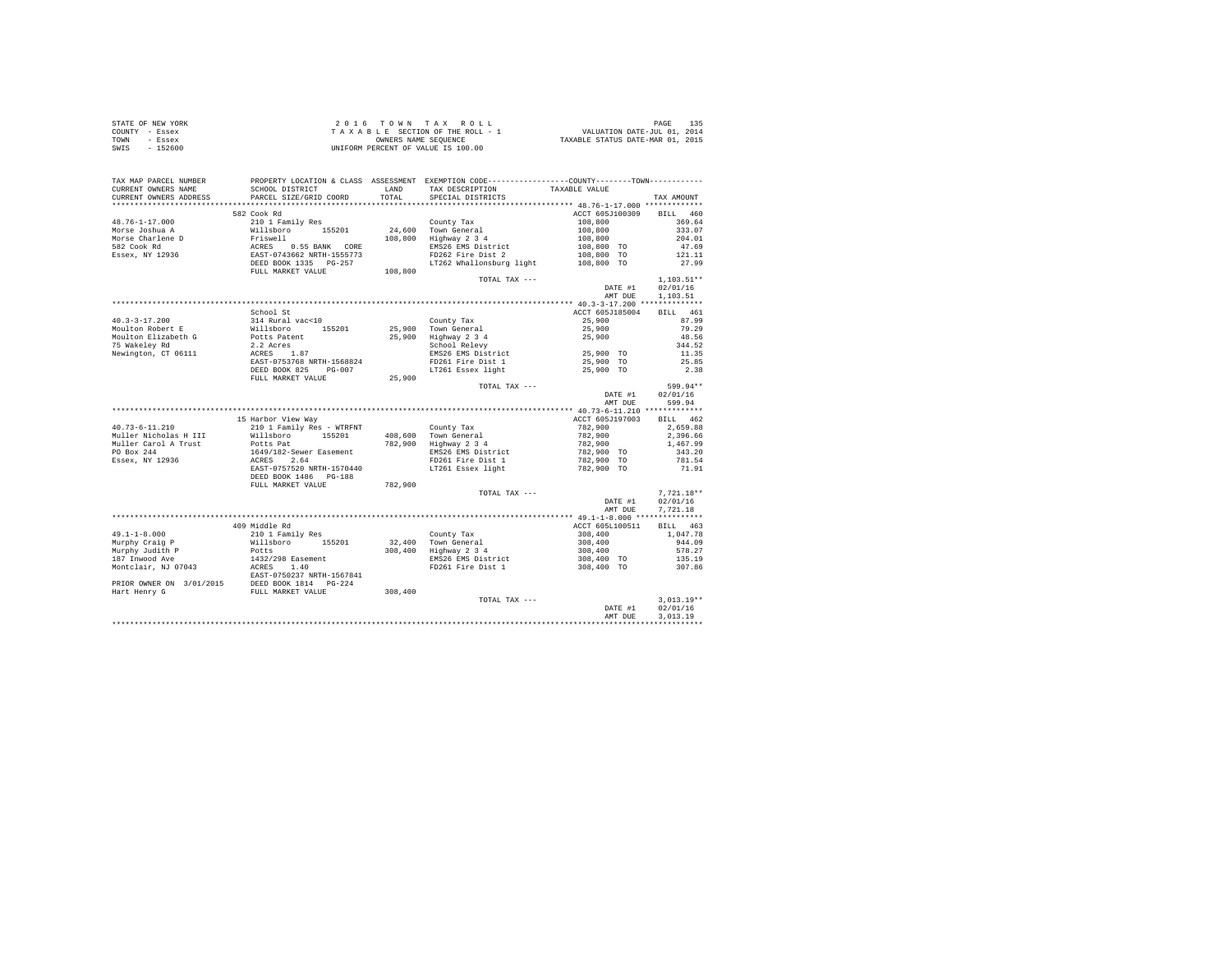|      | STATE OF NEW YORK | 2016 TOWN TAX ROLL                 | 136<br>PAGE                      |
|------|-------------------|------------------------------------|----------------------------------|
|      | COUNTY - Essex    | TAXABLE SECTION OF THE ROLL - 1    | VALUATION DATE-JUL 01, 2014      |
| TOWN | - Essex           | OWNERS NAME SEOUENCE               | TAXABLE STATUS DATE-MAR 01, 2015 |
| SWIS | - 152600          | UNIFORM PERCENT OF VALUE IS 100.00 |                                  |

| TAX MAP PARCEL NUMBER<br>CURRENT OWNERS NAME<br>CURRENT OWNERS ADDRESS | SCHOOL DISTRICT<br>PARCEL SIZE/GRID COORD | <b>T.AND</b><br>TOTAL | PROPERTY LOCATION & CLASS ASSESSMENT EXEMPTION CODE---------------COUNTY-------TOWN---------<br>TAX DESCRIPTION<br>SPECIAL DISTRICTS | TAXABLE VALUE      | TAX AMOUNT   |
|------------------------------------------------------------------------|-------------------------------------------|-----------------------|--------------------------------------------------------------------------------------------------------------------------------------|--------------------|--------------|
|                                                                        | 7 School St                               |                       |                                                                                                                                      | ACCT 605J100115    | BILL 464     |
| $40.3 - 3 - 21.000$                                                    | 220 2 Family Res                          |                       | County Tax                                                                                                                           | 276,600            | 939.74       |
| Murphy Lauren H                                                        | Willsboro<br>155201                       |                       | 34,400 Town General                                                                                                                  | 276,600            | 846.75       |
| 7 School St                                                            | Potts                                     | 276,600               | Highway 2 3 4                                                                                                                        | 276,600            | 518.64       |
| PO Box 351                                                             | 1520/273 Conservation                     |                       | EMS26 EMS District                                                                                                                   | 276.600 TO         | 121.25       |
| Essex, NY 12936                                                        | Easement                                  |                       | FD261 Fire Dist 1                                                                                                                    | 276,600 TO 276.12  |              |
|                                                                        | ACRES<br>3.40                             |                       |                                                                                                                                      |                    |              |
|                                                                        | EAST-0750521 NRTH-1567997                 |                       |                                                                                                                                      |                    |              |
|                                                                        | DEED BOOK 1129 PG-327                     |                       |                                                                                                                                      |                    |              |
|                                                                        | FULL MARKET VALUE                         | 276,600               |                                                                                                                                      |                    |              |
|                                                                        |                                           |                       | TOTAL TAX ---                                                                                                                        |                    | $2.702.50**$ |
|                                                                        |                                           |                       |                                                                                                                                      | DATE #1            | 02/01/16     |
|                                                                        |                                           |                       |                                                                                                                                      | AMT DUE            | 2.702.50     |
|                                                                        |                                           |                       |                                                                                                                                      |                    |              |
|                                                                        | 1444 NYS Route 22                         |                       |                                                                                                                                      | ACCT 6079978513    | BILL 465     |
| $48.4 - 1 - 16.000$                                                    | 312 Vac w/imprv                           |                       | County Tax                                                                                                                           | 18,700             | 63.53        |
| Murphy Lauren H                                                        | Willsboro<br>155201                       |                       | 16,100 Town General                                                                                                                  | 18,700             | 57.25        |
| 7 School St                                                            | Judd                                      | 18,700                | Highway 2 3 4                                                                                                                        | 18,700             | 35.06        |
| Essex, NY 12936                                                        | ACRES 2.10                                |                       | EMS26 EMS District                                                                                                                   | 18,700 TO          | 8.20         |
|                                                                        | EAST-0742445 NRTH-1553320                 |                       | FD262 Fire Dist 2                                                                                                                    | 18,700 TO          | 20.82        |
|                                                                        | DEED BOOK 1546 PG-107                     |                       | LT262 Whallonsburg light                                                                                                             | 18,700 TO          | 4.81         |
|                                                                        | FULL MARKET VALUE                         | 18,700                |                                                                                                                                      |                    |              |
|                                                                        |                                           |                       | TOTAL TAX ---                                                                                                                        |                    | 189.67**     |
|                                                                        |                                           |                       |                                                                                                                                      | DATE #1            | 02/01/16     |
|                                                                        |                                           |                       |                                                                                                                                      | AMT DUE            | 189.67       |
|                                                                        |                                           |                       |                                                                                                                                      |                    |              |
|                                                                        | 878 Whallons Bay Rd                       |                       |                                                                                                                                      | ACCT 605J104406    | BILL 466     |
| $49.69 - 1 - 6.000$                                                    | 484 1 use sm bld                          |                       | County Tax                                                                                                                           | 29,800             | 101.24       |
| Murphy Lauren H                                                        | Willsboro 155201                          |                       | 10,700 Town General                                                                                                                  | 29,800             | 91.23        |
| 7 School St                                                            | Friswell                                  | 29,800                | Highway 2 3 4                                                                                                                        | 29,800             | 55.88        |
| Essex, NY 12936                                                        | ACRES<br>0.20                             |                       | EMS26 EMS District                                                                                                                   | 29,800 TO          | 13.06        |
|                                                                        | EAST-0744407 NRTH-1555604                 |                       | FD262 Fire Dist 2                                                                                                                    | 29,800 TO          | 33.17        |
|                                                                        | DEED BOOK 1769 PG-320                     |                       | LT262 Whallonsburg light 29,800 TO                                                                                                   |                    | 7.67         |
|                                                                        | FULL MARKET VALUE                         | 29,800                |                                                                                                                                      |                    | $302.25**$   |
|                                                                        |                                           |                       | TOTAL TAX ---                                                                                                                        |                    | 02/01/16     |
|                                                                        |                                           |                       |                                                                                                                                      | DATE #1<br>AMT DUE | 302.25       |
|                                                                        |                                           |                       |                                                                                                                                      |                    |              |
|                                                                        |                                           |                       |                                                                                                                                      |                    |              |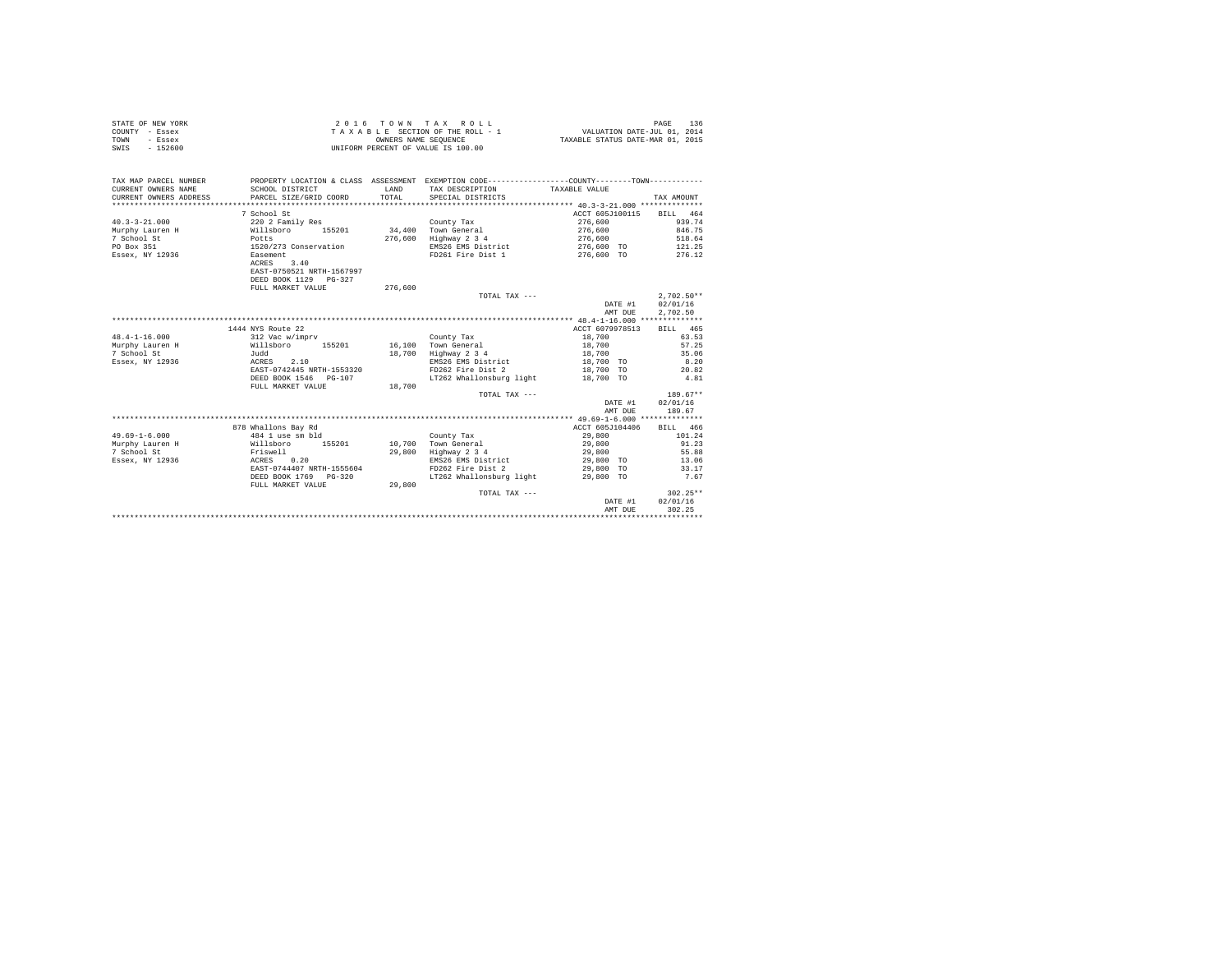|                | STATE OF NEW YORK | 2016 TOWN TAX ROLL                 |                                  | PAGE 137 |
|----------------|-------------------|------------------------------------|----------------------------------|----------|
| COUNTY - Essex |                   | TAXABLE SECTION OF THE ROLL - 1    | VALUATION DATE-JUL 01, 2014      |          |
| TOWN           | - Essex           | OWNERS NAME SEOUENCE               | TAXABLE STATUS DATE-MAR 01, 2015 |          |
| SWIS           | - 152600          | UNIFORM PERCENT OF VALUE IS 100.00 |                                  |          |
|                |                   |                                    |                                  |          |

| TAX MAP PARCEL NUMBER                             |                                                                                                                                                                                                                                        |         | PROPERTY LOCATION & CLASS ASSESSMENT EXEMPTION CODE---------------COUNTY-------TOWN--------- |                                                                                                            |                 |
|---------------------------------------------------|----------------------------------------------------------------------------------------------------------------------------------------------------------------------------------------------------------------------------------------|---------|----------------------------------------------------------------------------------------------|------------------------------------------------------------------------------------------------------------|-----------------|
| CURRENT OWNERS NAME                               | SCHOOL DISTRICT                                                                                                                                                                                                                        | LAND    | TAX DESCRIPTION                                                                              | TAXABLE VALUE                                                                                              |                 |
| CURRENT OWNERS ADDRESS                            | PARCEL SIZE/GRID COORD TOTAL SPECIAL DISTRICTS                                                                                                                                                                                         |         |                                                                                              |                                                                                                            | TAX AMOUNT      |
|                                                   |                                                                                                                                                                                                                                        |         |                                                                                              |                                                                                                            |                 |
|                                                   | 874 Whallons Bay Rd                                                                                                                                                                                                                    |         |                                                                                              | ACCT 605J104410 BILL 467                                                                                   |                 |
| $49.69 - 1 - 7.000$                               | 449 Other Storag                                                                                                                                                                                                                       |         | County Tax                                                                                   | $27,100$<br>$27,100$<br>$27,100$<br>$27,100$ TO                                                            | 92.07           |
|                                                   | 449 Otner storag<br>Friswell<br>Priswell<br>ACRES 0.20<br>EAST-0744317 NRTH-1555583                                                                                                                                                    |         | 8,500 Town General<br>27,100 Highway 2 3 4<br>EMS26 EMS District<br>FD262 Fire Dist 2        |                                                                                                            | 82.96           |
| Murphy Lauren H<br>7 School St<br>Essex, NY 12936 |                                                                                                                                                                                                                                        |         |                                                                                              |                                                                                                            | 50.81           |
|                                                   |                                                                                                                                                                                                                                        |         |                                                                                              |                                                                                                            | 11.88           |
|                                                   |                                                                                                                                                                                                                                        |         |                                                                                              | 27,100 TO                                                                                                  | 30.17           |
|                                                   | DEED BOOK 1769 PG-320                                                                                                                                                                                                                  |         | LT262 Whallonsburg light 27,100 TO                                                           |                                                                                                            | 6.97            |
|                                                   | FULL MARKET VALUE                                                                                                                                                                                                                      | 27,100  |                                                                                              |                                                                                                            |                 |
|                                                   |                                                                                                                                                                                                                                        |         | TOTAL TAX ---                                                                                |                                                                                                            | $274.86**$      |
|                                                   |                                                                                                                                                                                                                                        |         |                                                                                              | DATE #1                                                                                                    | 02/01/16        |
|                                                   |                                                                                                                                                                                                                                        |         |                                                                                              | AMT DUE                                                                                                    | 274.86          |
|                                                   |                                                                                                                                                                                                                                        |         |                                                                                              |                                                                                                            |                 |
|                                                   |                                                                                                                                                                                                                                        |         |                                                                                              | ACCT 605J100204 BILL 468                                                                                   |                 |
| $49.7 - 5 - 3.000$                                | 24 Ridge Way                                                                                                                                                                                                                           |         |                                                                                              |                                                                                                            |                 |
|                                                   | 210 1 Family Res<br>Willsboro 155201<br>Wharton<br>Bk 935 Pg127<br>ACRES 1.38                                                                                                                                                          |         | County Tax<br>66,100 Town General<br>203,000 Highway 2 3 4                                   | 203,000<br>203,000<br>203,000                                                                              | 689.69          |
| Myers Charles T Trust                             |                                                                                                                                                                                                                                        |         |                                                                                              |                                                                                                            | 621.44          |
| 245 N Undermountain Rd                            |                                                                                                                                                                                                                                        |         |                                                                                              |                                                                                                            | 380.64          |
| Sheffield, MA 01257                               |                                                                                                                                                                                                                                        |         | EMS 26 EMS District<br>EMS 203,000 TO<br>FD261 Fire Dist 1 203,000 TO                        |                                                                                                            | 88.99<br>202.65 |
|                                                   | ACRES 1.38                                                                                                                                                                                                                             |         |                                                                                              |                                                                                                            |                 |
|                                                   | EAST-0757797 NRTH-1564125                                                                                                                                                                                                              |         |                                                                                              |                                                                                                            |                 |
|                                                   | DEED BOOK 1229 PG-165                                                                                                                                                                                                                  |         |                                                                                              |                                                                                                            |                 |
|                                                   | FULL MARKET VALUE                                                                                                                                                                                                                      | 203,000 |                                                                                              |                                                                                                            |                 |
|                                                   |                                                                                                                                                                                                                                        |         | TOTAL TAX ---                                                                                |                                                                                                            | $1.983.41**$    |
|                                                   |                                                                                                                                                                                                                                        |         |                                                                                              | DATE #1                                                                                                    | 02/01/16        |
|                                                   |                                                                                                                                                                                                                                        |         |                                                                                              | AMT DUE                                                                                                    | 1.983.41        |
|                                                   |                                                                                                                                                                                                                                        |         |                                                                                              |                                                                                                            |                 |
|                                                   | 2208 Lake Shore Rd                                                                                                                                                                                                                     |         |                                                                                              | ACCT 605J100302 BILL 469                                                                                   |                 |
| $40.81 - 3 - 5.000$                               |                                                                                                                                                                                                                                        |         |                                                                                              |                                                                                                            | 978.13          |
| Nadire Abdelhaq Ben                               |                                                                                                                                                                                                                                        |         |                                                                                              |                                                                                                            |                 |
| Nadire Kathleen B                                 | 200 Marc Junus Rue – WIRFNT (2001)<br>210 James – Milley Marc – Milles (2001)<br>2011 – Milles – Marc – Milles – Milles – Milles – Politik<br>2017,900 – Mighway 234                                                                   |         |                                                                                              | 287,900<br>287,900<br>287,900                                                                              |                 |
| PO Box 211                                        | XIO I Family Res – WTRENT (NOT TREE 287,900<br>Willisboro 155201 133,700 Town General 287,900 599.83<br>Potts (287,900 139,700 Town General 287,900 539.83<br>1651/304-Easement EMS26 EMS District 287,900 TO 126.21<br>1651/304-Easem |         |                                                                                              |                                                                                                            |                 |
| Essex, NY 12936                                   |                                                                                                                                                                                                                                        |         |                                                                                              |                                                                                                            |                 |
|                                                   |                                                                                                                                                                                                                                        |         |                                                                                              |                                                                                                            |                 |
|                                                   |                                                                                                                                                                                                                                        |         |                                                                                              |                                                                                                            |                 |
|                                                   | FULL MARKET VALUE                                                                                                                                                                                                                      | 287,900 |                                                                                              |                                                                                                            |                 |
|                                                   |                                                                                                                                                                                                                                        |         | TOTAL TAX ---                                                                                |                                                                                                            | $2.839.36**$    |
|                                                   |                                                                                                                                                                                                                                        |         |                                                                                              | DATE #1                                                                                                    | 02/01/16        |
|                                                   |                                                                                                                                                                                                                                        |         |                                                                                              | AMT DUE                                                                                                    | 2.839.36        |
|                                                   |                                                                                                                                                                                                                                        |         |                                                                                              |                                                                                                            |                 |
|                                                   | 1520 Jersey St                                                                                                                                                                                                                         |         |                                                                                              | ACCT 605J103715 BILL 470                                                                                   |                 |
|                                                   |                                                                                                                                                                                                                                        |         |                                                                                              |                                                                                                            | 377.12          |
|                                                   |                                                                                                                                                                                                                                        |         |                                                                                              | $\begin{array}{r} 111\,,000\\ 111\,,000\\ 111\,,000\\ 111\,,000\\ 111\,,000\quad \, \text{TO} \end{array}$ |                 |
|                                                   |                                                                                                                                                                                                                                        |         |                                                                                              |                                                                                                            | 339.80          |
|                                                   |                                                                                                                                                                                                                                        |         |                                                                                              |                                                                                                            | 208.13          |
|                                                   |                                                                                                                                                                                                                                        |         |                                                                                              |                                                                                                            | 48.66           |
|                                                   |                                                                                                                                                                                                                                        |         |                                                                                              | 111,000 TO                                                                                                 | 123.56          |
|                                                   |                                                                                                                                                                                                                                        |         |                                                                                              |                                                                                                            |                 |
|                                                   | FULL MARKET VALUE                                                                                                                                                                                                                      | 111,000 |                                                                                              |                                                                                                            |                 |
|                                                   |                                                                                                                                                                                                                                        |         | TOTAL TAX ---                                                                                |                                                                                                            | $1.097.27**$    |
|                                                   |                                                                                                                                                                                                                                        |         |                                                                                              | DATE #1                                                                                                    | 02/01/16        |
|                                                   |                                                                                                                                                                                                                                        |         |                                                                                              | AMT DUE                                                                                                    | 1,097.27        |
|                                                   |                                                                                                                                                                                                                                        |         |                                                                                              |                                                                                                            |                 |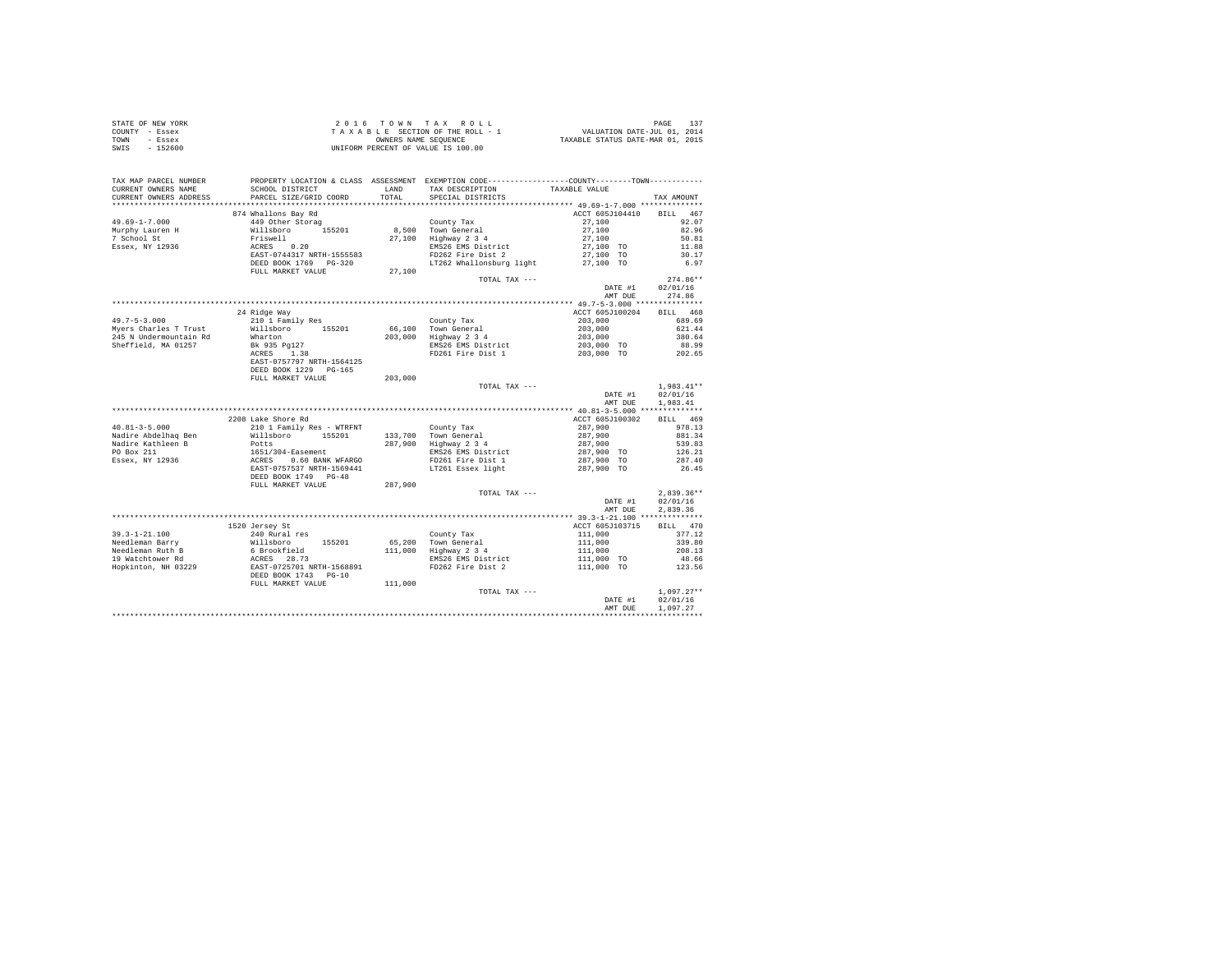| STATE OF NEW YORK | 2016 TOWN TAX ROLL                 | 138<br>PAGE                      |
|-------------------|------------------------------------|----------------------------------|
| COUNTY - Essex    | TAXABLE SECTION OF THE ROLL - 1    | VALUATION DATE-JUL 01, 2014      |
| TOWN<br>- Essex   | OWNERS NAME SEOUENCE               | TAXABLE STATUS DATE-MAR 01, 2015 |
| - 152600<br>SWIS  | UNIFORM PERCENT OF VALUE IS 100.00 |                                  |

| TAX MAP PARCEL NUMBER<br>CURRENT OWNERS NAME<br>CURRENT OWNERS ADDRESS | SCHOOL DISTRICT<br>PARCEL SIZE/GRID COORD                                              | LAND<br>TOTAL    | PROPERTY LOCATION & CLASS ASSESSMENT EXEMPTION CODE----------------COUNTY-------TOWN----------<br>TAX DESCRIPTION<br>SPECIAL DISTRICTS | TAXABLE VALUE                         | TAX AMOUNT                     |
|------------------------------------------------------------------------|----------------------------------------------------------------------------------------|------------------|----------------------------------------------------------------------------------------------------------------------------------------|---------------------------------------|--------------------------------|
|                                                                        |                                                                                        |                  |                                                                                                                                        |                                       |                                |
| $39.3 - 1 - 22.120$                                                    | Jersey St<br>314 Rural vac<10                                                          |                  | County Tax                                                                                                                             | ACCT 605Z008002<br>35,000<br>35,000   | BILL 471<br>118.91<br>107.14   |
| Needleman Barry<br>Needleman Ruth B                                    | Willsboro 155201<br>7 Brookfield                                                       | 35,000<br>35,000 | Town General<br>Highway 2 3 4                                                                                                          | 35,000                                | 65.63                          |
| 19 Watchtower Rd<br>Hopkinton, NH 03229                                | ACRES 11.00<br>EAST-0725119 NRTH-1569200<br>DEED BOOK 1743 PG-14<br>FULL MARKET VALUE  | 35,000           | EMS26 EMS District<br>FD262 Fire Dist 2                                                                                                | 35,000 TO<br>35,000 TO                | 15.34<br>38.96                 |
|                                                                        |                                                                                        |                  | TOTAL TAX ---                                                                                                                          | DATE #1<br>AMT DUE                    | 345.98**<br>02/01/16<br>345.98 |
|                                                                        |                                                                                        |                  |                                                                                                                                        |                                       |                                |
| $49.15 - 1 - 21.000$                                                   | Lake Shore Rd<br>311 Res vac land                                                      |                  | County Tax                                                                                                                             | ACCT 605J101204<br>300                | 472<br><b>BILL</b><br>1.02     |
| Neely Alden S<br>Neely Marshall                                        | Willsboro 155201<br>Friswell                                                           |                  | 300 Town General<br>300 Highway 2 3 4                                                                                                  | 300<br>300                            | 0.92<br>0.56                   |
| c/o Virginia A Falso<br>1913 Patton Dr                                 | 1364/320 Life Use to<br>Ellen L Dilz                                                   |                  | EMS26 EMS District<br>FD262 Fire Dist 2                                                                                                | 300 TO<br>300 TO                      | .13<br>.33                     |
| Schenectady, NY 12303                                                  | ACRES 0.30<br>EAST-0756274 NRTH-1556868<br>FULL MARKET VALUE                           | 300              |                                                                                                                                        |                                       |                                |
|                                                                        |                                                                                        |                  | TOTAL TAX ---                                                                                                                          |                                       | $2.96**$                       |
|                                                                        |                                                                                        |                  |                                                                                                                                        | DATE #1<br>AMT DUE                    | 02/01/16<br>2.96               |
|                                                                        |                                                                                        |                  |                                                                                                                                        | ******** 49.15-1-24.000 ************* |                                |
|                                                                        | Lake Shore Rd                                                                          |                  |                                                                                                                                        | ACCT 605J103012                       | BTLL 473                       |
| $49.15 - 1 - 24.000$<br>Neely Jill A                                   | 311 Res vac land<br>155201<br>Willsboro                                                | 200              | County Tax<br>Town General                                                                                                             | 200<br>200                            | 0.68<br>0.61                   |
| c/o Virginia Falso                                                     | Friswell                                                                               |                  | 200 Highway 2 3 4                                                                                                                      | 200                                   | 0.38                           |
| 1913 Patton Dr                                                         | 1364/314 Life Use to                                                                   |                  | EMS26 EMS District                                                                                                                     | 200 TO                                | .09                            |
| Schenectady, NY 12303                                                  | Virginia Falso<br>ACRES 0.22<br>EAST-0756390 NRTH-1556860                              |                  | FD262 Fire Dist 2                                                                                                                      | 200 TO                                | .22                            |
|                                                                        | FULL MARKET VALUE                                                                      | 200              |                                                                                                                                        |                                       |                                |
|                                                                        |                                                                                        |                  | TOTAL TAX ---                                                                                                                          | DATE #1<br>AMT DUE                    | $1.98**$<br>02/01/16<br>1.98   |
|                                                                        |                                                                                        |                  |                                                                                                                                        |                                       |                                |
|                                                                        | 1679 Lake Shore Rd                                                                     |                  |                                                                                                                                        | ACCT 605J102501                       | BILL 474                       |
| $49.15 - 1 - 25.000$                                                   | 260 Seasonal res                                                                       |                  | County Tax                                                                                                                             | 51,400                                | 174.63                         |
| Neelv Jill A                                                           | Willsboro<br>155201                                                                    |                  | 8.400 Town General                                                                                                                     | 51,400                                | 157.35                         |
| c/o Virginia Falso                                                     | Friswell                                                                               |                  | 51,400 Highway 2 3 4                                                                                                                   | 51,400                                | 96.38                          |
| 1913 Patton Dr                                                         | 1364/314 Life Use to                                                                   |                  | EMS26 EMS District                                                                                                                     | 51,400 TO                             | 22.53                          |
| Schenectady, NY 12303                                                  | Virginia Falso<br>ACRES 0.10<br>EAST-0756442 NRTH-1556845<br>DEED BOOK 855<br>$PG-348$ |                  | FD262 Fire Dist 2                                                                                                                      | 51,400 TO                             | 57.22                          |
|                                                                        | FULL MARKET VALUE                                                                      | 51,400           |                                                                                                                                        |                                       |                                |
|                                                                        |                                                                                        |                  | TOTAL TAX ---                                                                                                                          | DATE #1                               | 508.11**<br>02/01/16           |
|                                                                        |                                                                                        |                  |                                                                                                                                        | AMT DUE                               | 508.11                         |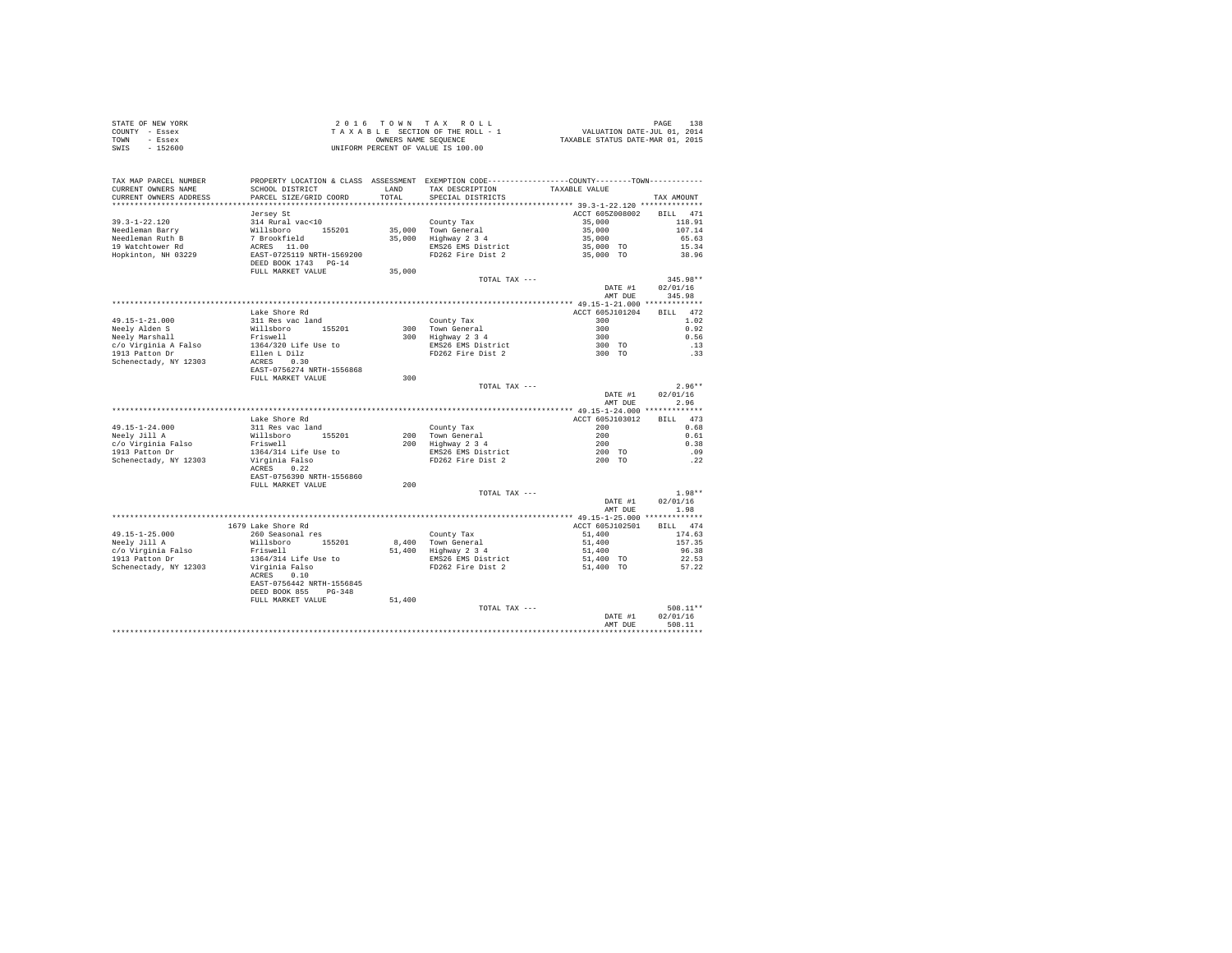|                | STATE OF NEW YORK | 2016 TOWN TAX ROLL                 | 139<br>PAGE                      |
|----------------|-------------------|------------------------------------|----------------------------------|
| COUNTY - Essex |                   | TAXABLE SECTION OF THE ROLL - 1    | VALUATION DATE-JUL 01, 2014      |
| TOWN           | - Essex           | OWNERS NAME SEOUENCE               | TAXABLE STATUS DATE-MAR 01, 2015 |
| SWIS           | - 152600          | UNIFORM PERCENT OF VALUE IS 100.00 |                                  |

| TAX MAP PARCEL NUMBER<br>CURRENT OWNERS NAME<br>CURRENT OWNERS ADDRESS<br>*************************** | SCHOOL DISTRICT<br>PARCEL SIZE/GRID COORD                                                                                           | LAND<br>TOTAL | PROPERTY LOCATION & CLASS ASSESSMENT EXEMPTION CODE----------------COUNTY--------TOWN----------<br>TAX DESCRIPTION<br>SPECIAL DISTRICTS | TAXABLE VALUE                                                                              | TAX AMOUNT                                                          |
|-------------------------------------------------------------------------------------------------------|-------------------------------------------------------------------------------------------------------------------------------------|---------------|-----------------------------------------------------------------------------------------------------------------------------------------|--------------------------------------------------------------------------------------------|---------------------------------------------------------------------|
| $40.73 - 3 - 28.000$<br>Neely Jilliann N<br>8 Griffin St<br>Skaneateles, NY 13152                     | 9 Orchard Ln<br>210 1 Family Res<br>Willsboro<br>155201<br>Potts<br>1663/195-Easement<br>ACRES<br>0.13<br>EAST-0757274 NRTH-1571435 | 231,900       | County Tax<br>47.800 Town General<br>Highway 2 3 4<br>EMS26 EMS District<br>FD261 Fire Dist 1<br>LT261 Essex light                      | ACCT 605J103406<br>231,900<br>231,900<br>231,900<br>231,900 TO<br>231,900 TO<br>231,900 TO | BILL 475<br>787.87<br>709.91<br>434.83<br>101.66<br>231.50<br>21.30 |
|                                                                                                       | DEED BOOK 1687 PG-180<br>FULL MARKET VALUE                                                                                          | 231,900       | TOTAL TAX ---                                                                                                                           | DATE #1<br>AMT DUE                                                                         | $2.287.07**$<br>02/01/16<br>2.287.07                                |
|                                                                                                       |                                                                                                                                     |               |                                                                                                                                         |                                                                                            |                                                                     |
|                                                                                                       | Lake Shore Rd                                                                                                                       |               |                                                                                                                                         | ACCT 605J102212                                                                            | 476<br>BILL                                                         |
| $49.15 - 1 - 23.000$                                                                                  | 311 Res vac land                                                                                                                    |               | County Tax                                                                                                                              | 300                                                                                        | 1.02                                                                |
| Neely Marshall Grant IV                                                                               | 155201<br>Willsboro                                                                                                                 | 300           | Town General                                                                                                                            | 300                                                                                        | 0.92                                                                |
| Neely Marshall G III                                                                                  | Friswell                                                                                                                            |               | 300 Highway 2 3 4                                                                                                                       | 300                                                                                        | 0.56                                                                |
| c/o Virginia Falso                                                                                    | 1364/317 Life Use to                                                                                                                |               | EMS26 EMS District                                                                                                                      | 300 TO                                                                                     | .13                                                                 |
| 1913 Patton Dr<br>Schenectady, NY 12303                                                               | Janet L LaBelle<br>0.30<br>ACRES<br>EAST-0756333 NRTH-1556863<br>DEED BOOK 262<br>$PG - 589$                                        |               | FD262 Fire Dist 2                                                                                                                       | 300 TO                                                                                     | .33                                                                 |
|                                                                                                       | FULL MARKET VALUE                                                                                                                   | 300           |                                                                                                                                         |                                                                                            |                                                                     |
|                                                                                                       |                                                                                                                                     |               | TOTAL TAX ---                                                                                                                           | DATE #1<br>AMT DUE                                                                         | $2.96**$<br>02/01/16<br>2.96                                        |
|                                                                                                       |                                                                                                                                     |               |                                                                                                                                         |                                                                                            |                                                                     |
|                                                                                                       | 12 Burt Way                                                                                                                         |               |                                                                                                                                         | ACCT 605J101613                                                                            | BILL 477                                                            |
| $49.11 - 1 - 6.100$                                                                                   | 260 Seasonal res                                                                                                                    |               | County Tax                                                                                                                              | 124,700                                                                                    | 423.66                                                              |
| Nestor Martha                                                                                         | Willsboro<br>155201                                                                                                                 |               | 62.900 Town General                                                                                                                     | 124,700                                                                                    | 381.74                                                              |
| 97 Estabrook Rd                                                                                       | Wharton                                                                                                                             | 124,700       | Highway 2 3 4                                                                                                                           | 124,700                                                                                    | 233.82                                                              |
| Concord, MA 01742                                                                                     | ACRES<br>0.68                                                                                                                       |               | EMS26 EMS District                                                                                                                      | 124,700 TO                                                                                 | 54.66                                                               |
|                                                                                                       | EAST-0756587 NRTH-1562516<br>DEED BOOK 1733 PG-280                                                                                  |               | FD261 Fire Dist 1                                                                                                                       | 124,700 TO                                                                                 | 124.48                                                              |
|                                                                                                       | FULL MARKET VALUE                                                                                                                   | 124,700       |                                                                                                                                         |                                                                                            |                                                                     |
|                                                                                                       |                                                                                                                                     |               | TOTAL TAX ---                                                                                                                           |                                                                                            | $1,218.36**$                                                        |
|                                                                                                       |                                                                                                                                     |               |                                                                                                                                         | DATE #1                                                                                    | 02/01/16                                                            |
|                                                                                                       |                                                                                                                                     |               |                                                                                                                                         | AMT DUE                                                                                    | 1.218.36                                                            |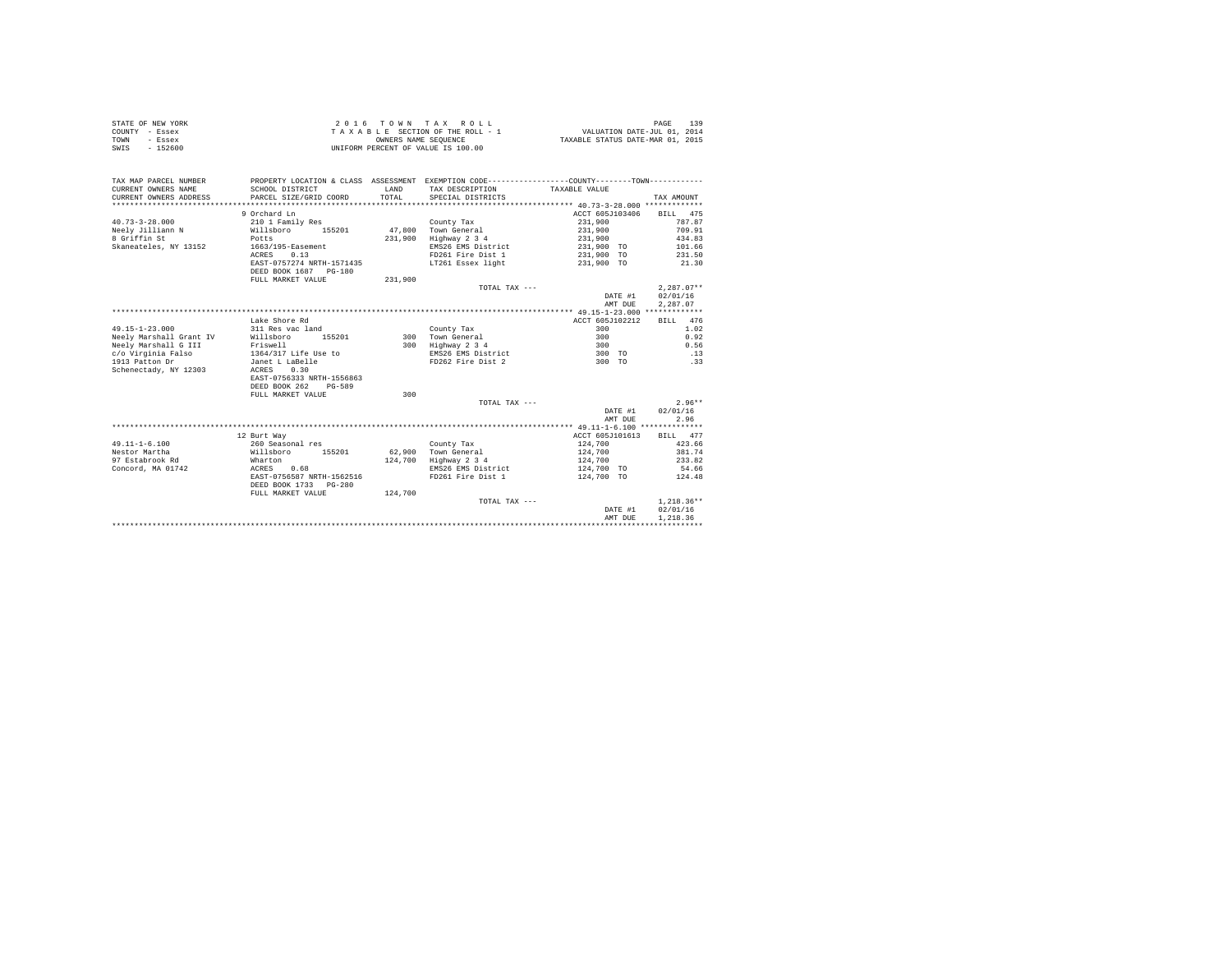| STATE OF NEW YORK | 2016 TOWN TAX ROLL                 | 140<br>PAGE                      |
|-------------------|------------------------------------|----------------------------------|
| COUNTY - Essex    | TAXABLE SECTION OF THE ROLL - 1    | VALUATION DATE-JUL 01, 2014      |
| TOWN<br>- Essex   | OWNERS NAME SEOUENCE               | TAXABLE STATUS DATE-MAR 01, 2015 |
| $-152600$<br>SWIS | UNIFORM PERCENT OF VALUE IS 100.00 |                                  |

| TAX MAP PARCEL NUMBER<br>CURRENT OWNERS NAME<br>CURRENT OWNERS ADDRESS | SCHOOL DISTRICT<br>PARCEL SIZE/GRID COORD                               | LAND<br>TOTAL | PROPERTY LOCATION & CLASS ASSESSMENT EXEMPTION CODE----------------COUNTY-------TOWN---------<br>TAX DESCRIPTION<br>SPECIAL DISTRICTS | TAXABLE VALUE                         | TAX AMOUNT                             |
|------------------------------------------------------------------------|-------------------------------------------------------------------------|---------------|---------------------------------------------------------------------------------------------------------------------------------------|---------------------------------------|----------------------------------------|
| **********************                                                 | **************************                                              |               |                                                                                                                                       |                                       |                                        |
| $49.15 - 3 - 9.000$<br>Neuzil Christopher E                            | Albee Ln<br>311 Res vac land - WTRFNT<br>Willsboro<br>155201<br>Judd    |               | County Tax<br>120,300 Town General<br>Highway 2 3 4                                                                                   | ACCT 605J102313<br>120,300<br>120,300 | BILL 478<br>408.72<br>368.27<br>225.57 |
| Neuzil Sandra G<br>11595 Lake Newport Rd                               | ACRES 0.27                                                              | 120,300       | EMS26 EMS District                                                                                                                    | 120,300<br>120,300 TO                 | 52.74                                  |
| Reston, VA 20194                                                       | EAST-0760349 NRTH-1556626<br>DEED BOOK 1721 PG-145<br>FULL MARKET VALUE | 120,300       | FD262 Fire Dist 2                                                                                                                     | 120,300 TO                            | 133.91                                 |
|                                                                        |                                                                         |               | TOTAL TAX ---                                                                                                                         | DATE #1                               | $1.189.21**$<br>02/01/16               |
|                                                                        |                                                                         |               |                                                                                                                                       | AMT DUE                               | 1,189.21                               |
|                                                                        | 141 Albee Ln                                                            |               |                                                                                                                                       | ACCT 605J102312                       | BILL 479                               |
| $49.15 - 3 - 10.000$                                                   | 210 1 Family Res - WTRFNT                                               |               | County Tax                                                                                                                            | 345,100                               | 1,172.47                               |
| Neuzil Christopher E                                                   | Willsboro 155201                                                        |               | 237,800 Town General                                                                                                                  | 345,100                               | 1,056.44                               |
| Neuzil Sandra G                                                        | Judd                                                                    | 345,100       | Highway 2 3 4                                                                                                                         | 345,100                               | 647.09                                 |
| 11595 Lake Newport Rd                                                  | 1304/157 Agreement                                                      |               | EMS26 EMS District                                                                                                                    | 345,100 TO                            | 151.28                                 |
| Reston, VA 20194                                                       | ACRES 0.74<br>EAST-0760422 NRTH-1556612<br>DEED BOOK 1721 PG-145        |               | FD262 Fire Dist 2                                                                                                                     | 345,100 TO                            | 384.14                                 |
|                                                                        | FULL MARKET VALUE                                                       | 345,100       |                                                                                                                                       |                                       |                                        |
|                                                                        |                                                                         |               | TOTAL TAX ---                                                                                                                         | DATE #1                               | $3.411.42**$<br>02/01/16               |
|                                                                        |                                                                         |               |                                                                                                                                       | AMT DUE                               | 3.411.42                               |
|                                                                        | 2239 NYS Route 22                                                       |               |                                                                                                                                       | ACCT 605J101108                       | BILL 480                               |
| $40.3 - 1 - 9.001$                                                     | 210 1 Family Res                                                        |               | County Tax                                                                                                                            | 299,000                               | 1,015.84                               |
| Neylon Richard                                                         | Willsboro<br>155201                                                     | 34,300        | Town General                                                                                                                          | 299,000                               | 915.32                                 |
| 2239 NYS Route 22<br>Essex, NY 12936                                   | Hicks<br>00003.30                                                       | 299,000       | Highway 2 3 4<br>School Relevy                                                                                                        | 299,000                               | 560.65<br>3,977.19                     |
|                                                                        | 3.25<br>ACRES                                                           |               | EMS26 EMS District                                                                                                                    | 299,000 TO                            | 131.07                                 |
|                                                                        | EAST-0744430 NRTH-1570517<br>DEED BOOK 1649 PG-51<br>FULL MARKET VALUE  | 299,000       | FD261 Fire Dist 1                                                                                                                     | 299,000 TO                            | 298.48                                 |
|                                                                        |                                                                         |               | TOTAL TAX ---                                                                                                                         | DATE #1                               | $6.898.55**$<br>02/01/16               |
|                                                                        |                                                                         |               |                                                                                                                                       | AMT DUE                               | 6.898.55                               |
|                                                                        |                                                                         |               |                                                                                                                                       |                                       |                                        |
|                                                                        | 103 Albee Ln                                                            |               |                                                                                                                                       | ACCT 605J103102                       | BILL 481                               |
| $49.15 - 3 - 2.110$<br>Noble Alexandra                                 | 281 Multiple res - WTRFNT                                               |               | County Tax<br>260.700 Town General                                                                                                    | 315,700                               | 1,072.58                               |
| Noble Stephen                                                          | Willsboro 155201<br>Friswell                                            |               | 315,700 Highway 2 3 4                                                                                                                 | 315,700<br>315,700                    | 966.44<br>591.96                       |
| 18 Hilltop Rd                                                          | 1632/45-Restrictive Coven                                               |               | School Relevy                                                                                                                         |                                       | 4,199.33                               |
| Basking Ridge, NJ 07920                                                | 1.4ac                                                                   |               | EMS26 EMS District                                                                                                                    | 315,700 TO                            | 138.39                                 |
|                                                                        | ACRES 0.40<br>EAST-0759548 NRTH-1557009<br>DEED BOOK 815<br>$PG-154$    |               | FD261 Fire Dist 1                                                                                                                     | 315,700 TO                            | 315.15                                 |
|                                                                        | FULL MARKET VALUE                                                       | 315,700       |                                                                                                                                       |                                       |                                        |
|                                                                        |                                                                         |               | TOTAL TAX ---                                                                                                                         | DATE #1<br>AMT DUE                    | $7.283.85**$<br>02/01/16<br>7.283.85   |
|                                                                        |                                                                         |               |                                                                                                                                       |                                       |                                        |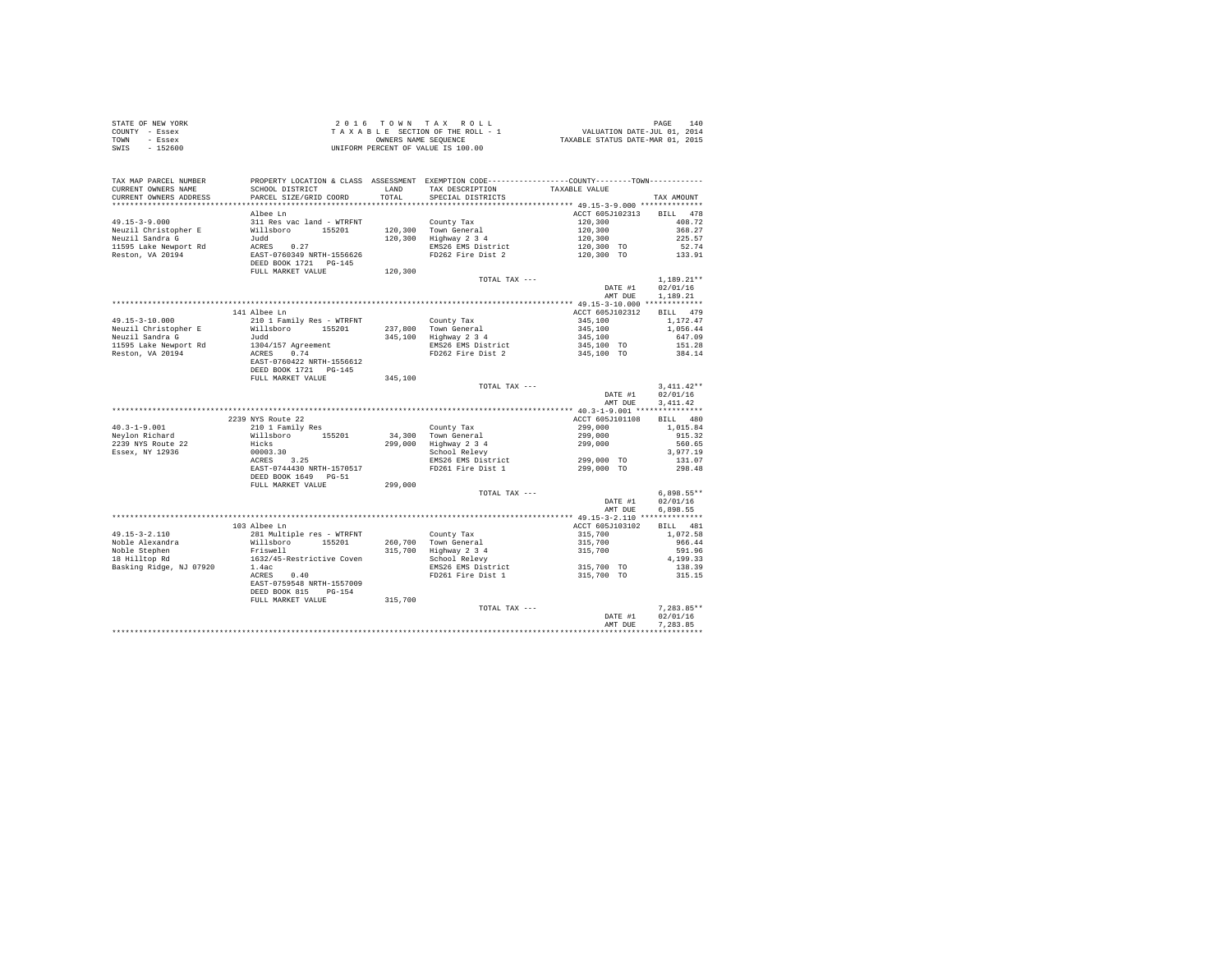| STATE OF NEW YORK | 2016 TOWN TAX ROLL                 | PAGE                             |
|-------------------|------------------------------------|----------------------------------|
| COUNTY - Essex    | TAXABLE SECTION OF THE ROLL - 1    | VALUATION DATE-JUL 01, 2014      |
| TOWN<br>- Essex   | OWNERS NAME SEOUENCE               | TAXABLE STATUS DATE-MAR 01, 2015 |
| - 152600<br>SWIS  | UNIFORM PERCENT OF VALUE IS 100.00 |                                  |

| TAX MAP PARCEL NUMBER<br>CURRENT OWNERS NAME                                                                | PROPERTY LOCATION & CLASS ASSESSMENT EXEMPTION CODE---------------COUNTY-------TOWN----------<br>SCHOOL DISTRICT | LAND   | TAX DESCRIPTION      | TAXABLE VALUE   |             |
|-------------------------------------------------------------------------------------------------------------|------------------------------------------------------------------------------------------------------------------|--------|----------------------|-----------------|-------------|
| CURRENT OWNERS ADDRESS<br>************************                                                          | PARCEL SIZE/GRID COORD<br>************************                                                               | TOTAL  | SPECIAL DISTRICTS    |                 | TAX AMOUNT  |
|                                                                                                             |                                                                                                                  |        |                      |                 |             |
|                                                                                                             | Albee Ln                                                                                                         |        |                      | ACCT 605Z009001 | BILL<br>482 |
| $49.15 - 3 - 15.200$                                                                                        | 311 Res vac land                                                                                                 |        | County Tax           | 32,300          | 109.74      |
| Noble Alexandra R                                                                                           | Willsboro 155201                                                                                                 |        | 32,300 Town General  | 32,300          | 98.88       |
| 8 Spruce St Apt 19D                                                                                         | Judd                                                                                                             |        | 32,300 Highway 2 3 4 | 32,300          | 60.56       |
| New York, NY 10038                                                                                          | 1632/45-Restrictive Coven                                                                                        |        | School Relevy        |                 | 429.65      |
|                                                                                                             | ACRES 1.30                                                                                                       |        | EMS26 EMS District   | 32,300 TO       | 14.16       |
|                                                                                                             | EAST-0759465 NRTH-1556774                                                                                        |        | FD261 Fire Dist 1    | 32,300 TO       | 32.24       |
|                                                                                                             | DEED BOOK 1570 PG-47                                                                                             |        |                      |                 |             |
|                                                                                                             | FULL MARKET VALUE                                                                                                | 32,300 |                      |                 |             |
|                                                                                                             |                                                                                                                  |        | TOTAL TAX ---        |                 | $745.23**$  |
|                                                                                                             |                                                                                                                  |        |                      | DATE #1         | 02/01/16    |
|                                                                                                             |                                                                                                                  |        |                      | AMT DUE         | 745.23      |
|                                                                                                             |                                                                                                                  |        |                      |                 |             |
|                                                                                                             | Jersey St                                                                                                        |        |                      | ACCT 605J101510 | BILL 483    |
| $39.3 - 4 - 9.000$                                                                                          | 910 Priv forest                                                                                                  |        | County Tax           | 84,200          | 286.07      |
| Northeast Wilderness Trust Willsboro 155201                                                                 |                                                                                                                  |        | 84,200 Town General  | 84,200          | 257.76      |
| 17 State St Ste 302                                                                                         | 9 & 10 Brookfield                                                                                                |        | 84,200 Highway 2 3 4 | 84,200          | 157.88      |
| Montpelier, VT 05602                                                                                        | ACRES 90.00                                                                                                      |        | EMS26 EMS District   | 84,200 TO       | 36.91       |
|                                                                                                             | EAST-0731112 NRTH-1568984<br>DEED BOOK 1568 PG-283                                                               |        | FD262 Fire Dist 2    | 84,200 TO       | 93.73       |
|                                                                                                             | FULL MARKET VALUE                                                                                                | 84,200 |                      |                 |             |
|                                                                                                             |                                                                                                                  |        | TOTAL TAX ---        |                 | 832.35**    |
|                                                                                                             |                                                                                                                  |        |                      | DATE #1         | 02/01/16    |
|                                                                                                             |                                                                                                                  |        |                      | AMT DUE         | 832.35      |
|                                                                                                             |                                                                                                                  |        |                      |                 |             |
|                                                                                                             | Reynolds Rd                                                                                                      |        |                      | ACCT 605J102305 | BILL 484    |
|                                                                                                             |                                                                                                                  |        | County Tax           | 50,800          | 172.59      |
| $48.1-1-18.100$ 910 Priv forest<br>Northeast Wilderness Trust<br>17 Change Communication of Mestport 155001 |                                                                                                                  |        | 50,800 Town General  | 50,800          | 155.51      |
| 17 State St Ste 302                                                                                         | 14 15 Brookfield                                                                                                 |        | 50,800 Highway 2 3 4 | 50,800          | 95.25       |
| Montpelier, VT 05602                                                                                        | ACRES 70.00                                                                                                      |        | EMS26 EMS District   | 50,800 TO       | 22.27       |
|                                                                                                             | EAST-0730704 NRTH-1567203                                                                                        |        | FD262 Fire Dist 2    | 50,800 TO       | 56.55       |
|                                                                                                             | DEED BOOK 1639 PG-121                                                                                            |        |                      |                 |             |
|                                                                                                             | FULL MARKET VALUE                                                                                                | 50,800 |                      |                 |             |
|                                                                                                             |                                                                                                                  |        | TOTAL TAX ---        |                 | $502.17**$  |
|                                                                                                             |                                                                                                                  |        |                      | DATE #1         | 02/01/16    |
|                                                                                                             |                                                                                                                  |        |                      | AMT DUE         | 502.17      |
|                                                                                                             |                                                                                                                  |        |                      |                 |             |
|                                                                                                             | 719 Brookfield Rd                                                                                                |        |                      | ACCT 605Z001002 | BILL 485    |
| $48.1 - 1 - 18.200$                                                                                         | 270 Mfg housing                                                                                                  |        | County Tax           | 53,800          | 182.78      |
| Northeast Wilderness Trust Westport 155001                                                                  |                                                                                                                  |        | 42,500 Town General  | 53,800          | 164.70      |
| 17 State St Ste 302                                                                                         | 14 & 15 Brookfield                                                                                               |        | 53,800 Highway 2 3 4 | 53,800          | 100.88      |
| Montpelier, VT 05602                                                                                        | ACRES 11.40                                                                                                      |        | EMS26 EMS District   | 53,800 TO       | 23.58       |
|                                                                                                             | EAST-0731626 NRTH-1568192                                                                                        |        | FD262 Fire Dist 2    | 53,800 TO       | 59.89       |
|                                                                                                             | DEED BOOK 1639 PG-121                                                                                            |        |                      |                 |             |
|                                                                                                             | FULL MARKET VALUE                                                                                                | 53,800 |                      |                 |             |
|                                                                                                             |                                                                                                                  |        | TOTAL TAX ---        |                 | 531.83**    |
|                                                                                                             |                                                                                                                  |        |                      | DATE #1         | 02/01/16    |
|                                                                                                             |                                                                                                                  |        |                      | AMT DUE         | 531.83      |
|                                                                                                             |                                                                                                                  |        |                      |                 |             |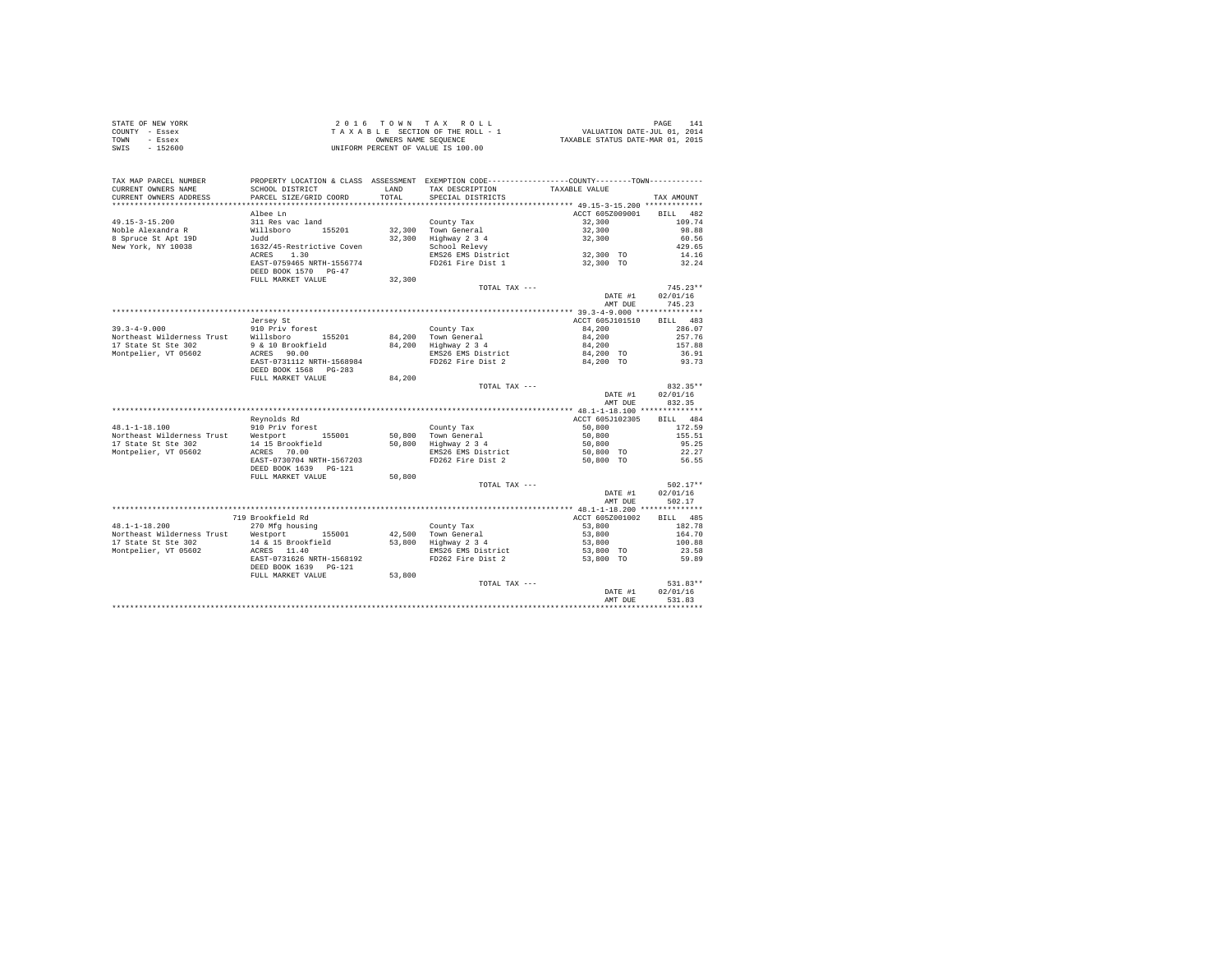|                | STATE OF NEW YORK | 2016 TOWN TAX ROLL                 | 142<br>PAGE                      |
|----------------|-------------------|------------------------------------|----------------------------------|
| COUNTY - Essex |                   | TAXABLE SECTION OF THE ROLL - 1    | VALUATION DATE-JUL 01, 2014      |
| TOWN           | - Essex           | OWNERS NAME SEOUENCE               | TAXABLE STATUS DATE-MAR 01, 2015 |
| SWIS           | $-152600$         | UNIFORM PERCENT OF VALUE IS 100.00 |                                  |

| TAX MAP PARCEL NUMBER<br>CURRENT OWNERS NAME<br>CURRENT OWNERS ADDRESS | SCHOOL DISTRICT<br>PARCEL SIZE/GRID COORD                                              | LAND<br>TOTAL. | PROPERTY LOCATION & CLASS ASSESSMENT EXEMPTION CODE---------------COUNTY-------TOWN---------<br>TAX DESCRIPTION<br>SPECIAL DISTRICTS | TAXABLE VALUE            | TAX AMOUNT   |
|------------------------------------------------------------------------|----------------------------------------------------------------------------------------|----------------|--------------------------------------------------------------------------------------------------------------------------------------|--------------------------|--------------|
|                                                                        |                                                                                        |                |                                                                                                                                      |                          |              |
|                                                                        | 682 Brookfield Rd                                                                      |                |                                                                                                                                      | ACCT 605J101007 BILL 486 |              |
| $48.2 - 1 - 2.100$                                                     | 910 Priv forest                                                                        |                | County Tax                                                                                                                           | 213,600                  | 725.70       |
| Northeast Wilderness Trust                                             | Westport<br>155001                                                                     |                | 204,100 Town General                                                                                                                 | 213,600                  | 653.89       |
| 17 State St Ste 302                                                    | 15 Brookfield                                                                          |                | 213,600 Highway 2 3 4                                                                                                                | 213,600                  | 400.51       |
| Montpelier, VT 05602                                                   | 1486/82 Boundary Line                                                                  |                | EMS26 EMS District                                                                                                                   | 213,600 TO               | 93.64        |
|                                                                        | Agreement 97.9AC<br>ACRES 202.66<br>EAST-0733952 NRTH-1567684<br>DEED BOOK 1488 PG-305 |                | FD262 Fire Dist 2                                                                                                                    | 213,600 TO               | 237.77       |
|                                                                        | FULL MARKET VALUE                                                                      | 213,600        |                                                                                                                                      |                          |              |
|                                                                        |                                                                                        |                | TOTAL TAX ---                                                                                                                        |                          | $2.111.51**$ |
|                                                                        |                                                                                        |                |                                                                                                                                      | DATE #1                  | 02/01/16     |
|                                                                        |                                                                                        |                |                                                                                                                                      | AMT DUE                  | 2,111.51     |
|                                                                        |                                                                                        |                |                                                                                                                                      |                          |              |
|                                                                        | 656 Brookfield Rd                                                                      |                |                                                                                                                                      | ACCT 605J103408          | BILL 487     |
| $48.2 - 1 - 28.000$                                                    | 312 Vac w/imprv                                                                        |                | County Tax                                                                                                                           | 4,000                    | 13.59        |
| Northeast Wilderness Trust Westport                                    | 155001                                                                                 |                | 4.000 Town General                                                                                                                   | 4,000                    | 12.25        |
| 17 State St #302                                                       | 15 Brookfield                                                                          | 4,000          | Highway 2 3 4                                                                                                                        | 4,000                    | 7.50         |
| Montpelier, VT 05602                                                   | 1486/82 Boundary Line                                                                  |                | EMS26 EMS District                                                                                                                   | 4,000 TO                 | 1.75         |
|                                                                        | Agreement 2AC                                                                          |                | FD262 Fire Dist 2                                                                                                                    | 4,000 TO                 | 4.45         |
|                                                                        | ACRES 2.80                                                                             |                |                                                                                                                                      |                          |              |
|                                                                        | EAST-0732418 NRTH-1566408                                                              |                |                                                                                                                                      |                          |              |
|                                                                        | DEED BOOK 1769 PG-94                                                                   |                |                                                                                                                                      |                          |              |
|                                                                        | FULL MARKET VALUE                                                                      | 4,000          |                                                                                                                                      |                          |              |
|                                                                        |                                                                                        |                | TOTAL TAX ---                                                                                                                        |                          | $39.54**$    |
|                                                                        |                                                                                        |                |                                                                                                                                      | DATE #1                  | 02/01/16     |
|                                                                        |                                                                                        |                |                                                                                                                                      | AMT DUE                  | 39.54        |
|                                                                        |                                                                                        |                |                                                                                                                                      |                          |              |
|                                                                        | 1996 Lake Shore Rd                                                                     |                |                                                                                                                                      | ACCT 605J101513          | BILL 488     |
| $49.7 - 4 - 10.000$                                                    | 281 Multiple res - WTRFNT                                                              |                | County Tax                                                                                                                           | 946,100                  | 3.214.35     |
| Noyes Judith G                                                         | Willsboro<br>155201                                                                    |                | 578.100 Town General                                                                                                                 | 946,100                  | 2,896.26     |
| Gibson Mark                                                            | Wharton                                                                                |                | 946,100 Highway 2 3 4                                                                                                                | 946,100                  | 1,774.00     |
| 4230 Route 46                                                          | Will (1032/202)                                                                        |                | EMS26 EMS District                                                                                                                   | 946,100 TO               | 414.74       |
| Munnsville, NY 13409                                                   | 00004.50                                                                               |                | FD261 Fire Dist 1                                                                                                                    | 946,100 TO               | 944.45       |
|                                                                        | 3.65<br>ACRES                                                                          |                | LT261 Essex light                                                                                                                    | 946,100 TO               | 86.90        |
|                                                                        | EAST-0758332 NRTH-1564445                                                              |                |                                                                                                                                      |                          |              |
|                                                                        | DEED BOOK 1738 PG-160                                                                  |                |                                                                                                                                      |                          |              |
|                                                                        | FULL MARKET VALUE                                                                      | 946,100        |                                                                                                                                      |                          |              |
|                                                                        |                                                                                        |                | TOTAL TAX ---                                                                                                                        |                          | $9.330.70**$ |
|                                                                        |                                                                                        |                |                                                                                                                                      | DATE #1                  | 02/01/16     |
|                                                                        |                                                                                        |                |                                                                                                                                      | AMT DUE                  | 9,330,70     |
|                                                                        |                                                                                        |                |                                                                                                                                      |                          |              |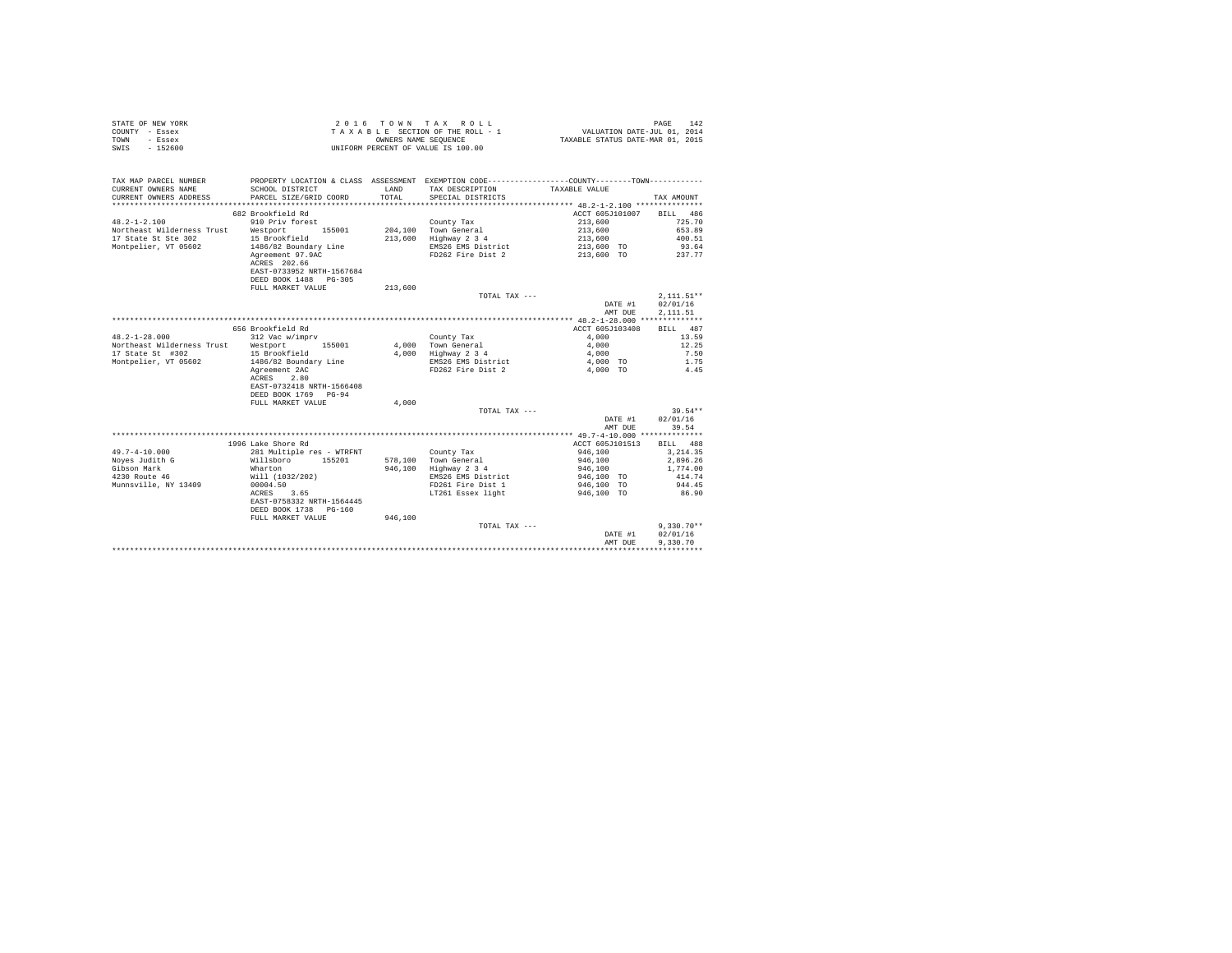|                | STATE OF NEW YORK | $2.0.16$ TOWN TAX ROLL             | 14 <sup>2</sup><br>PAGE          |
|----------------|-------------------|------------------------------------|----------------------------------|
| COUNTY - Essex |                   | TAXABLE SECTION OF THE ROLL - 1    | VALUATION DATE-JUL 01, 2014      |
| TOWN           | - Essex           | OWNERS NAME SEOUENCE               | TAXABLE STATUS DATE-MAR 01, 2015 |
| SWIS           | $-152600$         | UNIFORM PERCENT OF VALUE IS 100.00 |                                  |

| TAX MAP PARCEL NUMBER                                                | PROPERTY LOCATION & CLASS ASSESSMENT EXEMPTION CODE----------------COUNTY-------TOWN---------- |       |
|----------------------------------------------------------------------|------------------------------------------------------------------------------------------------|-------|
| CURRENT OWNERS NAME<br>SCHOOL DISTRICT<br>LAND                       | TAX DESCRIPTION<br>TAXABLE VALUE                                                               |       |
| PARCEL SIZE/GRID COORD<br>TOTAL<br>CURRENT OWNERS ADDRESS            | SPECIAL DISTRICTS<br>TAX AMOUNT                                                                |       |
|                                                                      |                                                                                                |       |
| 7 Beggs Point St                                                     | ACCT 605J100305 BILL 489                                                                       |       |
| $40.73 - 3 - 14.000$<br>210 1 Family Res                             | 279,400<br>949.25<br>County Tax                                                                |       |
| Willsboro 155201<br>OHara Eric J                                     | 60,100 Town General<br>279,400<br>855.32                                                       |       |
| OHara Katherine E<br>279,400<br>Potts                                | Highway 2 3 4<br>279,400<br>523.89                                                             |       |
| 7 Beggs Point St                                                     | EMS26 EMS District<br>279,400 TO<br>122.48                                                     |       |
| 1663/203-Easement<br>ACRES 0.40 BANK<br>PO Box 76<br>0.40 BANK CORE  | FD261 Fire Dist 1<br>278.91<br>279,400 TO                                                      |       |
| Essex, NY 12936<br>EAST-0757196 NRTH-1571672<br>DEED BOOK 1778 PG-14 | LT261 Essex light<br>279.400 TO 25.66                                                          |       |
| PRIOR OWNER ON 3/01/2015 FULL MARKET VALUE<br>279,400                |                                                                                                |       |
| OHara Eric J                                                         |                                                                                                |       |
|                                                                      | $2.755.51**$<br>TOTAL TAX ---                                                                  |       |
|                                                                      | 02/01/16<br>DATE #1                                                                            |       |
|                                                                      | AMT DUE<br>2,755.51                                                                            |       |
|                                                                      |                                                                                                |       |
| 2317 NYS Route 22                                                    | ACCT 605Z005003<br>BILL 490                                                                    |       |
| $40.3 - 1 - 7.200$<br>312 Vac w/imprv                                | 31,300<br>106.34<br>County Tax                                                                 |       |
| Oliver Rhonda<br>Willsboro 155201                                    | 31,300<br>95.82<br>25.200 Town General                                                         |       |
| Hicks<br>73 Mountain View Dr<br>31,300                               | Highway 2 3 4<br>31,300                                                                        | 58.69 |
| Willsboro, NY 12996<br>ACRES 0.62                                    | EMS26 EMS District<br>31,300 TO 13,72                                                          |       |
| EAST-0746425 NRTH-1570667                                            | FD261 Fire Dist 1<br>31,300 TO                                                                 | 31.25 |
| FULL MARKET VALUE<br>31,300<br>PRIOR OWNER ON 3/01/2015              |                                                                                                |       |
| Oliver Rhonda                                                        |                                                                                                |       |
|                                                                      | $305.82**$<br>TOTAL TAX $---$                                                                  |       |
|                                                                      | 02/01/16<br>DATE #1                                                                            |       |
|                                                                      | 305.82<br>AMT DUE                                                                              |       |
|                                                                      |                                                                                                |       |
| 2732 NYS Route 22                                                    | BILL 491<br>ACCT 605J104504                                                                    |       |
| $40.73 - 2 - 1.000$<br>210 1 Family Res                              | 238,400<br>809.96<br>County Tax                                                                |       |
| Willsboro 155201<br>Olsen Michael O                                  | 238,400<br>729.80<br>52.000 Town General                                                       |       |
| Olsen Susan<br>238,400<br>Potts                                      | Highway 2 3 4<br>238,400<br>447.02                                                             |       |
| PO Box 468                                                           | EMS26 EMS District<br>104.51<br>238,400 TO                                                     |       |
| 1668/94 Easement<br>ACRES 0.20<br>Oldwick, NJ 08858                  | FD261 Fire Dist 1<br>238,400 TO<br>237.99                                                      |       |
| EAST-0756550 NRTH-1571904                                            | LT261 Essex light<br>238,400 TO<br>21.90                                                       |       |
| DEED BOOK 1233 PG-219                                                |                                                                                                |       |
| 238,400<br>FULL MARKET VALUE                                         |                                                                                                |       |
|                                                                      | $2.351.18**$<br>TOTAL TAX ---                                                                  |       |
|                                                                      | 02/01/16<br>DATE #1                                                                            |       |
|                                                                      | 2.351.18<br>AMT DUE                                                                            |       |
|                                                                      |                                                                                                |       |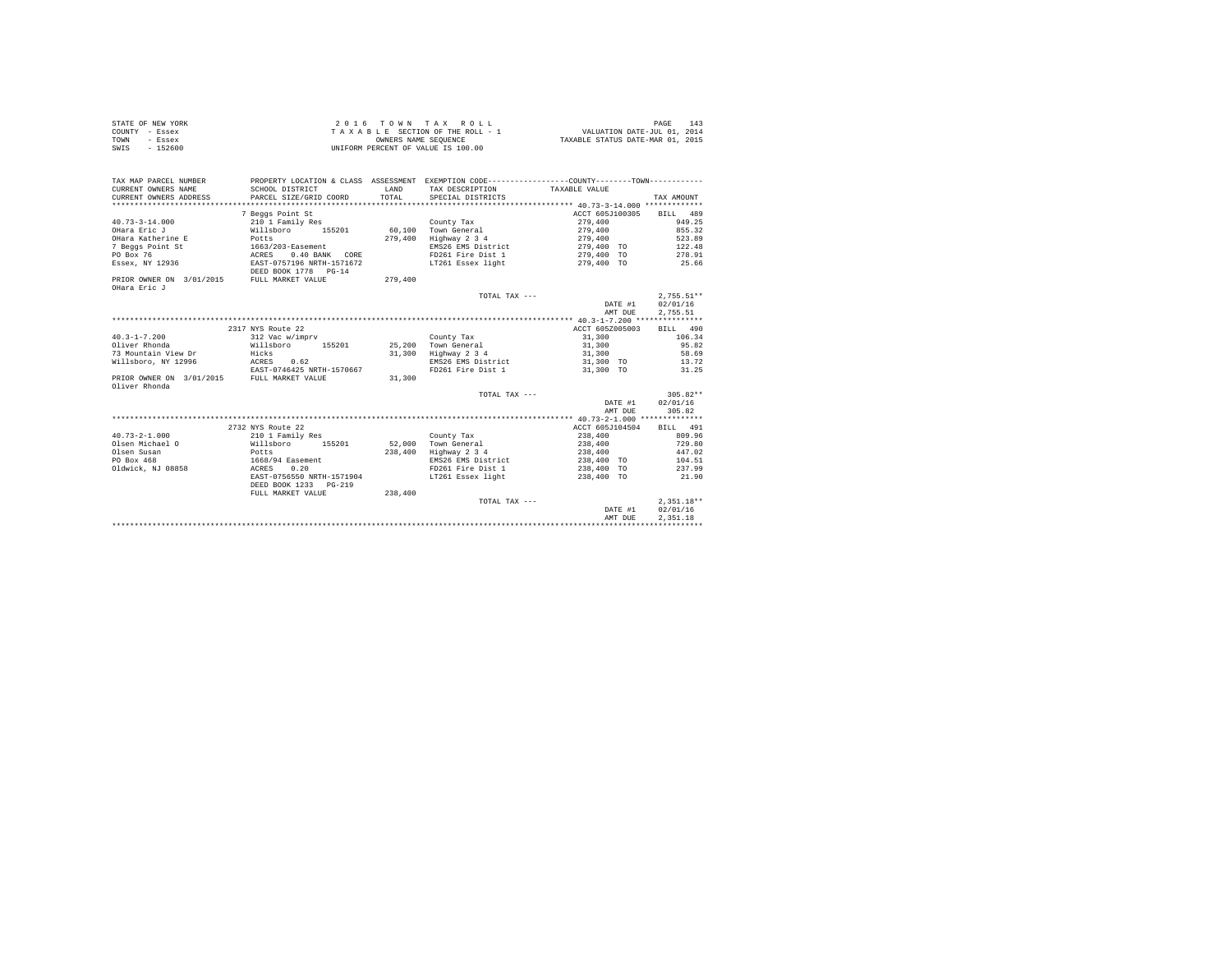| STATE OF NEW YORK | 2016 TOWN TAX ROLL                 | 144<br>PAGE                      |
|-------------------|------------------------------------|----------------------------------|
| COUNTY - Essex    | TAXABLE SECTION OF THE ROLL - 1    | VALUATION DATE-JUL 01, 2014      |
| TOWN<br>- Essex   | OWNERS NAME SEOUENCE               | TAXABLE STATUS DATE-MAR 01, 2015 |
| $-152600$<br>SWIS | UNIFORM PERCENT OF VALUE IS 100.00 |                                  |

| ACCT 605J189005 BILL 492<br>Jersey St<br>$39.4 - 1 - 5.210$<br>322 Rural vac>10<br>County Tax<br>40,200 Town General<br>40,200<br>136.58<br>40,200<br>Open Space Inst Land Trust Inc Willsboro 155201<br>123.06<br>40,200 Highway 2 3 4<br>1350 Broadway Ste 201<br>Hicks Patent<br>40,200<br>75.38<br>40,200 TO<br>EMS26 EMS District<br>New York, NY 10018<br>ACRES 74.90<br>17.62<br>EAST-0739499 NRTH-1573305<br>FD262 Fire Dist 2<br>40.200 TO<br>44.75<br>DEED BOOK 1783 PG-39<br>40,200<br>FULL MARKET VALUE<br>$397.39**$<br>TOTAL TAX ---<br>DATE #1<br>02/01/16<br>397.39<br>AMT DUE<br>2217 Jersey St<br>ACCT 605J199001<br>BILL 493<br>$39.4 - 1 - 5.221$<br>240 Rural res<br>143,200<br>143,200<br>486.52<br>County Tax<br>Open Space Inst Land Trust Inc Willsboro 155201 78,700 Town General<br>438.37<br>1350 Broadway Ste 201 Hicks Pat<br>143,200 Highway 2 3 4<br>143,200<br>268.51<br>ACRES 52.50<br>New York, NY 10018<br>EMS26 EMS District<br>143,200 TO<br>62.77<br>EAST-0739869 NRTH-1571900<br>159.40<br>FD262 Fire Dist 2<br>143,200 TO<br>DEED BOOK 1783 PG-48<br>143,200<br>FULL MARKET VALUE<br>$1.415.57**$<br>TOTAL TAX ---<br>02/01/16<br>DATE #1<br>1,415.57<br>AMT DUE<br>2268 Lake Shore Rd<br>ACCT 605J100301<br>BILL 494<br>$40.73 - 6 - 7.000$<br>210 1 Family Res<br>208,400<br>708.03<br>County Tax<br>45,500 Town General<br>208,400 Highway 2 3 4<br>Willsboro 155201<br>208,400<br>208,400<br>637.97<br>Potts<br>390.76<br>296 W 10th St Apt 1E 1670/188 Easement<br>EMS26 EMS District<br>208,400 TO<br>91.36<br>208.04<br>ACRES 0.10<br>FD261 Fire Dist 1<br>208,400 TO<br>LT261 Essex light<br>208,400 TO<br>EAST-0757198 NRTH-1570932<br>19.14<br>DEED BOOK 1718 PG-64<br>FULL MARKET VALUE<br>208,400<br>$2,055.30**$<br>TOTAL TAX ---<br>02/01/16<br>DATE #1<br>AMT DUE<br>2.055.30<br>1789 Lake Shore Rd<br>ACCT 605J102205<br>BILL 495<br>County Tax<br>486,900 Town General<br>$49.15 - 1 - 8.100$<br>281 Multiple res - WTRFNT<br>727,500<br>727,500<br>727,500<br>2,471.66<br>Willsboro 155201<br>Owl Investments LLC<br>2.227.07<br>727,500 Highway 2 3 4<br>908 Greenway Ln<br>Wharton<br>1,364.11<br>$727,500$ TO<br>EMS26 EMS District<br>Vero Beach, FL 32963<br>ACRES 3.70<br>318.91<br>FD261 Fire Dist 1<br>EAST-0757442 NRTH-1559239<br>727,500 TO<br>726.23<br>DEED BOOK 1561 PG-62<br>727,500<br>FULL MARKET VALUE<br>$7,107.98**$<br>TOTAL TAX ---<br>02/01/16<br>DATE #1<br>7.107.98<br>AMT DUE | TAX MAP PARCEL NUMBER<br>CURRENT OWNERS NAME<br>CURRENT OWNERS ADDRESS | SCHOOL DISTRICT<br>PARCEL SIZE/GRID COORD | LAND<br>TOTAL. | PROPERTY LOCATION & CLASS ASSESSMENT EXEMPTION CODE---------------COUNTY-------TOWN----------<br>TAX DESCRIPTION<br>SPECIAL DISTRICTS | TAXABLE VALUE | TAX AMOUNT |
|--------------------------------------------------------------------------------------------------------------------------------------------------------------------------------------------------------------------------------------------------------------------------------------------------------------------------------------------------------------------------------------------------------------------------------------------------------------------------------------------------------------------------------------------------------------------------------------------------------------------------------------------------------------------------------------------------------------------------------------------------------------------------------------------------------------------------------------------------------------------------------------------------------------------------------------------------------------------------------------------------------------------------------------------------------------------------------------------------------------------------------------------------------------------------------------------------------------------------------------------------------------------------------------------------------------------------------------------------------------------------------------------------------------------------------------------------------------------------------------------------------------------------------------------------------------------------------------------------------------------------------------------------------------------------------------------------------------------------------------------------------------------------------------------------------------------------------------------------------------------------------------------------------------------------------------------------------------------------------------------------------------------------------------------------------------------------------------------------------------------------------------------------------------------------------------------------------------------------------------------------------------------------------------------------------------------------------------------------------------------------------------------------------------------------------------------------------------------|------------------------------------------------------------------------|-------------------------------------------|----------------|---------------------------------------------------------------------------------------------------------------------------------------|---------------|------------|
|                                                                                                                                                                                                                                                                                                                                                                                                                                                                                                                                                                                                                                                                                                                                                                                                                                                                                                                                                                                                                                                                                                                                                                                                                                                                                                                                                                                                                                                                                                                                                                                                                                                                                                                                                                                                                                                                                                                                                                                                                                                                                                                                                                                                                                                                                                                                                                                                                                                                    |                                                                        |                                           |                |                                                                                                                                       |               |            |
|                                                                                                                                                                                                                                                                                                                                                                                                                                                                                                                                                                                                                                                                                                                                                                                                                                                                                                                                                                                                                                                                                                                                                                                                                                                                                                                                                                                                                                                                                                                                                                                                                                                                                                                                                                                                                                                                                                                                                                                                                                                                                                                                                                                                                                                                                                                                                                                                                                                                    |                                                                        |                                           |                |                                                                                                                                       |               |            |
|                                                                                                                                                                                                                                                                                                                                                                                                                                                                                                                                                                                                                                                                                                                                                                                                                                                                                                                                                                                                                                                                                                                                                                                                                                                                                                                                                                                                                                                                                                                                                                                                                                                                                                                                                                                                                                                                                                                                                                                                                                                                                                                                                                                                                                                                                                                                                                                                                                                                    |                                                                        |                                           |                |                                                                                                                                       |               |            |
|                                                                                                                                                                                                                                                                                                                                                                                                                                                                                                                                                                                                                                                                                                                                                                                                                                                                                                                                                                                                                                                                                                                                                                                                                                                                                                                                                                                                                                                                                                                                                                                                                                                                                                                                                                                                                                                                                                                                                                                                                                                                                                                                                                                                                                                                                                                                                                                                                                                                    |                                                                        |                                           |                |                                                                                                                                       |               |            |
|                                                                                                                                                                                                                                                                                                                                                                                                                                                                                                                                                                                                                                                                                                                                                                                                                                                                                                                                                                                                                                                                                                                                                                                                                                                                                                                                                                                                                                                                                                                                                                                                                                                                                                                                                                                                                                                                                                                                                                                                                                                                                                                                                                                                                                                                                                                                                                                                                                                                    |                                                                        |                                           |                |                                                                                                                                       |               |            |
|                                                                                                                                                                                                                                                                                                                                                                                                                                                                                                                                                                                                                                                                                                                                                                                                                                                                                                                                                                                                                                                                                                                                                                                                                                                                                                                                                                                                                                                                                                                                                                                                                                                                                                                                                                                                                                                                                                                                                                                                                                                                                                                                                                                                                                                                                                                                                                                                                                                                    |                                                                        |                                           |                |                                                                                                                                       |               |            |
|                                                                                                                                                                                                                                                                                                                                                                                                                                                                                                                                                                                                                                                                                                                                                                                                                                                                                                                                                                                                                                                                                                                                                                                                                                                                                                                                                                                                                                                                                                                                                                                                                                                                                                                                                                                                                                                                                                                                                                                                                                                                                                                                                                                                                                                                                                                                                                                                                                                                    |                                                                        |                                           |                |                                                                                                                                       |               |            |
|                                                                                                                                                                                                                                                                                                                                                                                                                                                                                                                                                                                                                                                                                                                                                                                                                                                                                                                                                                                                                                                                                                                                                                                                                                                                                                                                                                                                                                                                                                                                                                                                                                                                                                                                                                                                                                                                                                                                                                                                                                                                                                                                                                                                                                                                                                                                                                                                                                                                    |                                                                        |                                           |                |                                                                                                                                       |               |            |
|                                                                                                                                                                                                                                                                                                                                                                                                                                                                                                                                                                                                                                                                                                                                                                                                                                                                                                                                                                                                                                                                                                                                                                                                                                                                                                                                                                                                                                                                                                                                                                                                                                                                                                                                                                                                                                                                                                                                                                                                                                                                                                                                                                                                                                                                                                                                                                                                                                                                    |                                                                        |                                           |                |                                                                                                                                       |               |            |
|                                                                                                                                                                                                                                                                                                                                                                                                                                                                                                                                                                                                                                                                                                                                                                                                                                                                                                                                                                                                                                                                                                                                                                                                                                                                                                                                                                                                                                                                                                                                                                                                                                                                                                                                                                                                                                                                                                                                                                                                                                                                                                                                                                                                                                                                                                                                                                                                                                                                    |                                                                        |                                           |                |                                                                                                                                       |               |            |
|                                                                                                                                                                                                                                                                                                                                                                                                                                                                                                                                                                                                                                                                                                                                                                                                                                                                                                                                                                                                                                                                                                                                                                                                                                                                                                                                                                                                                                                                                                                                                                                                                                                                                                                                                                                                                                                                                                                                                                                                                                                                                                                                                                                                                                                                                                                                                                                                                                                                    |                                                                        |                                           |                |                                                                                                                                       |               |            |
|                                                                                                                                                                                                                                                                                                                                                                                                                                                                                                                                                                                                                                                                                                                                                                                                                                                                                                                                                                                                                                                                                                                                                                                                                                                                                                                                                                                                                                                                                                                                                                                                                                                                                                                                                                                                                                                                                                                                                                                                                                                                                                                                                                                                                                                                                                                                                                                                                                                                    |                                                                        |                                           |                |                                                                                                                                       |               |            |
|                                                                                                                                                                                                                                                                                                                                                                                                                                                                                                                                                                                                                                                                                                                                                                                                                                                                                                                                                                                                                                                                                                                                                                                                                                                                                                                                                                                                                                                                                                                                                                                                                                                                                                                                                                                                                                                                                                                                                                                                                                                                                                                                                                                                                                                                                                                                                                                                                                                                    |                                                                        |                                           |                |                                                                                                                                       |               |            |
|                                                                                                                                                                                                                                                                                                                                                                                                                                                                                                                                                                                                                                                                                                                                                                                                                                                                                                                                                                                                                                                                                                                                                                                                                                                                                                                                                                                                                                                                                                                                                                                                                                                                                                                                                                                                                                                                                                                                                                                                                                                                                                                                                                                                                                                                                                                                                                                                                                                                    |                                                                        |                                           |                |                                                                                                                                       |               |            |
|                                                                                                                                                                                                                                                                                                                                                                                                                                                                                                                                                                                                                                                                                                                                                                                                                                                                                                                                                                                                                                                                                                                                                                                                                                                                                                                                                                                                                                                                                                                                                                                                                                                                                                                                                                                                                                                                                                                                                                                                                                                                                                                                                                                                                                                                                                                                                                                                                                                                    |                                                                        |                                           |                |                                                                                                                                       |               |            |
|                                                                                                                                                                                                                                                                                                                                                                                                                                                                                                                                                                                                                                                                                                                                                                                                                                                                                                                                                                                                                                                                                                                                                                                                                                                                                                                                                                                                                                                                                                                                                                                                                                                                                                                                                                                                                                                                                                                                                                                                                                                                                                                                                                                                                                                                                                                                                                                                                                                                    |                                                                        |                                           |                |                                                                                                                                       |               |            |
|                                                                                                                                                                                                                                                                                                                                                                                                                                                                                                                                                                                                                                                                                                                                                                                                                                                                                                                                                                                                                                                                                                                                                                                                                                                                                                                                                                                                                                                                                                                                                                                                                                                                                                                                                                                                                                                                                                                                                                                                                                                                                                                                                                                                                                                                                                                                                                                                                                                                    |                                                                        |                                           |                |                                                                                                                                       |               |            |
|                                                                                                                                                                                                                                                                                                                                                                                                                                                                                                                                                                                                                                                                                                                                                                                                                                                                                                                                                                                                                                                                                                                                                                                                                                                                                                                                                                                                                                                                                                                                                                                                                                                                                                                                                                                                                                                                                                                                                                                                                                                                                                                                                                                                                                                                                                                                                                                                                                                                    |                                                                        |                                           |                |                                                                                                                                       |               |            |
|                                                                                                                                                                                                                                                                                                                                                                                                                                                                                                                                                                                                                                                                                                                                                                                                                                                                                                                                                                                                                                                                                                                                                                                                                                                                                                                                                                                                                                                                                                                                                                                                                                                                                                                                                                                                                                                                                                                                                                                                                                                                                                                                                                                                                                                                                                                                                                                                                                                                    |                                                                        |                                           |                |                                                                                                                                       |               |            |
|                                                                                                                                                                                                                                                                                                                                                                                                                                                                                                                                                                                                                                                                                                                                                                                                                                                                                                                                                                                                                                                                                                                                                                                                                                                                                                                                                                                                                                                                                                                                                                                                                                                                                                                                                                                                                                                                                                                                                                                                                                                                                                                                                                                                                                                                                                                                                                                                                                                                    |                                                                        |                                           |                |                                                                                                                                       |               |            |
|                                                                                                                                                                                                                                                                                                                                                                                                                                                                                                                                                                                                                                                                                                                                                                                                                                                                                                                                                                                                                                                                                                                                                                                                                                                                                                                                                                                                                                                                                                                                                                                                                                                                                                                                                                                                                                                                                                                                                                                                                                                                                                                                                                                                                                                                                                                                                                                                                                                                    |                                                                        |                                           |                |                                                                                                                                       |               |            |
|                                                                                                                                                                                                                                                                                                                                                                                                                                                                                                                                                                                                                                                                                                                                                                                                                                                                                                                                                                                                                                                                                                                                                                                                                                                                                                                                                                                                                                                                                                                                                                                                                                                                                                                                                                                                                                                                                                                                                                                                                                                                                                                                                                                                                                                                                                                                                                                                                                                                    |                                                                        |                                           |                |                                                                                                                                       |               |            |
|                                                                                                                                                                                                                                                                                                                                                                                                                                                                                                                                                                                                                                                                                                                                                                                                                                                                                                                                                                                                                                                                                                                                                                                                                                                                                                                                                                                                                                                                                                                                                                                                                                                                                                                                                                                                                                                                                                                                                                                                                                                                                                                                                                                                                                                                                                                                                                                                                                                                    |                                                                        |                                           |                |                                                                                                                                       |               |            |
|                                                                                                                                                                                                                                                                                                                                                                                                                                                                                                                                                                                                                                                                                                                                                                                                                                                                                                                                                                                                                                                                                                                                                                                                                                                                                                                                                                                                                                                                                                                                                                                                                                                                                                                                                                                                                                                                                                                                                                                                                                                                                                                                                                                                                                                                                                                                                                                                                                                                    |                                                                        |                                           |                |                                                                                                                                       |               |            |
|                                                                                                                                                                                                                                                                                                                                                                                                                                                                                                                                                                                                                                                                                                                                                                                                                                                                                                                                                                                                                                                                                                                                                                                                                                                                                                                                                                                                                                                                                                                                                                                                                                                                                                                                                                                                                                                                                                                                                                                                                                                                                                                                                                                                                                                                                                                                                                                                                                                                    |                                                                        |                                           |                |                                                                                                                                       |               |            |
|                                                                                                                                                                                                                                                                                                                                                                                                                                                                                                                                                                                                                                                                                                                                                                                                                                                                                                                                                                                                                                                                                                                                                                                                                                                                                                                                                                                                                                                                                                                                                                                                                                                                                                                                                                                                                                                                                                                                                                                                                                                                                                                                                                                                                                                                                                                                                                                                                                                                    |                                                                        |                                           |                |                                                                                                                                       |               |            |
|                                                                                                                                                                                                                                                                                                                                                                                                                                                                                                                                                                                                                                                                                                                                                                                                                                                                                                                                                                                                                                                                                                                                                                                                                                                                                                                                                                                                                                                                                                                                                                                                                                                                                                                                                                                                                                                                                                                                                                                                                                                                                                                                                                                                                                                                                                                                                                                                                                                                    |                                                                        |                                           |                |                                                                                                                                       |               |            |
|                                                                                                                                                                                                                                                                                                                                                                                                                                                                                                                                                                                                                                                                                                                                                                                                                                                                                                                                                                                                                                                                                                                                                                                                                                                                                                                                                                                                                                                                                                                                                                                                                                                                                                                                                                                                                                                                                                                                                                                                                                                                                                                                                                                                                                                                                                                                                                                                                                                                    |                                                                        |                                           |                |                                                                                                                                       |               |            |
|                                                                                                                                                                                                                                                                                                                                                                                                                                                                                                                                                                                                                                                                                                                                                                                                                                                                                                                                                                                                                                                                                                                                                                                                                                                                                                                                                                                                                                                                                                                                                                                                                                                                                                                                                                                                                                                                                                                                                                                                                                                                                                                                                                                                                                                                                                                                                                                                                                                                    | Orberg John K                                                          |                                           |                |                                                                                                                                       |               |            |
|                                                                                                                                                                                                                                                                                                                                                                                                                                                                                                                                                                                                                                                                                                                                                                                                                                                                                                                                                                                                                                                                                                                                                                                                                                                                                                                                                                                                                                                                                                                                                                                                                                                                                                                                                                                                                                                                                                                                                                                                                                                                                                                                                                                                                                                                                                                                                                                                                                                                    | Kuhl Janet I                                                           |                                           |                |                                                                                                                                       |               |            |
|                                                                                                                                                                                                                                                                                                                                                                                                                                                                                                                                                                                                                                                                                                                                                                                                                                                                                                                                                                                                                                                                                                                                                                                                                                                                                                                                                                                                                                                                                                                                                                                                                                                                                                                                                                                                                                                                                                                                                                                                                                                                                                                                                                                                                                                                                                                                                                                                                                                                    |                                                                        |                                           |                |                                                                                                                                       |               |            |
|                                                                                                                                                                                                                                                                                                                                                                                                                                                                                                                                                                                                                                                                                                                                                                                                                                                                                                                                                                                                                                                                                                                                                                                                                                                                                                                                                                                                                                                                                                                                                                                                                                                                                                                                                                                                                                                                                                                                                                                                                                                                                                                                                                                                                                                                                                                                                                                                                                                                    | New York, NY 10014-2587                                                |                                           |                |                                                                                                                                       |               |            |
|                                                                                                                                                                                                                                                                                                                                                                                                                                                                                                                                                                                                                                                                                                                                                                                                                                                                                                                                                                                                                                                                                                                                                                                                                                                                                                                                                                                                                                                                                                                                                                                                                                                                                                                                                                                                                                                                                                                                                                                                                                                                                                                                                                                                                                                                                                                                                                                                                                                                    |                                                                        |                                           |                |                                                                                                                                       |               |            |
|                                                                                                                                                                                                                                                                                                                                                                                                                                                                                                                                                                                                                                                                                                                                                                                                                                                                                                                                                                                                                                                                                                                                                                                                                                                                                                                                                                                                                                                                                                                                                                                                                                                                                                                                                                                                                                                                                                                                                                                                                                                                                                                                                                                                                                                                                                                                                                                                                                                                    |                                                                        |                                           |                |                                                                                                                                       |               |            |
|                                                                                                                                                                                                                                                                                                                                                                                                                                                                                                                                                                                                                                                                                                                                                                                                                                                                                                                                                                                                                                                                                                                                                                                                                                                                                                                                                                                                                                                                                                                                                                                                                                                                                                                                                                                                                                                                                                                                                                                                                                                                                                                                                                                                                                                                                                                                                                                                                                                                    |                                                                        |                                           |                |                                                                                                                                       |               |            |
|                                                                                                                                                                                                                                                                                                                                                                                                                                                                                                                                                                                                                                                                                                                                                                                                                                                                                                                                                                                                                                                                                                                                                                                                                                                                                                                                                                                                                                                                                                                                                                                                                                                                                                                                                                                                                                                                                                                                                                                                                                                                                                                                                                                                                                                                                                                                                                                                                                                                    |                                                                        |                                           |                |                                                                                                                                       |               |            |
|                                                                                                                                                                                                                                                                                                                                                                                                                                                                                                                                                                                                                                                                                                                                                                                                                                                                                                                                                                                                                                                                                                                                                                                                                                                                                                                                                                                                                                                                                                                                                                                                                                                                                                                                                                                                                                                                                                                                                                                                                                                                                                                                                                                                                                                                                                                                                                                                                                                                    |                                                                        |                                           |                |                                                                                                                                       |               |            |
|                                                                                                                                                                                                                                                                                                                                                                                                                                                                                                                                                                                                                                                                                                                                                                                                                                                                                                                                                                                                                                                                                                                                                                                                                                                                                                                                                                                                                                                                                                                                                                                                                                                                                                                                                                                                                                                                                                                                                                                                                                                                                                                                                                                                                                                                                                                                                                                                                                                                    |                                                                        |                                           |                |                                                                                                                                       |               |            |
|                                                                                                                                                                                                                                                                                                                                                                                                                                                                                                                                                                                                                                                                                                                                                                                                                                                                                                                                                                                                                                                                                                                                                                                                                                                                                                                                                                                                                                                                                                                                                                                                                                                                                                                                                                                                                                                                                                                                                                                                                                                                                                                                                                                                                                                                                                                                                                                                                                                                    |                                                                        |                                           |                |                                                                                                                                       |               |            |
|                                                                                                                                                                                                                                                                                                                                                                                                                                                                                                                                                                                                                                                                                                                                                                                                                                                                                                                                                                                                                                                                                                                                                                                                                                                                                                                                                                                                                                                                                                                                                                                                                                                                                                                                                                                                                                                                                                                                                                                                                                                                                                                                                                                                                                                                                                                                                                                                                                                                    |                                                                        |                                           |                |                                                                                                                                       |               |            |
|                                                                                                                                                                                                                                                                                                                                                                                                                                                                                                                                                                                                                                                                                                                                                                                                                                                                                                                                                                                                                                                                                                                                                                                                                                                                                                                                                                                                                                                                                                                                                                                                                                                                                                                                                                                                                                                                                                                                                                                                                                                                                                                                                                                                                                                                                                                                                                                                                                                                    |                                                                        |                                           |                |                                                                                                                                       |               |            |
|                                                                                                                                                                                                                                                                                                                                                                                                                                                                                                                                                                                                                                                                                                                                                                                                                                                                                                                                                                                                                                                                                                                                                                                                                                                                                                                                                                                                                                                                                                                                                                                                                                                                                                                                                                                                                                                                                                                                                                                                                                                                                                                                                                                                                                                                                                                                                                                                                                                                    |                                                                        |                                           |                |                                                                                                                                       |               |            |
|                                                                                                                                                                                                                                                                                                                                                                                                                                                                                                                                                                                                                                                                                                                                                                                                                                                                                                                                                                                                                                                                                                                                                                                                                                                                                                                                                                                                                                                                                                                                                                                                                                                                                                                                                                                                                                                                                                                                                                                                                                                                                                                                                                                                                                                                                                                                                                                                                                                                    |                                                                        |                                           |                |                                                                                                                                       |               |            |
|                                                                                                                                                                                                                                                                                                                                                                                                                                                                                                                                                                                                                                                                                                                                                                                                                                                                                                                                                                                                                                                                                                                                                                                                                                                                                                                                                                                                                                                                                                                                                                                                                                                                                                                                                                                                                                                                                                                                                                                                                                                                                                                                                                                                                                                                                                                                                                                                                                                                    |                                                                        |                                           |                |                                                                                                                                       |               |            |
|                                                                                                                                                                                                                                                                                                                                                                                                                                                                                                                                                                                                                                                                                                                                                                                                                                                                                                                                                                                                                                                                                                                                                                                                                                                                                                                                                                                                                                                                                                                                                                                                                                                                                                                                                                                                                                                                                                                                                                                                                                                                                                                                                                                                                                                                                                                                                                                                                                                                    |                                                                        |                                           |                |                                                                                                                                       |               |            |
|                                                                                                                                                                                                                                                                                                                                                                                                                                                                                                                                                                                                                                                                                                                                                                                                                                                                                                                                                                                                                                                                                                                                                                                                                                                                                                                                                                                                                                                                                                                                                                                                                                                                                                                                                                                                                                                                                                                                                                                                                                                                                                                                                                                                                                                                                                                                                                                                                                                                    |                                                                        |                                           |                |                                                                                                                                       |               |            |
|                                                                                                                                                                                                                                                                                                                                                                                                                                                                                                                                                                                                                                                                                                                                                                                                                                                                                                                                                                                                                                                                                                                                                                                                                                                                                                                                                                                                                                                                                                                                                                                                                                                                                                                                                                                                                                                                                                                                                                                                                                                                                                                                                                                                                                                                                                                                                                                                                                                                    |                                                                        |                                           |                |                                                                                                                                       |               |            |
|                                                                                                                                                                                                                                                                                                                                                                                                                                                                                                                                                                                                                                                                                                                                                                                                                                                                                                                                                                                                                                                                                                                                                                                                                                                                                                                                                                                                                                                                                                                                                                                                                                                                                                                                                                                                                                                                                                                                                                                                                                                                                                                                                                                                                                                                                                                                                                                                                                                                    |                                                                        |                                           |                |                                                                                                                                       |               |            |
|                                                                                                                                                                                                                                                                                                                                                                                                                                                                                                                                                                                                                                                                                                                                                                                                                                                                                                                                                                                                                                                                                                                                                                                                                                                                                                                                                                                                                                                                                                                                                                                                                                                                                                                                                                                                                                                                                                                                                                                                                                                                                                                                                                                                                                                                                                                                                                                                                                                                    |                                                                        |                                           |                |                                                                                                                                       |               |            |
|                                                                                                                                                                                                                                                                                                                                                                                                                                                                                                                                                                                                                                                                                                                                                                                                                                                                                                                                                                                                                                                                                                                                                                                                                                                                                                                                                                                                                                                                                                                                                                                                                                                                                                                                                                                                                                                                                                                                                                                                                                                                                                                                                                                                                                                                                                                                                                                                                                                                    |                                                                        |                                           |                |                                                                                                                                       |               |            |
|                                                                                                                                                                                                                                                                                                                                                                                                                                                                                                                                                                                                                                                                                                                                                                                                                                                                                                                                                                                                                                                                                                                                                                                                                                                                                                                                                                                                                                                                                                                                                                                                                                                                                                                                                                                                                                                                                                                                                                                                                                                                                                                                                                                                                                                                                                                                                                                                                                                                    |                                                                        |                                           |                |                                                                                                                                       |               |            |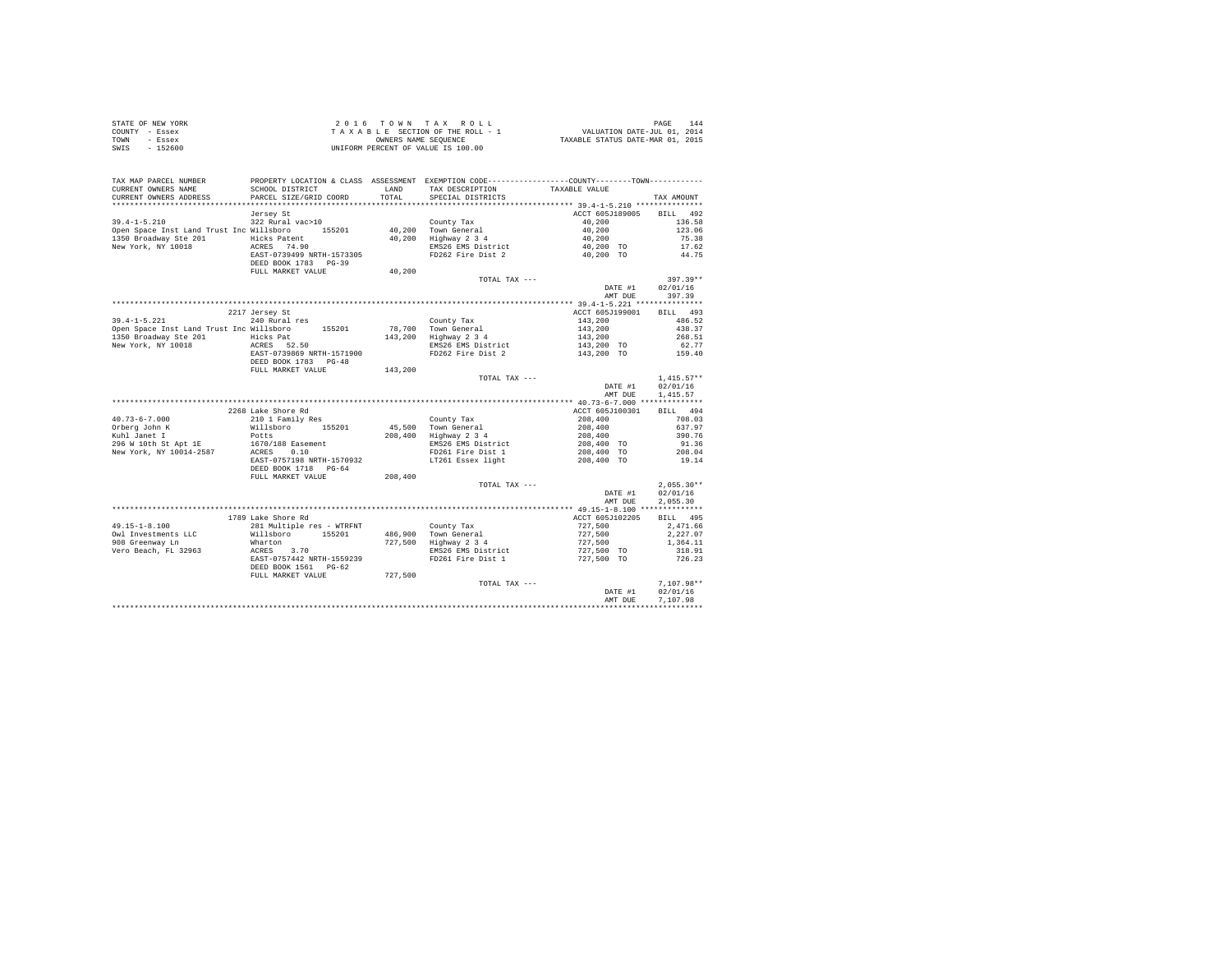| STATE OF NEW YORK | 2016 TOWN TAX ROLL                 | PAGE<br>145                      |
|-------------------|------------------------------------|----------------------------------|
| COUNTY - Essex    | TAXABLE SECTION OF THE ROLL - 1    | VALUATION DATE-JUL 01, 2014      |
| TOWN<br>- Essex   | OWNERS NAME SEOUENCE               | TAXABLE STATUS DATE-MAR 01, 2015 |
| $-152600$<br>SWIS | UNIFORM PERCENT OF VALUE IS 100.00 |                                  |

| TAX MAP PARCEL NUMBER<br>CURRENT OWNERS NAME<br>CURRENT OWNERS ADDRESS | PROPERTY LOCATION & CLASS ASSESSMENT EXEMPTION CODE---------------COUNTY-------TOWN---------<br>SCHOOL DISTRICT<br>PARCEL SIZE/GRID COORD | LAND<br>TOTAL | TAX DESCRIPTION<br>SPECIAL DISTRICTS | TAXABLE VALUE                              | TAX AMOUNT         |
|------------------------------------------------------------------------|-------------------------------------------------------------------------------------------------------------------------------------------|---------------|--------------------------------------|--------------------------------------------|--------------------|
|                                                                        |                                                                                                                                           |               |                                      |                                            |                    |
|                                                                        | 67 Wildacres Way                                                                                                                          |               |                                      | ACCT 605J103111                            | <b>BILL</b><br>496 |
| $49.7 - 1 - 3.000$                                                     | 260 Seasonal res                                                                                                                          |               | County Tax                           | 223,200                                    | 758.32             |
| Palen Frederick P Jr                                                   | Willsboro<br>155201                                                                                                                       | 71,800        | Town General                         | 223,200                                    | 683.27             |
| Palen Cynthia B                                                        | Wharton                                                                                                                                   | 223,200       | Highway 2 3 4                        | 223,200                                    | 418.52             |
| 805 Pulaski Dr                                                         | 1510/126 Boundary Line                                                                                                                    |               | EMS26 EMS District                   | 223,200 TO                                 | 97.84              |
| Landsdale, PA 19446                                                    | Agreement                                                                                                                                 |               | FD261 Fire Dist 1                    | 223,200 TO                                 | 222.81             |
|                                                                        | 3.28<br>ACRES                                                                                                                             |               |                                      |                                            |                    |
|                                                                        | EAST-0757083 NRTH-1564310                                                                                                                 |               |                                      |                                            |                    |
|                                                                        | DEED BOOK 891 PG-056                                                                                                                      |               |                                      |                                            |                    |
|                                                                        | FULL MARKET VALUE                                                                                                                         | 223,200       |                                      |                                            |                    |
|                                                                        |                                                                                                                                           |               | TOTAL TAX ---                        |                                            | $2.180.76**$       |
|                                                                        |                                                                                                                                           |               |                                      | DATE #1                                    | 02/01/16           |
|                                                                        |                                                                                                                                           |               |                                      | AMT DUE                                    | 2.180.76           |
|                                                                        |                                                                                                                                           |               |                                      |                                            |                    |
|                                                                        | 23 Tuttle Way                                                                                                                             |               |                                      | ACCT 605J103110                            | BILL 497           |
| 49.11-1-1.000                                                          | 260 Seasonal res                                                                                                                          |               | County Tax                           | 148,900                                    | 505.88             |
| Palen Fredrick P Jr                                                    | Willsboro 155201                                                                                                                          |               | 61.800 Town General                  | 148,900                                    | 455.82             |
| Palen Cynthia B                                                        | Wharton                                                                                                                                   | 148,900       | Highway 2 3 4                        | 148,900                                    | 279.20             |
| 805 Pulaski Dr                                                         | ACRES 0.50                                                                                                                                |               | EMS26 EMS District                   | 148,900 TO                                 | 65.27              |
| Lansdale, PA 19446                                                     | EAST-0756401 NRTH-1563775                                                                                                                 |               | FD261 Fire Dist 1                    | 148,900 TO                                 | 148.64             |
|                                                                        | DEED BOOK 1150 PG-331                                                                                                                     |               |                                      |                                            |                    |
|                                                                        | FULL MARKET VALUE                                                                                                                         | 148,900       |                                      |                                            |                    |
|                                                                        |                                                                                                                                           |               | TOTAL TAX ---                        |                                            | $1.454.81**$       |
|                                                                        |                                                                                                                                           |               |                                      | DATE #1                                    | 02/01/16           |
|                                                                        |                                                                                                                                           |               |                                      | AMT DUE                                    | 1,454.81           |
|                                                                        |                                                                                                                                           |               |                                      | ************* 48.2-1-29.000 ************** |                    |
|                                                                        | 351 Cook Rd                                                                                                                               |               |                                      | ACCT 605J181002                            | BILL 498           |
| $48.2 - 1 - 29.000$                                                    | 260 Seasonal res                                                                                                                          |               | County Tax                           | 98,600                                     | 334.99             |
| Palmateer Barbara M                                                    | Willsboro<br>155201                                                                                                                       | 68,900        | Town General                         | 98,600                                     | 301.84             |
| 656 S Ohioville Rd                                                     | Wharton                                                                                                                                   | 98,600        | Highway 2 3 4                        | 98,600                                     | 184.88             |
| Clintondale, NY 12515                                                  | ACRES 53.59                                                                                                                               |               | EMS26 EMS District                   | 98,600 TO                                  | 43.22              |
|                                                                        | EAST-0741653 NRTH-1561141                                                                                                                 |               | FD262 Fire Dist 2                    | 98,600 TO                                  | 109.76             |
|                                                                        | DEED BOOK 1311    PG-288                                                                                                                  |               | LT262 Whallonsburg light             | 98,600 TO                                  | 25.36              |
|                                                                        | FULL MARKET VALUE                                                                                                                         | 98,600        |                                      |                                            |                    |
|                                                                        |                                                                                                                                           |               | TOTAL TAX ---                        |                                            | $1.000.05**$       |
|                                                                        |                                                                                                                                           |               |                                      | DATE #1                                    | 02/01/16           |
|                                                                        |                                                                                                                                           |               |                                      | AMT DUE                                    | 1,000.05           |
|                                                                        |                                                                                                                                           |               |                                      |                                            |                    |
|                                                                        | 64 Daniels Rd                                                                                                                             |               |                                      | ACCT 605J181005                            | BILL 499           |
| $48.1 - 1 - 8.221$                                                     | 240 Rural res                                                                                                                             |               | County Tax                           | 87,300                                     | 296.60             |
| Palmateer Donald                                                       | Westport<br>155001                                                                                                                        | 42,300        | Town General                         | 87,300                                     | 267.25             |
| Palmateer Barbara                                                      | 18 Brookfield                                                                                                                             |               | 87,300 Highway 2 3 4                 | 87,300                                     | 163.69             |
| 656 S Ohioville Road                                                   | ACRES 10.00                                                                                                                               |               | EMS26 EMS District                   | 87,300 TO                                  | 38.27              |
| Clintondale, NY 12515                                                  | EAST-0727575 NRTH-1563694<br>DEED BOOK 1794 PG-76                                                                                         |               | FD262 Fire Dist 2                    | 87,300 TO                                  | 97.18              |
| PRIOR OWNER ON 3/01/2015 FULL MARKET VALUE                             |                                                                                                                                           | 87,300        |                                      |                                            |                    |
| Palmateer Jessie L                                                     |                                                                                                                                           |               |                                      |                                            |                    |
|                                                                        |                                                                                                                                           |               | TOTAL TAX ---                        |                                            | 862.99**           |
|                                                                        |                                                                                                                                           |               |                                      | DATE #1                                    | 02/01/16           |
|                                                                        |                                                                                                                                           |               |                                      | AMT DUE                                    | 862.99             |
|                                                                        |                                                                                                                                           |               |                                      |                                            |                    |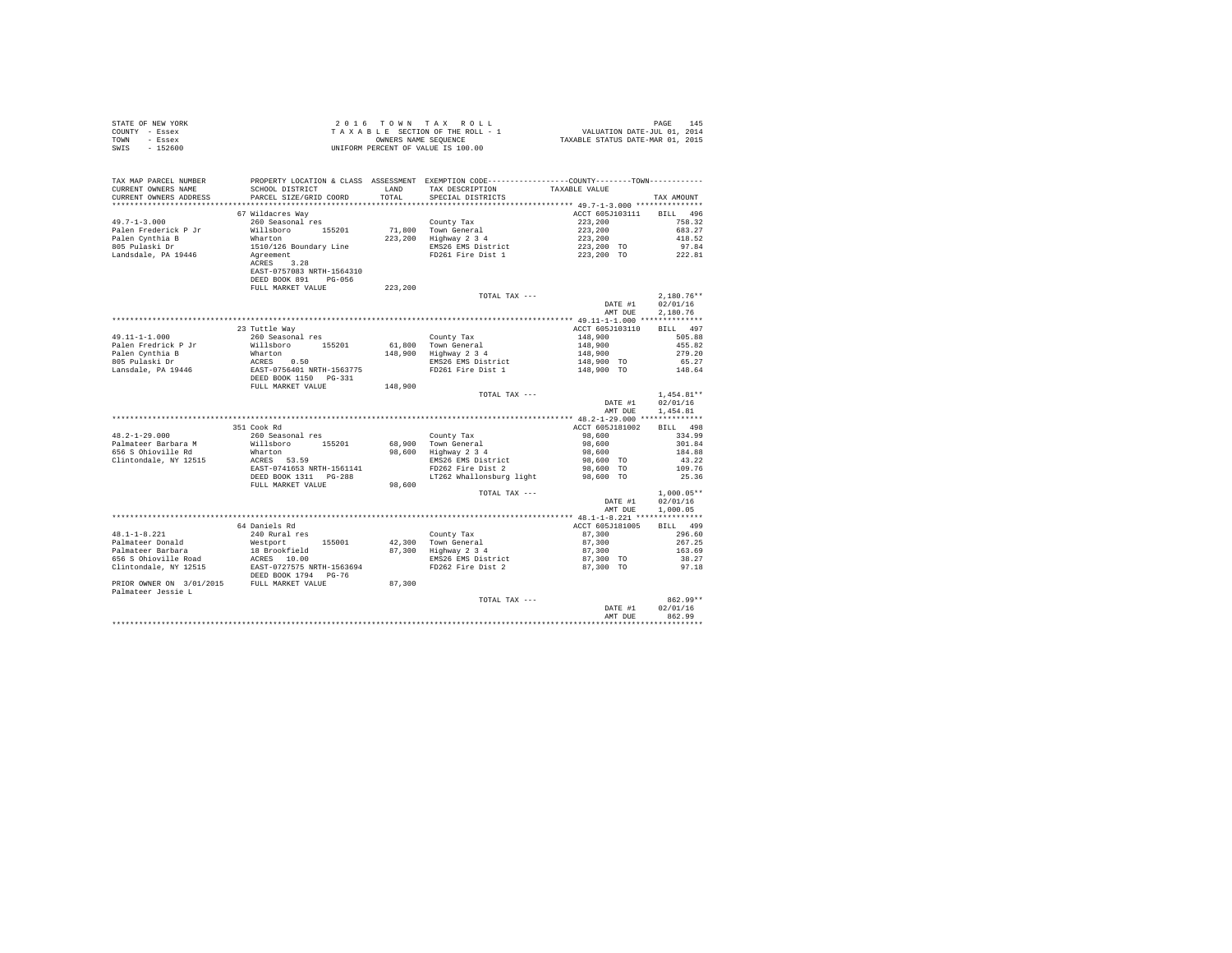| STATE OF NEW YORK | 2016 TOWN TAX ROLL                 | 146<br>PAGE                      |
|-------------------|------------------------------------|----------------------------------|
| COUNTY - Essex    | TAXABLE SECTION OF THE ROLL - 1    | VALUATION DATE-JUL 01, 2014      |
| TOWN<br>- Essex   | OWNERS NAME SEOUENCE               | TAXABLE STATUS DATE-MAR 01, 2015 |
| $-152600$<br>SWIS | UNIFORM PERCENT OF VALUE IS 100.00 |                                  |

| TAX MAP PARCEL NUMBER<br>CURRENT OWNERS NAME | SCHOOL DISTRICT                                                                                                                                                                                                                         |        | PROPERTY LOCATION & CLASS ASSESSMENT EXEMPTION CODE----------------COUNTY--------TOWN----------<br>LAND TAX DESCRIPTION TAXABLE VALUE |                          |                         |
|----------------------------------------------|-----------------------------------------------------------------------------------------------------------------------------------------------------------------------------------------------------------------------------------------|--------|---------------------------------------------------------------------------------------------------------------------------------------|--------------------------|-------------------------|
| CURRENT OWNERS ADDRESS                       | PARCEL SIZE/GRID COORD                                                                                                                                                                                                                  |        | TOTAL SPECIAL DISTRICTS                                                                                                               |                          | TAX AMOUNT              |
|                                              |                                                                                                                                                                                                                                         |        |                                                                                                                                       |                          |                         |
|                                              | Angier Hill Rd                                                                                                                                                                                                                          |        |                                                                                                                                       | ACCT 605J103112 BILL 500 |                         |
|                                              |                                                                                                                                                                                                                                         |        |                                                                                                                                       | 3,000                    | 10.19                   |
|                                              |                                                                                                                                                                                                                                         |        |                                                                                                                                       | $3,000$<br>$3,000$       | 9.18                    |
|                                              |                                                                                                                                                                                                                                         |        |                                                                                                                                       |                          | 5.63                    |
|                                              |                                                                                                                                                                                                                                         |        | EMS26 EMS District<br>FD262 Fire Dist 2                                                                                               | $3,000$ TO<br>$3,000$ TO | $1.32$<br>$3.34$        |
|                                              |                                                                                                                                                                                                                                         |        |                                                                                                                                       |                          |                         |
|                                              | DEED BOOK 1583 PG-213                                                                                                                                                                                                                   |        | LT262 Whallonsburg light 3,000 TO                                                                                                     |                          | .77                     |
|                                              | FULL MARKET VALUE                                                                                                                                                                                                                       | 3.000  |                                                                                                                                       |                          |                         |
|                                              |                                                                                                                                                                                                                                         |        | TOTAL TAX ---                                                                                                                         |                          | $30.43**$               |
|                                              |                                                                                                                                                                                                                                         |        |                                                                                                                                       |                          | DATE #1 02/01/16        |
|                                              |                                                                                                                                                                                                                                         |        |                                                                                                                                       | AMT DUE                  | 30.43                   |
|                                              |                                                                                                                                                                                                                                         |        |                                                                                                                                       |                          |                         |
|                                              | 51 Daniels Rd                                                                                                                                                                                                                           |        |                                                                                                                                       | ACCT 605J104508 BILL 501 |                         |
|                                              |                                                                                                                                                                                                                                         |        |                                                                                                                                       | 63,900                   | 217.10                  |
|                                              |                                                                                                                                                                                                                                         |        |                                                                                                                                       | $63,900$<br>63,900       | 195.61                  |
|                                              |                                                                                                                                                                                                                                         |        |                                                                                                                                       |                          | 119.82                  |
|                                              |                                                                                                                                                                                                                                         |        |                                                                                                                                       | 63,900 TO<br>63,900 TO   | 28.01<br>71.13          |
|                                              |                                                                                                                                                                                                                                         |        |                                                                                                                                       |                          |                         |
|                                              |                                                                                                                                                                                                                                         |        |                                                                                                                                       |                          |                         |
|                                              | FULL MARKET VALUE 63,900                                                                                                                                                                                                                |        |                                                                                                                                       |                          |                         |
|                                              |                                                                                                                                                                                                                                         |        | TOTAL TAX ---                                                                                                                         |                          | $631.67**$              |
|                                              |                                                                                                                                                                                                                                         |        |                                                                                                                                       | DATE #1 0<br>AMT DUE     | 02/01/16                |
|                                              |                                                                                                                                                                                                                                         |        |                                                                                                                                       |                          | 631.67                  |
|                                              |                                                                                                                                                                                                                                         |        |                                                                                                                                       |                          |                         |
|                                              | 1603 NYS Route 22                                                                                                                                                                                                                       |        |                                                                                                                                       | ACCT 605J103115 BILL 502 |                         |
|                                              |                                                                                                                                                                                                                                         |        |                                                                                                                                       |                          | 234.77                  |
|                                              |                                                                                                                                                                                                                                         |        |                                                                                                                                       |                          | 211.53                  |
|                                              |                                                                                                                                                                                                                                         |        |                                                                                                                                       |                          | 129.57                  |
|                                              |                                                                                                                                                                                                                                         |        |                                                                                                                                       | 69,100 TO<br>69,100 TO   | 30.29<br>76.92<br>17.78 |
|                                              |                                                                                                                                                                                                                                         |        |                                                                                                                                       |                          |                         |
|                                              |                                                                                                                                                                                                                                         |        |                                                                                                                                       |                          |                         |
|                                              | DEED BOOK 1278 PG-29                                                                                                                                                                                                                    |        |                                                                                                                                       |                          |                         |
|                                              | FULL MARKET VALUE                                                                                                                                                                                                                       | 69,100 |                                                                                                                                       |                          |                         |
|                                              |                                                                                                                                                                                                                                         |        | TOTAL TAX ---                                                                                                                         |                          | $700.86**$              |
|                                              |                                                                                                                                                                                                                                         |        |                                                                                                                                       | DATE #1                  | 02/01/16                |
|                                              |                                                                                                                                                                                                                                         |        |                                                                                                                                       | AMT DUE                  | 700.86                  |
|                                              |                                                                                                                                                                                                                                         |        |                                                                                                                                       |                          |                         |
|                                              | Jersev St                                                                                                                                                                                                                               |        |                                                                                                                                       | ACCT 605J104401 BILL 503 |                         |
|                                              |                                                                                                                                                                                                                                         |        |                                                                                                                                       |                          |                         |
|                                              |                                                                                                                                                                                                                                         |        |                                                                                                                                       |                          |                         |
|                                              |                                                                                                                                                                                                                                         |        |                                                                                                                                       |                          |                         |
|                                              | 39.3-1-26.000<br>Papke Gregory C 323 Vacant rural<br>Papke Christine M 40 Platt Rogers 38,500 Town General<br>Papke Christine M 40 Platt Rogers 38,500 Highway 2 3 4<br>4977 N Ayers Rd ACRES 14.50<br>AKron, NY 14001 EAER -0723414 NR |        |                                                                                                                                       |                          |                         |
|                                              |                                                                                                                                                                                                                                         |        | FD262 Fire Dist 2                                                                                                                     | 38,500 TO                | 42.86                   |
|                                              |                                                                                                                                                                                                                                         |        |                                                                                                                                       |                          |                         |
|                                              | FULL MARKET VALUE                                                                                                                                                                                                                       | 38,500 |                                                                                                                                       |                          |                         |
|                                              |                                                                                                                                                                                                                                         |        | TOTAL TAX ---                                                                                                                         |                          | 380.59**                |
|                                              |                                                                                                                                                                                                                                         |        |                                                                                                                                       | DATE #1                  | 02/01/16                |
|                                              |                                                                                                                                                                                                                                         |        |                                                                                                                                       | AMT DUE                  | 380.59                  |
|                                              |                                                                                                                                                                                                                                         |        |                                                                                                                                       |                          |                         |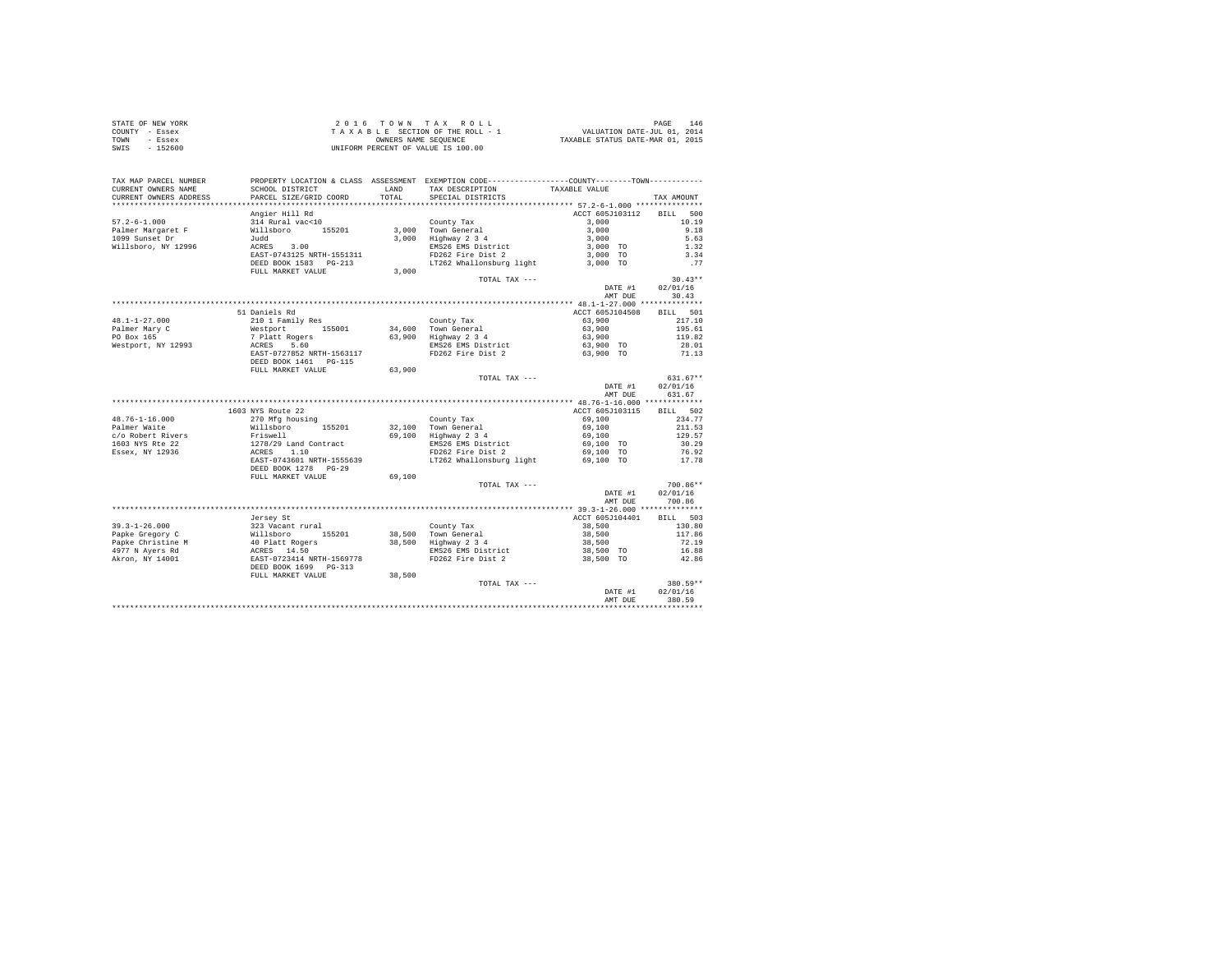|      | STATE OF NEW YORK | 2016 TOWN TAX ROLL                 | 147<br>PAGE                      |
|------|-------------------|------------------------------------|----------------------------------|
|      | COUNTY - Essex    | TAXABLE SECTION OF THE ROLL - 1    | VALUATION DATE-JUL 01, 2014      |
| TOWN | - Essex           | OWNERS NAME SEOUENCE               | TAXABLE STATUS DATE-MAR 01, 2015 |
| SWIS | - 152600          | UNIFORM PERCENT OF VALUE IS 100.00 |                                  |

| TAX MAP PARCEL NUMBER<br>CURRENT OWNERS NAME<br>CURRENT OWNERS ADDRESS | PROPERTY LOCATION & CLASS ASSESSMENT EXEMPTION CODE---------------COUNTY-------TOWN----------<br>SCHOOL DISTRICT<br>PARCEL SIZE/GRID COORD | LAND<br>TOTAL | TAX DESCRIPTION<br>SPECIAL DISTRICTS | TAXABLE VALUE    | TAX AMOUNT     |
|------------------------------------------------------------------------|--------------------------------------------------------------------------------------------------------------------------------------------|---------------|--------------------------------------|------------------|----------------|
|                                                                        | 1913 Jersey St                                                                                                                             |               |                                      | ACCT 605J100902  | BILL 504       |
| $39.4 - 1 - 48.000$                                                    | 240 Rural res                                                                                                                              |               | County Tax                           | 44,400           | 150.85         |
| Parker Edward H<br>Westport                                            | 155001                                                                                                                                     | 34,400        | Town General                         | 44,400           | 135.92         |
| Parker JoAnne L                                                        | 10 Brookfield                                                                                                                              | 44,400        | Highway 2 3 4                        | 44,400           | 83.25          |
| 297 Fort Edward Rd                                                     | $ACRES$ 11.40                                                                                                                              |               | EMS26 EMS District                   | 44,400 TO        | 19.46          |
| S Glens Falls, NY 12803                                                | EAST-0732610 NRTH-1569008                                                                                                                  |               | FD262 Fire Dist 2                    | 44,400 TO        | 49.42          |
|                                                                        | DEED BOOK 1715 PG-86                                                                                                                       |               |                                      |                  |                |
|                                                                        | FULL MARKET VALUE                                                                                                                          | 44,400        |                                      |                  |                |
|                                                                        |                                                                                                                                            |               | TOTAL TAX ---                        |                  | $438.90**$     |
|                                                                        |                                                                                                                                            |               |                                      | DATE #1          | 02/01/16       |
|                                                                        |                                                                                                                                            |               |                                      | AMT DUE          | 438.90         |
|                                                                        |                                                                                                                                            |               |                                      |                  |                |
|                                                                        | 14 Rock Way                                                                                                                                |               |                                      | ACCT 605J103207  | BILL 505       |
| $49.11 - 1 - 14.000$                                                   | 260 Seasonal res                                                                                                                           |               | County Tax                           | 221,000          | 750.84         |
| Parsons Edward D Jr Trus                                               | Willsboro 155201                                                                                                                           |               | 60,100 Town General                  | 221,000          | 676.54         |
| 2951 E Weymouth St                                                     | Wharton                                                                                                                                    |               | 221,000 Highway 2 3 4                | 221,000          | 414.39         |
| Tucson, AZ 85716                                                       | ACRES<br>0.40                                                                                                                              |               | EMS26 EMS District                   | 221,000 TO       | 96.88          |
|                                                                        | EAST-0757538 NRTH-1563247                                                                                                                  |               | FD261 Fire Dist 1                    | 221,000 TO       | 220.62         |
|                                                                        | DEED BOOK 917<br>$PG-250$                                                                                                                  |               | LT261 Essex light                    | 221,000 TO       | 20.30          |
|                                                                        | FULL MARKET VALUE                                                                                                                          | 221,000       |                                      |                  |                |
|                                                                        |                                                                                                                                            |               | TOTAL TAX ---                        |                  | $2.179.57**$   |
|                                                                        |                                                                                                                                            |               |                                      | DATE #1          | 02/01/16       |
|                                                                        |                                                                                                                                            |               |                                      | AMT DUE          | 2.179.57       |
|                                                                        |                                                                                                                                            |               |                                      |                  | BILL 506       |
|                                                                        | School St                                                                                                                                  |               |                                      | ACCT 605Z013001  |                |
| $40.3 - 3 - 17.132$                                                    | 105 Vac farmland<br>155201                                                                                                                 |               | AG DIST C 41720                      | 31, 133 31, 133  |                |
| Pataki George E<br>Pataki Elizabeth R<br><b>Potts</b>                  | Willsboro                                                                                                                                  | 45,800        | 45,800 County Tax<br>Town General    | 14,667           | 49.83<br>44.90 |
| 1017 Rt 9-D                                                            | ACRES 33.16                                                                                                                                |               | Highway 2 3 4                        | 14,667<br>14,667 | 27.50          |
| Garrison, NY 10524                                                     | EAST-0755123 NRTH-1569194                                                                                                                  |               | EMS26 EMS District                   | 45,800 TO        | 20.08          |
|                                                                        | DEED BOOK 1677 PG-188                                                                                                                      |               | FD261 Fire Dist 1                    | 45,800 TO        | 45.72          |
| MAY BE SUBJECT TO PAYMENT                                              | FULL MARKET VALUE                                                                                                                          |               | 45.800 LT261 Essex light             | 45,800 TO        | 4.21           |
| UNDER AGDIST LAW TIL 2019                                              |                                                                                                                                            |               |                                      |                  |                |
|                                                                        |                                                                                                                                            |               | TOTAL TAX ---                        |                  | $192.24**$     |
|                                                                        |                                                                                                                                            |               |                                      | DATE #1          | 02/01/16       |
|                                                                        |                                                                                                                                            |               |                                      | AMT DUE          | 192.24         |
|                                                                        |                                                                                                                                            |               |                                      |                  |                |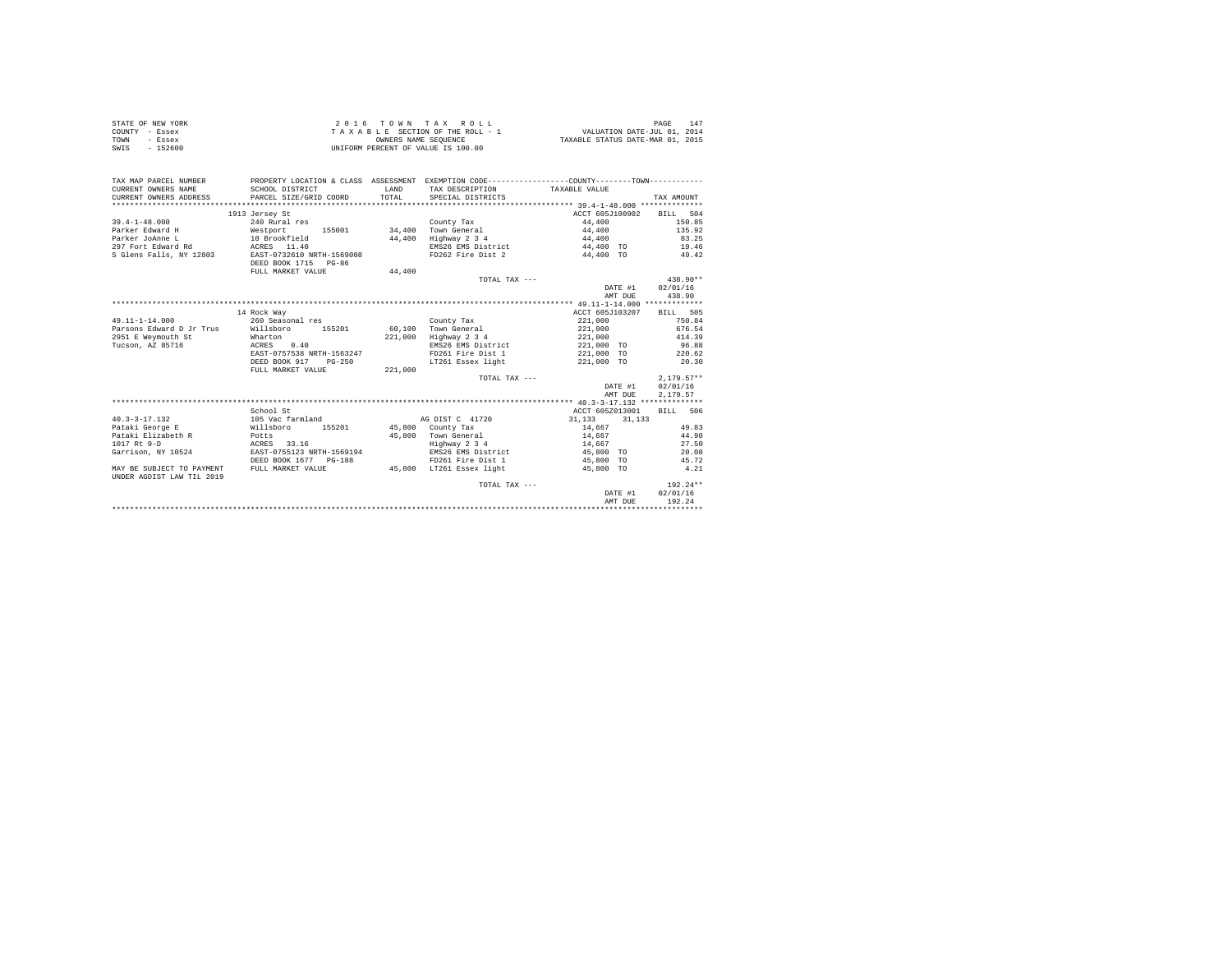| STATE OF NEW YORK | $2.0.16$ TOWN TAX ROLL             | 148<br>PAGE                      |
|-------------------|------------------------------------|----------------------------------|
| COUNTY - Essex    | TAXABLE SECTION OF THE ROLL - 1    | VALUATION DATE-JUL 01, 2014      |
| TOWN<br>- Essex   | OWNERS NAME SEOUENCE               | TAXABLE STATUS DATE-MAR 01, 2015 |
| $-152600$<br>SWIS | UNIFORM PERCENT OF VALUE IS 100.00 |                                  |

| TAX MAP PARCEL NUMBER  | PROPERTY LOCATION & CLASS ASSESSMENT EXEMPTION CODE----------------COUNTY--------TOWN----------                                                                                                                                             |       |                                                   |                                  |               |
|------------------------|---------------------------------------------------------------------------------------------------------------------------------------------------------------------------------------------------------------------------------------------|-------|---------------------------------------------------|----------------------------------|---------------|
| CURRENT OWNERS NAME    | SCHOOL DISTRICT                                                                                                                                                                                                                             |       | LAND TAX DESCRIPTION                              | TAXABLE VALUE                    |               |
| CURRENT OWNERS ADDRESS | PARCEL SIZE/GRID COORD                                                                                                                                                                                                                      | TOTAL | SPECIAL DISTRICTS                                 |                                  | TAX AMOUNT    |
|                        |                                                                                                                                                                                                                                             |       |                                                   | ACCT 605J101214                  | BILL 507      |
|                        |                                                                                                                                                                                                                                             |       |                                                   | 81,600                           | 277.23        |
|                        |                                                                                                                                                                                                                                             |       | 81,600 Town General                               | 81,600                           | 249.80        |
|                        |                                                                                                                                                                                                                                             |       | 81,600 Highway 2 3 4                              | 81,600                           | 153.01        |
|                        |                                                                                                                                                                                                                                             |       |                                                   | EMS26 EMS District 81,600 TO     | 35.77         |
|                        |                                                                                                                                                                                                                                             |       | FD261 Fire Dist 1                                 | 81,600 TO                        | 81.46         |
|                        | DEED BOOK 1350 PG-47                                                                                                                                                                                                                        |       | LT261 Essex light                                 | 81,600 TO                        | 7.50          |
|                        | FULL MARKET VALUE                                                                                                                                                                                                                           |       | 81,600 WB261 Water B&I                            | 81,600 TO C                      | 22.41         |
|                        |                                                                                                                                                                                                                                             |       | TOTAL TAX ---                                     |                                  | $827.18**$    |
|                        |                                                                                                                                                                                                                                             |       |                                                   | DATE #1                          | 02/01/16      |
|                        |                                                                                                                                                                                                                                             |       |                                                   | AMT DUE                          | 827.18        |
|                        |                                                                                                                                                                                                                                             |       |                                                   |                                  |               |
|                        | 8 Farm Way                                                                                                                                                                                                                                  |       |                                                   | ACCT 605J101213                  | BILL 508      |
| 49.1-1-12.000          | 112 Dairy farm - WTRFNT AG. BLDG. 41700                                                                                                                                                                                                     |       |                                                   | 24, 252 24, 252                  |               |
|                        |                                                                                                                                                                                                                                             |       | 1117,500 AG DIST C 41720                          | 226,379 226,379<br>32,268 32,268 |               |
|                        |                                                                                                                                                                                                                                             |       | 1798.400 AG. IMPMNT 42100                         |                                  |               |
|                        |                                                                                                                                                                                                                                             |       | County Tax                                        | 1515,501<br>1515,501             | 5,148.87      |
|                        |                                                                                                                                                                                                                                             |       | Town General                                      |                                  | 4,639.35      |
|                        |                                                                                                                                                                                                                                             |       | Highway 2 3 4<br>EMS26 EMS District               | 1515,501<br>1766,132 TO          | 2,841.67      |
|                        |                                                                                                                                                                                                                                             |       |                                                   |                                  | 774.22        |
|                        | DEED BOOK 1350 PG-47<br>FULL MARKET VALUE 1798,400 FD261 Fire Dist 1                                                                                                                                                                        |       | 32,268 EX                                         |                                  |               |
|                        |                                                                                                                                                                                                                                             |       |                                                   | 1766.132 TO 1.763.06             |               |
|                        |                                                                                                                                                                                                                                             |       | 32.268 EX                                         |                                  |               |
|                        |                                                                                                                                                                                                                                             |       | LT261 Essex light                                 | 1766,132 TO                      | 162.23        |
|                        |                                                                                                                                                                                                                                             |       | 32.268 EX                                         |                                  |               |
|                        |                                                                                                                                                                                                                                             |       | WB261 Water B&I                                   | 1766.132 TO C 485.05             |               |
|                        |                                                                                                                                                                                                                                             |       | 32,268 EX                                         |                                  |               |
|                        |                                                                                                                                                                                                                                             |       | TOTAL TAX ---                                     |                                  | $15.814.45**$ |
|                        |                                                                                                                                                                                                                                             |       |                                                   | DATE #1<br>AMT DUE               | 02/01/16      |
|                        |                                                                                                                                                                                                                                             |       |                                                   |                                  | 15,814.45     |
|                        | Farm Way                                                                                                                                                                                                                                    |       |                                                   | ACCT 605J101301                  | BILL 509      |
|                        |                                                                                                                                                                                                                                             |       | AG DIST C 41720                                   |                                  |               |
|                        |                                                                                                                                                                                                                                             |       | 155201 103,200 County Tax                         | $65,838$ $65,838$<br>$37,362$    | 126.94        |
|                        |                                                                                                                                                                                                                                             |       |                                                   |                                  | 114.37        |
|                        |                                                                                                                                                                                                                                             |       | EANK1STARSG 103,200 Town General<br>Highway 2 3 4 | 37,362<br>37,362                 | 70.06         |
|                        |                                                                                                                                                                                                                                             |       | EMS26 EMS District                                |                                  | 45.24         |
|                        |                                                                                                                                                                                                                                             |       | FD261 Fire Dist 1                                 | 103,200 TO<br>103,200 TO         | 103.02        |
|                        | 49.1-1-13.000<br>Pataki George E Millsboro 155201<br>105 Vac farmland Millsboro 155201<br>1017 Rte 9D Martton ACRES 77.40 BANK1STARSG<br>Garrison, NY 10524 EAST-0755133 NRTH-1565295<br>NAY BE SUBJECT TO PAYMENT BEED BOOK 1350 PG-47<br> |       | 103,200 LT261 Essex light                         | 103,200 TO                       | 9.48          |
|                        |                                                                                                                                                                                                                                             |       | WB261 Water B&I                                   | 103,200 TO C                     | 28.34         |
|                        |                                                                                                                                                                                                                                             |       | TOTAL TAX ---                                     |                                  | $497.45**$    |
|                        |                                                                                                                                                                                                                                             |       |                                                   | DATE #1                          | 02/01/16      |
|                        |                                                                                                                                                                                                                                             |       |                                                   | AMT DUE                          | 497.45        |
|                        |                                                                                                                                                                                                                                             |       |                                                   |                                  |               |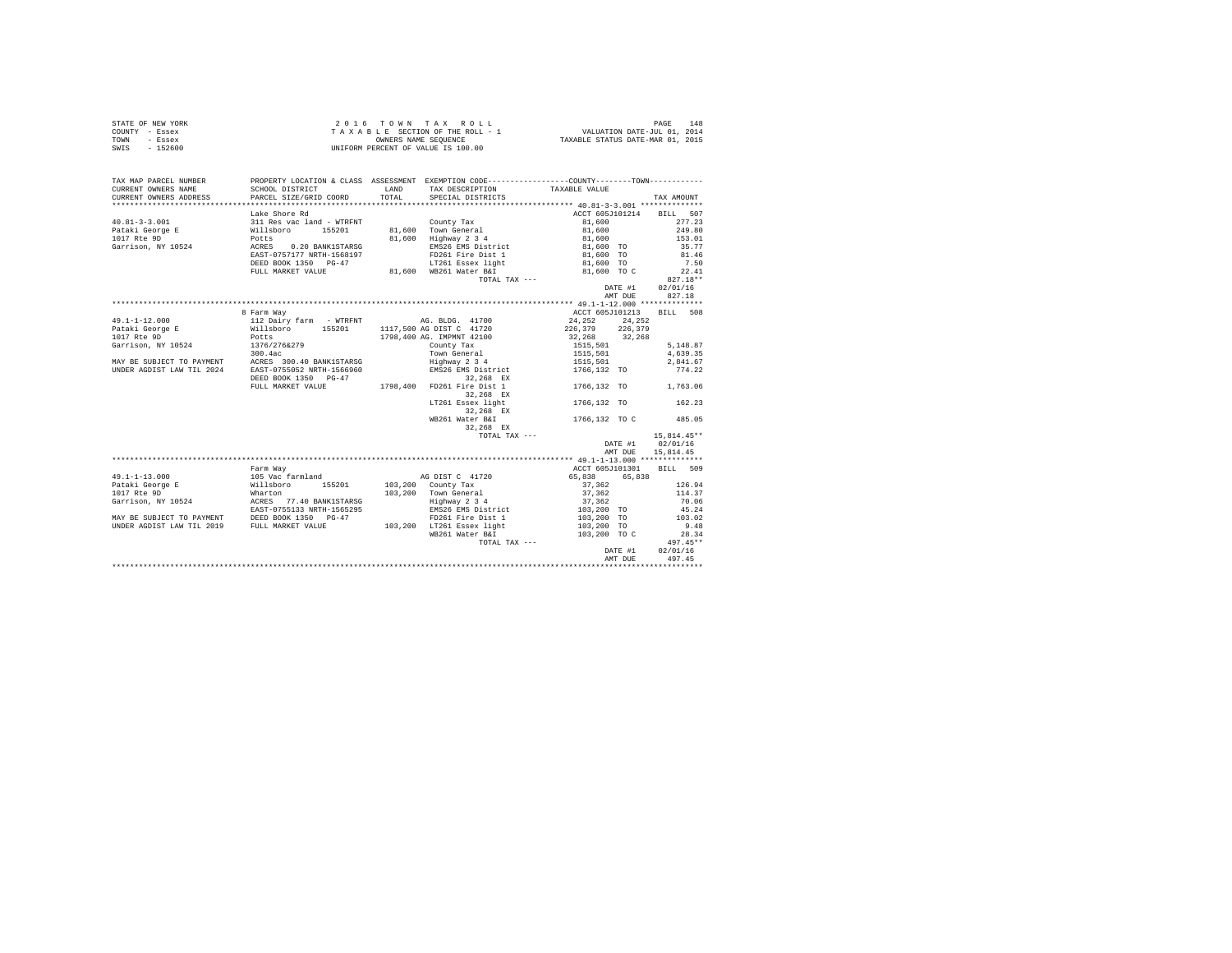| STATE OF NEW YORK | $2.0.16$ TOWN TAX ROLL             | 149<br>PAGE                      |
|-------------------|------------------------------------|----------------------------------|
| COUNTY - Essex    | TAXABLE SECTION OF THE ROLL - 1    | VALUATION DATE-JUL 01, 2014      |
| TOWN<br>- Essex   | OWNERS NAME SEOUENCE               | TAXABLE STATUS DATE-MAR 01, 2015 |
| SWIS<br>$-152600$ | UNIFORM PERCENT OF VALUE IS 100.00 |                                  |

| TAX MAP PARCEL NUMBER<br>CURRENT OWNERS NAME                                | PROPERTY LOCATION & CLASS ASSESSMENT EXEMPTION CODE---------------COUNTY-------TOWN----------<br>SCHOOL DISTRICT | LAND    | TAX DESCRIPTION                                    | TAXABLE VALUE                      |              |
|-----------------------------------------------------------------------------|------------------------------------------------------------------------------------------------------------------|---------|----------------------------------------------------|------------------------------------|--------------|
| CURRENT OWNERS ADDRESS PARCEL SIZE/GRID COORD                               |                                                                                                                  | TOTAL   | SPECIAL DISTRICTS                                  |                                    | TAX AMOUNT   |
|                                                                             |                                                                                                                  |         |                                                    |                                    |              |
|                                                                             | 2733 NYS Route 22                                                                                                |         |                                                    | ACCT 605J103208 BILL 510           |              |
| $40.65 - 2 - 7.100$                                                         | 210 1 Family Res                                                                                                 |         | County Tax                                         | 220,000                            | 747.44       |
| Peden Kristen E Willsboro                                                   |                                                                                                                  |         | 155201 58,800 Town General                         | 220,000                            | 673.48       |
| Peden Michael A                                                             | Hicks<br>1500/273 Life use to<br>Douglas D Peden                                                                 | 220,000 | Highway 2 3 4                                      | 220,000<br>220,000 TO              | 412.51       |
| c/o Douglas D Peden                                                         |                                                                                                                  |         | EMS26 EMS District                                 |                                    | 96.44        |
| 2733 NYS Rte 22                                                             |                                                                                                                  |         |                                                    | FD261 Fire Dist 1 220,000 TO       | 219.62       |
| PO Box 3                                                                    | ACRES 0.32<br>EAST-0756565 NRTH-1572212                                                                          |         | LT261 Essex light 220,000 TO                       |                                    | 20.21        |
| Essex, NY 12936-0003                                                        |                                                                                                                  |         | SR150 Return sewer rent                            | 237.81 MT                          | 237.81       |
|                                                                             | DEED BOOK 1500 PG-273                                                                                            |         | WR151 Return water rent-1 148.91 MT                |                                    | 148.91       |
|                                                                             | FULL MARKET VALUE                                                                                                | 220.000 |                                                    |                                    |              |
|                                                                             |                                                                                                                  |         | TOTAL TAX ---                                      |                                    | $2.556.42**$ |
|                                                                             |                                                                                                                  |         |                                                    | DATE #1                            | 02/01/16     |
|                                                                             |                                                                                                                  |         |                                                    | AMT DUE                            | 2.556.42     |
|                                                                             |                                                                                                                  |         |                                                    |                                    |              |
|                                                                             | 417 Leaning Rd                                                                                                   |         |                                                    | ACCT 605J100509                    | BILL 511     |
| $39.4 - 1 - 39.000$                                                         | 210 1 Family Res                                                                                                 |         | County Tax                                         | 35,100                             | 119.25       |
| Peden Michael A                                                             | Willsboro                                                                                                        |         |                                                    |                                    | 107.45       |
| 1195 Middle Rd                                                              | Potts                                                                                                            |         | 155201 22,800 Town General<br>35,100 Highway 2 3 4 | 35,100<br>35,100                   | 65.81        |
| Willsboro, NY 12996 Bk 930 Pg 337 (Corr Deed)                               |                                                                                                                  |         |                                                    | EMS26 EMS District 35,100 TO 15.39 |              |
|                                                                             | ACRES 0.40                                                                                                       |         | FD261 Fire Dist 1                                  | 35,100 TO 35.04                    |              |
|                                                                             | EAST-0742571 NRTH-1569399                                                                                        |         |                                                    |                                    |              |
|                                                                             | DEED BOOK 1158 PG-79                                                                                             |         |                                                    |                                    |              |
|                                                                             | FULL MARKET VALUE                                                                                                | 35,100  |                                                    |                                    |              |
|                                                                             |                                                                                                                  |         | TOTAL TAX ---                                      |                                    | $342.94**$   |
|                                                                             |                                                                                                                  |         |                                                    | DATE #1                            | 02/01/16     |
|                                                                             |                                                                                                                  |         |                                                    |                                    | 342.94       |
|                                                                             |                                                                                                                  |         |                                                    | AMT DUE                            |              |
|                                                                             |                                                                                                                  |         |                                                    |                                    |              |
|                                                                             | 137 Christian Rd                                                                                                 |         |                                                    | ACCT 605J102608                    | BILL 512     |
| $49.3 - 2 - 2.100$                                                          | 120 Field crops                                                                                                  |         | AG. BLDG. 41700                                    | 36,500 36,500                      |              |
| Perry Robert W                                                              | Willsboro 155201 105,600 AG DIST C 41720<br>Wharton 142,100 County Tax                                           |         |                                                    | 58, 266 58, 266                    |              |
| 310 Christian Rd                                                            |                                                                                                                  |         |                                                    | 47,334                             | 160.82       |
| Essex, NY 12936                                                             | ACRES 88.00                                                                                                      |         | Town General                                       | 47.334                             | 144.90       |
| EAST-0745800 NRTH-1558754<br>MAY BE SUBJECT TO PAYMENT DEED BOOK 697 PG-064 |                                                                                                                  |         | Highway 2 3 4<br>EMS26 EMS District                | $47,334$<br>$142,100$ TO           | 88.75        |
|                                                                             |                                                                                                                  |         |                                                    |                                    | 62.29        |
| UNDER AGDIST LAW TIL 2019 FULL MARKET VALUE                                 |                                                                                                                  |         | 142,100 FD262 Fire Dist 2                          | 142,100 TO                         | 158.18       |
|                                                                             |                                                                                                                  |         | LT262 Whallonsburg light 142,100 TO                |                                    | 36.56        |
|                                                                             |                                                                                                                  |         | TOTAL TAX ---                                      |                                    | 651.50**     |
|                                                                             |                                                                                                                  |         |                                                    | DATE #1                            | 02/01/16     |
|                                                                             |                                                                                                                  |         |                                                    | AMT DUE                            | 651.50       |
|                                                                             |                                                                                                                  |         |                                                    |                                    |              |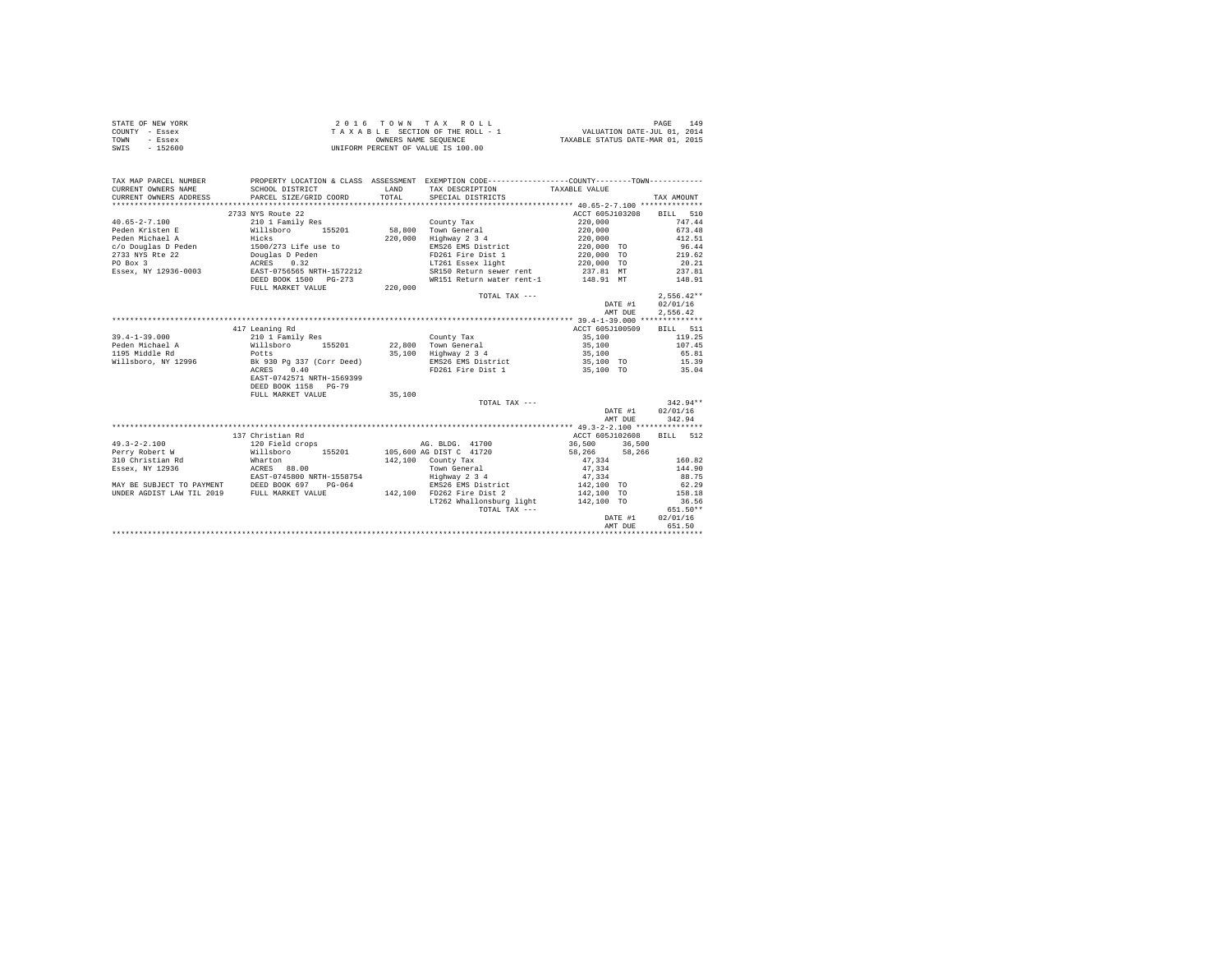| STATE OF NEW YORK | 2016 TOWN TAX ROLL                 | 150<br>PAGE                      |
|-------------------|------------------------------------|----------------------------------|
| COUNTY - Essex    | TAXABLE SECTION OF THE ROLL - 1    | VALUATION DATE-JUL 01, 2014      |
| TOWN<br>- Essex   | OWNERS NAME SEOUENCE               | TAXABLE STATUS DATE-MAR 01, 2015 |
| $-152600$<br>SWIS | UNIFORM PERCENT OF VALUE IS 100.00 |                                  |

| TAX MAP PARCEL NUMBER<br>CURRENT OWNERS NAME<br>CURRENT OWNERS ADDRESS                                                                                                                                                                                                                                                                                                                  | SCHOOL DISTRICT<br>PARCEL SIZE/GRID COORD                                                   | LAND<br>TOTAL. | PROPERTY LOCATION & CLASS ASSESSMENT EXEMPTION CODE---------------COUNTY--------TOWN----------<br>TAX DESCRIPTION TAXABLE VALUE<br>SPECIAL DISTRICTS |                           |                  | TAX AMOUNT   |        |
|-----------------------------------------------------------------------------------------------------------------------------------------------------------------------------------------------------------------------------------------------------------------------------------------------------------------------------------------------------------------------------------------|---------------------------------------------------------------------------------------------|----------------|------------------------------------------------------------------------------------------------------------------------------------------------------|---------------------------|------------------|--------------|--------|
|                                                                                                                                                                                                                                                                                                                                                                                         | 304 Christian Rd                                                                            |                |                                                                                                                                                      | ACCT 605J103210 BILL 513  |                  |              |        |
| $49.3 - 2 - 7.000$                                                                                                                                                                                                                                                                                                                                                                      | 120 Field crops                                                                             |                | AG DIST C 41720                                                                                                                                      | 34,967 34,967             |                  |              |        |
| Perry Robert W Willsboro 155201 97,500 County Tax                                                                                                                                                                                                                                                                                                                                       |                                                                                             |                |                                                                                                                                                      | 214,633 729.21            |                  |              |        |
|                                                                                                                                                                                                                                                                                                                                                                                         |                                                                                             |                |                                                                                                                                                      |                           |                  | 657.05       |        |
| $c/o$ Jane E Perry $\begin{array}{l} 249,600 \\ 310 \text{ Christon} \\ 1523/314 \text{ if} \\ 1523/32 \text{ if} \\ 1528/32 \text{ if} \\ 252 \text{ if} \\ 252 \text{ if} \\ 252 \text{ if} \\ 252 \text{ if} \\ 252 \text{ if} \\ 252 \text{ if} \\ 252 \text{ if} \\ 252 \text{ if} \\ 252 \text{ if} \\ 252 \text{ if} \\ 252 \text{ if} \\ 252 \text{ if} \\ 252 \text{ if} \\ 2$ |                                                                                             |                | 249,600 Town General 214,633<br>Highway 2 3 4 214,633                                                                                                |                           |                  |              | 402.45 |
|                                                                                                                                                                                                                                                                                                                                                                                         |                                                                                             |                | EMS26 EMS District 249,600 TO 109.42                                                                                                                 |                           |                  |              |        |
|                                                                                                                                                                                                                                                                                                                                                                                         | ACRES 54.30                                                                                 |                | FD261 Fire Dist 1 249,600 TO 249.17                                                                                                                  |                           |                  |              |        |
| MAY BE SUBJECT TO PAYMENT                                                                                                                                                                                                                                                                                                                                                               | EAST-0748570 NRTH-1558456                                                                   |                |                                                                                                                                                      |                           |                  |              |        |
| UNDER AGDIST LAW TIL 2019                                                                                                                                                                                                                                                                                                                                                               | DEED BOOK 1523 PG-314                                                                       |                |                                                                                                                                                      |                           |                  |              |        |
|                                                                                                                                                                                                                                                                                                                                                                                         | FULL MARKET VALUE                                                                           | 249,600        |                                                                                                                                                      |                           |                  |              |        |
|                                                                                                                                                                                                                                                                                                                                                                                         |                                                                                             |                | TOTAL TAX ---                                                                                                                                        |                           |                  | $2.147.30**$ |        |
|                                                                                                                                                                                                                                                                                                                                                                                         |                                                                                             |                |                                                                                                                                                      |                           | DATE #1 02/01/16 |              |        |
|                                                                                                                                                                                                                                                                                                                                                                                         |                                                                                             |                |                                                                                                                                                      |                           | AMT DUE          | 2.147.30     |        |
|                                                                                                                                                                                                                                                                                                                                                                                         |                                                                                             |                |                                                                                                                                                      |                           |                  |              |        |
|                                                                                                                                                                                                                                                                                                                                                                                         | 310 Christian Rd                                                                            |                |                                                                                                                                                      |                           |                  | RTLL 514     |        |
| $49.3 - 2 - 8.100$                                                                                                                                                                                                                                                                                                                                                                      |                                                                                             |                | AG DIST C 41720 61.463                                                                                                                               | ACCT 605J103211           | 61,463           |              |        |
|                                                                                                                                                                                                                                                                                                                                                                                         | 120 Field crops<br>Millsboro 155201 124,700 County Tax<br>Mharton 155201 124,700 County Tax |                |                                                                                                                                                      |                           |                  | 670.79       |        |
| Perry Robert W                                                                                                                                                                                                                                                                                                                                                                          |                                                                                             |                | 258,900 county Tax                                                                                                                                   | $\frac{197}{197}$ , 437   |                  |              |        |
| Perry Gayle E                                                                                                                                                                                                                                                                                                                                                                           | ACRES 72.85                                                                                 |                | Highway 2 3 4                                                                                                                                        | 197.437<br>197,437 370.21 |                  |              | 604.41 |
| 310 Christian Rd                                                                                                                                                                                                                                                                                                                                                                        |                                                                                             |                |                                                                                                                                                      |                           |                  |              |        |
| Essex, NY 12936                                                                                                                                                                                                                                                                                                                                                                         | EAST-0749800 NRTH-1558562                                                                   |                | EMS26 EMS District 258,900 TO 113.49                                                                                                                 |                           |                  |              |        |
|                                                                                                                                                                                                                                                                                                                                                                                         | DEED BOOK 1203 PG-55                                                                        | 258,900        | FD261 Fire Dist 1                                                                                                                                    | 258,900 TO                |                  |              | 258.45 |
| MAY BE SUBJECT TO PAYMENT FULL MARKET VALUE                                                                                                                                                                                                                                                                                                                                             |                                                                                             |                |                                                                                                                                                      |                           |                  |              |        |
| UNDER AGDIST LAW TIL 2019                                                                                                                                                                                                                                                                                                                                                               |                                                                                             |                |                                                                                                                                                      |                           |                  |              |        |
|                                                                                                                                                                                                                                                                                                                                                                                         |                                                                                             |                | TOTAL TAX ---                                                                                                                                        |                           |                  | $2.017.35**$ |        |
|                                                                                                                                                                                                                                                                                                                                                                                         |                                                                                             |                |                                                                                                                                                      |                           | DATE #1          | 02/01/16     |        |
|                                                                                                                                                                                                                                                                                                                                                                                         |                                                                                             |                |                                                                                                                                                      |                           | AMT DUE          | 2.017.35     |        |
|                                                                                                                                                                                                                                                                                                                                                                                         |                                                                                             |                |                                                                                                                                                      |                           |                  |              |        |
|                                                                                                                                                                                                                                                                                                                                                                                         | 242 School St                                                                               |                |                                                                                                                                                      | ACCT 605Z003004           |                  | BTLL 515     |        |
| $40.3 - 3 - 17.131$                                                                                                                                                                                                                                                                                                                                                                     | 210 1 Family Res                                                                            |                | VETWAR CTS 41120                                                                                                                                     | 15,000 15,000             |                  |              |        |
| Person Arthur                                                                                                                                                                                                                                                                                                                                                                           |                                                                                             |                | Willsboro 155201 40,300 VETDIS CTS 41140 25,800 25,800                                                                                               |                           |                  |              |        |
| Passaro Gladys                                                                                                                                                                                                                                                                                                                                                                          | Potts<br>2014 Small Claims Decisio<br>6 ACRES 9.34 BANK1STARSG                              |                | 258,000 County Tax                                                                                                                                   | 217,200                   |                  |              | 737.93 |
| 242 School St                                                                                                                                                                                                                                                                                                                                                                           |                                                                                             |                | Town General                                                                                                                                         | 217,200                   |                  |              | 664.91 |
| Essex, NY 12936                                                                                                                                                                                                                                                                                                                                                                         | 9.34 BANK1STARSG                                                                            |                | Highway 2 3 4<br>EMS26 EMS District                                                                                                                  | 217,200<br>258,000 TO     |                  |              | 407.26 |
|                                                                                                                                                                                                                                                                                                                                                                                         | EAST-0755718 NRTH-1569879                                                                   |                |                                                                                                                                                      |                           |                  |              | 113.10 |
| MAY BE SUBJECT TO PAYMENT DEED BOOK 1730 PG-43                                                                                                                                                                                                                                                                                                                                          |                                                                                             |                | FD261 Fire Dist 1 258,000 TO                                                                                                                         |                           |                  |              | 257.55 |
| UNDER AGDIST LAW TIL 2017 FULL MARKET VALUE                                                                                                                                                                                                                                                                                                                                             |                                                                                             |                | 258,000 LT261 Essex light 258,000 TO                                                                                                                 |                           |                  |              | 23.70  |
|                                                                                                                                                                                                                                                                                                                                                                                         |                                                                                             |                | TOTAL TAX ---                                                                                                                                        |                           |                  | $2,204.45**$ |        |
|                                                                                                                                                                                                                                                                                                                                                                                         |                                                                                             |                |                                                                                                                                                      |                           | DATE #1 02/01/16 |              |        |
|                                                                                                                                                                                                                                                                                                                                                                                         |                                                                                             |                |                                                                                                                                                      |                           | AMT DUE          | 2.204.45     |        |
|                                                                                                                                                                                                                                                                                                                                                                                         |                                                                                             |                |                                                                                                                                                      |                           |                  |              |        |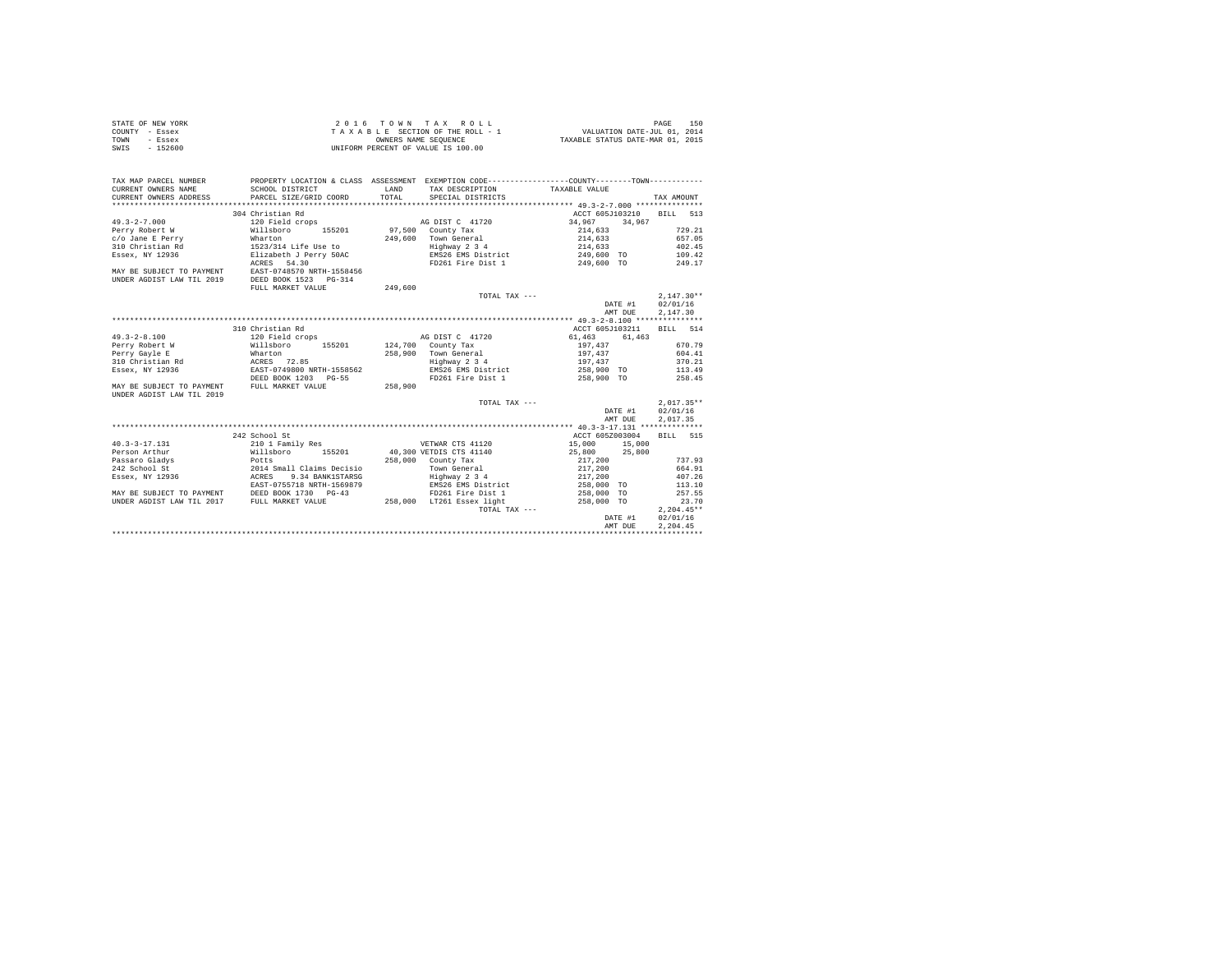| STATE OF NEW YORK | 2016 TOWN TAX ROLL                 | PAGE                             |
|-------------------|------------------------------------|----------------------------------|
| COUNTY - Essex    | TAXABLE SECTION OF THE ROLL - 1    | VALUATION DATE-JUL 01, 2014      |
| TOWN<br>- Essex   | OWNERS NAME SEOUENCE               | TAXABLE STATUS DATE-MAR 01, 2015 |
| $-152600$<br>SWIS | UNIFORM PERCENT OF VALUE IS 100.00 |                                  |

| TAX MAP PARCEL NUMBER                         | PROPERTY LOCATION & CLASS ASSESSMENT                                                                                                                                                                                                       |               | EXEMPTION CODE-----------------COUNTY--------TOWN----------- |                            |                |
|-----------------------------------------------|--------------------------------------------------------------------------------------------------------------------------------------------------------------------------------------------------------------------------------------------|---------------|--------------------------------------------------------------|----------------------------|----------------|
| CURRENT OWNERS NAME<br>CURRENT OWNERS ADDRESS | SCHOOL DISTRICT<br>PARCEL SIZE/GRID COORD                                                                                                                                                                                                  | LAND<br>TOTAL | TAX DESCRIPTION<br>SPECIAL DISTRICTS                         | TAXABLE VALUE              |                |
|                                               |                                                                                                                                                                                                                                            |               |                                                              |                            | TAX AMOUNT     |
|                                               | 10 Elm St                                                                                                                                                                                                                                  |               |                                                              | ACCT 605J100111            | 516            |
| $40.73 - 4 - 13.000$                          | 210 1 Family Res                                                                                                                                                                                                                           |               | County Tax                                                   | 51,200                     | BILL<br>173.95 |
|                                               | Willsboro 155201                                                                                                                                                                                                                           |               | 45,500 Town General                                          |                            | 156.74         |
| Phillips Emily                                |                                                                                                                                                                                                                                            |               |                                                              | 51,200                     |                |
| PO Box 68                                     | Potts                                                                                                                                                                                                                                      |               | 51,200 Highway 2 3 4<br>School Relevy                        | 51,200                     | 96.00          |
|                                               | Essex, NY 12936 1649/244 Sewer Easement<br>AGRES 0.10 1649/244 Sewer Easement<br>PRIOR OWNER ON 3/01/2015 EAST-0756729 NRTH-1571104                                                                                                        |               | EMS26 EMS District 51,200 TO                                 |                            | 681.04         |
|                                               |                                                                                                                                                                                                                                            |               |                                                              |                            | 22.44          |
|                                               |                                                                                                                                                                                                                                            |               | FD261 Fire Dist 1                                            | 51,200 TO                  | 51.11          |
|                                               | Castlerock Properties Ltd DEED BOOK 1795 PG-126                                                                                                                                                                                            |               | LT261 Essex light                                            | 51,200 TO                  | 4.70           |
|                                               | FULL MARKET VALUE                                                                                                                                                                                                                          | 51,200        |                                                              |                            |                |
|                                               |                                                                                                                                                                                                                                            |               | TOTAL TAX ---                                                |                            | 1,185.98**     |
|                                               |                                                                                                                                                                                                                                            |               |                                                              | DATE #1                    | 02/01/16       |
|                                               |                                                                                                                                                                                                                                            |               |                                                              | AMT DUE                    | 1,185.98       |
|                                               |                                                                                                                                                                                                                                            |               |                                                              |                            |                |
|                                               | 1684 Jersey St                                                                                                                                                                                                                             |               |                                                              | ACCT 605J103309            | BILL 517       |
| $39.3 - 4 - 1.000$                            | 210 1 Family Res                                                                                                                                                                                                                           |               | County Tax                                                   | 70,600                     | 239.86         |
|                                               | Pierce Rogela<br>Pierce Rogela<br>1684 Jerem 1988 - Pierce Rogela<br>1684 Jerem 1989 - Baroche Rogela<br>1684 Jerem 1989 - RACRES<br>1684 Jerem 1988 - RACRES 1988 - RACRES<br>1988 - RACRES 1988 - RACRES 1988 - 1989 - 1989 - 1999 - 199 |               | 22,800 Town General<br>70,600 Highway 2 3 4                  | 70,600<br>70,600           | 216.13         |
|                                               |                                                                                                                                                                                                                                            |               |                                                              |                            | 132.38         |
|                                               |                                                                                                                                                                                                                                            |               | EMS26 EMS District<br>FD262 Fire Dist 2                      | $70,600$ TO<br>$70,600$ TO | 30.95          |
|                                               |                                                                                                                                                                                                                                            |               |                                                              |                            | 78.59          |
|                                               |                                                                                                                                                                                                                                            |               |                                                              |                            |                |
|                                               | FULL MARKET VALUE                                                                                                                                                                                                                          | 70,600        |                                                              |                            |                |
|                                               |                                                                                                                                                                                                                                            |               | TOTAL TAX ---                                                |                            | 697.91**       |
|                                               |                                                                                                                                                                                                                                            |               |                                                              | DATE #1                    | 02/01/16       |
|                                               |                                                                                                                                                                                                                                            |               |                                                              | AMT DUE                    | 697.91         |
|                                               |                                                                                                                                                                                                                                            |               |                                                              |                            |                |
|                                               | Jersey St                                                                                                                                                                                                                                  |               |                                                              | ACCT 605Z002001            | BILL 518       |
| $39.3 - 1 - 7.120$                            | 311 Res vac land                                                                                                                                                                                                                           |               | County Tax                                                   | 600                        | 2.04           |
| Pierce Gerald                                 | %11 kes vac ianu<br>Willsboro 155201<br>9 Peru Bay Tract<br>RCRES 1.00<br>EAST-0726615 NRTH-1570734<br>DEED BOOK 1293 PG-95                                                                                                                |               | 600 Town General<br>600 Highway 2 3 4<br>EMS26 EMS District  | 600                        | 1.84           |
| Pierce Robin                                  |                                                                                                                                                                                                                                            |               |                                                              | 600                        | 1.13           |
| 1577 Jersey St                                |                                                                                                                                                                                                                                            |               |                                                              | 600 TO                     | .26            |
| Essex, NY 12936                               |                                                                                                                                                                                                                                            |               | FD262 Fire Dist 2                                            | 600 TO                     | .67            |
|                                               |                                                                                                                                                                                                                                            |               |                                                              |                            |                |
|                                               | FULL MARKET VALUE                                                                                                                                                                                                                          | 600           |                                                              |                            |                |
|                                               |                                                                                                                                                                                                                                            |               | TOTAL TAX ---                                                |                            | $5.94**$       |
|                                               |                                                                                                                                                                                                                                            |               |                                                              | DATE #1                    | 02/01/16       |
|                                               |                                                                                                                                                                                                                                            |               |                                                              | AMT DUE                    | 5.94           |
|                                               |                                                                                                                                                                                                                                            |               |                                                              |                            |                |
|                                               | 1577 Jersey St                                                                                                                                                                                                                             |               |                                                              | ACCT 605J104509            | BILL 519       |
| $39.3 - 1 - 8.002$                            | 220 2 Family Res                                                                                                                                                                                                                           |               |                                                              |                            | 690.71         |
| Pierce Gerald S                               |                                                                                                                                                                                                                                            |               | County Tax<br>35,900 Town General                            | 203,300<br>203,300         | 622.35         |
| Morris Robin A                                |                                                                                                                                                                                                                                            |               | 203,300 Highway 2 3 4                                        | 203,300                    | 381.20         |
|                                               |                                                                                                                                                                                                                                            |               | EMS26 EMS District                                           | 203,300 TO                 | 89.12          |
| 1577 Jersey St<br>Essex, NY 12936             |                                                                                                                                                                                                                                            |               | FD262 Fire Dist 2                                            | 203,300 TO                 | 226.30         |
|                                               | EAST-0726617 NRTH-1570354                                                                                                                                                                                                                  |               |                                                              |                            |                |
|                                               | DEED BOOK 887 PG-338                                                                                                                                                                                                                       |               |                                                              |                            |                |
|                                               | FULL MARKET VALUE                                                                                                                                                                                                                          | 203,300       |                                                              |                            |                |
|                                               |                                                                                                                                                                                                                                            |               |                                                              |                            | $2,009.68**$   |
|                                               |                                                                                                                                                                                                                                            |               | TOTAL TAX ---                                                |                            |                |
|                                               |                                                                                                                                                                                                                                            |               |                                                              | DATE #1                    | 02/01/16       |
|                                               |                                                                                                                                                                                                                                            |               |                                                              | AMT DUE                    | 2,009.68       |
|                                               |                                                                                                                                                                                                                                            |               |                                                              |                            |                |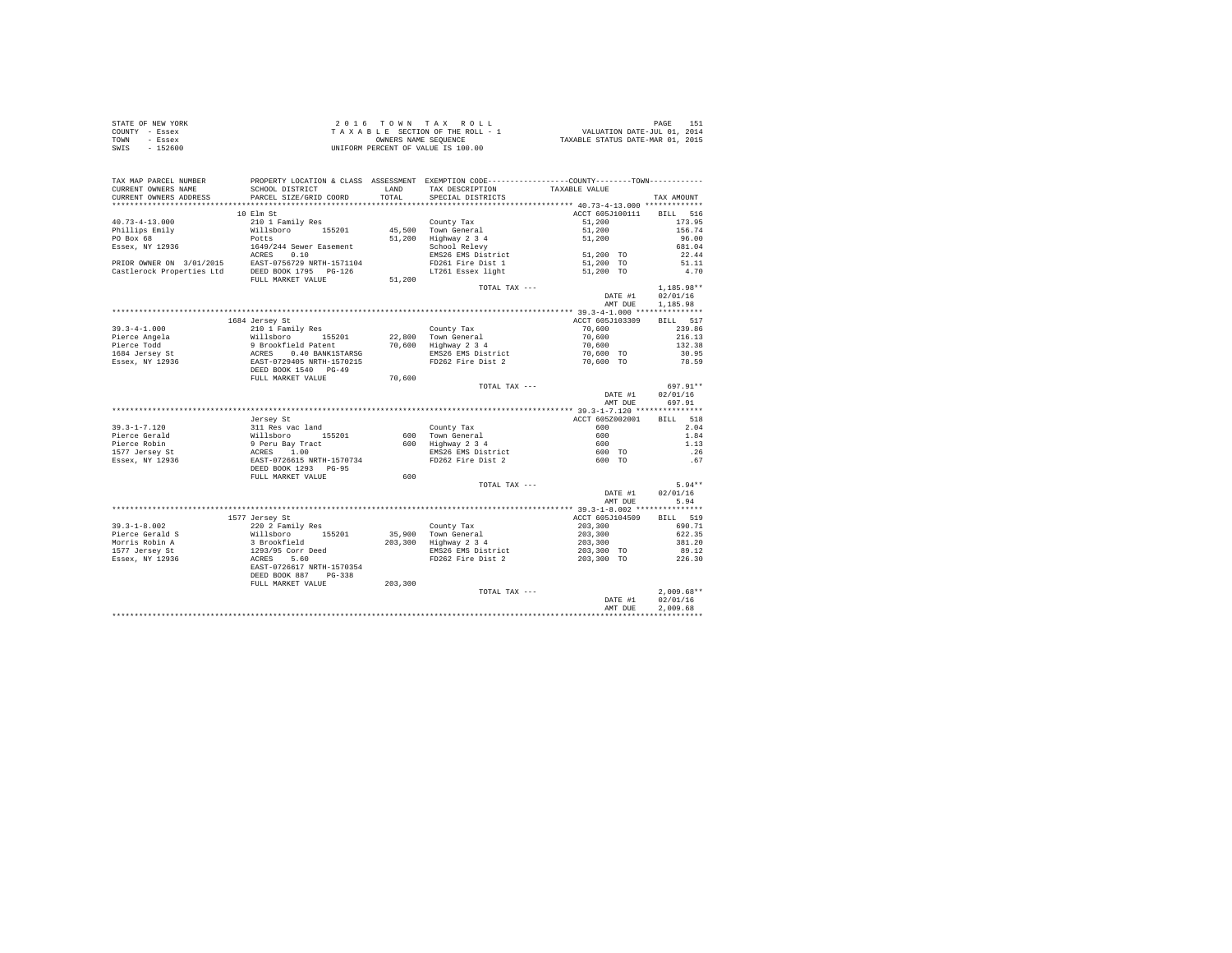| STATE OF NEW YORK | 2016 TOWN TAX ROLL                 | PAGE                             | 152 |
|-------------------|------------------------------------|----------------------------------|-----|
| COUNTY - Essex    | TAXABLE SECTION OF THE ROLL - 1    | VALUATION DATE-JUL 01, 2014      |     |
| TOWN<br>- Essex   | OWNERS NAME SEOUENCE               | TAXABLE STATUS DATE-MAR 01, 2015 |     |
| $-152600$<br>SWIS | UNIFORM PERCENT OF VALUE IS 100.00 |                                  |     |

| TAX MAP PARCEL NUMBER<br>CURRENT OWNERS NAME<br>CURRENT OWNERS ADDRESS                                 | PROPERTY LOCATION & CLASS<br>SCHOOL DISTRICT<br>PARCEL SIZE/GRID COORD                                                                              | ASSESSMENT<br>LAND<br>TOTAL | EXEMPTION CODE----------------COUNTY-------TOWN----------<br>TAX DESCRIPTION<br>SPECIAL DISTRICTS         | TAXABLE VALUE                                                                                  | TAX AMOUNT                                          |
|--------------------------------------------------------------------------------------------------------|-----------------------------------------------------------------------------------------------------------------------------------------------------|-----------------------------|-----------------------------------------------------------------------------------------------------------|------------------------------------------------------------------------------------------------|-----------------------------------------------------|
| $48.3 - 1 - 18.001$<br>Pierce John A<br>Pierce Melissa J<br>2147 County Route 10<br>Westport, NY 12993 | Twin Valley Ln<br>105 Vac farmland<br>Westport 155001<br>39 Tavlor & Kimball<br>3.20<br>ACRES<br>EAST-0724967 NRTH-1551675<br>DEED BOOK 1814 PG-239 | 4,500<br>4,500              | AG DIST C 41720<br>County Tax<br>Town General<br>Highway 2 3 4<br>EMS26 EMS District<br>FD262 Fire Dist 2 | ACCT 605J180012<br>2,959<br>2.959<br>1,541<br>1,541<br>1,541<br>4,500 TO<br>4,500<br><b>TO</b> | 520<br>BILL<br>5.24<br>4.72<br>2.89<br>1.97<br>5.01 |
| PRIOR OWNER ON 3/01/2015<br>Pierce Vernon A<br>MAY BE SUBJECT TO PAYMENT<br>UNDER AGDIST LAW TIL 2019  | FULL MARKET VALUE                                                                                                                                   | 4,500                       | TOTAL TAX ---                                                                                             | DATE #1                                                                                        | $19.83**$<br>02/01/16                               |
|                                                                                                        |                                                                                                                                                     |                             |                                                                                                           | AMT DUE                                                                                        | 19.83                                               |

|                           |                           |        |                    | AMI DUB          | ----               |
|---------------------------|---------------------------|--------|--------------------|------------------|--------------------|
|                           |                           |        |                    |                  |                    |
|                           | County Route 10           |        |                    | ACCT 605J103302  | <b>BILL</b><br>521 |
| $57.1 - 2 - 1.000$        | 120 Field crops           |        | AG DIST C 41720    | 25,084<br>25,084 |                    |
| Pierce John A             | 155001<br>Westport        |        | 43,500 County Tax  | 18,416           | 62.57              |
| Pierce Melissa J          | 36 Taylor & Kimball       | 43,500 | Town General       | 18,416           | 56.38              |
| 2147 County Rte 10        | ACRES 45.20               |        | Highway 2 3 4      | 18,416           | 34.53              |
| Westport, NY 12993        | EAST-0725614 NRTH-1550105 |        | EMS26 EMS District | 43,500 TO        | 19.07              |
|                           | DEED BOOK 1428 PG-303     |        | FD262 Fire Dist 2  | 43,500 TO        | 48.42              |
| MAY BE SUBJECT TO PAYMENT | FULL MARKET VALUE         | 43,500 |                    |                  |                    |
| UNDER AGDIST LAW TIL 2019 |                           |        |                    |                  |                    |
|                           |                           |        | TOTAL TAX ---      |                  | $220.97**$         |
|                           |                           |        |                    | DATE #1          | 02/01/16           |
|                           |                           |        |                    | AMT DUE          | 220.97             |
|                           |                           |        |                    |                  |                    |
|                           | Daniels Rd                |        |                    | ACCT 605J103213  | BILL 522           |
| $48.1 - 1 - 32.000$       | 910 Priv forest           |        | County Tax         | 42,000           | 142.69             |
| Pierce Peter M            | 155001<br>Westport        | 42,000 | Town General       | 42,000           | 128.57             |
| 1253 Floral Ave           | 39 Platt Rogers           | 42,000 | Highway 2 3 4      | 42,000           | 78.75              |
| Rotterdam, NY 12306       | ACRES 42.00               |        | School Relevy      |                  | 669.48             |
|                           | EAST-0724533 NRTH-1561755 |        | EMS26 EMS District | 42,000 TO        | 18.41              |
|                           | DEED BOOK 1344 PG-298     |        | FD262 Fire Dist 2  | 42,000 TO        | 46.75              |
|                           | FULL MARKET VALUE         | 42,000 |                    |                  |                    |
|                           |                           |        | TOTAL TAX ---      |                  | $1.084.65**$       |
|                           |                           |        |                    | DATE #1          | 02/01/16           |
|                           |                           |        |                    | AMT DUR          | 1.084.65           |
|                           |                           |        |                    |                  |                    |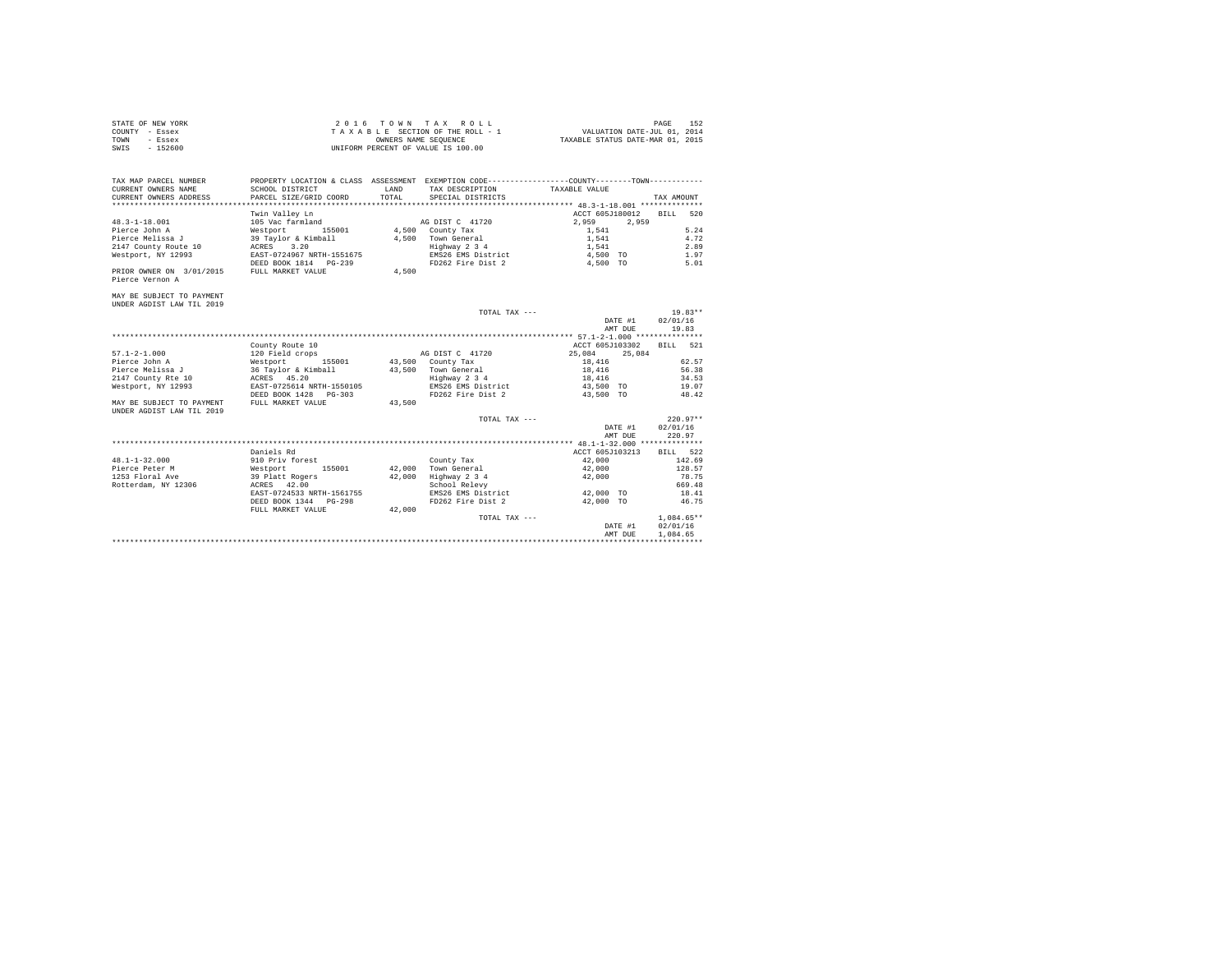| STATE OF NEW YORK | 2016 TOWN TAX ROLL                 | 153<br>PAGE                      |
|-------------------|------------------------------------|----------------------------------|
| COUNTY - Essex    | TAXABLE SECTION OF THE ROLL - 1    | VALUATION DATE-JUL 01, 2014      |
| TOWN<br>- Essex   | OWNERS NAME SEOUENCE               | TAXABLE STATUS DATE-MAR 01, 2015 |
| SWIS<br>$-152600$ | UNIFORM PERCENT OF VALUE IS 100.00 |                                  |

|                                         |                                          |         |                                                                                               | DATE #1<br>AMT DUE       | 02/01/16<br>829.51 |
|-----------------------------------------|------------------------------------------|---------|-----------------------------------------------------------------------------------------------|--------------------------|--------------------|
|                                         | FULL MARKET VALUE                        | 84,900  | TOTAL TAX ---                                                                                 |                          | 829.51**           |
|                                         | DEED BOOK 1547 PG-17                     |         |                                                                                               |                          |                    |
|                                         | ACRES 0.75<br>EAST-0745480 NRTH-1570328  |         | FD261 Fire Dist 1                                                                             | 84,900 TO                | 84.75              |
| Essex, NY 12936                         |                                          |         | EMS26 EMS District                                                                            | 84,900 TO                | 37.22              |
| 2284 NYS Rte 22                         | Potts                                    |         | 84,900 Highway 2 3 4                                                                          | 84,900                   | 159.19             |
| Pierce Todd                             | Willsboro<br>155201                      |         | County Tax<br>21,000 Town General                                                             | 84,900<br>84,900         | 259.90             |
| $40.3 - 1 - 6.001$                      | 483 Converted Re                         |         |                                                                                               |                          | 288.45             |
|                                         | 2284 NYS Route 22                        |         |                                                                                               | ACCT 605J102908          | BILL 526           |
|                                         |                                          |         |                                                                                               |                          | 2,923.09           |
|                                         |                                          |         |                                                                                               | DATE #1<br>AMT DUE       | 02/01/16           |
|                                         |                                          |         | TOTAL TAX ---                                                                                 |                          |                    |
|                                         |                                          |         |                                                                                               |                          | $2,923.09**$       |
|                                         | FULL MARKET VALUE                        | 295,700 |                                                                                               |                          |                    |
|                                         | DEED BOOK 1281 PG-309                    |         |                                                                                               |                          |                    |
| 1451 Stowersville Rd<br>Essex, NY 12936 | ACRES 25.00<br>EAST-0723689 NRTH-1570328 |         | EMS26 EMS District<br>FD262 Fire Dist 2                                                       | 295,700 TO<br>295,700 TO | 129.63<br>329.15   |
| Pierce Linda                            | 40 Platt Rogers                          |         | 295,700 Highway 2 3 4                                                                         | 295,700                  | 554.46             |
| Pierce Steven                           | Willsboro<br>155201                      |         | 62.000 Town General                                                                           | 295,700                  | 905.22             |
| $39.3 - 1 - 3.000$                      | 240 Rural res                            |         | County Tax                                                                                    | 295,700                  | 1,004.63           |
|                                         | 1451 Stowersville Rd                     |         |                                                                                               | ACCT 605J101010          | BILL 525           |
|                                         |                                          |         |                                                                                               |                          |                    |
|                                         |                                          |         |                                                                                               | AMT DUE                  | 321.28             |
|                                         |                                          |         |                                                                                               | DATE #1                  | 02/01/16           |
|                                         |                                          |         | TOTAL TAX ---                                                                                 |                          | $321.28**$         |
|                                         | FULL MARKET VALUE                        | 32,500  |                                                                                               |                          |                    |
|                                         | DEED BOOK 1146 PG-104                    |         |                                                                                               |                          |                    |
|                                         | EAST-0724280 NRTH-1568771                |         | FD262 Fire Dist 2                                                                             | 32,500 TO                | 36.18              |
| Essex, NY 12936                         | ACRES 8.52                               |         | EMS26 EMS District                                                                            | 32,500 TO                | 14.25              |
| 1451 Stowersville Rd                    | 6 Brookfield Pat                         |         | 32,500 Highway 2 3 4                                                                          | 32,500                   | 60.94              |
| Pierce Steve D                          | Willsboro 155201                         |         | 32.500 Town General                                                                           | 32,500                   | 99.49              |
| $39.3 - 1 - 25.200$                     | 314 Rural vac<10                         |         | County Tax                                                                                    | 32,500                   | 110.42             |
|                                         | 341 Daniels Rd                           |         |                                                                                               | ACCT 605J195006          | BILL 524           |
|                                         |                                          |         |                                                                                               |                          |                    |
|                                         |                                          |         |                                                                                               | AMT DUE                  | 436.94             |
|                                         |                                          |         |                                                                                               | DATE #1                  | 02/01/16           |
|                                         |                                          |         | TOTAL TAX ---                                                                                 |                          | $436.94**$         |
|                                         | FULL MARKET VALUE                        | 44,200  |                                                                                               |                          |                    |
|                                         | DEED BOOK 1098    PG-241                 |         |                                                                                               |                          |                    |
|                                         | EAST-0724779 NRTH-1569148                |         | FD262 Fire Dist 2                                                                             | 44,200 TO                | 49.20              |
| Essex, NY 12936                         | 7.13<br>ACRES                            |         | EMS26 EMS District                                                                            | 44,200 TO                | 19.38              |
| 1451 Stowersville Rd                    | 6 12 Brookfield                          |         | 44,200 Highway 2 3 4                                                                          | 44,200                   | 82.88              |
| Pierce Steve D                          | Willsboro 155201                         |         | 31.100 Town General                                                                           | 44,200                   | 135.31             |
| $39.3 - 1 - 22.110$                     | 312 Vac w/imprv                          |         | County Tax                                                                                    | 44,200                   | 150.17             |
|                                         | Daniels Rd                               |         |                                                                                               | ACCT 605J103511          | BILL 523           |
|                                         |                                          |         |                                                                                               |                          |                    |
| CURRENT OWNERS ADDRESS                  | PARCEL SIZE/GRID COORD                   | TOTAL   | SPECIAL DISTRICTS                                                                             |                          | TAX AMOUNT         |
| CURRENT OWNERS NAME                     | SCHOOL DISTRICT                          | LAND    | TAX DESCRIPTION                                                                               | TAXABLE VALUE            |                    |
| TAX MAP PARCEL NUMBER                   |                                          |         | PROPERTY LOCATION & CLASS ASSESSMENT EXEMPTION CODE---------------COUNTY-------TOWN---------- |                          |                    |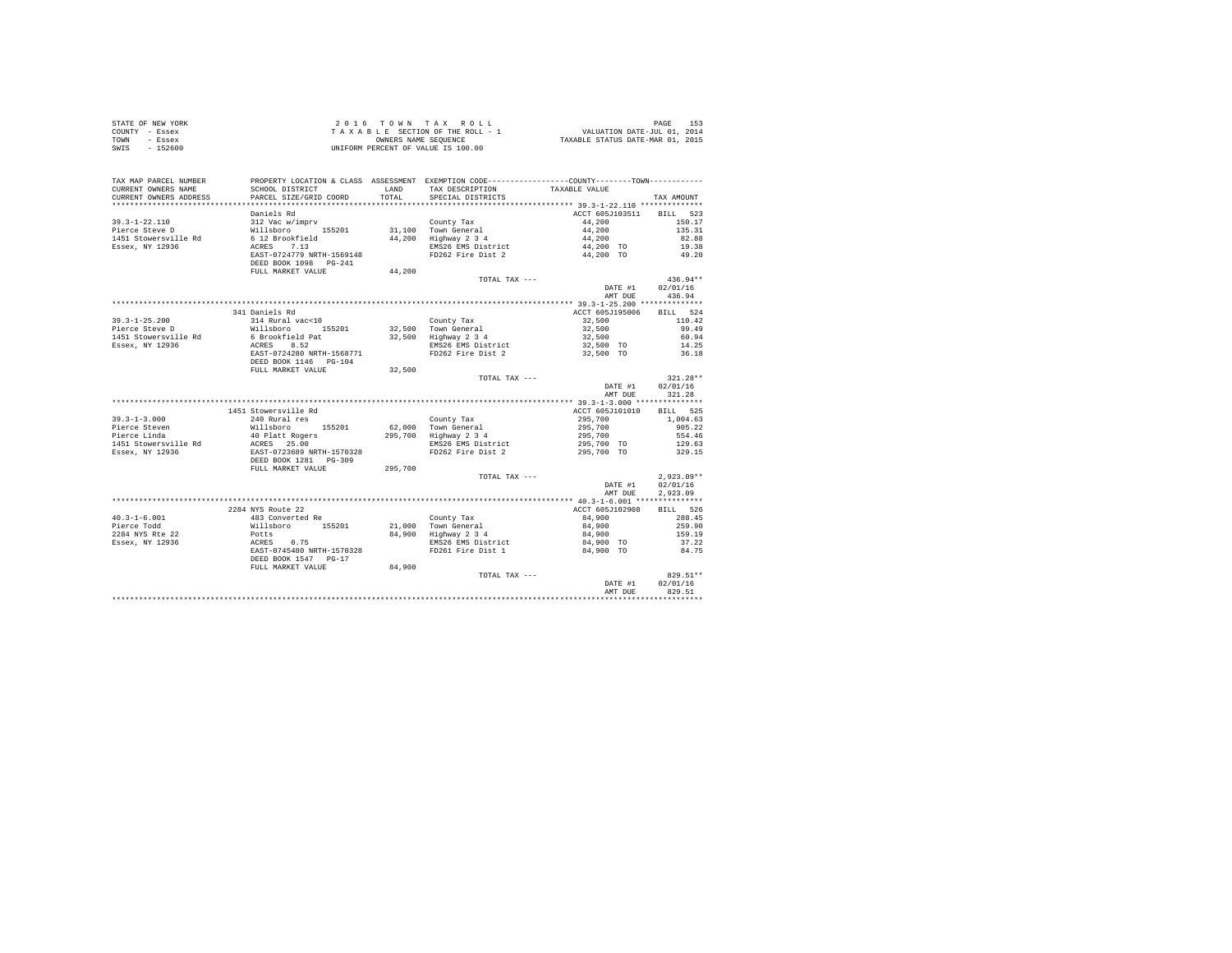|      | STATE OF NEW YORK | 2016 TOWN TAX ROLL                 | 154<br>PAGE                      |
|------|-------------------|------------------------------------|----------------------------------|
|      | COUNTY - Essex    | TAXABLE SECTION OF THE ROLL - 1    | VALUATION DATE-JUL 01, 2014      |
| TOWN | - Essex           | OWNERS NAME SEOUENCE               | TAXABLE STATUS DATE-MAR 01, 2015 |
| SWIS | - 152600          | UNIFORM PERCENT OF VALUE IS 100.00 |                                  |

| TAX MAP PARCEL NUMBER                         | SCHOOL DISTRICT                                                      |         | PROPERTY LOCATION & CLASS ASSESSMENT EXEMPTION CODE---------------COUNTY-------TOWN----------<br>LAND TAX DESCRIPTION | TAXABLE VALUE                                                 |              |
|-----------------------------------------------|----------------------------------------------------------------------|---------|-----------------------------------------------------------------------------------------------------------------------|---------------------------------------------------------------|--------------|
| CURRENT OWNERS NAME<br>CURRENT OWNERS ADDRESS | PARCEL SIZE/GRID COORD                                               | TOTAL   | SPECIAL DISTRICTS                                                                                                     |                                                               | TAX AMOUNT   |
|                                               |                                                                      |         |                                                                                                                       |                                                               |              |
|                                               | 27 Gladd Ln                                                          |         |                                                                                                                       | ACCT 605J100813                                               | BILL 527     |
| $48.4 - 1 - 10.000$                           | 210 1 Family Res                                                     |         | County Tax                                                                                                            | 85,700                                                        | 291.16       |
| Pooler Ralph E                                | Willsboro 155201                                                     |         | 32,000 Town General                                                                                                   | 85,700                                                        | 262.35       |
| Pooler Margaret M                             | Wharton & Friswell Patent<br>ACRES 1.10<br>EAST-0743843 NRTH-1556953 |         | 85,700 Highway 2 3 4                                                                                                  | 85,700                                                        | 160.69       |
| 27 Gladd Ln                                   |                                                                      |         | School Relevy                                                                                                         |                                                               | 1,139.96     |
| Essex, NY 12936                               |                                                                      |         | EMS26 EMS District                                                                                                    | 85,700 TO                                                     | 37.57        |
|                                               | DEED BOOK 843 PG-259                                                 |         | FD262 Fire Dist 2                                                                                                     | 85,700 TO                                                     | 95.40        |
|                                               | FULL MARKET VALUE                                                    |         | 85,700 LT262 Whallonsburg light                                                                                       | 85,700 TO                                                     | 22.05        |
|                                               |                                                                      |         | TOTAL TAX ---                                                                                                         |                                                               | $2,009.18**$ |
|                                               |                                                                      |         |                                                                                                                       | DATE #1                                                       | 02/01/16     |
|                                               |                                                                      |         |                                                                                                                       | AMT DUE                                                       | 2,009.18     |
|                                               |                                                                      |         |                                                                                                                       |                                                               |              |
|                                               | 33 Ridge Way                                                         |         |                                                                                                                       | ACCT 605J100311                                               | BILL 528     |
| 49.11-1-19.000                                | 260 Seasonal res                                                     |         | County Tax                                                                                                            | 83,200                                                        | 282.67       |
| Poppino William R                             | Willsboro 155201<br>Wharton                                          |         | 45,500 Town General                                                                                                   | 83,200                                                        | 254.70       |
| Poppino Kathryn B                             |                                                                      |         | 83,200 Highway 2 3 4                                                                                                  | 83,200                                                        | 156.01       |
| 1027 Hickory Rd                               | 50 X 130 X Irr<br>ACRES 0.50                                         |         | EMS26 EMS District<br>FD261 Fire Dist 1                                                                               | 83,200 TO                                                     | 36.47        |
| Schenctady, NY 12309                          |                                                                      |         |                                                                                                                       | 83,200 TO                                                     | 83.06        |
|                                               | EAST-0757718 NRTH-1563717                                            |         |                                                                                                                       |                                                               |              |
|                                               | DEED BOOK 639 PG-231                                                 |         |                                                                                                                       |                                                               |              |
|                                               | FULL MARKET VALUE                                                    | 83,200  |                                                                                                                       |                                                               |              |
|                                               |                                                                      |         | TOTAL TAX ---                                                                                                         |                                                               | $812.91**$   |
|                                               |                                                                      |         |                                                                                                                       | $\begin{array}{cc}\n\text{DATE} & \#1 \\ \hline\n\end{array}$ | 02/01/16     |
|                                               |                                                                      |         |                                                                                                                       | AMT DUE                                                       | 812.91       |
|                                               |                                                                      |         |                                                                                                                       |                                                               |              |
|                                               | 1935 Lake Shore Rd                                                   |         |                                                                                                                       | ACCT 605J100312                                               | BILL 529     |
| $49.11 - 1 - 28.000$                          | 210 1 Family Res                                                     |         | County Tax                                                                                                            | 246,300                                                       | 836.80       |
| Poppino William R                             | Willsboro 155201                                                     |         | 66.500 Town General                                                                                                   | 246,300                                                       | 753.99       |
| Poppino Kathryn B                             | Wharton                                                              |         | 246,300 Highway 2 3 4                                                                                                 | 246,300                                                       | 461.83       |
| 1027 Hickory Rd                               | ACRES 1.50                                                           |         | EMS26 EMS District                                                                                                    | 246,300 TO                                                    | 107.97       |
| Schenectady, NY 12309                         | EAST-0757866 NRTH-1563086                                            |         | FD261 Fire Dist 1                                                                                                     | 246,300 TO                                                    | 245.87       |
|                                               | DEED BOOK 969 PG-241                                                 |         | LT261 Essex light                                                                                                     | 246,300 TO                                                    | 22.62        |
|                                               | FULL MARKET VALUE                                                    | 246,300 |                                                                                                                       |                                                               |              |
|                                               |                                                                      |         | TOTAL TAX ---                                                                                                         |                                                               | $2,429.08**$ |
|                                               |                                                                      |         |                                                                                                                       | DATE #1                                                       | 02/01/16     |
|                                               |                                                                      |         |                                                                                                                       | AMT DUE                                                       | 2.429.08     |
|                                               |                                                                      |         |                                                                                                                       |                                                               |              |
|                                               | 54 Powers Rd                                                         |         |                                                                                                                       | ACCT 605J101103                                               | BILL 530     |
| $48.4 - 1 - 24.000$                           | 210 1 Family Res<br>Westport 155001<br>8 Platt Rogers                |         | AGED ALL 41800                                                                                                        | 27,300 27,300                                                 |              |
| Power Gerard                                  | 155001                                                               |         | 38,900 County Tax                                                                                                     | 27,300                                                        | 92.75        |
| 54 Powers Rd                                  |                                                                      |         | 54,600 Town General                                                                                                   | 27,300                                                        | 83.57        |
| Essex, NY 12936                               | ACRES<br>9.80                                                        |         | Town General<br>Highway 2 3 4                                                                                         | 27,300                                                        | 51.19        |
|                                               | EAST-0731740 NRTH-1558099                                            |         | EMS26 EMS District                                                                                                    | 54,600 TO                                                     | 23.94        |
|                                               | DEED BOOK 669<br>$PG-176$                                            |         | FD262 Fire Dist 2                                                                                                     | 54,600 TO                                                     | 60.78        |
|                                               | FULL MARKET VALUE                                                    | 54,600  |                                                                                                                       |                                                               |              |
|                                               |                                                                      |         | TOTAL TAX ---                                                                                                         |                                                               | $312.23**$   |
|                                               |                                                                      |         |                                                                                                                       | DATE #1                                                       | 02/01/16     |
|                                               |                                                                      |         |                                                                                                                       | AMT DUE                                                       | 312.23       |
|                                               |                                                                      |         |                                                                                                                       |                                                               |              |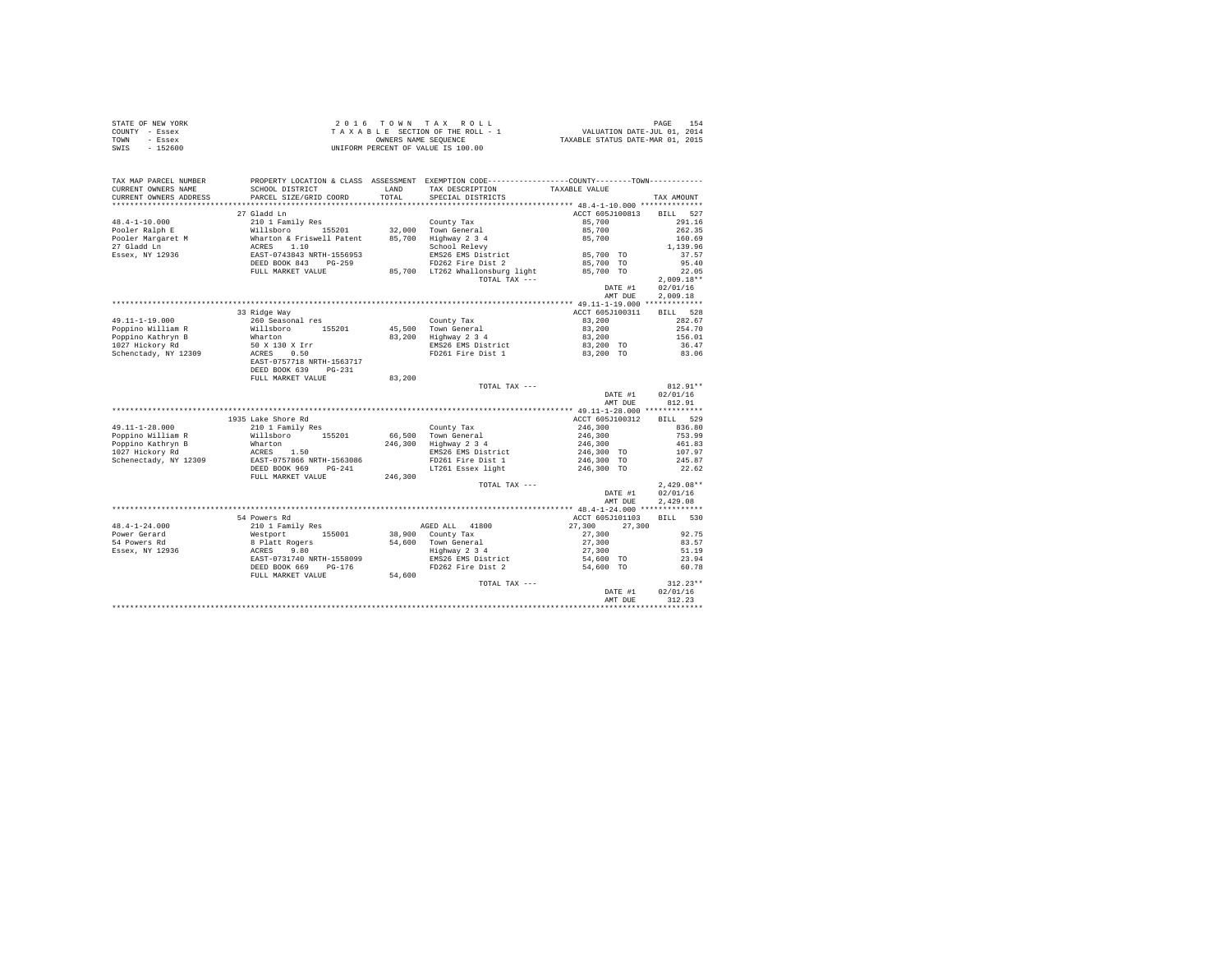| STATE OF NEW YORK | 2016 TOWN TAX ROLL                 |                      |                                  | PAGE |  |
|-------------------|------------------------------------|----------------------|----------------------------------|------|--|
| COUNTY - Essex    | TAXABLE SECTION OF THE ROLL - 1    |                      | VALUATION DATE-JUL 01, 2014      |      |  |
| TOWN<br>- Essex   |                                    | OWNERS NAME SEOUENCE | TAXABLE STATUS DATE-MAR 01, 2015 |      |  |
| $-152600$<br>SWIS | UNIFORM PERCENT OF VALUE IS 100.00 |                      |                                  |      |  |

| TAX MAP PARCEL NUMBER                                                                        | PROPERTY LOCATION & CLASS ASSESSMENT EXEMPTION CODE----------------COUNTY-------TOWN---------- |        |                                         |                             |                |
|----------------------------------------------------------------------------------------------|------------------------------------------------------------------------------------------------|--------|-----------------------------------------|-----------------------------|----------------|
| CURRENT OWNERS NAME                                                                          | SCHOOL DISTRICT                                                                                | LAND   | TAX DESCRIPTION                         | TAXABLE VALUE               |                |
| CURRENT OWNERS ADDRESS<br>************************                                           | PARCEL SIZE/GRID COORD                                                                         | TOTAL  | SPECIAL DISTRICTS                       |                             | TAX AMOUNT     |
|                                                                                              |                                                                                                |        |                                         |                             |                |
|                                                                                              | Twin Valley Ln                                                                                 |        |                                         | ACCT 605Z000006<br>$\Omega$ | BILL 531       |
| 48.3-1-19.210                                                                                | 322 Rural vac>10                                                                               |        | AG DIST C 41720                         | $\circ$<br>6,100            |                |
| Pratt Michael E                                                                              | Westport 155001                                                                                |        | 6.100 County Tax                        |                             | 20.72          |
| Pratt Cynthia L<br>211 Alden Rd                                                              | 38 Taylor & Kimball                                                                            |        | 6,100 Town General<br>Highway 2 3 4     | 6,100                       | 18.67<br>11.44 |
| Westport, NY 12993                                                                           | ACRES 10.10<br>EAST-0725160 NRTH-1552116                                                       |        |                                         | 6,100<br>6,100 TO           | 2.67           |
|                                                                                              | DEED BOOK 1523 PG-276                                                                          |        | EMS26 EMS District<br>FD262 Fire Dist 2 | 6,100 TO                    | 6.79           |
| MAY BE SUBJECT TO PAYMENT                                                                    | FULL MARKET VALUE                                                                              | 6.100  |                                         |                             |                |
| UNDER AGDIST LAW TIL 2019                                                                    |                                                                                                |        |                                         |                             |                |
|                                                                                              |                                                                                                |        | TOTAL TAX ---                           |                             | $60.29**$      |
|                                                                                              |                                                                                                |        |                                         | DATE #1                     | 02/01/16       |
|                                                                                              |                                                                                                |        |                                         | AMT DUE                     | 60.29          |
|                                                                                              |                                                                                                |        |                                         |                             |                |
|                                                                                              | Alden Rd                                                                                       |        |                                         | ACCT 605J103301 BILL 532    |                |
| $48.3 - 1 - 22.100$                                                                          | 105 Vac farmland                                                                               |        | AG DIST C 41720                         | 38,665<br>38,665            |                |
| Pratt Michael E                                                                              | Westport 155001                                                                                |        | 84,300 County Tax                       | 45,635                      | 155.04         |
| 211 Alden Rd                                                                                 | 35 Taylor & Kimball                                                                            |        | 84,300 Town General                     | 45,635                      | 139.70         |
| Westport, NY 12993                                                                           | ACRES 69.20                                                                                    |        | Highway 2 3 4                           | 45,635                      | 85.57          |
|                                                                                              | EAST-0727254 NRTH-1551878                                                                      |        | EMS26 EMS District                      | 84,300 TO                   | 36.95          |
| MAY BE SUBJECT TO PAYMENT DEED BOOK 1316 PG-3<br>UNDER AGDIST LAW TIL 2019 FULL MARKET VALUE |                                                                                                |        | FD262 Fire Dist 2                       | 84,300 TO                   | 93.84          |
|                                                                                              |                                                                                                | 84,300 |                                         |                             |                |
|                                                                                              |                                                                                                |        | TOTAL TAX ---                           |                             | $511.10**$     |
|                                                                                              |                                                                                                |        |                                         | DATE #1                     | 02/01/16       |
|                                                                                              |                                                                                                |        |                                         | AMT DUE                     | 511.10         |
|                                                                                              |                                                                                                |        |                                         |                             |                |
|                                                                                              | Twin Valley Ln                                                                                 |        |                                         | ACCT 605J178512             | BILL 533       |
| 48.3-1-27.100                                                                                | 314 Rural vac<10                                                                               |        | County Tax                              | 400                         | 1.36           |
| Pratt Michael E                                                                              | Westport 155001                                                                                |        | 400 Town General                        | 400                         | 1.22           |
| Pratt Cynthia L                                                                              | 39 Taylor & Kimball                                                                            |        | 400 Highway 2 3 4                       | 400                         | 0.75           |
| 211 Alden Rd                                                                                 | ACRES 1.40                                                                                     |        | EMS26 EMS District<br>FD262 Fire Dist 2 | 400 TO<br>400 TO            | .18            |
| Westport, NY 12993                                                                           | EAST-0725174 NRTH-1551572                                                                      |        |                                         |                             | .45            |
|                                                                                              | FULL MARKET VALUE                                                                              | 400    |                                         |                             |                |
|                                                                                              |                                                                                                |        | TOTAL TAX ---                           |                             | $3.96**$       |
|                                                                                              |                                                                                                |        |                                         | DATE #1                     | 02/01/16       |
|                                                                                              |                                                                                                |        |                                         | AMT DUE                     | 3.96           |
|                                                                                              |                                                                                                |        |                                         |                             |                |
|                                                                                              | Christian Rd                                                                                   |        |                                         | ACCT 605J102102             | BILL 534       |
| $49.1 - 1 - 27.100$                                                                          | 105 Vac farmland                                                                               |        | AG DIST C 41720                         | 11,074<br>11,074            |                |
| Preston Katharine M                                                                          | Willsboro 155201                                                                               |        | 55,100 County Tax                       | 44,026                      | 149.58         |
| Bingham John HL                                                                              | Wharton                                                                                        |        | 55,100 Town General                     | 44,026                      | 134.78         |
| 247 Christian Rd                                                                             | ACRES 45.95                                                                                    |        | Highway 2 3 4                           | 44,026                      | 82.55          |
| Essex, NY 12936                                                                              | EAST-0747039 NRTH-1561030                                                                      |        | EMS26 EMS District                      | 55,100 TO                   | 24.15          |
|                                                                                              | DEED BOOK 1388   PG-121                                                                        |        | FD261 Fire Dist 1                       | 55,100 TO                   | 55.00          |
| MAY BE SUBJECT TO PAYMENT                                                                    | FULL MARKET VALUE                                                                              | 55,100 |                                         |                             |                |
| UNDER AGDIST LAW TIL 2019                                                                    |                                                                                                |        |                                         |                             |                |
|                                                                                              |                                                                                                |        | TOTAL TAX ---                           |                             | 446.06**       |
|                                                                                              |                                                                                                |        |                                         | DATE #1                     | 02/01/16       |
|                                                                                              |                                                                                                |        |                                         | AMT DUE                     | 446.06         |
|                                                                                              |                                                                                                |        |                                         |                             |                |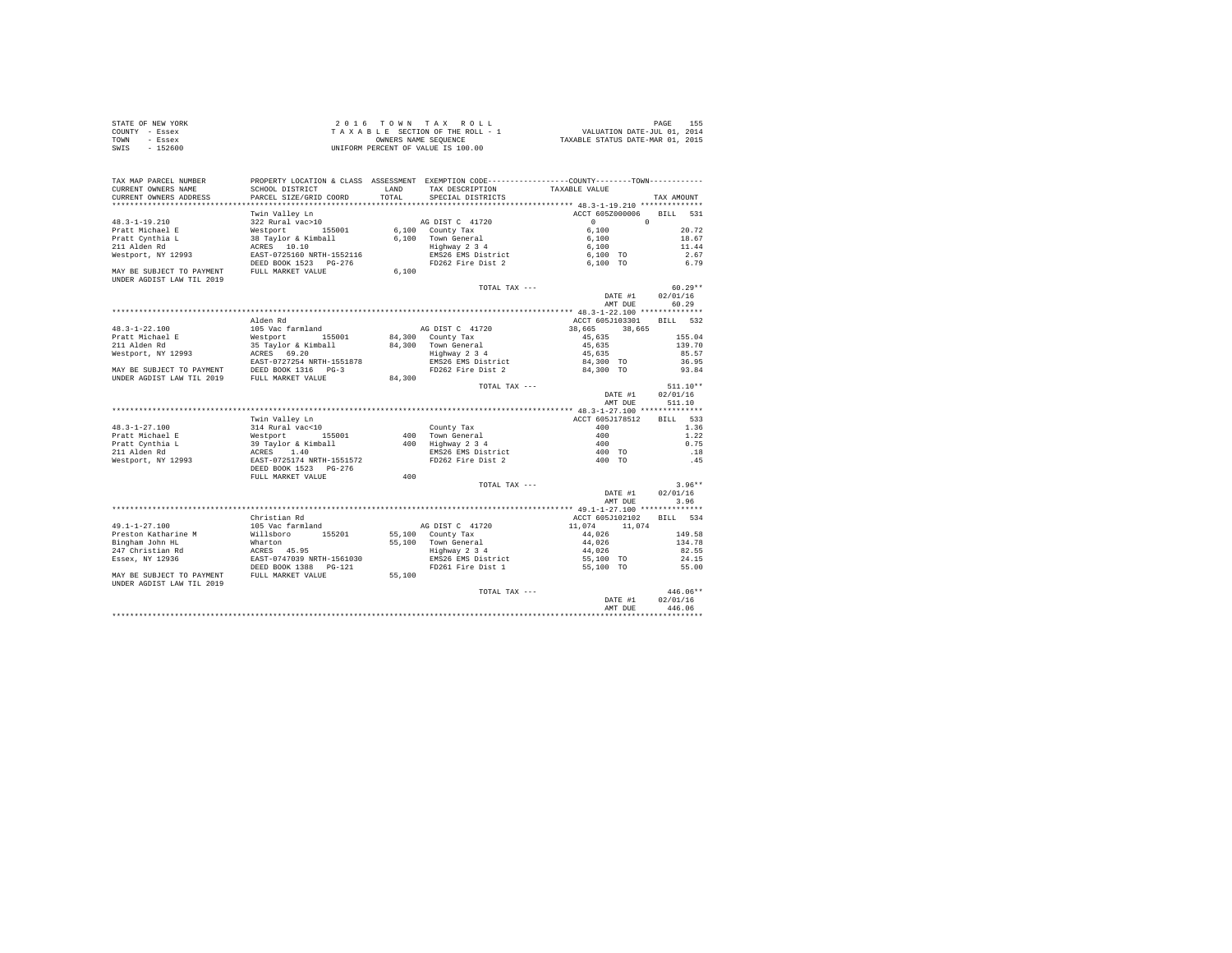| STATE OF NEW YORK | 2016 TOWN TAX ROLL                 | 156<br>PAGE                      |
|-------------------|------------------------------------|----------------------------------|
| COUNTY - Essex    | TAXABLE SECTION OF THE ROLL - 1    | VALUATION DATE-JUL 01, 2014      |
| TOWN<br>- Essex   | OWNERS NAME SEOUENCE               | TAXABLE STATUS DATE-MAR 01, 2015 |
| - 152600<br>SWIS  | UNIFORM PERCENT OF VALUE IS 100.00 |                                  |

| TAX MAP PARCEL NUMBER<br>CURRENT OWNERS NAME<br>CURRENT OWNERS ADDRESS | SCHOOL DISTRICT<br>PARCEL SIZE/GRID COORD | <b>T.AND</b><br>TOTAL | PROPERTY LOCATION & CLASS ASSESSMENT EXEMPTION CODE---------------COUNTY-------TOWN----------<br>TAX DESCRIPTION<br>SPECIAL DISTRICTS | TAXABLE VALUE   | TAX AMOUNT          |
|------------------------------------------------------------------------|-------------------------------------------|-----------------------|---------------------------------------------------------------------------------------------------------------------------------------|-----------------|---------------------|
|                                                                        |                                           |                       |                                                                                                                                       |                 |                     |
|                                                                        | 247 Christian Rd                          |                       |                                                                                                                                       | ACCT 605J186003 | BILL 535            |
| $49.1 - 1 - 27.200$                                                    | 240 Rural res                             |                       | VETCOM CTS 41130                                                                                                                      | 25,000          | 25,000              |
| Preston Katharine M                                                    | Willsboro<br>155201                       |                       | 128,800 AG DIST C 41720                                                                                                               | 46,995          | 46.995              |
| Bingham John Hl                                                        | Wharton                                   | 368,300               | County Tax                                                                                                                            | 296,305         | 1,006.69            |
| 247 Christian Rd                                                       | 1615/140-Easement                         |                       | Town General                                                                                                                          | 296,305         | 907.07              |
| Essex, NY 12936                                                        | ACRES 70.13                               |                       | Highway 2 3 4                                                                                                                         | 296,305         | 555.59              |
|                                                                        | EAST-0746085 NRTH-1560302                 |                       | EMS26 EMS District                                                                                                                    | 368,300 TO      | 161.45              |
| MAY BE SUBJECT TO PAYMENT                                              | DEED BOOK 1350 PG-238                     |                       | FD261 Fire Dist 1                                                                                                                     | 368,300 TO      | 367.66              |
| UNDER AGDIST LAW TIL 2019                                              | FULL MARKET VALUE                         | 368,300               |                                                                                                                                       |                 |                     |
|                                                                        |                                           |                       | TOTAL TAX ---                                                                                                                         |                 | $2.998.46**$        |
|                                                                        |                                           |                       |                                                                                                                                       |                 | 02/01/16<br>DATE #1 |
|                                                                        |                                           |                       |                                                                                                                                       |                 | 2,998.46<br>AMT DUE |
|                                                                        |                                           |                       |                                                                                                                                       |                 |                     |
|                                                                        | 18 Ross Way                               |                       |                                                                                                                                       | ACCT 605J102904 | BILL 536            |
| $40.73 - 5 - 3.100$                                                    | 210 1 Family Res                          |                       | County Tax                                                                                                                            | 296,500         | 1,007.35            |
| Pribble Jonathan L                                                     | Willsboro<br>155201                       | 72,400                | Town General                                                                                                                          | 296,500         | 907.66              |
| Pribble Jennifer L                                                     | Potts                                     | 296,500               | Highway 2 3 4                                                                                                                         | 296,500         | 555.96              |
| PO Box 193                                                             | 1680/99 Easement                          |                       | EMS26 EMS District                                                                                                                    | 296,500 TO      | 129.98              |
| Essex, NY 12936                                                        | 1.87 BANK1STARSG<br>ACRES                 |                       | FD261 Fire Dist 1                                                                                                                     | 296,500 TO      | 295.98              |
|                                                                        | EAST-0756821 NRTH-1570488                 |                       | LT261 Essex light                                                                                                                     | 296,500 TO      | 27.24               |
|                                                                        | DEED BOOK 1498 PG-128                     |                       |                                                                                                                                       |                 |                     |
|                                                                        | FULL MARKET VALUE                         | 296,500               |                                                                                                                                       |                 |                     |
|                                                                        |                                           |                       | TOTAL TAX ---                                                                                                                         |                 | $2.924.17**$        |
|                                                                        |                                           |                       |                                                                                                                                       |                 | 02/01/16<br>DATE #1 |
|                                                                        |                                           |                       |                                                                                                                                       |                 | 2,924.17<br>AMT DUE |
|                                                                        |                                           |                       |                                                                                                                                       |                 |                     |
|                                                                        | 25 Ross Way                               |                       |                                                                                                                                       | ACCT 605J102905 | BILL 537            |
| $40.73 - 5 - 18.000$                                                   | 433 Auto body                             |                       | County Tax                                                                                                                            | 203,500         | 691.38              |
| Pribble Jonathan L                                                     | Willsboro<br>155201                       | 88,300                | Town General                                                                                                                          | 203,500         | 622.97              |
| Pribble Jennifer L                                                     | Potts                                     | 203,500               | Highway 2 3 4                                                                                                                         | 203,500         | 381.58              |
| PO Box 193                                                             | 1680/107 Easement                         |                       | School Relevy                                                                                                                         |                 | 2,706.89            |
| Essex, NY 12936                                                        | ACRES 4.62                                |                       | EMS26 EMS District                                                                                                                    | 203,500 TO      | 89.21               |
|                                                                        | EAST-0756899 NRTH-1570167                 |                       | FD261 Fire Dist 1                                                                                                                     | 203,500 TO      | 203.15              |
|                                                                        | DEED BOOK 1498 PG-138                     |                       | LT261 Essex light                                                                                                                     | 203,500 TO      | 18.69               |
|                                                                        | FULL MARKET VALUE                         | 203,500               |                                                                                                                                       |                 |                     |
|                                                                        |                                           |                       | TOTAL TAX ---                                                                                                                         |                 | $4,713.87**$        |
|                                                                        |                                           |                       |                                                                                                                                       |                 | 02/01/16<br>DATE #1 |
|                                                                        |                                           |                       |                                                                                                                                       | AMT DUE         | 4,713.87            |
|                                                                        |                                           |                       |                                                                                                                                       |                 |                     |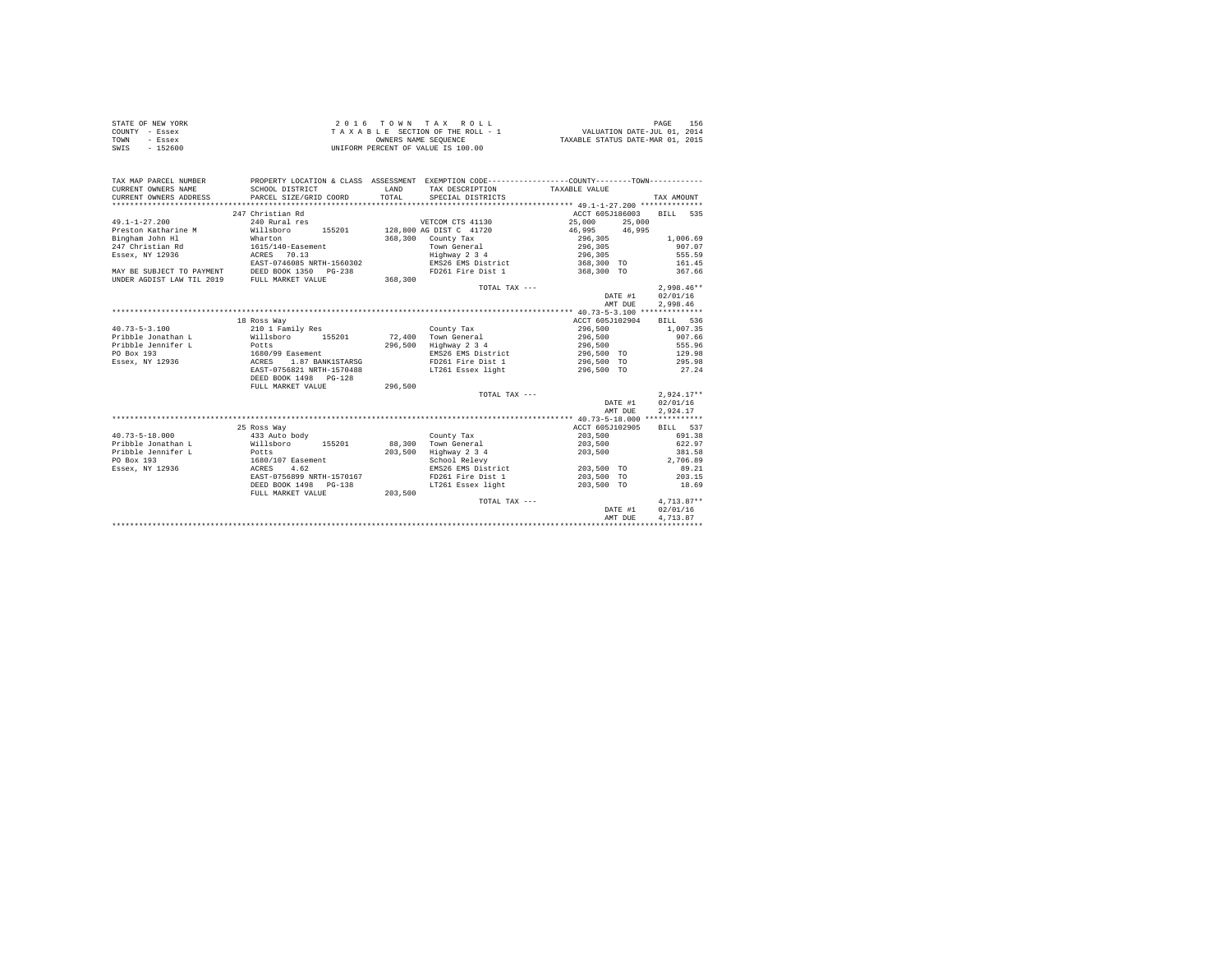| STATE OF NEW YORK | 2016 TOWN TAX ROLL                 | 157<br>PAGE                      |
|-------------------|------------------------------------|----------------------------------|
| COUNTY - Essex    | TAXABLE SECTION OF THE ROLL - 1    | VALUATION DATE-JUL 01, 2014      |
| TOWN<br>- Essex   | OWNERS NAME SEOUENCE               | TAXABLE STATUS DATE-MAR 01, 2015 |
| SWIS<br>$-152600$ | UNIFORM PERCENT OF VALUE IS 100.00 |                                  |

| TAX MAP PARCEL NUMBER<br>CURRENT OWNERS NAME | SCHOOL DISTRICT                                                                                                                                                                                                               | <b>T.AND</b> | PROPERTY LOCATION & CLASS ASSESSMENT EXEMPTION CODE----------------COUNTY--------TOWN----------<br>TAX DESCRIPTION                                   | TAXABLE VALUE            |            |
|----------------------------------------------|-------------------------------------------------------------------------------------------------------------------------------------------------------------------------------------------------------------------------------|--------------|------------------------------------------------------------------------------------------------------------------------------------------------------|--------------------------|------------|
| CURRENT OWNERS ADDRESS                       | PARCEL SIZE/GRID COORD                                                                                                                                                                                                        | TOTAL        | SPECIAL DISTRICTS                                                                                                                                    |                          | TAX AMOUNT |
|                                              |                                                                                                                                                                                                                               |              |                                                                                                                                                      |                          |            |
|                                              | Lake Shore Rd                                                                                                                                                                                                                 |              |                                                                                                                                                      | ACCT 605J178509 BILL     | 538        |
| $40.81 - 1 - 7.000$                          | 311 Res vac land                                                                                                                                                                                                              |              | County Tax                                                                                                                                           | 700                      | 2.38       |
| Pribble Jonathan L                           | Willsboro 155201                                                                                                                                                                                                              |              | 700 Town General                                                                                                                                     | 700                      | 2.14       |
| Pribble Jennifer L                           |                                                                                                                                                                                                                               |              | 700 Highway 234<br>700 Highway 234<br>School Relevy<br>ENS26 EMS District<br>700 TO261 Fire Dist 1<br>700 LT261 Essex light<br>700 TO261 Essex light |                          | 1.31       |
| PO Box 193                                   |                                                                                                                                                                                                                               |              |                                                                                                                                                      |                          | 9.31       |
| Essex, NY 12936                              |                                                                                                                                                                                                                               |              |                                                                                                                                                      |                          | .31        |
|                                              |                                                                                                                                                                                                                               |              |                                                                                                                                                      |                          | .70        |
|                                              | FULL MARKET VALUE                                                                                                                                                                                                             |              |                                                                                                                                                      |                          | .06        |
|                                              |                                                                                                                                                                                                                               |              | TOTAL TAX ---                                                                                                                                        |                          | $16.21**$  |
|                                              |                                                                                                                                                                                                                               |              |                                                                                                                                                      | DATE #1                  | 02/01/16   |
|                                              |                                                                                                                                                                                                                               |              |                                                                                                                                                      | AMT DUE                  | 16.21      |
|                                              |                                                                                                                                                                                                                               |              |                                                                                                                                                      |                          |            |
|                                              | 1691 Lake Shore Rd                                                                                                                                                                                                            |              |                                                                                                                                                      | ACCT 605J100914 BILL 539 |            |
| $49.15 - 1 - 35.000$                         | 210 1 Family Res                                                                                                                                                                                                              |              | County Tax                                                                                                                                           | 84,800                   | 288.11     |
| Quenville George                             |                                                                                                                                                                                                                               |              | 21,600 Town General                                                                                                                                  | 84,800                   | 259.60     |
| Moore Simon                                  |                                                                                                                                                                                                                               |              | 84,800 Highway 2 3 4                                                                                                                                 | 84,800                   | 159.01     |
| 1691 Lake Shore Rd                           |                                                                                                                                                                                                                               |              |                                                                                                                                                      | 84,800 TO                | 37.17      |
| Essex, NY 12936                              |                                                                                                                                                                                                                               |              | EMS26 EMS District<br>FD262 Fire Dist 2                                                                                                              | 84,800 TO                | 94.39      |
|                                              | %10 1 Family Res<br>Willsboro 155201<br>Rriswell<br>RCRES 0.30 BANK1STARSG<br>EAST-0756713 NRTH-1557297<br>DEED BOOK 1298 PG-207                                                                                              |              |                                                                                                                                                      |                          |            |
|                                              | FULL MARKET VALUE                                                                                                                                                                                                             | 84,800       |                                                                                                                                                      |                          |            |
|                                              |                                                                                                                                                                                                                               |              | TOTAL TAX ---                                                                                                                                        |                          | 838.28**   |
|                                              |                                                                                                                                                                                                                               |              |                                                                                                                                                      | DATE #1                  | 02/01/16   |
|                                              |                                                                                                                                                                                                                               |              |                                                                                                                                                      | AMT DUE                  | 838.28     |
|                                              |                                                                                                                                                                                                                               |              |                                                                                                                                                      |                          |            |
|                                              | 98 School St                                                                                                                                                                                                                  |              |                                                                                                                                                      | ACCT 605J102907 BILL 540 |            |
| $49.1 - 1 - 11.000$                          | 210 1 Family Res                                                                                                                                                                                                              |              | AGED ALL 41800                                                                                                                                       | 42,950 42,950            |            |
| Ralston Carrie D                             | willsboro 155201<br>Potts                                                                                                                                                                                                     |              | 37,300 County Tax                                                                                                                                    | $4\,2$ , $9\,5\,0$       | 145.92     |
| Ralston Gregory P                            |                                                                                                                                                                                                                               |              | 85,900 Town General                                                                                                                                  | 42,950                   | 131.48     |
|                                              |                                                                                                                                                                                                                               |              | Town Generai<br>Highway 2 3 4<br>EMS26 EMS District                                                                                                  | 42,950                   | 80.53      |
|                                              |                                                                                                                                                                                                                               |              |                                                                                                                                                      | 85,900 TO                | 37.66      |
|                                              |                                                                                                                                                                                                                               |              | FD261 Fire Dist 1                                                                                                                                    | 85,900 TO                | 85.75      |
|                                              | Association of the control of the state of the state of the state of the state of the state of the state of the product of the product of the product of the state of the state of the state of the state of the state of the |              | LT261 Essex light 65,900 TO                                                                                                                          |                          | 7.89       |
|                                              | FULL MARKET VALUE                                                                                                                                                                                                             | 85,900       |                                                                                                                                                      |                          |            |
|                                              |                                                                                                                                                                                                                               |              | TOTAL TAX ---                                                                                                                                        |                          | 489.23**   |
|                                              |                                                                                                                                                                                                                               |              |                                                                                                                                                      | DATE #1                  | 02/01/16   |
|                                              |                                                                                                                                                                                                                               |              |                                                                                                                                                      | AMT DUE                  | 489.23     |
|                                              |                                                                                                                                                                                                                               |              |                                                                                                                                                      |                          |            |
|                                              | Block House Rd                                                                                                                                                                                                                |              |                                                                                                                                                      | ACCT 605J100506          | BILL 541   |
|                                              |                                                                                                                                                                                                                               |              |                                                                                                                                                      |                          | 57.08      |
|                                              |                                                                                                                                                                                                                               |              | County Tax<br>16,800 Town General<br>16,800 Highway 2 3 4                                                                                            | 16,800<br>16,800         | 51.43      |
|                                              |                                                                                                                                                                                                                               |              |                                                                                                                                                      | 16,800                   | 31.50      |
|                                              |                                                                                                                                                                                                                               |              | EMS26 EMS District                                                                                                                                   | $16,800$ TO              | 7.36       |
|                                              |                                                                                                                                                                                                                               |              | FD261 Fire Dist 1                                                                                                                                    | 16,800 TO                | 16.77      |
|                                              | DEED BOOK 828<br>$PG-001$                                                                                                                                                                                                     |              |                                                                                                                                                      |                          |            |
|                                              | FULL MARKET VALUE                                                                                                                                                                                                             | 16,800       |                                                                                                                                                      |                          |            |
|                                              |                                                                                                                                                                                                                               |              | TOTAL TAX ---                                                                                                                                        |                          | $164.14**$ |
|                                              |                                                                                                                                                                                                                               |              |                                                                                                                                                      | DATE #1                  | 02/01/16   |
|                                              |                                                                                                                                                                                                                               |              |                                                                                                                                                      | AMT DUE                  | 164.14     |
|                                              |                                                                                                                                                                                                                               |              |                                                                                                                                                      |                          |            |
|                                              |                                                                                                                                                                                                                               |              |                                                                                                                                                      |                          |            |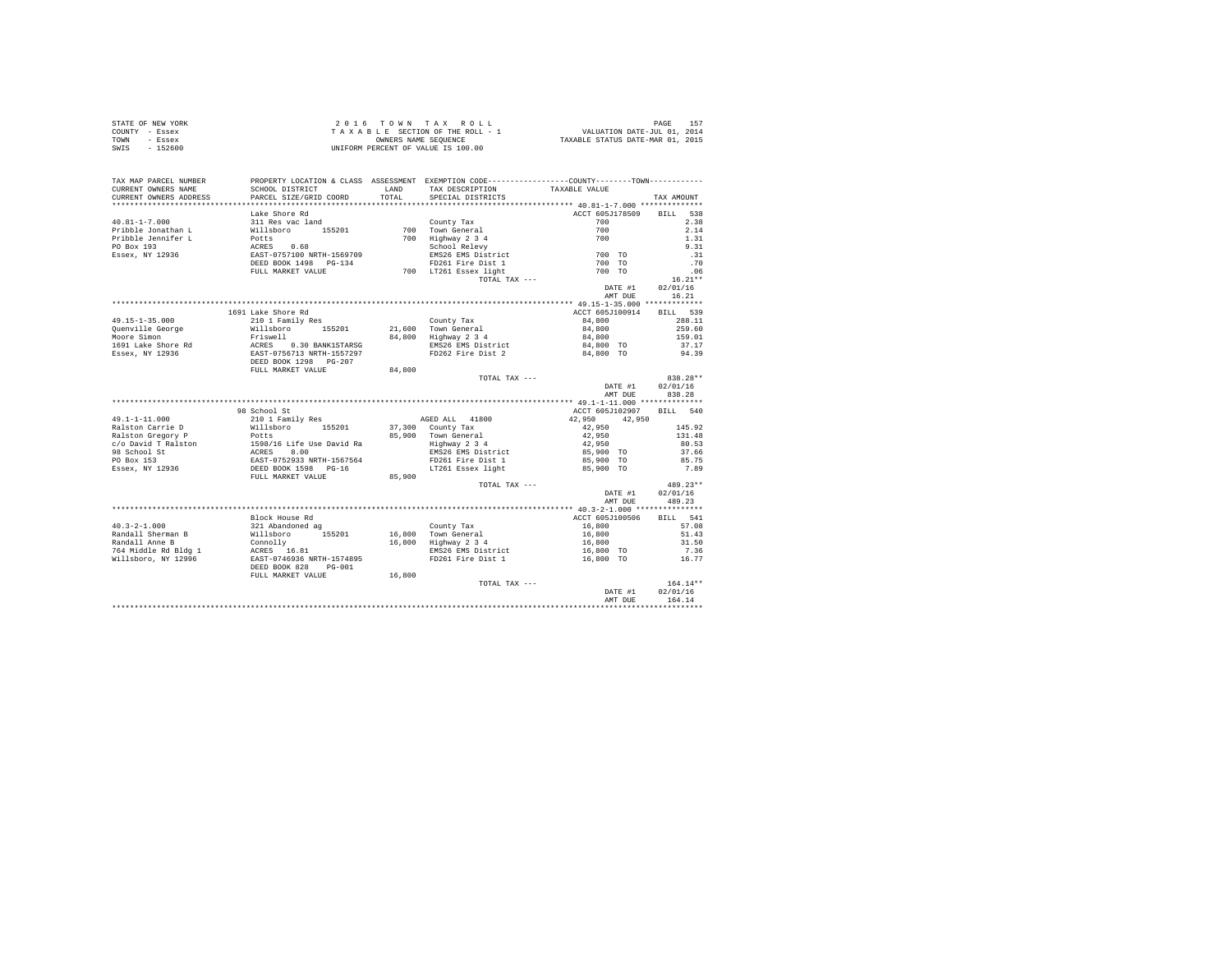| STATE OF NEW YORK | 2016 TOWN TAX ROLL                 | 158<br>PAGE                      |
|-------------------|------------------------------------|----------------------------------|
| COUNTY - Essex    | TAXABLE SECTION OF THE ROLL - 1    | VALUATION DATE-JUL 01, 2014      |
| TOWN<br>- Essex   | OWNERS NAME SEOUENCE               | TAXABLE STATUS DATE-MAR 01, 2015 |
| SWIS<br>- 152600  | UNIFORM PERCENT OF VALUE IS 100.00 |                                  |

| TAX MAP PARCEL NUMBER  |                                                                                                                                                                                                                                               |        | PROPERTY LOCATION & CLASS ASSESSMENT EXEMPTION CODE---------------COUNTY-------TOWN--------- |                 |                  |
|------------------------|-----------------------------------------------------------------------------------------------------------------------------------------------------------------------------------------------------------------------------------------------|--------|----------------------------------------------------------------------------------------------|-----------------|------------------|
| CURRENT OWNERS NAME    | SCHOOL DISTRICT                                                                                                                                                                                                                               | LAND   | TAX DESCRIPTION                                                                              | TAXABLE VALUE   |                  |
| CURRENT OWNERS ADDRESS | PARCEL SIZE/GRID COORD                                                                                                                                                                                                                        | TOTAL  | SPECIAL DISTRICTS                                                                            |                 | TAX AMOUNT       |
|                        |                                                                                                                                                                                                                                               |        |                                                                                              |                 |                  |
|                        | 1590 NYS Route 22                                                                                                                                                                                                                             |        |                                                                                              | ACCT 605J102807 | BILL 542         |
| $48.76 - 1 - 7.000$    | 210 1 Family Res                                                                                                                                                                                                                              |        | County Tax                                                                                   | 66,400          | 225.59           |
| Rapalee Elizabeth      | Willsboro 155201                                                                                                                                                                                                                              |        | 32,000 Town General                                                                          | 66,400          | 203.27           |
| 1590 NYS Rte 22        | Friswell                                                                                                                                                                                                                                      |        | 66,400 Highway 2 3 4                                                                         | 66,400          | 124.50           |
| Essex, NY 12936        | $ACRES$ 1.00                                                                                                                                                                                                                                  |        | EMS26 EMS District                                                                           | 66,400 TO       | 29.11            |
|                        | EAST-0743719 NRTH-1555170                                                                                                                                                                                                                     |        | FD262 Fire Dist 2                                                                            | 66,400 TO       | 73.91            |
|                        | DEED BOOK 1162 PG-18                                                                                                                                                                                                                          |        | LT262 Whallonsburg light 66,400 TO                                                           |                 | 17.08            |
|                        | FULL MARKET VALUE                                                                                                                                                                                                                             | 66,400 |                                                                                              |                 |                  |
|                        |                                                                                                                                                                                                                                               |        | TOTAL TAX ---                                                                                |                 | $673.46**$       |
|                        |                                                                                                                                                                                                                                               |        |                                                                                              |                 | DATE #1 02/01/16 |
|                        |                                                                                                                                                                                                                                               |        |                                                                                              | AMT DUE         | 673.46           |
|                        |                                                                                                                                                                                                                                               |        |                                                                                              |                 |                  |
|                        | 1687 Lake Shore Rd                                                                                                                                                                                                                            |        |                                                                                              | ACCT 605J104311 | BILL 543         |
| $49.15 - 1 - 33.000$   | 210 1 Family Res                                                                                                                                                                                                                              |        | County Tax                                                                                   | 59,900          | 203.51           |
| Rathbun Carol E        | willsboro 155201                                                                                                                                                                                                                              |        | 25.200 Town General                                                                          | 59,900          | 183.37           |
| 2104 Barrett Rd        | Friswell<br>ACRES 0.60                                                                                                                                                                                                                        |        | 59,900 Highway 2 3 4                                                                         | 59,900          | 112.32           |
| Ballston Spa, NY 12020 |                                                                                                                                                                                                                                               |        | EMS26 EMS District                                                                           | 59,900 TO       | 26.26            |
|                        | EAST-0756656 NRTH-1557156                                                                                                                                                                                                                     |        | FD262 Fire Dist 2                                                                            | 59,900 TO       | 66.68            |
|                        | DEED BOOK 1023 PG-297                                                                                                                                                                                                                         |        |                                                                                              |                 |                  |
|                        | FULL MARKET VALUE                                                                                                                                                                                                                             | 59,900 |                                                                                              |                 |                  |
|                        |                                                                                                                                                                                                                                               |        | TOTAL TAX ---                                                                                |                 | 592.14**         |
|                        |                                                                                                                                                                                                                                               |        |                                                                                              | DATE #1         | 02/01/16         |
|                        |                                                                                                                                                                                                                                               |        |                                                                                              | AMT DUE         | 592.14           |
|                        |                                                                                                                                                                                                                                               |        |                                                                                              |                 |                  |
|                        | Lake Shore Rd                                                                                                                                                                                                                                 |        |                                                                                              | ACCT 605J104312 | BILL 544         |
| 49.15-1-34.000         | 314 Rural vac<10                                                                                                                                                                                                                              |        | County Tax                                                                                   | 16,800          | 57.08            |
| Rathbun Carol E        | Willsboro 155201<br>Friswell                                                                                                                                                                                                                  |        | 16.800 Town General<br>$16,800$ Highway $2\overline{3}4$                                     | 16,800          | 51.43            |
| 2104 Barrett Rd        |                                                                                                                                                                                                                                               |        |                                                                                              | 16,800          | 31.50            |
| Ballston Spa, NY 12020 | ACRES 0.20                                                                                                                                                                                                                                    |        | EMS26 EMS District                                                                           | 16,800 TO       | 7.36             |
|                        | EAST-0756691 NRTH-1557239                                                                                                                                                                                                                     |        | FD262 Fire Dist 2                                                                            | 16,800 TO       | 18.70            |
|                        | DEED BOOK 1023 PG-297                                                                                                                                                                                                                         |        |                                                                                              |                 |                  |
|                        | FULL MARKET VALUE                                                                                                                                                                                                                             | 16,800 |                                                                                              |                 |                  |
|                        |                                                                                                                                                                                                                                               |        | TOTAL TAX ---                                                                                |                 | $166.07**$       |
|                        |                                                                                                                                                                                                                                               |        |                                                                                              | DATE #1         | 02/01/16         |
|                        |                                                                                                                                                                                                                                               |        |                                                                                              | AMT DUE         | 166.07           |
|                        |                                                                                                                                                                                                                                               |        |                                                                                              |                 |                  |
|                        | 736 Brookfield Rd                                                                                                                                                                                                                             |        |                                                                                              | ACCT 605J175001 | BILL 545         |
| $48.2 - 1 - 1.000$     | 270 Mfg housing                                                                                                                                                                                                                               |        | County Tax                                                                                   | 43,400          | 147.45           |
|                        | 1991 - Alexander Mesiport (155001)<br>Rathbun Pamela (156001)<br>1993 - The Mac Mac Mac (1993)<br>1998 - The Mac Mac (1998)<br>1998 - The Mac (1998)<br>1998 - The Mac (1998)<br>1999 - The Mac (1998)<br>1999 - The Mac (1999)<br>1999 - The |        | 32,900 Town General<br>43,400 Highway 2 3 4                                                  | 43,400          | 132.86           |
|                        |                                                                                                                                                                                                                                               |        | Highway<br>EMS26 EMS District                                                                | 43,400          | 81.38            |
|                        |                                                                                                                                                                                                                                               |        |                                                                                              | 43,400 TO       | 19.03            |
|                        |                                                                                                                                                                                                                                               |        | FD262 Fire Dist 2                                                                            | 43,400 TO       | 48.31            |
|                        |                                                                                                                                                                                                                                               |        |                                                                                              |                 |                  |
|                        | FULL MARKET VALUE                                                                                                                                                                                                                             | 43,400 |                                                                                              |                 |                  |
|                        |                                                                                                                                                                                                                                               |        | TOTAL TAX ---                                                                                |                 | $429.03**$       |
|                        |                                                                                                                                                                                                                                               |        |                                                                                              | DATE #1         | 02/01/16         |
|                        |                                                                                                                                                                                                                                               |        |                                                                                              | AMT DUE         | 429.03           |
|                        |                                                                                                                                                                                                                                               |        |                                                                                              |                 |                  |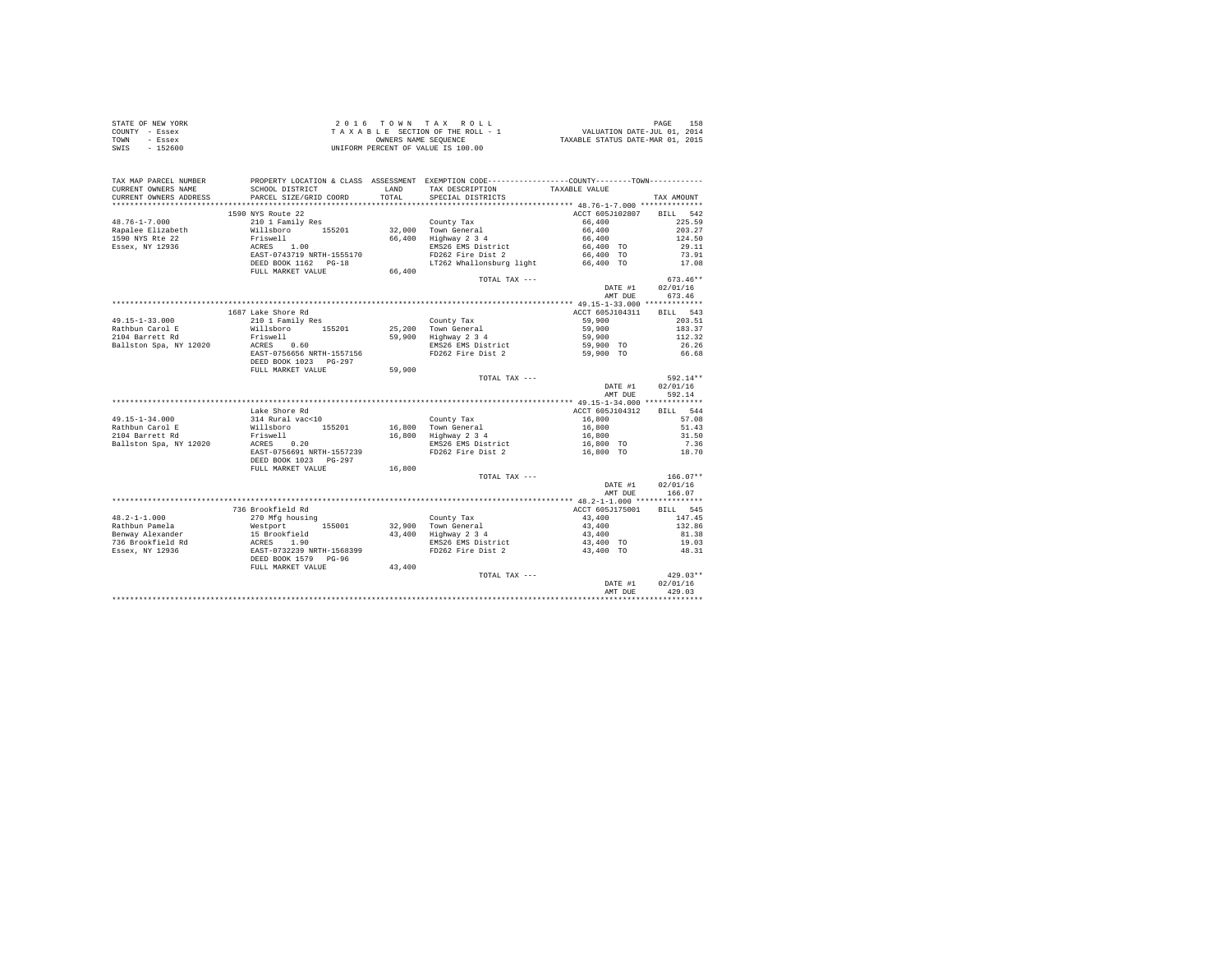|                | STATE OF NEW YORK | 2016 TOWN TAX ROLL                 | 159<br>PAGE                      |
|----------------|-------------------|------------------------------------|----------------------------------|
| COUNTY - Essex |                   | TAXABLE SECTION OF THE ROLL - 1    | VALUATION DATE-JUL 01, 2014      |
| TOWN           | - Essex           | OWNERS NAME SEOUENCE               | TAXABLE STATUS DATE-MAR 01, 2015 |
| SWIS           | $-152600$         | UNIFORM PERCENT OF VALUE IS 100.00 |                                  |

| ACCT 605J178511<br>Alden Rd<br>BTLL.<br>546<br>314 Rural vac<10<br>14.27<br>$48.3 - 1 - 16.000$<br>County Tax<br>4.200<br>4.200<br>12.86<br>Redmond Gregory P<br>Westport<br>155001<br>4.200 Town General<br>Redmond Donna B<br>8 Platt Rogers<br>4.200<br>Highway 2 3 4<br>7.88<br>4,200<br>266 Alden Rd<br>1261/194<br>EMS26 EMS District<br>4,200 TO<br>1.84<br>4.68<br>Westport, NY 12993<br>Db 1004/333 B Line Agr<br>FD262 Fire Dist 2<br>4,200 TO<br>5.95<br>ACRES<br>EAST-0729727 NRTH-1554407<br>DEED BOOK 1299 PG-205<br>FULL MARKET VALUE<br>4,200<br>$41.53**$<br>TOTAL TAX ---<br>DATE #1<br>02/01/16<br>41.53<br>AMT DUE<br>266 Alden Rd<br>ACCT 605J103407<br>BTT.T. 547<br>145,100<br>492.97<br>$48.3 - 1 - 17.000$<br>210 1 Family Res<br>County Tax<br>30.100 Town General<br>Redmond Gregory P<br>155001<br>145,100<br>444.19<br>Westport<br>Redmond Donna B<br>8 Platt Rogers<br>145,100<br>Highway 2 3 4<br>272.07<br>145,100<br>266 Alden Rd<br>1261/194<br>EMS26 EMS District<br>63.61<br>145,100 TO<br>Westport, NY 12993<br>FD262 Fire Dist 2<br>161.52<br>145,100 TO<br>1ac<br>1.10<br>ACRES<br>EAST-0729577 NRTH-1554584<br>DEED BOOK 1299 PG-205<br>FULL MARKET VALUE<br>145,100<br>$1,434.36**$<br>TOTAL TAX ---<br>02/01/16<br>DATE #1<br>AMT DUE<br>1,434.36<br>2250 Lake Shore Rd<br>ACCT 605J102706<br>BILL 548<br>$40.73 - 6 - 11.100$<br>210 1 Family Res - WTRFNT<br>257,800<br>875.87<br>County Tax<br>Reis Richard<br>Willsboro<br>155201<br>167,300<br>257,800<br>789.19<br>Town General<br>Reis Mary Ruth<br>257,800<br>Highway 2 3 4<br>Potts<br>257,800<br>483.39<br>711 Copley Ln<br>1649/236-Sewer Easement<br>EMS26 EMS District<br>113.01<br>257,800 TO<br>Silver Spring, MD 20904<br>0.85<br>FD261 Fire Dist 1<br>257.35<br>ACRES<br>257,800 TO<br>EAST-0757411 NRTH-1570605<br>LT261 Essex light<br>23.68<br>257,800 TO<br>DEED BOOK 1736 PG-148<br>257,800<br>FULL MARKET VALUE<br>$2.542.49**$<br>TOTAL TAX ---<br>02/01/16<br>DATE #1<br>2.542.49<br>AMT DUE | TAX MAP PARCEL NUMBER<br>CURRENT OWNERS NAME<br>CURRENT OWNERS ADDRESS | SCHOOL DISTRICT<br>PARCEL SIZE/GRID COORD | LAND<br>TOTAL | PROPERTY LOCATION & CLASS ASSESSMENT EXEMPTION CODE---------------COUNTY-------TOWN---------<br>TAX DESCRIPTION<br>SPECIAL DISTRICTS | TAXABLE VALUE | TAX AMOUNT |
|-----------------------------------------------------------------------------------------------------------------------------------------------------------------------------------------------------------------------------------------------------------------------------------------------------------------------------------------------------------------------------------------------------------------------------------------------------------------------------------------------------------------------------------------------------------------------------------------------------------------------------------------------------------------------------------------------------------------------------------------------------------------------------------------------------------------------------------------------------------------------------------------------------------------------------------------------------------------------------------------------------------------------------------------------------------------------------------------------------------------------------------------------------------------------------------------------------------------------------------------------------------------------------------------------------------------------------------------------------------------------------------------------------------------------------------------------------------------------------------------------------------------------------------------------------------------------------------------------------------------------------------------------------------------------------------------------------------------------------------------------------------------------------------------------------------------------------------------------------------------------------------------------------------------------------------------------------------------------------------------------------------------|------------------------------------------------------------------------|-------------------------------------------|---------------|--------------------------------------------------------------------------------------------------------------------------------------|---------------|------------|
|                                                                                                                                                                                                                                                                                                                                                                                                                                                                                                                                                                                                                                                                                                                                                                                                                                                                                                                                                                                                                                                                                                                                                                                                                                                                                                                                                                                                                                                                                                                                                                                                                                                                                                                                                                                                                                                                                                                                                                                                                 |                                                                        |                                           |               |                                                                                                                                      |               |            |
|                                                                                                                                                                                                                                                                                                                                                                                                                                                                                                                                                                                                                                                                                                                                                                                                                                                                                                                                                                                                                                                                                                                                                                                                                                                                                                                                                                                                                                                                                                                                                                                                                                                                                                                                                                                                                                                                                                                                                                                                                 |                                                                        |                                           |               |                                                                                                                                      |               |            |
|                                                                                                                                                                                                                                                                                                                                                                                                                                                                                                                                                                                                                                                                                                                                                                                                                                                                                                                                                                                                                                                                                                                                                                                                                                                                                                                                                                                                                                                                                                                                                                                                                                                                                                                                                                                                                                                                                                                                                                                                                 |                                                                        |                                           |               |                                                                                                                                      |               |            |
|                                                                                                                                                                                                                                                                                                                                                                                                                                                                                                                                                                                                                                                                                                                                                                                                                                                                                                                                                                                                                                                                                                                                                                                                                                                                                                                                                                                                                                                                                                                                                                                                                                                                                                                                                                                                                                                                                                                                                                                                                 |                                                                        |                                           |               |                                                                                                                                      |               |            |
|                                                                                                                                                                                                                                                                                                                                                                                                                                                                                                                                                                                                                                                                                                                                                                                                                                                                                                                                                                                                                                                                                                                                                                                                                                                                                                                                                                                                                                                                                                                                                                                                                                                                                                                                                                                                                                                                                                                                                                                                                 |                                                                        |                                           |               |                                                                                                                                      |               |            |
|                                                                                                                                                                                                                                                                                                                                                                                                                                                                                                                                                                                                                                                                                                                                                                                                                                                                                                                                                                                                                                                                                                                                                                                                                                                                                                                                                                                                                                                                                                                                                                                                                                                                                                                                                                                                                                                                                                                                                                                                                 |                                                                        |                                           |               |                                                                                                                                      |               |            |
|                                                                                                                                                                                                                                                                                                                                                                                                                                                                                                                                                                                                                                                                                                                                                                                                                                                                                                                                                                                                                                                                                                                                                                                                                                                                                                                                                                                                                                                                                                                                                                                                                                                                                                                                                                                                                                                                                                                                                                                                                 |                                                                        |                                           |               |                                                                                                                                      |               |            |
|                                                                                                                                                                                                                                                                                                                                                                                                                                                                                                                                                                                                                                                                                                                                                                                                                                                                                                                                                                                                                                                                                                                                                                                                                                                                                                                                                                                                                                                                                                                                                                                                                                                                                                                                                                                                                                                                                                                                                                                                                 |                                                                        |                                           |               |                                                                                                                                      |               |            |
|                                                                                                                                                                                                                                                                                                                                                                                                                                                                                                                                                                                                                                                                                                                                                                                                                                                                                                                                                                                                                                                                                                                                                                                                                                                                                                                                                                                                                                                                                                                                                                                                                                                                                                                                                                                                                                                                                                                                                                                                                 |                                                                        |                                           |               |                                                                                                                                      |               |            |
|                                                                                                                                                                                                                                                                                                                                                                                                                                                                                                                                                                                                                                                                                                                                                                                                                                                                                                                                                                                                                                                                                                                                                                                                                                                                                                                                                                                                                                                                                                                                                                                                                                                                                                                                                                                                                                                                                                                                                                                                                 |                                                                        |                                           |               |                                                                                                                                      |               |            |
|                                                                                                                                                                                                                                                                                                                                                                                                                                                                                                                                                                                                                                                                                                                                                                                                                                                                                                                                                                                                                                                                                                                                                                                                                                                                                                                                                                                                                                                                                                                                                                                                                                                                                                                                                                                                                                                                                                                                                                                                                 |                                                                        |                                           |               |                                                                                                                                      |               |            |
|                                                                                                                                                                                                                                                                                                                                                                                                                                                                                                                                                                                                                                                                                                                                                                                                                                                                                                                                                                                                                                                                                                                                                                                                                                                                                                                                                                                                                                                                                                                                                                                                                                                                                                                                                                                                                                                                                                                                                                                                                 |                                                                        |                                           |               |                                                                                                                                      |               |            |
|                                                                                                                                                                                                                                                                                                                                                                                                                                                                                                                                                                                                                                                                                                                                                                                                                                                                                                                                                                                                                                                                                                                                                                                                                                                                                                                                                                                                                                                                                                                                                                                                                                                                                                                                                                                                                                                                                                                                                                                                                 |                                                                        |                                           |               |                                                                                                                                      |               |            |
|                                                                                                                                                                                                                                                                                                                                                                                                                                                                                                                                                                                                                                                                                                                                                                                                                                                                                                                                                                                                                                                                                                                                                                                                                                                                                                                                                                                                                                                                                                                                                                                                                                                                                                                                                                                                                                                                                                                                                                                                                 |                                                                        |                                           |               |                                                                                                                                      |               |            |
|                                                                                                                                                                                                                                                                                                                                                                                                                                                                                                                                                                                                                                                                                                                                                                                                                                                                                                                                                                                                                                                                                                                                                                                                                                                                                                                                                                                                                                                                                                                                                                                                                                                                                                                                                                                                                                                                                                                                                                                                                 |                                                                        |                                           |               |                                                                                                                                      |               |            |
|                                                                                                                                                                                                                                                                                                                                                                                                                                                                                                                                                                                                                                                                                                                                                                                                                                                                                                                                                                                                                                                                                                                                                                                                                                                                                                                                                                                                                                                                                                                                                                                                                                                                                                                                                                                                                                                                                                                                                                                                                 |                                                                        |                                           |               |                                                                                                                                      |               |            |
|                                                                                                                                                                                                                                                                                                                                                                                                                                                                                                                                                                                                                                                                                                                                                                                                                                                                                                                                                                                                                                                                                                                                                                                                                                                                                                                                                                                                                                                                                                                                                                                                                                                                                                                                                                                                                                                                                                                                                                                                                 |                                                                        |                                           |               |                                                                                                                                      |               |            |
|                                                                                                                                                                                                                                                                                                                                                                                                                                                                                                                                                                                                                                                                                                                                                                                                                                                                                                                                                                                                                                                                                                                                                                                                                                                                                                                                                                                                                                                                                                                                                                                                                                                                                                                                                                                                                                                                                                                                                                                                                 |                                                                        |                                           |               |                                                                                                                                      |               |            |
|                                                                                                                                                                                                                                                                                                                                                                                                                                                                                                                                                                                                                                                                                                                                                                                                                                                                                                                                                                                                                                                                                                                                                                                                                                                                                                                                                                                                                                                                                                                                                                                                                                                                                                                                                                                                                                                                                                                                                                                                                 |                                                                        |                                           |               |                                                                                                                                      |               |            |
|                                                                                                                                                                                                                                                                                                                                                                                                                                                                                                                                                                                                                                                                                                                                                                                                                                                                                                                                                                                                                                                                                                                                                                                                                                                                                                                                                                                                                                                                                                                                                                                                                                                                                                                                                                                                                                                                                                                                                                                                                 |                                                                        |                                           |               |                                                                                                                                      |               |            |
|                                                                                                                                                                                                                                                                                                                                                                                                                                                                                                                                                                                                                                                                                                                                                                                                                                                                                                                                                                                                                                                                                                                                                                                                                                                                                                                                                                                                                                                                                                                                                                                                                                                                                                                                                                                                                                                                                                                                                                                                                 |                                                                        |                                           |               |                                                                                                                                      |               |            |
|                                                                                                                                                                                                                                                                                                                                                                                                                                                                                                                                                                                                                                                                                                                                                                                                                                                                                                                                                                                                                                                                                                                                                                                                                                                                                                                                                                                                                                                                                                                                                                                                                                                                                                                                                                                                                                                                                                                                                                                                                 |                                                                        |                                           |               |                                                                                                                                      |               |            |
|                                                                                                                                                                                                                                                                                                                                                                                                                                                                                                                                                                                                                                                                                                                                                                                                                                                                                                                                                                                                                                                                                                                                                                                                                                                                                                                                                                                                                                                                                                                                                                                                                                                                                                                                                                                                                                                                                                                                                                                                                 |                                                                        |                                           |               |                                                                                                                                      |               |            |
|                                                                                                                                                                                                                                                                                                                                                                                                                                                                                                                                                                                                                                                                                                                                                                                                                                                                                                                                                                                                                                                                                                                                                                                                                                                                                                                                                                                                                                                                                                                                                                                                                                                                                                                                                                                                                                                                                                                                                                                                                 |                                                                        |                                           |               |                                                                                                                                      |               |            |
|                                                                                                                                                                                                                                                                                                                                                                                                                                                                                                                                                                                                                                                                                                                                                                                                                                                                                                                                                                                                                                                                                                                                                                                                                                                                                                                                                                                                                                                                                                                                                                                                                                                                                                                                                                                                                                                                                                                                                                                                                 |                                                                        |                                           |               |                                                                                                                                      |               |            |
|                                                                                                                                                                                                                                                                                                                                                                                                                                                                                                                                                                                                                                                                                                                                                                                                                                                                                                                                                                                                                                                                                                                                                                                                                                                                                                                                                                                                                                                                                                                                                                                                                                                                                                                                                                                                                                                                                                                                                                                                                 |                                                                        |                                           |               |                                                                                                                                      |               |            |
|                                                                                                                                                                                                                                                                                                                                                                                                                                                                                                                                                                                                                                                                                                                                                                                                                                                                                                                                                                                                                                                                                                                                                                                                                                                                                                                                                                                                                                                                                                                                                                                                                                                                                                                                                                                                                                                                                                                                                                                                                 |                                                                        |                                           |               |                                                                                                                                      |               |            |
|                                                                                                                                                                                                                                                                                                                                                                                                                                                                                                                                                                                                                                                                                                                                                                                                                                                                                                                                                                                                                                                                                                                                                                                                                                                                                                                                                                                                                                                                                                                                                                                                                                                                                                                                                                                                                                                                                                                                                                                                                 |                                                                        |                                           |               |                                                                                                                                      |               |            |
|                                                                                                                                                                                                                                                                                                                                                                                                                                                                                                                                                                                                                                                                                                                                                                                                                                                                                                                                                                                                                                                                                                                                                                                                                                                                                                                                                                                                                                                                                                                                                                                                                                                                                                                                                                                                                                                                                                                                                                                                                 |                                                                        |                                           |               |                                                                                                                                      |               |            |
|                                                                                                                                                                                                                                                                                                                                                                                                                                                                                                                                                                                                                                                                                                                                                                                                                                                                                                                                                                                                                                                                                                                                                                                                                                                                                                                                                                                                                                                                                                                                                                                                                                                                                                                                                                                                                                                                                                                                                                                                                 |                                                                        |                                           |               |                                                                                                                                      |               |            |
|                                                                                                                                                                                                                                                                                                                                                                                                                                                                                                                                                                                                                                                                                                                                                                                                                                                                                                                                                                                                                                                                                                                                                                                                                                                                                                                                                                                                                                                                                                                                                                                                                                                                                                                                                                                                                                                                                                                                                                                                                 |                                                                        |                                           |               |                                                                                                                                      |               |            |
|                                                                                                                                                                                                                                                                                                                                                                                                                                                                                                                                                                                                                                                                                                                                                                                                                                                                                                                                                                                                                                                                                                                                                                                                                                                                                                                                                                                                                                                                                                                                                                                                                                                                                                                                                                                                                                                                                                                                                                                                                 |                                                                        |                                           |               |                                                                                                                                      |               |            |
|                                                                                                                                                                                                                                                                                                                                                                                                                                                                                                                                                                                                                                                                                                                                                                                                                                                                                                                                                                                                                                                                                                                                                                                                                                                                                                                                                                                                                                                                                                                                                                                                                                                                                                                                                                                                                                                                                                                                                                                                                 |                                                                        |                                           |               |                                                                                                                                      |               |            |
|                                                                                                                                                                                                                                                                                                                                                                                                                                                                                                                                                                                                                                                                                                                                                                                                                                                                                                                                                                                                                                                                                                                                                                                                                                                                                                                                                                                                                                                                                                                                                                                                                                                                                                                                                                                                                                                                                                                                                                                                                 |                                                                        |                                           |               |                                                                                                                                      |               |            |
|                                                                                                                                                                                                                                                                                                                                                                                                                                                                                                                                                                                                                                                                                                                                                                                                                                                                                                                                                                                                                                                                                                                                                                                                                                                                                                                                                                                                                                                                                                                                                                                                                                                                                                                                                                                                                                                                                                                                                                                                                 |                                                                        |                                           |               |                                                                                                                                      |               |            |
|                                                                                                                                                                                                                                                                                                                                                                                                                                                                                                                                                                                                                                                                                                                                                                                                                                                                                                                                                                                                                                                                                                                                                                                                                                                                                                                                                                                                                                                                                                                                                                                                                                                                                                                                                                                                                                                                                                                                                                                                                 |                                                                        |                                           |               |                                                                                                                                      |               |            |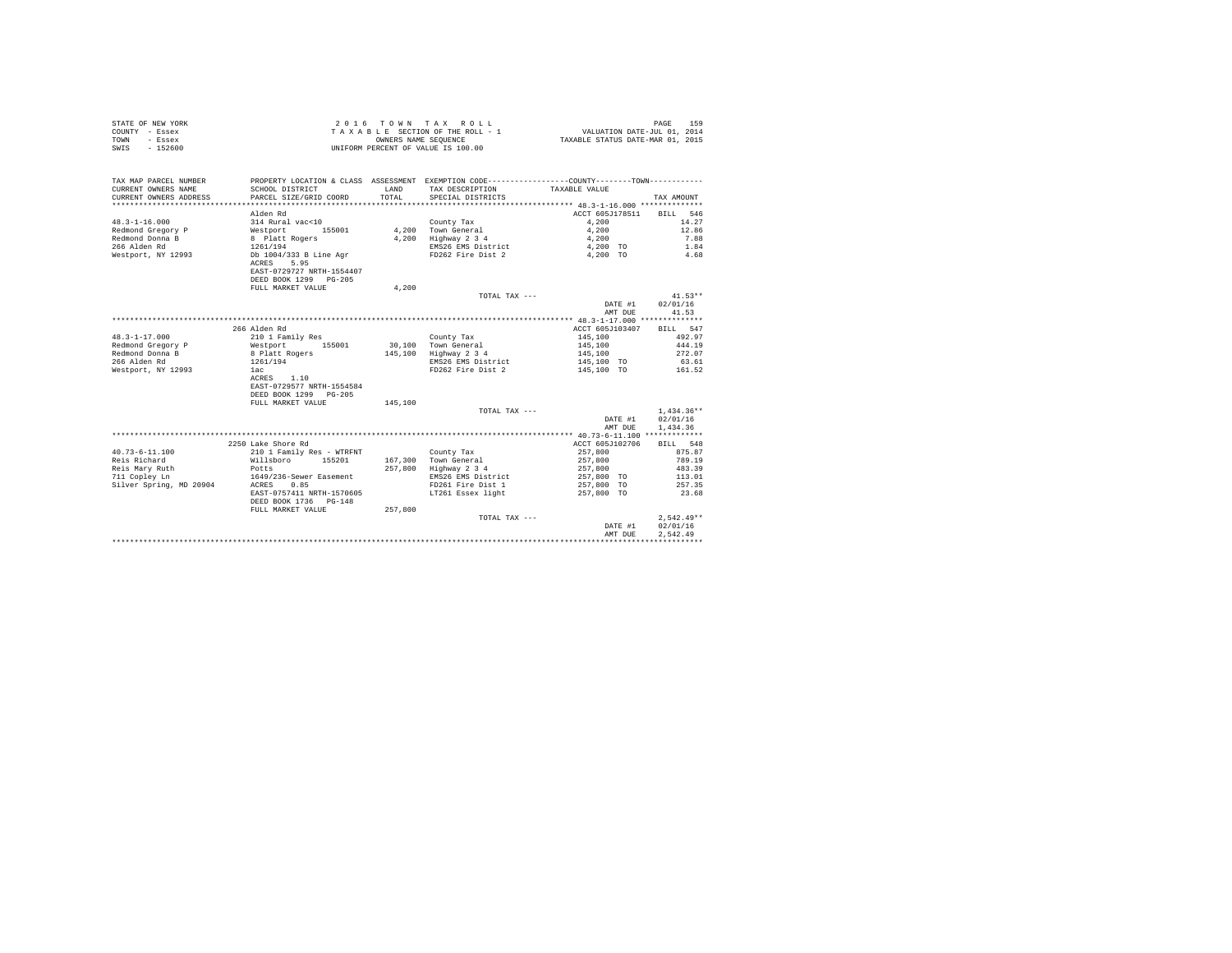| STATE OF NEW YORK | 2016 TOWN TAX ROLL                 | 160<br>PAGE                      |
|-------------------|------------------------------------|----------------------------------|
| COUNTY - Essex    | TAXABLE SECTION OF THE ROLL - 1    | VALUATION DATE-JUL 01, 2014      |
| TOWN<br>- Essex   | OWNERS NAME SEOUENCE               | TAXABLE STATUS DATE-MAR 01, 2015 |
| - 152600<br>SWIS  | UNIFORM PERCENT OF VALUE IS 100.00 |                                  |

| TAX MAP PARCEL NUMBER<br>CURRENT OWNERS NAME | SCHOOL DISTRICT                                                                                                                                                                                                                                                                                                                                                                                                            |         | LAND TAX DESCRIPTION | PROPERTY LOCATION & CLASS ASSESSMENT EXEMPTION CODE---------------COUNTY-------TOWN---------<br>TAXABLE VALUE |                    |
|----------------------------------------------|----------------------------------------------------------------------------------------------------------------------------------------------------------------------------------------------------------------------------------------------------------------------------------------------------------------------------------------------------------------------------------------------------------------------------|---------|----------------------|---------------------------------------------------------------------------------------------------------------|--------------------|
| CURRENT OWNERS ADDRESS                       | PARCEL SIZE/GRID COORD                                                                                                                                                                                                                                                                                                                                                                                                     | TOTAL   | SPECIAL DISTRICTS    |                                                                                                               | TAX AMOUNT         |
|                                              |                                                                                                                                                                                                                                                                                                                                                                                                                            |         |                      |                                                                                                               |                    |
|                                              | 83 Wildacres Wav                                                                                                                                                                                                                                                                                                                                                                                                           |         |                      | ACCT 605J103212 BILL 549                                                                                      |                    |
| $49.7 - 1 - 2.000$                           |                                                                                                                                                                                                                                                                                                                                                                                                                            |         |                      |                                                                                                               |                    |
| Renkoff Franklin D                           |                                                                                                                                                                                                                                                                                                                                                                                                                            |         |                      |                                                                                                               |                    |
| 40 Fifth Ave                                 |                                                                                                                                                                                                                                                                                                                                                                                                                            |         |                      |                                                                                                               |                    |
| New York, NY 10011                           |                                                                                                                                                                                                                                                                                                                                                                                                                            |         |                      |                                                                                                               |                    |
|                                              |                                                                                                                                                                                                                                                                                                                                                                                                                            |         |                      |                                                                                                               |                    |
|                                              |                                                                                                                                                                                                                                                                                                                                                                                                                            |         |                      |                                                                                                               |                    |
|                                              | FULL MARKET VALUE                                                                                                                                                                                                                                                                                                                                                                                                          | 237,200 |                      |                                                                                                               |                    |
|                                              |                                                                                                                                                                                                                                                                                                                                                                                                                            |         | TOTAL TAX ---        |                                                                                                               | $2,339.34**$       |
|                                              |                                                                                                                                                                                                                                                                                                                                                                                                                            |         |                      | DATE #1                                                                                                       | 02/01/16           |
|                                              |                                                                                                                                                                                                                                                                                                                                                                                                                            |         |                      | AMT DUE                                                                                                       | 2,339.34           |
|                                              |                                                                                                                                                                                                                                                                                                                                                                                                                            |         |                      |                                                                                                               |                    |
|                                              | 230 Revnolds Rd<br>$\begin{tabular}{l c c c c c} \multicolumn{1}{c c c c} \multicolumn{1}{c c c} \multicolumn{1}{c c c} \multicolumn{1}{c c c} \multicolumn{1}{c c c} \multicolumn{1}{c c c} \multicolumn{1}{c c c} \multicolumn{1}{c c c} \multicolumn{1}{c c c} \multicolumn{1}{c c c} \multicolumn{1}{c c c} \multicolumn{1}{c c c} \multicolumn{1}{c c c} \multicolumn{1}{c c c} \multicolumn{1}{c c c} \multicolumn{$ |         |                      | ACCT 605J103414                                                                                               | BILL 550           |
|                                              |                                                                                                                                                                                                                                                                                                                                                                                                                            |         |                      |                                                                                                               |                    |
|                                              |                                                                                                                                                                                                                                                                                                                                                                                                                            |         |                      |                                                                                                               |                    |
|                                              |                                                                                                                                                                                                                                                                                                                                                                                                                            |         |                      |                                                                                                               |                    |
|                                              |                                                                                                                                                                                                                                                                                                                                                                                                                            |         |                      |                                                                                                               |                    |
|                                              |                                                                                                                                                                                                                                                                                                                                                                                                                            |         |                      |                                                                                                               |                    |
|                                              |                                                                                                                                                                                                                                                                                                                                                                                                                            |         |                      |                                                                                                               |                    |
|                                              |                                                                                                                                                                                                                                                                                                                                                                                                                            |         |                      |                                                                                                               |                    |
|                                              |                                                                                                                                                                                                                                                                                                                                                                                                                            |         |                      |                                                                                                               |                    |
|                                              |                                                                                                                                                                                                                                                                                                                                                                                                                            |         |                      |                                                                                                               |                    |
|                                              |                                                                                                                                                                                                                                                                                                                                                                                                                            |         |                      | DATE #1                                                                                                       | 02/01/16<br>559.96 |
|                                              |                                                                                                                                                                                                                                                                                                                                                                                                                            |         |                      | AMT DUE                                                                                                       |                    |
|                                              | 347 Christian Rd                                                                                                                                                                                                                                                                                                                                                                                                           |         |                      | ACCT 605J103506 BILL 551                                                                                      |                    |
|                                              |                                                                                                                                                                                                                                                                                                                                                                                                                            |         |                      |                                                                                                               |                    |
|                                              |                                                                                                                                                                                                                                                                                                                                                                                                                            |         |                      |                                                                                                               |                    |
|                                              |                                                                                                                                                                                                                                                                                                                                                                                                                            |         |                      |                                                                                                               |                    |
|                                              |                                                                                                                                                                                                                                                                                                                                                                                                                            |         |                      |                                                                                                               |                    |
|                                              |                                                                                                                                                                                                                                                                                                                                                                                                                            |         |                      |                                                                                                               |                    |
|                                              |                                                                                                                                                                                                                                                                                                                                                                                                                            |         |                      |                                                                                                               |                    |
|                                              |                                                                                                                                                                                                                                                                                                                                                                                                                            |         |                      |                                                                                                               |                    |
|                                              |                                                                                                                                                                                                                                                                                                                                                                                                                            |         | TOTAL TAX $---$      |                                                                                                               | $1,865.81**$       |
|                                              |                                                                                                                                                                                                                                                                                                                                                                                                                            |         |                      | DATE #1                                                                                                       | 02/01/16           |
|                                              |                                                                                                                                                                                                                                                                                                                                                                                                                            |         |                      | AMT DUE                                                                                                       | 1,865.81           |
|                                              |                                                                                                                                                                                                                                                                                                                                                                                                                            |         |                      |                                                                                                               |                    |
|                                              | 11 Derby Way                                                                                                                                                                                                                                                                                                                                                                                                               |         |                      | ACCT 605J103510                                                                                               | BILL 552           |
|                                              |                                                                                                                                                                                                                                                                                                                                                                                                                            |         |                      |                                                                                                               |                    |
|                                              |                                                                                                                                                                                                                                                                                                                                                                                                                            |         |                      |                                                                                                               |                    |
|                                              |                                                                                                                                                                                                                                                                                                                                                                                                                            |         |                      |                                                                                                               |                    |
|                                              |                                                                                                                                                                                                                                                                                                                                                                                                                            |         |                      |                                                                                                               |                    |
|                                              |                                                                                                                                                                                                                                                                                                                                                                                                                            |         |                      |                                                                                                               |                    |
|                                              |                                                                                                                                                                                                                                                                                                                                                                                                                            |         |                      |                                                                                                               |                    |
|                                              | $\begin{tabular}{l c c c c c c c c} \multicolumn{1}{c c c c} \multicolumn{1}{c c c} \multicolumn{1}{c c c} \multicolumn{1}{c c c} \multicolumn{1}{c c c} \multicolumn{1}{c c c} \multicolumn{1}{c c c} \multicolumn{1}{c c c} \multicolumn{1}{c c c} \multicolumn{1}{c c c} \multicolumn{1}{c c c} \multicolumn{1}{c c c} \multicolumn{1}{c c c} \multicolumn{1}{c c c} \multicolumn{1}{c c c$                             |         |                      |                                                                                                               |                    |
|                                              |                                                                                                                                                                                                                                                                                                                                                                                                                            |         | TOTAL TAX ---        |                                                                                                               | $1,499.75**$       |
|                                              |                                                                                                                                                                                                                                                                                                                                                                                                                            |         |                      | DATE #1 $02/01/16$                                                                                            |                    |
|                                              |                                                                                                                                                                                                                                                                                                                                                                                                                            |         |                      | AMT DUE                                                                                                       | 1,499.75           |
|                                              |                                                                                                                                                                                                                                                                                                                                                                                                                            |         |                      |                                                                                                               |                    |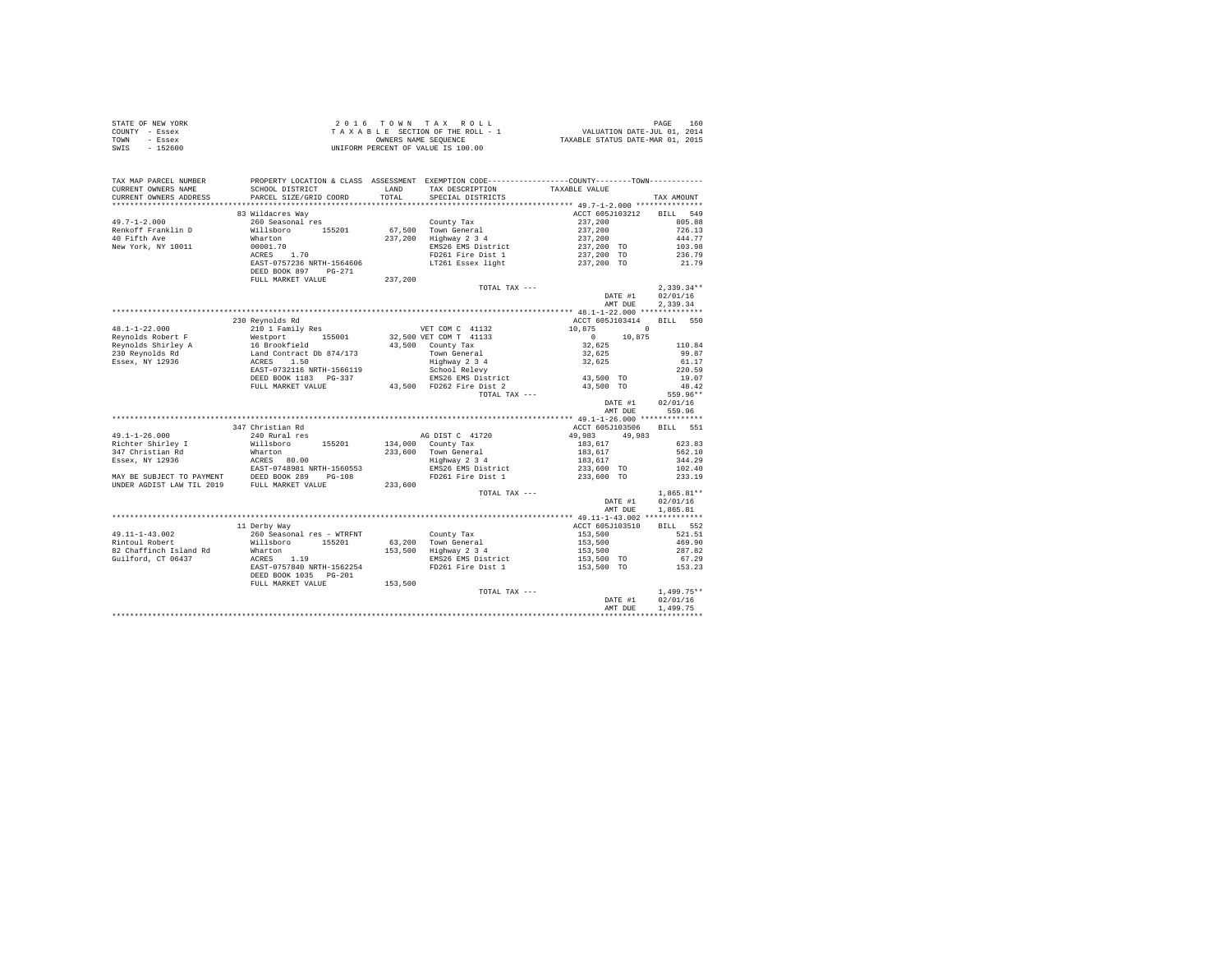| STATE OF NEW YORK | $2.0.16$ TOWN TAX ROLL             | 161<br>PAGE                      |
|-------------------|------------------------------------|----------------------------------|
| COUNTY - Essex    | TAXABLE SECTION OF THE ROLL - 1    | VALUATION DATE-JUL 01, 2014      |
| TOWN<br>- Essex   | OWNERS NAME SEOUENCE               | TAXABLE STATUS DATE-MAR 01, 2015 |
| - 152600<br>SWIS  | UNIFORM PERCENT OF VALUE IS 100.00 |                                  |

| 2221 Lake Shore Rd<br>ACCT 605J100709<br>BILL 553<br>$40.81 - 1 - 1.000$<br>210 1 Family Res<br>215,500<br>732.15<br>County Tax<br>155201<br>58,500<br>Town General<br>215,500<br>659.70<br>Robbins Richard H<br>Willsboro<br>Valentine Amy B<br>215,500<br>Highway 2 3 4<br>215,500<br>404.08<br>Potts<br>2221 Lake Shore Rd 1670/206 Easement<br>EMS26 EMS District<br>215,500 TO<br>94.47<br>215,500 TO 215.13<br>Essex, NY 12936<br>0.30<br>FD261 Fire Dist 1<br>ACRES<br>EAST-0757229 NRTH-1569807<br>LT261 Essex light<br>215,500 TO<br>19.79<br>DEED BOOK 1647 PG-136<br>215,500<br>FULL MARKET VALUE<br>$2.125.32**$<br>TOTAL TAX ---<br>DATE #1<br>02/01/16<br>2.125.32<br>AMT DUE<br>20 Spire Way<br>ACCT 605J101304<br>BILL 554<br>565,100<br>1,919.91<br>210 1 Family Res - WTRFNT<br>County Tax<br>Town General<br>Rock Whallon Real Prop Trust Willsboro 155201<br>303,200<br>565,100<br>1,729.92<br>565,100<br>Highway 2 3 4<br>565,100<br>1,059.60<br>School Relevy<br>7.516.77<br>EAST-0760717 NRTH-1556530<br>Davie, FL 33325<br>EMS26 EMS District 565,100 TO<br>247.72<br>FD262 Fire Dist 2<br>629.03<br>DEED BOOK 1691 PG-70<br>565,100 TO<br>565,100<br>FULL MARKET VALUE<br>13,102.95**<br>TOTAL TAX ---<br>02/01/16<br>DATE #1<br>13,102.95<br>AMT DUE<br>2727 NYS Route 22<br>ACCT 605J102902<br>BILL 555<br>210 1 Family Res<br>194,100<br>659.45<br>County Tax<br>155201 60.100<br>Rosenberg Douglas P Willsboro<br>Town General<br>194,100<br>594.19<br>PO Box 16031<br>194,100<br>Highway 2 3 4<br>363.95<br>Hicks<br>194,100<br>Chapel Hill, NC 27516<br>EMS26 EMS District<br>85.09<br>1650/160-Sewer Easement<br>194,100 TO<br>FD261 Fire Dist 1<br>0.40<br>194,100 TO<br>193.76<br>ACRES<br>LT261 Essex light<br>EAST-0756361 NRTH-1572176<br>194,100 TO<br>17.83<br>DEED BOOK 1336 PG-268<br>194,100<br>FULL MARKET VALUE<br>$1.914.27**$<br>TOTAL TAX ---<br>02/01/16<br>DATE #1<br>1,914.27<br>AMT DUE | TAX MAP PARCEL NUMBER<br>CURRENT OWNERS NAME<br>CURRENT OWNERS ADDRESS | SCHOOL DISTRICT<br>PARCEL SIZE/GRID COORD | LAND<br>TOTAL | PROPERTY LOCATION & CLASS ASSESSMENT EXEMPTION CODE----------------COUNTY--------TOWN----------<br>TAX DESCRIPTION TAXABLE VALUE<br>SPECIAL DISTRICTS | TAX AMOUNT |
|--------------------------------------------------------------------------------------------------------------------------------------------------------------------------------------------------------------------------------------------------------------------------------------------------------------------------------------------------------------------------------------------------------------------------------------------------------------------------------------------------------------------------------------------------------------------------------------------------------------------------------------------------------------------------------------------------------------------------------------------------------------------------------------------------------------------------------------------------------------------------------------------------------------------------------------------------------------------------------------------------------------------------------------------------------------------------------------------------------------------------------------------------------------------------------------------------------------------------------------------------------------------------------------------------------------------------------------------------------------------------------------------------------------------------------------------------------------------------------------------------------------------------------------------------------------------------------------------------------------------------------------------------------------------------------------------------------------------------------------------------------------------------------------------------------------------------------------------------------------------------------------------------------------------------------------------|------------------------------------------------------------------------|-------------------------------------------|---------------|-------------------------------------------------------------------------------------------------------------------------------------------------------|------------|
|                                                                                                                                                                                                                                                                                                                                                                                                                                                                                                                                                                                                                                                                                                                                                                                                                                                                                                                                                                                                                                                                                                                                                                                                                                                                                                                                                                                                                                                                                                                                                                                                                                                                                                                                                                                                                                                                                                                                            |                                                                        |                                           |               |                                                                                                                                                       |            |
|                                                                                                                                                                                                                                                                                                                                                                                                                                                                                                                                                                                                                                                                                                                                                                                                                                                                                                                                                                                                                                                                                                                                                                                                                                                                                                                                                                                                                                                                                                                                                                                                                                                                                                                                                                                                                                                                                                                                            |                                                                        |                                           |               |                                                                                                                                                       |            |
|                                                                                                                                                                                                                                                                                                                                                                                                                                                                                                                                                                                                                                                                                                                                                                                                                                                                                                                                                                                                                                                                                                                                                                                                                                                                                                                                                                                                                                                                                                                                                                                                                                                                                                                                                                                                                                                                                                                                            |                                                                        |                                           |               |                                                                                                                                                       |            |
|                                                                                                                                                                                                                                                                                                                                                                                                                                                                                                                                                                                                                                                                                                                                                                                                                                                                                                                                                                                                                                                                                                                                                                                                                                                                                                                                                                                                                                                                                                                                                                                                                                                                                                                                                                                                                                                                                                                                            |                                                                        |                                           |               |                                                                                                                                                       |            |
|                                                                                                                                                                                                                                                                                                                                                                                                                                                                                                                                                                                                                                                                                                                                                                                                                                                                                                                                                                                                                                                                                                                                                                                                                                                                                                                                                                                                                                                                                                                                                                                                                                                                                                                                                                                                                                                                                                                                            |                                                                        |                                           |               |                                                                                                                                                       |            |
|                                                                                                                                                                                                                                                                                                                                                                                                                                                                                                                                                                                                                                                                                                                                                                                                                                                                                                                                                                                                                                                                                                                                                                                                                                                                                                                                                                                                                                                                                                                                                                                                                                                                                                                                                                                                                                                                                                                                            |                                                                        |                                           |               |                                                                                                                                                       |            |
|                                                                                                                                                                                                                                                                                                                                                                                                                                                                                                                                                                                                                                                                                                                                                                                                                                                                                                                                                                                                                                                                                                                                                                                                                                                                                                                                                                                                                                                                                                                                                                                                                                                                                                                                                                                                                                                                                                                                            |                                                                        |                                           |               |                                                                                                                                                       |            |
|                                                                                                                                                                                                                                                                                                                                                                                                                                                                                                                                                                                                                                                                                                                                                                                                                                                                                                                                                                                                                                                                                                                                                                                                                                                                                                                                                                                                                                                                                                                                                                                                                                                                                                                                                                                                                                                                                                                                            |                                                                        |                                           |               |                                                                                                                                                       |            |
|                                                                                                                                                                                                                                                                                                                                                                                                                                                                                                                                                                                                                                                                                                                                                                                                                                                                                                                                                                                                                                                                                                                                                                                                                                                                                                                                                                                                                                                                                                                                                                                                                                                                                                                                                                                                                                                                                                                                            |                                                                        |                                           |               |                                                                                                                                                       |            |
|                                                                                                                                                                                                                                                                                                                                                                                                                                                                                                                                                                                                                                                                                                                                                                                                                                                                                                                                                                                                                                                                                                                                                                                                                                                                                                                                                                                                                                                                                                                                                                                                                                                                                                                                                                                                                                                                                                                                            |                                                                        |                                           |               |                                                                                                                                                       |            |
|                                                                                                                                                                                                                                                                                                                                                                                                                                                                                                                                                                                                                                                                                                                                                                                                                                                                                                                                                                                                                                                                                                                                                                                                                                                                                                                                                                                                                                                                                                                                                                                                                                                                                                                                                                                                                                                                                                                                            |                                                                        |                                           |               |                                                                                                                                                       |            |
|                                                                                                                                                                                                                                                                                                                                                                                                                                                                                                                                                                                                                                                                                                                                                                                                                                                                                                                                                                                                                                                                                                                                                                                                                                                                                                                                                                                                                                                                                                                                                                                                                                                                                                                                                                                                                                                                                                                                            |                                                                        |                                           |               |                                                                                                                                                       |            |
|                                                                                                                                                                                                                                                                                                                                                                                                                                                                                                                                                                                                                                                                                                                                                                                                                                                                                                                                                                                                                                                                                                                                                                                                                                                                                                                                                                                                                                                                                                                                                                                                                                                                                                                                                                                                                                                                                                                                            |                                                                        |                                           |               |                                                                                                                                                       |            |
|                                                                                                                                                                                                                                                                                                                                                                                                                                                                                                                                                                                                                                                                                                                                                                                                                                                                                                                                                                                                                                                                                                                                                                                                                                                                                                                                                                                                                                                                                                                                                                                                                                                                                                                                                                                                                                                                                                                                            |                                                                        |                                           |               |                                                                                                                                                       |            |
|                                                                                                                                                                                                                                                                                                                                                                                                                                                                                                                                                                                                                                                                                                                                                                                                                                                                                                                                                                                                                                                                                                                                                                                                                                                                                                                                                                                                                                                                                                                                                                                                                                                                                                                                                                                                                                                                                                                                            | $49.15 - 3 - 12.000$                                                   |                                           |               |                                                                                                                                                       |            |
|                                                                                                                                                                                                                                                                                                                                                                                                                                                                                                                                                                                                                                                                                                                                                                                                                                                                                                                                                                                                                                                                                                                                                                                                                                                                                                                                                                                                                                                                                                                                                                                                                                                                                                                                                                                                                                                                                                                                            |                                                                        |                                           |               |                                                                                                                                                       |            |
|                                                                                                                                                                                                                                                                                                                                                                                                                                                                                                                                                                                                                                                                                                                                                                                                                                                                                                                                                                                                                                                                                                                                                                                                                                                                                                                                                                                                                                                                                                                                                                                                                                                                                                                                                                                                                                                                                                                                            |                                                                        |                                           |               |                                                                                                                                                       |            |
|                                                                                                                                                                                                                                                                                                                                                                                                                                                                                                                                                                                                                                                                                                                                                                                                                                                                                                                                                                                                                                                                                                                                                                                                                                                                                                                                                                                                                                                                                                                                                                                                                                                                                                                                                                                                                                                                                                                                            |                                                                        |                                           |               |                                                                                                                                                       |            |
|                                                                                                                                                                                                                                                                                                                                                                                                                                                                                                                                                                                                                                                                                                                                                                                                                                                                                                                                                                                                                                                                                                                                                                                                                                                                                                                                                                                                                                                                                                                                                                                                                                                                                                                                                                                                                                                                                                                                            |                                                                        |                                           |               |                                                                                                                                                       |            |
|                                                                                                                                                                                                                                                                                                                                                                                                                                                                                                                                                                                                                                                                                                                                                                                                                                                                                                                                                                                                                                                                                                                                                                                                                                                                                                                                                                                                                                                                                                                                                                                                                                                                                                                                                                                                                                                                                                                                            |                                                                        |                                           |               |                                                                                                                                                       |            |
|                                                                                                                                                                                                                                                                                                                                                                                                                                                                                                                                                                                                                                                                                                                                                                                                                                                                                                                                                                                                                                                                                                                                                                                                                                                                                                                                                                                                                                                                                                                                                                                                                                                                                                                                                                                                                                                                                                                                            |                                                                        |                                           |               |                                                                                                                                                       |            |
|                                                                                                                                                                                                                                                                                                                                                                                                                                                                                                                                                                                                                                                                                                                                                                                                                                                                                                                                                                                                                                                                                                                                                                                                                                                                                                                                                                                                                                                                                                                                                                                                                                                                                                                                                                                                                                                                                                                                            |                                                                        |                                           |               |                                                                                                                                                       |            |
|                                                                                                                                                                                                                                                                                                                                                                                                                                                                                                                                                                                                                                                                                                                                                                                                                                                                                                                                                                                                                                                                                                                                                                                                                                                                                                                                                                                                                                                                                                                                                                                                                                                                                                                                                                                                                                                                                                                                            |                                                                        |                                           |               |                                                                                                                                                       |            |
|                                                                                                                                                                                                                                                                                                                                                                                                                                                                                                                                                                                                                                                                                                                                                                                                                                                                                                                                                                                                                                                                                                                                                                                                                                                                                                                                                                                                                                                                                                                                                                                                                                                                                                                                                                                                                                                                                                                                            |                                                                        |                                           |               |                                                                                                                                                       |            |
|                                                                                                                                                                                                                                                                                                                                                                                                                                                                                                                                                                                                                                                                                                                                                                                                                                                                                                                                                                                                                                                                                                                                                                                                                                                                                                                                                                                                                                                                                                                                                                                                                                                                                                                                                                                                                                                                                                                                            |                                                                        |                                           |               |                                                                                                                                                       |            |
|                                                                                                                                                                                                                                                                                                                                                                                                                                                                                                                                                                                                                                                                                                                                                                                                                                                                                                                                                                                                                                                                                                                                                                                                                                                                                                                                                                                                                                                                                                                                                                                                                                                                                                                                                                                                                                                                                                                                            |                                                                        |                                           |               |                                                                                                                                                       |            |
|                                                                                                                                                                                                                                                                                                                                                                                                                                                                                                                                                                                                                                                                                                                                                                                                                                                                                                                                                                                                                                                                                                                                                                                                                                                                                                                                                                                                                                                                                                                                                                                                                                                                                                                                                                                                                                                                                                                                            | $40.65 - 2 - 4.000$                                                    |                                           |               |                                                                                                                                                       |            |
|                                                                                                                                                                                                                                                                                                                                                                                                                                                                                                                                                                                                                                                                                                                                                                                                                                                                                                                                                                                                                                                                                                                                                                                                                                                                                                                                                                                                                                                                                                                                                                                                                                                                                                                                                                                                                                                                                                                                            |                                                                        |                                           |               |                                                                                                                                                       |            |
|                                                                                                                                                                                                                                                                                                                                                                                                                                                                                                                                                                                                                                                                                                                                                                                                                                                                                                                                                                                                                                                                                                                                                                                                                                                                                                                                                                                                                                                                                                                                                                                                                                                                                                                                                                                                                                                                                                                                            |                                                                        |                                           |               |                                                                                                                                                       |            |
|                                                                                                                                                                                                                                                                                                                                                                                                                                                                                                                                                                                                                                                                                                                                                                                                                                                                                                                                                                                                                                                                                                                                                                                                                                                                                                                                                                                                                                                                                                                                                                                                                                                                                                                                                                                                                                                                                                                                            |                                                                        |                                           |               |                                                                                                                                                       |            |
|                                                                                                                                                                                                                                                                                                                                                                                                                                                                                                                                                                                                                                                                                                                                                                                                                                                                                                                                                                                                                                                                                                                                                                                                                                                                                                                                                                                                                                                                                                                                                                                                                                                                                                                                                                                                                                                                                                                                            |                                                                        |                                           |               |                                                                                                                                                       |            |
|                                                                                                                                                                                                                                                                                                                                                                                                                                                                                                                                                                                                                                                                                                                                                                                                                                                                                                                                                                                                                                                                                                                                                                                                                                                                                                                                                                                                                                                                                                                                                                                                                                                                                                                                                                                                                                                                                                                                            |                                                                        |                                           |               |                                                                                                                                                       |            |
|                                                                                                                                                                                                                                                                                                                                                                                                                                                                                                                                                                                                                                                                                                                                                                                                                                                                                                                                                                                                                                                                                                                                                                                                                                                                                                                                                                                                                                                                                                                                                                                                                                                                                                                                                                                                                                                                                                                                            |                                                                        |                                           |               |                                                                                                                                                       |            |
|                                                                                                                                                                                                                                                                                                                                                                                                                                                                                                                                                                                                                                                                                                                                                                                                                                                                                                                                                                                                                                                                                                                                                                                                                                                                                                                                                                                                                                                                                                                                                                                                                                                                                                                                                                                                                                                                                                                                            |                                                                        |                                           |               |                                                                                                                                                       |            |
|                                                                                                                                                                                                                                                                                                                                                                                                                                                                                                                                                                                                                                                                                                                                                                                                                                                                                                                                                                                                                                                                                                                                                                                                                                                                                                                                                                                                                                                                                                                                                                                                                                                                                                                                                                                                                                                                                                                                            |                                                                        |                                           |               |                                                                                                                                                       |            |
|                                                                                                                                                                                                                                                                                                                                                                                                                                                                                                                                                                                                                                                                                                                                                                                                                                                                                                                                                                                                                                                                                                                                                                                                                                                                                                                                                                                                                                                                                                                                                                                                                                                                                                                                                                                                                                                                                                                                            |                                                                        |                                           |               |                                                                                                                                                       |            |
|                                                                                                                                                                                                                                                                                                                                                                                                                                                                                                                                                                                                                                                                                                                                                                                                                                                                                                                                                                                                                                                                                                                                                                                                                                                                                                                                                                                                                                                                                                                                                                                                                                                                                                                                                                                                                                                                                                                                            |                                                                        |                                           |               |                                                                                                                                                       |            |
|                                                                                                                                                                                                                                                                                                                                                                                                                                                                                                                                                                                                                                                                                                                                                                                                                                                                                                                                                                                                                                                                                                                                                                                                                                                                                                                                                                                                                                                                                                                                                                                                                                                                                                                                                                                                                                                                                                                                            |                                                                        |                                           |               |                                                                                                                                                       |            |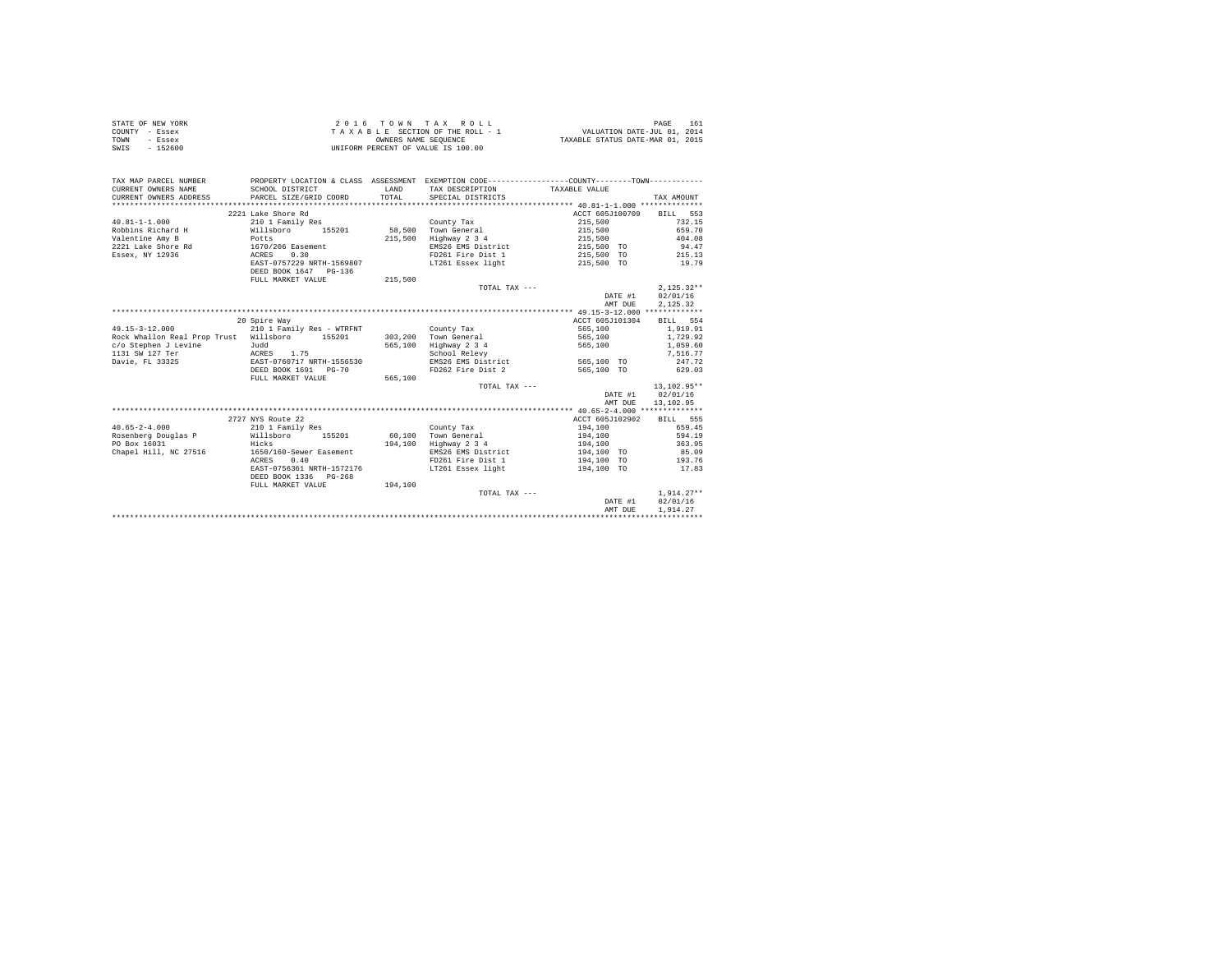| STATE OF NEW YORK | $2.0.16$ TOWN TAX ROLL             | 162<br>PAGE                      |
|-------------------|------------------------------------|----------------------------------|
| COUNTY - Essex    | TAXABLE SECTION OF THE ROLL - 1    | VALUATION DATE-JUL 01, 2014      |
| TOWN<br>- Essex   | OWNERS NAME SEOUENCE               | TAXABLE STATUS DATE-MAR 01, 2015 |
| $-152600$<br>SWIS | UNIFORM PERCENT OF VALUE IS 100.00 |                                  |

| TAX MAP PARCEL NUMBER                         |                                                                                                                                                                                                                                                      |             | PROPERTY LOCATION & CLASS ASSESSMENT EXEMPTION CODE----------------COUNTY--------TOWN---------- |                                                                                                  |                  |
|-----------------------------------------------|------------------------------------------------------------------------------------------------------------------------------------------------------------------------------------------------------------------------------------------------------|-------------|-------------------------------------------------------------------------------------------------|--------------------------------------------------------------------------------------------------|------------------|
| CURRENT OWNERS NAME                           | SCHOOL DISTRICT                                                                                                                                                                                                                                      |             | LAND TAX DESCRIPTION TAXABLE VALUE                                                              |                                                                                                  |                  |
| CURRENT OWNERS ADDRESS PARCEL SIZE/GRID COORD |                                                                                                                                                                                                                                                      | TOTAL       | SPECIAL DISTRICTS                                                                               |                                                                                                  | TAX AMOUNT       |
|                                               |                                                                                                                                                                                                                                                      |             |                                                                                                 |                                                                                                  |                  |
|                                               | 2835 Essex Rd                                                                                                                                                                                                                                        |             |                                                                                                 | ACCT 605J179004 BILL 556                                                                         |                  |
|                                               |                                                                                                                                                                                                                                                      |             |                                                                                                 |                                                                                                  | 1,018.56         |
|                                               |                                                                                                                                                                                                                                                      |             |                                                                                                 |                                                                                                  | 917.77           |
|                                               |                                                                                                                                                                                                                                                      |             |                                                                                                 | $299,800$<br>$299,800$<br>$299,800$<br>$299,800$<br>$299,800$ TO<br>$299,800$ TO<br>$299,800$ TO | 562.15           |
|                                               |                                                                                                                                                                                                                                                      |             |                                                                                                 |                                                                                                  | 131.42           |
|                                               |                                                                                                                                                                                                                                                      |             |                                                                                                 |                                                                                                  | 299.28           |
|                                               |                                                                                                                                                                                                                                                      |             |                                                                                                 |                                                                                                  | 27.54            |
|                                               | FULL MARKET VALUE                                                                                                                                                                                                                                    |             | 299,800 WB261 Water B&I                                                                         | 299,800 TO C                                                                                     | 82.34            |
|                                               |                                                                                                                                                                                                                                                      |             | TOTAL TAX ---                                                                                   |                                                                                                  | $3,039.06**$     |
|                                               |                                                                                                                                                                                                                                                      |             |                                                                                                 | DATE #1                                                                                          | 02/01/16         |
|                                               |                                                                                                                                                                                                                                                      |             |                                                                                                 | AMT DUE                                                                                          | 3.039.06         |
|                                               |                                                                                                                                                                                                                                                      |             |                                                                                                 |                                                                                                  |                  |
|                                               | 2295 County Route 10                                                                                                                                                                                                                                 |             |                                                                                                 | ACCT 605J103605 BILL 557                                                                         |                  |
|                                               | 240 Rural res                                                                                                                                                                                                                                        |             |                                                                                                 |                                                                                                  |                  |
|                                               | 57.1-2-5.100<br>Sand Cordelia D 240 Rural res<br>20 Rural 195001 108,100 County Tax<br>PO Box 264<br>PO Box 264<br>Bissex, NY 12936<br>Bissex, NY 12936<br>Bissex, NY 12936<br>Bissex, NY 12936<br>Bissex, NY 12936<br>Bissex, NY 12936<br>RESS 76.9 |             |                                                                                                 |                                                                                                  | 744.55           |
|                                               |                                                                                                                                                                                                                                                      |             |                                                                                                 |                                                                                                  |                  |
|                                               |                                                                                                                                                                                                                                                      |             |                                                                                                 |                                                                                                  |                  |
|                                               |                                                                                                                                                                                                                                                      |             |                                                                                                 |                                                                                                  |                  |
|                                               |                                                                                                                                                                                                                                                      |             |                                                                                                 |                                                                                                  |                  |
|                                               |                                                                                                                                                                                                                                                      |             |                                                                                                 |                                                                                                  |                  |
|                                               | FULL MARKET VALUE                                                                                                                                                                                                                                    | 249,000     |                                                                                                 |                                                                                                  |                  |
|                                               |                                                                                                                                                                                                                                                      |             | TOTAL TAX ---                                                                                   |                                                                                                  | $2.212.66**$     |
|                                               |                                                                                                                                                                                                                                                      |             |                                                                                                 | DATE #1                                                                                          | 02/01/16         |
|                                               |                                                                                                                                                                                                                                                      |             |                                                                                                 | AMT DUE                                                                                          | 2,212.66         |
|                                               |                                                                                                                                                                                                                                                      |             |                                                                                                 |                                                                                                  |                  |
|                                               | 16 Sandy Point Way                                                                                                                                                                                                                                   |             |                                                                                                 | ACCT 605J100108                                                                                  | BILL 558         |
|                                               |                                                                                                                                                                                                                                                      |             |                                                                                                 | $508,500$<br>$508,500$<br>$508,500$<br>$508,500$ TO                                              | 1,727.61         |
|                                               |                                                                                                                                                                                                                                                      |             |                                                                                                 |                                                                                                  | 1,556.65         |
|                                               |                                                                                                                                                                                                                                                      |             |                                                                                                 |                                                                                                  | 953.47           |
|                                               |                                                                                                                                                                                                                                                      |             |                                                                                                 |                                                                                                  | 222.91           |
|                                               |                                                                                                                                                                                                                                                      |             |                                                                                                 | 508,500 TO                                                                                       | 507.62           |
|                                               | EAST-0757618 NRTH-1573810<br>DEED BOOK 949 PG-331                                                                                                                                                                                                    |             | LT261 Essex light                                                                               | 508,500 TO                                                                                       | 46.71            |
|                                               | DEED BOOK 949 PG-331                                                                                                                                                                                                                                 |             | WB261 Water B&I                                                                                 | 508,500 TO C                                                                                     | 139.65           |
|                                               | FULL MARKET VALUE                                                                                                                                                                                                                                    | 508,500     |                                                                                                 |                                                                                                  |                  |
|                                               |                                                                                                                                                                                                                                                      |             | TOTAL TAX ---                                                                                   |                                                                                                  | $5.154.62**$     |
|                                               |                                                                                                                                                                                                                                                      |             |                                                                                                 | DATE #1                                                                                          | 02/01/16         |
|                                               |                                                                                                                                                                                                                                                      |             |                                                                                                 | AMT DUE                                                                                          | 5.154.62         |
|                                               |                                                                                                                                                                                                                                                      |             |                                                                                                 |                                                                                                  |                  |
|                                               | 122 Albee Ln                                                                                                                                                                                                                                         |             |                                                                                                 | ACCT 605J101206                                                                                  | BILL 559         |
|                                               |                                                                                                                                                                                                                                                      |             |                                                                                                 | $450,600$<br>$450,600$<br>$450,600$<br>$450,600$ TO                                              | 1,530.90         |
|                                               |                                                                                                                                                                                                                                                      |             |                                                                                                 |                                                                                                  | 1,379.40         |
|                                               |                                                                                                                                                                                                                                                      |             |                                                                                                 |                                                                                                  | 844.91           |
|                                               |                                                                                                                                                                                                                                                      |             |                                                                                                 |                                                                                                  | 197.53           |
|                                               | $101.15-3-5.000$ $21.01.12011\n2101.2011\n211.2012\n2121.201\n2121.201\n2121.201\n2121.201\n2121.201\n2121.201\n2121.201\n2121.201\n2121.201\n2121.201\n2121.201\n2121.201\n2121.201\n2121.202\n2121.203\n2$                                         |             |                                                                                                 | 450,600 TO                                                                                       | 449.82           |
|                                               | DEED BOOK 1168 PG-148                                                                                                                                                                                                                                |             |                                                                                                 |                                                                                                  |                  |
|                                               | FULL MARKET VALUE                                                                                                                                                                                                                                    | $450\,,600$ |                                                                                                 |                                                                                                  |                  |
|                                               |                                                                                                                                                                                                                                                      |             | TOTAL TAX ---                                                                                   |                                                                                                  | $4.402.56**$     |
|                                               |                                                                                                                                                                                                                                                      |             |                                                                                                 |                                                                                                  | DATE #1 02/01/16 |
|                                               |                                                                                                                                                                                                                                                      |             |                                                                                                 | AMT DUE                                                                                          | 4,402.56         |
|                                               |                                                                                                                                                                                                                                                      |             |                                                                                                 |                                                                                                  |                  |
|                                               |                                                                                                                                                                                                                                                      |             |                                                                                                 |                                                                                                  |                  |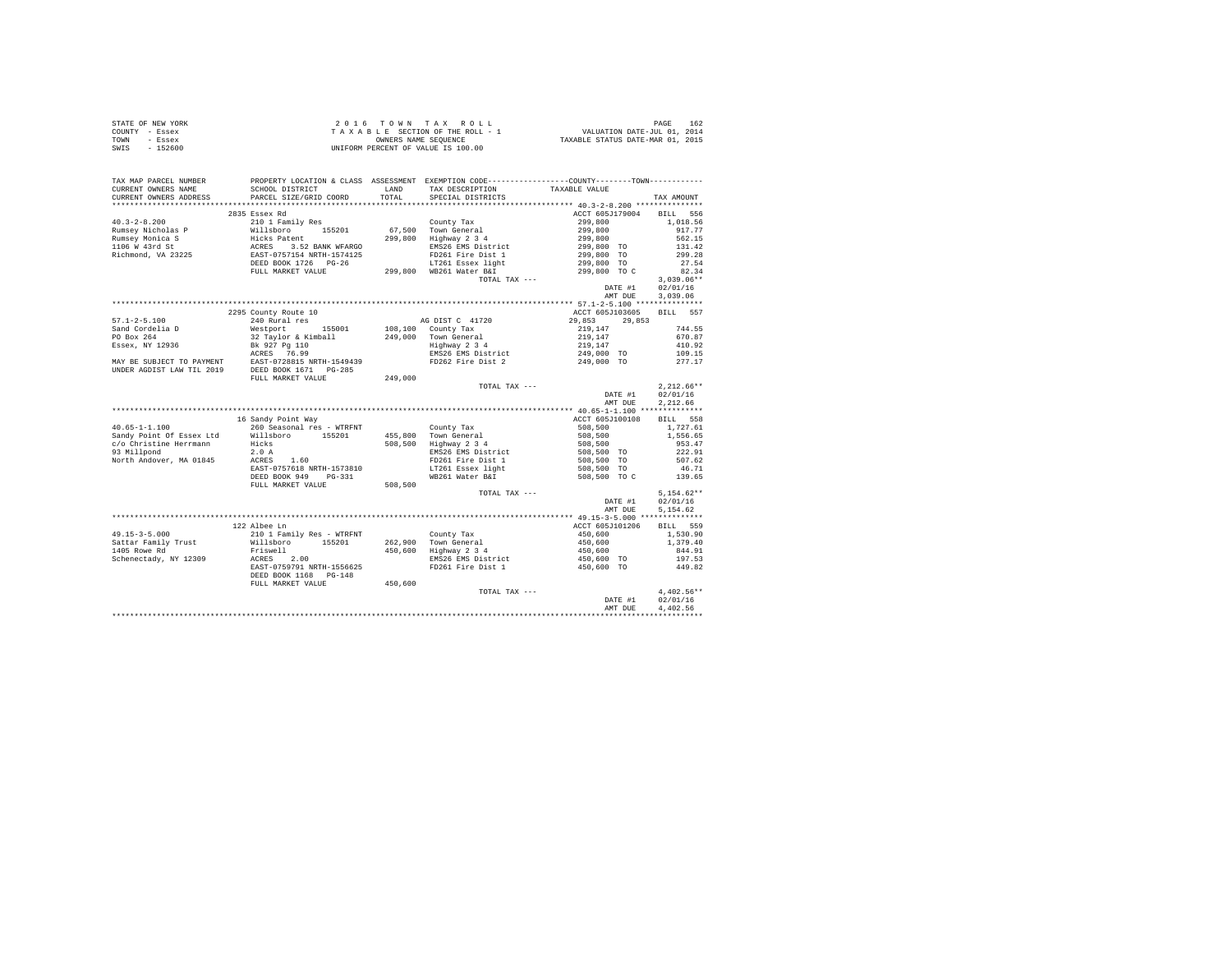| COUNTY - Essex<br>TOWN<br>- Essex<br>SWTS<br>$-152600$                   |                                                                                                                                                             | OWNERS NAME SEQUENCE | TAXABLE SECTION OF THE ROLL - 1<br>UNIFORM PERCENT OF VALUE IS 100.00                                                                           | OLL - 1 VALUATION DATE-JUL 01, 2014<br>TAXABLE STATUS DATE-MAR 01, 2015                                             |                      |
|--------------------------------------------------------------------------|-------------------------------------------------------------------------------------------------------------------------------------------------------------|----------------------|-------------------------------------------------------------------------------------------------------------------------------------------------|---------------------------------------------------------------------------------------------------------------------|----------------------|
| TAX MAP PARCEL NUMBER                                                    |                                                                                                                                                             |                      | PROPERTY LOCATION & CLASS ASSESSMENT EXEMPTION CODE---------------COUNTY-------TOWN---------                                                    |                                                                                                                     |                      |
| CURRENT OWNERS NAME                                                      | SCHOOL DISTRICT                                                                                                                                             |                      | LAND TAX DESCRIPTION<br>TOTAL SPECIAL DISTRICTS                                                                                                 | TAXABLE VALUE                                                                                                       |                      |
| CURRENT OWNERS ADDRESS                                                   | PARCEL SIZE/GRID COORD                                                                                                                                      |                      |                                                                                                                                                 |                                                                                                                     | TAX AMOUNT           |
|                                                                          | 123 Albee Ln                                                                                                                                                |                      |                                                                                                                                                 | ACCT 605J101205                                                                                                     | BILL 560             |
| $49.15 - 3 - 6.000$                                                      |                                                                                                                                                             |                      | County Tax                                                                                                                                      | 184,200                                                                                                             | 625.81               |
| Sattar Family Trust                                                      | 312 Vac w/imprv - WTRFNT<br>Willsboro 155201                                                                                                                |                      |                                                                                                                                                 |                                                                                                                     |                      |
| 1405 Rowe Rd                                                             | Friswell                                                                                                                                                    |                      | 180,200 Town General<br>184,200 Highway 2 3 4                                                                                                   |                                                                                                                     |                      |
| Schenectady, NY 12309                                                    | 00001.40                                                                                                                                                    |                      | 0111017 1212 144,200 1563.88<br>194,200 563.88<br>194,200 563.88<br>194,200 563.88<br>194,200 1345.39<br>194,200 10 183.88<br>194,200 10 183.88 |                                                                                                                     |                      |
|                                                                          | ACRES 1.30                                                                                                                                                  |                      |                                                                                                                                                 |                                                                                                                     |                      |
|                                                                          | EAST-0759941 NRTH-1556525                                                                                                                                   |                      |                                                                                                                                                 |                                                                                                                     |                      |
|                                                                          | DEED BOOK 1168 PG-148                                                                                                                                       |                      |                                                                                                                                                 |                                                                                                                     |                      |
|                                                                          | FULL MARKET VALUE                                                                                                                                           | 184,200              |                                                                                                                                                 |                                                                                                                     |                      |
|                                                                          |                                                                                                                                                             |                      | TOTAL TAX ---                                                                                                                                   |                                                                                                                     | $1,799.71**$         |
|                                                                          |                                                                                                                                                             |                      |                                                                                                                                                 | DATE #1<br>AMT DUE                                                                                                  | 02/01/16<br>1,799.71 |
|                                                                          |                                                                                                                                                             |                      |                                                                                                                                                 |                                                                                                                     |                      |
|                                                                          | 52 Spear Rd                                                                                                                                                 |                      |                                                                                                                                                 | ACCT 605J176013                                                                                                     | BILL 561             |
| $39.3 - 1 - 11.200$                                                      | 210 1 Family Res                                                                                                                                            |                      | County Tax                                                                                                                                      | 89,800                                                                                                              | 305.09               |
| Satterlee Clifford M                                                     | Willsboro 155201                                                                                                                                            |                      | 33,000 Town General<br>89,800 Highway 2 3 4                                                                                                     | 89,800<br>89,800                                                                                                    | 274.90               |
| Satterlee Shiela T                                                       | 2 Brookfield                                                                                                                                                |                      |                                                                                                                                                 |                                                                                                                     | 168.38               |
| 87 Old Military Rd                                                       |                                                                                                                                                             |                      | EMS26 EMS District 89,800 TO<br>FD262 Fire Dist 2 89,800 TO                                                                                     |                                                                                                                     | 39.37                |
| Lake George, NY 12845                                                    | -<br>ACRES 2.00<br>EAST-0728592 NRTH-1571484<br>DEED BOOK 1699 PG-191                                                                                       |                      |                                                                                                                                                 |                                                                                                                     | 99.96                |
|                                                                          | FULL MARKET VALUE                                                                                                                                           | 89,800               |                                                                                                                                                 |                                                                                                                     |                      |
|                                                                          |                                                                                                                                                             |                      | TOTAL TAX ---                                                                                                                                   |                                                                                                                     | 887.70**             |
|                                                                          |                                                                                                                                                             |                      |                                                                                                                                                 | DATE #1                                                                                                             | 02/01/16             |
|                                                                          |                                                                                                                                                             |                      |                                                                                                                                                 | AMT DUE                                                                                                             | 887.70               |
|                                                                          |                                                                                                                                                             |                      |                                                                                                                                                 |                                                                                                                     |                      |
|                                                                          | 240 Sayre Rd                                                                                                                                                |                      |                                                                                                                                                 | ACCT 605J103609                                                                                                     | BILL 562             |
|                                                                          |                                                                                                                                                             |                      | County Tax                                                                                                                                      |                                                                                                                     | 466.81               |
|                                                                          |                                                                                                                                                             |                      | 33,500 Town General<br>137,400 Highway 2 3 4                                                                                                    |                                                                                                                     | 420.62               |
|                                                                          |                                                                                                                                                             |                      |                                                                                                                                                 | $\begin{array}{r} 137,400 \\ 137,400 \\ 137,400 \\ 137,400 \\ 137,400 \text{ TO} \\ 137,400 \text{ TO} \end{array}$ | 257.63               |
|                                                                          |                                                                                                                                                             |                      | EMS26 EMS District<br>FD262 Fire Dist 2                                                                                                         |                                                                                                                     | 60.23                |
|                                                                          |                                                                                                                                                             |                      |                                                                                                                                                 |                                                                                                                     | 152.95               |
|                                                                          | FULL MARKET VALUE                                                                                                                                           | 137,400              |                                                                                                                                                 |                                                                                                                     |                      |
|                                                                          |                                                                                                                                                             |                      | TOTAL TAX ---                                                                                                                                   |                                                                                                                     | $1,358.24**$         |
|                                                                          |                                                                                                                                                             |                      |                                                                                                                                                 | DATE #1                                                                                                             | 02/01/16             |
|                                                                          |                                                                                                                                                             |                      |                                                                                                                                                 | AMT DUE                                                                                                             | 1,358.24             |
|                                                                          |                                                                                                                                                             |                      |                                                                                                                                                 |                                                                                                                     |                      |
|                                                                          | Savre Rd                                                                                                                                                    |                      |                                                                                                                                                 | ACCT 605J103607                                                                                                     | BILL 563             |
| $48.3 - 1 - 15.100$                                                      |                                                                                                                                                             |                      | AG DIST C 41720                                                                                                                                 | 35,092                                                                                                              |                      |
| Sayre David H                                                            |                                                                                                                                                             |                      |                                                                                                                                                 |                                                                                                                     | 331.96               |
| Morris Mary Jean<br>240 Sayre Rd                                         |                                                                                                                                                             |                      |                                                                                                                                                 | 4001<br>97,708<br>97,708                                                                                            | 299.11<br>183.21     |
| Westport, NY 12993                                                       | % ayre advantional State of State Control (155001)<br>8 Platt Rogers<br>8 Platt Rogers<br>RCRES 123.60<br>EAST-0731168 NRTH-1553403<br>DEED BOOK 454 PG-243 |                      | 2007 1120<br>131,200 County Tax<br>132,800 Town General<br>14 School Relevy<br>EMS26 EMS District                                               |                                                                                                                     | 1,557.48             |
|                                                                          |                                                                                                                                                             |                      |                                                                                                                                                 | 132,800 TO                                                                                                          | 58.22                |
| MAY BE SUBJECT TO PAYMENT FULL MARKET VALUE<br>UNDER AGDIST LAW TIL 2019 |                                                                                                                                                             |                      | EMS26 EMS District<br>EMS26 EMS District<br>132,800 FD262 Fire Dist 2                                                                           | 132,800 TO                                                                                                          | 147.82               |
|                                                                          |                                                                                                                                                             |                      | TOTAL TAX ---                                                                                                                                   |                                                                                                                     | $2.577.80**$         |
|                                                                          |                                                                                                                                                             |                      |                                                                                                                                                 | DATE #1                                                                                                             | 02/01/16             |
|                                                                          |                                                                                                                                                             |                      |                                                                                                                                                 | AMT DUE                                                                                                             | 2.577.80             |
|                                                                          |                                                                                                                                                             |                      |                                                                                                                                                 |                                                                                                                     |                      |

STATE OF NEW YORK 2016 TOWN TAX ROLL PAGE 163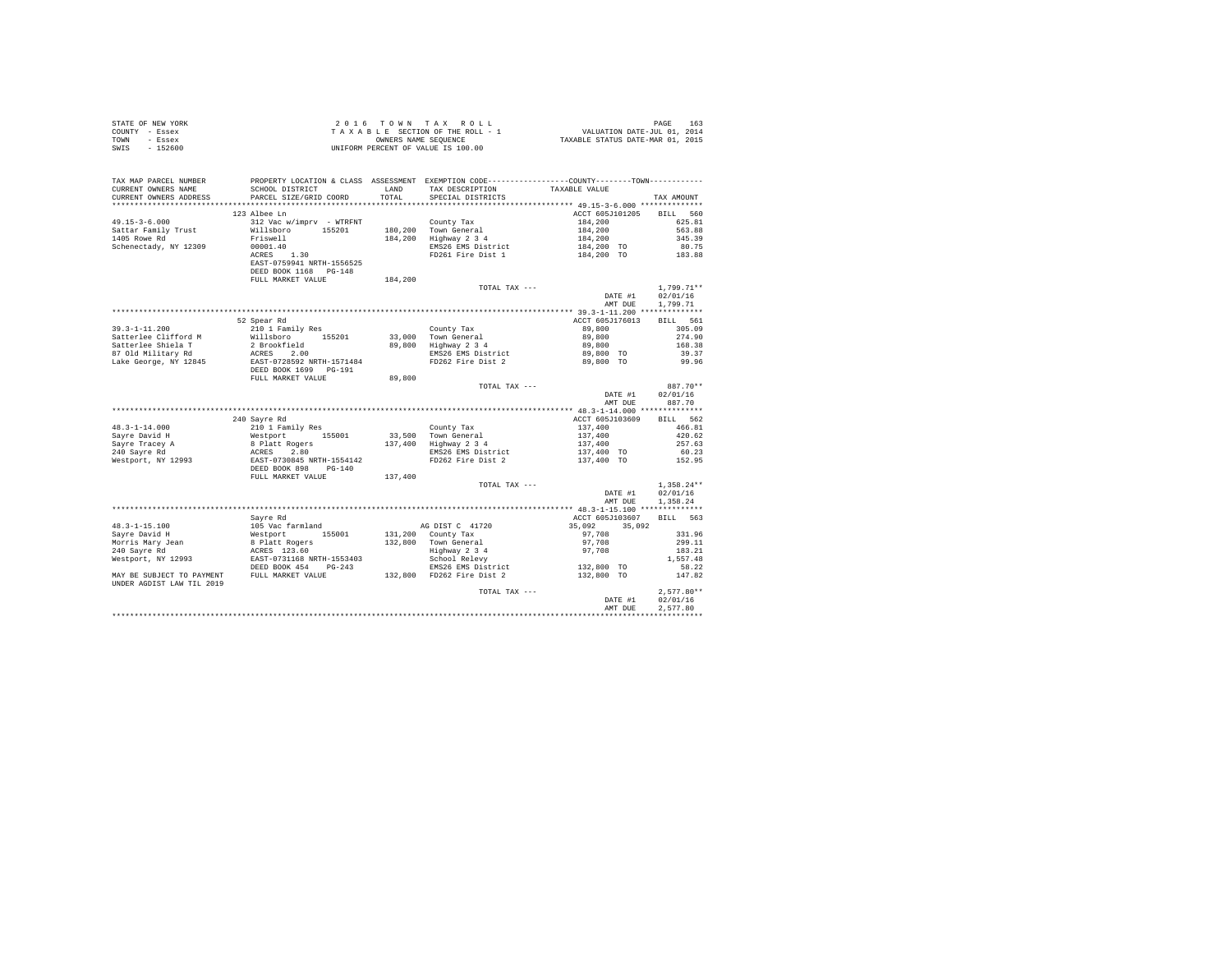|                | STATE OF NEW YORK | 2016 TOWN TAX ROLL                 | 164<br>PAGE                      |
|----------------|-------------------|------------------------------------|----------------------------------|
| COUNTY - Essex |                   | TAXABLE SECTION OF THE ROLL - 1    | VALUATION DATE-JUL 01, 2014      |
| TOWN           | - Essex           | OWNERS NAME SEOUENCE               | TAXABLE STATUS DATE-MAR 01, 2015 |
| SWIS           | $-152600$         | UNIFORM PERCENT OF VALUE IS 100.00 |                                  |

| TAX MAP PARCEL NUMBER<br>CURRENT OWNERS NAME<br>CURRENT OWNERS ADDRESS | SCHOOL DISTRICT<br>PARCEL SIZE/GRID COORD  | LAND<br>TOTAL. | PROPERTY LOCATION & CLASS ASSESSMENT EXEMPTION CODE----------------COUNTY--------TOWN----------<br>TAX DESCRIPTION TAXABLE VALUE<br>SPECIAL DISTRICTS |                 | TAX AMOUNT   |
|------------------------------------------------------------------------|--------------------------------------------|----------------|-------------------------------------------------------------------------------------------------------------------------------------------------------|-----------------|--------------|
|                                                                        |                                            |                |                                                                                                                                                       |                 |              |
|                                                                        | Walker Rd                                  |                |                                                                                                                                                       | ACCT 605J103608 | BILL 564     |
| $48.4 - 1 - 21.000$                                                    | 910 Priv forest                            |                | County Tax                                                                                                                                            | 57,400          | 195.01       |
| Savre David H                                                          | Westport<br>155001                         |                | 57,400 Town General                                                                                                                                   | 57,400          | 175.72       |
| Sayre Tracey A                                                         | 6 Platt Rogers                             | 57,400         | Highway 2 3 4                                                                                                                                         | 57,400          | 107.63       |
| 240 Savre Rd                                                           | 2015 BAR Decision                          |                | School Relevy                                                                                                                                         |                 | 914.98       |
| Westport, NY 12993                                                     | 00100.00                                   |                | EMS26 EMS District                                                                                                                                    | 57,400 TO       | 25.16        |
|                                                                        | ACRES 108.30<br>EAST-0733067 NRTH-1553752  |                | FD262 Fire Dist 2                                                                                                                                     | 57,400 TO       | 63.89        |
|                                                                        | DEED BOOK 898<br>$PG-138$                  |                |                                                                                                                                                       |                 |              |
|                                                                        | FULL MARKET VALUE                          | 57,400         |                                                                                                                                                       |                 |              |
|                                                                        |                                            |                | TOTAL TAX ---                                                                                                                                         |                 | $1.482.39**$ |
|                                                                        |                                            |                |                                                                                                                                                       | DATE #1         | 02/01/16     |
|                                                                        |                                            |                |                                                                                                                                                       | AMT DUE         | 1,482.39     |
|                                                                        |                                            |                |                                                                                                                                                       |                 |              |
|                                                                        | Walker Rd                                  |                |                                                                                                                                                       | ACCT 605J103606 | BILL 565     |
| $57.2 - 3 - 1.000$                                                     | 120 Field crops                            |                | County Tax                                                                                                                                            | 144,500         | 490.93       |
| Savre David H                                                          | Westport 155<br>6 8 Platt Rogers<br>155001 |                | 129,700 Town General                                                                                                                                  | 144,500         | 442.35       |
| Morris Mary Jean                                                       |                                            | 144,500        | Highway 2 3 4                                                                                                                                         | 144,500         | 270.95       |
| 240 Savre Rd                                                           | ACRES 121.70                               |                | School Relevy                                                                                                                                         |                 | 2.303.37     |
| Westport, NY 12993 EAST-0732479 NRTH-1551715                           |                                            |                | EMS26 EMS District                                                                                                                                    | 144,500 TO      | 63.34        |
|                                                                        | DEED BOOK 454<br>$PG - 243$                |                | FD262 Fire Dist 2                                                                                                                                     | 144,500 TO      | 160.85       |
| MAY BE SUBJECT TO PAYMENT<br>UNDER AGDIST LAW TIL 2016                 | FULL MARKET VALUE                          | 144,500        |                                                                                                                                                       |                 |              |
|                                                                        |                                            |                | TOTAL TAX ---                                                                                                                                         |                 | $3.731.79**$ |
|                                                                        |                                            |                |                                                                                                                                                       | DATE #1         | 02/01/16     |
|                                                                        |                                            |                |                                                                                                                                                       | AMT DUE         | 3,731.79     |
|                                                                        |                                            |                |                                                                                                                                                       |                 |              |
|                                                                        | 160 Savre Rd                               |                |                                                                                                                                                       | ACCT 605J195010 | BILL 566     |
| $48.3 - 1 - 15.200$                                                    | 210 1 Family Res                           |                | AGED ALL 41800                                                                                                                                        | 44,750 44,750   |              |
| Savre Jessie B                                                         | Westport 155001 33,000 County Tax          |                |                                                                                                                                                       | 44.750          | 152.04       |
| 160 Savre Rd                                                           | Brookfield Pat 41 & 44                     |                | 89,500 Town General                                                                                                                                   | 44,750          | 136.99       |
| Westport, NY 12993                                                     | ACRES 2.00                                 |                | Highway 2 3 4                                                                                                                                         | 44,750          | 83.91        |
|                                                                        | EAST-0730521 NRTH-1552160                  |                | EMS26 EMS District                                                                                                                                    | 89,500 TO       | 39.23        |
|                                                                        | DEED BOOK 1072 PG-348                      |                | FD262 Fire Dist 2                                                                                                                                     | 89,500 TO       | 99.63        |
|                                                                        | FULL MARKET VALUE                          | 89,500         |                                                                                                                                                       |                 |              |
|                                                                        |                                            |                | TOTAL TAX ---                                                                                                                                         |                 | $511.80**$   |
|                                                                        |                                            |                |                                                                                                                                                       | DATE #1         | 02/01/16     |
|                                                                        |                                            |                |                                                                                                                                                       | AMT DUE         | 511.80       |
|                                                                        |                                            |                |                                                                                                                                                       |                 |              |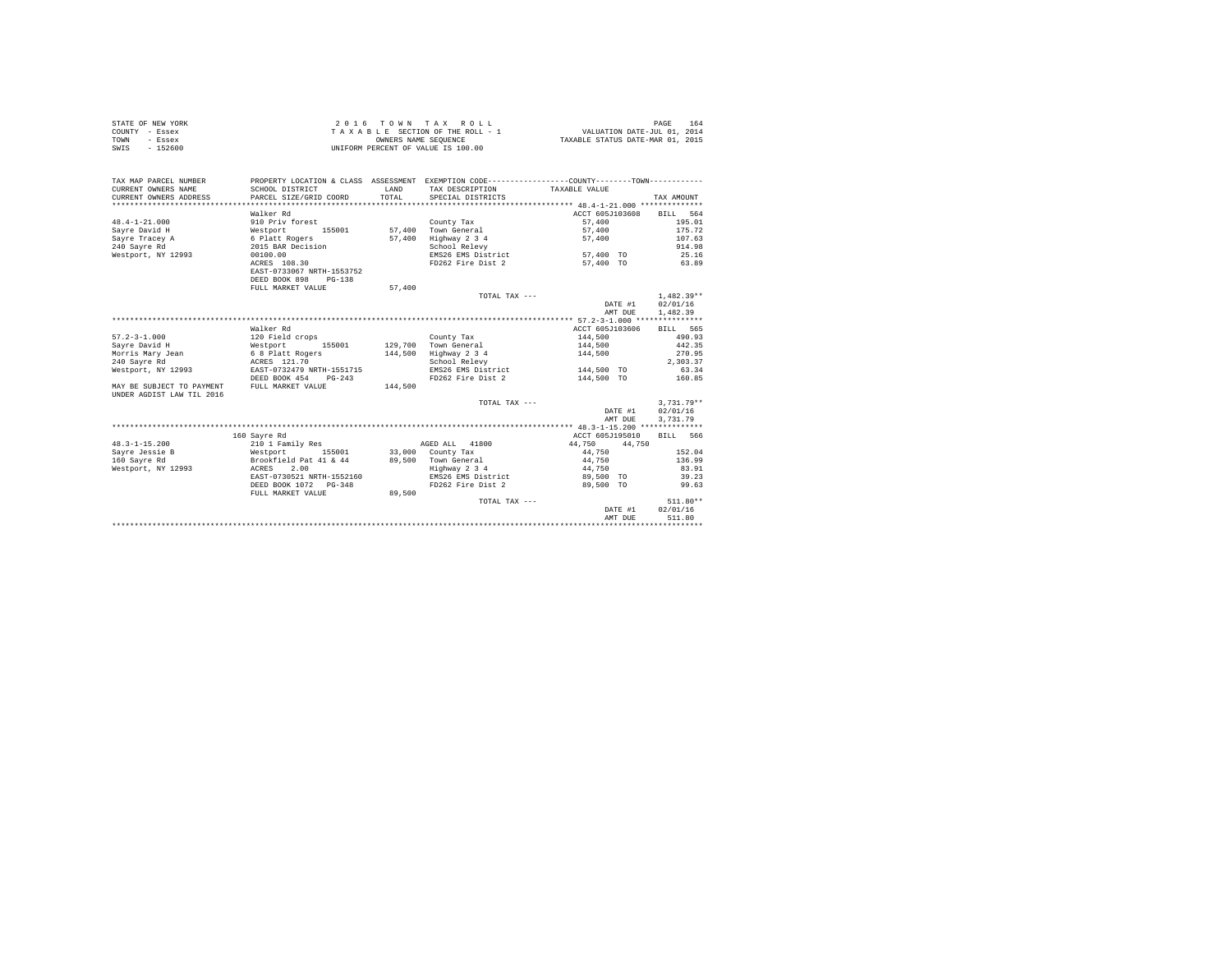| STATE OF NEW YORK | $2.0.16$ TOWN TAX ROLL             | 165<br>PAGE                      |
|-------------------|------------------------------------|----------------------------------|
| COUNTY - Essex    | TAXABLE SECTION OF THE ROLL - 1    | VALUATION DATE-JUL 01, 2014      |
| TOWN<br>- Essex   | OWNERS NAME SEOUENCE               | TAXABLE STATUS DATE-MAR 01, 2015 |
| $-152600$<br>SWIS | UNIFORM PERCENT OF VALUE IS 100.00 |                                  |

|                           |                                             |         |                                                                                               | AMT DUE                                   | 295.56             |
|---------------------------|---------------------------------------------|---------|-----------------------------------------------------------------------------------------------|-------------------------------------------|--------------------|
|                           |                                             |         |                                                                                               | DATE #1                                   | 02/01/16           |
|                           |                                             |         | TOTAL TAX ---                                                                                 |                                           | 295.56**           |
|                           | FULL MARKET VALUE                           | 29,900  |                                                                                               |                                           |                    |
|                           | DEED BOOK 1773<br>$PG-165$                  |         |                                                                                               |                                           |                    |
| Willsboro, NY 12996       | 40.00<br>ACRES<br>EAST-0726307 NRTH-1560567 |         | FD262 Fire Dist 2                                                                             | 29,900 TO                                 | 33.28              |
| 904 Middle Rd             | 00040.00                                    |         | EMS26 EMS District                                                                            | 29,900 TO                                 | 13.11              |
| Sayward Janet L           | 7 Platt Rogers                              | 29,900  | Highway 2 3 4                                                                                 | 29,900                                    | 56.06              |
| Savward Peter B           | Westport<br>155001                          | 29,900  | Town General                                                                                  | 29,900                                    | 91.53              |
| $48.3 - 1 - 2.000$        | 910 Priv forest                             |         | County Tax                                                                                    | 29,900                                    | 101.58             |
|                           | Brookfield Rd                               |         |                                                                                               | ACCT 605J103610                           | <b>BILL</b><br>570 |
|                           |                                             |         |                                                                                               |                                           |                    |
|                           |                                             |         |                                                                                               |                                           |                    |
|                           |                                             |         |                                                                                               | AMT DUE                                   | 1,537.62           |
|                           |                                             |         |                                                                                               | DATE #1                                   | 02/01/16           |
|                           |                                             |         | TOTAL TAX ---                                                                                 |                                           | $1.537.62**$       |
|                           | FULL MARKET VALUE                           | 151,600 |                                                                                               |                                           |                    |
|                           | DEED BOOK 679<br>$PG-277$                   |         | LT262 Whallonsburg light                                                                      | 151,600 TO                                | 39.00              |
| Essex, NY 12936           | EAST-0743704 NRTH-1551879                   |         | FD262 Fire Dist 2                                                                             | 151,600 TO                                | 168.75             |
| 528 Angier Hill Rd        | ACRES<br>1.10                               |         | EMS26 EMS District                                                                            | 151,600 TO                                | 66.46              |
| Sayward Lois              | Judd                                        | 151,600 | Highway 2 3 4                                                                                 | 151,600                                   | 284.26             |
| Sayward George            | 155201<br>Willsboro                         | 32,100  | Town General                                                                                  | 151,600                                   | 464.09             |
| $58.1 - 2 - 2.000$        | 210 1 Family Res                            |         | County Tax                                                                                    | 151,600                                   | 515.06             |
|                           | 528 Angier Hill Rd                          |         |                                                                                               | ACCT 605J103202                           | 569<br><b>BILL</b> |
|                           |                                             |         |                                                                                               | ************ 58.1-2-2.000 *************** |                    |
|                           |                                             |         |                                                                                               | AMT DUE                                   | 443.50             |
|                           |                                             |         |                                                                                               | DATE #1                                   | 02/01/16           |
|                           |                                             |         | TOTAL TAX ---                                                                                 |                                           | $443.50**$         |
| UNDER AGDIST LAW TIL 2019 |                                             |         |                                                                                               |                                           |                    |
| MAY BE SUBJECT TO PAYMENT | FULL MARKET VALUE                           | 96,700  |                                                                                               |                                           |                    |
|                           | DEED BOOK 883<br>$PG-40$                    |         | FD262 Fire Dist 2                                                                             | 96,700 TO                                 | 107.64             |
| Essex, NY 12936           | EAST-0740778 NRTH-1562313                   |         | EMS26 EMS District                                                                            | 96,700 TO                                 | 42.39              |
| 528 Angier Hill Rd        | ACRES 69.10                                 |         | Highway 2 3 4                                                                                 | 35,215                                    | 66.03              |
| Sayward Lois              | Wharton                                     | 96,700  | Town General                                                                                  | 35,215                                    | 107.80             |
| Sayward George            | Willsboro<br>155201                         | 96,700  | County Tax                                                                                    | 35,215                                    | 119.64             |
| $48.2 - 1 - 14.000$       | 105 Vac farmland                            |         | AG DIST C 41720                                                                               | 61,485<br>61.485                          |                    |
|                           | Leaning Rd                                  |         |                                                                                               | ACCT 605J103611                           | <b>BILL</b><br>568 |
|                           |                                             |         |                                                                                               |                                           |                    |
|                           |                                             |         |                                                                                               | AMT DUE                                   | 352.50             |
|                           |                                             |         |                                                                                               | DATE #1                                   | 02/01/16           |
|                           |                                             |         | TOTAL TAX ---                                                                                 |                                           | $352.50**$         |
| UNDER AGDIST LAW TIL 2019 | FULL MARKET VALUE                           | 75,000  |                                                                                               |                                           |                    |
| MAY BE SUBJECT TO PAYMENT | DEED BOOK 986<br>$PG-110$                   |         |                                                                                               |                                           |                    |
|                           | EAST-0741432 NRTH-1564754                   |         | FD262 Fire Dist 2                                                                             | 75,000 TO                                 | 83.49              |
| Essex, NY 12936           | 53.60<br>ACRES                              |         | EMS26 EMS District                                                                            | 75,000 TO                                 | 32.88              |
| 528 Angier Hill Rd        | 1729/227 BLA                                |         | Highway 2 3 4                                                                                 | 28,334                                    | 53.13              |
| Sayward Lois A            | Potts                                       | 75,000  | Town General                                                                                  | 28,334                                    | 86.74              |
| Savward George            | Willsboro<br>155201                         | 75,000  | County Tax                                                                                    | 28,334                                    | 96.26              |
| $48.2 - 1 - 10.100$       | 105 Vac farmland                            |         | AG DIST C 41720                                                                               | 46.666<br>46,666                          |                    |
|                           |                                             |         |                                                                                               |                                           | 567                |
|                           | Leaning Rd                                  |         |                                                                                               | ACCT 605J102406                           | <b>BILL</b>        |
|                           |                                             |         |                                                                                               | ***** 48.2-1-10.100 ***************       |                    |
| CURRENT OWNERS ADDRESS    | PARCEL SIZE/GRID COORD                      | TOTAL   | SPECIAL DISTRICTS                                                                             |                                           | TAX AMOUNT         |
| CURRENT OWNERS NAME       | SCHOOL DISTRICT                             | LAND    | TAX DESCRIPTION                                                                               | TAXABLE VALUE                             |                    |
| TAX MAP PARCEL NUMBER     |                                             |         | PROPERTY LOCATION & CLASS ASSESSMENT EXEMPTION CODE---------------COUNTY-------TOWN---------- |                                           |                    |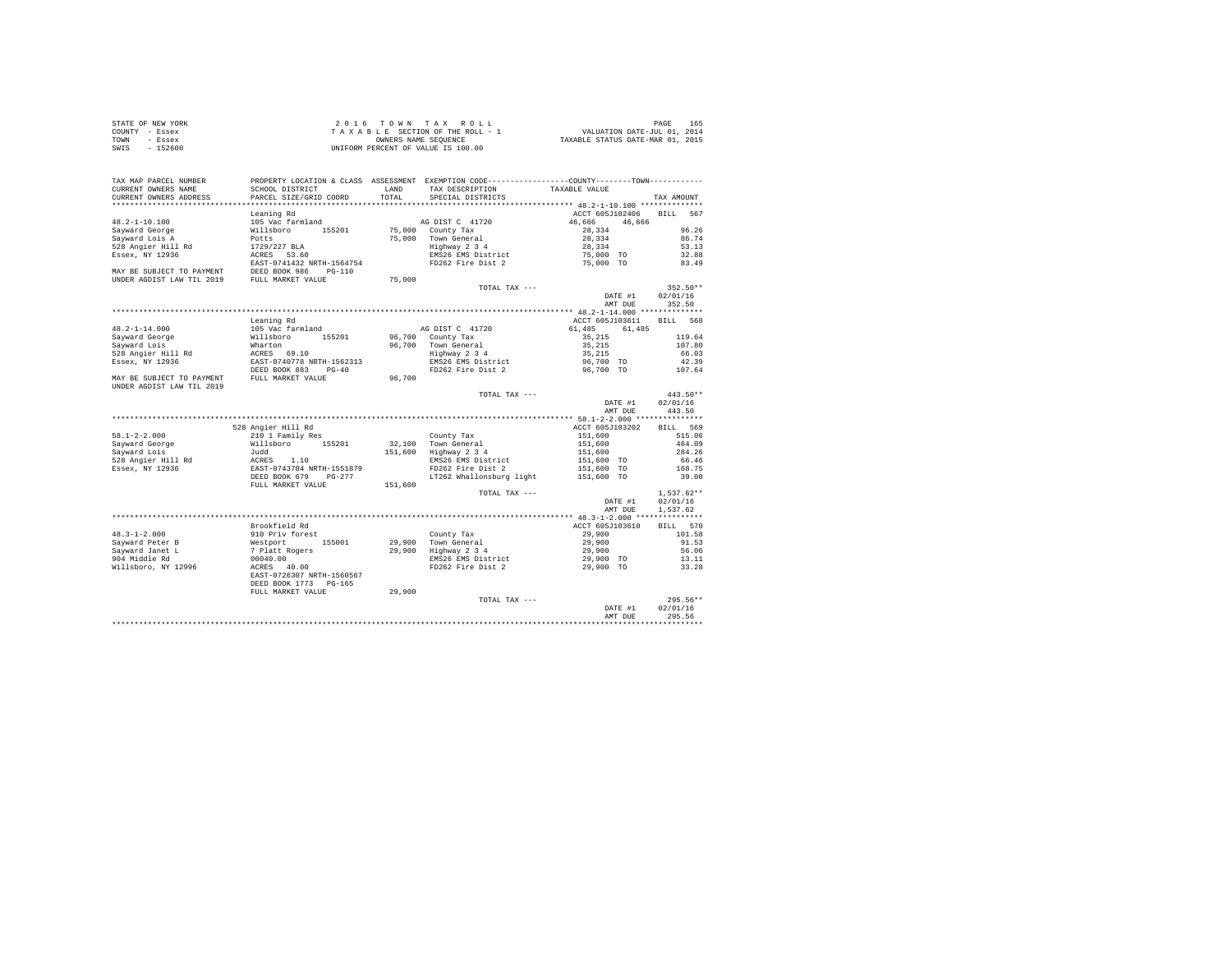|                | STATE OF NEW YORK | 2016 TOWN TAX ROLL                 | 166<br>PAGE                      |
|----------------|-------------------|------------------------------------|----------------------------------|
| COUNTY - Essex |                   | TAXABLE SECTION OF THE ROLL - 1    | VALUATION DATE-JUL 01, 2014      |
| TOWN           | - Essex           | OWNERS NAME SEOUENCE               | TAXABLE STATUS DATE-MAR 01, 2015 |
| SWIS           | $-152600$         | UNIFORM PERCENT OF VALUE IS 100.00 |                                  |

| TAX MAP PARCEL NUMBER<br>CURRENT OWNERS NAME                                       | SCHOOL DISTRICT                                                                   | LAND    | PROPERTY LOCATION & CLASS ASSESSMENT EXEMPTION CODE----------------COUNTY-------TOWN----------<br>TAX DESCRIPTION TAXABLE VALUE |                          |                  |
|------------------------------------------------------------------------------------|-----------------------------------------------------------------------------------|---------|---------------------------------------------------------------------------------------------------------------------------------|--------------------------|------------------|
|                                                                                    | 2059 Jersey St                                                                    |         |                                                                                                                                 | ACCT 605J101112 BILL 571 |                  |
| $39.4 - 1 - 45.000$                                                                | 210 1 Family Res                                                                  |         | County Tax                                                                                                                      | 109,200                  | 371.00           |
|                                                                                    |                                                                                   |         | 32,100 Town General                                                                                                             | 109,200                  | 334.29           |
|                                                                                    |                                                                                   |         |                                                                                                                                 | 109,200                  | 204.76           |
|                                                                                    |                                                                                   |         | 109,200 Highway 2 3 4<br>EMS26 EMS District 109,200 TO 47.87                                                                    |                          |                  |
|                                                                                    |                                                                                   |         |                                                                                                                                 |                          |                  |
|                                                                                    | EAST-0735733 NRTH-1569572<br>DEED BOOK 1542    PG-63                              |         | FD262 Fire Dist 2 109,200 TO 121.55                                                                                             |                          |                  |
|                                                                                    | FULL MARKET VALUE 109,200                                                         |         |                                                                                                                                 |                          |                  |
|                                                                                    |                                                                                   |         | TOTAL TAX ---                                                                                                                   |                          | $1.079.47**$     |
|                                                                                    |                                                                                   |         |                                                                                                                                 | DATE #1                  | 02/01/16         |
|                                                                                    |                                                                                   |         |                                                                                                                                 | AMT DUE                  | 1,079.47         |
|                                                                                    |                                                                                   |         |                                                                                                                                 |                          |                  |
|                                                                                    | 2386 NYS Route 22                                                                 |         |                                                                                                                                 | ACCT 605J103615          | BILL 572         |
| $40.3 - 3 - 1.110$                                                                 | 210 1 Family Res                                                                  |         | AGED ALL 41800 59,450                                                                                                           | 59,450                   |                  |
| Sayward Stephen A Jr 	 Willsboro 	 155201 	 32,300 County Tax                      |                                                                                   |         |                                                                                                                                 | 59,450                   | 201.98           |
| 495 Middle Rd                                                                      | Jr<br>Pots<br>1661/101-Life Use to<br>Stephen A Sayward Sr<br>---- 1.25<br>------ |         | 118,900 Town General                                                                                                            | 59,450                   | 181.99           |
| Essex, NY 12936                                                                    |                                                                                   |         |                                                                                                                                 | 59,450                   | 111.47           |
|                                                                                    |                                                                                   |         | Highway 2 3 4<br>EMS26 EMS District                                                                                             | 118,900 TO 52.12         |                  |
|                                                                                    |                                                                                   |         | FD261 Fire Dist 1 118,900 TO 118.69                                                                                             |                          |                  |
|                                                                                    | EAST-0748112 NRTH-1570687                                                         |         |                                                                                                                                 |                          |                  |
|                                                                                    | DEED BOOK 1666 PG-101                                                             |         |                                                                                                                                 |                          |                  |
|                                                                                    | FULL MARKET VALUE                                                                 | 118,900 |                                                                                                                                 |                          |                  |
|                                                                                    |                                                                                   |         | TOTAL TAX ---                                                                                                                   |                          | $666.25**$       |
|                                                                                    |                                                                                   |         |                                                                                                                                 |                          | DATE #1 02/01/16 |
|                                                                                    |                                                                                   |         |                                                                                                                                 | AMT DUE                  | 666.25           |
|                                                                                    |                                                                                   |         |                                                                                                                                 |                          |                  |
|                                                                                    |                                                                                   |         |                                                                                                                                 |                          |                  |
|                                                                                    | NYS Route 22                                                                      |         | AG DIST C 41720 154.711 154.711                                                                                                 | ACCT 605Z005001 BILL 573 |                  |
| $40.3 - 3 - 1.120$                                                                 | 112 Dairy farm                                                                    |         |                                                                                                                                 |                          |                  |
| Sayward Stephen A Jr           Willsboro       155201         235,100   County Tax |                                                                                   |         |                                                                                                                                 | 100,089                  | 340.05           |
| 495 Middle Rd                                                                      | <b>Potts</b><br>ACRES 151.75                                                      |         | 254,800 Town General<br>Highway 2 3 4                                                                                           | 100,089<br>100,089       | 306.40           |
| Essex, NY 12936                                                                    |                                                                                   |         |                                                                                                                                 |                          | 187.67           |
|                                                                                    | EAST-0748296 NRTH-1569597                                                         |         | School Relevy                                                                                                                   |                          | 1,331.35         |
| MAY BE SUBJECT TO PAYMENT DEED BOOK 1459 PG-126                                    |                                                                                   |         | EMS26 EMS District 254,800 TO                                                                                                   |                          | 111.70           |
| UNDER AGDIST LAW TIL 2019 FULL MARKET VALUE 254,800 FD261 Fire Dist 1              |                                                                                   |         |                                                                                                                                 | $254,800$ TO             | 254.36           |
|                                                                                    |                                                                                   |         | TOTAL TAX ---                                                                                                                   |                          | $2,531.53**$     |
|                                                                                    |                                                                                   |         |                                                                                                                                 |                          | DATE #1 02/01/16 |
|                                                                                    |                                                                                   |         |                                                                                                                                 | AMT DUE                  | 2.531.53         |
|                                                                                    |                                                                                   |         |                                                                                                                                 |                          |                  |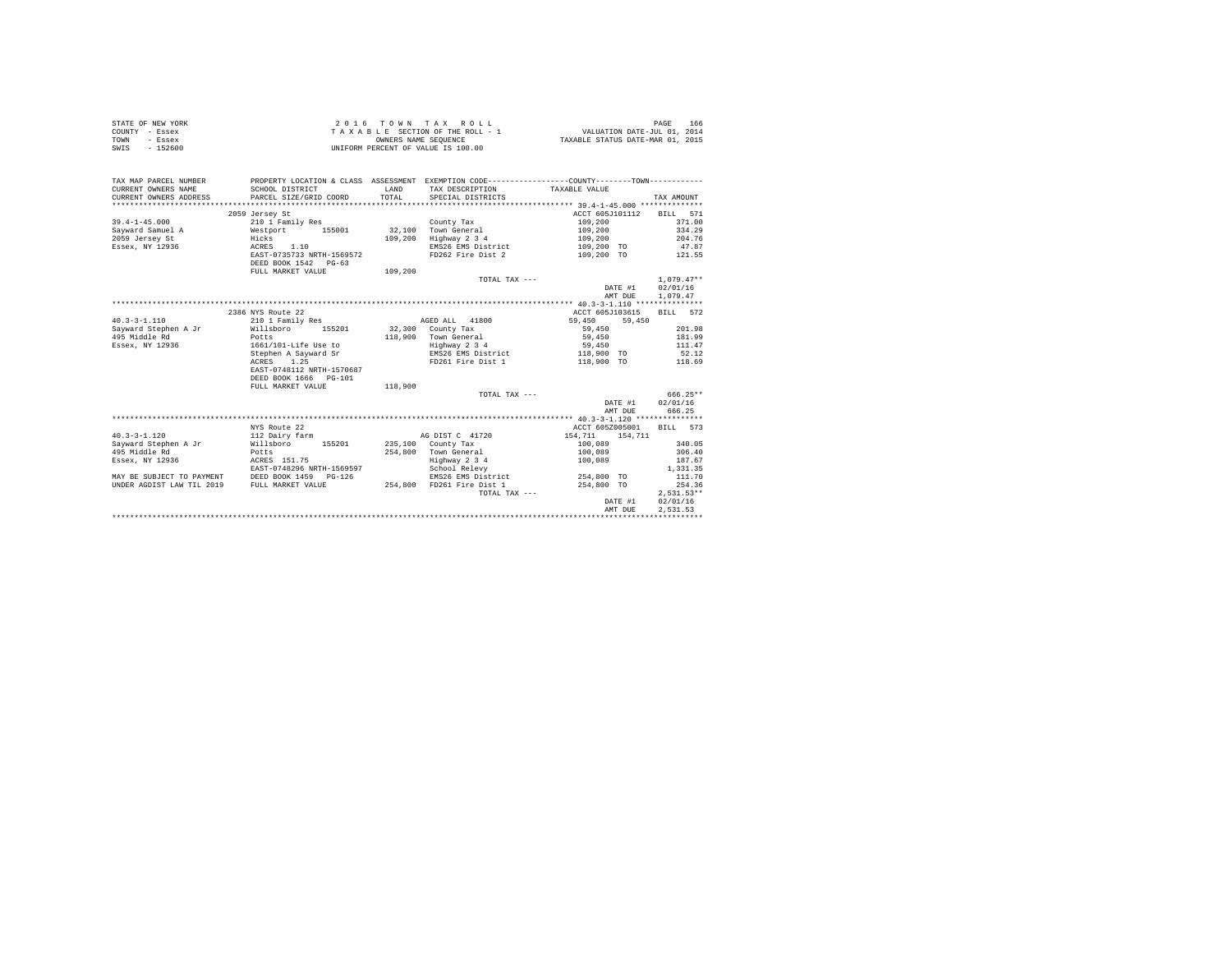| STATE OF NEW YORK | 2016 TOWN TAX ROLL                 | 167<br>PAGE                      |
|-------------------|------------------------------------|----------------------------------|
| COUNTY - Essex    | TAXABLE SECTION OF THE ROLL - 1    | VALUATION DATE-JUL 01, 2014      |
| TOWN<br>- Essex   | OWNERS NAME SEOUENCE               | TAXABLE STATUS DATE-MAR 01, 2015 |
| $-152600$<br>SWIS | UNIFORM PERCENT OF VALUE IS 100.00 |                                  |

| TAX MAP PARCEL NUMBER<br>CURRENT OWNERS NAME<br>CURRENT OWNERS ADDRESS | SCHOOL DISTRICT<br>PARCEL SIZE/GRID COORD | <b>T.AND</b><br>TOTAL | PROPERTY LOCATION & CLASS ASSESSMENT EXEMPTION CODE----------------COUNTY--------TOWN----------<br>TAX DESCRIPTION TAXABLE VALUE<br>SPECIAL DISTRICTS |                          | TAX AMOUNT           |
|------------------------------------------------------------------------|-------------------------------------------|-----------------------|-------------------------------------------------------------------------------------------------------------------------------------------------------|--------------------------|----------------------|
|                                                                        | 495 Middle Rd                             |                       |                                                                                                                                                       | ACCT 605J185002          | BILL 574             |
| $40.3 - 3 - 1.200$                                                     | 210 1 Family Res                          |                       | VETWAR CTS 41120                                                                                                                                      | 15,000<br>15,000         |                      |
| Sayward Stephen A Jr                                                   | Willsboro<br>155201                       |                       | 33,500 County Tax                                                                                                                                     | 152,000                  | 516.42               |
| 495 Middle Rd                                                          | Potts                                     |                       | 167,000 Town General                                                                                                                                  | 152,000                  | 465.31               |
| Essex, NY 12936                                                        | 2.0 Acres                                 |                       | Highway 2 3 4                                                                                                                                         | 152,000                  | 285.01               |
|                                                                        | 2.50<br>ACRES                             |                       | EMS26 EMS District                                                                                                                                    | 167,000 TO               | 73.21                |
|                                                                        | EAST-0749204 NRTH-1569880                 |                       | FD261 Fire Dist 1                                                                                                                                     | 167,000 TO               | 166.71               |
|                                                                        | DEED BOOK 815<br>$PG-334$                 |                       |                                                                                                                                                       |                          |                      |
|                                                                        | FULL MARKET VALUE                         | 167,000               |                                                                                                                                                       |                          |                      |
|                                                                        |                                           |                       | TOTAL TAX ---                                                                                                                                         |                          | $1.506.66**$         |
|                                                                        |                                           |                       |                                                                                                                                                       | DATE #1<br>AMT DUE       | 02/01/16<br>1,506.66 |
|                                                                        |                                           |                       |                                                                                                                                                       |                          |                      |
|                                                                        | Middle Rd                                 |                       |                                                                                                                                                       | ACCT 605J178504          | BILL 575             |
| $40.3 - 3 - 6.000$                                                     | 105 Vac farmland                          |                       | County Tax                                                                                                                                            | 28,900                   | 98.19                |
| Sayward Stephen A Jr                                                   | 155201<br>Willsboro                       |                       | 28,900 Town General                                                                                                                                   | 28,900                   | 88.47                |
| PO Box 165A                                                            | Potts                                     |                       | 28.900 Highway 2 3 4                                                                                                                                  | 28,900                   | 54.19                |
| Essex, NY 12936                                                        | ACRES 4.90                                |                       | EMS26 EMS District                                                                                                                                    | 28,900 TO                | 12.67                |
|                                                                        | EAST-0749653 NRTH-1570568                 |                       | FD261 Fire Dist 1 28,900 TO                                                                                                                           |                          | 28.85                |
|                                                                        | DEED BOOK 1514 PG-289                     |                       | LT261 Essex light                                                                                                                                     | 28,900 TO                | 2.65                 |
|                                                                        | FULL MARKET VALUE                         | 28,900                |                                                                                                                                                       |                          |                      |
|                                                                        |                                           |                       | TOTAL TAX ---                                                                                                                                         |                          | $285.02**$           |
|                                                                        |                                           |                       |                                                                                                                                                       |                          | DATE #1 02/01/16     |
|                                                                        |                                           |                       |                                                                                                                                                       | AMT DUE                  | 285.02               |
|                                                                        |                                           |                       |                                                                                                                                                       |                          |                      |
|                                                                        | Middle Rd                                 |                       |                                                                                                                                                       | ACCT 605J103701 BILL 576 |                      |
| $40.3 - 3 - 8.000$                                                     | 105 Vac farmland                          |                       | AG DIST C 41720                                                                                                                                       | 11,009 11,009            |                      |
| Sayward Stephen A Jr                                                   | Willsboro<br>155201                       |                       | 18,300 County Tax                                                                                                                                     | 7.291                    | 24.77                |
| 495 Middle Rd                                                          | Potts                                     |                       | 18,300 Town General                                                                                                                                   | 7,291                    | 22.32                |
| PO Box 165A                                                            | ACRES 13.10                               |                       | Highway 2 3 4                                                                                                                                         | 7.291                    | 13.67                |
| Essex, NY 12936                                                        | EAST-0749912 NRTH-1569671                 |                       | EMS26 EMS District                                                                                                                                    | 18,300 TO                | 8.02                 |
|                                                                        | DEED BOOK 1484 PG-21                      |                       | FD261 Fire Dist 1 18,300 TO                                                                                                                           |                          | 18.27                |
| MAY BE SUBJECT TO PAYMENT<br>UNDER AGDIST LAW TIL 2019                 | FULL MARKET VALUE                         |                       | 18,300 LT261 Essex light                                                                                                                              | 18,300 TO                | 1.68                 |
|                                                                        |                                           |                       | TOTAL TAX ---                                                                                                                                         |                          | 88.73**              |
|                                                                        |                                           |                       |                                                                                                                                                       | DATE #1                  | 02/01/16             |
|                                                                        |                                           |                       |                                                                                                                                                       | AMT DUE                  | 88.73                |
|                                                                        |                                           |                       |                                                                                                                                                       |                          |                      |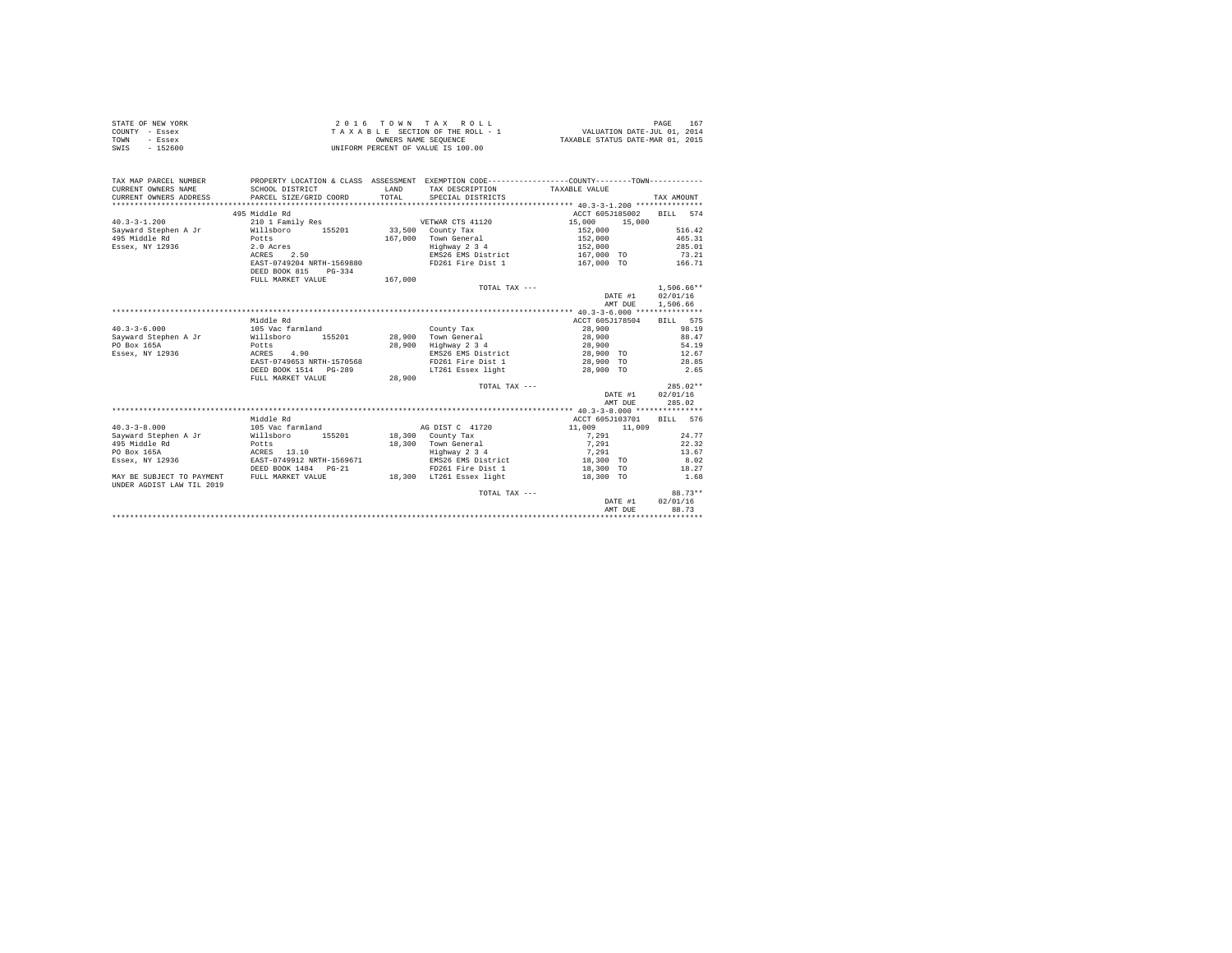| STATE OF NEW YORK | 2016 TOWN TAX ROLL                 | 168<br>PAGE                      |
|-------------------|------------------------------------|----------------------------------|
| COUNTY - Essex    | TAXABLE SECTION OF THE ROLL - 1    | VALUATION DATE-JUL 01, 2014      |
| TOWN<br>- Essex   | OWNERS NAME SEOUENCE               | TAXABLE STATUS DATE-MAR 01, 2015 |
| $-152600$<br>SWIS | UNIFORM PERCENT OF VALUE IS 100.00 |                                  |

| TAX MAP PARCEL NUMBER                                                                                                                                                                                                                           | PROPERTY LOCATION & CLASS ASSESSMENT EXEMPTION CODE---------------COUNTY-------TOWN---------- |         |                                                            |                                                                                     |                              |
|-------------------------------------------------------------------------------------------------------------------------------------------------------------------------------------------------------------------------------------------------|-----------------------------------------------------------------------------------------------|---------|------------------------------------------------------------|-------------------------------------------------------------------------------------|------------------------------|
| CURRENT OWNERS NAME                                                                                                                                                                                                                             | SCHOOL DISTRICT                                                                               |         | LAND TAX DESCRIPTION                                       | TAXABLE VALUE                                                                       |                              |
| CURRENT OWNERS ADDRESS                                                                                                                                                                                                                          | PARCEL SIZE/GRID COORD                                                                        | TOTAL   | SPECIAL DISTRICTS                                          |                                                                                     | TAX AMOUNT                   |
| ************************                                                                                                                                                                                                                        |                                                                                               |         |                                                            |                                                                                     |                              |
|                                                                                                                                                                                                                                                 | 66 Reber Rd                                                                                   |         |                                                            | ACCT 605J101011 BILL 577                                                            |                              |
| $39.3 - 1 - 6.052$                                                                                                                                                                                                                              | 112 Dairy farm                                                                                |         | AG DIST C 41720                                            | 50.728<br>50,728                                                                    |                              |
| Sayward's Ridge View Farm LL Willsboro 155201                                                                                                                                                                                                   |                                                                                               |         | 120,900 County Tax                                         | 94,372                                                                              | 320.63                       |
|                                                                                                                                                                                                                                                 |                                                                                               |         |                                                            |                                                                                     | 288.90                       |
|                                                                                                                                                                                                                                                 |                                                                                               |         |                                                            |                                                                                     | 176.95                       |
|                                                                                                                                                                                                                                                 |                                                                                               |         |                                                            |                                                                                     | 63.61                        |
|                                                                                                                                                                                                                                                 |                                                                                               |         |                                                            |                                                                                     | 161.52                       |
| 29 Angler Hill Rd<br>29 Angler Hill Rd<br>29 Angler Hill Rd<br>29 Angler TV De 1049/259 Quit Claim (145,100 Town General (145,100 Town Bessex, NY 12936<br>29 Angler Hill Rd<br>29 Angler Hill Rd<br>29 Angler Hill Rd<br>29 Angler Hill Rd<br> |                                                                                               |         |                                                            |                                                                                     |                              |
|                                                                                                                                                                                                                                                 | FULL MARKET VALUE                                                                             | 145,100 |                                                            |                                                                                     |                              |
|                                                                                                                                                                                                                                                 |                                                                                               |         | TOTAL TAX ---                                              |                                                                                     | $1,011.61**$                 |
|                                                                                                                                                                                                                                                 |                                                                                               |         |                                                            | DATE #1                                                                             | 02/01/16                     |
|                                                                                                                                                                                                                                                 |                                                                                               |         |                                                            | AMT DUE                                                                             | 1,011.61                     |
|                                                                                                                                                                                                                                                 |                                                                                               |         |                                                            |                                                                                     |                              |
|                                                                                                                                                                                                                                                 | 15 Orchard Ln                                                                                 |         |                                                            | ACCT 605J103703 BILL 578                                                            |                              |
| 40.73-3-24.000<br>Scheinin-Solovitch Family Trus Williaboro<br>Scheinin-Solovitch Family Trus Williaboro<br>$155201$<br>S4.400 Town General<br>212,700 Highway 2 3 4                                                                            |                                                                                               |         |                                                            | 212,700<br>212,700<br>212,700                                                       | 722.64                       |
|                                                                                                                                                                                                                                                 |                                                                                               |         |                                                            |                                                                                     | 651.13                       |
|                                                                                                                                                                                                                                                 |                                                                                               |         |                                                            |                                                                                     | 398.83                       |
| 616 Modesto Ave<br>Santa Cruz, CA 95060                                                                                                                                                                                                         | 1650/164 Sewer Easement<br>ACRES 0.20<br>EAST-0757430 NRTH-1571431                            |         | EMS26 EMS District<br>FD261 Fire Dist 1                    | 212,700 TO<br>212,700 TO                                                            | 93.24                        |
|                                                                                                                                                                                                                                                 |                                                                                               |         |                                                            |                                                                                     | 93.24<br>212.33              |
|                                                                                                                                                                                                                                                 |                                                                                               |         | LT261 Essex light                                          | 212,700 TO                                                                          | 19.54                        |
|                                                                                                                                                                                                                                                 | DEED BOOK 1474 PG-1                                                                           |         |                                                            |                                                                                     |                              |
|                                                                                                                                                                                                                                                 | FULL MARKET VALUE                                                                             | 212,700 |                                                            |                                                                                     |                              |
|                                                                                                                                                                                                                                                 |                                                                                               |         | TOTAL TAX ---                                              |                                                                                     | $2,097.71**$                 |
|                                                                                                                                                                                                                                                 |                                                                                               |         |                                                            | DATE #1                                                                             | 02/01/16                     |
|                                                                                                                                                                                                                                                 |                                                                                               |         |                                                            | AMT DUE                                                                             | 2.097.71                     |
|                                                                                                                                                                                                                                                 |                                                                                               |         |                                                            |                                                                                     |                              |
|                                                                                                                                                                                                                                                 | 64 Burt Way                                                                                   |         |                                                            | ACCT 605J103108                                                                     | BILL 579                     |
| 49.11-1-33.000                                                                                                                                                                                                                                  | 210 1 Family Res                                                                              |         | County Tax<br>98,400 Town General<br>240,000 Highway 2 3 4 | $240,000$<br>$240,000$<br>$240,000$                                                 | 815.39                       |
|                                                                                                                                                                                                                                                 |                                                                                               |         |                                                            |                                                                                     | 734.70                       |
|                                                                                                                                                                                                                                                 |                                                                                               |         |                                                            |                                                                                     | 450.02                       |
|                                                                                                                                                                                                                                                 |                                                                                               |         |                                                            | EMS26 EMS District $240,000$ TO $105.21$<br>FD261 Fire Dist 1 $240,000$ TO $239.58$ |                              |
| 9.11-1-3.5.000<br>Schilling Eileen M (1118boro 155201)<br>Proutt Charles P (1118boro 155201)<br>2109 Greenbush Rd (1218boro 1.30)<br>2010 Greenbush Rd (1252-0757900 NRTH-1562697)<br>Charlotte, VT 05445 (1252-0757900 NRTH-1562697)           |                                                                                               |         |                                                            |                                                                                     |                              |
|                                                                                                                                                                                                                                                 |                                                                                               |         |                                                            |                                                                                     |                              |
|                                                                                                                                                                                                                                                 | FULL MARKET VALUE                                                                             | 240,000 |                                                            |                                                                                     |                              |
|                                                                                                                                                                                                                                                 |                                                                                               |         | TOTAL TAX ---                                              |                                                                                     | $2.344.90**$                 |
|                                                                                                                                                                                                                                                 |                                                                                               |         |                                                            | DATE #1                                                                             | 02/01/16                     |
|                                                                                                                                                                                                                                                 |                                                                                               |         |                                                            | AMT DUE                                                                             | 2.344.90                     |
|                                                                                                                                                                                                                                                 |                                                                                               |         |                                                            |                                                                                     |                              |
|                                                                                                                                                                                                                                                 | Jersey St                                                                                     |         |                                                            | ACCT 605J178528                                                                     | BTT.T. 580                   |
|                                                                                                                                                                                                                                                 |                                                                                               |         |                                                            | 4,300                                                                               | 14.61                        |
|                                                                                                                                                                                                                                                 |                                                                                               |         |                                                            |                                                                                     | 13.16                        |
|                                                                                                                                                                                                                                                 |                                                                                               |         |                                                            |                                                                                     | 8.06                         |
|                                                                                                                                                                                                                                                 |                                                                                               |         |                                                            |                                                                                     | 1.88                         |
|                                                                                                                                                                                                                                                 |                                                                                               |         |                                                            | 4,300 TO                                                                            | 4.79                         |
|                                                                                                                                                                                                                                                 |                                                                                               |         |                                                            |                                                                                     |                              |
|                                                                                                                                                                                                                                                 |                                                                                               |         |                                                            |                                                                                     |                              |
|                                                                                                                                                                                                                                                 |                                                                                               |         | TOTAL TAX ---                                              | $42.50**$<br>DATE #1 $02/01/16$                                                     |                              |
|                                                                                                                                                                                                                                                 |                                                                                               |         |                                                            |                                                                                     |                              |
|                                                                                                                                                                                                                                                 |                                                                                               |         |                                                            | AMT DUE                                                                             | 42.50<br>******************* |
|                                                                                                                                                                                                                                                 |                                                                                               |         |                                                            |                                                                                     |                              |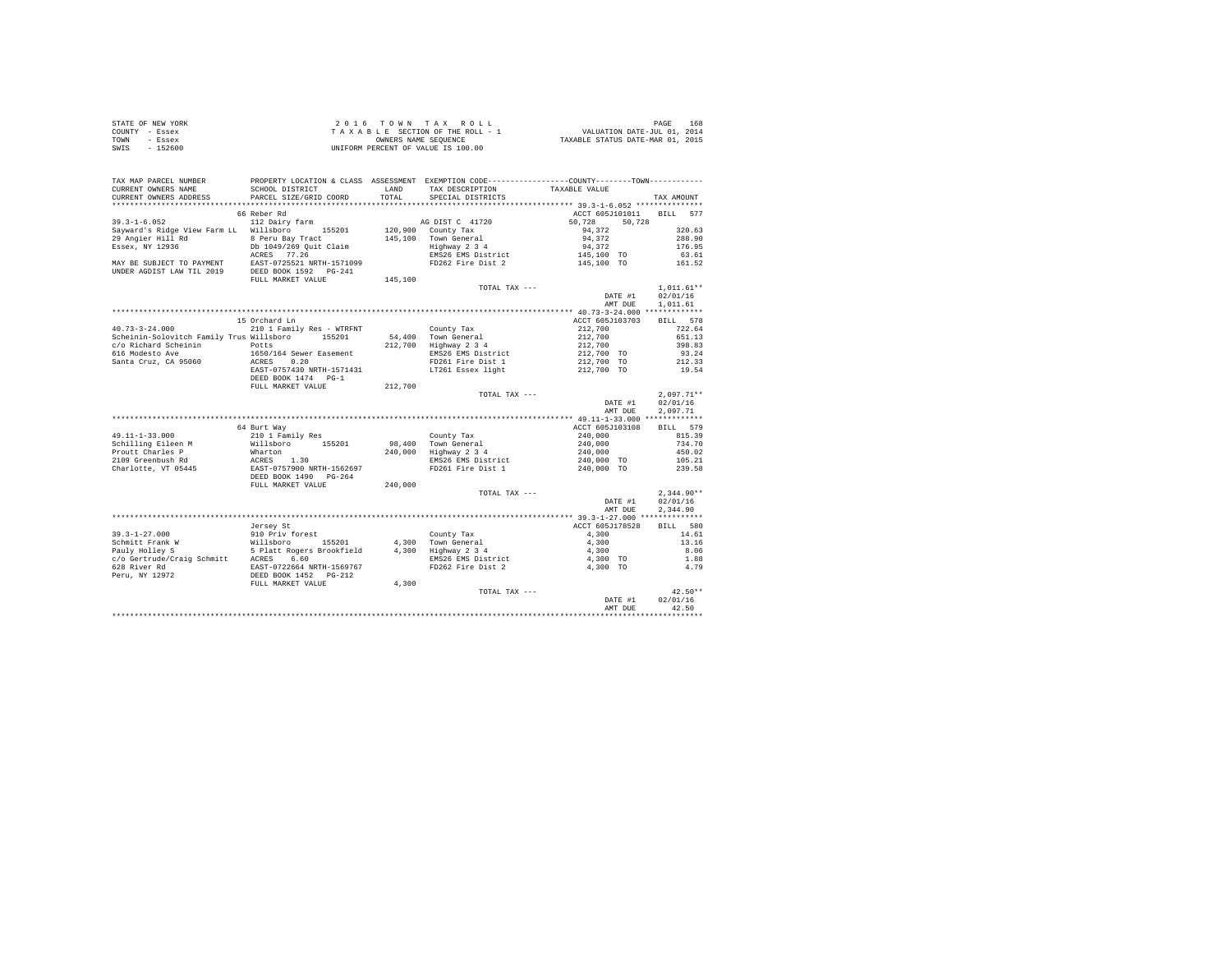| STATE OF NEW YORK | $2.0.16$ TOWN TAX ROLL             | 169<br>PAGE                      |
|-------------------|------------------------------------|----------------------------------|
| COUNTY - Essex    | TAXABLE SECTION OF THE ROLL - 1    | VALUATION DATE-JUL 01, 2014      |
| TOWN<br>- Essex   | OWNERS NAME SEOUENCE               | TAXABLE STATUS DATE-MAR 01, 2015 |
| $-152600$<br>SWIS | UNIFORM PERCENT OF VALUE IS 100.00 |                                  |

| TAX MAP PARCEL NUMBER<br>CURRENT OWNERS NAME<br>CURRENT OWNERS ADDRESS | SCHOOL DISTRICT<br>PARCEL SIZE/GRID COORD | LAND<br>TOTAL. | PROPERTY LOCATION & CLASS ASSESSMENT EXEMPTION CODE----------------COUNTY-------TOWN----------<br>TAX DESCRIPTION<br>SPECIAL DISTRICTS | TAXABLE VALUE   | TAX AMOUNT   |  |  |  |  |
|------------------------------------------------------------------------|-------------------------------------------|----------------|----------------------------------------------------------------------------------------------------------------------------------------|-----------------|--------------|--|--|--|--|
|                                                                        |                                           |                |                                                                                                                                        | ACCT 605J103705 | BILL 581     |  |  |  |  |
|                                                                        | 35 Beggs Point St                         |                |                                                                                                                                        |                 |              |  |  |  |  |
| $40.73 - 3 - 9.000$                                                    | 210 1 Family Res                          |                | County Tax                                                                                                                             | 209,800         | 712.79       |  |  |  |  |
| Schmitt James                                                          | Willsboro<br>155201                       | 61,400         | Town General                                                                                                                           | 209,800         | 642.25       |  |  |  |  |
| Schmitt Susan                                                          | Potts                                     | 209,800        | Highway 2 3 4                                                                                                                          | 209,800         | 393.39       |  |  |  |  |
| 35 Beggs Point Street                                                  | 899/279 Life Use to                       |                | EMS26 EMS District                                                                                                                     | 209,800 TO      | 91.97        |  |  |  |  |
| Essex, NY 12936                                                        | Wallace Schmitt                           |                | FD261 Fire Dist 1                                                                                                                      | 209,800 TO      | 209.44       |  |  |  |  |
|                                                                        | ACRES<br>0.30                             |                | LT261 Essex light                                                                                                                      | 209,800 TO      | 19.27        |  |  |  |  |
|                                                                        | EAST-0757206 NRTH-1571805                 |                |                                                                                                                                        |                 |              |  |  |  |  |
|                                                                        | DEED BOOK 1764 PG-308                     |                |                                                                                                                                        |                 |              |  |  |  |  |
|                                                                        | FULL MARKET VALUE                         | 209,800        |                                                                                                                                        |                 |              |  |  |  |  |
|                                                                        |                                           |                | TOTAL TAX ---                                                                                                                          |                 | $2.069.11**$ |  |  |  |  |
|                                                                        |                                           |                |                                                                                                                                        |                 | 02/01/16     |  |  |  |  |
|                                                                        |                                           |                |                                                                                                                                        | DATE #1         |              |  |  |  |  |
|                                                                        |                                           |                |                                                                                                                                        | AMT DUE         | 2.069.11     |  |  |  |  |
|                                                                        |                                           |                |                                                                                                                                        |                 |              |  |  |  |  |
|                                                                        | 37 Beggs Point St                         |                |                                                                                                                                        | ACCT 605J103706 | BILL 582     |  |  |  |  |
| $40.73 - 3 - 8.000$                                                    | 415 Motel                                 |                | County Tax                                                                                                                             | 71,300          | 242.24       |  |  |  |  |
| Schmitt Trust F A                                                      | Willsboro<br>Potts<br>155201              | 44,200         | Town General                                                                                                                           | 71,300          | 218.27       |  |  |  |  |
| c/o Wallace Schmitt                                                    |                                           | 71,300         | Highway 2 3 4                                                                                                                          | 71,300          | 133.69       |  |  |  |  |
| B2E Pier Loun Pt-2 Park Pl 1652/37-Easement                            |                                           |                | EMS26 EMS District 71,300 TO                                                                                                           |                 | 31.26        |  |  |  |  |
| Newburgh, NY 12550                                                     | ACRES<br>0.10                             |                | FD261 Fire Dist 1                                                                                                                      | 71,300 TO       | 71.18        |  |  |  |  |
|                                                                        | EAST-0757115 NRTH-1571864                 |                | LT261 Essex light                                                                                                                      | 71,300 TO       | 6.55         |  |  |  |  |
|                                                                        | DEED BOOK 1643 PG-300                     |                | SR150 Return sewer rent                                                                                                                | 61.75 MT        | 61.75        |  |  |  |  |
|                                                                        | FULL MARKET VALUE                         | 71,300         | WR151 Return water rent-1 17.00 MT                                                                                                     |                 | 17.00        |  |  |  |  |
|                                                                        |                                           |                | TOTAL TAX ---                                                                                                                          |                 | 781.94**     |  |  |  |  |
|                                                                        |                                           |                |                                                                                                                                        |                 |              |  |  |  |  |
|                                                                        |                                           |                |                                                                                                                                        | DATE #1         | 02/01/16     |  |  |  |  |
|                                                                        |                                           |                |                                                                                                                                        | AMT DUE         | 781.94       |  |  |  |  |
|                                                                        |                                           |                |                                                                                                                                        |                 |              |  |  |  |  |
|                                                                        | 39 Beggs Point St                         |                |                                                                                                                                        | ACCT 605J103704 | BILL 583     |  |  |  |  |
| $40.73 - 3 - 7.000$                                                    | 210 1 Family Res                          |                | County Tax                                                                                                                             | 107,100         | 363.87       |  |  |  |  |
| Schmitt Wallace G Trust                                                | Willsboro<br>155201                       | 47,800         | Town General                                                                                                                           | 107,100         | 327.86       |  |  |  |  |
| c/o Wendy Schmitt                                                      | Potts                                     | 107,100        | Highway 2 3 4                                                                                                                          | 107,100         | 200.82       |  |  |  |  |
| 276 Temple Hill Rd Unit 2302 1652/28-Easement                          |                                           |                | EMS26 EMS District                                                                                                                     | 107,100 TO      | 46.95        |  |  |  |  |
| New Windsor, NY 12553                                                  | ACRES<br>0.10                             |                | FD261 Fire Dist 1                                                                                                                      | 107,100 TO      | 106.91       |  |  |  |  |
|                                                                        | EAST-0757084 NRTH-1571905                 |                | LT261 Essex light                                                                                                                      | 107,100 TO      | 9.84         |  |  |  |  |
|                                                                        | DEED BOOK 1764 PG-261                     |                | SR150 Return sewer rent                                                                                                                | 61.75 MT        | 61.75        |  |  |  |  |
|                                                                        |                                           |                |                                                                                                                                        |                 |              |  |  |  |  |
|                                                                        | FULL MARKET VALUE                         | 107.100        | WR151 Return water rent-1 17.00 MT                                                                                                     |                 | 17.00        |  |  |  |  |
|                                                                        |                                           |                | TOTAL TAX ---                                                                                                                          |                 | $1,135.00**$ |  |  |  |  |
|                                                                        |                                           |                |                                                                                                                                        | DATE #1         | 02/01/16     |  |  |  |  |
|                                                                        |                                           |                |                                                                                                                                        | AMT DUE         | 1,135.00     |  |  |  |  |
|                                                                        |                                           |                |                                                                                                                                        |                 |              |  |  |  |  |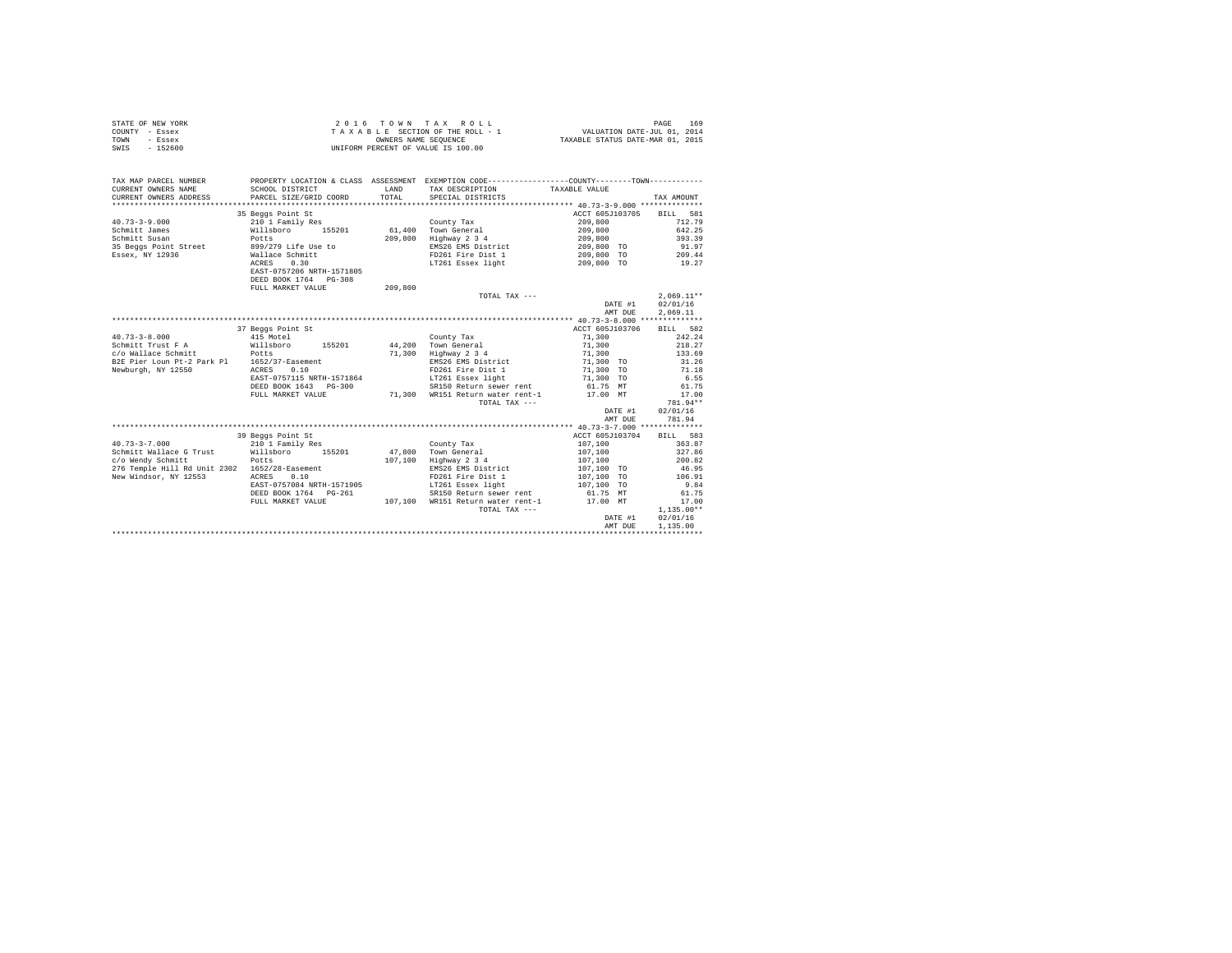| STATE OF NEW YORK | 2016 TOWN TAX ROLL                 | PAGE                             |
|-------------------|------------------------------------|----------------------------------|
| COUNTY - Essex    | TAXABLE SECTION OF THE ROLL - 1    | VALUATION DATE-JUL 01, 2014      |
| TOWN<br>- Essex   | OWNERS NAME SEOUENCE               | TAXABLE STATUS DATE-MAR 01, 2015 |
| - 152600<br>SWIS  | UNIFORM PERCENT OF VALUE IS 100.00 |                                  |

| TAX MAP PARCEL NUMBER<br>CURRENT OWNERS NAME<br>CURRENT OWNERS ADDRESS | PROPERTY LOCATION & CLASS ASSESSMENT EXEMPTION CODE---------------COUNTY-------TOWN---------<br>SCHOOL DISTRICT<br>PARCEL SIZE/GRID COORD | LAND<br>TOTAL | TAX DESCRIPTION<br>SPECIAL DISTRICTS         | TAXABLE VALUE         | TAX AMOUNT   |
|------------------------------------------------------------------------|-------------------------------------------------------------------------------------------------------------------------------------------|---------------|----------------------------------------------|-----------------------|--------------|
|                                                                        |                                                                                                                                           |               |                                              |                       |              |
|                                                                        | 2312 Main St                                                                                                                              |               |                                              | ACCT 605J101711       | BILL 584     |
| $40.73 - 3 - 1.000$                                                    | 485 >luse sm bld                                                                                                                          |               | County Tax                                   | 144,100               | 489.58       |
| Schoenfeld Jillian K                                                   | Willsboro 155201                                                                                                                          |               | 39,800 Town General                          | 144,100               | 441.13       |
| PO Box 74                                                              | Potts                                                                                                                                     | 144,100       | Highway 2 3 4                                | 144,100               | 270.20       |
| Essex, NY 12936                                                        | 1651/294-Sewer Easement                                                                                                                   |               | EMS26 EMS District                           | $144,100$ TO          | 63.17        |
|                                                                        | ACRES 0.09                                                                                                                                |               | FD261 Fire Dist 1                            | 144,100 TO            | 143.85       |
|                                                                        | EAST-0756980 NRTH-1571981                                                                                                                 |               | LT261 Essex light                            | 144,100 TO            | 13.24        |
|                                                                        | DEED BOOK 1659 PG-222                                                                                                                     |               |                                              |                       |              |
|                                                                        | FULL MARKET VALUE                                                                                                                         | 144,100       |                                              |                       |              |
|                                                                        |                                                                                                                                           |               | TOTAL TAX ---                                |                       | $1,421.17**$ |
|                                                                        |                                                                                                                                           |               |                                              | DATE #1               | 02/01/16     |
|                                                                        |                                                                                                                                           |               |                                              | AMT DUE               | 1,421.17     |
|                                                                        |                                                                                                                                           |               |                                              |                       |              |
|                                                                        | 2197 NYS Route 22                                                                                                                         |               |                                              | ACCT 6079900510       | BILL 585     |
| $39.4 - 1 - 29.000$                                                    | 210 1 Family Res                                                                                                                          |               | County Tax                                   | 130,000               | 441.67       |
| Schoenig Michael Louis Trust Willsboro 155201                          |                                                                                                                                           |               |                                              | 130,000               | 397.96       |
| 938 W Newport                                                          | Potts Patent                                                                                                                              |               | 35,000 Town General<br>130,000 Highway 2 3 4 |                       | 243.76       |
| Chicago, IL 60657                                                      | ACRES 4.00                                                                                                                                |               | EMS26 EMS District                           | 130,000<br>130,000 TO | 56.99        |
|                                                                        | EAST-0743450 NRTH-1569273                                                                                                                 |               | FD261 Fire Dist 1                            | 130,000 TO            | 129.77       |
| PRIOR OWNER ON 3/01/2015 DEED BOOK 1642 PG-33                          |                                                                                                                                           |               |                                              |                       |              |
| Schoenig Michael Louis Trust FULL MARKET VALUE                         |                                                                                                                                           | 130,000       |                                              |                       |              |
|                                                                        |                                                                                                                                           |               | TOTAL TAX ---                                |                       | $1.270.15**$ |
|                                                                        |                                                                                                                                           |               |                                              | DATE #1               | 02/01/16     |
|                                                                        |                                                                                                                                           |               |                                              | AMT DUE               | 1,270.15     |
|                                                                        |                                                                                                                                           |               |                                              |                       |              |
|                                                                        | 2 Schreiber Way                                                                                                                           |               |                                              | ACCT 605J103708       | BILL 586     |
| $39.4 - 1 - 36.000$                                                    | 210 1 Family Res                                                                                                                          |               | VETCOM CTS 41130                             | 25,000<br>25,000      |              |
| Schreiber Daniel                                                       | Willsboro 155201                                                                                                                          |               | 33,500 County Tax                            | 99,600                | 338.39       |
|                                                                        |                                                                                                                                           |               |                                              | 99,600                | 304.90       |
|                                                                        |                                                                                                                                           |               | 124,600 Town General<br>Highway 2 3 4        | 99,600                | 186.76       |
|                                                                        |                                                                                                                                           |               | EMS26 EMS District                           | 124,600 TO            | 54.62        |
|                                                                        |                                                                                                                                           |               | FD261 Fire Dist 1                            | 124,600 TO            | 124.38       |
|                                                                        |                                                                                                                                           | 124,600       |                                              |                       |              |
|                                                                        |                                                                                                                                           |               | TOTAL TAX ---                                |                       | $1.009.05**$ |
|                                                                        |                                                                                                                                           |               |                                              | DATE #1               | 02/01/16     |
|                                                                        |                                                                                                                                           |               |                                              | AMT DUE               | 1,009.05     |
|                                                                        |                                                                                                                                           |               |                                              |                       |              |
|                                                                        | 405 Leaning Rd                                                                                                                            |               |                                              | ACCT 605K104302       | BILL 587     |
| $39.4 - 1 - 37.000$                                                    |                                                                                                                                           |               | County Tax<br>22,800 Town General            | 32,200                | 109.40       |
| Schreiber Daniel                                                       |                                                                                                                                           |               |                                              | 32,200                | 98.57        |
| Schreiber Phyless<br>2 Schreiber Way                                   |                                                                                                                                           |               | 32,200 Highway 2 3 4                         | 32,200                | 60.38        |
|                                                                        |                                                                                                                                           |               | EMS26 EMS District                           | 32,200 TO             | 14.12        |
| Essex, NY 12936                                                        | 270 Mfg housing<br>Willsboro 155201<br>Potts Patent<br>ACRES 0.40<br>EAST-0742484 NRTH-1569063                                            |               | FD261 Fire Dist 1                            | 32,200 TO             | 32.14        |
|                                                                        | DEED BOOK 833<br>$PG-130$                                                                                                                 |               |                                              |                       |              |
|                                                                        | FULL MARKET VALUE                                                                                                                         | 32,200        |                                              |                       |              |
|                                                                        |                                                                                                                                           |               | TOTAL TAX ---                                |                       | $314.61**$   |
|                                                                        |                                                                                                                                           |               |                                              | DATE #1               | 02/01/16     |
|                                                                        |                                                                                                                                           |               |                                              | AMT DUE               | 314.61       |
|                                                                        |                                                                                                                                           |               |                                              |                       |              |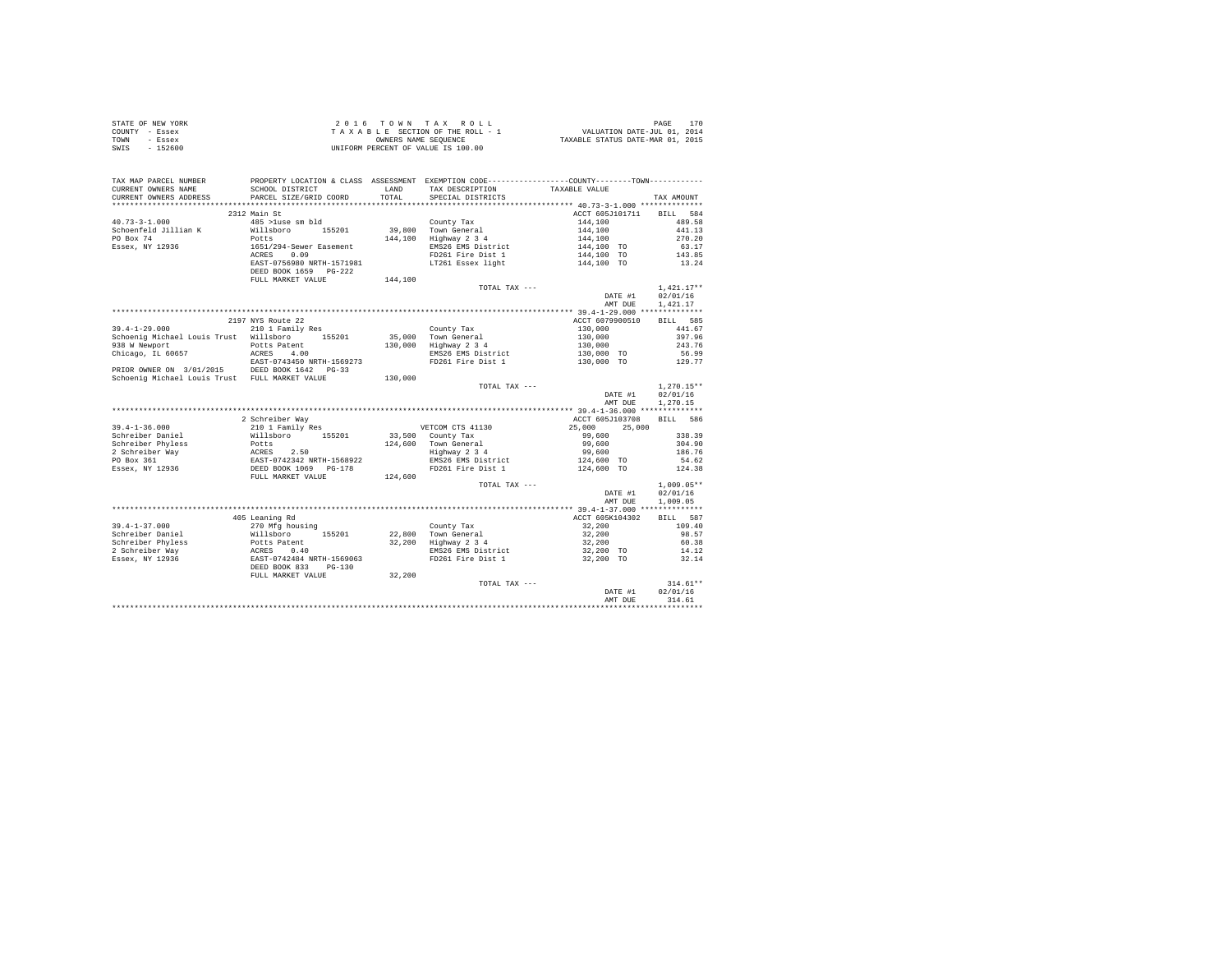|      | STATE OF NEW YORK | 2016 TOWN TAX ROLL                 | PAGE                             |
|------|-------------------|------------------------------------|----------------------------------|
|      | COUNTY - Essex    | TAXABLE SECTION OF THE ROLL - 1    | VALUATION DATE-JUL 01, 2014      |
| TOWN | - Essex           | OWNERS NAME SEOUENCE               | TAXABLE STATUS DATE-MAR 01, 2015 |
| SWIS | - 152600          | UNIFORM PERCENT OF VALUE IS 100.00 |                                  |

| TAX MAP PARCEL NUMBER<br>CURRENT OWNERS NAME<br>CURRENT OWNERS ADDRESS | SCHOOL DISTRICT<br>PARCEL SIZE/GRID COORD | LAND<br>TOTAL. | PROPERTY LOCATION & CLASS ASSESSMENT EXEMPTION CODE----------------COUNTY--------TOWN----------<br>TAX DESCRIPTION TAXABLE VALUE<br>SPECIAL DISTRICTS | ***************************** 40.3-2-14.100 *************** | TAX AMOUNT   |
|------------------------------------------------------------------------|-------------------------------------------|----------------|-------------------------------------------------------------------------------------------------------------------------------------------------------|-------------------------------------------------------------|--------------|
|                                                                        | 607 Middle Rd                             |                |                                                                                                                                                       | ACCT 605J104102                                             | BILL 588     |
| $40.3 - 2 - 14.100$                                                    | 240 Rural res                             |                | AG DIST C 41720                                                                                                                                       | 73,330<br>73,330                                            |              |
| Schwartzberg Josh                                                      | Willsboro<br>155201                       |                | 169,200 County Tax                                                                                                                                    | 521,070                                                     | 1,770.32     |
| Schiller Beth                                                          | Hicks                                     |                | 594.400 Town General                                                                                                                                  | 521,070                                                     | 1,595.13     |
| 607 Middle Rd                                                          | ACRES 99.13                               |                | Highway 2 3 4                                                                                                                                         | 521,070                                                     | 977.04       |
| Essex, NY 12936                                                        | EAST-0748094 NRTH-1572801                 |                | EMS26 EMS District                                                                                                                                    | 594,400 TO                                                  | 260.57       |
|                                                                        | DEED BOOK 1287 PG-13                      |                | FD261 Fire Dist 1                                                                                                                                     | 594,400 TO                                                  | 593.37       |
| MAY BE SUBJECT TO PAYMENT                                              | FULL MARKET VALUE                         | 594,400        |                                                                                                                                                       |                                                             |              |
| UNDER AGDIST LAW TIL 2019                                              |                                           |                |                                                                                                                                                       |                                                             |              |
|                                                                        |                                           |                | TOTAL TAX ---                                                                                                                                         |                                                             | $5.196.43**$ |
|                                                                        |                                           |                |                                                                                                                                                       | DATE #1                                                     | 02/01/16     |
|                                                                        |                                           |                |                                                                                                                                                       | AMT DUE                                                     | 5,196.43     |
|                                                                        |                                           |                |                                                                                                                                                       |                                                             |              |
|                                                                        | 2302 Main St                              |                |                                                                                                                                                       | ACCT 605J103801                                             | BILL 589     |
| $40.73 - 3 - 6.100$                                                    | 210 1 Family Res                          |                | County Tax                                                                                                                                            | 243,500                                                     | 827.28       |
| Shapiro Russell B                                                      | Willsboro<br>155201                       |                | 59.600 Town General                                                                                                                                   | 243,500 745.42                                              |              |
| PO Box 6                                                               | Potts                                     |                | 243,500 Highway 2 3 4                                                                                                                                 | 243,500                                                     | 456.58       |
| Essex, NY 12936                                                        | 1650/169 Sewer Easement                   |                | EMS26 EMS District                                                                                                                                    | 243,500 TO                                                  | 106.74       |
|                                                                        | 0.37<br>ACRES                             |                | FD261 Fire Dist 1 243.500 TO                                                                                                                          |                                                             | 243.08       |
|                                                                        | EAST-0757090 NRTH-1571764                 |                | LT261 Essex light 6 243,500 TO                                                                                                                        |                                                             | 22.37        |
|                                                                        | DEED BOOK 956<br>$PG-314$                 |                |                                                                                                                                                       |                                                             |              |
|                                                                        | FULL MARKET VALUE                         | 243,500        |                                                                                                                                                       |                                                             |              |
|                                                                        |                                           |                | TOTAL TAX ---                                                                                                                                         |                                                             | $2.401.47**$ |
|                                                                        |                                           |                |                                                                                                                                                       | DATE #1                                                     | 02/01/16     |
|                                                                        |                                           |                |                                                                                                                                                       | AMT DUE                                                     | 2,401.47     |
|                                                                        |                                           |                |                                                                                                                                                       |                                                             |              |
|                                                                        | 269 School St                             |                |                                                                                                                                                       | ACCT 605J103709                                             | BILL 590     |
| $40.73 - 8 - 4.000$                                                    | 210 1 Family Res                          |                | County Tax                                                                                                                                            | 421,500                                                     | 1,432.03     |
| Sharp Katherine                                                        | Willsboro 155201                          |                | 68.700 Town General                                                                                                                                   | 421,500                                                     | 1,290.32     |
| Sharp Elizabeth                                                        | Potts                                     | 421,500        | Highway 2 3 4                                                                                                                                         | 421,500                                                     | 790.34       |
| 121 Gates Ave                                                          | 1670/198 Easement                         |                | EMS26 EMS District                                                                                                                                    | 421,500 TO                                                  | 184.77       |
| Brooklyn, NY 11238                                                     | 4.69<br>ACRES                             |                | FD261 Fire Dist 1                                                                                                                                     | 421,500 TO                                                  | 420.77       |
|                                                                        | EAST-0756128 NRTH-1570815                 |                | LT261 Essex light                                                                                                                                     | 421,500 TO                                                  | 38.72        |
|                                                                        | DEED BOOK 1564 PG-148                     |                | SR150 Return sewer rent 227.94 MT                                                                                                                     |                                                             | 227.94       |
|                                                                        | FULL MARKET VALUE                         |                | 421,500 WR151 Return water rent-1 114.68 MT                                                                                                           |                                                             | 114.68       |
|                                                                        |                                           |                | TOTAL TAX ---                                                                                                                                         |                                                             | $4,499.57**$ |
|                                                                        |                                           |                |                                                                                                                                                       | DATE #1                                                     | 02/01/16     |
|                                                                        |                                           |                |                                                                                                                                                       | AMT DUE                                                     | 4.499.57     |
|                                                                        |                                           |                |                                                                                                                                                       |                                                             |              |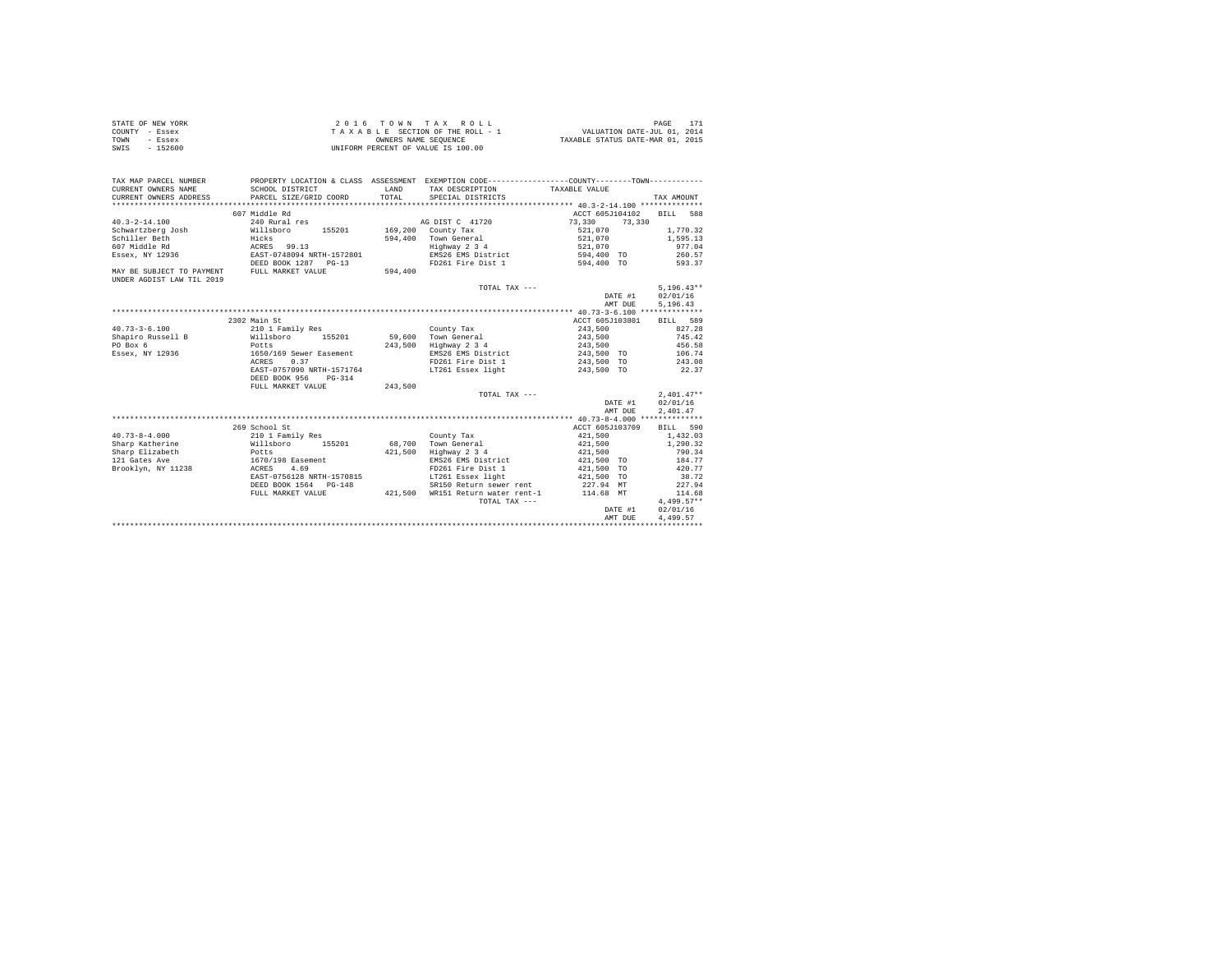|                | STATE OF NEW YORK | 2016 TOWN TAX ROLL                 |  |  |                      |  |  |  |                                  | PAGE                        |  |
|----------------|-------------------|------------------------------------|--|--|----------------------|--|--|--|----------------------------------|-----------------------------|--|
| COUNTY - Essex |                   | TAXABLE SECTION OF THE ROLL - 1    |  |  |                      |  |  |  |                                  | VALUATION DATE-JUL 01, 2014 |  |
| TOWN           | - Essex           |                                    |  |  | OWNERS NAME SEOUENCE |  |  |  | TAXABLE STATUS DATE-MAR 01, 2015 |                             |  |
| SWIS           | $-152600$         | UNIFORM PERCENT OF VALUE IS 100.00 |  |  |                      |  |  |  |                                  |                             |  |

| TAX MAP PARCEL NUMBER<br>CURRENT OWNERS NAME<br>CURRENT OWNERS ADDRESS | SCHOOL DISTRICT<br>PARCEL SIZE/GRID COORD | LAND<br>TOTAL | PROPERTY LOCATION & CLASS ASSESSMENT EXEMPTION CODE---------------COUNTY-------TOWN----------<br>TAX DESCRIPTION<br>SPECIAL DISTRICTS | TAXABLE VALUE      | TAX AMOUNT   |
|------------------------------------------------------------------------|-------------------------------------------|---------------|---------------------------------------------------------------------------------------------------------------------------------------|--------------------|--------------|
|                                                                        |                                           |               |                                                                                                                                       |                    |              |
|                                                                        | 366 Brookfield Rd                         |               |                                                                                                                                       | ACCT 605J103502    | BILL 591     |
| $48.4 - 1 - 2.000$                                                     | 240 Rural res                             |               | County Tax                                                                                                                            | 84,200             | 286.07       |
| Shaw Kevin                                                             | Westport 155001                           |               | 44,400 Town General                                                                                                                   | 84,200             | 257.76       |
| 366 Brookfield Rd                                                      | 4 5 Platt Rogers                          |               | 84,200 Highway 2 3 4                                                                                                                  | 84,200             | 157.88       |
| Essex, NY 12936                                                        | ACRES 15.00                               |               | EMS26 EMS District                                                                                                                    | 84,200 TO          | 36.91        |
|                                                                        | EAST-0734023 NRTH-1559590                 |               | FD262 Fire Dist 2                                                                                                                     | 84.200 TO          | 93.73        |
|                                                                        | DEED BOOK 1299 PG-295                     |               |                                                                                                                                       |                    |              |
|                                                                        | FULL MARKET VALUE                         | 84,200        |                                                                                                                                       |                    |              |
|                                                                        |                                           |               | TOTAL TAX ---                                                                                                                         |                    | 832.35**     |
|                                                                        |                                           |               |                                                                                                                                       | DATE #1            | 02/01/16     |
|                                                                        |                                           |               |                                                                                                                                       |                    | 832.35       |
|                                                                        |                                           |               |                                                                                                                                       | AMT DUE            |              |
|                                                                        |                                           |               |                                                                                                                                       |                    |              |
|                                                                        | 5 Clubhouse Way                           |               |                                                                                                                                       | ACCT 605J101610    | BILL 592     |
| 49.11-1-11.000                                                         | 210 1 Family Res                          |               | County Tax                                                                                                                            | 249,600            | 848.01       |
| Shepler Barbara B                                                      | Willsboro 155201                          |               | 63.100 Town General                                                                                                                   | 249,600            | 764.09       |
| 134 County Rd                                                          | Wharton                                   | 249,600       | Highway 2 3 4                                                                                                                         | 249,600            | 468.02       |
| Bedford, NH 03102                                                      | ACRES<br>0.70                             |               | EMS26 EMS District                                                                                                                    | 249,600 TO         | 109.42       |
|                                                                        | EAST-0757475 NRTH-1562861                 |               | FD261 Fire Dist 1 249,600 TO                                                                                                          |                    | 249.17       |
|                                                                        | DEED BOOK 909<br>$PG-51$                  |               |                                                                                                                                       |                    |              |
|                                                                        | FULL MARKET VALUE                         | 249,600       |                                                                                                                                       |                    |              |
|                                                                        |                                           |               | TOTAL TAX ---                                                                                                                         |                    | $2.438.71**$ |
|                                                                        |                                           |               |                                                                                                                                       | DATE #1            | 02/01/16     |
|                                                                        |                                           |               |                                                                                                                                       | AMT DUE            | 2.438.71     |
|                                                                        |                                           |               |                                                                                                                                       |                    |              |
|                                                                        | 1446 Lake Shore Rd                        |               |                                                                                                                                       | ACCT 605J195005    | BILL 593     |
| $49.3 - 2 - 26.140$                                                    | 240 Rural res                             |               | County Tax                                                                                                                            | 480,000            | 1,630.79     |
| Sherman Jeffrey W                                                      | 155201                                    | 43,300        |                                                                                                                                       | 480,000            | 1,469.41     |
| Dyson Robert H Jr                                                      | Willsboro<br>Judd                         | 480,000       | Town General<br>Highway 2 3 4                                                                                                         | 480,000            | 900.03       |
| 1446 Lake Shore Rd                                                     |                                           |               | EMS26 EMS District                                                                                                                    | 480,000 TO         | 210.42       |
|                                                                        | ACRES 11.47<br>EAST-0754902 NRTH-1551601  |               | FD262 Fire Dist 2                                                                                                                     | 480,000 TO         | 534.31       |
| Essex, NY 12936                                                        | DEED BOOK 1209 PG-346                     |               |                                                                                                                                       |                    |              |
|                                                                        |                                           |               |                                                                                                                                       |                    |              |
|                                                                        | FULL MARKET VALUE                         | 480,000       |                                                                                                                                       |                    |              |
|                                                                        |                                           |               | TOTAL TAX ---                                                                                                                         |                    | $4.744.96**$ |
|                                                                        |                                           |               |                                                                                                                                       | DATE #1            | 02/01/16     |
|                                                                        |                                           |               |                                                                                                                                       | AMT DUE            | 4,744.96     |
|                                                                        |                                           |               |                                                                                                                                       |                    |              |
|                                                                        | 1376 NYS Route 22                         |               |                                                                                                                                       | ACCT 6079905011    | BILL 594     |
| $57.2 - 4 - 1.100$                                                     | 240 Rural res                             |               | County Tax                                                                                                                            | 104,900            | 356.39       |
| Sherrill Charles                                                       | 155201<br>Willsboro                       |               | $47,200$ Town General                                                                                                                 | 104,900<br>104,900 | 321.13       |
| Sherrill Ruth                                                          | Judd                                      |               | 104.900 Highway 2 3 4                                                                                                                 |                    | 196.69       |
| 1376 NYS Rte 22                                                        | ACRES 18.20<br>EAST-0741361 NRTH-1551827  |               | $Hignway$ 2 3<br>EMS26 EMS District                                                                                                   | 104,900 TO         | 45.99        |
| Essex, NY 12936                                                        |                                           |               | FD262 Fire Dist 2                                                                                                                     | 104,900 TO         | 116.77       |
|                                                                        | DEED BOOK 844<br>$PG-318$                 |               | LT262 Whallonsburg light 104,900 TO                                                                                                   |                    | 26.99        |
|                                                                        | FULL MARKET VALUE                         | 104,900       |                                                                                                                                       |                    |              |
|                                                                        |                                           |               | TOTAL TAX ---                                                                                                                         |                    | $1.063.96**$ |
|                                                                        |                                           |               |                                                                                                                                       | DATE #1            | 02/01/16     |
|                                                                        |                                           |               |                                                                                                                                       | AMT DUE            | 1,063.96     |
|                                                                        |                                           |               |                                                                                                                                       |                    |              |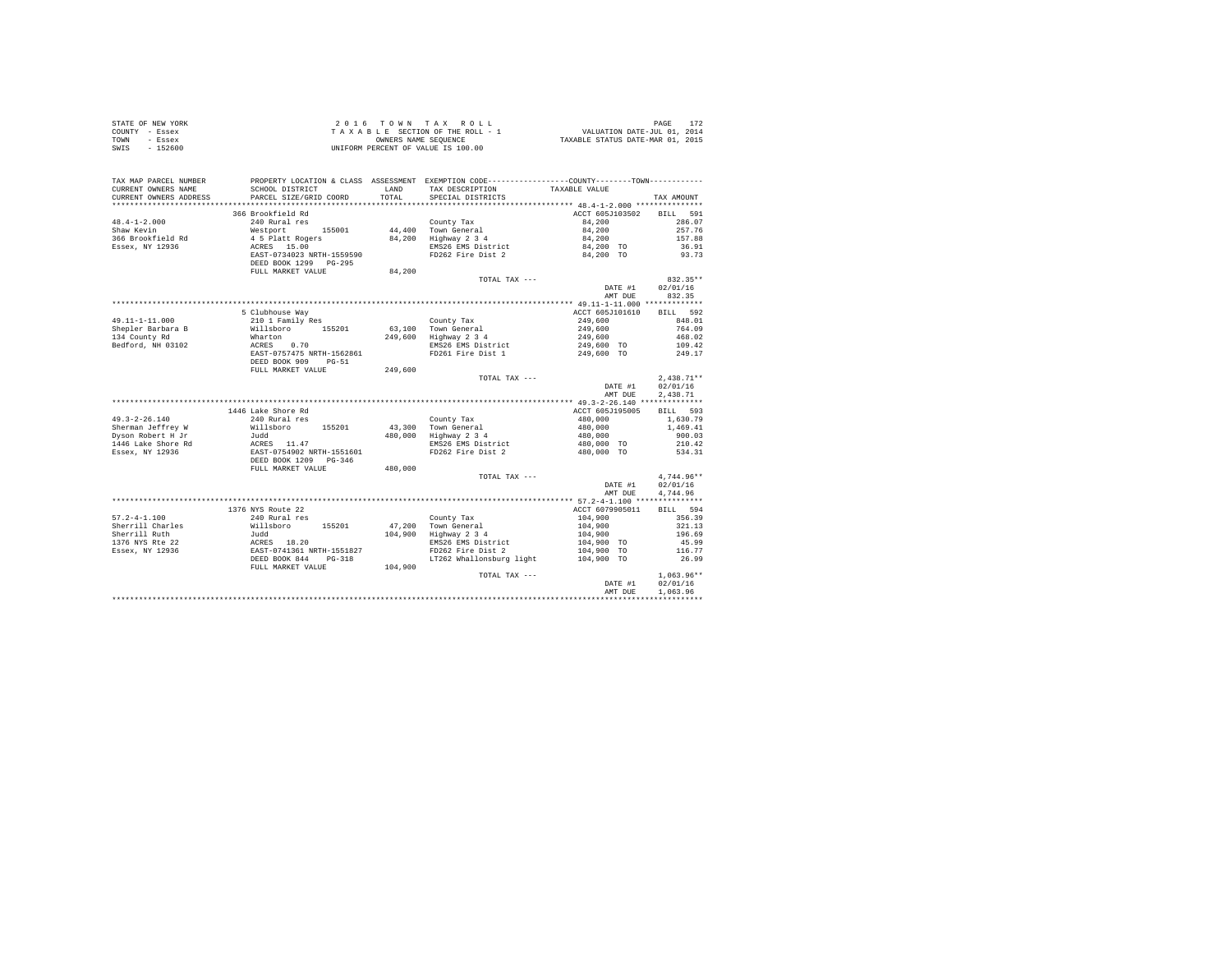|      | STATE OF NEW YORK | 2016 TOWN TAX ROLL                 | PAGE                             |
|------|-------------------|------------------------------------|----------------------------------|
|      | COUNTY - Essex    | TAXABLE SECTION OF THE ROLL - 1    | VALUATION DATE-JUL 01, 2014      |
| TOWN | - Essex           | OWNERS NAME SEOUENCE               | TAXABLE STATUS DATE-MAR 01, 2015 |
| SWIS | - 152600          | UNIFORM PERCENT OF VALUE IS 100.00 |                                  |

| TAX MAP PARCEL NUMBER<br>CURRENT OWNERS NAME<br>CURRENT OWNERS ADDRESS | SCHOOL DISTRICT<br>PARCEL SIZE/GRID COORD | LAND<br>TOTAL | PROPERTY LOCATION & CLASS ASSESSMENT EXEMPTION CODE------------<br>TAX DESCRIPTION<br>SPECIAL DISTRICTS | -----COUNTY-------TOWN-----------<br>TAXABLE VALUE | TAX AMOUNT         |
|------------------------------------------------------------------------|-------------------------------------------|---------------|---------------------------------------------------------------------------------------------------------|----------------------------------------------------|--------------------|
|                                                                        |                                           |               |                                                                                                         |                                                    |                    |
|                                                                        | 1908 Jersey St                            |               |                                                                                                         | ACCT 605J102803                                    | BILL 595           |
| $39.3 - 4 - 8.000$                                                     | 210 1 Family Res                          |               | County Tax                                                                                              | 45,000                                             | 152.89             |
| Sherwin Kathleen E                                                     | Willsboro 155201                          | 28,000        | Town General                                                                                            | 45,000                                             | 137.76             |
| 1908 Jersey St                                                         | 10 Brookfield                             | 45,000        | Highway 2 3 4                                                                                           | 45,000                                             | 84.38              |
| Essex, NY 12936                                                        | ACRES 0.80 BANK1STARSG                    |               | EMS26 EMS District                                                                                      | 45,000 TO                                          | 19.73              |
|                                                                        | EAST-0732044 NRTH-1568654                 |               | FD262 Fire Dist 2                                                                                       | 45,000 TO                                          | 50.09              |
|                                                                        | DEED BOOK 1309 PG-179                     |               |                                                                                                         |                                                    |                    |
|                                                                        | FULL MARKET VALUE                         | 45,000        |                                                                                                         |                                                    |                    |
|                                                                        |                                           |               | TOTAL TAX ---                                                                                           |                                                    | 444.85**           |
|                                                                        |                                           |               |                                                                                                         | DATE #1                                            | 02/01/16           |
|                                                                        |                                           |               |                                                                                                         | AMT DUE                                            | 444.85             |
|                                                                        |                                           |               |                                                                                                         |                                                    |                    |
|                                                                        | 2892 Essex Rd                             |               |                                                                                                         | ACCT 605J104111                                    | BILL 596           |
| $40.57 - 3 - 2.000$                                                    | 210 1 Family Res - WTRFNT                 |               | County Tax                                                                                              | 896,400                                            | 3,045.49           |
| Shiqley Linda B Trust                                                  | Willsboro 155201                          |               | 423,100 Town General                                                                                    | 896,400                                            | 2.744.12           |
| Shigley Klaus O Trust<br>20 White Rd                                   | Hicks<br>ACRES 3.86                       | 896,400       | Highway 2 3 4<br>EMS26 EMS District                                                                     | 896,400<br>896,400 TO                              | 1,680.81<br>392.96 |
| Wayland, MA 01778                                                      | EAST-0757794 NRTH-1575631                 |               | FD261 Fire Dist 1                                                                                       | 896,400 TO                                         | 894.84             |
|                                                                        | DEED BOOK 1634 PG-212                     |               | LT261 Essex light                                                                                       | 896,400 TO                                         | 82.34              |
|                                                                        | FULL MARKET VALUE                         |               | 896,400 WB261 Water B&I                                                                                 | 896,400 TO C                                       | 246.18             |
|                                                                        |                                           |               | WR151 Return water rent-1                                                                               | 114.65 MT                                          | 114.65             |
|                                                                        |                                           |               | TOTAL TAX ---                                                                                           |                                                    | $9.201.39**$       |
|                                                                        |                                           |               |                                                                                                         | DATE #1                                            | 02/01/16           |
|                                                                        |                                           |               |                                                                                                         | AMT DUE                                            | 9.201.39           |
|                                                                        |                                           |               |                                                                                                         |                                                    |                    |
|                                                                        | 2280 Main St                              |               |                                                                                                         | ACCT 605J103015                                    | BILL 597           |
| $40.73 - 6 - 1.000$                                                    | 210 1 Family Res                          |               | County Tax                                                                                              | 198,800                                            | 675.42             |
| Silbernagel Christopher                                                | Willsboro 155201                          | 52,000        | Town General                                                                                            | 198,800                                            | 608.58             |
| Silbernagel Marla J                                                    | Potts                                     | 198,800       | Highway 2 3 4                                                                                           | 198,800                                            | 372.76             |
| 40 Woodside Dr                                                         | 1650/173-Sewer Easement                   |               | EMS26 EMS District                                                                                      | 198,800 TO                                         | 87.15              |
| Warwick, NY 10990                                                      | ACRES 0.20                                |               | FD261 Fire Dist 1                                                                                       | 198,800 TO                                         | 198.45             |
|                                                                        | EAST-0757105 NRTH-1571289                 |               | LT261 Essex light                                                                                       | 198,800 TO                                         | 18.26              |
|                                                                        | DEED BOOK 1076    PG-111                  |               | SR150 Return sewer rent                                                                                 | 227.94 MT                                          | 227.94             |
|                                                                        | FULL MARKET VALUE                         |               | 198,800 WR151 Return water rent-1                                                                       | 114.65 MT                                          | 114.65             |
|                                                                        |                                           |               | TOTAL TAX ---                                                                                           |                                                    | $2.303.21**$       |
|                                                                        |                                           |               |                                                                                                         | DATE #1                                            | 02/01/16           |
|                                                                        |                                           |               |                                                                                                         | AMT DUE                                            | 2.303.21           |
|                                                                        |                                           |               |                                                                                                         |                                                    |                    |
| $48.1 - 1 - 15.000$                                                    | Reynolds Rd<br>910 Priv forest            |               | County Tax                                                                                              | ACCT 605J101612<br>9,800                           | BILL 598<br>33.30  |
| Simcox Reid J                                                          | 155001                                    | 9,800         | Town General                                                                                            | 9,800                                              | 30.00              |
| Simcox Marianne V                                                      | Westport<br>17 Brookfield                 | 9,800         | Highway 2 3 4                                                                                           | 9,800                                              | 18.38              |
| 2912 Jackson Dr                                                        | 00015.00                                  |               | EMS26 EMS District                                                                                      | 9,800 TO                                           | 4.30               |
| Haymarket, VA 20169                                                    | $ACRES$ 15.10                             |               | FD262 Fire Dist 2                                                                                       | 9,800 TO                                           | 10.91              |
|                                                                        | EAST-0729909 NRTH-1565326                 |               |                                                                                                         |                                                    |                    |
|                                                                        | DEED BOOK 1187 PG-166                     |               |                                                                                                         |                                                    |                    |
|                                                                        | FULL MARKET VALUE                         | 9,800         |                                                                                                         |                                                    |                    |
|                                                                        |                                           |               | TOTAL TAX ---                                                                                           |                                                    | $96.89**$          |
|                                                                        |                                           |               |                                                                                                         | DATE #1                                            | 02/01/16           |
|                                                                        |                                           |               |                                                                                                         | AMT DUE                                            | 96.89              |
|                                                                        |                                           |               |                                                                                                         |                                                    |                    |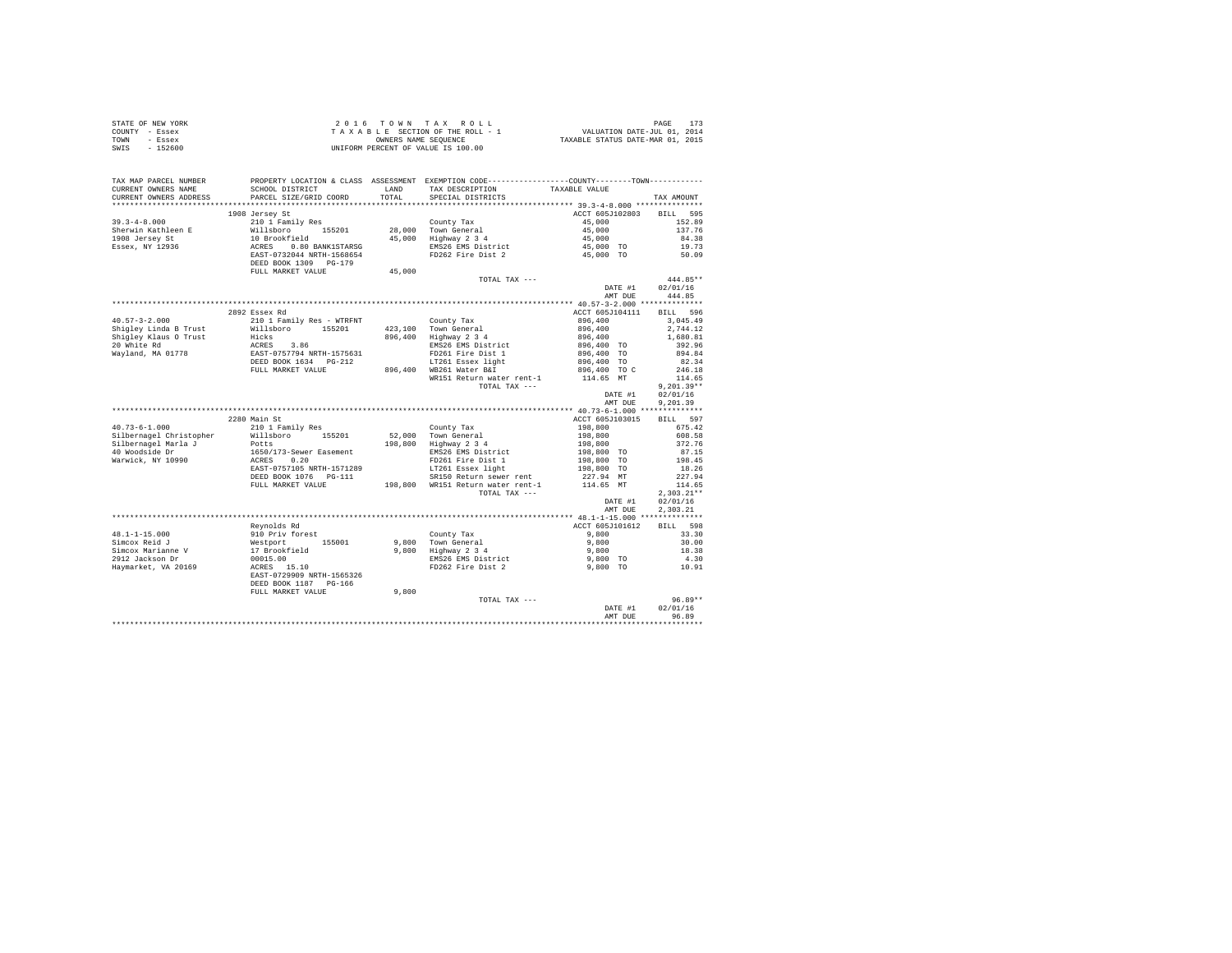| STATE OF NEW YORK | 2016 TOWN TAX ROLL                 | 174<br>PAGE                      |
|-------------------|------------------------------------|----------------------------------|
| COUNTY - Essex    | TAXABLE SECTION OF THE ROLL - 1    | VALUATION DATE-JUL 01, 2014      |
| TOWN<br>- Essex   | OWNERS NAME SEOUENCE               | TAXABLE STATUS DATE-MAR 01, 2015 |
| $-152600$<br>SWIS | UNIFORM PERCENT OF VALUE IS 100.00 |                                  |

| TAX MAP PARCEL NUMBER                                                       |                                                                              |         | PROPERTY LOCATION & CLASS ASSESSMENT EXEMPTION CODE----------------COUNTY-------TOWN--------- |                    |              |
|-----------------------------------------------------------------------------|------------------------------------------------------------------------------|---------|-----------------------------------------------------------------------------------------------|--------------------|--------------|
| CURRENT OWNERS NAME                                                         | SCHOOL DISTRICT                                                              | LAND    | TAX DESCRIPTION                                                                               | TAXABLE VALUE      |              |
| CURRENT OWNERS ADDRESS                                                      | PARCEL SIZE/GRID COORD                                                       | TOTAL   | SPECIAL DISTRICTS                                                                             |                    | TAX AMOUNT   |
|                                                                             |                                                                              |         |                                                                                               |                    |              |
|                                                                             | 171 Cross Rd                                                                 |         |                                                                                               | ACCT 605J103504    | BILL 599     |
| $49.3 - 2 - 25.000$                                                         | 120 Field crops                                                              |         | AG DIST C 41720                                                                               | 119,242<br>119,242 |              |
| Slatkin Carole                                                              | Willsboro 155201                                                             |         | 215,700 County Tax                                                                            | 371,258            | 1,261,34     |
| Slatkin Laura M                                                             | Judd                                                                         |         | 490.500 Town General                                                                          | 371,258<br>371,258 | 1,136.52     |
| 171 Cross Rd                                                                | 00125.00                                                                     |         | $\frac{1}{2}$<br>Highway 2 3 4<br>FMC26 Times                                                 |                    | 696.13       |
| Essex, NY 12936                                                             | ACRES 132.50                                                                 |         | EMS26 EMS District                                                                            | 490,500 TO         | 215.02       |
| EAST-0751498 NRTH-1554528<br>MAY BE SUBJECT TO PAYMENT DEED BOOK 569 PG-144 |                                                                              |         | FD262 Fire Dist 2                                                                             | 490,500 TO         | 545.99       |
|                                                                             |                                                                              |         |                                                                                               |                    |              |
| UNDER AGDIST LAW TIL 2019 FULL MARKET VALUE                                 |                                                                              | 490,500 |                                                                                               |                    |              |
|                                                                             |                                                                              |         | TOTAL TAX ---                                                                                 |                    | $3.855.00**$ |
|                                                                             |                                                                              |         |                                                                                               | DATE #1            | 02/01/16     |
|                                                                             |                                                                              |         |                                                                                               | AMT DUE            | 3.855.00     |
|                                                                             |                                                                              |         |                                                                                               |                    |              |
|                                                                             | 1816 Lake Shore Rd                                                           |         |                                                                                               | ACCT 605J103914    | BILL 600     |
| $49.11 - 1 - 60.000$                                                        | 240 Rural res - WTRFNT                                                       |         | County Tax                                                                                    | 579,400            | 1,968.49     |
| Slatkin Carole                                                              | Willsboro 155201                                                             |         | 383,600 Town General                                                                          | 579,400            | 1,773.70     |
| Slatkin Laura                                                               |                                                                              |         | 579,400 Highway 2 3 4                                                                         | 579,400            | 1,086.41     |
| 171 Cross Rd                                                                |                                                                              |         | EMS26 EMS District                                                                            | 579,400 TO         | 253.99       |
| Essex, NY 12936                                                             | Wharton<br>ACRES 17.10<br>EAST-0756835 NRTH-1560227<br>DEED BOOK 1006 PG-163 |         | FD261 Fire Dist 1                                                                             | 579,400 TO         | 578.39       |
|                                                                             | FULL MARKET VALUE                                                            |         |                                                                                               |                    |              |
|                                                                             |                                                                              | 579,400 | TOTAL TAX ---                                                                                 |                    | $5.660.98**$ |
|                                                                             |                                                                              |         |                                                                                               | DATE #1            | 02/01/16     |
|                                                                             |                                                                              |         |                                                                                               | AMT DUE            | 5,660.98     |
|                                                                             |                                                                              |         |                                                                                               |                    |              |
|                                                                             | Lake Shore Rd                                                                |         |                                                                                               | ACCT 605J103913    | BTLL 601     |
| $49.15 - 1 - 1.000$                                                         | 311 Res vac land - WTRFNT                                                    |         | County Tax                                                                                    | 180,000            | 611.54       |
| Slatkin Carole                                                              | Willsboro 155201                                                             |         | 180.000 Town General                                                                          | 180,000            | 551.03       |
| 171 Cross Rd                                                                | Wharton                                                                      |         | 180,000 Highway 2 3 4                                                                         | 180,000            | 337.51       |
| Essex, NY 12936                                                             | ACRES 1.20                                                                   |         | EMS26 EMS District                                                                            | 180,000 TO         | 78.91        |
|                                                                             | EAST-0757531 NRTH-1560001                                                    |         | FD261 Fire Dist 1                                                                             | 180,000 TO         | 179.69       |
|                                                                             | DEED BOOK 532<br>PG-159                                                      |         |                                                                                               |                    |              |
|                                                                             | FULL MARKET VALUE                                                            | 180,000 |                                                                                               |                    |              |
|                                                                             |                                                                              |         | TOTAL TAX ---                                                                                 |                    | $1.758.68**$ |
|                                                                             |                                                                              |         |                                                                                               | DATE #1            | 02/01/16     |
|                                                                             |                                                                              |         |                                                                                               | AMT DUE            | 1,758.68     |
|                                                                             |                                                                              |         |                                                                                               |                    |              |
|                                                                             | 1835 Lake Shore Rd                                                           |         |                                                                                               | ACCT 605J103915    | BTLL 602     |
| $49.11 - 1 - 59.000$                                                        | 260 Seasonal res - WTRFNT                                                    |         | County Tax                                                                                    | 416,600            | 1,415.39     |
| Slatkin Laura                                                               | Willsboro 155201                                                             |         | 387.700 Town General                                                                          | 416,600            | 1,275.32     |
| c/o Carole Slatkin                                                          | Wharton<br>ACRES 6.60<br>EAST-0757253 NRTH-1560460                           |         | 416,600 Highway 2 3 4                                                                         | 416,600            | 781.15       |
| 171 Cross Rd                                                                |                                                                              |         | EMS26 EMS District                                                                            | 416,600 TO         | 182.63       |
| Essex, NY 12936                                                             |                                                                              |         | FD261 Fire Dist 1                                                                             | 416,600 TO         | 415.88       |
|                                                                             | DEED BOOK 535<br>$PG-055$                                                    |         |                                                                                               |                    |              |
|                                                                             | FULL MARKET VALUE                                                            | 416,600 |                                                                                               |                    |              |
|                                                                             |                                                                              |         | TOTAL TAX ---                                                                                 |                    | $4,070.37**$ |
|                                                                             |                                                                              |         |                                                                                               | DATE #1            | 02/01/16     |
|                                                                             |                                                                              |         |                                                                                               | AMT DUE            | 4.070.37     |
|                                                                             |                                                                              |         |                                                                                               |                    |              |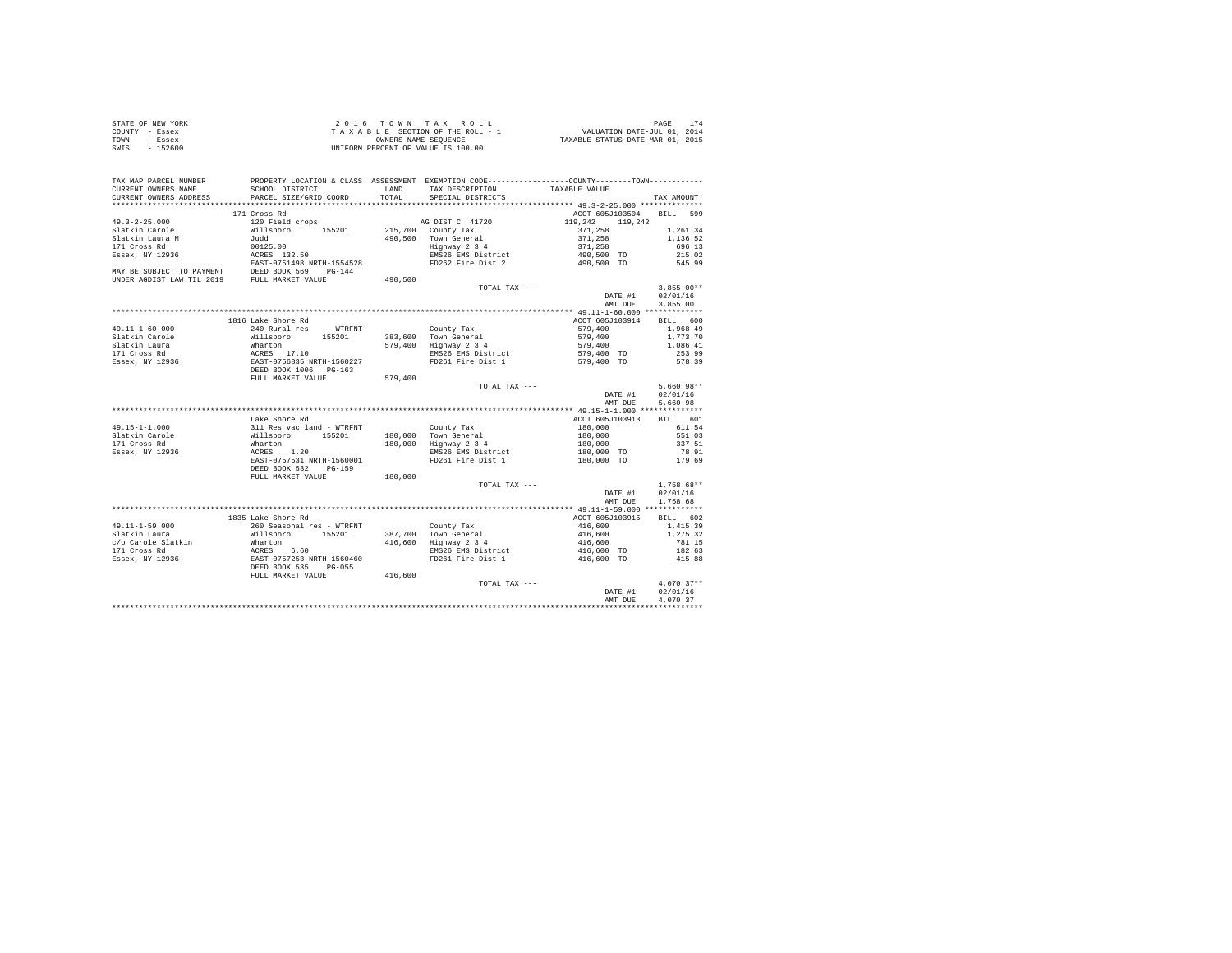|      | STATE OF NEW YORK | $2.0.16$ TOWN TAX ROLL             | PAGE                             |  |
|------|-------------------|------------------------------------|----------------------------------|--|
|      | COUNTY - Essex    | TAXABLE SECTION OF THE ROLL - 1    | VALUATION DATE-JUL 01, 2014      |  |
| TOWN | $-$ Essex         | OWNERS NAME SEOUENCE               | TAXABLE STATUS DATE-MAR 01, 2015 |  |
| SWIS | $-152600$         | UNIFORM PERCENT OF VALUE IS 100.00 |                                  |  |

| TAX MAP PARCEL NUMBER<br>CURRENT OWNERS NAME<br>CURRENT OWNERS ADDRESS | PROPERTY LOCATION & CLASS ASSESSMENT EXEMPTION CODE----------------COUNTY--------TOWN----------<br>SCHOOL DISTRICT<br>PARCEL SIZE/GRID COORD | <b>T.AND</b><br>TOTAL | TAX DESCRIPTION TAXABLE VALUE<br>SPECIAL DISTRICTS |                                     | TAX AMOUNT   |
|------------------------------------------------------------------------|----------------------------------------------------------------------------------------------------------------------------------------------|-----------------------|----------------------------------------------------|-------------------------------------|--------------|
|                                                                        | 11 Pearson Way                                                                                                                               |                       |                                                    | ACCT 605J103008                     | BILL 603     |
| $49.11 - 1 - 24.000$                                                   | 210 1 Family Res                                                                                                                             |                       | County Tax                                         | 225,000                             | 764.43       |
| Smiles Martha H                                                        | Willsboro 155201                                                                                                                             | 93,700                | Town General                                       | 225,000                             | 688.78       |
| 74 S Jefferson Rd #103                                                 | Wharton                                                                                                                                      | 225,000               | Highway 2 3 4                                      | 225,000                             | 421.89       |
| South Burlington, VT 05403 ACRES                                       | 0.61                                                                                                                                         |                       |                                                    | EMS26 EMS District 225,000 TO 98.63 |              |
|                                                                        | EAST-0758096 NRTH-1563490                                                                                                                    |                       | FD261 Fire Dist 1                                  | 225,000 TO 224.61                   |              |
| PRIOR OWNER ON 3/01/2015                                               | DEED BOOK 1663 PG-134                                                                                                                        |                       |                                                    |                                     |              |
| Smiles Martha H                                                        | FULL MARKET VALUE                                                                                                                            | 225,000               |                                                    |                                     |              |
|                                                                        |                                                                                                                                              |                       | TOTAL TAX $---$                                    |                                     | $2.198.34**$ |
|                                                                        |                                                                                                                                              |                       |                                                    | DATE #1                             | 02/01/16     |
|                                                                        |                                                                                                                                              |                       |                                                    | AMT DUE                             | 2,198.34     |
|                                                                        |                                                                                                                                              |                       |                                                    |                                     |              |
|                                                                        | County Route 10                                                                                                                              |                       |                                                    | ACCT 605J174008                     | RTLL 604     |
| $57.1 - 2 - 2.100$                                                     | 120 Field crops                                                                                                                              |                       | AG DIST C 41720                                    | 8,056<br>8,056                      |              |
| Smith Clyde H Trust                                                    | 155001 11,900 County Tax<br>Westport                                                                                                         |                       |                                                    | 3.844                               | 13.06        |
| c/o Alec Webb                                                          | 35 Taylor & Kimball                                                                                                                          |                       | 11,900 Town General                                | 3,844                               | 11.77        |
| 1611 Harbor Rd                                                         | ACRES 10.20                                                                                                                                  |                       | Highway 2 3 4                                      | 3.844                               | 7.21         |
| Shelburne, VT 05482                                                    | EAST-0726465 NRTH-1550271                                                                                                                    |                       | EMS26 EMS District                                 | 11,900 TO                           | 5.22         |
|                                                                        | DEED BOOK 1043 PG-261                                                                                                                        |                       |                                                    | FD262 Fire Dist 2 11,900 TO         | 13.25        |
| MAY BE SUBJECT TO PAYMENT<br>UNDER AGDIST LAW TIL 2019                 | FULL MARKET VALUE                                                                                                                            | 11,900                |                                                    |                                     |              |
|                                                                        |                                                                                                                                              |                       | TOTAL TAX ---                                      |                                     | $50.51**$    |
|                                                                        |                                                                                                                                              |                       |                                                    | DATE #1                             | 02/01/16     |
|                                                                        |                                                                                                                                              |                       |                                                    | AMT DUE                             | 50.51        |
|                                                                        |                                                                                                                                              |                       |                                                    |                                     |              |
|                                                                        | County Route 10                                                                                                                              |                       |                                                    | ACCT 605J180010                     | BILL 605     |
| $57.1 - 2 - 3.120$                                                     | 105 Vac farmland                                                                                                                             |                       | AG DIST C 41720                                    | 27.748<br>27.748                    |              |
| Smith Clyde H Trust                                                    | Westport 155001 54,500 County Tax                                                                                                            |                       |                                                    | 26.752                              | 90.89        |
| c/o Alec Webb                                                          | 32 & 35 Taylor & Kimball 54,500 Town General                                                                                                 |                       |                                                    | 26,752                              | 81.89        |
| 1611 Harbor Rd                                                         | ACRES 49.41                                                                                                                                  |                       | Highway 2 3 4                                      | 26.752                              | 50.16        |
| Shelburne, VT 05482                                                    | EAST-0728407 NRTH-1550592                                                                                                                    |                       | EMS26 EMS District                                 | 54,500 TO                           | 23.89        |
|                                                                        | DEED BOOK 1043 PG-267                                                                                                                        |                       | FD262 Fire Dist 2                                  | 54,500 TO                           | 60.67        |
| MAY BE SUBJECT TO PAYMENT<br>UNDER AGDIST LAW TIL 2019                 | FULL MARKET VALUE                                                                                                                            | 54,500                |                                                    |                                     |              |
|                                                                        |                                                                                                                                              |                       | TOTAL TAX ---                                      |                                     | $307.50**$   |
|                                                                        |                                                                                                                                              |                       |                                                    | DATE #1                             | 02/01/16     |
|                                                                        |                                                                                                                                              |                       |                                                    | AMT DUE                             | 307.50       |
|                                                                        |                                                                                                                                              |                       |                                                    |                                     |              |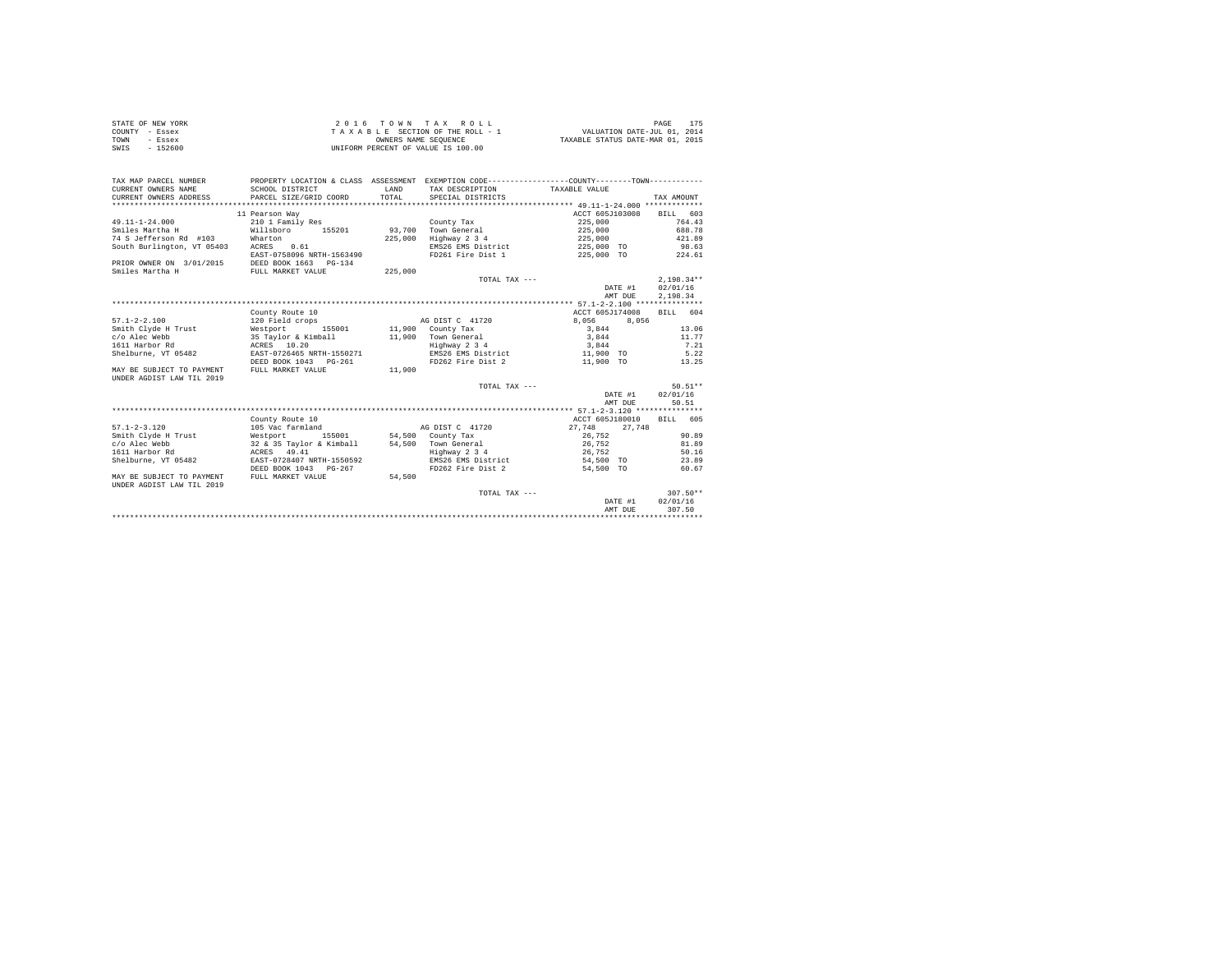| $2.0.16$ TOWN TAX ROLL<br>STATE OF NEW YORK                                      | PAGE | 176 |
|----------------------------------------------------------------------------------|------|-----|
| VALUATION DATE-JUL 01, 2014<br>TAXABLE SECTION OF THE ROLL - 1<br>COUNTY - Essex |      |     |
| TAXABLE STATUS DATE-MAR 01, 2015<br>TOWN<br>OWNERS NAME SEOUENCE<br>- Essex      |      |     |
| SWTS<br>$-152600$<br>UNIFORM PERCENT OF VALUE IS 100.00                          |      |     |

| TAX MAP PARCEL NUMBER                                                                                                                                                                                                                          | PROPERTY LOCATION & CLASS ASSESSMENT EXEMPTION CODE---------------COUNTY-------TOWN----------                                        |         |                                                                                                                                                     |                          |                    |
|------------------------------------------------------------------------------------------------------------------------------------------------------------------------------------------------------------------------------------------------|--------------------------------------------------------------------------------------------------------------------------------------|---------|-----------------------------------------------------------------------------------------------------------------------------------------------------|--------------------------|--------------------|
| CURRENT OWNERS NAME                                                                                                                                                                                                                            | SCHOOL DISTRICT                                                                                                                      | LAND    | TAX DESCRIPTION                                                                                                                                     | TAXABLE VALUE            |                    |
| CURRENT OWNERS ADDRESS                                                                                                                                                                                                                         | PARCEL SIZE/GRID COORD                                                                                                               | TOTAL   | SPECIAL DISTRICTS                                                                                                                                   |                          | TAX AMOUNT         |
|                                                                                                                                                                                                                                                |                                                                                                                                      |         |                                                                                                                                                     |                          |                    |
| $57.1 - 2 - 3.200$                                                                                                                                                                                                                             | 2247 County Route 10<br>220 2 Family Res                                                                                             |         | AG DIST C 41720                                                                                                                                     | ACCT 605J179006 BILL 606 |                    |
|                                                                                                                                                                                                                                                |                                                                                                                                      |         |                                                                                                                                                     | 11,035 11,035            | 892.06             |
|                                                                                                                                                                                                                                                |                                                                                                                                      |         |                                                                                                                                                     | $262,565$<br>262,565     |                    |
|                                                                                                                                                                                                                                                |                                                                                                                                      |         | Highway 2 3 4                                                                                                                                       | 262,565                  | 803.78<br>492.33   |
|                                                                                                                                                                                                                                                |                                                                                                                                      |         | EMS26 EMS District                                                                                                                                  | 273,600 TO               |                    |
| Smith Clyde H Trust<br>C/O Alec Webb Mestport<br>C/O Alec Webb 32 & 35 Taylor & Kimball<br>155001 64,800 County Tax<br>273,600 Town General<br>ACRES 30.10<br>ACRES 30.10<br>Shelburne, VT 05482 EAST-0727341 NRTH-1550663<br>PEED BOOK 1043 P |                                                                                                                                      |         | FD262 Fire Dist 2                                                                                                                                   | 273,600 TO               | 119.94<br>304.55   |
| MAY BE SUBJECT TO PAYMENT FULL MARKET VALUE                                                                                                                                                                                                    |                                                                                                                                      | 273,600 |                                                                                                                                                     |                          |                    |
| UNDER AGDIST LAW TIL 2019                                                                                                                                                                                                                      |                                                                                                                                      |         |                                                                                                                                                     |                          |                    |
|                                                                                                                                                                                                                                                |                                                                                                                                      |         | TOTAL TAX ---                                                                                                                                       |                          | $2.612.66**$       |
|                                                                                                                                                                                                                                                |                                                                                                                                      |         |                                                                                                                                                     | DATE #1                  | 02/01/16           |
|                                                                                                                                                                                                                                                |                                                                                                                                      |         |                                                                                                                                                     | AMT DUE                  | 2.612.66           |
|                                                                                                                                                                                                                                                |                                                                                                                                      |         |                                                                                                                                                     |                          |                    |
|                                                                                                                                                                                                                                                | 58 McAuliffe Way                                                                                                                     |         |                                                                                                                                                     | ACCT 605J102302          | BILL 607           |
| $39.4 - 1 - 11.000$                                                                                                                                                                                                                            | %CAALITER Ray<br>260 Seasonal res<br>Willsboro<br>Hicks<br>8.4ac 1248/23<br>ACRES 11.60<br>EAST-0743252 NRTH-1571174                 |         | County Tax                                                                                                                                          | 63,100                   | 214.38             |
| Sofranko David<br>317 Skyline Dr                                                                                                                                                                                                               |                                                                                                                                      |         | 42,600 Town General<br>42,600 Town General<br>63,100 Highway 2 3 4<br>83,100 Town General<br>83,100 TO 118.32<br>87,100 TO 27.66<br>82,99 TOP 62,99 |                          |                    |
|                                                                                                                                                                                                                                                |                                                                                                                                      |         |                                                                                                                                                     |                          |                    |
| Melrose, NY 12121                                                                                                                                                                                                                              |                                                                                                                                      |         |                                                                                                                                                     |                          |                    |
|                                                                                                                                                                                                                                                |                                                                                                                                      |         |                                                                                                                                                     |                          |                    |
|                                                                                                                                                                                                                                                |                                                                                                                                      |         |                                                                                                                                                     |                          |                    |
|                                                                                                                                                                                                                                                |                                                                                                                                      |         |                                                                                                                                                     |                          |                    |
|                                                                                                                                                                                                                                                | FULL MARKET VALUE                                                                                                                    | 63,100  |                                                                                                                                                     |                          |                    |
|                                                                                                                                                                                                                                                |                                                                                                                                      |         | TOTAL TAX ---                                                                                                                                       |                          | $616.52**$         |
|                                                                                                                                                                                                                                                |                                                                                                                                      |         |                                                                                                                                                     | DATE #1                  | 02/01/16           |
|                                                                                                                                                                                                                                                |                                                                                                                                      |         |                                                                                                                                                     | AMT DUE                  | 616.52             |
|                                                                                                                                                                                                                                                |                                                                                                                                      |         |                                                                                                                                                     |                          |                    |
|                                                                                                                                                                                                                                                | McAuliffe Wav                                                                                                                        |         |                                                                                                                                                     | ACCT 605J100403          | BILL 608           |
| $39.4 - 1 - 7.000$                                                                                                                                                                                                                             |                                                                                                                                      |         | County Tax                                                                                                                                          | 55,500                   | 188.56             |
| Sofranko David R                                                                                                                                                                                                                               |                                                                                                                                      |         | 55,500 Town General<br>55,500 Highway 2 3 4                                                                                                         | 55,500<br>55,500         | 169.90             |
| Sofranko Geraldine P                                                                                                                                                                                                                           |                                                                                                                                      |         |                                                                                                                                                     |                          | 104.07             |
| 317 Skyline Dr                                                                                                                                                                                                                                 |                                                                                                                                      |         | EMS26 EMS District                                                                                                                                  | 55,500 TO                | 24.33              |
| Melrose, NY 12121                                                                                                                                                                                                                              | %22 Rural wa>10<br>322 Rural wa>10<br>Willsboro 155201<br>Hicks<br>ACRES 56.10<br>EAST-0742112 NRTH-1572190<br>DEED BOOK 1338 PG-234 |         | FD261 Fire Dist 1 55,500 TO                                                                                                                         |                          | 55.40              |
|                                                                                                                                                                                                                                                |                                                                                                                                      |         |                                                                                                                                                     |                          |                    |
|                                                                                                                                                                                                                                                | FULL MARKET VALUE                                                                                                                    | 55,500  |                                                                                                                                                     |                          |                    |
|                                                                                                                                                                                                                                                |                                                                                                                                      |         | TOTAL TAX ---                                                                                                                                       |                          | $542.26**$         |
|                                                                                                                                                                                                                                                |                                                                                                                                      |         |                                                                                                                                                     | DATE #1                  | 02/01/16           |
|                                                                                                                                                                                                                                                |                                                                                                                                      |         |                                                                                                                                                     | AMT DUE                  | 542.26             |
|                                                                                                                                                                                                                                                |                                                                                                                                      |         |                                                                                                                                                     |                          |                    |
|                                                                                                                                                                                                                                                | Clark Rd<br>311 Res vac land                                                                                                         |         | County Tax                                                                                                                                          | ACCT 605J102402          | BILL 609           |
| $49.3 - 2 - 26.110$                                                                                                                                                                                                                            |                                                                                                                                      |         |                                                                                                                                                     | 32,300                   | 109.74             |
| Somers Ellen                                                                                                                                                                                                                                   | Willsboro 155201                                                                                                                     |         | 32,300 Town General<br>32,300 Highway 2 3 4<br>EMS26 EMS District                                                                                   | 32,300                   | 98.88              |
| 4805 Concord Fairhaven Rd<br>Eaton, OH 45320<br>Eaton, OH 45320<br>ACRES 8.30<br>Eaton, OH 45320                                                                                                                                               |                                                                                                                                      |         |                                                                                                                                                     | $32,300$<br>$32,300$ TO  | 60.56<br>14.16     |
|                                                                                                                                                                                                                                                |                                                                                                                                      |         | FD262 Fire Dist 2                                                                                                                                   |                          | 35.95              |
|                                                                                                                                                                                                                                                | EAST-0748946 NRTH-1552535                                                                                                            |         |                                                                                                                                                     | 32,300 TO                |                    |
|                                                                                                                                                                                                                                                | FULL MARKET VALUE                                                                                                                    | 32,300  |                                                                                                                                                     |                          |                    |
|                                                                                                                                                                                                                                                |                                                                                                                                      |         | TOTAL TAX ---                                                                                                                                       |                          | $319.29**$         |
|                                                                                                                                                                                                                                                |                                                                                                                                      |         |                                                                                                                                                     | DATE #1                  | 02/01/16           |
|                                                                                                                                                                                                                                                |                                                                                                                                      |         |                                                                                                                                                     | AMT DUE                  | 319.29             |
|                                                                                                                                                                                                                                                |                                                                                                                                      |         |                                                                                                                                                     |                          | ****************** |
|                                                                                                                                                                                                                                                |                                                                                                                                      |         |                                                                                                                                                     |                          |                    |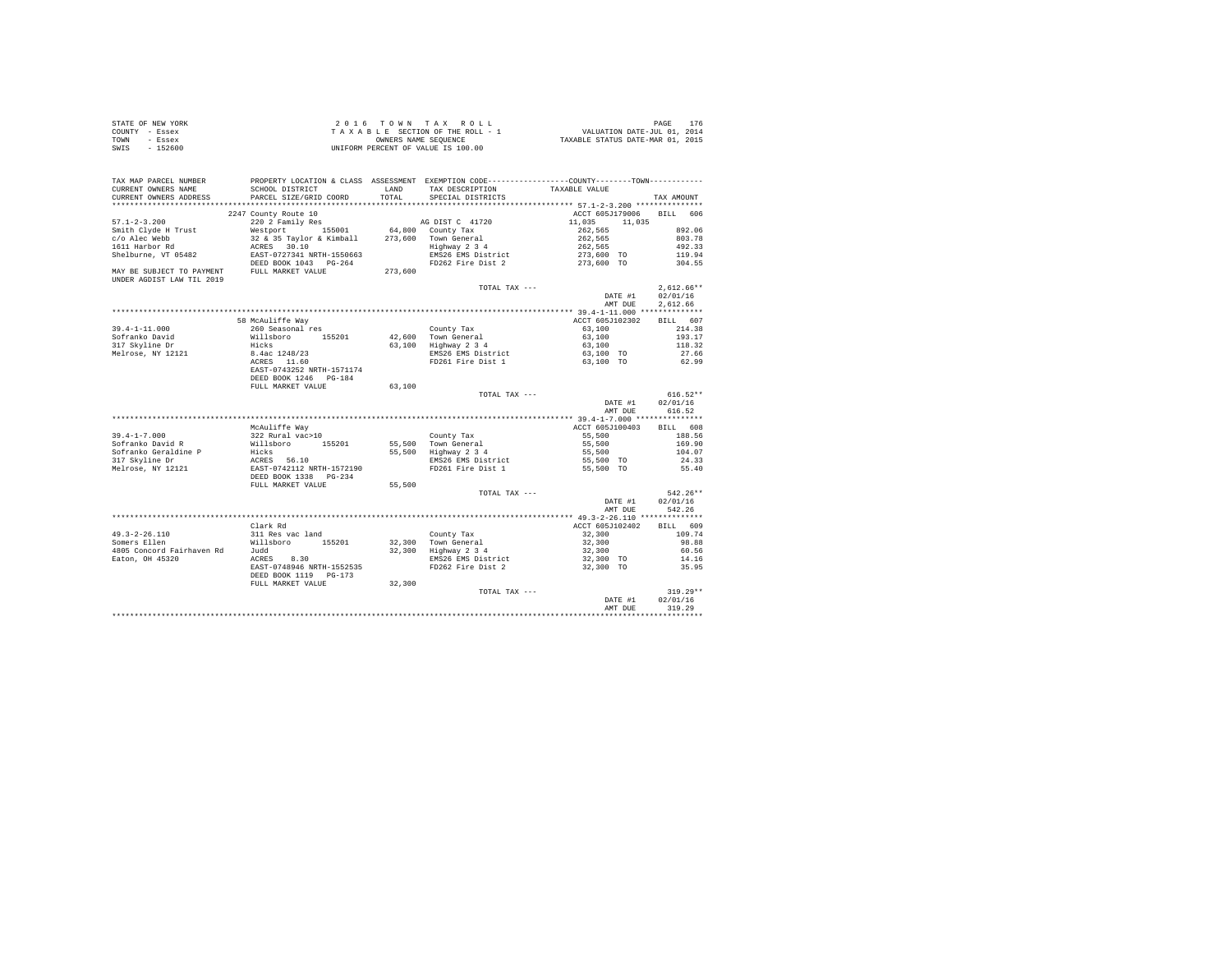| STATE OF NEW YORK | $2.0.16$ TOWN TAX ROLL             | PAGE                             |
|-------------------|------------------------------------|----------------------------------|
| COUNTY - Essex    | TAXABLE SECTION OF THE ROLL - 1    | VALUATION DATE-JUL 01, 2014      |
| TOWN<br>- Essex   | OWNERS NAME SEOUENCE               | TAXABLE STATUS DATE-MAR 01, 2015 |
| - 152600<br>SWIS  | UNIFORM PERCENT OF VALUE IS 100.00 |                                  |

| TAX MAP PARCEL NUMBER<br>CURRENT OWNERS NAME | SCHOOL DISTRICT           | LAND    | PROPERTY LOCATION & CLASS ASSESSMENT EXEMPTION CODE----------------COUNTY--------TOWN----------<br>TAX DESCRIPTION | TAXABLE VALUE              |                      |
|----------------------------------------------|---------------------------|---------|--------------------------------------------------------------------------------------------------------------------|----------------------------|----------------------|
| CURRENT OWNERS ADDRESS                       | PARCEL SIZE/GRID COORD    | TOTAL   | SPECIAL DISTRICTS                                                                                                  |                            | TAX AMOUNT           |
| ********************                         | ************************  |         |                                                                                                                    |                            |                      |
|                                              | 2278 Main St              |         |                                                                                                                    | ACCT 605J101308            | BILL 610             |
| $40.73 - 6 - 4.100$                          | 483 Converted Re          |         | County Tax                                                                                                         | 229,100                    | 778.36               |
| Sonnett Donna                                | Willsboro 155201          |         | 69.400 Town General                                                                                                | 229,100                    | 701.34               |
| PO Box 99                                    | Potts                     | 229,100 | $\begin{array}{c}\text{Linear} \\ \text{Highway} \quad 2 \quad 3 \quad 4 \\ \text{Fucc} \\ \end{array}$            | 229,100                    | 429.58               |
| Essex, NY 12936                              | 1649/170-Sewer Easement   |         | EMS26 EMS District                                                                                                 | 229,100 TO                 | 100.43               |
|                                              | ACRES 0.42                |         | FD261 Fire Dist 1                                                                                                  | 229,100 TO                 | 228.70               |
|                                              | EAST-0757195 NRTH-1571215 |         | LT261 Essex light                                                                                                  | 229,100 TO                 | 21.04                |
|                                              | DEED BOOK 1478   PG-303   |         |                                                                                                                    |                            |                      |
|                                              | FULL MARKET VALUE         | 229,100 |                                                                                                                    |                            |                      |
|                                              |                           |         | TOTAL TAX ---                                                                                                      |                            | $2,259.45**$         |
|                                              |                           |         |                                                                                                                    | DATE #1                    | 02/01/16             |
|                                              |                           |         |                                                                                                                    | AMT DUE                    | 2.259.45             |
|                                              |                           |         |                                                                                                                    |                            |                      |
|                                              | 69 Reber Rd               |         |                                                                                                                    | ACCT 605J191004            | BILL 611             |
| $39.3 - 1 - 2.200$                           | 210 1 Family Res          |         | County Tax                                                                                                         | 135,100                    | 459.00               |
| soper Ryan S<br>69 Reber Rd                  | Willsboro<br>155201       |         | 34,400 Town General                                                                                                | 135,100                    | 413.58               |
|                                              | 7 Peru Bay Tract          | 135,100 | Highway 2 3 4                                                                                                      | 135,100                    | 253.32               |
| Willsboro, NY 12996                          | ACRES 3.40                |         | School Relevy                                                                                                      |                            | 1,414.63             |
|                                              | EAST-0724234 NRTH-1571176 |         | EMS26 EMS District                                                                                                 | 135,100 TO                 | 59.22                |
|                                              | DEED BOOK 978 PG-274      |         | FD262 Fire Dist 2                                                                                                  | 135,100 TO                 | 150.38               |
|                                              | FULL MARKET VALUE         | 135,100 |                                                                                                                    |                            | $2.750.13**$         |
|                                              |                           |         | TOTAL TAX ---                                                                                                      |                            |                      |
|                                              |                           |         |                                                                                                                    | DATE #1                    | 02/01/16<br>2.750.13 |
|                                              |                           |         |                                                                                                                    | AMT DUE                    |                      |
|                                              | NYS Route 22              |         |                                                                                                                    |                            | BILL 612             |
| $40.11 - 1 - 1.000$                          | 311 Res vac land - WTRFNT |         | County Tax                                                                                                         | ACCT 605J102913<br>479,800 | 1,630.11             |
| South Braidlea Farms LLC                     | Willsboro<br>155201       | 479.800 | Town General                                                                                                       | 479,800                    | 1,468.79             |
| c/o Rock Spring Properties LLC Connolly      |                           |         | 479,800 Highway 2 3 4                                                                                              | 479,800                    | 899.66               |
| 6500 Rock Spring Dr Ste Five ACRES 6.30      |                           |         | EMS26 EMS District                                                                                                 | 479,800 TO                 | 210.33               |
| Bethesda, MD 20817                           | EAST-0757675 NRTH-1576399 |         | FD261 Fire Dist 1                                                                                                  | 479,800 TO                 | 478.97               |
|                                              | DEED BOOK 1800 PG-280     |         | LT261 Essex light                                                                                                  | 479,800 TO                 | 44.07                |
| PRIOR OWNER ON 3/01/2015                     | FULL MARKET VALUE         |         | 479,800 WB261 Water B&I                                                                                            | 479,800 TO C               | 131.77               |
| Gullo Mary K Trust                           |                           |         | WR151 Return water rent-1                                                                                          | 51.00 MT                   | 51.00                |
|                                              |                           |         | TOTAL TAX ---                                                                                                      |                            | $4.914.70**$         |
|                                              |                           |         |                                                                                                                    | DATE #1                    | 02/01/16             |
|                                              |                           |         |                                                                                                                    | AMT DUE                    | 4.914.70             |
|                                              |                           |         |                                                                                                                    |                            |                      |
|                                              | 187 Leaning Rd            |         |                                                                                                                    | ACCT 605J191005            | BILL 613             |
| $48.2 - 1 - 10.210$                          | 240 Rural res             |         | County Tax                                                                                                         | 304,900                    | 1,035.89             |
| Sparre Audrey D                              | Willsboro 155201          |         | 118,700 Town General                                                                                               | 304,900                    | 933.38               |
| 105 Field Point Dr                           | Brookfield/gore S Potts   |         | 304,900 Highway 2 3 4                                                                                              | 304,900                    | 571.71               |
| Fairfield, CT 06824-6373                     | 1422/75 Conservation Easm |         | EMS26 EMS District<br>FD262 Fire Dist 2                                                                            | $304,900$ TO               | 133.66               |
|                                              | 1729/227 BLA 1751/190 Eas |         |                                                                                                                    | 304,900 TO                 | 339.40               |
| PRIOR OWNER ON 3/01/2015                     | ACRES 100.00 BANK CORE    |         |                                                                                                                    |                            |                      |
| Sparre Audrey D                              | EAST-0739298 NRTH-1564602 |         |                                                                                                                    |                            |                      |
|                                              | DEED BOOK 1751 PG-323     |         |                                                                                                                    |                            |                      |
|                                              | FULL MARKET VALUE         | 304,900 |                                                                                                                    |                            |                      |
|                                              |                           |         | TOTAL TAX ---                                                                                                      |                            | $3.014.04**$         |
|                                              |                           |         |                                                                                                                    | DATE #1                    | 02/01/16             |
|                                              |                           |         |                                                                                                                    | AMT DUE                    | 3.014.04             |
|                                              |                           |         |                                                                                                                    |                            |                      |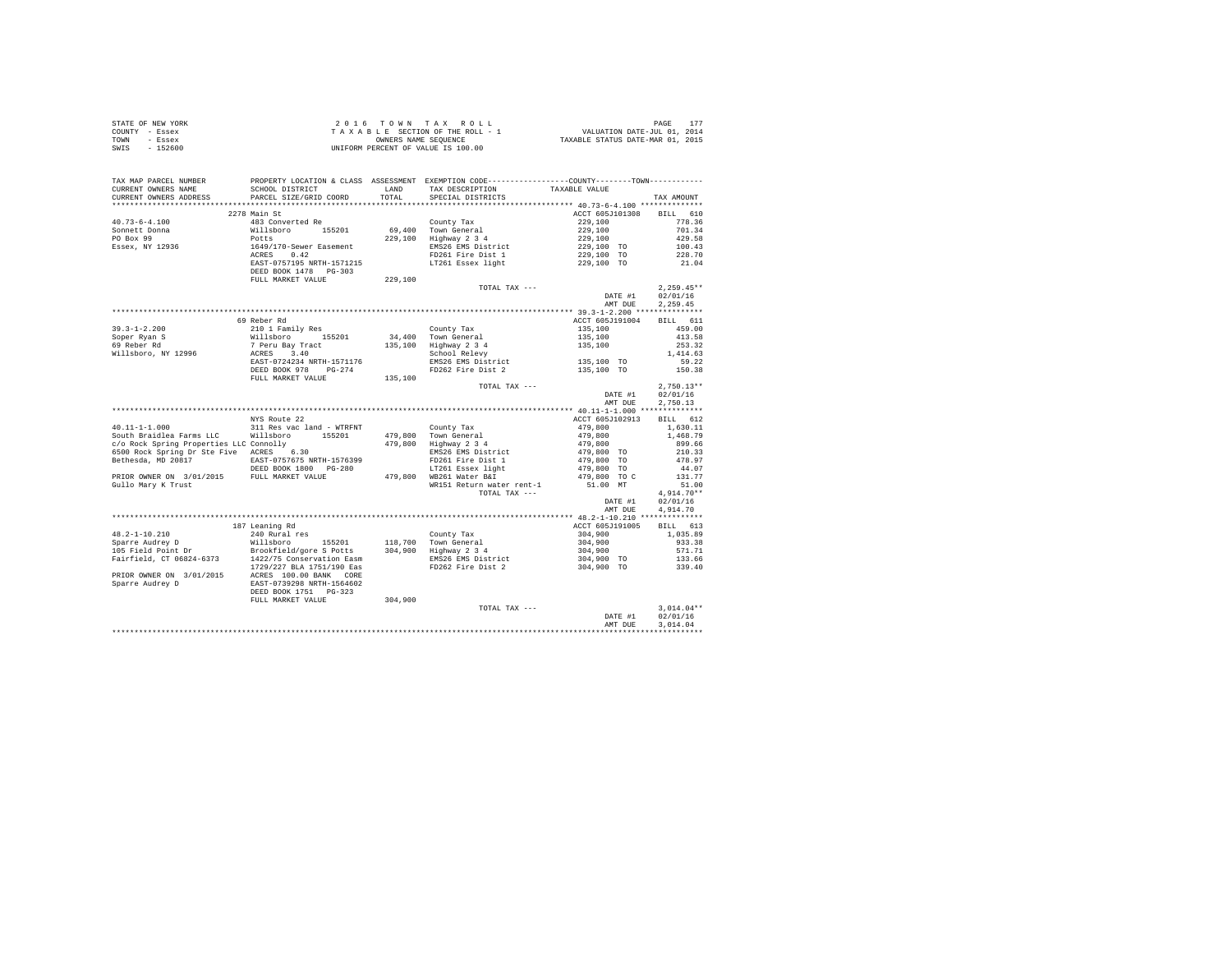| STATE OF NEW YORK | 2016 TOWN TAX ROLL                 | PAGE                             |
|-------------------|------------------------------------|----------------------------------|
| COUNTY - Essex    | TAXABLE SECTION OF THE ROLL - 1    | VALUATION DATE-JUL 01, 2014      |
| TOWN<br>- Essex   | OWNERS NAME SEOUENCE               | TAXABLE STATUS DATE-MAR 01, 2015 |
| $-152600$<br>SWIS | UNIFORM PERCENT OF VALUE IS 100.00 |                                  |

| TAX MAP PARCEL NUMBER<br>CURRENT OWNERS NAME<br>CURRENT OWNERS ADDRESS | PROPERTY LOCATION & CLASS ASSESSMENT EXEMPTION CODE----------------COUNTY-------TOWN----------<br>SCHOOL DISTRICT<br>PARCEL SIZE/GRID COORD | <b>T.AND</b><br>TOTAL | TAX DESCRIPTION<br>SPECIAL DISTRICTS | TAXABLE VALUE                              | TAX AMOUNT      |
|------------------------------------------------------------------------|---------------------------------------------------------------------------------------------------------------------------------------------|-----------------------|--------------------------------------|--------------------------------------------|-----------------|
|                                                                        |                                                                                                                                             |                       |                                      |                                            |                 |
|                                                                        | Leaning Rd                                                                                                                                  |                       |                                      | ACCT 605Z014003                            | BILL 614        |
| $48.2 - 1 - 10.220$                                                    | 311 Res vac land                                                                                                                            |                       | County Tax                           | 32,200                                     | 109.40          |
| Sparre Audrey D                                                        | Willsboro<br>155201                                                                                                                         |                       | 32,200 Town General                  | 32,200                                     | 98.57           |
| 25 Lincoln St                                                          | Brookfield/Gore S Potts                                                                                                                     | 32,200                | Highway 2 3 4                        | 32,200                                     | 60.38           |
| Westport, CT 06880                                                     | 1751/190 Easmt                                                                                                                              |                       | School Relevy                        |                                            | 428.31          |
|                                                                        | ACRES<br>8.20                                                                                                                               |                       | EMS26 EMS District                   | 32,200 TO                                  | 14.12           |
|                                                                        | EAST-0740180 NRTH-1564268<br>DEED BOOK 1751 PG-323                                                                                          |                       | FD262 Fire Dist 2                    | 32,200 TO                                  | 35.84           |
|                                                                        | FULL MARKET VALUE                                                                                                                           | 32,200                |                                      |                                            |                 |
|                                                                        |                                                                                                                                             |                       | TOTAL TAX ---                        |                                            | $746.62**$      |
|                                                                        |                                                                                                                                             |                       |                                      | DATE #1                                    | 02/01/16        |
|                                                                        |                                                                                                                                             |                       |                                      | AMT DUE                                    | 746.62          |
|                                                                        |                                                                                                                                             |                       |                                      | ************* 48.2-1-10.230 ************** |                 |
|                                                                        | Leaning Rd                                                                                                                                  |                       |                                      | ACCT 605Z014004                            | BILL 615        |
| $48.2 - 1 - 10.230$                                                    | 312 Vac w/imprv                                                                                                                             |                       | County Tax                           | 31,800                                     | 108.04          |
| Sparre Audrey D                                                        | Willsboro 155201                                                                                                                            |                       | 26,500 Town General                  | 31,800                                     | 97.35           |
| 25 Lincoln St                                                          | Brookfield/Gore S Potts<br>1751/190 Easmt                                                                                                   | 31,800                | Highway 2 3 4                        | 31,800                                     | 59.63           |
| Westport, CT 06880                                                     | ACRES<br>2.25                                                                                                                               |                       | School Relevy<br>EMS26 EMS District  | 31,800 TO                                  | 422.99<br>13.94 |
|                                                                        | EAST-0740521 NRTH-1564270                                                                                                                   |                       | FD262 Fire Dist 2                    | 31,800 TO                                  | 35.40           |
|                                                                        | DEED BOOK 1751 PG-323                                                                                                                       |                       |                                      |                                            |                 |
|                                                                        | FULL MARKET VALUE                                                                                                                           | 31,800                |                                      |                                            |                 |
|                                                                        |                                                                                                                                             |                       | TOTAL TAX ---                        |                                            | $737.35**$      |
|                                                                        |                                                                                                                                             |                       |                                      | DATE #1                                    | 02/01/16        |
|                                                                        |                                                                                                                                             |                       |                                      | AMT DUE                                    | 737.35          |
|                                                                        |                                                                                                                                             |                       |                                      |                                            |                 |
|                                                                        | 1677 Lake Shore Rd                                                                                                                          |                       |                                      | ACCT 605J101201                            | BILL 616        |
| $49.15 - 1 - 30.000$                                                   | 270 Mfg housing                                                                                                                             |                       | County Tax                           | 31,400                                     | 106.68          |
| Sperbeck Thomas E                                                      | 155201<br>Willsboro                                                                                                                         | 21,600                | Town General                         | 31,400                                     | 96.12           |
| 23 Gifford Rd                                                          | Friswell                                                                                                                                    | 31,400                | Highway 2 3 4                        | 31,400                                     | 58.88           |
| Schenectady, NY 12304                                                  | ACRES 0.30                                                                                                                                  |                       | EMS26 EMS District                   | 31,400 TO                                  | 13.76           |
|                                                                        | EAST-0756597 NRTH-1556914                                                                                                                   |                       | FD262 Fire Dist 2                    | 31,400 TO                                  | 34.95           |
|                                                                        | DEED BOOK 894<br>PG-266<br>FULL MARKET VALUE                                                                                                |                       |                                      |                                            |                 |
|                                                                        |                                                                                                                                             | 31,400                | TOTAL TAX ---                        |                                            | $310.39**$      |
|                                                                        |                                                                                                                                             |                       |                                      | DATE #1                                    | 02/01/16        |
|                                                                        |                                                                                                                                             |                       |                                      | AMT DUE                                    | 310.39          |
|                                                                        |                                                                                                                                             |                       |                                      |                                            |                 |
|                                                                        | 16 Spire Way                                                                                                                                |                       |                                      | ACCT 605J104014                            | BILL 617        |
| $49.15 - 3 - 13.000$                                                   | 260 Seasonal res - WTRFNT                                                                                                                   |                       | County Tax                           | 395,000                                    | 1,342.00        |
| Spire Family LLC                                                       | Willsboro<br>155201                                                                                                                         | 214,200               | Town General                         | 395,000                                    | 1,209.20        |
| c/o Hardy Spire                                                        | Judd                                                                                                                                        | 395,000               | Highway 2 3 4                        | 395,000                                    | 740.65          |
| 10504 Drumm Ave                                                        | ACRES 2.40<br>EAST-0760893 NRTH-1556467                                                                                                     |                       | EMS26 EMS District                   | 395,000 TO                                 | 173.16          |
| Kensington, MD 20895                                                   | DEED BOOK 1787 PG-261                                                                                                                       |                       | FD262 Fire Dist 2                    | 395,000 TO                                 | 439.69          |
| PRIOR OWNER ON 3/01/2015 FULL MARKET VALUE                             |                                                                                                                                             | 395,000               |                                      |                                            |                 |
| Spire Family LLC                                                       |                                                                                                                                             |                       |                                      |                                            |                 |
|                                                                        |                                                                                                                                             |                       | TOTAL TAX ---                        |                                            | $3,904.70**$    |
|                                                                        |                                                                                                                                             |                       |                                      | DATE #1                                    | 02/01/16        |
|                                                                        |                                                                                                                                             |                       |                                      | AMT DUE                                    | 3,904.70        |
|                                                                        |                                                                                                                                             |                       |                                      |                                            |                 |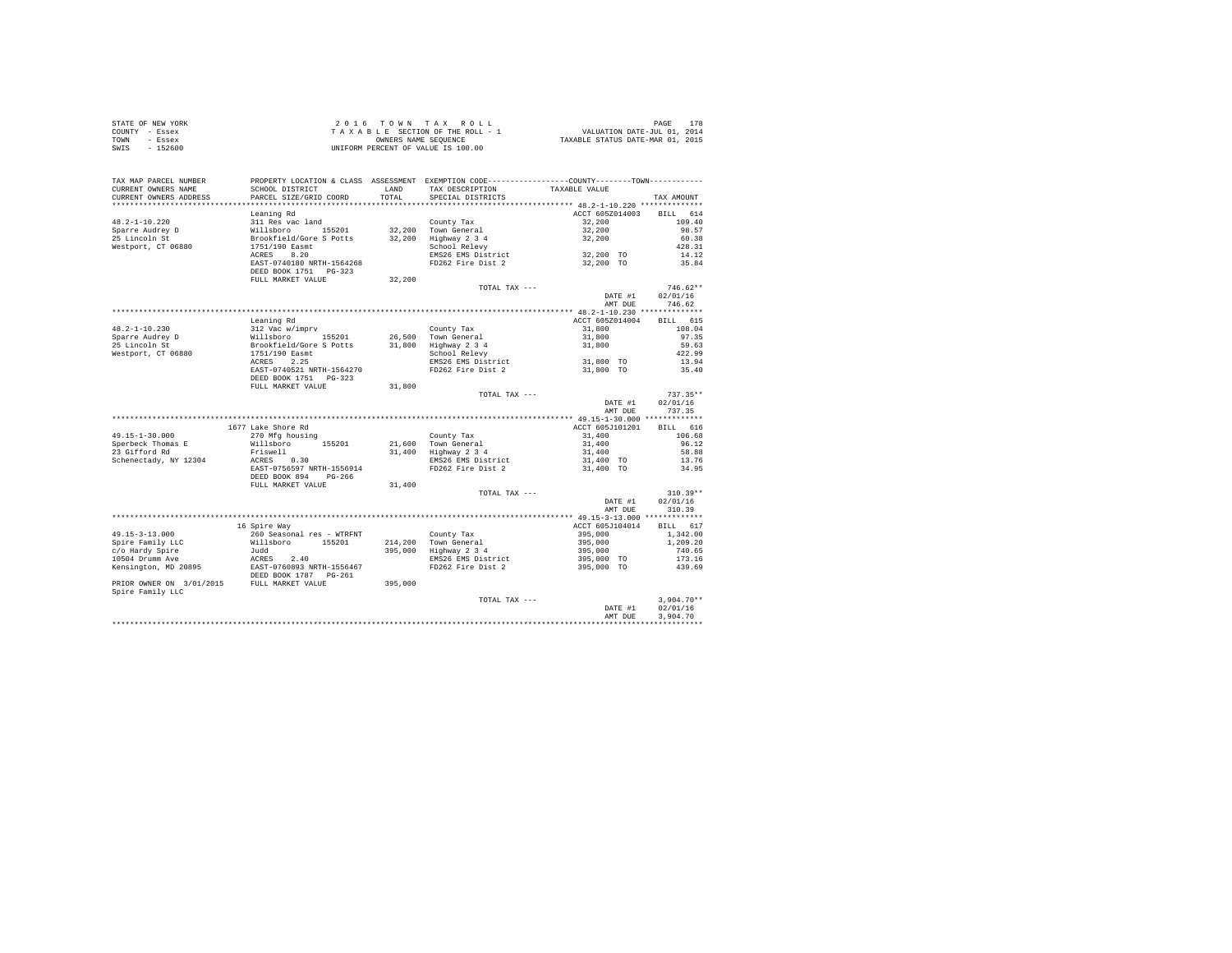| STATE OF NEW YORK | $2.0.16$ TOWN TAX ROLL             | PAGE                             |
|-------------------|------------------------------------|----------------------------------|
| COUNTY - Essex    | TAXABLE SECTION OF THE ROLL - 1    | VALUATION DATE-JUL 01, 2014      |
| TOWN<br>- Essex   | OWNERS NAME SEOUENCE               | TAXABLE STATUS DATE-MAR 01, 2015 |
| SWIS<br>$-152600$ | UNIFORM PERCENT OF VALUE IS 100.00 |                                  |

| TAX MAP PARCEL NUMBER                    |                                                                  |                | PROPERTY LOCATION & CLASS ASSESSMENT EXEMPTION CODE---------------COUNTY-------TOWN--------- |                 |                    |
|------------------------------------------|------------------------------------------------------------------|----------------|----------------------------------------------------------------------------------------------|-----------------|--------------------|
| CURRENT OWNERS NAME                      | SCHOOL DISTRICT                                                  | LAND<br>TOTAL. | TAX DESCRIPTION                                                                              | TAXABLE VALUE   |                    |
| CURRENT OWNERS ADDRESS                   | PARCEL SIZE/GRID COORD                                           |                | SPECIAL DISTRICTS                                                                            |                 | TAX AMOUNT         |
|                                          | 20 Derby Way                                                     |                |                                                                                              | ACCT 605J101403 | BILL 618           |
|                                          |                                                                  |                |                                                                                              | 264,900         | 899.99             |
| 49.11-1-40.000                           | 281 Multiple res                                                 |                | County Tax                                                                                   |                 | 810.93             |
| Spraque Henry H III                      | Willsboro 155201<br>Wharton                                      |                | 85,300 Town General                                                                          | 264,900         |                    |
| 1400 Hinman Ave #6<br>Evanston, IL 60201 | ACRES 1.10                                                       | 264,900        | Highway 2 3 4<br>School Relevy                                                               | 264,900         | 496.71<br>3.523.62 |
|                                          | EAST-0757913 NRTH-1562512                                        |                | EMS26 EMS District                                                                           | 264,900 TO      | 116.12             |
|                                          | DEED BOOK 1654 PG-127                                            |                | FD261 Fire Dist 1                                                                            | 264,900 TO      | 264.44             |
|                                          | FULL MARKET VALUE                                                | 264,900        |                                                                                              |                 |                    |
|                                          |                                                                  |                | TOTAL TAX ---                                                                                |                 | $6.111.81**$       |
|                                          |                                                                  |                |                                                                                              | DATE #1         | 02/01/16           |
|                                          |                                                                  |                |                                                                                              | AMT DUE         | 6,111.81           |
|                                          |                                                                  |                |                                                                                              |                 |                    |
|                                          | 2291 Main St                                                     |                |                                                                                              | ACCT 605J102708 | BILL 619           |
| $40.73 - 4 - 3.000$                      | 210 1 Family Res                                                 |                | County Tax                                                                                   | 288,800         | 981.19             |
| Spurgeon Jani L                          | Willsboro 155201                                                 |                | 58,500 Town General                                                                          | 288,800         | 884.09             |
| 2291 Main St                             | Potts                                                            |                | 288,800 Highway 2 3 4                                                                        | 288,800         | 541.52             |
| PO Box 144                               |                                                                  |                | EMS26 EMS District                                                                           | 288,800 TO      | 126.60             |
| Essex, NY 12936                          | ACRES 0.30<br>EAST-0756874 NRTH-1571475<br>DEED BOOK 1632 PG-274 |                | FD261 Fire Dist 1                                                                            | 288,800 TO      | 288.30             |
|                                          |                                                                  |                | LT261 Essex light                                                                            | 288,800 TO      | 26.53              |
|                                          | FULL MARKET VALUE                                                | 288,800        |                                                                                              |                 |                    |
|                                          |                                                                  |                | TOTAL TAX ---                                                                                |                 | $2.848.23**$       |
|                                          |                                                                  |                |                                                                                              | DATE #1         | 02/01/16           |
|                                          |                                                                  |                |                                                                                              | AMT DUE         | 2.848.23           |
|                                          |                                                                  |                |                                                                                              |                 |                    |
|                                          | 1703 Lake Shore Rd                                               |                |                                                                                              | ACCT 605J102415 | BILL 620           |
| $49.15 - 1 - 38.000$                     | 260 Seasonal res                                                 |                | County Tax                                                                                   | 45,300          | 153.91             |
| Stavropolous Xenophon                    | Willsboro 155201                                                 |                | 21,600 Town General                                                                          | 45,300          | 138.68             |
| Stavropolous Heather                     | Willsboro<br>Friswell                                            |                | 45,300 Highway 2 3 4                                                                         | 45,300          | 84.94              |
| 40 Paulin Blvd                           | ACRES 0.30                                                       |                | EMS26 EMS District                                                                           | 45,300 TO       | 19.86              |
| Leonia, NJ 07605                         | EAST-0756784 NRTH-1557555                                        |                | FD261 Fire Dist 1                                                                            | 45,300 TO       | 45.22              |
|                                          | DEED BOOK 735 PG-071                                             |                |                                                                                              |                 |                    |
|                                          | FULL MARKET VALUE                                                | 45,300         |                                                                                              |                 |                    |
|                                          |                                                                  |                | TOTAL TAX ---                                                                                |                 | $442.61**$         |
|                                          |                                                                  |                |                                                                                              | DATE #1         | 02/01/16           |
|                                          |                                                                  |                |                                                                                              | AMT DUE         | 442.61             |
|                                          |                                                                  |                |                                                                                              |                 |                    |
|                                          | 2056 Jersey St                                                   |                |                                                                                              | ACCT 605J101111 | BILL 621           |
| $48.2 - 1 - 4.000$                       | 323 Vacant rural                                                 |                | County Tax                                                                                   | 43,000          | 146.09             |
| Steady Dennis                            | 155001<br>Westport                                               |                | 43,000 Town General<br>43,000 Highway 2 3 4                                                  | 43,000          | 131.63             |
| Wagner John                              | Hicks<br>ACRES 40.00<br>EAST-0736211 NRTH-1567680                |                |                                                                                              | 43,000          | 80.63              |
| 14 Prospect St                           |                                                                  |                | EMS26 EMS District                                                                           | 43,000 TO       | 18.85              |
| PO Box 100                               |                                                                  |                | FD262 Fire Dist 2                                                                            | 43,000 TO       | 47.86              |
| Vergennes, VT 05491                      | DEED BOOK 1263 PG-190                                            |                |                                                                                              |                 |                    |
|                                          | FULL MARKET VALUE                                                | 43,000         |                                                                                              |                 |                    |
|                                          |                                                                  |                | TOTAL TAX ---                                                                                |                 | $425.06**$         |
|                                          |                                                                  |                |                                                                                              | DATE #1         | 02/01/16           |
|                                          |                                                                  |                |                                                                                              | AMT DUE         | 425.06             |
|                                          |                                                                  |                |                                                                                              |                 |                    |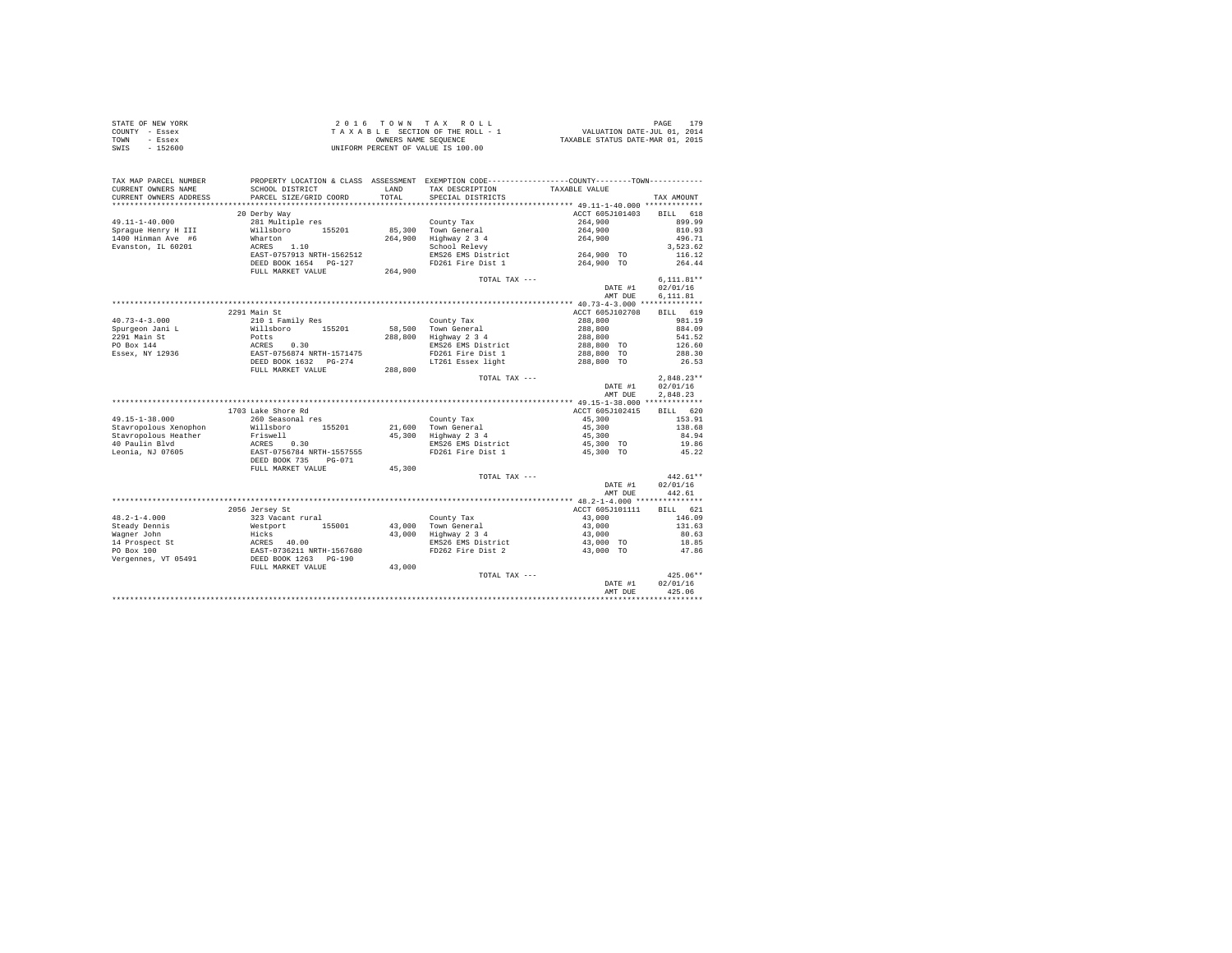|                | STATE OF NEW YORK | 2016 TOWN TAX ROLL                 | 180<br>PAGE                      |
|----------------|-------------------|------------------------------------|----------------------------------|
| COUNTY - Essex |                   | TAXABLE SECTION OF THE ROLL - 1    | VALUATION DATE-JUL 01, 2014      |
| TOWN           | - Essex           | OWNERS NAME SEOUENCE               | TAXABLE STATUS DATE-MAR 01, 2015 |
| SWIS           | $-152600$         | UNIFORM PERCENT OF VALUE IS 100.00 |                                  |

| TAX MAP PARCEL NUMBER<br>CURRENT OWNERS NAME | SCHOOL DISTRICT                                                       |         | PROPERTY LOCATION & CLASS ASSESSMENT EXEMPTION CODE----------------COUNTY-------TOWN----------<br>LAND TAX DESCRIPTION | TAXABLE VALUE            |         |              |            |
|----------------------------------------------|-----------------------------------------------------------------------|---------|------------------------------------------------------------------------------------------------------------------------|--------------------------|---------|--------------|------------|
| CURRENT OWNERS ADDRESS                       | PARCEL SIZE/GRID COORD                                                | TOTAL   | SPECIAL DISTRICTS                                                                                                      |                          |         | TAX AMOUNT   |            |
|                                              |                                                                       |         |                                                                                                                        |                          |         |              |            |
|                                              | 2260 Lake Shore Rd                                                    |         |                                                                                                                        | ACCT 605J103114 BILL 622 |         |              |            |
| $40.73 - 6 - 9.000$                          | 210 1 Family Res                                                      |         | County Tax                                                                                                             | 352,000<br>352,000       |         | 1,195.91     |            |
| Stephan Bruce M                              | Willsboro 155201                                                      |         | 91.700 Town General                                                                                                    |                          |         | 1,077.56     |            |
| Stephan Joan T                               | Potts                                                                 |         | 352.000 Highway 2 3 4                                                                                                  | 352,000                  |         |              | 660.02     |
| 617 Garden Creek Pl                          | 1661/101-Easement                                                     |         | EMS26 EMS District                                                                                                     | 352,000 TO               |         |              | 154.31     |
| Danville, CA 64526                           | ACRES 0.46                                                            |         | FD261 Fire Dist 1                                                                                                      | 352,000 TO               |         | 351.39       |            |
|                                              | EAST-0757290 NRTH-1570770                                             |         | LT261 Essex light                                                                                                      | 352,000 TO               |         |              | 32.33      |
|                                              | DEED BOOK 1371 PG-8                                                   |         | SR150 Return sewer rent                                                                                                | 788.26 MT                |         | 788.26       |            |
|                                              | FULL MARKET VALUE                                                     |         | 352,000 WR151 Return water rent-1 424.60 MT                                                                            |                          |         |              | 424.60     |
|                                              |                                                                       |         | TOTAL TAX ---                                                                                                          |                          |         | $4.684.38**$ |            |
|                                              |                                                                       |         |                                                                                                                        |                          | DATE #1 | 02/01/16     |            |
|                                              |                                                                       |         |                                                                                                                        |                          | AMT DUE | 4,684.38     |            |
|                                              |                                                                       |         |                                                                                                                        |                          |         |              |            |
|                                              | 56 Alden Rd                                                           |         |                                                                                                                        | ACCT 605J104107          |         | BILL 623     |            |
| $48.3 - 1 - 24.000$                          | 270 Mfg housing                                                       |         | AGED ALL 41800                                                                                                         | 18,050 18,050            |         |              |            |
| Stevens Douglas M                            | Westport 155001<br>35 Taylor & Kimball<br>1280/261 Easement<br>155001 |         | 24,600 County Tax                                                                                                      | 18,050                   |         |              | 61.32      |
| Stevens Elizabeth                            |                                                                       |         | 36,100 Town General                                                                                                    | 18,050                   |         |              | 55.26      |
| 56 Alden Rd                                  |                                                                       |         | Highway 2 3 4                                                                                                          | 18,050                   |         |              | 33.84      |
| Westport, NY 12993                           | lac                                                                   |         | EMS26 EMS District<br>FD262 Fire Dist 2                                                                                | 36,100 TO                |         |              | 15.83      |
|                                              | 0.90<br>ACRES                                                         |         |                                                                                                                        | 36,100 TO                |         |              | 40.18      |
|                                              | EAST-0725831 NRTH-1551318                                             |         |                                                                                                                        |                          |         |              |            |
|                                              | DEED BOOK 478 PG-325                                                  |         |                                                                                                                        |                          |         |              |            |
|                                              | FULL MARKET VALUE                                                     | 36,100  |                                                                                                                        |                          |         |              |            |
|                                              |                                                                       |         | TOTAL TAX ---                                                                                                          |                          |         |              | $206.43**$ |
|                                              |                                                                       |         |                                                                                                                        |                          | DATE #1 | 02/01/16     |            |
|                                              |                                                                       |         |                                                                                                                        |                          | AMT DUE |              | 206.43     |
|                                              |                                                                       |         |                                                                                                                        |                          |         |              |            |
|                                              | 697 Middle Rd                                                         |         |                                                                                                                        | ACCT 605J188004          |         | BILL 624     |            |
| $40.3 - 2 - 2.221$                           | 240 Rural res                                                         |         | AG DIST C 41720                                                                                                        | $36,802$ $36,802$        |         |              |            |
| Stewart Caryl Trust Willsboro                | 155201                                                                |         | 86,000 County Tax                                                                                                      | 266.498                  |         | 905.42       |            |
| c/o Gail Rice                                | Connolly & Hicks                                                      |         | 303,300 Town General<br>Highway 2 3 4                                                                                  | 266,498<br>266,498       |         |              | 815.82     |
| 3773 SE Old Saint Lucie Blvd ACRES 46.00     |                                                                       |         |                                                                                                                        |                          |         | 499.70       |            |
| Stuart, FL 34996                             | EAST-0747979 NRTH-1574544                                             |         | EMS26 EMS District                                                                                                     | 303,300 TO 132.96        |         |              |            |
|                                              | DEED BOOK 1793 PG-203                                                 | 303,300 | FD261 Fire Dist 1                                                                                                      | 303,300 TO               |         |              | 302.77     |
| PRIOR OWNER ON 3/01/2015 FULL MARKET VALUE   |                                                                       |         |                                                                                                                        |                          |         |              |            |
| Stewart Carvl Trust                          |                                                                       |         |                                                                                                                        |                          |         |              |            |
| MAY BE SUBJECT TO PAYMENT                    |                                                                       |         |                                                                                                                        |                          |         |              |            |
| UNDER AGDIST LAW TIL 2019                    |                                                                       |         |                                                                                                                        |                          |         |              |            |
|                                              |                                                                       |         | TOTAL TAX ---                                                                                                          |                          |         | $2,656.67**$ |            |
|                                              |                                                                       |         |                                                                                                                        |                          | DATE #1 | 02/01/16     |            |
|                                              |                                                                       |         |                                                                                                                        |                          | AMT DUE | 2.656.67     |            |
|                                              |                                                                       |         |                                                                                                                        |                          |         |              |            |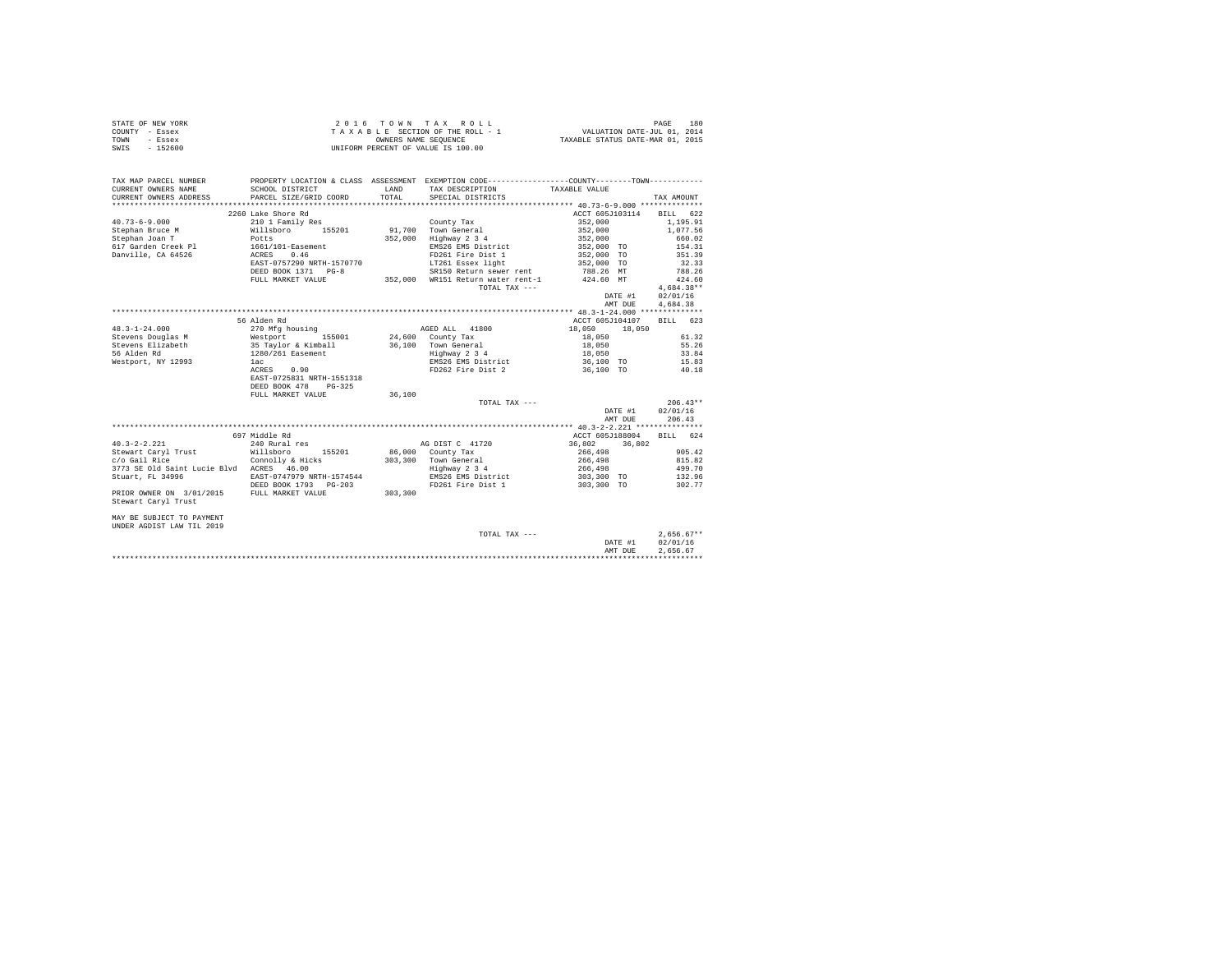| STATE OF NEW YORK | 2016 TOWN TAX ROLL                 | 181<br>PAGE                      |
|-------------------|------------------------------------|----------------------------------|
| COUNTY - Essex    | TAXABLE SECTION OF THE ROLL - 1    | VALUATION DATE-JUL 01, 2014      |
| TOWN<br>- Essex   | OWNERS NAME SEOUENCE               | TAXABLE STATUS DATE-MAR 01, 2015 |
| SWIS<br>$-152600$ | UNIFORM PERCENT OF VALUE IS 100.00 |                                  |

| TAX MAP PARCEL NUMBER<br>CURRENT OWNERS NAME<br>CURRENT OWNERS ADDRESS | SCHOOL DISTRICT<br>PARCEL SIZE/GRID COORD | LAND<br>TOTAL. | PROPERTY LOCATION & CLASS ASSESSMENT EXEMPTION CODE---------------COUNTY-------TOWN----------<br>TAX DESCRIPTION<br>SPECIAL DISTRICTS | TAXABLE VALUE    | TAX AMOUNT         |
|------------------------------------------------------------------------|-------------------------------------------|----------------|---------------------------------------------------------------------------------------------------------------------------------------|------------------|--------------------|
|                                                                        | 1420 Whallons Bay Rd                      |                |                                                                                                                                       | ACCT 605Z006002  | <b>BILL</b><br>625 |
| $49.3 - 2 - 13.200$                                                    | 240 Rural res                             |                | AG DIST C 41720                                                                                                                       | 5.432<br>5.432   |                    |
| Stransky Thomas M                                                      | Willsboro<br>155201                       |                | 95,300 County Tax                                                                                                                     | 587,468          | 1,995.90           |
| Stransky Hillary O                                                     | Friswell                                  | 592,900        | Town General                                                                                                                          | 587,468          | 1,798.39           |
| 1420 Whallons Bay Rd                                                   | ACRES 47.80                               |                | Highway 2 3 4                                                                                                                         | 587,468          | 1,101.54           |
| Essex, NY 12936                                                        | EAST-0756363 NRTH-1557981                 |                | EMS26 EMS District                                                                                                                    | 592,900 TO       | 259.91             |
|                                                                        | DEED BOOK 1694 PG-280                     |                | FD262 Fire Dist 2                                                                                                                     | 592,900 TO       | 659.98             |
| MAY BE SUBJECT TO PAYMENT                                              | FULL MARKET VALUE                         | 592,900        |                                                                                                                                       |                  |                    |
| UNDER AGDIST LAW TIL 2019                                              |                                           |                |                                                                                                                                       |                  |                    |
|                                                                        |                                           |                | TOTAL TAX ---                                                                                                                         |                  | $5.815.72**$       |
|                                                                        |                                           |                |                                                                                                                                       | DATE #1          | 02/01/16           |
|                                                                        |                                           |                |                                                                                                                                       | AMT DUE          | 5.815.72           |
|                                                                        |                                           |                |                                                                                                                                       |                  |                    |
|                                                                        | Middle Rd                                 |                |                                                                                                                                       | ACCT 605J187005  | BILL 626           |
| $49.1 - 1 - 19.210$                                                    | 105 Vac farmland                          |                | AG DIST C 41720                                                                                                                       | 29,701<br>29,701 |                    |
| Sukel Joyce V Trust                                                    | 155201<br>Willsboro                       |                | 56,300 County Tax                                                                                                                     | 26,599           | 90.37              |
| 258 Middle Rd                                                          | Wharton                                   | 56,300         | Town General                                                                                                                          | 26,599           | 81.43              |
| Essex, NY 12936                                                        | 1463/46 Easement                          |                | Highway 2 3 4                                                                                                                         | 26,599           | 49.87              |
|                                                                        | ACRES 47.08                               |                | EMS26 EMS District                                                                                                                    | 56,300 TO        | 24.68              |
| MAY BE SUBJECT TO PAYMENT                                              | EAST-0751335 NRTH-1563722                 |                | FD261 Fire Dist 1                                                                                                                     | 56,300 TO        | 56.20              |
| UNDER AGDIST LAW TIL 2019                                              | DEED BOOK 1468 PG-19                      |                |                                                                                                                                       |                  |                    |
|                                                                        | FULL MARKET VALUE                         | 56,300         |                                                                                                                                       |                  |                    |
|                                                                        |                                           |                | TOTAL TAX ---                                                                                                                         |                  | $302.55**$         |
|                                                                        |                                           |                |                                                                                                                                       | DATE #1          | 02/01/16           |
|                                                                        |                                           |                |                                                                                                                                       | AMT DUE          | 302.55             |
|                                                                        |                                           |                |                                                                                                                                       |                  |                    |
|                                                                        | 258 Middle Rd                             |                |                                                                                                                                       | ACCT 605J104314  | BILL 627           |
| $49.1 - 1 - 21.000$                                                    | 210 1 Family Res                          |                | VETWAR CTS 41120                                                                                                                      | 15,000<br>15,000 |                    |
| Sukel Raymond P                                                        | Willsboro<br>155201                       |                | 33,600 County Tax                                                                                                                     | 88,300           | 300.00             |
| Thaler Julie A                                                         | Wharton                                   | 103,300        | Town General                                                                                                                          | 88,300           | 270.31             |
| c/o Richard Sukel                                                      | 1407/314 Life Use To                      |                | Highway 2 3 4                                                                                                                         | 88,300           | 165.57             |
| 258 Middle Rd                                                          | Richard & Joyce V Sukel                   |                | EMS26 EMS District                                                                                                                    | 103,300 TO       | 45.28              |
| Essex, NY 12936                                                        | 2.60<br>ACRES                             |                | FD261 Fire Dist 1                                                                                                                     | 103,300 TO       | 103.12             |
|                                                                        | EAST-0750945 NRTH-1564144                 |                |                                                                                                                                       |                  |                    |
|                                                                        | DEED BOOK 1628 PG-151                     |                |                                                                                                                                       |                  |                    |
|                                                                        | FULL MARKET VALUE                         | 103,300        |                                                                                                                                       |                  |                    |
|                                                                        |                                           |                | TOTAL TAX ---                                                                                                                         |                  | 884.28**           |
|                                                                        |                                           |                |                                                                                                                                       | DATE #1          | 02/01/16           |
|                                                                        |                                           |                |                                                                                                                                       | AMT DUE          | 884.28             |
|                                                                        |                                           |                |                                                                                                                                       |                  |                    |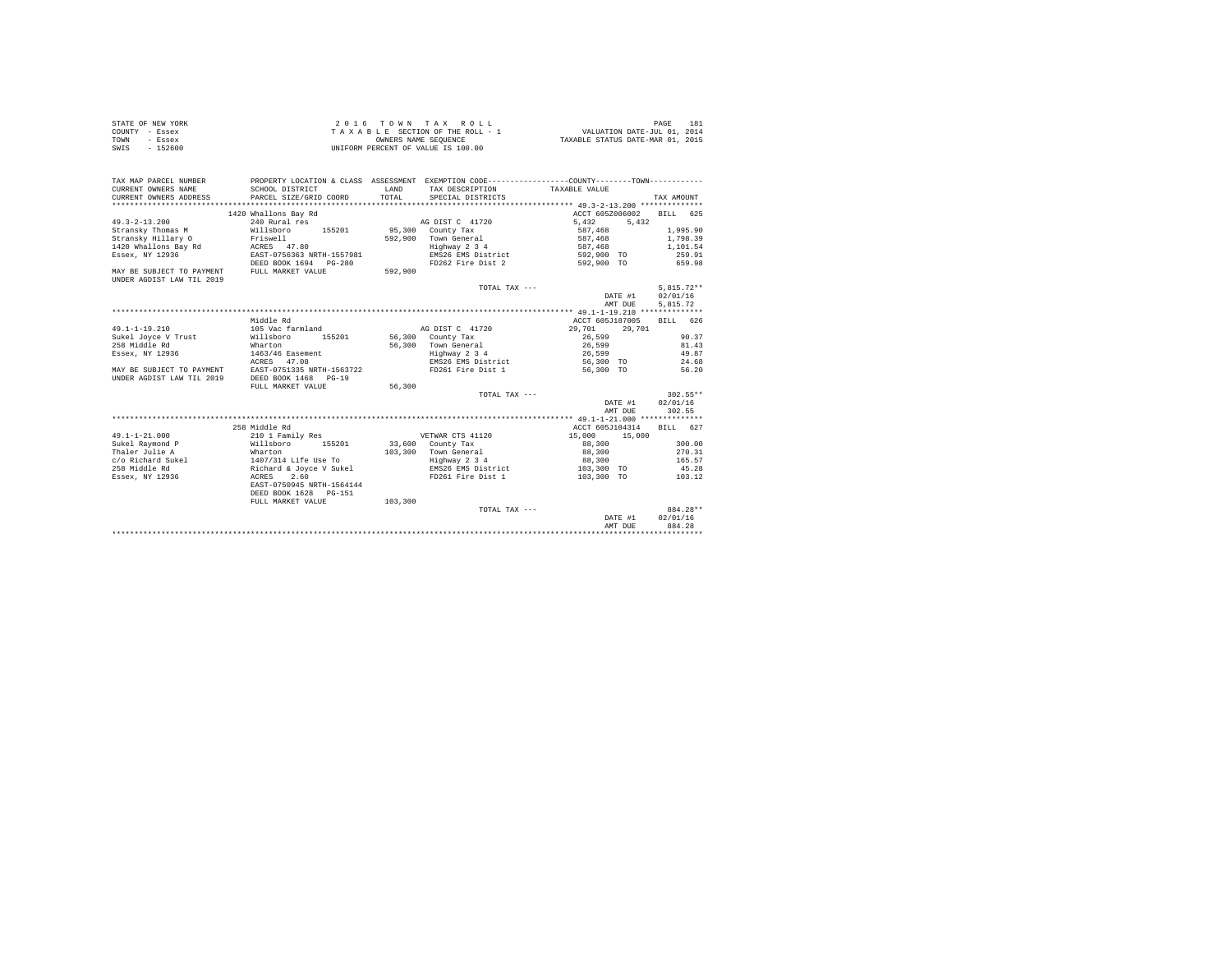| STATE OF NEW YORK | 2016 TOWN TAX ROLL                 | 182<br>PAGE                      |
|-------------------|------------------------------------|----------------------------------|
| COUNTY - Essex    | TAXABLE SECTION OF THE ROLL - 1    | VALUATION DATE-JUL 01, 2014      |
| TOWN<br>- Essex   | OWNERS NAME SEOUENCE               | TAXABLE STATUS DATE-MAR 01, 2015 |
| $-152600$<br>SWIS | UNIFORM PERCENT OF VALUE IS 100.00 |                                  |

| TAX MAP PARCEL NUMBER<br>CURRENT OWNERS NAME<br>CURRENT OWNERS ADDRESS | PROPERTY LOCATION & CLASS ASSESSMENT EXEMPTION CODE----------------COUNTY-------TOWN----------<br>SCHOOL DISTRICT<br>PARCEL SIZE/GRID COORD | LAND<br>TOTAL. | TAX DESCRIPTION<br>SPECIAL DISTRICTS         | TAXABLE VALUE   | TAX AMOUNT   |
|------------------------------------------------------------------------|---------------------------------------------------------------------------------------------------------------------------------------------|----------------|----------------------------------------------|-----------------|--------------|
| ************************                                               |                                                                                                                                             |                |                                              |                 |              |
|                                                                        | Brookfield Rd                                                                                                                               |                |                                              | ACCT 605J101407 | BILL 628     |
| $48.3 - 1 - 20.001$                                                    | 910 Priv forest                                                                                                                             |                | County Tax                                   | 17,100          | 58.10        |
| SUNY Auxilliary Svcs Inc                                               | Westport 155001                                                                                                                             |                | 17,100 Town General                          | 17,100          | 52.35        |
| 101 Broad St                                                           |                                                                                                                                             |                | 17,100 Highway 2 3 4                         | 17,100          | 32.06        |
| Plattsburgh, NY 12901                                                  | 39 Platt Rogers<br>ACRES 32.00                                                                                                              |                | EMS26 EMS District                           | 17,100 TO       | 7.50         |
|                                                                        | EAST-0724502 NRTH-1560380                                                                                                                   |                | FD262 Fire Dist 2                            | 17,100 TO       | 19.03        |
|                                                                        | DEED BOOK 1055 PG-282                                                                                                                       |                |                                              |                 |              |
|                                                                        | FULL MARKET VALUE                                                                                                                           | 17,100         |                                              |                 |              |
|                                                                        |                                                                                                                                             |                | TOTAL TAX ---                                |                 | $169.04**$   |
|                                                                        |                                                                                                                                             |                |                                              | DATE #1         | 02/01/16     |
|                                                                        |                                                                                                                                             |                |                                              | AMT DUE         | 169.04       |
|                                                                        |                                                                                                                                             |                |                                              |                 |              |
|                                                                        |                                                                                                                                             |                |                                              |                 |              |
|                                                                        | 228 Clark Rd                                                                                                                                |                |                                              | ACCT 605J188003 | BILL 629     |
| $49.3 - 2 - 26.200$                                                    | 210 1 Family Res                                                                                                                            |                | County Tax                                   | 231,900         | 787.87       |
| Swan John S Jr                                                         | Willsboro<br>155201                                                                                                                         |                | 39,000 Town General                          | 231,900         | 709.91       |
| 228 Clark Rd                                                           | Judd                                                                                                                                        |                | 231,900 Highway 2 3 4                        | 231,900         | 434.83       |
| Essex, NY 12936                                                        | ACRES 8.03 BANK GFNB&T<br>EAST-0749104 NRTH-1551959                                                                                         |                | EMS26 EMS District                           | 231,900 TO      | 101.66       |
|                                                                        |                                                                                                                                             |                | FD262 Fire Dist 2                            | 231,900 TO      | 258.14       |
|                                                                        | DEED BOOK 895 PG-115                                                                                                                        |                |                                              |                 |              |
|                                                                        | FULL MARKET VALUE                                                                                                                           | 231,900        |                                              |                 |              |
|                                                                        |                                                                                                                                             |                | TOTAL TAX ---                                |                 | $2.292.41**$ |
|                                                                        |                                                                                                                                             |                |                                              | DATE #1         | 02/01/16     |
|                                                                        |                                                                                                                                             |                |                                              | AMT DUE         | 2,292.41     |
|                                                                        |                                                                                                                                             |                |                                              |                 |              |
|                                                                        | 19 Old Oak Way                                                                                                                              |                |                                              | ACCT 605J102801 | BILL 630     |
| 49.11-1-37.000                                                         | 210 1 Family Res                                                                                                                            |                | County Tax                                   | 302,800         | 1,028.75     |
| Swish Holdings LLC                                                     | Willsboro 155201                                                                                                                            |                | 73,500 Town General<br>302,800 Highway 2 3 4 | 302,800         | 926.95       |
| 1871 Thousand Oaks Blvd                                                | Wharton                                                                                                                                     |                |                                              | 302,800         | 567.77       |
| Berkeley, CA 94707                                                     | ACRES 3.82                                                                                                                                  |                | EMS26 EMS District                           | 302,800 TO      | 132.74       |
|                                                                        | EAST-0757160 NRTH-1562196                                                                                                                   |                | FD261 Fire Dist 1                            | 302,800 TO      | 302.27       |
|                                                                        | DEED BOOK 1614 PG-275                                                                                                                       |                |                                              |                 |              |
|                                                                        | FULL MARKET VALUE                                                                                                                           | 302,800        |                                              |                 |              |
|                                                                        |                                                                                                                                             |                | TOTAL TAX ---                                |                 | $2,958.48**$ |
|                                                                        |                                                                                                                                             |                |                                              | DATE #1         | 02/01/16     |
|                                                                        |                                                                                                                                             |                |                                              | AMT DUE         | 2.958.48     |
|                                                                        |                                                                                                                                             |                |                                              |                 |              |
|                                                                        | Cross Rd                                                                                                                                    |                |                                              | ACCT 605Z007006 | BILL 631     |
| $49.3 - 2 - 20.600$                                                    | 321 Abandoned ag                                                                                                                            |                | County Tax                                   | 30,900          | 104.98       |
| Tabor 64 Inc                                                           | 155201                                                                                                                                      |                |                                              | 30,900          | 94.59        |
| c/o A S Fine - Pres.                                                   | Willsboro<br>Judd Patent                                                                                                                    |                | 30,900 Town General<br>30,900 Highway 2 3 4  | 30,900          | 57.94        |
| 133A Circular St                                                       |                                                                                                                                             |                | EMS26 EMS District                           | 30,900 TO       | 13.55        |
| Saratoga Springs, NY 12866 ACRES                                       | $5$ Fine Subd 5949                                                                                                                          |                | FD262 Fire Dist 2                            | 30,900 TO       | 34.40        |
|                                                                        | EAST-0753137 NRTH-1555715                                                                                                                   |                |                                              |                 |              |
|                                                                        |                                                                                                                                             |                |                                              |                 |              |
|                                                                        | DEED BOOK 1595 PG-77<br>FULL MARKET VALUE                                                                                                   | 30,900         |                                              |                 |              |
|                                                                        |                                                                                                                                             |                | TOTAL TAX ---                                |                 | $305.46**$   |
|                                                                        |                                                                                                                                             |                |                                              | DATE #1         | 02/01/16     |
|                                                                        |                                                                                                                                             |                |                                              | AMT DUE         | 305.46       |
|                                                                        |                                                                                                                                             |                |                                              |                 |              |
|                                                                        |                                                                                                                                             |                |                                              |                 |              |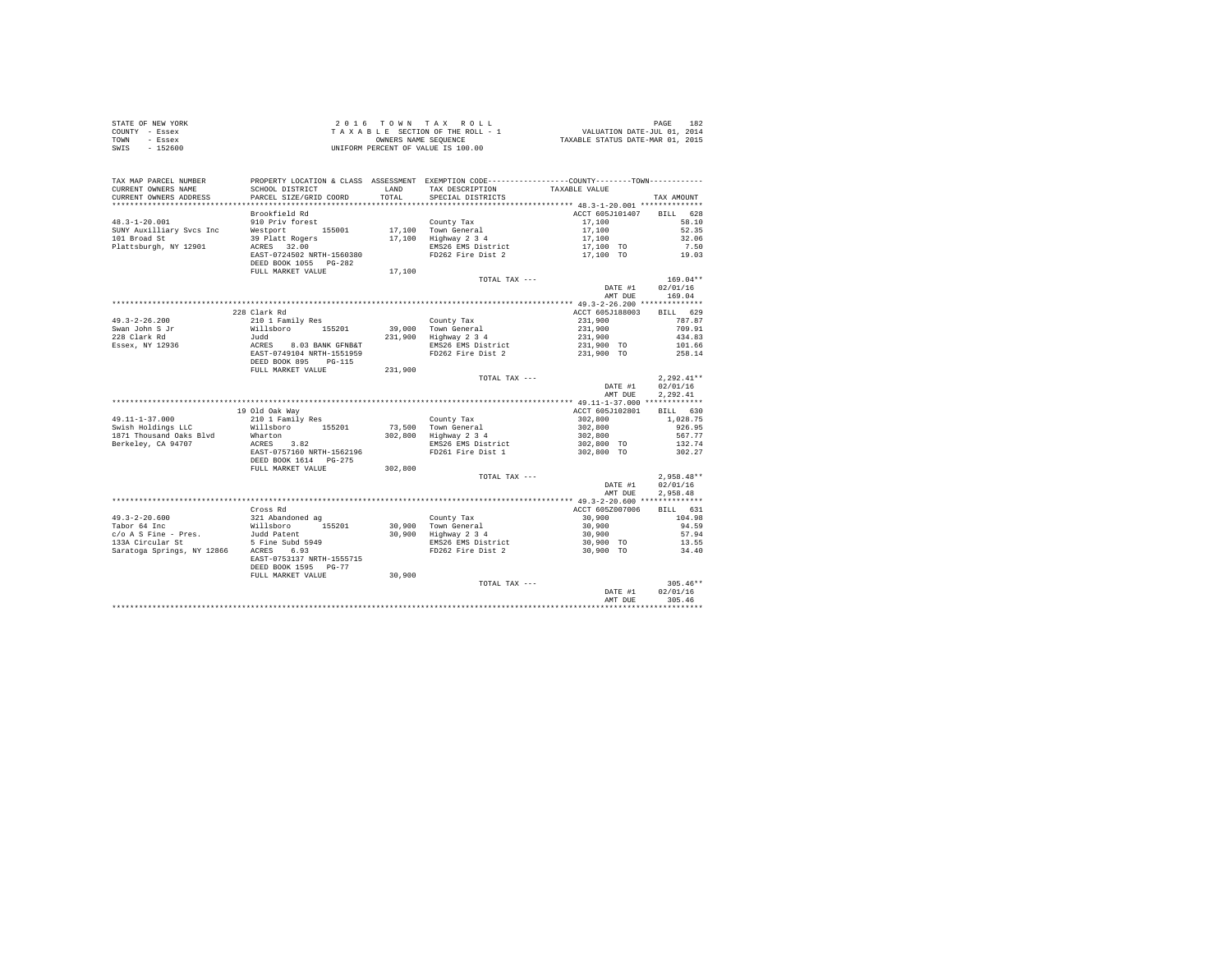| STATE OF NEW YORK | $2.0.16$ TOWN TAX ROLL             | 183<br>PAGE                      |
|-------------------|------------------------------------|----------------------------------|
| COUNTY - Essex    | TAXABLE SECTION OF THE ROLL - 1    | VALUATION DATE-JUL 01, 2014      |
| TOWN<br>- Essex   | OWNERS NAME SEOUENCE               | TAXABLE STATUS DATE-MAR 01, 2015 |
| SWIS<br>$-152600$ | UNIFORM PERCENT OF VALUE IS 100.00 |                                  |

| TAX MAP PARCEL NUMBER<br>CURRENT OWNERS NAME | SCHOOL DISTRICT                                                                                                                                                         |         | PROPERTY LOCATION & CLASS ASSESSMENT EXEMPTION CODE---------------COUNTY-------TOWN---------<br>LAND TAX DESCRIPTION | TAXABLE VALUE                                                                                    |                          |
|----------------------------------------------|-------------------------------------------------------------------------------------------------------------------------------------------------------------------------|---------|----------------------------------------------------------------------------------------------------------------------|--------------------------------------------------------------------------------------------------|--------------------------|
| CURRENT OWNERS ADDRESS                       | PARCEL SIZE/GRID COORD                                                                                                                                                  |         | TOTAL SPECIAL DISTRICTS                                                                                              |                                                                                                  | TAX AMOUNT               |
|                                              |                                                                                                                                                                         |         |                                                                                                                      |                                                                                                  |                          |
|                                              | 2819 Essex Rd                                                                                                                                                           |         |                                                                                                                      | ACCT 605J104206                                                                                  | BILL 632                 |
| $40.3 - 2 - 9.100$                           | 240 Rural res                                                                                                                                                           |         | County Tax                                                                                                           | $169,000$<br>$169,000$<br>$169,000$<br>$169,000$<br>$169,000$ TO<br>$169,000$ TO<br>$169,000$ TO | 574.17                   |
| Tart William O Jr                            |                                                                                                                                                                         |         |                                                                                                                      |                                                                                                  | 517.35                   |
| Little Michelle M                            |                                                                                                                                                                         |         |                                                                                                                      |                                                                                                  | 316.89                   |
| 5248 N Catherine St                          | 210 Nullaboro 155201 96,900 Town General<br>Hicks 169,000 Highway 2 3 4<br>38.1ac BMS26 EMS District<br>RCRES 36.91 EMS26 EMS District<br>RCRES 36.91 F1261 Fire Dist 1 |         | EMS26 EMS District                                                                                                   |                                                                                                  |                          |
| Plattsburgh, NY 12901                        |                                                                                                                                                                         |         | FD261 Fire Dist 1                                                                                                    |                                                                                                  | 74.08<br>168.71<br>15.52 |
|                                              | EAST-0755657 NRTH-1573481                                                                                                                                               |         | LT261 Essex light                                                                                                    |                                                                                                  |                          |
|                                              | DEED BOOK 834 PG-219                                                                                                                                                    |         | WB261 Water B&I                                                                                                      | 169,000 TO C                                                                                     | 46.41                    |
|                                              | FULL MARKET VALUE                                                                                                                                                       | 169,000 |                                                                                                                      |                                                                                                  |                          |
|                                              |                                                                                                                                                                         |         | TOTAL TAX ---                                                                                                        |                                                                                                  | $1,713.13**$             |
|                                              |                                                                                                                                                                         |         |                                                                                                                      | DATE #1                                                                                          | 02/01/16                 |
|                                              |                                                                                                                                                                         |         |                                                                                                                      |                                                                                                  |                          |
|                                              |                                                                                                                                                                         |         |                                                                                                                      | AMT DUE                                                                                          | 1,713.13                 |
|                                              |                                                                                                                                                                         |         |                                                                                                                      |                                                                                                  |                          |
|                                              | 1352 Whallons Bay Rd                                                                                                                                                    |         |                                                                                                                      | ACCT 605J103505                                                                                  | BILL 633                 |
| $49.3 - 2 - 13.100$                          | 240 Rural res                                                                                                                                                           |         | County Tax                                                                                                           | 483,300                                                                                          | 1,642.00                 |
| Teitelbaum Richard C                         | 48. 1118boro 155201 84,<br>Priswell 160.00 BANK1STARSG<br>ERST-0755171 NETH-1557394<br>ERST-0755171 NETH-1557394<br>DEED BOOK 1658 PG-89                                |         | 84,400 Town General<br>483,300 Highway 2 3 4                                                                         | 483,300<br>483,300                                                                               | 1,479.51                 |
| Teitelbaum Bethany B                         |                                                                                                                                                                         |         |                                                                                                                      |                                                                                                  | 906.22                   |
| 3 Brookside Ct                               |                                                                                                                                                                         |         | EMS26 EMS District 483,300 TO<br>FD262 Fire Dist 2 483,300 TO                                                        |                                                                                                  | 211.86                   |
| Cranbury, NJ 08512                           |                                                                                                                                                                         |         |                                                                                                                      |                                                                                                  | 537.98                   |
|                                              |                                                                                                                                                                         |         |                                                                                                                      |                                                                                                  |                          |
|                                              | FULL MARKET VALUE                                                                                                                                                       | 483,300 |                                                                                                                      |                                                                                                  |                          |
|                                              |                                                                                                                                                                         |         | TOTAL TAX ---                                                                                                        |                                                                                                  | $4.777.57**$             |
|                                              |                                                                                                                                                                         |         |                                                                                                                      | DATE #1                                                                                          | 02/01/16                 |
|                                              |                                                                                                                                                                         |         |                                                                                                                      | AMT DUE                                                                                          | 4,777.57                 |
|                                              |                                                                                                                                                                         |         |                                                                                                                      |                                                                                                  |                          |
|                                              | 34 Ridge Way                                                                                                                                                            |         |                                                                                                                      | ACCT 605J100210                                                                                  | BILL 634                 |
| $49.7 - 5 - 1.000$                           | x xxy<br>260 Seasonal res<br>Willsboro 155201<br>Wharton 2007<br>2007 - 2007<br>2008 - 2008                                                                             |         | County Tax                                                                                                           | $124,200$<br>$124,200$<br>$124,200$<br>$124,200$ TO                                              | 421.97                   |
| Thomas David                                 |                                                                                                                                                                         |         | 63,100 Town General<br>124,200 Highway 2 3 4                                                                         |                                                                                                  | 380.21                   |
| 3839 Evelyn Dr                               |                                                                                                                                                                         |         |                                                                                                                      |                                                                                                  | 232.88                   |
| Wilmington, DE 19808                         |                                                                                                                                                                         |         | EMS26 EMS District                                                                                                   |                                                                                                  | 54.45                    |
|                                              | EAST-0757621 NRTH-1563963                                                                                                                                               |         | FD261 Fire Dist 1                                                                                                    | 124,200 TO                                                                                       | 123.98                   |
|                                              | DEED BOOK 933 PG-105                                                                                                                                                    |         |                                                                                                                      |                                                                                                  |                          |
|                                              | FULL MARKET VALUE                                                                                                                                                       | 124,200 |                                                                                                                      |                                                                                                  |                          |
|                                              |                                                                                                                                                                         |         | TOTAL TAX ---                                                                                                        |                                                                                                  | $1,213.49**$             |
|                                              |                                                                                                                                                                         |         |                                                                                                                      | DATE #1                                                                                          | 02/01/16                 |
|                                              |                                                                                                                                                                         |         |                                                                                                                      | AMT DUE                                                                                          | 1,213.49                 |
|                                              |                                                                                                                                                                         |         |                                                                                                                      |                                                                                                  |                          |
|                                              | 87 Wildacres Way                                                                                                                                                        |         |                                                                                                                      | ACCT 605J104012                                                                                  | BILL 635                 |
|                                              |                                                                                                                                                                         |         |                                                                                                                      | $144,700$ $144,700$ $144,700$                                                                    | 491.61                   |
|                                              |                                                                                                                                                                         |         | County Tax<br>65,000 Town General                                                                                    |                                                                                                  | 442.96                   |
|                                              |                                                                                                                                                                         |         |                                                                                                                      |                                                                                                  | 271.32                   |
|                                              |                                                                                                                                                                         |         | 144,700 Highway 2 3 4<br>School Relevy                                                                               |                                                                                                  | 1,924.75                 |
|                                              |                                                                                                                                                                         |         | EMS26 EMS District 144,700 TO                                                                                        |                                                                                                  | 63.43                    |
|                                              |                                                                                                                                                                         |         | FD261 Fire Dist 1                                                                                                    | 144,700 TO                                                                                       | 144.45                   |
|                                              | DEED BOOK 1751 PG-311                                                                                                                                                   |         | LT261 Essex light 144,700 TO                                                                                         |                                                                                                  | 13.29                    |
|                                              |                                                                                                                                                                         | 144,700 |                                                                                                                      |                                                                                                  |                          |
|                                              | FULL MARKET VALUE                                                                                                                                                       |         | TOTAL TAX ---                                                                                                        |                                                                                                  | 3,351.81**               |
|                                              |                                                                                                                                                                         |         |                                                                                                                      |                                                                                                  |                          |
|                                              |                                                                                                                                                                         |         |                                                                                                                      | DATE #1                                                                                          | 02/01/16                 |
|                                              |                                                                                                                                                                         |         |                                                                                                                      | AMT DUE                                                                                          | 3,351.81                 |
|                                              |                                                                                                                                                                         |         |                                                                                                                      |                                                                                                  |                          |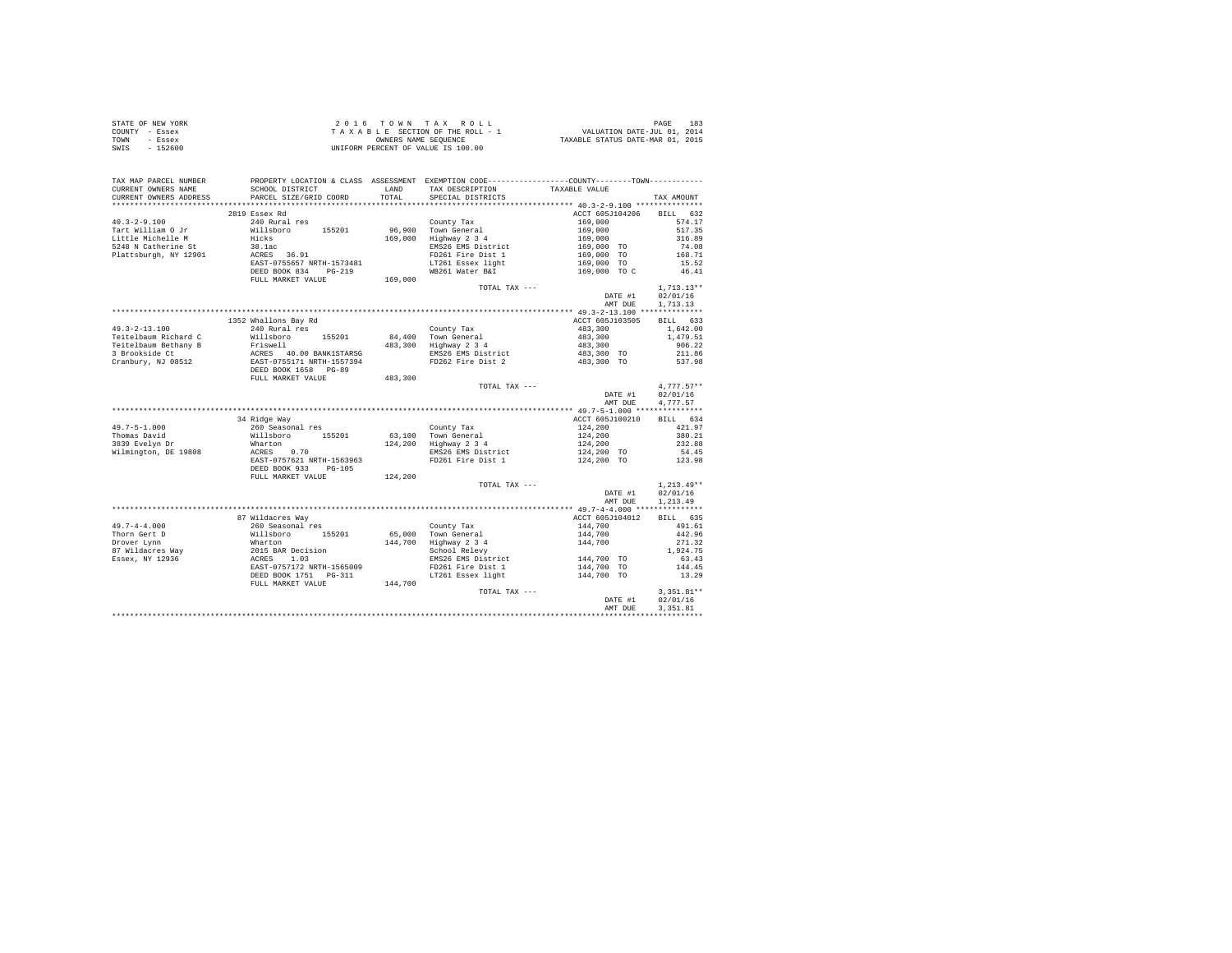| STATE OF NEW YORK | 2016 TOWN TAX ROLL                 | PAGE<br>184                      |
|-------------------|------------------------------------|----------------------------------|
| COUNTY - Essex    | TAXABLE SECTION OF THE ROLL - 1    | VALUATION DATE-JUL 01, 2014      |
| TOWN<br>- Essex   | OWNERS NAME SEOUENCE               | TAXABLE STATUS DATE-MAR 01, 2015 |
| - 152600<br>SWIS  | UNIFORM PERCENT OF VALUE IS 100.00 |                                  |

| TAX MAP PARCEL NUMBER<br>CURRENT OWNERS NAME<br>CURRENT OWNERS ADDRESS | SCHOOL DISTRICT<br>PARCEL SIZE/GRID COORD | LAND<br>TOTAL | PROPERTY LOCATION & CLASS ASSESSMENT EXEMPTION CODE---------------COUNTY-------TOWN---------<br>TAX DESCRIPTION TAXABLE VALUE<br>SPECIAL DISTRICTS |                    | TAX AMOUNT   |
|------------------------------------------------------------------------|-------------------------------------------|---------------|----------------------------------------------------------------------------------------------------------------------------------------------------|--------------------|--------------|
|                                                                        | Lake Shore Rd                             |               |                                                                                                                                                    | ACCT 605J100613    | BILL 636     |
| $49.7 - 4 - 5.000$                                                     | 311 Res vac land                          |               | County Tax                                                                                                                                         | 74,200             | 252.09       |
| Thorn Gert D                                                           | 155201<br>Willsboro                       | 74,200        | Town General                                                                                                                                       | 74,200             | 227.15       |
| Drover Lynn                                                            | Wharton                                   | 74,200        | Highway 2 3 4                                                                                                                                      | 74,200             | 139.13       |
| 87 Wildacres Way                                                       | ACRES<br>4.07                             |               | School Relevy                                                                                                                                      |                    | 986.99       |
| Essex, NY 12936                                                        | EAST-0757612 NRTH-1565026                 |               | EMS26 EMS District 74.200 TO                                                                                                                       |                    | 32.53        |
|                                                                        | DEED BOOK 1751   PG-311                   |               | FD261 Fire Dist 1                                                                                                                                  | 74,200 TO          | 74.07        |
|                                                                        | FULL MARKET VALUE                         |               | 74.200 LT261 Essex light                                                                                                                           | 74.200 TO          | 6.82         |
|                                                                        |                                           |               | TOTAL TAX ---                                                                                                                                      |                    | $1.718.78**$ |
|                                                                        |                                           |               |                                                                                                                                                    | DATE #1            | 02/01/16     |
|                                                                        |                                           |               |                                                                                                                                                    | AMT DUE            | 1,718.78     |
|                                                                        |                                           |               |                                                                                                                                                    |                    |              |
|                                                                        | Walker Rd                                 |               |                                                                                                                                                    | ACCT 605J102813    | BILL 637     |
| $48.4 - 1 - 12.000$                                                    | 105 Vac farmland                          |               | County Tax                                                                                                                                         | 68,800             | 233.75       |
| Three Creek Farms LLC                                                  | Willsboro<br>155201                       |               | 68.800 Town General                                                                                                                                | 68,800             | 210.61       |
| c/o Robert Thall                                                       | Friswell                                  | 68,800        | Highway 2 3 4                                                                                                                                      | 68,800             | 129.00       |
| 10533 Davis Rd                                                         | ACRES 51.48                               |               | EMS26 EMS District                                                                                                                                 | 68,800 TO          | 30.16        |
| West Winfield, NY 13491                                                | EAST-0740147 NRTH-1554169                 |               | FD262 Fire Dist 2 68,800 TO                                                                                                                        |                    | 76.58        |
|                                                                        | DEED BOOK 1692 PG-110                     |               | LT262 Whallonsburg light 68,800 TO                                                                                                                 |                    | 17.70        |
|                                                                        | FULL MARKET VALUE                         | 68,800        |                                                                                                                                                    |                    |              |
|                                                                        |                                           |               | TOTAL TAX ---                                                                                                                                      |                    | 697.80**     |
|                                                                        |                                           |               |                                                                                                                                                    | DATE #1            | 02/01/16     |
|                                                                        |                                           |               |                                                                                                                                                    | AMT DUE            | 697.80       |
|                                                                        |                                           |               |                                                                                                                                                    |                    |              |
|                                                                        | 33 County Home Way                        |               |                                                                                                                                                    | ACCT 605J178514    | BILL 638     |
| $48.4 - 1 - 17.000$                                                    | 120 Field crops                           |               | AG DIST C 41720                                                                                                                                    | 183,870<br>183,870 |              |
| Three Creek Farms LLC                                                  | Willsboro<br>155201                       |               | $410.100$ County Tax                                                                                                                               | 336,830            | 1,144.37     |
| c/o Robert Thall                                                       | Judd & 3 Split Rock Tract                 | 520,700       | Town General                                                                                                                                       | 336,830            | 1.031.12     |
| 10533 Davis Rd                                                         | ACRES 279.14                              |               | Highway 2 3 4                                                                                                                                      | 336,830            | 631.58       |
| West Winfield, NY 13491                                                | EAST-0740555 NRTH-1552820                 |               | EMS26 EMS District                                                                                                                                 | 520,700 TO         | 228.26       |
|                                                                        | DEED BOOK 1692 PG-110                     |               | FD262 Fire Dist 2                                                                                                                                  | 520,700 TO         | 579.61       |
| MAY BE SUBJECT TO PAYMENT<br>UNDER AGDIST LAW TIL 2019                 | FULL MARKET VALUE                         |               | 520.700 LT262 Whallonsburg light                                                                                                                   | 520,700 TO         | 133.95       |
|                                                                        |                                           |               | TOTAL TAX ---                                                                                                                                      |                    | $3,748.89**$ |
|                                                                        |                                           |               |                                                                                                                                                    | DATE #1            | 02/01/16     |
|                                                                        |                                           |               |                                                                                                                                                    | AMT DUE            | 3,748.89     |
|                                                                        |                                           |               |                                                                                                                                                    |                    |              |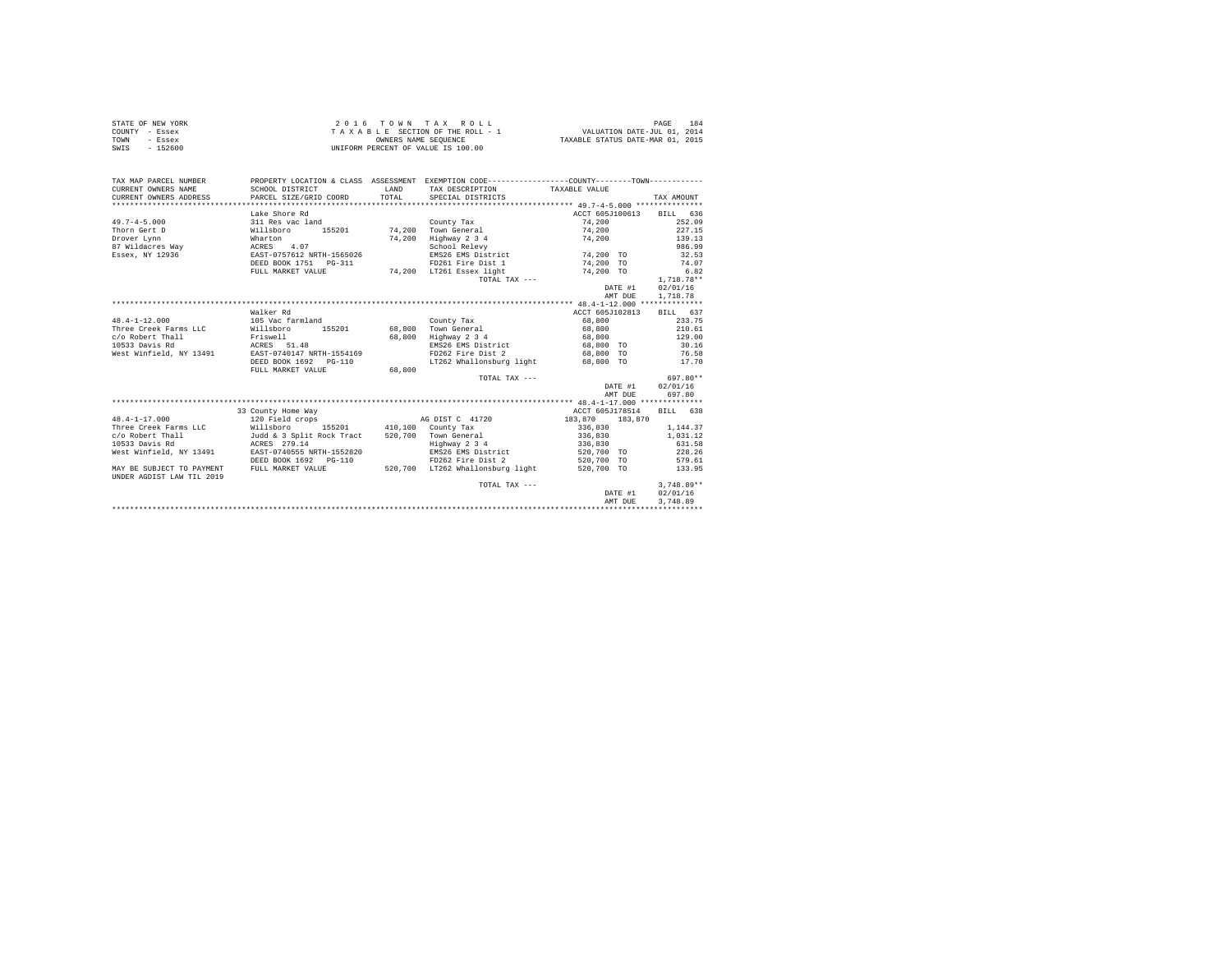| STATE OF NEW YORK | 2016 TOWN TAX ROLL                 | 185<br>PAGE                      |
|-------------------|------------------------------------|----------------------------------|
| COUNTY - Essex    | TAXABLE SECTION OF THE ROLL - 1    | VALUATION DATE-JUL 01, 2014      |
| TOWN<br>- Essex   | OWNERS NAME SEOUENCE               | TAXABLE STATUS DATE-MAR 01, 2015 |
| $-152600$<br>SWIS | UNIFORM PERCENT OF VALUE IS 100.00 |                                  |

| TAX MAP PARCEL NUMBER              |                                                                   |              | PROPERTY LOCATION & CLASS ASSESSMENT EXEMPTION CODE----------------COUNTY--------TOWN----------                                    |                                    |               |
|------------------------------------|-------------------------------------------------------------------|--------------|------------------------------------------------------------------------------------------------------------------------------------|------------------------------------|---------------|
| CURRENT OWNERS NAME                | SCHOOL DISTRICT                                                   | <b>T.AND</b> | TAX DESCRIPTION                                                                                                                    | TAXABLE VALUE                      |               |
| CURRENT OWNERS ADDRESS             | PARCEL SIZE/GRID COORD                                            | TOTAL        | SPECIAL DISTRICTS                                                                                                                  |                                    | TAX AMOUNT    |
|                                    |                                                                   |              |                                                                                                                                    |                                    |               |
|                                    | NYS Route 22                                                      |              |                                                                                                                                    | ACCT 605J195002 BILL 639           |               |
| $48.4 - 1 - 25.000$                | 311 Res vac land                                                  |              | AG DIST C 41720<br>$34,500$ County Tax                                                                                             | 30,320<br>30,320                   |               |
| Three Creek Farms LLC              | Willsboro 155201                                                  |              |                                                                                                                                    | 4,180                              | 14.20         |
| c/o Robert Thall                   | Judd Pat                                                          |              | 34,500 Town General<br>Highway 2 3 4                                                                                               | 4,180                              | 12.80         |
| 10533 Davis Rd                     | ---- - --<br>ACRES 7.79<br>EAST-0742547 NRTH-1553018              |              |                                                                                                                                    | 4,180<br>34,500 TO                 | 7.84          |
| West Winfield, NY 13491            |                                                                   |              | EMS26 EMS District<br>FD262 Fire Dist 2                                                                                            |                                    | 15.12         |
| MAY BE SUBJECT TO PAYMENT          | DEED BOOK 1692    PG-110<br>FULL MARKET VALUE                     |              | 34,500 LT262 Whallonsburg light                                                                                                    | 34,500 TO<br>34,500 TO             | 38.40<br>8.88 |
| UNDER AGDIST LAW TIL 2019          |                                                                   |              |                                                                                                                                    |                                    |               |
|                                    |                                                                   |              | TOTAL TAX ---                                                                                                                      |                                    | $97.24**$     |
|                                    |                                                                   |              |                                                                                                                                    | DATE #1                            | 02/01/16      |
|                                    |                                                                   |              |                                                                                                                                    | AMT DUE                            | 97.24         |
|                                    |                                                                   |              |                                                                                                                                    |                                    |               |
|                                    | NYS Route 22                                                      |              |                                                                                                                                    | ACCT 605J178516 BILL 640           |               |
| $48.4 - 2 - 1.000$                 | 105 Vac farmland                                                  |              | County Tax<br>31,100 Town General<br>31,100 Highway 2 3 4                                                                          | 31,100                             | 105.66        |
| Three Creek Farms LLC              | Willsboro 155201                                                  |              |                                                                                                                                    | 31,100                             | 95.21         |
| c/o Robert Thall                   | Judd                                                              |              |                                                                                                                                    | 31,100                             | 58.31         |
| 10533 Davis Rd                     | ACRES 35.86<br>EAST-0743117 NRTH-1552690<br>DEED BOOK 1692 PG-110 |              | EMS26 EMS District<br>FD262 Fire Dist 2                                                                                            | 31,100 TO                          | 13.63         |
| West Winfield, NY 13491            |                                                                   |              |                                                                                                                                    | 31,100 TO                          | 34.62<br>8.00 |
|                                    | FULL MARKET VALUE                                                 | 31,100       | LT262 Whallonsburg light 31,100 TO                                                                                                 |                                    |               |
|                                    |                                                                   |              | TOTAL TAX ---                                                                                                                      |                                    | $315.43**$    |
|                                    |                                                                   |              |                                                                                                                                    | DATE #1                            | 02/01/16      |
|                                    |                                                                   |              |                                                                                                                                    | AMT DUE                            | 315.43        |
|                                    |                                                                   |              |                                                                                                                                    |                                    |               |
|                                    | Ferris Ln                                                         |              |                                                                                                                                    | ACCT 605J178523                    | BILL 641      |
| $57.2 - 3 - 3.000$                 | 314 Rural vac<10                                                  |              |                                                                                                                                    | 200                                | 0.68          |
| Three Creek Farms LLC              |                                                                   |              |                                                                                                                                    |                                    | 0.61          |
|                                    | Westport 155001<br>2 Split Rock<br>ACRES 0.20                     |              | County Tax<br>200 Town General<br>200 Highway 2 3 4<br>EMS26 EMS District<br>FD262 Fire Dist 2                                     | $\frac{200}{200}$<br>200<br>200 TO | 0.38          |
| c/o Robert Thall<br>10533 Davis Rd |                                                                   |              |                                                                                                                                    |                                    | .09           |
|                                    | West Winfield, NY 13491 EAST-0736036 NRTH-1549187                 |              |                                                                                                                                    | 200 TO                             | .22           |
|                                    | DEED BOOK 1692    PG-110                                          |              |                                                                                                                                    |                                    |               |
|                                    | FULL MARKET VALUE                                                 | 200          |                                                                                                                                    |                                    |               |
|                                    |                                                                   |              | TOTAL TAX ---                                                                                                                      |                                    | $1.98**$      |
|                                    |                                                                   |              |                                                                                                                                    | DATE #1                            | 02/01/16      |
|                                    |                                                                   |              |                                                                                                                                    | AMT DUE                            | 1.98          |
|                                    |                                                                   |              |                                                                                                                                    |                                    |               |
|                                    | Ferris Ln                                                         |              |                                                                                                                                    | ACCT 605J102809 BILL 642           |               |
| $57.2 - 3 - 5.100$                 | 105 Vac farmland                                                  |              | AG DIST C 41720                                                                                                                    | $10,374$ $10,374$                  |               |
| Three Creek Farms LLC              | Westport 155001<br>2 Split Rock                                   |              | 16,000 County Tax                                                                                                                  | 5,626                              | 19.11         |
| c/o Robert Thall                   |                                                                   |              | 16,000 Town General 5,626<br>Highway 234 5,626<br>Highway 234 5,626<br>EMS26 EMS District 16,000 TO<br>FD262 Fire Dist 2 16,000 TO |                                    | 17.22         |
| 10533 Davis Rd                     | ACRES 11.42<br>EAST-0735297 NRTH-1548818                          |              |                                                                                                                                    |                                    | 10.55         |
| West Winfield. NY 13491            |                                                                   |              |                                                                                                                                    |                                    | 7.01          |
|                                    | DEED BOOK 1692    PG-110                                          |              |                                                                                                                                    | 16,000 TO                          | 17.81         |
|                                    | MAY BE SUBJECT TO PAYMENT FULL MARKET VALUE 16,000                |              |                                                                                                                                    |                                    |               |
| UNDER AGDIST LAW TIL 2019          |                                                                   |              |                                                                                                                                    |                                    |               |
|                                    |                                                                   |              | TOTAL TAX ---                                                                                                                      |                                    | $71.70**$     |
|                                    |                                                                   |              |                                                                                                                                    | DATE #1                            | 02/01/16      |
|                                    |                                                                   |              |                                                                                                                                    | AMT DUE                            | 71.70         |
|                                    |                                                                   |              |                                                                                                                                    |                                    |               |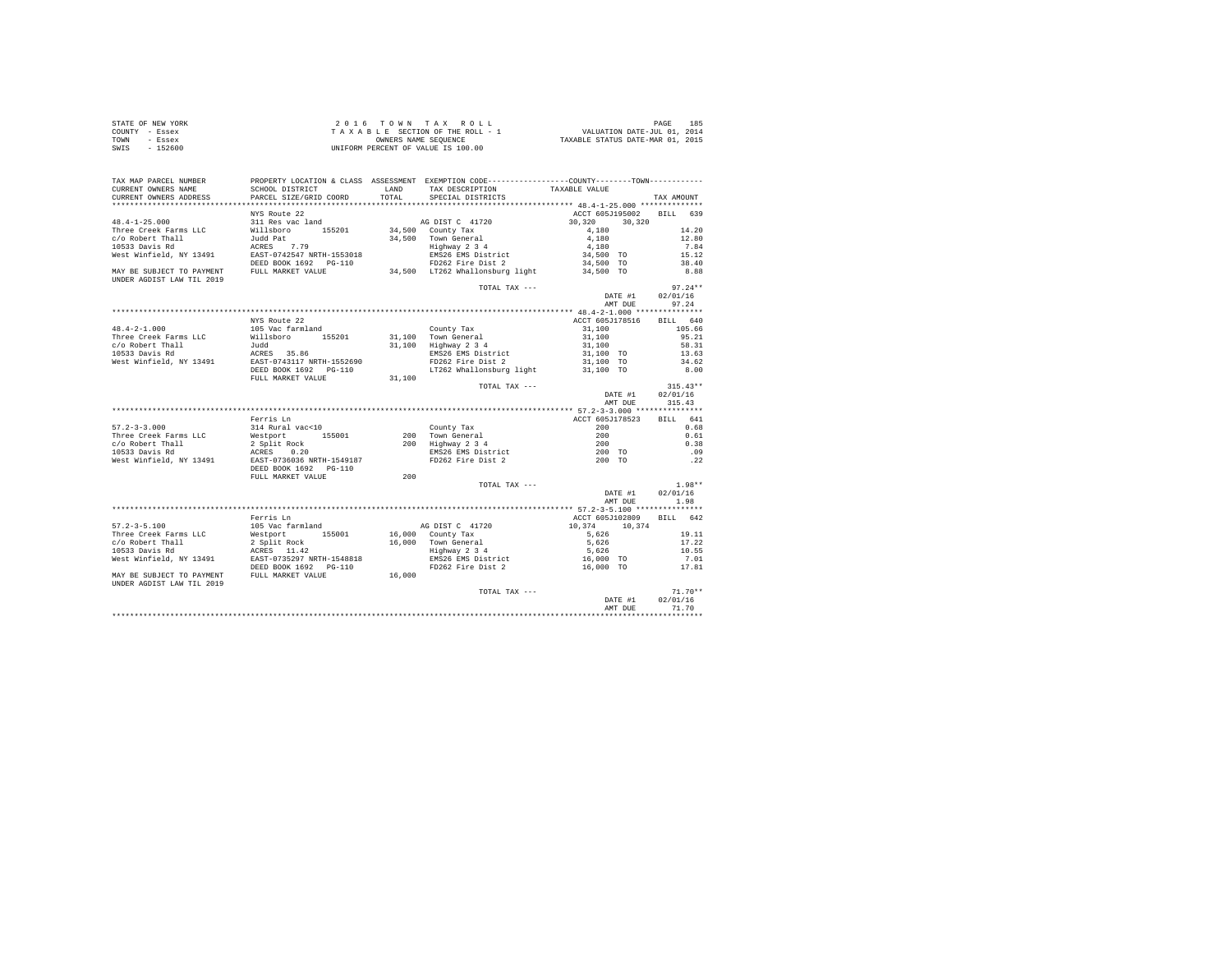| STATE OF NEW YORK | 2016 TOWN TAX ROLL                 | 186<br>PAGE                      |
|-------------------|------------------------------------|----------------------------------|
| COUNTY - Essex    | TAXABLE SECTION OF THE ROLL - 1    | VALUATION DATE-JUL 01, 2014      |
| TOWN<br>- Essex   | OWNERS NAME SEOUENCE               | TAXABLE STATUS DATE-MAR 01, 2015 |
| SWIS<br>$-152600$ | UNIFORM PERCENT OF VALUE IS 100.00 |                                  |

| TAX MAP PARCEL NUMBER                                                                                                                                                                                                               | PROPERTY LOCATION & CLASS ASSESSMENT EXEMPTION CODE----------------COUNTY-------TOWN---------- |               |                                                 |                             |                    |
|-------------------------------------------------------------------------------------------------------------------------------------------------------------------------------------------------------------------------------------|------------------------------------------------------------------------------------------------|---------------|-------------------------------------------------|-----------------------------|--------------------|
| CURRENT OWNERS NAME<br>CURRENT OWNERS ADDRESS                                                                                                                                                                                       | SCHOOL DISTRICT<br>PARCEL SIZE/GRID COORD                                                      | LAND<br>TOTAL | TAX DESCRIPTION<br>SPECIAL DISTRICTS            | TAXABLE VALUE               | TAX AMOUNT         |
|                                                                                                                                                                                                                                     |                                                                                                |               |                                                 |                             |                    |
|                                                                                                                                                                                                                                     | Ferris Ln                                                                                      |               |                                                 | ACCT 605J195011 BILL 643    |                    |
| $57.2 - 3 - 5.200$                                                                                                                                                                                                                  | 105 Vac farmland                                                                               |               | AG DIST C 41720                                 | 45, 324 45, 324             |                    |
| Three Creek Farms LLC                                                                                                                                                                                                               | Westport 155001                                                                                |               | 89,700 County Tax                               | 44,376                      | 150.77             |
| 10533 Davis Rd                                                                                                                                                                                                                      | 2 Split Rock<br>ACRES 67.29<br>EAST-0734382 NRTH-1549300                                       |               | 89,700 Town General                             | 44,376<br>44,376            | 135.85             |
| West Winfield, NY 13491                                                                                                                                                                                                             |                                                                                                |               | rown Generai<br>Highway 2 3 4                   |                             | 83.21              |
|                                                                                                                                                                                                                                     |                                                                                                |               | EMS26 EMS District                              | 89,700 TO                   | 39.32              |
| MAY BE SUBJECT TO PAYMENT DEED BOOK 1692 PG-110<br>UNDER AGDIST LAW TIL 2019 FULL MARKET VALUE                                                                                                                                      |                                                                                                |               |                                                 | FD262 Fire Dist 2 89,700 TO | 99.85              |
|                                                                                                                                                                                                                                     |                                                                                                | 89,700        |                                                 |                             |                    |
|                                                                                                                                                                                                                                     |                                                                                                |               | TOTAL TAX ---                                   |                             | $509.00**$         |
|                                                                                                                                                                                                                                     |                                                                                                |               |                                                 | DATE #1 02/01/16            |                    |
|                                                                                                                                                                                                                                     |                                                                                                |               |                                                 | AMT DUE                     | 509.00             |
|                                                                                                                                                                                                                                     |                                                                                                |               |                                                 | ACCT 605J102808             |                    |
| $57.2 - 3 - 6.000$                                                                                                                                                                                                                  | Walker Rd<br>910 Priv forest                                                                   |               |                                                 | 49,400                      | BILL 644<br>167.83 |
| Three Creek Farms LLC                                                                                                                                                                                                               | Westport 155001                                                                                |               | County Tax<br>49,400 Town General               | 49,400                      | 151.23             |
| 10533 Davis Rd                                                                                                                                                                                                                      |                                                                                                |               | 49,400   Town General<br>49,400   Highway 2 3 4 | 49,400                      | 92.63              |
| West Winfield, NY 13491                                                                                                                                                                                                             | 1 Split Rock<br>ACRES 49.35                                                                    |               | EMS26 EMS District                              | 49,400 TO                   | 21.66              |
|                                                                                                                                                                                                                                     | EAST-0732803 NRTH-1548770                                                                      |               |                                                 | FD262 Fire Dist 2 49,400 TO | 54.99              |
|                                                                                                                                                                                                                                     | DEED BOOK 1692    PG-110                                                                       |               |                                                 |                             |                    |
|                                                                                                                                                                                                                                     | FULL MARKET VALUE                                                                              | 49,400        |                                                 |                             |                    |
|                                                                                                                                                                                                                                     |                                                                                                |               | TOTAL TAX ---                                   |                             | 488.34**           |
|                                                                                                                                                                                                                                     |                                                                                                |               |                                                 | DATE #1                     | 02/01/16           |
|                                                                                                                                                                                                                                     |                                                                                                |               |                                                 | AMT DUE                     | 488.34             |
|                                                                                                                                                                                                                                     |                                                                                                |               |                                                 |                             |                    |
|                                                                                                                                                                                                                                     | NYS Route 22                                                                                   |               |                                                 | ACCT 605J195001 BILL 645    |                    |
| $57.2 - 3 - 8.000$                                                                                                                                                                                                                  | 105 Vac farmland                                                                               |               | County Tax                                      | 135,500                     | 460.36             |
| Three Creek Farms LLC                                                                                                                                                                                                               | Willsboro 155201<br>2&3 Split Rock                                                             |               | 135,500 Town General<br>135,500 Highway 2 3 4   | 135,500<br>135,500          | 414.80             |
| 10533 Davis Rd                                                                                                                                                                                                                      |                                                                                                |               |                                                 |                             | 254.07             |
| West Winfield, NY 13491                                                                                                                                                                                                             | ACRES 156.05                                                                                   |               | EMS26 EMS District                              | 135,500 TO                  | 59.40              |
|                                                                                                                                                                                                                                     | EAST-0736896 NRTH-1550285                                                                      |               | FD262 Fire Dist 2                               | 135,500 TO                  | 150.83             |
|                                                                                                                                                                                                                                     | DEED BOOK 1692 PG-110                                                                          |               | LT262 Whallonsburg light                        | 135,500 TO                  | 34.86              |
|                                                                                                                                                                                                                                     | FULL MARKET VALUE 135,500                                                                      |               |                                                 |                             |                    |
|                                                                                                                                                                                                                                     |                                                                                                |               | TOTAL TAX ---                                   |                             | $1.374.32**$       |
|                                                                                                                                                                                                                                     |                                                                                                |               |                                                 | DATE #1                     | 02/01/16           |
|                                                                                                                                                                                                                                     |                                                                                                |               |                                                 | AMT DUE                     | 1,374.32           |
|                                                                                                                                                                                                                                     | 1671 Lake Shore Rd                                                                             |               |                                                 | ACCT 605J100913             | BILL 646           |
| 49.15-1-28.000                                                                                                                                                                                                                      | 260 Seasonal res                                                                               |               | County Tax                                      | 55,900                      | 189.92             |
|                                                                                                                                                                                                                                     |                                                                                                |               |                                                 |                             | 171.12             |
|                                                                                                                                                                                                                                     |                                                                                                |               | 25,200 Town General<br>55,900 Highway 2 3 4     | 55,900<br>55,900            | 104.82             |
|                                                                                                                                                                                                                                     |                                                                                                |               |                                                 | 55,900 TO                   | 24.50              |
|                                                                                                                                                                                                                                     |                                                                                                |               | EMS26 EMS District<br>FD262 Fire Dist 2         | 55,900 TO                   | 62.22              |
| Tische David Eugene Millsboro 155201<br>Tisdale Elizabeth Brooks Priswell<br>83 Elm St Priswell Recurse<br>83 Elm St North Brooks 1678-0756574 NRTH-1556816<br>Potsdam, NY 13676 1685-0756574 NRTH-1556816<br>DEED BOOK 1741 PG-235 |                                                                                                |               |                                                 |                             |                    |
|                                                                                                                                                                                                                                     | FULL MARKET VALUE                                                                              | 55,900        |                                                 |                             |                    |
|                                                                                                                                                                                                                                     |                                                                                                |               | TOTAL TAX ---                                   |                             | 552.58**           |
|                                                                                                                                                                                                                                     |                                                                                                |               |                                                 | DATE #1                     | 02/01/16           |
|                                                                                                                                                                                                                                     |                                                                                                |               |                                                 | AMT DUE                     | 552.58             |
|                                                                                                                                                                                                                                     |                                                                                                |               |                                                 |                             |                    |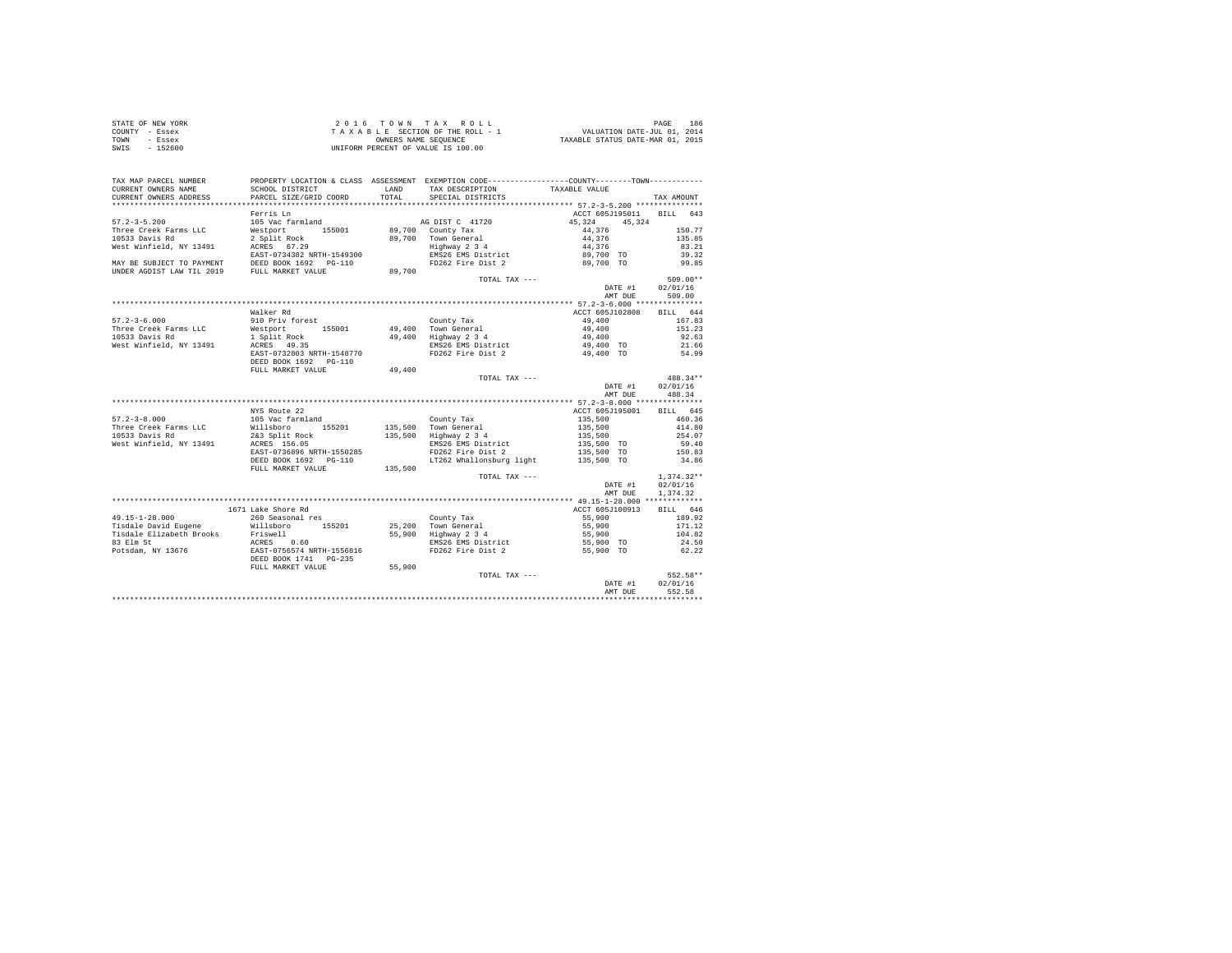|                | STATE OF NEW YORK | 2016 TOWN TAX ROLL                 | 187<br>PAGE                      |
|----------------|-------------------|------------------------------------|----------------------------------|
| COUNTY - Essex |                   | TAXABLE SECTION OF THE ROLL - 1    | VALUATION DATE-JUL 01, 2014      |
| TOWN           | - Essex           | OWNERS NAME SEOUENCE               | TAXABLE STATUS DATE-MAR 01, 2015 |
| SWIS           | - 152600          | UNIFORM PERCENT OF VALUE IS 100.00 |                                  |

| TAX MAP PARCEL NUMBER<br>CURRENT OWNERS NAME<br>CURRENT OWNERS ADDRESS | SCHOOL DISTRICT<br>PARCEL SIZE/GRID COORD | <b>T.AND</b><br>TOTAL | PROPERTY LOCATION & CLASS ASSESSMENT EXEMPTION CODE----------------COUNTY-------TOWN----------<br>TAX DESCRIPTION TAXABLE VALUE<br>SPECIAL DISTRICTS |                 | TAX AMOUNT   |
|------------------------------------------------------------------------|-------------------------------------------|-----------------------|------------------------------------------------------------------------------------------------------------------------------------------------------|-----------------|--------------|
|                                                                        | 36 Elm St                                 |                       |                                                                                                                                                      | ACCT 605J103515 | BILL 647     |
| $40.73 - 2 - 15.001$                                                   | 210 1 Family Res                          |                       | County Tax                                                                                                                                           | 252,500         | 857.86       |
| Tospann Sylvia M                                                       | 155201<br>Willsboro                       |                       | 58.500 Town General                                                                                                                                  | 252,500         | 772.97       |
| 36 Elm St                                                              | Potts                                     | 252,500               | Highway 2 3 4                                                                                                                                        | 252,500         | 473.45       |
| Essex, NY 12936                                                        | 1651/275-Sewer Easement                   |                       | EMS26 EMS District                                                                                                                                   | 252,500 TO      | 110.69       |
|                                                                        | Db 814 Pg 183                             |                       | FD261 Fire Dist 1                                                                                                                                    | 252,500 TO      | 252.06       |
|                                                                        | ACRES 0.43                                |                       | LT261 Essex light                                                                                                                                    | 252,500 TO      | 23.19        |
|                                                                        | EAST-0756618 NRTH-1571789                 |                       |                                                                                                                                                      |                 |              |
|                                                                        | DEED BOOK 1791 PG-208                     |                       |                                                                                                                                                      |                 |              |
|                                                                        | FULL MARKET VALUE                         | 252,500               |                                                                                                                                                      |                 |              |
|                                                                        |                                           |                       | TOTAL TAX ---                                                                                                                                        |                 | $2.490.22**$ |
|                                                                        |                                           |                       |                                                                                                                                                      | DATE #1         | 02/01/16     |
|                                                                        |                                           |                       |                                                                                                                                                      | AMT DUE         | 2.490.22     |
|                                                                        |                                           |                       |                                                                                                                                                      |                 |              |
|                                                                        | 15 Lila Wav                               |                       |                                                                                                                                                      | ACCT 605J104214 | BILL 648     |
| $49.11 - 1 - 49.000$                                                   | 260 Seasonal res - WTRFNT                 |                       |                                                                                                                                                      |                 |              |
|                                                                        |                                           |                       | County Tax                                                                                                                                           | 555,600         | 1,887.63     |
| Touhev Charles L                                                       | Willsboro<br>155201                       |                       | 371,600 Town General                                                                                                                                 | 555,600         | 1,700.84     |
| Pine West Plaza                                                        | Wharton                                   | 555,600               | Highway 2 3 4                                                                                                                                        | 555,600         | 1,041.79     |
| Washington Ave Ext Bldg 2                                              | 00004.80                                  |                       | EMS26 EMS District                                                                                                                                   | 555,600 TO      | 243.56       |
| Albany, NY 12205                                                       | 4.80<br>ACRES                             |                       | FD261 Fire Dist 1                                                                                                                                    | 555,600 TO      | 554.63       |
|                                                                        | EAST-0757519 NRTH-1561754                 |                       |                                                                                                                                                      |                 |              |
|                                                                        | DEED BOOK 466<br>$PG-542$                 |                       |                                                                                                                                                      |                 |              |
|                                                                        | FULL MARKET VALUE                         | 555,600               |                                                                                                                                                      |                 |              |
|                                                                        |                                           |                       | TOTAL TAX ---                                                                                                                                        |                 | $5.428.45**$ |
|                                                                        |                                           |                       |                                                                                                                                                      | DATE #1         | 02/01/16     |
|                                                                        |                                           |                       |                                                                                                                                                      | AMT DUE         | 5.428.45     |
|                                                                        |                                           |                       |                                                                                                                                                      |                 |              |
|                                                                        | 1885 Lake Shore Rd                        |                       |                                                                                                                                                      | ACCT 605J102104 | BILL 649     |
| $49.11 - 1 - 50.000$                                                   | 260 Seasonal res - WTRFNT                 |                       | County Tax                                                                                                                                           | 334,600         | 1,136.79     |
| Touhev Charles L                                                       | Willsboro 155201                          |                       | 258.800 Town General                                                                                                                                 | 334,600         | 1,024.30     |
| Touhey Alice G                                                         | Wharton                                   | 334,600               | Highway 2 3 4                                                                                                                                        | 334,600         | 627.40       |
| c/o Touhey Assoc                                                       | ACRES 6.31                                |                       | EMS26 EMS District                                                                                                                                   | 334,600 TO      | 146.68       |
| Pine West Plaza                                                        | EAST-0757531 NRTH-1561571                 |                       | FD261 Fire Dist 1                                                                                                                                    | 334,600 TO      | 334.02       |
| Washington Ave Ext Bldg 2                                              | DEED BOOK 993<br>$PG-266$                 |                       |                                                                                                                                                      |                 |              |
| Albany, NY 12205                                                       | FULL MARKET VALUE                         | 334,600               |                                                                                                                                                      |                 |              |
|                                                                        |                                           |                       | TOTAL TAX ---                                                                                                                                        |                 | $3.269.19**$ |
|                                                                        |                                           |                       |                                                                                                                                                      | DATE #1         | 02/01/16     |
|                                                                        |                                           |                       |                                                                                                                                                      | AMT DUE         | 3,269.19     |
|                                                                        |                                           |                       |                                                                                                                                                      |                 |              |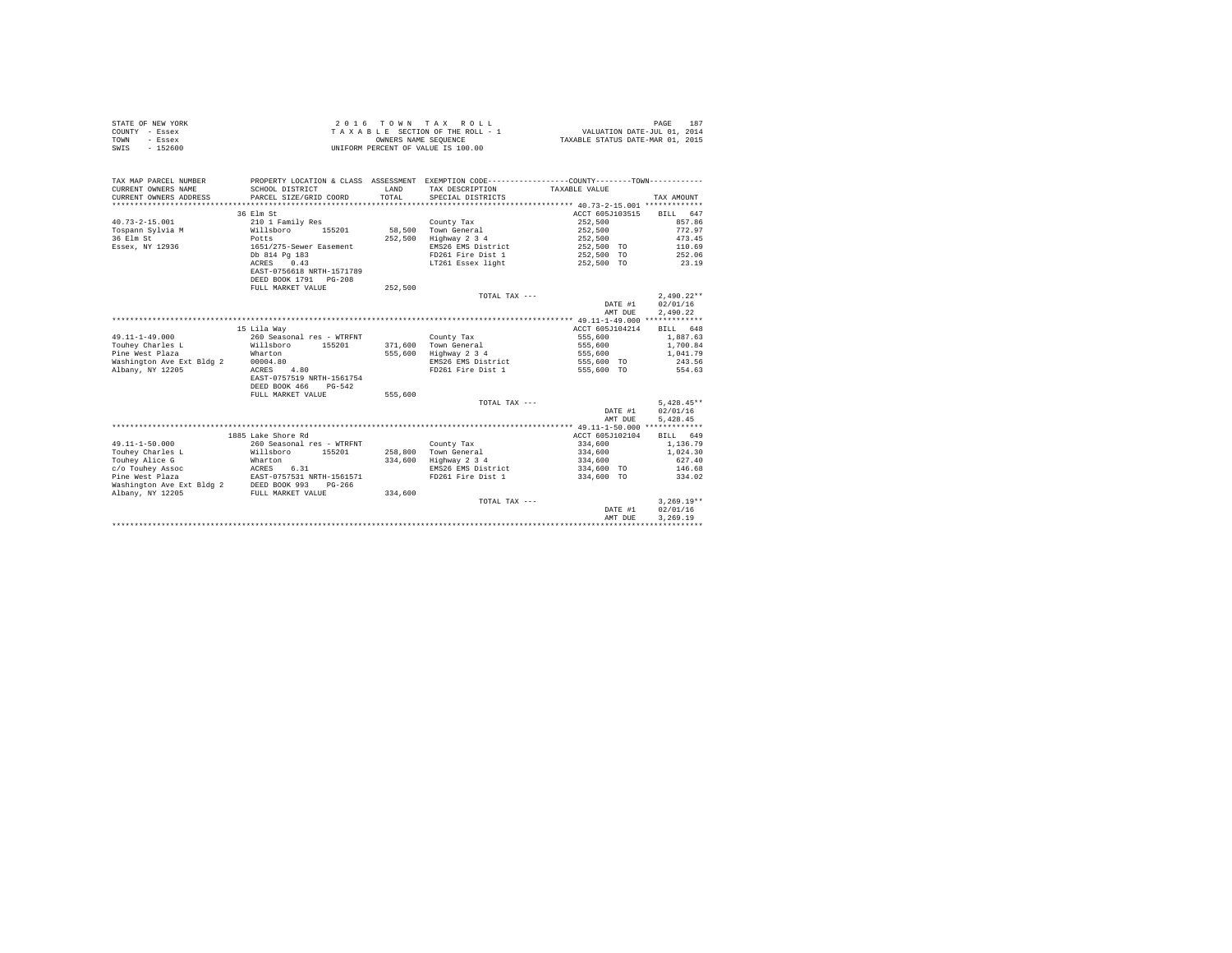| STATE OF NEW YORK | $2.0.16$ TOWN TAX ROLL             | 188<br>PAGE                      |
|-------------------|------------------------------------|----------------------------------|
| COUNTY - Essex    | TAXABLE SECTION OF THE ROLL - 1    | VALUATION DATE-JUL 01, 2014      |
| TOWN<br>- Essex   | OWNERS NAME SEOUENCE               | TAXABLE STATUS DATE-MAR 01, 2015 |
| SWIS<br>$-152600$ | UNIFORM PERCENT OF VALUE IS 100.00 |                                  |

| TAX MAP PARCEL NUMBER<br>CURRENT OWNERS NAME<br>CURRENT OWNERS ADDRESS | SCHOOL DISTRICT<br>PARCEL SIZE/GRID COORD     | LAND<br>TOTAL | PROPERTY LOCATION & CLASS ASSESSMENT EXEMPTION CODE---------------COUNTY-------TOWN----------<br>TAX DESCRIPTION<br>SPECIAL DISTRICTS | TAXABLE VALUE            | TAX AMOUNT   |
|------------------------------------------------------------------------|-----------------------------------------------|---------------|---------------------------------------------------------------------------------------------------------------------------------------|--------------------------|--------------|
|                                                                        |                                               |               |                                                                                                                                       |                          |              |
|                                                                        | NYS Route 22                                  |               |                                                                                                                                       | ACCT 605Z001005          | BILL 650     |
| $49.1 - 1 - 31.220$                                                    | 831 Tele Comm                                 |               | County Tax                                                                                                                            | 753,600                  | 2,560.33     |
| Town of Essex                                                          | 155201<br>Willsboro                           |               | 45,000 Town General                                                                                                                   | 753,600                  | 2,306.97     |
| c/o Group Telecom                                                      |                                               | 753,600       | Highway 2 3 4                                                                                                                         |                          | 1,413.05     |
| Property Tax Dept                                                      | Wharton<br>ACRES 2.00                         |               | EMS26 EMS District                                                                                                                    | 753,600<br>753,600 TO    | 330.36       |
| Station K                                                              | EAST-0745360 NRTH-1561029                     |               | FD262 Fire Dist 2 753,600 TO 838.86                                                                                                   |                          |              |
| PO Box 610                                                             | DEED BOOK 961 PG-266                          |               | LT262 Whallonsburg light 753,600 TO                                                                                                   |                          | 193.86       |
| Toronto Ontario, CanM4P 2H1 FULL MARKET VALUE                          |                                               | 753,600       |                                                                                                                                       |                          |              |
|                                                                        |                                               |               | TOTAL TAX ---                                                                                                                         |                          | $7.643.43**$ |
|                                                                        |                                               |               |                                                                                                                                       | DATE #1                  | 02/01/16     |
|                                                                        |                                               |               |                                                                                                                                       | AMT DUE                  | 7.643.43     |
|                                                                        |                                               |               |                                                                                                                                       |                          |              |
|                                                                        | 2885 Essex Rd                                 |               |                                                                                                                                       | ACCT 605J101914          | BILL 651     |
| $40.57 - 1 - 2.000$                                                    | 640 Health care                               |               | County Tax                                                                                                                            | 152,100                  | 516.76       |
| Trzaskos Brian                                                         | Willsboro 155201                              |               | 63,900 Town General                                                                                                                   | 152,100                  | 465.62       |
| PO Box 23                                                              | Hicks                                         | 152,100       | Highway 2 3 4                                                                                                                         | 152,100                  | 285.20       |
| Willsboro, NY 12996                                                    | Db 879 Pg 224                                 |               | EMS26 EMS District                                                                                                                    |                          | 66.68        |
|                                                                        |                                               |               | FD261 Fire Dist 1                                                                                                                     | 152,100 TO<br>152,100 TO | 151.84       |
|                                                                        | $164/340$ Mtg Release<br>$\frac{164}{8}$ 0.30 |               | LT261 Essex light 152,100 TO                                                                                                          |                          | 13.97        |
|                                                                        | EAST-0757404 NRTH-1575375                     |               | WB261 Water B&I                                                                                                                       | 152,100 TO C             | 41.77        |
|                                                                        | DEED BOOK 1746 PG-4                           |               |                                                                                                                                       |                          |              |
|                                                                        | FULL MARKET VALUE                             | 152,100       |                                                                                                                                       |                          |              |
|                                                                        |                                               |               | TOTAL TAX ---                                                                                                                         |                          | $1,541.84**$ |
|                                                                        |                                               |               |                                                                                                                                       | DATE #1                  | 02/01/16     |
|                                                                        |                                               |               |                                                                                                                                       | AMT DUE                  | 1,541.84     |
|                                                                        |                                               |               |                                                                                                                                       |                          |              |
|                                                                        | 13 Beggs Point St                             |               |                                                                                                                                       | ACCT 605J104209          | BILL 652     |
| $40.73 - 3 - 13.000$                                                   | 210 1 Family Res                              |               | VETWAR CTS 41120                                                                                                                      | 15,000 15,000            |              |
| Tuller Scott W                                                         | Willsboro 155201 64,400 County Tax            |               |                                                                                                                                       | 195,000                  | 662.51       |
| Hulbert Kamala R                                                       | Potts<br>1700/174 L Use to Stanley            |               | 210,000 Town General                                                                                                                  |                          | 596.95       |
| c/o Stanley W Tuller                                                   |                                               |               | Highway 2 3 4                                                                                                                         | 195,000<br>195,000       | 365.64       |
| PO Box 279                                                             | & Luvie A Tuller                              |               | EMS26 EMS District                                                                                                                    | 210,000 TO               | 92.06        |
| Essex, NY 12936                                                        | 0.30<br>ACRES                                 |               | FD261 Fire Dist 1                                                                                                                     | 210,000 TO               | 209.63       |
|                                                                        | EAST-0757330 NRTH-1571686                     |               | LT261 Essex light                                                                                                                     | 210,000 TO               | 19.29        |
| PRIOR OWNER ON 3/01/2015 DEED BOOK 1668 PG-90                          |                                               |               |                                                                                                                                       |                          |              |
| Tuller Scott W                                                         | FULL MARKET VALUE                             | 210,000       |                                                                                                                                       |                          |              |
|                                                                        |                                               |               | TOTAL TAX ---                                                                                                                         |                          | $1.946.08**$ |
|                                                                        |                                               |               |                                                                                                                                       | DATE #1                  | 02/01/16     |
|                                                                        |                                               |               |                                                                                                                                       | AMT DUE                  | 1,946.08     |
|                                                                        |                                               |               |                                                                                                                                       |                          |              |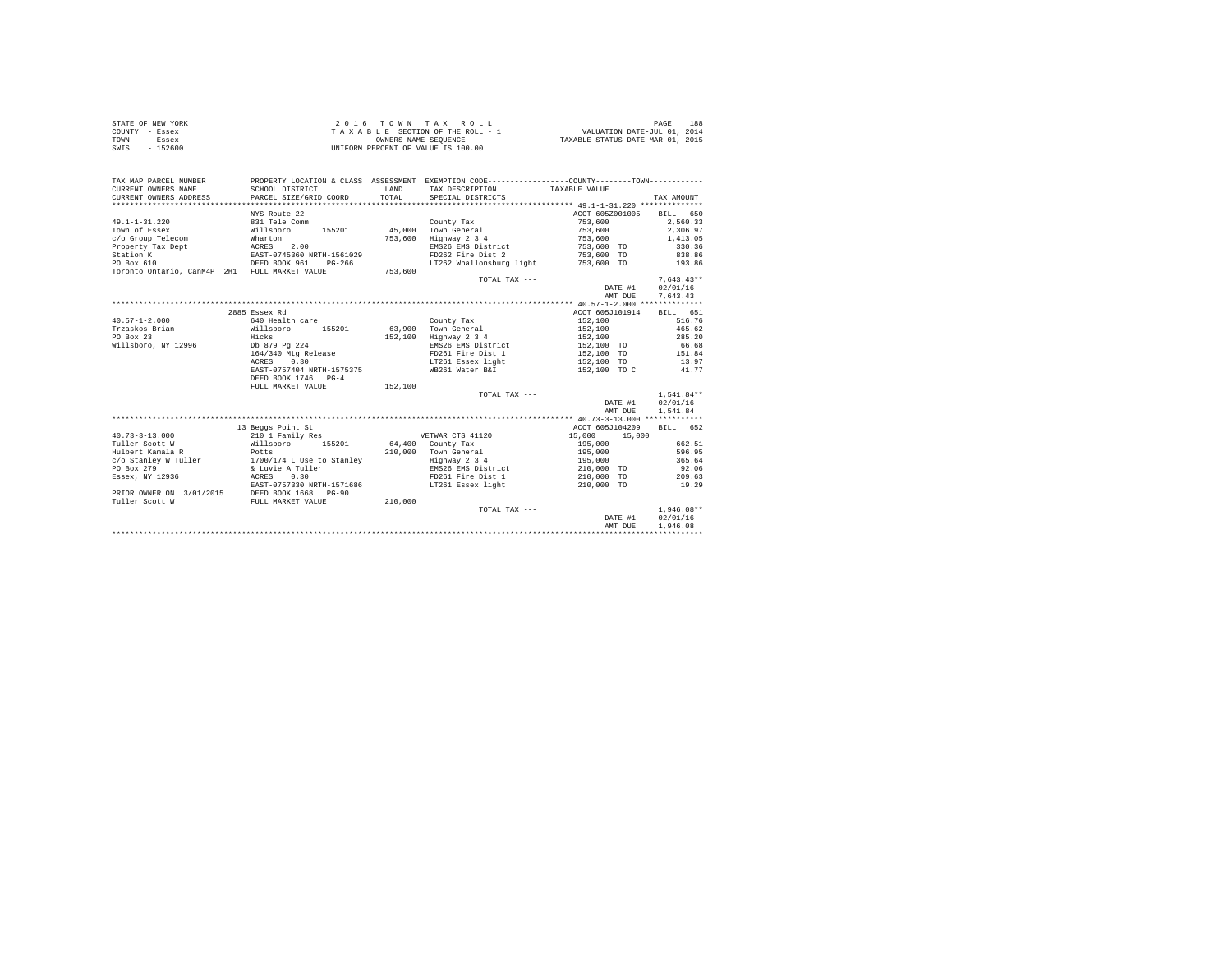| STATE OF NEW YORK         |                                                                                                                                                                                                 |          |                                                                                                                                                                                                                                               |                                                                                                                                                                                                    |                                    |
|---------------------------|-------------------------------------------------------------------------------------------------------------------------------------------------------------------------------------------------|----------|-----------------------------------------------------------------------------------------------------------------------------------------------------------------------------------------------------------------------------------------------|----------------------------------------------------------------------------------------------------------------------------------------------------------------------------------------------------|------------------------------------|
| COUNTY - Essex            |                                                                                                                                                                                                 |          |                                                                                                                                                                                                                                               |                                                                                                                                                                                                    |                                    |
| TOWN - Essex              | 2016 TOWN TAX ROLL<br>TAXABLE SECTION OF THE ROLL - 1<br>ONNERS NAME SEQUENCE<br>UNIFORM PERCENT OF VALUE IS 100.00<br>UNIFORM PERCENT OF VALUE IS 100.00                                       |          |                                                                                                                                                                                                                                               |                                                                                                                                                                                                    |                                    |
| SWIS - 152600             |                                                                                                                                                                                                 |          |                                                                                                                                                                                                                                               |                                                                                                                                                                                                    |                                    |
|                           |                                                                                                                                                                                                 |          |                                                                                                                                                                                                                                               |                                                                                                                                                                                                    |                                    |
|                           | TAX MAP PARCEL NUMBER PROPERTY LOCATION & CLASS ASSESSMENT EXEMPTION CODE---------------COUNTY--------TOWN-----------<br>CURRENT OWNERS NAME SCHOOL DISTRICT BAND TAX DESCRIPTION TAXABLE VALUE |          |                                                                                                                                                                                                                                               |                                                                                                                                                                                                    |                                    |
|                           |                                                                                                                                                                                                 |          |                                                                                                                                                                                                                                               |                                                                                                                                                                                                    |                                    |
|                           |                                                                                                                                                                                                 | TOTAL TO | SPECIAL DISTRICTS                                                                                                                                                                                                                             |                                                                                                                                                                                                    | TAX AMOUNT                         |
|                           |                                                                                                                                                                                                 |          |                                                                                                                                                                                                                                               |                                                                                                                                                                                                    |                                    |
|                           | 1330 Whallons Bay Rd                                                                                                                                                                            |          |                                                                                                                                                                                                                                               | ACCT 605J103107 BILL 653                                                                                                                                                                           |                                    |
| $49.3 - 2 - 12.000$       | 260 Seasonal res                                                                                                                                                                                |          | County Tax                                                                                                                                                                                                                                    | 100.500                                                                                                                                                                                            | 341.45                             |
| Tuller Stanley W          | Willsboro 155201                                                                                                                                                                                |          | County Tax<br>41,300 Town General<br>100,500 Highway 2 3 4                                                                                                                                                                                    |                                                                                                                                                                                                    |                                    |
| Tuller Luvie A            |                                                                                                                                                                                                 |          |                                                                                                                                                                                                                                               |                                                                                                                                                                                                    |                                    |
| PO Box 279                |                                                                                                                                                                                                 |          | EMS26 EMS District<br>FD261 Fire Dist 1                                                                                                                                                                                                       | $100,500$<br>$100,500$<br>$100,500$<br>$188.44$<br>$100,500$ TO<br>$44.06$<br>$100,500$ TO<br>$100.33$                                                                                             |                                    |
| Essex, NY 12936           | Friswell<br>10.3ac<br>ACRES 10.30<br>EAST-0754527 NRTH-1557938<br>DEED BOOK 1428 PG-64                                                                                                          |          |                                                                                                                                                                                                                                               |                                                                                                                                                                                                    |                                    |
|                           |                                                                                                                                                                                                 |          |                                                                                                                                                                                                                                               |                                                                                                                                                                                                    |                                    |
|                           | FULL MARKET VALUE                                                                                                                                                                               | 100,500  |                                                                                                                                                                                                                                               |                                                                                                                                                                                                    |                                    |
|                           |                                                                                                                                                                                                 |          | TOTAL TAX ---                                                                                                                                                                                                                                 |                                                                                                                                                                                                    | 981.94**                           |
|                           |                                                                                                                                                                                                 |          |                                                                                                                                                                                                                                               |                                                                                                                                                                                                    |                                    |
|                           |                                                                                                                                                                                                 |          |                                                                                                                                                                                                                                               |                                                                                                                                                                                                    | DATE #1 02/01/16<br>AMT DUE 981.94 |
|                           |                                                                                                                                                                                                 |          |                                                                                                                                                                                                                                               |                                                                                                                                                                                                    |                                    |
|                           | 414 Cook Rd                                                                                                                                                                                     |          |                                                                                                                                                                                                                                               | ACCT 605J180011 BILL 654                                                                                                                                                                           |                                    |
|                           |                                                                                                                                                                                                 |          |                                                                                                                                                                                                                                               |                                                                                                                                                                                                    |                                    |
|                           | Willsboro 155201                                                                                                                                                                                |          |                                                                                                                                                                                                                                               |                                                                                                                                                                                                    |                                    |
|                           |                                                                                                                                                                                                 |          | County Tax<br>78,500 Town General<br>125,500 Highway 2 3 4                                                                                                                                                                                    |                                                                                                                                                                                                    |                                    |
|                           | San Francisco, CA 94107-2415 ACRES 63.50                                                                                                                                                        |          |                                                                                                                                                                                                                                               |                                                                                                                                                                                                    |                                    |
|                           | EAST-0742358 NRTH-1559443                                                                                                                                                                       |          |                                                                                                                                                                                                                                               |                                                                                                                                                                                                    |                                    |
|                           | DEED BOOK 768 PG-135                                                                                                                                                                            |          | County Tax 125,500<br>125,500 Town General 125,500 384.19<br>125,500 Highway 2 3 4<br>1255,500 534.19<br>EMS26 EMS District 125,500 TO 55.02<br>FD262 Fire Dist 2 125,500 TO 55.02<br>125,500 TO 5262 Whallonsburg light 125,500 TO 32.29<br> |                                                                                                                                                                                                    |                                    |
|                           | FULL MARKET VALUE                                                                                                                                                                               | 125,500  |                                                                                                                                                                                                                                               |                                                                                                                                                                                                    |                                    |
|                           |                                                                                                                                                                                                 |          | TOTAL TAX ---                                                                                                                                                                                                                                 |                                                                                                                                                                                                    | $1.272.90**$                       |
|                           |                                                                                                                                                                                                 |          |                                                                                                                                                                                                                                               |                                                                                                                                                                                                    | DATE #1 02/01/16                   |
|                           |                                                                                                                                                                                                 |          |                                                                                                                                                                                                                                               |                                                                                                                                                                                                    | AMT DUE 1.272.90                   |
|                           |                                                                                                                                                                                                 |          |                                                                                                                                                                                                                                               |                                                                                                                                                                                                    |                                    |
|                           | 41 Ridge Way                                                                                                                                                                                    |          |                                                                                                                                                                                                                                               | ACCT 605J101512 BILL 655                                                                                                                                                                           |                                    |
| 49.11-1-18.000            |                                                                                                                                                                                                 |          |                                                                                                                                                                                                                                               |                                                                                                                                                                                                    | 383.91                             |
| Ulm Bruce D<br>PO Box 229 |                                                                                                                                                                                                 |          |                                                                                                                                                                                                                                               |                                                                                                                                                                                                    | 345.92                             |
|                           | Wharton<br>ACRES 0.70                                                                                                                                                                           |          |                                                                                                                                                                                                                                               | $\begin{array}{ll} 113\,, 000\\ 113\,, 000\\ 113\,, 000\\ 113\,, 000\\ 113\,, 000\\ 113\,, 000\\ 113\,, 000\\ \end{array} \text{TO}$                                                               | 211.88                             |
| Hewitt, NJ 07421-0229     |                                                                                                                                                                                                 |          |                                                                                                                                                                                                                                               |                                                                                                                                                                                                    |                                    |
|                           |                                                                                                                                                                                                 |          |                                                                                                                                                                                                                                               |                                                                                                                                                                                                    |                                    |
|                           |                                                                                                                                                                                                 |          |                                                                                                                                                                                                                                               |                                                                                                                                                                                                    |                                    |
|                           |                                                                                                                                                                                                 |          |                                                                                                                                                                                                                                               |                                                                                                                                                                                                    |                                    |
|                           |                                                                                                                                                                                                 |          | TOTAL TAX ---                                                                                                                                                                                                                                 |                                                                                                                                                                                                    | $1.114.43**$                       |
|                           |                                                                                                                                                                                                 |          |                                                                                                                                                                                                                                               |                                                                                                                                                                                                    | DATE #1 02/01/16                   |
|                           |                                                                                                                                                                                                 |          |                                                                                                                                                                                                                                               | AMT DUE                                                                                                                                                                                            | 1,114,43                           |
|                           |                                                                                                                                                                                                 |          |                                                                                                                                                                                                                                               |                                                                                                                                                                                                    |                                    |
|                           | 377 Christian Rd                                                                                                                                                                                |          |                                                                                                                                                                                                                                               | ACCT 605J191001 BILL 656                                                                                                                                                                           |                                    |
|                           |                                                                                                                                                                                                 |          |                                                                                                                                                                                                                                               |                                                                                                                                                                                                    |                                    |
|                           |                                                                                                                                                                                                 |          |                                                                                                                                                                                                                                               |                                                                                                                                                                                                    |                                    |
|                           |                                                                                                                                                                                                 |          |                                                                                                                                                                                                                                               |                                                                                                                                                                                                    |                                    |
|                           |                                                                                                                                                                                                 |          |                                                                                                                                                                                                                                               | $\begin{array}{cccc} 1.21 & 230 & 900 & 784 & 48 \\ 230 & 900 & 706 & 85 \\ 230 & 900 & 432 & 95 \\ 230 & 900 & 432 & 95 \\ 230 & 900 & 70 & 101 & 22 \\ 230 & 900 & 70 & 230 & 50 \\ \end{array}$ |                                    |
|                           |                                                                                                                                                                                                 |          | FD261 Fire Dist 1                                                                                                                                                                                                                             |                                                                                                                                                                                                    |                                    |
|                           |                                                                                                                                                                                                 |          |                                                                                                                                                                                                                                               |                                                                                                                                                                                                    |                                    |
|                           | DEED BOOK 970 PG-50                                                                                                                                                                             |          |                                                                                                                                                                                                                                               |                                                                                                                                                                                                    |                                    |
|                           | FULL MARKET VALUE                                                                                                                                                                               | 230,900  |                                                                                                                                                                                                                                               |                                                                                                                                                                                                    |                                    |
|                           |                                                                                                                                                                                                 |          | TOTAL TAX ---                                                                                                                                                                                                                                 | DATE #1                                                                                                                                                                                            | $2.256.00**$                       |
|                           |                                                                                                                                                                                                 |          |                                                                                                                                                                                                                                               | AMT DUE                                                                                                                                                                                            | 02/01/16<br>2.256.00               |
|                           |                                                                                                                                                                                                 |          |                                                                                                                                                                                                                                               |                                                                                                                                                                                                    |                                    |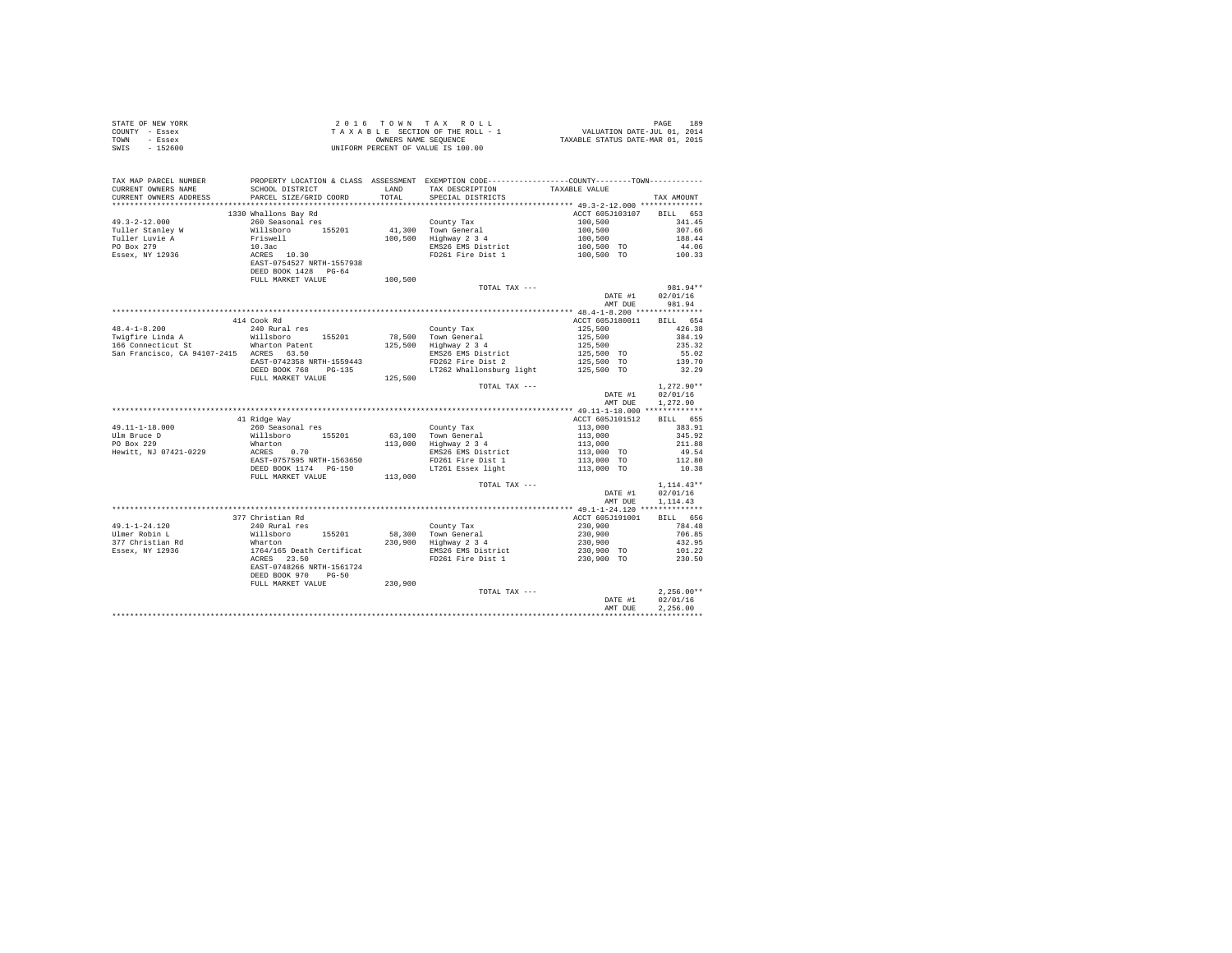|      | STATE OF NEW YORK | 2016 TOWN TAX ROLL                 | 190<br>PAGE                      |
|------|-------------------|------------------------------------|----------------------------------|
|      | COUNTY - Essex    | TAXABLE SECTION OF THE ROLL - 1    | VALUATION DATE-JUL 01, 2014      |
| TOWN | - Essex           | OWNERS NAME SEOUENCE               | TAXABLE STATUS DATE-MAR 01, 2015 |
| SWIS | $-152600$         | UNIFORM PERCENT OF VALUE IS 100.00 |                                  |

| TAX MAP PARCEL NUMBER<br>CURRENT OWNERS NAME<br>CURRENT OWNERS ADDRESS<br>************************* | SCHOOL DISTRICT<br>PARCEL SIZE/GRID COORD | LAND<br>TOTAL. | PROPERTY LOCATION & CLASS ASSESSMENT EXEMPTION CODE---------------COUNTY-------TOWN----------<br>TAX DESCRIPTION<br>SPECIAL DISTRICTS | TAXABLE VALUE   | TAX AMOUNT         |
|-----------------------------------------------------------------------------------------------------|-------------------------------------------|----------------|---------------------------------------------------------------------------------------------------------------------------------------|-----------------|--------------------|
|                                                                                                     | 2209 Lake Shore Rd                        |                |                                                                                                                                       | ACCT 605J101115 | <b>BILL</b><br>657 |
| $40.81 - 1 - 6.000$                                                                                 | 210 1 Family Res                          |                | County Tax                                                                                                                            | 207,900         | 706.33             |
| Vagianos Anthony                                                                                    | Willsboro<br>155201                       |                | 62.400 Town General                                                                                                                   | 207,900         | 636.44             |
| Devaney Joan P                                                                                      | Potts                                     | 207,900        | Highway 2 3 4                                                                                                                         | 207,900         | 389.83             |
| PO Box 26                                                                                           | 1667/19-Easement                          |                | EMS26 EMS District                                                                                                                    | 207,900 TO      | 91.14              |
| Essex, NY 12936                                                                                     | 0.60<br>ACRES                             |                | FD261 Fire Dist 1                                                                                                                     | 207,900 TO      | 207.54             |
|                                                                                                     | EAST-0757191 NRTH-1569488                 |                | LT261 Essex light                                                                                                                     | 207,900 TO      | 19.10              |
|                                                                                                     | DEED BOOK 1448 PG-272                     |                |                                                                                                                                       |                 |                    |
|                                                                                                     | FULL MARKET VALUE                         | 207.900        |                                                                                                                                       |                 |                    |
|                                                                                                     |                                           |                | TOTAL TAX ---                                                                                                                         |                 | $2,050.38**$       |
|                                                                                                     |                                           |                |                                                                                                                                       | DATE #1         | 02/01/16           |
|                                                                                                     |                                           |                |                                                                                                                                       | AMT DUE         | 2,050.38           |
|                                                                                                     |                                           |                |                                                                                                                                       |                 |                    |
|                                                                                                     | 2296 Main St                              |                |                                                                                                                                       | ACCT 605J103503 | BILL 658           |
| $40.73 - 3 - 17.000$                                                                                | 210 1 Family Res                          |                |                                                                                                                                       | 164,800         | 559.90             |
| Vance Sandra                                                                                        | Willsboro<br>155201                       | 45,500         | County Tax<br>Town General                                                                                                            | 164,800         | 504.50             |
| PO Box 331                                                                                          |                                           | 164,800        |                                                                                                                                       | 164,800         | 309.01             |
| Essex, NY 12936                                                                                     | Potts<br>1678/254 Easement                |                | Highway 2 3 4<br>EMS26 EMS District                                                                                                   | 164,800 TO      | 72.24              |
|                                                                                                     | 0.10                                      |                | FD261 Fire Dist 1                                                                                                                     | 164,800 TO      | 164.51             |
|                                                                                                     | ACRES<br>EAST-0757025 NRTH-1571625        |                |                                                                                                                                       |                 |                    |
|                                                                                                     | DEED BOOK 1067 PG-308                     |                | LT261 Essex light                                                                                                                     | 164,800 TO      | 15.14              |
|                                                                                                     | FULL MARKET VALUE                         | 164,800        |                                                                                                                                       |                 |                    |
|                                                                                                     |                                           |                | TOTAL TAX ---                                                                                                                         |                 | $1.625.30**$       |
|                                                                                                     |                                           |                |                                                                                                                                       | DATE #1         | 02/01/16           |
|                                                                                                     |                                           |                |                                                                                                                                       | AMT DUE         | 1,625.30           |
|                                                                                                     |                                           |                |                                                                                                                                       |                 |                    |
|                                                                                                     | Ridge Way                                 |                |                                                                                                                                       | ACCT 605J104308 | BILL 659           |
| $49.11 - 1 - 4.000$                                                                                 | 311 Res vac land                          |                | County Tax                                                                                                                            | 56,300          | 191.28             |
| VanDeveld Neltje W                                                                                  | Willsboro<br>155201                       | 56,300         | Town General                                                                                                                          | 56,300          | 172.35             |
| Lambe Catherine V                                                                                   | Wharton                                   | 56,300         | Highway 2 3 4                                                                                                                         | 56,300          | 105.57             |
| c/o Neltie VanDevelde                                                                               | 00001.20                                  |                | EMS26 EMS District                                                                                                                    | 56,300 TO       | 24.68              |
| 1805 Lodestar Dr                                                                                    | 1.10<br>ACRES                             |                | FD261 Fire Dist 1                                                                                                                     | 56,300 TO       | 56.20              |
| Raleigh, NC 27615                                                                                   | EAST-0756128 NRTH-1563091                 |                |                                                                                                                                       |                 |                    |
|                                                                                                     | DEED BOOK 920<br>$PG-298$                 |                |                                                                                                                                       |                 |                    |
|                                                                                                     | FULL MARKET VALUE                         | 56,300         |                                                                                                                                       |                 |                    |
|                                                                                                     |                                           |                | TOTAL TAX ---                                                                                                                         |                 | 550.08**           |
|                                                                                                     |                                           |                |                                                                                                                                       | DATE #1         | 02/01/16           |
|                                                                                                     |                                           |                |                                                                                                                                       | AMT DUE         | 550.08             |
|                                                                                                     |                                           |                |                                                                                                                                       |                 |                    |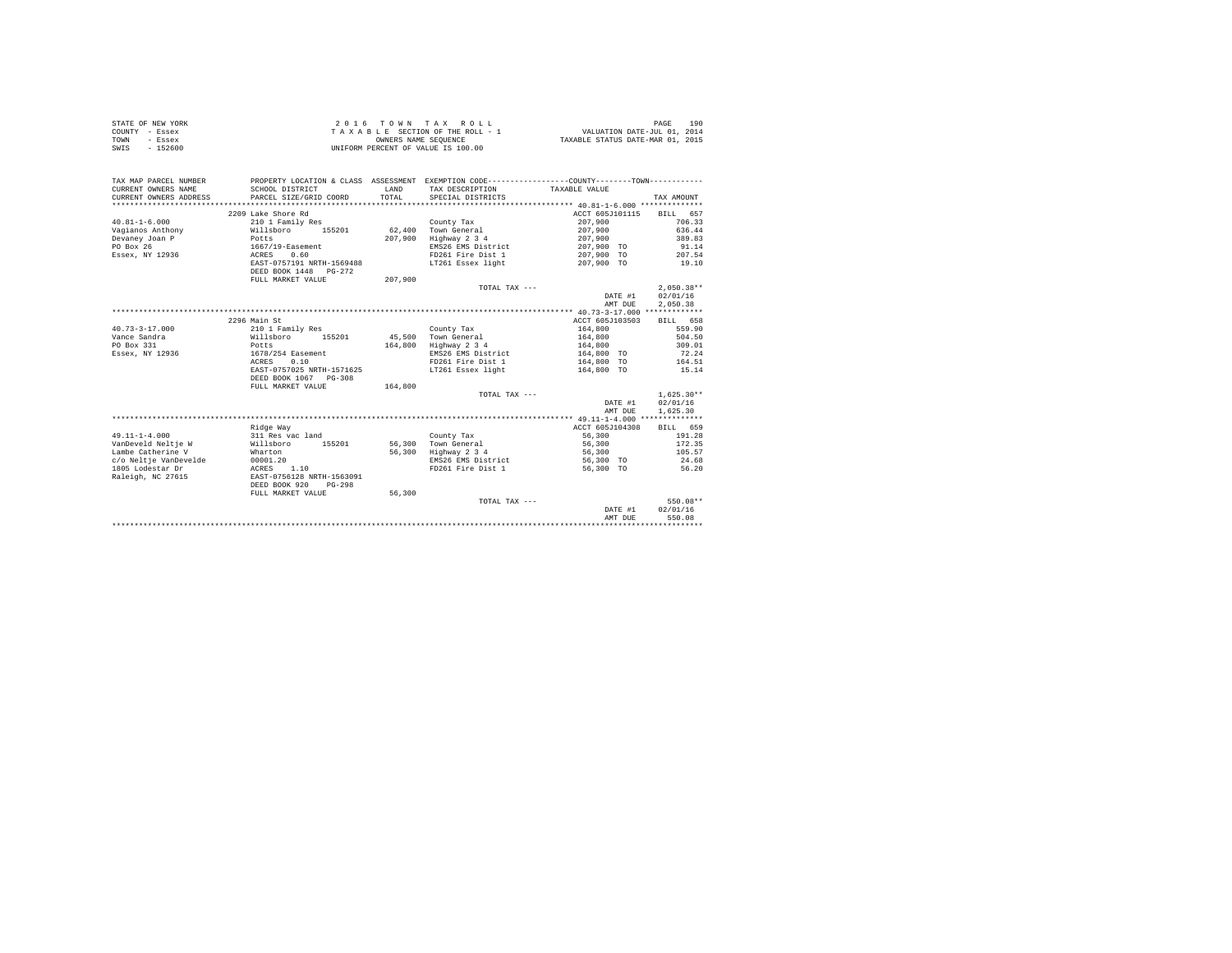|                | STATE OF NEW YORK | 2016 TOWN TAX ROLL                 | 191<br>PAGE                      |
|----------------|-------------------|------------------------------------|----------------------------------|
| COUNTY - Essex |                   | TAXABLE SECTION OF THE ROLL - 1    | VALUATION DATE-JUL 01, 2014      |
| TOWN           | - Essex           | OWNERS NAME SEOUENCE               | TAXABLE STATUS DATE-MAR 01, 2015 |
| SWIS           | $-152600$         | UNIFORM PERCENT OF VALUE IS 100.00 |                                  |

| TAX MAP PARCEL NUMBER<br>CURRENT OWNERS NAME<br>CURRENT OWNERS ADDRESS PARCEL SIZE/GRID COORD                                                                                                                                         | SCHOOL DISTRICT           | <b>T.AND</b><br>TOTAL | PROPERTY LOCATION & CLASS ASSESSMENT EXEMPTION CODE----------------COUNTY--------TOWN----------<br>TAX DESCRIPTION TAXABLE VALUE<br>SPECIAL DISTRICTS                                                      |                                        | TAX AMOUNT             |
|---------------------------------------------------------------------------------------------------------------------------------------------------------------------------------------------------------------------------------------|---------------------------|-----------------------|------------------------------------------------------------------------------------------------------------------------------------------------------------------------------------------------------------|----------------------------------------|------------------------|
|                                                                                                                                                                                                                                       | 2255 Lake Shore Rd        |                       |                                                                                                                                                                                                            | ACCT 605J103201 BILL 660               |                        |
|                                                                                                                                                                                                                                       |                           |                       |                                                                                                                                                                                                            | 317,200                                |                        |
| 40.73-5-12.000 210 1 Family Res County Tax<br>VanHoven James B Willsboro 155201 61,800 Town General                                                                                                                                   |                           |                       |                                                                                                                                                                                                            | 317,200                                | $1,077.68$<br>$971.03$ |
|                                                                                                                                                                                                                                       |                           |                       | 317,200 Highway 2 3 4                                                                                                                                                                                      | 317,200                                | 594.77                 |
|                                                                                                                                                                                                                                       |                           |                       |                                                                                                                                                                                                            |                                        |                        |
|                                                                                                                                                                                                                                       |                           |                       | EMS26 EMS District<br>FD261 Fire Dist 1                                                                                                                                                                    | 317,200 TO 139.05<br>317,200 TO 316.65 |                        |
|                                                                                                                                                                                                                                       |                           |                       | LT261 Essex light 6 317, 200 TO 29.14                                                                                                                                                                      |                                        |                        |
| 40.73-5-14.000<br>Van Hoven Colleen M<br>2255 Lake Shore Rd<br>2255 Lake Shore Rd<br>2255 Lake Shore Rd<br>2255 Lake Shore Rd<br>2256 2011<br>2256 2012<br>2256 2013<br>2256 2013<br>2256 2014<br>2256 2014<br>2256 2014<br>2256 2014 | EAST-0757086 NRTH-1570580 |                       |                                                                                                                                                                                                            |                                        |                        |
|                                                                                                                                                                                                                                       | DEED BOOK 1590 PG-274     |                       |                                                                                                                                                                                                            |                                        |                        |
|                                                                                                                                                                                                                                       | FULL MARKET VALUE         | 317,200               |                                                                                                                                                                                                            |                                        |                        |
|                                                                                                                                                                                                                                       |                           |                       | TOTAL TAX ---                                                                                                                                                                                              |                                        | $3,128.32**$           |
|                                                                                                                                                                                                                                       |                           |                       |                                                                                                                                                                                                            | DATE #1 02/01/16                       |                        |
|                                                                                                                                                                                                                                       |                           |                       |                                                                                                                                                                                                            |                                        | AMT DUE 3, 128.32      |
|                                                                                                                                                                                                                                       |                           |                       |                                                                                                                                                                                                            |                                        |                        |
|                                                                                                                                                                                                                                       | Essex Rd                  |                       |                                                                                                                                                                                                            | ACCT 605Z001001 BILL 661               |                        |
| $40.3 - 2 - 9.200$                                                                                                                                                                                                                    |                           |                       |                                                                                                                                                                                                            | 12,600                                 | 42.81                  |
|                                                                                                                                                                                                                                       |                           |                       |                                                                                                                                                                                                            | 12,600                                 | 38.57                  |
| 40.37473.11.12<br>Voorhis Dorothy                                                                                                                                                                                                     |                           |                       | 12,600 Highway 2 3 4                                                                                                                                                                                       | 12,600                                 | 23.63                  |
| Essex, NY 12936    ACRES    1.19                                                                                                                                                                                                      |                           |                       | EMS26 EMS District 12,600 TO 5.52                                                                                                                                                                          |                                        |                        |
|                                                                                                                                                                                                                                       | EAST-0757013 NRTH-1573609 |                       | FD261 Fire Dist 1                                                                                                                                                                                          | $12,600$ TO                            |                        |
|                                                                                                                                                                                                                                       | DEED BOOK 1245 PG-335     |                       | LT261 Essex light                                                                                                                                                                                          | 12,600 TO                              | $12.58$<br>$1.16$      |
|                                                                                                                                                                                                                                       |                           |                       | FULL MARKET VALUE $12,600$ WB261 Water B&I $12,600$ TO C                                                                                                                                                   |                                        | 3.46                   |
|                                                                                                                                                                                                                                       |                           |                       | TOTAL TAX ---                                                                                                                                                                                              |                                        | $127.73**$             |
|                                                                                                                                                                                                                                       |                           |                       |                                                                                                                                                                                                            |                                        | DATE #1 02/01/16       |
|                                                                                                                                                                                                                                       |                           |                       |                                                                                                                                                                                                            | AMT DUE                                | 127.73                 |
|                                                                                                                                                                                                                                       |                           |                       |                                                                                                                                                                                                            |                                        |                        |
|                                                                                                                                                                                                                                       | 2803 Essex Rd             |                       |                                                                                                                                                                                                            | ACCT 605J104315                        | RTLL 662               |
|                                                                                                                                                                                                                                       |                           |                       |                                                                                                                                                                                                            |                                        |                        |
|                                                                                                                                                                                                                                       |                           |                       |                                                                                                                                                                                                            | $15,000$ $15,000$<br>777,600           | 2.641.87               |
|                                                                                                                                                                                                                                       |                           |                       | $792,600$ County Tax<br>$792,600$ Town General<br>$1977,600$<br>$199000$<br>$1990000$<br>$1992,600$<br>$1992,600$ TO<br>$192,600$ TO                                                                       |                                        | 2,380.44               |
|                                                                                                                                                                                                                                       |                           |                       |                                                                                                                                                                                                            |                                        | 1,458.05               |
| PO Box 147<br>Essex, NY 12936 (0005.90)<br>ACRES 5.20                                                                                                                                                                                 |                           |                       |                                                                                                                                                                                                            |                                        | 347.45                 |
|                                                                                                                                                                                                                                       |                           |                       | EAST-0756999 NRTH-1573335 FD261 Fire Dist 1 792.600 TO 791.22                                                                                                                                              |                                        |                        |
|                                                                                                                                                                                                                                       |                           |                       |                                                                                                                                                                                                            |                                        | 72.80                  |
|                                                                                                                                                                                                                                       |                           |                       | ${\tt DEED\ BOOK\ 1020\quad PG-231}\qquad \qquad {\tt LT261\ Esex\ 1ight}\qquad \qquad \qquad 792,600\quad TO\ {\tt FUL\ MARKET\ VALUE}\qquad \qquad 792,600\qquad TO\ C\qquad \qquad 792,600\qquad TO\ C$ | 792,600 то с                           | 217.68                 |
|                                                                                                                                                                                                                                       |                           |                       | TOTAL TAX ---                                                                                                                                                                                              |                                        | $7.909.51**$           |
|                                                                                                                                                                                                                                       |                           |                       |                                                                                                                                                                                                            |                                        | DATE #1 02/01/16       |
|                                                                                                                                                                                                                                       |                           |                       |                                                                                                                                                                                                            | AMT DUE                                | 7,909.51               |
|                                                                                                                                                                                                                                       |                           |                       |                                                                                                                                                                                                            |                                        |                        |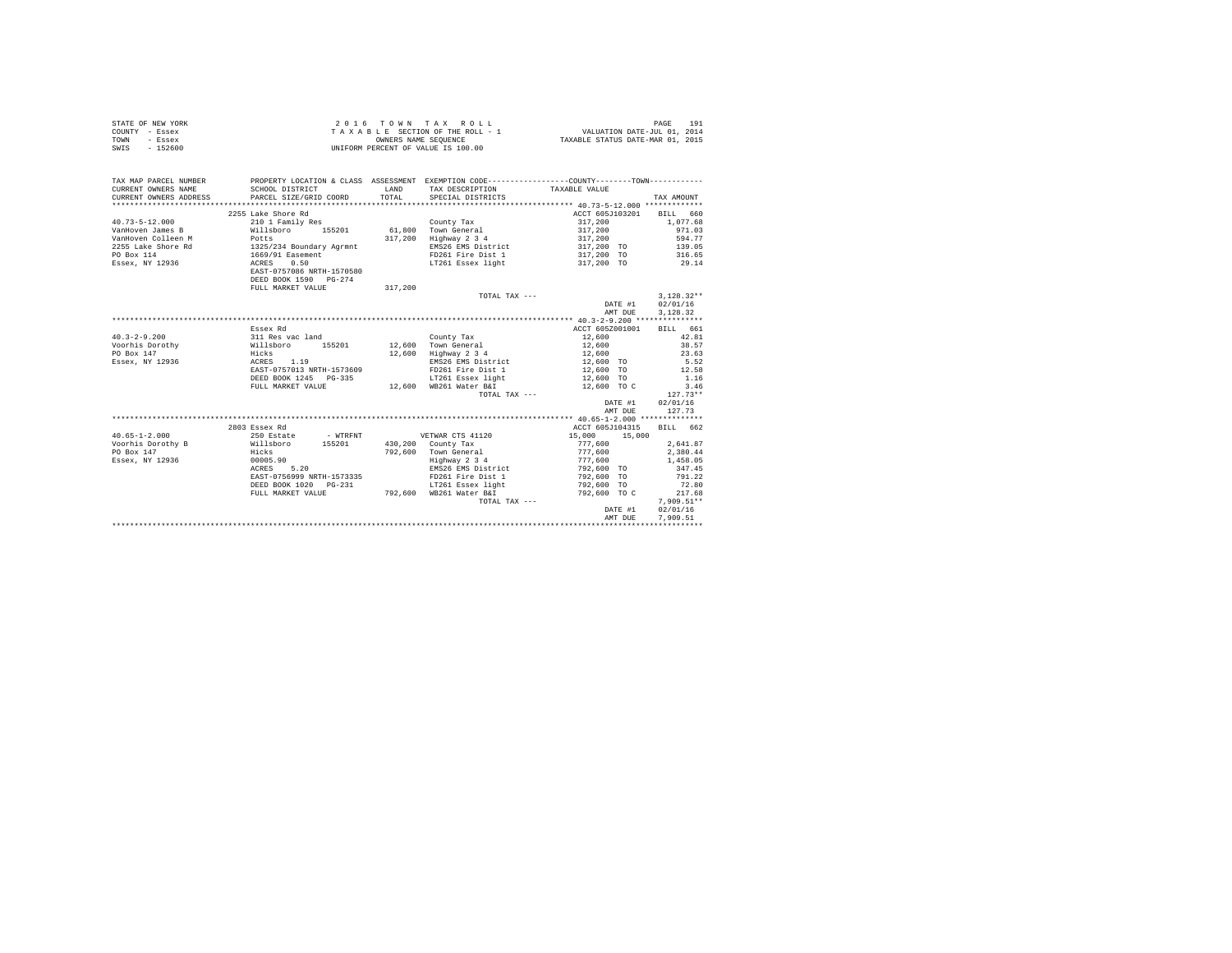| STATE OF NEW YORK | $2.0.16$ TOWN TAX ROLL             | 192<br>PAGE                      |
|-------------------|------------------------------------|----------------------------------|
| COUNTY - Essex    | TAXABLE SECTION OF THE ROLL - 1    | VALUATION DATE-JUL 01, 2014      |
| TOWN<br>- Essex   | OWNERS NAME SEOUENCE               | TAXABLE STATUS DATE-MAR 01, 2015 |
| $-152600$<br>SWIS | UNIFORM PERCENT OF VALUE IS 100.00 |                                  |

| TAX MAP PARCEL NUMBER<br>CURRENT OWNERS NAME                                                                                                                                                                                                                                                                                                                                                                                                  | SCHOOL DISTRICT        | LAND    | PROPERTY LOCATION & CLASS ASSESSMENT EXEMPTION CODE---------------COUNTY-------TOWN----------<br>TAX DESCRIPTION                                                                                                                           | TAXABLE VALUE                                                                                                                                                                                                                                                                                                                                         |                  |
|-----------------------------------------------------------------------------------------------------------------------------------------------------------------------------------------------------------------------------------------------------------------------------------------------------------------------------------------------------------------------------------------------------------------------------------------------|------------------------|---------|--------------------------------------------------------------------------------------------------------------------------------------------------------------------------------------------------------------------------------------------|-------------------------------------------------------------------------------------------------------------------------------------------------------------------------------------------------------------------------------------------------------------------------------------------------------------------------------------------------------|------------------|
| CURRENT OWNERS ADDRESS                                                                                                                                                                                                                                                                                                                                                                                                                        | PARCEL SIZE/GRID COORD | TOTAL   | SPECIAL DISTRICTS                                                                                                                                                                                                                          |                                                                                                                                                                                                                                                                                                                                                       | TAX AMOUNT       |
|                                                                                                                                                                                                                                                                                                                                                                                                                                               |                        |         |                                                                                                                                                                                                                                            |                                                                                                                                                                                                                                                                                                                                                       |                  |
|                                                                                                                                                                                                                                                                                                                                                                                                                                               | 2227 Lake Shore Rd     |         |                                                                                                                                                                                                                                            | ACCT 605J103004 BILL 663                                                                                                                                                                                                                                                                                                                              |                  |
| 40.73-5-17.000 210 1 Family Res<br>$\frac{40.73-5-17.000}{10.21}$ 210 1 Family Res $\frac{200}{10.300}$ County Tax<br>Wakefield House Ecoventures Willsboro 155201 60,300 Town General 2227 Lake Shore Rd                                                                                                                                                                                                                                     |                        |         |                                                                                                                                                                                                                                            |                                                                                                                                                                                                                                                                                                                                                       |                  |
|                                                                                                                                                                                                                                                                                                                                                                                                                                               |                        |         |                                                                                                                                                                                                                                            |                                                                                                                                                                                                                                                                                                                                                       |                  |
|                                                                                                                                                                                                                                                                                                                                                                                                                                               |                        |         |                                                                                                                                                                                                                                            |                                                                                                                                                                                                                                                                                                                                                       |                  |
|                                                                                                                                                                                                                                                                                                                                                                                                                                               |                        |         | EMS26 EMS District<br>FD261 Fire Dist 1                                                                                                                                                                                                    |                                                                                                                                                                                                                                                                                                                                                       |                  |
|                                                                                                                                                                                                                                                                                                                                                                                                                                               |                        |         |                                                                                                                                                                                                                                            |                                                                                                                                                                                                                                                                                                                                                       |                  |
| ARAETICIAL DIGES ROBERT MODEL POLITIST AND THE SERIES RESERVED AND RESERVED TO THE PRESERVED TO THE PRESERVED TO THE PRESERVED TO THE PAPER OF THE PAPER OF THE PAPER OF THE PAPER OF THE PAPER OF THE PAPER OF THE PAPER OF T                                                                                                                                                                                                                | FULL MARKET VALUE      | 232,300 | County Tax 232,300<br>Town General 232,300 711.13<br>EMS26 EMS District 232,300 TO 101.83<br>EMS26 EMS District 232,300 TO 101.83<br>EMS26 EMS District 232,300 TO 101.83<br>FD261 Fire Dist 1 232,300 TO 211.90<br>FD261 Essex light 232, |                                                                                                                                                                                                                                                                                                                                                       |                  |
|                                                                                                                                                                                                                                                                                                                                                                                                                                               |                        |         | TOTAL TAX ---                                                                                                                                                                                                                              |                                                                                                                                                                                                                                                                                                                                                       | $2.291.01**$     |
|                                                                                                                                                                                                                                                                                                                                                                                                                                               |                        |         |                                                                                                                                                                                                                                            | DATE #1                                                                                                                                                                                                                                                                                                                                               | 02/01/16         |
|                                                                                                                                                                                                                                                                                                                                                                                                                                               |                        |         |                                                                                                                                                                                                                                            | AMT DUE                                                                                                                                                                                                                                                                                                                                               | 2,291.01         |
|                                                                                                                                                                                                                                                                                                                                                                                                                                               |                        |         |                                                                                                                                                                                                                                            |                                                                                                                                                                                                                                                                                                                                                       |                  |
|                                                                                                                                                                                                                                                                                                                                                                                                                                               | Christian Rd           |         |                                                                                                                                                                                                                                            | ACCT 605J104413                                                                                                                                                                                                                                                                                                                                       | BILL 664         |
| $\begin{tabular}{lllllllllll} \multicolumn{1}{c}{\textbf{49.3--2-3.100}} & & & & & & & & & & \\ \multicolumn{1}{c}{\textbf{51.4 kural vac} & \textbf{10.5201}} & & & & & & & & \\ \multicolumn{1}{c}{\textbf{52.4 kural vac} & \textbf{10.5201}} & & & & & & & \\ \multicolumn{1}{c}{\textbf{F1.5 kwell}} & & & & & & & \\ \multicolumn{1}{c}{\textbf{F2.5 kull}} & & & & & & & \\ \multicolumn{1}{c}{\textbf{F2.5 kull}} & & & & & & & \\ \$ |                        |         | County Tax<br>28,800 Town General<br>28,800 Highway 2 3 4<br>EMS26 EMS District<br>FD262 Fire Dist 2                                                                                                                                       |                                                                                                                                                                                                                                                                                                                                                       |                  |
|                                                                                                                                                                                                                                                                                                                                                                                                                                               |                        |         |                                                                                                                                                                                                                                            |                                                                                                                                                                                                                                                                                                                                                       |                  |
|                                                                                                                                                                                                                                                                                                                                                                                                                                               |                        |         |                                                                                                                                                                                                                                            |                                                                                                                                                                                                                                                                                                                                                       |                  |
|                                                                                                                                                                                                                                                                                                                                                                                                                                               |                        |         |                                                                                                                                                                                                                                            |                                                                                                                                                                                                                                                                                                                                                       |                  |
|                                                                                                                                                                                                                                                                                                                                                                                                                                               |                        |         |                                                                                                                                                                                                                                            |                                                                                                                                                                                                                                                                                                                                                       |                  |
|                                                                                                                                                                                                                                                                                                                                                                                                                                               | DEED BOOK 1053 PG-185  |         |                                                                                                                                                                                                                                            |                                                                                                                                                                                                                                                                                                                                                       | 7.41             |
|                                                                                                                                                                                                                                                                                                                                                                                                                                               | FULL MARKET VALUE      |         | 199,800 TO 11262 Whallonsburg light 28,800 TO 28,800 TO 28,800 TO                                                                                                                                                                          |                                                                                                                                                                                                                                                                                                                                                       |                  |
|                                                                                                                                                                                                                                                                                                                                                                                                                                               |                        |         | TOTAL TAX ---                                                                                                                                                                                                                              |                                                                                                                                                                                                                                                                                                                                                       | $292.11**$       |
|                                                                                                                                                                                                                                                                                                                                                                                                                                               |                        |         |                                                                                                                                                                                                                                            | DATE #1                                                                                                                                                                                                                                                                                                                                               | 02/01/16         |
|                                                                                                                                                                                                                                                                                                                                                                                                                                               |                        |         |                                                                                                                                                                                                                                            | AMT DUE                                                                                                                                                                                                                                                                                                                                               | 292.11           |
|                                                                                                                                                                                                                                                                                                                                                                                                                                               |                        |         |                                                                                                                                                                                                                                            |                                                                                                                                                                                                                                                                                                                                                       |                  |
|                                                                                                                                                                                                                                                                                                                                                                                                                                               | 83 Christian Rd        |         |                                                                                                                                                                                                                                            | ACCT 605J194009                                                                                                                                                                                                                                                                                                                                       | BILL 665         |
|                                                                                                                                                                                                                                                                                                                                                                                                                                               |                        |         |                                                                                                                                                                                                                                            |                                                                                                                                                                                                                                                                                                                                                       | 952.31           |
|                                                                                                                                                                                                                                                                                                                                                                                                                                               |                        |         |                                                                                                                                                                                                                                            |                                                                                                                                                                                                                                                                                                                                                       | 858.07           |
|                                                                                                                                                                                                                                                                                                                                                                                                                                               |                        |         |                                                                                                                                                                                                                                            |                                                                                                                                                                                                                                                                                                                                                       | 525.58           |
|                                                                                                                                                                                                                                                                                                                                                                                                                                               |                        |         |                                                                                                                                                                                                                                            |                                                                                                                                                                                                                                                                                                                                                       | 122.88           |
|                                                                                                                                                                                                                                                                                                                                                                                                                                               |                        |         | EMS26 EMS District<br>FD262 Fire Dist 2                                                                                                                                                                                                    | $280,300$<br>$280,300$<br>$280,300$<br>$280,300$ TO<br>$280,300$ TO                                                                                                                                                                                                                                                                                   | 312.01           |
|                                                                                                                                                                                                                                                                                                                                                                                                                                               |                        |         | LT262 Whallonsburg light 280,300 TO                                                                                                                                                                                                        |                                                                                                                                                                                                                                                                                                                                                       | 72.11            |
|                                                                                                                                                                                                                                                                                                                                                                                                                                               | FULL MARKET VALUE      | 280,300 |                                                                                                                                                                                                                                            |                                                                                                                                                                                                                                                                                                                                                       |                  |
|                                                                                                                                                                                                                                                                                                                                                                                                                                               |                        |         | TOTAL TAX ---                                                                                                                                                                                                                              |                                                                                                                                                                                                                                                                                                                                                       | $2,842.96**$     |
|                                                                                                                                                                                                                                                                                                                                                                                                                                               |                        |         |                                                                                                                                                                                                                                            | DATE #1                                                                                                                                                                                                                                                                                                                                               | 02/01/16         |
|                                                                                                                                                                                                                                                                                                                                                                                                                                               |                        |         |                                                                                                                                                                                                                                            | AMT DUE                                                                                                                                                                                                                                                                                                                                               | 2.842.96         |
|                                                                                                                                                                                                                                                                                                                                                                                                                                               |                        |         |                                                                                                                                                                                                                                            |                                                                                                                                                                                                                                                                                                                                                       |                  |
|                                                                                                                                                                                                                                                                                                                                                                                                                                               | 2360 Jersey St         |         |                                                                                                                                                                                                                                            | ACCT 605J178500 BILL 666                                                                                                                                                                                                                                                                                                                              |                  |
|                                                                                                                                                                                                                                                                                                                                                                                                                                               |                        |         |                                                                                                                                                                                                                                            |                                                                                                                                                                                                                                                                                                                                                       |                  |
|                                                                                                                                                                                                                                                                                                                                                                                                                                               |                        |         |                                                                                                                                                                                                                                            |                                                                                                                                                                                                                                                                                                                                                       |                  |
|                                                                                                                                                                                                                                                                                                                                                                                                                                               |                        |         |                                                                                                                                                                                                                                            |                                                                                                                                                                                                                                                                                                                                                       |                  |
|                                                                                                                                                                                                                                                                                                                                                                                                                                               |                        |         |                                                                                                                                                                                                                                            |                                                                                                                                                                                                                                                                                                                                                       |                  |
|                                                                                                                                                                                                                                                                                                                                                                                                                                               |                        |         |                                                                                                                                                                                                                                            | $\begin{tabular}{l c c c} \texttt{ACCT 6057178500} & \texttt{5111} & \texttt{033} \\ \texttt{123}, 500 & \texttt{453.56} \\ \texttt{133}, 500 & \texttt{408.68} \\ \texttt{133, 500} & \texttt{250.32} \\ \texttt{133, 500} & \texttt{58.52} \\ \texttt{133, 500} & \texttt{T0} & \texttt{58.52} \\ \texttt{133, 27} & \texttt{133.27} \end{tabular}$ |                  |
|                                                                                                                                                                                                                                                                                                                                                                                                                                               |                        | 133,500 |                                                                                                                                                                                                                                            |                                                                                                                                                                                                                                                                                                                                                       |                  |
|                                                                                                                                                                                                                                                                                                                                                                                                                                               | FULL MARKET VALUE      |         | TOTAL TAX ---                                                                                                                                                                                                                              |                                                                                                                                                                                                                                                                                                                                                       | $1,304.35**$     |
|                                                                                                                                                                                                                                                                                                                                                                                                                                               |                        |         |                                                                                                                                                                                                                                            |                                                                                                                                                                                                                                                                                                                                                       | DATE #1 02/01/16 |
|                                                                                                                                                                                                                                                                                                                                                                                                                                               |                        |         |                                                                                                                                                                                                                                            | AMT DUE                                                                                                                                                                                                                                                                                                                                               | 1,304.35         |
|                                                                                                                                                                                                                                                                                                                                                                                                                                               |                        |         |                                                                                                                                                                                                                                            |                                                                                                                                                                                                                                                                                                                                                       |                  |
|                                                                                                                                                                                                                                                                                                                                                                                                                                               |                        |         |                                                                                                                                                                                                                                            |                                                                                                                                                                                                                                                                                                                                                       |                  |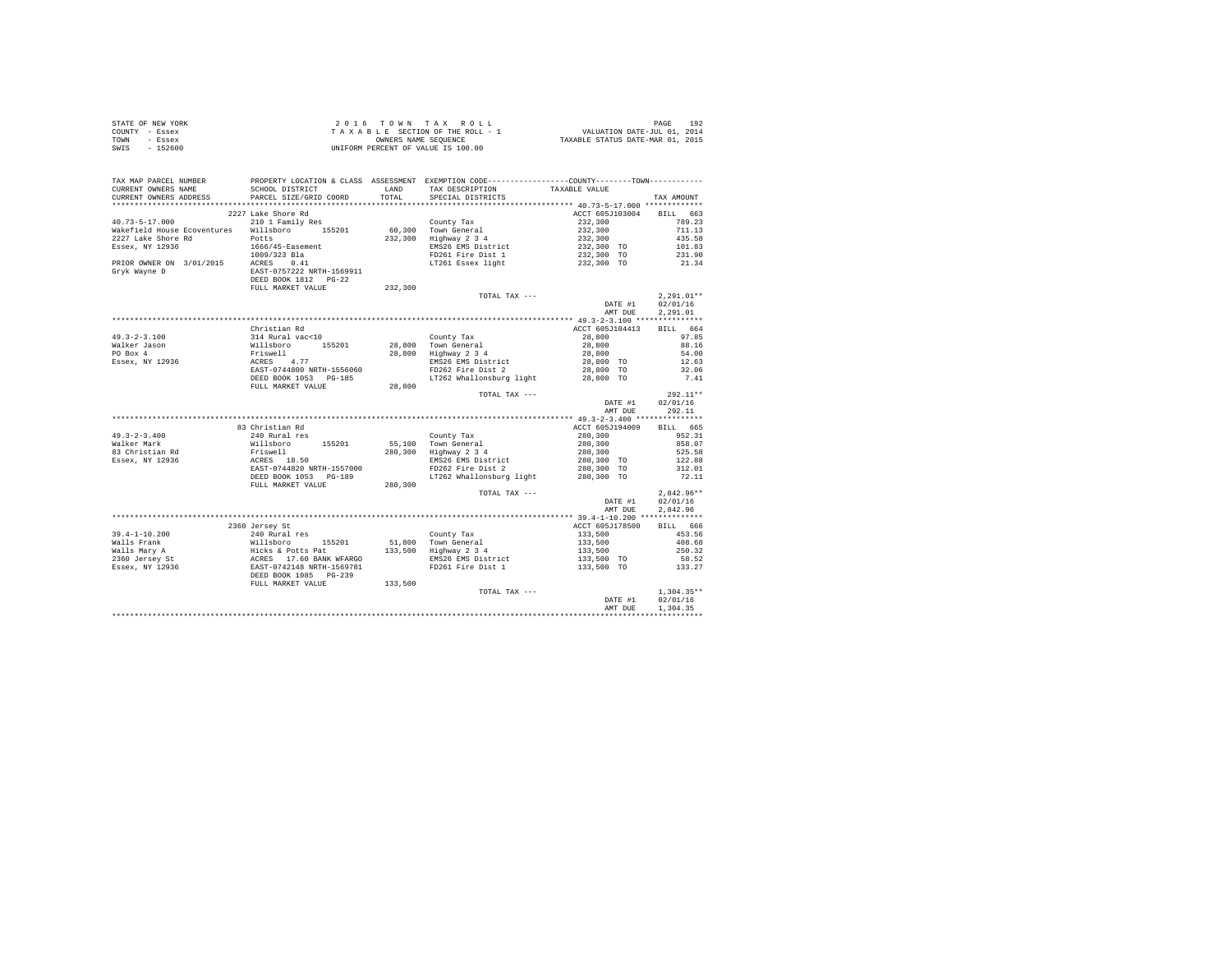|                | STATE OF NEW YORK | $2.0.16$ TOWN TAX ROLL             | 193<br>PAGE                      |
|----------------|-------------------|------------------------------------|----------------------------------|
| COUNTY - Essex |                   | TAXABLE SECTION OF THE ROLL - 1    | VALUATION DATE-JUL 01, 2014      |
| TOWN           | - Essex           | OWNERS NAME SEOUENCE               | TAXABLE STATUS DATE-MAR 01, 2015 |
| SWIS           | $-152600$         | UNIFORM PERCENT OF VALUE IS 100.00 |                                  |

| CURRENT OWNERS ADDRESS<br>PARCEL SIZE/GRID COORD<br>SPECIAL DISTRICTS<br>TAX AMOUNT<br>26 Beggs Point St<br>ACCT 605J100307<br>BILL 667<br>897.95<br>210 1 Family Res - WTRFNT<br>County Tax<br>264,300<br>264,300<br>Willsboro 155201<br>145.500 Town General<br>809.09<br>Highway 2 3 4<br>Potts<br>264,300<br>264,300<br>495.58<br>EMS26 EMS District<br>264,300 TO<br>115.86<br>1680/99 Easement<br>0.60 BANK1STARSG<br>FD261 Fire Dist 1<br>264,300 TO<br>263.84<br>ACRES<br>LT261 Essex light<br>EAST-0757464 NRTH-1571789<br>264,300 TO<br>24.28<br>DEED BOOK 1145 PG-216<br>264,300<br>FULL MARKET VALUE<br>$2.606.60**$<br>TOTAL TAX ---<br>02/01/16<br>DATE #1<br>2,606.60<br>AMT DUE<br>893 Whallons Bay Rd<br>ACCT 605J101401<br>BILL 668<br>210 1 Family Res<br>AGED ALL 41800<br>36,300<br>36,300<br>Willsboro 155201 22,800 County Tax<br>123.33<br>36,300<br>36,300<br>Friswell<br>ACRES 0.40<br>72,600 Town General<br>Highway 2 3 4<br>111.12<br>36,300<br>68.06<br>EAST-0744824 NRTH-1555704<br>EMS26 EMS District<br>72,600 TO<br>31.83<br>DEED BOOK 1795 PG-206<br>FD262 Fire Dist 2<br>72,600 TO<br>80.81<br>72.600 LT262 Whallonsburg light<br>72,600 TO<br>18.68<br>$433.83**$<br>TOTAL TAX $---$<br>02/01/16<br>DATE #1<br>433.83<br>AMT DUE<br>88 Daniels Rd<br>ACCT 605J101109<br>RTLL 669<br>240 Rural res<br>110,800<br>376.44<br>County Tax<br>Town General<br>339.19<br>Westport<br>43,700<br>110,800<br>155001<br>19 Brookfield<br>Highway 2 3 4<br>207.76<br>110,800<br>110,800<br>$1203/113$ Affidavit<br>EMS26 EMS District<br>110,800 TO<br>48.57<br>ACRES 14.35<br>FD262 Fire Dist 2<br>110,800 TO<br>123.34<br>EAST-0726765 NRTH-1563086 | TAX MAP PARCEL NUMBER<br>CURRENT OWNERS NAME | SCHOOL DISTRICT | LAND<br>TOTAL. | PROPERTY LOCATION & CLASS ASSESSMENT EXEMPTION CODE----------------COUNTY-------TOWN----------<br>TAX DESCRIPTION TAXABLE VALUE |              |
|--------------------------------------------------------------------------------------------------------------------------------------------------------------------------------------------------------------------------------------------------------------------------------------------------------------------------------------------------------------------------------------------------------------------------------------------------------------------------------------------------------------------------------------------------------------------------------------------------------------------------------------------------------------------------------------------------------------------------------------------------------------------------------------------------------------------------------------------------------------------------------------------------------------------------------------------------------------------------------------------------------------------------------------------------------------------------------------------------------------------------------------------------------------------------------------------------------------------------------------------------------------------------------------------------------------------------------------------------------------------------------------------------------------------------------------------------------------------------------------------------------------------------------------------------------------------------------------------------------------------------------------------------------------------------------|----------------------------------------------|-----------------|----------------|---------------------------------------------------------------------------------------------------------------------------------|--------------|
|                                                                                                                                                                                                                                                                                                                                                                                                                                                                                                                                                                                                                                                                                                                                                                                                                                                                                                                                                                                                                                                                                                                                                                                                                                                                                                                                                                                                                                                                                                                                                                                                                                                                                |                                              |                 |                |                                                                                                                                 |              |
| $40.73 - 3 - 12.003$<br>Wardle G Alan<br>38 W 69th St 1A<br>New York, NY 10023<br>$49.69 - 2 - 2.000$<br>Watrous Fred<br>Pierce Angela<br>893 Whallons Bay Rd<br>Essex, NY 12936<br>PRIOR OWNER ON 3/01/2015 FULL MARKET VALUE<br>Watrous Fred<br>$48.1 - 1 - 28.000$<br>Watrous Rosemary M<br>c/o Deborah Watrous<br>88 Daniels Rd<br>PO Box 317<br>Essex, NY 12936                                                                                                                                                                                                                                                                                                                                                                                                                                                                                                                                                                                                                                                                                                                                                                                                                                                                                                                                                                                                                                                                                                                                                                                                                                                                                                           |                                              |                 |                |                                                                                                                                 |              |
|                                                                                                                                                                                                                                                                                                                                                                                                                                                                                                                                                                                                                                                                                                                                                                                                                                                                                                                                                                                                                                                                                                                                                                                                                                                                                                                                                                                                                                                                                                                                                                                                                                                                                |                                              |                 |                |                                                                                                                                 |              |
|                                                                                                                                                                                                                                                                                                                                                                                                                                                                                                                                                                                                                                                                                                                                                                                                                                                                                                                                                                                                                                                                                                                                                                                                                                                                                                                                                                                                                                                                                                                                                                                                                                                                                |                                              |                 |                |                                                                                                                                 |              |
|                                                                                                                                                                                                                                                                                                                                                                                                                                                                                                                                                                                                                                                                                                                                                                                                                                                                                                                                                                                                                                                                                                                                                                                                                                                                                                                                                                                                                                                                                                                                                                                                                                                                                |                                              |                 |                |                                                                                                                                 |              |
|                                                                                                                                                                                                                                                                                                                                                                                                                                                                                                                                                                                                                                                                                                                                                                                                                                                                                                                                                                                                                                                                                                                                                                                                                                                                                                                                                                                                                                                                                                                                                                                                                                                                                |                                              |                 |                |                                                                                                                                 |              |
|                                                                                                                                                                                                                                                                                                                                                                                                                                                                                                                                                                                                                                                                                                                                                                                                                                                                                                                                                                                                                                                                                                                                                                                                                                                                                                                                                                                                                                                                                                                                                                                                                                                                                |                                              |                 |                |                                                                                                                                 |              |
|                                                                                                                                                                                                                                                                                                                                                                                                                                                                                                                                                                                                                                                                                                                                                                                                                                                                                                                                                                                                                                                                                                                                                                                                                                                                                                                                                                                                                                                                                                                                                                                                                                                                                |                                              |                 |                |                                                                                                                                 |              |
|                                                                                                                                                                                                                                                                                                                                                                                                                                                                                                                                                                                                                                                                                                                                                                                                                                                                                                                                                                                                                                                                                                                                                                                                                                                                                                                                                                                                                                                                                                                                                                                                                                                                                |                                              |                 |                |                                                                                                                                 |              |
|                                                                                                                                                                                                                                                                                                                                                                                                                                                                                                                                                                                                                                                                                                                                                                                                                                                                                                                                                                                                                                                                                                                                                                                                                                                                                                                                                                                                                                                                                                                                                                                                                                                                                |                                              |                 |                |                                                                                                                                 |              |
|                                                                                                                                                                                                                                                                                                                                                                                                                                                                                                                                                                                                                                                                                                                                                                                                                                                                                                                                                                                                                                                                                                                                                                                                                                                                                                                                                                                                                                                                                                                                                                                                                                                                                |                                              |                 |                |                                                                                                                                 |              |
|                                                                                                                                                                                                                                                                                                                                                                                                                                                                                                                                                                                                                                                                                                                                                                                                                                                                                                                                                                                                                                                                                                                                                                                                                                                                                                                                                                                                                                                                                                                                                                                                                                                                                |                                              |                 |                |                                                                                                                                 |              |
|                                                                                                                                                                                                                                                                                                                                                                                                                                                                                                                                                                                                                                                                                                                                                                                                                                                                                                                                                                                                                                                                                                                                                                                                                                                                                                                                                                                                                                                                                                                                                                                                                                                                                |                                              |                 |                |                                                                                                                                 |              |
|                                                                                                                                                                                                                                                                                                                                                                                                                                                                                                                                                                                                                                                                                                                                                                                                                                                                                                                                                                                                                                                                                                                                                                                                                                                                                                                                                                                                                                                                                                                                                                                                                                                                                |                                              |                 |                |                                                                                                                                 |              |
|                                                                                                                                                                                                                                                                                                                                                                                                                                                                                                                                                                                                                                                                                                                                                                                                                                                                                                                                                                                                                                                                                                                                                                                                                                                                                                                                                                                                                                                                                                                                                                                                                                                                                |                                              |                 |                |                                                                                                                                 |              |
|                                                                                                                                                                                                                                                                                                                                                                                                                                                                                                                                                                                                                                                                                                                                                                                                                                                                                                                                                                                                                                                                                                                                                                                                                                                                                                                                                                                                                                                                                                                                                                                                                                                                                |                                              |                 |                |                                                                                                                                 |              |
|                                                                                                                                                                                                                                                                                                                                                                                                                                                                                                                                                                                                                                                                                                                                                                                                                                                                                                                                                                                                                                                                                                                                                                                                                                                                                                                                                                                                                                                                                                                                                                                                                                                                                |                                              |                 |                |                                                                                                                                 |              |
|                                                                                                                                                                                                                                                                                                                                                                                                                                                                                                                                                                                                                                                                                                                                                                                                                                                                                                                                                                                                                                                                                                                                                                                                                                                                                                                                                                                                                                                                                                                                                                                                                                                                                |                                              |                 |                |                                                                                                                                 |              |
|                                                                                                                                                                                                                                                                                                                                                                                                                                                                                                                                                                                                                                                                                                                                                                                                                                                                                                                                                                                                                                                                                                                                                                                                                                                                                                                                                                                                                                                                                                                                                                                                                                                                                |                                              |                 |                |                                                                                                                                 |              |
|                                                                                                                                                                                                                                                                                                                                                                                                                                                                                                                                                                                                                                                                                                                                                                                                                                                                                                                                                                                                                                                                                                                                                                                                                                                                                                                                                                                                                                                                                                                                                                                                                                                                                |                                              |                 |                |                                                                                                                                 |              |
|                                                                                                                                                                                                                                                                                                                                                                                                                                                                                                                                                                                                                                                                                                                                                                                                                                                                                                                                                                                                                                                                                                                                                                                                                                                                                                                                                                                                                                                                                                                                                                                                                                                                                |                                              |                 |                |                                                                                                                                 |              |
|                                                                                                                                                                                                                                                                                                                                                                                                                                                                                                                                                                                                                                                                                                                                                                                                                                                                                                                                                                                                                                                                                                                                                                                                                                                                                                                                                                                                                                                                                                                                                                                                                                                                                |                                              |                 |                |                                                                                                                                 |              |
|                                                                                                                                                                                                                                                                                                                                                                                                                                                                                                                                                                                                                                                                                                                                                                                                                                                                                                                                                                                                                                                                                                                                                                                                                                                                                                                                                                                                                                                                                                                                                                                                                                                                                |                                              |                 |                |                                                                                                                                 |              |
|                                                                                                                                                                                                                                                                                                                                                                                                                                                                                                                                                                                                                                                                                                                                                                                                                                                                                                                                                                                                                                                                                                                                                                                                                                                                                                                                                                                                                                                                                                                                                                                                                                                                                |                                              |                 |                |                                                                                                                                 |              |
|                                                                                                                                                                                                                                                                                                                                                                                                                                                                                                                                                                                                                                                                                                                                                                                                                                                                                                                                                                                                                                                                                                                                                                                                                                                                                                                                                                                                                                                                                                                                                                                                                                                                                |                                              |                 |                |                                                                                                                                 |              |
|                                                                                                                                                                                                                                                                                                                                                                                                                                                                                                                                                                                                                                                                                                                                                                                                                                                                                                                                                                                                                                                                                                                                                                                                                                                                                                                                                                                                                                                                                                                                                                                                                                                                                |                                              |                 |                |                                                                                                                                 |              |
|                                                                                                                                                                                                                                                                                                                                                                                                                                                                                                                                                                                                                                                                                                                                                                                                                                                                                                                                                                                                                                                                                                                                                                                                                                                                                                                                                                                                                                                                                                                                                                                                                                                                                |                                              |                 |                |                                                                                                                                 |              |
|                                                                                                                                                                                                                                                                                                                                                                                                                                                                                                                                                                                                                                                                                                                                                                                                                                                                                                                                                                                                                                                                                                                                                                                                                                                                                                                                                                                                                                                                                                                                                                                                                                                                                |                                              |                 |                |                                                                                                                                 |              |
|                                                                                                                                                                                                                                                                                                                                                                                                                                                                                                                                                                                                                                                                                                                                                                                                                                                                                                                                                                                                                                                                                                                                                                                                                                                                                                                                                                                                                                                                                                                                                                                                                                                                                |                                              |                 |                |                                                                                                                                 |              |
|                                                                                                                                                                                                                                                                                                                                                                                                                                                                                                                                                                                                                                                                                                                                                                                                                                                                                                                                                                                                                                                                                                                                                                                                                                                                                                                                                                                                                                                                                                                                                                                                                                                                                |                                              |                 |                |                                                                                                                                 |              |
|                                                                                                                                                                                                                                                                                                                                                                                                                                                                                                                                                                                                                                                                                                                                                                                                                                                                                                                                                                                                                                                                                                                                                                                                                                                                                                                                                                                                                                                                                                                                                                                                                                                                                |                                              |                 |                |                                                                                                                                 |              |
|                                                                                                                                                                                                                                                                                                                                                                                                                                                                                                                                                                                                                                                                                                                                                                                                                                                                                                                                                                                                                                                                                                                                                                                                                                                                                                                                                                                                                                                                                                                                                                                                                                                                                |                                              |                 |                |                                                                                                                                 |              |
|                                                                                                                                                                                                                                                                                                                                                                                                                                                                                                                                                                                                                                                                                                                                                                                                                                                                                                                                                                                                                                                                                                                                                                                                                                                                                                                                                                                                                                                                                                                                                                                                                                                                                |                                              |                 |                |                                                                                                                                 |              |
|                                                                                                                                                                                                                                                                                                                                                                                                                                                                                                                                                                                                                                                                                                                                                                                                                                                                                                                                                                                                                                                                                                                                                                                                                                                                                                                                                                                                                                                                                                                                                                                                                                                                                |                                              |                 |                |                                                                                                                                 |              |
| DEED BOOK 653<br>$PG-109$                                                                                                                                                                                                                                                                                                                                                                                                                                                                                                                                                                                                                                                                                                                                                                                                                                                                                                                                                                                                                                                                                                                                                                                                                                                                                                                                                                                                                                                                                                                                                                                                                                                      |                                              |                 |                |                                                                                                                                 |              |
| FULL MARKET VALUE<br>110,800                                                                                                                                                                                                                                                                                                                                                                                                                                                                                                                                                                                                                                                                                                                                                                                                                                                                                                                                                                                                                                                                                                                                                                                                                                                                                                                                                                                                                                                                                                                                                                                                                                                   |                                              |                 |                |                                                                                                                                 |              |
|                                                                                                                                                                                                                                                                                                                                                                                                                                                                                                                                                                                                                                                                                                                                                                                                                                                                                                                                                                                                                                                                                                                                                                                                                                                                                                                                                                                                                                                                                                                                                                                                                                                                                |                                              |                 |                |                                                                                                                                 | $1.095.30**$ |
| TOTAL TAX ---<br>02/01/16<br>DATE #1                                                                                                                                                                                                                                                                                                                                                                                                                                                                                                                                                                                                                                                                                                                                                                                                                                                                                                                                                                                                                                                                                                                                                                                                                                                                                                                                                                                                                                                                                                                                                                                                                                           |                                              |                 |                |                                                                                                                                 |              |
| 1,095.30                                                                                                                                                                                                                                                                                                                                                                                                                                                                                                                                                                                                                                                                                                                                                                                                                                                                                                                                                                                                                                                                                                                                                                                                                                                                                                                                                                                                                                                                                                                                                                                                                                                                       |                                              |                 |                |                                                                                                                                 |              |
| AMT DUE                                                                                                                                                                                                                                                                                                                                                                                                                                                                                                                                                                                                                                                                                                                                                                                                                                                                                                                                                                                                                                                                                                                                                                                                                                                                                                                                                                                                                                                                                                                                                                                                                                                                        |                                              |                 |                |                                                                                                                                 |              |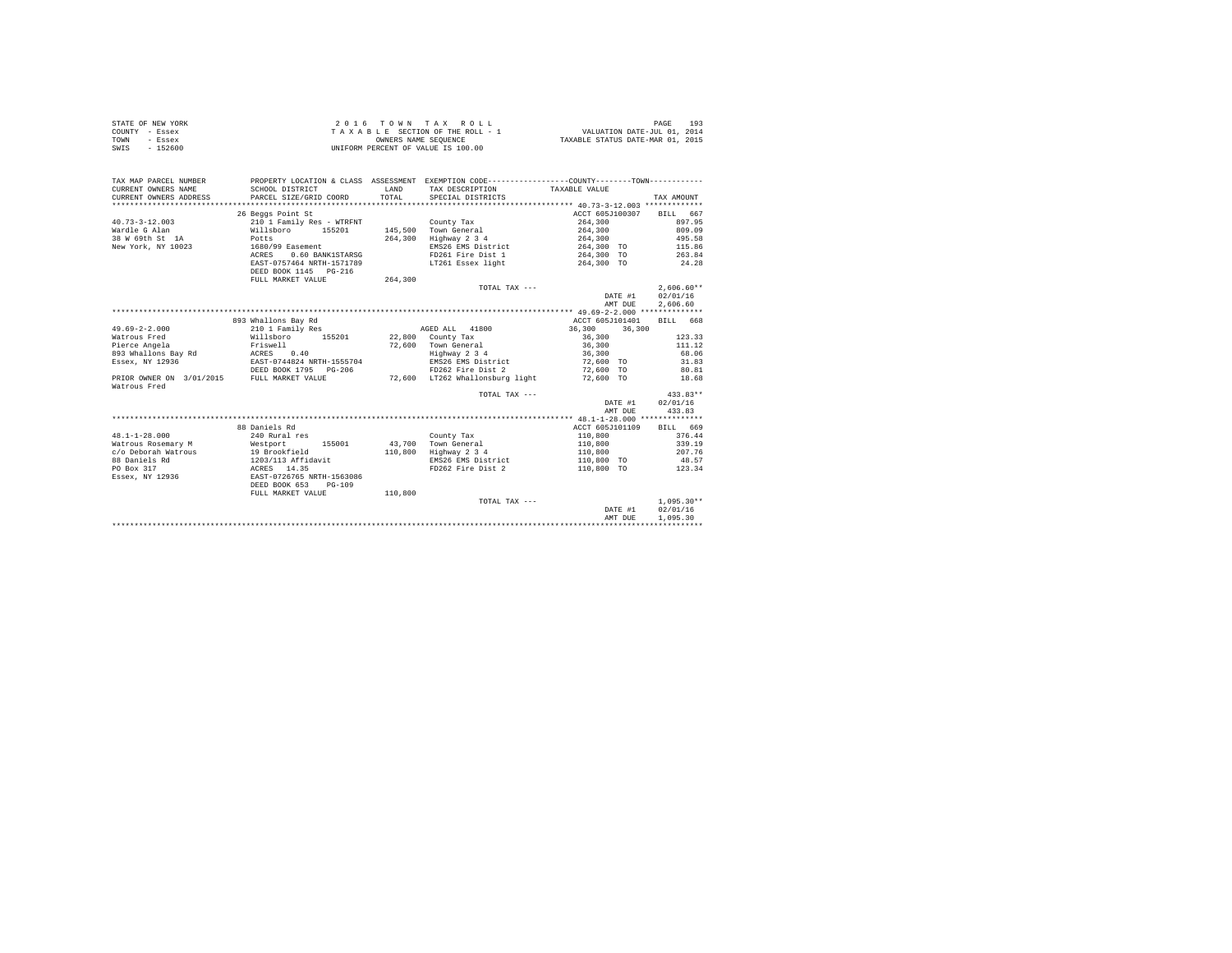|                | STATE OF NEW YORK | 2016 TOWN TAX ROLL                 | 194<br>PAGE                      |
|----------------|-------------------|------------------------------------|----------------------------------|
| COUNTY - Essex |                   | TAXABLE SECTION OF THE ROLL - 1    | VALUATION DATE-JUL 01, 2014      |
| TOWN           | - Essex           | OWNERS NAME SEOUENCE               | TAXABLE STATUS DATE-MAR 01, 2015 |
| SWIS           | $-152600$         | UNIFORM PERCENT OF VALUE IS 100.00 |                                  |

| TAX MAP PARCEL NUMBER<br>CURRENT OWNERS NAME<br>CURRENT OWNERS ADDRESS | SCHOOL DISTRICT<br>PARCEL SIZE/GRID COORD | <b>T.AND</b><br>TOTAL | PROPERTY LOCATION & CLASS ASSESSMENT EXEMPTION CODE---------------COUNTY-------TOWN----------<br>TAX DESCRIPTION TAXABLE VALUE<br>SPECIAL DISTRICTS |                 | TAX AMOUNT       |
|------------------------------------------------------------------------|-------------------------------------------|-----------------------|-----------------------------------------------------------------------------------------------------------------------------------------------------|-----------------|------------------|
|                                                                        | 697 Brookfield Rd                         |                       |                                                                                                                                                     | ACCT 605Z001003 | BILL 670         |
| $48.1 - 1 - 18.300$                                                    | 312 Vac w/imprv                           |                       | County Tax                                                                                                                                          | 34,900          | 118.57           |
| Weidenbach Corv                                                        |                                           |                       | 33.900 Town General                                                                                                                                 | 34,900          | 106.84           |
| OBrien Amy                                                             | Westport 155001<br>14 & 15 Brookfield     | 34,900                | Highway 2 3 4                                                                                                                                       | 34,900          | 65.44            |
| 697 Brookfield Rd ACRES                                                | 9.90                                      |                       | EMS26 EMS District                                                                                                                                  | 34,900 TO 15.30 |                  |
| Essex, NY 12936                                                        | EAST-0731583 NRTH-1567667                 |                       | FD262 Fire Dist 2 34,900 TO 38.85                                                                                                                   |                 |                  |
|                                                                        | DEED BOOK 1732 PG-127                     |                       |                                                                                                                                                     |                 |                  |
|                                                                        | FULL MARKET VALUE                         | 34,900                |                                                                                                                                                     |                 |                  |
|                                                                        |                                           |                       | TOTAL TAX $---$                                                                                                                                     |                 | $345.00**$       |
|                                                                        |                                           |                       |                                                                                                                                                     | DATE #1         | 02/01/16         |
|                                                                        |                                           |                       |                                                                                                                                                     | AMT DUE         | 345.00           |
|                                                                        |                                           |                       |                                                                                                                                                     |                 |                  |
|                                                                        | 61 Block House Rd                         |                       |                                                                                                                                                     | ACCT 605J103513 | <b>BILL</b> 671  |
| $40.3 - 2 - 2.100$                                                     | 210 1 Family Res                          |                       | County Tax                                                                                                                                          | 341,400         | 1,159.90         |
| Wekin Jori                                                             | Willsboro<br>155201                       |                       | 34.800 Town General                                                                                                                                 | 341,400         | 1,045.11         |
| Wekin Andrew                                                           | Hicks                                     |                       | 341,400 Highway 2 3 4                                                                                                                               | 341,400         | 640.15           |
| PO Box 79                                                              | 1516/26 Boundary                          |                       | EMS26 EMS District                                                                                                                                  | 341,400 TO      | 149.66           |
| Essex, NY 12936                                                        | Line Agreement                            |                       | FD261 Fire Dist 1                                                                                                                                   | 341,400 TO      | 340.81           |
|                                                                        | 3.81 BANK CORE<br>ACRES                   |                       |                                                                                                                                                     |                 |                  |
|                                                                        | EAST-0750354 NRTH-1575119                 |                       |                                                                                                                                                     |                 |                  |
|                                                                        | DEED BOOK 1682 PG-202                     |                       |                                                                                                                                                     |                 |                  |
|                                                                        | FULL MARKET VALUE                         | 341,400               |                                                                                                                                                     |                 |                  |
|                                                                        |                                           |                       | TOTAL TAX ---                                                                                                                                       |                 | $3.335.63**$     |
|                                                                        |                                           |                       |                                                                                                                                                     |                 | DATE #1 02/01/16 |
|                                                                        |                                           |                       |                                                                                                                                                     | AMT DUE         | 3,335.63         |
|                                                                        |                                           |                       |                                                                                                                                                     |                 |                  |
|                                                                        | 1598 NYS Route 22                         |                       |                                                                                                                                                     | ACCT 605J104506 | BILL 672         |
| $48.76 - 1 - 6.000$                                                    | 432 Gas station                           |                       | County Tax                                                                                                                                          | 95,900          | 325.82           |
| Whitcomb Clarence                                                      | Willsboro<br>155201                       |                       | 10,700 Town General                                                                                                                                 | 95,900          | 293.58           |
| 1598 NYS Rte 22                                                        | Friswell<br>ACRES 0.20                    | 95,900                | Highway 2 3 4                                                                                                                                       | 95,900          | 179.82           |
| Essex, NY 12936                                                        |                                           |                       | School Relevy                                                                                                                                       |                 | 1,275.62         |
|                                                                        | EAST-0743758 NRTH-1555318                 |                       | EMS26 EMS District 95,900 TO                                                                                                                        |                 | 42.04            |
|                                                                        | FULL MARKET VALUE                         | 95,900                | FD262 Fire Dist 2                                                                                                                                   | 95,900 TO       | 106.75           |
|                                                                        |                                           |                       | LT262 Whallonsburg light                                                                                                                            | 95,900 TO       | 24.67            |
|                                                                        |                                           |                       | TOTAL TAX $---$                                                                                                                                     |                 | $2.248.30**$     |
|                                                                        |                                           |                       |                                                                                                                                                     | DATE #1         | 02/01/16         |
|                                                                        |                                           |                       |                                                                                                                                                     | AMT DUE         | 2.248.30         |
|                                                                        |                                           |                       |                                                                                                                                                     |                 |                  |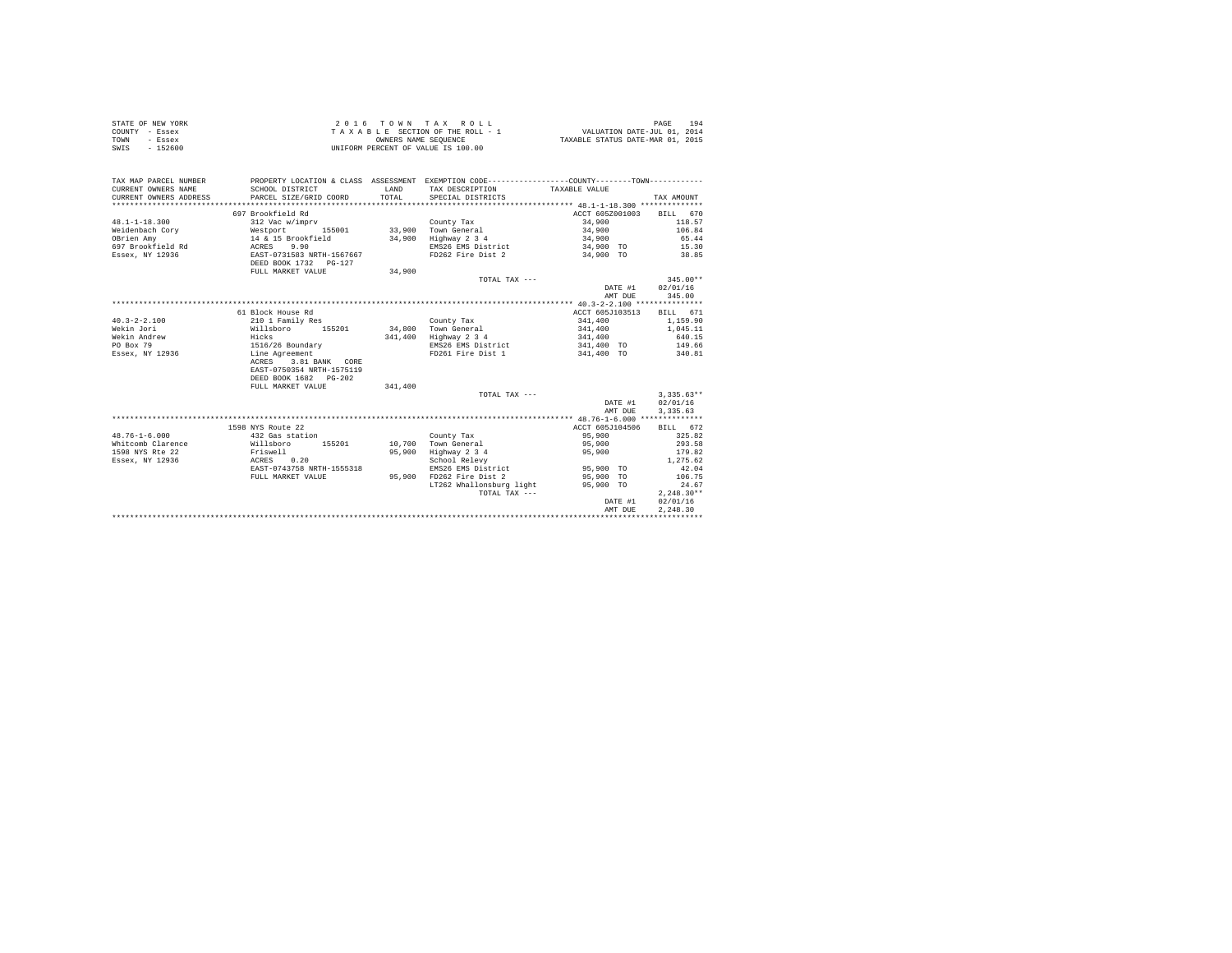| STATE OF NEW YORK | $2.0.16$ TOWN TAX ROLL             | 195<br>PAGE                      |
|-------------------|------------------------------------|----------------------------------|
| COUNTY - Essex    | TAXABLE SECTION OF THE ROLL - 1    | VALUATION DATE-JUL 01, 2014      |
| TOWN<br>- Essex   | OWNERS NAME SEOUENCE               | TAXABLE STATUS DATE-MAR 01, 2015 |
| SWIS<br>$-152600$ | UNIFORM PERCENT OF VALUE IS 100.00 |                                  |

| TAX MAP PARCEL NUMBER<br>CURRENT OWNERS NAME<br>CURRENT OWNERS ADDRESS PARCEL SIZE/GRID COORD                                                     | SCHOOL DISTRICT                                                                                                                                                   | <b>T.AND</b><br>TOTAL | PROPERTY LOCATION & CLASS ASSESSMENT EXEMPTION CODE---------------COUNTY-------TOWN---------<br>TAX DESCRIPTION<br>SPECIAL DISTRICTS                                  | TAXABLE VALUE                                                                              | TAX AMOUNT                                                                |
|---------------------------------------------------------------------------------------------------------------------------------------------------|-------------------------------------------------------------------------------------------------------------------------------------------------------------------|-----------------------|-----------------------------------------------------------------------------------------------------------------------------------------------------------------------|--------------------------------------------------------------------------------------------|---------------------------------------------------------------------------|
| $48.76 - 1 - 5.000$<br>Whitcomb Clarence G<br>1598 NYS Rte 22<br>Essex, NY 12936                                                                  | NYS Route 22<br>311 Res vac land<br>Willsboro<br>155201<br>Friswell<br>1.20<br>ACRES<br>EAST-0743899 NRTH-1555334<br>DEED BOOK 664<br>PG-064<br>FULL MARKET VALUE | 25,200<br>25,200      | County Tax<br>Town General<br>Highway 2 3 4<br>School Relevy<br>EMS26 EMS District 25,200 TO<br>FD262 Fire Dist 2<br>25,200 LT262 Whallonsburg light<br>TOTAL TAX --- | ACCT 605J104507 BILL 673<br>25,200<br>25,200<br>25,200<br>25,200 TO<br>25,200 TO           | 85.62<br>77.14<br>47.25<br>335.20<br>11.05<br>28.05<br>6.48<br>$590.79**$ |
|                                                                                                                                                   |                                                                                                                                                                   |                       |                                                                                                                                                                       | DATE #1<br>AMT DUE                                                                         | 02/01/16<br>590.79                                                        |
| $40.3 - 2 - 17.000$<br>White Jonathan J<br>White Sarah A<br>1600 Lake Shore Rd<br>Essex, NY 12936<br>PRIOR OWNER ON 3/01/2015<br>White Jonathan J | NYS Route 22<br>105 Vac farmland<br>Willsboro<br>155201<br>Hicks<br>ACRES<br>84.78<br>EAST-0746707 NRTH-1572311<br>DEED BOOK 1774 PG-104<br>FULL MARKET VALUE     | 113,800<br>113,800    | AG DIST C 41720<br>113,800 County Tax<br>Town General<br>Highway 2 3 4<br>EMS26 EMS District<br>FD261 Fire Dist 1                                                     | ACCT 605J103702<br>57.718 57.718<br>56,082<br>56,082<br>56,082<br>113,800 TO<br>113,800 TO | BILL 674<br>190.54<br>171.68<br>105.16<br>49.89<br>113.60                 |
| MAY BE SUBJECT TO PAYMENT<br>UNDER AGDIST LAW TIL 2019                                                                                            |                                                                                                                                                                   |                       | TOTAL TAX ---                                                                                                                                                         | DATE #1<br>AMT DUE                                                                         | 630.87**<br>02/01/16<br>630.87                                            |

|                     |                           |         |                    | AMT DUE          | 630.87             |
|---------------------|---------------------------|---------|--------------------|------------------|--------------------|
|                     |                           |         |                    |                  |                    |
|                     | 2194 NYS Route 22         |         |                    | ACCT 605J104510  | 675<br><b>BILL</b> |
| $39.4 - 1 - 20.000$ | 210 1 Family Res          |         | 41800<br>AGED ALL  | 51,400<br>51,400 |                    |
| Whitney Margaret    | Willsboro<br>155201       | 32,500  | County Tax         | 51,400           | 174.63             |
| 2194 NYS Rte 22     | Potts                     | 102,800 | Town General       | 51,400           | 157.35             |
| Essex, NY 12936     | 1.45<br>ACRES             |         | Highway 2 3 4      | 51,400           | 96.38              |
|                     | EAST-0743715 NRTH-1569549 |         | EMS26 EMS District | 102,800 TO       | 45.06              |
|                     | DEED BOOK 398<br>PG-115   |         | FD261 Fire Dist 1  | 102,800 TO       | 102.62             |
|                     | FULL MARKET VALUE         | 102,800 |                    |                  |                    |
|                     |                           |         | $TOTAI. TAX - - -$ |                  | $576.04**$         |
|                     |                           |         |                    | DATE #1          | 02/01/16           |
|                     |                           |         |                    | AMT DUE          | 576.04             |
|                     |                           |         |                    |                  |                    |
|                     |                           |         |                    |                  |                    |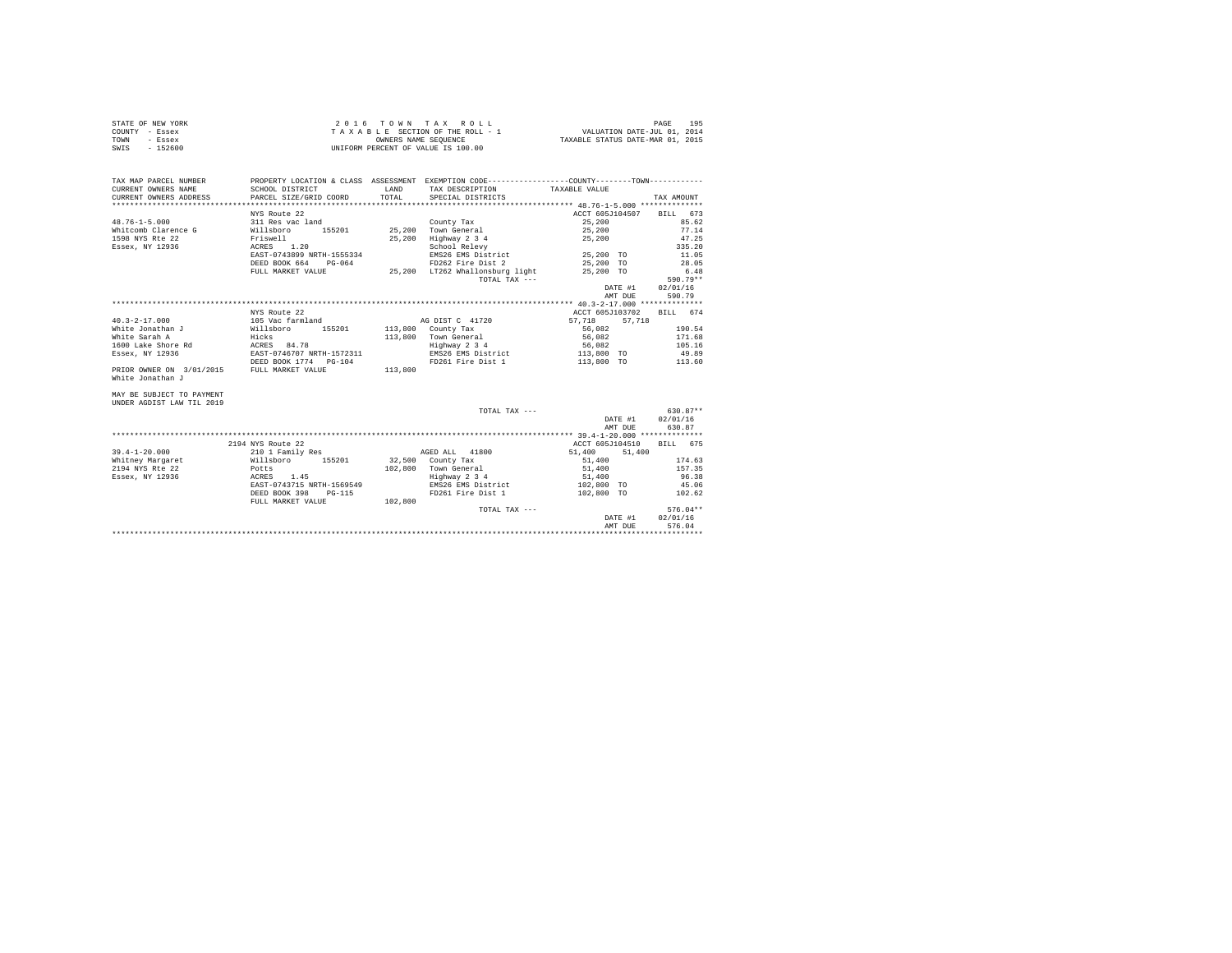|                | STATE OF NEW YORK | $2.0.16$ TOWN TAX ROLL             | 196<br>PAGE                      |
|----------------|-------------------|------------------------------------|----------------------------------|
| COUNTY - Essex |                   | TAXABLE SECTION OF THE ROLL - 1    | VALUATION DATE-JUL 01, 2014      |
| TOWN           | - Essex           | OWNERS NAME SEOUENCE               | TAXABLE STATUS DATE-MAR 01, 2015 |
| SWIS           | $-152600$         | UNIFORM PERCENT OF VALUE IS 100.00 |                                  |

| TAX MAP PARCEL NUMBER<br>CURRENT OWNERS NAME<br>CURRENT OWNERS ADDRESS | PROPERTY LOCATION & CLASS ASSESSMENT EXEMPTION CODE---------------COUNTY-------TOWN---------<br>SCHOOL DISTRICT<br>PARCEL SIZE/GRID COORD                                                                                                                                                                                                                                                                              | LAND TAX DESCRIPTION<br>TOTAL SPECIAL DISTRICTS                                 | TAXABLE VALUE                                                                               | TAX AMOUNT                                 |
|------------------------------------------------------------------------|------------------------------------------------------------------------------------------------------------------------------------------------------------------------------------------------------------------------------------------------------------------------------------------------------------------------------------------------------------------------------------------------------------------------|---------------------------------------------------------------------------------|---------------------------------------------------------------------------------------------|--------------------------------------------|
|                                                                        |                                                                                                                                                                                                                                                                                                                                                                                                                        |                                                                                 |                                                                                             |                                            |
|                                                                        | 15 Old Oak Wav                                                                                                                                                                                                                                                                                                                                                                                                         |                                                                                 | ACCT 605J100212 BILL 676                                                                    | 576.55<br>519.50                           |
|                                                                        |                                                                                                                                                                                                                                                                                                                                                                                                                        |                                                                                 |                                                                                             | 318.20<br>$74.39$<br>$169.40$              |
|                                                                        |                                                                                                                                                                                                                                                                                                                                                                                                                        | FD261 Fire Dist 1 169,700 TO 169.40<br>LT261 Essex light 169,700 TO 15.59       |                                                                                             |                                            |
|                                                                        |                                                                                                                                                                                                                                                                                                                                                                                                                        |                                                                                 | TOTAL TAX ---<br>DATE #1 $02/01/16$<br>$DATE$ #1 $02/01/16$<br>$-$<br>$1.673.63$<br>AMT DUE | $1.673.63**$<br>1,673.63                   |
|                                                                        |                                                                                                                                                                                                                                                                                                                                                                                                                        |                                                                                 |                                                                                             |                                            |
|                                                                        | 1867 Lake Shore Rd                                                                                                                                                                                                                                                                                                                                                                                                     |                                                                                 | ACCT 605J104511 BILL 677<br>$326,400$<br>$326,400$<br>$326,400$                             | 1,108.93<br>999.20                         |
|                                                                        | $\begin{tabular}{l l l l l} \bf 49.11-1-52.000 & 1867 \text{ Lake Shore Red} & 210 \text{ I Family Res - WTRENT} & 0.0011y \text{ Tax} \\ \hline \texttt{Wight David T} & \texttt{Willsboro} & 155201 & 219,400 \text{ Town General} \\ \texttt{PO Box 91} & \texttt{Wlukoron} & 326,400 \text{ Highway 2 3 4} \\ \texttt{ESsex, NY 12936} & \texttt{ACRES} & 1.20 & \texttt{ENSS6 EMS} & \texttt{NISW2 3 5} \\ \text$ | EMS26 EMS District<br>EMS26 EMS District<br>FD261 Fire Dist 1 326,400 TO 325.83 |                                                                                             | 612.02                                     |
|                                                                        |                                                                                                                                                                                                                                                                                                                                                                                                                        |                                                                                 |                                                                                             |                                            |
|                                                                        |                                                                                                                                                                                                                                                                                                                                                                                                                        |                                                                                 | TOTAL TAX ---                                                                               | $3.189.06**$                               |
|                                                                        |                                                                                                                                                                                                                                                                                                                                                                                                                        |                                                                                 | DATE #1<br>AMT DUE                                                                          | 02/01/16<br>3,189.06                       |
|                                                                        |                                                                                                                                                                                                                                                                                                                                                                                                                        |                                                                                 |                                                                                             |                                            |
|                                                                        | 2847 Essex Rd                                                                                                                                                                                                                                                                                                                                                                                                          |                                                                                 | ACCT 605J101705                                                                             | BILL 678                                   |
|                                                                        |                                                                                                                                                                                                                                                                                                                                                                                                                        |                                                                                 |                                                                                             | 620.38                                     |
|                                                                        |                                                                                                                                                                                                                                                                                                                                                                                                                        |                                                                                 |                                                                                             | 558.99                                     |
|                                                                        |                                                                                                                                                                                                                                                                                                                                                                                                                        |                                                                                 |                                                                                             | 342.39                                     |
|                                                                        |                                                                                                                                                                                                                                                                                                                                                                                                                        |                                                                                 |                                                                                             | $80.05$<br>$182.28$<br>$16.77$             |
|                                                                        |                                                                                                                                                                                                                                                                                                                                                                                                                        |                                                                                 |                                                                                             |                                            |
|                                                                        |                                                                                                                                                                                                                                                                                                                                                                                                                        |                                                                                 |                                                                                             |                                            |
|                                                                        |                                                                                                                                                                                                                                                                                                                                                                                                                        |                                                                                 |                                                                                             | 50.15                                      |
|                                                                        | %7. Alliaboro 155201 65,300 Town General 182,600<br>Williaboro 155201 65,300 Town General 182,600<br>182,600 Town General 182,600 Town General 182,600 To<br>200 EXST-0757344 NRTH-1574411 19261 Fire Dist 1 182,600 TO<br>DEED BOOK 1                                                                                                                                                                                 | TOTAL TAX ---                                                                   |                                                                                             | 114.65<br>$1,965.66**$<br>DATE #1 02/01/16 |
|                                                                        |                                                                                                                                                                                                                                                                                                                                                                                                                        |                                                                                 | AMT DUE                                                                                     | 1,965.66                                   |
|                                                                        |                                                                                                                                                                                                                                                                                                                                                                                                                        |                                                                                 |                                                                                             |                                            |
|                                                                        | 599 Walker Rd                                                                                                                                                                                                                                                                                                                                                                                                          |                                                                                 | ACCT 605Z010001                                                                             | BILL 679                                   |
|                                                                        |                                                                                                                                                                                                                                                                                                                                                                                                                        |                                                                                 |                                                                                             | 397.84                                     |
|                                                                        |                                                                                                                                                                                                                                                                                                                                                                                                                        |                                                                                 |                                                                                             | 358.47                                     |
|                                                                        |                                                                                                                                                                                                                                                                                                                                                                                                                        |                                                                                 |                                                                                             | 219.57                                     |
|                                                                        |                                                                                                                                                                                                                                                                                                                                                                                                                        |                                                                                 |                                                                                             | 51.33                                      |
|                                                                        | $\begin{tabular}{l c c c c c} \multicolumn{3}{c c c c} \multicolumn{3}{c c c} \multicolumn{3}{c c c} \multicolumn{3}{c c c} \multicolumn{3}{c c c} \multicolumn{3}{c c c} \multicolumn{3}{c c c} \multicolumn{3}{c c c} \multicolumn{3}{c c c} \multicolumn{3}{c c c} \multicolumn{3}{c c c} \multicolumn{3}{c c c} \multicolumn{3}{c c c} \multicolumn{3}{c c c} \multicolumn{3}{c c c} \multicolumn{$                | LT262 Whallonsburg light 117,100 TO 30.12                                       |                                                                                             | 130.35                                     |
|                                                                        |                                                                                                                                                                                                                                                                                                                                                                                                                        |                                                                                 | TOTAL TAX ---<br>DATE #1 02/01/16<br>$\frac{1}{4}$ , 107 68<br>AMT DUE                      | 1,187.68                                   |
|                                                                        |                                                                                                                                                                                                                                                                                                                                                                                                                        |                                                                                 |                                                                                             |                                            |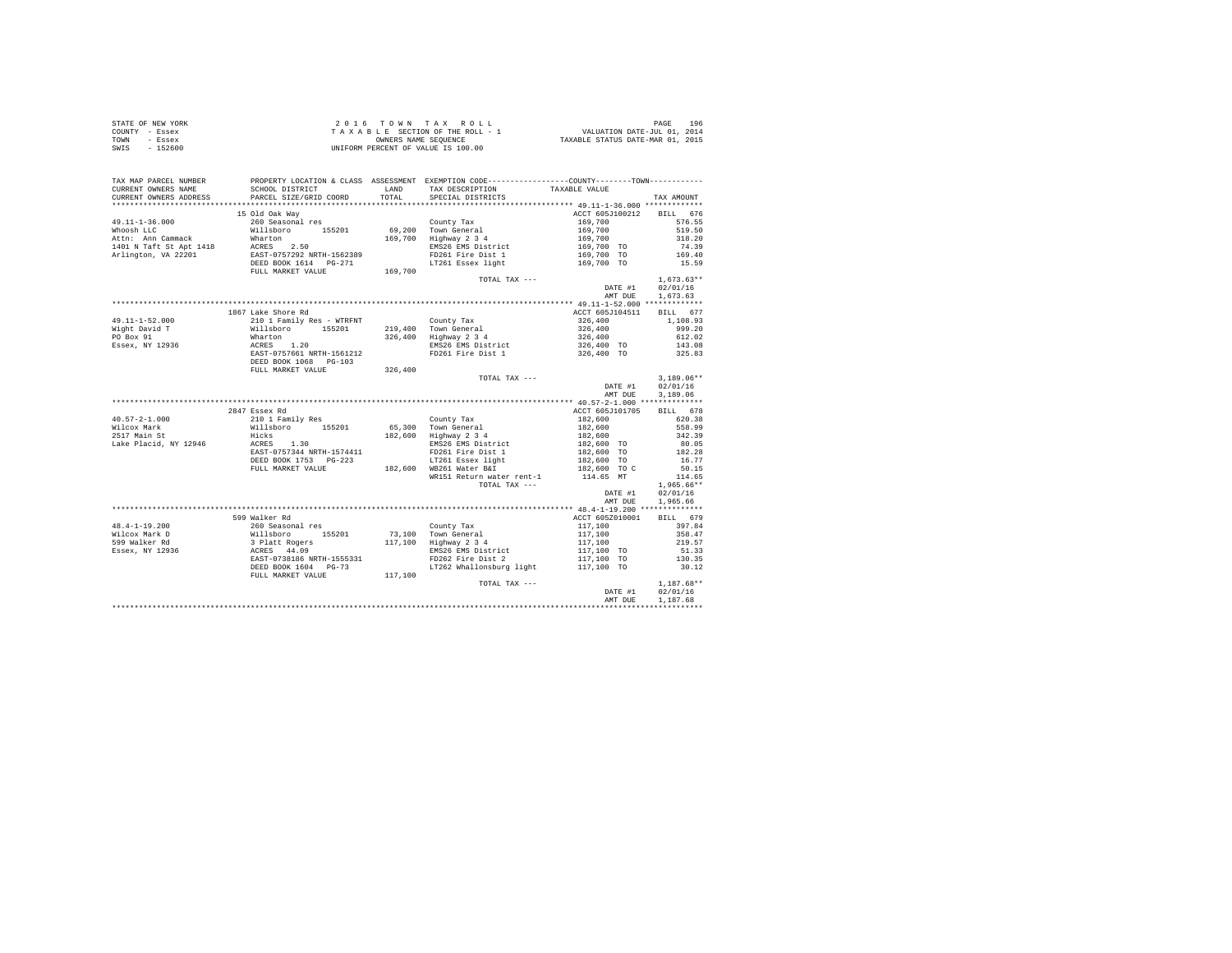| STATE OF NEW YORK | 2016 TOWN TAX ROLL                 | 19 <sup>7</sup><br>PAGE          |
|-------------------|------------------------------------|----------------------------------|
| COUNTY - Essex    | TAXABLE SECTION OF THE ROLL - 1    | VALUATION DATE-JUL 01, 2014      |
| TOWN<br>- Essex   | OWNERS NAME SEOUENCE               | TAXABLE STATUS DATE-MAR 01, 2015 |
| $-152600$<br>SWIS | UNIFORM PERCENT OF VALUE IS 100.00 |                                  |

| TAX MAP PARCEL NUMBER |                                                                                                                                                                                                                                                                                                                                                                                                     |        | PROPERTY LOCATION & CLASS ASSESSMENT EXEMPTION CODE---------------COUNTY-------TOWN---------- |                                                                                              |                           |
|-----------------------|-----------------------------------------------------------------------------------------------------------------------------------------------------------------------------------------------------------------------------------------------------------------------------------------------------------------------------------------------------------------------------------------------------|--------|-----------------------------------------------------------------------------------------------|----------------------------------------------------------------------------------------------|---------------------------|
|                       |                                                                                                                                                                                                                                                                                                                                                                                                     |        |                                                                                               |                                                                                              | TAX AMOUNT                |
|                       |                                                                                                                                                                                                                                                                                                                                                                                                     |        |                                                                                               |                                                                                              |                           |
|                       | 2755 Essex Rd                                                                                                                                                                                                                                                                                                                                                                                       |        |                                                                                               | ACCT 605L102709 BILL 680                                                                     |                           |
|                       | $\begin{tabular}{l c c c c c} \multicolumn{1}{c c c c} \multicolumn{1}{c c c c} \multicolumn{1}{c c c} \multicolumn{1}{c c c} \multicolumn{1}{c c c} \multicolumn{1}{c c c} \multicolumn{1}{c c c} \multicolumn{1}{c c c} \multicolumn{1}{c c c} \multicolumn{1}{c c c} \multicolumn{1}{c c c} \multicolumn{1}{c c c} \multicolumn{1}{c c c} \multicolumn{1}{c c c} \multicolumn{1}{c c c} \multic$ |        |                                                                                               |                                                                                              |                           |
|                       |                                                                                                                                                                                                                                                                                                                                                                                                     |        |                                                                                               |                                                                                              |                           |
|                       |                                                                                                                                                                                                                                                                                                                                                                                                     |        |                                                                                               |                                                                                              |                           |
|                       |                                                                                                                                                                                                                                                                                                                                                                                                     |        |                                                                                               |                                                                                              |                           |
|                       |                                                                                                                                                                                                                                                                                                                                                                                                     |        |                                                                                               |                                                                                              |                           |
|                       |                                                                                                                                                                                                                                                                                                                                                                                                     |        |                                                                                               |                                                                                              |                           |
|                       |                                                                                                                                                                                                                                                                                                                                                                                                     |        |                                                                                               |                                                                                              |                           |
|                       |                                                                                                                                                                                                                                                                                                                                                                                                     |        |                                                                                               |                                                                                              | 24 / 7                    |
|                       |                                                                                                                                                                                                                                                                                                                                                                                                     |        |                                                                                               |                                                                                              |                           |
|                       |                                                                                                                                                                                                                                                                                                                                                                                                     |        | TOTAL TAX ---                                                                                 | $\begin{array}{c} \text{max } \mu_1 \\ \text{max } \mu_2 \end{array}$                        | $2.188.81**$              |
|                       |                                                                                                                                                                                                                                                                                                                                                                                                     |        |                                                                                               |                                                                                              | DATE #1 02/01/16          |
|                       |                                                                                                                                                                                                                                                                                                                                                                                                     |        |                                                                                               | AMT DUE                                                                                      | 2.188.81                  |
|                       |                                                                                                                                                                                                                                                                                                                                                                                                     |        |                                                                                               |                                                                                              |                           |
|                       | 2235 Lake Shore Rd                                                                                                                                                                                                                                                                                                                                                                                  |        |                                                                                               | ACCT 605J102710 BILL 681                                                                     |                           |
|                       |                                                                                                                                                                                                                                                                                                                                                                                                     |        |                                                                                               |                                                                                              |                           |
|                       |                                                                                                                                                                                                                                                                                                                                                                                                     |        |                                                                                               |                                                                                              |                           |
|                       |                                                                                                                                                                                                                                                                                                                                                                                                     |        |                                                                                               |                                                                                              |                           |
|                       |                                                                                                                                                                                                                                                                                                                                                                                                     |        |                                                                                               |                                                                                              |                           |
|                       |                                                                                                                                                                                                                                                                                                                                                                                                     |        |                                                                                               |                                                                                              |                           |
|                       |                                                                                                                                                                                                                                                                                                                                                                                                     |        |                                                                                               |                                                                                              |                           |
|                       |                                                                                                                                                                                                                                                                                                                                                                                                     |        |                                                                                               |                                                                                              |                           |
|                       |                                                                                                                                                                                                                                                                                                                                                                                                     |        |                                                                                               |                                                                                              | 114.65                    |
|                       |                                                                                                                                                                                                                                                                                                                                                                                                     |        |                                                                                               |                                                                                              |                           |
|                       |                                                                                                                                                                                                                                                                                                                                                                                                     |        |                                                                                               |                                                                                              | DATE #1 02/01/16          |
|                       |                                                                                                                                                                                                                                                                                                                                                                                                     |        |                                                                                               | AMT DUE                                                                                      | 2.846.62                  |
|                       |                                                                                                                                                                                                                                                                                                                                                                                                     |        |                                                                                               |                                                                                              |                           |
|                       | 608 Walker Rd                                                                                                                                                                                                                                                                                                                                                                                       |        |                                                                                               | ACCT 605J104408 BILL 682                                                                     |                           |
|                       |                                                                                                                                                                                                                                                                                                                                                                                                     |        |                                                                                               |                                                                                              | 236.80                    |
|                       |                                                                                                                                                                                                                                                                                                                                                                                                     |        |                                                                                               |                                                                                              |                           |
|                       |                                                                                                                                                                                                                                                                                                                                                                                                     |        |                                                                                               |                                                                                              | 213.37<br>130.69<br>30.55 |
|                       |                                                                                                                                                                                                                                                                                                                                                                                                     |        |                                                                                               |                                                                                              |                           |
|                       |                                                                                                                                                                                                                                                                                                                                                                                                     |        |                                                                                               |                                                                                              |                           |
|                       |                                                                                                                                                                                                                                                                                                                                                                                                     |        |                                                                                               |                                                                                              | $77.59$<br>$17.93$        |
|                       | FULL MARKET VALUE                                                                                                                                                                                                                                                                                                                                                                                   | 69,700 |                                                                                               |                                                                                              |                           |
|                       |                                                                                                                                                                                                                                                                                                                                                                                                     |        | TOTAL TAX ---                                                                                 |                                                                                              | $706.93**$                |
|                       |                                                                                                                                                                                                                                                                                                                                                                                                     |        |                                                                                               |                                                                                              | DATE #1 02/01/16          |
|                       |                                                                                                                                                                                                                                                                                                                                                                                                     |        |                                                                                               |                                                                                              | AMT DUE 706.93            |
|                       |                                                                                                                                                                                                                                                                                                                                                                                                     |        |                                                                                               |                                                                                              |                           |
|                       |                                                                                                                                                                                                                                                                                                                                                                                                     |        |                                                                                               |                                                                                              |                           |
|                       |                                                                                                                                                                                                                                                                                                                                                                                                     |        |                                                                                               |                                                                                              |                           |
|                       |                                                                                                                                                                                                                                                                                                                                                                                                     |        |                                                                                               |                                                                                              |                           |
|                       |                                                                                                                                                                                                                                                                                                                                                                                                     |        |                                                                                               |                                                                                              |                           |
|                       |                                                                                                                                                                                                                                                                                                                                                                                                     |        |                                                                                               |                                                                                              |                           |
|                       |                                                                                                                                                                                                                                                                                                                                                                                                     |        |                                                                                               |                                                                                              |                           |
|                       |                                                                                                                                                                                                                                                                                                                                                                                                     |        |                                                                                               |                                                                                              |                           |
|                       |                                                                                                                                                                                                                                                                                                                                                                                                     |        |                                                                                               |                                                                                              |                           |
|                       |                                                                                                                                                                                                                                                                                                                                                                                                     |        |                                                                                               |                                                                                              |                           |
|                       |                                                                                                                                                                                                                                                                                                                                                                                                     |        | TOTAL TAX ---                                                                                 | $\begin{array}{cc} 7\,, 858\,.\,81^{*\,*} \\ \text{DATE \#1} & 02\,/\,01\,/\,16 \end{array}$ |                           |
|                       |                                                                                                                                                                                                                                                                                                                                                                                                     |        |                                                                                               |                                                                                              |                           |
|                       |                                                                                                                                                                                                                                                                                                                                                                                                     |        |                                                                                               |                                                                                              | AMT DUE 7,858.81          |
|                       |                                                                                                                                                                                                                                                                                                                                                                                                     |        |                                                                                               |                                                                                              | *******************       |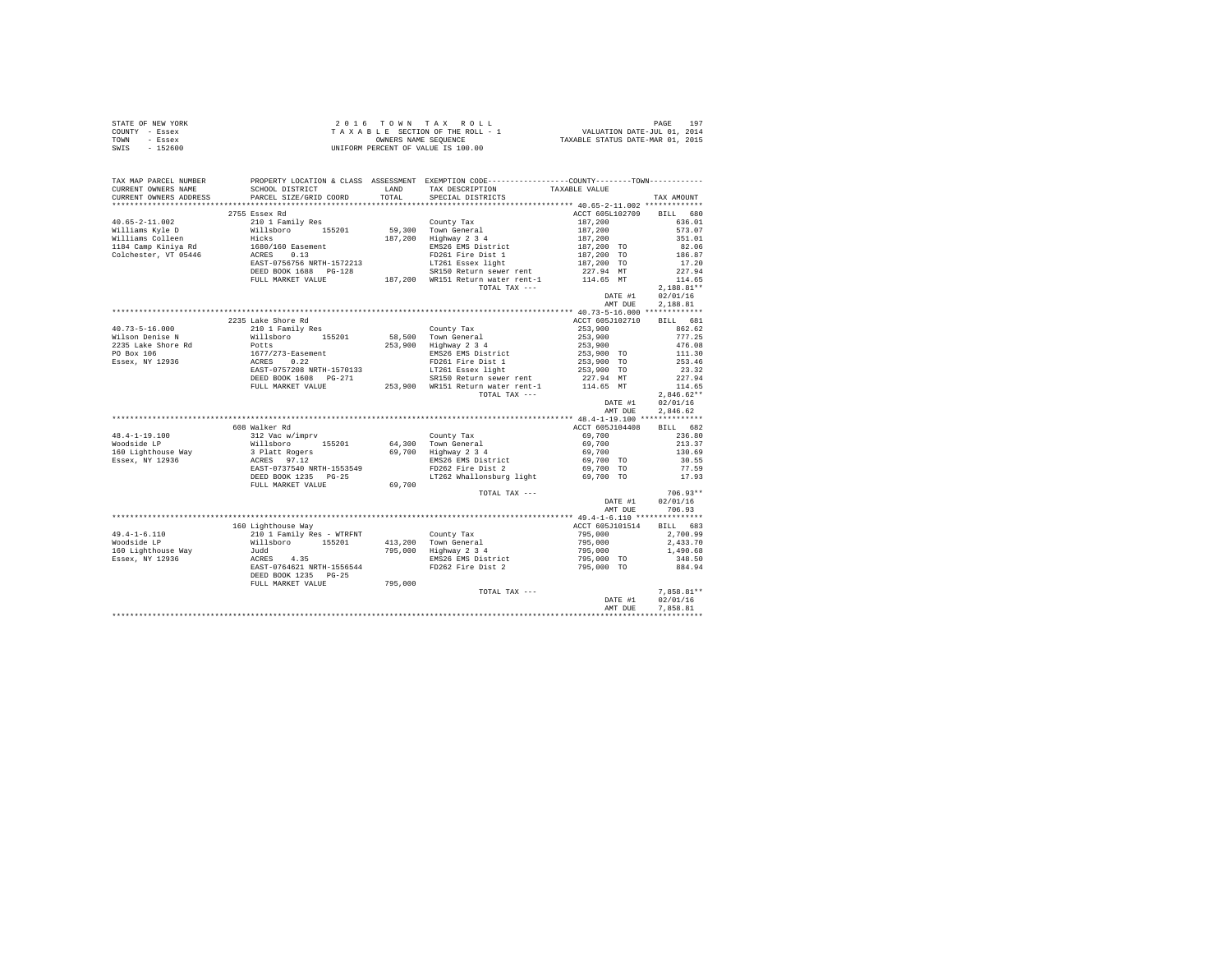| STATE OF NEW YORK | 2016 TOWN TAX ROLL                 | 198<br>PAGE                      |
|-------------------|------------------------------------|----------------------------------|
| COUNTY - Essex    | TAXABLE SECTION OF THE ROLL - 1    | VALUATION DATE-JUL 01, 2014      |
| TOWN<br>- Essex   | OWNERS NAME SEOUENCE               | TAXABLE STATUS DATE-MAR 01, 2015 |
| SWIS<br>$-152600$ | UNIFORM PERCENT OF VALUE IS 100.00 |                                  |

| TAX MAP PARCEL NUMBER<br>CURRENT OWNERS NAME<br>CURRENT OWNERS ADDRESS | SCHOOL DISTRICT<br>PARCEL SIZE/GRID COORD |        | <b>T.AND</b><br>TOTAL | PROPERTY LOCATION & CLASS ASSESSMENT EXEMPTION CODE----------------COUNTY--------TOWN----------<br>TAX DESCRIPTION TAXABLE VALUE<br>SPECIAL DISTRICTS |                 |         | TAX AMOUNT   |            |
|------------------------------------------------------------------------|-------------------------------------------|--------|-----------------------|-------------------------------------------------------------------------------------------------------------------------------------------------------|-----------------|---------|--------------|------------|
|                                                                        | 5 Christian Rd                            |        |                       |                                                                                                                                                       | ACCT 605J183006 |         | BILL 684     |            |
| $49.69 - 2 - 4.000$                                                    | 210 1 Family Res                          |        |                       | County Tax                                                                                                                                            | 132,900         |         |              | 451.52     |
| Wrisley Derrick E                                                      | Willsboro                                 | 155201 |                       | 26,900 Town General                                                                                                                                   | 132,900         |         |              | 406.84     |
| 199 Clark Rd                                                           | Friswell Patent                           |        | 132,900               | Highway 2 3 4                                                                                                                                         | 132,900         |         |              | 249.20     |
| Essex, NY 12936                                                        | 0.74<br>ACRES                             |        |                       | EMS26 EMS District                                                                                                                                    | 132,900 TO      |         |              | 58.26      |
|                                                                        | EAST-0744949 NRTH-1555714                 |        |                       | FD262 Fire Dist 2                                                                                                                                     | 132,900 TO      |         |              | 147.94     |
|                                                                        | DEED BOOK 1753 PG-42                      |        |                       | LT261 Essex light                                                                                                                                     | 132,900 TO      |         |              | 12.21      |
|                                                                        | FULL MARKET VALUE                         |        | 132,900               |                                                                                                                                                       |                 |         |              |            |
|                                                                        |                                           |        |                       | TOTAL TAX $---$                                                                                                                                       |                 |         | $1.325.97**$ |            |
|                                                                        |                                           |        |                       |                                                                                                                                                       |                 | DATE #1 | 02/01/16     |            |
|                                                                        |                                           |        |                       |                                                                                                                                                       |                 | AMT DUE | 1,325.97     |            |
|                                                                        |                                           |        |                       |                                                                                                                                                       |                 |         |              |            |
|                                                                        | 25 Gladd Ln                               |        |                       |                                                                                                                                                       | ACCT 605J104602 |         | BILL 685     |            |
| $48.4 - 1 - 11.000$                                                    | 210 1 Family Res                          |        |                       | County Tax                                                                                                                                            | 88,000          |         |              | 298.98     |
| Wrisley Kyle O                                                         | Willsboro                                 | 155201 | 32,600                | Town General                                                                                                                                          | 88,000          |         |              | 269.39     |
| 25 Gladd Ln                                                            | Friswell                                  |        | 88,000                | Highway 2 3 4                                                                                                                                         | 88,000          |         |              | 165.01     |
| Essex, NY 12936                                                        | ACRES 1.60                                |        |                       | EMS26 EMS District                                                                                                                                    | 88,000 TO       |         |              | 38.58      |
|                                                                        | EAST-0743936 NRTH-1556807                 |        |                       | FD262 Fire Dist 2                                                                                                                                     | 88,000 TO       |         |              | 97.96      |
|                                                                        | DEED BOOK 1556 PG-193                     |        |                       | LT262 Whallonsburg light                                                                                                                              | 88,000 TO       |         |              | 22.64      |
|                                                                        | FULL MARKET VALUE                         |        | 88,000                |                                                                                                                                                       |                 |         |              |            |
|                                                                        |                                           |        |                       | TOTAL TAX ---                                                                                                                                         |                 |         |              | 892.56**   |
|                                                                        |                                           |        |                       |                                                                                                                                                       |                 | DATE #1 | 02/01/16     |            |
|                                                                        |                                           |        |                       |                                                                                                                                                       |                 | AMT DUE |              | 892.56     |
|                                                                        |                                           |        |                       |                                                                                                                                                       |                 |         |              |            |
|                                                                        | 15 Gladd Ln                               |        |                       |                                                                                                                                                       | ACCT 605J104603 |         | BILL 686     |            |
| $49.3 - 1 - 4.000$                                                     | 210 1 Family Res                          |        |                       | County Tax                                                                                                                                            | 36,600          |         |              | 124.35     |
| Wrisley Kyle O                                                         | Willsboro                                 | 155201 |                       | 26.400 Town General                                                                                                                                   | 36,600          |         |              | 112.04     |
| c/o Raymond K Wrisley Friswell                                         |                                           |        | 36,600                | Highway 2 3 4                                                                                                                                         | 36,600          |         |              | 68.63      |
| 15 Gladd Ln                                                            | 1556/189 Life Use to                      |        |                       | EMS26 EMS District                                                                                                                                    | 36,600 TO       |         |              | 16.04      |
| Essex, NY 12936                                                        | Raymond K Wrisley                         |        |                       | FD262 Fire Dist 2                                                                                                                                     | 36,600 TO       |         |              | 40.74      |
|                                                                        | 0.70<br>ACRES                             |        |                       | LT262 Whallonsburg light                                                                                                                              | 36,600 TO       |         |              | 9.42       |
|                                                                        | EAST-0744017 NRTH-1556617                 |        |                       |                                                                                                                                                       |                 |         |              |            |
|                                                                        | DEED BOOK 1556 PG-189                     |        |                       |                                                                                                                                                       |                 |         |              |            |
|                                                                        | FULL MARKET VALUE                         |        | 36,600                |                                                                                                                                                       |                 |         |              |            |
|                                                                        |                                           |        |                       | TOTAL TAX ---                                                                                                                                         |                 |         |              | $371.22**$ |
|                                                                        |                                           |        |                       |                                                                                                                                                       |                 | DATE #1 | 02/01/16     |            |
|                                                                        |                                           |        |                       |                                                                                                                                                       |                 | AMT DUE | 371.22       |            |
|                                                                        |                                           |        |                       |                                                                                                                                                       |                 |         |              |            |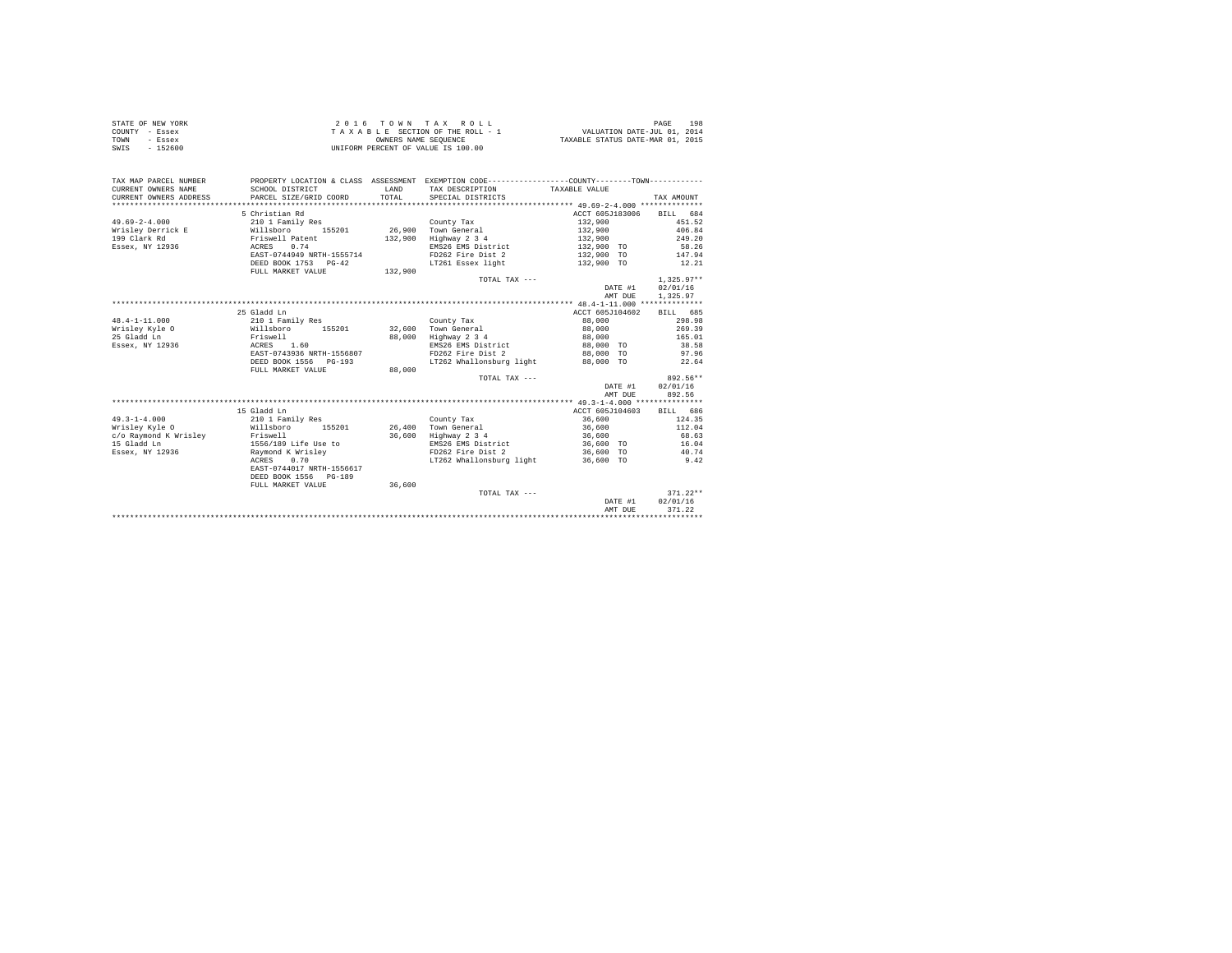| STATE OF NEW YORK | 2016 TOWN TAX ROLL                 | 199<br>PAGE                      |
|-------------------|------------------------------------|----------------------------------|
| COUNTY - Essex    | TAXABLE SECTION OF THE ROLL - 1    | VALUATION DATE-JUL 01, 2014      |
| TOWN<br>- Essex   | OWNERS NAME SEOUENCE               | TAXABLE STATUS DATE-MAR 01, 2015 |
| SWIS<br>$-152600$ | UNIFORM PERCENT OF VALUE IS 100.00 |                                  |

| TAX MAP PARCEL NUMBER<br>CURRENT OWNERS NAME<br>CURRENT OWNERS ADDRESS | PROPERTY LOCATION & CLASS ASSESSMENT EXEMPTION CODE----------------COUNTY-------TOWN----------<br>SCHOOL DISTRICT<br>PARCEL SIZE/GRID COORD | LAND<br>TOTAL | TAX DESCRIPTION TAXABLE VALUE<br>SPECIAL DISTRICTS |                                     | TAX AMOUNT               |  |
|------------------------------------------------------------------------|---------------------------------------------------------------------------------------------------------------------------------------------|---------------|----------------------------------------------------|-------------------------------------|--------------------------|--|
|                                                                        | 199 Clark Rd                                                                                                                                |               |                                                    |                                     | ACCT 605J102213 BILL 687 |  |
|                                                                        |                                                                                                                                             |               |                                                    |                                     | 442.35                   |  |
| $58.1 - 3 - 1.000$                                                     | 210 1 Family Res<br>Willsboro 155201 25,000 Town General                                                                                    |               | County Tax                                         | 130,200                             |                          |  |
| Wrislev Mark<br>Wrisley Cynthia                                        |                                                                                                                                             |               |                                                    | 130,200                             | 398.58                   |  |
|                                                                        | Judd                                                                                                                                        | 130,200       | Highway 2 3 4                                      | 130,200                             | 244.13                   |  |
| 199 Clark Rd                                                           | 0.79<br>ACRES                                                                                                                               |               |                                                    | EMS26 EMS District 130,200 TO 57.08 |                          |  |
| Essex, NY 12936-9725 EAST-0748732 NRTH-1551312                         |                                                                                                                                             |               | FD262 Fire Dist 2                                  | 130,200 TO                          | 144.93                   |  |
|                                                                        | DEED BOOK 821<br>PG-338                                                                                                                     |               | LT262 Whallonsburg light 130,200 TO                |                                     | 33.49                    |  |
|                                                                        | FULL MARKET VALUE                                                                                                                           | 130.200       |                                                    |                                     |                          |  |
|                                                                        |                                                                                                                                             |               | TOTAL TAX ---                                      |                                     | $1.320.56**$             |  |
|                                                                        |                                                                                                                                             |               |                                                    |                                     | DATE #1<br>02/01/16      |  |
|                                                                        |                                                                                                                                             |               |                                                    |                                     | 1,320.56<br>AMT DUE      |  |
|                                                                        |                                                                                                                                             |               |                                                    |                                     |                          |  |
|                                                                        | 1445 Lake Shore Rd                                                                                                                          |               |                                                    | ACCT 605J195004                     | BILL 688                 |  |
| $49.3 - 2 - 26.130$                                                    | 312 Vac w/imprv                                                                                                                             |               | AG DIST C 41720                                    | 96.484                              | 96,484                   |  |
| Wrisley Mark A (Willsboro 155201 162.100 County Tax                    |                                                                                                                                             |               |                                                    | 76.016                              | 258.26                   |  |
| Wrisley Cynthia L                                                      |                                                                                                                                             |               |                                                    | 76,016                              | 232.70                   |  |
| 199 Clark Rd                                                           | Judd<br>ACRES 121.67                                                                                                                        |               | 172,500 Town General<br>Highway 2 3 4              | 76,016                              | 142.54                   |  |
| Essex, NY 12936-9725 EAST-0753444 NRTH-1552216                         |                                                                                                                                             |               |                                                    | EMS26 EMS District 172,500 TO 75.62 |                          |  |
|                                                                        | DEED BOOK 1172   PG-242                                                                                                                     |               | FD262 Fire Dist 2                                  |                                     | 172.500 TO 192.02        |  |
| MAY BE SUBJECT TO PAYMENT FULL MARKET VALUE                            |                                                                                                                                             | 172,500       |                                                    |                                     |                          |  |
| UNDER AGDIST LAW TIL 2019                                              |                                                                                                                                             |               |                                                    |                                     |                          |  |
|                                                                        |                                                                                                                                             |               | TOTAL TAX ---                                      |                                     | $901.14**$               |  |
|                                                                        |                                                                                                                                             |               |                                                    |                                     | DATE #1 02/01/16         |  |
|                                                                        |                                                                                                                                             |               |                                                    |                                     | 901.14<br>AMT DUE        |  |
|                                                                        |                                                                                                                                             |               |                                                    |                                     |                          |  |
|                                                                        | Clark Rd                                                                                                                                    |               |                                                    |                                     |                          |  |
|                                                                        |                                                                                                                                             |               |                                                    |                                     | ACCT 605J183003 BILL 689 |  |
| $58.1 - 3 - 2.000$                                                     | 105 Vac farmland                                                                                                                            |               | AG DIST C 41720                                    | 29.772                              | 29,772                   |  |
| Wrisley Mark A                                                         | Willsboro<br>155201 48,300 County Tax                                                                                                       |               |                                                    | 18,528                              | 62.95                    |  |
| Lacey Cynthia L                                                        | Judd Patent                                                                                                                                 |               | 48,300 Town General                                | 18,528                              | 56.72                    |  |
| 199 Clark Rd                                                           | 50.0 Acres                                                                                                                                  |               | Highway 2 3 4                                      | 18,528                              | 34.74                    |  |
| Essex, NY 12936-9725                                                   | ACRES 50.00                                                                                                                                 |               |                                                    | EMS26 EMS District 48,300 TO        | 21.17                    |  |
|                                                                        | EAST-0749753 NRTH-1551184                                                                                                                   |               |                                                    | FD262 Fire Dist 2 48,300 TO         | 53.76                    |  |
| MAY BE SUBJECT TO PAYMENT                                              | DEED BOOK 768<br>$PG-143$                                                                                                                   |               | LT262 Whallonsburg light 48.300 TO                 |                                     | 12.43                    |  |
| UNDER AGDIST LAW TIL 2019                                              | FULL MARKET VALUE                                                                                                                           | 48,300        |                                                    |                                     |                          |  |
|                                                                        |                                                                                                                                             |               | TOTAL TAX ---                                      |                                     | $241.77**$               |  |
|                                                                        |                                                                                                                                             |               |                                                    |                                     | 02/01/16<br>DATE #1      |  |
|                                                                        |                                                                                                                                             |               |                                                    |                                     | 241.77<br>AMT DUE        |  |
|                                                                        |                                                                                                                                             |               |                                                    |                                     |                          |  |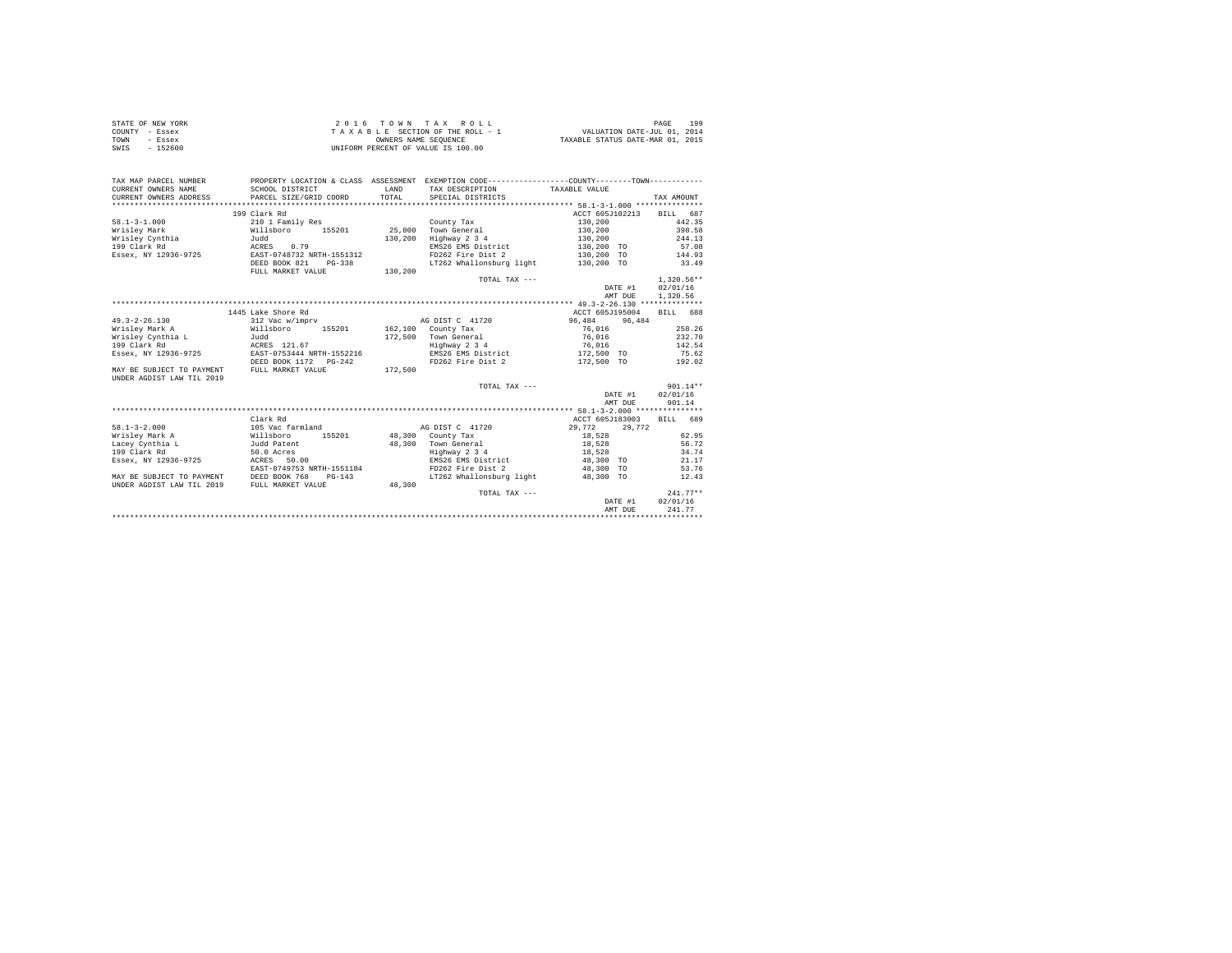| STATE OF NEW YORK<br>COUNTY - Essex<br>TOWN<br>- Essex<br>$-152600$<br>SWIS |                           | OWNERS NAME SEOUENCE | 2016 TOWN TAX ROLL<br>UNIFORM PERCENT OF VALUE IS 100.00                                                                       | TAXABLE STATUS DATE-MAR 01, 2015 | PAGE<br>200      |
|-----------------------------------------------------------------------------|---------------------------|----------------------|--------------------------------------------------------------------------------------------------------------------------------|----------------------------------|------------------|
| TAX MAP PARCEL NUMBER<br>CURRENT OWNERS NAME                                | SCHOOL DISTRICT           | LAND                 | PROPERTY LOCATION & CLASS ASSESSMENT EXEMPTION CODE----------------COUNTY-------TOWN---------<br>TAX DESCRIPTION TAXABLE VALUE |                                  |                  |
| CURRENT OWNERS ADDRESS                                                      | PARCEL SIZE/GRID COORD    | TOTAL                | SPECIAL DISTRICTS                                                                                                              |                                  | TAX AMOUNT       |
|                                                                             |                           |                      |                                                                                                                                |                                  |                  |
|                                                                             | 1345 NYS Route 22         |                      |                                                                                                                                | ACCT 605J102012 BILL 690         |                  |
| $57.2 - 4 - 2.100$                                                          | 240 Rural res             |                      | County Tax                                                                                                                     | 149,700                          | 508.60           |
| Zahorchak Jennifer                                                          | Willsboro                 |                      | 155201 41,000 Town General                                                                                                     | 149,700                          | 458.27           |
| VanDeusen Gregg<br>149,700<br>1345 NYS Route 22 ACRES 10.00 BANK1STARSG     |                           |                      | Highway 2 3 4                                                                                                                  | 149,700                          | 280.70           |
|                                                                             |                           |                      | EMS26 EMS District                                                                                                             | 149,700 TO                       | 65.62            |
| Essex, NY 12936                                                             | EAST-0739718 NRTH-1550783 |                      | FD262 Fire Dist 2                                                                                                              | 149,700 TO                       | 166.64           |
|                                                                             | DEED BOOK 1588 PG-198     |                      | LT262 Whallonsburg light                                                                                                       | 149,700 TO                       | 38.51            |
|                                                                             | FULL MARKET VALUE         | 149,700              |                                                                                                                                |                                  |                  |
|                                                                             |                           |                      | TOTAL TAX $---$                                                                                                                |                                  | $1.518.34**$     |
|                                                                             |                           |                      |                                                                                                                                | DATE #1                          | 02/01/16         |
|                                                                             |                           |                      |                                                                                                                                | AMT DUE                          | 1,518.34         |
|                                                                             |                           |                      |                                                                                                                                |                                  |                  |
|                                                                             | 1829 NYS Route 22         |                      |                                                                                                                                | ACCT 605.7100907                 | BILL 691         |
| $49.1 - 1 - 36.000$                                                         | 110 Livestock             |                      | County Tax                                                                                                                     | 96,200                           | 326.84           |
| Zeh Beverley J<br>Willsboro                                                 | 155201 31,200             |                      | Town General                                                                                                                   | 96,200                           | 294.49           |
| Currier Eric R                                                              | Wharton                   | 96,200               | Highway 2 3 4                                                                                                                  | 96,200                           | 180.38           |
| 1829 NYS Route 22                                                           | ACRES<br>$0.96$ RANK CORE |                      | EMS26 EMS District 96,200 TO                                                                                                   |                                  | 42.17            |
| Essex, NY 12936                                                             | EAST-0744913 NRTH-1560822 |                      | FD262 Fire Dist 2 96,200 TO                                                                                                    |                                  | 107.08           |
|                                                                             | DEED BOOK 1792 PG-196     |                      | LT262 Whallonsburg light                                                                                                       | 96.200 TO                        | 24.75            |
|                                                                             | FULL MARKET VALUE         | 96.200               |                                                                                                                                |                                  |                  |
|                                                                             |                           |                      | TOTAL TAX ---                                                                                                                  |                                  | $975.71**$       |
|                                                                             |                           |                      |                                                                                                                                |                                  | DATE #1 02/01/16 |
|                                                                             |                           |                      |                                                                                                                                | AMT DUE                          | 975.71           |
|                                                                             |                           |                      |                                                                                                                                |                                  |                  |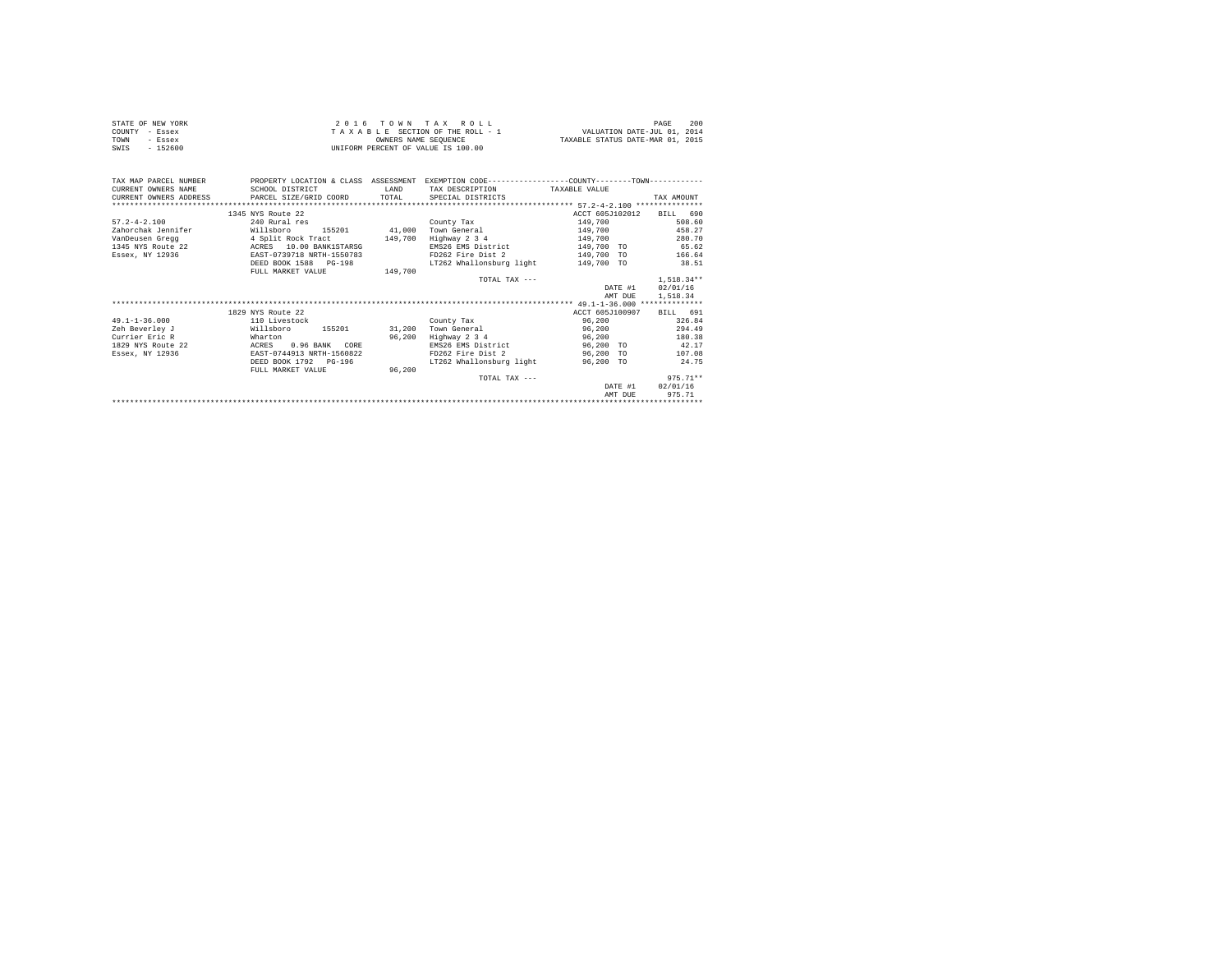| STATE OF NEW YORK | 2016 TOWN TAX ROLL                 | 201<br>PAGE                      |
|-------------------|------------------------------------|----------------------------------|
| COUNTY - Essex    | TAXABLE SECTION OF THE ROLL - 1    | VALUATION DATE-JUL 01, 2014      |
| TOWN<br>- Essex   |                                    | TAXABLE STATUS DATE-MAR 01, 2015 |
| $-152600$<br>SWIS | UNIFORM PERCENT OF VALUE IS 100.00 | RPS155/V04/L015                  |
|                   |                                    | CURRENT DATE 12/16/2015          |

## R O L L S U B S E C T I O N - - T O T A L S

## \*\*\* S P E C I A L D I S T R I C T S U M M A R Y \*\*\*

|      |                      | TOTAL   | EXTENSION  | EXTENSION | AD VALOREM | EXEMPT | TAXABLE    | TOTAL     |
|------|----------------------|---------|------------|-----------|------------|--------|------------|-----------|
| CODE | DISTRICT NAME        | PARCELS | TYPE       | VALUE     | VALUE      | AMOUNT | VALUE      | TAX       |
|      |                      |         |            |           |            |        |            |           |
|      | SR150 Return sewer r |         | 28 MOVTAX  | 17,380.17 |            |        | 17,380.17  | 17,380.17 |
|      | WR151 Return water r |         | 36 MOVTAX  | 10,868.22 |            |        | 10.868.22  | 10.868.22 |
|      | EMS26 EMS District   |         | 691 TOTAL  |           | 124514.551 | 52,268 | 124462.283 | 54,560.70 |
|      | FD261 Fire Dist 1    |         | 393 TOTAL  |           | 88609,953  | 52,268 | 88557.685  | 88,403.71 |
|      | FD262 Fire Dist 2    |         | 302 TOTAL  |           | 35904,599  |        | 35904,599  | 39,966.79 |
|      | LT261 Essex light    |         | 211 TOTAL  |           | 53586,899  | 52,268 | 53534,631  | 4.917.45  |
|      | LT262 Whallonsburg 1 |         | 81 TOTAL   |           | 11832,890  |        | 11832,890  | 3,044.01  |
|      | WB261 Water B&I      |         | 34 TOTAL C |           | 14648.200  | 32,268 | 14615,932  | 4,014.07  |

# \*\*\* S C H O O L D I S T R I C T S U M M A R Y \*\*\*

| CODE   | DISTRICT NAME      | TOTAL<br>PARCELS | ASSESSED<br>LAND | ASSESSED<br>TOTAL | EXEMPT<br>AMOUNT<br>-----------<br>STAR AMOUNT | TOTAL<br>TAXABLE<br>------------<br>STAR TAXABLE |
|--------|--------------------|------------------|------------------|-------------------|------------------------------------------------|--------------------------------------------------|
|        | Westport           | 99               | 4524.500         | 8287.700          | 817.605                                        | 7,470,095                                        |
| 155001 | Willsboro          | 592              | 52717.088        | 116226.851        | 1238,950<br>5447.475                           | 6, 231, 145<br>110,779,376                       |
| 155201 |                    |                  |                  |                   | 6229.825                                       | 104,549,551                                      |
|        | SUB-TOTAL          | 691              | 57241.588        | 124514.551        | 6265,080                                       | 118, 249, 471                                    |
|        | SUB - TO TAL(CONT) |                  |                  |                   | 7468.775                                       | 110,780,696                                      |
|        | TOTAL              | 691              | 57241.588        | 124514.551        | 6265,080                                       | 118,249,471                                      |
|        | TO TAL (CONT)      |                  |                  |                   | 7468.775                                       | 110,780,696                                      |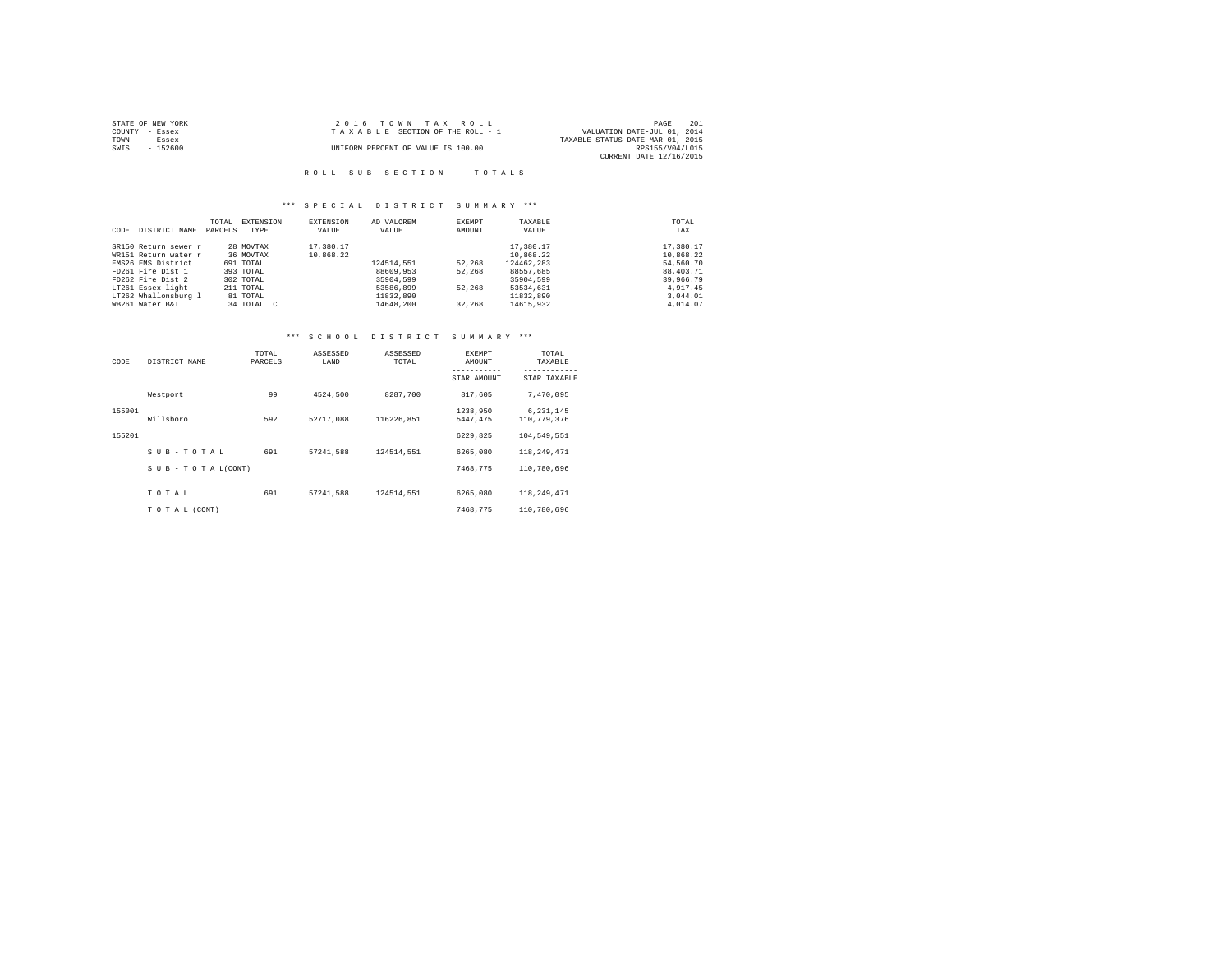|                | STATE OF NEW YORK | $2.0.16$ TOWN TAX ROLL             |                                  | PAGE            | 202 |
|----------------|-------------------|------------------------------------|----------------------------------|-----------------|-----|
| COUNTY - Essex |                   | TAXABLE SECTION OF THE ROLL - 1    | VALUATION DATE-JUL 01, 2014      |                 |     |
| TOWN           | - Essex           |                                    | TAXABLE STATUS DATE-MAR 01, 2015 |                 |     |
| SWIS           | - 152600          | UNIFORM PERCENT OF VALUE IS 100.00 |                                  | RPS155/V04/L015 |     |
|                |                   |                                    | CURRENT DATE 12/16/2015          |                 |     |

#### ROLL SUB SECTION - - TOTALS

## \*\*\* S Y S T E M C O D E S S U M M A R Y \*\*\*

## NO SYSTEM EXEMPTIONS AT THIS LEVEL

#### \*\*\* E X E M P T I O N S U M M A R Y \*\*\*

|       |             | TOTAL          |           |          |  |
|-------|-------------|----------------|-----------|----------|--|
| CODE  | DESCRIPTION | PARCELS        | COUNTY    | TOWN     |  |
| 33302 | CNTY REFOR  | 1              | 123,600   |          |  |
| 41101 | VETERANS    | 1              | 5,000     | 5,000    |  |
| 41120 | VETWAR CTS  | 13             | 195,000   | 195,000  |  |
| 41130 | VETCOM CTS  | 13             | 308,575   | 308.575  |  |
| 41132 | VET COM C   | $\overline{2}$ | 25.125    |          |  |
| 41133 | VET COM T   | $\overline{2}$ |           | 25.125   |  |
| 41140 | VETDIS CTS  | 3              | 125,800   | 125,800  |  |
| 41142 | VET DIS C   | 1              | 2,850     |          |  |
| 41143 | VET DIS T   | 1              |           | 2,850    |  |
| 41700 | AG. BLDG.   | 5              | 633,148   | 633,148  |  |
| 41720 | AG DIST C   | 73             | 3925, 417 | 3925.417 |  |
| 41800 | AGED ALL    | 20             | 1016,322  | 1016,322 |  |
| 41801 | AGED C/T    | 1              | 208,250   | 208,250  |  |
| 42100 | AG. IMPMNT  | $\overline{2}$ | 52,268    | 52.268   |  |
|       | TOTAL       | 138            | 6621.355  | 6497.755 |  |

## \*\*\* G R A N D T O T A L S \*\*\*

| ROLL<br><b>SEC</b> | DESCRIPTION                                                  | TOTAL<br>PARCELS | ASSESSED<br>LAND                    | ASSESSED<br>TOTAL                      | <b>EXEMPT</b><br>AMOUNT<br>STAR AMOUNT | TOTAL<br>TAXABLE<br>STAR TAXABLE          | TOTAL<br>TAX                                         |
|--------------------|--------------------------------------------------------------|------------------|-------------------------------------|----------------------------------------|----------------------------------------|-------------------------------------------|------------------------------------------------------|
|                    | County Tax<br>Town General<br>Highway 2 3 4<br>School Relevy |                  | 57241.588<br>57241.588<br>57241.588 | 124514.551<br>124514.551<br>124514.551 | 6.621.355<br>6.497.755<br>6.497.755    | 117,893,196<br>118,016,796<br>118,016,796 | 400.538.64<br>361,280.57<br>221.289.61<br>112,120.72 |
|                    | SPEC DIST TAXES<br>TAXABLE                                   | 691              |                                     |                                        |                                        |                                           | 223.155.12<br>1318, 384, 66                          |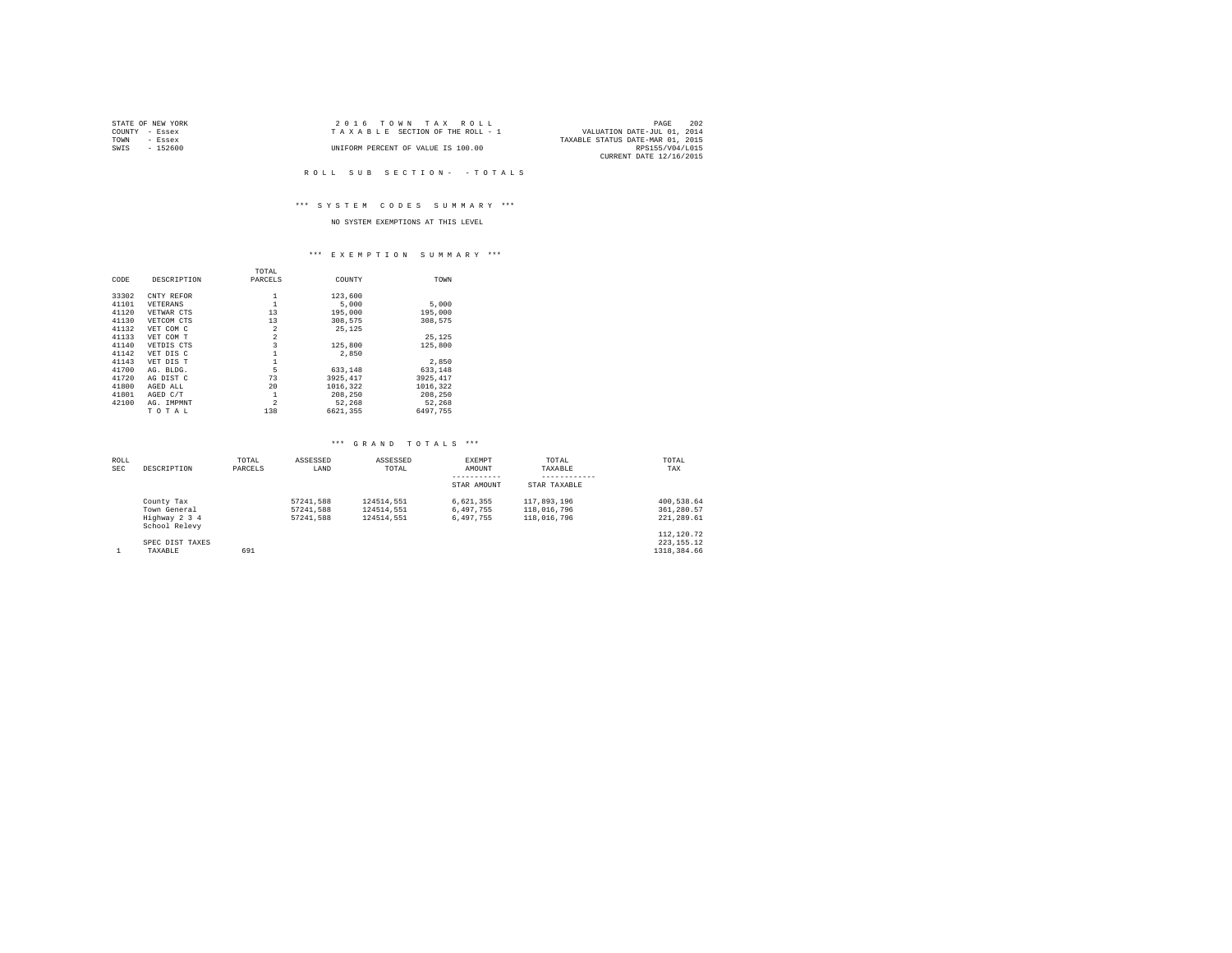| STATE OF NEW YORK | 2016 TOWN TAX ROLL                 | 203<br>PAGE                              |
|-------------------|------------------------------------|------------------------------------------|
| COUNTY - Essex    | TAXABLE SECTION OF THE ROLL - 1    | SUB-SECT - A VALUATION DATE-JUL 01, 2014 |
| TOWN<br>- Essex   | OWNERS NAME SEOUENCE               | TAXABLE STATUS DATE-MAR 01, 2015         |
| $-152600$<br>SWIS | UNIFORM PERCENT OF VALUE IS 100.00 |                                          |

| TAX MAP PARCEL NUMBER<br>CURRENT OWNERS NAME<br>CURRENT OWNERS ADDRESS | PROPERTY LOCATION & CLASS ASSESSMENT EXEMPTION CODE---------------COUNTY-------TOWN----------<br>SCHOOL DISTRICT<br>PARCEL SIZE/GRID COORD | LAND<br>TOTAL. | TAX DESCRIPTION TAXABLE VALUE<br>SPECIAL DISTRICTS |                  | TAX AMOUNT   |
|------------------------------------------------------------------------|--------------------------------------------------------------------------------------------------------------------------------------------|----------------|----------------------------------------------------|------------------|--------------|
|                                                                        | Jersey St                                                                                                                                  |                |                                                    | ACCT 605J103908  | RTLL 692     |
| $39.4 - 1 - 3.000$                                                     | 911 Forest s480                                                                                                                            |                | 47450<br>FISCHER                                   | 8,632<br>8.632   |              |
| Shirley Forests Inc                                                    | 155201<br>Willsboro                                                                                                                        |                | 55,700 County Tax                                  | 47.068           | 159.91       |
| c/o David Shirley                                                      | Hicks                                                                                                                                      |                | 55.700 Town General                                | 47,068           | 144.09       |
| 17100 102nd Ave NE                                                     | 86AC Under 480 RPTL                                                                                                                        |                | Highway 2 3 4                                      | 47.068           | 88.26        |
| Bothell, WA 98011                                                      | ACRES 86.00                                                                                                                                |                | EMS26 EMS District                                 | 55,700 TO        | 24.42        |
|                                                                        | EAST-0737239 NRTH-1572088                                                                                                                  |                | FD262 Fire Dist 2                                  | 55,700 TO        | 62.00        |
|                                                                        | DEED BOOK 662<br>$PG-051$                                                                                                                  |                |                                                    |                  |              |
|                                                                        | FULL MARKET VALUE                                                                                                                          | 55,700         |                                                    |                  |              |
|                                                                        |                                                                                                                                            |                | TOTAL TAX ---                                      |                  | $478.68**$   |
|                                                                        |                                                                                                                                            |                |                                                    | DATE #1          | 02/01/16     |
|                                                                        |                                                                                                                                            |                |                                                    | AMT DUE          | 478.68       |
|                                                                        |                                                                                                                                            |                |                                                    |                  |              |
|                                                                        | Jersey St                                                                                                                                  |                |                                                    | ACCT 605J103909  | BILL 693     |
| $39.4 - 1 - 41.100$                                                    | 911 Forest s480                                                                                                                            |                | FISCHER 47450                                      | 81,598<br>81,598 |              |
| Shirley Forests Inc                                                    | Willsboro<br>155201                                                                                                                        |                | 195,200 County Tax                                 | 113,602          | 385.96       |
| c/o David Shirley                                                      |                                                                                                                                            |                | 195.200 Town General                               | 113,602          | 347.77       |
| 17100 102nd Ave NE                                                     | Potts<br>253.9AC Under 480 RPTL                                                                                                            |                | Highway 2 3 4                                      | 113,602          | 213.01       |
| Bothell, WA 98011                                                      | ACRES 270.67                                                                                                                               |                | EMS26 EMS District                                 | 195,200 TO       | 85.57        |
|                                                                        | EAST-0739510 NRTH-1569854                                                                                                                  |                | FD262 Fire Dist 2                                  | 195,200 TO       | 217.28       |
|                                                                        | DEED BOOK 662<br>$PG-051$                                                                                                                  |                |                                                    |                  |              |
|                                                                        | FULL MARKET VALUE                                                                                                                          | 195,200        |                                                    |                  |              |
|                                                                        |                                                                                                                                            |                | TOTAL TAX ---                                      |                  | $1.249.59**$ |
|                                                                        |                                                                                                                                            |                |                                                    | DATE #1          | 02/01/16     |
|                                                                        |                                                                                                                                            |                |                                                    | AMT DUE          | 1,249.59     |
|                                                                        |                                                                                                                                            |                |                                                    |                  |              |
|                                                                        | Jersey St                                                                                                                                  |                |                                                    | ACCT 605J103803  | RTLL 694     |
| $39.4 - 1 - 47.000$                                                    | 911 Forest s480                                                                                                                            |                | FISCHER<br>47450                                   | 14,503<br>14,503 |              |
| Shirley Forests Inc                                                    | Westport<br>155001                                                                                                                         |                | 41.400 County Tax                                  | 26,897           | 91.38        |
| c/o David Shirley                                                      | Gore                                                                                                                                       |                | 41.400 Town General                                | 26.897           | 82.34        |
| 17100 102nd Ave NE                                                     | 50AC Under 480 RPTL                                                                                                                        |                | Highway 2 3 4                                      | 26,897           | 50.43        |
| Bothell, WA 98011                                                      | ACRES 50.00                                                                                                                                |                | EMS26 EMS District                                 | 41,400 TO        | 18.15        |
|                                                                        | EAST-0733281 NRTH-1569832                                                                                                                  |                | FD262 Fire Dist 2                                  | 41,400 TO        | 46.08        |
|                                                                        | DEED BOOK 662<br>PG-051                                                                                                                    |                |                                                    |                  |              |
|                                                                        | FULL MARKET VALUE                                                                                                                          | 41,400         |                                                    |                  |              |
|                                                                        |                                                                                                                                            |                | TOTAL TAX ---                                      |                  | 288.38**     |
|                                                                        |                                                                                                                                            |                |                                                    | DATE #1          | 02/01/16     |
|                                                                        |                                                                                                                                            |                |                                                    | AMT DUE          | 288.38       |
|                                                                        |                                                                                                                                            |                |                                                    |                  |              |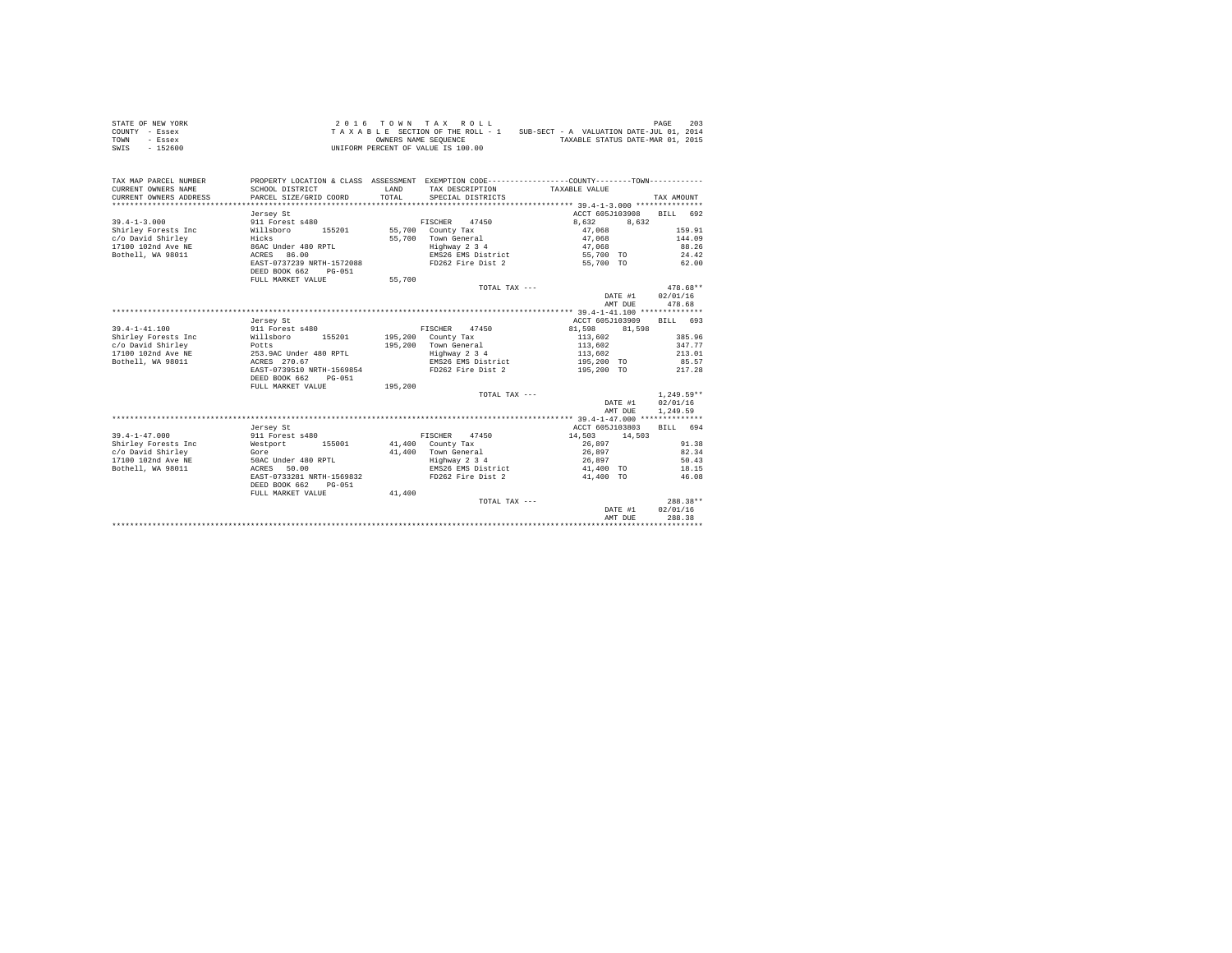| STATE OF NEW YORK | 2016 TOWN TAX ROLL                 | 204<br>PAGE                              |
|-------------------|------------------------------------|------------------------------------------|
| COUNTY - Essex    | TAXABLE SECTION OF THE ROLL - 1    | SUB-SECT - A VALUATION DATE-JUL 01, 2014 |
| TOWN<br>- Essex   | OWNERS NAME SEOUENCE               | TAXABLE STATUS DATE-MAR 01, 2015         |
| $-152600$<br>SWIS | UNIFORM PERCENT OF VALUE IS 100.00 |                                          |

| TAX MAP PARCEL NUMBER<br>CURRENT OWNERS NAME<br>CURRENT OWNERS ADDRESS | PROPERTY LOCATION & CLASS ASSESSMENT EXEMPTION CODE----------------COUNTY-------TOWN----------<br>SCHOOL DISTRICT<br>PARCEL SIZE/GRID COORD | LAND<br>TOTAL | TAX DESCRIPTION TAXABLE VALUE<br>SPECIAL DISTRICTS |                            | TAX AMOUNT |
|------------------------------------------------------------------------|---------------------------------------------------------------------------------------------------------------------------------------------|---------------|----------------------------------------------------|----------------------------|------------|
|                                                                        | Daniels Rd                                                                                                                                  |               |                                                    | ACCT 605J103904            | RTLL 695   |
| $48.1 - 1 - 1.100$                                                     | 911 Forest s480                                                                                                                             |               | FISCHER<br>47450                                   |                            |            |
|                                                                        | 155001                                                                                                                                      |               | 119,900 County Tax                                 | 39,682<br>39,682<br>80.218 | 272.54     |
| Shirley Forests Inc<br>c/o David Shirley                               | Westport<br>39 Platt Rogers                                                                                                                 |               | 119,900 Town General                               | 80,218                     | 245.57     |
| 17100 102nd Ave NE                                                     | 174.8AC Under 480 RPTL                                                                                                                      |               | Highway 2 3 4                                      | 80,218                     | 150.41     |
| Bothell, WA 98011                                                      | ACRES 174.80                                                                                                                                |               | EMS26 EMS District                                 | 119,900 TO                 | 52.56      |
|                                                                        | EAST-0724067 NRTH-1564937                                                                                                                   |               | FD262 Fire Dist 2                                  | 119,900 TO                 | 133.47     |
|                                                                        | $PG-0.51$                                                                                                                                   |               |                                                    |                            |            |
|                                                                        | DEED BOOK 662<br>FULL MARKET VALUE                                                                                                          | 119,900       |                                                    |                            |            |
|                                                                        |                                                                                                                                             |               |                                                    |                            | 854.55**   |
|                                                                        |                                                                                                                                             |               | TOTAL TAX ---                                      |                            |            |
|                                                                        |                                                                                                                                             |               |                                                    | DATE #1                    | 02/01/16   |
|                                                                        |                                                                                                                                             |               |                                                    | AMT DUE                    | 854.55     |
|                                                                        |                                                                                                                                             |               |                                                    |                            |            |
|                                                                        | Daniels Rd                                                                                                                                  |               |                                                    | ACCT 605J103804            | BILL 696   |
| $48.1 - 1 - 2.000$                                                     | 911 Forest s480                                                                                                                             |               | FISCHER 47450                                      | 11,553<br>11,553           |            |
| Shirley Forests Inc                                                    | Westport 155001 25,000 County Tax                                                                                                           |               |                                                    | 13,447                     | 45.69      |
| c/o David Shirley                                                      | 19 Brookfield<br>25AC Under 480 RPTL                                                                                                        |               | 25,000 Town General                                | 13,447                     | 41.16      |
| 17100 102nd Ave NE                                                     |                                                                                                                                             |               | Highway 2 3 4                                      | 13,447                     | 25.21      |
| Bothell, WA 98011                                                      | ACRES 25.00                                                                                                                                 |               | EMS26 EMS District                                 | 25,000 TO                  | 10.96      |
|                                                                        | EAST-0725895 NRTH-1563687                                                                                                                   |               | FD262 Fire Dist 2                                  | 25,000 TO                  | 27.83      |
|                                                                        | DEED BOOK 662<br>$PG - 0.51$                                                                                                                |               |                                                    |                            |            |
|                                                                        | FULL MARKET VALUE                                                                                                                           | 25,000        |                                                    |                            |            |
|                                                                        |                                                                                                                                             |               | TOTAL TAX ---                                      |                            | $150.85**$ |
|                                                                        |                                                                                                                                             |               |                                                    | DATE #1                    | 02/01/16   |
|                                                                        |                                                                                                                                             |               |                                                    | AMT DUE                    | 150.85     |
|                                                                        |                                                                                                                                             |               |                                                    |                            |            |
|                                                                        | Mason Rd                                                                                                                                    |               |                                                    | ACCT 605J103906            | BILL 697   |
| $48.1 - 1 - 5.000$                                                     | 911 Forest s480                                                                                                                             |               | FISCHER<br>47450                                   | 513<br>513                 |            |
| Shirley Forests Inc                                                    | Westport<br>155001                                                                                                                          |               | 45,900 County Tax                                  | 45,387                     | 154.20     |
| c/o David Shirley                                                      | 12 Brookfield                                                                                                                               |               | 45.900 Town General                                | 45,387                     | 138.94     |
| 17100 102nd Ave NE                                                     | 50AC Under 480 RPTL                                                                                                                         |               | Highway 2 3 4                                      | 45.387                     | 85.10      |
| Bothell, WA 98011                                                      | ACRES 50.00                                                                                                                                 |               | EMS26 EMS District                                 | 45,900 TO                  | 20.12      |
|                                                                        | EAST-0726042 NRTH-1567047                                                                                                                   |               | FD262 Fire Dist 2                                  | 45,900 TO                  | 51.09      |
|                                                                        | DEED BOOK 662<br>PG-051                                                                                                                     |               |                                                    |                            |            |
|                                                                        | FULL MARKET VALUE                                                                                                                           | 45,900        |                                                    |                            |            |
|                                                                        |                                                                                                                                             |               | TOTAL TAX ---                                      |                            | 449.45**   |
|                                                                        |                                                                                                                                             |               |                                                    | DATE #1                    | 02/01/16   |
|                                                                        |                                                                                                                                             |               |                                                    | AMT DUE                    | 449.45     |
|                                                                        |                                                                                                                                             |               |                                                    |                            |            |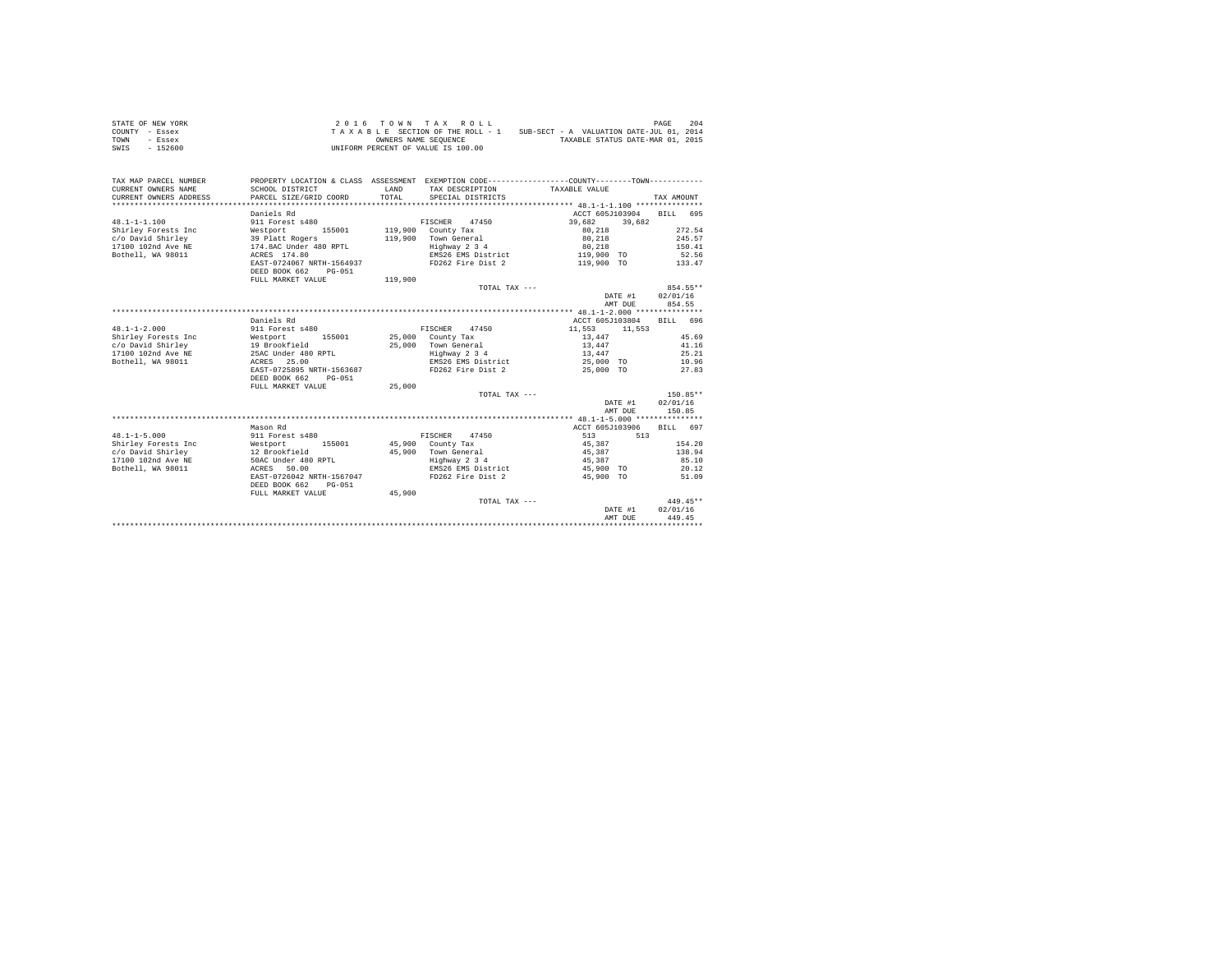| STATE OF NEW YORK | 2016 TOWN TAX ROLL                 | 205<br>PAGE                              |
|-------------------|------------------------------------|------------------------------------------|
| COUNTY - Essex    | TAXABLE SECTION OF THE ROLL - 1    | SUB-SECT - A VALUATION DATE-JUL 01, 2014 |
| TOWN<br>- Essex   | OWNERS NAME SEOUENCE               | TAXABLE STATUS DATE-MAR 01, 2015         |
| $-152600$<br>SWIS | UNIFORM PERCENT OF VALUE IS 100.00 |                                          |

| TAX MAP PARCEL NUMBER<br>CURRENT OWNERS NAME<br>CURRENT OWNERS ADDRESS | SCHOOL DISTRICT<br>PARCEL SIZE/GRID COORD                                 | LAND<br>TOTAL | PROPERTY LOCATION & CLASS ASSESSMENT EXEMPTION CODE---------------COUNTY-------TOWN---------<br>TAX DESCRIPTION<br>SPECIAL DISTRICTS | TAXABLE VALUE      | TAX AMOUNT         |
|------------------------------------------------------------------------|---------------------------------------------------------------------------|---------------|--------------------------------------------------------------------------------------------------------------------------------------|--------------------|--------------------|
|                                                                        | Daniels Rd                                                                |               |                                                                                                                                      | ACCT 605J103806    | BILL 698           |
| $48.1 - 1 - 6.000$                                                     | 911 Forest s480                                                           |               | County Tax                                                                                                                           | 37,800             | 128.42             |
| Shirley Forests Inc                                                    | 155001                                                                    | 37,800        | Town General                                                                                                                         | 37,800             | 115.72             |
|                                                                        | Westport<br>12 19 Brookfield                                              | 37,800        |                                                                                                                                      |                    | 70.88              |
| c/o David Shirley                                                      |                                                                           |               | Highway 2 3 4                                                                                                                        | 37,800             |                    |
| 17100 102nd Ave NE                                                     | 70.01AC Under 480 RPTL                                                    |               | EMS26 EMS District                                                                                                                   | 37,800 TO          | 16.57              |
| Bothell, WA 98011                                                      | 70.01<br>ACRES<br>EAST-0725937 NRTH-1565330<br>DEED BOOK 662<br>$PG-0.51$ |               | FD262 Fire Dist 2                                                                                                                    | 37.800 TO          | 42.08              |
|                                                                        | FULL MARKET VALUE                                                         | 37,800        |                                                                                                                                      |                    |                    |
|                                                                        |                                                                           |               | TOTAL TAX ---                                                                                                                        |                    | $373.67**$         |
|                                                                        |                                                                           |               |                                                                                                                                      | DATE #1<br>AMT DUE | 02/01/16<br>373.67 |
|                                                                        |                                                                           |               |                                                                                                                                      |                    |                    |
|                                                                        | Daniels Rd                                                                |               |                                                                                                                                      | ACCT 605J103907    | BTT.T. 699         |
| $48.1 - 1 - 7.000$                                                     | 911 Forest s480                                                           |               | FISCHER 47450                                                                                                                        | 27,908<br>27,908   |                    |
| Shirley Forests Inc                                                    | Willsboro<br>155201                                                       |               | 35,500 County Tax                                                                                                                    | 7.592              | 25.79              |
| c/o David Shirley                                                      | 18 19 Brookfield                                                          |               | 35,500 Town General                                                                                                                  | 7.592              | 23.24              |
| 17100 102nd Ave NE                                                     | 44.1AC Under 480 RPTL                                                     |               | Highway 2 3 4                                                                                                                        | 7,592              | 14.24              |
| Bothell, WA 98011                                                      | ACRES 44.10                                                               |               | EMS26 EMS District                                                                                                                   | 35,500 TO          | 15.56              |
|                                                                        | EAST-0727297 NRTH-1565007                                                 |               | FD262 Fire Dist 2                                                                                                                    | 35,500 TO          | 39.52              |
|                                                                        | DEED BOOK 662<br>$PG-051$                                                 |               |                                                                                                                                      |                    |                    |
|                                                                        | FULL MARKET VALUE                                                         | 35,500        |                                                                                                                                      |                    |                    |
|                                                                        |                                                                           |               | TOTAL TAX ---                                                                                                                        |                    | $118.35**$         |
|                                                                        |                                                                           |               |                                                                                                                                      | DATE #1            | 02/01/16           |
|                                                                        |                                                                           |               |                                                                                                                                      | AMT DUE            | 118.35             |
|                                                                        |                                                                           |               |                                                                                                                                      |                    |                    |
|                                                                        | Revnolds Rd                                                               |               |                                                                                                                                      | ACCT 605J103815    | BILL 700           |
| $48.1 - 1 - 9.000$                                                     | 911 Forest s480                                                           |               | FISCHER<br>47450                                                                                                                     | 10,802<br>10,802   |                    |
| Shirley Forests Inc                                                    | 155001<br>Westport                                                        |               | 18,400 County Tax                                                                                                                    | 7.598              | 25.81              |
| c/o David Shirley                                                      | 18 Brookfield                                                             | 18,400        | Town General                                                                                                                         | 7,598              | 23.26              |
| 17100 102nd Ave NE                                                     | 18.4AC Under 480 RPTL                                                     |               | Highway 2 3 4                                                                                                                        | 7,598              | 14.25              |
| Bothell, WA 98011                                                      | ACRES 18.40                                                               |               | EMS26 EMS District                                                                                                                   | 18,400 TO          | 8.07               |
|                                                                        | EAST-0728438 NRTH-1565122                                                 |               | FD262 Fire Dist 2                                                                                                                    | 18,400 TO          | 20.48              |
|                                                                        | DEED BOOK 662<br>$PG-051$                                                 |               |                                                                                                                                      |                    |                    |
|                                                                        |                                                                           |               |                                                                                                                                      |                    |                    |
|                                                                        | FULL MARKET VALUE                                                         | 18,400        |                                                                                                                                      |                    | $91.87**$          |
|                                                                        |                                                                           |               | TOTAL TAX ---                                                                                                                        |                    | 02/01/16           |
|                                                                        |                                                                           |               |                                                                                                                                      | DATE #1            |                    |
|                                                                        |                                                                           |               |                                                                                                                                      | AMT DUE            | 91.87              |
|                                                                        |                                                                           |               |                                                                                                                                      |                    |                    |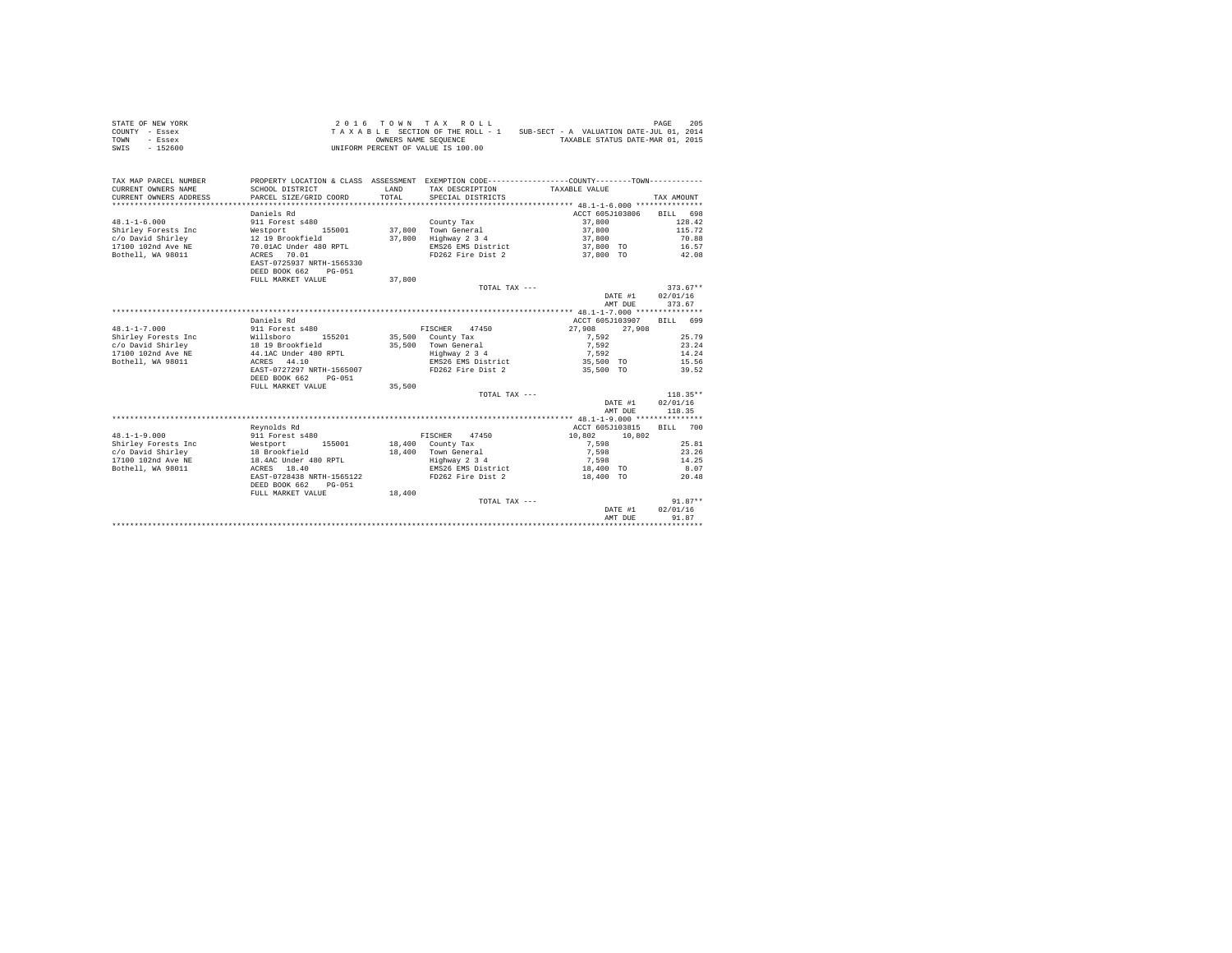| STATE OF NEW YORK |  |  |  | 2016 TOWN TAX ROLL                 |  |  |  |  |                                          | PAGE | 206 |
|-------------------|--|--|--|------------------------------------|--|--|--|--|------------------------------------------|------|-----|
| COUNTY - Essex    |  |  |  | TAXABLE SECTION OF THE ROLL - 1    |  |  |  |  | SUB-SECT - A VALUATION DATE-JUL 01, 2014 |      |     |
| TOWN<br>- Essex   |  |  |  | OWNERS NAME SEOUENCE               |  |  |  |  | TAXABLE STATUS DATE-MAR 01, 2015         |      |     |
| $-152600$<br>SWIS |  |  |  | UNIFORM PERCENT OF VALUE IS 100.00 |  |  |  |  |                                          |      |     |

| TAX MAP PARCEL NUMBER<br>CURRENT OWNERS NAME<br>CURRENT OWNERS ADDRESS | PROPERTY LOCATION & CLASS ASSESSMENT EXEMPTION CODE----------------COUNTY-------TOWN----------<br>SCHOOL DISTRICT<br>PARCEL SIZE/GRID COORD | LAND<br>TOTAL. | TAX DESCRIPTION TAXABLE VALUE<br>SPECIAL DISTRICTS |                  | TAX AMOUNT  |
|------------------------------------------------------------------------|---------------------------------------------------------------------------------------------------------------------------------------------|----------------|----------------------------------------------------|------------------|-------------|
|                                                                        | Revnolds Rd                                                                                                                                 |                |                                                    | ACCT 605J103902  | BTLL<br>701 |
| $48.1 - 1 - 14.000$                                                    | 911 Forest s480                                                                                                                             |                | FISCHER<br>47450                                   | 53,359<br>53,359 |             |
| Shirley Forests Inc                                                    | Westport<br>155001                                                                                                                          |                | 73.800 County Tax                                  | 20,441           | 69.45       |
| c/o David Shirley                                                      | 17 18 Brookfield                                                                                                                            | 73,800         | Town General                                       | 20,441           | 62.58       |
| 17100 102nd Ave                                                        | 84.4AC Under 480 RPTL                                                                                                                       |                | Highway 2 3 4                                      | 20.441           | 38.33       |
| Bothell, WA 98011                                                      | ACRES 84.40                                                                                                                                 |                | EMS26 EMS District                                 | 73,800 TO        | 32.35       |
|                                                                        | EAST-0730036 NRTH-1564478                                                                                                                   |                | FD262 Fire Dist 2                                  | 73,800 TO        | 82.15       |
|                                                                        | DEED BOOK 662<br>$PG-051$                                                                                                                   |                |                                                    |                  |             |
|                                                                        | FULL MARKET VALUE                                                                                                                           | 73,800         |                                                    |                  |             |
|                                                                        |                                                                                                                                             |                | TOTAL TAX ---                                      |                  | 284.86**    |
|                                                                        |                                                                                                                                             |                |                                                    | DATE #1          | 02/01/16    |
|                                                                        |                                                                                                                                             |                |                                                    | AMT DUE          | 284.86      |
|                                                                        |                                                                                                                                             |                |                                                    |                  |             |
|                                                                        | Daniels Rd                                                                                                                                  |                |                                                    | ACCT 605J103814  | BILL 702    |
| $48.1 - 1 - 25.000$                                                    | 911 Forest s480                                                                                                                             |                | FISCHER 47450                                      | 25,338<br>25,338 |             |
| Shirley Forests Inc                                                    | Westport<br>155001                                                                                                                          |                | 87,200 County Tax                                  | 61.862           | 210.17      |
| c/o David Shirley                                                      |                                                                                                                                             |                | 87.200 Town General                                | 61,862           | 189.38      |
| 17100 102nd Ave NE                                                     | 7 Platt Rogers<br>102.8AC Under 480 RPTL                                                                                                    |                | Highway 2 3 4                                      | 61,862           | 116.00      |
| Bothell, WA 98011                                                      | ACRES 102.80                                                                                                                                |                | EMS26 EMS District                                 | 87.200 TO        | 38.23       |
|                                                                        | EAST-0730185 NRTH-1562632                                                                                                                   |                | FD262 Fire Dist 2                                  | 87.200 TO        | 97.07       |
|                                                                        | DEED BOOK 662<br>$PG-0.51$                                                                                                                  |                |                                                    |                  |             |
|                                                                        | FULL MARKET VALUE                                                                                                                           | 87.200         |                                                    |                  |             |
|                                                                        |                                                                                                                                             |                | TOTAL TAX ---                                      |                  | 650.85**    |
|                                                                        |                                                                                                                                             |                |                                                    | DATE #1          | 02/01/16    |
|                                                                        |                                                                                                                                             |                |                                                    | AMT DUE          | 650.85      |
|                                                                        |                                                                                                                                             |                |                                                    |                  |             |
|                                                                        | Daniels Rd                                                                                                                                  |                |                                                    | ACCT 605J103901  | BTLL 703    |
| $48.1 - 1 - 30.000$                                                    | 911 Forest s480                                                                                                                             |                | FISCHER 47450                                      | 25,819<br>25,819 |             |
| Shirley Forests Inc                                                    | Westport<br>155001                                                                                                                          |                | 47,000 County Tax                                  | 21,181           | 71.96       |
| c/o David Shirley                                                      | 7 Platt Rogers                                                                                                                              |                | 47.000 Town General                                | 21,181           | 64.84       |
| 17100 102nd Ave NE                                                     | 66.6AC Under 480 RPTL                                                                                                                       |                | Highway 2 3 4                                      | 21.181           | 39.72       |
| Bothell, WA 98011                                                      | ACRES 66.60                                                                                                                                 |                | EMS26 EMS District                                 | 47,000 TO        | 20.60       |
|                                                                        | EAST-0726045 NRTH-1562046                                                                                                                   |                | FD262 Fire Dist 2                                  | 47,000 TO        | 52.32       |
|                                                                        | DEED BOOK 662<br>$PG-051$                                                                                                                   |                |                                                    |                  |             |
|                                                                        | FULL MARKET VALUE                                                                                                                           | 47,000         |                                                    |                  |             |
|                                                                        |                                                                                                                                             |                | TOTAL TAX ---                                      |                  | $249.44**$  |
|                                                                        |                                                                                                                                             |                |                                                    | DATE #1          | 02/01/16    |
|                                                                        |                                                                                                                                             |                |                                                    | AMT DUE          | 249.44      |
|                                                                        |                                                                                                                                             |                |                                                    |                  |             |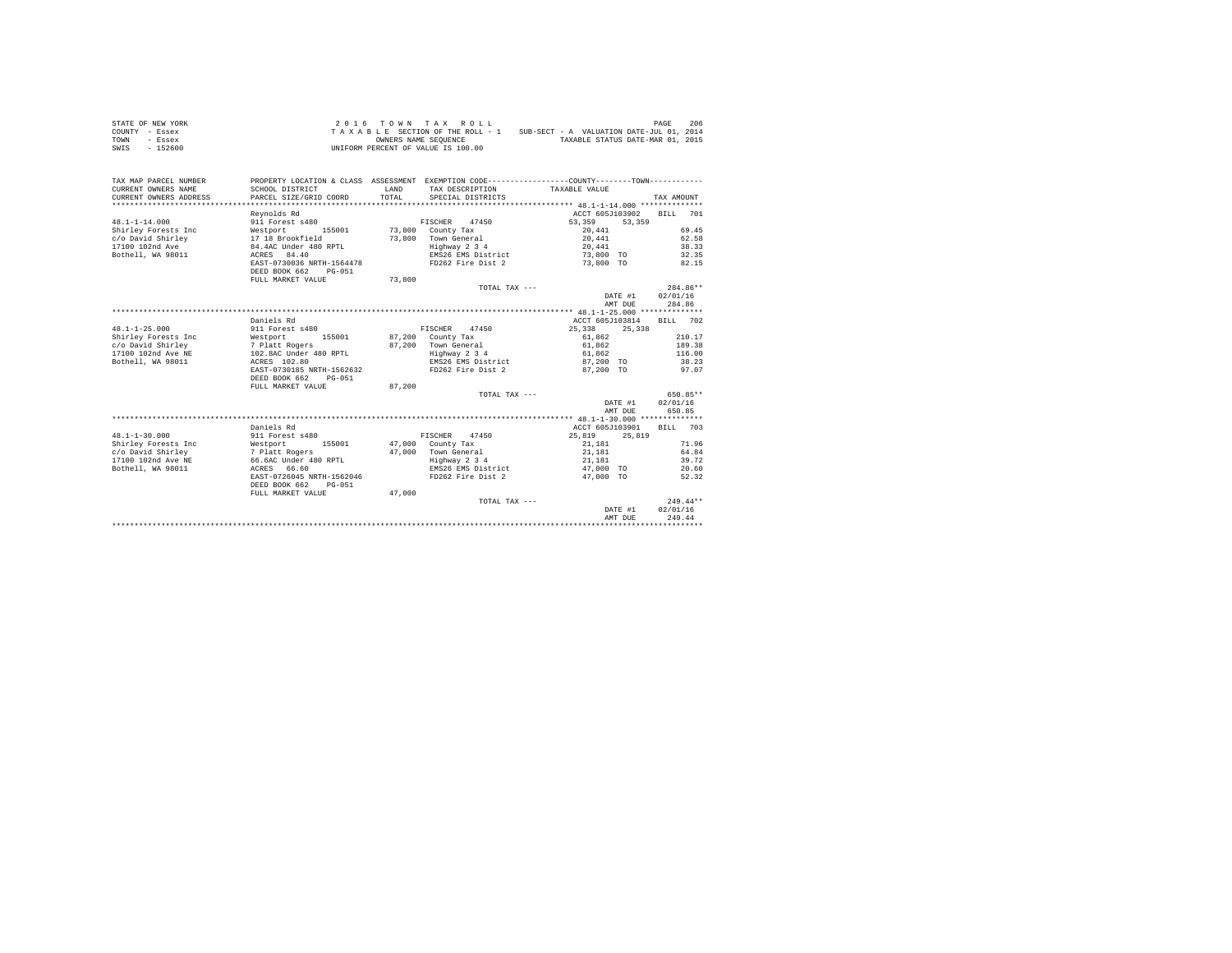| STATE OF NEW YORK | $2.0.16$ TOWN TAX ROLL             | 207<br>PAGE                              |
|-------------------|------------------------------------|------------------------------------------|
| COUNTY - Essex    | TAXABLE SECTION OF THE ROLL - 1    | SUB-SECT - A VALUATION DATE-JUL 01, 2014 |
| TOWN<br>- Essex   | OWNERS NAME SEOUENCE               | TAXABLE STATUS DATE-MAR 01, 2015         |
| $-152600$<br>SWIS | UNIFORM PERCENT OF VALUE IS 100.00 |                                          |

| TAX MAP PARCEL NUMBER<br>CURRENT OWNERS NAME<br>CURRENT OWNERS ADDRESS<br>******************** | PROPERTY LOCATION & CLASS ASSESSMENT EXEMPTION CODE----------------COUNTY-------TOWN----------<br>SCHOOL DISTRICT<br>PARCEL SIZE/GRID COORD | LAND<br>TOTAL. | TAX DESCRIPTION TAXABLE VALUE<br>SPECIAL DISTRICTS |                                    | TAX AMOUNT       |
|------------------------------------------------------------------------------------------------|---------------------------------------------------------------------------------------------------------------------------------------------|----------------|----------------------------------------------------|------------------------------------|------------------|
|                                                                                                | Daniels Rd                                                                                                                                  |                |                                                    | ACCT 605J103903                    | BILL 704         |
|                                                                                                |                                                                                                                                             |                |                                                    |                                    | 87.99            |
| $48.1 - 1 - 31.000$                                                                            | 911 Forest s480                                                                                                                             |                | County Tax                                         | 25,900                             |                  |
| Shirley Forests Inc                                                                            | Westport 155001<br>7 39 Platt Rogers                                                                                                        |                | 25.900 Town General                                | 25,900                             | 79.29            |
| c/o David Shirley                                                                              |                                                                                                                                             | 25,900         | Highway 2 3 4                                      | 25,900                             | 48.56            |
| 17100 102nd Ave NE 48AC Under 480 RPTL                                                         |                                                                                                                                             |                |                                                    | EMS26 EMS District 25,900 TO 11.35 |                  |
| Bothell, WA 98011                                                                              | ACRES 48.00<br>EAST-0724249 NRTH-1562704<br>DEED BOOK 662<br>$PG-051$                                                                       |                |                                                    | FD262 Fire Dist 2 25,900 TO        | 28.83            |
|                                                                                                | FULL MARKET VALUE                                                                                                                           | 25,900         |                                                    |                                    |                  |
|                                                                                                |                                                                                                                                             |                | TOTAL TAX ---                                      |                                    | $256.02**$       |
|                                                                                                |                                                                                                                                             |                |                                                    |                                    | DATE #1 02/01/16 |
|                                                                                                |                                                                                                                                             |                |                                                    | AMT DUE                            | 256.02           |
|                                                                                                |                                                                                                                                             |                |                                                    |                                    |                  |
|                                                                                                | Brookfield Rd                                                                                                                               |                |                                                    | ACCT 605J103805                    | BILL 705         |
| $48.2 - 1 - 24.000$                                                                            | 911 Forest s480                                                                                                                             |                | FISCHER 47450                                      | 24,110<br>24,110                   |                  |
| Shirley Forests Inc                                                                            | Westport 155001 77,900 County Tax                                                                                                           |                |                                                    | 53,790                             | 182.75           |
| c/o David Shirley                                                                              |                                                                                                                                             |                | 77,900 Town General                                | 53,790                             | 164.67           |
| 17100 102nd Ave NE                                                                             | 4 Platt Rogers<br>100AC Under 480 RPTL                                                                                                      |                | Highway 2 3 4                                      | 53,790                             | 100.86           |
| Bothell, WA 98011                                                                              | ACRES 100.00                                                                                                                                |                | EMS26 EMS District 77,900 TO                       |                                    | 34.15            |
|                                                                                                | EAST-0732428 NRTH-1560568                                                                                                                   |                | FD262 Fire Dist 2 77.900 TO 86.71                  |                                    |                  |
|                                                                                                | DEED BOOK 662<br>PG-051                                                                                                                     |                |                                                    |                                    |                  |
|                                                                                                | FULL MARKET VALUE                                                                                                                           | 77,900         |                                                    |                                    |                  |
|                                                                                                |                                                                                                                                             |                | TOTAL TAX ---                                      |                                    | 569.14**         |
|                                                                                                |                                                                                                                                             |                |                                                    | DATE #1                            | 02/01/16         |
|                                                                                                |                                                                                                                                             |                |                                                    | AMT DUE                            | 569.14           |
|                                                                                                |                                                                                                                                             |                |                                                    |                                    |                  |
|                                                                                                | Brookfield Rd                                                                                                                               |                |                                                    | ACCT 605J103813                    | RTLL 706         |
| $48.3 - 1 - 3.000$                                                                             | 911 Forest s480                                                                                                                             |                | FISCHER 47450                                      | 5,129<br>5.129                     |                  |
| Shirley Forests Inc                                                                            |                                                                                                                                             |                | 32,900 County Tax                                  | 27.771                             | 94.35            |
| c/o David Shirley                                                                              | Westport 155001<br>7 Platt Rogers                                                                                                           |                | 32.900 Town General                                | 27,771                             | 85.01            |
| 17100 102nd Ave NE 61AC Under 480 RPTL                                                         |                                                                                                                                             |                | Highway 2 3 4                                      | 27.771                             | 52.07            |
| Bothell, WA 98011                                                                              | ACRES 61.00                                                                                                                                 |                | EMS26 EMS District                                 | 32,900 TO                          | 14.42            |
|                                                                                                | EAST-0726465 NRTH-1559460                                                                                                                   |                | FD262 Fire Dist 2                                  | 32,900 TO                          | 36.62            |
|                                                                                                | DEED BOOK 662<br>PG-051                                                                                                                     |                |                                                    |                                    |                  |
|                                                                                                | FULL MARKET VALUE                                                                                                                           | 32,900         |                                                    |                                    |                  |
|                                                                                                |                                                                                                                                             |                | TOTAL TAX ---                                      |                                    | $282.47**$       |
|                                                                                                |                                                                                                                                             |                |                                                    | DATE #1                            | 02/01/16         |
|                                                                                                |                                                                                                                                             |                |                                                    | AMT DUE                            | 282.47           |
|                                                                                                |                                                                                                                                             |                |                                                    |                                    |                  |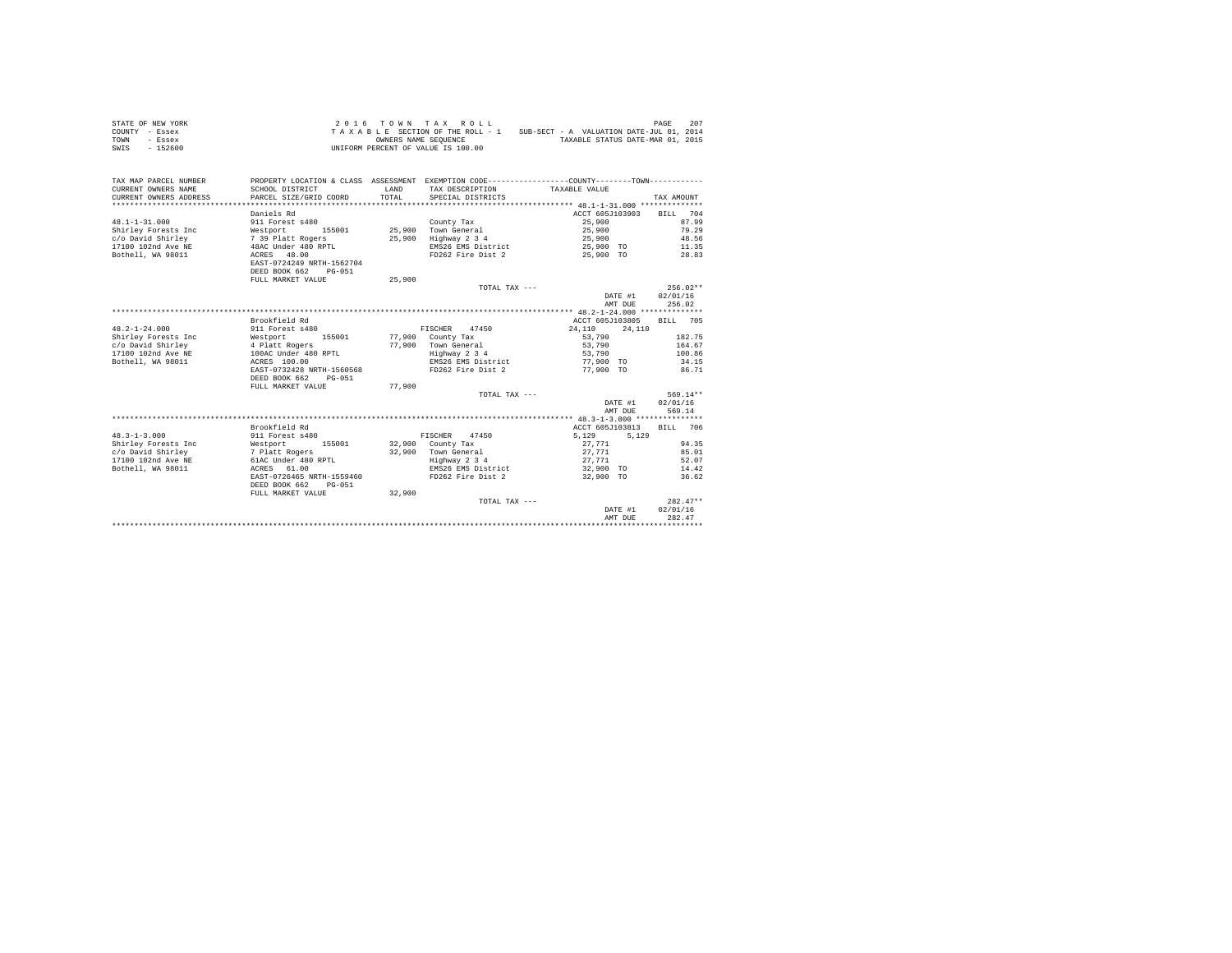| STATE OF NEW YORK | 2016 TOWN TAX ROLL                 | 208<br>PAGE                              |
|-------------------|------------------------------------|------------------------------------------|
| COUNTY - Essex    | TAXABLE SECTION OF THE ROLL - 1    | SUB-SECT - A VALUATION DATE-JUL 01, 2014 |
| TOWN<br>- Essex   | OWNERS NAME SEOUENCE               | TAXABLE STATUS DATE-MAR 01, 2015         |
| $-152600$<br>SWIS | UNIFORM PERCENT OF VALUE IS 100.00 |                                          |

| Brookfield Rd<br>ACCT 605J103808<br>707<br>BILL<br>$48.3 - 1 - 4.000$<br>911 Forest s480<br>FISCHER<br>47450<br>49,951<br>49,951<br>$122,300$ County Tax<br>72.349<br>245.80<br>Shirley Forests Inc<br>Westport<br>155001<br>7 Platt Rogers<br>c/o David Shirley<br>122,300 Town General<br>72.349<br>221.48<br>156.3AC Under 480 RPTL<br>17100 102nd Ave NE<br>Highway 2 3 4<br>72.349<br>135.66<br>Bothell, WA 98011<br>ACRES 156.30<br>EMS26 EMS District<br>122,300 TO<br>53.61<br>EAST-0728996 NRTH-1560271<br>FD262 Fire Dist 2<br>122,300 TO<br>136.14<br>DEED BOOK 662<br>$PG-0.51$<br>122,300<br>FULL MARKET VALUE<br>$792.69**$<br>TOTAL TAX ---<br>02/01/16<br>DATE #1<br>792.69<br>AMT DUE<br>Brookfield Rd<br>ACCT 605J103809<br>BILL 708<br>$48.3 - 1 - 8.000$<br>911 Forest s480<br>FISCHER 47450<br>61,594<br>61.594<br>Shirley Forests Inc<br>155001<br>167,900 County Tax<br>361.17<br>Westport<br>106,306<br>167,900 Town General<br>c/o David Shirley<br>8 Platt Rogers<br>238.8AC Under 480 RPTL<br>106,306<br>325.43<br>17100 102nd Ave NE<br>Highway 2 3 4<br>106,306<br>199.33<br>Bothell, WA 98011<br>EMS26 EMS District<br>ACRES 238.80<br>167,900 TO<br>73.60<br>EAST-0728870 NRTH-1557832<br>FD262 Fire Dist 2<br>167.900 TO<br>186.90<br>DEED BOOK 662<br>$PG-0.51$<br>FULL MARKET VALUE<br>167,900<br>$1,146.43**$<br>TOTAL TAX ---<br>DATE #1<br>02/01/16<br>AMT DUE<br>1,146.43<br>Brookfield Rd<br>ACCT 605J103807<br>709<br><b>BILL</b><br>$48.3 - 1 - 9.000$<br>54.70<br>911 Forest s480<br>16,100<br>County Tax<br>Shirley Forests Inc<br>16.100 Town General<br>49.29<br>Westport 155001<br>16,100<br>8 Platt Rogers<br>Highway 2 3 4<br>30.19<br>c/o David Shirley<br>16,100<br>16,100<br>17100 102nd Ave NE<br>29.9AC Under 480 RPTL<br>EMS26 EMS District<br>7.06<br>16,100 TO<br>Bothell, WA 98011<br>FD262 Fire Dist 2<br>16,100 TO<br>ACRES 29.90<br>17.92<br>EAST-0726511 NRTH-1557130<br>DEED BOOK 662<br>$PG-051$<br>FULL MARKET VALUE<br>16,100<br>$159.16**$<br>TOTAL TAX ---<br>02/01/16<br>DATE #1<br>159.16<br>AMT DUE | TAX MAP PARCEL NUMBER<br>CURRENT OWNERS NAME<br>CURRENT OWNERS ADDRESS | PROPERTY LOCATION & CLASS ASSESSMENT EXEMPTION CODE----------------COUNTY-------TOWN----------<br>SCHOOL DISTRICT<br>PARCEL SIZE/GRID COORD | LAND<br>TOTAL | TAX DESCRIPTION TAXABLE VALUE<br>SPECIAL DISTRICTS | TAX AMOUNT |
|---------------------------------------------------------------------------------------------------------------------------------------------------------------------------------------------------------------------------------------------------------------------------------------------------------------------------------------------------------------------------------------------------------------------------------------------------------------------------------------------------------------------------------------------------------------------------------------------------------------------------------------------------------------------------------------------------------------------------------------------------------------------------------------------------------------------------------------------------------------------------------------------------------------------------------------------------------------------------------------------------------------------------------------------------------------------------------------------------------------------------------------------------------------------------------------------------------------------------------------------------------------------------------------------------------------------------------------------------------------------------------------------------------------------------------------------------------------------------------------------------------------------------------------------------------------------------------------------------------------------------------------------------------------------------------------------------------------------------------------------------------------------------------------------------------------------------------------------------------------------------------------------------------------------------------------------------------------------------------------------------------------------------------------------------------------------------|------------------------------------------------------------------------|---------------------------------------------------------------------------------------------------------------------------------------------|---------------|----------------------------------------------------|------------|
|                                                                                                                                                                                                                                                                                                                                                                                                                                                                                                                                                                                                                                                                                                                                                                                                                                                                                                                                                                                                                                                                                                                                                                                                                                                                                                                                                                                                                                                                                                                                                                                                                                                                                                                                                                                                                                                                                                                                                                                                                                                                           |                                                                        |                                                                                                                                             |               |                                                    |            |
|                                                                                                                                                                                                                                                                                                                                                                                                                                                                                                                                                                                                                                                                                                                                                                                                                                                                                                                                                                                                                                                                                                                                                                                                                                                                                                                                                                                                                                                                                                                                                                                                                                                                                                                                                                                                                                                                                                                                                                                                                                                                           |                                                                        |                                                                                                                                             |               |                                                    |            |
|                                                                                                                                                                                                                                                                                                                                                                                                                                                                                                                                                                                                                                                                                                                                                                                                                                                                                                                                                                                                                                                                                                                                                                                                                                                                                                                                                                                                                                                                                                                                                                                                                                                                                                                                                                                                                                                                                                                                                                                                                                                                           |                                                                        |                                                                                                                                             |               |                                                    |            |
|                                                                                                                                                                                                                                                                                                                                                                                                                                                                                                                                                                                                                                                                                                                                                                                                                                                                                                                                                                                                                                                                                                                                                                                                                                                                                                                                                                                                                                                                                                                                                                                                                                                                                                                                                                                                                                                                                                                                                                                                                                                                           |                                                                        |                                                                                                                                             |               |                                                    |            |
|                                                                                                                                                                                                                                                                                                                                                                                                                                                                                                                                                                                                                                                                                                                                                                                                                                                                                                                                                                                                                                                                                                                                                                                                                                                                                                                                                                                                                                                                                                                                                                                                                                                                                                                                                                                                                                                                                                                                                                                                                                                                           |                                                                        |                                                                                                                                             |               |                                                    |            |
|                                                                                                                                                                                                                                                                                                                                                                                                                                                                                                                                                                                                                                                                                                                                                                                                                                                                                                                                                                                                                                                                                                                                                                                                                                                                                                                                                                                                                                                                                                                                                                                                                                                                                                                                                                                                                                                                                                                                                                                                                                                                           |                                                                        |                                                                                                                                             |               |                                                    |            |
|                                                                                                                                                                                                                                                                                                                                                                                                                                                                                                                                                                                                                                                                                                                                                                                                                                                                                                                                                                                                                                                                                                                                                                                                                                                                                                                                                                                                                                                                                                                                                                                                                                                                                                                                                                                                                                                                                                                                                                                                                                                                           |                                                                        |                                                                                                                                             |               |                                                    |            |
|                                                                                                                                                                                                                                                                                                                                                                                                                                                                                                                                                                                                                                                                                                                                                                                                                                                                                                                                                                                                                                                                                                                                                                                                                                                                                                                                                                                                                                                                                                                                                                                                                                                                                                                                                                                                                                                                                                                                                                                                                                                                           |                                                                        |                                                                                                                                             |               |                                                    |            |
|                                                                                                                                                                                                                                                                                                                                                                                                                                                                                                                                                                                                                                                                                                                                                                                                                                                                                                                                                                                                                                                                                                                                                                                                                                                                                                                                                                                                                                                                                                                                                                                                                                                                                                                                                                                                                                                                                                                                                                                                                                                                           |                                                                        |                                                                                                                                             |               |                                                    |            |
|                                                                                                                                                                                                                                                                                                                                                                                                                                                                                                                                                                                                                                                                                                                                                                                                                                                                                                                                                                                                                                                                                                                                                                                                                                                                                                                                                                                                                                                                                                                                                                                                                                                                                                                                                                                                                                                                                                                                                                                                                                                                           |                                                                        |                                                                                                                                             |               |                                                    |            |
|                                                                                                                                                                                                                                                                                                                                                                                                                                                                                                                                                                                                                                                                                                                                                                                                                                                                                                                                                                                                                                                                                                                                                                                                                                                                                                                                                                                                                                                                                                                                                                                                                                                                                                                                                                                                                                                                                                                                                                                                                                                                           |                                                                        |                                                                                                                                             |               |                                                    |            |
|                                                                                                                                                                                                                                                                                                                                                                                                                                                                                                                                                                                                                                                                                                                                                                                                                                                                                                                                                                                                                                                                                                                                                                                                                                                                                                                                                                                                                                                                                                                                                                                                                                                                                                                                                                                                                                                                                                                                                                                                                                                                           |                                                                        |                                                                                                                                             |               |                                                    |            |
|                                                                                                                                                                                                                                                                                                                                                                                                                                                                                                                                                                                                                                                                                                                                                                                                                                                                                                                                                                                                                                                                                                                                                                                                                                                                                                                                                                                                                                                                                                                                                                                                                                                                                                                                                                                                                                                                                                                                                                                                                                                                           |                                                                        |                                                                                                                                             |               |                                                    |            |
|                                                                                                                                                                                                                                                                                                                                                                                                                                                                                                                                                                                                                                                                                                                                                                                                                                                                                                                                                                                                                                                                                                                                                                                                                                                                                                                                                                                                                                                                                                                                                                                                                                                                                                                                                                                                                                                                                                                                                                                                                                                                           |                                                                        |                                                                                                                                             |               |                                                    |            |
|                                                                                                                                                                                                                                                                                                                                                                                                                                                                                                                                                                                                                                                                                                                                                                                                                                                                                                                                                                                                                                                                                                                                                                                                                                                                                                                                                                                                                                                                                                                                                                                                                                                                                                                                                                                                                                                                                                                                                                                                                                                                           |                                                                        |                                                                                                                                             |               |                                                    |            |
|                                                                                                                                                                                                                                                                                                                                                                                                                                                                                                                                                                                                                                                                                                                                                                                                                                                                                                                                                                                                                                                                                                                                                                                                                                                                                                                                                                                                                                                                                                                                                                                                                                                                                                                                                                                                                                                                                                                                                                                                                                                                           |                                                                        |                                                                                                                                             |               |                                                    |            |
|                                                                                                                                                                                                                                                                                                                                                                                                                                                                                                                                                                                                                                                                                                                                                                                                                                                                                                                                                                                                                                                                                                                                                                                                                                                                                                                                                                                                                                                                                                                                                                                                                                                                                                                                                                                                                                                                                                                                                                                                                                                                           |                                                                        |                                                                                                                                             |               |                                                    |            |
|                                                                                                                                                                                                                                                                                                                                                                                                                                                                                                                                                                                                                                                                                                                                                                                                                                                                                                                                                                                                                                                                                                                                                                                                                                                                                                                                                                                                                                                                                                                                                                                                                                                                                                                                                                                                                                                                                                                                                                                                                                                                           |                                                                        |                                                                                                                                             |               |                                                    |            |
|                                                                                                                                                                                                                                                                                                                                                                                                                                                                                                                                                                                                                                                                                                                                                                                                                                                                                                                                                                                                                                                                                                                                                                                                                                                                                                                                                                                                                                                                                                                                                                                                                                                                                                                                                                                                                                                                                                                                                                                                                                                                           |                                                                        |                                                                                                                                             |               |                                                    |            |
|                                                                                                                                                                                                                                                                                                                                                                                                                                                                                                                                                                                                                                                                                                                                                                                                                                                                                                                                                                                                                                                                                                                                                                                                                                                                                                                                                                                                                                                                                                                                                                                                                                                                                                                                                                                                                                                                                                                                                                                                                                                                           |                                                                        |                                                                                                                                             |               |                                                    |            |
|                                                                                                                                                                                                                                                                                                                                                                                                                                                                                                                                                                                                                                                                                                                                                                                                                                                                                                                                                                                                                                                                                                                                                                                                                                                                                                                                                                                                                                                                                                                                                                                                                                                                                                                                                                                                                                                                                                                                                                                                                                                                           |                                                                        |                                                                                                                                             |               |                                                    |            |
|                                                                                                                                                                                                                                                                                                                                                                                                                                                                                                                                                                                                                                                                                                                                                                                                                                                                                                                                                                                                                                                                                                                                                                                                                                                                                                                                                                                                                                                                                                                                                                                                                                                                                                                                                                                                                                                                                                                                                                                                                                                                           |                                                                        |                                                                                                                                             |               |                                                    |            |
|                                                                                                                                                                                                                                                                                                                                                                                                                                                                                                                                                                                                                                                                                                                                                                                                                                                                                                                                                                                                                                                                                                                                                                                                                                                                                                                                                                                                                                                                                                                                                                                                                                                                                                                                                                                                                                                                                                                                                                                                                                                                           |                                                                        |                                                                                                                                             |               |                                                    |            |
|                                                                                                                                                                                                                                                                                                                                                                                                                                                                                                                                                                                                                                                                                                                                                                                                                                                                                                                                                                                                                                                                                                                                                                                                                                                                                                                                                                                                                                                                                                                                                                                                                                                                                                                                                                                                                                                                                                                                                                                                                                                                           |                                                                        |                                                                                                                                             |               |                                                    |            |
|                                                                                                                                                                                                                                                                                                                                                                                                                                                                                                                                                                                                                                                                                                                                                                                                                                                                                                                                                                                                                                                                                                                                                                                                                                                                                                                                                                                                                                                                                                                                                                                                                                                                                                                                                                                                                                                                                                                                                                                                                                                                           |                                                                        |                                                                                                                                             |               |                                                    |            |
|                                                                                                                                                                                                                                                                                                                                                                                                                                                                                                                                                                                                                                                                                                                                                                                                                                                                                                                                                                                                                                                                                                                                                                                                                                                                                                                                                                                                                                                                                                                                                                                                                                                                                                                                                                                                                                                                                                                                                                                                                                                                           |                                                                        |                                                                                                                                             |               |                                                    |            |
|                                                                                                                                                                                                                                                                                                                                                                                                                                                                                                                                                                                                                                                                                                                                                                                                                                                                                                                                                                                                                                                                                                                                                                                                                                                                                                                                                                                                                                                                                                                                                                                                                                                                                                                                                                                                                                                                                                                                                                                                                                                                           |                                                                        |                                                                                                                                             |               |                                                    |            |
|                                                                                                                                                                                                                                                                                                                                                                                                                                                                                                                                                                                                                                                                                                                                                                                                                                                                                                                                                                                                                                                                                                                                                                                                                                                                                                                                                                                                                                                                                                                                                                                                                                                                                                                                                                                                                                                                                                                                                                                                                                                                           |                                                                        |                                                                                                                                             |               |                                                    |            |
|                                                                                                                                                                                                                                                                                                                                                                                                                                                                                                                                                                                                                                                                                                                                                                                                                                                                                                                                                                                                                                                                                                                                                                                                                                                                                                                                                                                                                                                                                                                                                                                                                                                                                                                                                                                                                                                                                                                                                                                                                                                                           |                                                                        |                                                                                                                                             |               |                                                    |            |
|                                                                                                                                                                                                                                                                                                                                                                                                                                                                                                                                                                                                                                                                                                                                                                                                                                                                                                                                                                                                                                                                                                                                                                                                                                                                                                                                                                                                                                                                                                                                                                                                                                                                                                                                                                                                                                                                                                                                                                                                                                                                           |                                                                        |                                                                                                                                             |               |                                                    |            |
|                                                                                                                                                                                                                                                                                                                                                                                                                                                                                                                                                                                                                                                                                                                                                                                                                                                                                                                                                                                                                                                                                                                                                                                                                                                                                                                                                                                                                                                                                                                                                                                                                                                                                                                                                                                                                                                                                                                                                                                                                                                                           |                                                                        |                                                                                                                                             |               |                                                    |            |
|                                                                                                                                                                                                                                                                                                                                                                                                                                                                                                                                                                                                                                                                                                                                                                                                                                                                                                                                                                                                                                                                                                                                                                                                                                                                                                                                                                                                                                                                                                                                                                                                                                                                                                                                                                                                                                                                                                                                                                                                                                                                           |                                                                        |                                                                                                                                             |               |                                                    |            |
|                                                                                                                                                                                                                                                                                                                                                                                                                                                                                                                                                                                                                                                                                                                                                                                                                                                                                                                                                                                                                                                                                                                                                                                                                                                                                                                                                                                                                                                                                                                                                                                                                                                                                                                                                                                                                                                                                                                                                                                                                                                                           |                                                                        |                                                                                                                                             |               |                                                    |            |
|                                                                                                                                                                                                                                                                                                                                                                                                                                                                                                                                                                                                                                                                                                                                                                                                                                                                                                                                                                                                                                                                                                                                                                                                                                                                                                                                                                                                                                                                                                                                                                                                                                                                                                                                                                                                                                                                                                                                                                                                                                                                           |                                                                        |                                                                                                                                             |               |                                                    |            |
|                                                                                                                                                                                                                                                                                                                                                                                                                                                                                                                                                                                                                                                                                                                                                                                                                                                                                                                                                                                                                                                                                                                                                                                                                                                                                                                                                                                                                                                                                                                                                                                                                                                                                                                                                                                                                                                                                                                                                                                                                                                                           |                                                                        |                                                                                                                                             |               |                                                    |            |
|                                                                                                                                                                                                                                                                                                                                                                                                                                                                                                                                                                                                                                                                                                                                                                                                                                                                                                                                                                                                                                                                                                                                                                                                                                                                                                                                                                                                                                                                                                                                                                                                                                                                                                                                                                                                                                                                                                                                                                                                                                                                           |                                                                        |                                                                                                                                             |               |                                                    |            |
|                                                                                                                                                                                                                                                                                                                                                                                                                                                                                                                                                                                                                                                                                                                                                                                                                                                                                                                                                                                                                                                                                                                                                                                                                                                                                                                                                                                                                                                                                                                                                                                                                                                                                                                                                                                                                                                                                                                                                                                                                                                                           |                                                                        |                                                                                                                                             |               |                                                    |            |
|                                                                                                                                                                                                                                                                                                                                                                                                                                                                                                                                                                                                                                                                                                                                                                                                                                                                                                                                                                                                                                                                                                                                                                                                                                                                                                                                                                                                                                                                                                                                                                                                                                                                                                                                                                                                                                                                                                                                                                                                                                                                           |                                                                        |                                                                                                                                             |               |                                                    |            |
|                                                                                                                                                                                                                                                                                                                                                                                                                                                                                                                                                                                                                                                                                                                                                                                                                                                                                                                                                                                                                                                                                                                                                                                                                                                                                                                                                                                                                                                                                                                                                                                                                                                                                                                                                                                                                                                                                                                                                                                                                                                                           |                                                                        |                                                                                                                                             |               |                                                    |            |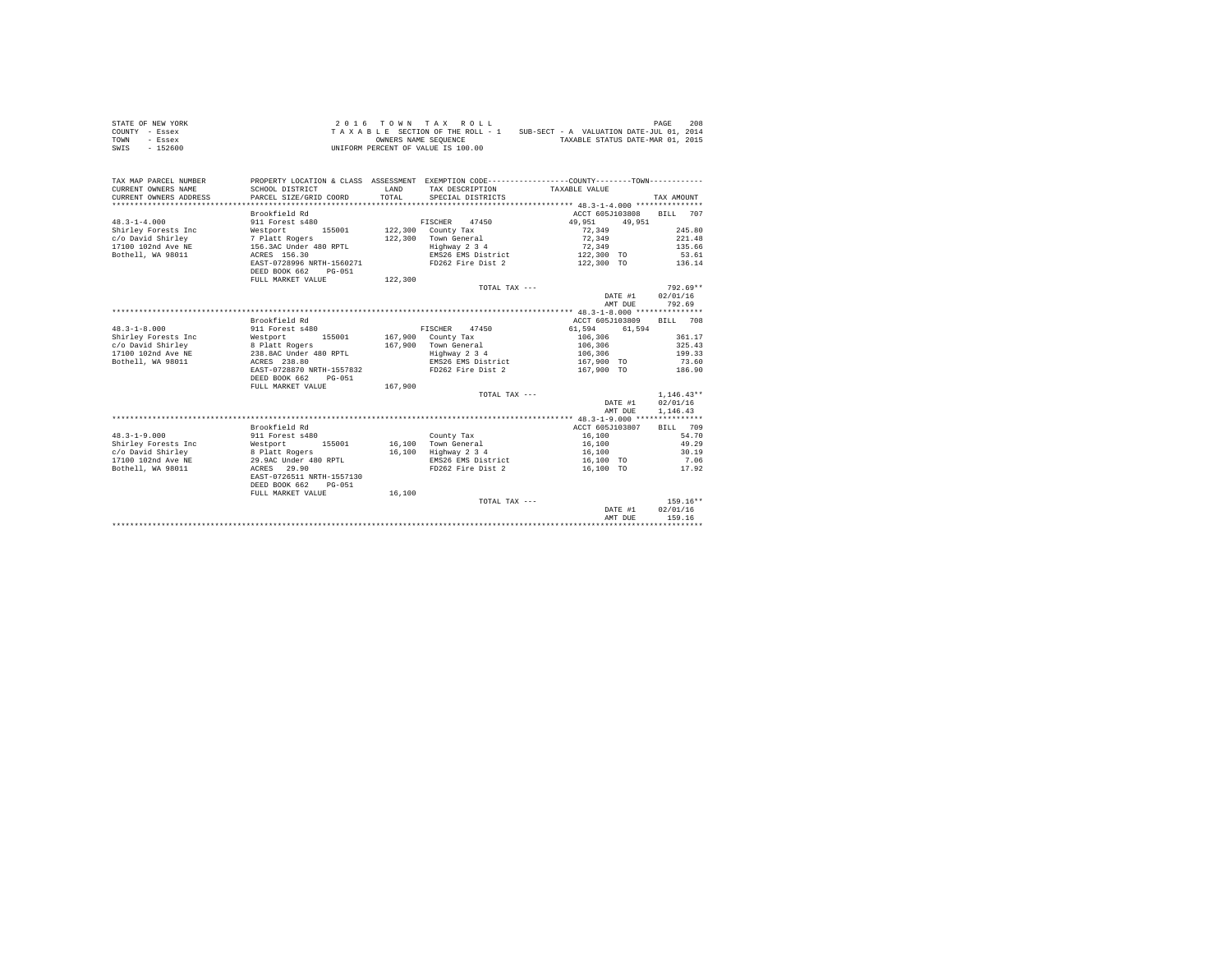| STATE OF NEW YORK | 2016 TOWN TAX ROLL                 | 209<br>PAGE                              |
|-------------------|------------------------------------|------------------------------------------|
| COUNTY - Essex    | TAXABLE SECTION OF THE ROLL - 1    | SUB-SECT - A VALUATION DATE-JUL 01, 2014 |
| TOWN<br>- Essex   | OWNERS NAME SEOUENCE               | TAXABLE STATUS DATE-MAR 01, 2015         |
| $-152600$<br>SWIS | UNIFORM PERCENT OF VALUE IS 100.00 |                                          |

| TAX MAP PARCEL NUMBER<br>CURRENT OWNERS NAME<br>CURRENT OWNERS ADDRESS         | SCHOOL DISTRICT<br>PARCEL SIZE/GRID COORD | LAND<br>TOTAL. | TAX DESCRIPTION TAXABLE VALUE<br>SPECIAL DISTRICTS | PROPERTY LOCATION & CLASS ASSESSMENT EXEMPTION CODE----------------COUNTY-------TOWN---------- | TAX AMOUNT |
|--------------------------------------------------------------------------------|-------------------------------------------|----------------|----------------------------------------------------|------------------------------------------------------------------------------------------------|------------|
|                                                                                | Cook Rd                                   |                |                                                    | ACCT 605J103812                                                                                | BTLL 710   |
| $48.4 - 1 - 3.000$                                                             | 911 Forest s480                           |                | FISCHER 47450                                      | 17.563<br>17,563                                                                               |            |
| Shirley Forests Inc                                                            | Westport<br>155001                        |                | 72,700 County Tax                                  | 55.137                                                                                         | 187.33     |
| c/o David Shirley                                                              | 4 5 Platt Rogers                          |                | 72.700 Town General                                | 55,137                                                                                         | 168.79     |
| 17100 102nd Ave NE 96.2AC Under 480 RPTL                                       |                                           |                | Highway 2 3 4                                      | 55.137                                                                                         | 103.39     |
| Bothell, WA 98011                                                              | ACRES 96.20                               |                | EMS26 EMS District                                 | 72,700 TO                                                                                      | 31.87      |
|                                                                                | EAST-0734812 NRTH-1559221                 |                | FD262 Fire Dist 2                                  | 72,700 TO                                                                                      | 80.93      |
|                                                                                | DEED BOOK 662<br>$PG-051$                 |                |                                                    |                                                                                                |            |
|                                                                                | FULL MARKET VALUE                         | 72,700         |                                                    |                                                                                                |            |
|                                                                                |                                           |                | TOTAL TAX ---                                      |                                                                                                | $572.31**$ |
|                                                                                |                                           |                |                                                    | DATE #1                                                                                        | 02/01/16   |
|                                                                                |                                           |                |                                                    | AMT DUE                                                                                        | 572.31     |
|                                                                                |                                           |                |                                                    |                                                                                                |            |
|                                                                                | Cook Rd                                   |                |                                                    | ACCT 605J103811                                                                                | BILL 711   |
| $48.4 - 1 - 4.000$                                                             | 911 Forest s480                           |                | FISCHER 47450                                      | 15,804<br>15,804                                                                               |            |
| Shirley Forests Inc                                                            | Westport 155001                           |                | 34,700 County Tax                                  | 18,896                                                                                         | 64.20      |
|                                                                                |                                           |                | 34,700 Town General                                | 18,896                                                                                         | 57.85      |
| c/o David Shirley 1 2 Platt Rogers<br>17100 102nd Ave NE 45.6AC Under 480 RPTL |                                           |                | Highway 2 3 4                                      | 18,896                                                                                         | 35.43      |
| Bothell, WA 98011                                                              | ACRES 45.60                               |                | EMS26 EMS District                                 | 34,700 TO 15.21                                                                                |            |
|                                                                                | EAST-0736414 NRTH-1559284                 |                | FD262 Fire Dist 2                                  | 34,700 TO                                                                                      | 38.63      |
|                                                                                | DEED BOOK 662<br>$PG - 051$               |                |                                                    |                                                                                                |            |
|                                                                                | FULL MARKET VALUE                         | 34,700         |                                                    |                                                                                                |            |
|                                                                                |                                           |                | TOTAL TAX ---                                      |                                                                                                | $211.32**$ |
|                                                                                |                                           |                |                                                    | DATE #1                                                                                        | 02/01/16   |
|                                                                                |                                           |                |                                                    | AMT DUE                                                                                        | 211.32     |
|                                                                                |                                           |                |                                                    |                                                                                                |            |
|                                                                                | Brookfield Rd                             |                |                                                    | ACCT 605J103810                                                                                | RTLL 712   |
| $48.4 - 1 - 23.000$                                                            | 911 Forest s480                           |                | FISCHER 47450                                      | 30,445<br>30,445                                                                               |            |
| Shirley Forests Inc                                                            | Westport 155001                           |                | 68.100 County Tax                                  | 37,655                                                                                         | 127.93     |
| c/o David Shirley                                                              | 5 Platt Rogers                            |                | 68.100 Town General                                | 37,655                                                                                         | 115.27     |
| 17100 102nd Ave NE                                                             | 70.4AC Under 480 RPTL                     |                | Highway 2 3 4                                      | 37,655                                                                                         | 70.61      |
| Bothell, WA 98011                                                              | ACRES 70.40                               |                | EMS26 EMS District                                 | 68,100 TO                                                                                      | 29.85      |
|                                                                                | EAST-0732659 NRTH-1557960                 |                | FD262 Fire Dist 2                                  | 68,100 TO                                                                                      | 75.80      |
|                                                                                | DEED BOOK 662<br>PG-051                   |                |                                                    |                                                                                                |            |
|                                                                                | FULL MARKET VALUE                         | 68,100         |                                                    |                                                                                                |            |
|                                                                                |                                           |                | TOTAL TAX ---                                      |                                                                                                | $419.46**$ |
|                                                                                |                                           |                |                                                    | DATE #1                                                                                        | 02/01/16   |
|                                                                                |                                           |                |                                                    | AMT DUE                                                                                        | 419.46     |
|                                                                                |                                           |                |                                                    |                                                                                                |            |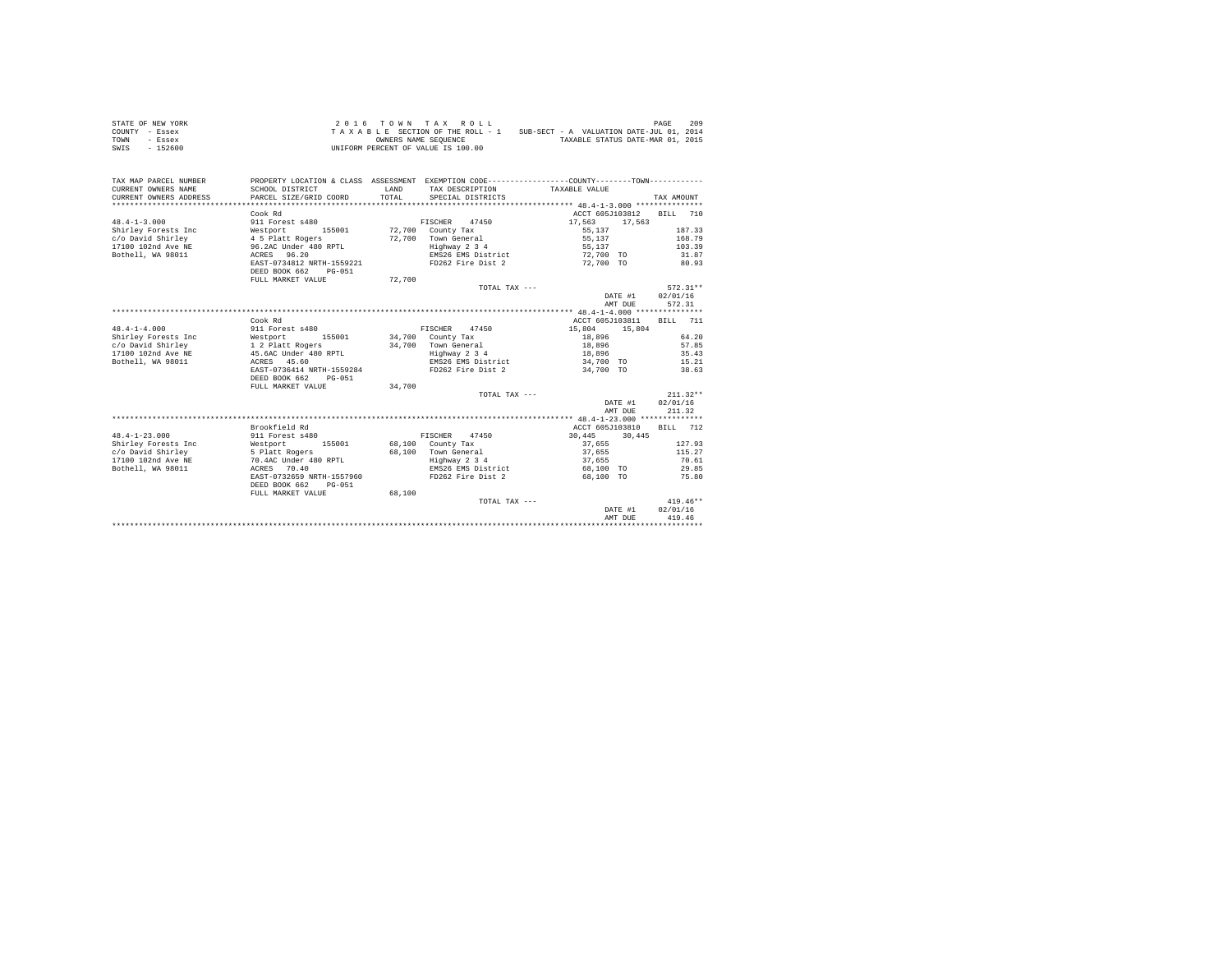| STATE OF NEW YORK | 2016 TOWN TAX ROLL                 | 210<br>PAGE                              |
|-------------------|------------------------------------|------------------------------------------|
| COUNTY - Essex    | TAXABLE SECTION OF THE ROLL - 1    | SUB-SECT - A VALUATION DATE-JUL 01, 2014 |
| TOWN<br>- Essex   |                                    | TAXABLE STATUS DATE-MAR 01, 2015         |
| $-152600$<br>SWIS | UNIFORM PERCENT OF VALUE IS 100.00 | RPS155/V04/L015                          |
|                   |                                    | CURRENT DATE 12/16/2015                  |

#### R O L L S U B S E C T I O N - A - T O T A L S

## \*\*\* S P E C I A L D I S T R I C T S U M M A R Y \*\*\*

| CODE DISTRICT NAME PARCELS              | EXTENSION<br>TOTAL<br>TYPE | EXTENSION<br>VALUE | AD VALOREM<br>VALUE  | <b>EXEMPT</b><br>AMOUNT | TAXABLE<br>VALUE     | TOTAL<br>TAX      |
|-----------------------------------------|----------------------------|--------------------|----------------------|-------------------------|----------------------|-------------------|
| EMS26 EMS District<br>FD262 Fire Dist 2 | 21 TOTAL<br>21 TOTAL       |                    | 1401,300<br>1401,300 |                         | 1401,300<br>1401,300 | 614.28<br>.559.85 |

## \*\*\* S C H O O L D I S T R I C T S U M M A R Y \*\*\*

| CODE   | DISTRICT NAME             | TOTAL<br>PARCELS | ASSESSED<br>LAND | ASSESSED<br>TOTAL | <b>EXEMPT</b><br>AMOUNT | TOTAL<br>TAXABLE   |
|--------|---------------------------|------------------|------------------|-------------------|-------------------------|--------------------|
|        |                           |                  |                  |                   | STAR AMOUNT             | STAR TAXABLE       |
|        | Westport                  | 18               | 1114,900         | 1114,900          | 386.165                 | 728,735            |
| 155001 | Willsboro                 | 3                | 286,400          | 286,400           | 118,138                 | 728,735<br>168,262 |
| 155201 |                           |                  |                  |                   |                         | 168.262            |
|        | SUB-TOTAL                 | 21               | 1401,300         | 1401,300          | 504,303                 | 896.997            |
|        | $S$ U B - T O T A L(CONT) |                  |                  |                   |                         | 896.997            |
|        | TOTAL                     | 21               | 1401,300         | 1401,300          | 504,303                 | 896.997            |
|        | TO TAL (CONT)             |                  |                  |                   |                         | 896,997            |

\*\*\* S Y S T E M C O D E S S U M M A R Y \*\*\*

NO SYSTEM EXEMPTIONS AT THIS LEVEL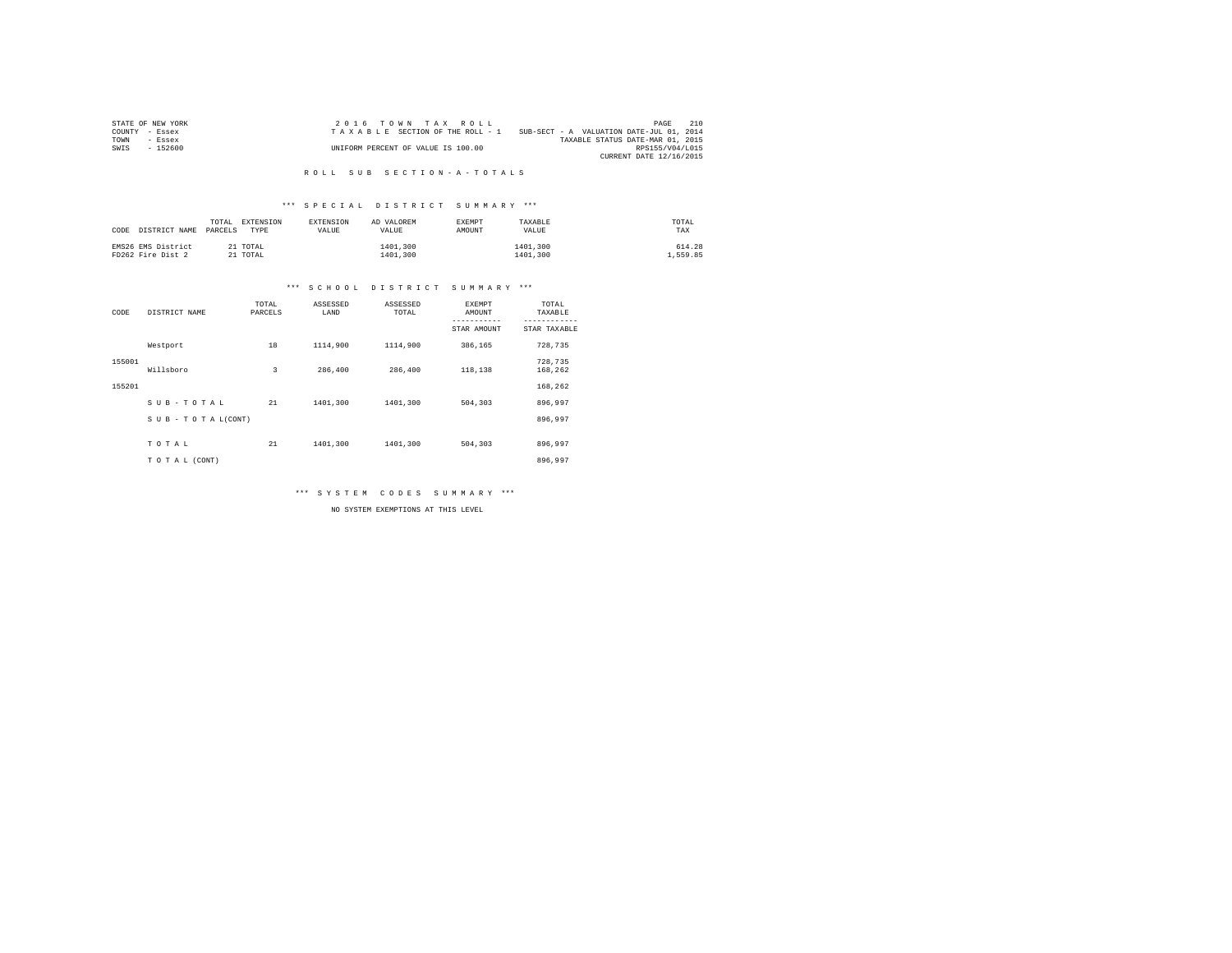|      | STATE OF NEW YORK | $2.0.16$ TOWN TAX ROLL             |                                          | PAGE            | - 211 |
|------|-------------------|------------------------------------|------------------------------------------|-----------------|-------|
|      | COUNTY - Essex    | TAXABLE SECTION OF THE ROLL - 1    | SUB-SECT - A VALUATION DATE-JUL 01, 2014 |                 |       |
| TOWN | $-$ Essex         |                                    | TAXABLE STATUS DATE-MAR 01, 2015         |                 |       |
| SWIS | $-152600$         | UNIFORM PERCENT OF VALUE IS 100.00 |                                          | RPS155/V04/L015 |       |
|      |                   |                                    | CURRENT DATE 12/16/2015                  |                 |       |

#### R O L L S U B S E C T I O N - A - T O T A L S

## \*\*\* E X E M P T I O N S U M M A R Y \*\*\*

| CODE  | DESCRIPTION    | TOTAL<br>PARCELS | COUNTY  | TOWN    |
|-------|----------------|------------------|---------|---------|
| 47450 | <b>FISCHER</b> | 18               | 504,303 | 504,303 |
|       | TOTAL          | 18               | 504,303 | 504,303 |

# \*\*\* G R A N D T O T A L S \*\*\*

| ROLL<br><b>SEC</b> | DESCRIPTION     | TOTAL<br>PARCELS | ASSESSED<br>LAND | ASSESSED<br>TOTAL | EXEMPT<br>AMOUNT | TOTAL<br>TAXABLE | TOTAL<br>TAX |
|--------------------|-----------------|------------------|------------------|-------------------|------------------|------------------|--------------|
|                    |                 |                  |                  |                   | -----------      |                  |              |
|                    |                 |                  |                  |                   | STAR AMOUNT      | STAR TAXABLE     |              |
|                    | County Tax      |                  | 1401,300         | 1401,300          | 504,303          | 896,997          | 3.047.50     |
|                    | Town General    |                  | 1401,300         | 1401,300          | 504,303          | 896,997          | 2.745.97     |
|                    | Highway 2 3 4   |                  | 1401,300         | 1401,300          | 504,303          | 896,997          | 1,681.94     |
|                    | SPEC DIST TAXES |                  |                  |                   |                  |                  | 2.174.13     |
|                    | TAXABLE         | 21               |                  |                   |                  |                  | 9.649.54     |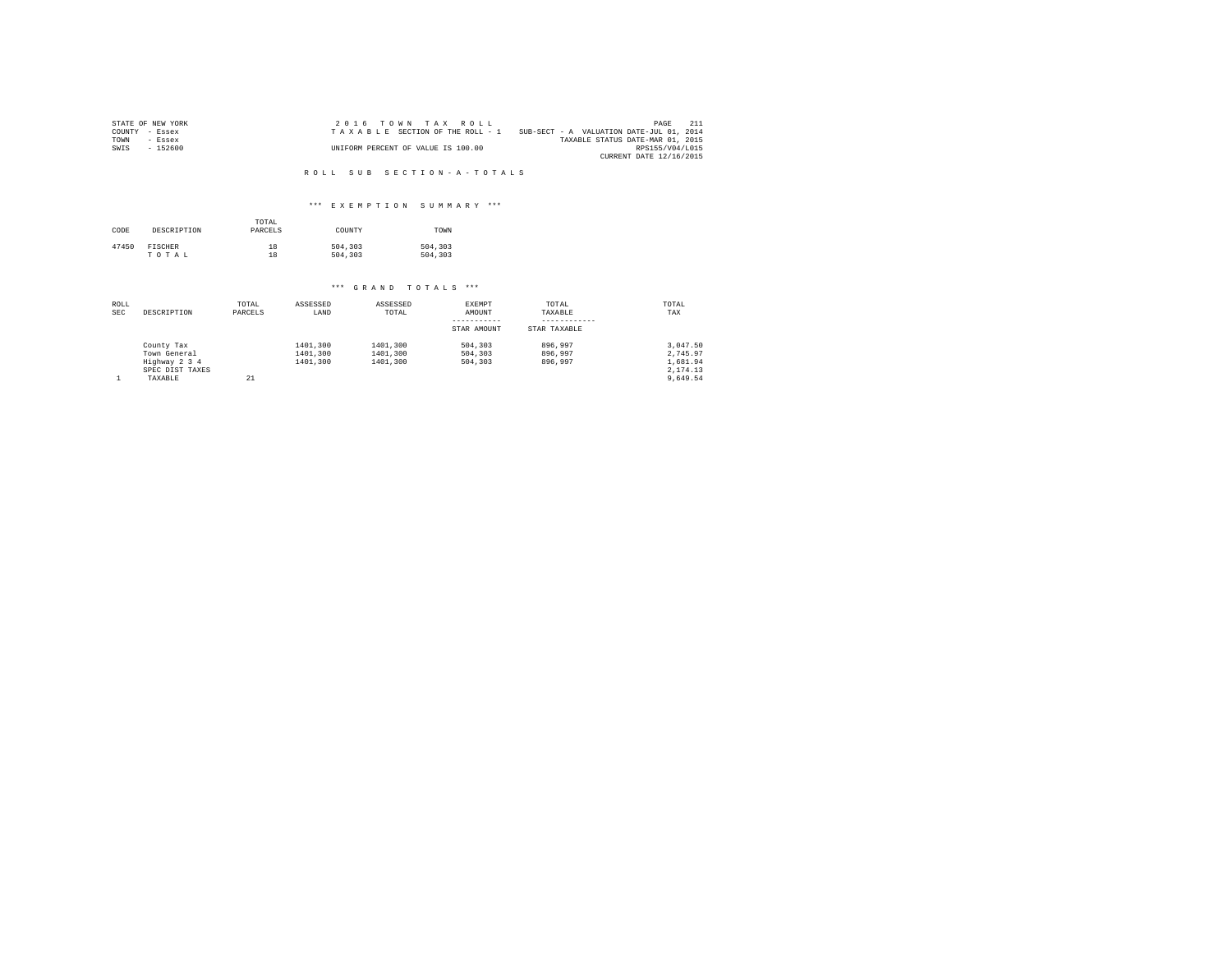| STATE OF NEW YORK | $2.0.16$ TOWN TAX ROLL                                                      | 212<br>PAGE                      |
|-------------------|-----------------------------------------------------------------------------|----------------------------------|
| COUNTY - Essex    | SUB-SECT - B VALUATION DATE-JUL 01, 2014<br>TAXABLE SECTION OF THE ROLL - 1 |                                  |
| TOWN<br>- Essex   | OWNERS NAME SEOUENCE                                                        | TAXABLE STATUS DATE-MAR 01, 2015 |
| SWIS<br>- 152600  | UNIFORM PERCENT OF VALUE IS 100.00                                          |                                  |

| TAX MAP PARCEL NUMBER     |                                                     |              |                               | PROPERTY LOCATION & CLASS ASSESSMENT EXEMPTION CODE----------------COUNTY--------TOWN---------- |                    |
|---------------------------|-----------------------------------------------------|--------------|-------------------------------|-------------------------------------------------------------------------------------------------|--------------------|
| CURRENT OWNERS NAME       | SCHOOL DISTRICT                                     | <b>T.AND</b> | TAX DESCRIPTION TAXABLE VALUE |                                                                                                 |                    |
| CURRENT OWNERS ADDRESS    | PARCEL SIZE/GRID COORD                              | TOTAL        | SPECIAL DISTRICTS             |                                                                                                 | TAX AMOUNT         |
|                           |                                                     |              |                               |                                                                                                 |                    |
|                           | 124 Savre Rd                                        |              |                               | ACCT 605J192002                                                                                 | <b>BILL</b><br>713 |
| $57.2 - 3 - 7.200$        | 912 Forest s480a                                    |              | PRIV FOR 47460                | 60,240<br>60,240                                                                                |                    |
| Arrubla Catalina          | Westport<br>155001                                  |              | 108,500 County Tax            | 48,260                                                                                          | 163.96             |
| 3 Bristol Ln              | 6 Platt Rogers                                      | 108,500      | Town General                  | 48,260                                                                                          | 147.74             |
| Hadley, MA 01035          | 76AC Under 480A RPTL                                |              | Highway 2 3 4                 | 48,260                                                                                          | 90.49              |
|                           | ACRES 89.70                                         |              | EMS26 EMS District            | 108,500 TO                                                                                      | 47.56              |
| MAY BE SUBJECT TO PAYMENT | EAST-0731719 NRTH-1550048                           |              | FD262 Fire Dist 2             | 108,500 TO                                                                                      | 120.78             |
| UNDER RPTL480A UNTIL 2024 | DEED BOOK 1706<br>$PG-255$                          |              |                               |                                                                                                 |                    |
|                           | FULL MARKET VALUE                                   | 108,500      |                               |                                                                                                 |                    |
|                           |                                                     |              | TOTAL TAX $---$               |                                                                                                 | $570.53**$         |
|                           |                                                     |              |                               | DATE #1                                                                                         | 02/01/16           |
|                           |                                                     |              |                               | AMT DUE                                                                                         | 570.53             |
|                           |                                                     |              |                               |                                                                                                 |                    |
|                           | 124 Lighthouse Way                                  |              |                               | ACCT 605J185003                                                                                 | BILL 714           |
| $49.4 - 1 - 6.200$        | 912 Forest s480a - WTRFNT                           |              | PRIV FOR 47460                | 506,928<br>506,928                                                                              |                    |
| Barns Lawrence R          | Willsboro<br>155201                                 |              | 621,900 County Tax            | 470.572                                                                                         | 1,598.75           |
| 124 Lighthouse Way        | hhuT.                                               | 977.500      | Town General                  | 470.572                                                                                         | 1,440.54           |
| Essex, NY 12936           | 60AC Under 480A RPTL                                |              | Highway 2 3 4                 | 470,572                                                                                         | 882.35             |
|                           | 83.01<br>ACRES                                      |              | EMS26 EMS District            | 977,500 TO                                                                                      | 428.51             |
|                           | MAY BE SUBJECT TO PAYMENT EAST-0763113 NRTH-1556040 |              | FD262 Fire Dist 2             | 977.500 TO                                                                                      | 1,088.09           |
| UNDER RPTL480A UNTIL 2024 | DEED BOOK 1108    PG-292                            |              |                               |                                                                                                 |                    |
|                           | FULL MARKET VALUE                                   | 977.500      |                               |                                                                                                 |                    |
|                           |                                                     |              | TOTAL TAX ---                 |                                                                                                 | $5.438.24**$       |
|                           |                                                     |              |                               | DATE #1                                                                                         | 02/01/16           |
|                           |                                                     |              |                               | AMT DUE                                                                                         | 5.438.24           |
|                           |                                                     |              |                               |                                                                                                 |                    |
|                           | 151 Grog Harbor Way                                 |              |                               | ACCT 605J100103                                                                                 | BILL 715           |
| $49.4 - 1 - 8.000$        | 912 Forest s480a - WTRFNT                           |              | PRIV FOR 47460                | 600,955<br>600.955                                                                              |                    |
| Cookson Kim               | Willsboro<br>155201                                 |              | 1111,200 County Tax           | 582.545                                                                                         | 1,979.18           |
| Akeret Liza               | Judd Patent                                         |              | 1183,500 Town General         | 582,545                                                                                         | 1,783.32           |
| 1908 Thaver Ave           | House 17Ac Not Under 480A                           |              | Highway 2 3 4                 | 582,545                                                                                         | 1,092.31           |
| Los Angeles, CA 90025     | 72AC Under 480A RPTL                                |              | EMS26 EMS District            | 1183,500 TO                                                                                     | 518.81             |
|                           | ACRES 101.00                                        |              | FD262 Fire Dist 2             | 1183,500 TO                                                                                     | 1,317.40           |
| MAY BE SUBJECT TO PAYMENT | EAST-0762887 NRTH-1554462                           |              |                               |                                                                                                 |                    |
| UNDER RPTL480A UNTIL 2024 | DEED BOOK 1644 PG-162                               |              |                               |                                                                                                 |                    |
|                           | FULL MARKET VALUE                                   | 1183,500     |                               |                                                                                                 |                    |
|                           |                                                     |              | TOTAL TAX ---                 |                                                                                                 | $6.691.02**$       |
|                           |                                                     |              |                               | DATE #1                                                                                         | 02/01/16           |
|                           |                                                     |              |                               | AMT DUE                                                                                         | 6.691.02           |
|                           |                                                     |              |                               |                                                                                                 |                    |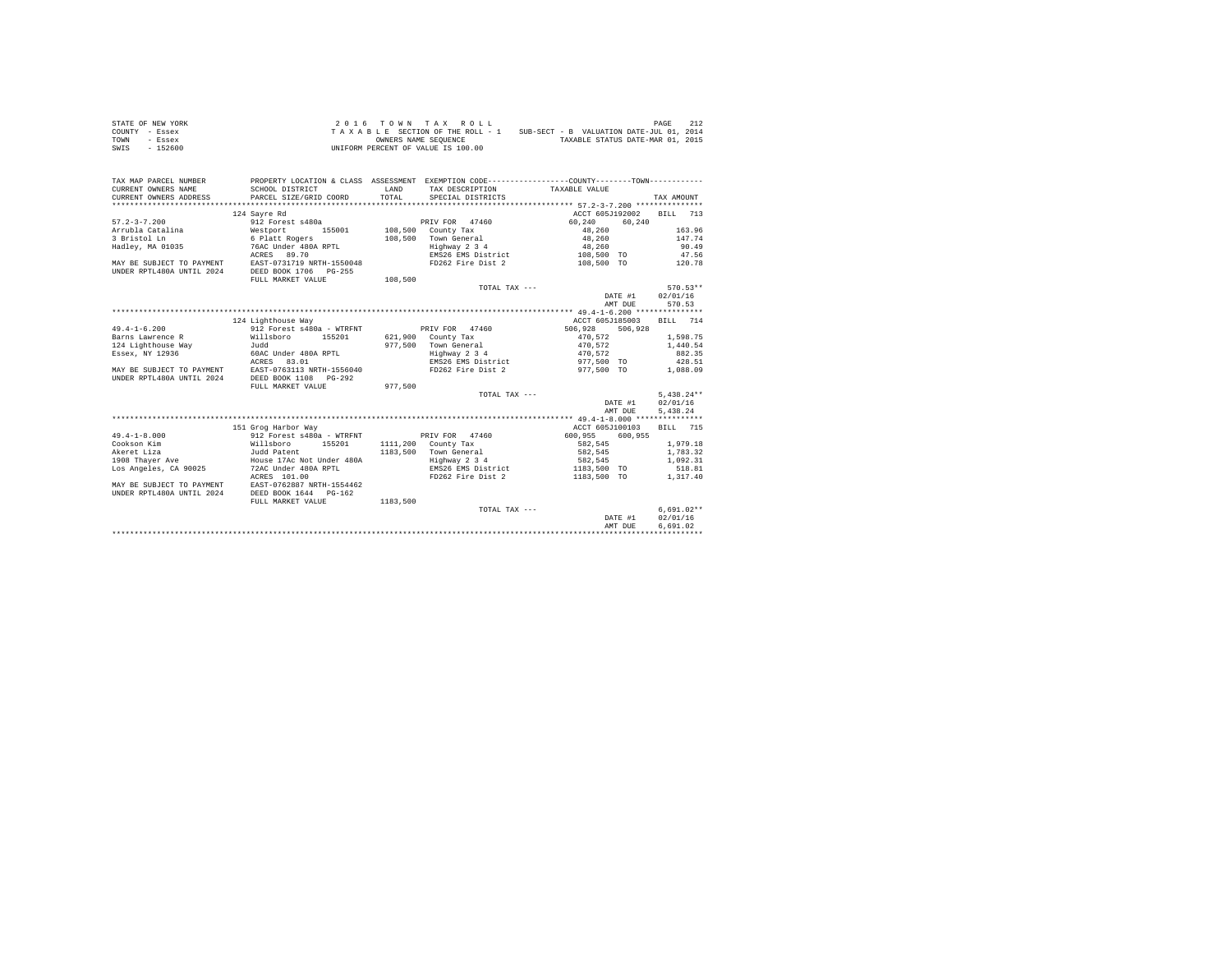| STATE OF NEW YORK | $2.0.16$ TOWN TAX ROLL             | 213<br>PAGE                              |
|-------------------|------------------------------------|------------------------------------------|
| COUNTY - Essex    | TAXABLE SECTION OF THE ROLL - 1    | SUB-SECT - B VALUATION DATE-JUL 01, 2014 |
| TOWN<br>- Essex   | OWNERS NAME SEOUENCE               | TAXABLE STATUS DATE-MAR 01, 2015         |
| $-152600$<br>SWIS | UNIFORM PERCENT OF VALUE IS 100.00 |                                          |

| TAX MAP PARCEL NUMBER<br>CURRENT OWNERS NAME<br>CURRENT OWNERS ADDRESS | SCHOOL DISTRICT<br>PARCEL SIZE/GRID COORD | LAND<br>TOTAL. | TAX DESCRIPTION TAXABLE VALUE<br>SPECIAL DISTRICTS | PROPERTY LOCATION & CLASS ASSESSMENT EXEMPTION CODE----------------COUNTY--------TOWN---------- | TAX AMOUNT   |
|------------------------------------------------------------------------|-------------------------------------------|----------------|----------------------------------------------------|-------------------------------------------------------------------------------------------------|--------------|
|                                                                        |                                           |                |                                                    |                                                                                                 |              |
|                                                                        | 237 Alden Rd                              |                |                                                    | ACCT 605Z015001 BILL 716                                                                        |              |
| $48.3 - 1 - 10.120$                                                    | 912 Forest s480a                          |                | AG DIST C 41720                                    | 28.011 28.011                                                                                   |              |
| Dubay Brian C                                                          | Westport                                  |                |                                                    | 155001 202,400 PRIV FOR 47460 78,400 78,400                                                     |              |
| Patinelli-Dubay Marianne Taylor & Kimball 38 330,000 County Tax        |                                           |                |                                                    | 223,589                                                                                         | 759.64       |
| PO Box 96                                                              | Platt Rogers 8                            |                | Town General                                       | 223,589                                                                                         | 684.46       |
| North Hudson, NY 12855 115.AC Under 480A RPTL                          |                                           |                | Highway 2 3 4                                      | 223,589                                                                                         | 419.24       |
|                                                                        | ACRES 216.30                              |                |                                                    | EMS26 EMS District 330,000 TO 144.66                                                            |              |
| MAY BE SUBJECT TO PAYMENT EAST-0729147 NRTH-1555306                    |                                           |                | FD262 Fire Dist 2                                  | 330,000 TO                                                                                      | 367.34       |
| UNDER RPTL480A UNTIL 2024 DEED BOOK 1761 PG-148                        |                                           |                |                                                    |                                                                                                 |              |
|                                                                        | FULL MARKET VALUE                         | 330,000        |                                                    |                                                                                                 |              |
|                                                                        |                                           |                | TOTAL TAX ---                                      |                                                                                                 | $2,375.34**$ |
|                                                                        |                                           |                |                                                    | DATE #1                                                                                         | 02/01/16     |
|                                                                        |                                           |                |                                                    | AMT DUE                                                                                         | 2.375.34     |
|                                                                        |                                           |                |                                                    |                                                                                                 |              |
|                                                                        | Brookfield Rd                             |                |                                                    | ACCT 605J101813 BILL 717                                                                        |              |
| $48.1 - 1 - 23.100$                                                    | 912 Forest s480a                          |                | PRIV FOR 47460 28.384                              | 28,384                                                                                          |              |
| Eddy Foundation Mestport 1<br>PO Box 42 16 17 Brookfield               | 155001                                    |                | 40,400 County Tax                                  | 12,016                                                                                          | 40.82        |
|                                                                        |                                           |                | 40,400 Town General                                | 12,016                                                                                          | 36.78        |
| Essex, NY 12936 56AC Under 480A RPTL                                   |                                           |                | Highway 2 3 4                                      | 12.016                                                                                          | 22.53        |
|                                                                        | ACRES 72.40                               |                |                                                    | EMS26 EMS District 40,400 TO                                                                    | 17.71        |
| MAY BE SUBJECT TO PAYMENT EAST-0731693 NRTH-1565061                    |                                           |                | FD262 Fire Dist 2                                  | 40.400 TO                                                                                       | 44.97        |
| UNDER RPTL480A UNTIL 2024 DEED BOOK 1342 PG-171                        |                                           |                |                                                    |                                                                                                 |              |
|                                                                        | FULL MARKET VALUE                         | 40.400         |                                                    |                                                                                                 |              |
|                                                                        |                                           |                | TOTAL TAX ---                                      |                                                                                                 | $162.81**$   |
|                                                                        |                                           |                |                                                    | DATE #1                                                                                         | 02/01/16     |
|                                                                        |                                           |                |                                                    | AMT DUE                                                                                         | 162.81       |
|                                                                        |                                           |                |                                                    |                                                                                                 |              |
|                                                                        | Brookfield Rd                             |                |                                                    | ACCT 605Z012001 BILL 718                                                                        |              |
| $48.1 - 1 - 24.200$                                                    | 912 Forest s480a                          |                |                                                    | PRIV FOR 47460 69,480 69,480                                                                    |              |
| Eddy Foundation Mestport 155001<br>6 Leaning Rd 1994 4 Platt Rogers    |                                           |                | 87,300 County Tax                                  | 17,820                                                                                          | 60.54        |
|                                                                        |                                           |                | 87.300 Town General                                | 17,820                                                                                          | 54.55        |
| Essex, NY 12936 88AC Under 480A RPTL                                   |                                           |                | Highway 2 3 4                                      | 17,820                                                                                          | 33.41        |
|                                                                        | ACRES 89.50                               |                | EMS26 EMS District                                 | 87,300 TO                                                                                       | 38.27        |
| MAY BE SUBJECT TO PAYMENT EAST-0731918 NRTH-1562791                    |                                           |                | FD262 Fire Dist 2                                  | 87,300 TO                                                                                       | 97.18        |
| UNDER RPTL480A UNTIL 2024                                              | DEED BOOK 1619 PG-231                     |                |                                                    |                                                                                                 |              |
|                                                                        | FULL MARKET VALUE                         | 87,300         |                                                    |                                                                                                 |              |
|                                                                        |                                           |                | TOTAL TAX ---                                      |                                                                                                 | 283.95**     |
|                                                                        |                                           |                |                                                    | DATE #1                                                                                         | 02/01/16     |
|                                                                        |                                           |                |                                                    | AMT DUE                                                                                         | 283.95       |
|                                                                        |                                           |                |                                                    |                                                                                                 |              |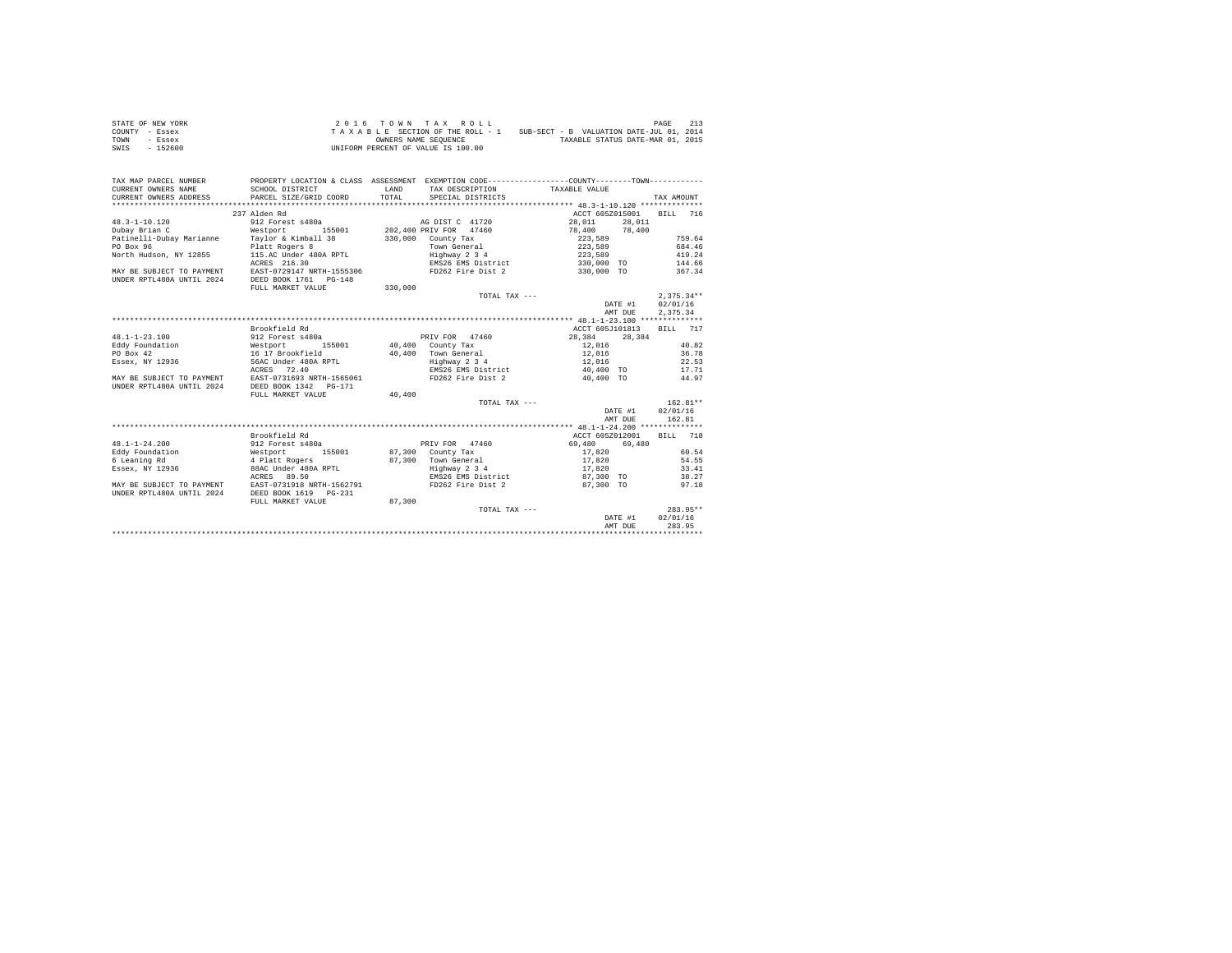| STATE OF NEW YORK | $2.0.16$ TOWN TAX ROLL                                                      | 214<br>PAGE                      |
|-------------------|-----------------------------------------------------------------------------|----------------------------------|
| COUNTY - Essex    | SUB-SECT - B VALUATION DATE-JUL 01, 2014<br>TAXABLE SECTION OF THE ROLL - 1 |                                  |
| TOWN<br>- Essex   | OWNERS NAME SEOUENCE                                                        | TAXABLE STATUS DATE-MAR 01, 2015 |
| SWIS<br>- 152600  | UNIFORM PERCENT OF VALUE IS 100.00                                          |                                  |

| TAX MAP PARCEL NUMBER     |                                                     |              | PROPERTY LOCATION & CLASS ASSESSMENT EXEMPTION CODE----------------COUNTY--------TOWN---------- |                          |            |
|---------------------------|-----------------------------------------------------|--------------|-------------------------------------------------------------------------------------------------|--------------------------|------------|
| CURRENT OWNERS NAME       | SCHOOL DISTRICT                                     | <b>T.AND</b> | TAX DESCRIPTION TAXABLE VALUE                                                                   |                          |            |
| CURRENT OWNERS ADDRESS    | PARCEL SIZE/GRID COORD                              | TOTAL.       | SPECIAL DISTRICTS                                                                               |                          | TAX AMOUNT |
|                           |                                                     |              |                                                                                                 |                          |            |
|                           | Cook Rd                                             |              |                                                                                                 | ACCT 605J100705 BILL 719 |            |
| $48.2 - 1 - 22.000$       | 912 Forest s480a                                    |              | PRIV FOR 47460                                                                                  | 15,040<br>15,040         |            |
| Eddy Foundation           | Westport<br>155001                                  |              | 18,800 County Tax                                                                               | 3,760                    | 12.77      |
| PO Box 42                 | 4 Platt Rogers                                      |              | 18,800 Town General                                                                             | 3,760                    | 11.51      |
| Essex, NY 12936           | 21.12AC Under 480A RPTL                             |              | Highway 2 3 4                                                                                   | 3,760                    | 7.05       |
|                           | ACRES 21.12                                         |              | EMS26 EMS District                                                                              | 18,800 TO                | 8.24       |
|                           | MAY BE SUBJECT TO PAYMENT EAST-0735290 NRTH-1561299 |              | FD262 Fire Dist 2                                                                               | 18,800 TO                | 20.93      |
| UNDER RPTL480A UNTIL 2024 | DEED BOOK 1303 PG-77                                |              |                                                                                                 |                          |            |
|                           | FULL MARKET VALUE                                   | 18,800       |                                                                                                 |                          |            |
|                           |                                                     |              | TOTAL TAX $---$                                                                                 |                          | $60.50**$  |
|                           |                                                     |              |                                                                                                 | DATE #1                  | 02/01/16   |
|                           |                                                     |              |                                                                                                 | AMT DUE                  | 60.50      |
|                           |                                                     |              |                                                                                                 |                          |            |
|                           | Brookfield Rd                                       |              |                                                                                                 | ACCT 605J100608 BILL 720 |            |
| $48.2 - 1 - 27.000$       | 912 Forest s480a                                    |              | PRIV FOR 47460                                                                                  | 11,520 11,520            |            |
| Eddy Foundation           | Westport                                            |              | 155001 14,400 County Tax                                                                        | 2,880                    | 9.78       |
| PO Box 42                 | 16 Brookfield                                       |              | 14,400 Town General                                                                             | 2,880                    | 8.82       |
| Essex, NY 12936           | 16AC Under 480A RPTL                                |              | Highway 2 3 4                                                                                   | 2,880                    | 5.40       |
|                           | ACRES 16.00                                         |              | EMS26 EMS District                                                                              | 14,400 TO                | 6.31       |
|                           | MAY BE SUBJECT TO PAYMENT EAST-0732844 NRTH-1565912 |              | FD262 Fire Dist 2                                                                               | 14,400 TO                | 16.03      |
| UNDER RPTL480A UNTIL 2024 | DEED BOOK 1370 PG-109                               |              |                                                                                                 |                          |            |
|                           | FULL MARKET VALUE                                   | 14,400       |                                                                                                 |                          |            |
|                           |                                                     |              | TOTAL TAX ---                                                                                   |                          | $46.34**$  |
|                           |                                                     |              |                                                                                                 | DATE #1 02/01/16         |            |
|                           |                                                     |              |                                                                                                 | AMT DUE                  | 46.34      |
|                           |                                                     |              |                                                                                                 |                          |            |
|                           | Walker Rd                                           |              |                                                                                                 | ACCT 605J102812          | BILL 721   |
| $48.4 - 1 - 6.110$        | 912 Forest s480a                                    |              | PRIV FOR 47460                                                                                  | 102.912 102.912          |            |
| Eddy Foundation           | 155201<br>Willsboro                                 |              | 172,500 County Tax                                                                              | 69,588                   | 236.42     |
| PO Box 42                 | Friswell                                            |              | 172,500 Town General                                                                            | 69,588                   | 213.03     |
| Essex, NY 12936           | 1615/277-Easement                                   |              | Highway 2 3 4                                                                                   | 69,588                   | 130.48     |
|                           | 101AC Under 480A RPTL                               |              | EMS26 EMS District                                                                              | 172,500 TO               | 75.62      |
| MAY BE SUBJECT TO PAYMENT | ACRES 169.45                                        |              | FD262 Fire Dist 2                                                                               | 172,500 TO               | 192.02     |
| UNDER RPTL480A UNTIL 2024 | EAST-0741975 NRTH-1555995                           |              | LT262 Whallonsburg light                                                                        | 172,500 TO               | 44.38      |
|                           | DEED BOOK 1279 PG-53                                |              |                                                                                                 |                          |            |
|                           | FULL MARKET VALUE                                   | 172,500      |                                                                                                 |                          |            |
|                           |                                                     |              | TOTAL TAX ---                                                                                   |                          | 891.95**   |
|                           |                                                     |              |                                                                                                 | DATE #1                  | 02/01/16   |
|                           |                                                     |              |                                                                                                 | AMT DUE                  | 891.95     |
|                           |                                                     |              |                                                                                                 |                          |            |
|                           |                                                     |              |                                                                                                 |                          |            |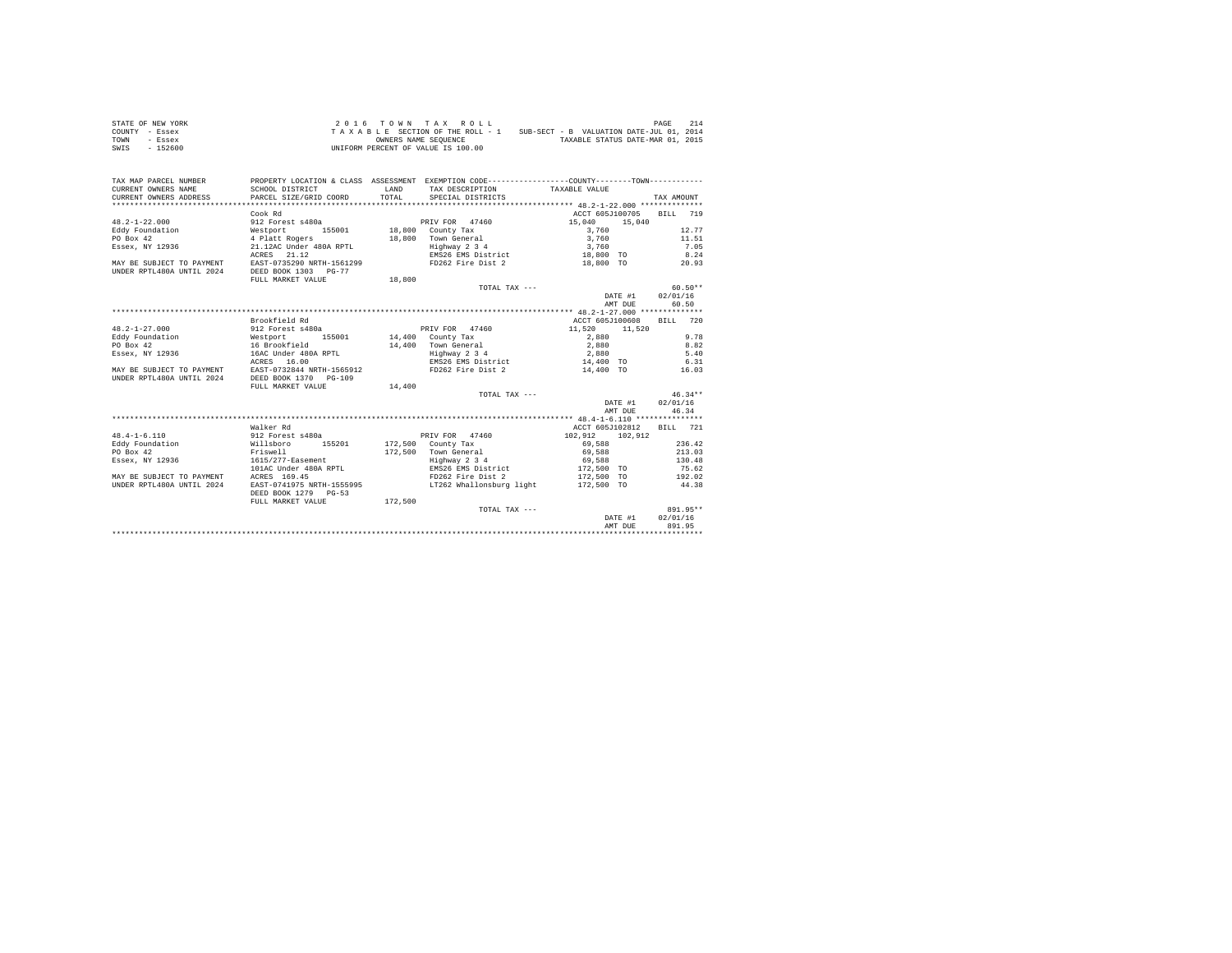| STATE OF NEW YORK | $2.0.16$ TOWN TAX ROLL                                                      | 215<br>PAGE                      |
|-------------------|-----------------------------------------------------------------------------|----------------------------------|
| COUNTY - Essex    | SUB-SECT - B VALUATION DATE-JUL 01, 2014<br>TAXABLE SECTION OF THE ROLL - 1 |                                  |
| TOWN<br>- Essex   | OWNERS NAME SEOUENCE                                                        | TAXABLE STATUS DATE-MAR 01, 2015 |
| SWIS<br>$-152600$ | UNIFORM PERCENT OF VALUE IS 100.00                                          |                                  |

| TAX MAP PARCEL NUMBER<br>CURRENT OWNERS NAME | PROPERTY LOCATION & CLASS ASSESSMENT EXEMPTION CODE----------------COUNTY-------TOWN----------<br>SCHOOL DISTRICT | LAND   |                                                    |                          |                  |                 |            |
|----------------------------------------------|-------------------------------------------------------------------------------------------------------------------|--------|----------------------------------------------------|--------------------------|------------------|-----------------|------------|
| CURRENT OWNERS ADDRESS                       | PARCEL SIZE/GRID COORD                                                                                            | TOTAL. | TAX DESCRIPTION TAXABLE VALUE<br>SPECIAL DISTRICTS |                          |                  | TAX AMOUNT      |            |
|                                              |                                                                                                                   |        |                                                    |                          |                  |                 |            |
|                                              |                                                                                                                   |        |                                                    | ACCT 605J197007          |                  | BTLL 722        |            |
| $48.4 - 1 - 6.200$                           | Cook Rd                                                                                                           |        | PRIV FOR 47460                                     |                          |                  |                 |            |
|                                              | 912 Forest s480a<br>Willsboro       155<br>Friswell & Wharton                                                     |        |                                                    | 70,000                   | 70,000           |                 |            |
| Eddy Foundation                              | 155201                                                                                                            |        | $87,500$ County Tax<br>87,500 Town General 17,500  | 17,500                   |                  |                 | 59.46      |
| PO Box 42                                    |                                                                                                                   |        |                                                    |                          |                  |                 | 53.57      |
| Essex, NY 12936                              | 140AC Under 480A RPTL                                                                                             |        | Highway 2 3 4                                      | 17,500                   |                  |                 | 32.81      |
|                                              | ACRES 140.00                                                                                                      |        | EMS26 EMS District                                 | 87,500 TO                |                  |                 | 38.36      |
|                                              | MAY BE SUBJECT TO PAYMENT EAST-0740616 NRTH-1557377                                                               |        | FD262 Fire Dist 2                                  | 87,500 TO                |                  |                 | 97.40      |
| UNDER RPTL480A UNTIL 2024                    | DEED BOOK 1263 PG-23                                                                                              |        | LT262 Whallonsburg light 87,500 TO                 |                          |                  |                 | 22.51      |
|                                              | FULL MARKET VALUE                                                                                                 | 87,500 |                                                    |                          |                  |                 |            |
|                                              |                                                                                                                   |        | TOTAL TAX ---                                      |                          |                  | $304.11**$      |            |
|                                              |                                                                                                                   |        |                                                    |                          | DATE #1 02/01/16 |                 |            |
|                                              |                                                                                                                   |        |                                                    |                          | AMT DUE          |                 | 304.11     |
|                                              |                                                                                                                   |        |                                                    |                          |                  |                 |            |
|                                              | Cook Rd                                                                                                           |        |                                                    | ACCT 605J102401 BILL 723 |                  |                 |            |
| $48.4 - 1 - 8.110$                           | 912 Forest s480a                                                                                                  |        | PRIV FOR 47460                                     | 16,832 16,832            |                  |                 |            |
| Eddy Foundation                              | Willsboro<br>155201                                                                                               |        | 40,400 County Tax                                  | 23,568                   |                  |                 | 80.07      |
| PO Box 42                                    | Wharton<br>21 AC Under 480A RPTL                                                                                  |        | 40,400 Town General<br>Highway 2 3 4               | 23.568                   |                  |                 | 72.15      |
| Essex, NY 12936                              |                                                                                                                   |        |                                                    | 23,568                   |                  |                 | 44.19      |
|                                              | ACRES 44.91                                                                                                       |        | EMS26 EMS District 40.400 TO 17.71                 |                          |                  |                 |            |
|                                              | MAY BE SUBJECT TO PAYMENT EAST-0743444 NRTH-1558766                                                               |        | FD262 Fire Dist 2                                  | 40,400 TO                |                  |                 | 44.97      |
| UNDER RPTL480A UNTIL 2024                    | DEED BOOK 1299 PG-64                                                                                              |        | LT262 Whallonsburg light                           | 40,400 TO                |                  |                 | 10.39      |
|                                              | FULL MARKET VALUE                                                                                                 | 40,400 |                                                    |                          |                  |                 |            |
|                                              |                                                                                                                   |        | TOTAL TAX ---                                      |                          |                  | $269.48**$      |            |
|                                              |                                                                                                                   |        |                                                    |                          | DATE #1 02/01/16 |                 |            |
|                                              |                                                                                                                   |        |                                                    |                          | AMT DUE          |                 | 269.48     |
|                                              |                                                                                                                   |        |                                                    |                          |                  |                 |            |
|                                              | Walker Rd                                                                                                         |        |                                                    | ACCT 605Z005004          |                  | <b>BTLL</b> 724 |            |
| $48.4 - 1 - 20.132$                          |                                                                                                                   |        | PRIV FOR 47460                                     | 16,400                   | 16,400           |                 |            |
| Eddy Foundation                              | 912 Forest s480a<br>Willsboro 1<br>155201                                                                         |        | 30.700 County Tax                                  | 14,300                   |                  |                 | 48.58      |
| PO Box 42                                    | Brookfield Patent                                                                                                 |        | 30.700 Town General                                | 14,300                   |                  |                 | 43.78      |
| Essex, NY 12936                              | 28AC Under 480A RPTL                                                                                              |        | Highway 2 3 4                                      | 14,300                   |                  |                 | 26.81      |
|                                              | ACRES 40.00                                                                                                       |        | EMS26 EMS District                                 | 30,700 TO                |                  |                 | 13.46      |
|                                              | MAY BE SUBJECT TO PAYMENT EAST-0734807 NRTH-1554912                                                               |        | FD262 Fire Dist 2                                  | 30,700 TO                |                  |                 | 34.17      |
| UNDER RPTL480A UNTIL 2024                    | DEED BOOK 1423 PG-299                                                                                             |        | LT262 Whallonsburg light 30.700 TO                 |                          |                  |                 | 7.90       |
|                                              | FULL MARKET VALUE                                                                                                 | 30.700 |                                                    |                          |                  |                 |            |
|                                              |                                                                                                                   |        | TOTAL TAX ---                                      |                          |                  |                 | $174.70**$ |
|                                              |                                                                                                                   |        |                                                    |                          | DATE #1          | 02/01/16        |            |
|                                              |                                                                                                                   |        |                                                    |                          | AMT DUE          |                 | 174.70     |
|                                              |                                                                                                                   |        |                                                    |                          |                  |                 |            |
|                                              |                                                                                                                   |        |                                                    |                          |                  |                 |            |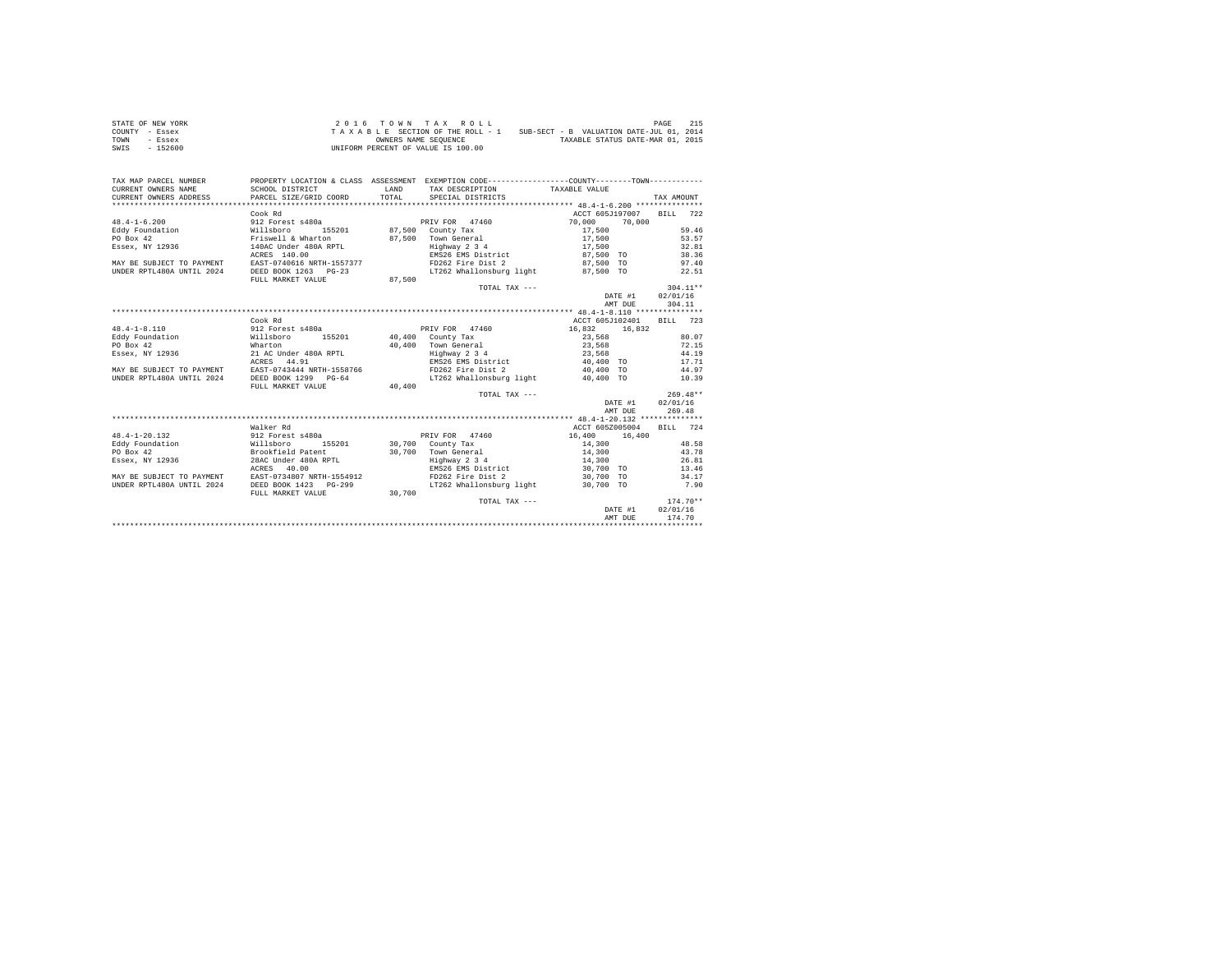| STATE OF NEW YORK | $2.0.16$ TOWN TAX ROLL                                                      | 216<br>PAGE                      |  |  |  |
|-------------------|-----------------------------------------------------------------------------|----------------------------------|--|--|--|
| COUNTY - Essex    | SUB-SECT - B VALUATION DATE-JUL 01, 2014<br>TAXABLE SECTION OF THE ROLL - 1 |                                  |  |  |  |
| TOWN<br>- Essex   | OWNERS NAME SEOUENCE                                                        | TAXABLE STATUS DATE-MAR 01, 2015 |  |  |  |
| SWIS<br>- 152600  | UNIFORM PERCENT OF VALUE IS 100.00                                          |                                  |  |  |  |

| TAX MAP PARCEL NUMBER<br>CURRENT OWNERS NAME<br>CURRENT OWNERS ADDRESS PARCEL SIZE/GRID COORD | PROPERTY LOCATION & CLASS ASSESSMENT EXEMPTION CODE---------------COUNTY-------TOWN----------<br>SCHOOL DISTRICT | <b>T.AND</b><br>TOTAL | TAX DESCRIPTION TAXABLE VALUE<br>SPECIAL DISTRICTS             |                                           |         | TAX AMOUNT   |          |
|-----------------------------------------------------------------------------------------------|------------------------------------------------------------------------------------------------------------------|-----------------------|----------------------------------------------------------------|-------------------------------------------|---------|--------------|----------|
| $40.3 - 1 - 4.000$<br>Mace Christina Trust Willsboro                                          | NYS Route 22<br>105 Vac farmland                                                                                 |                       | AG DIST C 41720<br>155201 128,600 PRIV FOR 47460 26,400 26,400 | ACCT 605J101415 BILL 725<br>49.703 49.703 |         |              |          |
| PO Box 1                                                                                      | Hicks                                                                                                            |                       | $142.000$ County Tax                                           | 65,897                                    |         |              | 223.88   |
| Somers, NY 10589 33AC Under 480A RPTL                                                         |                                                                                                                  |                       | Town General                                                   | 65,897                                    |         |              | 201.73   |
|                                                                                               | DB 1047 Pg 70                                                                                                    |                       |                                                                | 65,897                                    |         | 123.56       |          |
| MAY BE SUBJECT TO PAYMENT ACRES 120.50                                                        |                                                                                                                  |                       | Highway 2 3 4<br>EMS26 EMS District                            | $142,000$ TO                              |         |              | 62.25    |
| UNDER RPTL480A UNTIL 2024                                                                     | EAST-0745531 NRTH-1572670 FD261 Fire Dist 1 142,000 TO 141.75                                                    |                       |                                                                |                                           |         |              |          |
|                                                                                               | DEED BOOK 1047 PG-64                                                                                             |                       |                                                                |                                           |         |              |          |
|                                                                                               | FULL MARKET VALUE                                                                                                | 142,000               |                                                                |                                           |         |              |          |
|                                                                                               |                                                                                                                  |                       |                                                                | TOTAL TAX ---                             |         | $753.17**$   |          |
|                                                                                               |                                                                                                                  |                       |                                                                |                                           | DATE #1 | 02/01/16     |          |
|                                                                                               |                                                                                                                  |                       |                                                                |                                           | AMT DUE | 753.17       |          |
|                                                                                               |                                                                                                                  |                       |                                                                |                                           |         |              |          |
|                                                                                               | NYS Route 22                                                                                                     |                       |                                                                | ACCT 605J101503                           |         | BILL 726     |          |
| $40.3 - 1 - 2.000$                                                                            | 912 Forest s480a and AG DIST C 41720                                                                             |                       |                                                                | 32.053 32.053                             |         |              |          |
| Mace Kent Trust 60 millsboro 155201 97,000 PRIV FOR 47460                                     |                                                                                                                  |                       |                                                                | 24,000 24,000                             |         |              |          |
| PO Box 1                                                                                      | Hicks                                                                                                            |                       | 97,000 County Tax                                              | 40,947                                    |         |              | 139.12   |
| Somers, NY 10589                                                                              | 30AC Under 480A RPTL                                                                                             |                       | Town General                                                   | 40,947                                    |         | 125.35       |          |
|                                                                                               | DB 1047 Pg 55                                                                                                    |                       | Highway 2 3 4                                                  | 40,947                                    |         | 76.78        |          |
| MAY BE SUBJECT TO PAYMENT                                                                     | ACRES 81.00                                                                                                      |                       |                                                                | 97,000 TO                                 |         |              | 42.52    |
| IINDER RPTL480A IINTIL 2024                                                                   | EAST-0744487 NRTH-1572290                                                                                        |                       | EMS26 EMS District<br>FD261 Fire Dist 1                        | 97,000 TO                                 |         | 96.83        |          |
|                                                                                               | DEED BOOK 1047 PG-50                                                                                             |                       |                                                                |                                           |         |              |          |
|                                                                                               | FULL MARKET VALUE                                                                                                | 97,000                |                                                                |                                           |         |              |          |
|                                                                                               |                                                                                                                  |                       |                                                                | TOTAL TAX ---                             |         | 480.60**     |          |
|                                                                                               |                                                                                                                  |                       |                                                                |                                           | DATE #1 |              | 02/01/16 |
|                                                                                               |                                                                                                                  |                       |                                                                |                                           | AMT DUE | 480.60       |          |
|                                                                                               |                                                                                                                  |                       |                                                                |                                           |         |              |          |
|                                                                                               | Alden Rd                                                                                                         |                       |                                                                | ACCT 605J103314                           |         | BILL 727     |          |
| 48.3-1-10.110                                                                                 |                                                                                                                  |                       |                                                                | 28,037 28,037                             |         |              |          |
| Pratt Michael E                                                                               |                                                                                                                  |                       |                                                                |                                           |         |              |          |
| Pratt Cynthia S                                                                               | 8 Platt Rogers<br>112.9AC Under 480A RPTL                                                                        |                       | 460,000 County Tax                                             | 363,723<br>363,723                        |         | 1,235.74     |          |
| 211 Alden Rd                                                                                  |                                                                                                                  |                       | Town General                                                   |                                           |         | 1,113.45     |          |
| Westport, NY 12993 ACRES 162.70                                                               |                                                                                                                  |                       | Highway 2 3 4                                                  | 363.723                                   |         | 682.01       |          |
|                                                                                               | EAST-0726462 NRTH-1553435                                                                                        |                       | EMS26 EMS District                                             | 460,000 TO                                |         | 201.65       |          |
| MAY BE SUBJECT TO PAYMENT DEED BOOK 511 PG-154                                                |                                                                                                                  |                       | FD262 Fire Dist 2                                              | 460,000 TO                                |         | 512.04       |          |
| UNDER RPTL480A UNTIL 2024 FULL MARKET VALUE                                                   |                                                                                                                  | 460,000               |                                                                |                                           |         |              |          |
|                                                                                               |                                                                                                                  |                       | TOTAL TAX ---                                                  |                                           |         | $3.744.89**$ |          |
|                                                                                               |                                                                                                                  |                       |                                                                |                                           | DATE #1 | 02/01/16     |          |
|                                                                                               |                                                                                                                  |                       |                                                                |                                           | AMT DUE | 3,744.89     |          |
|                                                                                               |                                                                                                                  |                       |                                                                |                                           |         |              |          |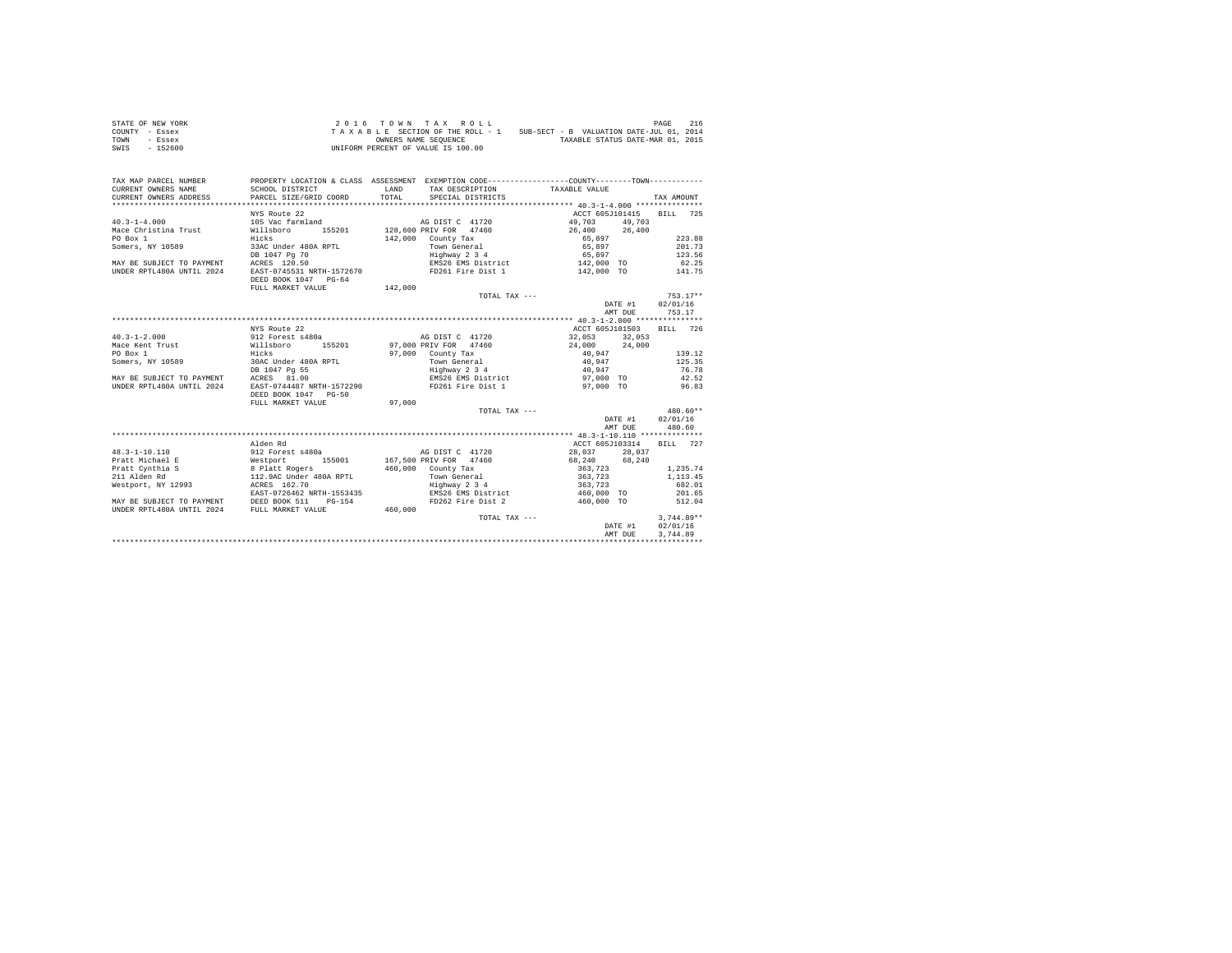|                | STATE OF NEW YORK | $2.0.16$ TOWN TAX ROLL          |  |  |  |                                          |                         | PAGE            |  |
|----------------|-------------------|---------------------------------|--|--|--|------------------------------------------|-------------------------|-----------------|--|
| COUNTY - Essex |                   | TAXABLE SECTION OF THE ROLL - 1 |  |  |  | SUB-SECT - B VALUATION DATE-JUL 01, 2014 |                         |                 |  |
| TOWN           | - Essex           |                                 |  |  |  | TAXABLE STATUS DATE-MAR 01, 2015         |                         |                 |  |
| SWIS           | $-152600$         |                                 |  |  |  |                                          |                         | RPS155/V04/L015 |  |
|                |                   |                                 |  |  |  |                                          | CURRENT DATE 12/16/2015 |                 |  |

## \*\*\* S P E C I A L D I S T R I C T S U M M A R Y \*\*\*

| CODE | DISTRICT NAME        | TOTAL<br>PARCELS | EXTENSION<br>TYPE | EXTENSION<br>VALUE | AD VALOREM<br>VALUE | EXEMPT<br>AMOUNT | TAXABLE<br>VALUE | TOTAL<br>TAX |
|------|----------------------|------------------|-------------------|--------------------|---------------------|------------------|------------------|--------------|
|      | EMS26 EMS District   |                  | 15 TOTAL          |                    | 3790,500            |                  | 3790,500         | 1,661.64     |
|      | FD261 Fire Dist 1    |                  | 2 TOTAL           |                    | 239,000             |                  | 239,000          | 238.58       |
|      | FD262 Fire Dist 2    |                  | 13 TOTAL          |                    | 3551,500            |                  | 3551,500         | 3.953.32     |
|      | LT262 Whallonsburg 1 |                  | 4 TOTAL           |                    | 331,100             |                  | 331,100          | 85.18        |

## \*\*\* S C H O O L D I S T R I C T S U M M A R Y \*\*\*

| CODE   | DISTRICT NAME      | TOTAL<br>PARCELS | ASSESSED<br>LAND | ASSESSED<br>TOTAL | <b>EXEMPT</b><br>AMOUNT | TOTAL<br>TAXABLE     |
|--------|--------------------|------------------|------------------|-------------------|-------------------------|----------------------|
|        |                    |                  |                  |                   | STAR AMOUNT             | STAR TAXABLE         |
|        | Westport           | 7                | 639,300          | 1059,400          | 387.352                 | 672.048              |
| 155001 | Willsboro          | 8                | 2289.800         | 2731,100          | 60,000<br>1446,183      | 612,048<br>1,284,917 |
| 155201 |                    |                  |                  |                   | 30,000                  | 1.254.917            |
|        | SUB-TOTAL          | 15               | 2929,100         | 3790,500          | 1833.535                | 1,956,965            |
|        | SUB - TO TAL(CONT) |                  |                  |                   | 90,000                  | 1,866,965            |
|        | TOTAL              | 15               | 2929,100         | 3790,500          | 1833,535                | 1,956,965            |
|        | TO TAL (CONT)      |                  |                  |                   | 90,000                  | 1,866,965            |

\*\*\* S Y S T E M C O D E S S U M M A R Y \*\*\*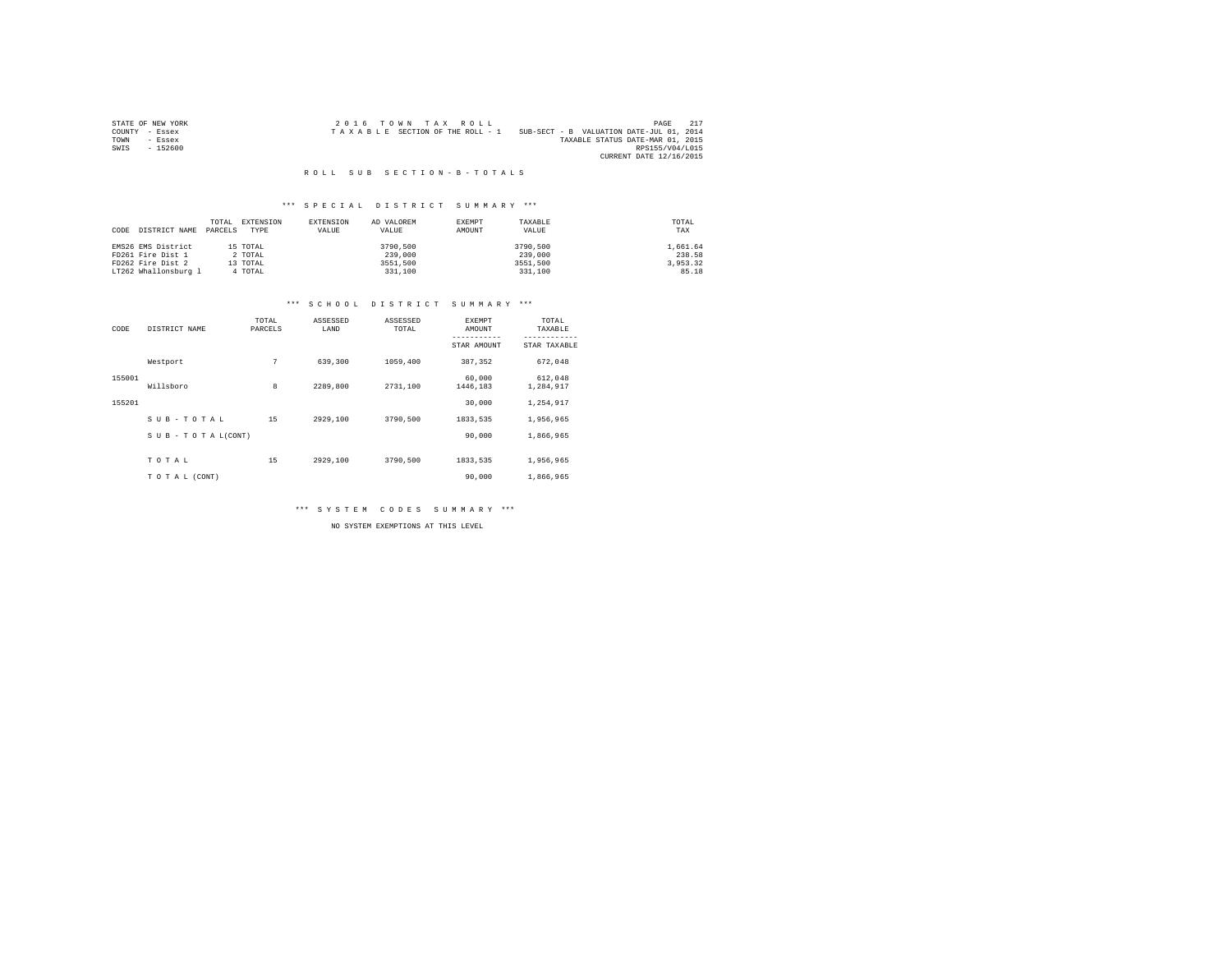|                | STATE OF NEW YORK |  |  | 2016 TOWN TAX ROLL              |  |                                          | PAGE                    | 218 |
|----------------|-------------------|--|--|---------------------------------|--|------------------------------------------|-------------------------|-----|
| COUNTY - Essex |                   |  |  | TAXABLE SECTION OF THE ROLL - 1 |  | SUB-SECT - B VALUATION DATE-JUL 01, 2014 |                         |     |
| TOWN           | - Essex           |  |  |                                 |  | TAXABLE STATUS DATE-MAR 01, 2015         |                         |     |
| SWIS           | - 152600          |  |  |                                 |  |                                          | RPS155/V04/L015         |     |
|                |                   |  |  |                                 |  |                                          | CURRENT DATE 12/16/2015 |     |

## \*\*\* E X E M P T I O N S U M M A R Y \*\*\*

| CODE  | DESCRIPTION | TOTAL<br>PARCELS | COUNTY   | TOWN     |
|-------|-------------|------------------|----------|----------|
| 41720 | AG DIST C   |                  | 137,804  | 137,804  |
| 47460 | PRIV FOR    | 15               | 1695.731 | 1695.731 |
|       | TOTAL       | 19               | 1833.535 | 1833.535 |

| ROLL<br><b>SEC</b> | DESCRIPTION                                 | TOTAL<br>PARCELS | ASSESSED<br>LAND                 | ASSESSED<br>TOTAL                | EXEMPT<br>AMOUNT<br>-----------     | TOTAL<br>TAXABLE                    | TOTAL<br>TAX                     |
|--------------------|---------------------------------------------|------------------|----------------------------------|----------------------------------|-------------------------------------|-------------------------------------|----------------------------------|
|                    |                                             |                  |                                  |                                  | STAR AMOUNT                         | STAR TAXABLE                        |                                  |
|                    | County Tax<br>Town General<br>Highway 2 3 4 |                  | 2929.100<br>2929,100<br>2929,100 | 3790,500<br>3790,500<br>3790,500 | 1.833.535<br>1.833.535<br>1.833.535 | 1.956.965<br>1.956.965<br>1,956,965 | 6.648.71<br>5.990.78<br>3.669.42 |
|                    | SPEC DIST TAXES<br>TAXABLE                  | 15               |                                  |                                  |                                     |                                     | 5.938.72<br>22.247.63            |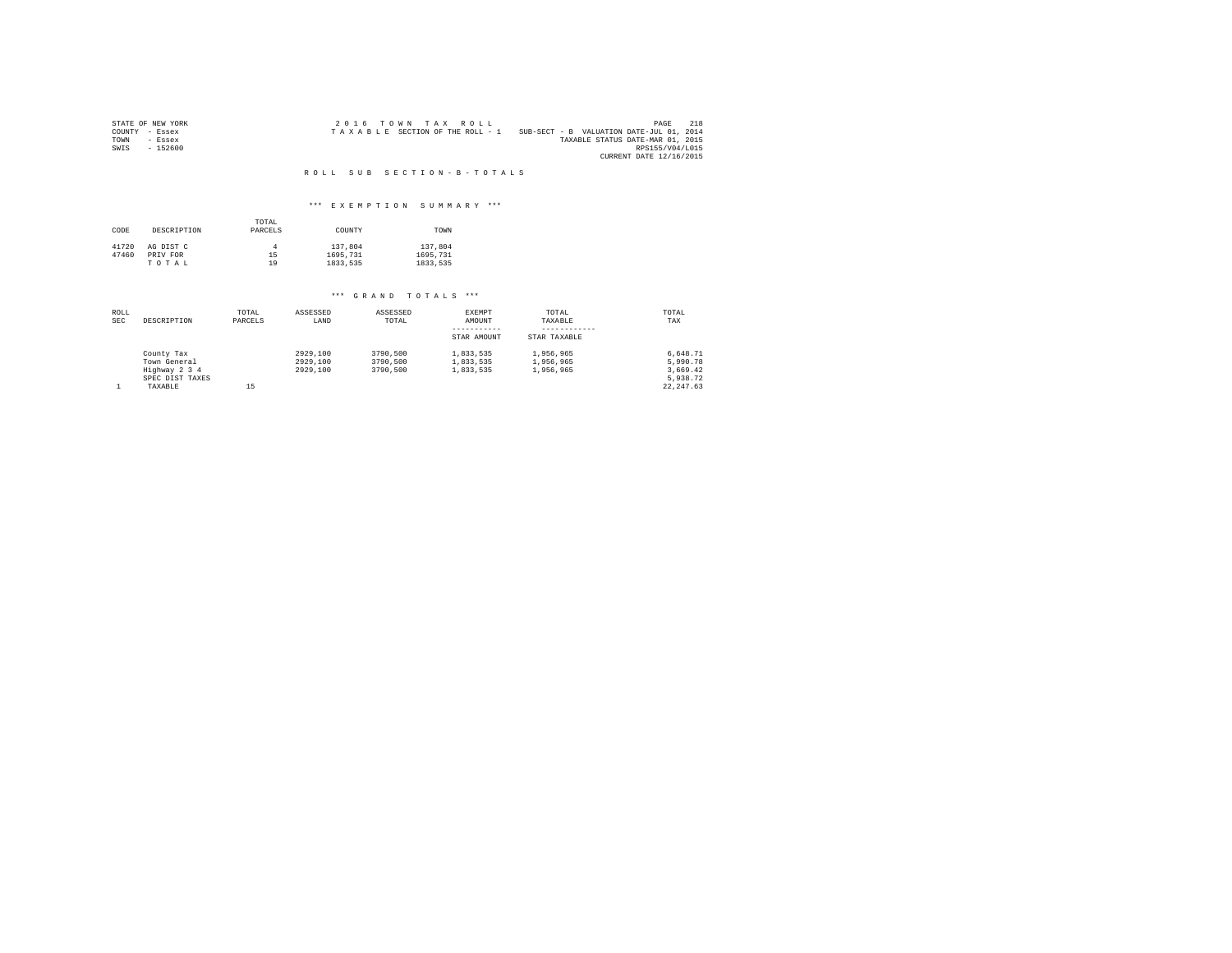|                | STATE OF NEW YORK | 2016 TOWN TAX ROLL                                             | PAGE            | 219 |
|----------------|-------------------|----------------------------------------------------------------|-----------------|-----|
| COUNTY - Essex |                   | VALUATION DATE-JUL 01, 2014<br>TAXABLE SECTION OF THE ROLL - 1 |                 |     |
| TOWN           | - Essex           | TAXABLE STATUS DATE-MAR 01, 2015                               |                 |     |
| SWIS           | $-152600$         |                                                                | RPS155/V04/L015 |     |
|                |                   | CURRENT DATE 12/16/2015                                        |                 |     |

## \*\*\* S P E C I A L D I S T R I C T S U M M A R Y \*\*\*

|      |                      | TOTAL   | EXTENSION  | EXTENSION | AD VALOREM | EXEMPT | TAXABLE    | TOTAL     |
|------|----------------------|---------|------------|-----------|------------|--------|------------|-----------|
| CODE | DISTRICT NAME        | PARCELS | TYPE       | VALUE     | VALUE      | AMOUNT | VALUE      | TAX       |
|      | SR150 Return sewer r |         | 28 MOVTAX  | 17,380.17 |            |        | 17,380.17  | 17,380.17 |
|      | WR151 Return water r |         | 36 MOVTAX  | 10.868.22 |            |        | 10,868.22  | 10,868.22 |
|      | EMS26 EMS District   |         | 727 TOTAL  |           | 129706,351 | 52,268 | 129654.083 | 56.836.62 |
|      | FD261 Fire Dist 1    |         | 395 TOTAL  |           | 88848.953  | 52,268 | 88796.685  | 88.642.29 |
|      | FD262 Fire Dist 2    |         | 336 TOTAL  |           | 40857,399  |        | 40857,399  | 45,479.96 |
|      | LT261 Essex light    |         | 211 TOTAL  |           | 53586,899  | 52,268 | 53534,631  | 4.917.45  |
|      | LT262 Whallonsburg 1 |         | 85 TOTAL   |           | 12163.990  |        | 12163.990  | 3,129,19  |
|      | WB261 Water B&I      |         | 34 TOTAL C |           | 14648,200  | 32,268 | 14615,932  | 4,014.07  |

# \*\*\* S C H O O L D I S T R I C T S U M M A R Y \*\*\*

| CODE   | DISTRICT NAME             | TOTAL<br>PARCELS | ASSESSED<br>LAND | ASSESSED<br>TOTAL | <b>EXEMPT</b><br>AMOUNT<br>-----------<br>STAR AMOUNT | TOTAL<br>TAXABLE<br>------------<br>STAR TAXABLE |
|--------|---------------------------|------------------|------------------|-------------------|-------------------------------------------------------|--------------------------------------------------|
|        | Westport                  | 124              | 6278,700         | 10462.000         | 1591.122                                              | 8,870,878                                        |
| 155001 | Willsboro                 | 603              | 55293.288        | 119244.351        | 1298,950<br>7011,796                                  | 7,571,928<br>112.232.555                         |
| 155201 |                           |                  |                  |                   | 6259.825                                              | 105,972,730                                      |
|        | SUB-TOTAL                 | 727              | 61571.988        | 129706.351        | 8602.918                                              | 121, 103, 433                                    |
|        | $S$ U B - T O T A L(CONT) |                  |                  |                   | 7558.775                                              | 113,544,658                                      |
|        | TOTAL                     | 727              | 61571.988        | 129706.351        | 8602.918                                              | 121, 103, 433                                    |
|        | TO TAL (CONT)             |                  |                  |                   | 7558.775                                              | 113,544,658                                      |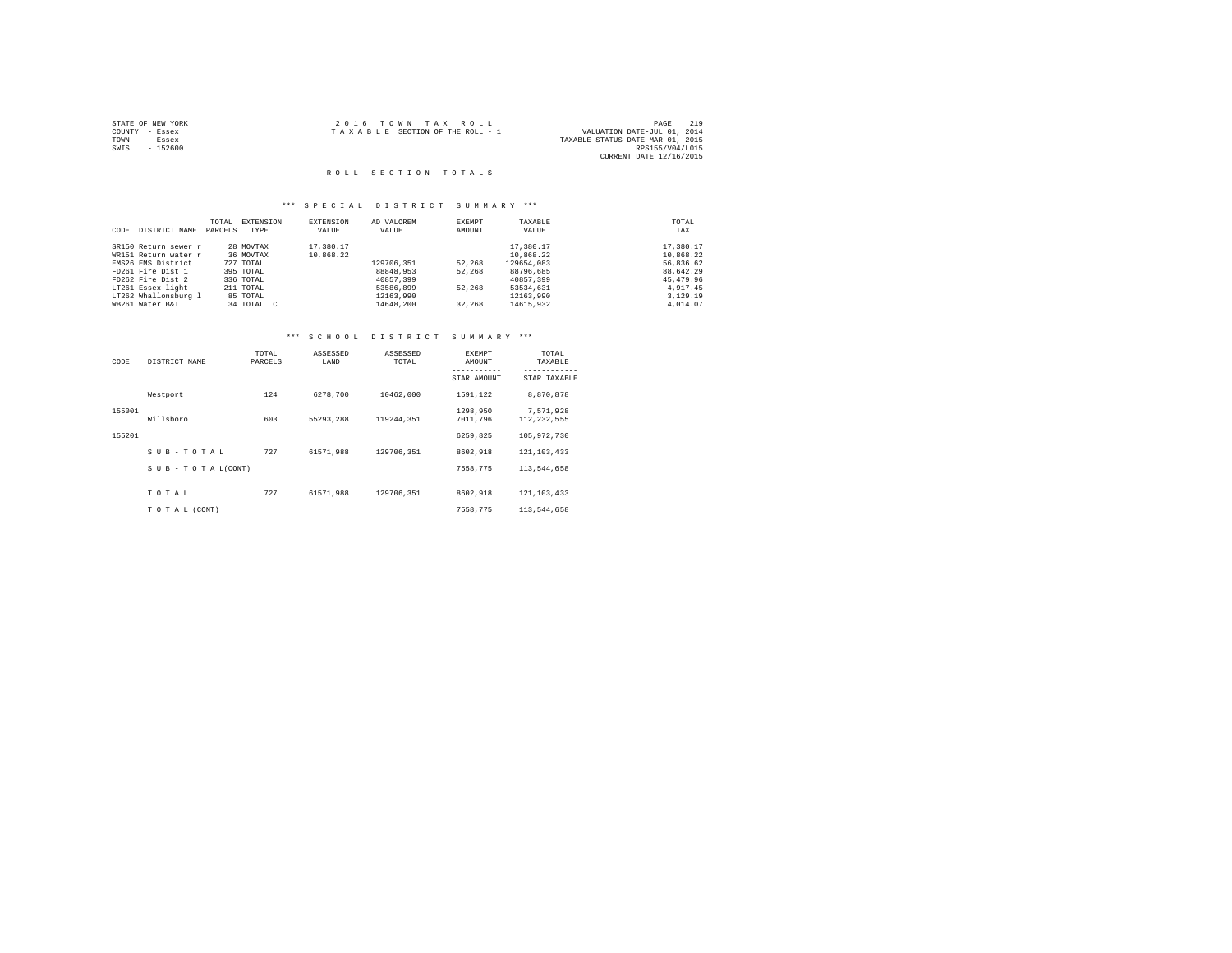| STATE OF NEW YORK | 2016 TOWN TAX ROLL              | 220<br>PAGE                      |
|-------------------|---------------------------------|----------------------------------|
| COUNTY<br>- Essex | TAXABLE SECTION OF THE ROLL - 1 | VALUATION DATE-JUL 01, 2014      |
| TOWN<br>- Essex   |                                 | TAXABLE STATUS DATE-MAR 01, 2015 |
| $-152600$<br>SWIS |                                 | RPS155/V04/L015                  |
|                   |                                 | CURRENT DATE 12/16/2015          |

#### ROLL SECTION TOTALS

## \*\*\* S Y S T E M C O D E S S U M M A R Y \*\*\*

# NO SYSTEM EXEMPTIONS AT THIS LEVEL

## \*\*\* E X E M P T I O N S U M M A R Y \*\*\*

|       |                | TOTAL                   |          |          |  |
|-------|----------------|-------------------------|----------|----------|--|
| CODE  | DESCRIPTION    | PARCELS                 | COUNTY   | TOWN     |  |
| 33302 | CNTY REFOR     | 1                       | 123,600  |          |  |
| 41101 | VETERANS       | $\mathbf{1}$            | 5,000    | 5,000    |  |
| 41120 | VETWAR CTS     | 13                      | 195,000  | 195,000  |  |
| 41130 | VETCOM CTS     | 13                      | 308.575  | 308.575  |  |
| 41132 | VET COM C      | $\overline{2}$          | 25,125   |          |  |
| 41133 | VET COM T      | $\overline{2}$          |          | 25.125   |  |
| 41140 | VETDIS CTS     | $\overline{\mathbf{3}}$ | 125,800  | 125,800  |  |
| 41142 | VET DIS C      |                         | 2,850    |          |  |
| 41143 | VET DIS T      | $\mathbf{1}$            |          | 2.850    |  |
| 41700 | AG. BLDG.      | 5                       | 633,148  | 633.148  |  |
| 41720 | AG DIST C      | 77                      | 4063.221 | 4063.221 |  |
| 41800 | AGED ALL       | 20                      | 1016,322 | 1016,322 |  |
| 41801 | AGED C/T       | 1                       | 208,250  | 208,250  |  |
| 42100 | AG. IMPMNT     | $\overline{2}$          | 52.268   | 52.268   |  |
| 47450 | <b>FISCHER</b> | 18                      | 504,303  | 504,303  |  |
| 47460 | PRIV FOR       | 15                      | 1695.731 | 1695.731 |  |
|       | TOTAL          | 175                     | 8959,193 | 8835,593 |  |

| ROLL       |              | TOTAL   | ASSESSED  | ASSESSED   | EXEMPT      | TOTAL        | TOTAL      |
|------------|--------------|---------|-----------|------------|-------------|--------------|------------|
| <b>SEC</b> | DESCRIPTION  | PARCELS | LAND      | TOTAL      | AMOUNT      | TAXABLE      | TAX        |
|            |              |         |           |            |             |              |            |
|            |              |         |           |            | STAR AMOUNT | STAR TAXABLE |            |
|            | County Tax   |         | 61571.988 | 129706.351 | 8,959,193   | 120.747.158  | 410.234.85 |
|            | Town General |         | 61571.988 | 129706.351 | 8.835.593   | 120.870.758  | 370.017.32 |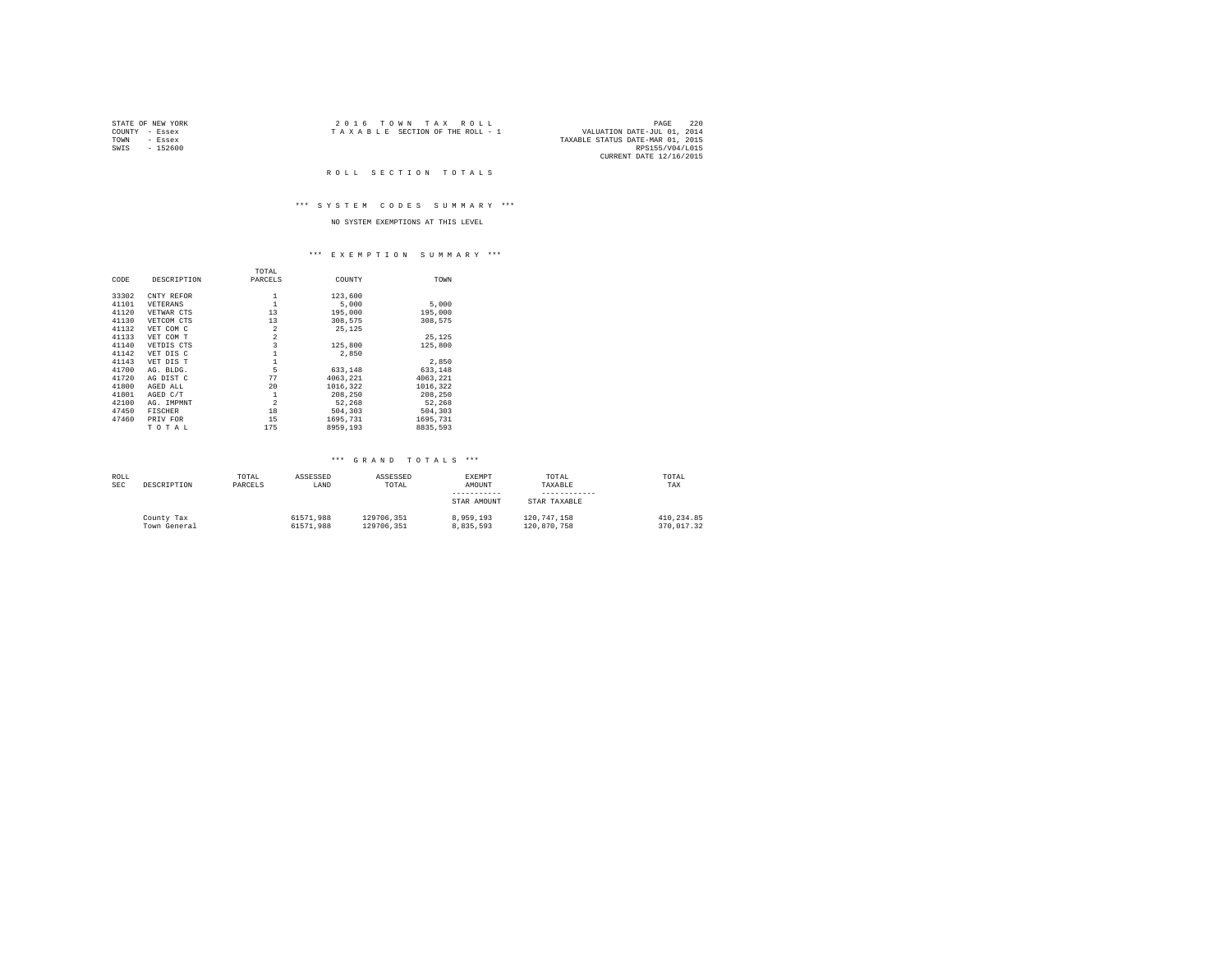| STATE OF NEW YORK | 2016 TOWN TAX ROLL              | -221<br>PAGE                     |
|-------------------|---------------------------------|----------------------------------|
| COUNTY - Essex    | TAXABLE SECTION OF THE ROLL - 1 | VALUATION DATE-JUL 01, 2014      |
| TOWN<br>- Essex   |                                 | TAXABLE STATUS DATE-MAR 01, 2015 |
| $-152600$<br>SWIS |                                 | RPS155/V04/L015                  |
|                   |                                 | CURRENT DATE 12/16/2015          |
|                   |                                 |                                  |

| ROLL<br>SEC | DESCRIPTION                    | TOTAL<br>PARCELS | ASSESSED<br>LAND | ASSESSED<br>TOTAL | <b>EXEMPT</b><br>AMOUNT<br>STAR AMOUNT | TOTAL<br>TAXABLE<br>STAR TAXABLE | TOTAL<br>TAX             |
|-------------|--------------------------------|------------------|------------------|-------------------|----------------------------------------|----------------------------------|--------------------------|
|             | Highway 2 3 4<br>School Relevy |                  | 61571.988        | 129706.351        | 8.835.593                              | 120,870,758                      | 226.640.97               |
|             | SPEC DIST TAXES                |                  |                  |                   |                                        |                                  | 112,120.72<br>231.267.97 |
|             | TAXABLE                        | 727              |                  |                   |                                        |                                  | 1350.281.83              |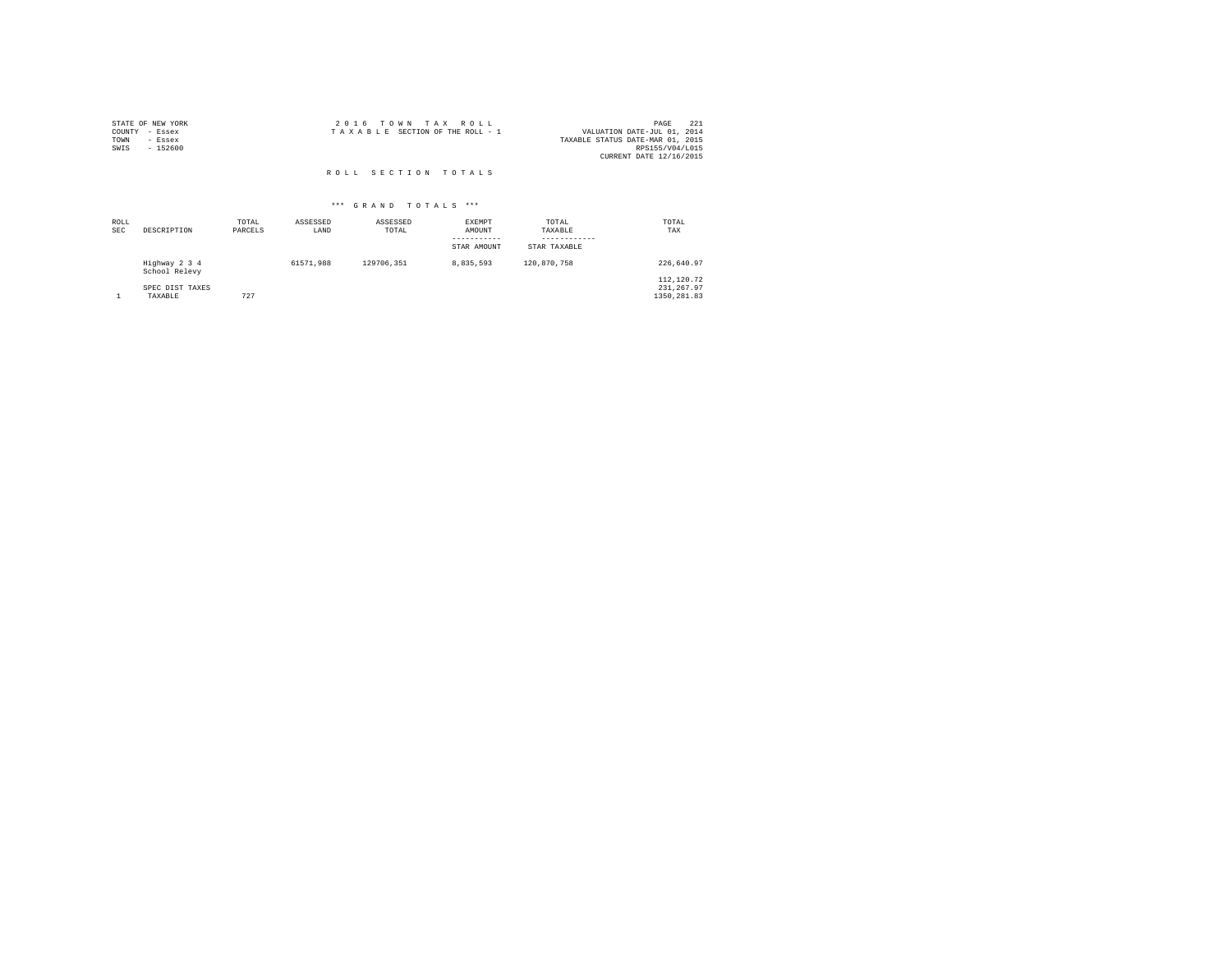| STATE OF NEW YORK | 2016 TOWN TAX ROLL                       | - 222<br>PAGE                    |
|-------------------|------------------------------------------|----------------------------------|
| COUNTY - Essex    | STATE OWNED LAND SECTION OF THE ROLL - 3 | VALUATION DATE-JUL 01, 2014      |
| TOWN<br>- Essex   | OWNERS NAME SEOUENCE                     | TAXABLE STATUS DATE-MAR 01, 2015 |
| $-152600$<br>SWIS | UNIFORM PERCENT OF VALUE IS 100.00       |                                  |

| TAX MAP PARCEL NUMBER<br>CURRENT OWNERS NAME<br>CURRENT OWNERS ADDRESS | PROPERTY LOCATION & CLASS ASSESSMENT EXEMPTION CODE---------------COUNTY-------TOWN----------<br>SCHOOL DISTRICT<br>PARCEL SIZE/GRID COORD | LAND<br>TOTAL | TAX DESCRIPTION<br>SPECIAL DISTRICTS | TAXABLE VALUE   | TAX AMOUNT   |
|------------------------------------------------------------------------|--------------------------------------------------------------------------------------------------------------------------------------------|---------------|--------------------------------------|-----------------|--------------|
| ********************                                                   |                                                                                                                                            |               |                                      |                 |              |
|                                                                        | Lake Shore Rd                                                                                                                              |               |                                      | ACCT 605J195003 |              |
| $49.3 - 2 - 26.120$                                                    | 931 Forest s532a                                                                                                                           |               | County Tax                           | 60,100          | 204.19       |
| 0110001                                                                | Willsboro<br>155201                                                                                                                        | 60,100        | Town General                         | 60,100          | 183.98       |
| State Of New York                                                      | Judd                                                                                                                                       | 60,100        | Highway 2 3 4                        | 60,100          | 112.69       |
| State Comptroller                                                      | ACRES 109.09                                                                                                                               |               | EMS26 EMS District                   | 60,100 TO       | 26.35        |
| Land Claims Unit                                                       | EAST-0750816 NRTH-1552356                                                                                                                  |               | FD262 Fire Dist 2                    | 60.100 TO       | 66.90        |
| 7th Fl Alfred E Smith Bld                                              | DEED BOOK 1070 PG-329                                                                                                                      |               |                                      |                 |              |
| Albany, NY 12233                                                       | FULL MARKET VALUE                                                                                                                          | 60,100        |                                      |                 |              |
|                                                                        |                                                                                                                                            |               | TOTAL TAX ---                        |                 | 594.11**     |
|                                                                        |                                                                                                                                            |               |                                      | DATE #1         | 02/01/16     |
|                                                                        |                                                                                                                                            |               |                                      | AMT DUE         | 594.11       |
|                                                                        |                                                                                                                                            |               |                                      |                 |              |
|                                                                        | Lake Shore Rd                                                                                                                              |               |                                      | ACCT 605J194004 |              |
| $49.4 - 1 - 2.200$                                                     | 931 Forest s532a                                                                                                                           |               | County Tax                           | 227,900         | 774.28       |
| 0120001                                                                | Willsboro<br>155201                                                                                                                        | 227,900       | Town General                         | 227,900         | 697.66       |
| State Of New York                                                      | Judd Pat                                                                                                                                   | 227,900       | Highway 2 3 4                        | 227,900         | 427.33       |
| State Comptroller                                                      | ACRES 338.86                                                                                                                               |               | EMS26 EMS District                   | 227,900 TO      | 99.90        |
| Land Claims Unit                                                       | EAST-0759025 NRTH-1553159                                                                                                                  |               | FD261 Fire Dist 1                    | 227,900 TO      | 227.50       |
| 7th Fl Alfred E Smith Bld                                              | DEED BOOK 1079 PG-316                                                                                                                      |               |                                      |                 |              |
| Albany, NY 12233                                                       | FULL MARKET VALUE                                                                                                                          | 227,900       |                                      |                 |              |
|                                                                        |                                                                                                                                            |               | TOTAL TAX ---                        |                 | $2.226.67**$ |
|                                                                        |                                                                                                                                            |               |                                      | DATE #1         | 02/01/16     |
|                                                                        |                                                                                                                                            |               |                                      | AMT DUE         | 2.226.67     |
|                                                                        |                                                                                                                                            |               |                                      |                 |              |
|                                                                        | Errata                                                                                                                                     |               |                                      | ACCT 605Z012018 |              |
| $999.99 - 1 - 1.000$                                                   | 993 Transition t                                                                                                                           |               | County Tax                           | 370             | 1.26         |
| 7777777                                                                | Willsboro<br>155201                                                                                                                        | $\sim$ 0      | Town General                         | 370             | 1.13         |
| Errata                                                                 | 2015 Transition Assessmen                                                                                                                  | 370           | Highway 2 3 4                        | 370             | 0.69         |
| Essex, NY                                                              | For All Purposes                                                                                                                           |               | FD261 Fire Dist 1                    | 300 TO          | .30          |
|                                                                        | FULL MARKET VALUE                                                                                                                          | 370           | FD262 Fire Dist 2                    | 80 TO           | .09          |
|                                                                        |                                                                                                                                            |               | TOTAL TAX ---                        |                 | $3.47**$     |
|                                                                        |                                                                                                                                            |               |                                      | DATE #1         | 02/01/16     |
|                                                                        |                                                                                                                                            |               |                                      | AMT DUE         | 3.47         |
|                                                                        |                                                                                                                                            |               |                                      |                 |              |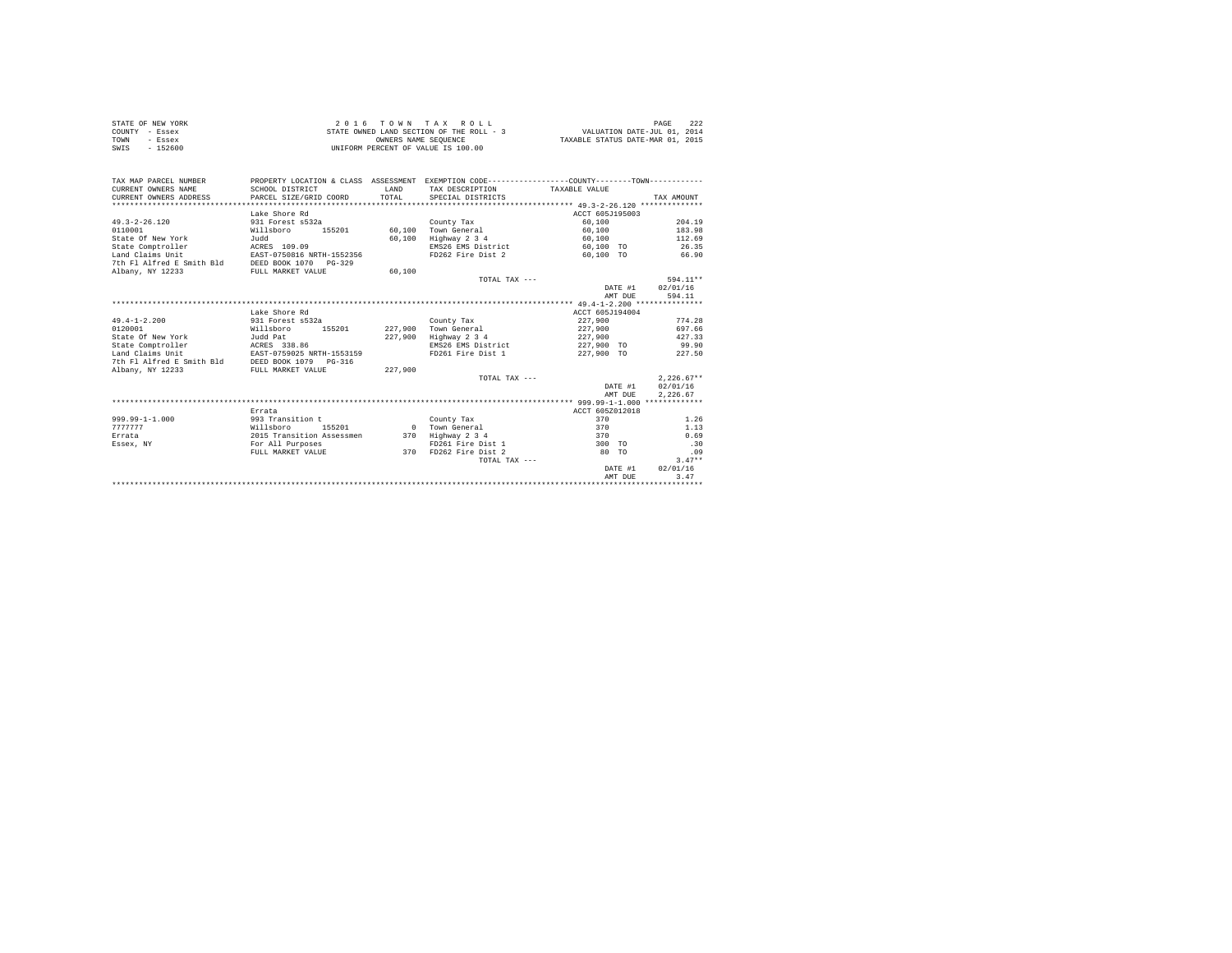|                | STATE OF NEW YORK |                                          |  | 2016 TOWN TAX ROLL | 223<br>PAGE                      |
|----------------|-------------------|------------------------------------------|--|--------------------|----------------------------------|
| COUNTY - Essex |                   | STATE OWNED LAND SECTION OF THE ROLL - 3 |  |                    | VALUATION DATE-JUL 01, 2014      |
| TOWN           | - Essex           |                                          |  |                    | TAXABLE STATUS DATE-MAR 01, 2015 |
| SWIS           | - 152600          |                                          |  |                    | RPS155/V04/L015                  |
|                |                   |                                          |  |                    | CURRENT DATE 12/16/2015          |

## \*\*\* S P E C I A L D I S T R I C T S U M M A R Y \*\*\*

| CODE DISTRICT NAME | TOTAL<br>PARCELS | EXTENSION<br>TYPE | EXTENSION<br>VALUE | AD VALOREM<br>VALUE | EXEMPT<br>AMOUNT | TAXABLE<br>VALUE | TOTAL<br>TAX |  |
|--------------------|------------------|-------------------|--------------------|---------------------|------------------|------------------|--------------|--|
| EMS26 EMS District |                  | 2 TOTAL           |                    | 288,000             |                  | 288,000          | 126.25       |  |
| FD261 Fire Dist 1  |                  | 2 TOTAL           |                    | 228,200             |                  | 228,200          | 227.80       |  |
| FD262 Fire Dist 2  |                  | 2 TOTAL           |                    | 60,180              |                  | 60,180           | 66.99        |  |

#### \*\*\* S C H O O L D I S T R I C T S U M M A R Y \*\*\*

| CODE   | DISTRICT NAME      | TOTAL<br>PARCELS | ASSESSED<br>LAND | ASSESSED<br>TOTAL | <b>EXEMPT</b><br>AMOUNT<br>STAR AMOUNT | TOTAL<br>TAXABLE<br>---------<br>STAR TAXABLE |
|--------|--------------------|------------------|------------------|-------------------|----------------------------------------|-----------------------------------------------|
|        | Willsboro          | 3                | 288,000          | 288,370           |                                        | 288,370                                       |
| 155201 |                    |                  |                  |                   |                                        | 288,370                                       |
|        | SUB-TOTAL          | 3                | 288,000          | 288,370           |                                        | 288.370                                       |
|        | SUB - TO TAL(CONT) |                  |                  |                   |                                        | 288.370                                       |
|        | TOTAL              | 3                | 288,000          | 288,370           |                                        | 288.370                                       |
|        |                    |                  |                  |                   |                                        |                                               |
|        | TO TAL (CONT)      |                  |                  |                   |                                        | 288.370                                       |

\*\*\* S Y S T E M C O D E S S U M M A R Y \*\*\*

NO SYSTEM EXEMPTIONS AT THIS LEVEL

\*\*\* E X E M P T I O N S U M M A R Y \*\*\*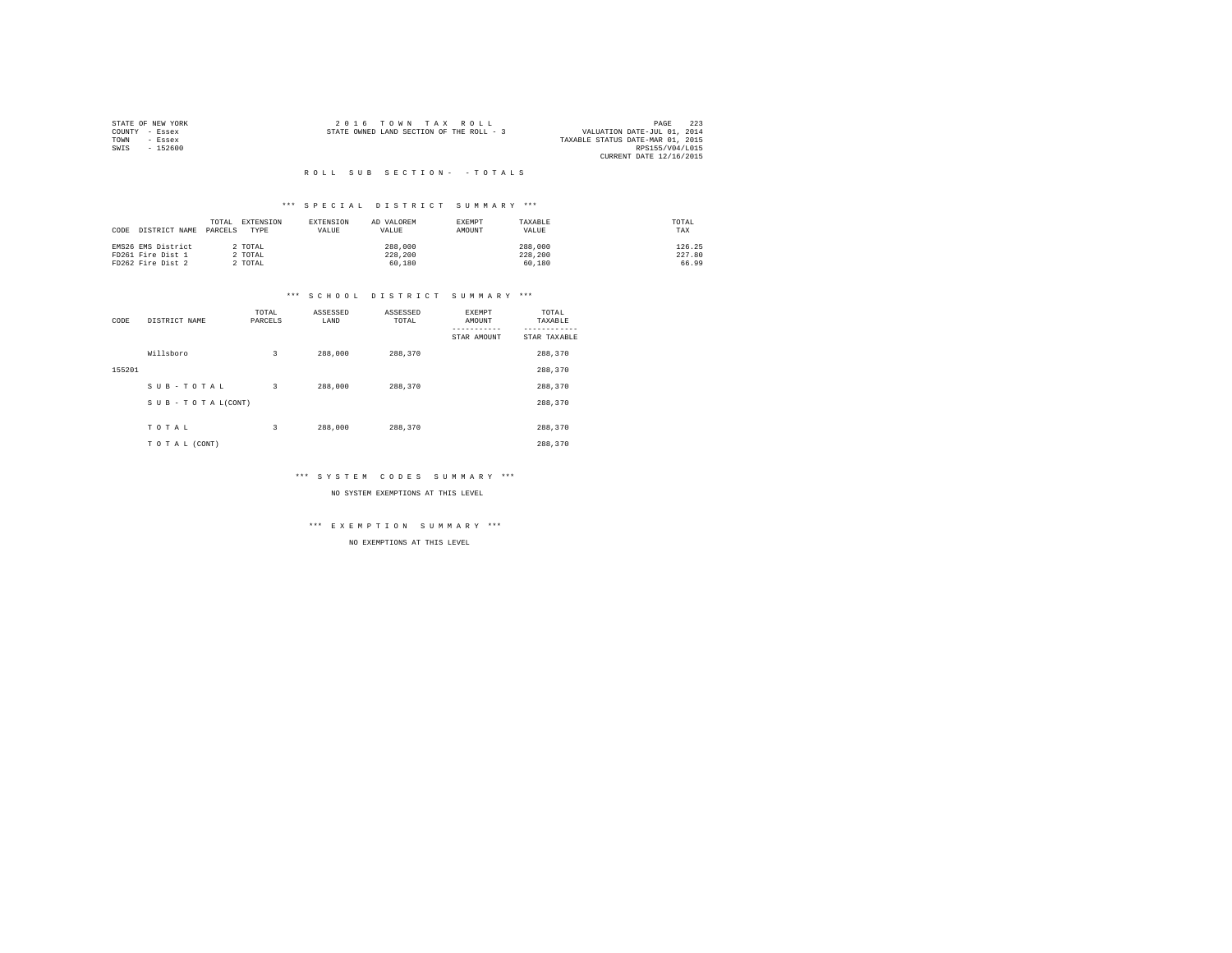| STATE OF NEW YORK | 2016 TOWN TAX ROLL                       | 224<br>PAGE                      |
|-------------------|------------------------------------------|----------------------------------|
| COUNTY - Essex    | STATE OWNED LAND SECTION OF THE ROLL - 3 | VALUATION DATE-JUL 01, 2014      |
| TOWN<br>- Essex   |                                          | TAXABLE STATUS DATE-MAR 01, 2015 |
| $-152600$<br>SWIS |                                          | RPS155/V04/L015                  |
|                   |                                          | CURRENT DATE 12/16/2015          |

| ROLL<br><b>SEC</b> | DESCRIPTION      | TOTAL<br>PARCELS | ASSESSED<br>LAND | ASSESSED<br>TOTAL | EXEMPT<br>AMOUNT | TOTAL<br>TAXABLE | TOTAL<br>TAX |
|--------------------|------------------|------------------|------------------|-------------------|------------------|------------------|--------------|
|                    |                  |                  |                  |                   | STAR AMOUNT      | STAR TAXABLE     |              |
|                    | County Tax       |                  | 288,000          | 288,370           |                  | 288,370          | 979.73       |
|                    | Town General     |                  | 288,000          | 288,370           |                  | 288,370          | 882.77       |
|                    | Highway 2 3 4    |                  | 288,000          | 288,370           |                  | 288,370          | 540.71       |
|                    | SPEC DIST TAXES  |                  |                  |                   |                  |                  | 421.04       |
|                    | STATE OWNED LAND |                  |                  |                   |                  |                  | 2.824.25     |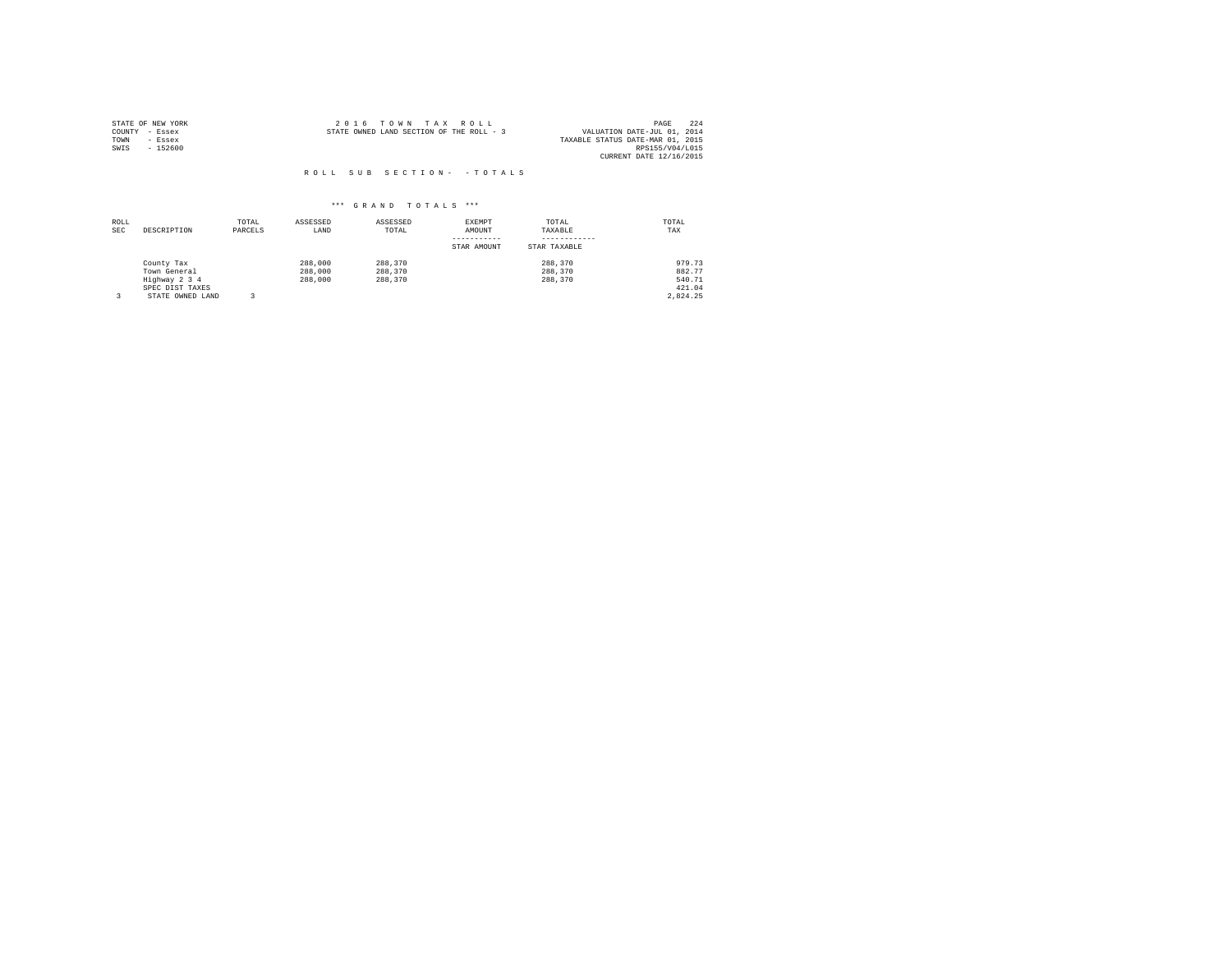| STATE OF NEW YORK<br>COUNTY - Essex<br>TOWN<br>- Essex<br>$-152600$<br>SWIS |                                                   | OWNERS NAME SEQUENCE | TOWN TAX ROLL<br>UNIFORM PERCENT OF VALUE IS 100.00 | 225 PAGE 2016 TO WINT A X ROLL<br>STATE ROLL PRE ROLL - 3 SUB-SECT - P VALUATION DATE-JUL 01, 2014<br>ROLL SUB-SECT - P- ECL CONSERVATION AND COMMON LAW EASEMENTS TAXABLE STATUS DATE-MAR 01, 2015 |              |
|-----------------------------------------------------------------------------|---------------------------------------------------|----------------------|-----------------------------------------------------|-----------------------------------------------------------------------------------------------------------------------------------------------------------------------------------------------------|--------------|
| TAX MAP PARCEL NUMBER                                                       |                                                   |                      |                                                     | PROPERTY LOCATION & CLASS ASSESSMENT EXEMPTION CODE----------------COUNTY-------TOWN---------                                                                                                       |              |
| CURRENT OWNERS NAME                                                         | SCHOOL DISTRICT                                   | LAND                 | TAX DESCRIPTION                                     | TAXABLE VALUE                                                                                                                                                                                       |              |
| CURRENT OWNERS ADDRESS                                                      | PARCEL SIZE/GRID COORD                            | TOTAL                | SPECIAL DISTRICTS                                   |                                                                                                                                                                                                     | TAX AMOUNT   |
|                                                                             |                                                   |                      |                                                     |                                                                                                                                                                                                     |              |
| 56 Albee Ln                                                                 |                                                   |                      |                                                     | ACCT 605J101714                                                                                                                                                                                     |              |
| 49.4-1-2.110-ESMT                                                           | 980 Consvn easmt - WTRFNT                         |                      | County Tax                                          | 439,900                                                                                                                                                                                             | 1,494.55     |
| State Of New York                                                           | Willsboro 155201                                  |                      | 439,900 Town General                                | 439,900                                                                                                                                                                                             | 1,346.65     |
| C/O County Treasurer<br>Judd                                                |                                                   |                      | 439,900 Highway 2 3 4                               | 439,900                                                                                                                                                                                             | 824.84       |
| Essex<br>County                                                             | ACRES 63.40                                       |                      | EMS26 EMS District                                  | 439,900 TO                                                                                                                                                                                          | 192.84       |
|                                                                             | EAST-0758359 NRTH-1556917                         |                      | FD261 Fire Dist 1                                   | 439,900 TO                                                                                                                                                                                          | 439.14       |
|                                                                             | DEED BOOK 1744 PG-73                              |                      |                                                     |                                                                                                                                                                                                     |              |
|                                                                             | CONSERVATION ESMT % 83.00                         |                      |                                                     |                                                                                                                                                                                                     |              |
|                                                                             | FULL MARKET VALUE                                 | 439,900              | TOTAL TAX ---                                       |                                                                                                                                                                                                     | $4.298.02**$ |
|                                                                             |                                                   |                      |                                                     | DATE #1                                                                                                                                                                                             | 02/01/16     |
|                                                                             |                                                   |                      |                                                     | AMT DUE                                                                                                                                                                                             | 4,298.02     |
|                                                                             |                                                   |                      |                                                     |                                                                                                                                                                                                     |              |
| Albee Ln                                                                    |                                                   |                      |                                                     | ACCT 605Z012003                                                                                                                                                                                     |              |
| 49.4-1-2.120-ESMT                                                           | 980 Consyn easmt - WTRFNT                         |                      | County Tax                                          | 228,250                                                                                                                                                                                             | 775.47       |
| State Of New York                                                           | Willsboro 155201                                  |                      | 228,250 Town General                                | 228,250                                                                                                                                                                                             | 698.73       |
| C/O County Treasurer<br>Judd                                                |                                                   |                      | 228,250 Highway 2 3 4                               | 228,250                                                                                                                                                                                             | 427.98       |
| Essex<br>County                                                             | ACRES 3.80                                        |                      | EMS26 EMS District                                  | 228,250 TO                                                                                                                                                                                          | 100.06       |
|                                                                             | EAST-0759233 NRTH-1556917                         |                      | FD261 Fire Dist 1                                   | 228,250 TO                                                                                                                                                                                          | 227.85       |
|                                                                             | DEED BOOK 1744 PG-81                              |                      |                                                     |                                                                                                                                                                                                     |              |
|                                                                             | CONSERVATION ESMT % 83.00                         |                      |                                                     |                                                                                                                                                                                                     |              |
|                                                                             | FULL MARKET VALUE                                 | 228,250              |                                                     |                                                                                                                                                                                                     |              |
|                                                                             |                                                   |                      | TOTAL TAX ---                                       |                                                                                                                                                                                                     | $2,230.09**$ |
|                                                                             |                                                   |                      |                                                     | DATE #1                                                                                                                                                                                             | 02/01/16     |
|                                                                             |                                                   |                      |                                                     | AMT DUE                                                                                                                                                                                             | 2,230.09     |
|                                                                             |                                                   |                      |                                                     |                                                                                                                                                                                                     |              |
| Albee Ln                                                                    |                                                   |                      |                                                     | ACCT 605Z012010                                                                                                                                                                                     |              |
| 49.4-1-2.130-ESMT<br>980 Consyn easmt                                       |                                                   |                      | County Tax                                          | 12,201                                                                                                                                                                                              | 41.45        |
| State Of New York<br>Willsboro                                              | 155201                                            |                      | 12,201 Town General<br>12,201 Highway 2 3 4         | 12,201                                                                                                                                                                                              | 37.35        |
| Judd<br>C/O County Treasurer                                                |                                                   |                      |                                                     | 12,201                                                                                                                                                                                              | 22.88        |
| ACRES 14.70<br>Essex<br>County                                              |                                                   |                      | EMS26 EMS District                                  | 12,201 TO                                                                                                                                                                                           | 5.35         |
|                                                                             | EAST-0760806 NRTH-1555858<br>DEED BOOK 1744 PG-61 |                      | FD261 Fire Dist 1                                   | 12,201 TO                                                                                                                                                                                           | 12.18        |
|                                                                             | CONSERVATION ESMT % 83.00                         |                      |                                                     |                                                                                                                                                                                                     |              |
|                                                                             | FULL MARKET VALUE                                 | 12,201               |                                                     |                                                                                                                                                                                                     |              |
|                                                                             |                                                   |                      | TOTAL TAX ---                                       |                                                                                                                                                                                                     | $119.21**$   |
|                                                                             |                                                   |                      |                                                     | DATE #1                                                                                                                                                                                             | 02/01/16     |
|                                                                             |                                                   |                      |                                                     | AMT DUE                                                                                                                                                                                             | 119.21       |
|                                                                             |                                                   |                      |                                                     |                                                                                                                                                                                                     |              |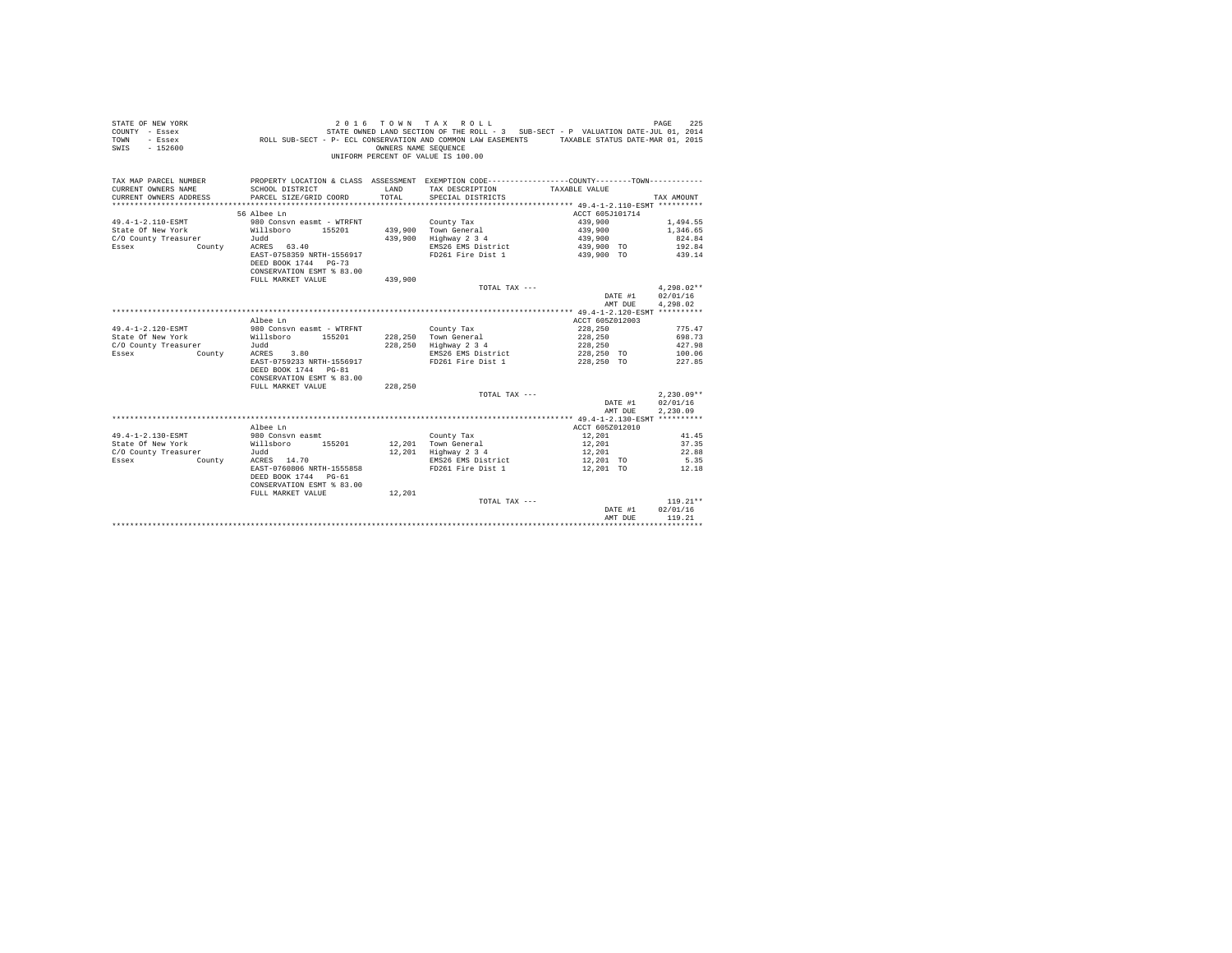| - Essex<br>TOWN<br>SWIS<br>$-152600$ | ROLL SUB-SECT - P- ECL CONSERVATION AND COMMON LAW EASEMENTS                                 | OWNERS NAME SEOUENCE | UNIFORM PERCENT OF VALUE IS 100.00 | TAXABLE STATUS DATE-MAR 01, 2015 |                          |
|--------------------------------------|----------------------------------------------------------------------------------------------|----------------------|------------------------------------|----------------------------------|--------------------------|
| TAX MAP PARCEL NUMBER                | PROPERTY LOCATION & CLASS ASSESSMENT EXEMPTION CODE---------------COUNTY-------TOWN--------- |                      |                                    |                                  |                          |
| CURRENT OWNERS NAME                  | SCHOOL DISTRICT                                                                              | LAND                 | TAX DESCRIPTION                    | TAXABLE VALUE                    |                          |
| CURRENT OWNERS ADDRESS               | PARCEL SIZE/GRID COORD                                                                       | TOTAL                | SPECIAL DISTRICTS                  |                                  | TAX AMOUNT               |
|                                      |                                                                                              |                      |                                    |                                  |                          |
|                                      | Albee Ln                                                                                     |                      |                                    | ACCT 605Z012013                  |                          |
| 49.4-1-2.160-ESMT                    | 980 Consyn easmt                                                                             |                      | County Tax                         | 84,411                           | 286.78                   |
| State Of New York                    | Willsboro 155201                                                                             |                      | 84,411 Town General                | 84,411                           | 258.40                   |
| C/O County Treasurer                 | Judd                                                                                         |                      | 84,411 Highway 2 3 4               | 84,411                           | 158.28                   |
| Essex<br>County                      | ACRES 113.60                                                                                 |                      | EMS26 EMS District                 | 84,411 TO                        | 37.00                    |
|                                      | EAST-0760149 NRTH-1555197                                                                    |                      | FD261 Fire Dist 1                  | 84,411 TO                        | 84.26                    |
|                                      | DEED BOOK 1744 PG-69                                                                         |                      |                                    |                                  |                          |
|                                      | CONSERVATION ESMT % 83.00                                                                    |                      |                                    |                                  |                          |
|                                      | FULL MARKET VALUE                                                                            | 84,411               | $TOTAI. TAX ---$                   |                                  | $824.72**$               |
|                                      |                                                                                              |                      |                                    | DATE #1                          | 02/01/16                 |
|                                      |                                                                                              |                      |                                    | AMT DUE                          | 824.72                   |
|                                      |                                                                                              |                      |                                    |                                  |                          |
|                                      | Albee Ln                                                                                     |                      |                                    | ACCT 605Z012016                  |                          |
| 49.4-1-2.190-ESMT                    | 980 Consyn easmt - WTRFNT                                                                    |                      | County Tax                         | 6,889                            | 23.41                    |
| State Of New York                    | Willsboro 155201                                                                             |                      | 6,889 Town General                 | 6,889                            | 21.09                    |
| C/O County Treasurer                 | Judd                                                                                         |                      | 6,889 Highway 2 3 4                | 6,889                            | 12.92                    |
| <b>County</b><br>Essex               | ACRES 8.30                                                                                   |                      | EMS26 EMS District                 | 6,889 TO                         | 3.02                     |
|                                      | EAST-0757328 NRTH-1557588                                                                    |                      | FD261 Fire Dist 1                  | 6.889 TO                         | 6.88                     |
|                                      | DEED BOOK 1744 PG-85                                                                         |                      |                                    |                                  |                          |
|                                      | CONSERVATION ESMT % 83.00                                                                    |                      |                                    |                                  |                          |
|                                      | FULL MARKET VALUE                                                                            | 6,889                |                                    |                                  |                          |
|                                      |                                                                                              |                      | TOTAL TAX ---                      |                                  | $67.32**$                |
|                                      |                                                                                              |                      |                                    | DATE #1                          | 02/01/16                 |
|                                      |                                                                                              |                      |                                    | AMT DUE                          | 67.32                    |
|                                      |                                                                                              |                      |                                    |                                  |                          |
|                                      | 175 Lighthouse Way                                                                           |                      |                                    | ACCT 605J101706                  |                          |
| 49.4-1-3.000-ESMT                    | 980 Consyn easmt - WTRFNT                                                                    |                      | County Tax                         | 868,263                          | 2,949.90                 |
| State Of New York Willsboro 155201   |                                                                                              |                      | 868,263 Town General               | 868,263                          | 2,657.98                 |
| C/O County Treasurer                 | Judd                                                                                         |                      | 868,263 Highway 2 3 4              | 868,263                          | 1,628.05                 |
| Essex                                | County 00004.80                                                                              |                      | EMS26 EMS District                 | 868,263 TO                       | 380.62                   |
|                                      | ACRES 39.60                                                                                  |                      | FD261 Fire Dist 1                  | 694,610 TO                       | 693.40                   |
|                                      | EAST-0763865 NRTH-1556911                                                                    |                      | FD262 Fire Dist 2                  | 173,653 TO 193.30                |                          |
|                                      | DEED BOOK 1744 PG-65                                                                         |                      |                                    |                                  |                          |
|                                      | CONSERVATION ESMT % 83.00                                                                    |                      |                                    |                                  |                          |
|                                      | FULL MARKET VALUE                                                                            | 868,263              | TOTAL TAX ---                      |                                  |                          |
|                                      |                                                                                              |                      |                                    | DATE #1                          | $8,503.25**$<br>02/01/16 |
|                                      |                                                                                              |                      |                                    | AMT DUE                          | 8.503.25                 |
|                                      |                                                                                              |                      |                                    |                                  |                          |
|                                      |                                                                                              |                      |                                    |                                  |                          |

STATE OF NEW YORK 2 0 1 6 T O W N T A X R O L L PAGE 226 COUNTY - Essex STATE OWNED LAND SECTION OF THE ROLL - 3 SUB-SECT - P VALUATION DATE-JUL 01, 2014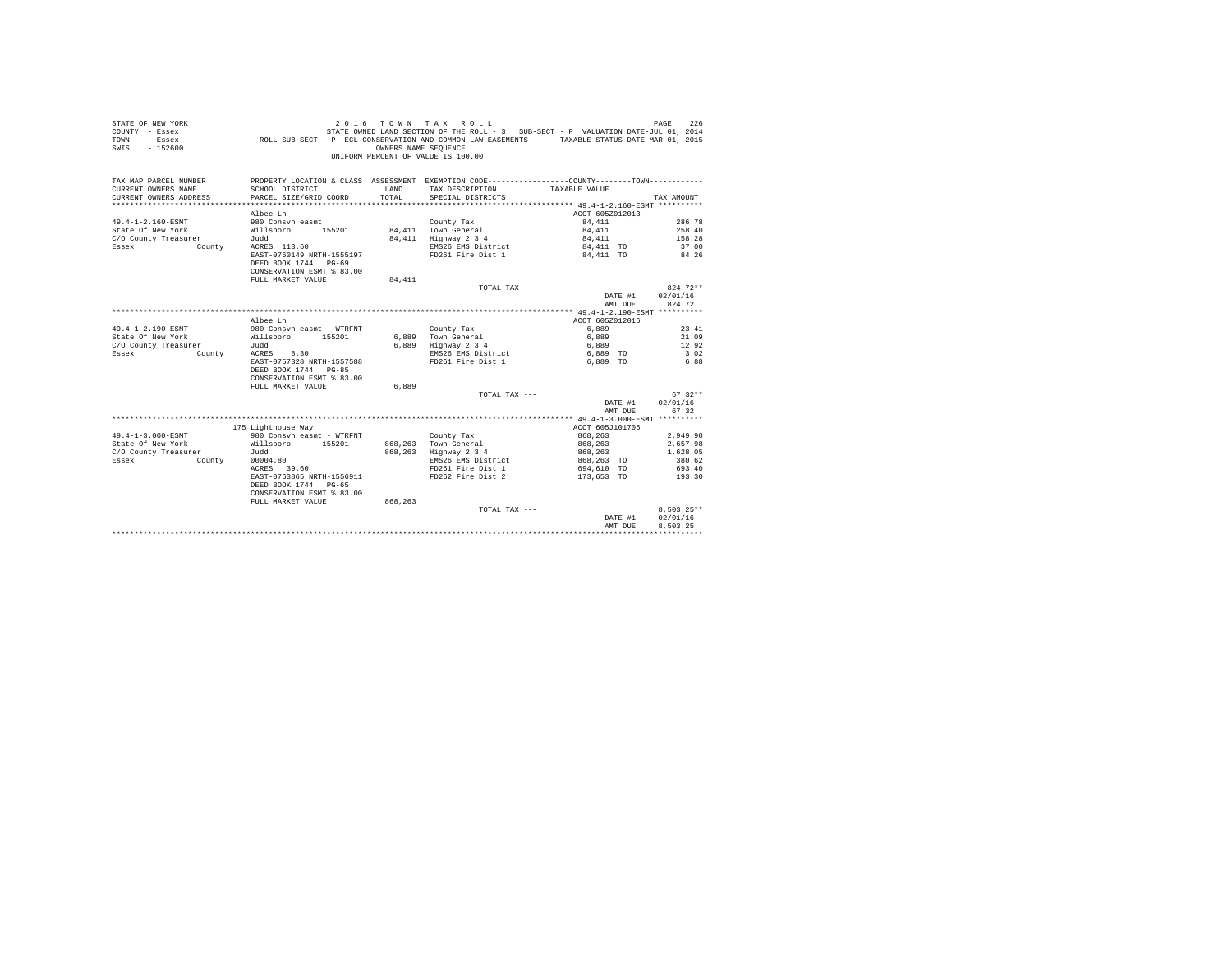| STATE OF NEW YORK<br>COUNTY - Essex<br>TOWN<br>- Essex<br>$-152600$<br>SWIS | ROLL SUB-SECT - P- ECL CONSERVATION AND COMMON LAW EASEMENTS TAXABLE STATUS DATE-MAR 01, 2015  | OWNERS NAME SEQUENCE | 2016 TOWN TAX ROLL<br>STATE OWNED LAND SECTION OF THE ROLL - 3 SUB-SECT - P VALUATION DATE-JUL 01, 2014<br>INIFORM PERCENT OF VALUE IS 100.00 |                              | 227<br>PAGE  |
|-----------------------------------------------------------------------------|------------------------------------------------------------------------------------------------|----------------------|-----------------------------------------------------------------------------------------------------------------------------------------------|------------------------------|--------------|
| TAX MAP PARCEL NUMBER                                                       | PROPERTY LOCATION & CLASS ASSESSMENT EXEMPTION CODE---------------COUNTY--------TOWN---------- |                      |                                                                                                                                               |                              |              |
| CURRENT OWNERS NAME                                                         | SCHOOL DISTRICT                                                                                | <b>T.AND</b>         | TAX DESCRIPTION                                                                                                                               | TAXABLE VALUE                |              |
| CURRENT OWNERS ADDRESS                                                      | PARCEL SIZE/GRID COORD                                                                         | TOTAL                | SPECIAL DISTRICTS                                                                                                                             |                              | TAX AMOUNT   |
|                                                                             |                                                                                                |                      |                                                                                                                                               |                              |              |
|                                                                             | Lake Shore Rd                                                                                  |                      |                                                                                                                                               | ACCT 605J101713              |              |
| 49.4-1-9.110-ESMT                                                           | 980 Consyn easmt                                                                               |                      | County Tax                                                                                                                                    | 101,592                      | 345.16       |
| State Of New York                                                           | Willsboro<br>155201                                                                            |                      | 101.592 Town General                                                                                                                          | 101,592                      | 311.00       |
| C/O County Treasurer                                                        | Judd                                                                                           |                      | 101,592 Highway 2 3 4                                                                                                                         | 101,592                      | 190.49       |
| Essex<br>County                                                             | ACRES 122.40                                                                                   |                      | EMS26 EMS District                                                                                                                            | 101,592 TO                   | 44.53        |
|                                                                             | EAST-0757479 NRTH-1555245                                                                      |                      | FD261 Fire Dist 1                                                                                                                             | 76.194 TO                    | 76.06        |
|                                                                             | DEED BOOK 1744 PG-77                                                                           |                      | FD262 Fire Dist 2                                                                                                                             | 25,398 TO                    | 28.27        |
|                                                                             | CONSERVATION ESMT % 83.00                                                                      |                      |                                                                                                                                               |                              |              |
|                                                                             | FULL MARKET VALUE                                                                              | 101,592              |                                                                                                                                               |                              |              |
|                                                                             |                                                                                                |                      | TOTAL TAX ---                                                                                                                                 |                              | 995.51**     |
|                                                                             |                                                                                                |                      |                                                                                                                                               | DATE #1                      | 02/01/16     |
|                                                                             |                                                                                                |                      |                                                                                                                                               | AMT DUE                      | 995.51       |
|                                                                             |                                                                                                |                      |                                                                                                                                               |                              |              |
|                                                                             | 12 Spire Way                                                                                   |                      |                                                                                                                                               | ACCT 605J101715              |              |
| 49.15-3-14.000-ESMT                                                         | 980 Consyn easmt - WTRFNT                                                                      |                      | County Tax                                                                                                                                    | 556,266                      | 1,889.90     |
| State Of New York                                                           | Willsboro<br>155201                                                                            |                      | 556,266 Town General                                                                                                                          | 556,266                      | 1,702.88     |
| C/O County Treasurer                                                        | Judd                                                                                           |                      | 556,266 Highway 2 3 4                                                                                                                         | 556,266                      | 1,043.04     |
| Essex<br>County                                                             | ACRES 25.00                                                                                    |                      | EMS26 EMS District                                                                                                                            | 556,266 TO                   | 243.85       |
|                                                                             | EAST-0761824 NRTH-1556534                                                                      |                      | FD261 Fire Dist 1                                                                                                                             | 534,015 TO                   | 533.09       |
|                                                                             | DEED BOOK 1744 PG-61                                                                           |                      | FD262 Fire Dist 2                                                                                                                             | 22,251 TO                    | 24.77        |
|                                                                             | CONSERVATION ESMT % 83.00                                                                      |                      |                                                                                                                                               |                              |              |
|                                                                             | FULL MARKET VALUE                                                                              | 556,266              |                                                                                                                                               |                              |              |
|                                                                             |                                                                                                |                      | TOTAL TAX ---                                                                                                                                 |                              | $5.437.53**$ |
|                                                                             |                                                                                                |                      |                                                                                                                                               | DATE #1                      | 02/01/16     |
|                                                                             |                                                                                                |                      |                                                                                                                                               | AMT DUE                      | 5.437.53     |
|                                                                             |                                                                                                |                      |                                                                                                                                               | **************************** |              |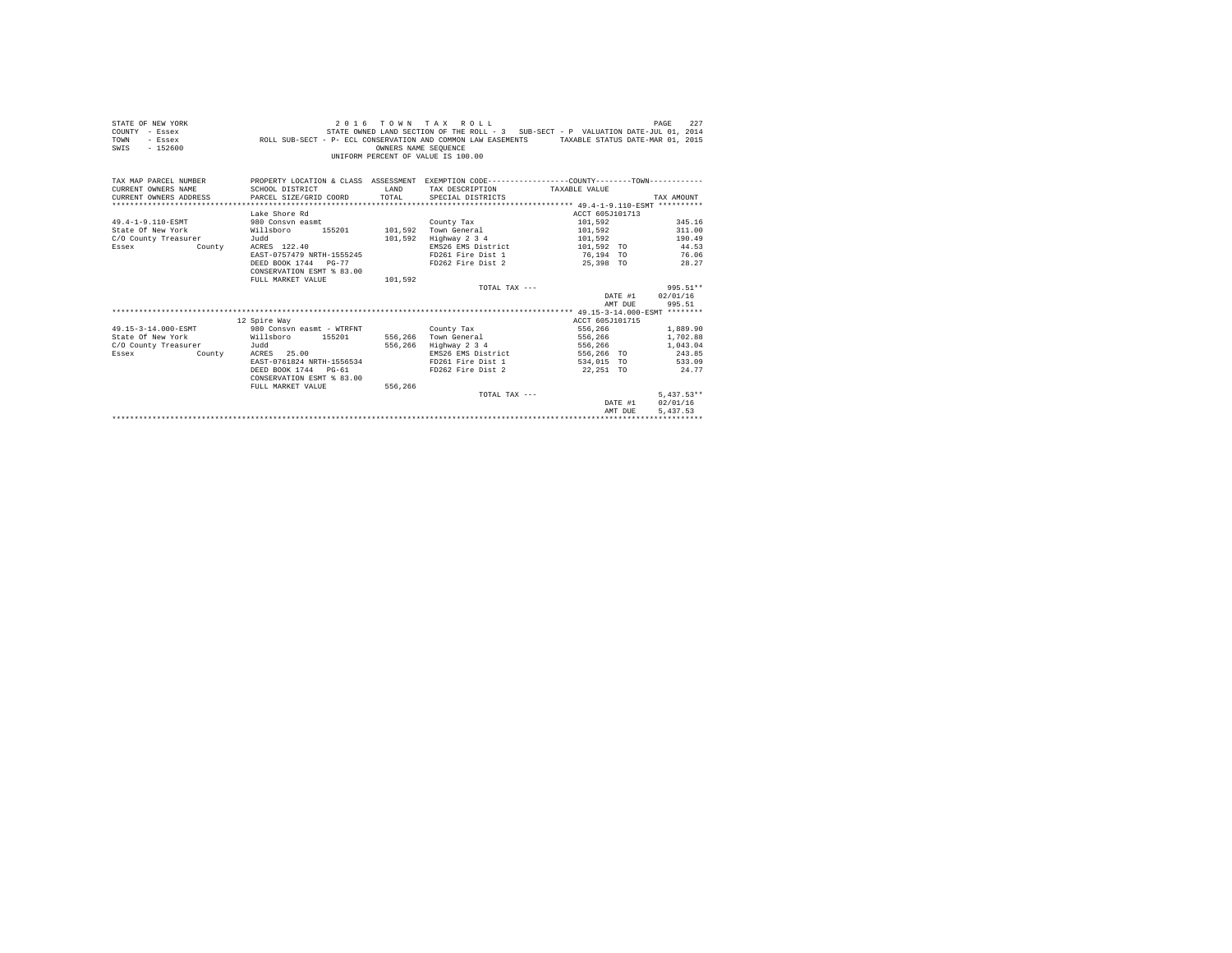|        | STATE OF NEW YORK | 2016 TOWN TAX ROLL                                                                               | PAGE            | 2.2.8 |
|--------|-------------------|--------------------------------------------------------------------------------------------------|-----------------|-------|
| COUNTY | - Essex           | STATE OWNED LAND SECTION OF THE ROLL - 3 SUB-SECT - P VALUATION DATE-JUL 01, 2014                |                 |       |
| TOWN   | $-$ Essex         | TAXABLE STATUS DATE-MAR 01, 2015<br>ROLL SUB-SECT - P- ECL CONSERVATION AND COMMON LAW EASEMENTS |                 |       |
| SWIS   | $-152600$         |                                                                                                  | RPS155/V04/L015 |       |
|        |                   | CURRENT DATE 12/16/2015<br>UNIFORM PERCENT OF VALUE IS 100.00                                    |                 |       |
|        |                   |                                                                                                  |                 |       |

## \*\*\* S P E C I A L D I S T R I C T S U M M A R Y \*\*\*

| DISTRICT NAME<br>CODE | EXTENSION<br>TOTAL<br>PARCELS<br><b>TYPE</b> | EXTENSION<br>VALUE | AD VALOREM<br>VALUE | EXEMPT<br>AMOUNT | TAXABLE<br>VALUE | TOTAL<br>TAX |
|-----------------------|----------------------------------------------|--------------------|---------------------|------------------|------------------|--------------|
| EMS26 EMS District    | TOTAL                                        |                    | 2297.772            |                  | 2297.772         | 1,007.27     |
| FD261 Fire Dist 1     | TOTAL                                        |                    | 2076,470            |                  | 2076,470         | 2.072.86     |
| FD262 Fire Dist 2     | TOTAL                                        |                    | 221,302             |                  | 221,302          | 246.34       |

#### \*\*\* S C H O O L D I S T R I C T S U M M A R Y \*\*\*

| CODE   | DISTRICT NAME      | TOTAL<br>PARCELS | ASSESSED<br>LAND | ASSESSED<br>TOTAL | EXEMPT<br>AMOUNT | TOTAL<br>TAXABLE |
|--------|--------------------|------------------|------------------|-------------------|------------------|------------------|
|        |                    |                  |                  |                   | STAR AMOUNT      | STAR TAXABLE     |
|        | Willsboro          | 8                | 2297.772         | 2297.772          |                  | 2,297,772        |
| 155201 |                    |                  |                  |                   |                  | 2,297,772        |
|        | SUB-TOTAL          | 8                | 2297.772         | 2297.772          |                  | 2.297.772        |
|        | SUB - TO TAL(CONT) |                  |                  |                   |                  | 2,297,772        |
|        |                    |                  |                  |                   |                  |                  |
|        | TOTAL              | 8                | 2297.772         | 2297.772          |                  | 2,297,772        |
|        | TO TAL (CONT)      |                  |                  |                   |                  | 2.297.772        |

\*\*\* S Y S T E M C O D E S S U M M A R Y \*\*\*

NO SYSTEM EXEMPTIONS AT THIS LEVEL

\*\*\* E X E M P T I O N S U M M A R Y \*\*\*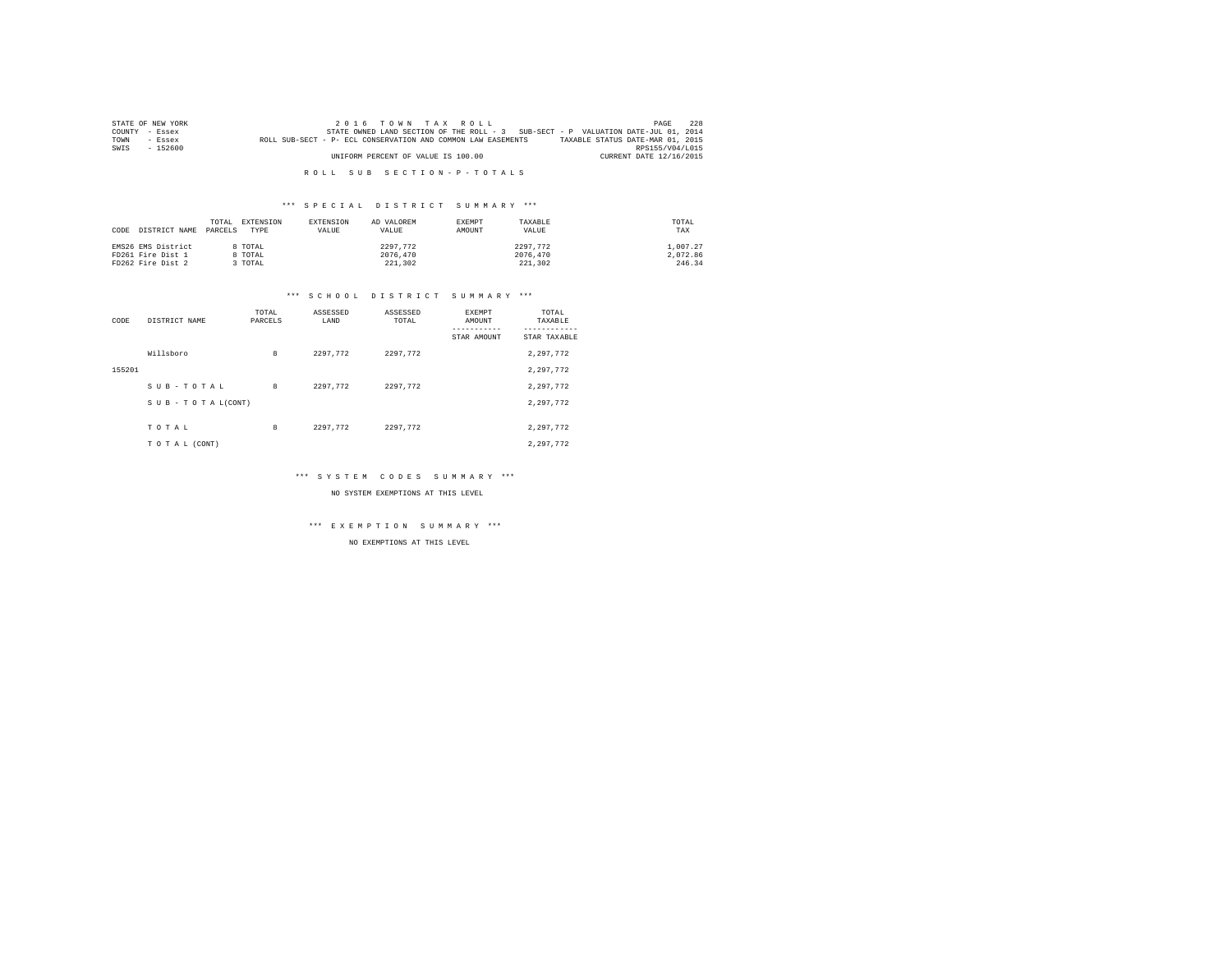|      | STATE OF NEW YORK | 2016 TOWN TAX ROLL                                                                               | PAGE                    | 229 |
|------|-------------------|--------------------------------------------------------------------------------------------------|-------------------------|-----|
|      | COUNTY - Essex    | STATE OWNED LAND SECTION OF THE ROLL - 3 SUB-SECT - P VALUATION DATE-JUL 01, 2014                |                         |     |
| TOWN | $-$ Essex         | TAXABLE STATUS DATE-MAR 01, 2015<br>ROLL SUB-SECT - P- ECL CONSERVATION AND COMMON LAW EASEMENTS |                         |     |
| SWIS | $-152600$         |                                                                                                  | RPS155/V04/L015         |     |
|      |                   | UNIFORM PERCENT OF VALUE IS 100.00                                                               | CURRENT DATE 12/16/2015 |     |

| ROLL<br><b>SEC</b> | DESCRIPTION                                                                        | TOTAL<br>PARCELS | ASSESSED<br>LAND                 | ASSESSED<br>TOTAL                | EXEMPT<br>AMOUNT<br>STAR AMOUNT | TOTAL<br>TAXABLE<br>STAR TAXABLE    | TOTAL<br>TAX                                               |
|--------------------|------------------------------------------------------------------------------------|------------------|----------------------------------|----------------------------------|---------------------------------|-------------------------------------|------------------------------------------------------------|
|                    | County Tax<br>Town General<br>Highway 2 3 4<br>SPEC DIST TAXES<br>STATE OWNED LAND | 8                | 2297.772<br>2297.772<br>2297.772 | 2297.772<br>2297.772<br>2297.772 |                                 | 2.297.772<br>2.297.772<br>2.297.772 | 7.806.62<br>7.034.08<br>4,308.48<br>3.326.47<br>22, 475.65 |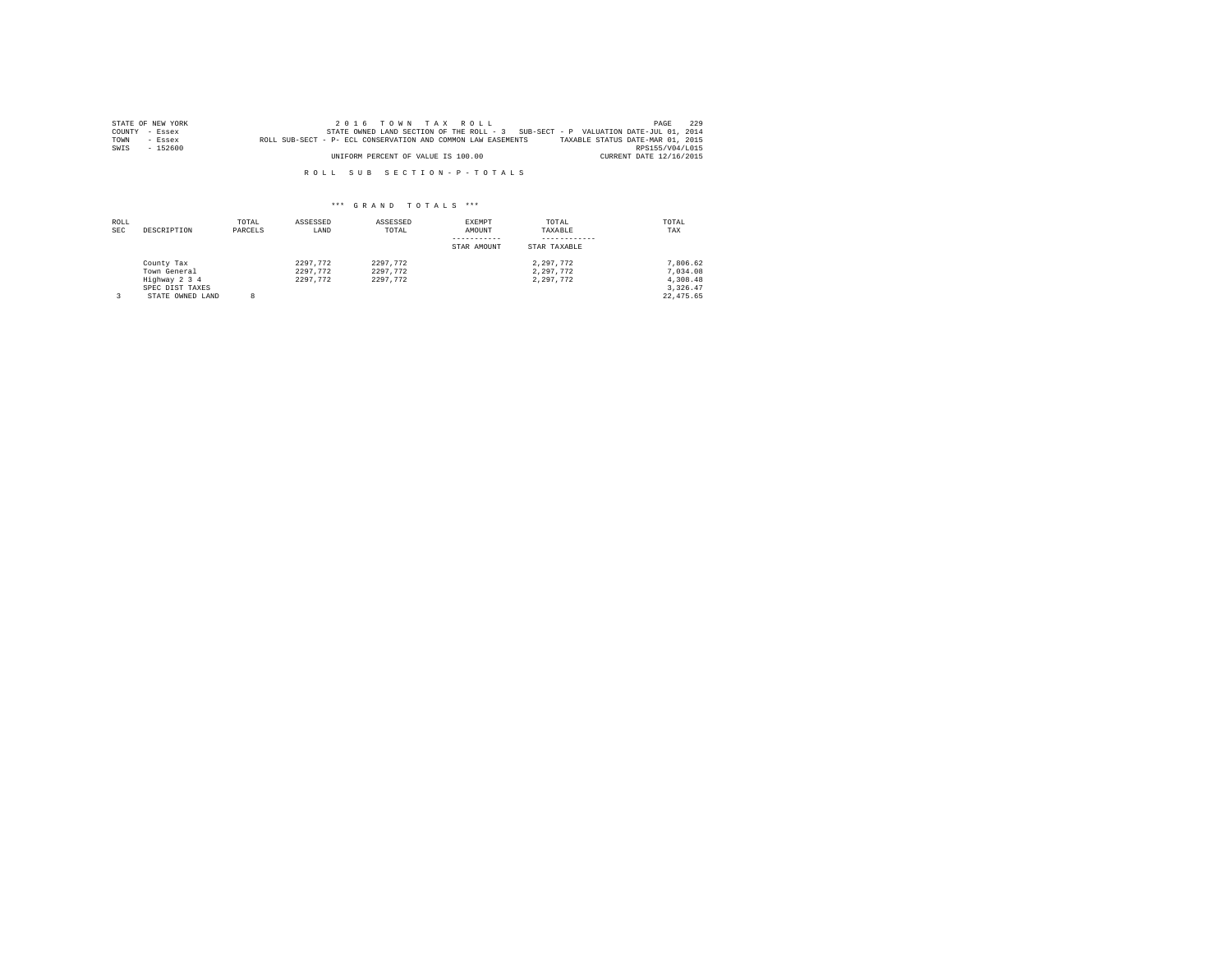| STATE OF NEW YORK | 2016 TOWN TAX ROLL                       | 230<br>PAGE                      |
|-------------------|------------------------------------------|----------------------------------|
| COUNTY - Essex    | STATE OWNED LAND SECTION OF THE ROLL - 3 | VALUATION DATE-JUL 01, 2014      |
| TOWN<br>- Essex   |                                          | TAXABLE STATUS DATE-MAR 01, 2015 |
| SWIS<br>$-152600$ |                                          | RPS155/V04/L015                  |
|                   | UNIFORM PERCENT OF VALUE IS 100.00       | CURRENT DATE 12/16/2015          |
|                   |                                          |                                  |
|                   | ROLL SECTION TOTALS                      |                                  |

## \*\*\* S P E C I A L D I S T R I C T S U M M A R Y \*\*\*

| CODE | DISTRICT NAME PARCELS | TOTAL | EXTENSION<br>TYPE | EXTENSION<br>VALUE | AD VALOREM<br>VALUE | EXEMPT<br>AMOUNT | TAXABLE<br>VALUE | TOTAL<br>TAX |
|------|-----------------------|-------|-------------------|--------------------|---------------------|------------------|------------------|--------------|
|      | EMS26 EMS District    |       | 10 TOTAL          |                    | 2585.772            |                  | 2585.772         | 1,133.52     |
|      | FD261 Fire Dist 1     |       | 10 TOTAL          |                    | 2304,670            |                  | 2304,670         | 2.300.66     |
|      | FD262 Fire Dist 2     |       | 5 TOTAL           |                    | 281,482             |                  | 281,482          | 313.33       |

#### \*\*\* S C H O O L D I S T R I C T S U M M A R Y \*\*\*

| CODE   | DISTRICT NAME      | TOTAL<br>PARCELS | ASSESSED<br>LAND | ASSESSED<br>TOTAL | <b>EXEMPT</b><br>AMOUNT<br>STAR AMOUNT | TOTAL<br>TAXABLE<br>---------<br>STAR TAXABLE |
|--------|--------------------|------------------|------------------|-------------------|----------------------------------------|-----------------------------------------------|
|        | Willsboro          | 11               | 2585.772         | 2586.142          |                                        | 2,586,142                                     |
| 155201 |                    |                  |                  |                   |                                        | 2,586,142                                     |
|        | SUB-TOTAL          | 11               | 2585.772         | 2586.142          |                                        | 2,586,142                                     |
|        | SUB - TO TAL(CONT) |                  |                  |                   |                                        | 2,586,142                                     |
|        |                    |                  |                  |                   |                                        |                                               |
|        | TOTAL              | 11               | 2585.772         | 2586.142          |                                        | 2.586.142                                     |
|        | TO TAL (CONT)      |                  |                  |                   |                                        | 2,586,142                                     |

\*\*\* S Y S T E M C O D E S S U M M A R Y \*\*\*

NO SYSTEM EXEMPTIONS AT THIS LEVEL

\*\*\* E X E M P T I O N S U M M A R Y \*\*\*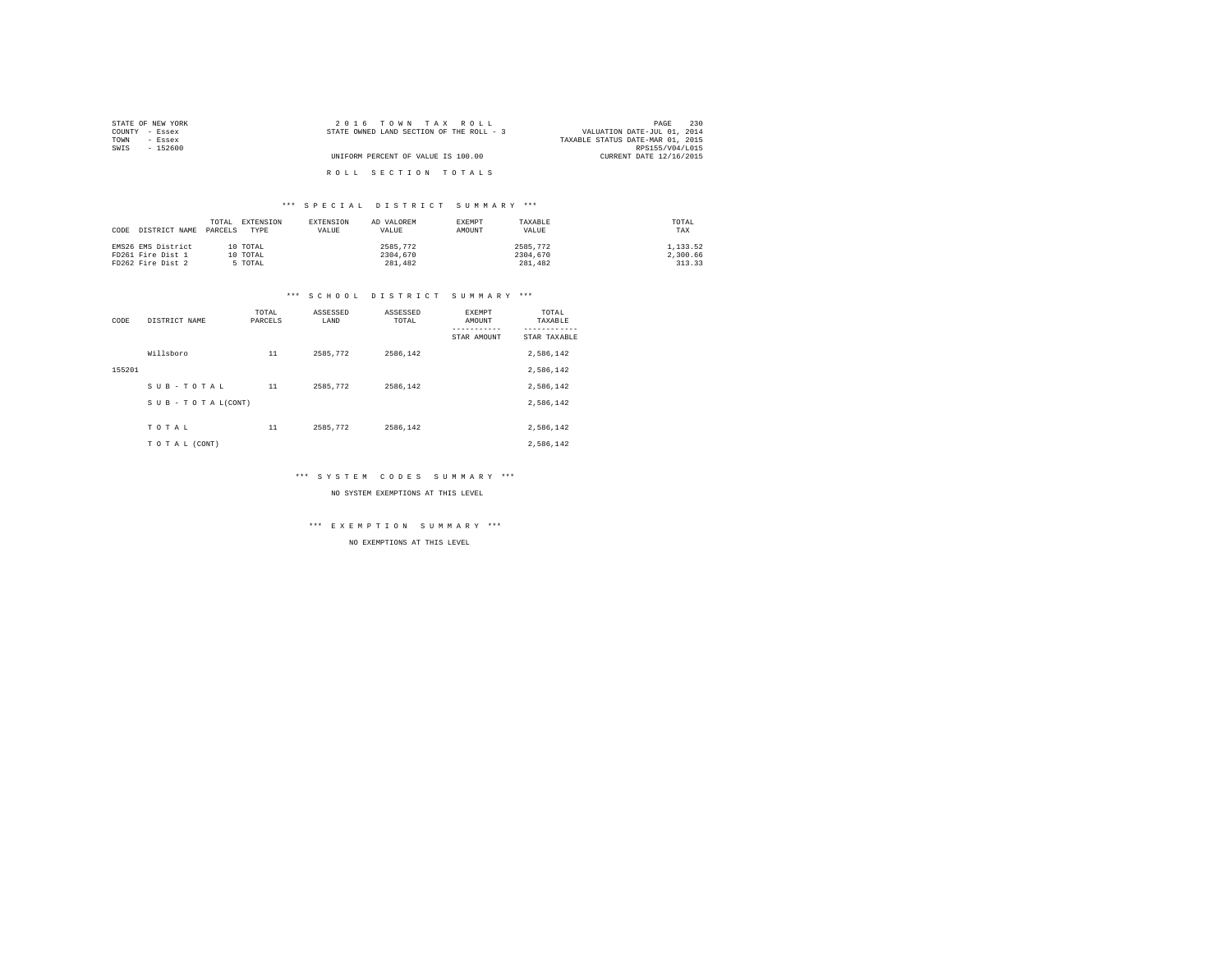| STATE OF NEW YORK | 2016 TOWN TAX ROLL                       | 231<br>PAGE                      |
|-------------------|------------------------------------------|----------------------------------|
| COUNTY - Essex    | STATE OWNED LAND SECTION OF THE ROLL - 3 | VALUATION DATE-JUL 01, 2014      |
| TOWN<br>- Essex   |                                          | TAXABLE STATUS DATE-MAR 01, 2015 |
| SWIS<br>$-152600$ |                                          | RPS155/V04/L015                  |
|                   | UNIFORM PERCENT OF VALUE IS 100.00       | CURRENT DATE 12/16/2015          |
|                   | ROLL SECTION TOTALS                      |                                  |

| ROLL<br><b>SEC</b> | DESCRIPTION      | TOTAL<br>PARCELS | ASSESSED<br>LAND | ASSESSED<br>TOTAL | EXEMPT<br>AMOUNT | TOTAL<br>TAXABLE | TOTAL<br>TAX |
|--------------------|------------------|------------------|------------------|-------------------|------------------|------------------|--------------|
|                    |                  |                  |                  |                   | STAR AMOUNT      | STAR TAXABLE     |              |
|                    | County Tax       |                  | 2585.772         | 2586.142          |                  | 2.586.142        | 8.786.35     |
|                    | Town General     |                  | 2585.772         | 2586.142          |                  | 2.586.142        | 7.916.85     |
|                    | Highway 2 3 4    |                  | 2585.772         | 2586.142          |                  | 2.586.142        | 4.849.19     |
|                    | SPEC DIST TAXES  |                  |                  |                   |                  |                  | 3.747.51     |
|                    | STATE OWNED LAND |                  |                  |                   |                  |                  | 25,299.90    |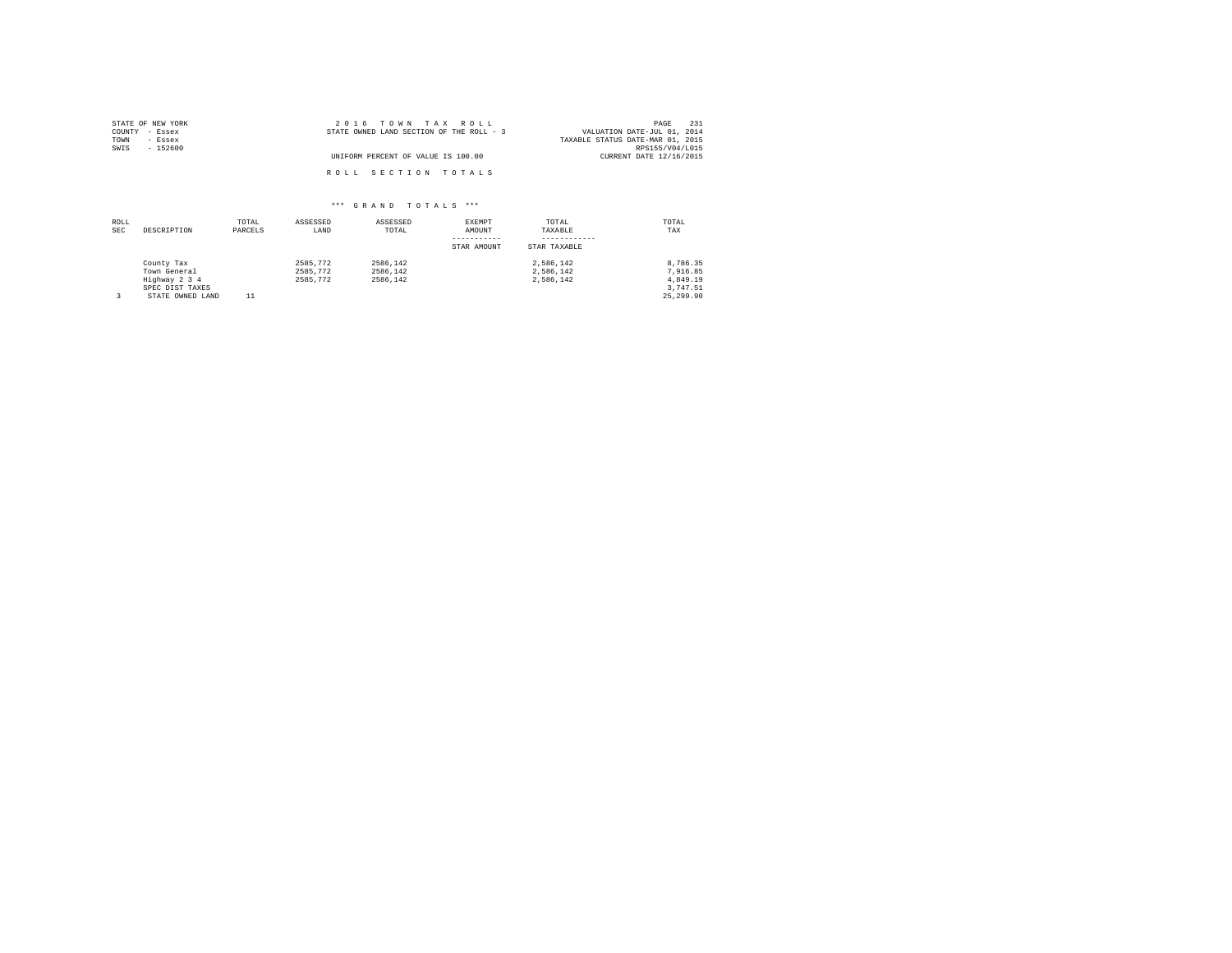|      | STATE OF NEW YORK | $2.0.16$ TOWN TAX ROLL                    | 232<br>PAGE                      |
|------|-------------------|-------------------------------------------|----------------------------------|
|      | COUNTY - Essex    | SPECIAL FRANCHISE SECTION OF THE ROLL - 5 | VALUATION DATE-JUL 01, 2014      |
| TOWN | - Essex           | OWNERS NAME SEOUENCE                      | TAXABLE STATUS DATE-MAR 01, 2015 |
| SWIS | $-152600$         | UNIFORM PERCENT OF VALUE IS 100.00        |                                  |

| TAX MAP PARCEL NUMBER<br>CURRENT OWNERS NAME<br>CURRENT OWNERS ADDRESS | PROPERTY LOCATION & CLASS ASSESSMENT EXEMPTION CODE---------------COUNTY-------TOWN----------<br>SCHOOL DISTRICT<br>PARCEL SIZE/GRID COORD | <b>T.AND</b><br>TOTAL | TAX DESCRIPTION TAXABLE VALUE<br>SPECIAL DISTRICTS |                        | TAX AMOUNT     |
|------------------------------------------------------------------------|--------------------------------------------------------------------------------------------------------------------------------------------|-----------------------|----------------------------------------------------|------------------------|----------------|
|                                                                        |                                                                                                                                            |                       |                                                    |                        |                |
|                                                                        | Town Outside Vlg                                                                                                                           |                       |                                                    | ACCT 6050191019        | BILL 728       |
| 526. - 9999 - 905.840/8602                                             | 869 Television                                                                                                                             |                       | County Tax                                         | 21,501                 | 73.05          |
| Cable Comm Of Willsboro                                                | Willsboro<br>155201                                                                                                                        |                       | 0 Town General                                     | 21,501                 | 65.82          |
| 6 Essex Rd                                                             | Special Franchise Town                                                                                                                     | 21,501                | Highway 2 3 4                                      | 21,501                 | 40.32          |
| PO Box 625                                                             | No Land Improvements Only                                                                                                                  |                       | EMS26 EMS District                                 | 21,501 TO              | 9.43           |
| Willsboro, NY 12996                                                    | 905840-152600-860                                                                                                                          |                       | FD261 Fire Dist 1                                  | 21,501 TO              | 21.46          |
|                                                                        | EAST-0738014 NRTH-1554205                                                                                                                  |                       | FD262 Fire Dist 2                                  | 21,501 TO              | 23.93          |
|                                                                        | FULL MARKET VALUE                                                                                                                          |                       | 21,501 LT261 Essex light                           | 21,501 TO              | 1.97           |
|                                                                        |                                                                                                                                            |                       | LT262 Whallonsburg light                           | 21,501 TO              | 5.53           |
|                                                                        |                                                                                                                                            |                       | TOTAL TAX $---$                                    |                        | $241.51**$     |
|                                                                        |                                                                                                                                            |                       |                                                    | DATE #1                | 02/01/16       |
|                                                                        |                                                                                                                                            |                       |                                                    | AMT DUE                | 241.51         |
|                                                                        |                                                                                                                                            |                       |                                                    |                        |                |
|                                                                        | Town Outside Vlg                                                                                                                           |                       |                                                    | ACCT 6050304801        | BILL 729       |
| 526. - 9999-608. 900/8601                                              | 866 Telephone                                                                                                                              |                       | County Tax                                         | 12,764                 | 43.37          |
| Chazy & Westport Tel Co                                                | Westport<br>155001                                                                                                                         |                       | 0 Town General                                     | 12,764                 | 39.07          |
| Chazy, NY 12921                                                        | Special Franchise Town                                                                                                                     |                       | 12.764 Highway 2 3 4                               | 12,764                 | 23.93          |
|                                                                        | No Land Improvements Only                                                                                                                  |                       | EMS26 EMS District                                 | 12,764 TO              | 5.60           |
|                                                                        | 608900-152600-860                                                                                                                          |                       | FD262 Fire Dist 2 12.764 TO                        |                        | 14.21          |
|                                                                        | EAST-0738014 NRTH-1554205                                                                                                                  |                       |                                                    |                        |                |
|                                                                        | FULL MARKET VALUE                                                                                                                          | 12,764                |                                                    |                        |                |
|                                                                        |                                                                                                                                            |                       | TOTAL TAX ---                                      |                        | $126.18**$     |
|                                                                        |                                                                                                                                            |                       |                                                    | DATE #1                | 02/01/16       |
|                                                                        |                                                                                                                                            |                       |                                                    | AMT DUE                | 126.18         |
|                                                                        |                                                                                                                                            |                       |                                                    |                        |                |
|                                                                        | Town Outside Vlg                                                                                                                           |                       |                                                    | ACCT 605J190017        | BILL 730       |
| 526. - 9999-131.600/8601                                               | 861 Elec & gas                                                                                                                             |                       | County Tax                                         | 31,466                 | 106.90         |
| NYSEG Corp                                                             | Westport 155001                                                                                                                            |                       | 0 Town General                                     | 31,466                 | 96.33          |
| Utility Shared Svcs                                                    | Special Franchise Town                                                                                                                     | 31,466                | Highway 2 3 4                                      | 31,466                 | 59.00          |
| Freeport Bldg<br>70 Farm View Dr                                       | No Land Improvements Only<br>131600-152600-860 9.46%                                                                                       |                       | EMS26 EMS District                                 | 31,466 TO              | 13.79<br>19.34 |
| New Gloucester, ME 04260                                               | EAST-0738014 NRTH-1554205                                                                                                                  |                       | FD261 Fire Dist 1<br>FD262 Fire Dist 2             | 19,377 TO<br>12,089 TO | 13.46          |
|                                                                        | DEED BOOK 9 PG-46                                                                                                                          |                       | LT261 Essex light                                  | 6,444 TO               | .59            |
|                                                                        | FULL MARKET VALUE                                                                                                                          |                       | 31.466 LT262 Whallonsburg light                    | 6,444 TO               | 1.66           |
|                                                                        |                                                                                                                                            |                       | TOTAL TAX $---$                                    |                        | $311.07**$     |
|                                                                        |                                                                                                                                            |                       |                                                    | DATE #1                | 02/01/16       |
|                                                                        |                                                                                                                                            |                       |                                                    | AMT DUE                | 311.07         |
|                                                                        |                                                                                                                                            |                       |                                                    |                        |                |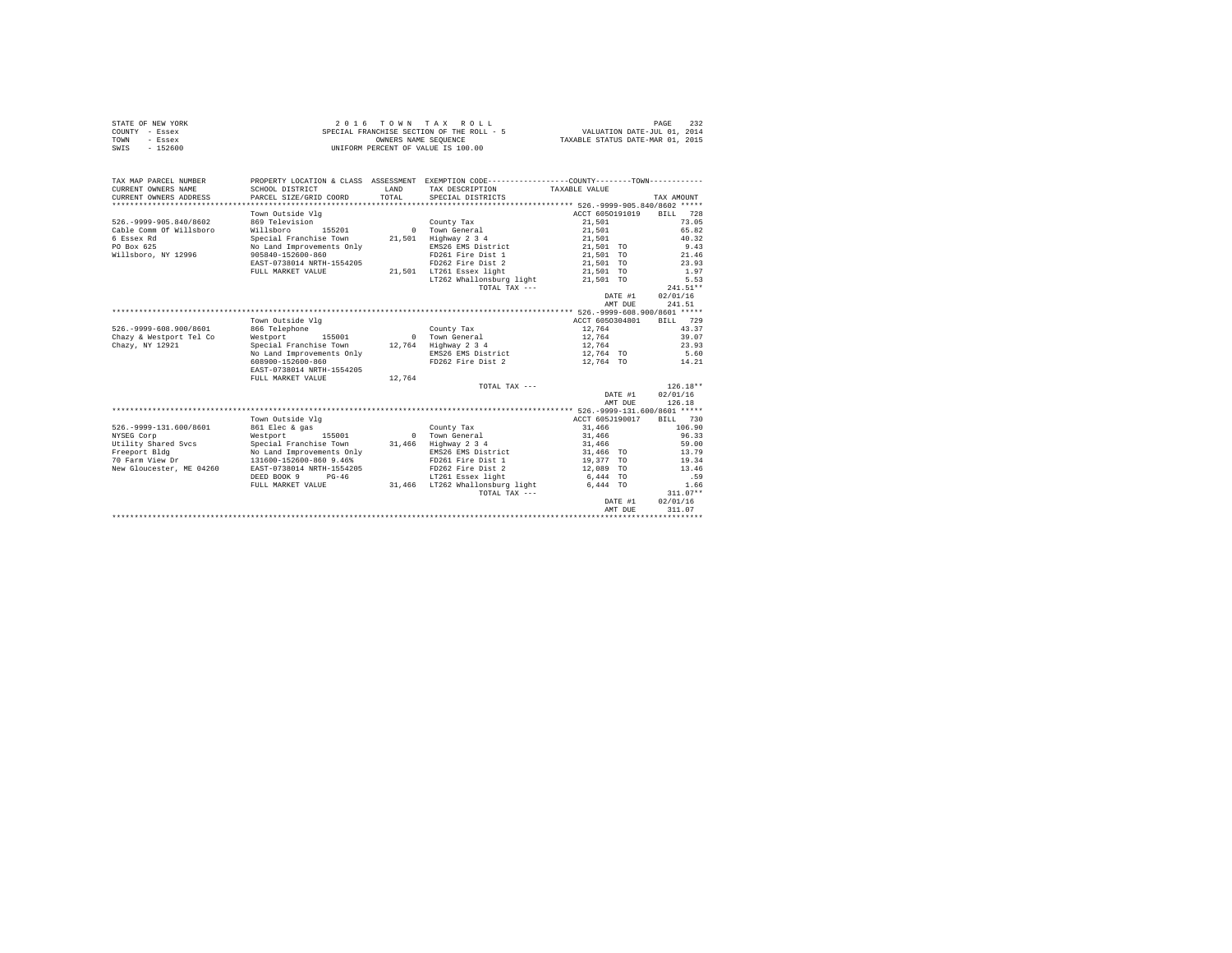| STATE OF NEW YORK | 2016 TOWN TAX ROLL                        | 233<br>PAGE                      |
|-------------------|-------------------------------------------|----------------------------------|
| COUNTY - Essex    | SPECIAL FRANCHISE SECTION OF THE ROLL - 5 | VALUATION DATE-JUL 01, 2014      |
| TOWN<br>- Essex   | OWNERS NAME SEOUENCE                      | TAXABLE STATUS DATE-MAR 01, 2015 |
| $-152600$<br>SWIS | UNIFORM PERCENT OF VALUE IS 100.00        |                                  |
|                   |                                           |                                  |

| TAX MAP PARCEL NUMBER                         | PROPERTY LOCATION & CLASS ASSESSMENT                         |         | EXEMPTION CODE-----------------COUNTY-------TOWN------------ |               |                 |              |
|-----------------------------------------------|--------------------------------------------------------------|---------|--------------------------------------------------------------|---------------|-----------------|--------------|
| CURRENT OWNERS NAME                           | SCHOOL DISTRICT                                              | LAND    | TAX DESCRIPTION                                              | TAXABLE VALUE |                 |              |
| CURRENT OWNERS ADDRESS PARCEL SIZE/GRID COORD |                                                              | TOTAL   | SPECIAL DISTRICTS                                            |               |                 | TAX AMOUNT   |
|                                               |                                                              |         |                                                              |               |                 |              |
|                                               | Town Outside Vlg                                             |         |                                                              |               | ACCT 6050304907 | BILL 731     |
| 526. - 9999-131.600/8602                      | 861 Elec & gas                                               |         | County Tax                                                   | 301,151       |                 | 1.023.15     |
| NYSEG Corp                                    | Willsboro 155201                                             |         | 0 Town General                                               | 301,151       |                 | 921.90       |
| Utility Shared Sycs                           | Special Franchise Town 301.151                               |         | Highway 2 3 4                                                | 301,151       |                 | 564.68       |
| Freeport Bldg                                 | No Land Improvements Only                                    |         | EMS26 EMS District                                           |               | 301,151 TO      | 132.02       |
| 70 Farm View Dr                               | 131600-152600-860 90.54%                                     |         | FD261 Fire Dist 1 185.449 TO                                 |               |                 | 185.13       |
| New Gloucester, ME 04260                      | EAST-0738014 NRTH-1554205                                    |         | FD262 Fire Dist 2                                            |               | 115,702 TO      | 128.79       |
|                                               | DEED BOOK 90 PG-54                                           |         | LT261 Essex light                                            |               | 61,676 TO       | 5.67         |
|                                               | FULL MARKET VALUE 301,151 LT262 Whallonsburg light 61,676 TO |         |                                                              |               |                 | 15.87        |
|                                               |                                                              |         | TOTAL TAX $---$                                              |               |                 | $2.977.21**$ |
|                                               |                                                              |         |                                                              |               | DATE #1         | 02/01/16     |
|                                               |                                                              |         |                                                              |               | AMT DUE         | 2.977.21     |
|                                               |                                                              |         |                                                              |               |                 |              |
|                                               | Town Outside Vlg                                             |         |                                                              |               | ACCT 6050304905 | BILL 732     |
| 526. - 9999-631.900/8602                      | 866 Telephone                                                |         | County Tax                                                   |               | 197,476         | 670.92       |
| Verizon New York Inc                          | Willsboro 155201                                             |         | 0 Town General                                               |               | 197,476         | 604.53       |
| c/o Duff & Phelps                             | Special Franchise Town 197.476 Highway 2 3 4                 |         |                                                              |               | 197.476         | 370.28       |
| PO Box 2749                                   | No Land Improvements Only                                    |         | EMS26 EMS District                                           | 197.476 TO    |                 | 86.57        |
| Addison, TX 75001                             | 631900-152600-860                                            |         | FD261 Fire Dist 1                                            |               | 118,486 TO      | 118.28       |
|                                               | EAST-0738014 NRTH-1554205                                    |         | FD262 Fire Dist 2                                            |               | 78,990 TO       | 87.93        |
|                                               | FULL MARKET VALUE                                            | 197.476 | LT261 Essex light                                            | 41,944 TO     |                 | 3.85         |
|                                               |                                                              |         | LT262 Whallonsburg light 40.068 TO                           |               |                 | 10.31        |
|                                               |                                                              |         | TOTAL TAX ---                                                |               |                 | $1.952.67**$ |
|                                               |                                                              |         |                                                              |               | DATE #1         | 02/01/16     |
|                                               |                                                              |         |                                                              |               | AMT DUE         | 1,952.67     |
|                                               |                                                              |         |                                                              |               |                 |              |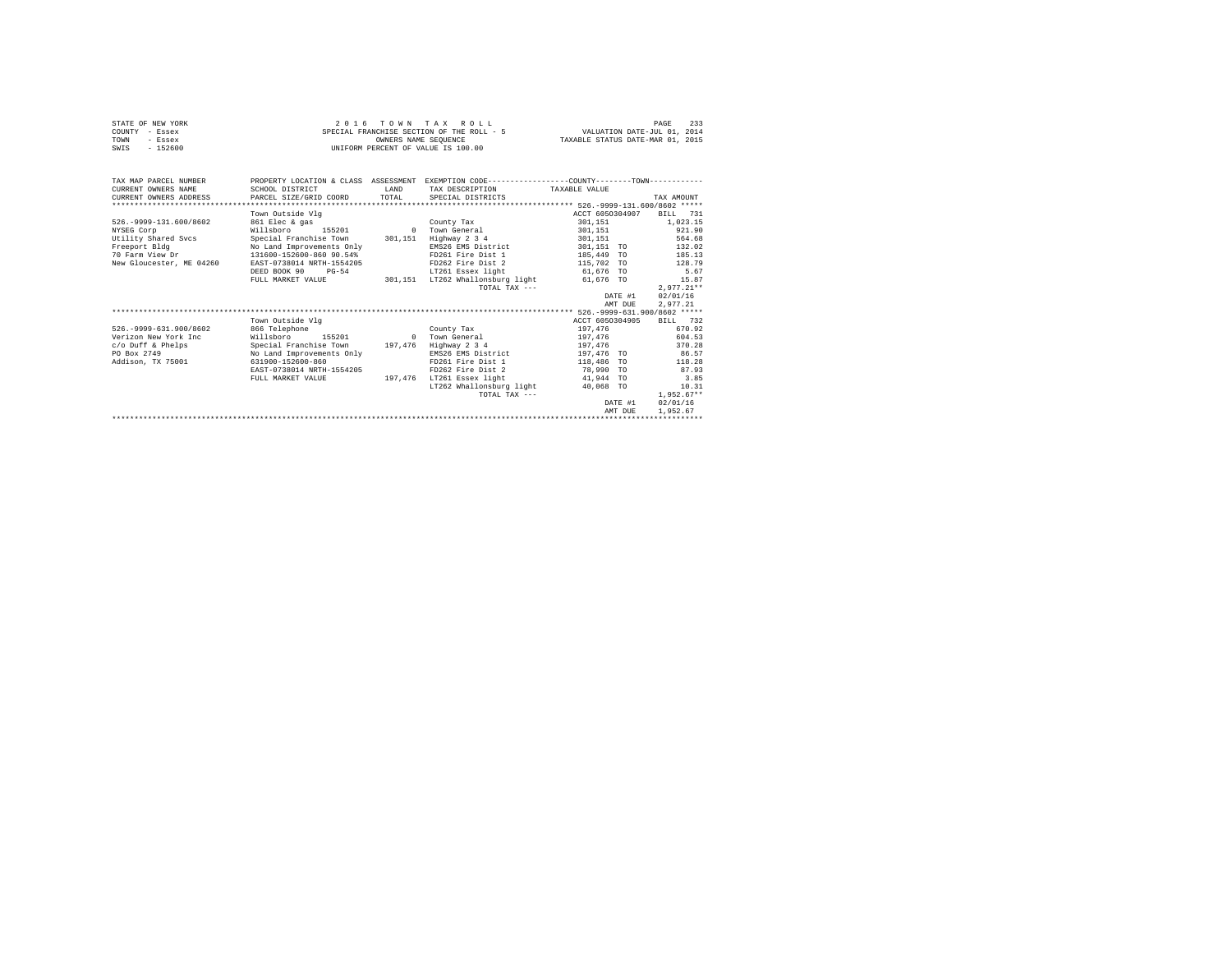|                | STATE OF NEW YORK | $2.0.16$ TOWN TAX ROLL                                                   | PAGE                    | 234 |
|----------------|-------------------|--------------------------------------------------------------------------|-------------------------|-----|
| COUNTY - Essex |                   | VALUATION DATE-JUL 01, 2014<br>SPECIAL FRANCHISE SECTION OF THE ROLL - 5 |                         |     |
| TOWN           | - Essex           | TAXABLE STATUS DATE-MAR 01, 2015                                         |                         |     |
| SWIS           | $-152600$         |                                                                          | RPS155/V04/L015         |     |
|                |                   |                                                                          | CURRENT DATE 12/16/2015 |     |

## \*\*\* S P E C I A L D I S T R I C T S U M M A R Y \*\*\*

|                       | TOTAL   | EXTENSION | <b>EXTENSION</b> | AD VALOREM | EXEMPT | TAXABLE | TOTAL  |
|-----------------------|---------|-----------|------------------|------------|--------|---------|--------|
| DISTRICT NAME<br>CODE | PARCELS | TYPE      | VALUE            | VALUE      | AMOUNT | VALUE   | TAX    |
|                       |         |           |                  |            |        |         |        |
| EMS26 EMS District    |         | 5 TOTAL   |                  | 564,358    |        | 564,358 | 247.41 |
| FD261 Fire Dist 1     |         | 4 TOTAL   |                  | 344.813    |        | 344,813 | 344.21 |
| FD262 Fire Dist 2     |         | 5 TOTAL   |                  | 241,046    |        | 241,046 | 268.32 |
| LT261 Essex light     |         | 4 TOTAL   |                  | 131,565    |        | 131.565 | 12.08  |
| LT262 Whallonsburg 1  |         | 4 TOTAL   |                  | 129,689    |        | 129,689 | 33.37  |

## \*\*\* S C H O O L D I S T R I C T S U M M A R Y \*\*\*

| CODE   | DISTRICT NAME   | TOTAL<br>PARCELS | ASSESSED<br>LAND | ASSESSED<br>TOTAL | <b>EXEMPT</b><br>AMOUNT | TOTAL<br>TAXABLE  |
|--------|-----------------|------------------|------------------|-------------------|-------------------------|-------------------|
|        |                 |                  |                  |                   | STAR AMOUNT             | STAR TAXABLE      |
|        | Westport        | $\overline{2}$   |                  | 44.230            |                         | 44,230            |
| 155001 | Willsboro       | 3                |                  | 520,128           |                         | 44,230<br>520,128 |
| 155201 |                 |                  |                  |                   |                         | 520,128           |
|        | SUB-TOTAL       | 5                |                  | 564,358           |                         | 564,358           |
|        | SUB-TOTAL(CONT) |                  |                  |                   |                         | 564,358           |
|        |                 |                  |                  |                   |                         |                   |
|        | TOTAL           | 5                |                  | 564,358           |                         | 564,358           |
|        | TO TAL (CONT)   |                  |                  |                   |                         | 564,358           |

\*\*\* S Y S T E M C O D E S S U M M A R Y \*\*\*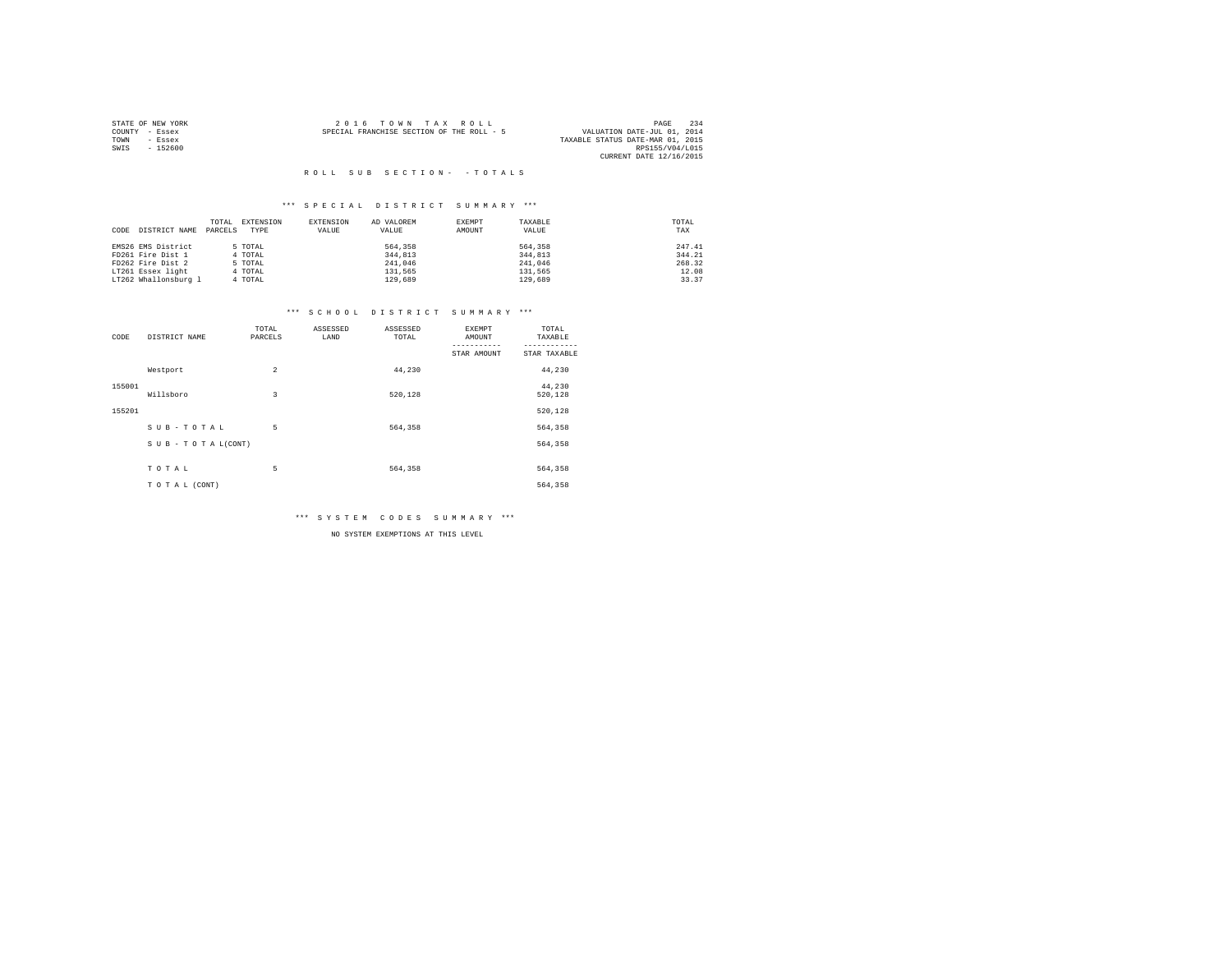| STATE OF NEW YORK |          |                                           | 2016 TOWN TAX ROLL |  |  | 235<br>PAGE                      |
|-------------------|----------|-------------------------------------------|--------------------|--|--|----------------------------------|
| COUNTY - Essex    |          | SPECIAL FRANCHISE SECTION OF THE ROLL - 5 |                    |  |  | VALUATION DATE-JUL 01, 2014      |
| TOWN              | - Essex  |                                           |                    |  |  | TAXABLE STATUS DATE-MAR 01, 2015 |
| SWIS              | - 152600 |                                           |                    |  |  | RPS155/V04/L015                  |
|                   |          |                                           |                    |  |  | CURRENT DATE 12/16/2015          |

## \*\*\* E X E M P T I O N S U M M A R Y \*\*\*

## NO EXEMPTIONS AT THIS LEVEL

| ROLL       |                   | TOTAL   | ASSESSED | ASSESSED | EXEMPT      | TOTAL        | TOTAL    |
|------------|-------------------|---------|----------|----------|-------------|--------------|----------|
| <b>SEC</b> | DESCRIPTION       | PARCELS | LAND     | TOTAL    | AMOUNT      | TAXABLE      | TAX      |
|            |                   |         |          |          |             |              |          |
|            |                   |         |          |          | STAR AMOUNT | STAR TAXABLE |          |
|            | County Tax        |         |          | 564,358  |             | 564,358      | 1,917.39 |
|            | Town General      |         |          | 564,358  |             | 564,358      | 1.727.65 |
|            | Highway 2 3 4     |         |          | 564,358  |             | 564,358      | 1,058.21 |
|            | SPEC DIST TAXES   |         |          |          |             |              | 905.39   |
| 5          | SPECIAL FRANCHISE |         |          |          |             |              | 5,608.64 |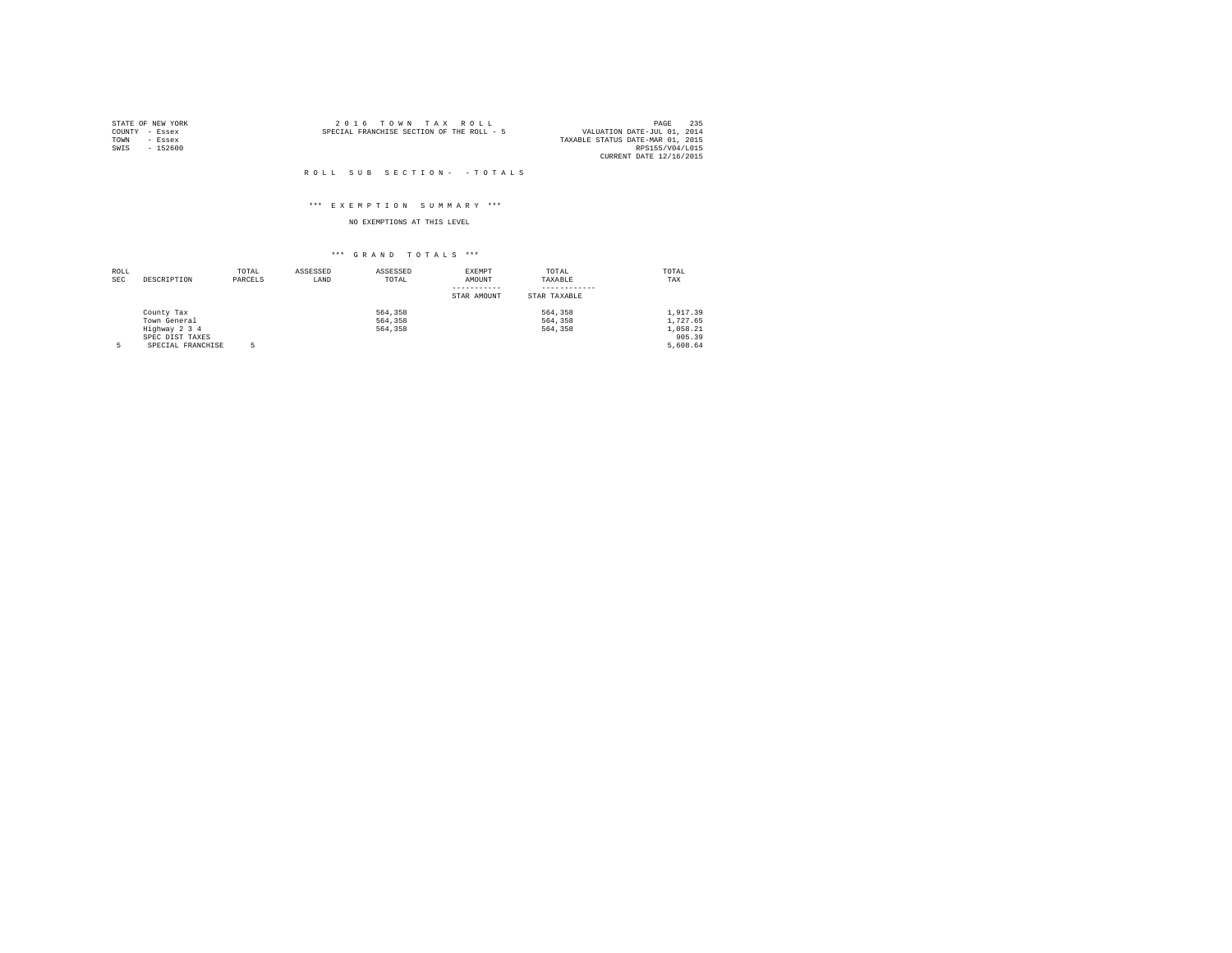| STATE OF NEW YORK |           | 2016 TOWN TAX ROLL                        |  | PAGE                             | 236 |
|-------------------|-----------|-------------------------------------------|--|----------------------------------|-----|
| COUNTY - Essex    |           | SPECIAL FRANCHISE SECTION OF THE ROLL - 5 |  | VALUATION DATE-JUL 01, 2014      |     |
| TOWN              | - Essex   |                                           |  | TAXABLE STATUS DATE-MAR 01, 2015 |     |
| SWIS              | $-152600$ |                                           |  | RPS155/V04/L015                  |     |
|                   |           |                                           |  | CURRENT DATE 12/16/2015          |     |

## \*\*\* S P E C I A L D I S T R I C T S U M M A R Y \*\*\*

|                       | TOTAL   | EXTENSION<br>EXTENSION | AD VALOREM | EXEMPT | TAXABLE | TOTAL  |
|-----------------------|---------|------------------------|------------|--------|---------|--------|
| DISTRICT NAME<br>CODE | PARCELS | TYPE<br>VALUE          | VALUE      | AMOUNT | VALUE   | TAX    |
|                       |         |                        |            |        |         |        |
| EMS26 EMS District    | 5 TOTAL |                        | 564,358    |        | 564,358 | 247.41 |
| FD261 Fire Dist 1     | 4 TOTAL |                        | 344,813    |        | 344,813 | 344.21 |
| FD262 Fire Dist 2     | 5 TOTAL |                        | 241,046    |        | 241,046 | 268.32 |
| LT261 Essex light     | 4 TOTAL |                        | 131,565    |        | 131,565 | 12.08  |
| LT262 Whallonsburg 1  | 4 TOTAL |                        | 129,689    |        | 129,689 | 33.37  |

## \*\*\* S C H O O L D I S T R I C T S U M M A R Y \*\*\*

| CODE   | DISTRICT NAME   | TOTAL<br>PARCELS | ASSESSED<br>LAND | ASSESSED<br>TOTAL | <b>EXEMPT</b><br>AMOUNT | TOTAL<br>TAXABLE  |
|--------|-----------------|------------------|------------------|-------------------|-------------------------|-------------------|
|        |                 |                  |                  |                   | STAR AMOUNT             | STAR TAXABLE      |
|        | Westport        | $\overline{a}$   |                  | 44,230            |                         | 44,230            |
| 155001 | Willsboro       | 3                |                  | 520,128           |                         | 44,230<br>520,128 |
| 155201 |                 |                  |                  |                   |                         | 520,128           |
|        | SUB-TOTAL       | 5                |                  | 564,358           |                         | 564,358           |
|        | SUB-TOTAL(CONT) |                  |                  |                   |                         | 564,358           |
|        |                 |                  |                  |                   |                         |                   |
|        | TOTAL           | 5                |                  | 564,358           |                         | 564,358           |
|        | TOTAL (CONT)    |                  |                  |                   |                         | 564,358           |

\*\*\* S Y S T E M C O D E S S U M M A R Y \*\*\*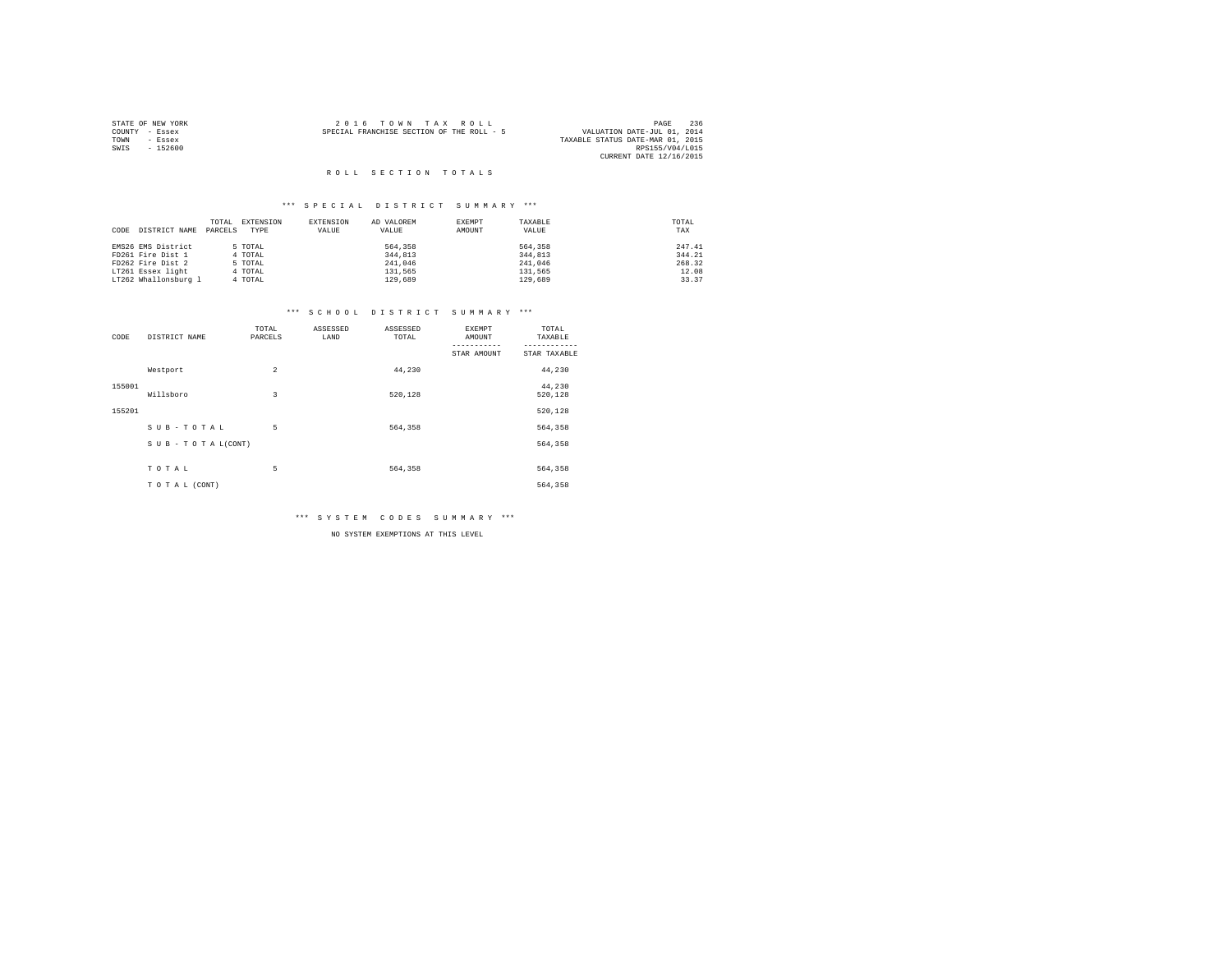|                | STATE OF NEW YORK | $2.0.16$ TOWN TAX ROLL                                                   | PAGE            | 237 |
|----------------|-------------------|--------------------------------------------------------------------------|-----------------|-----|
| COUNTY - Essex |                   | VALUATION DATE-JUL 01, 2014<br>SPECIAL FRANCHISE SECTION OF THE ROLL - 5 |                 |     |
| TOWN           | - Essex           | TAXABLE STATUS DATE-MAR 01, 2015                                         |                 |     |
| SWIS           | $-152600$         |                                                                          | RPS155/V04/L015 |     |
|                |                   | CURRENT DATE 12/16/2015                                                  |                 |     |

### ROLL SECTION TOTALS

## \*\*\* E X E M P T I O N S U M M A R Y \*\*\*

## NO EXEMPTIONS AT THIS LEVEL

| ROLL       |                   | TOTAL   | ASSESSED | ASSESSED | EXEMPT      | TOTAL        | TOTAL    |
|------------|-------------------|---------|----------|----------|-------------|--------------|----------|
| <b>SEC</b> | DESCRIPTION       | PARCELS | LAND     | TOTAL    | AMOUNT      | TAXABLE      | TAX      |
|            |                   |         |          |          |             |              |          |
|            |                   |         |          |          | STAR AMOUNT | STAR TAXABLE |          |
|            | County Tax        |         |          | 564,358  |             | 564,358      | 1,917.39 |
|            | Town General      |         |          | 564,358  |             | 564,358      | 1,727.65 |
|            | Highway 2 3 4     |         |          | 564,358  |             | 564,358      | 1,058.21 |
|            | SPEC DIST TAXES   |         |          |          |             |              | 905.39   |
| 5          | SPECIAL FRANCHISE |         |          |          |             |              | 5,608.64 |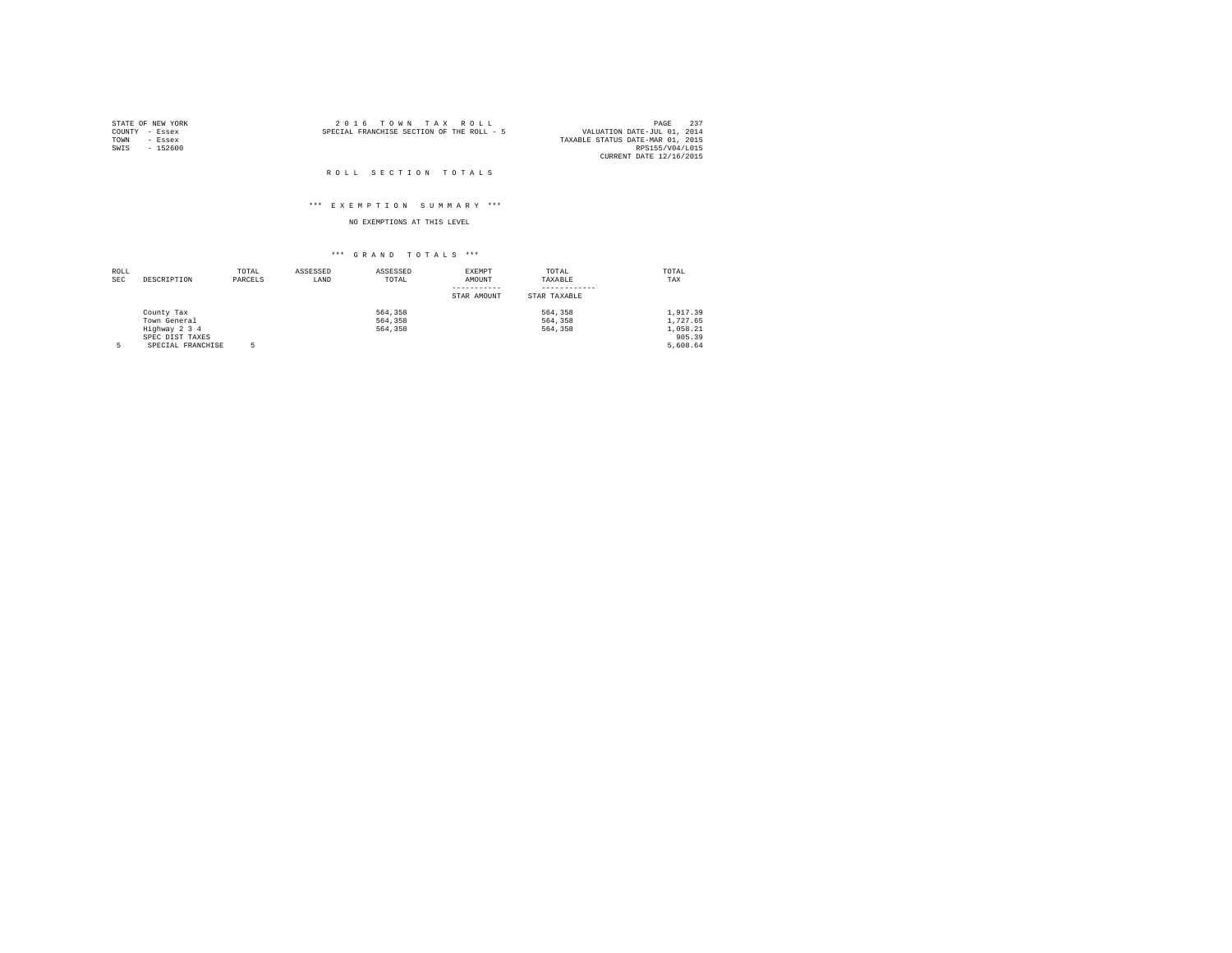| STATE OF NEW YORK | 2016 TOWN TAX ROLL                     | 238<br>PAGE                      |
|-------------------|----------------------------------------|----------------------------------|
| COUNTY - Essex    | UTILITY & R.R. SECTION OF THE ROLL - 6 | VALUATION DATE-JUL 01, 2014      |
| TOWN<br>- Essex   | OWNERS NAME SEOUENCE                   | TAXABLE STATUS DATE-MAR 01, 2015 |
| $-152600$<br>SWIS | UNIFORM PERCENT OF VALUE IS 100.00     |                                  |

| TAX MAP PARCEL NUMBER<br>CURRENT OWNERS NAME<br>CURRENT OWNERS ADDRESS | SCHOOL DISTRICT<br>PARCEL SIZE/GRID COORD           | LAND<br>TOTAL | PROPERTY LOCATION & CLASS ASSESSMENT EXEMPTION CODE----------------COUNTY-------TOWN----------<br>TAX DESCRIPTION<br>SPECIAL DISTRICTS | TAXABLE VALUE                              |                    | TAX AMOUNT         |
|------------------------------------------------------------------------|-----------------------------------------------------|---------------|----------------------------------------------------------------------------------------------------------------------------------------|--------------------------------------------|--------------------|--------------------|
|                                                                        | **********************                              |               |                                                                                                                                        |                                            |                    |                    |
|                                                                        | Outside Plant                                       |               |                                                                                                                                        | ACCT 605N204701                            |                    | <b>BILL</b><br>733 |
| 626. - 9999 - 608. 900/1881                                            | 836 Telecom. eq.                                    |               | County Tax                                                                                                                             | 438                                        |                    | 1.49               |
| Chazy & Westport Tel Co                                                | 155001<br>Westport                                  | $\Omega$      | Town General                                                                                                                           | 438                                        |                    | 1.34               |
| Westport, NY 12993                                                     | 888888                                              | 438           | Highway 2 3 4                                                                                                                          | 438                                        |                    | 0.82               |
|                                                                        | 155001.10000                                        |               | EMS26 EMS District                                                                                                                     | 438 TO                                     |                    | .19                |
|                                                                        | Apportion School 7.2%<br>EAST-0738014 NRTH-1554205  |               | FD262 Fire Dist 2                                                                                                                      | 438 TO                                     |                    | .49                |
|                                                                        | FULL MARKET VALUE                                   | 438           |                                                                                                                                        |                                            |                    |                    |
|                                                                        |                                                     |               | TOTAL TAX ---                                                                                                                          |                                            |                    | $4.33**$           |
|                                                                        |                                                     |               |                                                                                                                                        |                                            | DATE #1<br>AMT DUE | 02/01/16<br>4.33   |
|                                                                        |                                                     |               |                                                                                                                                        | ************* 626.-9999-608.900/1882 ***** |                    |                    |
|                                                                        | Outside Plant                                       |               |                                                                                                                                        | ACCT 605N015004                            |                    | 734<br><b>BILL</b> |
| 626. - 9999 - 608. 900/1882                                            | 836 Telecom. eq.                                    |               | County Tax                                                                                                                             | 5.642                                      |                    | 19.17              |
| Chazy & Westport Tel Co                                                | Willsboro<br>155201                                 | $\mathbf{r}$  | Town General                                                                                                                           | 5,642                                      |                    | 17.27              |
| Westport, NY 12993                                                     | 888888                                              |               | 5.642 Highway 2 3 4                                                                                                                    | 5.642                                      |                    | 10.58              |
|                                                                        | 155001.10000                                        |               | EMS26 EMS District                                                                                                                     | 5,642 TO                                   |                    | 2.47               |
|                                                                        | Apportion School 92.8%<br>EAST-0738014 NRTH-1554205 |               | FD262 Fire Dist 2                                                                                                                      | 5,642 TO                                   |                    | 6.28               |
|                                                                        | FULL MARKET VALUE                                   | 5,642         |                                                                                                                                        |                                            |                    |                    |
|                                                                        |                                                     |               | TOTAL TAX ---                                                                                                                          |                                            |                    | $55.77**$          |
|                                                                        |                                                     |               |                                                                                                                                        |                                            | DATE #1            | 02/01/16           |
|                                                                        |                                                     |               |                                                                                                                                        |                                            | AMT DUE            | 55.77              |
|                                                                        | 2758 Essex Rd                                       |               |                                                                                                                                        | ACCT 605N204704                            |                    | <b>BILL</b><br>735 |
| $40.65 - 3 - 1.000$                                                    | 448 Pier / wharf - WTRFNT                           |               | County Tax                                                                                                                             | 256,600                                    |                    | 871.79             |
| Lake Champlain Trans Co Inc                                            | Willsboro<br>155201                                 | 133,200       | Town General                                                                                                                           | 256,600                                    |                    | 785.52             |
| King Street Dock                                                       | Hicks                                               | 256,600       | Highway 2 3 4                                                                                                                          | 256,600                                    |                    | 481.14             |
| Burlington, VT 05401                                                   | ACRES<br>0.50                                       |               | EMS26 EMS District                                                                                                                     | 256,600 TO                                 |                    | 112.49             |
|                                                                        | EAST-0756958 NRTH-1572370                           |               | FD261 Fire Dist 1                                                                                                                      | 256,600 TO                                 |                    | 256.15             |
|                                                                        | DEED BOOK 610<br>$PG-017$                           |               | LT261 Essex light                                                                                                                      | 256,600 TO                                 |                    | 23.57              |
|                                                                        | FULL MARKET VALUE                                   | 256,600       |                                                                                                                                        |                                            |                    |                    |
|                                                                        |                                                     |               | TOTAL TAX ---                                                                                                                          |                                            |                    | $2,530.66**$       |
|                                                                        |                                                     |               |                                                                                                                                        |                                            | DATE #1            | 02/01/16           |
|                                                                        |                                                     |               |                                                                                                                                        |                                            | AMT DUE            | 2.530.66           |
|                                                                        |                                                     |               |                                                                                                                                        |                                            |                    |                    |
|                                                                        | School St                                           |               |                                                                                                                                        | ACCT 605Z004010                            |                    | 736<br>BILL        |
| $40.3 - 3 - 13.200/1$                                                  | 837 Cell Tower                                      |               | County Tax                                                                                                                             | 43,800                                     |                    | 148.81             |
| Nextel                                                                 | Willsboro<br>155201                                 | $\Omega$      | Town General                                                                                                                           | 43,800                                     |                    | 134.08             |
| c/o Sprint Nextel Property Svc This Account located in                 |                                                     | 43,800        | Highway 2 3 4                                                                                                                          | 43,800                                     |                    | 82.13              |
| Mailstop KSOPHT0101-Z2650                                              | TM# 40.3-3-13.200                                   |               | EMS26 EMS District                                                                                                                     | 43,800 TO                                  |                    | 19.20              |
| 6391 Sprint Pkwy                                                       | EAST-0755475 NRTH-1570271                           |               | FD261 Fire Dist 1                                                                                                                      | 43,800 TO                                  |                    | 43.72              |
| Overland Park, KS 66251-2650 FULL MARKET VALUE                         |                                                     | 43,800        | LT261 Essex light<br>TOTAL TAX ---                                                                                                     | 43,800 TO                                  |                    | 4.02<br>431.96**   |
|                                                                        |                                                     |               |                                                                                                                                        |                                            | DATE #1            | 02/01/16           |
|                                                                        |                                                     |               |                                                                                                                                        |                                            | AMT DUE            | 431.96             |
|                                                                        |                                                     |               |                                                                                                                                        |                                            |                    |                    |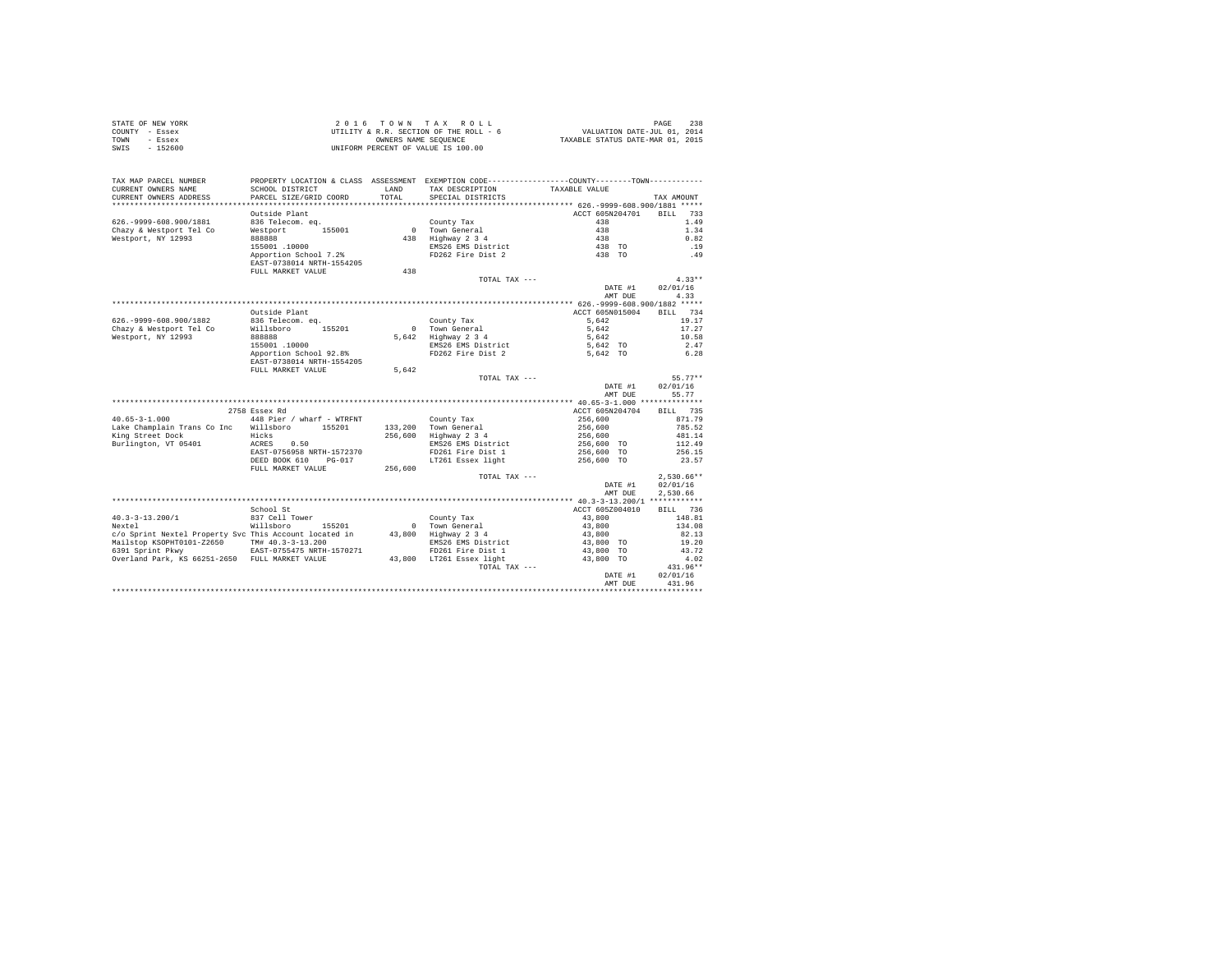|                | STATE OF NEW YORK | $2.0.16$ TOWN TAX ROLL                 |                                  | PAGE | 239 |
|----------------|-------------------|----------------------------------------|----------------------------------|------|-----|
| COUNTY - Essex |                   | UTILITY & R.R. SECTION OF THE ROLL - 6 | VALUATION DATE-JUL 01, 2014      |      |     |
| TOWN           | - Essex           | OWNERS NAME SEOUENCE                   | TAXABLE STATUS DATE-MAR 01, 2015 |      |     |
| SWIS           | $-152600$         | UNIFORM PERCENT OF VALUE IS 100.00     |                                  |      |     |

| TAX MAP PARCEL NUMBER<br>CURRENT OWNERS NAME | SCHOOL DISTRICT           | <b>T.AND</b> | PROPERTY LOCATION & CLASS ASSESSMENT EXEMPTION CODE---------------COUNTY-------TOWN---------<br>TAX DESCRIPTION | TAXABLE VALUE                                |         |                    |
|----------------------------------------------|---------------------------|--------------|-----------------------------------------------------------------------------------------------------------------|----------------------------------------------|---------|--------------------|
| CURRENT OWNERS ADDRESS                       | PARCEL SIZE/GRID COORD    | TOTAL.       | SPECIAL DISTRICTS                                                                                               |                                              |         | TAX AMOUNT         |
|                                              |                           |              |                                                                                                                 |                                              |         |                    |
|                                              | Northeast Grouped Trans L |              |                                                                                                                 | ACCT 605Z000002                              |         | 737<br>RTT.T.      |
| 626. - 9999-131.600/1001                     | 882 Elec Trans Imp        |              | County Tax                                                                                                      | 1.264                                        |         | 4.29               |
| NYSEG Corp                                   | 155001<br>Westport        | $\Omega$     | Town General                                                                                                    | 1.264                                        |         | 3.87               |
| Utility Shared Svcs                          | 000016                    | 1,264        | Highway 2 3 4                                                                                                   | 1,264                                        |         | 2.37               |
| Freeport Bldg                                | 155001.00600              |              | EMS26 EMS District                                                                                              | 1,264 TO                                     |         | .55                |
| 70 Farm View Dr                              | EAST-0738014 NRTH-1554205 |              | FD261 Fire Dist 1                                                                                               | 35 TO                                        |         | .03                |
| New Gloucester, ME 04260                     | FULL MARKET VALUE         |              | 1,264 FD262 Fire Dist 2                                                                                         | 1,229 TO                                     |         | 1.37               |
|                                              |                           |              | TOTAL TAX ---                                                                                                   |                                              |         | $12.48**$          |
|                                              |                           |              |                                                                                                                 |                                              | DATE #1 | 02/01/16           |
|                                              |                           |              |                                                                                                                 |                                              | AMT DUE | 12.48              |
|                                              |                           |              |                                                                                                                 | *************** 626.-9999-131.600/1002 ***** |         |                    |
|                                              | Northeast Grouped Trans L |              |                                                                                                                 | ACCT 605Z000003                              |         | BTLL.<br>738       |
| 626. - 9999-131.600/1002                     | 882 Elec Trans Imp        |              | County Tax                                                                                                      | 19,796                                       |         | 67.26              |
| NYSEG Corp                                   | Willsboro<br>155201       |              | 0 Town General                                                                                                  | 19,796                                       |         | 60.60              |
| Utility Shared Svcs                          | 000016                    | 19,796       | Highway 2 3 4                                                                                                   | 19,796                                       |         | 37.12              |
| Freeport Bldg                                | 155201 .09400             |              | EMS26 EMS District                                                                                              | 19,796 TO                                    |         | 8.68               |
| 70 Farm View Dr                              | EAST-0738014 NRTH-1554205 |              | FD261 Fire Dist 1                                                                                               | 552 TO                                       |         | .55                |
| New Gloucester, ME 04260                     | FULL MARKET VALUE         |              | 19,796 FD262 Fire Dist 2                                                                                        | 19,244 TO                                    |         | 21.42              |
|                                              |                           |              | TOTAL TAX ---                                                                                                   |                                              |         | $195.63**$         |
|                                              |                           |              |                                                                                                                 |                                              | DATE #1 | 02/01/16           |
|                                              |                           |              |                                                                                                                 |                                              | AMT DUE | 195.63             |
|                                              |                           |              |                                                                                                                 |                                              |         |                    |
|                                              | Republic Steel Brook Tran |              |                                                                                                                 | ACCT 605Z000004                              |         | 739<br><b>BILL</b> |
| 626. - 9999-131.600/1011                     | 882 Elec Trans Imp        |              | County Tax                                                                                                      | 624                                          |         | 2.12               |
| NYSEG Corp                                   | 155001<br>Westport        | $\Omega$     | Town General                                                                                                    | 624                                          |         | 1.91               |
| Utility Shared Sycs                          | 000024                    | 624          | Highway 2 3 4                                                                                                   | 624                                          |         | 1.17               |
| Freeport Bldg                                | 155001 .00600             |              | EMS26 EMS District                                                                                              | 624 TO                                       |         | .27                |
| 70 Farm View Dr                              | EAST-0738014 NRTH-1554205 |              | FD261 Fire Dist 1                                                                                               | 17 TO                                        |         | .02                |
| New Gloucester, ME 04260                     | FULL MARKET VALUE         |              | 624 FD262 Fire Dist 2                                                                                           | 607 TO                                       |         | .68                |
|                                              |                           |              | TOTAL TAX ---                                                                                                   |                                              |         | $6.17**$           |
|                                              |                           |              |                                                                                                                 |                                              | DATE #1 | 02/01/16           |
|                                              |                           |              |                                                                                                                 |                                              | AMT DUE | 6.17               |
|                                              |                           |              |                                                                                                                 |                                              |         |                    |
|                                              | Republic Steel Brook Tran |              |                                                                                                                 | ACCT 605Z000005                              |         | 740<br>RTLL.       |
| 626. - 9999-131.600/1012                     | 882 Elec Trans Imp        |              | County Tax                                                                                                      | 9.771                                        |         | 33.20              |
| NYSEG Corp                                   | 155201<br>Willsboro       |              | 0 Town General                                                                                                  | 9,771                                        |         | 29.91              |
| Utility Shared Svcs                          | 000024                    | 9,771        | Highway 2 3 4                                                                                                   | 9,771                                        |         | 18.32              |
| Freeport Bldg                                | 155201.09400              |              | EMS26 EMS District                                                                                              | 9,771 TO                                     |         | 4.28               |
| 70 Farm View Dr                              | EAST-0738014 NRTH-1554205 |              | FD261 Fire Dist 1                                                                                               | 273 TO                                       |         | .27                |
| New Gloucester, ME 04260                     | FULL MARKET VALUE         |              | 9,771 FD262 Fire Dist 2                                                                                         | 9.498 TO                                     |         | 10.57              |
|                                              |                           |              | TOTAL TAX ---                                                                                                   |                                              |         | $96.55**$          |
|                                              |                           |              |                                                                                                                 |                                              | DATE #1 | 02/01/16           |
|                                              |                           |              |                                                                                                                 |                                              | AMT DUE | 96.55              |
|                                              |                           |              |                                                                                                                 |                                              |         |                    |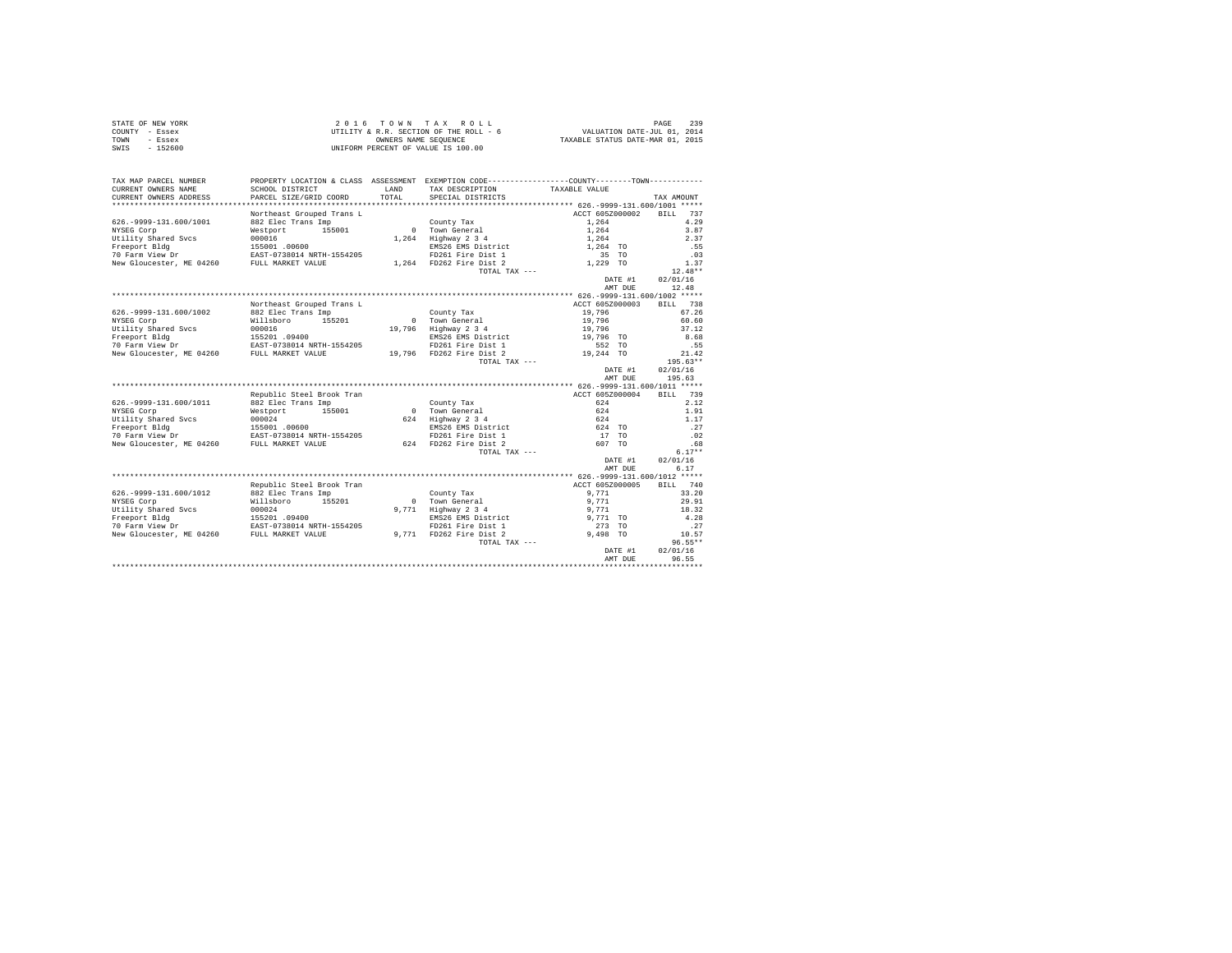|      | STATE OF NEW YORK | 2016 TOWN TAX ROLL                     | PAGE                             | 2.40 |
|------|-------------------|----------------------------------------|----------------------------------|------|
|      | COUNTY - Essex    | UTILITY & R.R. SECTION OF THE ROLL - 6 | VALUATION DATE-JUL 01, 2014      |      |
| TOWN | - Essex           | OWNERS NAME SEOUENCE                   | TAXABLE STATUS DATE-MAR 01, 2015 |      |
| SWIS | - 152600          | UNIFORM PERCENT OF VALUE IS 100.00     |                                  |      |

| TAX MAP PARCEL NUMBER<br>CURRENT OWNERS NAME<br>CURRENT OWNERS ADDRESS                                                                                                                                                                 | SCHOOL DISTRICT<br>PARCEL SIZE/GRID COORD         | LAND<br>TOTAL | PROPERTY LOCATION & CLASS ASSESSMENT EXEMPTION CODE----------------COUNTY-------TOWN----------<br>TAX DESCRIPTION<br>SPECIAL DISTRICTS | TAXABLE VALUE                                         | TAX AMOUNT       |
|----------------------------------------------------------------------------------------------------------------------------------------------------------------------------------------------------------------------------------------|---------------------------------------------------|---------------|----------------------------------------------------------------------------------------------------------------------------------------|-------------------------------------------------------|------------------|
|                                                                                                                                                                                                                                        |                                                   |               |                                                                                                                                        |                                                       |                  |
|                                                                                                                                                                                                                                        | Outside Plant                                     |               |                                                                                                                                        | ACCT 605J190018                                       | BILL 741         |
| 626. - 9999-131. 600/1881                                                                                                                                                                                                              | 884 Elec Dist Out                                 |               | County Tax                                                                                                                             | 83,060                                                | 282.19           |
| NYSEG Corp                                                                                                                                                                                                                             | Westport 155001                                   |               | County Tax<br>0 Town General                                                                                                           | 83,060                                                | 254.27           |
|                                                                                                                                                                                                                                        |                                                   |               | 83,060 Highway 2 3 4                                                                                                                   |                                                       | 155.74           |
|                                                                                                                                                                                                                                        |                                                   |               |                                                                                                                                        | 83,060<br>83,060 TO                                   | 36.41            |
|                                                                                                                                                                                                                                        |                                                   |               |                                                                                                                                        | 2,317 TO                                              | 2.31             |
|                                                                                                                                                                                                                                        |                                                   |               |                                                                                                                                        | $80,743$ TO                                           | 89.88            |
|                                                                                                                                                                                                                                        |                                                   |               | TOTAL TAX ---                                                                                                                          |                                                       | 820.80**         |
|                                                                                                                                                                                                                                        |                                                   |               |                                                                                                                                        | DATE #1                                               | 02/01/16         |
|                                                                                                                                                                                                                                        |                                                   |               |                                                                                                                                        | AMT DUE                                               | 820.80           |
|                                                                                                                                                                                                                                        |                                                   |               |                                                                                                                                        |                                                       |                  |
|                                                                                                                                                                                                                                        | Outside Plant                                     |               |                                                                                                                                        | ACCT 605N204705                                       | BILL 742         |
| 626. - 9999-131.600/1882                                                                                                                                                                                                               | 884 Elec Dist Out                                 |               | County Tax                                                                                                                             | 1301,266                                              | 4.421.01         |
| NYSEG Corp                                                                                                                                                                                                                             | Willsboro 155201                                  |               | 0 Town General                                                                                                                         | 1301,266                                              | 3,983.52         |
|                                                                                                                                                                                                                                        |                                                   |               |                                                                                                                                        |                                                       | 2.439.96         |
|                                                                                                                                                                                                                                        |                                                   |               |                                                                                                                                        |                                                       | 570.44           |
|                                                                                                                                                                                                                                        |                                                   |               |                                                                                                                                        |                                                       | 36.24            |
| 01111ty Shared Svcs (1998)<br>1301,266 Highway 2 3 4 1301,266<br>Freeport Bidg 155201 1554205 180226 EMS26 EMS 1101,266 TO<br>26 Farm View Dr EAST-0738014 NRTH-1554205 1301,266 FD261 Fire Dist 1 136,305 TO<br>1264,961 TO FULL MARK |                                                   |               |                                                                                                                                        |                                                       | 1,408.07         |
|                                                                                                                                                                                                                                        |                                                   |               | TOTAL TAX ---                                                                                                                          |                                                       | 12,859.24**      |
|                                                                                                                                                                                                                                        |                                                   |               |                                                                                                                                        | DATE #1                                               | 02/01/16         |
|                                                                                                                                                                                                                                        |                                                   |               |                                                                                                                                        | AMT DUE                                               | 12,859.24        |
|                                                                                                                                                                                                                                        |                                                   |               |                                                                                                                                        |                                                       |                  |
|                                                                                                                                                                                                                                        | Outside Plant                                     |               |                                                                                                                                        | ACCT 605J190016                                       | BILL 743         |
| 626. - 9999-631. 900/1881                                                                                                                                                                                                              | 836 Telecom, ea.                                  |               | County Tax                                                                                                                             | 5,438                                                 | 18.48            |
| Verizon New York Inc                                                                                                                                                                                                                   | Westport 155001                                   |               | 0 Town General<br>5,438 Highway 2 3 4                                                                                                  | 5,438                                                 | 16.65            |
| c/o Duff & Phelps                                                                                                                                                                                                                      |                                                   |               |                                                                                                                                        | 5,438                                                 | 10.20            |
| PO Box 2749                                                                                                                                                                                                                            | 888888<br>155001 .00600<br>Apportion School 7.2%  |               | EMS26 EMS District                                                                                                                     | 5,438 TO                                              | 2.38             |
| Addison, TX 75001                                                                                                                                                                                                                      |                                                   |               | FD261 Fire Dist 1                                                                                                                      | 2,719 TO                                              | 2.71             |
|                                                                                                                                                                                                                                        | EAST-0738014 NRTH-1554205                         |               | FD262 Fire Dist 2<br>5,438 LT261 Essex light                                                                                           | 2,719 TO                                              | 3.03             |
|                                                                                                                                                                                                                                        | FULL MARKET VALUE                                 |               |                                                                                                                                        | 1,360 TO                                              | .12              |
|                                                                                                                                                                                                                                        |                                                   |               | LT262 Whallonsburg light<br>TOTAL TAX ---                                                                                              | 1,360 TO                                              | .35<br>$53.92**$ |
|                                                                                                                                                                                                                                        |                                                   |               |                                                                                                                                        | DATE #1                                               | 02/01/16         |
|                                                                                                                                                                                                                                        |                                                   |               |                                                                                                                                        | AMT DUE                                               | 53.92            |
|                                                                                                                                                                                                                                        |                                                   |               |                                                                                                                                        |                                                       |                  |
|                                                                                                                                                                                                                                        | Outside Plant                                     |               |                                                                                                                                        | ACCT 605N204920                                       | BILL 744         |
| 626. - 9999-631.900/1882                                                                                                                                                                                                               | 836 Telecom. eq.                                  |               | County Tax                                                                                                                             | 71,277                                                | 242.16           |
| Verizon New York Inc                                                                                                                                                                                                                   | Willsboro 155201                                  |               | 0 Town General                                                                                                                         | 71,277                                                | 218.20           |
| c/o Duff & Phelps                                                                                                                                                                                                                      |                                                   |               | 71,277 Highway 2 3 4                                                                                                                   |                                                       | 133.65           |
| PO Box 2749                                                                                                                                                                                                                            |                                                   |               | EMS26 EMS District                                                                                                                     |                                                       | 31.25            |
| Addison, TX 75001                                                                                                                                                                                                                      | 888888<br>155201 .09400<br>Apportion School 92.8% |               | FD261 Fire Dist 1                                                                                                                      | $71,277$<br>$71,277$ TO<br>$35,639$ TO<br>$35,639$ TO | 35.58            |
|                                                                                                                                                                                                                                        | EAST-0738014 NRTH-1554205                         |               | FD262 Fire Dist 2                                                                                                                      |                                                       | 39.67            |
|                                                                                                                                                                                                                                        | FULL MARKET VALUE                                 |               | 71,277 LT261 Essex light                                                                                                               | 17,819 TO                                             | 1.64             |
|                                                                                                                                                                                                                                        |                                                   |               | LT262 Whallonsburg light                                                                                                               | 17.819 TO                                             | 4.58             |
|                                                                                                                                                                                                                                        |                                                   |               | TOTAL TAX ---                                                                                                                          |                                                       | $706.73**$       |
|                                                                                                                                                                                                                                        |                                                   |               |                                                                                                                                        | DATE #1                                               | 02/01/16         |
|                                                                                                                                                                                                                                        |                                                   |               |                                                                                                                                        | AMT DUE                                               | 706.73           |
|                                                                                                                                                                                                                                        |                                                   |               |                                                                                                                                        |                                                       |                  |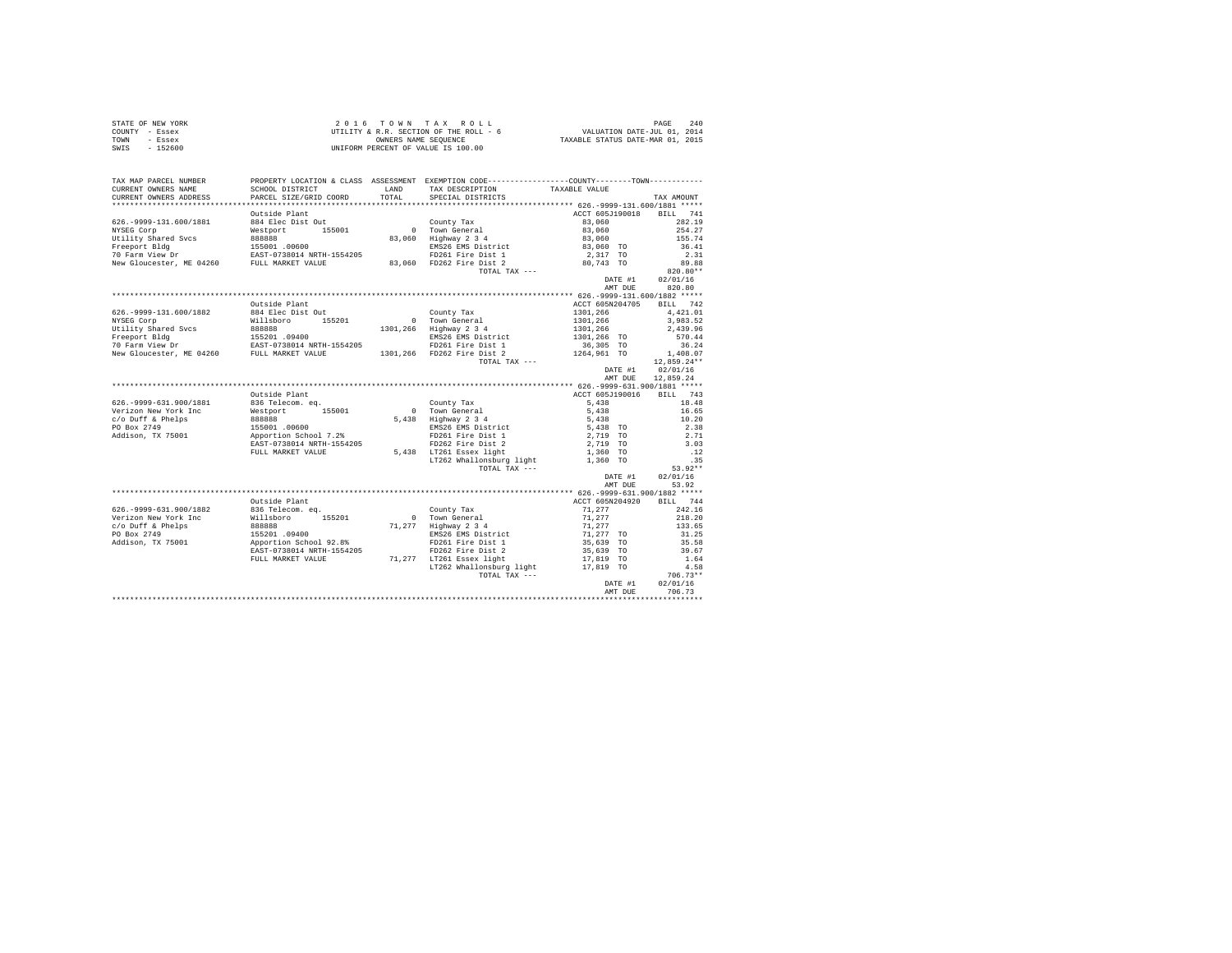|                | STATE OF NEW YORK | 2016 TOWN TAX ROLL                     |  |                                  | PAGE            | 241 |
|----------------|-------------------|----------------------------------------|--|----------------------------------|-----------------|-----|
| COUNTY - Essex |                   | UTILITY & R.R. SECTION OF THE ROLL - 6 |  | VALUATION DATE-JUL 01, 2014      |                 |     |
| TOWN           | - Essex           |                                        |  | TAXABLE STATUS DATE-MAR 01, 2015 |                 |     |
| SWIS           | $-152600$         |                                        |  |                                  | RPS155/V04/L015 |     |
|                |                   |                                        |  | CURRENT DATE 12/16/2015          |                 |     |

## \*\*\* S P E C I A L D I S T R I C T S U M M A R Y \*\*\*

|                       | TOTAL   | EXTENSION | EXTENSION | AD VALOREM | EXEMPT | TAXABLE  | TOTAL    |
|-----------------------|---------|-----------|-----------|------------|--------|----------|----------|
| DISTRICT NAME<br>CODE | PARCELS | TYPE      | VALUE     | VALUE      | AMOUNT | VALUE    | TAX      |
|                       |         |           |           |            |        |          |          |
| EMS26 EMS District    |         | 12 TOTAL  |           | 1798.976   |        | 1798.976 | 788.61   |
| FD261 Fire Dist 1     |         | 10 TOTAL  |           | 378,257    |        | 378.257  | 377.58   |
| FD262 Fire Dist 2     |         | 10 TOTAL  |           | 1420.720   |        | 1420.720 | 1,581.46 |
| LT261 Essex light     |         | 4 TOTAL   |           | 319,579    |        | 319,579  | 29.35    |
| LT262 Whallonsburg 1  |         | 2 TOTAL   |           | 19,179     |        | 19,179   | 4.93     |

## \*\*\* S C H O O L D I S T R I C T S U M M A R Y \*\*\*

| CODE   | DISTRICT NAME      | TOTAL<br>PARCELS | ASSESSED<br>LAND | ASSESSED<br>TOTAL | <b>EXEMPT</b><br>AMOUNT | TOTAL<br>TAXABLE    |
|--------|--------------------|------------------|------------------|-------------------|-------------------------|---------------------|
|        |                    |                  |                  |                   | STAR AMOUNT             | STAR TAXABLE        |
|        | Westport           | 5                |                  | 90,824            |                         | 90,824              |
| 155001 | Willsboro          | 7                | 133,200          | 1708,152          |                         | 90,824<br>1,708,152 |
| 155201 |                    |                  |                  |                   |                         | 1,708,152           |
|        | SUB-TOTAL          | 12               | 133,200          | 1798,976          |                         | 1,798,976           |
|        | SUB - TO TAL(CONT) |                  |                  |                   |                         | 1,798,976           |
|        | TOTAL              | 12               | 133,200          | 1798,976          |                         | 1,798,976           |
|        | TO TAL (CONT)      |                  |                  |                   |                         | 1,798,976           |

\*\*\* S Y S T E M C O D E S S U M M A R Y \*\*\*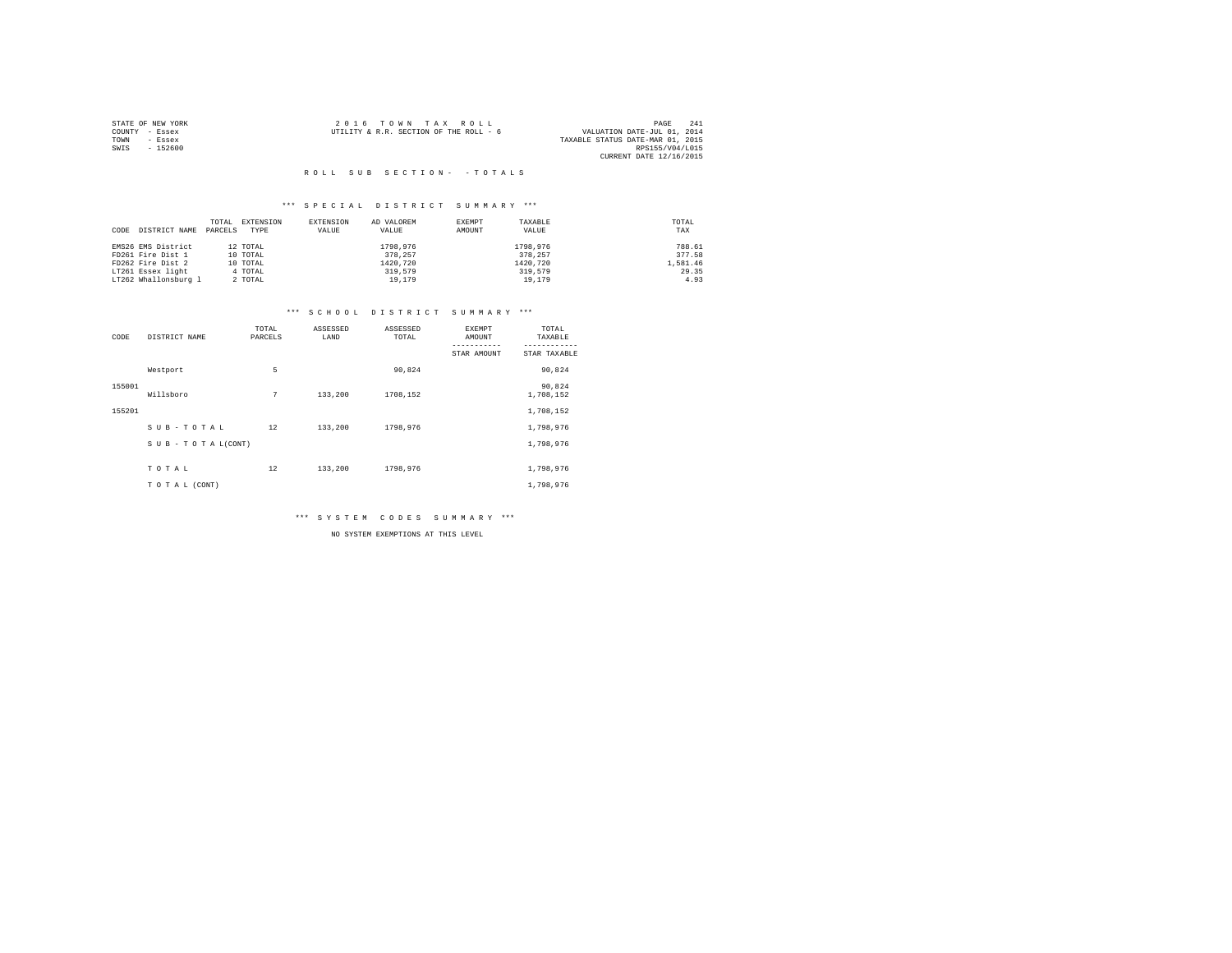|                | STATE OF NEW YORK | 2016 TOWN TAX ROLL                     |  |                                  | PAGE                    | 2.42 |
|----------------|-------------------|----------------------------------------|--|----------------------------------|-------------------------|------|
| COUNTY - Essex |                   | UTILITY & R.R. SECTION OF THE ROLL - 6 |  | VALUATION DATE-JUL 01, 2014      |                         |      |
| TOWN           | - Essex           |                                        |  | TAXABLE STATUS DATE-MAR 01, 2015 |                         |      |
| SWIS           | - 152600          |                                        |  |                                  | RPS155/V04/L015         |      |
|                |                   |                                        |  |                                  | CURRENT DATE 12/16/2015 |      |

## \*\*\* E X E M P T I O N S U M M A R Y \*\*\*

## NO EXEMPTIONS AT THIS LEVEL

| ROLL |                  | TOTAL   | ASSESSED | ASSESSED | EXEMPT      | TOTAL        | TOTAL     |
|------|------------------|---------|----------|----------|-------------|--------------|-----------|
| SEC  | DESCRIPTION      | PARCELS | LAND     | TOTAL    | AMOUNT      | TAXABLE      | TAX       |
|      |                  |         |          |          |             |              |           |
|      |                  |         |          |          | STAR AMOUNT | STAR TAXABLE |           |
|      | County Tax       |         | 133,200  | 1798.976 |             | 1,798,976    | 6,111.97  |
|      | Town General     |         | 133,200  | 1798.976 |             | 1,798,976    | 5.507.14  |
|      | Highway 2 3 4    |         | 133,200  | 1798.976 |             | 1,798,976    | 3.373.20  |
|      | SPEC DIST TAXES  |         |          |          |             |              | 2.781.93  |
| 6    | UTILITIES & N.C. | 12      |          |          |             |              | 17.774.24 |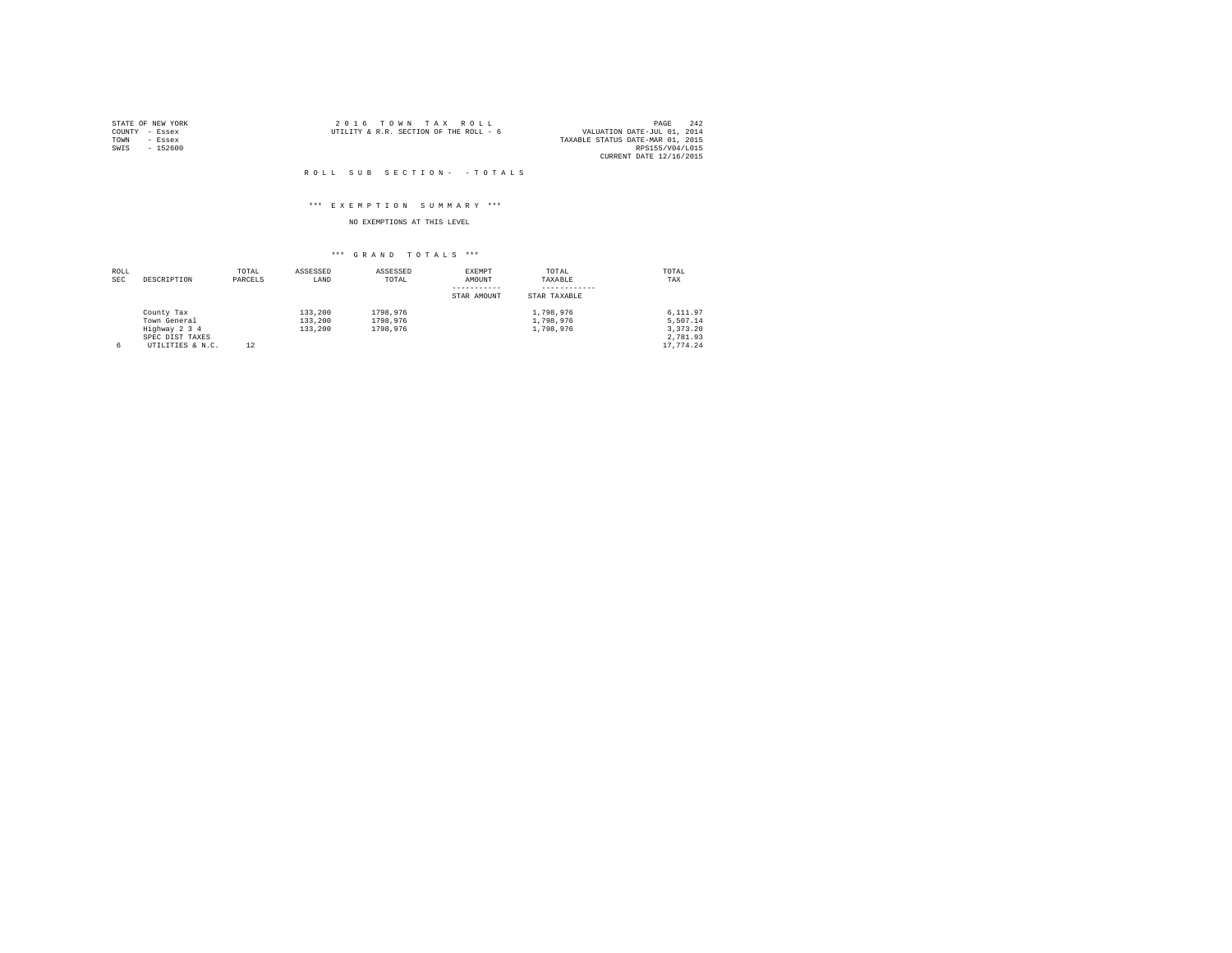|      | STATE OF NEW YORK | 2016 TOWN TAX ROLL                                                    | PAGE                    | 243 |
|------|-------------------|-----------------------------------------------------------------------|-------------------------|-----|
|      | COUNTY - Essex    | VALUATION DATE-JUL 01, 2014<br>UTILITY & R.R. SECTION OF THE ROLL - 6 |                         |     |
| TOWN | - Essex           | TAXABLE STATUS DATE-MAR 01, 2015                                      |                         |     |
| SWIS | $-152600$         |                                                                       | RPS155/V04/L015         |     |
|      |                   |                                                                       | CURRENT DATE 12/16/2015 |     |

## \*\*\* S P E C I A L D I S T R I C T S U M M A R Y \*\*\*

|                       | TOTAL   | EXTENSION | EXTENSION | AD VALOREM | EXEMPT | TAXABLE  | TOTAL    |
|-----------------------|---------|-----------|-----------|------------|--------|----------|----------|
| DISTRICT NAME<br>CODE | PARCELS | TYPE      | VALUE     | VALUE      | AMOUNT | VALUE    | TAX      |
|                       |         |           |           |            |        |          |          |
| EMS26 EMS District    |         | 12 TOTAL  |           | 1798.976   |        | 1798.976 | 788.61   |
| FD261 Fire Dist 1     |         | 10 TOTAL  |           | 378,257    |        | 378.257  | 377.58   |
| FD262 Fire Dist 2     |         | 10 TOTAL  |           | 1420.720   |        | 1420.720 | 1,581.46 |
| LT261 Essex light     |         | 4 TOTAL   |           | 319,579    |        | 319,579  | 29.35    |
| LT262 Whallonsburg 1  |         | 2 TOTAL   |           | 19,179     |        | 19,179   | 4.93     |

## \*\*\* S C H O O L D I S T R I C T S U M M A R Y \*\*\*

| CODE   | DISTRICT NAME      | TOTAL<br>PARCELS | ASSESSED<br>LAND | ASSESSED<br>TOTAL | EXEMPT<br>AMOUNT | TOTAL<br>TAXABLE    |
|--------|--------------------|------------------|------------------|-------------------|------------------|---------------------|
|        |                    |                  |                  |                   | STAR AMOUNT      | STAR TAXABLE        |
|        | Westport           | 5                |                  | 90,824            |                  | 90,824              |
| 155001 | Willsboro          | 7                | 133,200          | 1708.152          |                  | 90,824<br>1,708,152 |
| 155201 |                    |                  |                  |                   |                  | 1,708,152           |
|        | SUB-TOTAL          | 12               | 133,200          | 1798,976          |                  | 1,798,976           |
|        | SUB - TO TAL(CONT) |                  |                  |                   |                  | 1,798,976           |
|        | TOTAL              | 12               | 133,200          | 1798,976          |                  | 1,798,976           |
|        | TOTAL (CONT)       |                  |                  |                   |                  | 1,798,976           |

\*\*\* S Y S T E M C O D E S S U M M A R Y \*\*\*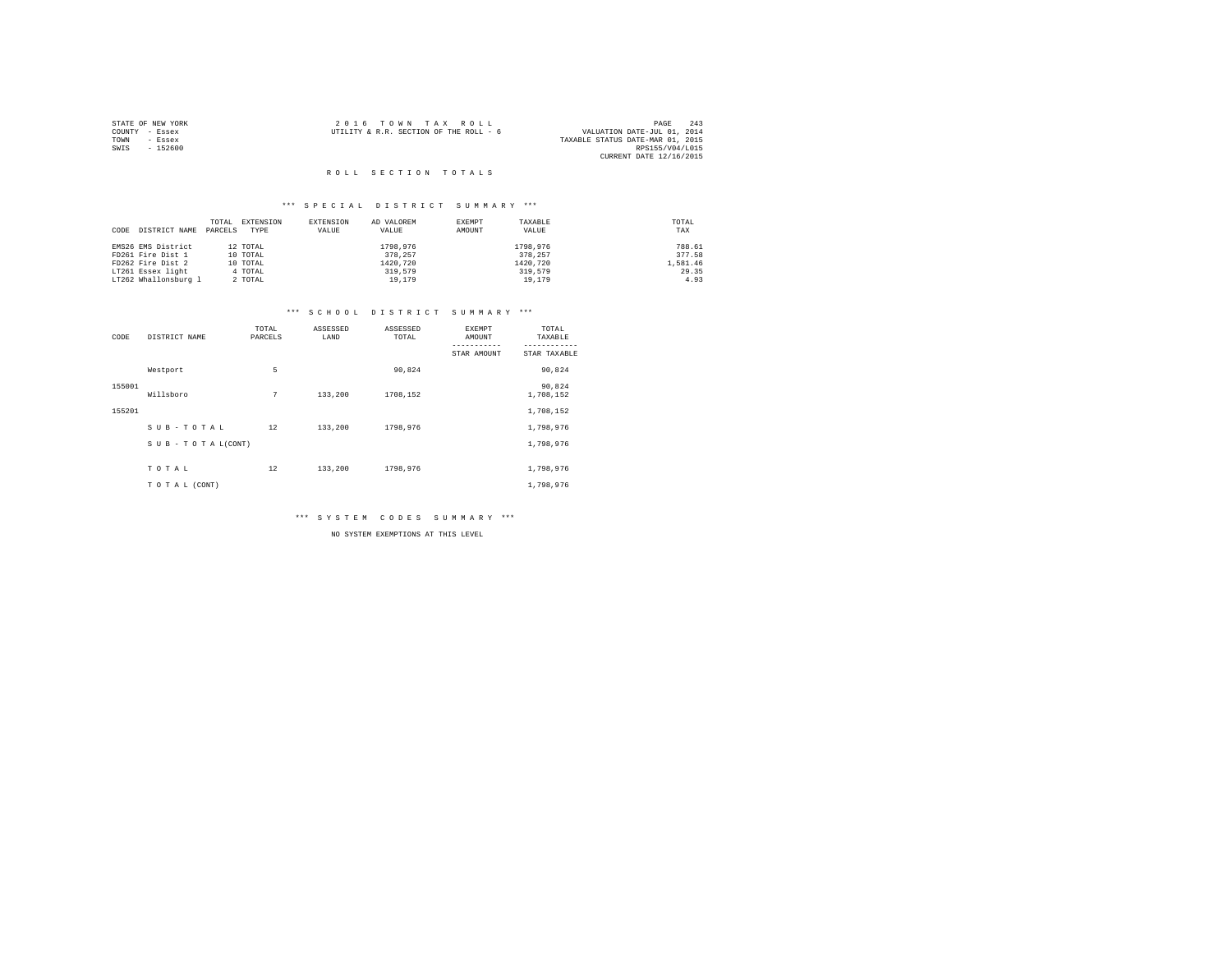|                | STATE OF NEW YORK | 2016 TOWN TAX ROLL                                                    | PAGE            | 244 |
|----------------|-------------------|-----------------------------------------------------------------------|-----------------|-----|
| COUNTY - Essex |                   | VALUATION DATE-JUL 01, 2014<br>UTILITY & R.R. SECTION OF THE ROLL - 6 |                 |     |
| TOWN           | - Essex           | TAXABLE STATUS DATE-MAR 01, 2015                                      |                 |     |
| SWIS           | $-152600$         |                                                                       | RPS155/V04/L015 |     |
|                |                   | CURRENT DATE 12/16/2015                                               |                 |     |

#### ROLL SECTION TOTALS

## \*\*\* E X E M P T I O N S U M M A R Y \*\*\*

## NO EXEMPTIONS AT THIS LEVEL

| ROLL |                  | TOTAL   | ASSESSED | ASSESSED | EXEMPT      | TOTAL        | TOTAL     |
|------|------------------|---------|----------|----------|-------------|--------------|-----------|
| SEC  | DESCRIPTION      | PARCELS | LAND     | TOTAL    | AMOUNT      | TAXABLE      | TAX       |
|      |                  |         |          |          |             |              |           |
|      |                  |         |          |          | STAR AMOUNT | STAR TAXABLE |           |
|      | County Tax       |         | 133,200  | 1798.976 |             | 1,798,976    | 6.111.97  |
|      | Town General     |         | 133,200  | 1798.976 |             | 1,798,976    | 5.507.14  |
|      | Highway 2 3 4    |         | 133,200  | 1798.976 |             | 1,798,976    | 3.373.20  |
|      | SPEC DIST TAXES  |         |          |          |             |              | 2.781.93  |
| 6    | UTILITIES & N.C. | 12      |          |          |             |              | 17.774.24 |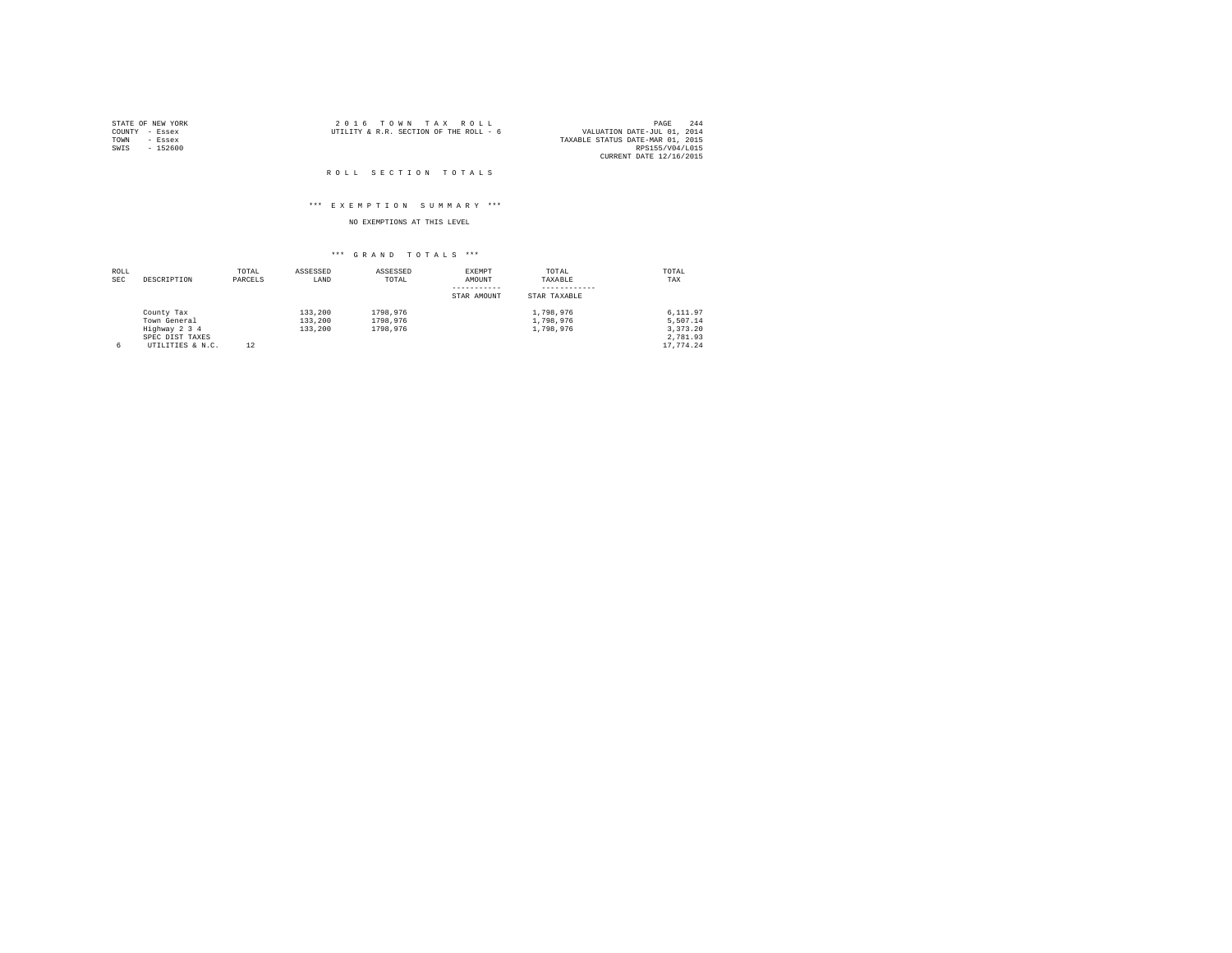| STATE OF NEW YORK | 2016 TOWN TAX ROLL                       | 2.4F<br>PAGE                     |
|-------------------|------------------------------------------|----------------------------------|
| COUNTY - Essex    | CEILING RAILROAD SECTION OF THE ROLL - 7 | VALUATION DATE-JUL 01, 2014      |
| TOWN<br>- Essex   | OWNERS NAME SEOUENCE                     | TAXABLE STATUS DATE-MAR 01, 2015 |
| $-152600$<br>SWIS | UNIFORM PERCENT OF VALUE IS 100.00       |                                  |

| TAX MAP PARCEL NUMBER<br>CURRENT OWNERS NAME<br>CURRENT OWNERS ADDRESS                                     | PROPERTY LOCATION & CLASS<br>SCHOOL DISTRICT<br>PARCEL SIZE/GRID COORD                                                                                                                                   | ASSESSMENT<br>LAND<br>TOTAL  | EXEMPTION CODE-<br>TAX DESCRIPTION<br>SPECIAL DISTRICTS                                                                                                       | $-TOWN-$<br>---------COUNTY--<br>TAXABLE VALUE                                                                                                     | TAX AMOUNT<br>**************                                                                                                |
|------------------------------------------------------------------------------------------------------------|----------------------------------------------------------------------------------------------------------------------------------------------------------------------------------------------------------|------------------------------|---------------------------------------------------------------------------------------------------------------------------------------------------------------|----------------------------------------------------------------------------------------------------------------------------------------------------|-----------------------------------------------------------------------------------------------------------------------------|
| $49.1 - 1 - 29.000$<br>D&H Corporation<br>7th Floor Tax Dept<br>120 S 6th St<br>Minneapolis, MN 55402-1803 | NYS Route 22<br>842 Ceiling rr<br>Willsboro<br>155201<br>Railroad Ceiling Property<br>Main Line Thru Town<br>17.90<br>ACRES<br>EAST-0747199 NRTH-1564141<br>DEED BOOK 985<br>$PG-1$<br>FULL MARKET VALUE | 46,600<br>587,431<br>587.431 | County Tax<br>Town General<br>Highway 2 3 4<br>EMS26 EMS District<br>FD261 Fire Dist 1<br>FD262 Fire Dist 2<br>LT262 Whallonsburg light<br>$TOTAI. TAX - - -$ | ACCT 605N204703<br>587.431<br>587,431<br>587.431<br>587.431 TO<br>266.694<br><b>TO</b><br>320.737<br><b>TO</b><br>320,737 TO<br>DATE #1<br>AMT DUE | BILL 745<br>1,995.78<br>1,798.28<br>1,101.47<br>257.51<br>266.23<br>357.02<br>82.51<br>$5.858.80**$<br>02/01/16<br>5,858.80 |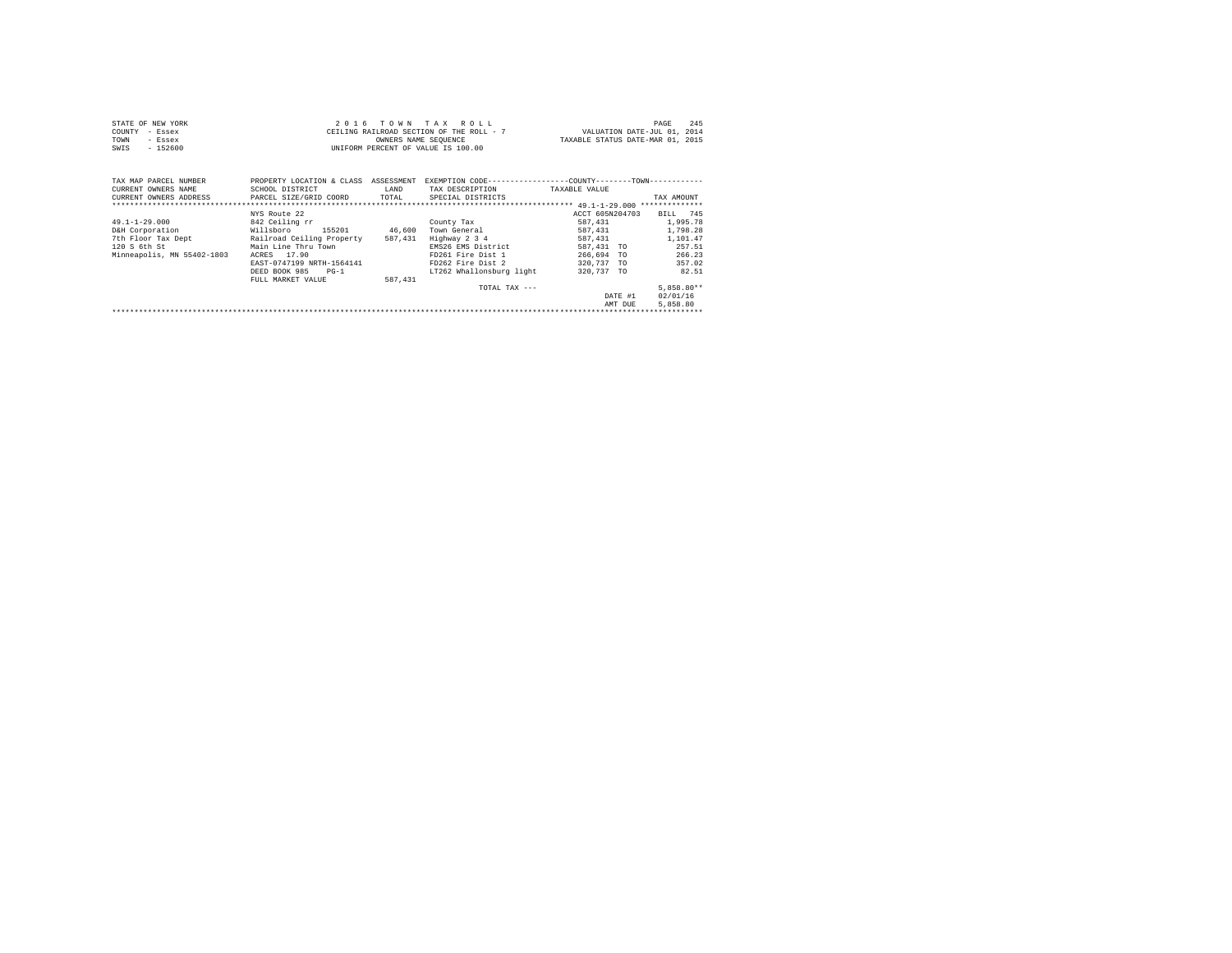| STATE OF NEW YORK | 2016 TOWN TAX ROLL                       | 246<br>PAGE                      |
|-------------------|------------------------------------------|----------------------------------|
| COUNTY - Essex    | CEILING RAILROAD SECTION OF THE ROLL - 7 | VALUATION DATE-JUL 01, 2014      |
| TOWN<br>- Essex   |                                          | TAXABLE STATUS DATE-MAR 01, 2015 |
| $-152600$<br>SWIS | UNIFORM PERCENT OF VALUE IS 100.00       | RPS155/V04/L015                  |
|                   |                                          | CURRENT DATE 12/16/2015          |

## \*\*\* S P E C I A L D I S T R I C T S U M M A R Y \*\*\*

|      |                      | TOTAL   | EXTENSION | EXTENSION | AD VALOREM | EXEMPT | TAXABLE | TOTAL  |
|------|----------------------|---------|-----------|-----------|------------|--------|---------|--------|
| CODE | DISTRICT NAME        | PARCELS | TYPE      | VALUE     | VALUE      | AMOUNT | VALUE   | TAX    |
|      |                      |         |           |           |            |        |         |        |
|      | EMS26 EMS District   |         | l TOTAL   |           | 587.431    |        | 587.431 | 257.51 |
|      | FD261 Fire Dist 1    |         | l TOTAL   |           | 266.694    |        | 266.694 | 266.23 |
|      | FD262 Fire Dist 2    |         | l TOTAL   |           | 320.737    |        | 320,737 | 357.02 |
|      | LT262 Whallonsburg 1 |         | . TOTAL   |           | 320.737    |        | 320,737 | 82.51  |

## \*\*\* S C H O O L D I S T R I C T S U M M A R Y \*\*\*

| CODE   | DISTRICT NAME      | TOTAL<br>PARCELS | ASSESSED<br>LAND | ASSESSED<br>TOTAL | <b>EXEMPT</b><br>AMOUNT | TOTAL<br>TAXABLE |
|--------|--------------------|------------------|------------------|-------------------|-------------------------|------------------|
|        |                    |                  |                  |                   | STAR AMOUNT             | STAR TAXABLE     |
|        | Willsboro          | 1                | 46,600           | 587.431           |                         | 587,431          |
| 155201 |                    |                  |                  |                   |                         | 587,431          |
|        | SUB-TOTAL          | $\mathbf{1}$     | 46,600           | 587,431           |                         | 587,431          |
|        | SUB - TO TAL(CONT) |                  |                  |                   |                         | 587,431          |
|        |                    |                  |                  |                   |                         |                  |
|        | TOTAL              | 1                | 46,600           | 587,431           |                         | 587,431          |
|        | TO TAL (CONT)      |                  |                  |                   |                         | 587,431          |

## \*\*\* S Y S T E M C O D E S S U M M A R Y \*\*\*

NO SYSTEM EXEMPTIONS AT THIS LEVEL

#### \*\*\* E X E M P T I O N S U M M A R Y \*\*\*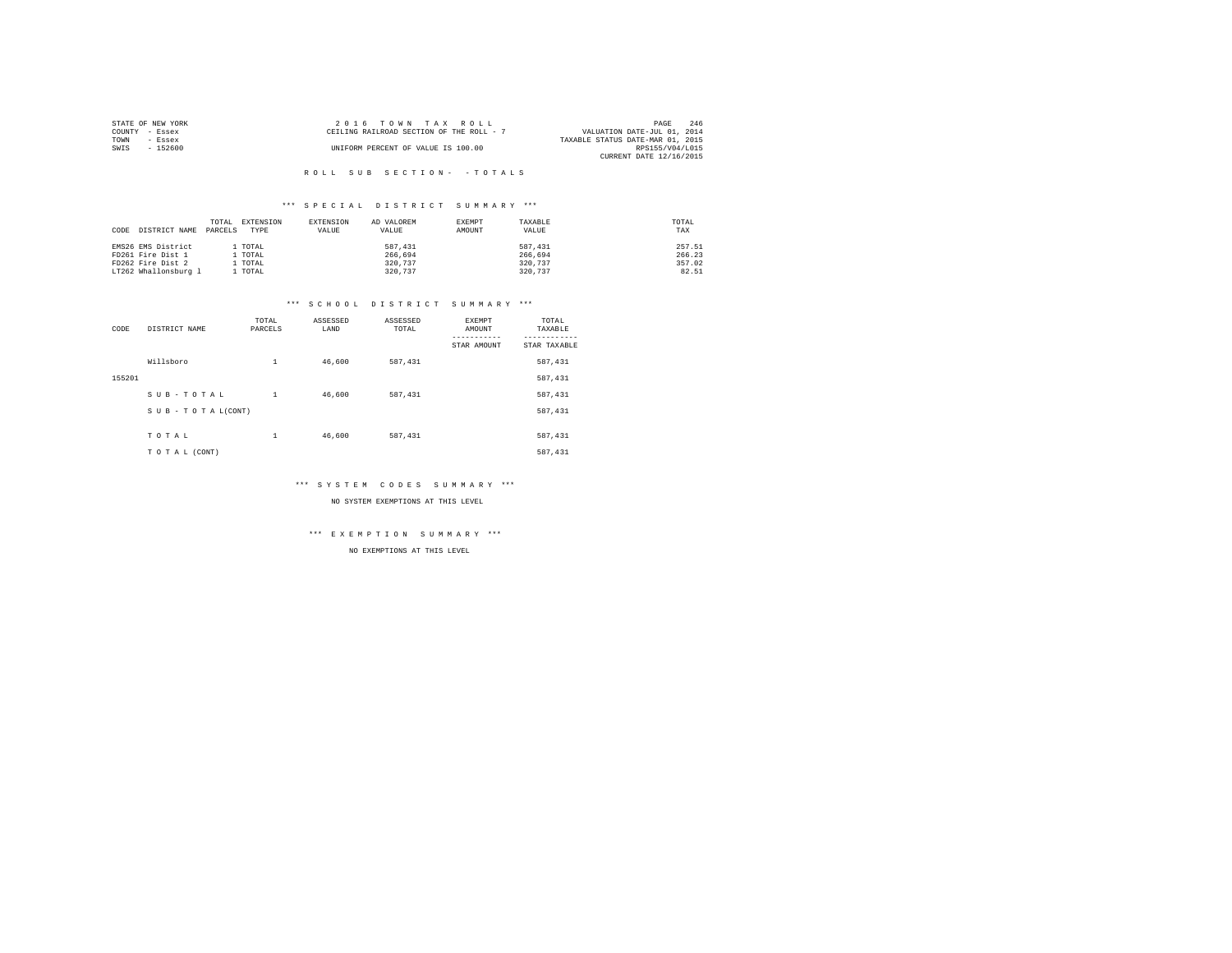| STATE OF NEW YORK | 2016 TOWN TAX ROLL                       | 2.47<br>PAGE                     |
|-------------------|------------------------------------------|----------------------------------|
| COUNTY - Essex    | CEILING RAILROAD SECTION OF THE ROLL - 7 | VALUATION DATE-JUL 01, 2014      |
| TOWN<br>- Essex   |                                          | TAXABLE STATUS DATE-MAR 01, 2015 |
| SWIS<br>$-152600$ | UNIFORM PERCENT OF VALUE IS 100.00       | RPS155/V04/L015                  |
|                   |                                          | CURRENT DATE 12/16/2015          |

ROLL SUB SECTION - - TOTALS

| ROLL<br><b>SEC</b> | DESCRIPTION       | TOTAL<br>PARCELS | ASSESSED<br>LAND | ASSESSED<br>TOTAL | EXEMPT<br>AMOUNT | TOTAL<br>TAXABLE | TOTAL<br>TAX |
|--------------------|-------------------|------------------|------------------|-------------------|------------------|------------------|--------------|
|                    |                   |                  |                  |                   | STAR AMOUNT      | STAR TAXABLE     |              |
|                    | County Tax        |                  | 46,600           | 587.431           |                  | 587.431          | 1,995.78     |
|                    | Town General      |                  | 46,600           | 587.431           |                  | 587.431          | 1,798.28     |
|                    | Highway 2 3 4     |                  | 46,600           | 587.431           |                  | 587, 431         | 1,101.47     |
|                    | SPEC DIST TAXES   |                  |                  |                   |                  |                  | 963.27       |
|                    | CEILING RAILROADS |                  |                  |                   |                  |                  | 5,858.80     |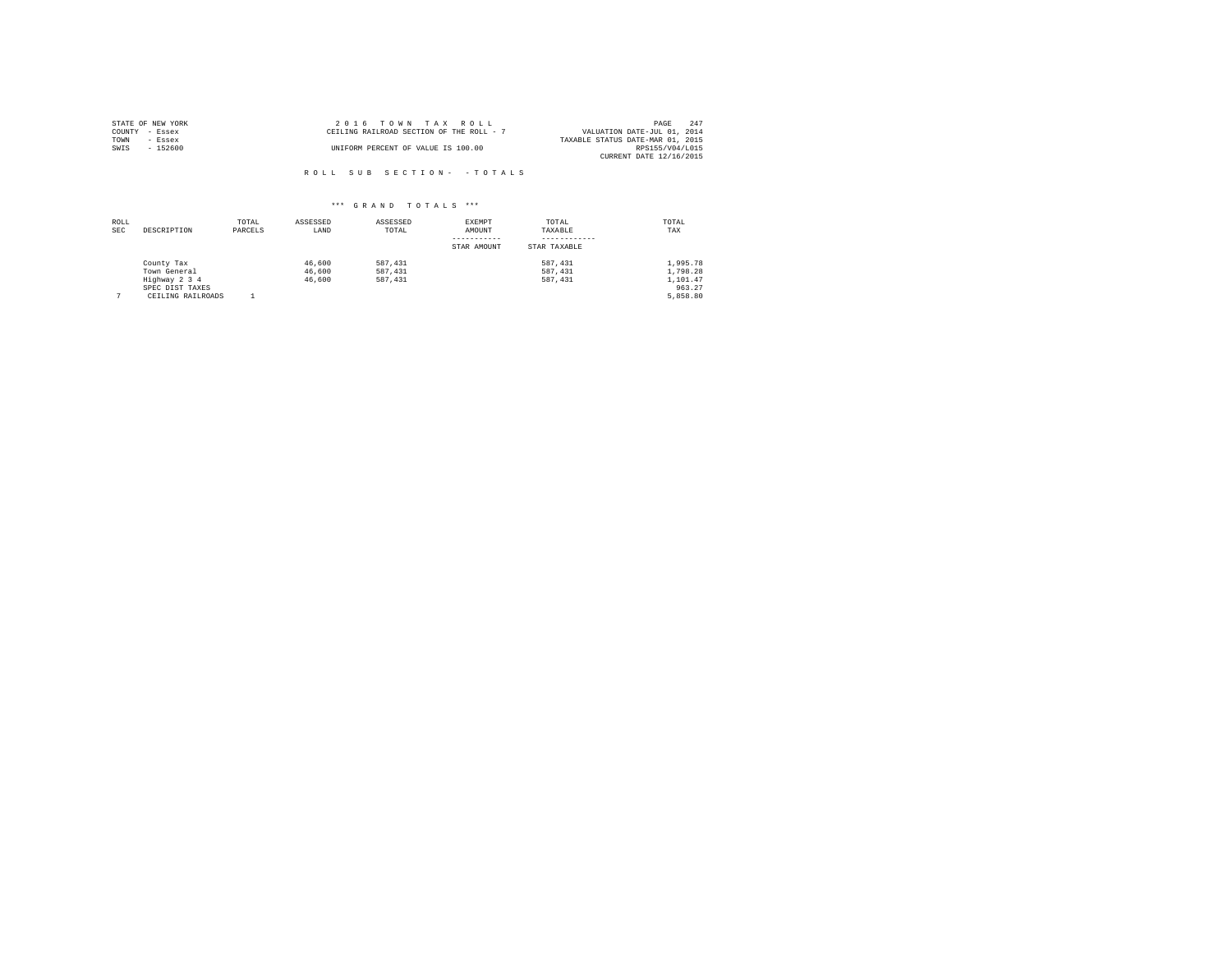| STATE OF NEW YORK |          | $2.0.16$ TOWN TAX ROLL                   |  |                                  | PAGE                        | 248 |
|-------------------|----------|------------------------------------------|--|----------------------------------|-----------------------------|-----|
| COUNTY - Essex    |          | CEILING RAILROAD SECTION OF THE ROLL - 7 |  |                                  | VALUATION DATE-JUL 01, 2014 |     |
| TOWN              | - Essex  |                                          |  | TAXABLE STATUS DATE-MAR 01, 2015 |                             |     |
| SWIS              | - 152600 | UNIFORM PERCENT OF VALUE IS 100.00       |  |                                  | RPS155/V04/L015             |     |
|                   |          |                                          |  |                                  | CURRENT DATE 12/16/2015     |     |
|                   |          |                                          |  |                                  |                             |     |

## \*\*\* S P E C I A L D I S T R I C T S U M M A R Y \*\*\*

|      |                      | TOTAL   | EXTENSION | EXTENSION | AD VALOREM | EXEMPT | TAXABLE | TOTAL  |
|------|----------------------|---------|-----------|-----------|------------|--------|---------|--------|
| CODE | DISTRICT NAME        | PARCELS | TYPE      | VALUE     | VALUE      | AMOUNT | VALUE   | TAX    |
|      |                      |         |           |           |            |        |         |        |
|      | EMS26 EMS District   |         | l TOTAL   |           | 587.431    |        | 587.431 | 257.51 |
|      | FD261 Fire Dist 1    |         | l TOTAL   |           | 266.694    |        | 266.694 | 266.23 |
|      | FD262 Fire Dist 2    |         | l TOTAL   |           | 320.737    |        | 320,737 | 357.02 |
|      | LT262 Whallonsburg 1 |         | . TOTAL   |           | 320.737    |        | 320,737 | 82.51  |

## \*\*\* S C H O O L D I S T R I C T S U M M A R Y \*\*\*

| CODE   | DISTRICT NAME      | TOTAL<br>PARCELS | ASSESSED<br>LAND | ASSESSED<br>TOTAL | <b>EXEMPT</b><br>AMOUNT | TOTAL<br>TAXABLE |
|--------|--------------------|------------------|------------------|-------------------|-------------------------|------------------|
|        |                    |                  |                  |                   | STAR AMOUNT             | STAR TAXABLE     |
|        | Willsboro          | 1                | 46,600           | 587.431           |                         | 587,431          |
| 155201 |                    |                  |                  |                   |                         | 587,431          |
|        | SUB-TOTAL          | $\mathbf{1}$     | 46,600           | 587,431           |                         | 587,431          |
|        | SUB - TO TAL(CONT) |                  |                  |                   |                         | 587,431          |
|        |                    |                  |                  |                   |                         |                  |
|        | TOTAL              | 1                | 46,600           | 587,431           |                         | 587,431          |
|        | TO TAL (CONT)      |                  |                  |                   |                         | 587,431          |

## \*\*\* S Y S T E M C O D E S S U M M A R Y \*\*\*

NO SYSTEM EXEMPTIONS AT THIS LEVEL

#### \*\*\* E X E M P T I O N S U M M A R Y \*\*\*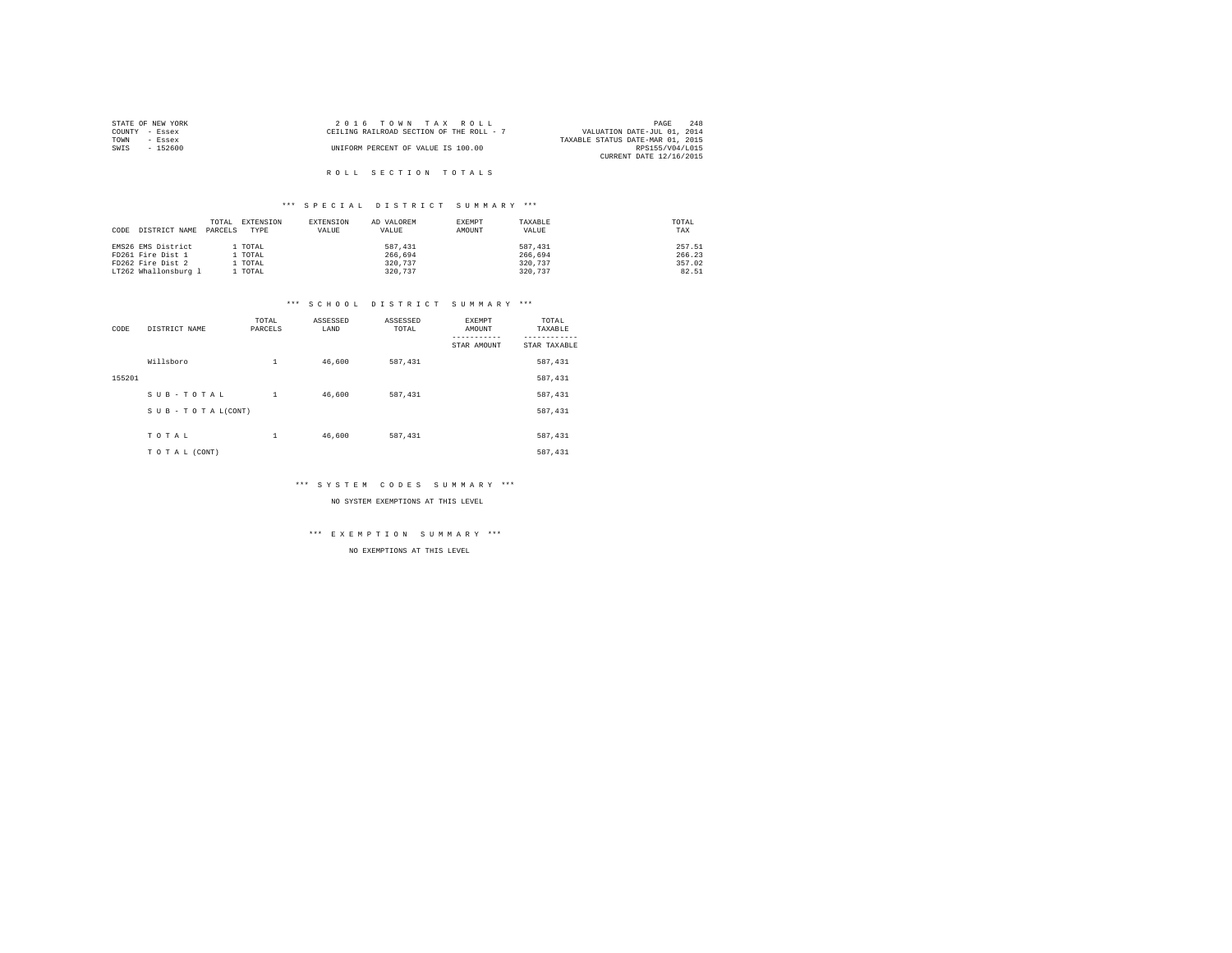| STATE OF NEW YORK | 2016 TOWN TAX ROLL                       | 249<br>PAGE                      |
|-------------------|------------------------------------------|----------------------------------|
| COUNTY - Essex    | CEILING RAILROAD SECTION OF THE ROLL - 7 | VALUATION DATE-JUL 01, 2014      |
| TOWN<br>- Essex   |                                          | TAXABLE STATUS DATE-MAR 01, 2015 |
| SWIS<br>$-152600$ | UNIFORM PERCENT OF VALUE IS 100.00       | RPS155/V04/L015                  |
|                   |                                          | CURRENT DATE 12/16/2015          |
|                   | ROLL SECTION TOTALS                      |                                  |

| ROLL<br><b>SEC</b> | DESCRIPTION                                                                         | TOTAL<br>PARCELS | ASSESSED<br>LAND           | ASSESSED<br>TOTAL             | EXEMPT<br>AMOUNT<br>STAR AMOUNT | TOTAL<br>TAXABLE<br>STAR TAXABLE | TOTAL<br>TAX                                           |
|--------------------|-------------------------------------------------------------------------------------|------------------|----------------------------|-------------------------------|---------------------------------|----------------------------------|--------------------------------------------------------|
|                    | County Tax<br>Town General<br>Highway 2 3 4<br>SPEC DIST TAXES<br>CEILING RAILROADS |                  | 46,600<br>46,600<br>46,600 | 587.431<br>587.431<br>587.431 |                                 | 587.431<br>587.431<br>587, 431   | 1.995.78<br>1.798.28<br>1,101.47<br>963.27<br>5,858.80 |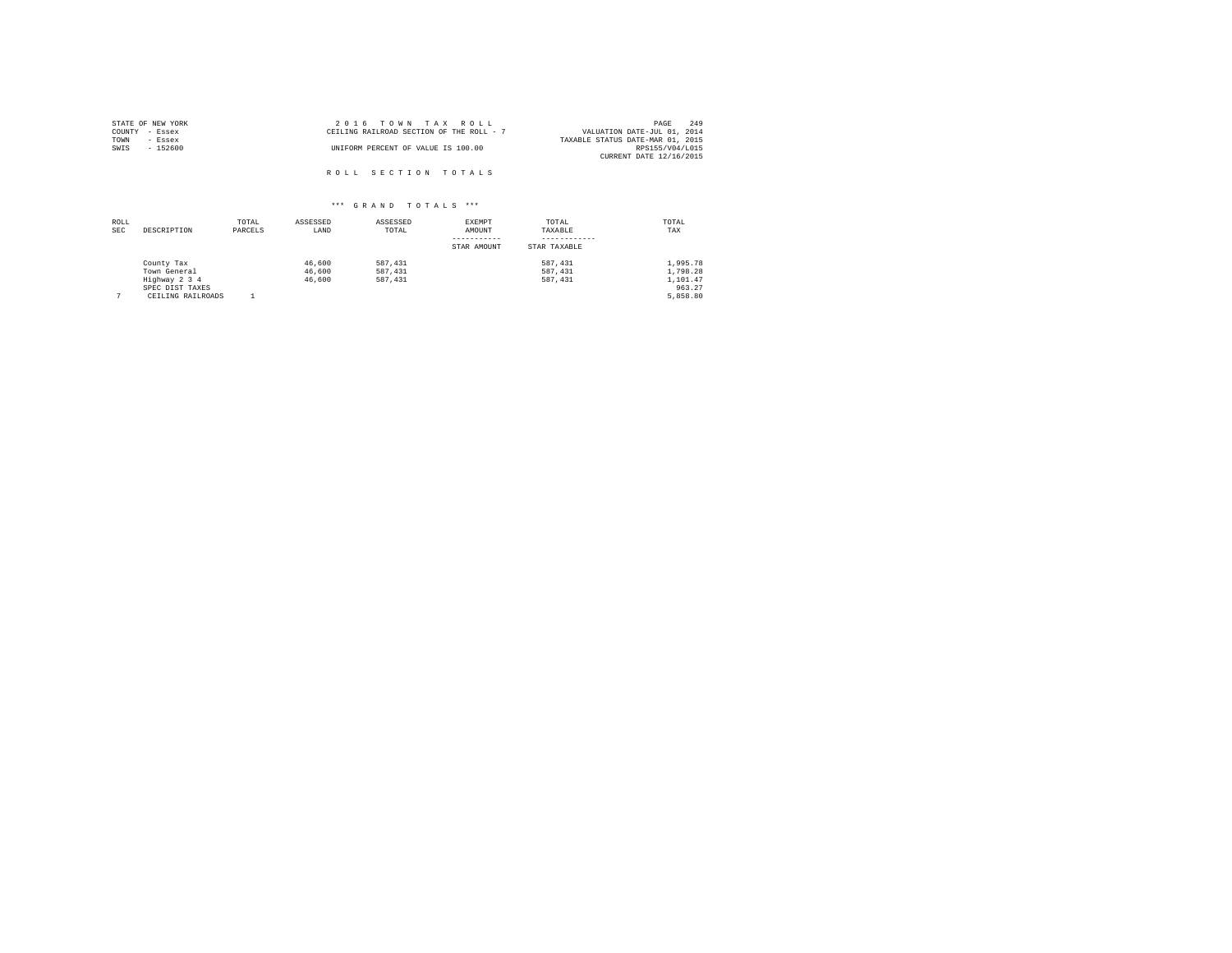|                | STATE OF NEW YORK | 2016 TOWN TAX ROLL                    | 250<br>PAGE                      |
|----------------|-------------------|---------------------------------------|----------------------------------|
| COUNTY - Essex |                   | WHOLLY EXEMPT SECTION OF THE ROLL - 8 | VALUATION DATE-JUL 01, 2014      |
| TOWN           | - Essex           | OWNERS NAME SEOUENCE                  | TAXABLE STATUS DATE-MAR 01, 2015 |
| SWIS           | $-152600$         | UNIFORM PERCENT OF VALUE IS 100.00    |                                  |

| TAX MAP PARCEL NUMBER                                           | PROPERTY LOCATION & CLASS ASSESSMENT EXEMPTION CODE----------------COUNTY--------TOWN----------                |      |                                                          |                 |                |            |
|-----------------------------------------------------------------|----------------------------------------------------------------------------------------------------------------|------|----------------------------------------------------------|-----------------|----------------|------------|
|                                                                 |                                                                                                                | LAND | TAX DESCRIPTION TAXABLE VALUE<br>TOTAL SPECIAL DISTRICTS |                 |                |            |
|                                                                 |                                                                                                                |      |                                                          |                 |                | TAX AMOUNT |
|                                                                 |                                                                                                                |      |                                                          |                 |                |            |
|                                                                 | Lake Shore Rd                                                                                                  |      |                                                          | ACCT 605J194005 |                |            |
| $49.4 - 1 - 9.200$                                              | 931 Forest s532a                                                                                               |      | WHOLLY EX 50000                                          | 40,100 40,100   |                |            |
| 0120001                                                         | Willsboro 155201 40,100 County Tax<br>Judd Pat 155201 40,100 Town General                                      |      |                                                          | 0.00            |                | 0.00       |
| State Of New York                                               |                                                                                                                |      | 40,100 Town General                                      | 0.00            |                | 0.00       |
| Dept Of Env Cons ACRES 40.14                                    | 19 ACRES 40.14 Fighway 2 3 4 CRES 40.14 Fighway 2 3 4 CRES 40.14 Fighway 2 3 4 CRES 6 CONTEX 2 2 3 4 CRES 6 CO |      |                                                          |                 |                | 0.00       |
| 50 Wolf Rd                                                      |                                                                                                                |      |                                                          |                 |                |            |
| Albany, NY 12233-0001 DEED BOOK 1079 PG-316                     |                                                                                                                |      | $40,100$ EX                                              |                 |                |            |
|                                                                 | FULL MARKET VALUE 40,100 FD262 Fire Dist 2                                                                     |      |                                                          | $0$ TO          |                |            |
|                                                                 |                                                                                                                |      | 40.100 EX                                                |                 |                |            |
|                                                                 |                                                                                                                |      | TOTAL TAX ---                                            |                 |                | $0.00**$   |
|                                                                 |                                                                                                                |      |                                                          |                 |                |            |
|                                                                 | 203 Reynolds Rd                                                                                                |      |                                                          | ACCT 6079905107 |                |            |
| $48.1 - 1 - 19.000$                                             | 695 Cemetery                                                                                                   |      | TOWN CEMET 13510                                         | 2,000 2,000     |                |            |
| Brookfield Cemetery 6 Mestport 155001 2,000 County Tax          |                                                                                                                |      |                                                          | 0.00            |                | 0.00       |
| Essex, NY 12936                                                 | 15 Brookfield                                                                                                  |      | 2,000 Town General                                       | 0.00            |                | 0.00       |
|                                                                 | ACRES 0.86                                                                                                     |      |                                                          | 0.00            |                | 0.00       |
|                                                                 | EAST-0731574 NRTH-1566402                                                                                      |      | Highway 2 3 4<br>EMS26 EMS District                      | $0$ TO          |                |            |
|                                                                 | FULL MARKET VALUE                                                                                              |      | 2.000 2.000 EX                                           |                 |                |            |
|                                                                 |                                                                                                                |      | FD262 Fire Dist 2                                        | $0$ TO          |                |            |
|                                                                 |                                                                                                                |      | 2,000 EX                                                 |                 |                |            |
|                                                                 |                                                                                                                |      | TOTAL TAX ---                                            |                 |                | $0.00**$   |
|                                                                 |                                                                                                                |      |                                                          |                 |                |            |
|                                                                 | 2891 Essex Rd                                                                                                  |      |                                                          | ACCT 6079905001 |                | BILL 746   |
| $40.57 - 1 - 1.000$                                             | 620 Religious                                                                                                  |      | CONST REL 25110                                          | 328,400 328,400 |                |            |
| Catholic Comm of St Philip of Willsboro 155201 15900 County Tax |                                                                                                                |      |                                                          | 0.00            |                | 0.00       |
| Jesus at Wlbro & St Jos at Esx Hicks                            |                                                                                                                |      | 328,400 Town General                                     | 0.00            |                | 0.00       |
| PO Box 607                                                      | 00001.00                                                                                                       |      | Highway 2 3 4                                            | 0.00            |                | 0.00       |
| Willsboro, NY 12996 ACRES 1.00                                  |                                                                                                                |      | EMS26 EMS District 0 TO                                  |                 |                |            |
|                                                                 | EAST-0757322 NRTH-1575547                                                                                      |      | 328,400 EX                                               |                 |                |            |
|                                                                 | DEED BOOK 078 PG-058                                                                                           |      | FD261 Fire Dist 1                                        | $0$ TO          |                |            |
|                                                                 | FULL MARKET VALUE 328,400                                                                                      |      | 328,400 EX                                               |                 |                |            |
|                                                                 |                                                                                                                |      | LT261 Essex light                                        |                 | 0 <sub>0</sub> |            |
|                                                                 |                                                                                                                |      |                                                          |                 |                |            |
|                                                                 |                                                                                                                |      | 328,400 EX                                               |                 |                |            |
|                                                                 |                                                                                                                |      | WB261 Water B&I                                          | 328,400 TO C    |                | 90.19      |
|                                                                 |                                                                                                                |      | TOTAL TAX ---                                            |                 |                | $90.19**$  |
|                                                                 |                                                                                                                |      |                                                          |                 | DATE #1        | 02/01/16   |
|                                                                 |                                                                                                                |      |                                                          |                 | AMT DUE        | 90.19      |
|                                                                 |                                                                                                                |      |                                                          |                 |                |            |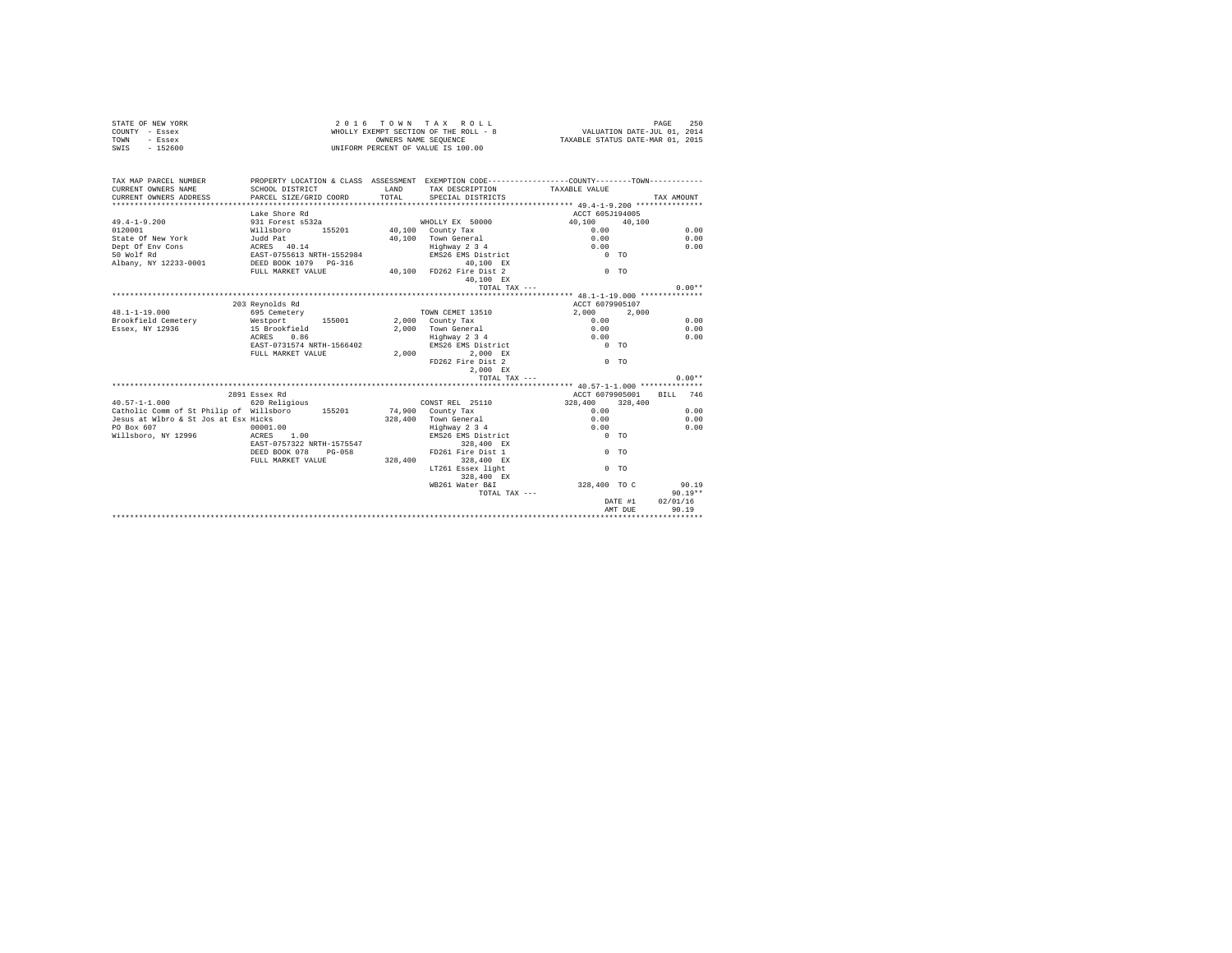|                | STATE OF NEW YORK | 2016 TOWN TAX ROLL                    |  |  |                      |  |  |  |                                  | PAGE                        | 251 |  |
|----------------|-------------------|---------------------------------------|--|--|----------------------|--|--|--|----------------------------------|-----------------------------|-----|--|
| COUNTY - Essex |                   | WHOLLY EXEMPT SECTION OF THE ROLL - 8 |  |  |                      |  |  |  |                                  | VALUATION DATE-JUL 01, 2014 |     |  |
| TOWN           | - Essex           |                                       |  |  | OWNERS NAME SEOUENCE |  |  |  | TAXABLE STATUS DATE-MAR 01, 2015 |                             |     |  |
| SWIS           | $-152600$         | UNIFORM PERCENT OF VALUE IS 100.00    |  |  |                      |  |  |  |                                  |                             |     |  |

| TAX MAP PARCEL NUMBER<br>CURRENT OWNERS NAME<br>CURRENT OWNERS ADDRESS PARCEL SIZE/GRID COORD | PROPERTY LOCATION & CLASS ASSESSMENT EXEMPTION CODE----------------COUNTY--------TOWN----------<br>SCHOOL DISTRICT | LAND<br>TOTAL. | SPECIAL DISTRICTS                   | TAX DESCRIPTION TAXABLE VALUE | TAX AMOUNT     |
|-----------------------------------------------------------------------------------------------|--------------------------------------------------------------------------------------------------------------------|----------------|-------------------------------------|-------------------------------|----------------|
|                                                                                               | 1865 NYS Route 22                                                                                                  |                |                                     | ACCT 6079905109               |                |
| $49.1 - 1 - 38.000$                                                                           | 695 Cemetery                                                                                                       |                | TOWN CEMET 13510                    | 4.800                         | 4,800          |
| Central Cemetery Millsboro                                                                    | 155201 4,800 County Tax                                                                                            |                |                                     | 0.00                          | 0.00           |
| Essex, NY 12936                                                                               | Wharton                                                                                                            |                | 4.800 Town General                  | 0.00                          | 0.00           |
|                                                                                               | 00002.00                                                                                                           |                |                                     | 0.00                          | 0.00           |
|                                                                                               | ACRES 2.00                                                                                                         |                | Highway 2 3 4<br>EMS26 EMS District | $0$ TO                        |                |
|                                                                                               | EAST-0744672 NRTH-1561763                                                                                          |                | 4.800 EX                            |                               |                |
|                                                                                               | DEED BOOK 281 PG-483                                                                                               |                | FD262 Fire Dist 2                   | $0$ TO                        |                |
|                                                                                               |                                                                                                                    |                |                                     |                               |                |
|                                                                                               | FULL MARKET VALUE                                                                                                  | 4,800          | 4.800 EX                            |                               |                |
|                                                                                               |                                                                                                                    |                |                                     | TOTAL TAX ---                 | $0.00**$       |
|                                                                                               |                                                                                                                    |                |                                     |                               |                |
|                                                                                               | Angier Hill Rd                                                                                                     |                |                                     | ACCT 605J102712               |                |
| $57.2 - 6 - 2.100$                                                                            | 105 Vac farmland                                                                                                   |                | NP ORGANIZ 25300                    | 14,300 14,300                 |                |
| Champlain Area Trails Inc Willsboro                                                           | 155201 14,300 County Tax                                                                                           |                |                                     | 0.00                          | 0.00           |
| PO Box 193                                                                                    | Judd                                                                                                               |                | 14.300 Town General                 | 0.00                          | 0.00           |
| Westport, NY 12993                                                                            | ACRES 11.93                                                                                                        |                | Highway 2 3 4<br>EMS26 EMS District | 0.00                          | 0.00           |
|                                                                                               | EAST-0742839 NRTH-1550674                                                                                          |                |                                     | $0$ TO                        |                |
| MAY BE SUBJECT TO PAYMENT DEED BOOK 1727 PG-1                                                 |                                                                                                                    |                | 14,300 EX                           |                               |                |
| UNDER AGDIST LAW TIL 2018 FULL MARKET VALUE                                                   |                                                                                                                    | 14.300         | FD262 Fire Dist 2                   |                               | 0 <sub>0</sub> |
|                                                                                               |                                                                                                                    |                | 14,300 EX                           |                               |                |
|                                                                                               |                                                                                                                    |                | LT262 Whallonsburg light            | $\sim$ 0 $\sim$ $\sim$ $\sim$ |                |
|                                                                                               |                                                                                                                    |                | 14,300 EX                           |                               |                |
|                                                                                               |                                                                                                                    |                | TOTAL TAX ---                       |                               | $0.00**$       |
|                                                                                               |                                                                                                                    |                |                                     |                               |                |
|                                                                                               | 2303 Main St                                                                                                       |                |                                     | ACCT 605J104310               |                |
| $40.73 - 2 - 11.000$                                                                          | 464 Office bldg.                                                                                                   |                | CONST ED 25120                      | 508,880 508,880               |                |
| College for Every Student Inc Willsboro 155201                                                |                                                                                                                    |                | 55,900 County Tax                   | 0.00                          | 0.00           |
| c/o Herbert F Dalton Jr                                                                       | Potts                                                                                                              |                | 508.880 Town General                | 0.00                          | 0.00           |
| 13 Church St                                                                                  | 1549/213 Rel Tx Lien                                                                                               |                | Highway 2 3 4                       | 0.00                          | 0.00           |
| PO Box 2                                                                                      | 1707/311 Easement                                                                                                  |                | EMS26 EMS District                  | $0$ TO                        |                |
| Essex, NY 12936 ACRES                                                                         | 0.26                                                                                                               |                | 508,880 EX                          |                               |                |
|                                                                                               | EAST-0756830 NRTH-1571742                                                                                          |                | FD261 Fire Dist 1                   |                               | 0 <sub>0</sub> |
|                                                                                               | DEED BOOK 1708 PG-109                                                                                              |                | 508,880 EX                          |                               |                |
|                                                                                               | FULL MARKET VALUE                                                                                                  | 508,880        | LT261 Essex light                   |                               | 0 <sub>0</sub> |
|                                                                                               |                                                                                                                    |                | 508,880 EX                          |                               |                |
|                                                                                               |                                                                                                                    |                |                                     | TOTAL TAX ---                 | $0.00**$       |
|                                                                                               |                                                                                                                    |                |                                     |                               |                |
|                                                                                               |                                                                                                                    |                |                                     |                               |                |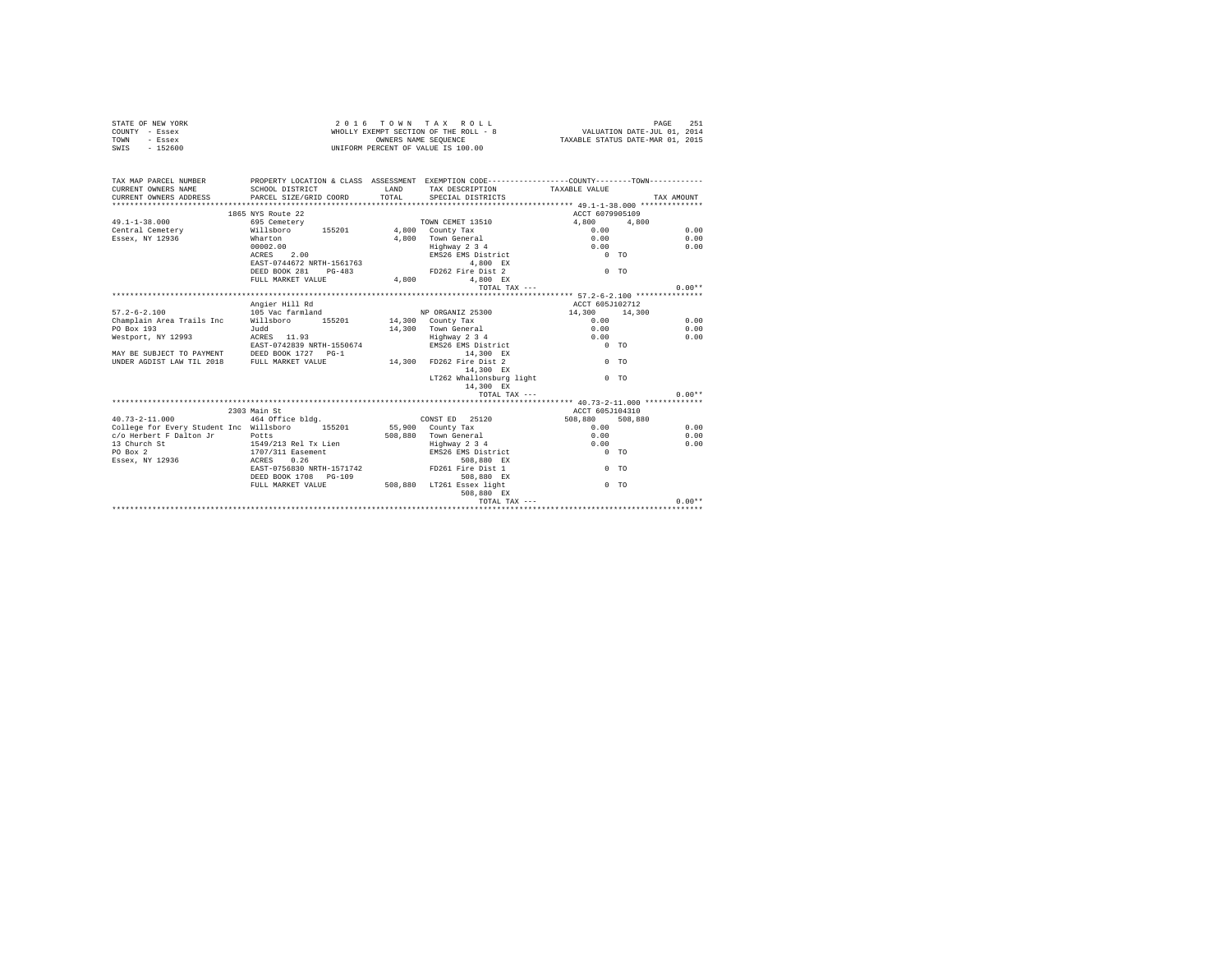| STATE OF NEW YORK<br>COUNTY - Essex<br>TOWN - Essex<br>SWIS - 152600                                                                                                                                                                                                                                                                                                                                                                           |                                                                                               |       | 2016 TOWN TAX ROLL<br>UNIFORM PERCENT OF VALUE IS 100.00                                                                                |                                                   | PAGE<br>252<br>$\begin{array}{cccccccccc} \textit{Z} & \textit{U} & \textit{I} & \textit{U} & \textit{W} & \textit{N} & \textit{X} & \textit{X} & \textit{X} & \textit{U} & \textit{L} \\ \textit{W}\textit{HOLLY} & \textit{EXEMENT} & \textit{SISTENT} & \textit{SISTENT} & \textit{SISTENT} & \textit{SISTENT} & \textit{SISTENT} & \textit{SISTENT} & \textit{SISTENT} & \textit{SISTENT} & \textit{SISTENT} & \textit{SISTENT} & \textit{SISTENT} & \textit{SISTENT} & \textit{$ |  |  |  |
|------------------------------------------------------------------------------------------------------------------------------------------------------------------------------------------------------------------------------------------------------------------------------------------------------------------------------------------------------------------------------------------------------------------------------------------------|-----------------------------------------------------------------------------------------------|-------|-----------------------------------------------------------------------------------------------------------------------------------------|---------------------------------------------------|---------------------------------------------------------------------------------------------------------------------------------------------------------------------------------------------------------------------------------------------------------------------------------------------------------------------------------------------------------------------------------------------------------------------------------------------------------------------------------------|--|--|--|
| TAX MAP PARCEL NUMBER PROPERTY LOCATION & CLASS ASSESSMENT EXEMPTION CODE--------------COUNTY--------TOWN----------<br>CURRENT OWNERS NAME                                                                                                                                                                                                                                                                                                     | SCHOOL DISTRICT TAND TAX DESCRIPTION                                                          |       |                                                                                                                                         | TAXABLE VALUE                                     |                                                                                                                                                                                                                                                                                                                                                                                                                                                                                       |  |  |  |
| CURRENT OWNERS ADDRESS                                                                                                                                                                                                                                                                                                                                                                                                                         | PARCEL SIZE/GRID COORD                                                                        | TOTAL | SPECIAL DISTRICTS                                                                                                                       |                                                   | TAX AMOUNT                                                                                                                                                                                                                                                                                                                                                                                                                                                                            |  |  |  |
|                                                                                                                                                                                                                                                                                                                                                                                                                                                |                                                                                               |       |                                                                                                                                         |                                                   |                                                                                                                                                                                                                                                                                                                                                                                                                                                                                       |  |  |  |
|                                                                                                                                                                                                                                                                                                                                                                                                                                                | Jersey St                                                                                     |       |                                                                                                                                         | ACCT 605J100315                                   |                                                                                                                                                                                                                                                                                                                                                                                                                                                                                       |  |  |  |
|                                                                                                                                                                                                                                                                                                                                                                                                                                                |                                                                                               |       |                                                                                                                                         | 45,000 45,000                                     | 0.00                                                                                                                                                                                                                                                                                                                                                                                                                                                                                  |  |  |  |
|                                                                                                                                                                                                                                                                                                                                                                                                                                                |                                                                                               |       |                                                                                                                                         | 0.00                                              | 0.00                                                                                                                                                                                                                                                                                                                                                                                                                                                                                  |  |  |  |
|                                                                                                                                                                                                                                                                                                                                                                                                                                                |                                                                                               |       |                                                                                                                                         |                                                   | 0.00                                                                                                                                                                                                                                                                                                                                                                                                                                                                                  |  |  |  |
|                                                                                                                                                                                                                                                                                                                                                                                                                                                |                                                                                               |       |                                                                                                                                         | $0.00$<br>0.00<br>0 TO                            |                                                                                                                                                                                                                                                                                                                                                                                                                                                                                       |  |  |  |
|                                                                                                                                                                                                                                                                                                                                                                                                                                                |                                                                                               |       |                                                                                                                                         |                                                   |                                                                                                                                                                                                                                                                                                                                                                                                                                                                                       |  |  |  |
|                                                                                                                                                                                                                                                                                                                                                                                                                                                | EAST-0737358 NRTH-1567456<br>DEED BOOK 1228 PG-308 PD262 F126 DEED BOOK 1228 PG-308 45.000 RX |       |                                                                                                                                         | $0$ TO                                            |                                                                                                                                                                                                                                                                                                                                                                                                                                                                                       |  |  |  |
|                                                                                                                                                                                                                                                                                                                                                                                                                                                |                                                                                               |       |                                                                                                                                         |                                                   |                                                                                                                                                                                                                                                                                                                                                                                                                                                                                       |  |  |  |
|                                                                                                                                                                                                                                                                                                                                                                                                                                                | FULL MARKET VALUE 45,000                                                                      |       |                                                                                                                                         |                                                   |                                                                                                                                                                                                                                                                                                                                                                                                                                                                                       |  |  |  |
|                                                                                                                                                                                                                                                                                                                                                                                                                                                |                                                                                               |       |                                                                                                                                         | TOTAL TAX ---                                     | $0.00**$                                                                                                                                                                                                                                                                                                                                                                                                                                                                              |  |  |  |
|                                                                                                                                                                                                                                                                                                                                                                                                                                                |                                                                                               |       |                                                                                                                                         |                                                   |                                                                                                                                                                                                                                                                                                                                                                                                                                                                                       |  |  |  |
|                                                                                                                                                                                                                                                                                                                                                                                                                                                | Leaning Rd                                                                                    |       |                                                                                                                                         | ACCT 605Z010003                                   |                                                                                                                                                                                                                                                                                                                                                                                                                                                                                       |  |  |  |
|                                                                                                                                                                                                                                                                                                                                                                                                                                                |                                                                                               |       |                                                                                                                                         | 169,900 169,900                                   |                                                                                                                                                                                                                                                                                                                                                                                                                                                                                       |  |  |  |
|                                                                                                                                                                                                                                                                                                                                                                                                                                                |                                                                                               |       |                                                                                                                                         | $0.00$<br>0.00<br>0.00                            | 0.00                                                                                                                                                                                                                                                                                                                                                                                                                                                                                  |  |  |  |
|                                                                                                                                                                                                                                                                                                                                                                                                                                                |                                                                                               |       |                                                                                                                                         |                                                   | 0.00                                                                                                                                                                                                                                                                                                                                                                                                                                                                                  |  |  |  |
|                                                                                                                                                                                                                                                                                                                                                                                                                                                |                                                                                               |       |                                                                                                                                         | $0$ TO                                            | 0.00                                                                                                                                                                                                                                                                                                                                                                                                                                                                                  |  |  |  |
|                                                                                                                                                                                                                                                                                                                                                                                                                                                |                                                                                               |       |                                                                                                                                         |                                                   |                                                                                                                                                                                                                                                                                                                                                                                                                                                                                       |  |  |  |
|                                                                                                                                                                                                                                                                                                                                                                                                                                                |                                                                                               |       |                                                                                                                                         |                                                   |                                                                                                                                                                                                                                                                                                                                                                                                                                                                                       |  |  |  |
|                                                                                                                                                                                                                                                                                                                                                                                                                                                |                                                                                               |       |                                                                                                                                         |                                                   |                                                                                                                                                                                                                                                                                                                                                                                                                                                                                       |  |  |  |
|                                                                                                                                                                                                                                                                                                                                                                                                                                                |                                                                                               |       |                                                                                                                                         | TOTAL TAX ---                                     | $0.00**$                                                                                                                                                                                                                                                                                                                                                                                                                                                                              |  |  |  |
|                                                                                                                                                                                                                                                                                                                                                                                                                                                |                                                                                               |       |                                                                                                                                         |                                                   |                                                                                                                                                                                                                                                                                                                                                                                                                                                                                       |  |  |  |
|                                                                                                                                                                                                                                                                                                                                                                                                                                                | Brookfield Rd                                                                                 |       |                                                                                                                                         | ACCT 605J101014                                   |                                                                                                                                                                                                                                                                                                                                                                                                                                                                                       |  |  |  |
|                                                                                                                                                                                                                                                                                                                                                                                                                                                |                                                                                               |       | NP ORGANIZ 25300                                                                                                                        |                                                   |                                                                                                                                                                                                                                                                                                                                                                                                                                                                                       |  |  |  |
|                                                                                                                                                                                                                                                                                                                                                                                                                                                |                                                                                               |       | 127,700 County Tax                                                                                                                      |                                                   | 0.00                                                                                                                                                                                                                                                                                                                                                                                                                                                                                  |  |  |  |
|                                                                                                                                                                                                                                                                                                                                                                                                                                                |                                                                                               |       |                                                                                                                                         |                                                   | 0.00                                                                                                                                                                                                                                                                                                                                                                                                                                                                                  |  |  |  |
|                                                                                                                                                                                                                                                                                                                                                                                                                                                |                                                                                               |       |                                                                                                                                         |                                                   | 0.00                                                                                                                                                                                                                                                                                                                                                                                                                                                                                  |  |  |  |
| $\begin{tabular}{lllllllllllll} \textbf{48.2--1-18.000} & \textbf{510 DPIV forest} & \textbf{48.2--1-18.000} \\ \textbf{Eddy Foundation} & \textbf{W111s}box \\ \textbf{PO Box 42} & \textbf{N12936} & \textbf{2006} \\ \textbf{F30 Box 42} & \textbf{2128.0} & \textbf{1288.0} & \textbf{128.0} \\ \textbf{1288.0} & \textbf{1288.0} & \textbf{128.0} & \textbf{128.0} \\ \text$                                                              |                                                                                               |       | NP UNIMBRIAL ACTS<br>127,700 County Tax<br>127,700 Town General<br>Highway 2 3 4<br>EMS26 EMS District<br>127,700 EX<br>202 Time This 2 | $127,700$ 127,700<br>0.00<br>0.00<br>0.00<br>0 TO |                                                                                                                                                                                                                                                                                                                                                                                                                                                                                       |  |  |  |
|                                                                                                                                                                                                                                                                                                                                                                                                                                                | ACRES 136.80                                                                                  |       |                                                                                                                                         |                                                   |                                                                                                                                                                                                                                                                                                                                                                                                                                                                                       |  |  |  |
|                                                                                                                                                                                                                                                                                                                                                                                                                                                |                                                                                               |       |                                                                                                                                         | $0$ TO                                            |                                                                                                                                                                                                                                                                                                                                                                                                                                                                                       |  |  |  |
|                                                                                                                                                                                                                                                                                                                                                                                                                                                |                                                                                               |       |                                                                                                                                         |                                                   |                                                                                                                                                                                                                                                                                                                                                                                                                                                                                       |  |  |  |
|                                                                                                                                                                                                                                                                                                                                                                                                                                                |                                                                                               |       |                                                                                                                                         | TOTAL TAX ---                                     | $0.00**$                                                                                                                                                                                                                                                                                                                                                                                                                                                                              |  |  |  |
|                                                                                                                                                                                                                                                                                                                                                                                                                                                |                                                                                               |       |                                                                                                                                         |                                                   |                                                                                                                                                                                                                                                                                                                                                                                                                                                                                       |  |  |  |
|                                                                                                                                                                                                                                                                                                                                                                                                                                                | Cook Rd                                                                                       |       |                                                                                                                                         | ACCT 605J100512                                   |                                                                                                                                                                                                                                                                                                                                                                                                                                                                                       |  |  |  |
|                                                                                                                                                                                                                                                                                                                                                                                                                                                |                                                                                               |       |                                                                                                                                         | 27,500 27,500                                     |                                                                                                                                                                                                                                                                                                                                                                                                                                                                                       |  |  |  |
|                                                                                                                                                                                                                                                                                                                                                                                                                                                |                                                                                               |       |                                                                                                                                         | $0.00$<br>0.00<br>0.00<br>0.00<br>0 TO            | 0.00                                                                                                                                                                                                                                                                                                                                                                                                                                                                                  |  |  |  |
|                                                                                                                                                                                                                                                                                                                                                                                                                                                |                                                                                               |       |                                                                                                                                         |                                                   | 0.00                                                                                                                                                                                                                                                                                                                                                                                                                                                                                  |  |  |  |
|                                                                                                                                                                                                                                                                                                                                                                                                                                                |                                                                                               |       |                                                                                                                                         |                                                   | 0.00                                                                                                                                                                                                                                                                                                                                                                                                                                                                                  |  |  |  |
|                                                                                                                                                                                                                                                                                                                                                                                                                                                |                                                                                               |       |                                                                                                                                         |                                                   |                                                                                                                                                                                                                                                                                                                                                                                                                                                                                       |  |  |  |
|                                                                                                                                                                                                                                                                                                                                                                                                                                                |                                                                                               |       |                                                                                                                                         |                                                   |                                                                                                                                                                                                                                                                                                                                                                                                                                                                                       |  |  |  |
|                                                                                                                                                                                                                                                                                                                                                                                                                                                |                                                                                               |       |                                                                                                                                         |                                                   |                                                                                                                                                                                                                                                                                                                                                                                                                                                                                       |  |  |  |
| $\begin{tabular}{l c c c c c} \multicolumn{3}{c}{\textbf{48.2--1-21.000}} & \multicolumn{3}{c}{\textbf{Cook Rd}} & \multicolumn{3}{c}{\textbf{ACCT: }\textbf{b} \cup \textbf{b} \cup \textbf{b}} & \multicolumn{3}{c}{\textbf{ACT: }\textbf{b} \cup \textbf{b} \cup \textbf{b}} & \multicolumn{3}{c}{\textbf{ACT: }\textbf{b} \cup \textbf{b} \cup \textbf{b}} & \multicolumn{3}{c}{\textbf{ACT: }\textbf{b} \cup \textbf{b} \cup \textbf{b}}$ |                                                                                               |       |                                                                                                                                         |                                                   |                                                                                                                                                                                                                                                                                                                                                                                                                                                                                       |  |  |  |
|                                                                                                                                                                                                                                                                                                                                                                                                                                                |                                                                                               |       |                                                                                                                                         |                                                   | $0.00**$                                                                                                                                                                                                                                                                                                                                                                                                                                                                              |  |  |  |
|                                                                                                                                                                                                                                                                                                                                                                                                                                                |                                                                                               |       |                                                                                                                                         |                                                   |                                                                                                                                                                                                                                                                                                                                                                                                                                                                                       |  |  |  |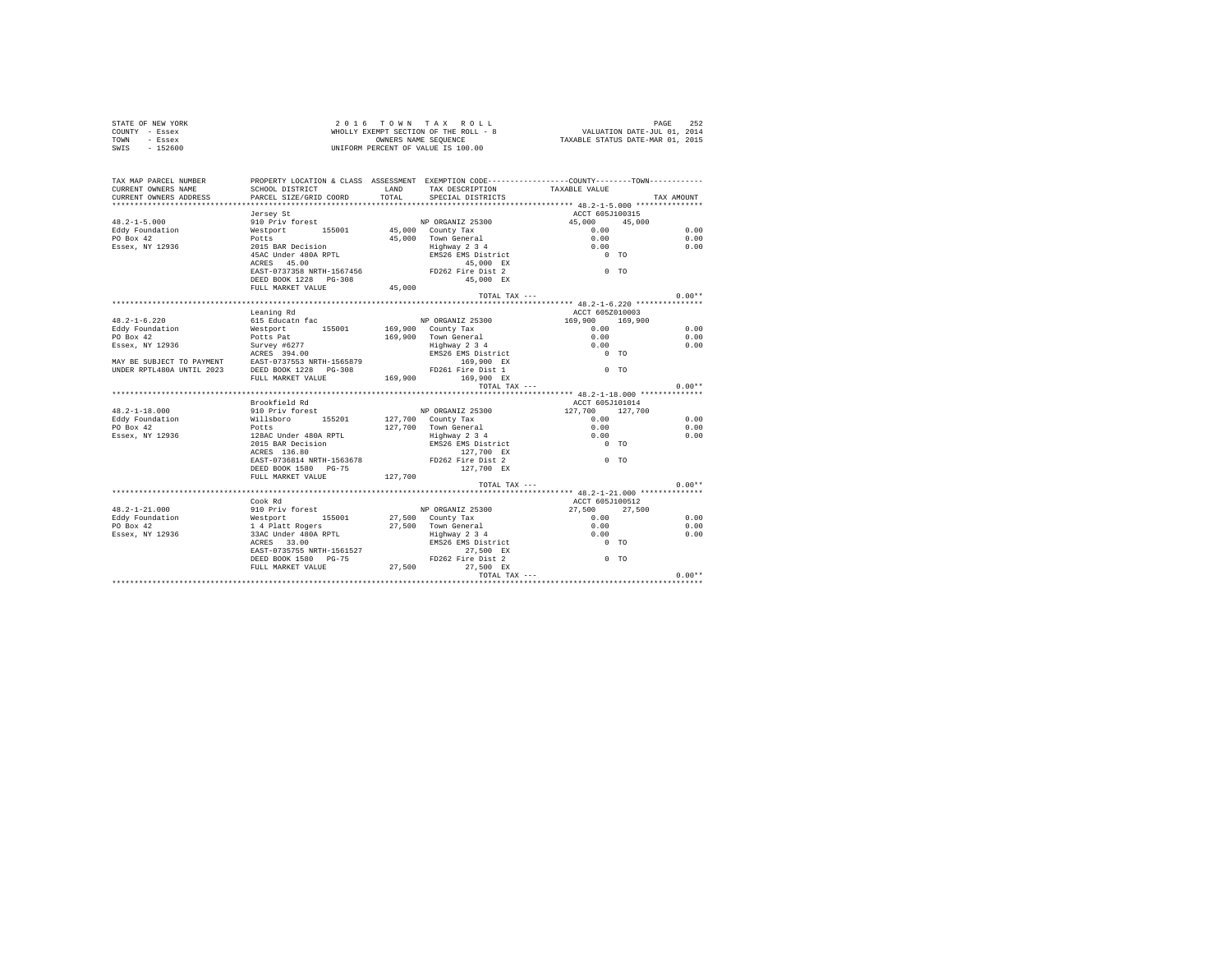|                | STATE OF NEW YORK | 2016 TOWN TAX ROLL                    |  |                      |  |  | 253<br>PAGE                      |
|----------------|-------------------|---------------------------------------|--|----------------------|--|--|----------------------------------|
| COUNTY - Essex |                   | WHOLLY EXEMPT SECTION OF THE ROLL - 8 |  |                      |  |  | VALUATION DATE-JUL 01, 2014      |
| TOWN           | - Essex           |                                       |  | OWNERS NAME SEOUENCE |  |  | TAXABLE STATUS DATE-MAR 01, 2015 |
| SWIS           | $-152600$         | UNIFORM PERCENT OF VALUE IS 100.00    |  |                      |  |  |                                  |

| TAX MAP PARCEL NUMBER<br>CURRENT OWNERS NAME<br>VERTRICH STATES AND THE COMPANY OF THE COMPANY OF THE COMPANY OR THE COMPANY OR THE COMPANY THE COMPANY TRANSFORMATION TRANSFORMATION TRANSFORMATION TRANSFORMATION TRANSFORMATION TRANSFORMATION TRANSFORMATION TRANSFORMATIO | PROPERTY LOCATION & CLASS ASSESSMENT EXEMPTION CODE----------------COUNTY--------TOWN-----------<br>SCHOOL DISTRICT | LAND TAX DESCRIPTION TAXABLE VALUE                             |                                                     |          |
|--------------------------------------------------------------------------------------------------------------------------------------------------------------------------------------------------------------------------------------------------------------------------------|---------------------------------------------------------------------------------------------------------------------|----------------------------------------------------------------|-----------------------------------------------------|----------|
|                                                                                                                                                                                                                                                                                |                                                                                                                     |                                                                |                                                     |          |
|                                                                                                                                                                                                                                                                                | Brookfield Rd                                                                                                       |                                                                | ACCT 605J104213                                     |          |
| $48.4 - 1 - 5.000$                                                                                                                                                                                                                                                             | 910 Priv forest                                                                                                     | NP ORGANIZ 25300                                               | $53,900$ $53,900$<br>0.00                           |          |
| 48.4-1--->.000 Millaboro 152.01 53,900 County Tax<br>Eddy Foundation Millaboro 1552.01 53,900 County Tax<br>FOBox 42 2016 2 Platt Rogers 53,900 Town General<br>Essex, NY 12936 95AC Under 480A RPTL Highway 2 3 4                                                             |                                                                                                                     |                                                                |                                                     | 0.00     |
|                                                                                                                                                                                                                                                                                |                                                                                                                     | 53,900 Town General 0.00                                       |                                                     | 0.00     |
|                                                                                                                                                                                                                                                                                |                                                                                                                     | Highway 2 3 4<br>EMS26 EMS District                            |                                                     | 0.00     |
|                                                                                                                                                                                                                                                                                | 2015 BAR Decision<br>ACRES 100.00                                                                                   |                                                                | $\begin{matrix} 0.00 \\ 0 & \text{TO} \end{matrix}$ |          |
|                                                                                                                                                                                                                                                                                |                                                                                                                     | 53,900 EX                                                      |                                                     |          |
|                                                                                                                                                                                                                                                                                | EAST-0737084 NRTH-1557545 FD262 Fire Dist 2                                                                         |                                                                | $0$ TO                                              |          |
|                                                                                                                                                                                                                                                                                | DEED BOOK 1279 PG-244                                                                                               | 53,900 EX<br>53,900 EX<br>53,900 LT262 Whallonsburg light 0 TO |                                                     |          |
|                                                                                                                                                                                                                                                                                | FULL MARKET VALUE                                                                                                   |                                                                |                                                     |          |
|                                                                                                                                                                                                                                                                                |                                                                                                                     | 53,900 EX                                                      |                                                     |          |
|                                                                                                                                                                                                                                                                                |                                                                                                                     | TOTAL TAX ---                                                  |                                                     | $0.00**$ |
|                                                                                                                                                                                                                                                                                |                                                                                                                     |                                                                |                                                     |          |
|                                                                                                                                                                                                                                                                                | 331 Cook Rd                                                                                                         |                                                                | ACCT 605J100802                                     |          |
|                                                                                                                                                                                                                                                                                |                                                                                                                     |                                                                | 376,100 376,100                                     |          |
|                                                                                                                                                                                                                                                                                |                                                                                                                     |                                                                | 0.00                                                | 0.00     |
|                                                                                                                                                                                                                                                                                |                                                                                                                     |                                                                | 0.00                                                | 0.00     |
|                                                                                                                                                                                                                                                                                |                                                                                                                     | Fighway 2 3 4<br>EMS26 EMS District 0 TO                       |                                                     | 0.00     |
|                                                                                                                                                                                                                                                                                | ACRES 213.00                                                                                                        | 376,100 EX                                                     |                                                     |          |
|                                                                                                                                                                                                                                                                                | EAST-0739800 NRTH-1559494<br>DEED BOOK 1263 PG-23                                                                   | 376,100 EX<br>FD262 Fire Dist 2                                | $0$ TO                                              |          |
|                                                                                                                                                                                                                                                                                | FULL MARKET VALUE 376,100 376,100 EX                                                                                |                                                                |                                                     |          |
|                                                                                                                                                                                                                                                                                |                                                                                                                     | LT262 Whallonsburg light 0 TO                                  |                                                     |          |
|                                                                                                                                                                                                                                                                                |                                                                                                                     | 376,100 EX                                                     |                                                     |          |
|                                                                                                                                                                                                                                                                                |                                                                                                                     | TOTAL TAX ---                                                  |                                                     | $0.00**$ |
|                                                                                                                                                                                                                                                                                |                                                                                                                     |                                                                |                                                     |          |
|                                                                                                                                                                                                                                                                                | Walker Rd                                                                                                           |                                                                | ACCT 605J104411                                     |          |
| 48.4-1-20.110                                                                                                                                                                                                                                                                  |                                                                                                                     |                                                                |                                                     |          |
| Eddy Foundation                                                                                                                                                                                                                                                                |                                                                                                                     |                                                                | $242,800$ $242,800$<br>0.00                         | 0.00     |
| PO Box 42                                                                                                                                                                                                                                                                      |                                                                                                                     |                                                                |                                                     | 0.00     |
| Essex, NY 12936 2015 BAR Decision                                                                                                                                                                                                                                              |                                                                                                                     |                                                                |                                                     | 0.00     |
|                                                                                                                                                                                                                                                                                | 251AC Under 480A RPTL BMS26 EMS District<br>ACRES 315.00 EX<br>EAST-0736136 NRTH-1554609 PD262 Pire Dist 2          | Highway 2 3 4 0.00<br>EMS26 EMS District 0 0 TO                |                                                     |          |
|                                                                                                                                                                                                                                                                                |                                                                                                                     |                                                                |                                                     |          |
|                                                                                                                                                                                                                                                                                |                                                                                                                     |                                                                | $0$ TO                                              |          |
|                                                                                                                                                                                                                                                                                | DEED BOOK 1274   PG-127                                                                                             | 242.800 EX                                                     |                                                     |          |
|                                                                                                                                                                                                                                                                                |                                                                                                                     | FULL MARKET VALUE 7 242,800 LT262 Whallonsburg light 0 TO      |                                                     |          |
|                                                                                                                                                                                                                                                                                |                                                                                                                     | 242,800 EX                                                     |                                                     |          |
|                                                                                                                                                                                                                                                                                |                                                                                                                     |                                                                |                                                     | $0.00**$ |
|                                                                                                                                                                                                                                                                                |                                                                                                                     |                                                                |                                                     |          |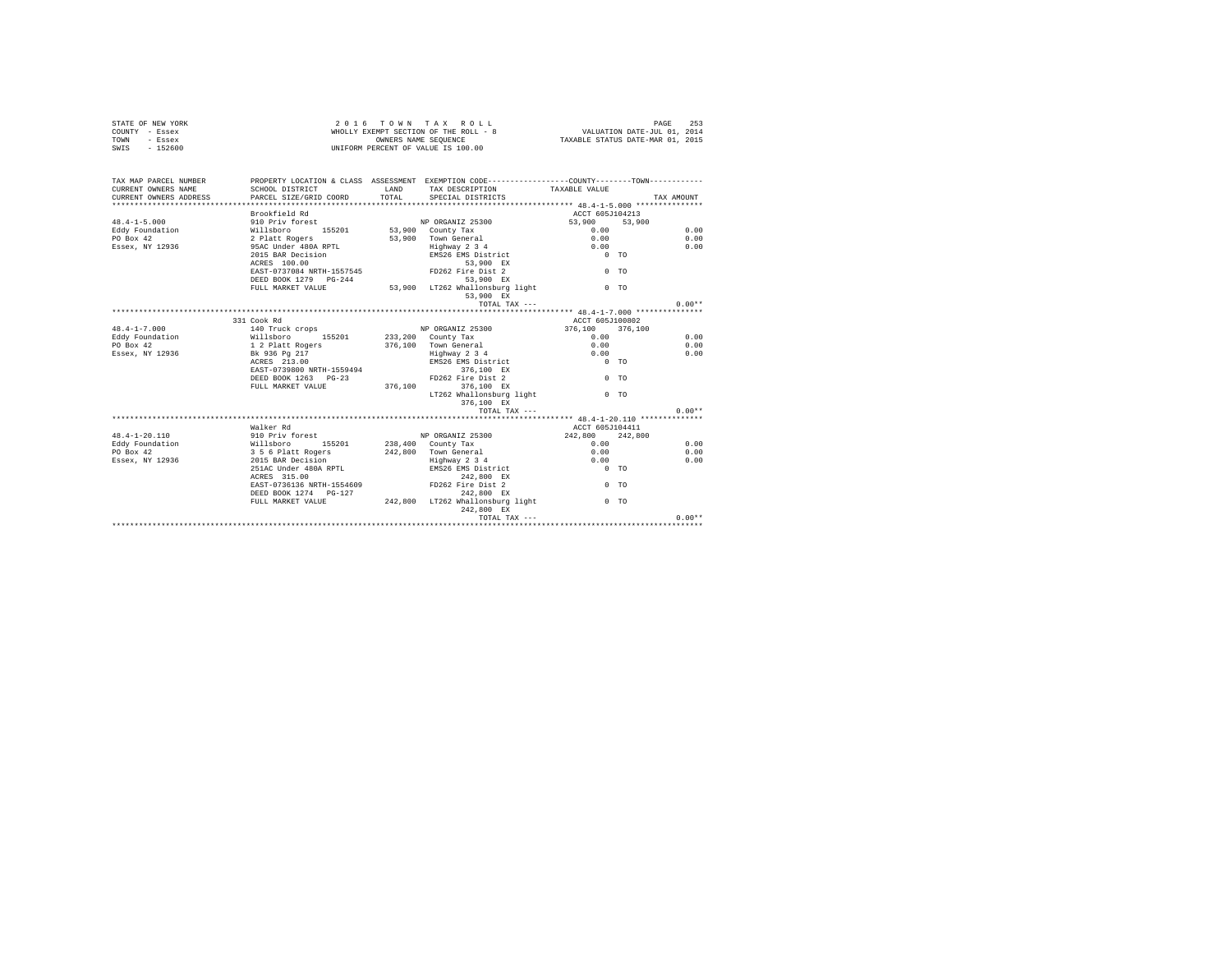| STATE OF NEW YORK<br>COUNTY - Essex<br>TOWN - Essex<br>SWIS - 152600                                                                                                | WHOLLY EXEMPT SECTION ON THE SEQUENCE<br>OWNERS NAME SEQUENCE<br>UNIFORM PERCENT OF VALUE IS 100.00                                                                                                                                                                                                |               |                                                                                                                                                                                                                  |                                                                                                  |                      |  |  |
|---------------------------------------------------------------------------------------------------------------------------------------------------------------------|----------------------------------------------------------------------------------------------------------------------------------------------------------------------------------------------------------------------------------------------------------------------------------------------------|---------------|------------------------------------------------------------------------------------------------------------------------------------------------------------------------------------------------------------------|--------------------------------------------------------------------------------------------------|----------------------|--|--|
| TAX MAP PARCEL NUMBER PROPERTY LOCATION & CLASS ASSESSMENT EXEMPTION CODE---------------COUNTY-------TOWN---------<br>CURRENT OWNERS NAME<br>CURRENT OWNERS ADDRESS | SCHOOL DISTRICT<br>PARCEL SIZE/GRID COORD                                                                                                                                                                                                                                                          | LAND<br>TOTAL | TAX DESCRIPTION TAXABLE VALUE<br>SPECIAL DISTRICTS                                                                                                                                                               |                                                                                                  | TAX AMOUNT           |  |  |
| $40.3 - 3 - 16.000$<br>Essex Cemetery<br>Essex, NY 12936                                                                                                            | 2698 NYS Route 22<br>$\frac{1}{50}$ and $\frac{1}{50}$ cemetery<br>695 Cemetery<br>سادد المسلم العربي المسلم العربي المسلم العربي العربي العربي العربي العربي العربي العربي العربي العربي العربي<br>2.400 [otts   2.400 ]<br>Potts<br>ACRES 1.00<br>EAST-0755688 NRTH-1571776<br>FULL MARKET VALUE |               | $2,400$ Town General<br>Highway 2 3 4<br>EMS26 EMS 2 J<br>EMS26 EMS District<br>2,400 PD261 Fire Dist 1<br>2,400 EX<br>LT261 Essex light<br>$2,400$ EX<br>WB261 Water B&I<br>2,400 EX                            | ACCT 6079905009<br>2,400 2,400<br>0.00<br>0.00<br>0.00<br>$0$ TO<br>$0$ TO<br>$0$ TO<br>$0$ TO C | 0.00<br>0.00<br>0.00 |  |  |
| $0.00**$<br>TOTAL TAX ---                                                                                                                                           |                                                                                                                                                                                                                                                                                                    |               |                                                                                                                                                                                                                  |                                                                                                  |                      |  |  |
| $40.65 - 2 - 9.100$                                                                                                                                                 | 2757 Essex Rd<br>330 Vacant comm                                                                                                                                                                                                                                                                   |               | NP ORGANIZ 25300                                                                                                                                                                                                 | ACCT 605J102903                                                                                  |                      |  |  |
| Essex Comm Heritage Org Inc Willsboro 155201 73,900 County Tax<br>$R \uparrow \rho$ 22<br>PO Box 250<br>Essex, NY 12936                                             | Hicks<br><br>1608/119 Easement<br>1661/76-Easement<br>ACRES 0.72                                                                                                                                                                                                                                   |               | 73,900 Town General                                                                                                                                                                                              | $73,900$ $73,900$<br>0.00<br>0.00<br>0.00<br>$0$ TO                                              | 0.00<br>0.00<br>0.00 |  |  |
|                                                                                                                                                                     | DEED BOOK 1030 PG-95<br>FULL MARKET VALUE 73,900 LT261 Essex light                                                                                                                                                                                                                                 |               | 73,900 EX                                                                                                                                                                                                        | $0$ TO<br>$0$ TO                                                                                 |                      |  |  |
|                                                                                                                                                                     |                                                                                                                                                                                                                                                                                                    |               | TOTAL TAX ---                                                                                                                                                                                                    |                                                                                                  | $0.00**$             |  |  |
|                                                                                                                                                                     | 2728 NYS Route 22                                                                                                                                                                                                                                                                                  |               |                                                                                                                                                                                                                  | ACCT 605J102506                                                                                  |                      |  |  |
| $40.73 - 1 - 6.000$<br>Essex Comm Heritage Org Inc Willsboro 155201<br>Station Rd<br>Essex, NY 12936                                                                | 483 Converted Re<br>Potts<br>1649/224-Sewer Easement<br>ACRES 0.12<br>EAST-0756431 NRTH-1571902<br>DEED BOOK 1267 PG-162<br>FULL MARKET VALUE 189,200 189,200 EX                                                                                                                                   |               | 41,300 County Tax<br>------ county Tax<br>189,200 Town General<br>Highway 2 3 4<br>EMS26 EMS District<br>EMS26 EMS District<br>189,200 EX<br>FD261 Fire Dist 1<br>LT261 Essex light<br>Essex light<br>189,200 EX | NP ORGANIZ 25300 189,200 189,200<br>0.00<br>0.00<br>0.00<br>$0$ TO<br>$0$ TO<br>$0$ TO           | 0.00<br>0.00<br>0.00 |  |  |
|                                                                                                                                                                     |                                                                                                                                                                                                                                                                                                    |               |                                                                                                                                                                                                                  | TOTAL TAX ---                                                                                    | $0.00**$             |  |  |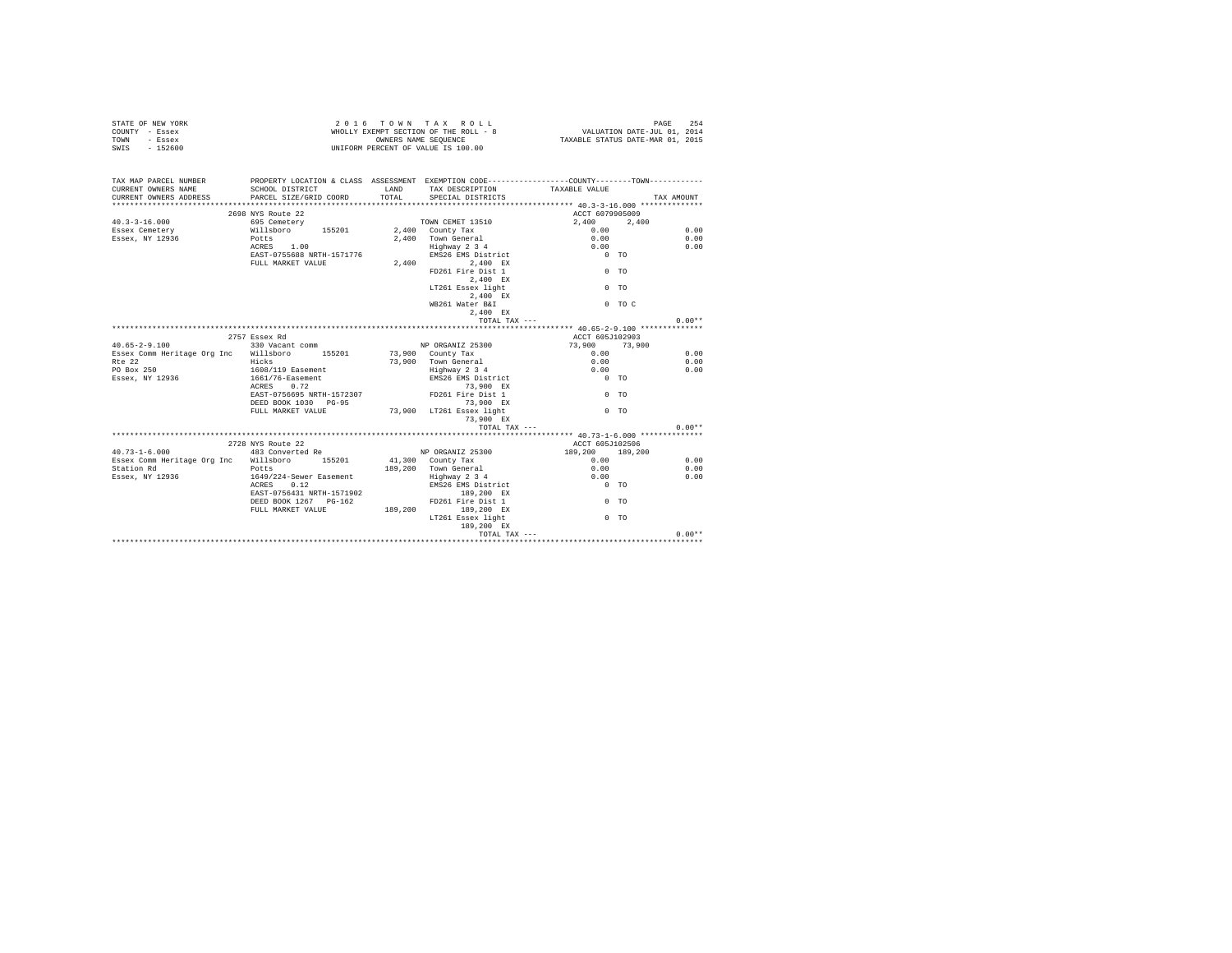|                | STATE OF NEW YORK | 2016 TOWN TAX ROLL                    |  |                      |  |  |  | 255<br>PAGE                      |  |
|----------------|-------------------|---------------------------------------|--|----------------------|--|--|--|----------------------------------|--|
| COUNTY - Essex |                   | WHOLLY EXEMPT SECTION OF THE ROLL - 8 |  |                      |  |  |  | VALUATION DATE-JUL 01, 2014      |  |
| TOWN           | - Essex           |                                       |  | OWNERS NAME SEOUENCE |  |  |  | TAXABLE STATUS DATE-MAR 01, 2015 |  |
| SWIS           | - 152600          | UNIFORM PERCENT OF VALUE IS 100.00    |  |                      |  |  |  |                                  |  |

| TAX MAP PARCEL NUMBER<br>CURRENT OWNERS NAME<br>CURRENT OWNERS ADDRESS PARCEL SIZE/GRID COORD TOTAL SPECIAL DISTRICTS | PROPERTY LOCATION & CLASS ASSESSMENT EXEMPTION CODE----------------COUNTY--------TOWN----------<br>SCHOOL DISTRICT | LAND TAX DESCRIPTION TAXABLE VALUE            |                                                              |         |                          |
|-----------------------------------------------------------------------------------------------------------------------|--------------------------------------------------------------------------------------------------------------------|-----------------------------------------------|--------------------------------------------------------------|---------|--------------------------|
|                                                                                                                       |                                                                                                                    |                                               |                                                              |         | TAX AMOUNT               |
|                                                                                                                       | 2743 NYS Route 22                                                                                                  |                                               | ACCT 6079905014                                              |         |                          |
|                                                                                                                       |                                                                                                                    |                                               | 372,800 372,800                                              |         |                          |
| 40.65-2-12.000 620 Religious CONSTREL 25110<br>Essex Comm United Methodist Willsboro 155201 43,800 County Tax         |                                                                                                                    |                                               | 0.00                                                         |         | 0.00                     |
|                                                                                                                       | Hicks                                                                                                              |                                               |                                                              |         | 0.00                     |
| Church                                                                                                                |                                                                                                                    | 372,800 Town General 0.00                     |                                                              |         |                          |
| PO Box 125                                                                                                            |                                                                                                                    | Highway 2 3 4<br>EMS26 EMS District           | $\begin{matrix} 0\, .\, 0\, 0 \\ 0\, \text{TO} \end{matrix}$ |         | 0.00                     |
| Essex, NY 12936                                                                                                       | 1650/144-Sewer Easement<br>89s X 98S Xirr<br>ACRES 0.20                                                            | 372,800 EX                                    |                                                              |         |                          |
|                                                                                                                       | EAST-0756766 NRTH-1572140 FD261 Fire Dist 1                                                                        |                                               | $0$ TO                                                       |         |                          |
|                                                                                                                       |                                                                                                                    |                                               |                                                              |         |                          |
|                                                                                                                       | DEED BOOK 1674 PG-47 372,800 LT261 ESSex light<br>FULL MARKET VALUE 372,800 LT261 ESSex light                      |                                               | $0$ TO                                                       |         |                          |
|                                                                                                                       |                                                                                                                    | $372,800$ EX                                  |                                                              |         |                          |
|                                                                                                                       |                                                                                                                    |                                               |                                                              |         |                          |
|                                                                                                                       |                                                                                                                    | TOTAL TAX ---                                 |                                                              |         | $0.00**$                 |
|                                                                                                                       |                                                                                                                    |                                               |                                                              |         |                          |
|                                                                                                                       | 2306 Main St                                                                                                       |                                               |                                                              |         | ACCT 6079905015 BILL 747 |
| 40.73-3-4.000 210 1 Family Res CHURCH PAR 21600                                                                       |                                                                                                                    |                                               | 231,100 231,100                                              |         |                          |
| Essex Comm United Methodist Willsboro 155201                                                                          |                                                                                                                    | 52,000 County Tax                             |                                                              |         |                          |
| Church<br>Church<br>PO Box 125                                                                                        | Potts                                                                                                              |                                               |                                                              |         |                          |
|                                                                                                                       | 1650/140-Sewer Easement                                                                                            |                                               |                                                              |         |                          |
| Essex, NY 12936 ACRES                                                                                                 | 0.20                                                                                                               |                                               |                                                              |         |                          |
|                                                                                                                       | RAST-0756994 NRTH-1571874                                                                                          | FD261 Fire Dist 1<br>LT261 Essex light        | 231,100 TO                                                   |         | 230.70                   |
|                                                                                                                       | DEED BOOK 1674 PG-47                                                                                               |                                               | 231,100 TO                                                   |         | 21.23                    |
|                                                                                                                       | FULL MARKET VALUE 231,100                                                                                          |                                               |                                                              |         |                          |
|                                                                                                                       |                                                                                                                    |                                               | TOTAL TAX ---                                                |         | $353.24**$               |
|                                                                                                                       |                                                                                                                    |                                               |                                                              |         | DATE #1 02/01/16         |
|                                                                                                                       |                                                                                                                    |                                               |                                                              | AMT DUE | 353.24                   |
|                                                                                                                       |                                                                                                                    |                                               |                                                              |         |                          |
|                                                                                                                       | 17 Tvrrell St                                                                                                      |                                               | ACCT 605J104211                                              |         |                          |
| $49.69 - 1 - 2.002$                                                                                                   |                                                                                                                    |                                               | $50,500$ $50,500$<br>0.00                                    |         |                          |
| Essex County                                                                                                          |                                                                                                                    |                                               |                                                              |         | 0.00                     |
| PO Box 217                                                                                                            | Friswell                                                                                                           | 50,500 Town General 0.00                      |                                                              |         | 0.00                     |
| PO Box 21/<br>Elizabethtown, NY 12932 FEMA Buyout<br>ACPES 0.29                                                       |                                                                                                                    | Highway 2 3 4 0.00<br>EMS26 EMS District 0 TO |                                                              |         | 0.00                     |
|                                                                                                                       |                                                                                                                    |                                               |                                                              |         |                          |
|                                                                                                                       | EAST-0744217 NRTH-1556115                                                                                          | 50,500 EX                                     |                                                              |         |                          |
|                                                                                                                       | DEED BOOK 1760 PG-1                                                                                                | FD262 Fire Dist 2                             | $0$ TO                                                       |         |                          |
|                                                                                                                       | ${\tt FULL \  \  \, MARKET \  \  \, VALUE} \qquad \qquad {\tt 50,500}$                                             | 50.500 EX                                     |                                                              |         |                          |
|                                                                                                                       |                                                                                                                    | LT262 Whallonsburg light 0 TO                 |                                                              |         |                          |
|                                                                                                                       |                                                                                                                    | 50,500 EX                                     |                                                              |         |                          |
|                                                                                                                       |                                                                                                                    |                                               |                                                              |         | $0.00**$                 |
|                                                                                                                       |                                                                                                                    |                                               |                                                              |         |                          |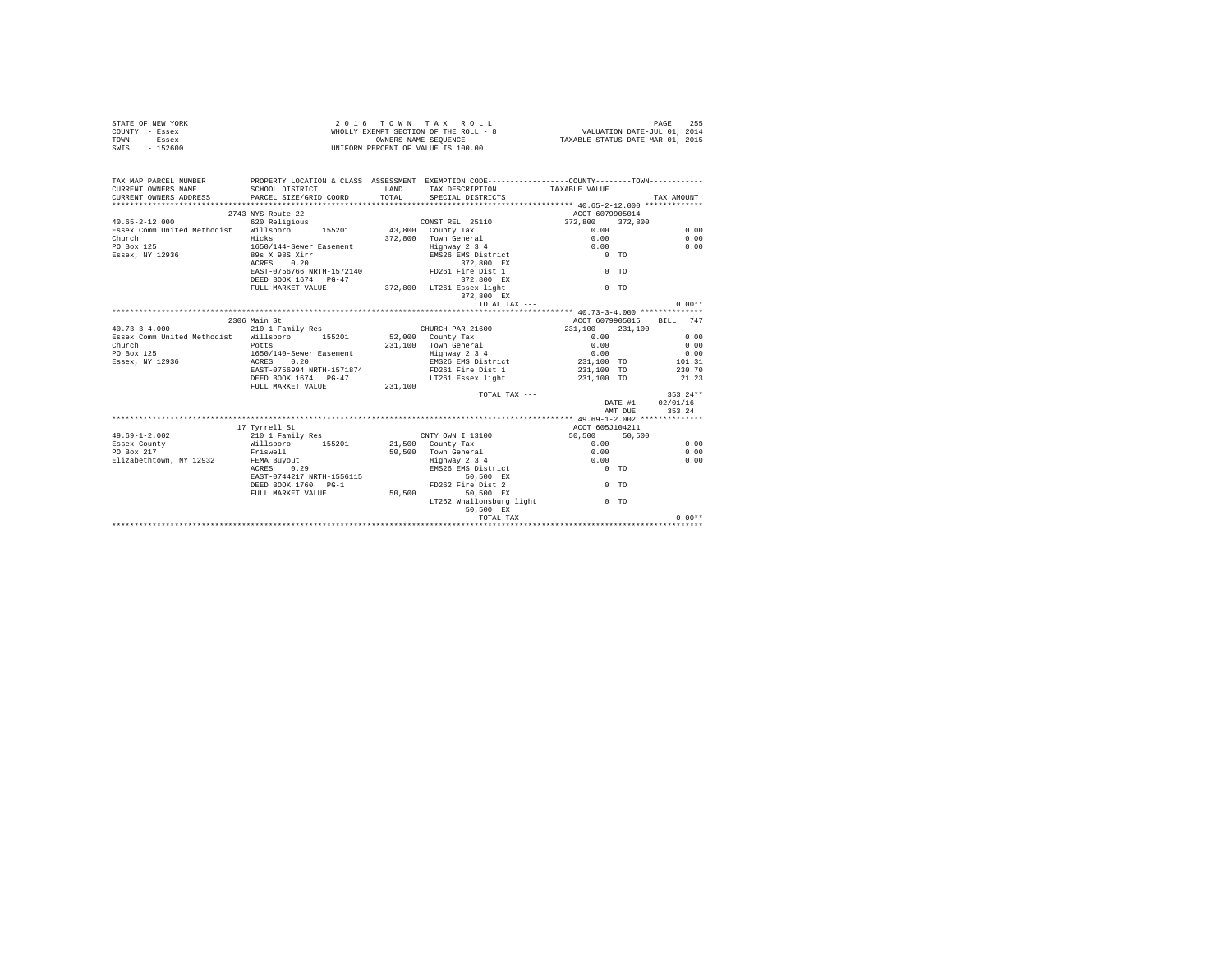| STATE OF NEW YORK<br>COUNTY - Essex<br>TOWN<br>- Essex<br>SWIS - 152600 |                                           |                | 2016 TOWN TAX ROLL<br>$\begin{array}{lcl} \textit{Z} & \textit{U} & \textit{I} & \textit{U} & \textit{W} & \textit{W} & \textit{X} & \textit{X} & \textit{W} & \textit{U} & \textit{L} \\ \textit{W}\textit{HOLLY} & \textit{EXEMENT} & \textit{SISTENT} & \textit{SISTENT} & \textit{SISTENT} & \textit{SISTENT} & \textit{SISTENT} & \textit{SISTENT} & \textit{SISTENT} & \textit{SISTENT} & \textit{SISTENT} & \textit{SISTENT} & \textit{SISTENT} & \textit{SISTENT} & \textit{S$<br>UNIFORM PERCENT OF VALUE IS 100.00 |                            | PAGE<br>256 |
|-------------------------------------------------------------------------|-------------------------------------------|----------------|------------------------------------------------------------------------------------------------------------------------------------------------------------------------------------------------------------------------------------------------------------------------------------------------------------------------------------------------------------------------------------------------------------------------------------------------------------------------------------------------------------------------------|----------------------------|-------------|
| TAX MAP PARCEL NUMBER<br>CURRENT OWNERS NAME<br>CURRENT OWNERS ADDRESS  | SCHOOL DISTRICT<br>PARCEL SIZE/GRID COORD | LAND<br>TOTAL. | PROPERTY LOCATION & CLASS ASSESSMENT EXEMPTION CODE----------------COUNTY--------TOWN----------<br>TAX DESCRIPTION<br>SPECIAL DISTRICTS                                                                                                                                                                                                                                                                                                                                                                                      | TAXABLE VALUE              | TAX AMOUNT  |
|                                                                         | Whallons Bay Rd                           |                |                                                                                                                                                                                                                                                                                                                                                                                                                                                                                                                              | ACCT 605J196001            |             |
| $49.69 - 1 - 3.001$                                                     | 330 Vacant comm                           |                |                                                                                                                                                                                                                                                                                                                                                                                                                                                                                                                              | 100<br>100                 |             |
| Essex Fire Dist 2                                                       | Willsboro 155201                          |                | VOL F DEPT 26400<br>100 County Tax                                                                                                                                                                                                                                                                                                                                                                                                                                                                                           | 0.00                       | 0.00        |
| Essex, NY 12936                                                         | Friswell Pat                              |                | 100 Town General                                                                                                                                                                                                                                                                                                                                                                                                                                                                                                             | 0.00                       | 0.00        |
|                                                                         | ACRES 0.03                                |                | $Highway$ 2 3 4                                                                                                                                                                                                                                                                                                                                                                                                                                                                                                              | 0.00                       | 0.00        |
|                                                                         | EAST-0744189 NRTH-1555692                 |                | EMS26 EMS District                                                                                                                                                                                                                                                                                                                                                                                                                                                                                                           | $0$ TO                     |             |
|                                                                         | FULL MARKET VALUE                         |                | 100 100 EX                                                                                                                                                                                                                                                                                                                                                                                                                                                                                                                   |                            |             |
|                                                                         |                                           |                | FD262 Fire Dist 2                                                                                                                                                                                                                                                                                                                                                                                                                                                                                                            | $0$ TO                     |             |
|                                                                         |                                           |                | 100 EX<br>LT262 Whallonsburg light                                                                                                                                                                                                                                                                                                                                                                                                                                                                                           | 0 <sub>0</sub>             |             |
|                                                                         |                                           |                | 100 EX                                                                                                                                                                                                                                                                                                                                                                                                                                                                                                                       |                            |             |
|                                                                         |                                           |                | TOTAL TAX ---                                                                                                                                                                                                                                                                                                                                                                                                                                                                                                                |                            | $0.00**$    |
|                                                                         |                                           |                |                                                                                                                                                                                                                                                                                                                                                                                                                                                                                                                              |                            |             |
|                                                                         | 2659 NYS Route 22<br>662 Police/fire      |                |                                                                                                                                                                                                                                                                                                                                                                                                                                                                                                                              | ACCT 605J197010            | 748<br>BTLL |
| $40.3 - 2 - 13.120$<br>Essex Fire District #1                           | Willsboro 155201                          |                | VOL F DEPT 26400<br>42.400 County Tax                                                                                                                                                                                                                                                                                                                                                                                                                                                                                        | 573,200<br>573,200<br>0.00 | 0.00        |
| Board of Fire Commission                                                | Hicks Pat                                 |                |                                                                                                                                                                                                                                                                                                                                                                                                                                                                                                                              | 0.00                       | 0.00        |
| Essex, NY 12936                                                         | ACRES 8.33                                |                | 573,200 Town General<br>Highway 2 3 4                                                                                                                                                                                                                                                                                                                                                                                                                                                                                        | 0.00                       | 0.00        |
|                                                                         | EAST-0754602 NRTH-1572496                 |                | EMS26 EMS District                                                                                                                                                                                                                                                                                                                                                                                                                                                                                                           | $0$ TO                     |             |
|                                                                         | DEED BOOK 1126   PG-202                   |                |                                                                                                                                                                                                                                                                                                                                                                                                                                                                                                                              |                            |             |
|                                                                         | FULL MARKET VALUE                         |                | 573,200 FD261 Fire Dist 1<br>573,200 FD261 Fire Dist 1<br>573,200 EX                                                                                                                                                                                                                                                                                                                                                                                                                                                         | $0$ TO                     |             |
|                                                                         |                                           |                | LT261 Essex light<br>573,200 EX                                                                                                                                                                                                                                                                                                                                                                                                                                                                                              | $\sim$ 0 TO                |             |
|                                                                         |                                           |                | WB261 Water B&I                                                                                                                                                                                                                                                                                                                                                                                                                                                                                                              | 573,200 TO C               | 157.42      |
|                                                                         |                                           |                | TOTAL TAX ---                                                                                                                                                                                                                                                                                                                                                                                                                                                                                                                |                            | $157.42**$  |
|                                                                         |                                           |                |                                                                                                                                                                                                                                                                                                                                                                                                                                                                                                                              | DATE #1                    | 02/01/16    |
|                                                                         |                                           |                |                                                                                                                                                                                                                                                                                                                                                                                                                                                                                                                              | AMT DUE                    | 157.42      |
|                                                                         |                                           |                |                                                                                                                                                                                                                                                                                                                                                                                                                                                                                                                              |                            |             |
|                                                                         | 4 Church St                               |                |                                                                                                                                                                                                                                                                                                                                                                                                                                                                                                                              | ACCT 6079905101            |             |
| $40.73 - 4 - 1.000$                                                     | 620 Religious                             |                | CONST REL 25110                                                                                                                                                                                                                                                                                                                                                                                                                                                                                                              | 352,400<br>352,400         |             |
| Essex St Johns Church                                                   | Willsboro<br>155201                       |                | 43,800 County Tax                                                                                                                                                                                                                                                                                                                                                                                                                                                                                                            | 0.00                       | 0.00        |
| Essex, NY 12936                                                         | Potts                                     |                | 352.400 Town General                                                                                                                                                                                                                                                                                                                                                                                                                                                                                                         | 0.00                       | 0.00        |
|                                                                         | 1675/93-Easement                          |                | Highway 2 3 4                                                                                                                                                                                                                                                                                                                                                                                                                                                                                                                | 0.00                       | 0.00        |
|                                                                         | 95s X 76S                                 |                | EMS26 EMS District                                                                                                                                                                                                                                                                                                                                                                                                                                                                                                           | $0$ TO                     |             |
|                                                                         | ACRES 0.20                                |                | $352,400$ EX<br>$-352,400$ EX                                                                                                                                                                                                                                                                                                                                                                                                                                                                                                |                            |             |
|                                                                         | EAST-0756672 NRTH-1571433                 |                | FD261 Fire Dist 1                                                                                                                                                                                                                                                                                                                                                                                                                                                                                                            | $0$ TO                     |             |
|                                                                         | DEED BOOK 077 PG-325                      |                | 352,400 EX                                                                                                                                                                                                                                                                                                                                                                                                                                                                                                                   | $0$ TO                     |             |
|                                                                         | FULL MARKET VALUE                         |                | 352,400 LT261 Essex light                                                                                                                                                                                                                                                                                                                                                                                                                                                                                                    |                            |             |
|                                                                         |                                           |                | 352.400 EX<br>TOTAL TAX ---                                                                                                                                                                                                                                                                                                                                                                                                                                                                                                  |                            | $0.00**$    |
|                                                                         |                                           |                |                                                                                                                                                                                                                                                                                                                                                                                                                                                                                                                              |                            |             |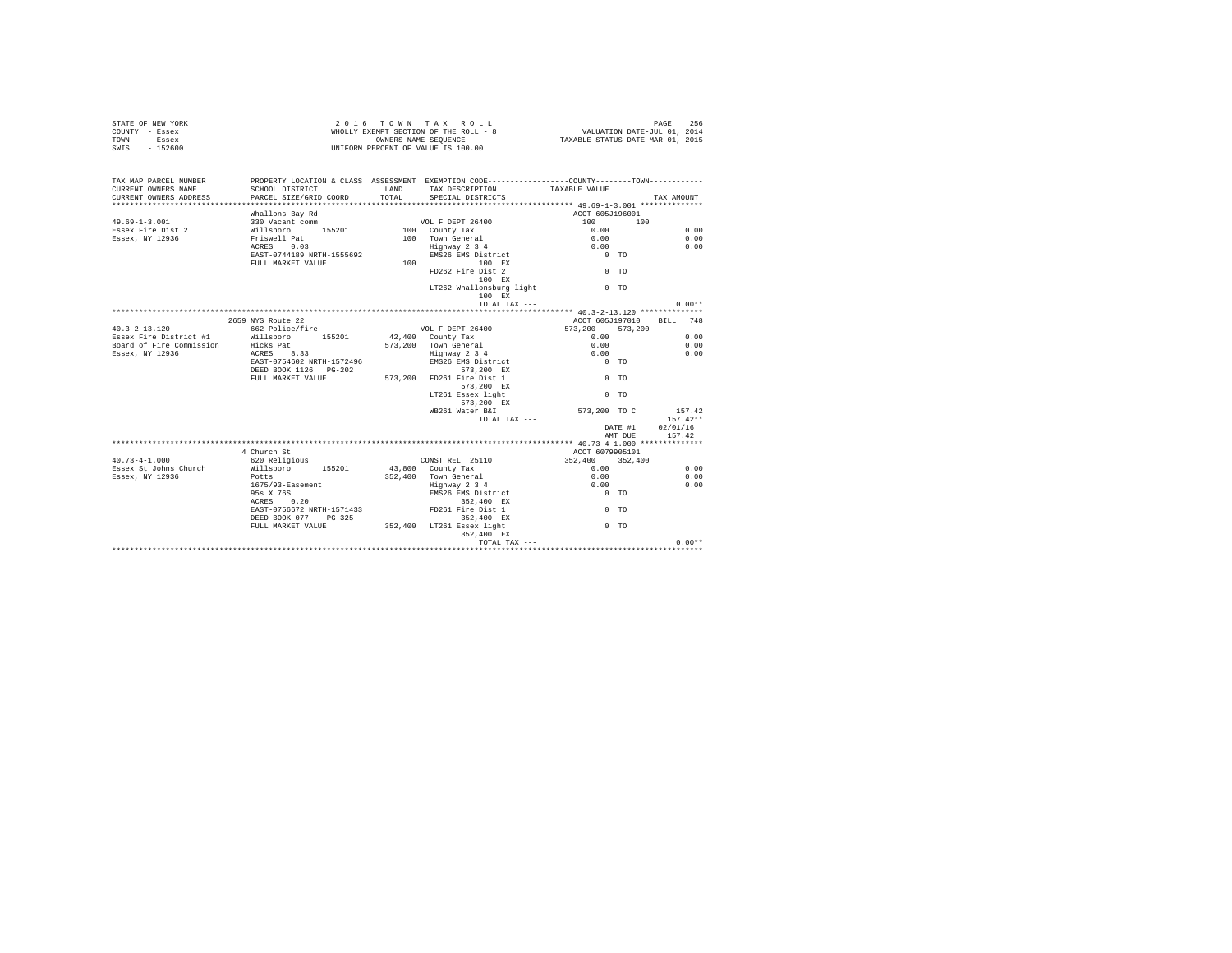|                | STATE OF NEW YORK | 2016 TOWN TAX ROLL                    | - 257<br>PAGE                    |
|----------------|-------------------|---------------------------------------|----------------------------------|
| COUNTY - Essex |                   | WHOLLY EXEMPT SECTION OF THE ROLL - 8 | VALUATION DATE-JUL 01, 2014      |
| TOWN           | - Essex           | OWNERS NAME SEOUENCE                  | TAXABLE STATUS DATE-MAR 01, 2015 |
| SWIS           | $-152600$         | UNIFORM PERCENT OF VALUE IS 100.00    |                                  |

| TAX MAP PARCEL NUMBER                                       |                                            |             | PROPERTY LOCATION & CLASS ASSESSMENT EXEMPTION CODE----------------COUNTY--------TOWN---------- |                 |                  |            |          |
|-------------------------------------------------------------|--------------------------------------------|-------------|-------------------------------------------------------------------------------------------------|-----------------|------------------|------------|----------|
| CURRENT OWNERS NAME                                         | SCHOOL DISTRICT                            | <b>LAND</b> | TAX DESCRIPTION                                                                                 | TAXABLE VALUE   |                  |            |          |
| CURRENT OWNERS ADDRESS                                      | PARCEL SIZE/GRID COORD                     | TOTAL       | SPECIAL DISTRICTS                                                                               |                 |                  | TAX AMOUNT |          |
|                                                             |                                            |             |                                                                                                 |                 |                  |            |          |
|                                                             | 10 Church St                               |             |                                                                                                 | ACCT 6079905102 |                  | BILL 749   |          |
| $40.73 - 4 - 2.000$                                         | 210 1 Family Res                           |             | CHURCH PAR 21600                                                                                | 216,700         | 216,700          |            |          |
| Essex St Johns Parsonage Millsboro 155201                   |                                            |             | 40.200 County Tax                                                                               | 0.00            |                  |            | 0.00     |
| Essex, NY 12936                                             | Potts                                      |             | 216.700 Town General                                                                            | 0.00            |                  |            | 0.00     |
|                                                             | 1675/99-Easement                           |             | Highway 2 3 4                                                                                   | 0.00            |                  |            | 0.00     |
|                                                             | 76s X 76S Xirr                             |             | EMS26 EMS District                                                                              | 216,700 TO      |                  |            | 94.99    |
|                                                             | ACRES 0.10                                 |             | FD261 Fire Dist 1                                                                               | 216,700 TO      |                  |            | 216.32   |
|                                                             | EAST-0756755 NRTH-1571452                  |             | LT261 Essex light                                                                               | 216,700 TO      |                  |            | 19.90    |
|                                                             | DEED BOOK 077 PG-325                       |             |                                                                                                 |                 |                  |            |          |
|                                                             | FULL MARKET VALUE                          | 216,700     |                                                                                                 |                 |                  |            |          |
|                                                             |                                            |             | TOTAL TAX ---                                                                                   |                 |                  | $331.21**$ |          |
|                                                             |                                            |             |                                                                                                 |                 | DATE #1 02/01/16 |            |          |
|                                                             |                                            |             |                                                                                                 |                 | AMT DUE          |            | 331.21   |
|                                                             |                                            |             |                                                                                                 |                 |                  |            |          |
|                                                             | 2172 NYS Route 22                          |             |                                                                                                 | ACCT 6079905002 |                  |            |          |
| $39.4 - 1 - 23.000$                                         | 620 Religious                              |             | CONST REL 25110                                                                                 | 293,000         | 293,000          |            |          |
| Foothills Baptist Church Willsboro 155201                   |                                            |             | 27,600 County Tax                                                                               | 0.00            |                  |            | 0.00     |
| 2172 NYS Rte 22<br><b>Potts</b>                             |                                            |             | 293.000 Town General                                                                            | 0.00            |                  |            | 0.00     |
| Essex, NY 12936                                             | 00002.00                                   |             | Highway 2 3 4                                                                                   | 0.00            |                  |            | 0.00     |
|                                                             | ACRES 2.10                                 |             | EMS26 EMS District                                                                              | $0$ TO          |                  |            |          |
|                                                             | EAST-0743826 NRTH-1568983                  |             | 293,000 EX                                                                                      |                 |                  |            |          |
|                                                             | DEED BOOK 1455 PG-158                      |             | FD261 Fire Dist 1                                                                               | $0$ TO          |                  |            |          |
|                                                             | FULL MARKET VALUE                          | 293,000     | 293,000 EX                                                                                      |                 |                  |            |          |
|                                                             |                                            |             | TOTAL TAX ---                                                                                   |                 |                  |            | $0.00**$ |
|                                                             |                                            |             |                                                                                                 |                 |                  |            |          |
|                                                             | 2754 Essex Rd                              |             |                                                                                                 | ACCT 605J100205 |                  |            |          |
| $40.65 - 3 - 3.000$                                         | 210 1 Family Res - WTRFNT NP ORGANIZ 25300 |             |                                                                                                 | 389,200 389,200 |                  |            |          |
| Halpin Jack Trust 	 Willsboro 	 155201 	 155,700 County Tax |                                            |             |                                                                                                 | 0.00            |                  |            | 0.00     |
|                                                             | Hicks                                      |             | 389,200 Town General                                                                            | 0.00            |                  |            | 0.00     |
| Halpin Joanne C Trust<br>2304 Washington Ave                |                                            |             | Highway 2 3 4                                                                                   | 0.00            |                  |            | 0.00     |
|                                                             | $1675/74$ -Easement<br>ACRES 0.20          |             | EMS26 EMS District                                                                              | $0$ TO          |                  |            |          |
| Redding, CA 96001                                           |                                            |             |                                                                                                 |                 |                  |            |          |
|                                                             | EAST-0756912 NRTH-1572210                  |             | 389,200 EX                                                                                      |                 |                  |            |          |
|                                                             | DEED BOOK 1720 PG-323                      |             | FD261 Fire Dist 1                                                                               | 0 <sub>0</sub>  |                  |            |          |
|                                                             | FULL MARKET VALUE                          | 389,200     | 389.200 EX                                                                                      |                 |                  |            |          |
|                                                             |                                            |             | LT261 Essex light                                                                               | $0$ TO          |                  |            |          |
|                                                             |                                            |             | 389,200 EX                                                                                      |                 |                  |            |          |
|                                                             |                                            |             | TOTAL TAX ---                                                                                   |                 |                  |            | $0.00**$ |
|                                                             |                                            |             |                                                                                                 |                 |                  |            |          |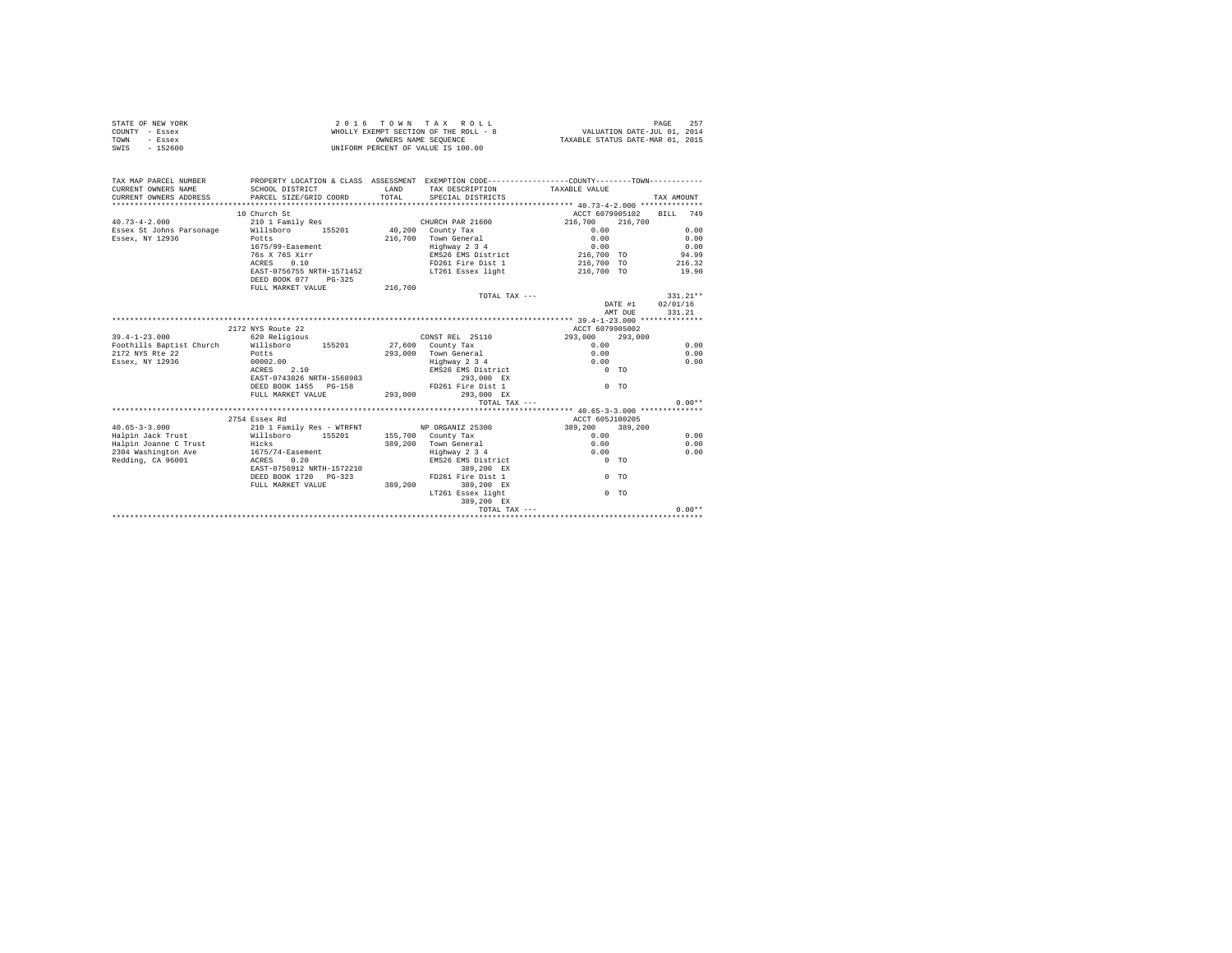| STATE OF NEW YORK | 2016 TOWN TAX ROLL                    | 258<br>PAGE                      |
|-------------------|---------------------------------------|----------------------------------|
| COUNTY - Essex    | WHOLLY EXEMPT SECTION OF THE ROLL - 8 | VALUATION DATE-JUL 01, 2014      |
| TOWN<br>- Essex   | OWNERS NAME SEOUENCE                  | TAXABLE STATUS DATE-MAR 01, 2015 |
| $-152600$<br>SWIS | UNIFORM PERCENT OF VALUE IS 100.00    |                                  |

| TAX MAP PARCEL NUMBER<br>CURRENT OWNERS NAME<br>CURRENT OWNERS ADDRESS | PROPERTY LOCATION & CLASS ASSESSMENT EXEMPTION CODE----------------COUNTY--------TOWN----------<br>SCHOOL DISTRICT<br>PARCEL SIZE/GRID COORD | LAND<br>TOTAL. | TAX DESCRIPTION TAXABLE VALUE<br>SPECIAL DISTRICTS          |                                                         |         | TAX AMOUNT               |
|------------------------------------------------------------------------|----------------------------------------------------------------------------------------------------------------------------------------------|----------------|-------------------------------------------------------------|---------------------------------------------------------|---------|--------------------------|
|                                                                        |                                                                                                                                              |                |                                                             |                                                         |         |                          |
|                                                                        | 2756 Essex Rd                                                                                                                                |                |                                                             |                                                         |         | ACCT 6079901912 BILL 750 |
| $40.65 - 3 - 2.000$                                                    | 632 Benevolent - WTRFNT · FRATERNAL 25400                                                                                                    |                |                                                             | 393,300 393,300                                         |         |                          |
| Iroquois F&AM <b>Willsboro</b> 155201 140,600 County Tax               |                                                                                                                                              |                |                                                             | 0.00                                                    |         | 0.00                     |
|                                                                        |                                                                                                                                              |                | 393,300 Town General                                        | 0.00                                                    |         | 0.00                     |
| c/oCarl Goepper<br>404 Bay Ln                                          | Hicks<br>1669/95 Easement                                                                                                                    |                |                                                             | 0.00                                                    |         | 0.00                     |
| Willsboro, NY 12996 ACRES 0.20                                         |                                                                                                                                              |                | Town General<br>Highway 2 3 4<br>EMS26 EMS District         | $0$ TO                                                  |         |                          |
|                                                                        | EAST-0756864 NRTH-1572288                                                                                                                    |                | 393,300 EX                                                  |                                                         |         |                          |
|                                                                        | DEED BOOK 199 PG-511                                                                                                                         |                | FD261 Fire Dist 1                                           | $0$ TO                                                  |         |                          |
|                                                                        | FULL MARKET VALUE 393,300                                                                                                                    |                | 393,300 EX                                                  |                                                         |         |                          |
|                                                                        |                                                                                                                                              |                | LT261 Essex light                                           | $0$ TO                                                  |         |                          |
|                                                                        |                                                                                                                                              |                | 393,300 EX                                                  |                                                         |         |                          |
|                                                                        |                                                                                                                                              |                | SR150 Return sewer rent                                     | 299.44 MT                                               |         | 299.44                   |
|                                                                        |                                                                                                                                              |                | WR151 Return water rent-1                                   | 172.40 MT                                               |         | 172.40                   |
|                                                                        |                                                                                                                                              |                | TOTAL TAX ---                                               |                                                         |         | $471.84**$               |
|                                                                        |                                                                                                                                              |                |                                                             |                                                         | DATE #1 | 02/01/16                 |
|                                                                        |                                                                                                                                              |                |                                                             |                                                         | AMT DUE | 471.84                   |
|                                                                        |                                                                                                                                              |                |                                                             |                                                         |         |                          |
|                                                                        | 1447 NYS Route 22                                                                                                                            |                |                                                             | ACCT 605J197008                                         |         |                          |
| $57.2 - 4 - 1.200$                                                     | 418 Inn/lodge                                                                                                                                |                | NP ORGANIZ 25300                                            | 192,700 192,700                                         |         |                          |
| Leaveners Comm Fndtn Inc Willsboro 155201 49,600 County Tax            |                                                                                                                                              |                |                                                             | 0.00                                                    |         | 0.00                     |
| PO Box 237                                                             | Judd Pat                                                                                                                                     |                | 192,700 Town General<br>Highway 2 3 4<br>EMS26 EMS District |                                                         |         | 0.00                     |
| Essex, NY 12936                                                        | $ACRES$ 12.80                                                                                                                                |                |                                                             | $\begin{array}{c} 0 \cdot 00 \\ 0 \cdot 00 \end{array}$ |         | 0.00                     |
|                                                                        | EAST-0741553 NRTH-1552690                                                                                                                    |                |                                                             | $0$ TO                                                  |         |                          |
|                                                                        | DEED BOOK 1287 PG-101                                                                                                                        |                |                                                             |                                                         |         |                          |
|                                                                        | FULL MARKET VALUE                                                                                                                            |                | $192,700$ EX<br>u 192,700<br>192,700 FD262 Fire Dist 2      | $0$ TO                                                  |         |                          |
|                                                                        |                                                                                                                                              |                | 192.700 EX                                                  |                                                         |         |                          |
|                                                                        |                                                                                                                                              |                | LT262 Whallonsburg light 0 TO                               |                                                         |         |                          |
|                                                                        |                                                                                                                                              |                | 192.700 EX                                                  |                                                         |         |                          |
|                                                                        |                                                                                                                                              |                | TOTAL TAX ---                                               |                                                         |         | $0.00**$                 |
|                                                                        |                                                                                                                                              |                |                                                             |                                                         |         |                          |
|                                                                        |                                                                                                                                              |                |                                                             | ACCT 6079905105                                         |         |                          |
|                                                                        |                                                                                                                                              |                |                                                             | 122,900 122,900                                         |         |                          |
|                                                                        |                                                                                                                                              |                |                                                             | 0.00                                                    |         | 0.00                     |
|                                                                        |                                                                                                                                              |                |                                                             | 0.00                                                    |         | 0.00                     |
|                                                                        |                                                                                                                                              |                | Highway 2 3 4<br>EMS26 EMS District                         | 0.00                                                    |         | 0.00                     |
|                                                                        |                                                                                                                                              |                |                                                             | $0$ TO                                                  |         |                          |
|                                                                        |                                                                                                                                              |                | 122,900 EX                                                  |                                                         |         |                          |
|                                                                        | FULL MARKET VALUE 422,900 FD262 Fire Dist 2                                                                                                  |                |                                                             | $0$ TO                                                  |         |                          |
|                                                                        |                                                                                                                                              |                | 122,900 EX                                                  |                                                         |         |                          |
|                                                                        |                                                                                                                                              |                |                                                             |                                                         |         |                          |
|                                                                        |                                                                                                                                              |                |                                                             |                                                         |         |                          |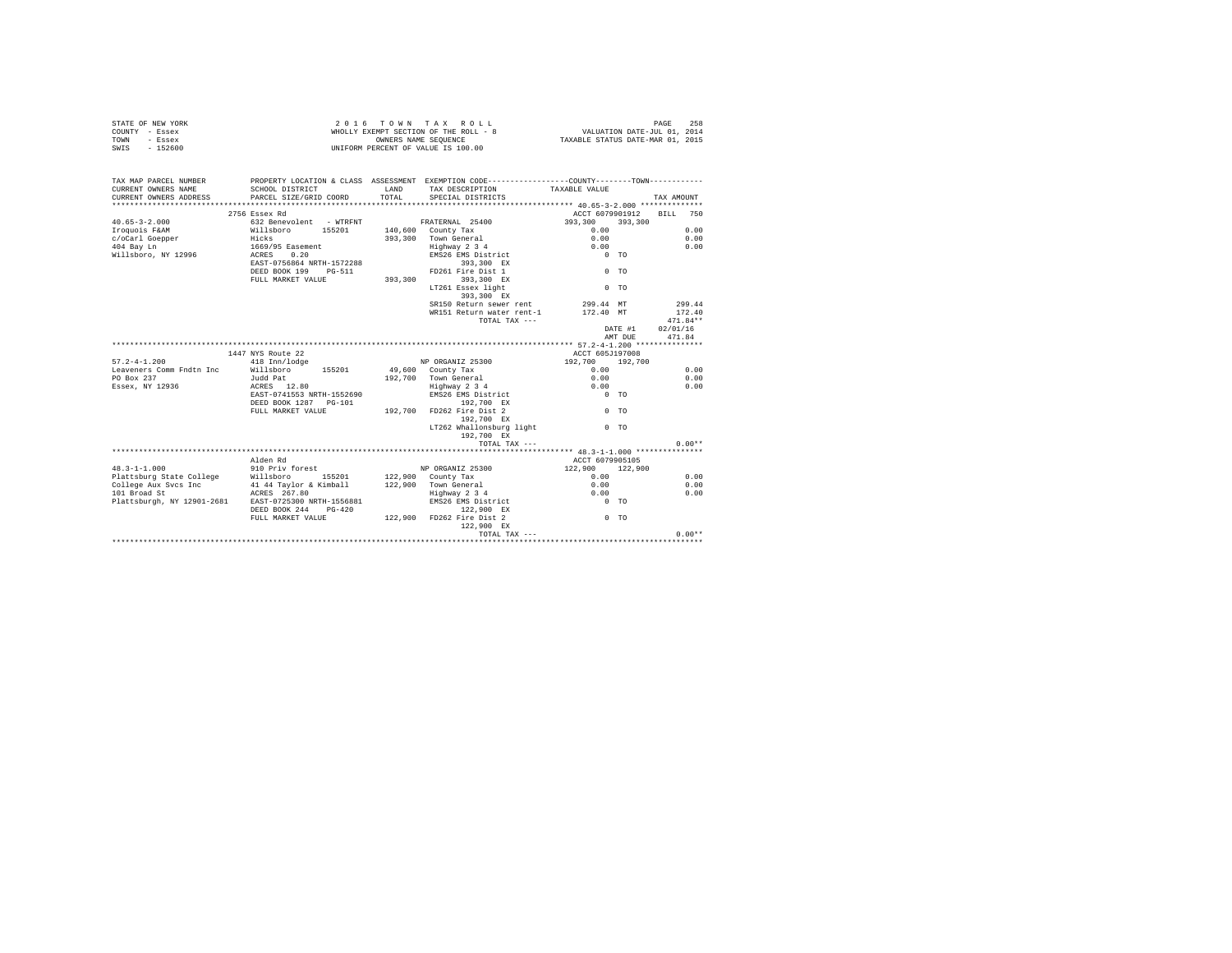| COUNTY - Essex<br>- Essex<br>TOWN  |                           |         | WHOLLY EXEMPT SECTION OF THE ROLL - 8<br>OWNERS NAME SEOUENCE                                | VALUATION DATE-JUL 01, 2014<br>TAXABLE STATUS DATE-MAR 01, 2015 |            |
|------------------------------------|---------------------------|---------|----------------------------------------------------------------------------------------------|-----------------------------------------------------------------|------------|
| SWIS<br>$-152600$                  |                           |         | UNIFORM PERCENT OF VALUE IS 100.00                                                           |                                                                 |            |
|                                    |                           |         |                                                                                              |                                                                 |            |
| TAX MAP PARCEL NUMBER              |                           |         | PROPERTY LOCATION & CLASS ASSESSMENT EXEMPTION CODE---------------COUNTY-------TOWN--------- |                                                                 |            |
| CURRENT OWNERS NAME                | SCHOOL DISTRICT           | LAND    | TAX DESCRIPTION TAXABLE VALUE                                                                |                                                                 |            |
| CURRENT OWNERS ADDRESS             | PARCEL SIZE/GRID COORD    | TOTAL   | SPECIAL DISTRICTS                                                                            |                                                                 | TAX AMOUNT |
|                                    |                           |         |                                                                                              |                                                                 |            |
|                                    | Angier Hill Rd            |         |                                                                                              | ACCT 6079993002                                                 |            |
| $57.2 - 6 - 2.200$                 | 961 State park            |         | N.Y. STATE 12100                                                                             | 5,900<br>5,900                                                  |            |
| SNY Dept Env Cons                  | Willsboro 155201          |         | 5,900 County Tax                                                                             | 0.00                                                            | 0.00       |
| State Of New York                  | Judd Pat                  |         | 5.900 Town General                                                                           | 0.00                                                            | 0.00       |
| 50 Wolf Rd                         | O-Sr Essex 216.19-Public  |         | Highway 2 3 4                                                                                | 0.00                                                            | 0.00       |
| Albany, NY 12233                   | Fishing Parking Area      |         | EMS26 EMS District                                                                           | $0$ TO                                                          |            |
|                                    | ACRES 0.07                |         | 5.900 EX                                                                                     |                                                                 |            |
|                                    | EAST-0743080 NRTH-1550220 |         | FD262 Fire Dist 2                                                                            | 0 <sub>0</sub>                                                  |            |
|                                    | DEED BOOK 1031 PG-73      |         | 5.900 EX                                                                                     |                                                                 |            |
|                                    | FULL MARKET VALUE         |         | 5,900 LT262 Whallonsburg light                                                               | 0 <sub>0</sub>                                                  |            |
|                                    |                           |         | 5,900 EX                                                                                     |                                                                 |            |
|                                    |                           |         | TOTAL TAX ---                                                                                |                                                                 | $0.00**$   |
|                                    |                           |         |                                                                                              |                                                                 |            |
|                                    | Whallons Bay Rd           |         |                                                                                              | ACCT 605J102410                                                 |            |
| $49.69 - 1 - 14.000$               | 961 State park            |         | N.Y. STATE 12100                                                                             | 21,600<br>21,600                                                |            |
| SNY Dept of Env Cons               | Willsboro<br>155201       |         | $21.600$ County Tax                                                                          | 0.00                                                            | 0.00       |
| State Of New York                  | Friswell                  |         | 21,600 Town General                                                                          | 0.00                                                            | 0.00       |
| 50 Wolf Rd                         | 175s x 135S x 165S        |         | Highway 2 3 4                                                                                | 0.00                                                            | 0.00       |
| Albany, NY 12233                   | ACRES<br>0.30             |         | EMS26 EMS District                                                                           | $0$ TO                                                          |            |
|                                    | EAST-0744055 NRTH-1555466 |         | 21,600 EX                                                                                    |                                                                 |            |
|                                    | DEED BOOK 784 PG-036      |         | FD262 Fire Dist 2                                                                            | 0 <sub>0</sub>                                                  |            |
|                                    | FULL MARKET VALUE         | 21,600  | 21.600 EX                                                                                    |                                                                 |            |
|                                    |                           |         | LT262 Whallonsburg light<br>21,600 EX                                                        | $0$ TO                                                          |            |
|                                    |                           |         | TOTAL TAX ---                                                                                |                                                                 | $0.00**$   |
|                                    |                           |         |                                                                                              |                                                                 |            |
|                                    | Lake Shore Rd             |         |                                                                                              | ACCT 6079905010                                                 |            |
| $49.4 - 1 - 4.000$                 | 661 Militarv<br>- WTRFNT  |         | USA<br>14100                                                                                 | 182,400<br>182,400                                              |            |
| Split Rock Light Station Willsboro | 155201                    |         | 182.400 County Tax                                                                           | 0.00                                                            | 0.00       |
| US Coast Guard Sta Burlington Judd |                           | 182,400 | Town General                                                                                 | 0.00                                                            | 0.00       |
| Depot St                           | Bk 00P Pg 346             |         | Highway 2 3 4                                                                                | 0.00                                                            | 0.00       |
| Burlington, VT 05401               | 150s X 145S Xirr          |         | EMS26 EMS District                                                                           | $0$ TO                                                          |            |
|                                    | 0.40<br>ACRES             |         | 182,400 EX                                                                                   |                                                                 |            |
|                                    | EAST-0764902 NRTH-1557266 |         | FD262 Fire Dist 2                                                                            | $0$ TO                                                          |            |
|                                    | DEED BOOK P<br>$PG-346$   |         | 182,400 EX                                                                                   |                                                                 |            |
|                                    | FULL MARKET VALUE         | 182,400 |                                                                                              |                                                                 |            |
|                                    |                           |         | TOTAL TAX ---                                                                                |                                                                 | $0.00**$   |
|                                    |                           |         |                                                                                              |                                                                 |            |

STATE OF NEW YORK 259 2016 TOWN TAX ROLL CHARGE 259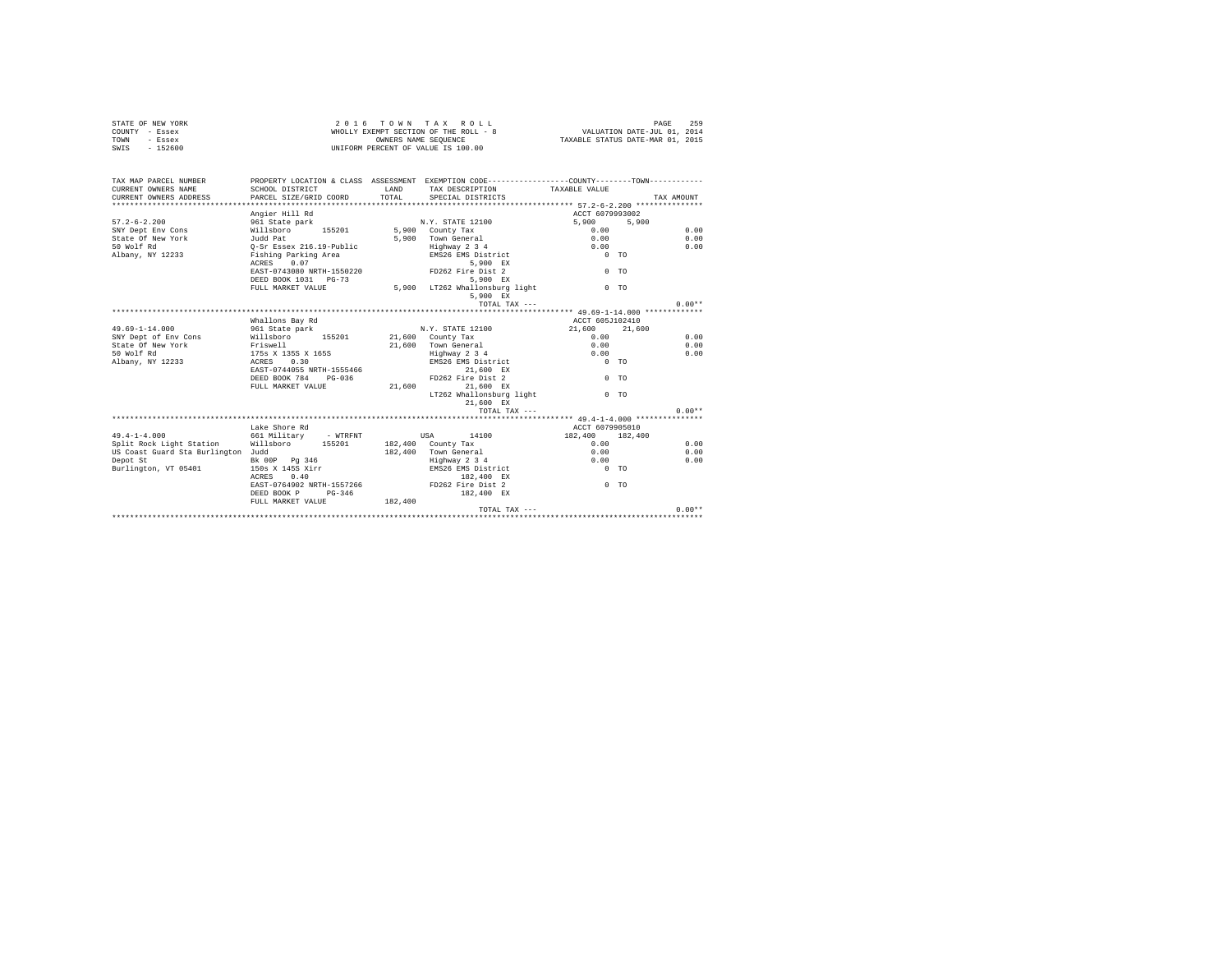|      | STATE OF NEW YORK | 2016 TOWN TAX ROLL                    | 260<br>PAGE                      |
|------|-------------------|---------------------------------------|----------------------------------|
|      | COUNTY - Essex    | WHOLLY EXEMPT SECTION OF THE ROLL - 8 | VALUATION DATE-JUL 01, 2014      |
| TOWN | - Essex           | OWNERS NAME SEOUENCE                  | TAXABLE STATUS DATE-MAR 01, 2015 |
| SWIS | - 152600          | UNIFORM PERCENT OF VALUE IS 100.00    |                                  |

| TAX MAP PARCEL NUMBER<br>CURRENT OWNERS NAME                          | PROPERTY LOCATION & CLASS ASSESSMENT EXEMPTION CODE---------------COUNTY--------TOWN---------<br>SCHOOL DISTRICT |                                               |                  |            |
|-----------------------------------------------------------------------|------------------------------------------------------------------------------------------------------------------|-----------------------------------------------|------------------|------------|
|                                                                       |                                                                                                                  | LAND TAX DESCRIPTION TAXABLE VALUE            |                  | TAX AMOUNT |
| CURRENT OWNERS ADDRESS PARCEL SIZE/GRID COORD TOTAL SPECIAL DISTRICTS |                                                                                                                  |                                               |                  |            |
|                                                                       | 2214 NYS Route 22                                                                                                |                                               | ACCT 6079905103  |            |
|                                                                       |                                                                                                                  |                                               |                  |            |
| $39.4 - 1 - 17.000$                                                   |                                                                                                                  |                                               | 66,500 66,500    |            |
| Town Of Essex                                                         |                                                                                                                  |                                               | $0.00$<br>$0.00$ | 0.00       |
| Essex, NY 12936                                                       | Potts                                                                                                            | 66,500 Town General                           |                  | 0.00       |
|                                                                       | 100s X 155S Xirr                                                                                                 | Highway 2 3 4                                 | 0.00             | 0.00       |
|                                                                       | ACRES 0.30                                                                                                       | EMS26 EMS District 0 TO                       |                  |            |
|                                                                       | EAST-0743922 NRTH-1569878                                                                                        | 66,500 EX                                     |                  |            |
|                                                                       | DEED BOOK 366 PG-431 PD261 Fire Dist 1                                                                           |                                               | $0$ TO           |            |
|                                                                       | FULL MARKET VALUE 66.500 66.500 EX                                                                               |                                               |                  |            |
|                                                                       |                                                                                                                  | ТОТА), ТАХ ---                                |                  | $0.00**$   |
|                                                                       |                                                                                                                  |                                               |                  |            |
|                                                                       | NYS Route 22                                                                                                     |                                               | ACCT 605J100503  |            |
| $39.4 - 1 - 25.000$                                                   | 314 Rural vac<10 70WN OWN I 13500<br>Willsboro 155201 8,000 County Tax<br>Potts 8,000 Town General               | TOWN OWN I 13500                              | 8,000 8,000      |            |
| Town of Essex                                                         |                                                                                                                  |                                               | $0.00$<br>$0.00$ | 0.00       |
| PO Box 355                                                            |                                                                                                                  | 8.000 Town General                            |                  | 0.00       |
| Essex, NY 12936                                                       | ACRES 0.40                                                                                                       |                                               |                  | 0.00       |
|                                                                       | EAST-0743782 NRTH-1568093                                                                                        | Edghway 2 3 4 0.00<br>EMS26 EMS District 0 TO |                  |            |
|                                                                       | DEED BOOK 1611 PG-298                                                                                            | 8,000 EX                                      |                  |            |
|                                                                       | FULL MARKET VALUE 6.000 FD261 Fire Dist 1                                                                        |                                               | $0$ TO           |            |
|                                                                       |                                                                                                                  | 8,000 EX                                      |                  |            |
|                                                                       |                                                                                                                  | TOTAL TAX ---                                 |                  | $0.00**$   |
|                                                                       |                                                                                                                  |                                               |                  |            |
|                                                                       | 2476 NYS Route 22                                                                                                |                                               | ACCT 6079905104  |            |
| $40.3 - 3 - 9.100$                                                    | 852 Landfill                                                                                                     | TOWN OWN I 13500                              | 37,800 37,800    |            |
| Town Of Essex                                                         | Willsboro 155201 35,000 County Tax                                                                               |                                               | 0.00             | 0.00       |
| Essex, NY 12936                                                       | Potts                                                                                                            | 37.800 Town General                           | 0.00             | 0.00       |
|                                                                       | 30.0 Acres                                                                                                       | Highway 2 3 4                                 | 0.00             | 0.00       |
|                                                                       | ACRES 23.40                                                                                                      | EMS26 EMS District                            | $0$ TO           |            |
|                                                                       | EAST-0750373 NRTH-1570076                                                                                        | 37,800 EX                                     |                  |            |
|                                                                       | DEED BOOK 360 PG-467 67 FD261 Fire Dist 1                                                                        |                                               | $0$ TO           |            |
|                                                                       | FULL MARKET VALUE 37.800 37.800 EX                                                                               |                                               |                  |            |
|                                                                       |                                                                                                                  | LT261 Essex light                             | 0 <sub>0</sub>   |            |
|                                                                       |                                                                                                                  |                                               |                  |            |
|                                                                       |                                                                                                                  | 37,800 EX                                     |                  | $0.00**$   |
|                                                                       |                                                                                                                  |                                               |                  |            |
|                                                                       |                                                                                                                  |                                               |                  |            |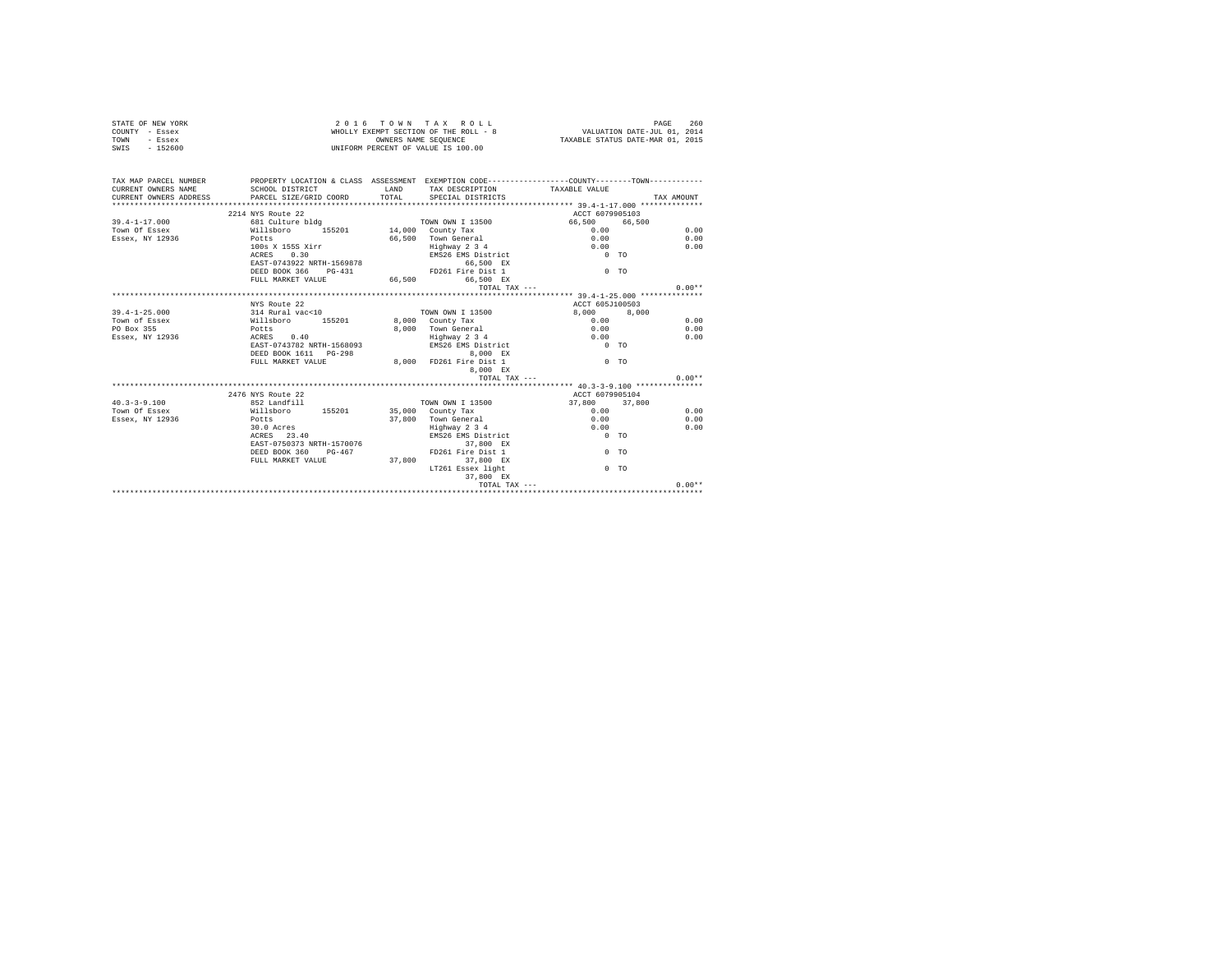| COUNTY - Essex<br>TOWN<br>- Essex<br>$-152600$<br>SWTS |                                                        |          | WHOLLY EXEMPT SECTION OF THE ROLL - 8<br>OWNERS NAME SEOUENCE<br>UNIFORM PERCENT OF VALUE IS 100.00 | VALUATION DATE-JUL 01, 2014<br>TAXABLE STATUS DATE-MAR 01, 2015                               |            |
|--------------------------------------------------------|--------------------------------------------------------|----------|-----------------------------------------------------------------------------------------------------|-----------------------------------------------------------------------------------------------|------------|
|                                                        |                                                        |          |                                                                                                     |                                                                                               |            |
| TAX MAP PARCEL NUMBER                                  |                                                        |          |                                                                                                     | PROPERTY LOCATION & CLASS ASSESSMENT EXEMPTION CODE----------------COUNTY-------TOWN--------- |            |
| CURRENT OWNERS NAME                                    | SCHOOL DISTRICT                                        | LAND     | TAX DESCRIPTION                                                                                     | TAXABLE VALUE                                                                                 |            |
| CURRENT OWNERS ADDRESS                                 | PARCEL SIZE/GRID COORD<br>**************************** | TOTAL    | SPECIAL DISTRICTS                                                                                   |                                                                                               | TAX AMOUNT |
|                                                        |                                                        |          |                                                                                                     | ****************** 40.3-3-13.120 **************                                               |            |
|                                                        | 2662 NYS Route 22                                      |          |                                                                                                     | ACCT 605Z010002                                                                               |            |
| $40.3 - 3 - 13.120$                                    | 853 Sewage                                             |          | TOWN OWN I 13500                                                                                    | 3541,200 3541,200                                                                             | 0.00       |
| Town of Essex<br>2313 Main St                          |                                                        |          | 3541,200 Town General                                                                               | 0.00<br>0.00                                                                                  | 0.00       |
| PO Box 355                                             |                                                        |          |                                                                                                     | 0.00                                                                                          | 0.00       |
| Essex, NY 12936                                        |                                                        |          | Highway 2 3 4<br>EMS26 EMS District                                                                 | $0$ TO                                                                                        |            |
|                                                        |                                                        |          | 3541.200 EX                                                                                         |                                                                                               |            |
|                                                        | DEED BOOK 1615 PG-186                                  |          | FD261 Fire Dist 1                                                                                   | $0$ TO                                                                                        |            |
|                                                        | FULL MARKET VALUE                                      | 3541,200 | 3541,200 EX                                                                                         |                                                                                               |            |
|                                                        |                                                        |          | LT261 Essex light                                                                                   | 0 <sub>0</sub>                                                                                |            |
|                                                        |                                                        |          | 3541.200 EX                                                                                         |                                                                                               |            |
|                                                        |                                                        |          | TOTAL TAX ---                                                                                       |                                                                                               | $0.00**$   |
|                                                        |                                                        |          |                                                                                                     |                                                                                               |            |
|                                                        | 241 School St                                          |          |                                                                                                     | ACCT 6079980009                                                                               |            |
| $40.3 - 3 - 13.200$                                    |                                                        |          | TOWN OWN I 13500                                                                                    | 48,000 48,000                                                                                 |            |
| Town Of Essex                                          | 822 Water supply<br>Willsboro 155201                   |          | 15,700 County Tax                                                                                   | 0.00                                                                                          | 0.00       |
| Water - District                                       | Potts Patent                                           |          | 48,000 Town General                                                                                 | 0.00                                                                                          | 0.00       |
| Essex, NY 12936                                        | 0.50 Acres                                             |          | Highway 2 3 4                                                                                       | 0.00                                                                                          | 0.00       |
|                                                        | 0.43<br>ACRES                                          |          | EMS26 EMS District                                                                                  | $0$ TO                                                                                        |            |
|                                                        | EAST-0755475 NRTH-1570271                              |          | 48,000 EX                                                                                           |                                                                                               |            |
|                                                        | DEED BOOK 724 PG-254                                   |          | FD261 Fire Dist 1                                                                                   | 0 <sub>0</sub>                                                                                |            |
|                                                        | FULL MARKET VALUE                                      |          | 48,000 48,000 EX                                                                                    |                                                                                               |            |
|                                                        |                                                        |          | LT261 Essex light                                                                                   | $0$ TO                                                                                        |            |
|                                                        |                                                        |          | 48,000 EX                                                                                           |                                                                                               |            |
|                                                        |                                                        |          | TOTAL TAX ---                                                                                       |                                                                                               | $0.00**$   |
|                                                        |                                                        |          |                                                                                                     | ********************* 40.65-2-9.100/1 ************                                            |            |
|                                                        | Essex Rd                                               |          |                                                                                                     | ACCT 605Z012008                                                                               |            |
| $40.65 - 2 - 9.100/1$                                  |                                                        |          | NP ORGANIZ 25300                                                                                    | 84,600 84,600                                                                                 |            |
| Town of Essex                                          |                                                        |          | 0 County Tax                                                                                        | 0.00                                                                                          | 0.00       |
| 355 Main St                                            |                                                        |          | 84,600 Town General                                                                                 | 0.00                                                                                          | 0.00       |
| Essex, NY 12936                                        |                                                        |          | Highway 2 3 4                                                                                       | 0.00                                                                                          | 0.00       |
|                                                        | DEED BOOK 1030 PG-95                                   |          | EMS26 EMS District 0 TO                                                                             |                                                                                               |            |
|                                                        | FULL MARKET VALUE                                      |          | 84,600 84,600 EX                                                                                    |                                                                                               |            |
|                                                        |                                                        |          | FD261 Fire Dist 1<br>84,600 EX                                                                      | $0$ TO                                                                                        |            |
|                                                        |                                                        |          | LT261 Essex light<br>84.600 EX                                                                      | 0 <sub>0</sub>                                                                                |            |
|                                                        |                                                        |          | TOTAL TAX ---                                                                                       |                                                                                               | $0.00**$   |
|                                                        |                                                        |          |                                                                                                     |                                                                                               |            |

STATE OF NEW YORK 261 CONDUCTED A 2016 TOWN TAX ROLL CONDUCTED PAGE 261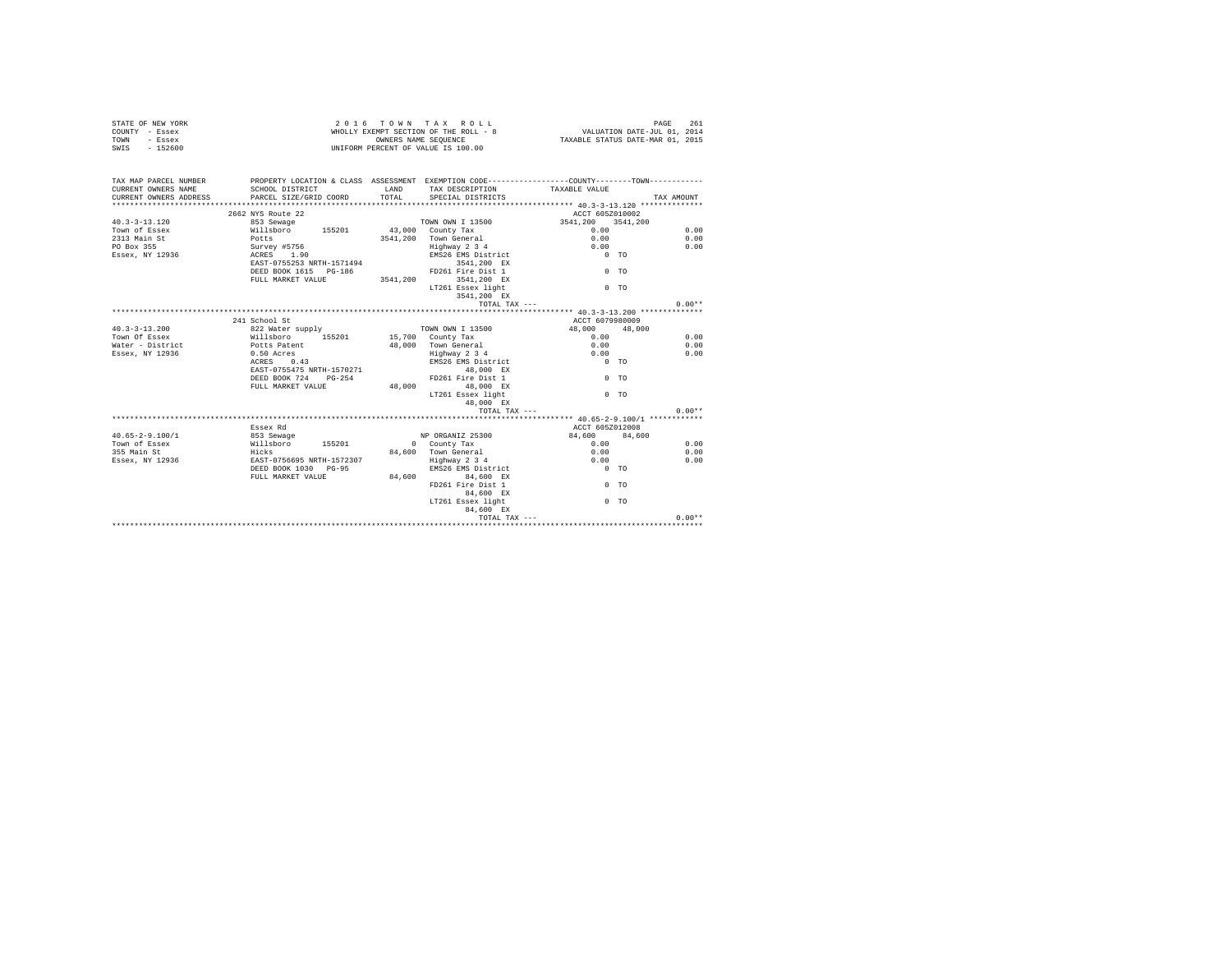|                | STATE OF NEW YORK | 2016 TOWN TAX ROLL                    |  |                      |  |  |  |                                  | PAGE                        | 262 |  |
|----------------|-------------------|---------------------------------------|--|----------------------|--|--|--|----------------------------------|-----------------------------|-----|--|
| COUNTY - Essex |                   | WHOLLY EXEMPT SECTION OF THE ROLL - 8 |  |                      |  |  |  |                                  | VALUATION DATE-JUL 01, 2014 |     |  |
| TOWN           | - Essex           |                                       |  | OWNERS NAME SEOUENCE |  |  |  | TAXABLE STATUS DATE-MAR 01, 2015 |                             |     |  |
| SWIS           | $-152600$         | UNIFORM PERCENT OF VALUE IS 100.00    |  |                      |  |  |  |                                  |                             |     |  |

| TAX MAP PARCEL NUMBER<br>CURRENT OWNERS NAME | PROPERTY LOCATION & CLASS ASSESSMENT EXEMPTION CODE---------------COUNTY-------TOWN---------<br>SCHOOL DISTRICT                                      | LAND   | TAX DESCRIPTION TAXABLE VALUE           |                          |         |            |
|----------------------------------------------|------------------------------------------------------------------------------------------------------------------------------------------------------|--------|-----------------------------------------|--------------------------|---------|------------|
| CURRENT OWNERS ADDRESS                       | PARCEL SIZE/GRID COORD                                                                                                                               | TOTAL. | SPECIAL DISTRICTS                       |                          |         | TAX AMOUNT |
|                                              |                                                                                                                                                      |        |                                         |                          |         |            |
|                                              | 2759 Essex Rd                                                                                                                                        |        |                                         | ACCT 6079900208 BILL 751 |         |            |
| $40.65 - 2 - 10.000$                         | 611 Library                                                                                                                                          |        | TOWN OWN I 13500                        | 256,000                  | 256,000 |            |
| Town Of Essex                                | 155201 155201 16,200 20mm UNIX Tax<br>Hicks 256 000 2011 17 13 14 14 14 14 15 16 16 16 17 16 17 16 17 16 17 16 17 16 17 16 17 16 17 16 17 16 17 16 1 |        |                                         | 0.00                     |         | 0.00       |
| Essex, NY 12936                              |                                                                                                                                                      |        | 256,000 Town General                    | 0.00                     |         | 0.00       |
|                                              | Db 1002/122 Quit Claim                                                                                                                               |        | Highway 2 3 4<br>EMS26 EMS District     | 0.00                     |         | 0.00       |
|                                              | ACRES 0.10                                                                                                                                           |        |                                         | $0$ TO                   |         |            |
|                                              | EAST-0756735 NRTH-1572397                                                                                                                            |        | 256,000 EX                              |                          |         |            |
|                                              | DEED BOOK 576 PG-71                                                                                                                                  |        | FD261 Fire Dist 1                       | $0$ TO                   |         |            |
|                                              | FULL MARKET VALUE                                                                                                                                    |        | 256,000 256,000 EX                      |                          |         |            |
|                                              |                                                                                                                                                      |        | LT261 Essex light                       | $0$ TO                   |         |            |
|                                              |                                                                                                                                                      |        | 256.000 EX                              |                          |         |            |
|                                              |                                                                                                                                                      |        | WB261 Water B&I                         | 256,000 TO C             |         | 70.31      |
|                                              |                                                                                                                                                      |        | TOTAL TAX ---                           |                          |         | $70.31**$  |
|                                              |                                                                                                                                                      |        |                                         | DATE #1                  |         | 02/01/16   |
|                                              |                                                                                                                                                      |        |                                         |                          | AMT DUE | 70.31      |
|                                              |                                                                                                                                                      |        |                                         |                          |         |            |
|                                              | 2313 Main St                                                                                                                                         |        |                                         | ACCT 605J101312          |         |            |
| $40.73 - 2 - 7.000$                          | 652 Govt bldgs                                                                                                                                       |        | TOWN OWN I 13500                        | 389,800                  | 389,800 |            |
| Town Of Essex                                | Willsboro 155201<br>Potts                                                                                                                            |        | 73,000 County Tax                       | 0.00                     |         | 0.00       |
| Main St                                      |                                                                                                                                                      |        | 389.800 Town General                    | 0.00                     |         | 0.00       |
| Essex, NY 12936 ACRES 0.50                   |                                                                                                                                                      |        | Highway 2 3 4<br>EMS26 EMS District     | 0.00                     |         | 0.00       |
|                                              | EAST-0756761 NRTH-1571977                                                                                                                            |        |                                         | $0$ TO                   |         |            |
|                                              | DEED BOOK 1007 PG-269                                                                                                                                |        | 389,800 EX                              |                          |         |            |
|                                              | FULL MARKET VALUE                                                                                                                                    |        | 389,800 EX<br>389,800 FD261 Fire Dist 1 | $0$ TO                   |         |            |
|                                              |                                                                                                                                                      |        | 389,800 EX                              |                          |         |            |
|                                              |                                                                                                                                                      |        | LT261 Essex light                       | $0$ TO                   |         |            |
|                                              |                                                                                                                                                      |        | 389,800 EX                              |                          |         |            |
|                                              |                                                                                                                                                      |        | TOTAL TAX ---                           |                          |         | $0.00**$   |
|                                              |                                                                                                                                                      |        |                                         |                          |         |            |
|                                              | 11 Church St                                                                                                                                         |        |                                         | ACCT 6079905004          |         |            |
| $40.73 - 2 - 13.000$                         | 652 Govt bldgs                                                                                                                                       |        | TOWN OWN I 13500                        | 162,900 162,900          |         |            |
| Town Of Essex                                | Willsboro 155201<br>Potts                                                                                                                            |        | 20,100 County Tax                       | 0.00                     |         | 0.00       |
| 355 Main St                                  |                                                                                                                                                      |        | 162.900 Town General                    | 0.00                     |         | 0.00       |
| Essex, NY 12936                              | 1559/224 Preservation                                                                                                                                |        | Highway 2 3 4                           | 0.00                     |         | 0.00       |
|                                              | Covenant                                                                                                                                             |        | EMS26 EMS District                      | $0$ TO                   |         |            |
|                                              | 0.05<br>ACRES                                                                                                                                        |        | 162.900 EX                              |                          |         |            |
|                                              | EAST-0756782 NRTH-1571598                                                                                                                            |        | FD261 Fire Dist 1                       | $0$ TO                   |         |            |
|                                              | DEED BOOK 1550 PG-48                                                                                                                                 |        | 162,900 EX                              |                          |         |            |
|                                              | FULL MARKET VALUE                                                                                                                                    |        | 162,900 LT261 Essex light               | 0 <sub>0</sub>           |         |            |
|                                              |                                                                                                                                                      |        | 162,900 EX                              |                          |         |            |
|                                              |                                                                                                                                                      |        |                                         | TOTAL TAX ---            |         | $0.00**$   |
|                                              |                                                                                                                                                      |        |                                         |                          |         |            |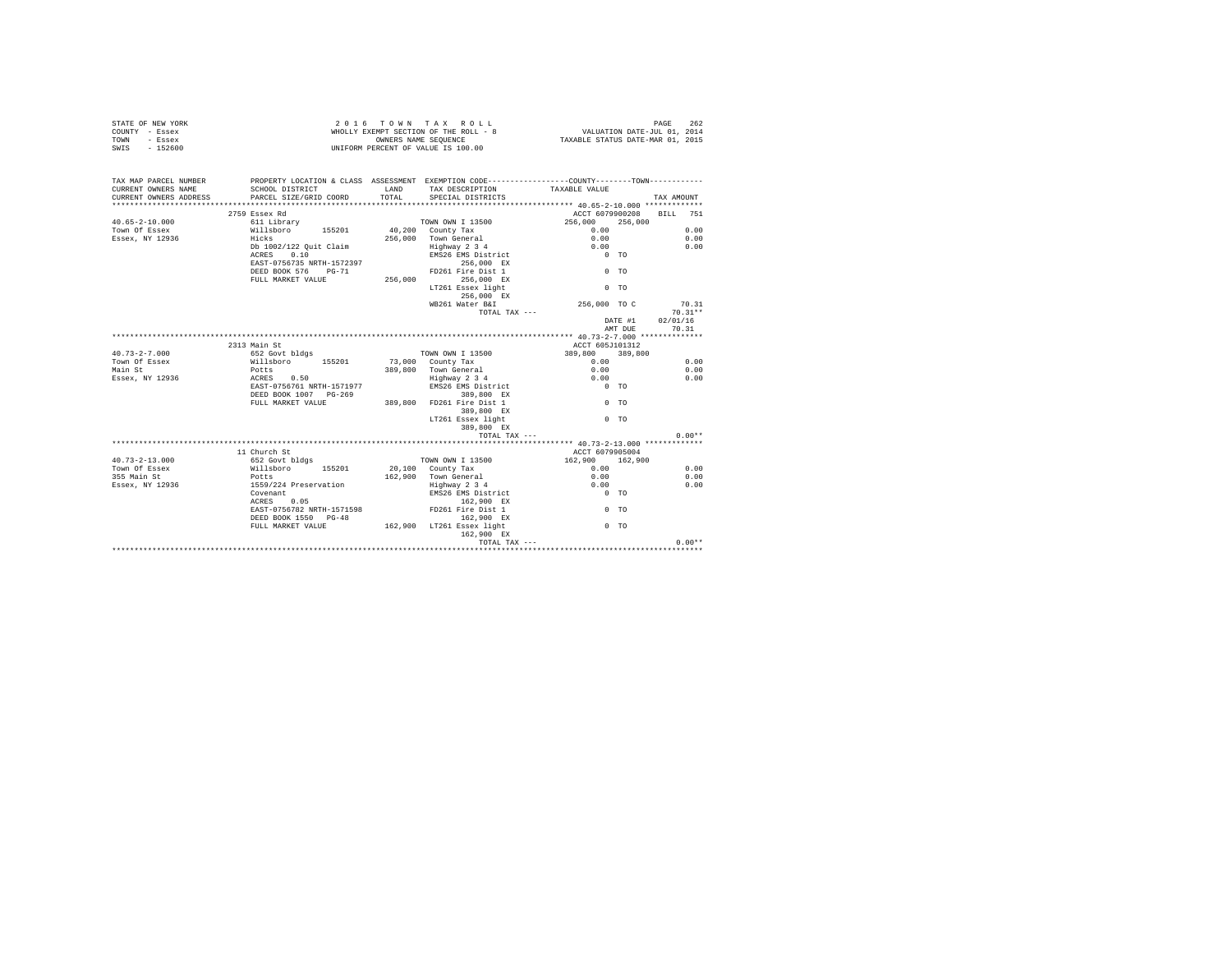| STATE OF NEW YORK<br>COUNTY - Essex<br>- Essex<br>TOWN<br>$-152600$<br>SWIS |                                                                                                                                           | 2016 TOWN TAX ROLL<br>WHOLLY EXEMPT SECTION OF THE ROLL - 8<br>OWNERS NAME SEQUENCE<br>UNIFORM PERCENT OF VALUE IS 100.00 | PAGE<br>263<br>VALUATION DATE-JUL 01, 2014<br>TAXABLE STATUS DATE-MAR 01, 2015 |                    |            |  |
|-----------------------------------------------------------------------------|-------------------------------------------------------------------------------------------------------------------------------------------|---------------------------------------------------------------------------------------------------------------------------|--------------------------------------------------------------------------------|--------------------|------------|--|
| TAX MAP PARCEL NUMBER<br>CURRENT OWNERS NAME<br>CURRENT OWNERS ADDRESS      | PROPERTY LOCATION & CLASS ASSESSMENT EXEMPTION CODE---------------COUNTY-------TOWN---------<br>SCHOOL DISTRICT<br>PARCEL SIZE/GRID COORD | T.AND<br>TOTAL.                                                                                                           | TAX DESCRIPTION<br>SPECIAL DISTRICTS                                           | TAXABLE VALUE      | TAX AMOUNT |  |
|                                                                             |                                                                                                                                           |                                                                                                                           |                                                                                |                    |            |  |
|                                                                             | 22 Beggs Point St                                                                                                                         |                                                                                                                           |                                                                                | ACCT 6079904011    |            |  |
| $40.73 - 3 - 22.004$                                                        | 593 Picnic site - WTRFNT                                                                                                                  |                                                                                                                           | TOWN OWN I 13500                                                               | 584,300<br>584,300 |            |  |
| Town Of Essex                                                               | Willshoro 155201                                                                                                                          |                                                                                                                           | 560,100 County Tax                                                             | 0.00               | 0.00       |  |
| Essex, NY 12936                                                             | Potts                                                                                                                                     |                                                                                                                           | 584.300 Town General                                                           | 0.00               | 0.00       |  |
|                                                                             | ACRES 2.23                                                                                                                                |                                                                                                                           | Highway 2 3 4                                                                  | 0.00               | 0.00       |  |
|                                                                             | EAST-0757615 NRTH-1571632                                                                                                                 |                                                                                                                           | EMS26 EMS District                                                             | $0$ TO             |            |  |
|                                                                             | DEED BOOK 591 PG-258                                                                                                                      |                                                                                                                           | 584,300 EX                                                                     |                    |            |  |
|                                                                             | FULL MARKET VALUE                                                                                                                         |                                                                                                                           | 584,300 FD261 Fire Dist 1                                                      | 0 <sub>0</sub>     |            |  |
|                                                                             |                                                                                                                                           |                                                                                                                           | 584,300 EX                                                                     |                    |            |  |
|                                                                             |                                                                                                                                           |                                                                                                                           | LT261 Essex light                                                              | $0$ TO             |            |  |
|                                                                             |                                                                                                                                           |                                                                                                                           | 584,300 EX                                                                     |                    |            |  |
|                                                                             |                                                                                                                                           |                                                                                                                           | TOTAL TAX ---                                                                  |                    | $0.00**$   |  |
|                                                                             |                                                                                                                                           |                                                                                                                           |                                                                                |                    |            |  |
|                                                                             | Main St                                                                                                                                   |                                                                                                                           |                                                                                | ACCT 605J178525    |            |  |
| $40.73 - 3 - 32.100$                                                        | 315 Underwtr 1nd                                                                                                                          |                                                                                                                           | TOWN OWN I 13500                                                               | 400                | 400        |  |
| Town of Essex                                                               | Willsboro 155201                                                                                                                          |                                                                                                                           | 400 County Tax                                                                 | 0.00               | 0.00       |  |
| PO Box 355                                                                  | Henry H Ross                                                                                                                              |                                                                                                                           | 400 Town General                                                               | 0.00               | 0.00       |  |
| Essex, NY 12936                                                             | Underwater Grant                                                                                                                          |                                                                                                                           | Highway 2 3 4                                                                  | 0.00               | 0.00       |  |
|                                                                             | Aug 8 1843                                                                                                                                |                                                                                                                           | EMS26 EMS District                                                             | $0$ TO             |            |  |
|                                                                             | ACRES 1.30                                                                                                                                |                                                                                                                           | 400 RX                                                                         |                    |            |  |
|                                                                             | EAST-0757195 NRTH-1572052                                                                                                                 |                                                                                                                           | FD261 Fire Dist 1                                                              | 0 <sub>T</sub>     |            |  |
|                                                                             | DEED BOOK 1416   PG-182                                                                                                                   |                                                                                                                           | 400 RX                                                                         |                    |            |  |
|                                                                             | FULL MARKET VALUE                                                                                                                         |                                                                                                                           | 400 LT261 Essex light                                                          | $0$ TO             |            |  |
|                                                                             |                                                                                                                                           |                                                                                                                           | 400 EX                                                                         |                    |            |  |
|                                                                             |                                                                                                                                           |                                                                                                                           | TOTAL TAX ---                                                                  |                    | $0.00**$   |  |
|                                                                             |                                                                                                                                           |                                                                                                                           |                                                                                |                    |            |  |
|                                                                             | Revnolds Rd                                                                                                                               |                                                                                                                           |                                                                                | ACCT 6079904604    |            |  |
| $48.1 - 1 - 20.000$                                                         | 695 Cemetery                                                                                                                              |                                                                                                                           | TOWN OWN I 13500                                                               | 100                | 100        |  |
| Town Of Essex                                                               | Westport 155001                                                                                                                           |                                                                                                                           | 100 County Tax                                                                 | 0.00               | 0.00       |  |
| Essex, NY 12936                                                             | Brookfield Lot 15                                                                                                                         |                                                                                                                           | 100 Town General                                                               | 0.00               | 0.00       |  |
|                                                                             | ACRES 0.10                                                                                                                                |                                                                                                                           | Highway 2 3 4                                                                  | 0.00               | 0.00       |  |
|                                                                             | EAST-0731540 NRTH-1566205                                                                                                                 |                                                                                                                           | EMS26 EMS District                                                             | $0$ TO             |            |  |
|                                                                             | DEED BOOK 637 PG-182                                                                                                                      |                                                                                                                           | 100 RX                                                                         |                    |            |  |
|                                                                             | FULL MARKET VALUE                                                                                                                         |                                                                                                                           | 100 FD262 Fire Dist 2                                                          | 0 <sub>0</sub>     |            |  |
|                                                                             |                                                                                                                                           |                                                                                                                           | 100 EX                                                                         |                    |            |  |
|                                                                             |                                                                                                                                           |                                                                                                                           | TOTAL TAX $---$                                                                |                    | $0.00**$   |  |
|                                                                             |                                                                                                                                           |                                                                                                                           |                                                                                |                    |            |  |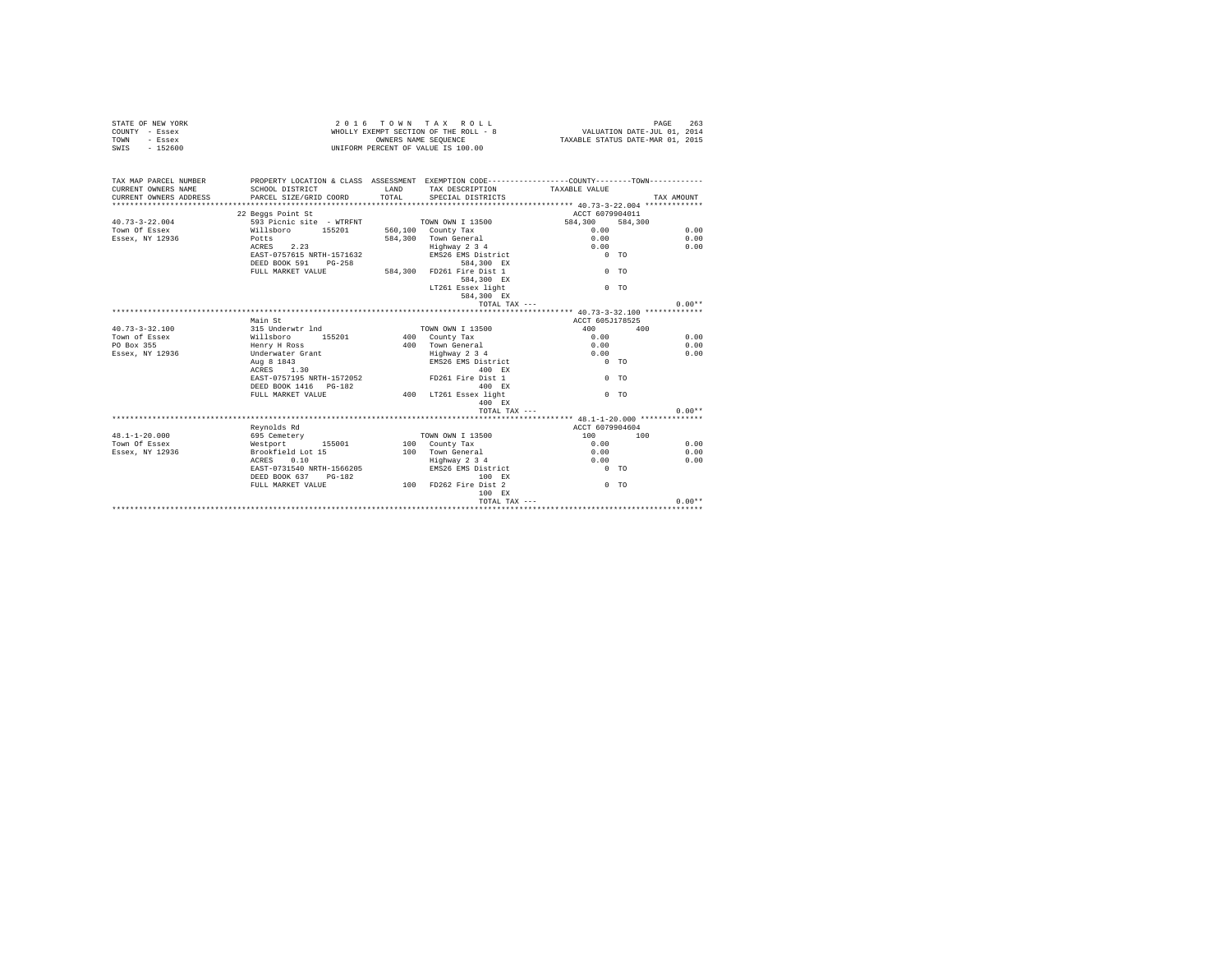| STATE OF NEW YORK<br>COUNTY - Essex<br>- Essex<br>TOWN<br>SWIS - 152600                                                                                                                          |                                                 |               | 2016 TOWN TAX ROLL<br>UNIFORM PERCENT OF VALUE IS 100.00 |                                |                | 264<br>PAGE |
|--------------------------------------------------------------------------------------------------------------------------------------------------------------------------------------------------|-------------------------------------------------|---------------|----------------------------------------------------------|--------------------------------|----------------|-------------|
| TAX MAP PARCEL NUMBER PROPERTY LOCATION & CLASS ASSESSMENT EXEMPTION CODE--------------COUNTY--------TOWN----------<br>CURRENT OWNERS NAME<br>CURRENT OWNERS ADDRESS<br>************************ | SCHOOL DISTRICT<br>PARCEL SIZE/GRID COORD       | LAND<br>TOTAL | TAX DESCRIPTION<br>SPECIAL DISTRICTS                     | TAXABLE VALUE                  |                | TAX AMOUNT  |
|                                                                                                                                                                                                  | 1610 NYS Route 22                               |               |                                                          | ACCT 605J104503                |                |             |
|                                                                                                                                                                                                  |                                                 |               |                                                          |                                |                |             |
| $48.76 - 1 - 4.000$                                                                                                                                                                              |                                                 |               |                                                          | 291,400 291,400<br>0.00        |                | 0.00        |
| Town of Essex<br>355 Main St                                                                                                                                                                     |                                                 |               |                                                          |                                |                |             |
|                                                                                                                                                                                                  | ---------<br>Friswell<br>195s X 135S Xirr       |               | 291,400 Town General<br>Highway 2 3 4                    | 0.00                           |                | 0.00        |
| Essex, NY 12936                                                                                                                                                                                  | ACRES 0.37                                      |               | EMS26 EMS District                                       | 0.00<br>$0$ TO                 |                | 0.00        |
|                                                                                                                                                                                                  | EAST-0743845 NRTH-1555532                       |               |                                                          |                                |                |             |
|                                                                                                                                                                                                  |                                                 |               | 291,400 EX<br>FD262 Fire Dist 2                          |                                | $0$ TO         |             |
|                                                                                                                                                                                                  | DEED BOOK 1510 PG-32<br>FULL MARKET VALUE       |               | 291.400 291.400 EX                                       |                                |                |             |
|                                                                                                                                                                                                  |                                                 |               | 291,400 EX<br>LT262 Whallonsburg light                   |                                |                |             |
|                                                                                                                                                                                                  |                                                 |               | 291,400 EX                                               |                                | $0$ TO         |             |
|                                                                                                                                                                                                  |                                                 |               | TOTAL TAX ---                                            |                                |                | $0.00**$    |
|                                                                                                                                                                                                  |                                                 |               |                                                          |                                |                |             |
|                                                                                                                                                                                                  | 1856 NYS Route 22                               |               |                                                          |                                |                |             |
| $49.1 - 1 - 31.210$                                                                                                                                                                              |                                                 |               |                                                          | ACCT 605J190015<br>4,200 4,200 |                |             |
| Town Of Essex                                                                                                                                                                                    | 330 Vacant comm<br>Willsboro 155201             |               | TOWN OWN I 13500<br>4,200 County Tax                     | 0.00                           |                | 0.00        |
| Essex, NY 12936                                                                                                                                                                                  |                                                 |               |                                                          | 0.00                           |                | 0.00        |
|                                                                                                                                                                                                  | Wharton<br>ACRES 4.20                           |               | 4,200 Town General<br>Highway 2 3 4<br>Highway 2 3 4     | 0.00                           |                | 0.00        |
|                                                                                                                                                                                                  | ACRES 4.20<br>EAST-0745291 NRTH-1561345         |               | EMS26 EMS District                                       | $0$ TO                         |                |             |
|                                                                                                                                                                                                  |                                                 |               |                                                          |                                |                |             |
|                                                                                                                                                                                                  | DEED BOOK 961 PG-266<br>FULL MARKET VALUE 4,200 |               | EMS26 EMS District<br>4,200 EX<br>1991 2                 |                                | 0 <sub>0</sub> |             |
|                                                                                                                                                                                                  |                                                 |               | 4.200 EX                                                 |                                |                |             |
|                                                                                                                                                                                                  |                                                 |               | LT262 Whallonsburg light                                 |                                | 0 <sub>0</sub> |             |
|                                                                                                                                                                                                  |                                                 |               | 4.200 EX                                                 |                                |                |             |
|                                                                                                                                                                                                  |                                                 |               | TOTAL TAX ---                                            |                                |                | $0.00**$    |
|                                                                                                                                                                                                  |                                                 |               |                                                          |                                |                |             |
|                                                                                                                                                                                                  | 1858 NYS Route 22                               |               |                                                          | ACCT 6079905106                |                |             |
| $49.1 - 1 - 32.000$                                                                                                                                                                              | 651 Highway gar                                 |               | TOWN OWN I 13500                                         | 206,000 206,000                |                |             |
| Town of Essex                                                                                                                                                                                    |                                                 |               | 25,000 County Tax                                        | 0.00                           |                | 0.00        |
| Tool Shed                                                                                                                                                                                        | Willsboro 155201<br>Wharton                     |               | 25,000 County Tax<br>206,000 Town General                | 0.00                           |                | 0.00        |
| Essex, NY 12936                                                                                                                                                                                  | 00001.00                                        |               | Highway 2 3 4                                            | 0.00                           |                | 0.00        |
|                                                                                                                                                                                                  | ACRES 1.00                                      |               | EMS26 EMS District 0 TO                                  |                                |                |             |
|                                                                                                                                                                                                  | EAST-0745046 NRTH-1561553                       |               | 206.000 EX                                               |                                |                |             |
|                                                                                                                                                                                                  | DEED BOOK 194 PG-288                            |               | FD262 Fire Dist 2                                        |                                | $0$ TO         |             |
|                                                                                                                                                                                                  | FULL MARKET VALUE 206,000                       |               | 206,000 EX                                               |                                |                |             |
|                                                                                                                                                                                                  |                                                 |               | $1000$ EX<br>TOTAL TAX ---                               |                                |                | $0.00**$    |
|                                                                                                                                                                                                  |                                                 |               |                                                          |                                |                |             |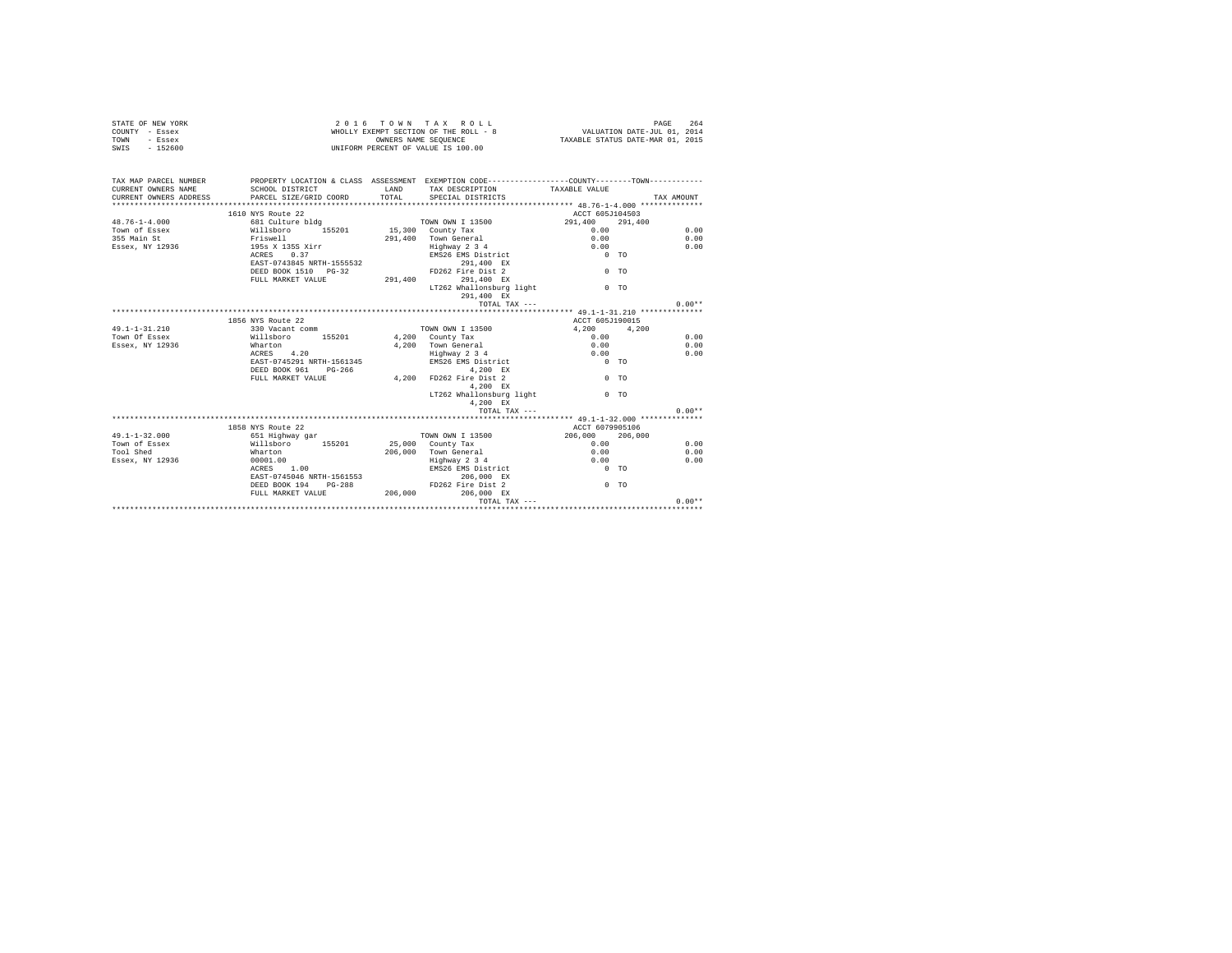| STATE OF NEW YORK<br>COUNTY - Essex<br>- Essex<br>TOWN<br>SWIS - 152600                                                                                             |                                            |                       | 2016 TOWN TAX ROLL<br>WHOLLY EXEMPT SECTION OF THE ROLL - 8 VALUATION DATE-JUL 01, 2014<br>OWNERS NAME SEQUENCE<br>UNIFORM PERCENT OF VALUE IS 100.00 | TAXABLE STATUS DATE-MAR 01, 2015 | PAGE<br>265 |
|---------------------------------------------------------------------------------------------------------------------------------------------------------------------|--------------------------------------------|-----------------------|-------------------------------------------------------------------------------------------------------------------------------------------------------|----------------------------------|-------------|
| TAX MAP PARCEL NUMBER PROPERTY LOCATION & CLASS ASSESSMENT EXEMPTION CODE---------------COUNTY-------TOWN---------<br>CURRENT OWNERS NAME<br>CURRENT OWNERS ADDRESS | SCHOOL DISTRICT<br>PARCEL SIZE/GRID COORD  | <b>T.AND</b><br>TOTAL | TAX DESCRIPTION<br>SPECIAL DISTRICTS                                                                                                                  | TAXABLE VALUE                    | TAX AMOUNT  |
|                                                                                                                                                                     |                                            |                       |                                                                                                                                                       |                                  |             |
|                                                                                                                                                                     | 1854 NYS Route 22                          |                       |                                                                                                                                                       | ACCT 605J101105                  |             |
| $49.1 - 1 - 33.000$                                                                                                                                                 |                                            |                       |                                                                                                                                                       | 35, 200 35, 200                  | 0.00        |
| Town Of Essex                                                                                                                                                       |                                            |                       |                                                                                                                                                       | 0.00                             |             |
| Essex, NY 12936                                                                                                                                                     | Wharton                                    |                       | 35,200 Town General                                                                                                                                   | 0.00                             | 0.00        |
|                                                                                                                                                                     | 110 X 110<br>$ACRRS = 0.30$                |                       | Enghway 2 3 4 0.00<br>EMS26 EMS District 0 TO                                                                                                         |                                  | 0.00        |
|                                                                                                                                                                     | EAST-0745040 NRTH-1561395                  |                       | 35,200 EX                                                                                                                                             |                                  |             |
|                                                                                                                                                                     | DEED BOOK 784 PG-166                       |                       | FD262 Fire Dist 2                                                                                                                                     | $0$ TO                           |             |
|                                                                                                                                                                     | FULL MARKET VALUE 35, 200 35, 200 EX       |                       |                                                                                                                                                       |                                  |             |
|                                                                                                                                                                     |                                            |                       | LT262 Whallonsburg light                                                                                                                              | 0 <sub>0</sub>                   |             |
|                                                                                                                                                                     |                                            |                       | 35.200 EX                                                                                                                                             |                                  |             |
|                                                                                                                                                                     |                                            |                       | TOTAL TAX ---                                                                                                                                         |                                  | $0.00**$    |
|                                                                                                                                                                     |                                            |                       |                                                                                                                                                       |                                  |             |
|                                                                                                                                                                     | 1741 Lake Shore Rd                         |                       |                                                                                                                                                       | ACCT 6079905008                  |             |
| $49.15 - 1 - 39.000$                                                                                                                                                | 592 Athletic fld - WTRFNT TOWN OWN I 13500 |                       |                                                                                                                                                       | 291,500 291,500                  |             |
| Town Of Essex                                                                                                                                                       | Willsboro 155201 283,300 County Tax        |                       |                                                                                                                                                       | $0.00 -$                         | 0.00        |
| Essex, NY 12936                                                                                                                                                     |                                            |                       |                                                                                                                                                       | 0.00                             | 0.00        |
|                                                                                                                                                                     | Friswell<br>ACRES 8.80                     |                       | 291,500 Town General<br>Highway 2 3 4                                                                                                                 | 0.00                             | 0.00        |
|                                                                                                                                                                     | EAST-0757104 NRTH-1558287                  |                       | EMS26 EMS District                                                                                                                                    | $0$ TO                           |             |
|                                                                                                                                                                     | DEED BOOK 388 PG-473                       |                       | 291.500 EX                                                                                                                                            |                                  |             |
|                                                                                                                                                                     |                                            |                       | DEED BOOK 388 PG-473 291,500 PD262 Fire Dist 2<br>PULL MARKET VALUE 291,500 PD262 Fire Dist 2                                                         | $0$ TO                           |             |
|                                                                                                                                                                     |                                            |                       | 291,500 EX                                                                                                                                            |                                  |             |
|                                                                                                                                                                     |                                            |                       | TOTAL TAX $---$                                                                                                                                       |                                  | $0.00**$    |
|                                                                                                                                                                     |                                            |                       |                                                                                                                                                       |                                  |             |
|                                                                                                                                                                     | 1648 Lake Shore Rd                         |                       |                                                                                                                                                       | ACCT 6079905108                  |             |
| 49.15-1-18.000                                                                                                                                                      | 695 Cemetery                               |                       | TOWN CEMET 13510                                                                                                                                      | 2.400 2.400                      |             |
| Whallon Bay Cemetery Millsboro 155201 2,400 County Tax                                                                                                              |                                            |                       |                                                                                                                                                       | 0.00                             | 0.00        |
| Essex, NY 12936                                                                                                                                                     | Judd                                       |                       | 2,400 Town General<br>Highway 2 3 4                                                                                                                   | 0.00                             | 0.00        |
|                                                                                                                                                                     | ACRES 1.00                                 |                       |                                                                                                                                                       | 0.00                             | 0.00        |
|                                                                                                                                                                     | EAST-0756654 NRTH-1556257                  |                       | EMS26 EMS District                                                                                                                                    | $0$ TO                           |             |
|                                                                                                                                                                     |                                            |                       | 2,400 EX                                                                                                                                              |                                  |             |
|                                                                                                                                                                     |                                            |                       | DEED BOOK 134 PG-069 2,400 2,400 EX<br>FULL MARKET VALUE 2,400 FD262 Fire Dist 2                                                                      | $0$ TO                           |             |
|                                                                                                                                                                     |                                            |                       | 2.400 EX                                                                                                                                              |                                  |             |
|                                                                                                                                                                     |                                            |                       | TOTAL TAX ---                                                                                                                                         |                                  | $0.00**$    |
|                                                                                                                                                                     |                                            |                       |                                                                                                                                                       |                                  |             |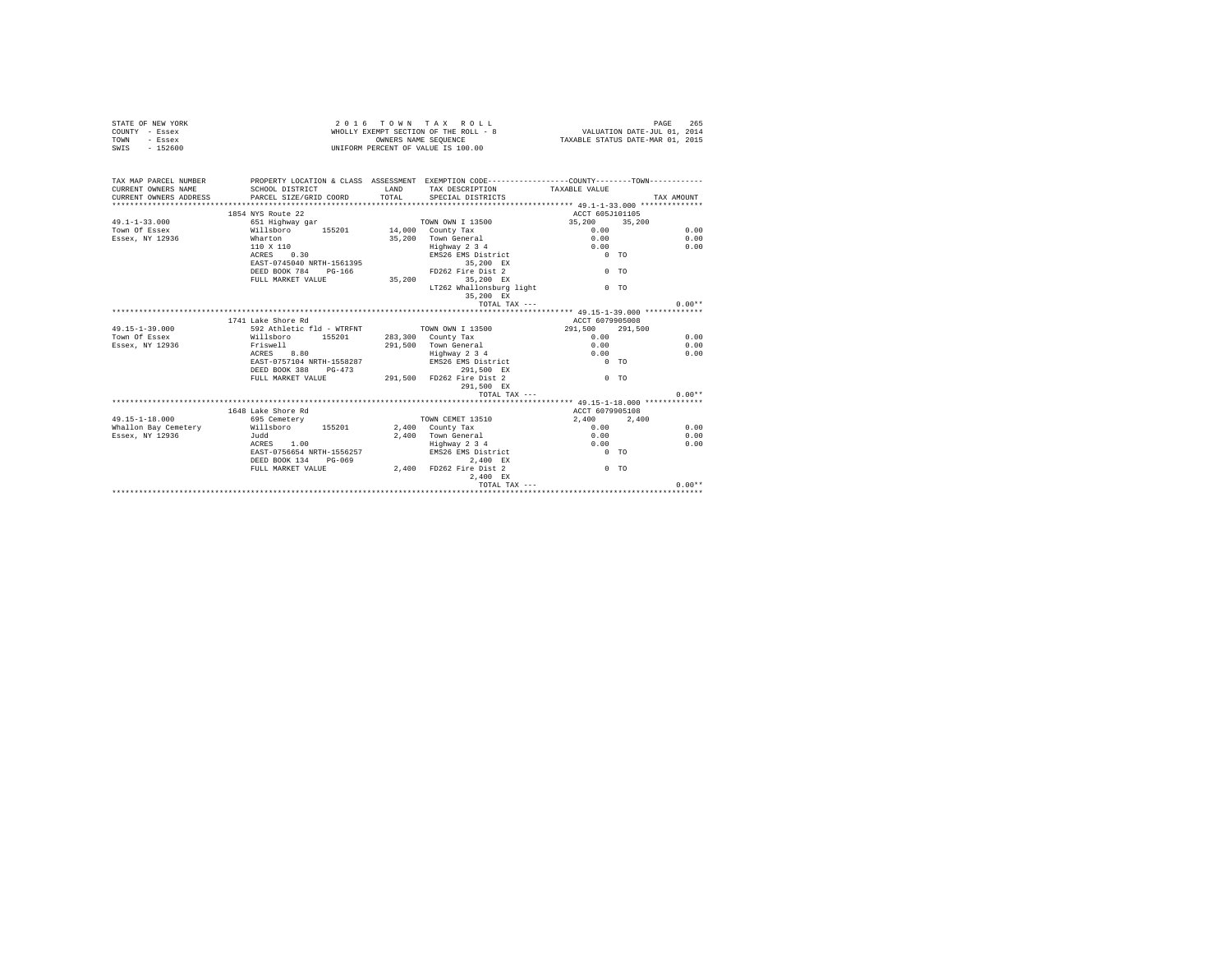| STATE OF NEW YORK<br>COUNTY - Essex<br>- Essex<br>TOWN<br>$-152600$<br>SWIS | 2 0 1 6                                   | TOWN TAX ROLL<br>WHOLLY EXEMPT SECTION OF THE ROLL - 8 WALUATION DATE-JUL 01, 2014<br>OWNERS NAME SEOUENCE<br>UNIFORM PERCENT OF VALUE IS 100.00 | TAXABLE STATUS DATE-MAR 01, 2015                                                             | 266<br>PAGE        |            |
|-----------------------------------------------------------------------------|-------------------------------------------|--------------------------------------------------------------------------------------------------------------------------------------------------|----------------------------------------------------------------------------------------------|--------------------|------------|
| TAX MAP PARCEL NUMBER                                                       |                                           |                                                                                                                                                  | PROPERTY LOCATION & CLASS ASSESSMENT EXEMPTION CODE---------------COUNTY-------TOWN--------- |                    |            |
| CURRENT OWNERS NAME                                                         | SCHOOL DISTRICT                           | T.AND                                                                                                                                            | TAX DESCRIPTION                                                                              | TAXABLE VALUE      |            |
| CURRENT OWNERS ADDRESS                                                      | PARCEL SIZE/GRID COORD                    | TOTAL                                                                                                                                            | SPECIAL DISTRICTS                                                                            |                    | TAX AMOUNT |
|                                                                             | 1552 NYS Route 22                         |                                                                                                                                                  |                                                                                              | ACCT 605J103404    |            |
| $48.4 - 1 - 14.000$                                                         | 311 Res vac land                          |                                                                                                                                                  | VOL F DEPT 26400                                                                             | 27,000<br>27,000   |            |
| Whallonsburg Vol Fire Dept                                                  | Willsboro<br>155201                       |                                                                                                                                                  | 27,000 County Tax                                                                            | 0.00               | 0.00       |
| $Rf \approx 22$                                                             | Judd                                      |                                                                                                                                                  | 27.000 Town General                                                                          | 0.00               | 0.00       |
| Essex, NY 12936                                                             | ACRES 3.00                                |                                                                                                                                                  | Highway 2 3 4                                                                                | 0.00               | 0.00       |
|                                                                             | EAST-0743186 NRTH-1554265                 |                                                                                                                                                  | EMS26 EMS District                                                                           | 0 <sub>0</sub>     |            |
|                                                                             | DEED BOOK 1266 PG-186                     |                                                                                                                                                  | 27.000 EX                                                                                    |                    |            |
|                                                                             | FULL MARKET VALUE                         | 27,000                                                                                                                                           | FD262 Fire Dist 2                                                                            | 0 <sub>0</sub>     |            |
|                                                                             |                                           |                                                                                                                                                  | 27.000 EX<br>LT262 Whallonsburg light                                                        | $0$ TO             |            |
|                                                                             |                                           |                                                                                                                                                  | 27,000 EX                                                                                    |                    |            |
|                                                                             |                                           |                                                                                                                                                  | TOTAL TAX $---$                                                                              |                    | $0.00**$   |
|                                                                             |                                           |                                                                                                                                                  |                                                                                              |                    |            |
|                                                                             | 1637 NYS Route 22                         |                                                                                                                                                  |                                                                                              | ACCT 6079905006    |            |
| $49.69 - 1 - 1.000$                                                         | 662 Police/fire                           |                                                                                                                                                  | VOL F DEPT 26400                                                                             | 218,900<br>218,900 |            |
| Whallonsburgh Fire Station                                                  | Willsboro<br>155201                       |                                                                                                                                                  | 15,700 County Tax                                                                            | 0.00               | 0.00       |
| Whallonsburgh, NY 12936                                                     | Friswell                                  |                                                                                                                                                  | 218,900 Town General                                                                         | 0.00               | 0.00       |
|                                                                             | 95.6 X 128 X Irr                          |                                                                                                                                                  | Highway 2 3 4                                                                                | 0.00               | 0.00       |
|                                                                             | 0.43<br>ACRES                             |                                                                                                                                                  | EMS26 EMS District                                                                           | 0 <sub>0</sub>     |            |
|                                                                             | EAST-0744089 NRTH-1556184                 |                                                                                                                                                  | 218,900 EX                                                                                   |                    |            |
|                                                                             | DEED BOOK 329 PG-558<br>FULL MARKET VALUE | 218,900                                                                                                                                          | FD262 Fire Dist 2<br>218,900 EX                                                              | 0 <sub>0</sub>     |            |
|                                                                             |                                           |                                                                                                                                                  | LT262 Whallonsburg light                                                                     | $0$ TO             |            |
|                                                                             |                                           |                                                                                                                                                  | 218,900 EX                                                                                   |                    |            |
|                                                                             |                                           |                                                                                                                                                  | TOTAL TAX $---$                                                                              |                    | $0.00**$   |
|                                                                             |                                           |                                                                                                                                                  |                                                                                              |                    |            |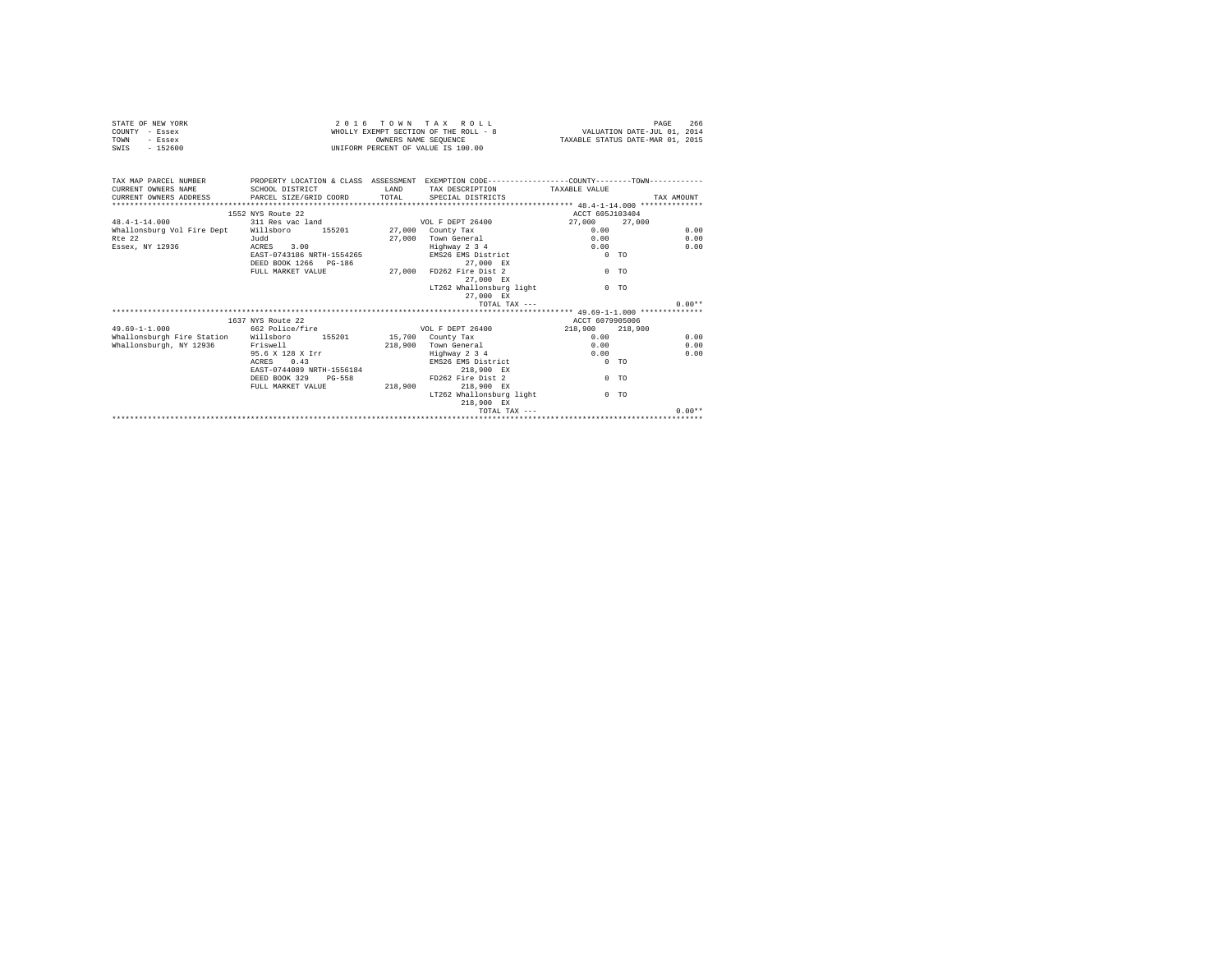| STATE OF NEW YORK | 2016 TOWN TAX ROLL                    | 267<br>PAGE                      |
|-------------------|---------------------------------------|----------------------------------|
| COUNTY - Essex    | WHOLLY EXEMPT SECTION OF THE ROLL - 8 | VALUATION DATE-JUL 01, 2014      |
| TOWN<br>$-$ Essex |                                       | TAXABLE STATUS DATE-MAR 01, 2015 |
| SWIS<br>$-152600$ | UNIFORM PERCENT OF VALUE IS 100.00    | RPS155/V04/L015                  |
|                   |                                       | CURRENT DATE 12/16/2015          |

#### R O L L S U B S E C T I O N - - T O T A L S

#### \*\*\* S P E C I A L D I S T R I C T S U M M A R Y \*\*\*

| CODE | DISTRICT NAME        | TOTAL<br>PARCELS | EXTENSION<br>TYPE | <b>EXTENSION</b><br>VALUE | AD VALOREM<br>VALUE | EXEMPT<br>AMOUNT | TAXABLE<br>VALUE | TOTAL<br>TAX |
|------|----------------------|------------------|-------------------|---------------------------|---------------------|------------------|------------------|--------------|
|      | SR150 Return sewer r |                  | 1 MOVTAX          | 299.44                    |                     |                  | 299.44           | 299.44       |
|      | WR151 Return water r |                  | 1 MOVTAX          | 172.40                    |                     |                  | 172.40           | 172.40       |
|      | EMS26 EMS District   |                  | 51 TOTAL          |                           | 11860,880           | 11413,080        | 447,800          | 196.30       |
|      | FD261 Fire Dist 1    |                  | 25 TOTAL          |                           | 9273.880            | 8826,080         | 447,800          | 447.02       |
|      | FD262 Fire Dist 2    |                  | 26 TOTAL          |                           | 2587,000            | 2587,000         |                  |              |
|      | LT261 Essex light    |                  | 21 TOTAL          |                           | 8736,480            | 8288,680         | 447,800          | 41.13        |
|      | LT262 Whallonsburg 1 |                  | 14 TOTAL          |                           | 1534,600            | 1534,600         |                  |              |
|      | WB261 Water B&I      |                  | 4 TOTAL C         |                           | 1160,000            | 2,400            | 1157.600         | 317.92       |

| CODE   | DISTRICT NAME   | TOTAL<br>PARCELS | ASSESSED<br>LAND | ASSESSED<br>TOTAL | EXEMPT<br>AMOUNT<br>-----------<br>STAR AMOUNT | TOTAL<br>TAXABLE<br>------------<br>STAR TAXABLE |
|--------|-----------------|------------------|------------------|-------------------|------------------------------------------------|--------------------------------------------------|
|        | Westport        | 5                | 244,500          | 244,500           | 244.500                                        |                                                  |
| 155001 | Willsboro       | 46               | 3107,300         | 11616,380         | 11616,380                                      |                                                  |
| 155201 |                 |                  |                  |                   |                                                |                                                  |
|        | SUB-TOTAL       | 51               | 3351,800         | 11860.880         | 11860,880                                      |                                                  |
|        | SUB-TOTAL(CONT) |                  |                  |                   |                                                |                                                  |
|        | TOTAL           | 51               | 3351,800         | 11860,880         | 11860,880                                      |                                                  |
|        | TO TAL (CONT)   |                  |                  |                   |                                                |                                                  |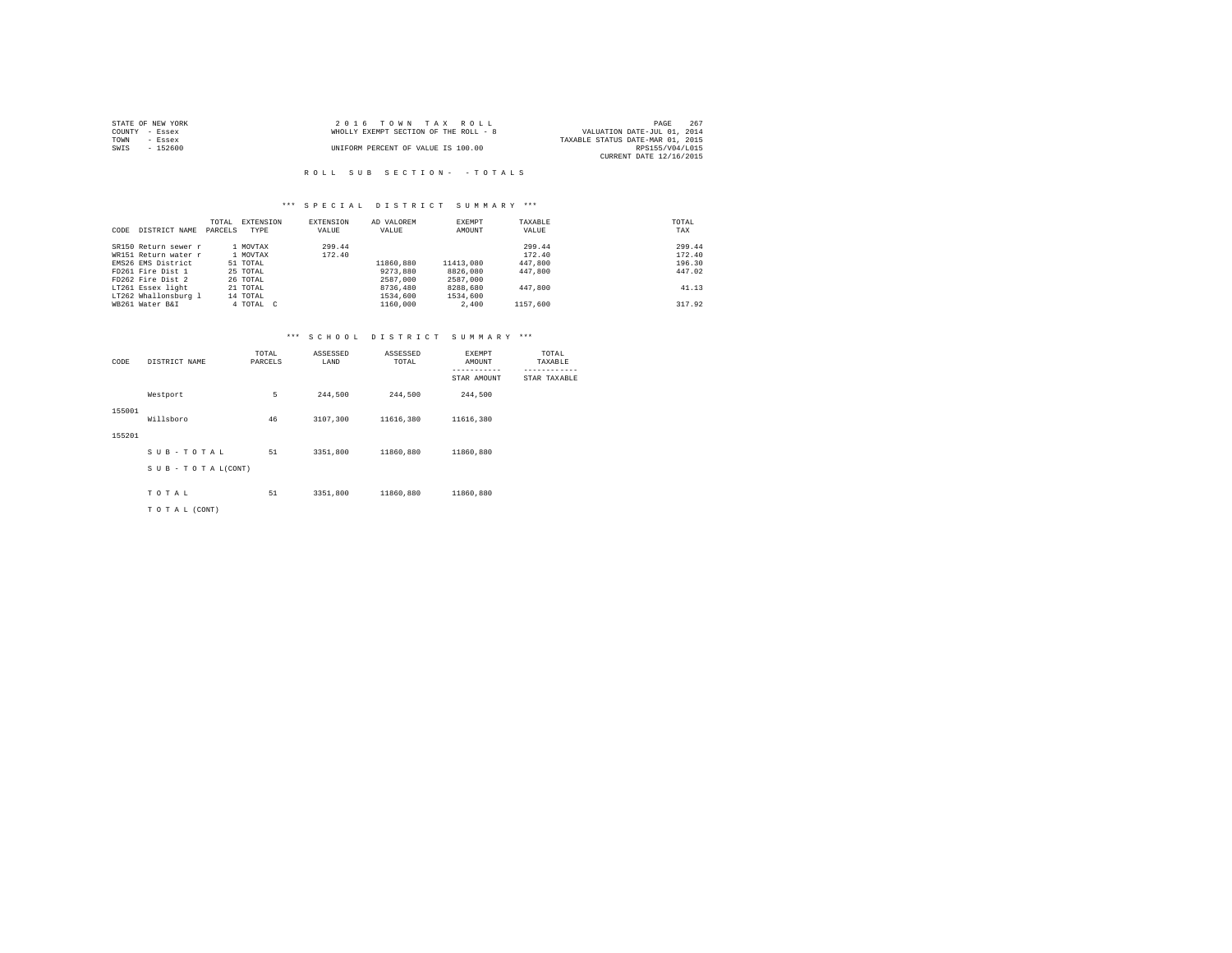| STATE OF NEW YORK |           | 2016 TOWN TAX ROLL                    | 268<br>PAGE                      |
|-------------------|-----------|---------------------------------------|----------------------------------|
| COUNTY - Essex    |           | WHOLLY EXEMPT SECTION OF THE ROLL - 8 | VALUATION DATE-JUL 01, 2014      |
| TOWN              | - Essex   |                                       | TAXABLE STATUS DATE-MAR 01, 2015 |
| SWIS              | $-152600$ | UNIFORM PERCENT OF VALUE IS 100.00    | RPS155/V04/L015                  |
|                   |           |                                       | CURRENT DATE 12/16/2015          |

R O L L S U B S E C T I O N - - T O T A L S

#### \*\*\* S Y S T E M C O D E S S U M M A R Y \*\*\*

| CODE  | DESCRIPTION        | TOTAL<br>PARCELS | COUNTY           | TOWN             |
|-------|--------------------|------------------|------------------|------------------|
| 50000 | WHOLLY EX<br>TOTAL |                  | 40,100<br>40,100 | 40,100<br>40,100 |

### \*\*\* E X E M P T I O N S U M M A R Y \*\*\*

|       |             | TOTAL                   |           |           |
|-------|-------------|-------------------------|-----------|-----------|
| CODE  | DESCRIPTION | PARCELS                 | COUNTY    | TOWN      |
|       |             |                         |           |           |
| 12100 | N.Y. STATE  | 2                       | 27,500    | 27.500    |
| 13100 | CNTY OWN I  |                         | 50,500    | 50.500    |
| 13500 | TOWN OWN I  | 16                      | 5923,300  | 5923,300  |
| 13510 | TOWN CEMET  | 4                       | 11,600    | 11,600    |
| 14100 | USA         |                         | 182,400   | 182,400   |
| 21600 | CHURCH PAR  | $\overline{\mathbf{c}}$ | 447,800   | 447.800   |
| 25110 | CONST REL   | 4                       | 1346,600  | 1346,600  |
| 25120 | CONST ED    |                         | 508,880   | 508,880   |
| 25300 | NP ORGANIZ  | 14                      | 2109,700  | 2109,700  |
| 25400 | FRATERNAL   | 1                       | 393,300   | 393,300   |
| 26400 | VOL F DEPT  | 4                       | 819,200   | 819,200   |
|       | TOTAL       | 50                      | 11820.780 | 11820.780 |

| ROLL       |                 | TOTAL   | ASSESSED | ASSESSED  | EXEMPT      | TOTAL        | TOTAL    |
|------------|-----------------|---------|----------|-----------|-------------|--------------|----------|
| <b>SEC</b> | DESCRIPTION     | PARCELS | LAND     | TOTAL     | AMOUNT      | TAXABLE      | TAX      |
|            |                 |         |          |           | ----------- |              |          |
|            |                 |         |          |           | STAR AMOUNT | STAR TAXABLE |          |
|            | RS 8 TOTAL      |         | 3351,800 | 11860.880 | 11,860,880  |              |          |
|            | SPEC DIST TAXES |         |          |           |             |              | 1,474.21 |
|            | WHOLLY EXEMPT   | 5.1     |          |           |             |              | 1,474.21 |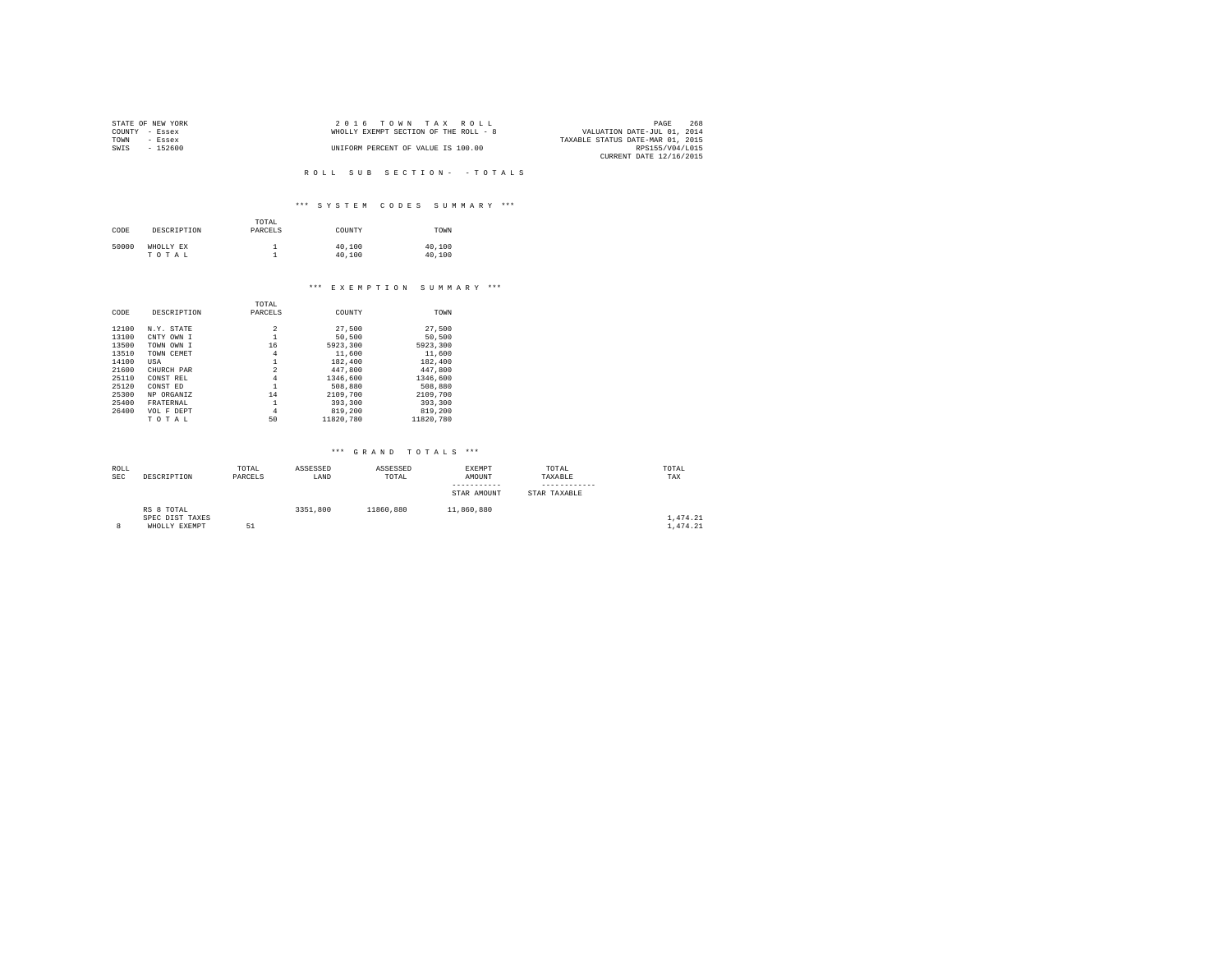| STATE OF NEW YORK | 2016 TOWN TAX ROLL                    | 269<br>PAGE                      |
|-------------------|---------------------------------------|----------------------------------|
| COUNTY - Essex    | WHOLLY EXEMPT SECTION OF THE ROLL - 8 | VALUATION DATE-JUL 01, 2014      |
| TOWN<br>- Essex   |                                       | TAXABLE STATUS DATE-MAR 01, 2015 |
| SWIS<br>$-152600$ | UNIFORM PERCENT OF VALUE IS 100.00    | RPS155/V04/L015                  |
|                   |                                       | CURRENT DATE 12/16/2015          |
|                   |                                       |                                  |
|                   | ROLL SECTION TOTALS                   |                                  |

#### \*\*\* S P E C I A L D I S T R I C T S U M M A R Y \*\*\*

| CODE | DISTRICT NAME        | TOTAL<br>PARCELS | EXTENSION<br>TYPE | EXTENSION<br>VALUE | AD VALOREM<br>VALUE | EXEMPT<br>AMOUNT | TAXABLE<br>VALUE | TOTAL<br>TAX |
|------|----------------------|------------------|-------------------|--------------------|---------------------|------------------|------------------|--------------|
|      |                      |                  |                   |                    |                     |                  |                  |              |
|      | SR150 Return sewer r |                  | 1 MOVTAX          | 299.44             |                     |                  | 299.44           | 299.44       |
|      | WR151 Return water r |                  | 1 MOVTAX          | 172.40             |                     |                  | 172.40           | 172.40       |
|      | EMS26 EMS District   |                  | 51 TOTAL          |                    | 11860,880           | 11413,080        | 447,800          | 196.30       |
|      | FD261 Fire Dist 1    |                  | 25 TOTAL          |                    | 9273.880            | 8826,080         | 447,800          | 447.02       |
|      | FD262 Fire Dist 2    |                  | 26 TOTAL          |                    | 2587.000            | 2587,000         |                  |              |
|      | LT261 Essex light    |                  | 21 TOTAL          |                    | 8736,480            | 8288,680         | 447,800          | 41.13        |
|      | LT262 Whallonsburg 1 |                  | 14 TOTAL          |                    | 1534,600            | 1534,600         |                  |              |
|      | WB261 Water B&I      |                  | 4 TOTAL C         |                    | 1160,000            | 2,400            | 1157.600         | 317.92       |

| CODE   | DISTRICT NAME   | TOTAL<br>PARCELS | ASSESSED<br>LAND | ASSESSED<br>TOTAL | EXEMPT<br>AMOUNT<br>-----------<br>STAR AMOUNT | TOTAL<br>TAXABLE<br>------------<br>STAR TAXABLE |
|--------|-----------------|------------------|------------------|-------------------|------------------------------------------------|--------------------------------------------------|
|        | Westport        | 5                | 244,500          | 244.500           | 244.500                                        |                                                  |
| 155001 | Willsboro       | 46               | 3107,300         | 11616,380         | 11616,380                                      |                                                  |
| 155201 |                 |                  |                  |                   |                                                |                                                  |
|        | SUB-TOTAL       | 51               | 3351,800         | 11860.880         | 11860,880                                      |                                                  |
|        | SUB-TOTAL(CONT) |                  |                  |                   |                                                |                                                  |
|        | TOTAL           | 51               | 3351,800         | 11860,880         | 11860,880                                      |                                                  |
|        | TO TAL (CONT)   |                  |                  |                   |                                                |                                                  |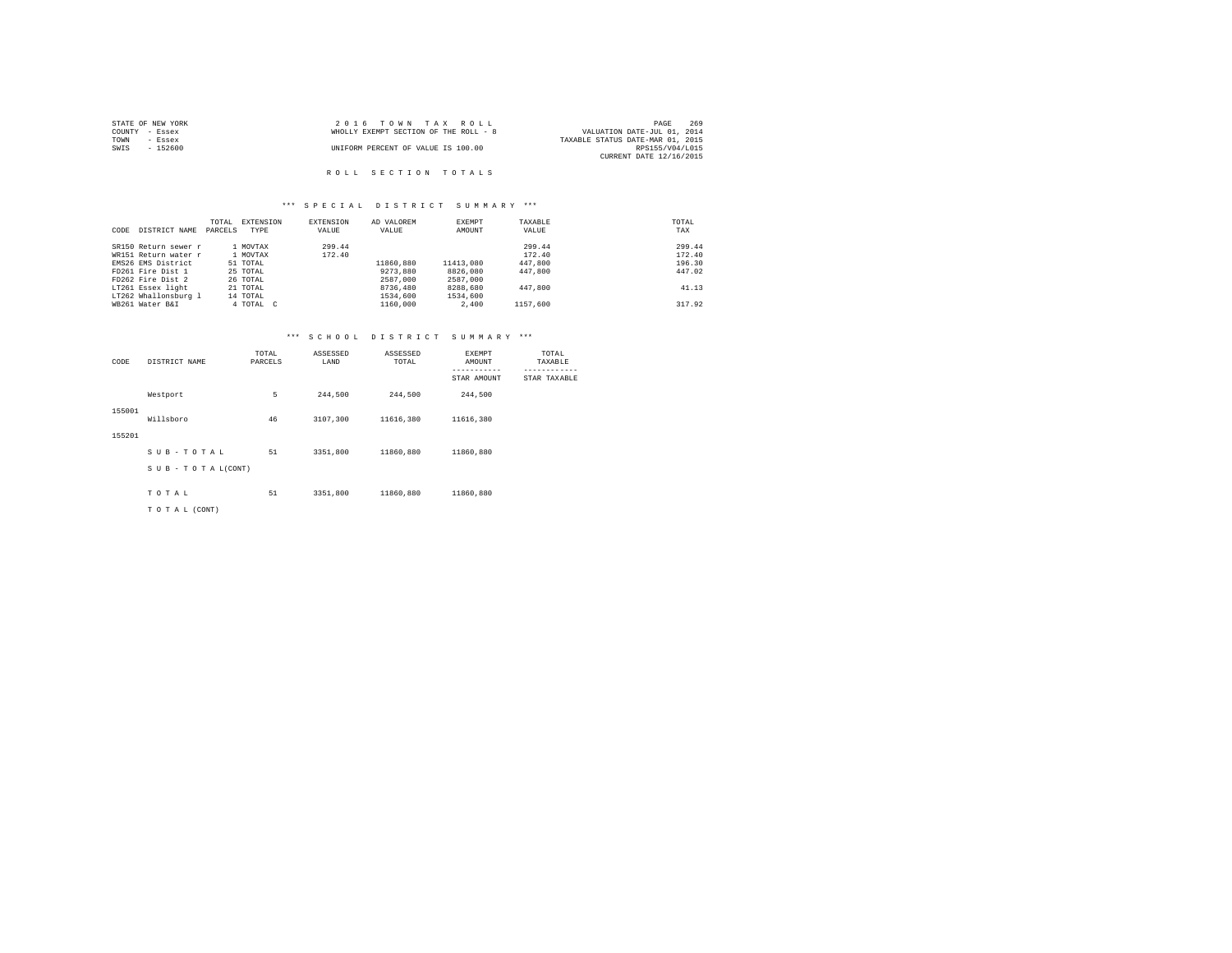|      | STATE OF NEW YORK | 2016 TOWN TAX ROLL                                                   | PAGE            | 270 |
|------|-------------------|----------------------------------------------------------------------|-----------------|-----|
|      | COUNTY - Essex    | VALUATION DATE-JUL 01, 2014<br>WHOLLY EXEMPT SECTION OF THE ROLL - 8 |                 |     |
| TOWN | - Essex           | TAXABLE STATUS DATE-MAR 01, 2015                                     |                 |     |
| SWIS | - 152600          | UNIFORM PERCENT OF VALUE IS 100.00                                   | RPS155/V04/L015 |     |
|      |                   | CURRENT DATE 12/16/2015                                              |                 |     |

# ROLL SECTION TOTALS

# \*\*\* S Y S T E M C O D E S S U M M A R Y \*\*\*

| CODE  | DESCRIPTION        | TOTAL<br>PARCELS | COUNTY           | TOWN             |
|-------|--------------------|------------------|------------------|------------------|
| 50000 | WHOLLY EX<br>TOTAL |                  | 40,100<br>40,100 | 40,100<br>40,100 |

#### \*\*\* E X E M P T I O N S U M M A R Y \*\*\*

|       |             | TOTAL          |           |           |
|-------|-------------|----------------|-----------|-----------|
| CODE  | DESCRIPTION | PARCELS        | COUNTY    | TOWN      |
|       |             |                |           |           |
| 12100 | N.Y. STATE  | 2              | 27,500    | 27.500    |
| 13100 | CNTY OWN I  |                | 50,500    | 50,500    |
| 13500 | TOWN OWN I  | 16             | 5923,300  | 5923,300  |
| 13510 | TOWN CEMET  | 4              | 11,600    | 11,600    |
| 14100 | USA         | 1              | 182,400   | 182,400   |
| 21600 | CHURCH PAR  | $\overline{a}$ | 447.800   | 447.800   |
| 25110 | CONST REL   | 4              | 1346,600  | 1346,600  |
| 25120 | CONST ED    | 1              | 508,880   | 508,880   |
| 25300 | NP ORGANIZ  | 14             | 2109,700  | 2109,700  |
| 25400 | FRATERNAL   | 1              | 393,300   | 393,300   |
| 26400 | VOL F DEPT  | 4              | 819,200   | 819,200   |
|       | TOTAL       | 50             | 11820.780 | 11820.780 |

| ROLL       |                 | TOTAL   | ASSESSED | ASSESSED  | EXEMPT      | TOTAL        | TOTAL    |
|------------|-----------------|---------|----------|-----------|-------------|--------------|----------|
| <b>SEC</b> | DESCRIPTION     | PARCELS | LAND     | TOTAL     | AMOUNT      | TAXABLE      | TAX      |
|            |                 |         |          |           |             |              |          |
|            |                 |         |          |           | STAR AMOUNT | STAR TAXABLE |          |
|            | RS 8 TOTAL      |         | 3351,800 | 11860.880 | 11,860,880  |              |          |
|            | SPEC DIST TAXES |         |          |           |             |              | 1,474.21 |
| 8          | WHOLLY EXEMPT   | 5.1     |          |           |             |              | 1,474.21 |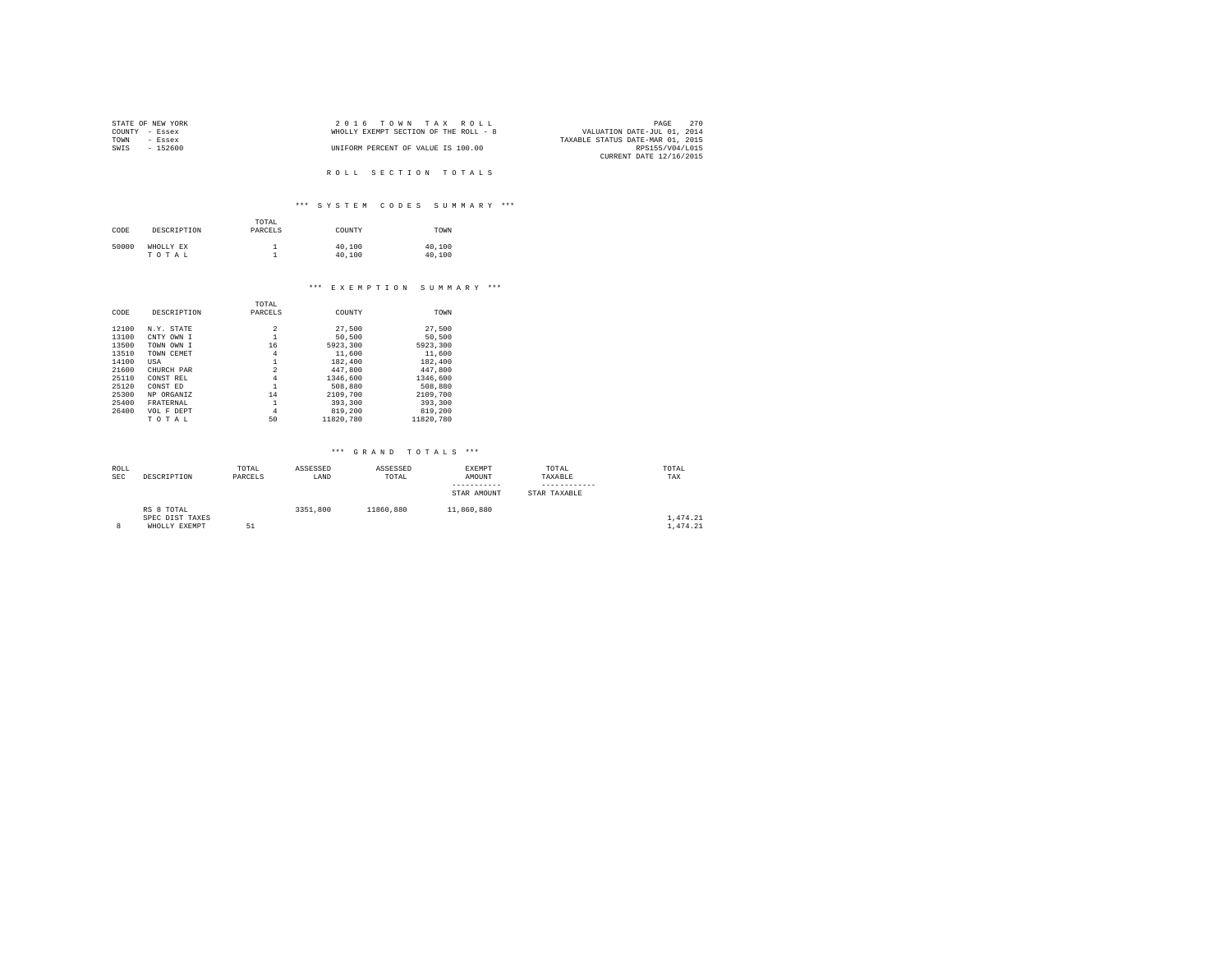| STATE OF NEW YORK | $2.0.16$ TOWN TAX ROLL | 2.71<br>PAGE                     |
|-------------------|------------------------|----------------------------------|
| COUNTY - Essex    |                        | VALUATION DATE-JUL 01, 2014      |
| TOWN<br>- Essex   | SWIS TOTALS            | TAXABLE STATUS DATE-MAR 01, 2015 |
| $-152600$<br>SWIS |                        | RPS155/V04/L015                  |
|                   |                        | CURRENT DATE 12/16/2015          |

#### \*\*\* S P E C I A L D I S T R I C T S U M M A R Y \*\*\*

| CODE | DISTRICT NAME        | TOTAL<br>PARCELS | EXTENSION<br>TYPE | EXTENSION<br>VALUE | AD VALOREM<br>VALUE | EXEMPT<br>AMOUNT | TAXABLE<br>VALUE | TAX<br>RATE | TOTAL<br>TAX |
|------|----------------------|------------------|-------------------|--------------------|---------------------|------------------|------------------|-------------|--------------|
|      | SR150 Return sewer r |                  | 29 MOVTAX         | 17.679.61          |                     |                  | 17.679.61        |             | 17.679.61    |
|      | WR151 Return water r |                  | 37 MOVTAX         | 11,040.62          |                     |                  | 11,040.62        |             | 11,040.62    |
|      | EMS26 EMS District   |                  | 806 TOTAL         |                    | 147103.768          | 11465.348        | 135638,420       | .438371     | 59,459.97    |
|      | FD261 Fire Dist 1    |                  | 445 TOTAL         |                    | 101417.267          | 8878,348         | 92538.919        | .998261     | 92.377.99    |
|      | FD262 Fire Dist 2    |                  | 383 TOTAL         |                    | 45708.384           | 2587,000         | 43121.384        | 1.113137    | 48,000.09    |
|      | LT261 Essex light    |                  | 240 TOTAL         |                    | 62774.523           | 8340.948         | 54433.575        | .091855     | 5.000.01     |
|      | LT262 Whallonsburg 1 |                  | 106 TOTAL         |                    | 14168.195           | 1534,600         | 12633.595        | .257251     | 3,250,00     |
|      | WB261 Water B&I      |                  | 38 TOTAL C        |                    | 15808,200           | 34,668           | 15773.532        | .274637     | 4.331.99     |

| CODE   | DISTRICT NAME      | TOTAL<br>PARCELS | ASSESSED<br>LAND | ASSESSED<br>TOTAL | <b>EXEMPT</b><br>AMOUNT | TOTAL<br>TAXABLE             |
|--------|--------------------|------------------|------------------|-------------------|-------------------------|------------------------------|
|        |                    |                  |                  |                   | STAR AMOUNT             | ------------<br>STAR TAXABLE |
|        | Westport           | 136              | 6523.200         | 10841.554         | 1835.622                | 9.005.932                    |
| 155001 | Willsboro          | 671              | 61166.160        | 136262.584        | 1298.950<br>18628.176   | 7.706.982<br>117,634,408     |
| 155201 |                    |                  |                  |                   | 6259.825                | 111, 374, 583                |
|        | SUB-TOTAL          | 807              | 67689.360        | 147104.138        | 20463.798               | 126,640,340                  |
|        | SUB - TO TAL(CONT) |                  |                  |                   | 7558.775                | 119,081,565                  |
|        | TOTAL              | 807              | 67689.360        | 147104.138        | 20463.798               | 126,640,340                  |
|        | TO TAL (CONT)      |                  |                  |                   | 7558.775                | 119,081,565                  |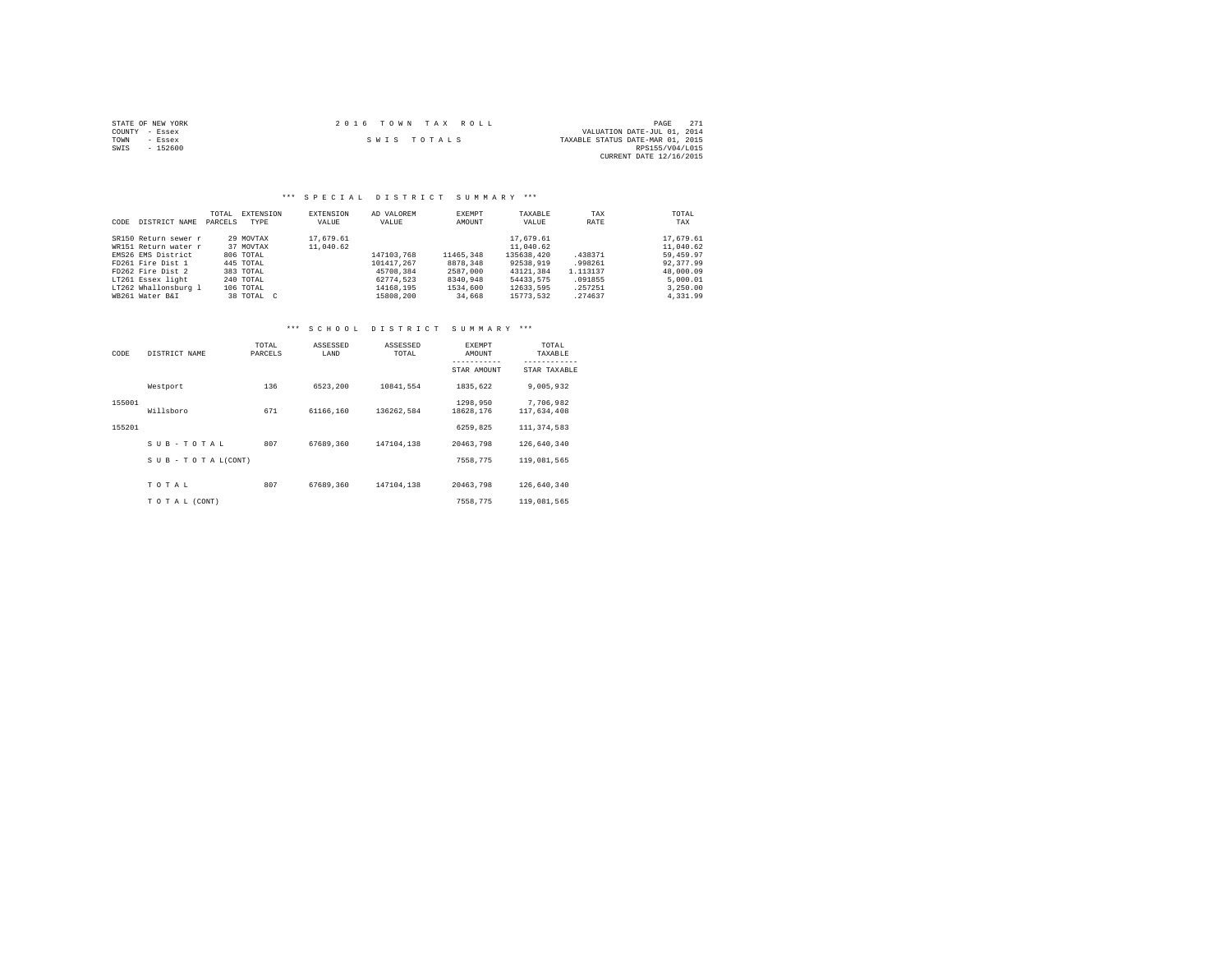| STATE OF NEW YORK | 2016 TOWN TAX ROLL | 272<br>PAGE                      |
|-------------------|--------------------|----------------------------------|
| COUNTY - Essex    |                    | VALUATION DATE-JUL 01, 2014      |
| TOWN<br>- Essex   | SWIS TOTALS        | TAXABLE STATUS DATE-MAR 01, 2015 |
| $-152600$<br>SWIS |                    | RPS155/V04/L015                  |
|                   |                    | CURRENT DATE 12/16/2015          |

\*\*\* S Y S T E M C O D E S S U M M A R Y \*\*\*

| CODE  | DESCRIPTION        | TOTAL<br>PARCELS | COUNTY           | TOWN             |
|-------|--------------------|------------------|------------------|------------------|
| 50000 | WHOLLY EX<br>TOTAL |                  | 40,100<br>40,100 | 40,100<br>40,100 |

#### \*\*\* E X E M P T I O N S U M M A R Y \*\*\*

|       |             | TOTAL                                      |          |          |
|-------|-------------|--------------------------------------------|----------|----------|
| CODE  | DESCRIPTION | PARCELS                                    | COUNTY   | TOWN     |
| 12100 | N.Y. STATE  | 2                                          | 27,500   | 27,500   |
| 13100 | CNTY OWN I  | $\mathbf{1}$                               | 50,500   | 50,500   |
| 13500 | TOWN OWN I  | 16                                         | 5923,300 | 5923.300 |
| 13510 | TOWN CEMET  | $\overline{4}$                             | 11,600   | 11,600   |
| 14100 | USA         | $\,1\,$                                    | 182,400  | 182,400  |
| 21600 | CHURCH PAR  | $\overline{\mathbf{c}}$                    | 447.800  | 447.800  |
| 25110 | CONST REL   | $\overline{4}$                             | 1346,600 | 1346,600 |
| 25120 | CONST ED    | $\mathbf{1}$                               | 508,880  | 508,880  |
| 25300 | NP ORGANIZ  | 14                                         | 2109,700 | 2109,700 |
| 25400 | FRATERNAL   | $\,1\,$                                    | 393,300  | 393,300  |
| 26400 | VOL F DEPT  | $\overline{4}$                             | 819,200  | 819,200  |
| 33302 | CNTY REFOR  | $\mathbf 1$                                | 123,600  |          |
| 41101 | VETERANS    | $\mathbf 1$                                | 5,000    | 5,000    |
| 41120 | VETWAR CTS  | 13                                         | 195,000  | 195,000  |
| 41130 | VETCOM CTS  | 13                                         | 308,575  | 308.575  |
| 41132 | VET COM C   | $\overline{\mathbf{2}}$                    | 25.125   |          |
| 41133 | VET COM T   | $\overline{\mathbf{c}}$                    |          | 25.125   |
| 41140 | VETDIS CTS  | 3                                          | 125,800  | 125,800  |
| 41142 | VET DIS C   | $\begin{array}{c} 1 \\ 1 \\ 5 \end{array}$ | 2.850    |          |
| 41143 | VET DIS T   |                                            |          | 2,850    |
| 41700 | AG. BLDG.   |                                            | 633,148  | 633,148  |
| 41720 | AG DIST C   | 77                                         | 4063.221 | 4063.221 |
| 41800 | AGED ALL    | 20                                         | 1016.322 | 1016,322 |
| 41801 | AGED C/T    | 1                                          | 208,250  | 208,250  |
| 42100 | AG. IMPMNT  | $\,2\,$                                    | 52,268   | 52,268   |
| 47450 | FISCHER     | 18                                         | 504,303  | 504,303  |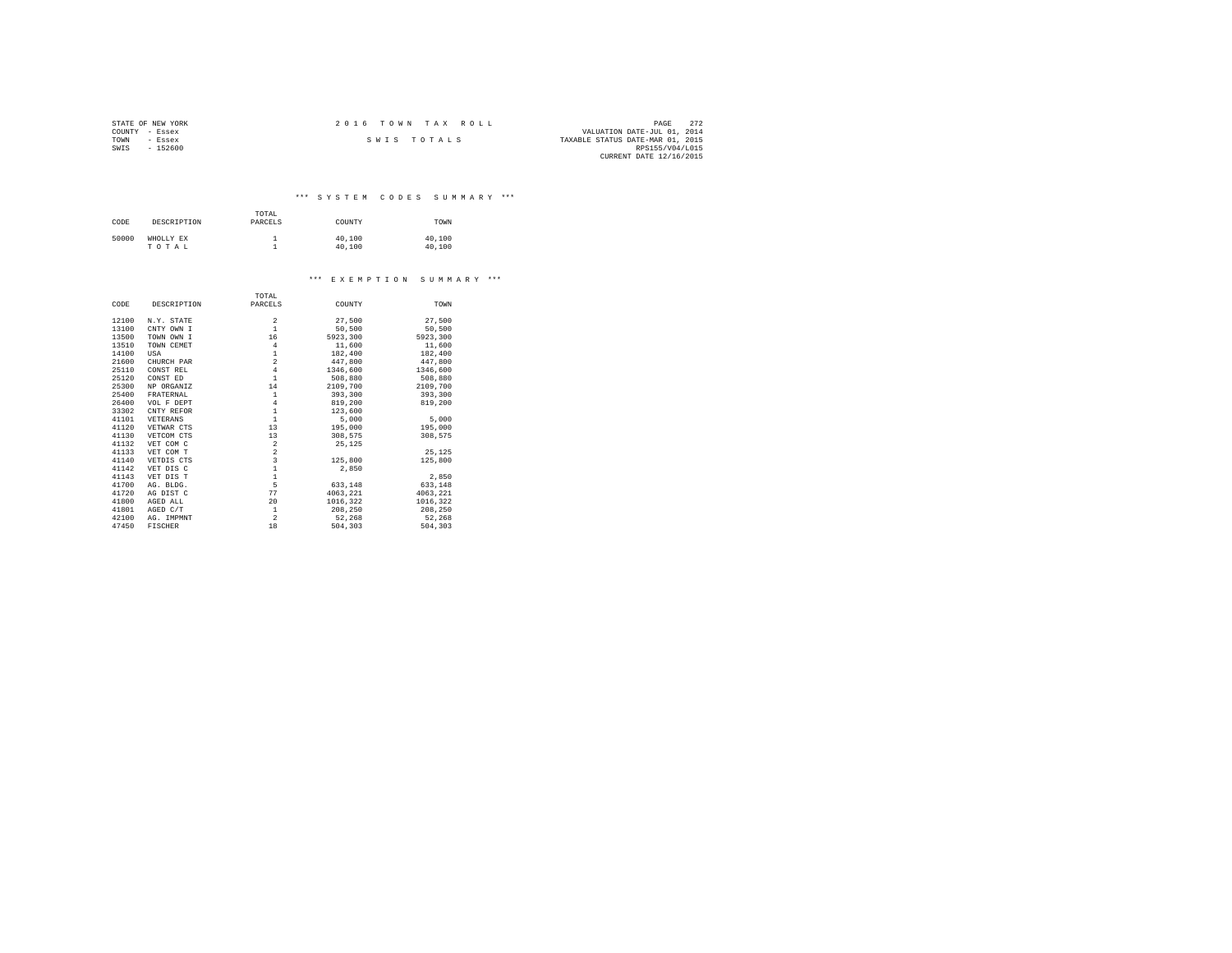| STATE OF NEW YORK | 2016 TOWN TAX ROLL | - 273<br>PAGE                    |
|-------------------|--------------------|----------------------------------|
| COUNTY - Essex    |                    | VALUATION DATE-JUL 01, 2014      |
| TOWN<br>- Essex   | SWIS TOTALS        | TAXABLE STATUS DATE-MAR 01, 2015 |
| SWIS<br>$-152600$ |                    | RPS155/V04/L015                  |
|                   |                    | CURRENT DATE 12/16/2015          |

#### \*\*\* E X E M P T I O N S U M M A R Y \*\*\*

| CODE  | DESCRIPTION | TOTAL<br>PARCELS | COUNTY    | TOWN      |
|-------|-------------|------------------|-----------|-----------|
| 47460 | PRIV FOR    | 15               | 1695.731  | 1695.731  |
|       | TOTAL       | 225              | 20779.973 | 20656.373 |

| ROLL<br><b>SEC</b> | DESCRIPTION       | TOTAL<br>PARCELS | ASSESSED<br>LAND | ASSESSED<br>TOTAL | <b>EXEMPT</b><br>AMOUNT | TOTAL<br>TAXABLE |             |              |
|--------------------|-------------------|------------------|------------------|-------------------|-------------------------|------------------|-------------|--------------|
|                    |                   |                  |                  |                   | -----------             | ------------     | TAX         |              |
|                    |                   |                  |                  |                   | STAR AMOUNT             | STAR TAXABLE     | <b>RATE</b> |              |
|                    | County Tax        |                  | 61571.988        | 129706.351        | 8,959,193               | 120.747.158      | 3.397469    | 410,234.85   |
|                    | Town General      |                  | 61571.988        | 129706.351        | 8.835.593               | 120,870,758      | 3.061262    | 370.017.32   |
|                    | Highway 2 3 4     |                  | 61571.988        | 129706.351        | 8.835.593               | 120,870,758      | 1.875068    | 226,640.97   |
|                    | School Relevy     |                  |                  |                   |                         |                  |             | 112,120.72   |
|                    | SPEC DIST TAXES   |                  |                  |                   |                         |                  |             | 231, 267.97  |
| <sup>1</sup>       | TAXABLE           | 727              |                  |                   |                         |                  |             | 1350, 281.83 |
|                    | County Tax        |                  | 2585.772         | 2586.142          |                         | 2,586,142        | 3.397469    | 8,786.35     |
|                    | Town General      |                  | 2585.772         | 2586.142          |                         | 2.586.142        | 3.061262    | 7,916.85     |
|                    | Highway 2 3 4     |                  | 2585,772         | 2586.142          |                         | 2.586.142        | 1.875068    | 4,849.19     |
|                    | SPEC DIST TAXES   |                  |                  |                   |                         |                  |             | 3.747.51     |
| $\mathcal{L}$      | STATE OWNED LAND  | 11               |                  |                   |                         |                  |             | 25, 299, 90  |
|                    | County Tax        |                  |                  | 564,358           |                         | 564,358          | 3.397469    | 1,917.39     |
|                    | Town General      |                  |                  | 564,358           |                         | 564,358          | 3.061262    | 1,727.65     |
|                    | Highway 2 3 4     |                  |                  | 564,358           |                         | 564,358          | 1.875068    | 1,058.21     |
|                    | SPEC DIST TAXES   |                  |                  |                   |                         |                  |             | 905.39       |
| 5                  | SPECIAL FRANCHISE | 5                |                  |                   |                         |                  |             | 5.608.64     |
|                    | County Tax        |                  | 133,200          | 1798.976          |                         | 1,798,976        | 3.397469    | 6,111.97     |
|                    | Town General      |                  | 133,200          | 1798.976          |                         | 1,798,976        | 3.061262    | 5,507.14     |
|                    | Highway 2 3 4     |                  | 133,200          | 1798.976          |                         | 1,798,976        | 1.875068    | 3,373.20     |
|                    | SPEC DIST TAXES   |                  |                  |                   |                         |                  |             | 2.781.93     |
| 6                  | UTILITIES & N.C.  | 12               |                  |                   |                         |                  |             | 17.774.24    |
|                    | County Tax        |                  | 46.600           | 587.431           |                         | 587, 431         | 3.397469    | 1,995.78     |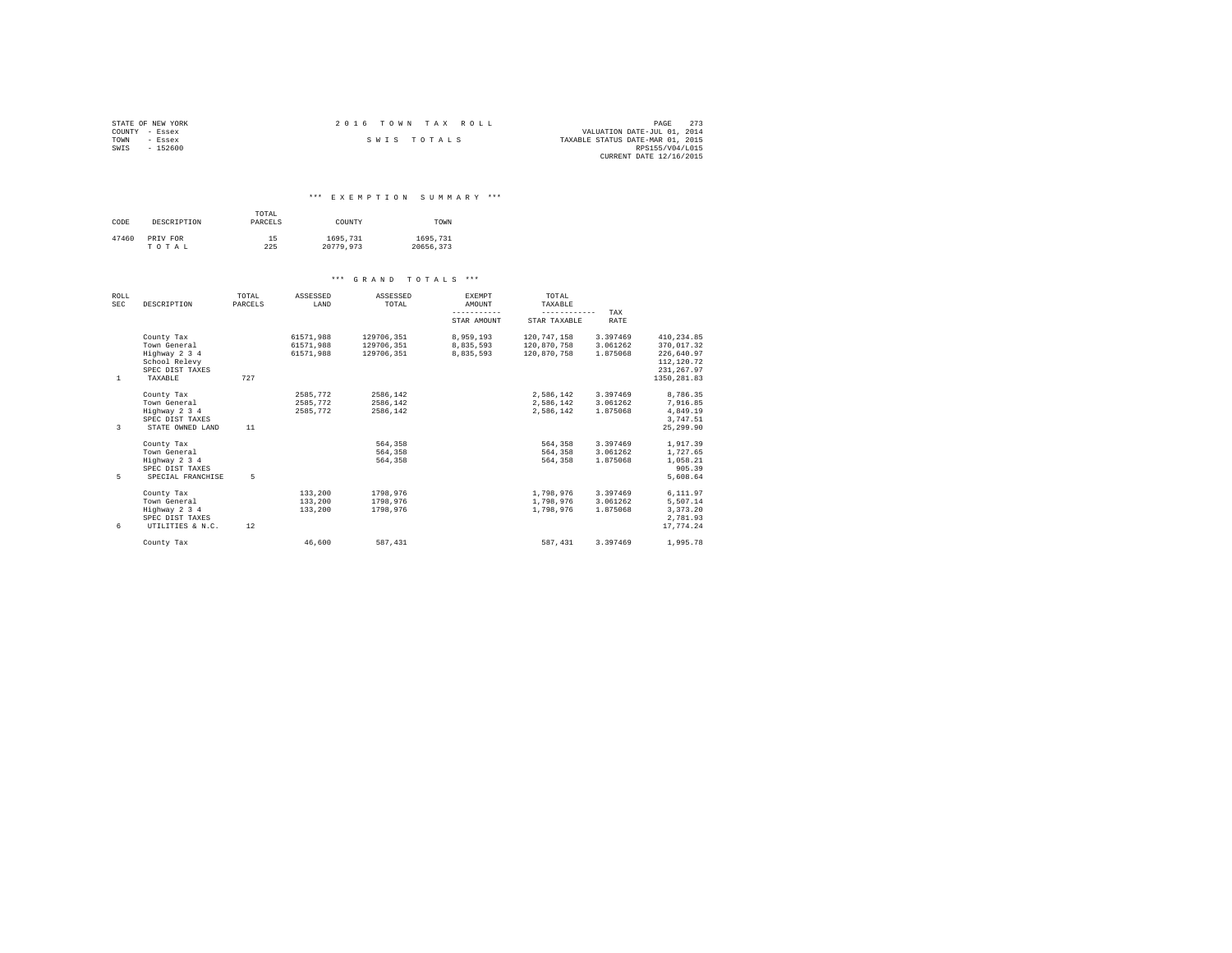| STATE OF NEW YORK | $2.0.16$ TOWN TAX ROLL | 2.74<br>PAGE                     |
|-------------------|------------------------|----------------------------------|
| COUNTY - Essex    |                        | VALUATION DATE-JUL 01, 2014      |
| TOWN<br>- Essex   | SWIS TOTALS            | TAXABLE STATUS DATE-MAR 01, 2015 |
| SWIS<br>$-152600$ |                        | RPS155/V04/L015                  |
|                   |                        | CURRENT DATE 12/16/2015          |

|              |                                                                                 |                  |                                     | *** GRAND TOTALS                       | ***                                            |                                                                 |                                  |                                                                    |  |
|--------------|---------------------------------------------------------------------------------|------------------|-------------------------------------|----------------------------------------|------------------------------------------------|-----------------------------------------------------------------|----------------------------------|--------------------------------------------------------------------|--|
| ROLL<br>SEC  | DESCRIPTION                                                                     | TOTAL<br>PARCELS | ASSESSED<br>LAND                    | ASSESSED<br>TOTAL                      | EXEMPT<br>AMOUNT<br>-----------<br>STAR AMOUNT | TOTAL<br>TAXABLE<br>------------<br>STAR TAXABLE                | TAX<br>RATE                      |                                                                    |  |
| 7            | Town General<br>Highway 2 3 4<br>SPEC DIST TAXES<br>CEILING RAILROADS           | $\overline{1}$   | 46,600<br>46,600                    | 587.431<br>587.431                     |                                                | 587, 431<br>587, 431                                            | 3.061262<br>1.875068             | 1,798.28<br>1,101.47<br>963.27<br>5,858.80                         |  |
| 8            | RS 8 TOTAL<br>SPEC DIST TAXES<br>WHOLLY EXEMPT                                  | 51               | 3351,800                            | 11860,880                              | 11,860,880                                     |                                                                 |                                  | 1,474.21<br>1,474.21                                               |  |
|              | County Tax<br>Town General<br>Highway 2 3 4<br>School Relevy<br>SPEC DIST TAXES |                  | 67689.360<br>67689.360<br>67689,360 | 147104.138<br>147104.138<br>147104.138 | 20,696,473                                     | 20.820.073 126.284.065<br>20,696,473 126,407,665<br>126,407,665 | 3.397469<br>3.061262<br>1.875068 | 429.046.34<br>386.967.24<br>237.023.04<br>112,120.72<br>241.140.28 |  |
| $\star$      | SUB TOTAL                                                                       | 807              |                                     |                                        |                                                |                                                                 |                                  | 1406.297.62                                                        |  |
|              | County Tax<br>Town General<br>Highway 2 3 4<br>School Relevy<br>SPEC DIST TAXES |                  | 67689,360<br>67689,360<br>67689,360 | 147104.138<br>147104,138<br>147104.138 | 20,696,473<br>20.696.473                       | 20,820,073 126,284,065<br>126,407,665<br>126,407,665            | 3.397469<br>3.061262<br>1.875068 | 429.046.34<br>386,967.24<br>237.023.04<br>112,120.72<br>241.140.28 |  |
| $\star\star$ | GRAND TOTAL                                                                     | 807              |                                     |                                        |                                                |                                                                 |                                  | 1406.297.62                                                        |  |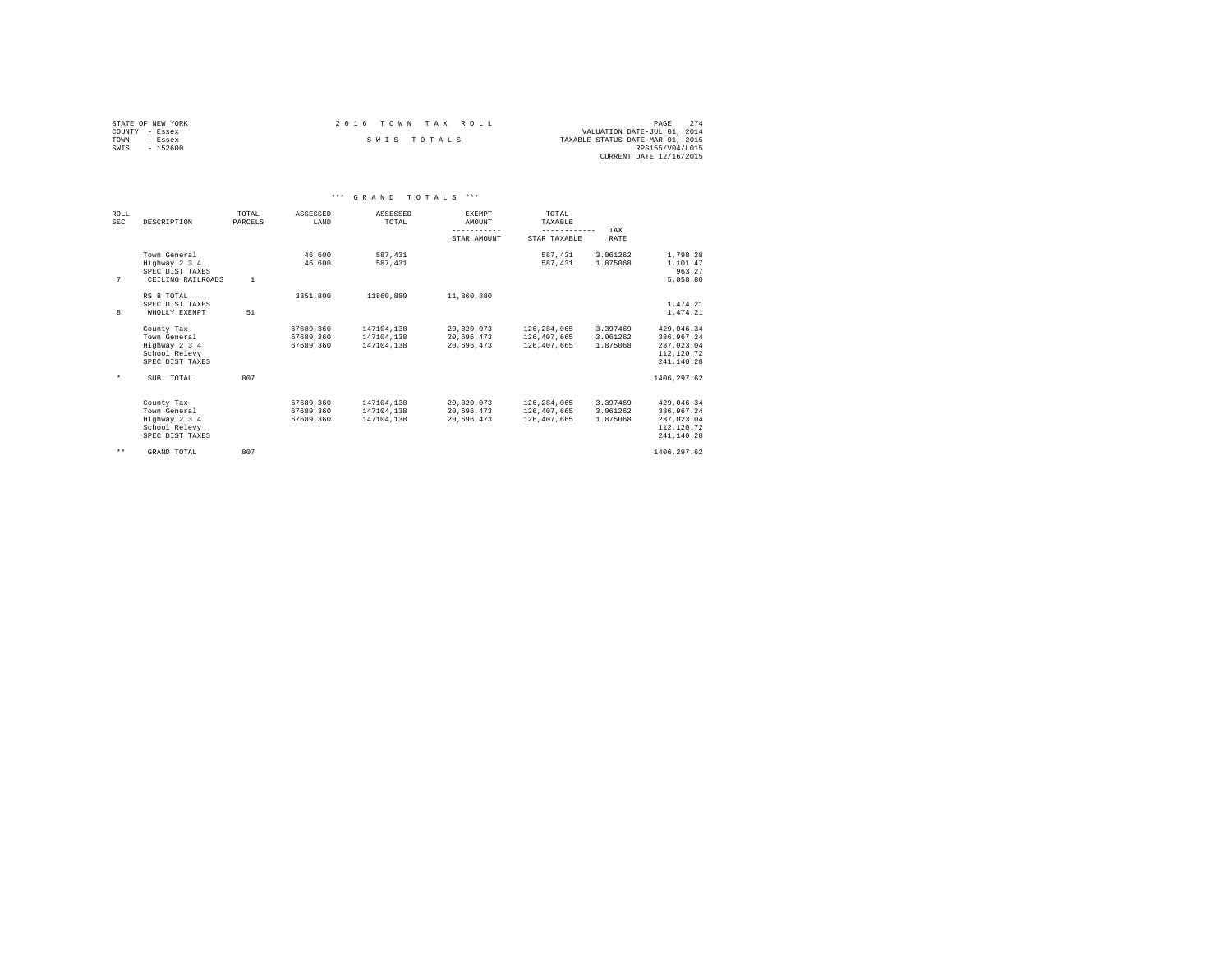|                | STATE OF NEW YORK | 2016 TOWN TAX ROLL | PAGE                             | 275 |
|----------------|-------------------|--------------------|----------------------------------|-----|
| COUNTY - Essex |                   | TOWN TOTALS        | VALUATION DATE-JUL 01, 2014      |     |
| TOWN           | - Essex           |                    | TAXABLE STATUS DATE-MAR 01, 2015 |     |
| SWIS           | $-1526$           |                    | RPS155/V04/L015                  |     |
|                |                   |                    | CURRENT DATE 12/16/2015          |     |

#### \*\*\* S P E C I A L D I S T R I C T S U M M A R Y \*\*\*

|      |                      | TOTAL   | EXTENSION  | EXTENSION | AD VALOREM | EXEMPT    | TAXABLE    | TOTAL     |
|------|----------------------|---------|------------|-----------|------------|-----------|------------|-----------|
| CODE | DISTRICT NAME        | PARCELS | TYPE       | VALUE     | VALUE      | AMOUNT    | VALUE      | TAX       |
|      | SR150 Return sewer r |         | 29 MOVTAX  | 17.679.61 |            |           | 17.679.61  | 17,679.61 |
|      | WR151 Return water r |         | 37 MOVTAX  | 11,040.62 |            |           | 11,040.62  | 11,040.62 |
|      | EMS26 EMS District   |         | 806 TOTAL  |           | 147103.768 | 11465,348 | 135638.420 | 59,459.97 |
|      | FD261 Fire Dist 1    |         | 445 TOTAL  |           | 101417.267 | 8878.348  | 92538,919  | 92.377.99 |
|      | FD262 Fire Dist 2    |         | 383 TOTAL  |           | 45708.384  | 2587,000  | 43121.384  | 48,000.09 |
|      | LT261 Essex light    |         | 240 TOTAL  |           | 62774.523  | 8340,948  | 54433.575  | 5,000.01  |
|      | LT262 Whallonsburg 1 |         | 106 TOTAL  |           | 14168.195  | 1534,600  | 12633.595  | 3,250.00  |
|      | WB261 Water B&I      |         | 38 TOTAL C |           | 15808,200  | 34,668    | 15773.532  | 4.331.99  |

| CODE   | DISTRICT NAME      | TOTAL<br>PARCELS | ASSESSED<br>LAND | ASSESSED<br>TOTAL | <b>EXEMPT</b><br>AMOUNT | TOTAL<br>TAXABLE         |
|--------|--------------------|------------------|------------------|-------------------|-------------------------|--------------------------|
|        |                    |                  |                  |                   | STAR AMOUNT             | STAR TAXABLE             |
|        | Westport           | 136              | 6523.200         | 10841.554         | 1835.622                | 9.005.932                |
| 155001 | Willsboro          | 671              | 61166.160        | 136262.584        | 1298.950<br>18628,176   | 7.706.982<br>117,634,408 |
| 155201 |                    |                  |                  |                   | 6259.825                | 111, 374, 583            |
|        | SUB-TOTAL          | 807              | 67689.360        | 147104.138        | 20463.798               | 126,640,340              |
|        | SUB - TO TAL(CONT) |                  |                  |                   | 7558.775                | 119,081,565              |
|        |                    | 807              | 67689.360        | 147104.138        |                         | 126,640,340              |
|        | TOTAL              |                  |                  |                   | 20463.798               |                          |
|        | TO TAL (CONT)      |                  |                  |                   | 7558.775                | 119,081,565              |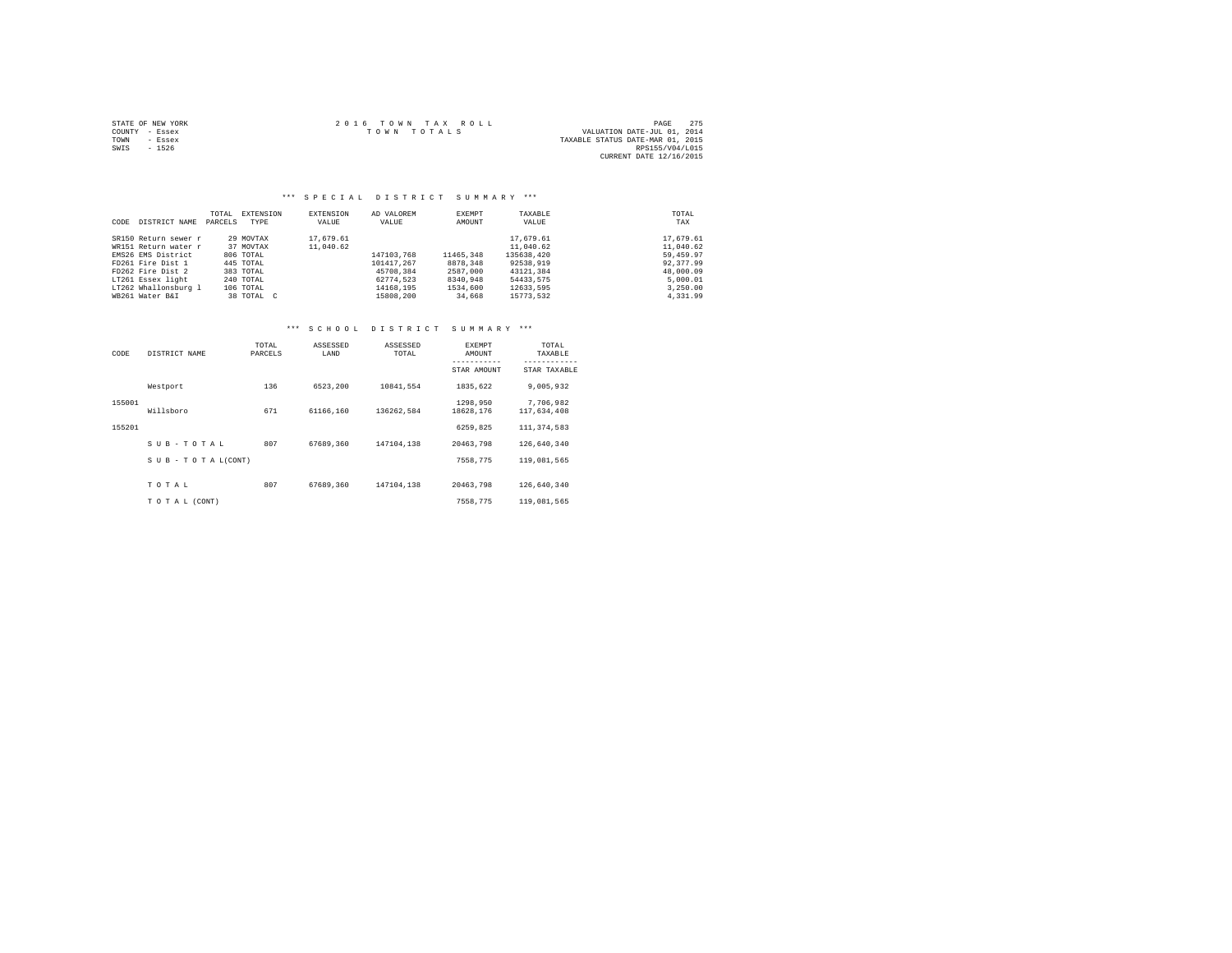|                | STATE OF NEW YORK | $2.0.16$ TOWN TAX ROLL                     | PAGE            | 276 |
|----------------|-------------------|--------------------------------------------|-----------------|-----|
| COUNTY - Essex |                   | VALUATION DATE-JUL 01, 2014<br>TOWN TOTALS |                 |     |
| TOWN           | - Essex           | TAXABLE STATUS DATE-MAR 01, 2015           |                 |     |
| SWIS           | $-1526$           |                                            | RPS155/V04/L015 |     |
|                |                   | CURRENT DATE 12/16/2015                    |                 |     |

\*\*\* S Y S T E M C O D E S S U M M A R Y \*\*\*

| CODE  | DESCRIPTION | TOTAL<br>PARCELS | COUNTY | TOWN   |
|-------|-------------|------------------|--------|--------|
| 50000 | WHOLLY EX   |                  | 40,100 | 40,100 |
|       | TOTAL       |                  | 40,100 | 40,100 |

#### \*\*\* E X E M P T I O N S U M M A R Y \*\*\*

|       |                | TOTAL                                      |          |          |
|-------|----------------|--------------------------------------------|----------|----------|
| CODE  | DESCRIPTION    | PARCELS                                    | COUNTY   | TOWN     |
| 12100 | N.Y. STATE     | $\overline{\mathbf{c}}$                    | 27,500   | 27,500   |
| 13100 | CNTY OWN I     | $\mathbf{1}$                               | 50,500   | 50,500   |
| 13500 | TOWN OWN I     | 16                                         | 5923.300 | 5923,300 |
| 13510 | TOWN CEMET     | $\overline{4}$                             | 11,600   | 11,600   |
| 14100 | USA            | $\,1\,$                                    | 182,400  | 182,400  |
| 21600 | CHURCH PAR     | $\overline{a}$                             | 447.800  | 447.800  |
| 25110 | CONST REL      | $\overline{4}$                             | 1346,600 | 1346,600 |
| 25120 | CONST ED       | $\mathbf{1}$                               | 508,880  | 508,880  |
| 25300 | NP ORGANIZ     | 14                                         | 2109,700 | 2109,700 |
| 25400 | FRATERNAL      | $\,1\,$                                    | 393,300  | 393,300  |
| 26400 | VOL F DEPT     | $\overline{4}$                             | 819,200  | 819,200  |
| 33302 | CNTY REFOR     | $\,1\,$                                    | 123,600  |          |
| 41101 | VETERANS       | $\,1\,$                                    | 5,000    | 5,000    |
| 41120 | VETWAR CTS     | 13                                         | 195,000  | 195,000  |
| 41130 | VETCOM CTS     | 13                                         | 308,575  | 308.575  |
| 41132 | VET COM C      | $\overline{\mathbf{2}}$                    | 25.125   |          |
| 41133 | VET COM T      | $\frac{2}{3}$                              |          | 25.125   |
| 41140 | VETDIS CTS     |                                            | 125,800  | 125,800  |
| 41142 | VET DIS C      | $\begin{array}{c} 1 \\ 1 \\ 5 \end{array}$ | 2.850    |          |
| 41143 | VET DIS T      |                                            |          | 2,850    |
| 41700 | AG. BLDG.      |                                            | 633,148  | 633,148  |
| 41720 | AG DIST C      | 77                                         | 4063.221 | 4063.221 |
| 41800 | AGED ALL       | 20                                         | 1016.322 | 1016,322 |
| 41801 | AGED C/T       | $\,1\,$                                    | 208,250  | 208,250  |
| 42100 | AG. IMPMNT     | $\overline{2}$                             | 52.268   | 52,268   |
| 47450 | <b>FISCHER</b> | 18                                         | 504,303  | 504,303  |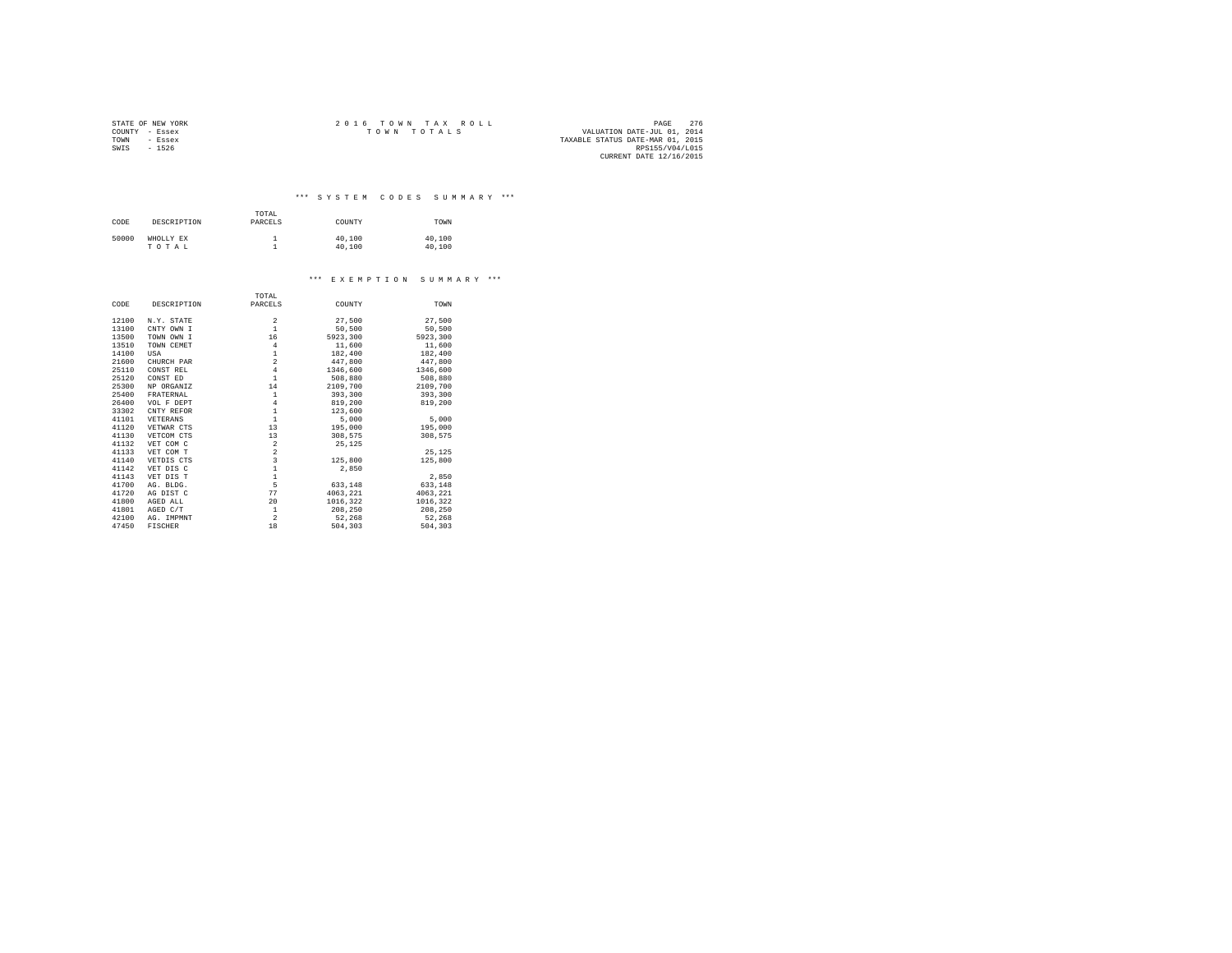|                | STATE OF NEW YORK | $2.0.16$ TOWN TAX ROLL                     | PAGE            | 277 |
|----------------|-------------------|--------------------------------------------|-----------------|-----|
| COUNTY - Essex |                   | VALUATION DATE-JUL 01, 2014<br>TOWN TOTALS |                 |     |
| TOWN           | - Essex           | TAXABLE STATUS DATE-MAR 01, 2015           |                 |     |
| SWIS           | $-1526$           |                                            | RPS155/V04/L015 |     |
|                |                   | CURRENT DATE 12/16/2015                    |                 |     |

#### \*\*\* E X E M P T I O N S U M M A R Y \*\*\*

| CODE  | DESCRIPTION | TOTAL<br>PARCELS | COUNTY    | TOWN      |
|-------|-------------|------------------|-----------|-----------|
| 47460 | PRIV FOR    | 15               | 1695.731  | 1695,731  |
|       | TOTAL       | 225              | 20779.973 | 20656.373 |

| <b>ROLL</b><br><b>SEC</b> | DESCRIPTION       | TOTAL<br>PARCELS | ASSESSED<br>LAND | ASSESSED<br>TOTAL | <b>EXEMPT</b><br>AMOUNT | TOTAL<br>TAXABLE |             | TOTAL<br>TAX |
|---------------------------|-------------------|------------------|------------------|-------------------|-------------------------|------------------|-------------|--------------|
|                           |                   |                  |                  |                   | -----------             | ------------     | TAX         |              |
|                           |                   |                  |                  |                   | STAR AMOUNT             | STAR TAXABLE     | <b>RATE</b> |              |
|                           | County Tax        |                  | 61571.988        | 129706,351        | 8,959,193               | 120.747.158      |             | 410.234.85   |
|                           | Town General      |                  | 61571.988        | 129706,351        | 8.835.593               | 120,870,758      |             | 370.017.32   |
|                           | Highway 2 3 4     |                  | 61571.988        | 129706.351        | 8.835.593               | 120.870.758      |             | 226,640.97   |
|                           | School Relevy     |                  |                  |                   |                         |                  |             | 112,120.72   |
|                           | SPEC DIST TAXES   |                  |                  |                   |                         |                  |             | 231, 267.97  |
| 1                         | TAXABLE           | 727              |                  |                   |                         |                  |             | 1350, 281.83 |
|                           | County Tax        |                  | 2585.772         | 2586.142          |                         | 2.586.142        |             | 8.786.35     |
|                           | Town General      |                  | 2585,772         | 2586.142          |                         | 2,586,142        |             | 7,916.85     |
|                           | Highway 2 3 4     |                  | 2585,772         | 2586,142          |                         | 2.586.142        |             | 4,849.19     |
|                           | SPEC DIST TAXES   |                  |                  |                   |                         |                  |             | 3.747.51     |
| 3                         | STATE OWNED LAND  | 11               |                  |                   |                         |                  |             | 25, 299, 90  |
|                           | County Tax        |                  |                  | 564,358           |                         | 564,358          |             | 1,917.39     |
|                           | Town General      |                  |                  | 564,358           |                         | 564,358          |             | 1,727.65     |
|                           | Highway 2 3 4     |                  |                  | 564,358           |                         | 564,358          |             | 1.058.21     |
|                           | SPEC DIST TAXES   |                  |                  |                   |                         |                  |             | 905.39       |
| 5                         | SPECIAL FRANCHISE | 5                |                  |                   |                         |                  |             | 5,608.64     |
|                           | County Tax        |                  | 133,200          | 1798.976          |                         | 1,798,976        |             | 6.111.97     |
|                           | Town General      |                  | 133,200          | 1798.976          |                         | 1,798,976        |             | 5.507.14     |
|                           | Highway 2 3 4     |                  | 133,200          | 1798.976          |                         | 1,798,976        |             | 3.373.20     |
|                           | SPEC DIST TAXES   |                  |                  |                   |                         |                  |             | 2.781.93     |
| 6                         | UTILITIES & N.C.  | 12               |                  |                   |                         |                  |             | 17.774.24    |
|                           | County Tax        |                  | 46,600           | 587.431           |                         | 587, 431         |             | 1,995.78     |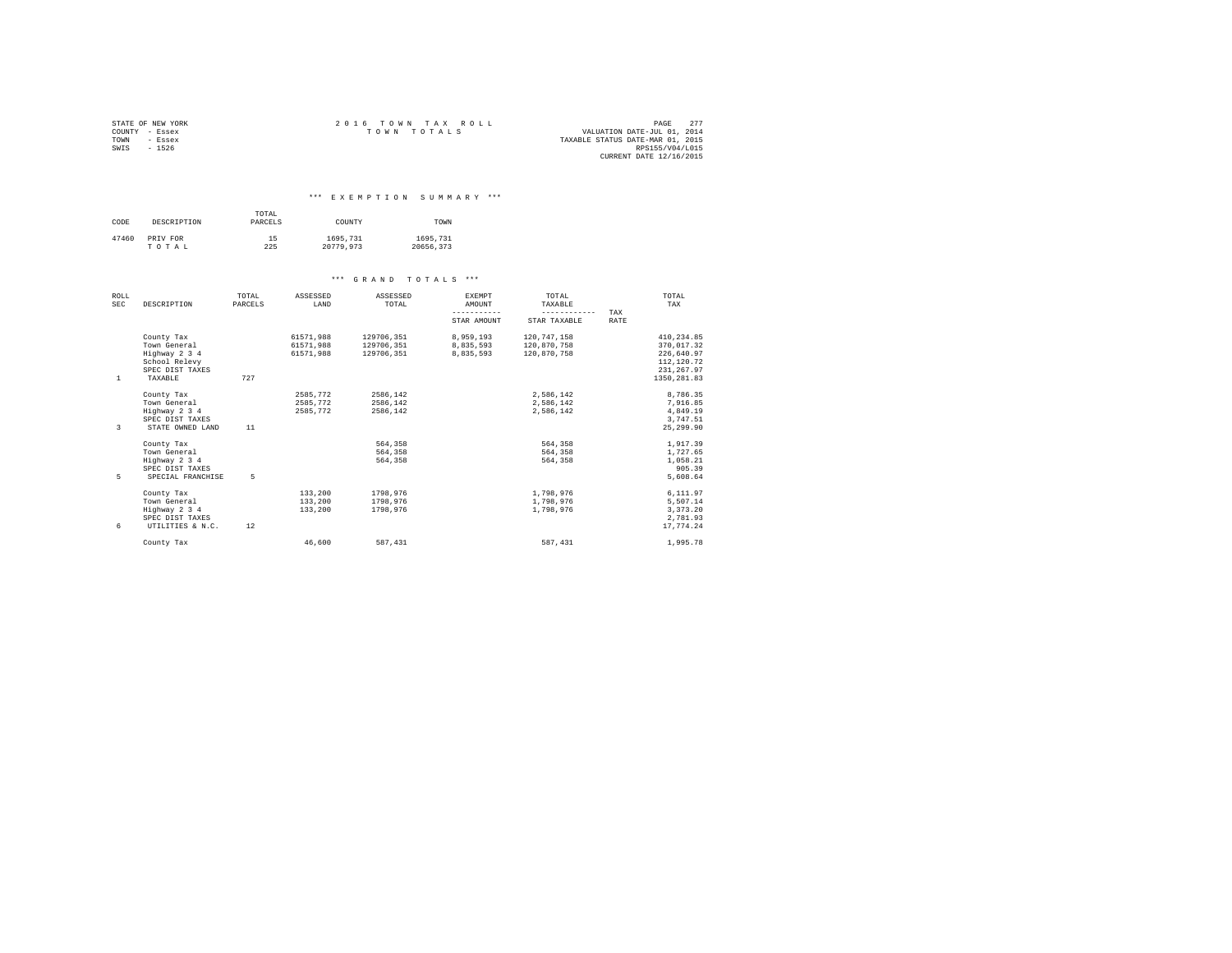| STATE OF NEW YORK |         | 2016 TOWN TAX ROLL |             |  | PAGE                             | 2.78 |  |
|-------------------|---------|--------------------|-------------|--|----------------------------------|------|--|
| COUNTY - Essex    |         |                    | TOWN TOTALS |  | VALUATION DATE-JUL 01, 2014      |      |  |
| TOWN              | - Essex |                    |             |  | TAXABLE STATUS DATE-MAR 01, 2015 |      |  |
| SWTS              | $-1526$ |                    |             |  | RPS155/V04/L015                  |      |  |
|                   |         |                    |             |  | CURRENT DATE 12/16/2015          |      |  |

|                    |                                                                                 |                  | $* * *$                             | GRAND                                  | TOTALS ***                             |                                           |             |                                                                     |
|--------------------|---------------------------------------------------------------------------------|------------------|-------------------------------------|----------------------------------------|----------------------------------------|-------------------------------------------|-------------|---------------------------------------------------------------------|
| ROLL<br><b>SEC</b> | DESCRIPTION                                                                     | TOTAL<br>PARCELS | ASSESSED<br>LAND                    | ASSESSED<br>TOTAL                      | <b>EXEMPT</b><br>AMOUNT<br>----------- | TOTAL<br>TAXABLE<br>------------          | TAX         | TOTAL.<br>TAX                                                       |
|                    |                                                                                 |                  |                                     |                                        | STAR AMOUNT                            | STAR TAXABLE                              | <b>RATE</b> |                                                                     |
| 7                  | Town General<br>Highway 2 3 4<br>SPEC DIST TAXES<br>CEILING RAILROADS           | $\mathbf{1}$     | 46,600<br>46,600                    | 587.431<br>587.431                     |                                        | 587, 431<br>587.431                       |             | 1,798.28<br>1,101.47<br>963.27<br>5,858.80                          |
| 8                  | RS 8 TOTAL<br>SPEC DIST TAXES<br>WHOLLY EXEMPT                                  | 51               | 3351,800                            | 11860.880                              | 11,860,880                             |                                           |             | 1,474.21<br>1,474.21                                                |
|                    | County Tax<br>Town General<br>Highway 2 3 4<br>School Relevy<br>SPEC DIST TAXES |                  | 67689,360<br>67689.360<br>67689.360 | 147104,138<br>147104.138<br>147104,138 | 20,820,073<br>20.696.473<br>20.696.473 | 126,284,065<br>126,407,665<br>126,407,665 |             | 429.046.34<br>386.967.24<br>237.023.04<br>112, 120.72<br>241.140.28 |
| $\star$            | SUB TOTAL                                                                       | 807              |                                     |                                        |                                        |                                           |             | 1406.297.62                                                         |
|                    | County Tax<br>Town General<br>Highway 2 3 4<br>School Relevy<br>SPEC DIST TAXES |                  | 67689.360<br>67689,360<br>67689.360 | 147104.138<br>147104,138<br>147104.138 | 20.820.073<br>20,696,473<br>20.696.473 | 126,284,065<br>126,407,665<br>126,407,665 |             | 429.046.34<br>386,967.24<br>237.023.04<br>112, 120.72<br>241,140.28 |
| $***$              | GRAND TOTAL                                                                     | 807              |                                     |                                        |                                        |                                           |             | 1406, 297.62                                                        |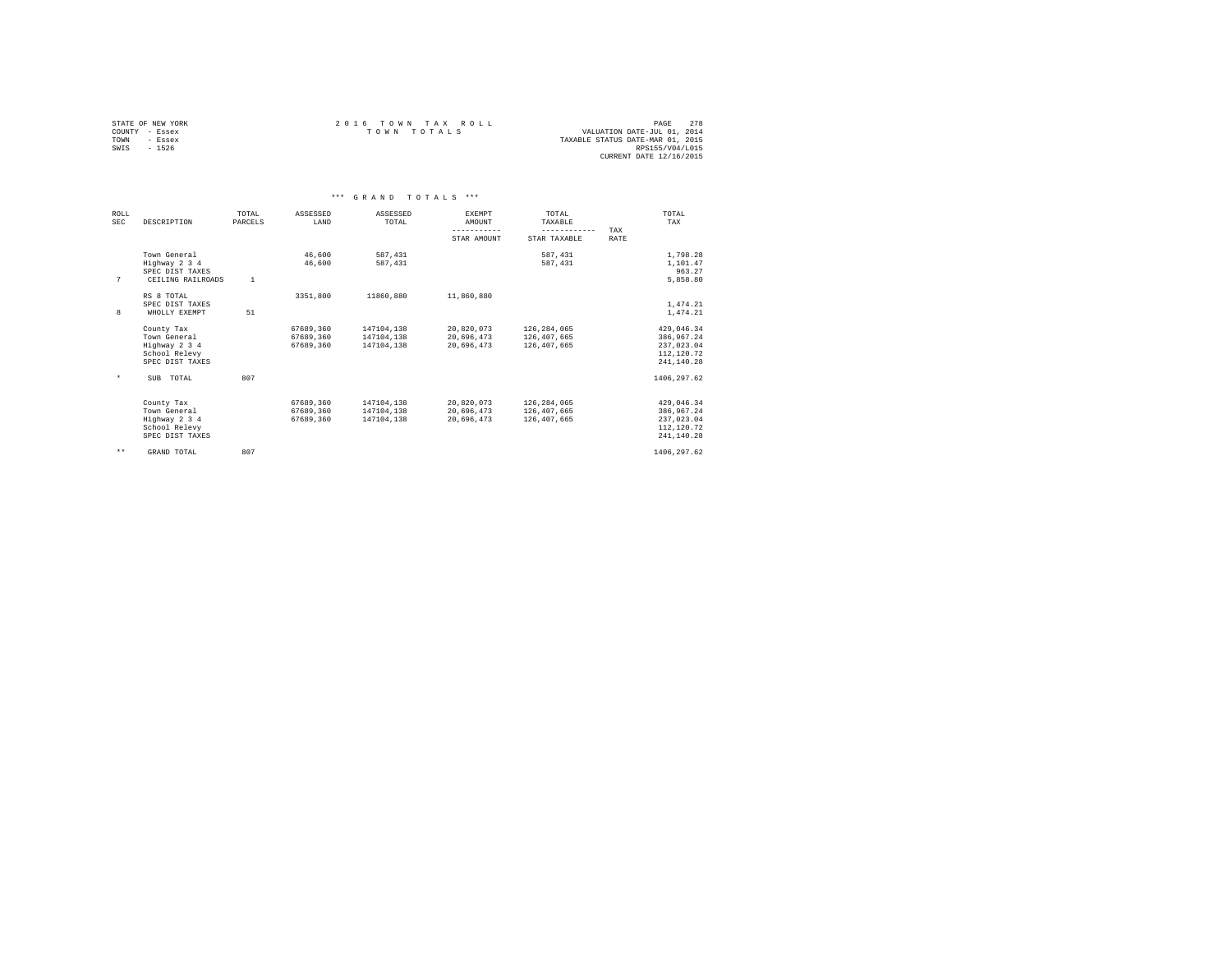| STATE OF NEW YORK<br>COUNTY - Essex<br>- Essex<br>TOWN<br>$-152600$<br>SWIS                          | 2016                                                                                                                                      | TOWN TAX<br>OWNERS NAME SEOUENCE | ROLL<br>OMITTED & PRO-RATED TAX SECTION OF THE ROLL - 9<br>UNIFORM PERCENT OF VALUE IS 100.00 | VALUATION DATE-JUL 01, 2014<br>TAXABLE STATUS DATE-MAR 01, 2015 | PAGE<br>$\mathbf{1}$ |
|------------------------------------------------------------------------------------------------------|-------------------------------------------------------------------------------------------------------------------------------------------|----------------------------------|-----------------------------------------------------------------------------------------------|-----------------------------------------------------------------|----------------------|
|                                                                                                      |                                                                                                                                           |                                  |                                                                                               |                                                                 |                      |
| TAX MAP PARCEL NUMBER<br>CURRENT OWNERS NAME<br>CURRENT OWNERS ADDRESS<br>************************** | PROPERTY LOCATION & CLASS ASSESSMENT EXEMPTION CODE---------------COUNTY-------TOWN---------<br>SCHOOL DISTRICT<br>PARCEL SIZE/GRID COORD | LAND<br>TOTAL                    | TAX DESCRIPTION<br>SPECIAL DISTRICTS                                                          | TAXABLE VALUE                                                   | TAX AMOUNT           |
|                                                                                                      | 283 School St                                                                                                                             |                                  |                                                                                               | ACCT 605J101009                                                 | 752<br>BILL          |
| $40.73 - 8 - 3.000 / 2015$                                                                           | 210 1 Family Res                                                                                                                          |                                  |                                                                                               |                                                                 |                      |
| Klipper Ionel                                                                                        | Willsboro<br>155201                                                                                                                       |                                  | 0 OT902 Omitted tax C                                                                         | 554.30 MT                                                       | 554.30               |
| 3 E 71st St                                                                                          | Potts                                                                                                                                     |                                  | 0 OT903 Omitted tax T                                                                         | 922.10 MT                                                       | 922.10               |
| New York, NY                                                                                         | SECT 520 RPTL OMITTED TAX<br>FROM THE 2015 TAX ROLL                                                                                       |                                  | OT908 Omitted tax FD1                                                                         | 169.18 MT                                                       | 169.18               |
|                                                                                                      | EAST-0756380 NRTH-1570770                                                                                                                 |                                  |                                                                                               |                                                                 |                      |
|                                                                                                      | DEED BOOK 1784 PG-225<br>FULL MARKET VALUE                                                                                                | $\Omega$                         |                                                                                               |                                                                 |                      |
|                                                                                                      |                                                                                                                                           |                                  | TOTAL TAX ---                                                                                 |                                                                 | $1.645.58**$         |
|                                                                                                      |                                                                                                                                           |                                  |                                                                                               | DATE #1                                                         | 02/01/16             |
|                                                                                                      |                                                                                                                                           |                                  |                                                                                               | AMT DUE                                                         | 1,645.58             |
|                                                                                                      |                                                                                                                                           |                                  |                                                                                               |                                                                 |                      |
|                                                                                                      | 2418 Jersey St                                                                                                                            |                                  |                                                                                               | ACCT 605J101502                                                 | BTLL 753             |
| 39.4-1-30.000/2015                                                                                   | 210 1 Family Res                                                                                                                          |                                  |                                                                                               |                                                                 |                      |
| McConnell Christopher                                                                                | Willsboro<br>155201                                                                                                                       |                                  | 0 AP902 Apptmnt tax C                                                                         | 77.59 MT                                                        | 77.59                |
| McConnell Nicole                                                                                     | Potts                                                                                                                                     |                                  | 0 AP903 Apptmnt tax T                                                                         | 126.67 MT                                                       | 126.67               |
| 2418 Jersey St                                                                                       | SECT 520 RPTL OMITTED TAX                                                                                                                 |                                  | RE900 RS 9 Relevy                                                                             | 42.37 MT                                                        | 42.37                |
| Essex, NY                                                                                            | FROM THE 2015 TAX ROLL<br>EAST-0743333 NRTH-1569550                                                                                       |                                  |                                                                                               |                                                                 |                      |
|                                                                                                      | DEED BOOK 1803 PG-5                                                                                                                       |                                  |                                                                                               |                                                                 |                      |
|                                                                                                      | FULL MARKET VALUE                                                                                                                         | $\Omega$                         |                                                                                               |                                                                 |                      |
|                                                                                                      |                                                                                                                                           |                                  | TOTAL TAX ---                                                                                 |                                                                 | $246.63**$           |
|                                                                                                      |                                                                                                                                           |                                  |                                                                                               | DATE #1                                                         | 02/01/16             |
|                                                                                                      |                                                                                                                                           |                                  |                                                                                               | AMT DUE                                                         | 246.63               |
|                                                                                                      | 656 Brookfield Rd                                                                                                                         |                                  |                                                                                               | ACCT 605J103408                                                 | BILL 754             |
| 48.2-1-28.000/2015                                                                                   | 312 Vac w/imprv                                                                                                                           |                                  |                                                                                               |                                                                 |                      |
| Northeast Wilderness Trust                                                                           | 155001<br>Westport                                                                                                                        |                                  | 0 0T902 Omitted tax C                                                                         | 12.18 MT                                                        | 12.18                |
| 17 State St #302                                                                                     | 15 Brookfield                                                                                                                             |                                  | 0 OT903 Omitted tax T                                                                         | 19.88 MT                                                        | 19.88                |
| Montpelier, VT                                                                                       | SECT 520 RPTL OMITTED TAX                                                                                                                 |                                  | OT909 Omitted tax FD2                                                                         | 4.46 MT                                                         | 4.46                 |
|                                                                                                      | FROM THE 2015 TAX ROLL                                                                                                                    |                                  |                                                                                               |                                                                 |                      |
|                                                                                                      | EAST-0732418 NRTH-1566408                                                                                                                 |                                  |                                                                                               |                                                                 |                      |
|                                                                                                      | DEED BOOK 1769 PG-94                                                                                                                      |                                  |                                                                                               |                                                                 |                      |
|                                                                                                      | FULL MARKET VALUE                                                                                                                         | $\Omega$                         |                                                                                               |                                                                 |                      |
|                                                                                                      |                                                                                                                                           |                                  | TOTAL TAX ---                                                                                 |                                                                 | $36.52**$            |
|                                                                                                      |                                                                                                                                           |                                  |                                                                                               | DATE #1                                                         | 02/01/16             |
|                                                                                                      |                                                                                                                                           |                                  |                                                                                               | AMT DUE                                                         | 36.52                |
|                                                                                                      |                                                                                                                                           |                                  |                                                                                               |                                                                 |                      |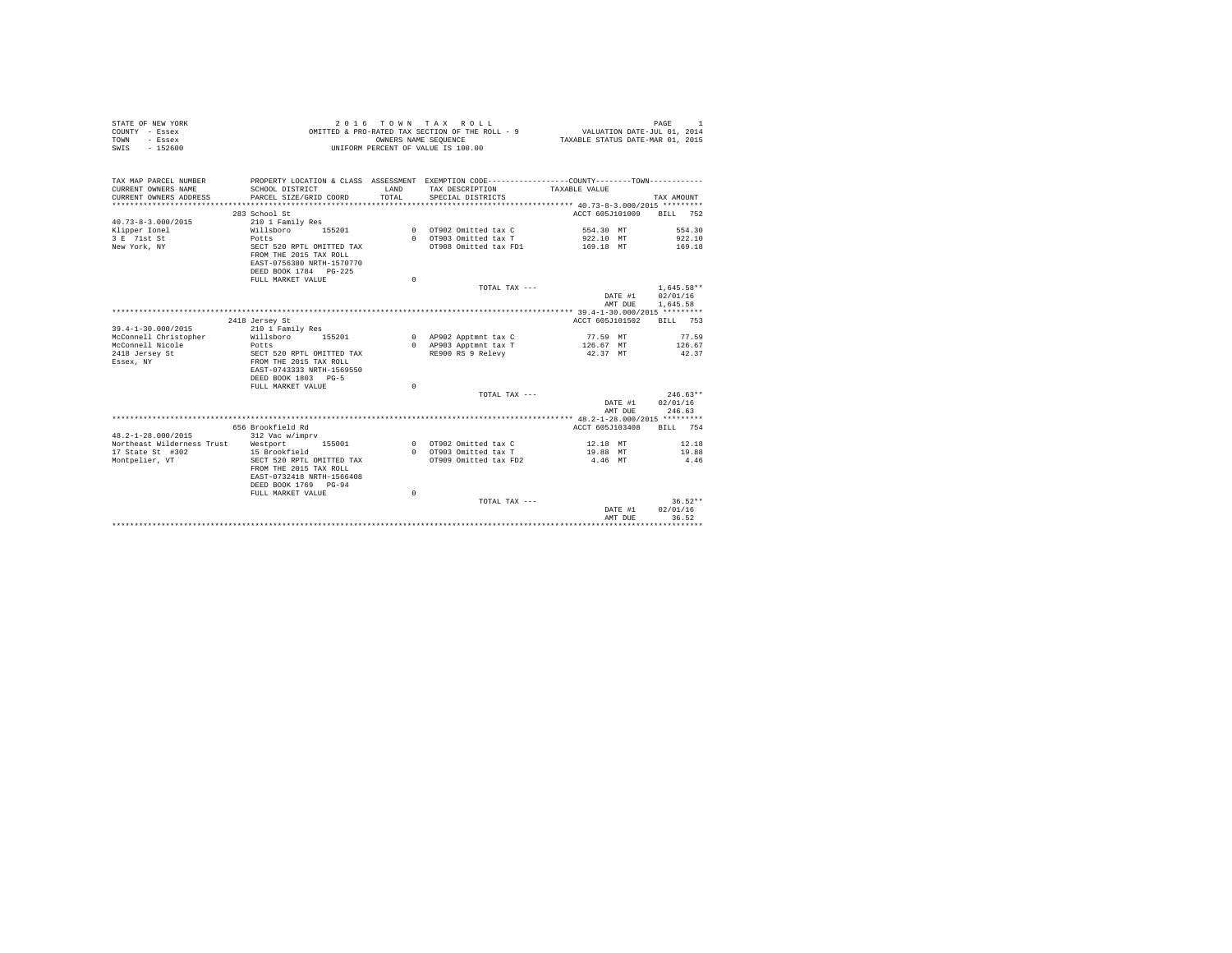| STATE OF NEW YORK                                                       |                                                                                                |          | 2016 TOWN TAX ROLL                 |                                                                             | PAGE             |
|-------------------------------------------------------------------------|------------------------------------------------------------------------------------------------|----------|------------------------------------|-----------------------------------------------------------------------------|------------------|
| COUNTY<br>- Essex                                                       |                                                                                                |          |                                    | OMITTED & PRO-RATED TAX SECTION OF THE ROLL - 9 WALUATION DATE-JUL 01, 2014 |                  |
| TOWN<br>- Essex                                                         |                                                                                                |          | OWNERS NAME SEQUENCE               | TAXABLE STATUS DATE-MAR 01, 2015                                            |                  |
| $-152600$<br>SWIS                                                       |                                                                                                |          | UNIFORM PERCENT OF VALUE IS 100.00 |                                                                             |                  |
|                                                                         |                                                                                                |          |                                    |                                                                             |                  |
|                                                                         |                                                                                                |          |                                    |                                                                             |                  |
| TAX MAP PARCEL NUMBER                                                   | PROPERTY LOCATION & CLASS ASSESSMENT EXEMPTION CODE----------------COUNTY-------TOWN---------- |          |                                    |                                                                             |                  |
| CURRENT OWNERS NAME                                                     | SCHOOL DISTRICT                                                                                | LAND     | TAX DESCRIPTION                    | TAXABLE VALUE                                                               |                  |
| CURRENT OWNERS ADDRESS . PARCEL SIZE/GRID COORD TOTAL SPECIAL DISTRICTS |                                                                                                |          |                                    |                                                                             | TAX AMOUNT       |
|                                                                         |                                                                                                |          |                                    |                                                                             |                  |
|                                                                         | 2217 Jersey St                                                                                 |          |                                    | ACCT 605J199001                                                             | BILL 755         |
| 39.4-1-5.221/2015                                                       | 240 Rural res                                                                                  |          |                                    |                                                                             |                  |
| Open Space Inst Land Trust Inc Willsboro 155201                         |                                                                                                |          | 0 EMS26 EMS District               | $0$ TO                                                                      |                  |
| 1350 Broadway Ste 201                                                   | Hicks Pat                                                                                      |          | 0 OT902 Omitted tax C              | 212.69 MT                                                                   | 212.69           |
| New York, NY                                                            | SECT 520 RPTL APP/OMIT TA                                                                      |          | OT903 Omitted tax T                | 347.23 MT                                                                   | 347.23           |
|                                                                         | FROM THE 2015 TAX ROLL                                                                         |          |                                    |                                                                             |                  |
|                                                                         | EAST-0739869 NRTH-1571900                                                                      |          |                                    |                                                                             |                  |
|                                                                         | DEED BOOK 1783 PG-48                                                                           |          |                                    |                                                                             |                  |
|                                                                         | FULL MARKET VALUE                                                                              | $\Omega$ |                                    |                                                                             |                  |
|                                                                         |                                                                                                |          | TOTAL TAX $---$                    |                                                                             | 559.92**         |
|                                                                         |                                                                                                |          |                                    |                                                                             | DATE #1 02/01/16 |
|                                                                         |                                                                                                |          |                                    | AMT DUE                                                                     | 559.92           |
|                                                                         |                                                                                                |          |                                    |                                                                             |                  |
|                                                                         |                                                                                                |          |                                    |                                                                             |                  |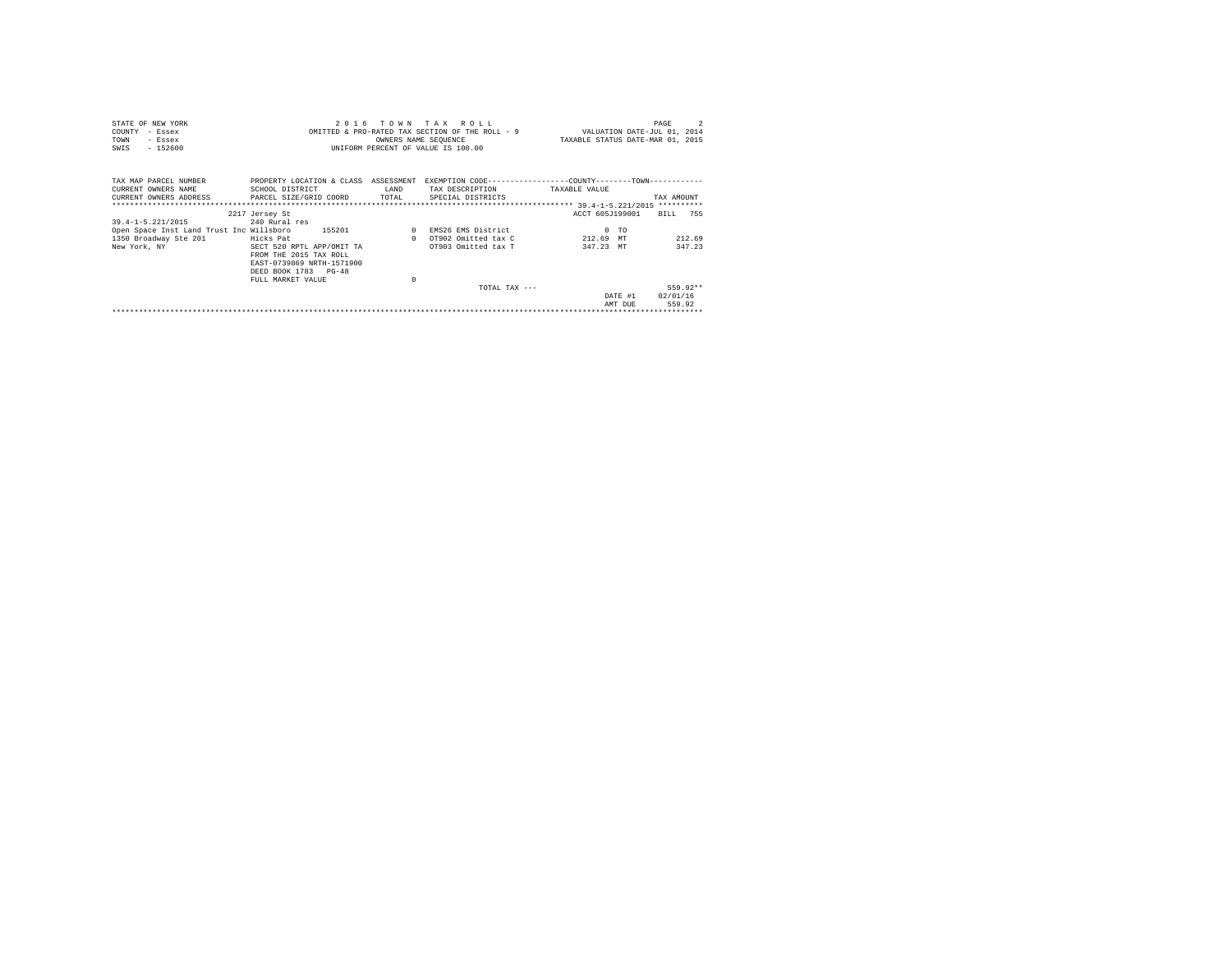|                | STATE OF NEW YORK | 2016 TOWN TAX ROLL                              | PAGE                             |
|----------------|-------------------|-------------------------------------------------|----------------------------------|
| COUNTY - Essex |                   | OMITTED & PRO-RATED TAX SECTION OF THE ROLL - 9 | VALUATION DATE-JUL 01, 2014      |
| TOWN           | $-$ Essex         |                                                 | TAXABLE STATUS DATE-MAR 01, 2015 |
| SWIS           | - 152600          | UNIFORM PERCENT OF VALUE IS 100.00              | RPS155/V04/L015                  |
|                |                   |                                                 | CURRENT DATE 12/16/2015          |
|                |                   |                                                 |                                  |

# R O L L S U B S E C T I O N - - T O T A L S

#### \*\*\* O U T S T A N D I N G T A X S U M M A R Y \*\*\*

| CODE         | DISTRICT NAME  | TOTAL<br>PARCELS | <b>EXTENSION</b><br>TYPE | VALUE    | TOTAL<br>TAX |
|--------------|----------------|------------------|--------------------------|----------|--------------|
| AP902        | Apptmnt tax C  |                  | MOVTAX                   | 77.59    | 77.59        |
| AP903        | Apptmnt tax T  |                  | MOVTAX                   | 126.67   | 126.67       |
| OT902        | Omitted tax C  | 3.               | MOVTAX                   | 779.17   | 779.17       |
| OT903        | Omitted tax T  | 3.               | MOVTAX                   | 1,289.21 | 1,289.21     |
| OT908        | Omitted tax FD |                  | MOVTAX                   | 169.18   | 169.18       |
| OT909        | Omitted tax FD |                  | MOVTAX                   | 4.46     | 4.46         |
| <b>RE900</b> | RS 9 Relevy    |                  | MOVTAX                   | 42.37    | 42.37        |

| ROLL<br><b>SEC</b> | DESCRIPTION                                    | TOTAL<br>PARCELS | ASSESSED<br>LAND | ASSESSED | TOTAL |             |                              |             | TOTA                 |
|--------------------|------------------------------------------------|------------------|------------------|----------|-------|-------------|------------------------------|-------------|----------------------|
|                    |                                                |                  |                  |          |       | STAR AMOUNT | ------------<br>STAR TAXABLE | TAX<br>RATE |                      |
| $\circ$            | RS 9 TOTAL<br>SPEC DIST TAXES<br>OMITTED TAXES |                  |                  |          |       |             |                              |             | 2,488.65<br>2,488.65 |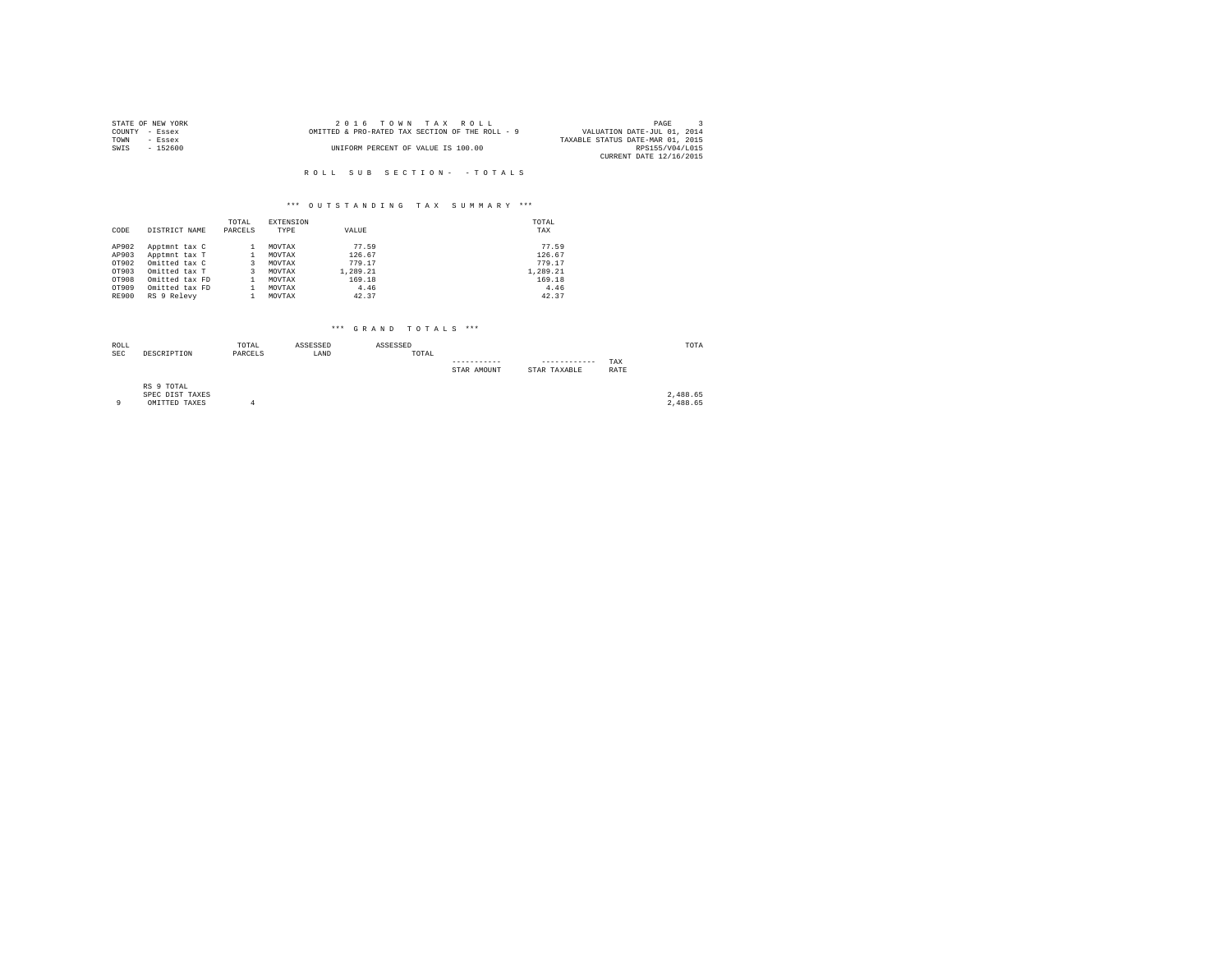| STATE OF NEW YORK | 2016 TOWN TAX ROLL                              | PAGE                             |
|-------------------|-------------------------------------------------|----------------------------------|
| COUNTY - Essex    | OMITTED & PRO-RATED TAX SECTION OF THE ROLL - 9 | VALUATION DATE-JUL 01, 2014      |
| TOWN<br>- Essex   |                                                 | TAXABLE STATUS DATE-MAR 01, 2015 |
| SWIS<br>$-152600$ | UNIFORM PERCENT OF VALUE IS 100.00              | RPS155/V04/L015                  |
|                   |                                                 | CURRENT DATE 12/16/2015          |
|                   |                                                 |                                  |
|                   | ROLL SECTION TOTALS                             |                                  |

#### \*\*\* O U T S T A N D I N G T A X S U M M A R Y \*\*\*

| CODE         | DISTRICT NAME  | TOTAL<br>PARCELS | <b>EXTENSION</b><br>TYPE | VALUE    | TOTAL<br>TAX |
|--------------|----------------|------------------|--------------------------|----------|--------------|
| AP902        | Apptmnt tax C  |                  | MOVTAX                   | 77.59    | 77.59        |
| AP903        | Apptmnt tax T  |                  | MOVTAX                   | 126.67   | 126.67       |
| OT902        | Omitted tax C  |                  | MOVTAX                   | 779.17   | 779.17       |
| OT903        | Omitted tax T  | 3                | MOVTAX                   | 1,289.21 | 1,289.21     |
| OT908        | Omitted tax FD |                  | MOVTAX                   | 169.18   | 169.18       |
| OT909        | Omitted tax FD |                  | MOVTAX                   | 4.46     | 4.46         |
| <b>RE900</b> | RS 9 Relevy    |                  | MOVTAX                   | 42.37    | 42.37        |

| ROLL<br><b>SEC</b> | DESCRIPTION                                    | TOTAL<br>PARCELS | ASSESSED<br>LAND | ASSESSED | TOTAL |             |                              |             | TOTA                 |
|--------------------|------------------------------------------------|------------------|------------------|----------|-------|-------------|------------------------------|-------------|----------------------|
|                    |                                                |                  |                  |          |       | STAR AMOUNT | ------------<br>STAR TAXABLE | TAX<br>RATE |                      |
| $\circ$            | RS 9 TOTAL<br>SPEC DIST TAXES<br>OMITTED TAXES |                  |                  |          |       |             |                              |             | 2,488.65<br>2,488.65 |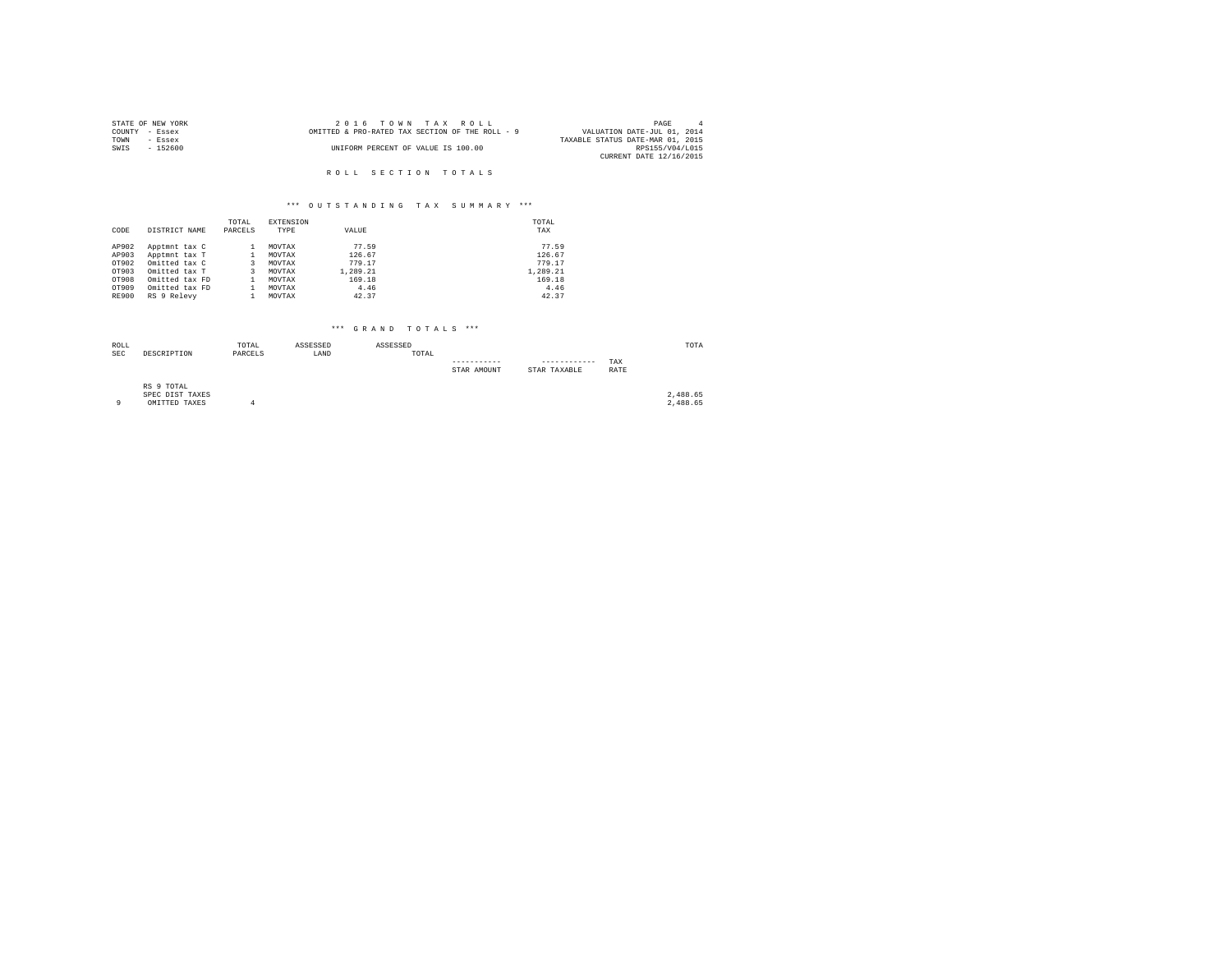| STATE OF NEW YORK | 2016 TOWN TAX ROLL | PAGE                             |
|-------------------|--------------------|----------------------------------|
| COUNTY - Essex    |                    | VALUATION DATE-JUL 01, 2014      |
| TOWN<br>- Essex   | SWIS TOTALS        | TAXABLE STATUS DATE-MAR 01, 2015 |
| $-152600$<br>SWIS |                    | RPS155/V04/L015                  |
|                   |                    | CURRENT DATE 12/16/2015          |

#### \*\*\* O U T S T A N D I N G T A X S U M M A R Y \*\*\*

| CODE         | DISTRICT NAME  | TOTAL<br>PARCELS | <b>EXTENSION</b><br>TYPE | VALUE    | TOTAL<br>TAX |
|--------------|----------------|------------------|--------------------------|----------|--------------|
| AP902        | Apptmnt tax C  |                  | MOVTAX                   | 77.59    | 77.59        |
| AP903        | Apptmnt tax T  |                  | MOVTAX                   | 126.67   | 126.67       |
| OT902        | Omitted tax C  | 3.               | MOVTAX                   | 779.17   | 779.17       |
| OT903        | Omitted tax T  | 3                | MOVTAX                   | 1,289.21 | 1.289.21     |
| OT908        | Omitted tax FD |                  | MOVTAX                   | 169.18   | 169.18       |
| OT909        | Omitted tax FD |                  | MOVTAX                   | 4.46     | 4.46         |
| <b>RE900</b> | RS 9 Relevy    |                  | MOVTAX                   | 42.37    | 42.37        |

| ROLL       |                                                | TOTAL   | ASSESSED | ASSESSED |             |              |             | TOTA                 |
|------------|------------------------------------------------|---------|----------|----------|-------------|--------------|-------------|----------------------|
| <b>SEC</b> | DESCRIPTION                                    | PARCELS | LAND     | TOTAL    |             | ------------ | TAX         |                      |
|            |                                                |         |          |          | STAR AMOUNT | STAR TAXABLE | <b>RATE</b> |                      |
| 9          | RS 9 TOTAL<br>SPEC DIST TAXES<br>OMITTED TAXES | 4       |          |          |             |              |             | 2,488.65<br>2,488.65 |
|            | SPEC DIST TAXES                                |         |          |          |             |              |             | 2,488.65             |
| $\star$    | TOTAL<br><b>SUB</b>                            | 4       |          |          |             |              |             | 2,488.65             |
|            | SPEC DIST TAXES                                |         |          |          |             |              |             | 2,488.65             |
| $***$      | GRAND TOTAL                                    | 4       |          |          |             |              |             | 2,488.65             |